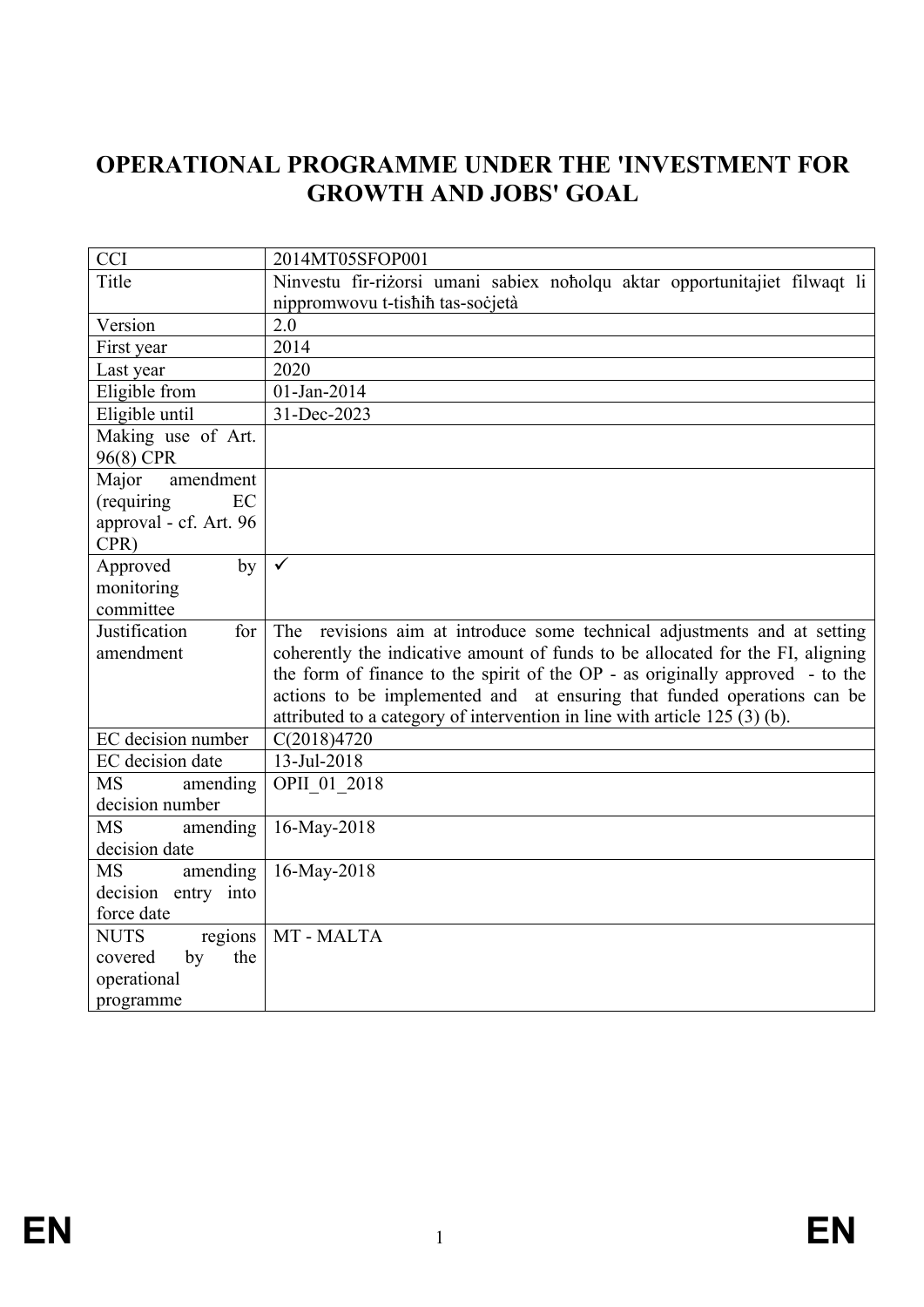| <b>1. STRATEGY FOR THE OPERATIONAL PROGRAMME'S CONTRIBUTION TO THE UNION STRATEGY</b><br>FOR SMART, SUSTAINABLE AND INCLUSIVE GROWTH AND THE ACHIEVEMENT OF ECONOMIC,                                                                                                                                                                                                                                                                                                                                                                                                                                                                                                                                                                                                                                                                                                                                                                                                                                                                                                                                                                                                                                                                                                                                                                                                                                                                                                                                                                                                                                                                                                                                                                                                                                                                                                                                                                                                                                                                                                                                                                                                                        |  |  |
|----------------------------------------------------------------------------------------------------------------------------------------------------------------------------------------------------------------------------------------------------------------------------------------------------------------------------------------------------------------------------------------------------------------------------------------------------------------------------------------------------------------------------------------------------------------------------------------------------------------------------------------------------------------------------------------------------------------------------------------------------------------------------------------------------------------------------------------------------------------------------------------------------------------------------------------------------------------------------------------------------------------------------------------------------------------------------------------------------------------------------------------------------------------------------------------------------------------------------------------------------------------------------------------------------------------------------------------------------------------------------------------------------------------------------------------------------------------------------------------------------------------------------------------------------------------------------------------------------------------------------------------------------------------------------------------------------------------------------------------------------------------------------------------------------------------------------------------------------------------------------------------------------------------------------------------------------------------------------------------------------------------------------------------------------------------------------------------------------------------------------------------------------------------------------------------------|--|--|
| 1.1 STRATEGY FOR THE OPERATIONAL PROGRAMME'S CONTRIBUTION TO THE UNION STRATEGY FOR SMART, SUSTAINABLE AND<br>INCLUSIVE GROWTH AND TO THE ACHIEVEMENT OF ECONOMIC, SOCIAL AND TERRITORIAL COHESION 8                                                                                                                                                                                                                                                                                                                                                                                                                                                                                                                                                                                                                                                                                                                                                                                                                                                                                                                                                                                                                                                                                                                                                                                                                                                                                                                                                                                                                                                                                                                                                                                                                                                                                                                                                                                                                                                                                                                                                                                         |  |  |
|                                                                                                                                                                                                                                                                                                                                                                                                                                                                                                                                                                                                                                                                                                                                                                                                                                                                                                                                                                                                                                                                                                                                                                                                                                                                                                                                                                                                                                                                                                                                                                                                                                                                                                                                                                                                                                                                                                                                                                                                                                                                                                                                                                                              |  |  |
| 2.A DESCRIPTION OF THE PRIORITY AXES OTHER THAN TECHNICAL ASSISTANCE 34                                                                                                                                                                                                                                                                                                                                                                                                                                                                                                                                                                                                                                                                                                                                                                                                                                                                                                                                                                                                                                                                                                                                                                                                                                                                                                                                                                                                                                                                                                                                                                                                                                                                                                                                                                                                                                                                                                                                                                                                                                                                                                                      |  |  |
| 2.A.2 JUSTIFICATION FOR THE ESTABLISHMENT OF A PRIORITY AXIS COVERING MORE THAN ONE CATEGORY OF REGION,<br>2.A.3 FUND, CATEGORY OF REGION AND CALCULATION BASIS FOR UNION SUPPORT 34<br>2.A.5 SPECIFIC OBJECTIVES CORRESPONDING TO THE INVESTMENT PRIORITY AND EXPECTED RESULTS34<br>2.A.6 ACTION TO BE SUPPORTED UNDER THE INVESTMENT PRIORITY (BY INVESTMENT PRIORITY) 42<br>2.A.6.1 Description of the type and examples of actions to be supported and their<br>expected contribution to the specific objectives including, where appropriate, the<br>identification of main target groups, specific territories targeted and types of<br>2.A.6.2 Guiding principles for selection of operations 50<br>2.A.6.3 Planned use of financial instruments (where appropriate) 53<br>2.A.6.4 Planned use of major projects (where appropriate) 53<br>2.A.6.5 Output indicators by investment priority and, where appropriate by category<br>8i - Access to employment for job seekers and inactive people, including the long<br>term unemployed and people far from the labour market, also through local employment<br>2.A.5 SPECIFIC OBJECTIVES CORRESPONDING TO THE INVESTMENT PRIORITY AND EXPECTED RESULTS54<br>2.A.6 ACTION TO BE SUPPORTED UNDER THE INVESTMENT PRIORITY (BY INVESTMENT PRIORITY) 56<br>2.A.6.1 Description of the type and examples of actions to be supported and their<br>expected contribution to the specific objectives including, where appropriate, the<br>identification of main target groups, specific territories targeted and types of<br>beneficiaries<br>2.A.6.3 Planned use of financial instruments (where appropriate) 62<br>2.A.6.4 Planned use of major projects (where appropriate) 62<br>2.A.6.5 Output indicators by investment priority and, where appropriate by category<br>8ii - Sustainable integration into the labour market of young people (ESF), in<br>particular those not in employment, education or training, including young people at<br>risk of social exclusion and young people from marginalised communities, including<br>2.A.7 SOCIAL INNOVATION, TRANSNATIONAL COOPERATION AND CONTRIBUTION TO THEMATIC OBJECTIVES 1-7 63 |  |  |
|                                                                                                                                                                                                                                                                                                                                                                                                                                                                                                                                                                                                                                                                                                                                                                                                                                                                                                                                                                                                                                                                                                                                                                                                                                                                                                                                                                                                                                                                                                                                                                                                                                                                                                                                                                                                                                                                                                                                                                                                                                                                                                                                                                                              |  |  |
| 2.A.10 SUMMARY OF THE PLANNED USE OF TECHNICAL ASSISTANCE INCLUDING, WHERE NECESSARY, ACTIONS TO REINFORCE<br>THE ADMINISTRATIVE CAPACITY OF AUTHORITIES INVOLVED IN THE MANAGEMENT AND CONTROL OF THE PROGRAMMES AND                                                                                                                                                                                                                                                                                                                                                                                                                                                                                                                                                                                                                                                                                                                                                                                                                                                                                                                                                                                                                                                                                                                                                                                                                                                                                                                                                                                                                                                                                                                                                                                                                                                                                                                                                                                                                                                                                                                                                                        |  |  |
|                                                                                                                                                                                                                                                                                                                                                                                                                                                                                                                                                                                                                                                                                                                                                                                                                                                                                                                                                                                                                                                                                                                                                                                                                                                                                                                                                                                                                                                                                                                                                                                                                                                                                                                                                                                                                                                                                                                                                                                                                                                                                                                                                                                              |  |  |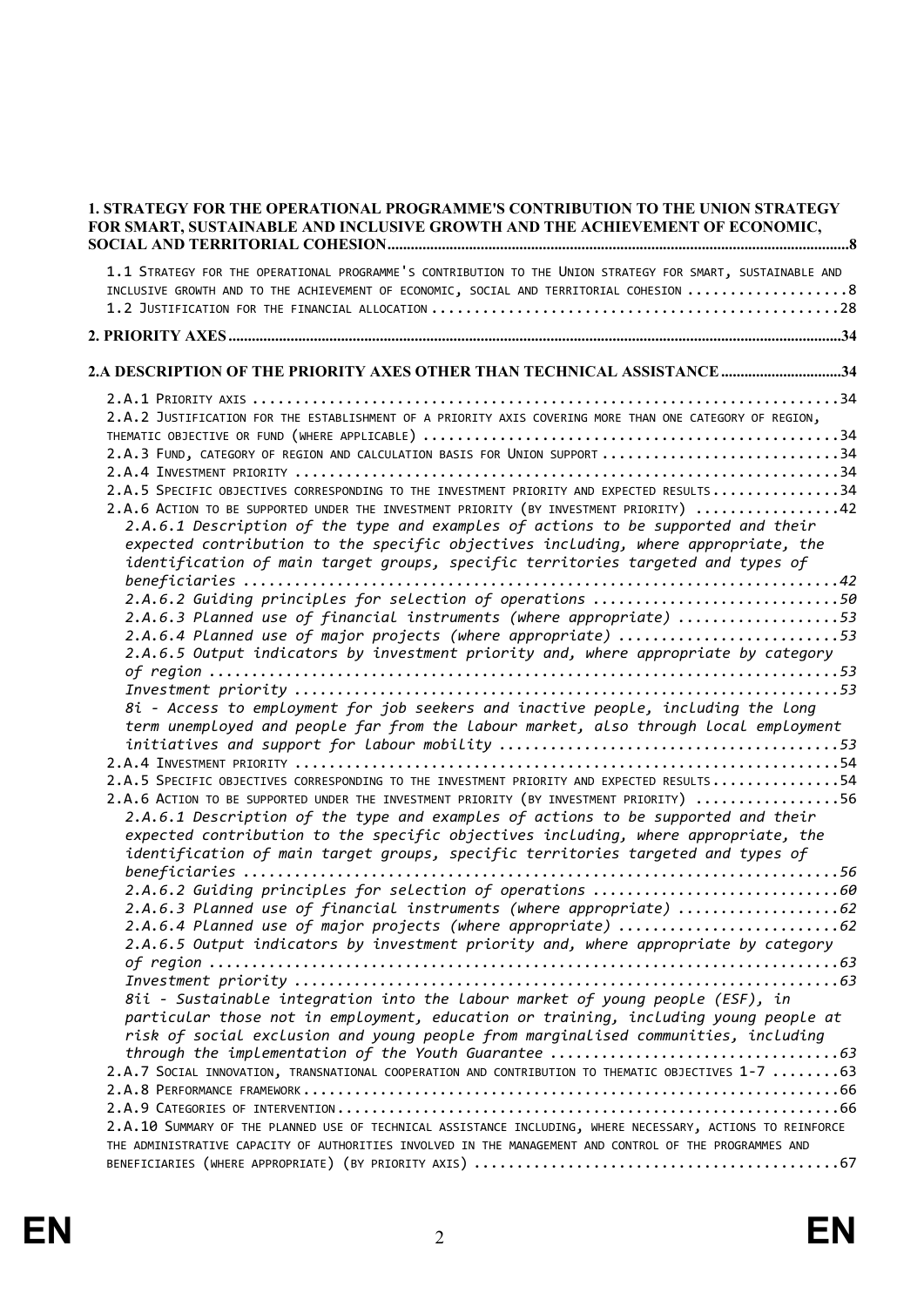| 2.A.2 JUSTIFICATION FOR THE ESTABLISHMENT OF A PRIORITY AXIS COVERING MORE THAN ONE CATEGORY OF REGION,    |
|------------------------------------------------------------------------------------------------------------|
|                                                                                                            |
| 2.A.3 FUND, CATEGORY OF REGION AND CALCULATION BASIS FOR UNION SUPPORT  69                                 |
|                                                                                                            |
| 2.A.5 SPECIFIC OBJECTIVES CORRESPONDING TO THE INVESTMENT PRIORITY AND EXPECTED RESULTS69                  |
| 2.A.6 ACTION TO BE SUPPORTED UNDER THE INVESTMENT PRIORITY (BY INVESTMENT PRIORITY) 73                     |
| 2.A.6.1 Description of the type and examples of actions to be supported and their                          |
| expected contribution to the specific objectives including, where appropriate, the                         |
| identification of main target groups, specific territories targeted and types of                           |
|                                                                                                            |
|                                                                                                            |
| 2.A.6.3 Planned use of financial instruments (where appropriate) 84                                        |
| 2.A.6.4 Planned use of major projects (where appropriate) 84                                               |
| 2.A.6.5 Output indicators by investment priority and, where appropriate by category                        |
|                                                                                                            |
|                                                                                                            |
| 9i - Active inclusion, including with a view to promoting equal opportunities and                          |
| active participation, and improving employability 84                                                       |
|                                                                                                            |
| 2.A.5 SPECIFIC OBJECTIVES CORRESPONDING TO THE INVESTMENT PRIORITY AND EXPECTED RESULTS85                  |
| 2.A.6 ACTION TO BE SUPPORTED UNDER THE INVESTMENT PRIORITY (BY INVESTMENT PRIORITY) 88                     |
| 2.A.6.1 Description of the type and examples of actions to be supported and their                          |
| expected contribution to the specific objectives including, where appropriate, the                         |
| identification of main target groups, specific territories targeted and types of                           |
|                                                                                                            |
| 2.A.6.2 Guiding principles for selection of operations 93                                                  |
| 2.A.6.3 Planned use of financial instruments (where appropriate) 95                                        |
| 2.A.6.4 Planned use of major projects (where appropriate) 95                                               |
| 2.A.6.5 Output indicators by investment priority and, where appropriate by category                        |
|                                                                                                            |
|                                                                                                            |
| 9iv - Enhancing access to affordable, sustainable and high quality services,                               |
| including health care and social services of general interest 96                                           |
| 2.A.7 SOCIAL INNOVATION, TRANSNATIONAL COOPERATION AND CONTRIBUTION TO THEMATIC OBJECTIVES 1-7 96          |
|                                                                                                            |
|                                                                                                            |
|                                                                                                            |
| 2.A.10 SUMMARY OF THE PLANNED USE OF TECHNICAL ASSISTANCE INCLUDING, WHERE NECESSARY, ACTIONS TO REINFORCE |
| THE ADMINISTRATIVE CAPACITY OF AUTHORITIES INVOLVED IN THE MANAGEMENT AND CONTROL OF THE PROGRAMMES AND    |
|                                                                                                            |
|                                                                                                            |
| 2.A.2 JUSTIFICATION FOR THE ESTABLISHMENT OF A PRIORITY AXIS COVERING MORE THAN ONE CATEGORY OF REGION,    |
|                                                                                                            |
| 2.A.3 FUND, CATEGORY OF REGION AND CALCULATION BASIS FOR UNION SUPPORT 102                                 |
|                                                                                                            |
| 2.A.5 SPECIFIC OBJECTIVES CORRESPONDING TO THE INVESTMENT PRIORITY AND EXPECTED RESULTS102                 |
| 2.A.6 ACTION TO BE SUPPORTED UNDER THE INVESTMENT PRIORITY (BY INVESTMENT PRIORITY) 106                    |
| 2.A.6.1 Description of the type and examples of actions to be supported and their                          |
| expected contribution to the specific objectives including, where appropriate, the                         |
| identification of main target groups, specific territories targeted and types of                           |
|                                                                                                            |
| 2.A.6.2 Guiding principles for selection of operations 113                                                 |
| 2.A.6.3 Planned use of financial instruments (where appropriate) 115                                       |
| 2.A.6.4 Planned use of major projects (where appropriate) 116                                              |
| 2.A.6.5 Output indicators by investment priority and, where appropriate by category                        |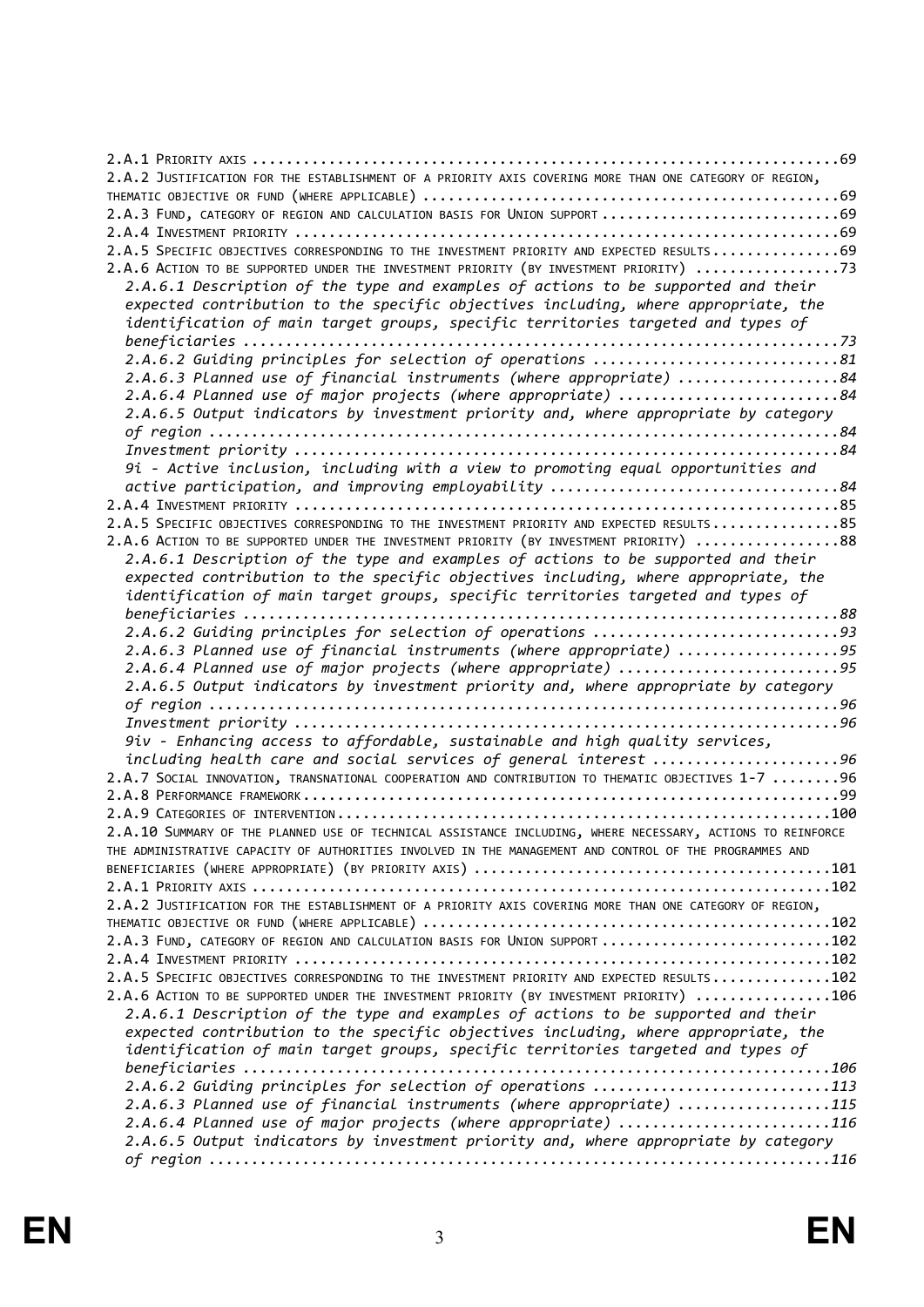| 10i - Reducing and preventing early school leaving and promoting equal access to good<br>quality early childhood, primary and secondary education including formal, non formal<br>and informal learning pathways for reintegrating into education and training 116<br>2.A.5 SPECIFIC OBJECTIVES CORRESPONDING TO THE INVESTMENT PRIORITY AND EXPECTED RESULTS116<br>2.A.6 ACTION TO BE SUPPORTED UNDER THE INVESTMENT PRIORITY (BY INVESTMENT PRIORITY) 119<br>2.A.6.1 Description of the type and examples of actions to be supported and their<br>expected contribution to the specific objectives including, where appropriate, the |  |
|----------------------------------------------------------------------------------------------------------------------------------------------------------------------------------------------------------------------------------------------------------------------------------------------------------------------------------------------------------------------------------------------------------------------------------------------------------------------------------------------------------------------------------------------------------------------------------------------------------------------------------------|--|
| identification of main target groups, specific territories targeted and types of                                                                                                                                                                                                                                                                                                                                                                                                                                                                                                                                                       |  |
| beneficiaries<br>2.A.6.2 Guiding principles for selection of operations 123                                                                                                                                                                                                                                                                                                                                                                                                                                                                                                                                                            |  |
| 2.A.6.3 Planned use of financial instruments (where appropriate) 126                                                                                                                                                                                                                                                                                                                                                                                                                                                                                                                                                                   |  |
| 2.A.6.4 Planned use of major projects (where appropriate) 127                                                                                                                                                                                                                                                                                                                                                                                                                                                                                                                                                                          |  |
| 2.A.6.5 Output indicators by investment priority and, where appropriate by category                                                                                                                                                                                                                                                                                                                                                                                                                                                                                                                                                    |  |
|                                                                                                                                                                                                                                                                                                                                                                                                                                                                                                                                                                                                                                        |  |
| 10ii - Improving the quality and efficiency of, and access to, tertiary and                                                                                                                                                                                                                                                                                                                                                                                                                                                                                                                                                            |  |
| equivalent education with a view to increasing participation and attainment levels,                                                                                                                                                                                                                                                                                                                                                                                                                                                                                                                                                    |  |
|                                                                                                                                                                                                                                                                                                                                                                                                                                                                                                                                                                                                                                        |  |
| 2.A.5 SPECIFIC OBJECTIVES CORRESPONDING TO THE INVESTMENT PRIORITY AND EXPECTED RESULTS127                                                                                                                                                                                                                                                                                                                                                                                                                                                                                                                                             |  |
| 2.A.6 ACTION TO BE SUPPORTED UNDER THE INVESTMENT PRIORITY (BY INVESTMENT PRIORITY) 130                                                                                                                                                                                                                                                                                                                                                                                                                                                                                                                                                |  |
| 2.A.6.1 Description of the type and examples of actions to be supported and their                                                                                                                                                                                                                                                                                                                                                                                                                                                                                                                                                      |  |
| expected contribution to the specific objectives including, where appropriate, the<br>identification of main target groups, specific territories targeted and types of                                                                                                                                                                                                                                                                                                                                                                                                                                                                 |  |
|                                                                                                                                                                                                                                                                                                                                                                                                                                                                                                                                                                                                                                        |  |
| 2.A.6.2 Guiding principles for selection of operations 136                                                                                                                                                                                                                                                                                                                                                                                                                                                                                                                                                                             |  |
| 2.A.6.3 Planned use of financial instruments (where appropriate) 139<br>2.A.6.4 Planned use of major projects (where appropriate) 139                                                                                                                                                                                                                                                                                                                                                                                                                                                                                                  |  |
| 2.A.6.5 Output indicators by investment priority and, where appropriate by category                                                                                                                                                                                                                                                                                                                                                                                                                                                                                                                                                    |  |
|                                                                                                                                                                                                                                                                                                                                                                                                                                                                                                                                                                                                                                        |  |
|                                                                                                                                                                                                                                                                                                                                                                                                                                                                                                                                                                                                                                        |  |
| 10iii - Enhancing equal access to lifelong learning for all age groups in formal, non<br>formal and informal settings, upgrading the knowledge, skills and competences of the<br>workforce, and promoting flexible learning pathways including through career guidance                                                                                                                                                                                                                                                                                                                                                                 |  |
|                                                                                                                                                                                                                                                                                                                                                                                                                                                                                                                                                                                                                                        |  |
|                                                                                                                                                                                                                                                                                                                                                                                                                                                                                                                                                                                                                                        |  |
| 2.A.5 SPECIFIC OBJECTIVES CORRESPONDING TO THE INVESTMENT PRIORITY AND EXPECTED RESULTS140<br>2.A.6 ACTION TO BE SUPPORTED UNDER THE INVESTMENT PRIORITY (BY INVESTMENT PRIORITY) 142                                                                                                                                                                                                                                                                                                                                                                                                                                                  |  |
| 2.A.6.1 Description of the type and examples of actions to be supported and their                                                                                                                                                                                                                                                                                                                                                                                                                                                                                                                                                      |  |
| expected contribution to the specific objectives including, where appropriate, the                                                                                                                                                                                                                                                                                                                                                                                                                                                                                                                                                     |  |
| identification of main target groups, specific territories targeted and types of                                                                                                                                                                                                                                                                                                                                                                                                                                                                                                                                                       |  |
| 2.A.6.2 Guiding principles for selection of operations 146                                                                                                                                                                                                                                                                                                                                                                                                                                                                                                                                                                             |  |
| 2.A.6.3 Planned use of financial instruments (where appropriate) 148                                                                                                                                                                                                                                                                                                                                                                                                                                                                                                                                                                   |  |
| 2.A.6.4 Planned use of major projects (where appropriate) 149                                                                                                                                                                                                                                                                                                                                                                                                                                                                                                                                                                          |  |
| 2.A.6.5 Output indicators by investment priority and, where appropriate by category                                                                                                                                                                                                                                                                                                                                                                                                                                                                                                                                                    |  |
|                                                                                                                                                                                                                                                                                                                                                                                                                                                                                                                                                                                                                                        |  |
| 10iv - Improving the Labour market relevance of education and training systems,                                                                                                                                                                                                                                                                                                                                                                                                                                                                                                                                                        |  |
| facilitating the transition from education to work, and strengthening vocational                                                                                                                                                                                                                                                                                                                                                                                                                                                                                                                                                       |  |
| education and training systems and their quality, including through mechanisms for                                                                                                                                                                                                                                                                                                                                                                                                                                                                                                                                                     |  |
| skills anticipation, adaptation of curricula and the establishment and development of<br>work based learning systems, including dual learning systems and apprenticeship                                                                                                                                                                                                                                                                                                                                                                                                                                                               |  |
|                                                                                                                                                                                                                                                                                                                                                                                                                                                                                                                                                                                                                                        |  |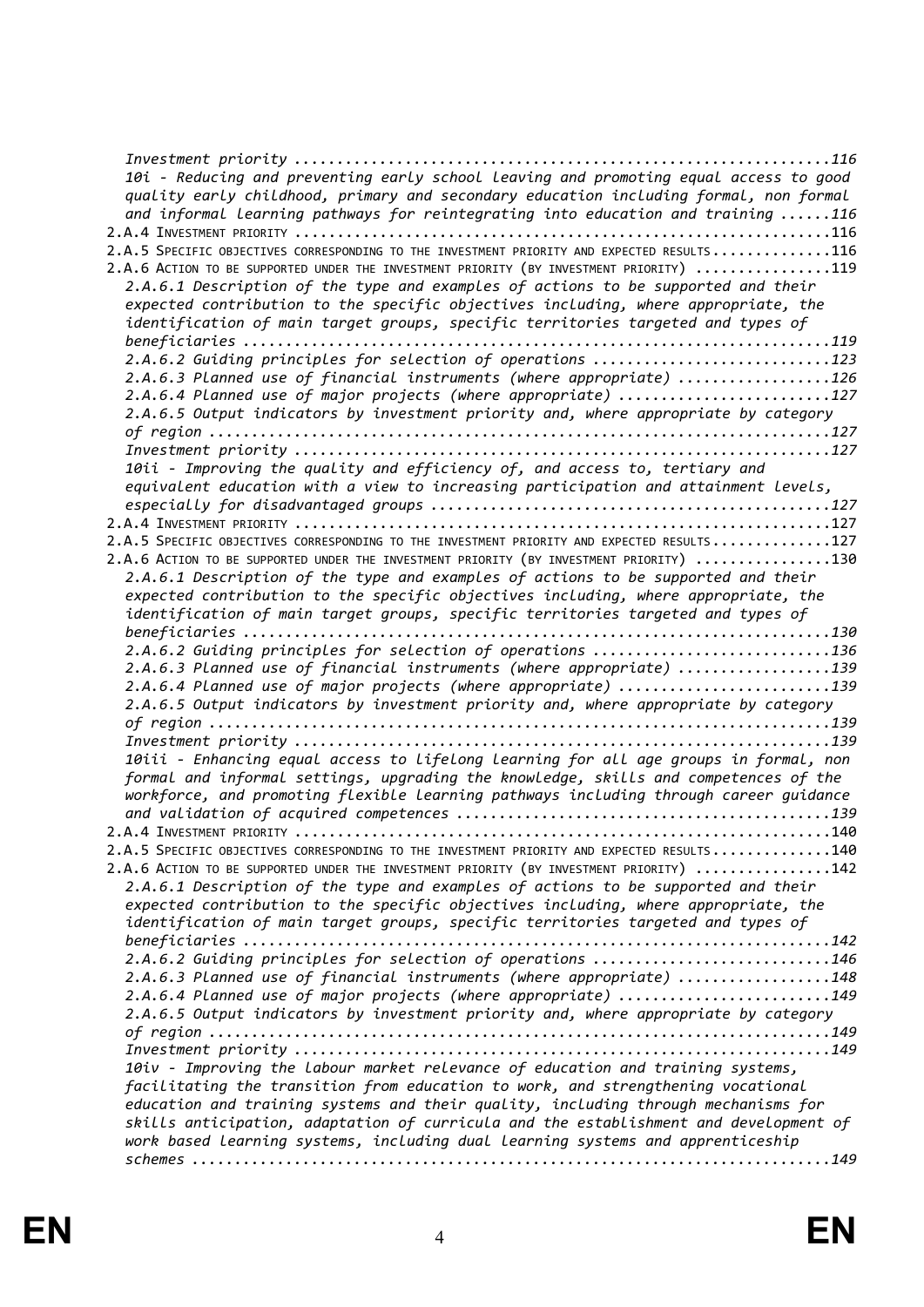| 2.A.7 SOCIAL INNOVATION, TRANSNATIONAL COOPERATION AND CONTRIBUTION TO THEMATIC OBJECTIVES 1-7 149         |
|------------------------------------------------------------------------------------------------------------|
|                                                                                                            |
|                                                                                                            |
| 2.A.10 SUMMARY OF THE PLANNED USE OF TECHNICAL ASSISTANCE INCLUDING, WHERE NECESSARY, ACTIONS TO REINFORCE |
| THE ADMINISTRATIVE CAPACITY OF AUTHORITIES INVOLVED IN THE MANAGEMENT AND CONTROL OF THE PROGRAMMES AND    |
|                                                                                                            |
|                                                                                                            |
| 2.A.2 JUSTIFICATION FOR THE ESTABLISHMENT OF A PRIORITY AXIS COVERING MORE THAN ONE CATEGORY OF REGION,    |
|                                                                                                            |
| 2.A.3 FUND, CATEGORY OF REGION AND CALCULATION BASIS FOR UNION SUPPORT 156                                 |
|                                                                                                            |
|                                                                                                            |
| 2.A.5 SPECIFIC OBJECTIVES CORRESPONDING TO THE INVESTMENT PRIORITY AND EXPECTED RESULTS156                 |
| 2.A.6 ACTION TO BE SUPPORTED UNDER THE INVESTMENT PRIORITY (BY INVESTMENT PRIORITY) 160                    |
| 2.A.6.1 Description of the type and examples of actions to be supported and their                          |
| expected contribution to the specific objectives including, where appropriate, the                         |
| identification of main target groups, specific territories targeted and types of                           |
|                                                                                                            |
| 2.A.6.2 Guiding principles for selection of operations 167                                                 |
| 2.A.6.3 Planned use of financial instruments (where appropriate) 169                                       |
| 2.A.6.4 Planned use of major projects (where appropriate) 169                                              |
| 2.A.6.5 Output indicators by investment priority and, where appropriate by category                        |
|                                                                                                            |
|                                                                                                            |
| 11i - Investment in institutional capacity and in the efficiency of public                                 |
| administrations and public services at the national, regional and local levels with a                      |
| view to reforms, better regulation and good governance 170                                                 |
|                                                                                                            |
| 2.A.5 SPECIFIC OBJECTIVES CORRESPONDING TO THE INVESTMENT PRIORITY AND EXPECTED RESULTS170                 |
| 2.A.6 ACTION TO BE SUPPORTED UNDER THE INVESTMENT PRIORITY (BY INVESTMENT PRIORITY) 173                    |
| 2.A.6.1 Description of the type and examples of actions to be supported and their                          |
| expected contribution to the specific objectives including, where appropriate, the                         |
| identification of main target groups, specific territories targeted and types of                           |
|                                                                                                            |
| 2.A.6.2 Guiding principles for selection of operations 176                                                 |
|                                                                                                            |
| 2.A.6.3 Planned use of financial instruments (where appropriate) 178                                       |
| 2.A.6.4 Planned use of major projects (where appropriate) 178                                              |
| 2.A.6.5 Output indicators by investment priority and, where appropriate by category                        |
|                                                                                                            |
|                                                                                                            |
| 11ii - Capacity building for all stakeholders delivering education, lifelong                               |
| Learning, training and employment and social policies, including through sectoral and                      |
| territorial pacts to mobilise for reform at the national, regional and local levels                        |
|                                                                                                            |
| 2.A.7 SOCIAL INNOVATION, TRANSNATIONAL COOPERATION AND CONTRIBUTION TO THEMATIC OBJECTIVES 1-7 179         |
|                                                                                                            |
|                                                                                                            |
| 2.A.10 SUMMARY OF THE PLANNED USE OF TECHNICAL ASSISTANCE INCLUDING, WHERE NECESSARY, ACTIONS TO REINFORCE |
| THE ADMINISTRATIVE CAPACITY OF AUTHORITIES INVOLVED IN THE MANAGEMENT AND CONTROL OF THE PROGRAMMES AND    |
|                                                                                                            |
|                                                                                                            |
|                                                                                                            |
| 2.B.2 JUSTIFICATION FOR ESTABLISHING A PRIORITY AXIS COVERING MORE THAN ONE CATEGORY OF REGION (WHERE      |
|                                                                                                            |
|                                                                                                            |
|                                                                                                            |
|                                                                                                            |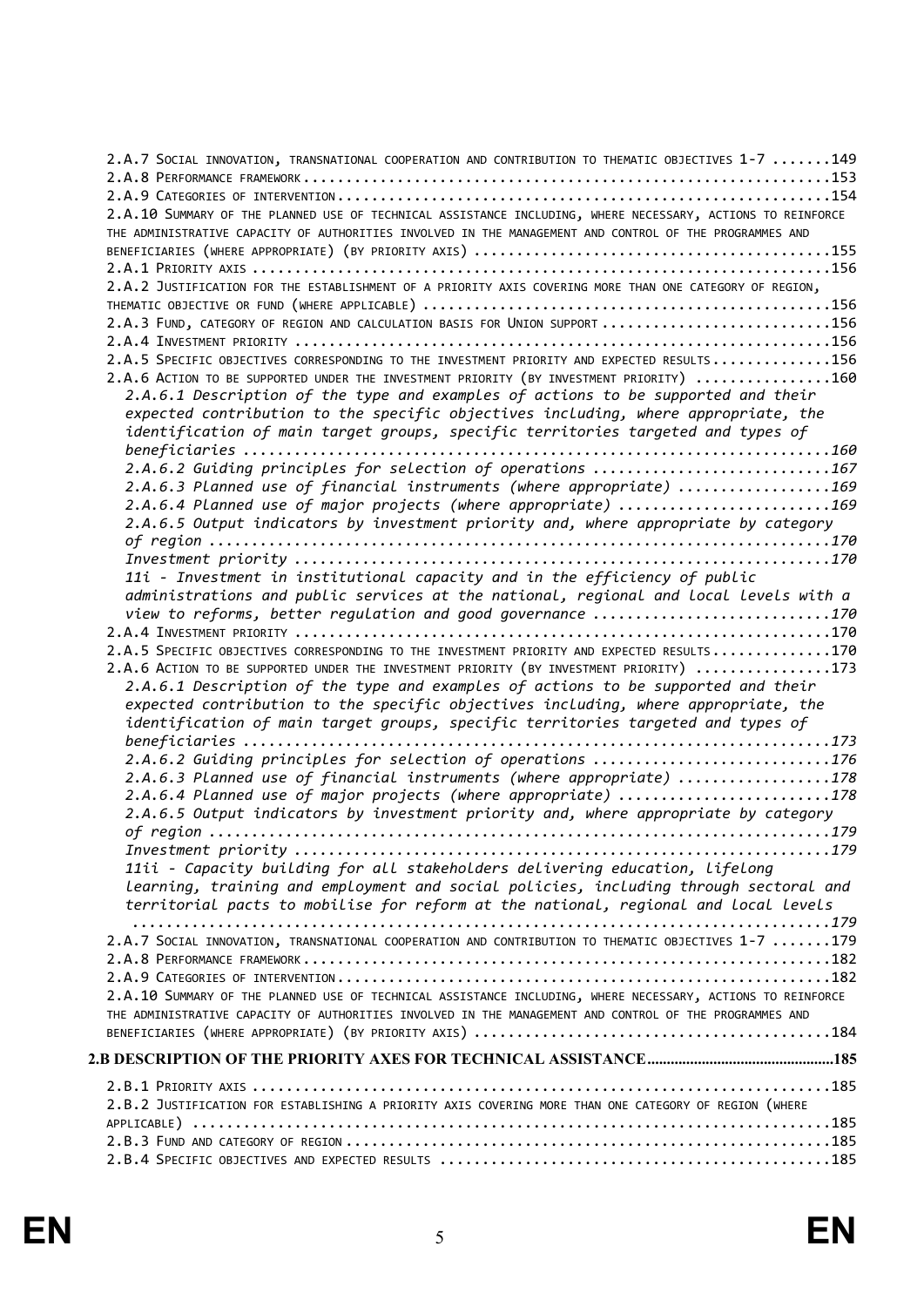| 2.B.6 ACTIONS TO BE SUPPORTED AND THEIR EXPECTED CONTRIBUTION TO THE SPECIFIC OBJECTIVES (BY PRIORITY AXIS)                                                                                                                                                                                                                                                                                                                                                                                                                                                                                |
|--------------------------------------------------------------------------------------------------------------------------------------------------------------------------------------------------------------------------------------------------------------------------------------------------------------------------------------------------------------------------------------------------------------------------------------------------------------------------------------------------------------------------------------------------------------------------------------------|
| 2.B.6.1 A description of actions to be supported and their expected contribution to<br>2.B.6.2 Output indicators expected to contribute to results 190                                                                                                                                                                                                                                                                                                                                                                                                                                     |
|                                                                                                                                                                                                                                                                                                                                                                                                                                                                                                                                                                                            |
| 3.1 FINANCIAL APPROPRIATION FROM EACH FUND AND AMOUNTS FOR PERFORMANCE RESERVE 192<br>3.2 TOTAL FINANCIAL APPROPRIATION BY FUND AND NATIONAL CO-FINANCING (€) 192<br>(2) THIS RATE MAY BE ROUNDED TO THE NEAREST WHOLE NUMBER IN THE TABLE. THE PRECISE RATE USED TO REIMBURSE<br>TABLE 18B: YOUTH EMPLOYMENT INITIATIVE - ESF AND YEI SPECIFIC ALLOCATIONS (WHERE APPROPRIATE) 192<br>TABLE 18C: BREAKDOWN OF THE FINANCIAL PLAN BY PRIORITY AXIS, FUND, CATEGORY OF REGION AND THEMATIC OBJECTIVE<br>TABLE 19: INDICATIVE AMOUNT OF SUPPORT TO BE USED FOR CLIMATE CHANGE OBJECTIVES 193 |
|                                                                                                                                                                                                                                                                                                                                                                                                                                                                                                                                                                                            |
| 4.2 INTEGRATED ACTIONS FOR SUSTAINABLE URBAN DEVELOPMENT (WHERE APPROPRIATE) 194<br>4.3 INTEGRATED TERRITORIAL INVESTMENT (ITI) (WHERE APPROPRIATE) 195<br>4.4 THE ARRANGEMENTS FOR INTERREGIONAL AND TRANSNATIONAL ACTIONS, WITHIN THE OPERATIONAL PROGRAMME, WITH<br>BENEFICIARIES LOCATED IN AT LEAST ONE OTHER MEMBER STATE (WHERE APPROPRIATE) 195<br>4.5 CONTRIBUTION OF THE PLANNED ACTIONS UNDER THE PROGRAMME TO MACRO-REGIONAL AND SEA BASIN STRATEGIES,<br>SUBJECT TO THE NEEDS OF THE PROGRAMME AREA AS IDENTIFIED BY THE MEMBER STATE (WHERE APPROPRIATE) 195                 |
| 5. SPECIFIC NEEDS OF GEOGRAPHICAL AREAS MOST AFFECTED BY POVERTY OR TARGET GROUPS                                                                                                                                                                                                                                                                                                                                                                                                                                                                                                          |
| 5.1 GEOGRAPHICAL AREAS MOST AFFECTED BY POVERTY/TARGET GROUPS AT HIGHEST RISK OF DISCRIMINATION OR SOCIAL<br>5.2 STRATEGY TO ADDRESS THE SPECIFIC NEEDS OF GEOGRAPHICAL AREAS MOST AFFECTED BY POVERTY/TARGET GROUPS AT<br>HIGHEST RISK OF DISCRIMINATION OR SOCIAL EXCLUSION, AND WHERE RELEVANT, THE CONTRIBUTION TO THE INTEGRATED                                                                                                                                                                                                                                                      |
| <b>6. SPECIFIC NEEDS OF GEOGRAPHICAL AREAS WHICH SUFFER FROM SEVERE AND PERMANENT</b>                                                                                                                                                                                                                                                                                                                                                                                                                                                                                                      |
| 7. AUTHORITIES AND BODIES RESPONSIBLE FOR MANAGEMENT, CONTROL AND AUDIT AND THE                                                                                                                                                                                                                                                                                                                                                                                                                                                                                                            |
| 7.2.1 Actions taken to involve the relevant partners in the preparation of the<br>operational programme, and the role of those partners in the implementation,<br>7.2.2 Global grants (for the ESF, where appropriate) 210<br>7.2.3 Allocation of an amount for capacity building (for the ESF, where appropriate)                                                                                                                                                                                                                                                                         |
| 8. COORDINATION BETWEEN THE FUNDS, THE EAFRD, THE EMFF AND OTHER UNION AND                                                                                                                                                                                                                                                                                                                                                                                                                                                                                                                 |
|                                                                                                                                                                                                                                                                                                                                                                                                                                                                                                                                                                                            |
|                                                                                                                                                                                                                                                                                                                                                                                                                                                                                                                                                                                            |
| TABLE 24: APPLICABLE EX-ANTE CONDITIONALITIES AND ASSESSMENT OF THEIR FULFILMENT 217                                                                                                                                                                                                                                                                                                                                                                                                                                                                                                       |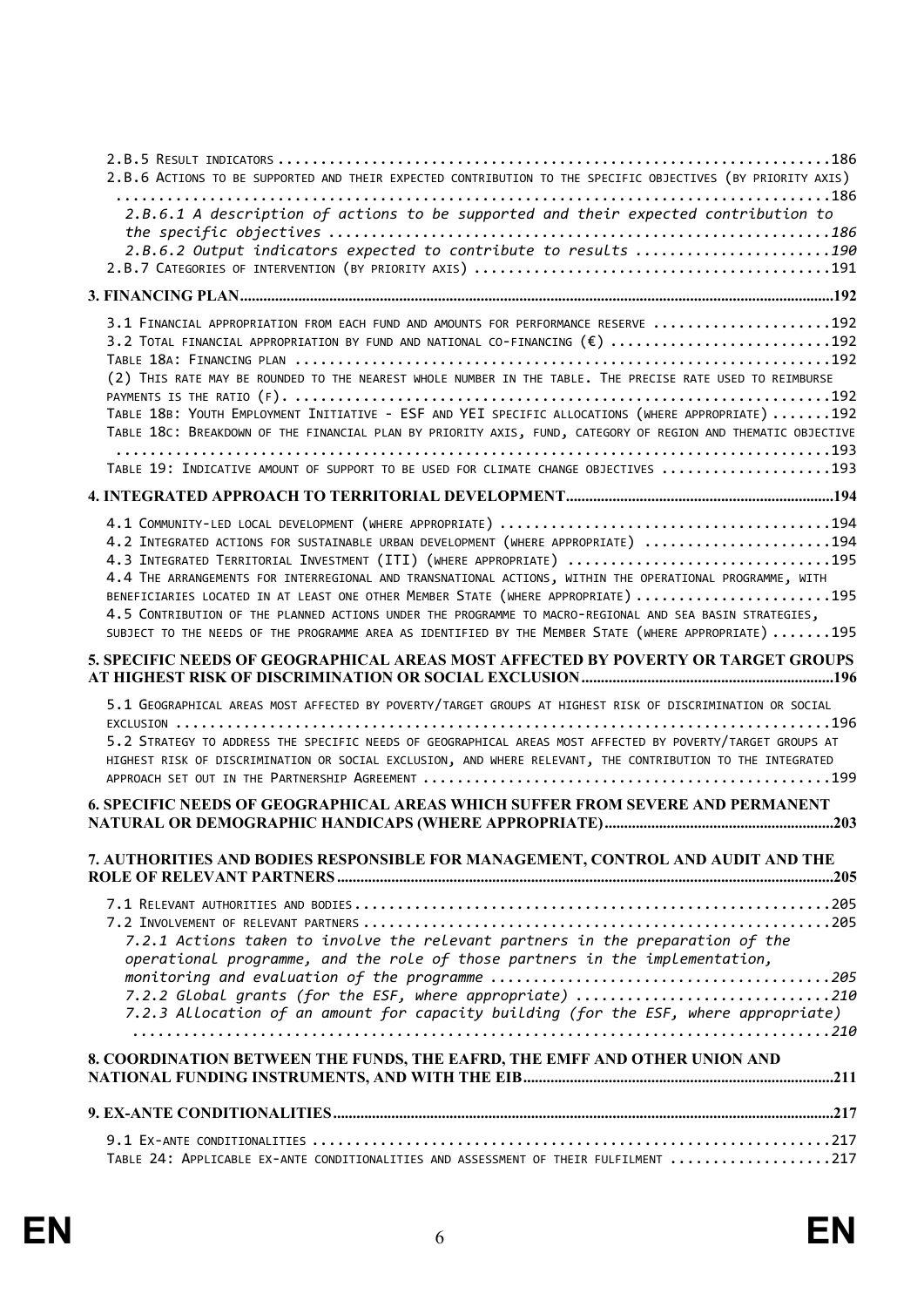| 9.2 DESCRIPTION OF ACTIONS TO FULFIL EX-ANTE CONDITIONALITIES, RESPONSIBLE BODIES AND TIMETABLE 287   |
|-------------------------------------------------------------------------------------------------------|
|                                                                                                       |
|                                                                                                       |
|                                                                                                       |
|                                                                                                       |
|                                                                                                       |
|                                                                                                       |
| 12.1 MAJOR PROJECTS TO BE IMPLEMENTED DURING PROGRAMMING PERIOD 301                                   |
|                                                                                                       |
|                                                                                                       |
|                                                                                                       |
| SUBMITTED ANNEXES BY THE COMMISSION IMPLEMENTING REGULATION LAYING DOWN THE MODEL OF THE PROGRAMME309 |
|                                                                                                       |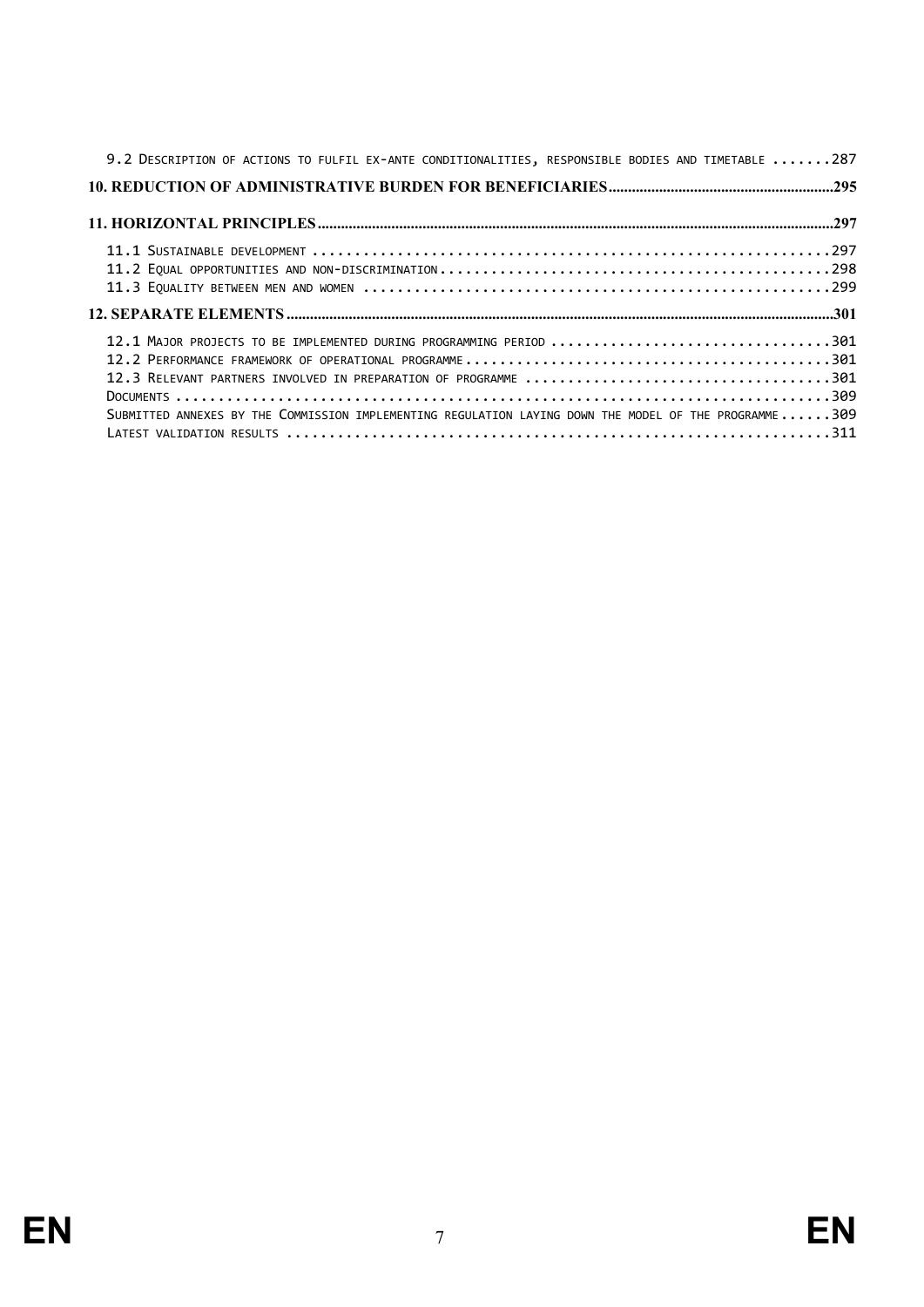#### <span id="page-7-0"></span>**1. STRATEGY FOR THE OPERATIONAL PROGRAMME'S CONTRIBUTION TO THE UNION STRATEGY FOR SMART, SUSTAINABLE AND INCLUSIVE GROWTH AND THE ACHIEVEMENT OF ECONOMIC, SOCIAL AND TERRITORIAL COHESION**

#### <span id="page-7-1"></span>**1.1 Strategy for the operational programme's contribution to the Union strategy for smart, sustainable and inclusive growth and to the achievement of economic, social and territorial cohesion**

1.1.1 Description of the programme's strategy for contributing to the delivery of the Union strategy for smart, sustainable and inclusive growth and for achieving economic, social and territorial cohesion.

Within the context of efforts made at EU level to sustain the recovery process from the international economic crisis, Malta must take stock of its needs and challenges and identify actions that will contribute towards Malta's economic development and achieve a sustainable future. This will also contribute towards a sustainable recovery enabling Europe to make a full return to an earlier growth path and raise its potential to go beyond.[1]

The main challenges that Malta faces with regard to its ability to foster a high employment economy that delivers economic, social and territorial cohesion are generally in line with those faced at a European level, ranging from demographic and employment challenges, low success rates in education at the different strands of the education cycle, and inequalities within the labour market, and beyond, which hinder a number of individuals from leading a dignified life.

#### **a. Ageing Demographics**

As in other EU Member States, although to a different degree, Malta is facing an ageing population leading towards a higher dependency ratio and a smaller productive workforce. The forecast is that Malta is expected to face significant increases between 2013 and 2035 in the older population segment of 65-plus of 16.2% to 24.8% and an increase from 6.8% to 13.7% for the 75-plus.[2] Malta's ageing demographics will have a direct impact on the socio-economic growth of the country. These areas include employment, health, social inclusion, poverty, employment, lifelong learning, and productivity, amongst others.

In this regard, Malta will seek to increase its working population, particularly by focusing on the activity rates of different target groups of the population (particularly women) and on increasing healthy life years. The aim is to increase productivity levels as well as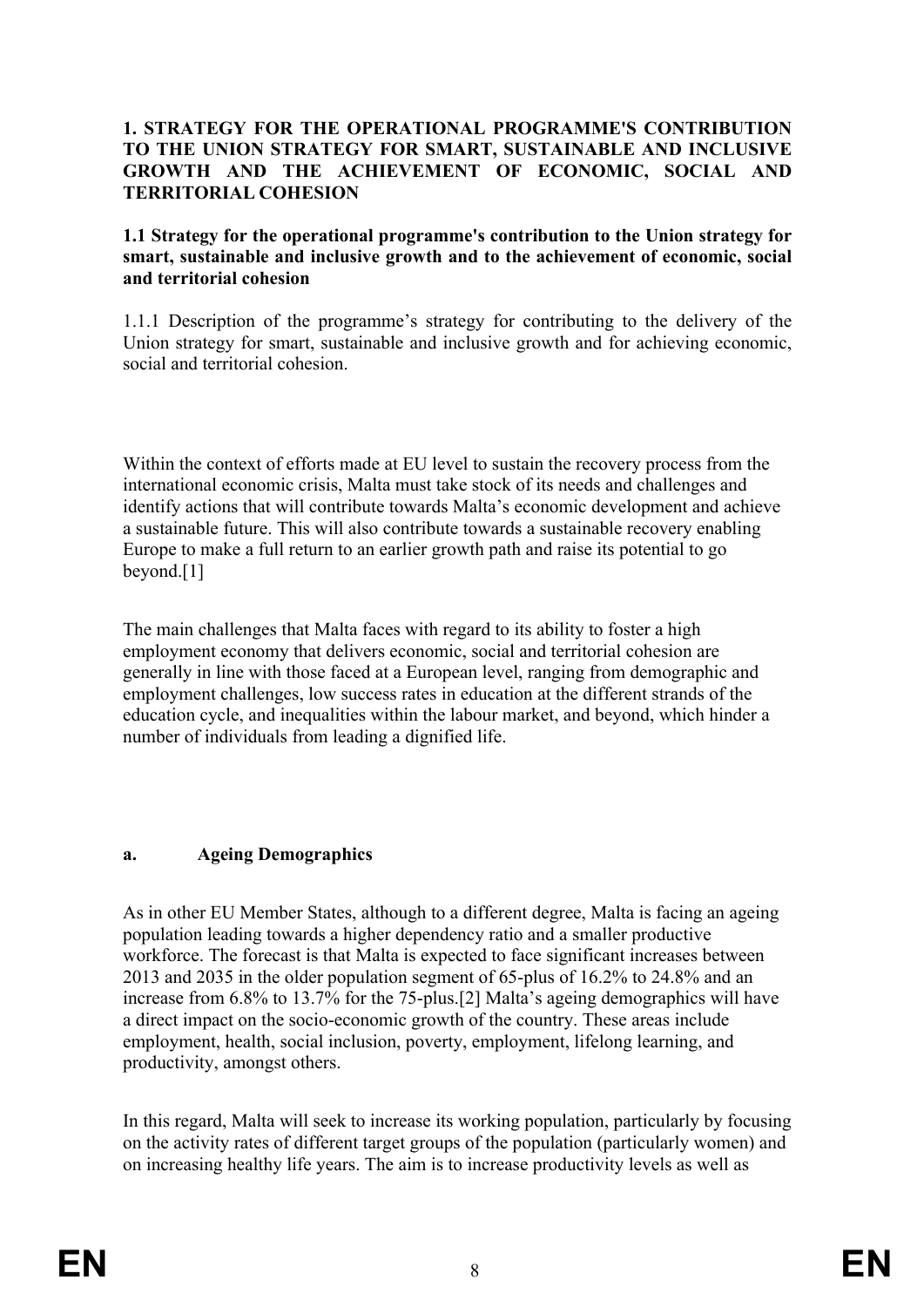contribute towards decreasing dependency ratios through the achievement of a larger and healthier workforce.

This approach is in line with the Council Recommendation for Malta,[3] whereby Malta has been urged to undertake measures aimed at increasing the statutory retirement age. Taking into account this Country Specific Recommendation (CSR), Government launched a policy document entitled A National Strategic Policy for Active Ageing[4] in November 2013 which primarily seeks to increase active participation in the labour market, participation in society and independent living of the older population.

# **b. Employment challenges**

A particular success achieved by Malta is that whilst many Member States saw their economies contract resulting in increases in unemployment levels, Malta – together with Austria, Belgium, Germany and Luxembourg - registered an increase in total employment over the 2008 rate. During this period, employment in Malta increased in 2013 by 6.2 percentage points over 2007 figures and has led Malta to meet the EU 2020 National Reform Programme target of 62.9% in 2012.[5] Further progress was also registered in 2013 with an employment rate reaching 64.8%.[6]

Whilst taking note of Malta's comparative resilience during the economic crisis and the performance in terms of employment levels, further investment is required to ensure sustainable economic growth which supports job creation and encourages labour demand.[7]

The challenges in this sphere mainly evolve around low activity rates, particularly amongst women and older workers, and increasing unemployment rates amongst youth. Compared to EU levels, Malta is still facing lower employment rates. In depth data analysis shows that the low employment rates are attributed to the low female participation rates given that the employment rate of males (74.1% in 2013) supersedes that of the EU (70.1% in 2013).[8] Whilst cognisant of the leap achieved to date – with the female employment rate increasing from 37.4% to 47% between 2007 and 2013[9] (with the main increase achieved in the 25-54 age cohort[10]), further efforts are required to increase local employment levels.

Analysing the female employment rate by age bracket shows that the rate as at 2013 was higher than the EU-27 for the 15-24 and 25-29 age brackets. This implies that at a young age women actively participate in the labour market at the rates of 44.3% and 77.6% respectively when compared to the EU-27 rates of 31.4% and 65.7%.[11] The employment rate starts regressing from the age of 30 onwards where a rate of 65.3% was registered when compared to the EU-27 rate of 69.8%.[12] Comparing the female employment rate at the EU-27 level and the female employment rate for Malta, shows that whilst the female employment rate at an EU level keeps increasing over the age brackets until the 45-49 cohort, in Malta this rate starts decreasing earlier on within the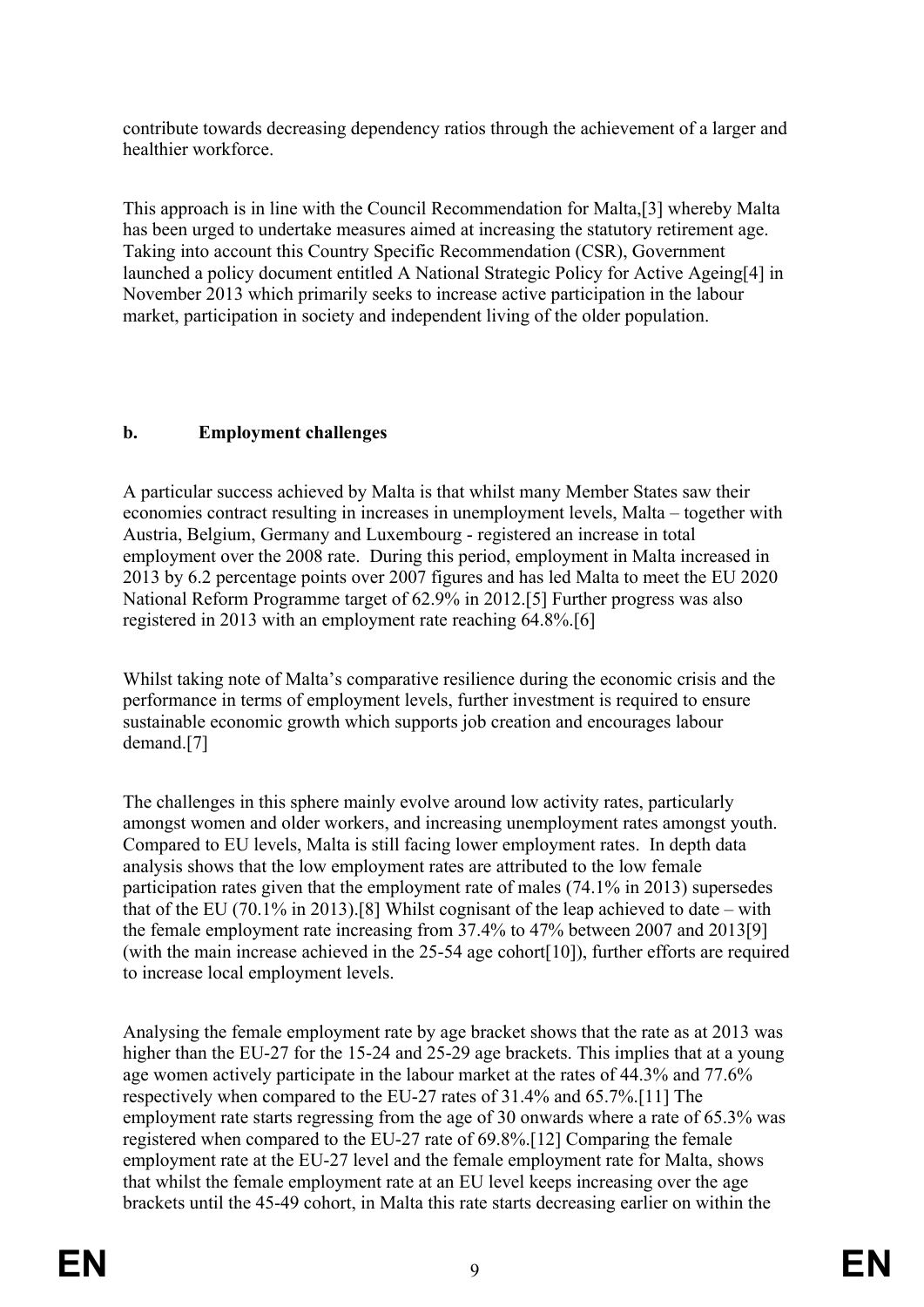30-34 age category. Analysing the employment rate together with the level of birth rates in Malta, it is worth noting that the highest number of births occur within this age bracket. This issue is further compounded when one takes into account the fact that, after the early child rearing years, the female employment rate does not then eventually catch up again with the EU-27 rate but continues to regress over time to reach 61.7%, 54.8%, 48.1% and 38.4% for the 35-39, 40-44, 45-49 and 50-54 cohorts respectively in 2013.[13] Notwithstanding, in recent years the female employment rate has increased across all age cohorts, with the main increases being registered for the 35-39 and 40-44 categories.

The low participation of women in the labour market has also been identified as one of the Council Recommendations for Malta which needs to be addressed.[14] Within this context, Government has embarked on a new initiative through national funds for the provision of free childcare services to working parents with the aim to increase the working hours of parents, especially mothers and single parents, whilst also ensuring the provision of a high quality service. In addition, Government will also seek to address this CSR through additional interventions within this OP.

With reforms in the statutory pension, the participation of older workers beyond 61 years of age has also increased. In fact, Malta registered an increase in the activity rates of older workers (55-64 age cohort) from 30.6% (2007) to 38.4% (2013).[15] Furthermore, during this period a positive trend was also recorded in the employment rate of the elderly – wherein the 55-64 cohort registered a constant increase since 2007 to reach 36.2% in 2013, with the 60-64 years age cohort registering an increase of 7.7%.[16] Notwithstanding, the employment rate of older workers, is still below the EU-27 rate of 50.3% (55-64 age cohort in 2013), which is partly attributed to lower retirement ages in Malta together with the limited participation of females within this age cohort in the labour market.[17]

Youth Employment also transpires as one of the main challenges that Malta needs to address in terms of employment related challenges. In fact, in 2013 Government adopted a National Youth Employment Strategy with the objective to strengthen the measures targeting youth[18] to address the increasing trend in youth unemployment. In addition, with the aim to adopt a macro approach towards the future success of youth, in 2014 Government launched a draft National Youth Policy Framework (2015-2020) which covers a myriad of policy initiatives targeting youth. The plan is to have this policy framework split into two inter-related strategies, one focusing on youth work and services for young people; and the other focusing on cross sectoral support for young people, including education and training; and employment and entrepreneurship.[19] Although operating below its economic capacity, over the years Malta has managed to contain its general unemployment levels, with a rate hovering around 6.4%,[20] however youth unemployment levels are approximately double the general unemployment rate which in 2013 stood at 12.7%.[21] Within the youth bracket, in 2013 the male unemployment rate stood at  $15.1\%$  and that for females stood at  $10.4\%$ . [22]

In this regard, Malta recognises the need to address the specific challenges in terms of the employment participation rates for different target groups (especially in terms of the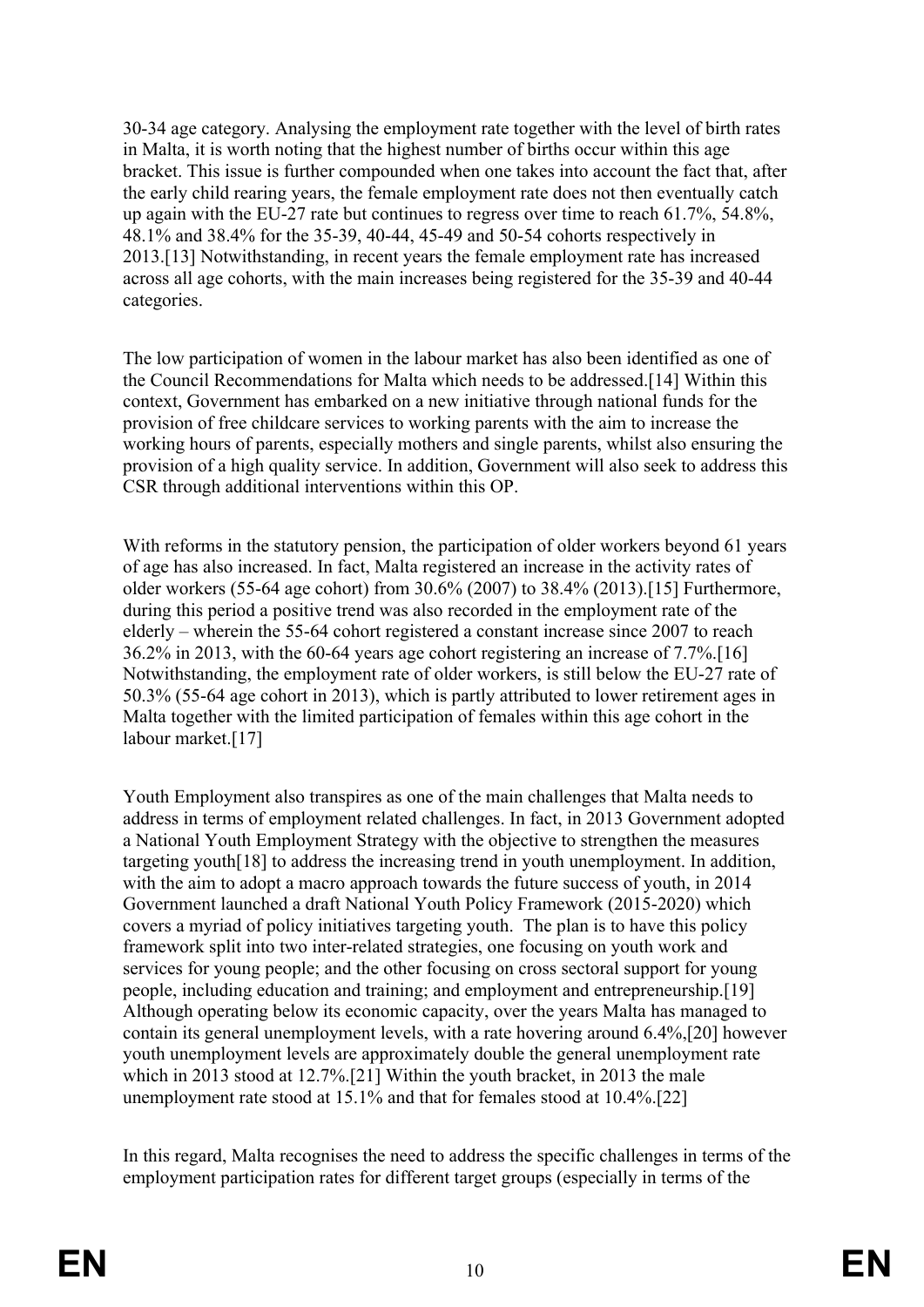elderly, women and youth) and adopt varying approaches to ensure their sustainable integration.

## **c. Social Cohesion**

Inequalities in disposable incomes are evident and are also increasing in Malta. In fact, throughout the years Malta has experienced an increase in the number of people at risk of poverty or social exclusion to reach an amount of approximately 99,020 persons in 2013 (24.0% of the total population)[23] which is depriving people from their fundamental right to live a dignified life. Although Malta's figures are still lower than the EU-27, the figures have increased at a faster rate than that registered at a European level.[24] Within Malta and Gozo, the levels of poverty do not vary significantly between the districts and pockets of poverty are found across different areas.[25]

Education is a fundamental pillar that contributes towards improved standard of living. In fact, a main determinant leading to severe material deprivation or at-risk-of-poverty rate is the level of education acquired. Persons attaining low levels of education experience a higher at-risk-of poverty rate. Over the 2007-2013 period, the rate of youth (18-24 years old) at-risk-of-poverty attaining an education level of ISCED Level 0-2 has more than doubled[26] implying that there is a real need to address this challenge. The correlation between education and poverty is also evident for children and the level of education of their parents - in this regard, the higher the level of education of the parents, the less is the likelihood that the child will face poverty and social exclusion problems. This trend is also reflected in the case of registered unemployed whereby the majority of persons have low levels of education and also face a higher risk of in-work poverty.

In line with the analysis carried out in section 3.1.5 of the Partnership Agreement, the target groups that raise particular concerns when it comes to poverty and social exclusion related matters in Malta are children, youth, the elderly, women, persons with disability, the working poor and the unemployed. This calls for Government to identify targeted approaches taking into account the different requirements of the individual groups with a view to meet the several needs of individuals and support the sustainable integration to quality employment.[27] In particular, focus needs to be directed to improve access to education and skills to improve attainment levels for people to move out of poverty.

### **d. Health inequalities**

Based on the demographic trends that Malta is facing,[28] the health sector has a crucial role to play in ensuring the provision of adequate health services with a view of ascertaining a healthy workforce which will in turn contribute towards longer participation rates within the labour market. In addition, the health services also face high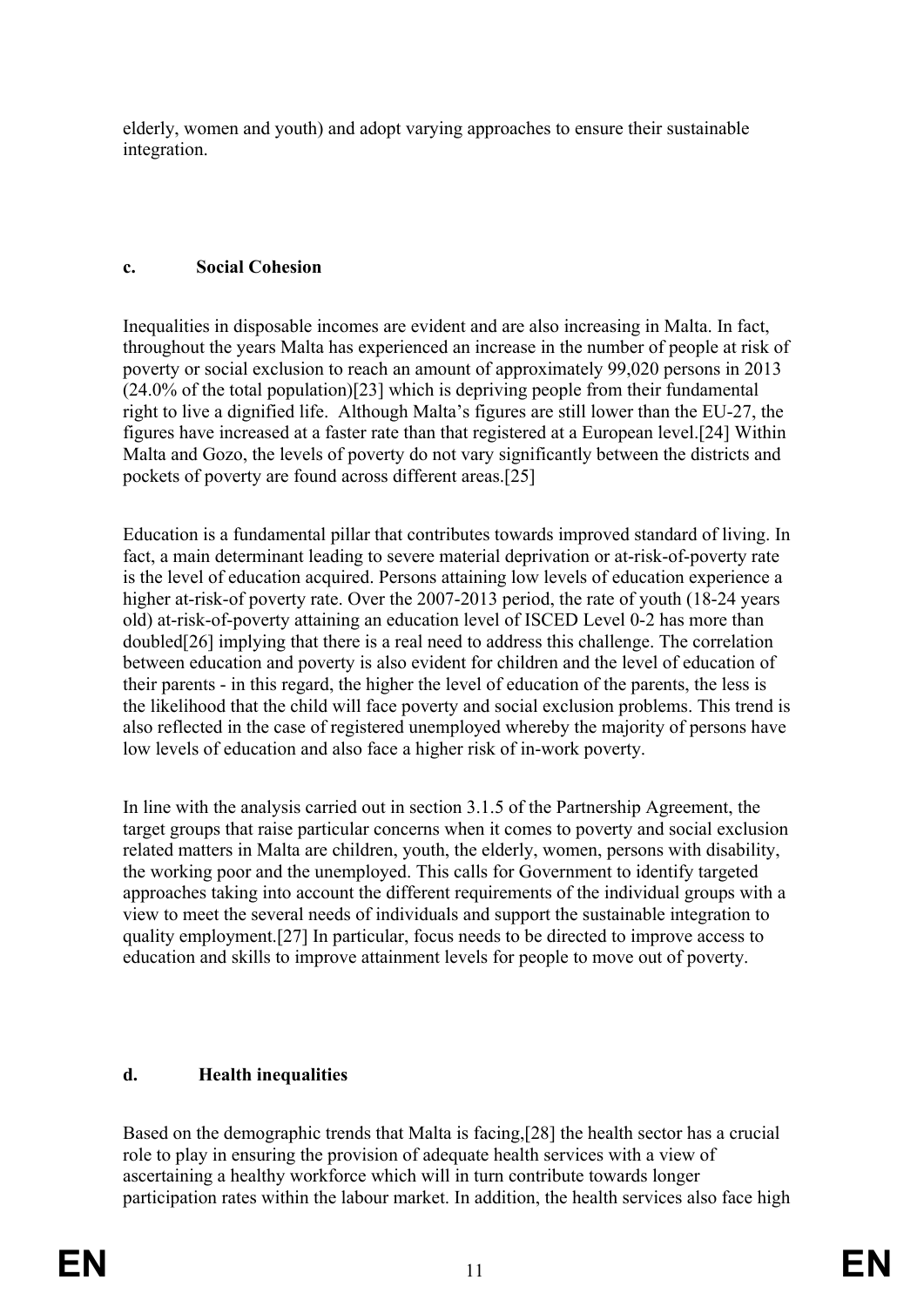levels of non communicable diseases (NCD) which represent the biggest cause of mortality rates across the world, consequently having a considerable economic and social impact.[29]

Unhealthy diets, coupled with physical inactivity, tobacco use and alcohol abuse are the main determinants linked to NCD. In Malta, this represents a major challenge since society is facing an increasing prevalence of obesity across all age groups, with Maltese children and adults being amongst the most overweight both within Europe as well as globally.[30] In fact, according to the Health Behaviour in School-aged Children (HBSC) survey carried out amongst school children about 26% of girls and 35% of boys are obese or overweight.[31] In this regard, education is considered an important tool to reduce health inequalities since there is a correlation between the body mass index and the level of education, with the body mass index registering a decrease with increasing education levels.[32] Within this context, Government has launched 'A National Health Systems Strategy 2014-2020' with the aim to ensure universal access to high quality health services and to act as a horizontal overarching strategy to ensure consistency and a coherent response and action to the challenges that are being encountered in a holistic fashion.[33] Thus, investment will be directed towards appropriate measures to enable people to lead a healthy life (including by engaging in sports activities) and live their life to the maximum potential, whilst also actively contributing to the economy.

### **e. Education and training challenges**

Since 2007 Malta has registered some progress in reducing the early school leaving rate and increasing participation rates in further and higher education. However, especially in terms of early school leaving, the progress achieved to date still lags behind the European targets. In fact, the ESL rate for Malta still stood at 20.8% in 2013 which is high when compared to the 12.0% for the EU-27.[34] Within this context and in line with Malta's Country Specific Recommendation which urges Malta to take further measures to reduce early school leaving, Government prepared a strategic plan for the prevention of ESL in Malta to address this issue holistically. Furthermore, Government has also set an ambitious ESL target of reaching an ESL rate of 10% by 2020. Cognisant of the recommendation within the CSR to reduce ESL, in 2014 Government established an ESL Unit in line with the recommendation within the ESL strategic plan which recommends the constitution of an ESL unit responsible for ensuring an integrated systematic, sustained, cohesive and co-ordinated approach to address the challenge of ESL.[35]

With the aim to improve the labour market relevance of the education and training system, which also feeds into the third CSR[36], Malta is currently also going through an education reform focusing on smoothening the transition from primary to secondary education, ensuring a more successful secondary cycle of education as well as contributing positively towards the structural changes that the Maltese economy is facing through revised courses, curricula and research. Within this context, attention will be also directed towards determining skill gaps in order to reduce labour market mismatches,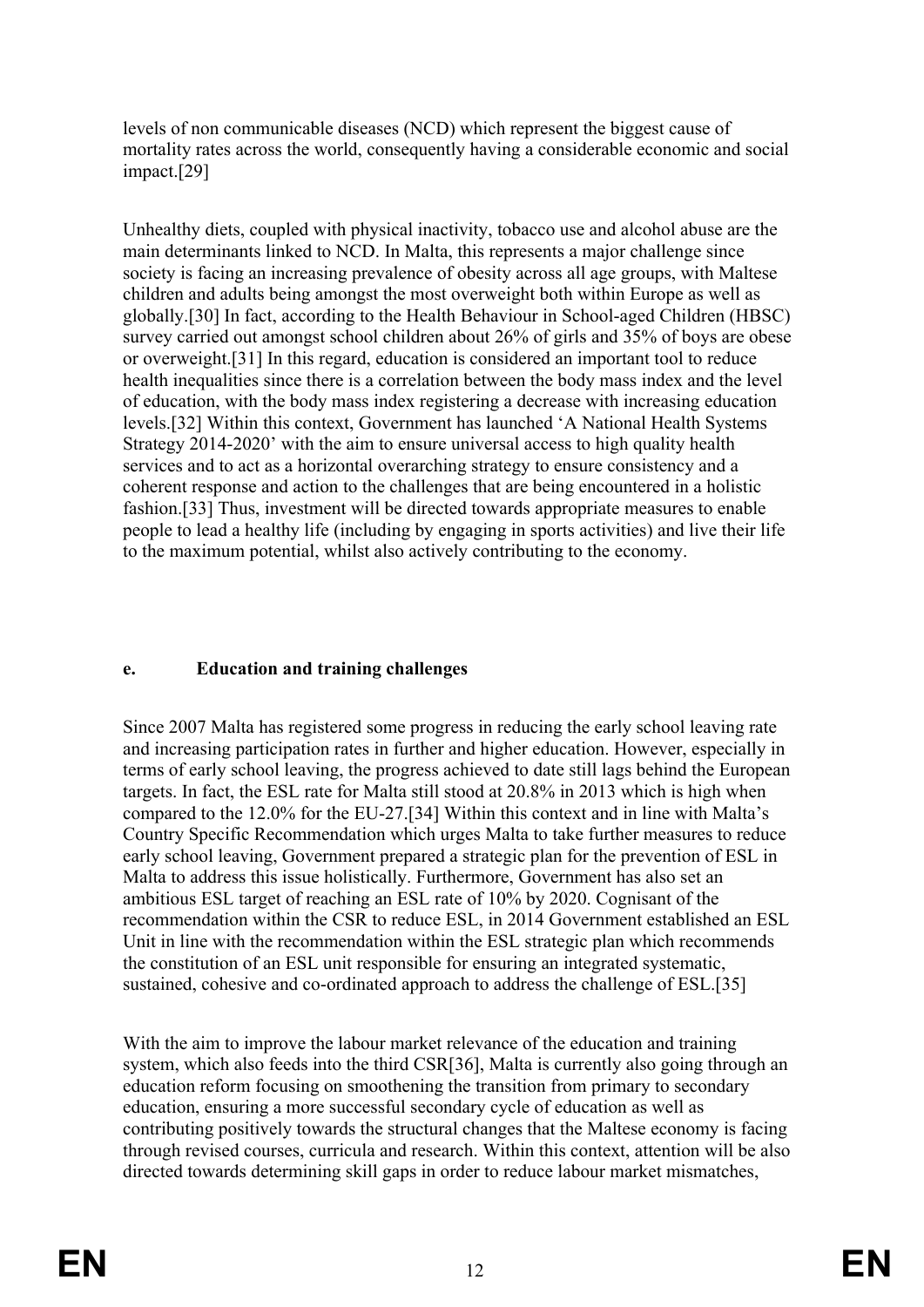coupled with a skills and mobility action plan to support the promotion of occupational mobility and flexibility.[37]

In terms of participation rates in education and training, although Malta has registered progress in terms of the participation rate of 17 year olds[38] in further and higher education which has increased steadily up till 2012 (reaching 83%), the participation rate dropped to 72% in 2013. With regards to the participation rate of 19 year olds, despite a constant decrease registered after reaching the highest rate of 61% in 2009, the same rate of 61% was then reached again in 2013.[39] A critical concern that Malta is facing is linked to the limited progress that Malta has achieved in terms of the percentage of the population aged 30-34 having completed tertiary education with a rate that stood at 26% in 2013, when compared to the EU-27 rate of 37%.[40] Compounded with these issues lies the need to increase further the percentage of graduates in Mathematics, Science and Technology which in 2011 was low standing at 13.1% when compared to the EU-27 rate of 22.6%. In 2012, visible progress was achieved with a rate of 19.1% when compared to the EU-27 rate of 22.8%, which marked an increase of 6 percentage points over the previous year.[41]

On the other hand, considerable progress was registered since 2007 in the field of lifelong learning (LLL) whereby an increasing trend has been registered. The profile of adults participating in LLL in Malta is above the EU average in the case of persons who hold upper secondary level of education or higher. However, adult participation is lower than the European average in the case of persons who hold a secondary level of education or lower.[42] Inactive persons also registered a low rate of 3.6% (2013) as compared to the EU-27 rate of 7.8% (2013).[43] This poses a challenge to ensure that LLL is embarked upon by persons who have lower levels of education or who are not engaged in an economic activity. An important positive observation is that up to 2011[44] the unemployed represented the cohort with a higher LLL participation rate of 10.6% (2011) as opposed to 9.1% (2011) for the EU-27.[45]

Malta still faces significant challenges in the area of illiteracy whereby the conclusions reached in the report of the High Level Group on Literacy issued in 2012 show that Malta had a 36% illiteracy rate, placing it in the 25th position out of the EU-27.[46] Within this context and taking into account the recommendation in the CSR to finalise and implement a national literacy study, Government adopted a document entitled a National Literacy Strategy for All to promote and enhance lifelong and life wide, high quality literacy practices which aims to improve literacy outcomes, resulting in inclusive practices, higher educational qualifications, and better job prospects.[47]

# **f. Institutional Capacity Building**

Better regulation and simplification remain the main challenges for the public administration with the aim to deliver a cost-effective and quality service both internally within departments and entities as well as externally to the general public and enterprises.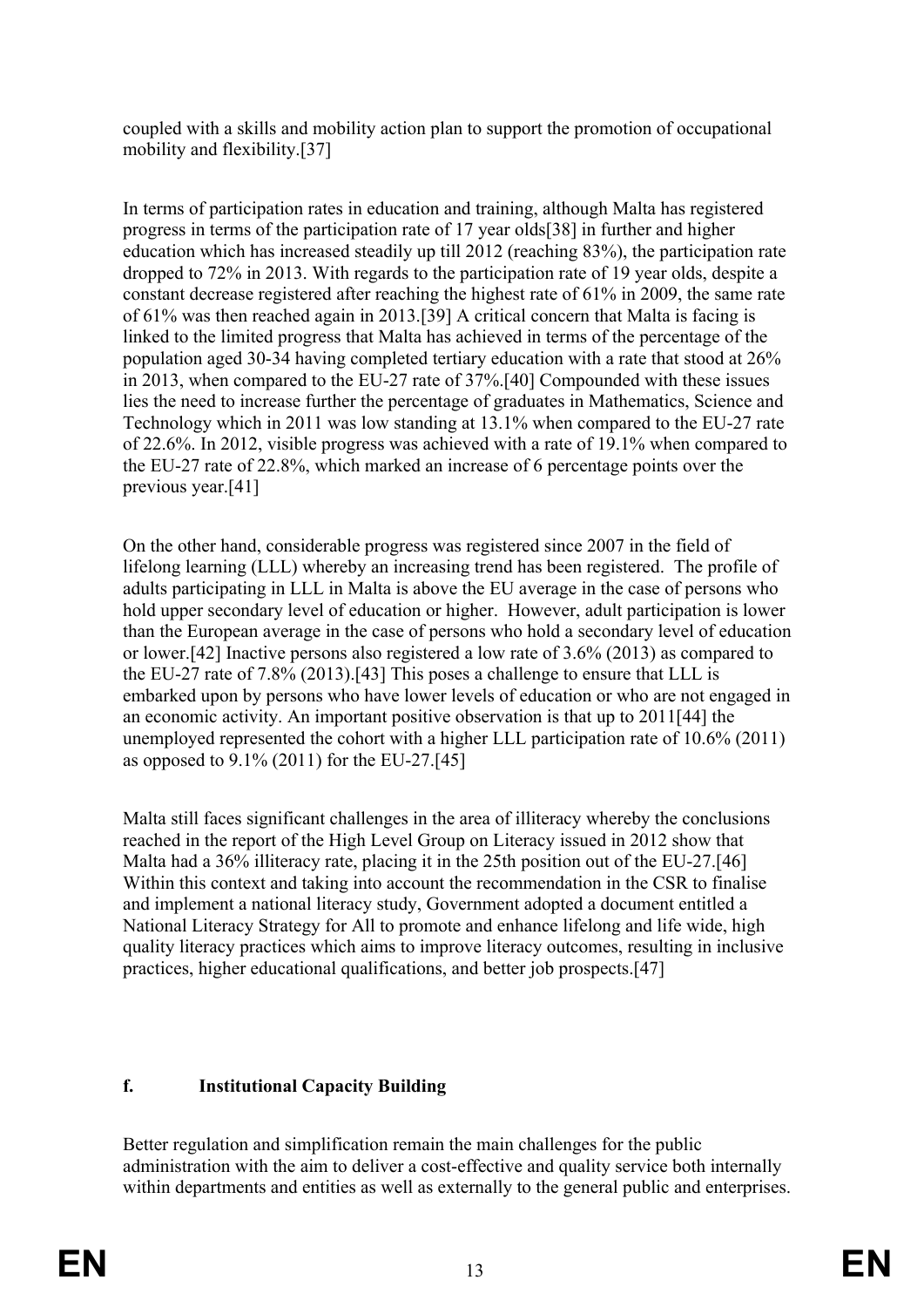The setting up of a Better Regulation Unit in 2007, together with the appointment of the Commissioner of Laws and the Commissioner for Simplification and Reduction of Bureaucracy, is a step in the right direction towards the achievement of this objective. In fact, progress has already been registered on this front with the Better Regulation Unit reporting[48] that administrative burdens were reduced by 15.6%, exceeding the set target of 15%. Moreover, through the introduction of an enhanced e-government platform, investment in e-forms is being carried out, in an effort to bring public services closer to the citizen and businesses, whilst guaranteeing an improved service delivery.

Moreover, Government recognises that there are particular challenges within the public administration which are hindering further development towards a business friendly approach. In fact, bureaucracy and lengthy public procurement processes present challenges, which in turn are leading to inefficiencies in the administration. For this reason, investment was made in the area of public procurement through the implementation of the e-Procurement System in 2012, facilitating access to public tender documents and simplifying submission of bids. This was also complemented through the introduction of the Common Assessment Framework[49], a quality assurance system which offers departments the necessary tools to improve the quality of their services through a framework of on-going assessment. Notwithstanding the progress achieved to date, Government recognises that further efforts need to be undertaken to improve the efficiency of the administration including further improving the efficiency of public procurement.

A major challenge in the sphere of the public administration is the need to focus on the improvement of the overall efficiency of the judicial system which has also been highlighted as a CSR for Malta. Government is placing considerable efforts and resources to achieve the desired results and in fact has already embarked on a Judicial Reform. In this context, in 2013 Government set up the Commission for the Holistic Reform of the Justice System. The Justice Reform will involve,[50] amongst other measures, the investment in ICT technology, capacity building (including the new jurist system and more support staff), the training of the judiciary, court personnel and other personnel employed in key stakeholder organisations as well as the upgrading of existing infrastructure. Government aims to support interventions in this area, with a view to primarily providing the necessary skills, training and capacity as well as ensuring a better and timelier service delivery.

Government believes that the public administration needs to be in a position to address the changes and developments of a modern economy. In this regard, investment in human capital is key for the development of a workforce with the right aptitude and skills to steer changes and achieve a renewed vision for the public administration. Direct attention towards the provision of training and up-skilling of the human capital element is imperative. This is considered critical for an effective public administration to truly deliver an effective high quality service.

### **g. Contribution towards the Europe 2020 Strategy**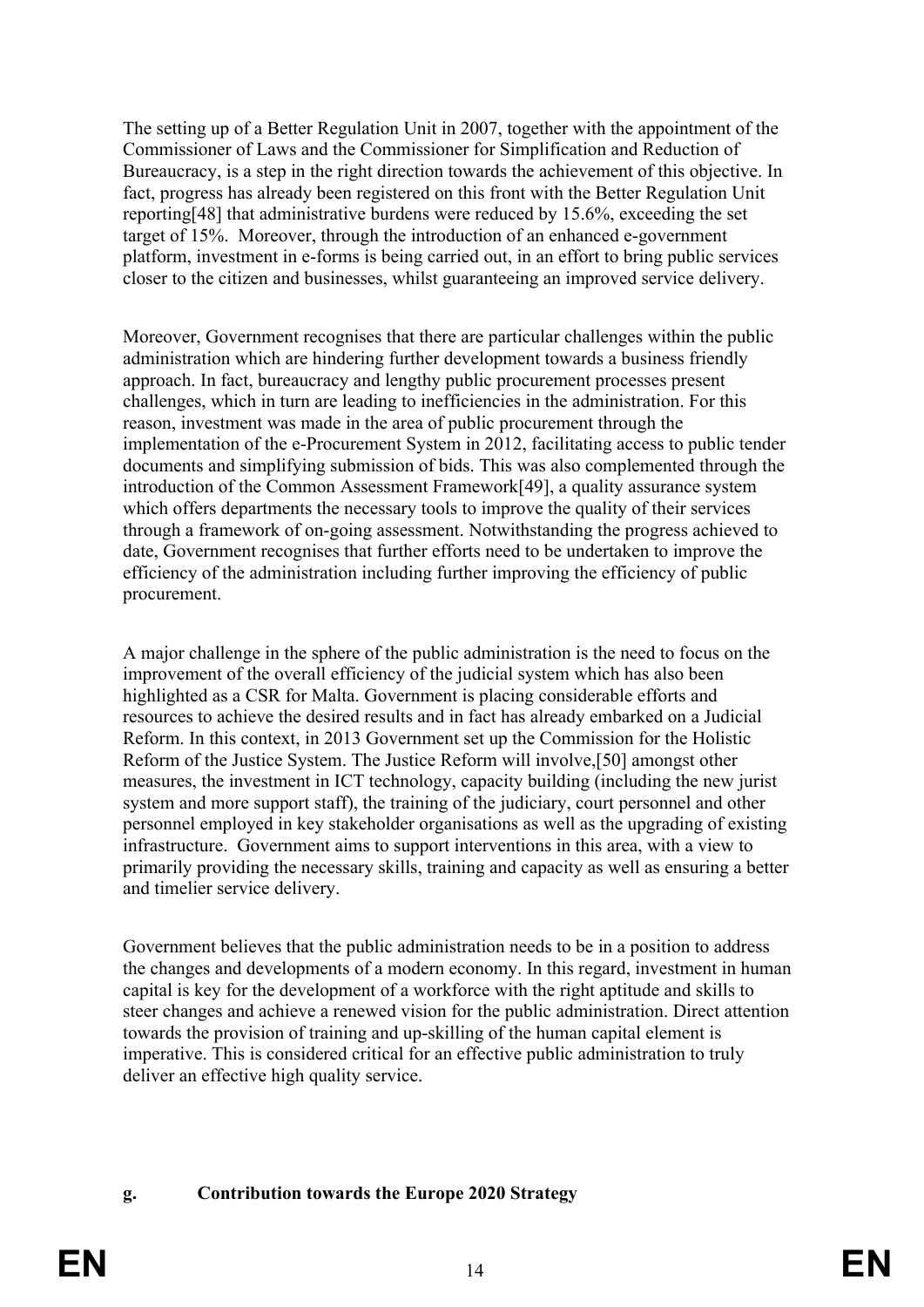The Europe 2020 Strategy seeks to address fundamental structural weaknesses in Europe's economy in the wake of the financial crisis and in so doing, sustain the model of the European social market economy. The principles and measures underlined in the Europe 2020 Strategy ultimately serve to contribute towards the creation of an environment which is conducive to economic growth and job creation. The three main priorities of smart growth, sustainable growth and inclusive growth urge Member States to work together to help Europe succeed whilst taking into account the different needs, starting points and national specificities of MS so as to promote growth for all.[51]

The identification of the needs and challenges that Malta must address has been translated into strategic priorities aiming to effectively ameliorate its socio-economic development and competitiveness, whilst contributing towards the delivery of the Europe 2020 Strategy for smart sustainable and inclusive growth. This Operational Programme identifies priorities which will be addressed by the European Social Fund. These priorities are based on national strategies whilst also taking into account the experiences gained and lessons learnt in implementing EU funded programmes under the previous programming periods.

The Partnership Agreement of Malta presents the overarching strategy which will contribute towards the Europe 2020 Strategy through the ESI Funds. In this regard, the Partnership Agreement has identified three funding priorities which are considered as the main overarching objectives for the 2014-2020 programming period, namely:

- **Funding Priority 1:** Fostering competitiveness through innovation and the creation of a business-friendly environment;
- **Funding Priority 2:** Sustaining an environmentally-friendly and resourceefficient economy; and
- **Funding Priority 3:** Creating opportunities through investment in human capital and improving health and well-being.

This programme will directly contribute towards the achievement of Funding Priority 3 which strategically targets policy areas aimed to meet the Europe 2020 and national objectives relating to employment, education, social inclusion together with health. Funding Priority 3 will also be supported through the ERDF, EAFRD and EMFF.

The primary objective of the ESF Operational Programme for Malta is that of achieving inclusive growth by fostering an economy which is conducive to economic, social and territorial cohesion in line with the third priority of the Europe 2020 Strategy. The Programme aims to increase the employment levels of the different target groups across Malta's socio economic fabric. Within the OP, 5 Priority Axes have been identified upon which resources will be focused in order to meet Malta's employment, social inclusion, education and capacity building challenges. The 5 Priority Axes have been based on the ESF's scope of support as outlined in the ESF Regulation (EU No. 1304/2013).[52] These are: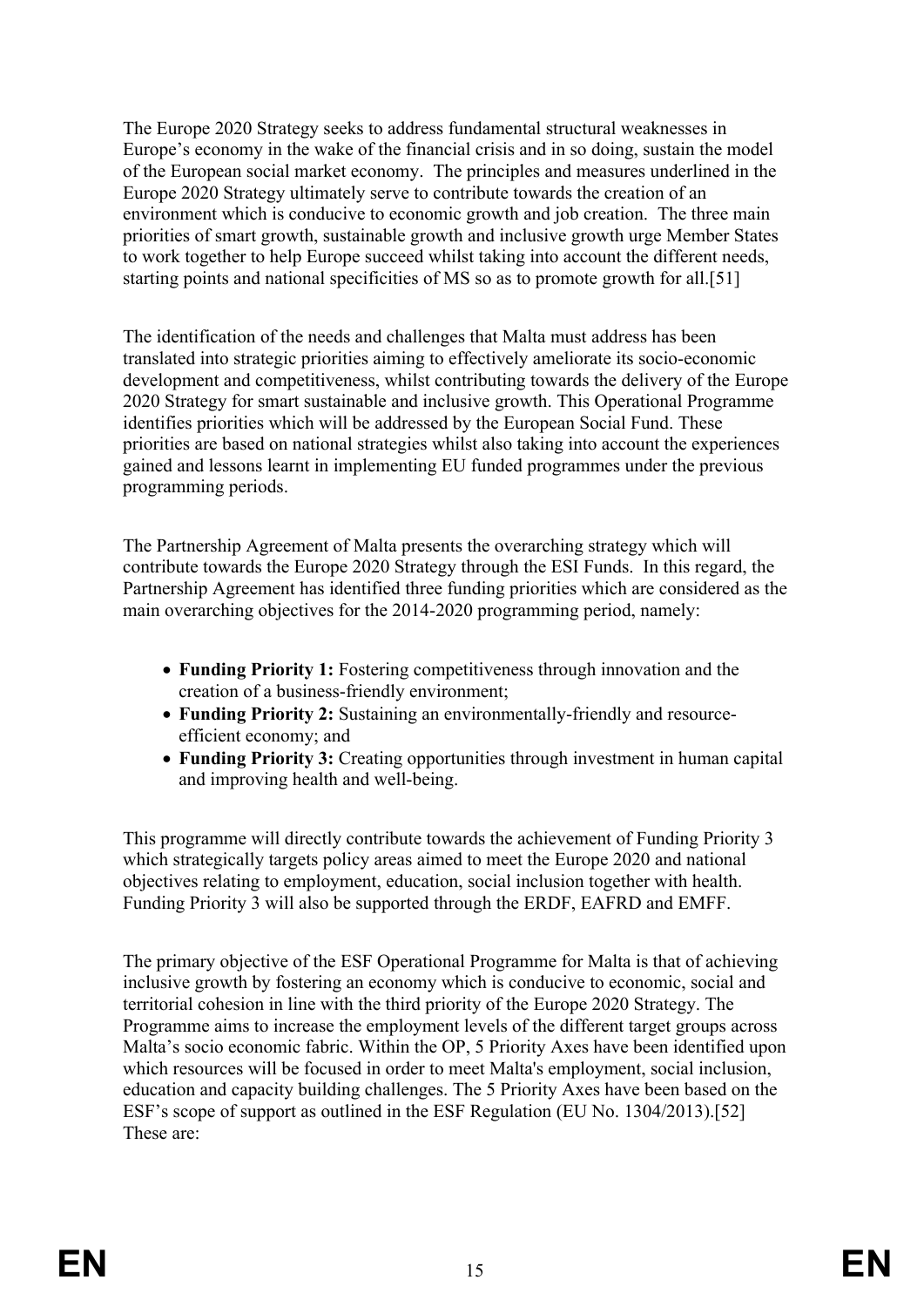- **Priority Axis 1: Investing in the employability and adaptability of human capital;**
- **Priority Axis 2: Towards a more inclusive society;**
- **Priority Axis 3: Investing in people through Education, Training and Life Long Learning;**
- **Priority Axis 4: Building the Institutional Administrative Capacity; and**
- **Priority Axis 5: Technical Assistance.**

Each Priority Axis is directly linked to a Thematic Objective as outlined in Article 9 of the Common Provisions Regulation (Regulation 1303/2013). In this regard, each Thematic Objective is supported by a selected number of investment priorities which will help Malta channel its ESF financial resources in critical investment areas which will render the maximum outputs, impacts and results in the ESF related sectors. The investment priorities identified will primarily consolidate and build upon interventions carried out under the outgoing programming period with the aim of ensuring continuity. To support the implementation of the strategy, specific objectives have been identified for each investment priority to steer investment towards the needs and challenges that contribute towards the overall development of the economy as well as contribute towards the Europe 2020 targets.

The Priority Axes together with the supporting investment priorities are explained in detail in the Priority Axes Section of this Operational Programme, however an explanation is provided below as to how each Priority Axis will contribute towards the Europe 2020 priorities and targets.

# i.**Priority Axis 1: Investing in the employability and adaptability of human capital**

The Employment Priority Axis of the ESF Operational Programme was developed in response to the employment challenges that the EU and Malta are facing. It is supported by 2 investment priorities dealing with access to employment for job seekers and inactive people; and the sustainable integration of young people in employment. The objectives set for the different IPs and the supporting planned actions are directed to support the priorities for smart and inclusive growth as part of the Europe 2020 strategy.

The main objective of this axis is to support the Smart Growth Priority as well as to contribute to the Youth on the Move Flagship Initiative. This will be achieved through measures supporting youth employability (including a youth guarantee programme at a national level and EURES-related activities), promoting entrepreneurship[54] and the implementation of job exposure schemes so as to enhance the employability of the Maltese labour force.

Furthermore, the Employment Priority Axis will contribute directly towards the Inclusive Growth Europe 2020 Priority, and will feed into the Flagship Initiative of *An Agenda for*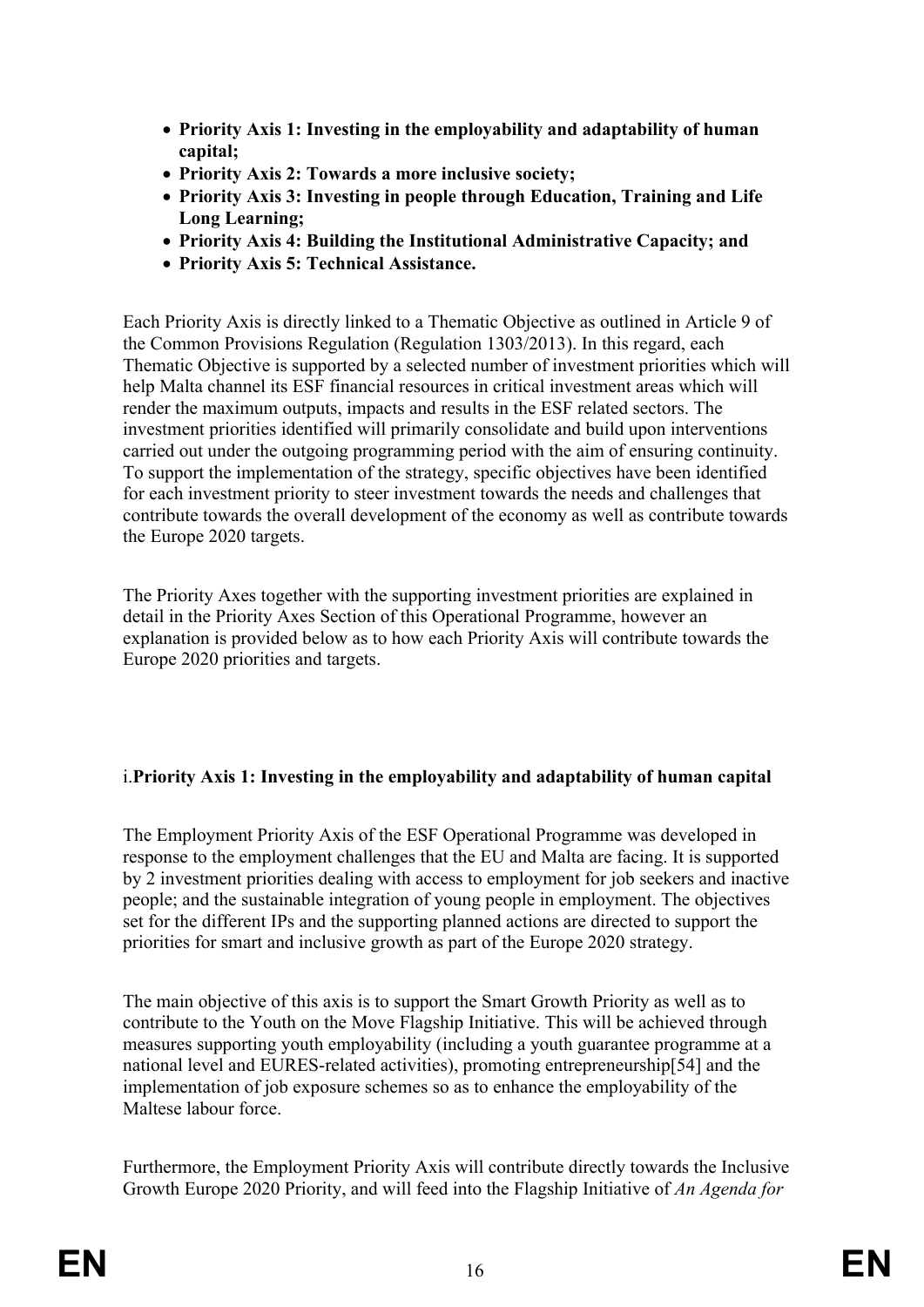*New Skills and Jobs.* Measures foreseen under this Axis will aim to make use of the human capital resources available, taking into account the changing demographic challenges and increased competitiveness. In this context, through this OP, Malta will support measures reconciling work and family life, increased gender equality as well as supporting the shift from the unemployed to the employed segment. Such an approach will provide the Maltese labour force with enhanced opportunities to access the labour market including upgrading of skills through further training and education; bridging the gap between the supply and demand in the labour market; and introducing active labour market initiatives that enhance the employability of the labour force. Through these types of measures, policy action would be directed to promote the employability of the Maltese labour force; thereby increasing the employment rate and hence reducing the rate of atpoverty risk which is strongly correlated to unemployment.

Over the past decade, Malta has managed to meet its 2020 employment target established within the NRP of 62.9% in 2012. Through this Priority Axis, Malta aims to build on the positive employment results achieved with the aim to continue progressing and contributing more effectively to the Europe 2020 employment target of 75% of the population aged 20-64. Within this context, Malta has set a new employment target of 70% to be achieved by 2020.

### ii.**Priority Axis 2: Towards a more inclusive society**

The Europe 2020 Strategy recognises the need to make significant attempts to address the issue of poverty and social exclusion and also address health inequalities. These priorities are mirrored in the second Priority Axis of the ESF OP for Malta. Priority Axis 2 is supported by 2 main investment priorities namely: active inclusion, including with a view to promoting equal opportunities and active participation, and improving employability; and enhancing access to affordable, sustainable and high quality services, including health care and social services of general interest. The investment priorities are supported by specific objectives aimed at contributing towards the Inclusive Growth Priority of the Europe 2020 Strategy, especially by supporting the *European Platform against Poverty*  Flagship Initiative*,* mainly within the parameters of the EC's Social Investment Package as a policy response for this Europe 2020 Flagship Initiative*.*

The objectives and the planned actions under Priority Axis 2 are geared towards enabling people, experiencing poverty and social exclusion, to live in dignity and take an active part in society. It will support measures addressing the specific circumstances of groups at particular risk at different junctures of their life through education, training and support measures, bottom up approaches revolving around the concept of Family Resource Centres, targeted approaches towards children, measures supporting social enterprise, anti-discrimination measures as well as capacity building related actions to improve service delivery. Additionally, this Priority Axis will focus on promoting healthy lifestyles, including through engagement in sports activities resulting in a healthy society that remains active in the labour market. The focus will be directed towards reducing health and social inequalities arising from a person's health condition and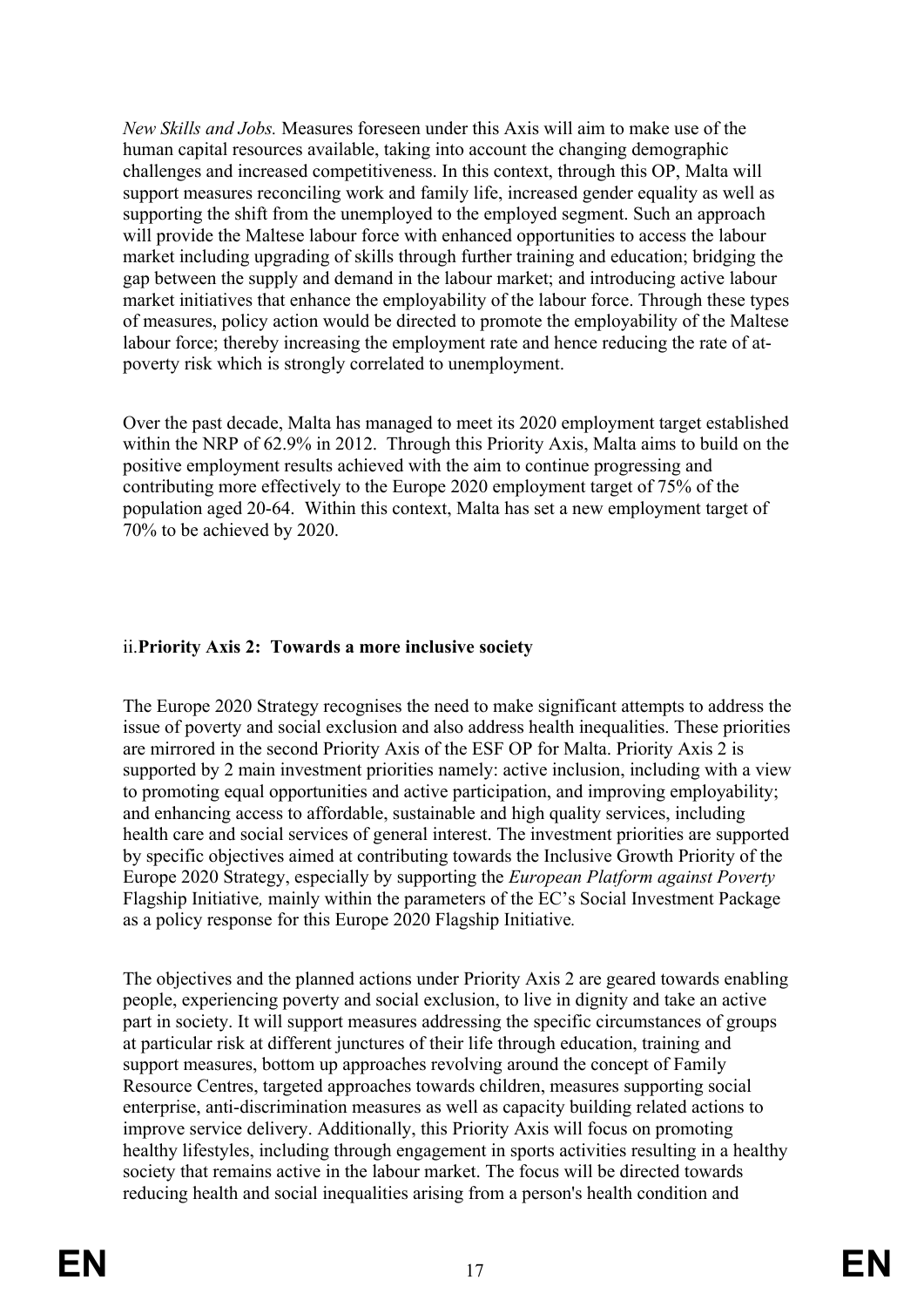his/her ability to participate actively in the economy hence affecting his/her social wellbeing.

Through the planned actions envisaged under this Priority Axis, Government aims to effectively contribute towards the Europe 2020 target of fighting poverty, with a national target set in Malta's NRP of lifting around 6,560 from the risk of poverty and social exclusion by 2020. Additionally, this Priority Axis will also contribute towards the Europe 2020 targets of employment and education. This OP will finance measures targeting people facing various complexities with the aim to empower them and help them become active contributors to the economy through employment, hence improving their life prospects. In terms of education, particularly lifelong learning, focus will be directed towards those persons who need it most to improve their life chances away from state dependency. ESL targets will also be addressed including through the concept of the Family Resource Centre which aims at strengthening the family, as a tool to improve opportunities for its members to include a targeted approach towards children directed towards breaking the intergenerational cycles of poverty.

### iii.**Priority Axis 3: Investing in people through Education, Training and Life Long Learning**

Education is an essential driver for growth as outlined in the Europe 2020 Strategy. In fact, education is deemed as a key instrument for addressing unemployment (particularly among young people) and challenges emanating from globalisation and the knowledge economy. In this regard, Malta recognises the need to sustain investment in knowledge, skills and competences of citizens throughout their life and across all sectors of education and training.

Investment in this Priority Axis will contribute both towards the policy responses of Smart Growth and Inclusive Growth Priorities of the Europe 2020 Strategy. Smart Growth focuses on the need to strengthen knowledge and innovation for future growth which requires, *inter alia*, improvement in the quality of education and strengthening of research performance.[55] This Priority Axis will directly contribute towards improving the educational experience and its relevance to the labour market with the aim to limit the number of young people that leave education too early. In this context, Malta has set itself a new ambitious target for Early School Leavers of 10% by 2020 which will contribute towards the same target set at a European level. Through action directed towards strengthening the compulsory education cycle, investment will also contribute towards the Flagship Initiative of *Innovation Union*, which calls on Member States to ensure a sufficient supply of science, maths and engineering graduates and to focus school curricula on creativity, innovation and entrepreneurship.

In terms of strengthening the research performance, through this Programme, Malta will invest in post-doctoral research and fellowship programmes to increase the human capital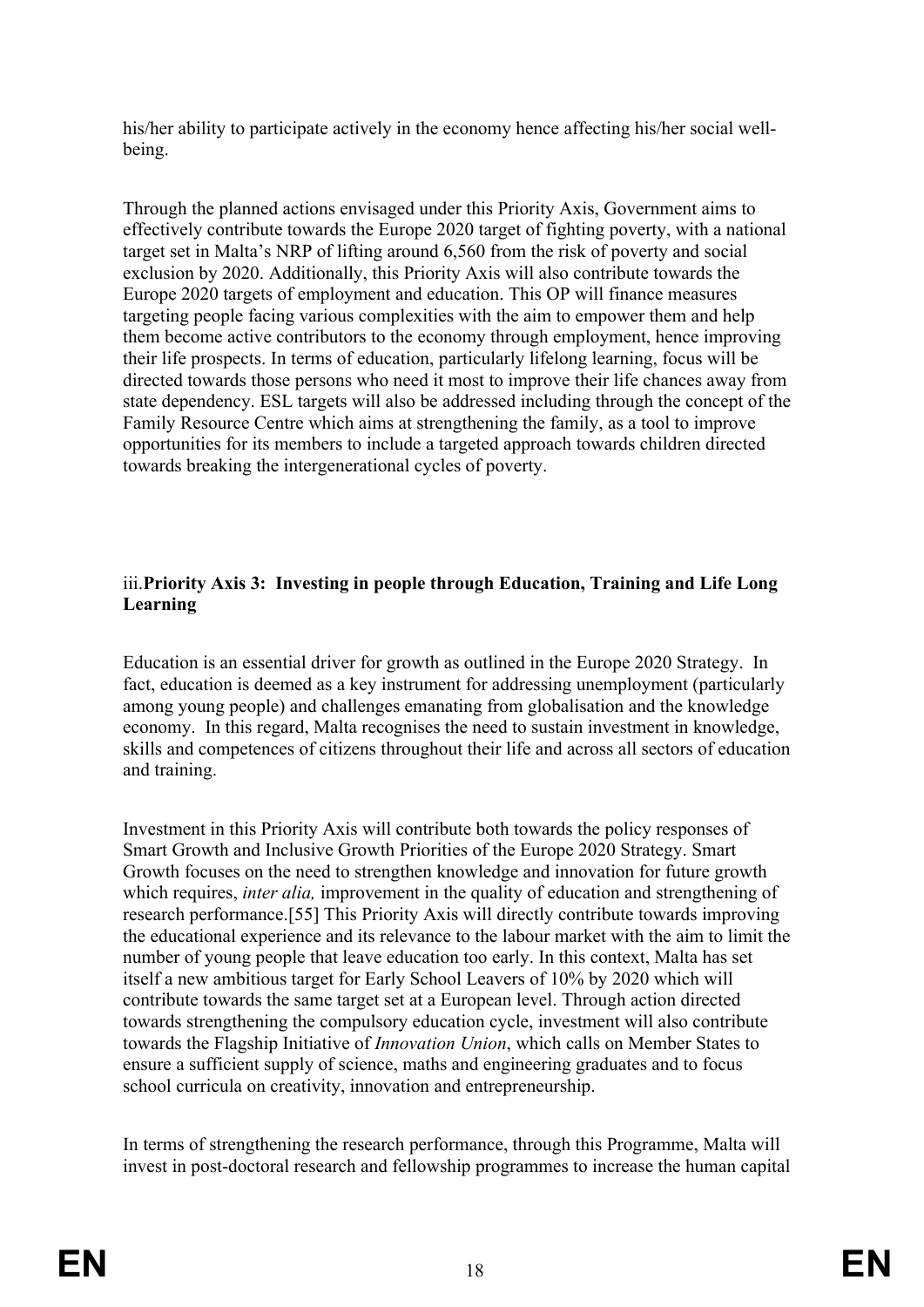supply that can effectively contribute towards R&I investment - thereby, contributing towards the EU Headline Target of increasing R&I investment.

Investment undertaken within this Priority Axis will seek to empower the future workforce by adapting to new conditions, reduce unemployment and raise productivity through an improved educational experience. In addition, further and higher education measures together with lifelong learning, will seek to consolidate investment in the skills of the current workforce. This approach is expected to contribute towards the Inclusive Growth Priority including through the Flag Ship Initiative of *An Agenda for new skills and jobs* and towards the Europe 2020 employment target*.*

Besides contributing directly towards the reduction of ESL, this Priority Axis will also contribute towards increasing the number of 30-34 year olds completing tertiary education or equivalent, for which Malta has set a national target of 33% by 2020 (from the 2012 rate of 22%) in the NRP. In addition, it is worth noting that given the direct correlation between education and poverty the envisaged investment in education will also support the Europe 2020 target of reducing the number of people at risk of poverty or exclusion.

# iv.**Priority Axis 4: Building the Institutional Administrative Capacity**

Addressing the evolving needs of a modern economy is critical in order to ensure economic development and social cohesion. In this regard, investment in institutional capacity is key since the administration provides the institutional backbone for the effective functioning of the Maltese economy and society. In this regard, interventions under this Priority Axis will continue to be directed towards the strengthening of the role of the public administration both as a service provider as well as a regulator.

This Axis is expected to contribute towards the Sustainable Growth Europe 2020 Priority, primarily through the Flagship Initiative of *An Industrial policy for the globalisation era*, where it foresees support towards reducing administrative burden on companies and improving the quality of businesses making them more competitive. In fact, the ESF Programme envisages the financing of measures focusing on the reduction of the administrative burden in line with the spirit of better regulation, including the reform within the judiciary sector with the aim to facilitate the interface between Government, enterprises and citizens.

Measures foreseen through this Priority Axis will also support the Inclusive Growth Priority of the Europe 2020 strategy. Investment in the administration is expected to provide robust policy framework and will also contribute towards the effective and efficient implementation of policy. Furthermore, Government will also seek to invest in the capacity of all stakeholders delivering ESF related policies with a view to contribute towards the necessary socio-economic development of the country.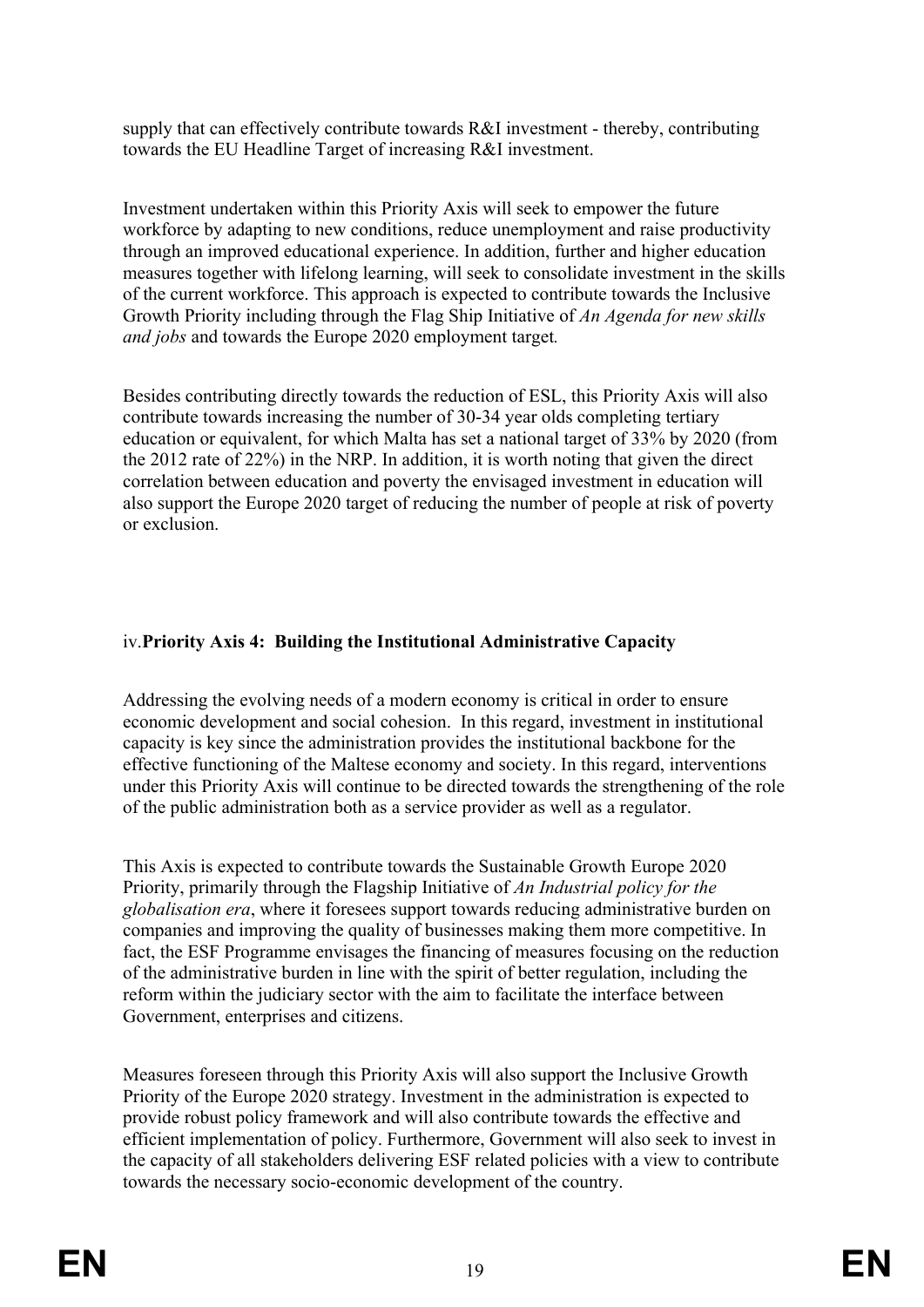$\mathcal{L}_\text{max}$  , and the set of the set of the set of the set of the set of the set of the set of the set of the set of the set of the set of the set of the set of the set of the set of the set of the set of the set of the

[1] Communication from the Commission: Europe 2020 – A European strategy for smart, sustainable and inclusive growth,(European Commission, 2010) COM (2010)2020 p. 7.

[2] National Strategic Reference for Active Ageing: Malta 2014-2020 (Parliamentary Secretary for Rights of Persons with Disability and Active Ageing, nd); available from: https://mfss.gov.mt/en/MJDF/Press%20Releases/Pages/The%20Minister% 20Press%20Releases/National-Strategic-Policy-for-Active-Ageing.aspx [Accessed on 2 December 2013].

[3] Council Recommendation on the National Reform Programme 2014 of Malta and delivering a Council opinion on the Stability of Malta Programme of Malta, 2014 (The Council of the European Union), 2014/C 247/16.

[4] National Strategic Reference for Active Ageing: Malta 2014-2020 (Parliamentary Secretary for Rights of Persons with Disability and Active Ageing, nd); available from: https://mfss.gov.mt/en/MJDF/Press%20Releases/Pages/The%20Minister% 20Press%20Releases/National-Strategic-Policy-for-Active-Ageing.aspx [Accessed on 2 December 2013].

[5] Eurostat Online Database: Employment rates by sex, age and nationality. [Accessed on 15 September 2014].

[6] Ibid.

[7] Communication from the Commission to the European Parliament, the Council, the European Economic and Social Committee and the Committee of the Regions: Towards a job-rich recovery (European Commission, 2012) COM(2012) 173 final; available from: http://eur-lex.europa.eu/LexUriServ/LexUriServ.do?uri=COM:2012:0173:FIN:EN:PDF [Accessed on 7 February 2014].

[8] Eurostat Online Database: Employment rates by sex, age and nationality – annual averages [Accessed on 15 September 2014].

[9] Such increase was reflected in the three different strands of employment (full-time, full-time with reduced hours and part-time).

[10] National Statistics Office, March 2014: Annual Labour Force Survey Datasets.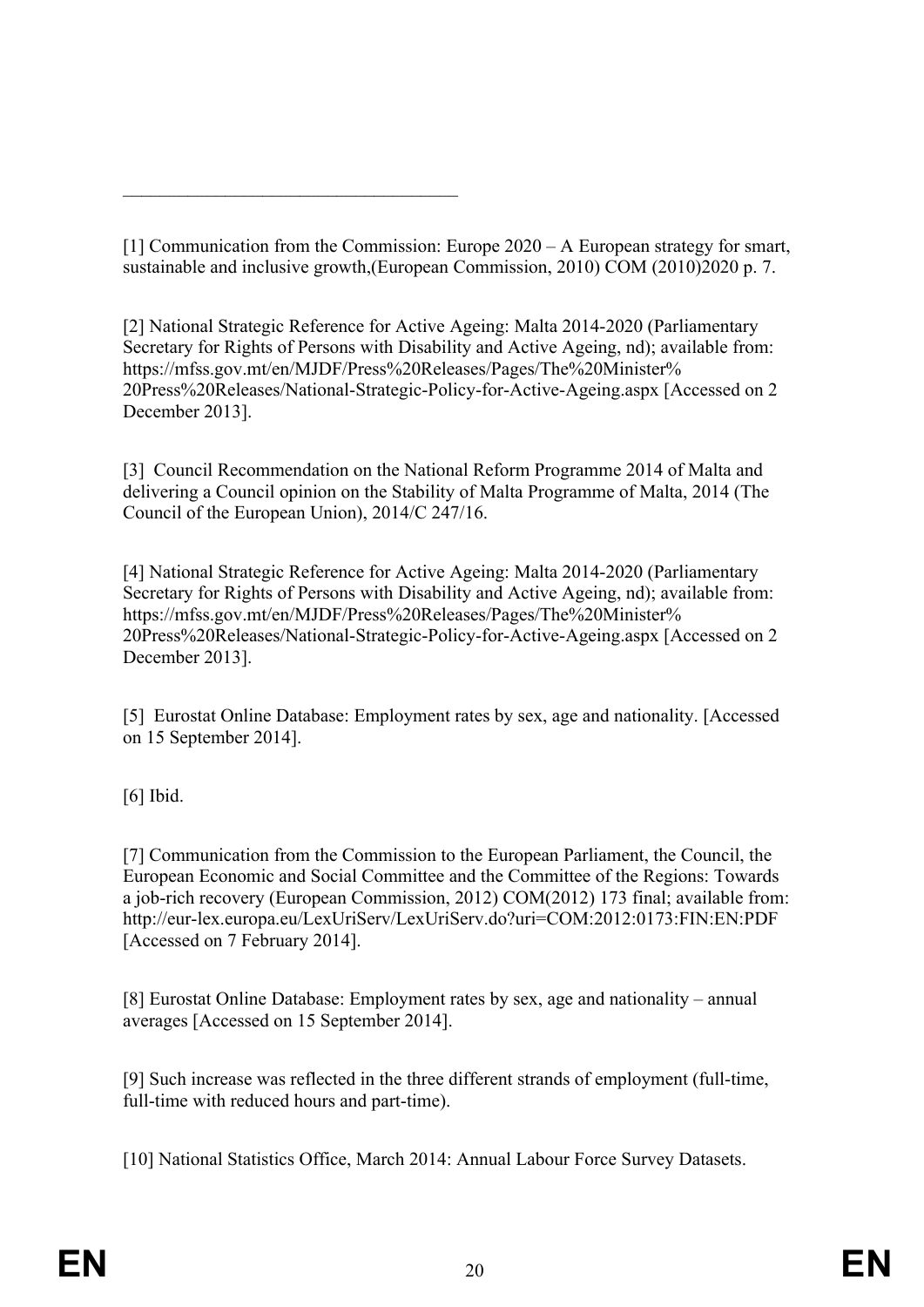[11] Eurostat Online Database: Employment rates by sex, age and nationality [Accessed on14 September 2014].

[12] Ibid.

[13] Ibid.

[14] Council Recommendation on the National Reform Programme 2014 of Malta and delivering a Council opinion on the Stability of Malta Programme of Malta, 2014 (The Council of the European Union), 2014/C 247/16.

[15] Eurostat Online Database: Population, activity and inactivity - annual averages [Accessed on14 September 2014].

[16] Eurostat Online Database: Employment rates by sex, age and nationality [Accessed on14 September 2014].

[17] Eurostat Online Database: Employment (main characteristics and rates) - annual averages [Accessed on 10 September 2014].

[18] National Youth Employment Strategy 2015 (Ministry of Education and Employment, nd).

[19] A shared vision for the future of young people: A Draft National Youth Policy Framework 2015-2020 – Discussion Document, (The Parliamentary Secretariat for Research, Innovation, Youth and Sport, 2014).

[20] National Statistics Office, March 2014: Annual Labour Force Survey Datasets.

[21] Eurostat Online Database: Youth unemployment rate by sex, age and country of birth [Accessed on 10 September 2014].

[22] Ibid.

[23] Statistics on Income and Living Conditions (SILC) Survey, 2013: National Statistics Office. [Accessed on 10 September 2014].

[24] Eurostat Database: People at risk of poverty or social exclusion by age and sex [Accessed on 21 April 2014].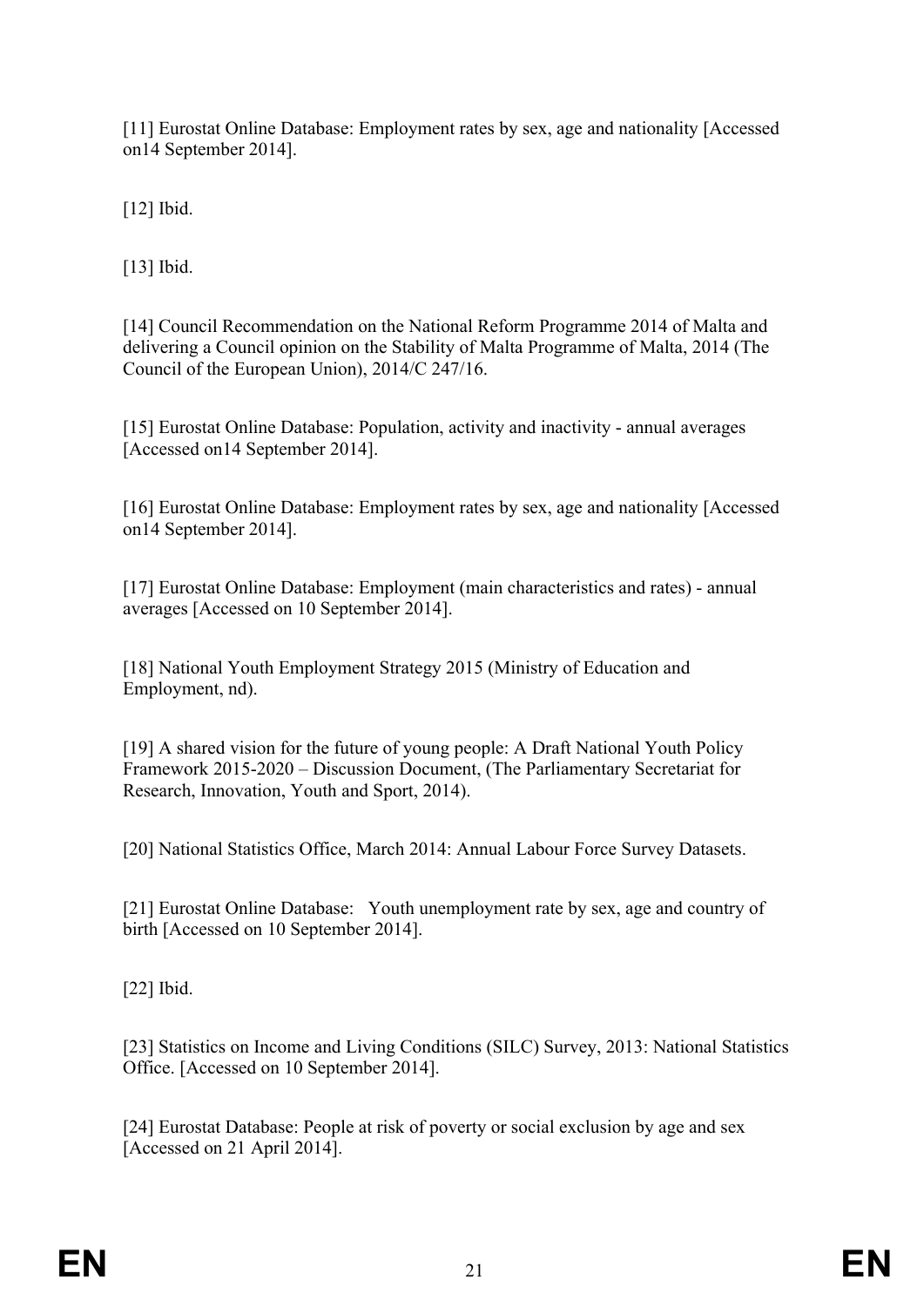[25] SABS (Sistema għall-Amministrazzjoni tal-Benefiċċji Soċjali) Database 2011.

[26] Eurostat Online Database: People at risk of poverty or social exclusion by education level (population aged 18 and over) [Accessed on 15 October 2014].

[27] Commission Recommendation on the active inclusion of people from the labour market (European Commission, 2008) 2008/867/EC.

[28] Refer to Section 1.1.1(a).

[29] A Strategy for the Prevention and Control of Non Communicable Disease in Malta (Ministry for Health and the Elderly, 2010)

[30] WHO, 2010 in A Healthy Weight for Life: A National Strategy for Malta, 2012- 2020 (Superintendence of Public Health; Ministry for Health, the Elderly and Community Care, 2012).

[31] A National Health Systems Strategy 2014-2020, (Ministry for Health, 2014).

[32] European Health Interview Survey, 2008 in A Healthy Weight for Life: A National Strategy for Malta, 2012-2020 (Superintendence of Public Health; Ministry for Health, the Elderly and Community Care, 2012).

[33] A National Health Systems Strategy 2014-2020 (Ministry for Health, 2014).

[34] Eurostat Online Database: Early leavers from education and training by sex and labour status [Accessed on 10 September 2014].

[35] A Strategic Plan for the Prevention of Early School Leaving in Malta 2014 (Ministry for Education and Employment, 2014).

[36] CSR 3: focuses on the continuation of policy efforts to address the labour-market relevance of education and training by stepping up efforts on the reform of the apprenticeship system. The CSR also refers to the improvement of basic skills attainment and reduction of early school leaving in particular by finalising and implementing a national literacy strategy. Also, this CSR urges the participation of women in the labour market, in particular those wishing to re-enter the labour market through the promotion of flexible working arrangements.

[37]Interventions relevant to Malta's blue economy and green employment may also be considered for support by ESF, as applicable.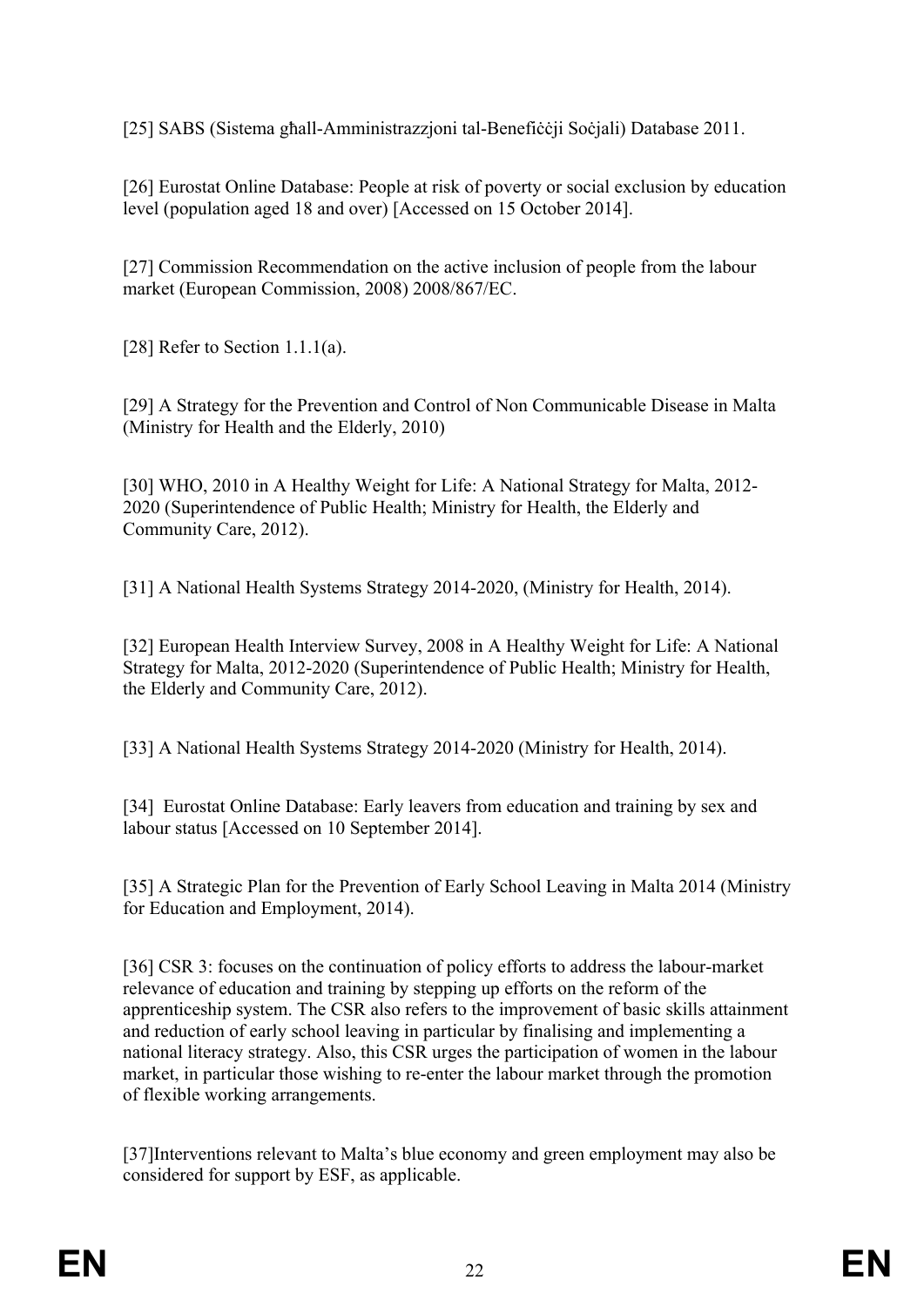[38] At 17 years old, students would most often be participating in further education – both of general and vocational nature.

[39] Further and Higher Education Statistics 2013 – Malta (National Commission for Further and Higher Education, 2014).

[40] Eurostat Online Database: Population with tertiary education attainment by sex and age [Accessed on 30 September 2014].

[41] Eurostat Online Database: Mathematics, science and technology enrolments and graduates [Accessed on 21 April 2014].

[42] Eurostat Online Database: Participation rate in education and training (last 4 weeks) by sex, age and educational attainment level [Accessed on 11th September 2014].

[43] Eurostat Online Database: Participation rate in education and training (last 4 weeks) by sex, age and labour status [Accessed on 11 September 2014].

[44] The 2012 and 2013 figures for Malta stand at 9.0%and 7.3% respectively but both figures are underrepresented due to the small sample size.

[45] Eurostat Online Database: Participation rate in education and training (last 4 weeks) by sex, age and labour status [Accessed on 21 April 2014].

[46] EU High Level Group of Experts on Literacy - Final Report September 2012, (European Commission, 2012) Available from: http://ec.europa.eu/education/policy/school/doc/literacy-report\_en.pdf [Accessed on 17 September 2013] p. 36.

[47] A National Literacy Strategy for All in Malta and Gozo 2014 – 2019 (Ministry for Employment and Education, 2014).

[48] Better Regulation Unit: 15.6% Reduction in Administrative Burden Registered – News posted on 17th December 2012. Available online on: http://www.bru.gov.mt/15-6 reduction-in-administrative-burden-registered\_news-posted-on-17th-december-2012/ [Accessed on 6 October 2014].

[49] Common Assessment Framework Malta: For a Quality Public Administration. Available online on: http://www.cafmalta.gov.mt/?lang=en [Accessed on 6 October 2014].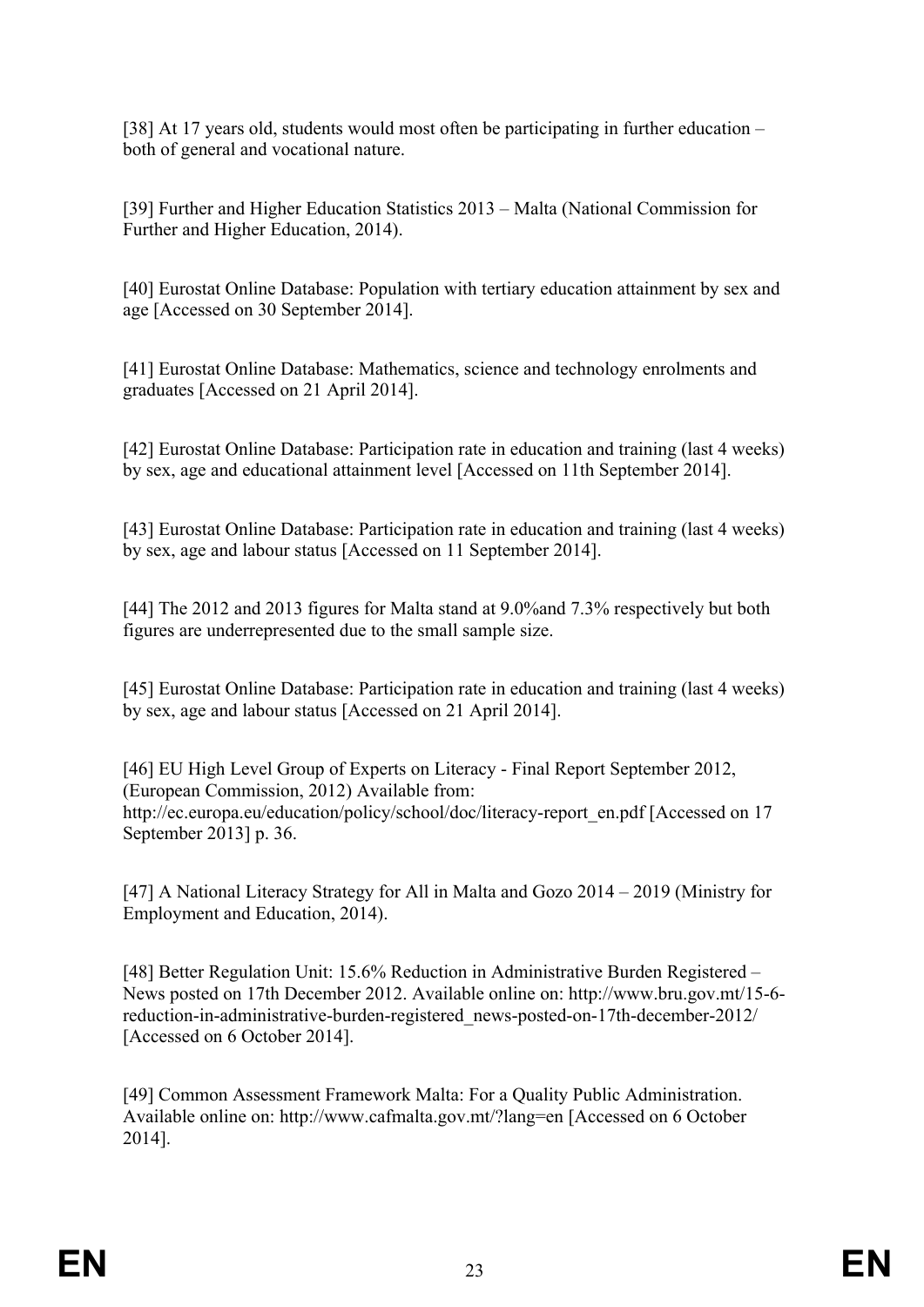[50] Strategy and Action Plan 2014-2020: Better Governance, (Office of the Prime Minister, 2014).

[51] Communication from the Commission: Europe 2020 – A European strategy for smart, sustainable and inclusive growth, (European Commission, 2010) COM (2010)2020 p. 8.

[52] Regulation (EU) No 1304/2013 of the European Parliament and of the Council of 17 December 2013 on the European Social Fund and repealing Council Regulation (EC) No 1081/2006.

[53] Based on the needs of the industry the ESF can also contribute towards this objective.

[54] Including family businesses.

[55] Communication from the Commission: Europe 2020 – A European strategy for smart, sustainable and inclusive growth, (European Commission, 2010) COM (2010)2020 p. 8.

1.1.2 A justification for the choice of thematic objectives and corresponding investment priorities having regard to the partnership agreement, based on an identification of regional and, where appropriate, national needs including the need to address the challenges identified in relevant country-specific recommendations adopted in accordance with Article 121(2) TFEU and the relevant Council recommendations adopted in accordance with Article 148(4) TFEU, taking into account the ex-ante evaluation.

| <b>Selected thematic</b><br>objective                                                                               | <b>Selected investment priority</b>                                                                                                                                                                                                                    | <b>Justification for selection</b>                                                                                                                                                                                                                                                                                                                                                                                               |
|---------------------------------------------------------------------------------------------------------------------|--------------------------------------------------------------------------------------------------------------------------------------------------------------------------------------------------------------------------------------------------------|----------------------------------------------------------------------------------------------------------------------------------------------------------------------------------------------------------------------------------------------------------------------------------------------------------------------------------------------------------------------------------------------------------------------------------|
| Promoting<br>08<br>$\sim$<br>sustainable<br>and<br>quality<br>employment<br>and<br>supporting<br>labour<br>mobility | 8i - Access to employment for job<br>inactive<br>seekers<br>and<br>people,<br>including<br>the<br>long<br>term<br>unemployed and people far from<br>the labour market, also through<br>local employment initiatives and<br>support for labour mobility | • Contributes towards the<br>Country specific<br>recommendations (CSR),<br>namely urging Malta to<br>improve labour market<br>participation of women; to<br>continue the promotion of<br>flexible working<br>arrangements;<br>• to increase the statutory<br>retirement age and by<br>consecutively linking it to<br>changes in life expectancy;<br>• Contributes towards<br>Government's target of<br>increasing the employment |

**Table 1: Justification for the selection of thematic objectives and investment priorities**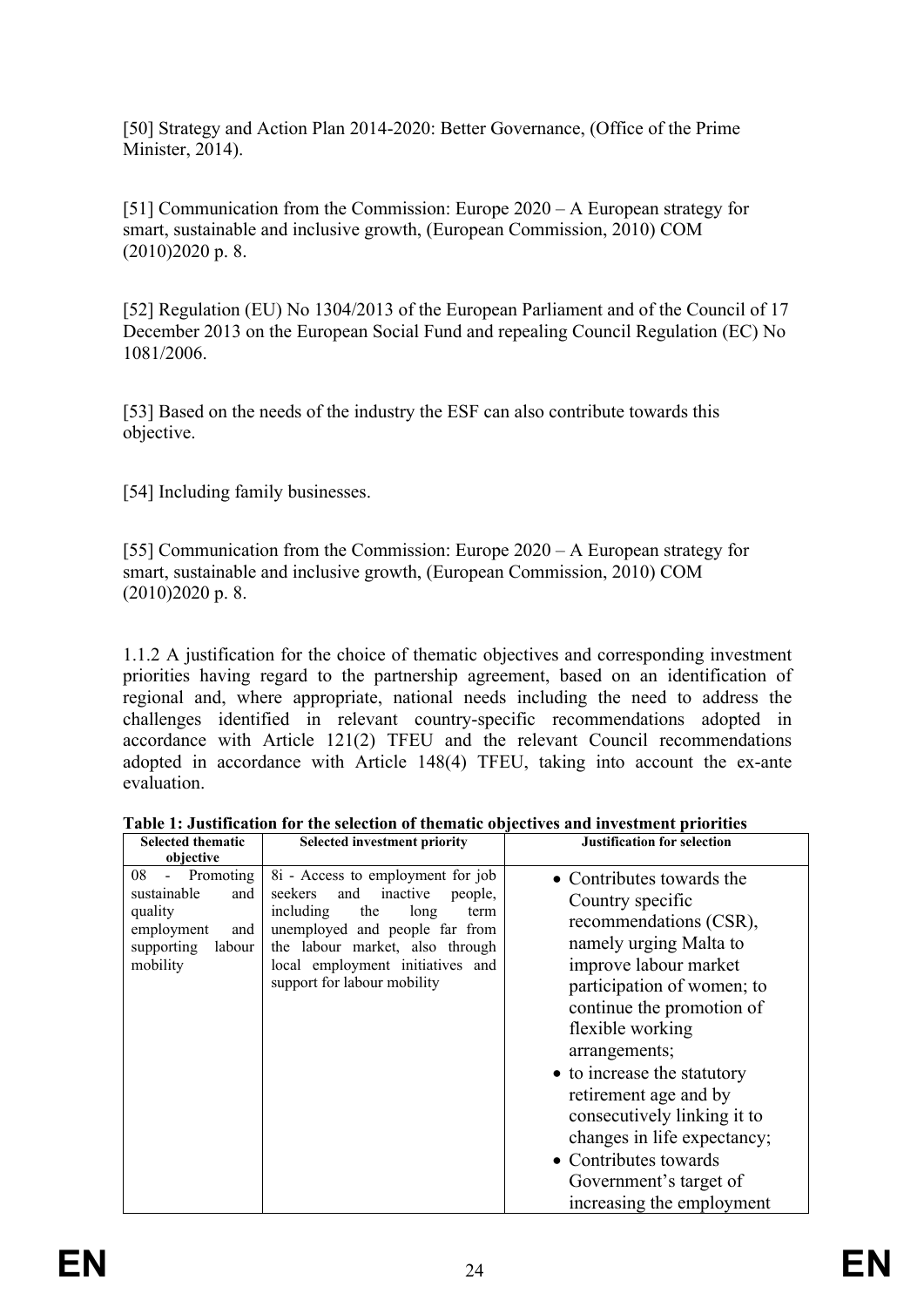| <b>Selected thematic</b><br>objective                                                                                                     | <b>Selected investment priority</b>                                                                                                                                                                                                                                                                                                                | <b>Justification for selection</b>                                                                                                                                                                                                                                                                                                                                                                                                                                                                                         |
|-------------------------------------------------------------------------------------------------------------------------------------------|----------------------------------------------------------------------------------------------------------------------------------------------------------------------------------------------------------------------------------------------------------------------------------------------------------------------------------------------------|----------------------------------------------------------------------------------------------------------------------------------------------------------------------------------------------------------------------------------------------------------------------------------------------------------------------------------------------------------------------------------------------------------------------------------------------------------------------------------------------------------------------------|
|                                                                                                                                           |                                                                                                                                                                                                                                                                                                                                                    | rate to $70\%$ ;<br>• Contributes towards the EU<br>2020 employment headline<br>target of $75\%$ ;<br>• Need to improve the<br>employment and mobility<br>prospects of jobseekers, the<br>unemployed and the inactive.                                                                                                                                                                                                                                                                                                     |
| 08<br>Promoting<br>$\qquad \qquad \blacksquare$<br>sustainable<br>and<br>quality<br>employment<br>and<br>supporting<br>labour<br>mobility | 8ii - Sustainable integration into the<br>labour market of young people<br>(ESF), in particular those not in<br>employment, education or training,<br>including young people at risk of<br>social exclusion and young people<br>from marginalised communities,<br>including<br>through<br>the<br>implementation<br>of<br>the<br>Youth<br>Guarantee | • Contributes towards the CSR<br>which focuses on underlining<br>the importance of increasing<br>the labour market relevance of<br>education and training by<br>stepping up efforts on the<br>reform of the apprenticeship<br>system;<br>• Contributes towards<br>Government's target of<br>increasing the employment<br>rate to $70\%$ ;<br>• Contributes towards the EU<br>2020 employment headline<br>target of $75\%$ ;<br>• Need to contribute towards<br>addressing the increasing<br>youth NEET rates.              |
| 09<br>Promoting<br>inclusion,<br>social<br>combating poverty<br>and<br>any<br>discrimination                                              | 9i - Active inclusion, including with<br>view<br>to<br>promoting<br>equal<br>a<br>active<br>opportunities<br>and<br>participation,<br>and<br>improving<br>employability                                                                                                                                                                            | • Contributes towards the CSRs<br>which urges for the<br>acceleration in the increase in<br>the statutory retirement age<br>and by consecutively linking it<br>to changes in life expectancy;<br>• Contributes towards the<br>national 2020 NRP target of<br>lifting around 6,560 people out<br>of risk of poverty and social<br>exclusion;<br>• Need to support the active<br>inclusion of vulnerable<br>groups;<br>• Need to address labour market<br>imbalances, especially those<br>which are gender based<br>related. |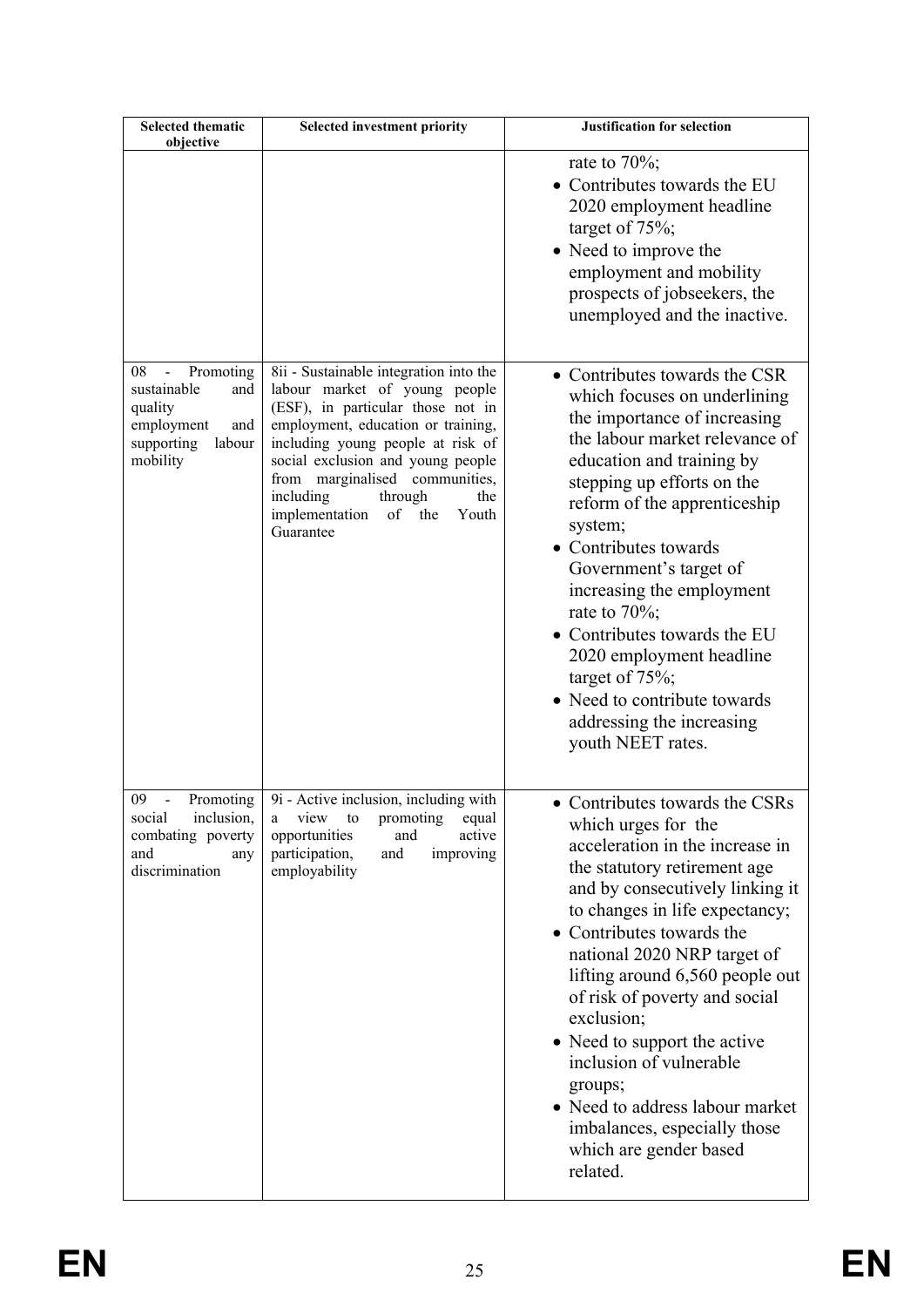| <b>Selected thematic</b><br>objective                                                                               | <b>Selected investment priority</b>                                                                                                                                                                                                                                                       | <b>Justification for selection</b>                                                                                                                                                                                                                                                                                                                                                                                                                                                                                                                                                                                                                                                                                                                                                                   |
|---------------------------------------------------------------------------------------------------------------------|-------------------------------------------------------------------------------------------------------------------------------------------------------------------------------------------------------------------------------------------------------------------------------------------|------------------------------------------------------------------------------------------------------------------------------------------------------------------------------------------------------------------------------------------------------------------------------------------------------------------------------------------------------------------------------------------------------------------------------------------------------------------------------------------------------------------------------------------------------------------------------------------------------------------------------------------------------------------------------------------------------------------------------------------------------------------------------------------------------|
| 09<br>Promoting<br>$\blacksquare$<br>social<br>inclusion,<br>combating poverty<br>and<br>any<br>discrimination      | 9 <sub>iv</sub><br>Enhancing<br>$\blacksquare$<br>access<br>to<br>affordable, sustainable and high<br>quality services, including health<br>care and social services of general<br>interest                                                                                               | • Contributes towards the CSR<br>highlighting the importance of<br>pursuing healthcare reforms;<br>• Need to address the increase in<br>mortality rates due to<br>circulatory diseases mainly<br>resulting from chronic<br>conditions relating to obesity<br>and unhealthy lifestyles which<br>is impacting on the quality of<br>life of the individual and the<br>contribution towards<br>economic development.                                                                                                                                                                                                                                                                                                                                                                                     |
| 10 - Investing in<br>education, training<br>and<br>vocational<br>training for skills<br>and<br>lifelong<br>learning | 10i - Reducing and preventing early<br>school leaving and promoting equal<br>access to good quality early<br>childhood, primary and secondary<br>education including formal, non<br>formal<br>and<br>informal<br>learning<br>pathways for reintegrating<br>into<br>education and training | • Contributes towards the CSR<br>focusing on the continuation<br>of policy efforts to reduce<br>early school leaving, and the<br>need to increase the labour<br>market relevance of education<br>and training to further improve<br>basic skills attainment;<br>• Contributes towards the<br>national target to reduce the<br>early school leaving rate to<br>10% by 2020;<br>• Contributes towards the EU<br>2020 Early School Leaving<br>target of $10\%$ ;<br>• Need to enhance the education<br>experience;<br>• Need to invest in potential low<br>education achievers since<br>these persons are at a higher<br>at-risk-of poverty than persons<br>furthering their education<br>beyond compulsory schooling;<br>• Need to address the significant<br>challenges in the area of<br>illiteracy. |
| 10 - Investing in<br>education, training<br>vocational<br>and<br>training for skills<br>and<br>lifelong<br>learning | 10ii - Improving the quality and<br>efficiency of, and access to, tertiary<br>and equivalent education with a<br>view to increasing participation and<br>attainment levels, especially for<br>disadvantaged groups                                                                        | • Contributes towards the NRP<br>target of having at least 33%<br>of the 30-34 year olds<br>completing tertiary or<br>equivalent education;                                                                                                                                                                                                                                                                                                                                                                                                                                                                                                                                                                                                                                                          |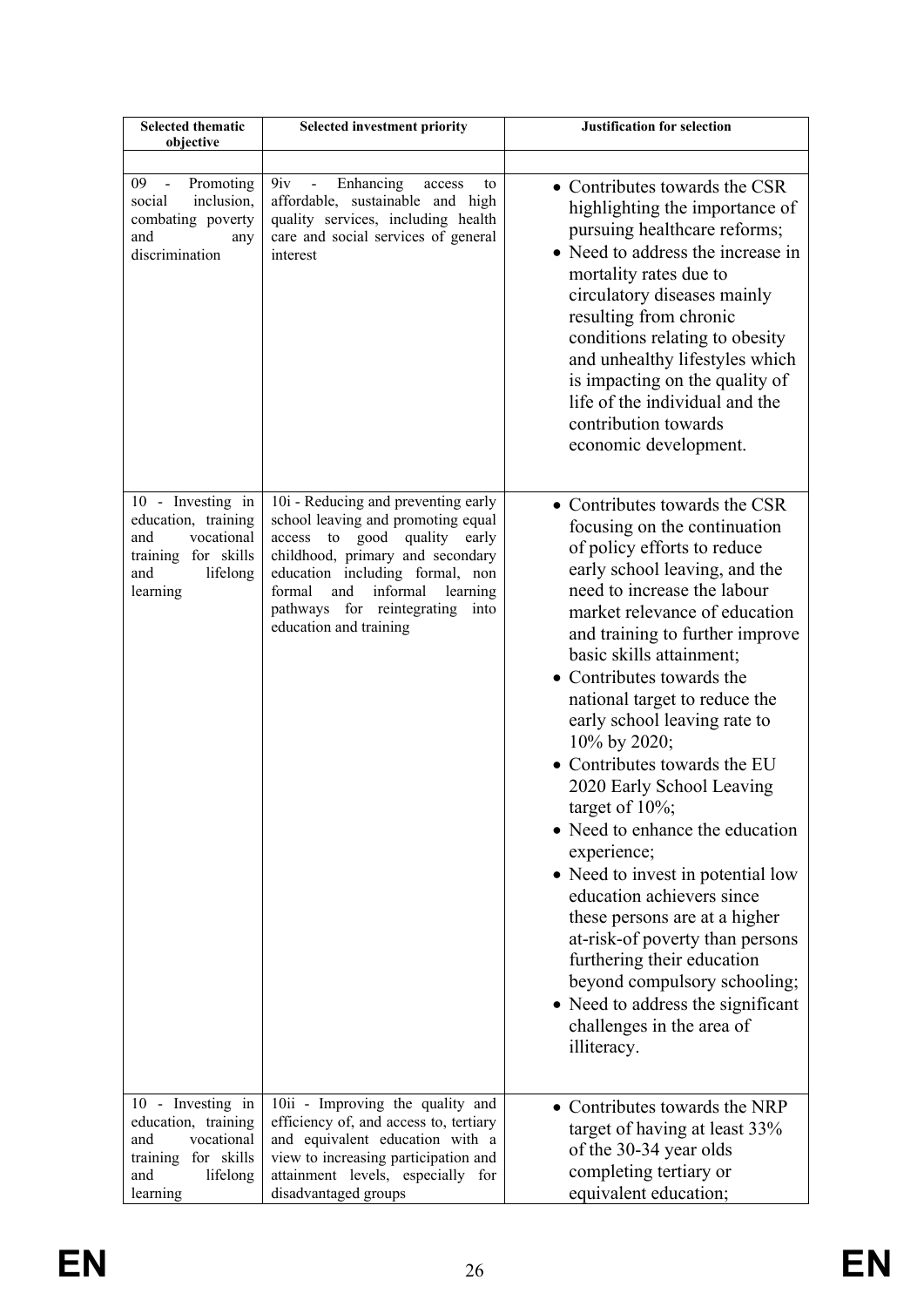| <b>Selected thematic</b><br>objective                                                                               | <b>Selected investment priority</b>                                                                                                                                                                                                                                                                                                                                                                                                                                                     | <b>Justification for selection</b>                                                                                                                                                                                                                                                                                                                                                                                                                                                                                                                                                                                          |
|---------------------------------------------------------------------------------------------------------------------|-----------------------------------------------------------------------------------------------------------------------------------------------------------------------------------------------------------------------------------------------------------------------------------------------------------------------------------------------------------------------------------------------------------------------------------------------------------------------------------------|-----------------------------------------------------------------------------------------------------------------------------------------------------------------------------------------------------------------------------------------------------------------------------------------------------------------------------------------------------------------------------------------------------------------------------------------------------------------------------------------------------------------------------------------------------------------------------------------------------------------------------|
|                                                                                                                     |                                                                                                                                                                                                                                                                                                                                                                                                                                                                                         | • Contributes towards the EU<br>2020 target of at least 40% of<br>30-34 year old completing<br>tertiary or equivalent<br>education;<br>• Need to enhance the quality of<br>tertiary education;<br>• Need to focus on addressing<br>the challenge in relation to the<br>participation rate of 19 year<br>olds in tertiary education.                                                                                                                                                                                                                                                                                         |
| 10 - Investing in<br>education, training<br>vocational<br>and<br>training for skills<br>lifelong<br>and<br>learning | 10iii - Enhancing equal access to<br>lifelong learning for all age groups<br>in formal, non formal and informal<br>settings, upgrading the knowledge,<br>skills and competences of the<br>workforce, and promoting flexible<br>learning<br>pathways<br>including<br>guidance<br>through<br>career<br>and<br>validation of acquired competences                                                                                                                                          | • Contributes towards the CSR<br>urging Malta to increase the<br>labour market relevance of<br>education and training to<br>further improve skills<br>attainment;<br>• Need to invest in the<br>upgrading of skills and to<br>increase participation in<br>lifelong learning at all levels<br>to ensure a skilled and flexible<br>labour force;<br>• Need to increase uptake in<br>post-doctoral studies.                                                                                                                                                                                                                   |
| 10 - Investing in<br>education, training<br>and<br>vocational<br>training for skills<br>and<br>lifelong<br>learning | 10iv - Improving the labour market<br>relevance of education and training<br>systems, facilitating the transition<br>education to work,<br>from<br>and<br>strengthening vocational education<br>and training systems and their<br>including<br>quality,<br>through<br>mechanisms for skills anticipation,<br>adaptation of curricula and the<br>establishment and development of<br>work based<br>learning<br>systems,<br>including dual learning systems and<br>apprenticeship schemes | • Focus on the continuation of<br>policy efforts to reduce early<br>school leaving, and to increase<br>the labour market relevance of<br>education and training to<br>further improve skills<br>attainment, including the<br>reforms in the apprenticeship<br>system, in line with the CSRs.<br>• Contributes towards the EU<br>2020 Early School Leaving<br>target of $10\%$ ;<br>• Contributes towards Malta's<br>national target to reduce the<br>early school leaving rate to<br>10% by 2020;<br>• Contributes towards Malta's<br>NRP target of having at least<br>33% of the 30-34 year olds<br>completing tertiary or |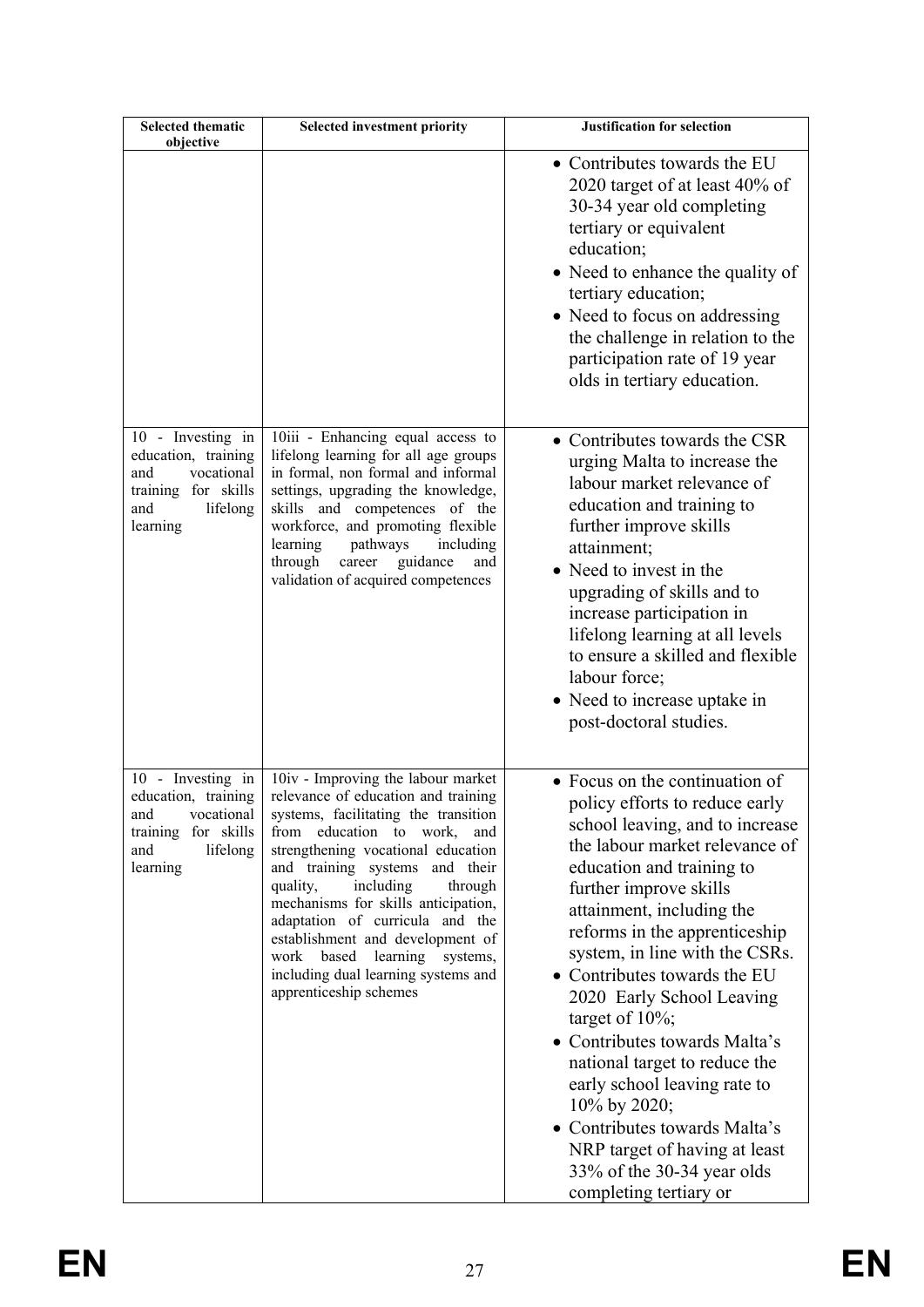| <b>Selected thematic</b><br>objective                                                                                                                         | <b>Selected investment priority</b>                                                                                                                                                                                                                                               | <b>Justification for selection</b>                                                                                                                                                                                                                                                                                                                                                                                         |
|---------------------------------------------------------------------------------------------------------------------------------------------------------------|-----------------------------------------------------------------------------------------------------------------------------------------------------------------------------------------------------------------------------------------------------------------------------------|----------------------------------------------------------------------------------------------------------------------------------------------------------------------------------------------------------------------------------------------------------------------------------------------------------------------------------------------------------------------------------------------------------------------------|
|                                                                                                                                                               |                                                                                                                                                                                                                                                                                   | equivalent education;<br>• Contributes towards the EU<br>2020 target of at least 40% of<br>30-34 year old completing<br>tertiary or equivalent<br>education;<br>• Need to enhance the quality of<br>VET education;<br>• Address the need to increase<br>the participation rate of 19<br>year olds in VET which is still<br>a challenge;<br>• Attract more students to study<br>in areas relevant to the local<br>industry. |
| Enhancing<br>11<br>$\frac{1}{2}$<br>institutional<br>capacity of public<br>authorities<br>and<br>stakeholders and an<br>efficient<br>public<br>administration | 11i - Investment in institutional<br>capacity and in the efficiency of<br>public administrations and public<br>services at the national, regional<br>and local levels with a view to<br>reforms, better regulation and good<br>governance                                         | • Contributes towards the CSR,<br>urging Malta to increase the<br>efficiency and reduce the<br>length of the public<br>procurement procedures and to<br>increase the efficiency of the<br>judicial system;<br>• Need to strengthen efficiency<br>within the Public<br>Administration with a view to<br>ensuring simplified and<br>improved service delivery.                                                               |
| 11 - Enhancing<br>institutional<br>capacity of public<br>authorities<br>and<br>stakeholders and an<br>efficient<br>public<br>administration                   | 11ii - Capacity building for all<br>stakeholders delivering education,<br>lifelong learning, training<br>and<br>employment and social policies,<br>including through sectoral<br>and<br>territorial pacts to mobilise for<br>reform at the national, regional and<br>local levels | • Need to increase the technical<br>capacity for stakeholders<br>delivering education<br>(including lifelong learning)<br>and training), employment and<br>social policies in the design<br>and implementation of<br>legislation as well as policies.                                                                                                                                                                      |

# <span id="page-27-0"></span>**1.2 Justification for the financial allocation**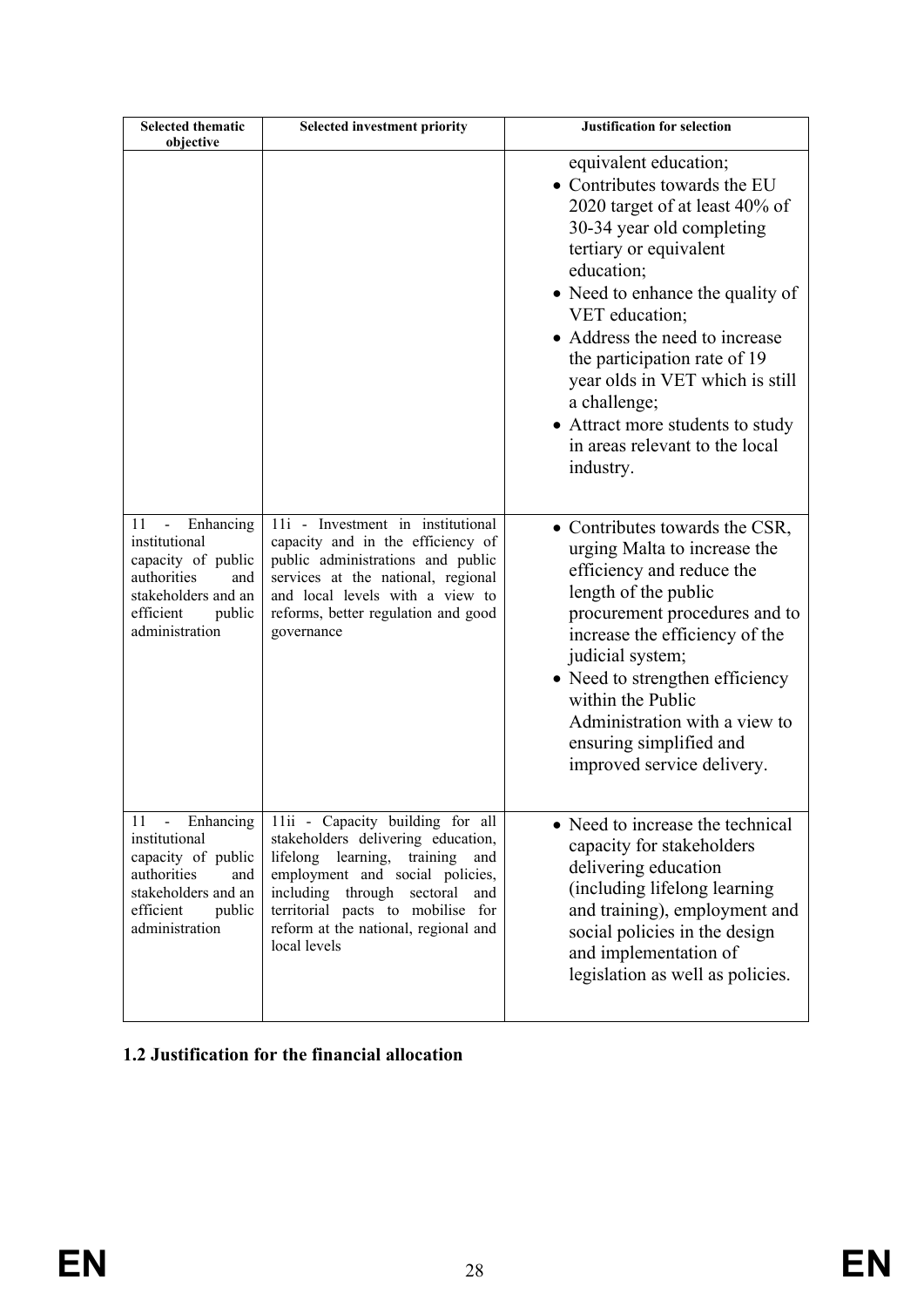Justification for the financial allocation (Union support) to each thematic objective and, where appropriate, investment priority, in accordance with the thematic concentration requirements, taking into account the ex-ante evaluation.

The analysis and development needs identified earlier on in this Chapter brought about the need to invest ESF resources in specific areas which could contribute towards Malta's fight towards unemployment, poverty and social exclusion.

Malta has identified four priority axes which aim to maximise the full potential of EU financing to reach the targets set at a national level whilst also contributing towards Europe 2020 targets. The priority axes reflect the thematic objectives identified within the ESF Regulation and are supported by ten investment priorities. Whilst the justification for the selection of the thematic objectives and investment priorities is presented under Table 1, this section presents the justification for the financial allocation to each thematic objective and investment priority.

In line with the ESF Regulation, Malta has dedicated 70% of its ESF resources towards 5 investment priorities distributed across three thematic objectives namely: employment, social inclusion and education. This approach was undertaken given that ESF related CSRs, Europe 2020 targets and national challenges revolve around these themes. A justification for the financial allocation for each Thematic Objective and Investment Priority is provided hereunder.

# **1.2.1 Thematic Objective 8: Employment**

Malta has dedicated approximately 20% of its ESF allocation towards the employment objective, given that Government believes that further investment is required in this field with a view to address the shortfall in the employment rate when compared to the EU average. Despite progress registered, employment shortfalls still persist and need to be addressed to enhance Malta's competitiveness. Investment foreseen is expected to contribute towards Malta's national 2020 target of increasing the employment rate to 70% and ultimately contribute to the EU 2020 target of having 75% in employment.

Furthermore, constraints faced by youths especially in terms of youth unemployment and increasing NEET rates also need to be addressed. In this regard, circa 25% of the ESF allocation dedicated to this objective has been specifically ring-fenced for the youth investment priority. This approach is expected to guarantee sufficient resources towards this target group in order to ensure that young people are equipped with the necessary employability and adaptability skills to thrive in the labour market. Increasing youth employment levels will also directly contribute towards increasing the overall employment rate.

### **1.2.2 Thematic Objective 9: Social inclusion**

In a bid to reach its national target of lifting around 6,560 people out of risk of poverty and social exclusion, Government has allocated approximately 30% of the ESF resources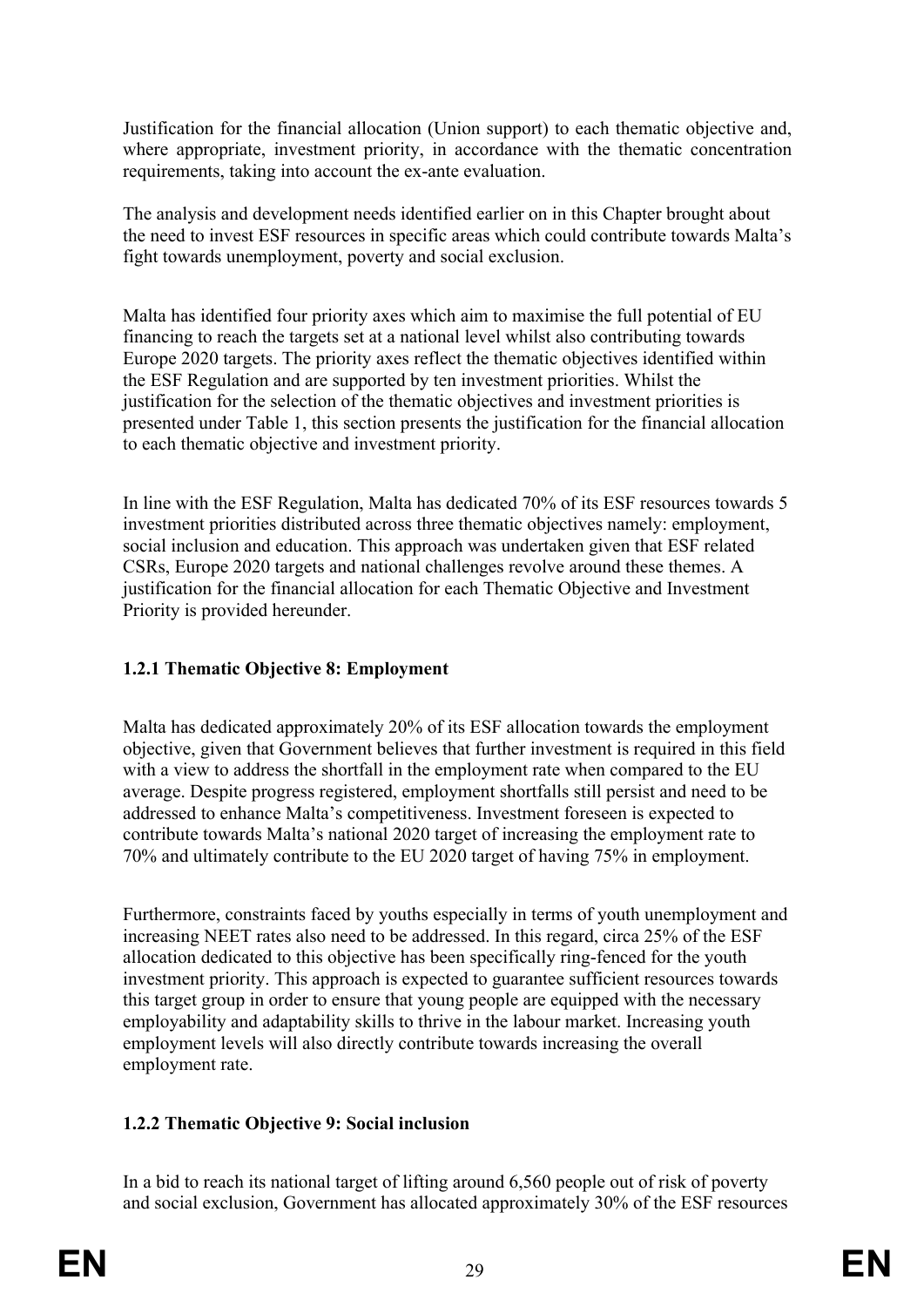to Thematic objective 9, which goes well beyond the 20% threshold established in Article 4(2) of the ESF Regulation. This commitment also stems from Government's strong stance on combating poverty and social exclusion which is clearly reflected in the Green Paper on Poverty. Interventions in this regard, will also complement interventions under the Fund for European Aid to the Most Deprived.

Furthermore, through this TO, Malta will also promote healthy lifestyles and ensure that persons receive the best possible health care services. The objective is to minimise the impact of health related matters on people's working lives and opportunities leading towards a better standard of living. In this context, Malta has decided to ring-fence circa 15% of the budget under this TO to the investment priority of *Enhancing access to affordable, sustainable and high quality services, including health care and social services of general interest.* 

# **1.2.3 Thematic Objective 10: Education**

Given the challenges Malta faces in terms of early school leaving (ESL) rates, participation rates in tertiary levels of education and the need to increase the labour market relevance of education and training to address skills gaps as specified in Malta's Country Specific Recommendations; Malta has allocated its biggest share of its ESF allocation to Thematic Objective 10 amounting to more than a third of the ESF Resources. Government is aware that its ability to secure economic and social development is dependent on the quality of its human resources. Thus, this TO aims to improve the quality of education at all levels, reduce illiteracy, increase participation rates in education and ultimately help the country in becoming a centre of excellence in education and research.

Malta has allocated a third of the budget under Thematic Objective 10 towards the fight against ESL with the aim to contribute towards the achievement of the national ESL target which feeds in the Europe 2020 strategy aiming at reducing ESL to less than 10%. Circa 20% of the TO 10 budget has been ring-fenced for the tertiary education strand with the aim of increasing the participation rate in tertiary education together with the enhancement of the tertiary education experience.

The budget allocated to Life Long Learning (LLL) (circa 30% of the TO budget) covers a myriad of activities ranging from education and training support to individuals, to the private sector as well as human capital research and innovation investment. The remaining budget under TO 10 (circa 15%) is dedicated to vocational education training (VET) related human capital investment with the aim to help increasing the participation rate in further and higher education as well as to ascertain the relevance of VET programmes in the labour market of today.

# **1.2.4 Thematic Objective 11 – Institutional Capacity**

Malta has allocated around 8% of its ESF allocation to Thematic Objective 11. The resources allocated under this TO will contribute towards CSR 5 which focuses on the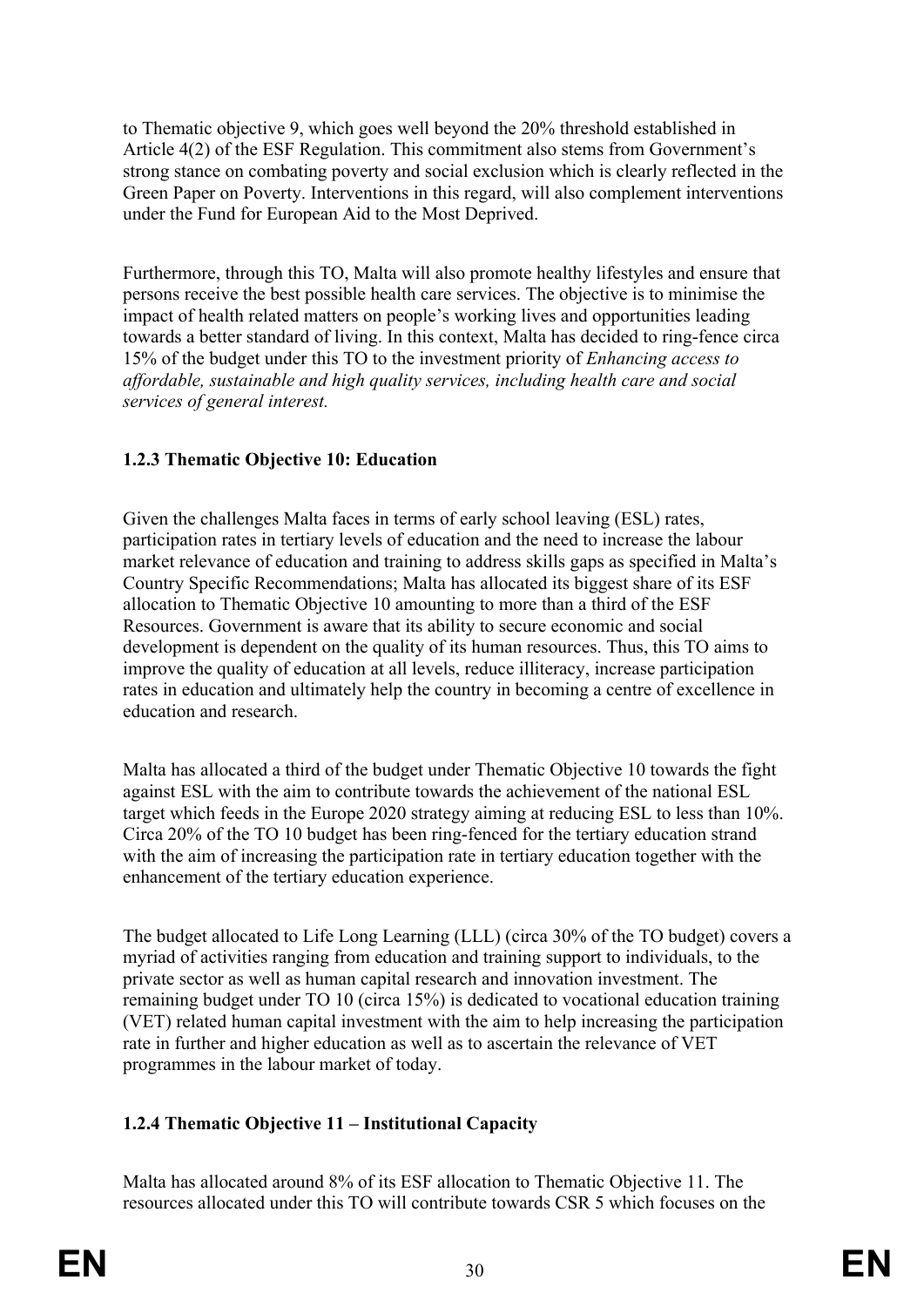improvement of the overall efficiency of the judicial system. In addition, resources will also be directed towards the strengthening of the public administration in general, with a view to improve service delivery. This TO will also support the capacity building of all stakeholders delivering ESF related policies.

### **1.2.5 Technical Assistance**

In line with Article 119(5) of the Common Provisions Regulation, Malta has allocated 6% of its ESF allocation to Technical Assistance. Based on past experience, the implementation and monitoring of ESF interventions is more resource intensive and thus Malta has allocated the maximum amount of technical assistance possible with a view to enhance the monitoring and evaluation function. This approach will ensure an efficient and effective implementation system which will aid the country to better absorb the ESI funds and maximise their potential.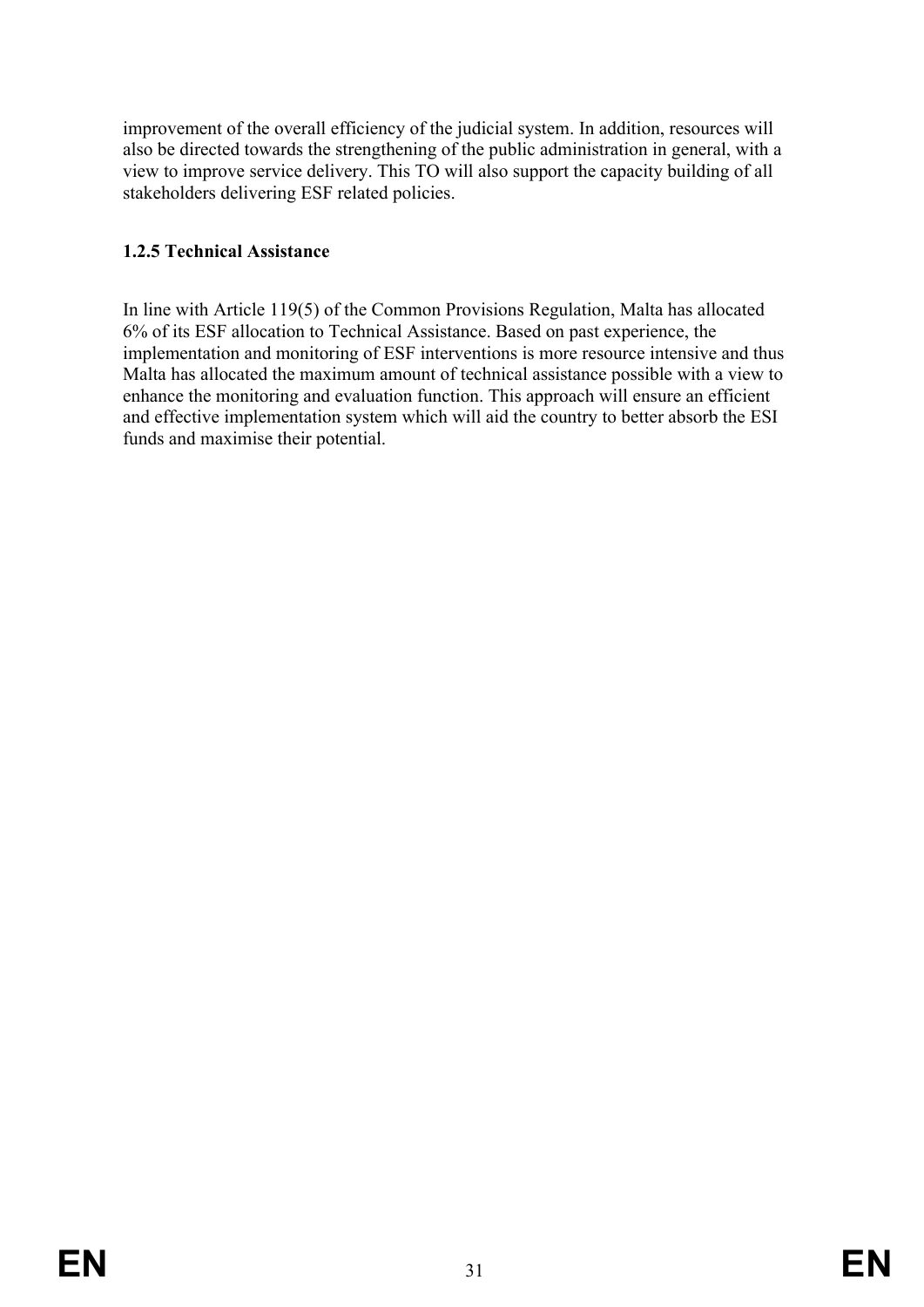| <b>Priority</b> | Fund       | <b>Union support</b> | Proportion of total   | Thematic objective / Investment priority / Specific objective                                                                                                                                                                        | Common and programme-             |
|-----------------|------------|----------------------|-----------------------|--------------------------------------------------------------------------------------------------------------------------------------------------------------------------------------------------------------------------------------|-----------------------------------|
| axis            |            | (E)                  | Union support for the |                                                                                                                                                                                                                                      | specific result indicators for    |
|                 |            |                      | operational programme |                                                                                                                                                                                                                                      | which a target has been set       |
| PA <sub>1</sub> | ESF        | 20,800,000.00        | 19.64%                | $\bullet$ 08 - Promoting sustainable and quality employment and supporting labour mobility                                                                                                                                           | [R 1, R 2, R 3, R 4, R 5, R 6, R] |
|                 |            |                      |                       | • 8i - Access to employment for job seekers and inactive people, including the long term unemployed and people far                                                                                                                   | 7                                 |
|                 |            |                      |                       | from the labour market, also through local employment initiatives and support for labour mobility                                                                                                                                    |                                   |
|                 |            |                      |                       | $\bullet$ SO 1 - Improve the employment levels and labour mobility through incentives for employers and support measures                                                                                                             |                                   |
|                 |            |                      |                       | for jobseekers/workers                                                                                                                                                                                                               |                                   |
|                 |            |                      |                       | $\bullet$ SO 2 - Enhancing the employability of older workers in the labour market                                                                                                                                                   |                                   |
|                 |            |                      |                       | • SO 3 - Improving the labour market participation of women through financial support for the care of dependents in                                                                                                                  |                                   |
|                 |            |                      |                       | order to facilitate retention and return of women into the labour market as well as campaigns                                                                                                                                        |                                   |
|                 |            |                      |                       | • SO 4 - Increase the prevalance of self-employment and entrepreneurship as an alternative form of employment                                                                                                                        |                                   |
|                 |            |                      |                       | through financial incentives and other non-financial support                                                                                                                                                                         |                                   |
|                 |            |                      |                       | • 8ii - Sustainable integration into the labour market of young people (ESF), in particular those not in employment,<br>education or training, including young people at risk of social exclusion and young people from marginalised |                                   |
|                 |            |                      |                       | communities, including through the implementation of the Youth Guarantee                                                                                                                                                             |                                   |
|                 |            |                      |                       | • SO 1 - Smoothing the transition of youth from education to employment.                                                                                                                                                             |                                   |
| PA <sub>2</sub> | <b>ESF</b> | 32,000,000.00        | 30.22%                | $\bullet$ 09 - Promoting social inclusion, combating poverty and any discrimination                                                                                                                                                  | [R 10, R 11, R 12, R 7, R 8, R    |
|                 |            |                      |                       | $\blacktriangleright$ 9i - Active inclusion, including with a view to promoting equal opportunities and active participation, and improving                                                                                          | 9]                                |
|                 |            |                      |                       | employability                                                                                                                                                                                                                        |                                   |
|                 |            |                      |                       | SO 1 - Enhancing active inclusion by creating opportunities for all                                                                                                                                                                  |                                   |
|                 |            |                      |                       | $\bullet$ 9iv - Enhancing access to affordable, sustainable and high quality services, including health care and social services of                                                                                                  |                                   |
|                 |            |                      |                       | general interest                                                                                                                                                                                                                     |                                   |
|                 |            |                      |                       | • SO 1 - Enhancing the health and care service delivery through training for the health and care professionals/workers                                                                                                               |                                   |
|                 |            |                      |                       | as well as measures intended to reduce health inequalities through actions to promote healthier lifestyles, and health                                                                                                               |                                   |
|                 |            |                      |                       | and safety at work.                                                                                                                                                                                                                  |                                   |
| PA <sub>3</sub> | ESF        | 37,939,848.00        | 35.83%                | $\bullet$ 10 - Investing in education, training and vocational training for skills and lifelong learning                                                                                                                             | [R 13, R 14, R 15, R 16, R 7, R   |
|                 |            |                      |                       | $\blacktriangleright$ 10i - Reducing and preventing early school leaving and promoting equal access to good quality early childhood,                                                                                                 | 9]                                |
|                 |            |                      |                       | primary and secondary education including formal, non formal and informal learning pathways for reintegrating into                                                                                                                   |                                   |
|                 |            |                      |                       | education and training                                                                                                                                                                                                               |                                   |
|                 |            |                      |                       | • SO 1 - Reducing early school leaving (ESL) through monitoring and preventive measures as well as the                                                                                                                               |                                   |
|                 |            |                      |                       | enhancement of the education experience including the provision of electronic tablets and related e-content. This                                                                                                                    |                                   |
|                 |            |                      |                       | investment priority will also aim to improve literacy outcomes and invest in capacity building of education systems<br>and structures as well as provide training to parents.                                                        |                                   |
|                 |            |                      |                       | $\bullet$ 10ii - Improving the quality and efficiency of, and access to, tertiary and equivalent education with a view to increasing                                                                                                 |                                   |
|                 |            |                      |                       | participation and attainment levels, especially for disadvantaged groups                                                                                                                                                             |                                   |
|                 |            |                      |                       | • SO 1 - Facilitating access to tertiary education through grants and other forms of assistance and actions to improve                                                                                                               |                                   |
|                 |            |                      |                       | the quality of tertiary education programmes with the aim of increasing participation and attainment levels at the                                                                                                                   |                                   |
|                 |            |                      |                       | tertiary level.                                                                                                                                                                                                                      |                                   |
|                 |            |                      |                       | • 10iii - Enhancing equal access to lifelong learning for all age groups in formal, non formal and informal settings,                                                                                                                |                                   |
|                 |            |                      |                       | upgrading the knowledge, skills and competences of the workforce, and promoting flexible learning pathways including                                                                                                                 |                                   |
|                 |            |                      |                       | through career guidance and validation of acquired competences                                                                                                                                                                       |                                   |
|                 |            |                      |                       | • SO 1 - Upgrading the knowledge, skills and competences of the workforce through increased participation in                                                                                                                         |                                   |
|                 |            |                      |                       | Lifelong Learning (LLL) including Post Doctoral Studies                                                                                                                                                                              |                                   |
|                 |            |                      |                       | $\blacktriangleright$ 10iv - Improving the labour market relevance of education and training systems, facilitating the transition from                                                                                               |                                   |

#### **Table 2: Overview of the investment strategy of the operational programme**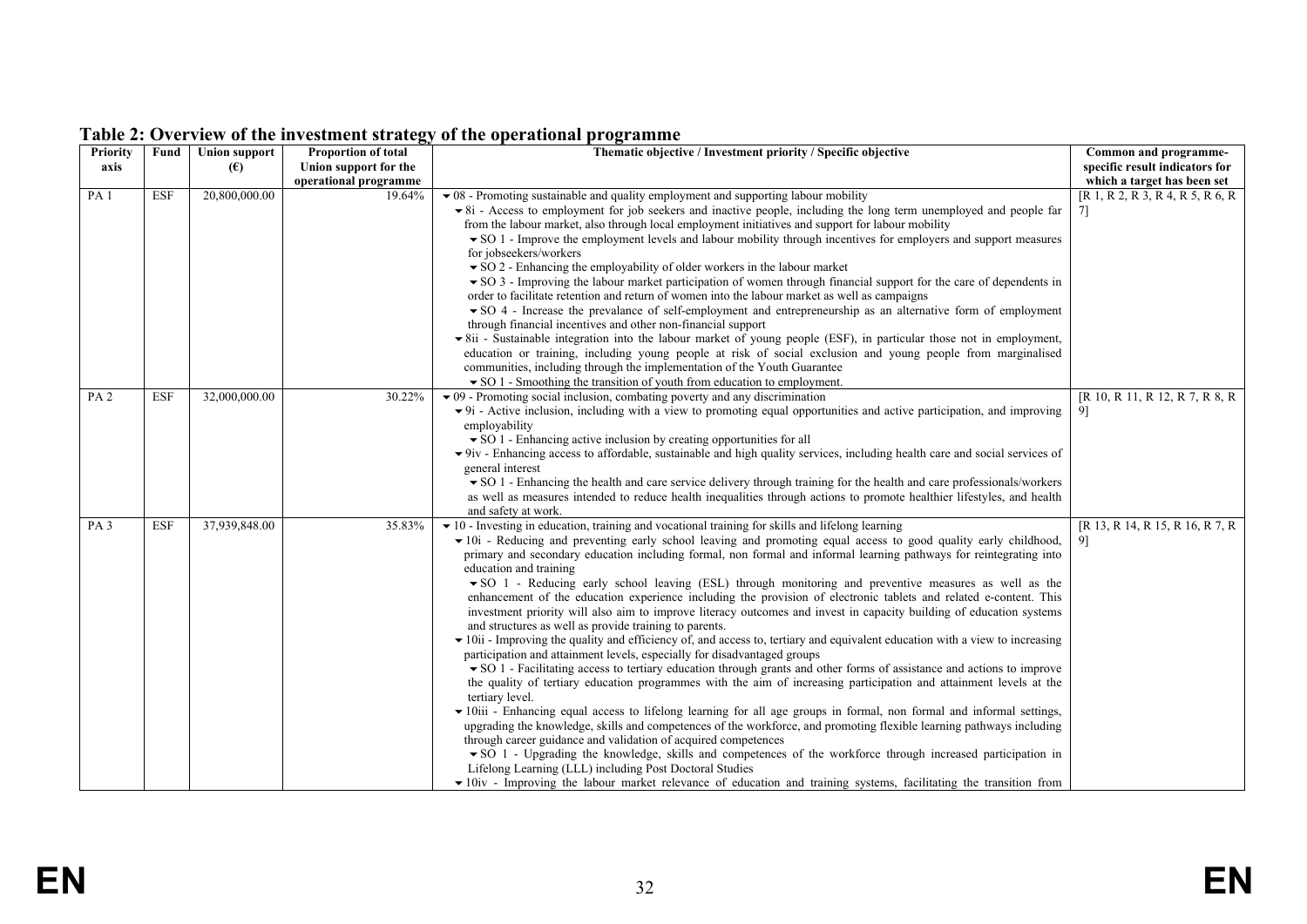| Priority<br>axis | Fund       | <b>Union support</b><br>(E) | <b>Proportion of total</b><br>Union support for the | Thematic objective / Investment priority / Specific objective                                                                               | Common and programme-<br>specific result indicators for |
|------------------|------------|-----------------------------|-----------------------------------------------------|---------------------------------------------------------------------------------------------------------------------------------------------|---------------------------------------------------------|
|                  |            |                             | operational programme                               | education to work, and strengthening vocational education and training systems and their quality, including through                         | which a target has been set                             |
|                  |            |                             |                                                     |                                                                                                                                             |                                                         |
|                  |            |                             |                                                     | mechanisms for skills anticipation, adaptation of curricula and the establishment and development of work based                             |                                                         |
|                  |            |                             |                                                     | learning systems, including dual learning systems and apprenticeship schemes                                                                |                                                         |
|                  |            |                             |                                                     | $\bullet$ SO 1 - Strengthening vocational education and training systems with the aim of increasing participation in further                |                                                         |
|                  |            |                             |                                                     | and higher education and addressing the dropout rate from VET institutions, whilst reducing labour market mismatches                        |                                                         |
| PA <sub>4</sub>  | <b>ESF</b> | 8,800,000.00                | 8.31%                                               | $\bullet$ 11 - Enhancing institutional capacity of public authorities and stakeholders and an efficient public administration               | [R 17, R 18, R 19, R 9]                                 |
|                  |            |                             |                                                     | $\blacktriangleright$ 11i - Investment in institutional capacity and in the efficiency of public administrations and public services at the |                                                         |
|                  |            |                             |                                                     | national, regional and local levels with a view to reforms, better regulation and good governance                                           |                                                         |
|                  |            |                             |                                                     | $\bullet$ SO 1 - Strengthening the role and capacity of the public administration, with a view to improve the efficiency of                 |                                                         |
|                  |            |                             |                                                     | public service delivery through improved leadership and better utilization of public resources as well as simplification                    |                                                         |
|                  |            |                             |                                                     | and better regulation.                                                                                                                      |                                                         |
|                  |            |                             |                                                     | $\bullet$ SO 2 - Improve the efficiency of the judicial system                                                                              |                                                         |
|                  |            |                             |                                                     | • 11ii - Capacity building for all stakeholders delivering education, lifelong learning, training and employment and social                 |                                                         |
|                  |            |                             |                                                     | policies, including through sectoral and territorial pacts to mobilise for reform at the national, regional and local levels                |                                                         |
|                  |            |                             |                                                     | $\bullet$ SO 1 - Strengthening the capacity of stakeholders involved in the delivery of education (including lifelong learning              |                                                         |
|                  |            |                             |                                                     | and training), employment and social policies.                                                                                              |                                                         |
| PA <sub>5</sub>  | <b>ESF</b> | 6,353,600.00                | $6.00\%$                                            | SO 1 - Investing in the implementation of the Operational Programme with a view to optimise the programme's delivery in                     |                                                         |
|                  |            |                             |                                                     | line with regulatory requirements and procedures.                                                                                           |                                                         |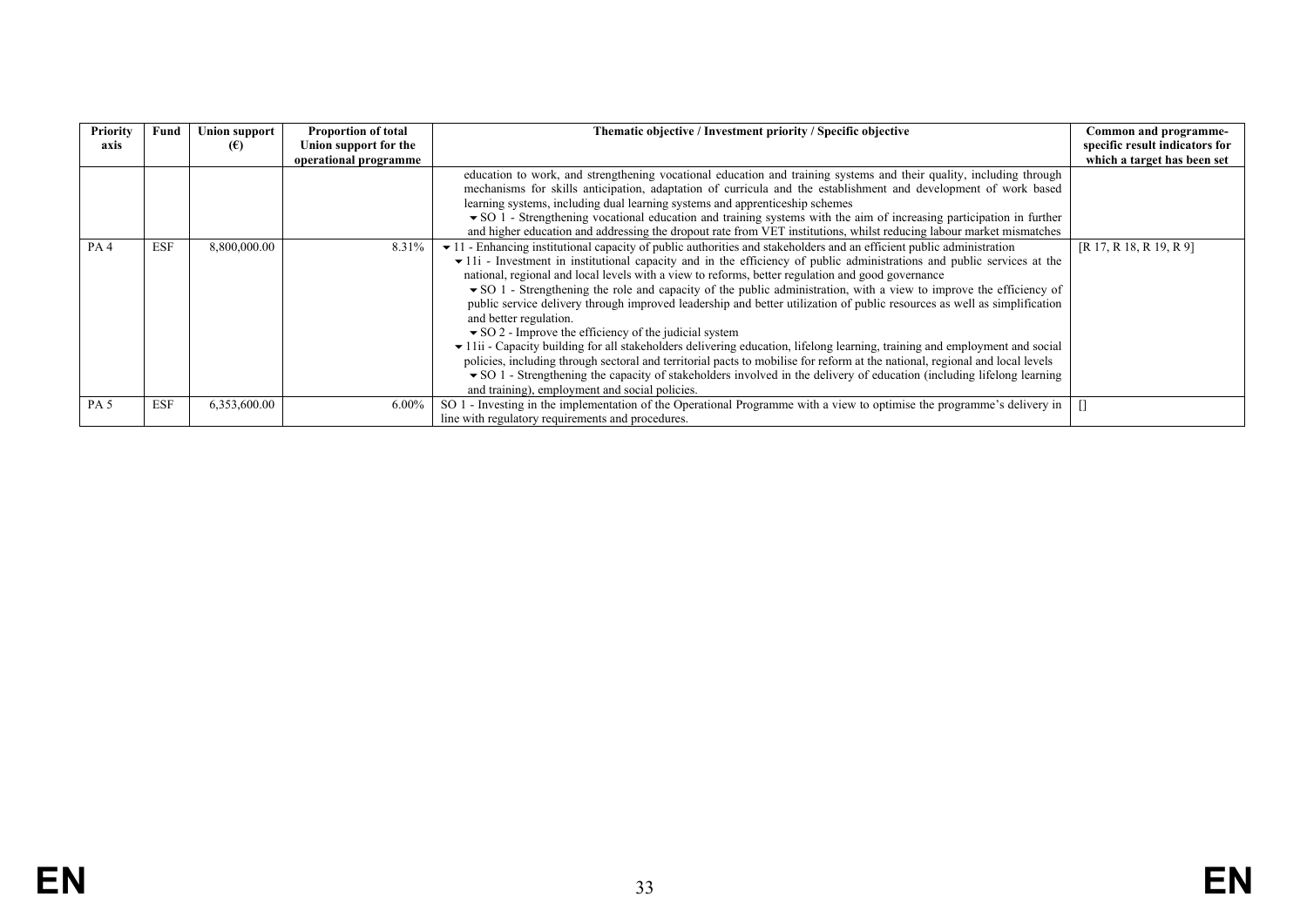### **2. PRIORITY AXES**

#### **2.A DESCRIPTION OF THE PRIORITY AXES OTHER THAN TECHNICAL ASSISTANCE**

#### **2.A.1 Priority axis**

| ID of th<br>riority axis        | D A<br>.                                                                                                                                 |
|---------------------------------|------------------------------------------------------------------------------------------------------------------------------------------|
| Title o.<br>f the priority axis | $\cdots$<br>$\alpha$ m<br>ı capıtal<br>-lnv<br>human<br>and adaptability<br><u>ግባጀ III ແ</u><br>$\alpha$<br>. vability<br><b>VIIIDIV</b> |

 $\Box$  The entire priority axis will be implemented solely through financial instruments

 $\Box$  The entire priority axis will be implemented solely through financial instruments set up at Union level

 $\Box$  The entire priority axis will be implemented through community-led local development

 $\Box$  For the ESF: The entire priority axis is dedicated to social innovation or to transnational cooperation, or both

 $\Box$  For the ERDF: The entire priority axis is dedicated to operations aimed at reconstruction in response to major or regional natural disasters

 $\Box$  For the ERDF: The entire priority axis is dedicated to SME (Article 39)

### **2.A.2 Justification for the establishment of a priority axis covering more than one category of region, thematic objective or fund** (where applicable)

<span id="page-33-0"></span>Not applicable

#### <span id="page-33-1"></span>**2.A.3 Fund, category of region and calculation basis for Union support**

<span id="page-33-2"></span>

|            | -           |                                                                                         |                                                                                                                   |
|------------|-------------|-----------------------------------------------------------------------------------------|-------------------------------------------------------------------------------------------------------------------|
| Fund       | `ategory of | $\cdots$<br>$\cdots$<br>' eligible public<br>ı basıs (total<br>eligi<br>e expenditure : | . outermost<br>regions<br>Where )<br>ategory<br>egions and northern sparsely<br>* region<br>▽ populated<br>/ OI ` |
|            | region      | expenditure                                                                             | upplicable                                                                                                        |
| <b>ESI</b> | sition      | $\mathbf{r}$<br>Public                                                                  |                                                                                                                   |

#### **2.A.4 Investment priority**

| ID<br>the<br>investment<br>0I<br>priority             |                                                                                                                                                                                                                  |
|-------------------------------------------------------|------------------------------------------------------------------------------------------------------------------------------------------------------------------------------------------------------------------|
| <b>Title</b><br>- of<br>the<br>investment<br>priority | Access to employment for job seekers and inactive people, including the long term unemployed and people far from the labour market, also through local employment<br>initiatives and support for labour mobility |

#### **2.A.5 Specific objectives corresponding to the investment priority and expected results**

<span id="page-33-6"></span><span id="page-33-5"></span><span id="page-33-4"></span><span id="page-33-3"></span>**ID** of the specific SO 1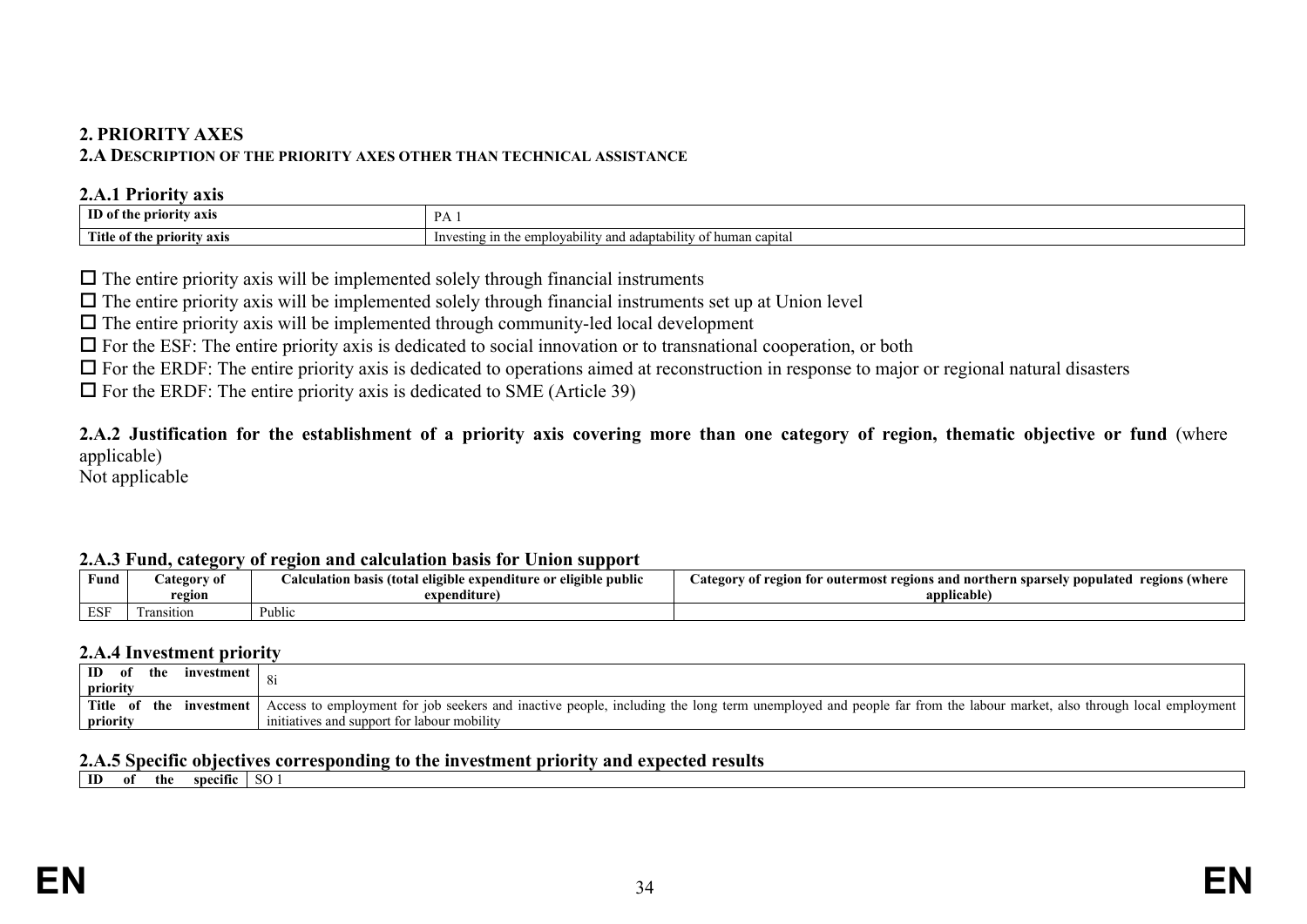| objective                                                                      |                                                                                                                                                                                                                                                                                                                                                                                                                                                                                                                                                                                                            |
|--------------------------------------------------------------------------------|------------------------------------------------------------------------------------------------------------------------------------------------------------------------------------------------------------------------------------------------------------------------------------------------------------------------------------------------------------------------------------------------------------------------------------------------------------------------------------------------------------------------------------------------------------------------------------------------------------|
| Title of the specific                                                          | Improve the employment levels and labour mobility through incentives for employers and support measures for jobseekers/workers                                                                                                                                                                                                                                                                                                                                                                                                                                                                             |
| objective                                                                      |                                                                                                                                                                                                                                                                                                                                                                                                                                                                                                                                                                                                            |
| <b>Results that the Member</b><br>States seek to achieve<br>with Union support | <b>Development Needs</b>                                                                                                                                                                                                                                                                                                                                                                                                                                                                                                                                                                                   |
|                                                                                | Malta's employment levels have increased steadily over the years even though the economy was operating below its full potential.<br>In fact, Malta's employment rates have experienced an increasing trend between 2007 and 2013 (from 58.6% to 64.8%)[1] which<br>rate is converging closer to that of the EU. The EU employment rate has, on the other hand, experienced a slower downward trend<br>from 69.9% in 2007 to 68.5% in 2013.[2]                                                                                                                                                              |
|                                                                                | Progress in Malta has also been achieved in terms of unemployment levels, which in general registered decreasing rates since<br>2010, from 6.9% to reach 6.4% in 2013. This compares well with the EU rate of 10.8% which rate has been increasing since<br>2009.[3] Notwithstanding, Government recognises that further efforts are needed for Malta to enhance its competitiveness whilst<br>also ensuring that everyone is granted the opportunity to participate and remain active in the labour market.                                                                                               |
|                                                                                | Of particular concern is the low employment rate of persons attaining low levels of education. In 2013, the employment rate for<br>those attaining ISCED levels 5 and 8 stood at 86.6% while for those attaining ISCED levels 0-2 the rate increases to 48.8%.[4]<br>Low employment rates should also be addressed since there is a strong correlation between the level of education and employment<br>prospects and the disadvantages that these individuals find themselves in. This is even more pronounced for persons with<br>disability, whereby the employment rate sits very low at only 4.5%.[5] |
|                                                                                | Achieving steady increases in the employment rate, not only calls for the measures to enhance the employment prospects for the<br>disadvantaged (including persons with disability) but also for measures to address the need to enhance the mobility of workers and<br>job seekers. This is important since the duration of workers in the labour market is expected to increase and therefore there is the<br>need to improve possibilities for alternative employment opportunities that meet individual needs which should assist in prolonging<br>their working lives.                                |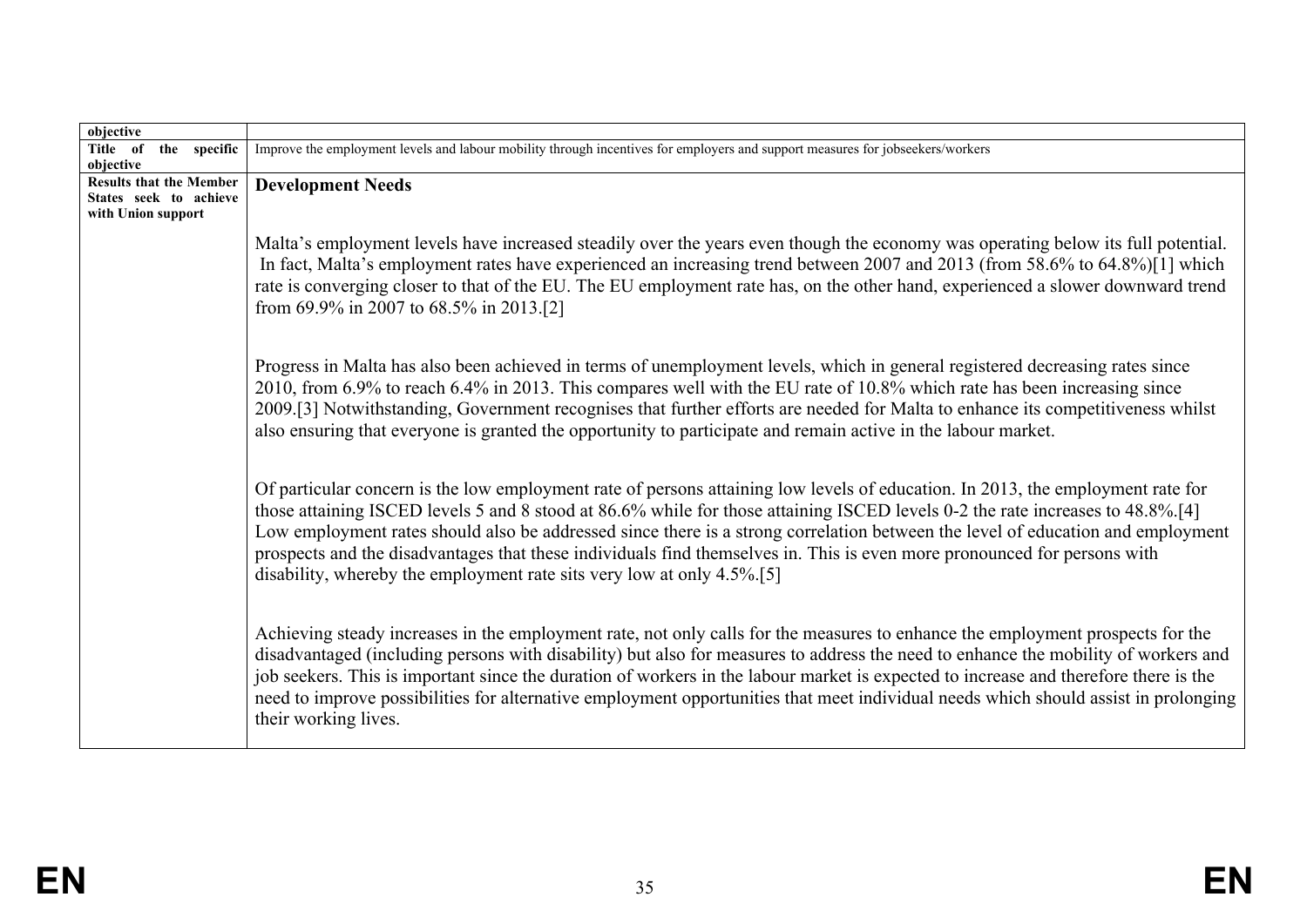| <b>Expected Results</b> |
|-------------------------|
|-------------------------|

 $\mathcal{L}_\text{max}$  and  $\mathcal{L}_\text{max}$  and  $\mathcal{L}_\text{max}$  and  $\mathcal{L}_\text{max}$  and  $\mathcal{L}_\text{max}$ 

Enhanced employment opportunities for job seekers/workers with a view to improve employment prospects.

[1] Eurostat Online Database: Employment rates by sex, age and nationality (%) [Accessed on 10 September 2014].

[2] Ibid.

[3] Eurostat Online Database: Employment rates by sex, age and highest level of education attained, % [Accessed on 24 November 2014].

[4] Ibid.

[5] The National Employment Policy, (Ministry for Education and Employment, 2014).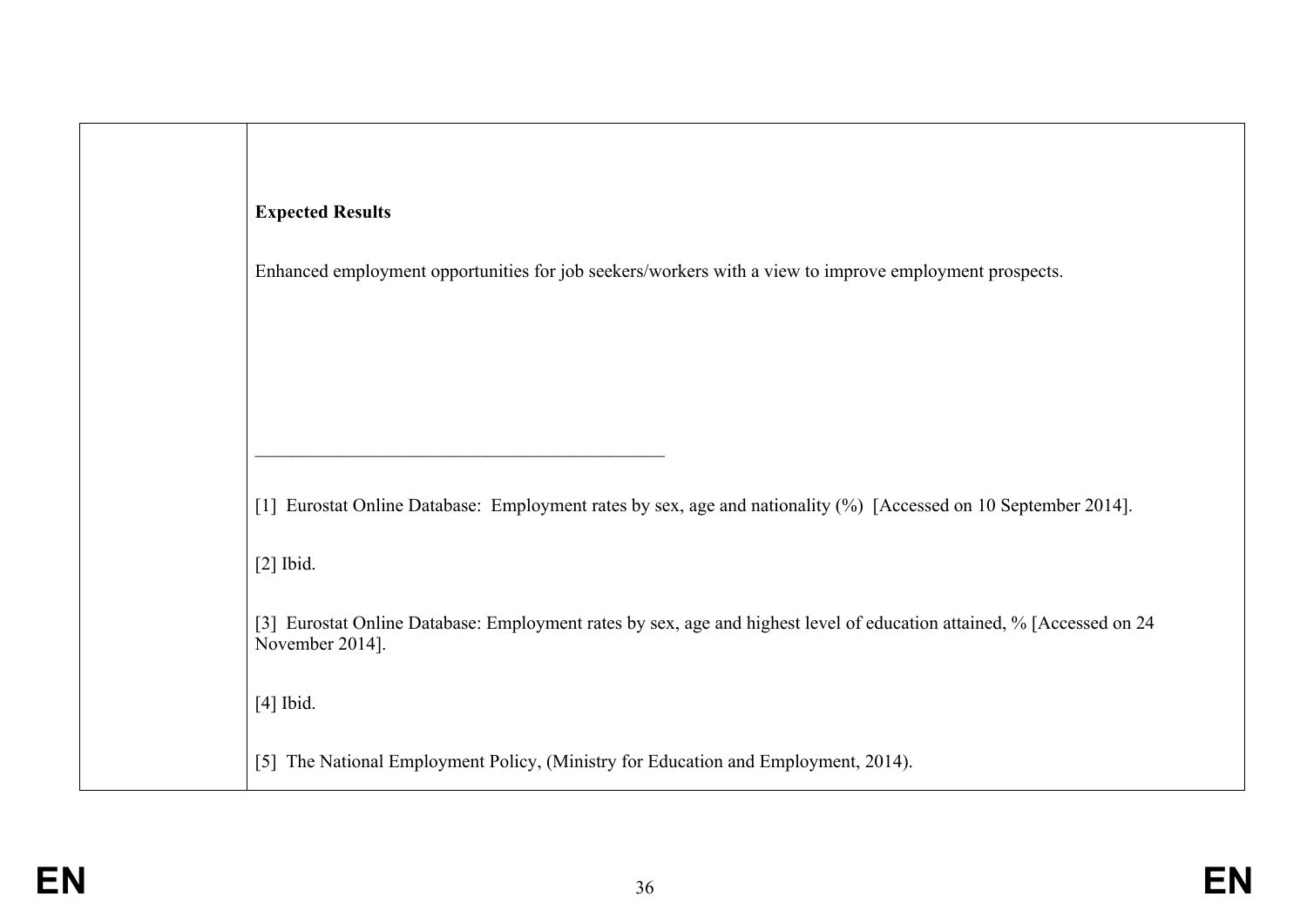| specific  <br>the<br>of<br>ID<br>objective                                     | SO <sub>2</sub>                                                                                                                                                                                                                                                                                                                                                                                                                                                                                    |
|--------------------------------------------------------------------------------|----------------------------------------------------------------------------------------------------------------------------------------------------------------------------------------------------------------------------------------------------------------------------------------------------------------------------------------------------------------------------------------------------------------------------------------------------------------------------------------------------|
| Title of<br>the specific<br>objective                                          | Enhancing the employability of older workers in the labour market                                                                                                                                                                                                                                                                                                                                                                                                                                  |
| <b>Results that the Member</b><br>States seek to achieve<br>with Union support | <b>Development Needs</b>                                                                                                                                                                                                                                                                                                                                                                                                                                                                           |
|                                                                                | Like most other EU countries, Malta is no exception to ageing population trends. The European Commission envisages that<br>between 2010-2060 Maltese life expectancy at birth will increase from 77.6 to 84.9 years for males and 82.3 to 88.9 years for<br>females.[1] This demographic change which Malta is facing requires a structural paradigm shift which views older persons as<br>active participants in an age-integrated society, both as active contributors as well as beneficiaries. |
|                                                                                | An upward trend has been recorded in the employment rate of the elderly for the 55-64 cohort with a constant increase since 2007<br>to reach 36.2% in 2013.[2] However, this employment rate is considerably lower than the EU average of 50.3% (2013 figures)<br>which can be partly attributed to lower retirement ages in Malta together with limited participation of females within that age<br>cohort in the labour market.                                                                  |
|                                                                                | A main concern that Malta is facing is that low employment rates for older workers implies the possibility of social and material<br>deprivation in later life, since there exists a strong relationship between a history of unemployment and poverty, social exclusion<br>and poorer health in retirement[3]. In this context, the challenge ahead lies in empowering older workers to actively participate in<br>the labour market for their own benefit as well as that of the economy.        |
|                                                                                | <b>Expected Results</b>                                                                                                                                                                                                                                                                                                                                                                                                                                                                            |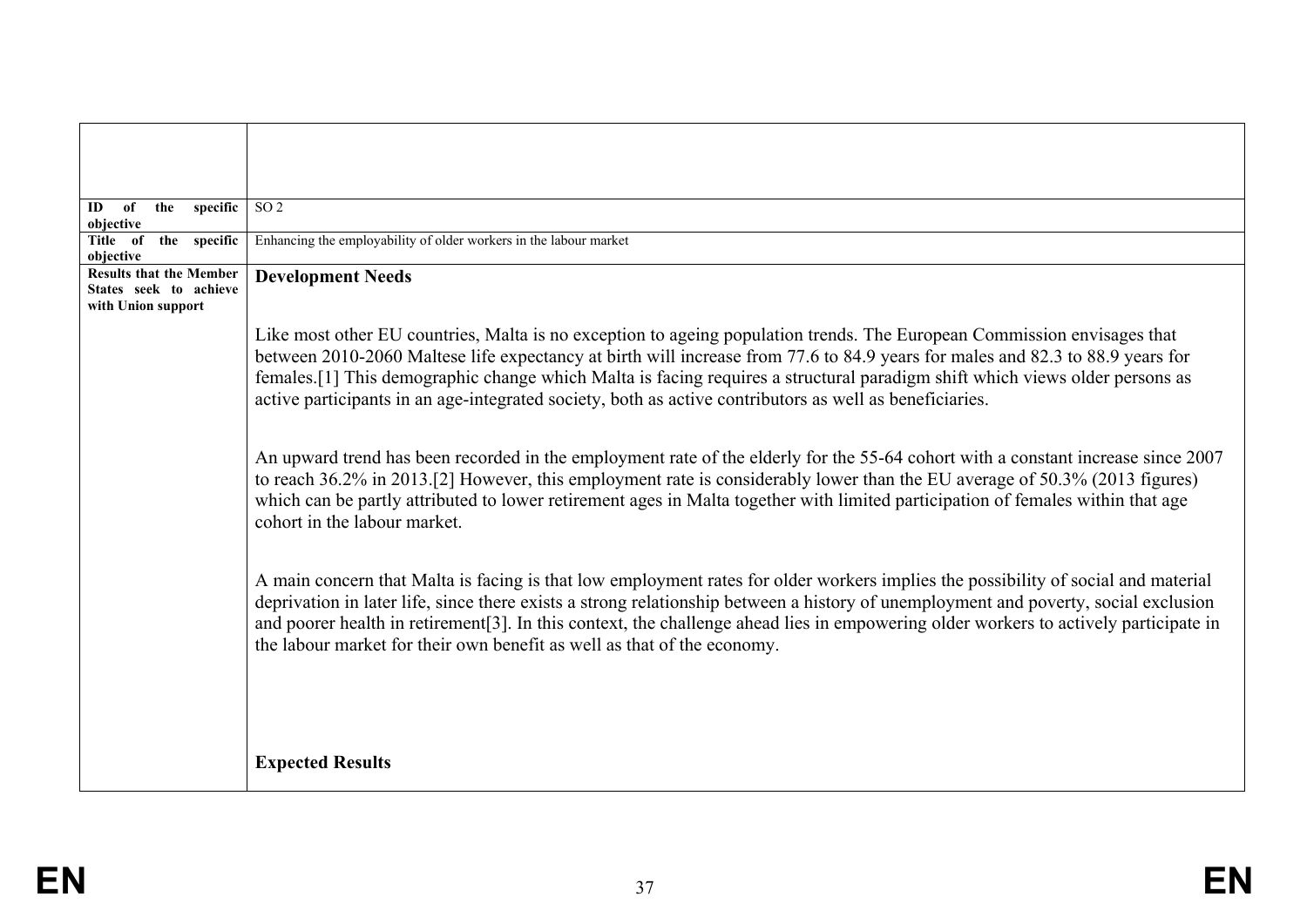|                                                                                | Increased participation of older workers in the labour market.                                                                                                                                                                                            |
|--------------------------------------------------------------------------------|-----------------------------------------------------------------------------------------------------------------------------------------------------------------------------------------------------------------------------------------------------------|
|                                                                                |                                                                                                                                                                                                                                                           |
|                                                                                |                                                                                                                                                                                                                                                           |
|                                                                                | [1] National Strategic Policy for Active Ageing: Malta 2014-2020, Parliamentary Secretariat for Rights of Persons with Disability                                                                                                                         |
|                                                                                | and Active Ageing (nd).                                                                                                                                                                                                                                   |
|                                                                                | [2] Eurostat Online Database: Employment rates by sex, age and nationality (%) [Accessed on 13 November 2014].                                                                                                                                            |
|                                                                                | [3] National Strategic Policy for Active Ageing: Malta 2014-2020, Parliamentary Secretariat for Rights of Persons with Disability<br>and Active Ageing (nd).                                                                                              |
| specific<br>ID<br>of<br>the<br>objective                                       | SO <sub>3</sub>                                                                                                                                                                                                                                           |
| the specific<br>Title of<br>objective                                          | Improving the labour market participation of women through financial support for the care of dependents in order to facilitate retention and return of women into the labour<br>market as well as campaigns                                               |
| <b>Results that the Member</b><br>States seek to achieve<br>with Union support | <b>Development Needs</b>                                                                                                                                                                                                                                  |
|                                                                                | Over the years, the female employment levels in Malta increased from 37.4% to 46.8% between 2007 and 2012,[1] which has also                                                                                                                              |
|                                                                                | contributed towards increasing total employment growth trends. However, despite these results, the overall female employment<br>level in 2013 still remains low (47.0%) when compared to male employment figures (74.1%) and female employment figures at |
|                                                                                | European level (58.9%).[2] This is especially the case since from the age of 30 onwards the female employment rate sets off on a                                                                                                                          |
|                                                                                | downward trend which does not then eventually catch up again in later years. In 2013, the female employment rate reached 61.7%                                                                                                                            |
|                                                                                | and 54.8% for the 35-39 and 40-44 age cohorts and further decreased to 48.1% and 38.4% for the, 45-49 and 50-54 age                                                                                                                                       |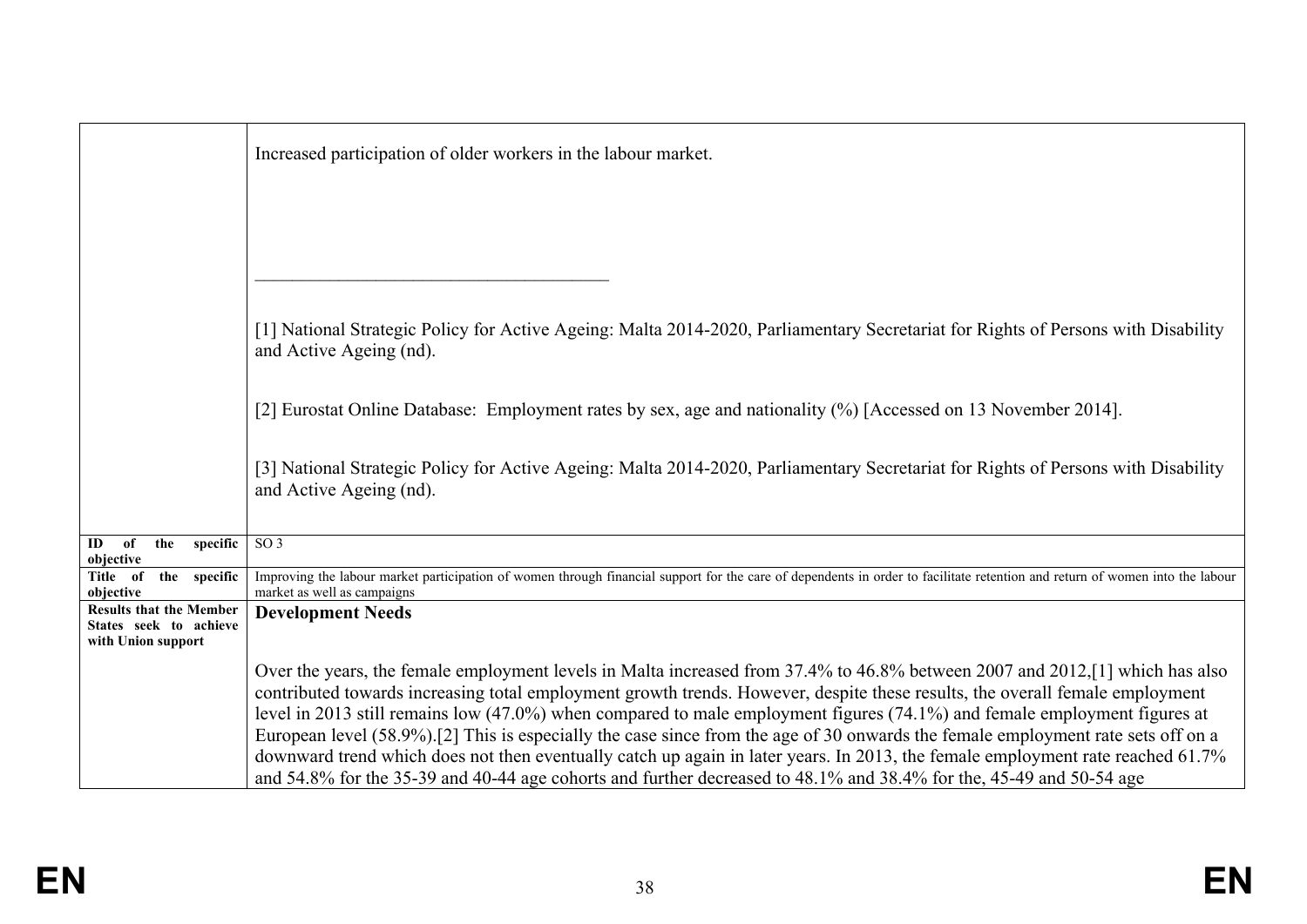|                                    | categories.[3]                                                                                                                                                                                                                                                                                                    |
|------------------------------------|-------------------------------------------------------------------------------------------------------------------------------------------------------------------------------------------------------------------------------------------------------------------------------------------------------------------|
|                                    | Government recognises that for Malta to enhance its competiveness it must focus on increasing its labour force. Through this<br>specific objective it will seek to invest in measures which grant women the opportunity to participate and remain active in the<br>labour market across the working age brackets. |
|                                    | <b>Expected Results</b>                                                                                                                                                                                                                                                                                           |
|                                    | Increase the participation of women in the labour market by reducing existing barriers.                                                                                                                                                                                                                           |
|                                    |                                                                                                                                                                                                                                                                                                                   |
|                                    | [1] National Strategic Policy for Active Ageing: Malta 2014-2020, Parliamentary Secretariat for Rights of Persons with Disability<br>and Active Ageing (nd).                                                                                                                                                      |
|                                    | [2] Eurostat Online Database: Employment rates by sex, age and nationality (%) [Accessed on 14 September 2014].                                                                                                                                                                                                   |
|                                    | $[3]$ Ibid.                                                                                                                                                                                                                                                                                                       |
| specific $\sqrt{SO4}$<br>ID of the |                                                                                                                                                                                                                                                                                                                   |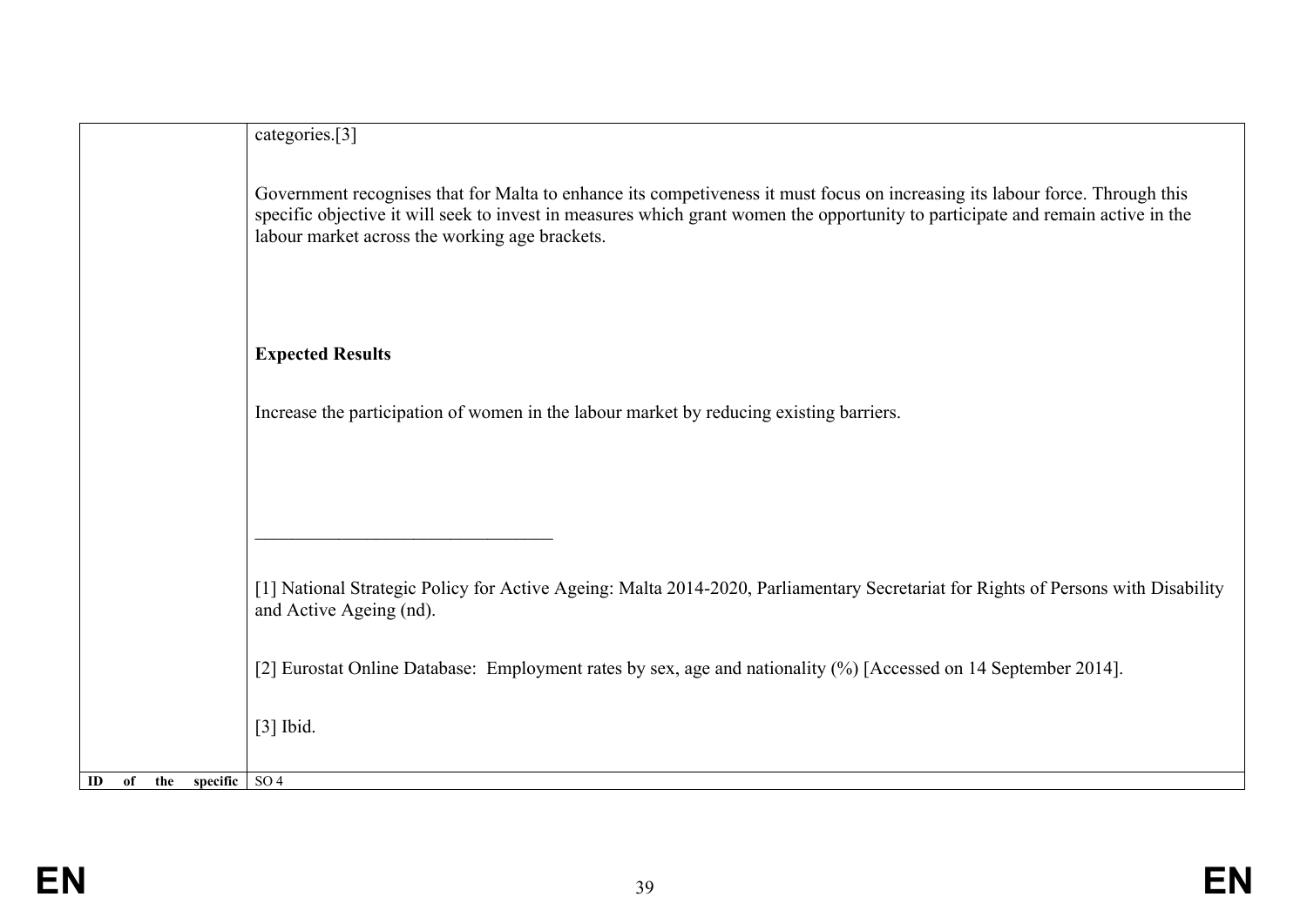| objective                                                |                                                                                                                                                                                                                                                                                                                                                                                                                                                                                                                                                                                                                                                                                                                                                         |
|----------------------------------------------------------|---------------------------------------------------------------------------------------------------------------------------------------------------------------------------------------------------------------------------------------------------------------------------------------------------------------------------------------------------------------------------------------------------------------------------------------------------------------------------------------------------------------------------------------------------------------------------------------------------------------------------------------------------------------------------------------------------------------------------------------------------------|
| Title of the specific<br>objective                       | Increase the prevalance of self-employment and entrepreneurship as an alternative form of employment through financial incentives and other non-financial support                                                                                                                                                                                                                                                                                                                                                                                                                                                                                                                                                                                       |
| <b>Results that the Member</b><br>States seek to achieve | <b>Development Needs</b>                                                                                                                                                                                                                                                                                                                                                                                                                                                                                                                                                                                                                                                                                                                                |
| with Union support                                       |                                                                                                                                                                                                                                                                                                                                                                                                                                                                                                                                                                                                                                                                                                                                                         |
|                                                          | Entrepreneurship can actively contribute towards increasing employment rates. Notwithstanding this, Malta's profile for 2012<br>shows that the rates for entrepreneurship (14%) and self-employment (17%) remainied below the EU average (15% and 23%<br>respectively).[1] Furthermore, the SBA fact sheet also reveals that the same situation exists with respect to the general attitude<br>towards entrepreneurship, whereby the preference for self-employment (34%) and the perceived feasibility of becoming self-<br>employed (20%) are all below the EU average (37% and 30% respectively).                                                                                                                                                    |
|                                                          | Over recent years, the traditional attitude towards entrepreneurship seems to be changing, with the most striking example being the<br>entrepreneurship rate, which increased from 6% to 17% between 2009 and 2012. On the other hand, a negative indicator identified<br>within the SBA relates to the share of adults indicating that school education had an impact on developing an entrepreneurial<br>attitude. This indicator dropped from 59% in 2009 to only 48% in 2012 while the EU average remained almost unchanged at<br>around 50%.[2] Within this context, it is clear that further investment is required with a view to reinforce entrepreneurship and<br>self-employment which in turn contributes towards labour market development. |
|                                                          | <b>Expected Results</b><br>Steering individuals to consider business ownership as an alternative form of occupation.                                                                                                                                                                                                                                                                                                                                                                                                                                                                                                                                                                                                                                    |
|                                                          |                                                                                                                                                                                                                                                                                                                                                                                                                                                                                                                                                                                                                                                                                                                                                         |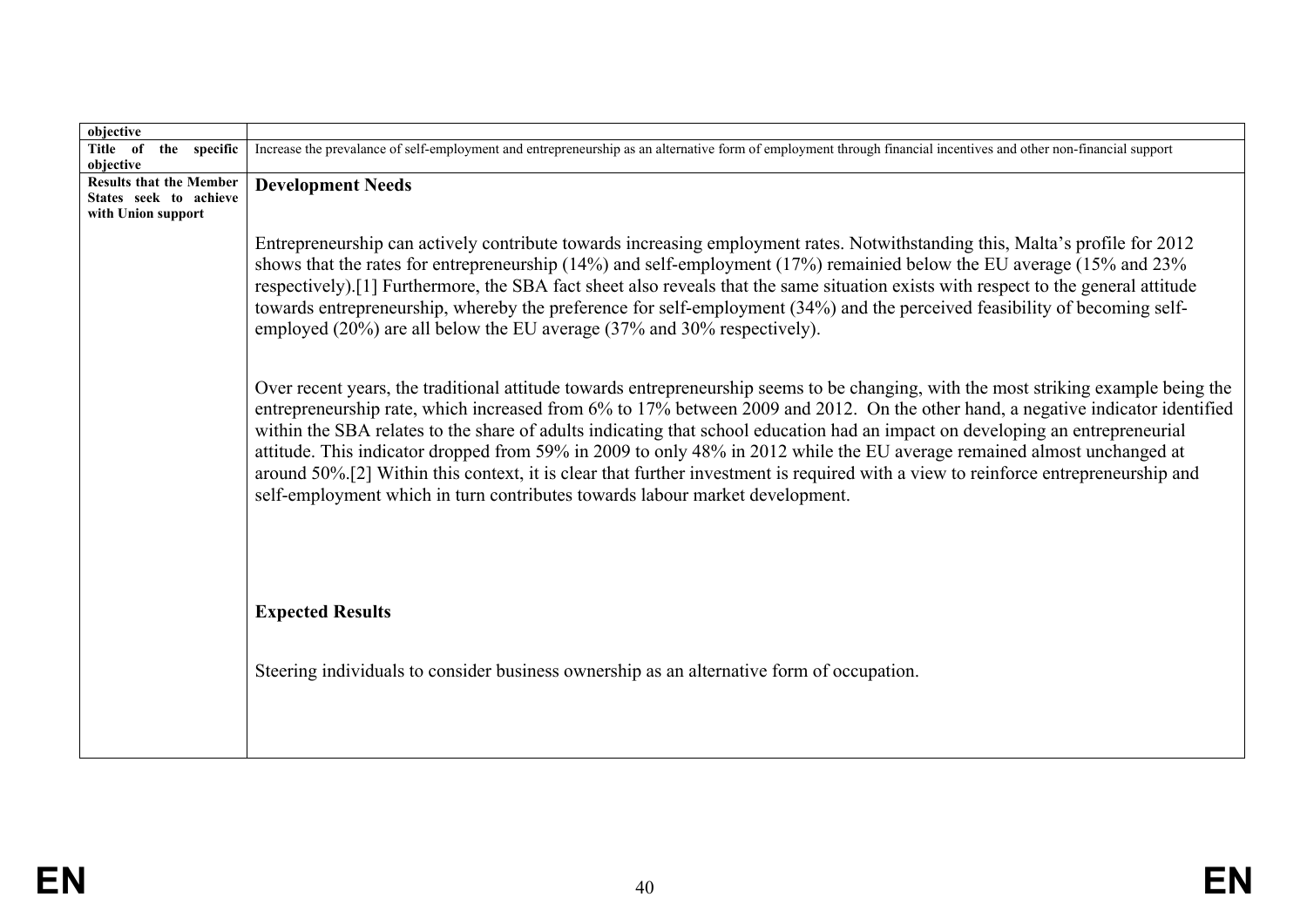| [1] Enterprise and Industry - 2013 SBA Factsheet Malta, (European Commission, nd). Available from http://ec.europa.eu/<br>enterprise/policies/sme/facts-figures-analysis/performance-review/files/countries-sheets/2013/ malta en.pdf [Accessed on 10<br>October 2014]. |
|-------------------------------------------------------------------------------------------------------------------------------------------------------------------------------------------------------------------------------------------------------------------------|
| $[2]$ Ibid.                                                                                                                                                                                                                                                             |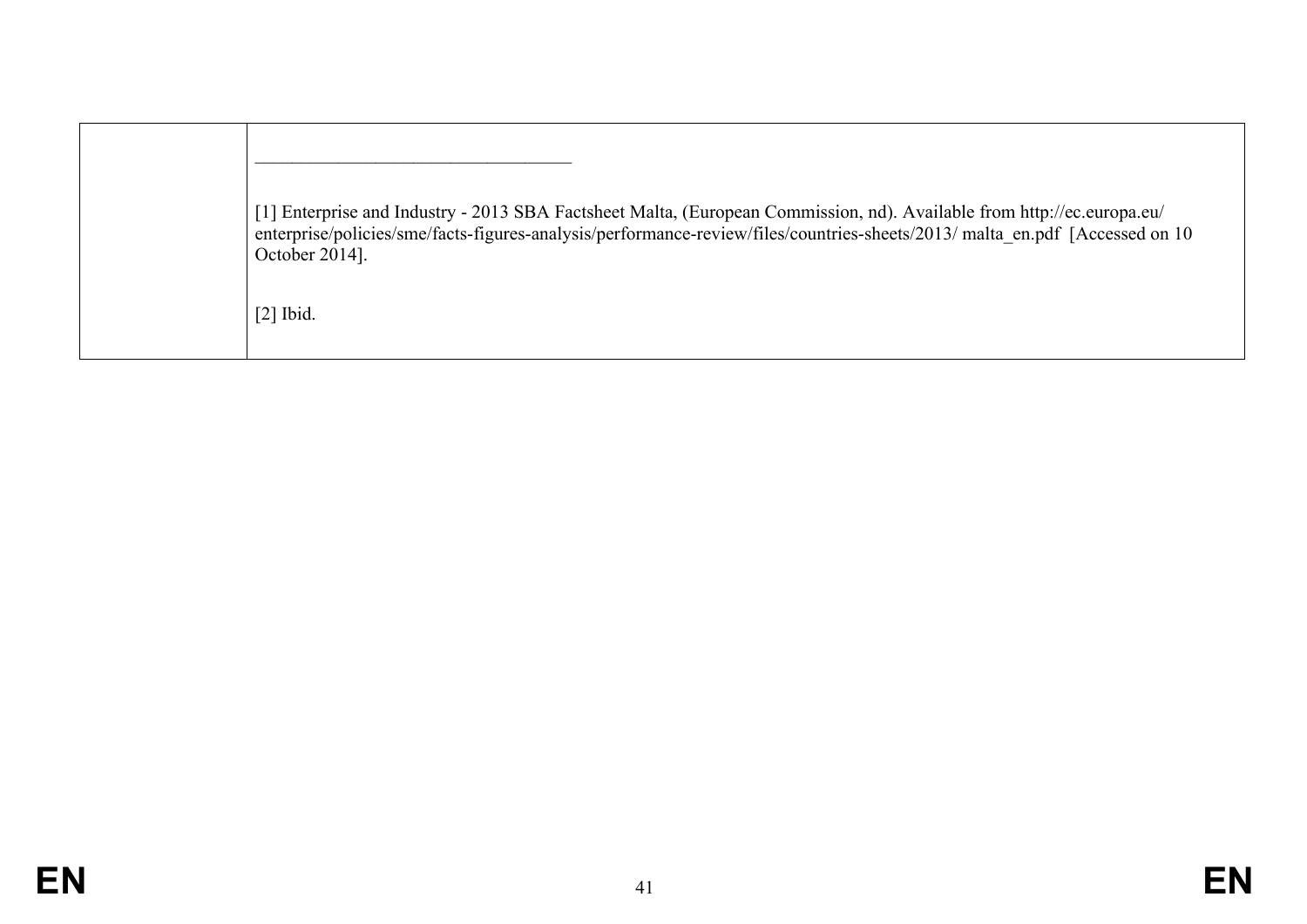## **Table 4: Common result indicators for which a target value has been set and programme-specific result indicators corresponding to the specific objective (by investment priority and category of region)** (for the ESF)

|                | Investment priority: 8i - Access to employment for job seekers and inactive people, including the long term unemployed and people far from the labour market, also through local employment initiatives and |                       |                                          |                                                             |                       |   |  |                   |                                                    |   |                                                   |  |                     |                                  |
|----------------|-------------------------------------------------------------------------------------------------------------------------------------------------------------------------------------------------------------|-----------------------|------------------------------------------|-------------------------------------------------------------|-----------------------|---|--|-------------------|----------------------------------------------------|---|---------------------------------------------------|--|---------------------|----------------------------------|
|                | support for labour mobility                                                                                                                                                                                 |                       |                                          |                                                             |                       |   |  |                   |                                                    |   |                                                   |  |                     |                                  |
| ID.            | Indicator                                                                                                                                                                                                   | Category of<br>region | <b>Measurement unit for</b><br>indicator | Common output indicator used as basis for<br>target setting | <b>Baseline value</b> |   |  |                   | <b>Measurement unit for baseline</b><br>and target |   | <b>Baseline</b><br>Target value<br>(2023)<br>year |  | Source of<br>data   | <b>Frequency of</b><br>reporting |
|                |                                                                                                                                                                                                             |                       |                                          |                                                             | M                     | W |  |                   |                                                    | М | W                                                 |  |                     |                                  |
| R <sub>1</sub> | Participants in employment upon leaving                                                                                                                                                                     | Transition            |                                          |                                                             |                       |   |  | 71.00 Ratio (%)   | 2013                                               |   |                                                   |  | 75.00 Monitoring    | $1$ /year                        |
| R <sub>2</sub> | Increase in the number of participants and employers using PES and Transition<br><b>EURES</b> services                                                                                                      |                       | Number                                   |                                                             |                       |   |  | $1.600.00$ Number | 2013                                               |   |                                                   |  | 1.700.00 Monitoring | 1/year                           |
| R <sub>3</sub> | Older workers in employment upon leaving                                                                                                                                                                    | Transition            |                                          |                                                             |                       |   |  | 86.00 Ratio (%)   | 2013                                               |   |                                                   |  | 86.00 Monitoring    | $1$ /year                        |
| R <sub>4</sub> | Women in employment upon leaving                                                                                                                                                                            | Transition            |                                          |                                                             |                       |   |  | 100.00 Ratio (%)  | 2014                                               |   |                                                   |  | 75.00 Monitoring    | $1$ /vear                        |
| R 5            | Participants successfully developing a business plan and create an Transition<br>enterprise                                                                                                                 |                       |                                          |                                                             |                       |   |  | 29.00 Ratio (%)   | 2013                                               |   |                                                   |  | 35.00 Monitoring    | 1/year                           |

## **2.A.6 Action to be supported under the investment priority** (by investment priority)

## *2.A.6.1 Description of the type and examples of actions to be supported and their expected contribution to the specific objectives including, where appropriate, the identification of main target groups, specific territories targeted and types of beneficiaries*

**Investment priority** 8. Access to employment for job seekers and inactive people, including the long term unemployed and people far from the labour market, also through local employment initiatives and support for labour mobility The objective of Government is to invest in employment measures aimed at enhancing accessibility to employment for all with a view to reduce inactivity and prevent inflows into unemployment. Labour market mobility as well as addressing the notion of making work pay is also considered important to improve employment prospects. Government also seeks to create an environment which is conducive to self-employment. This approach will contribute towards the creation of new businesses, whilst also supporting existing ones. Moreover, creating employment opportunities for different target groups at different levels and categories of employment is pivotal in achieving enhanced competitiveness. In this regard, actions under this Thematic Objective will be complemented through ERDF.

**Indicative Target groups, beneficiaries and territories targeted**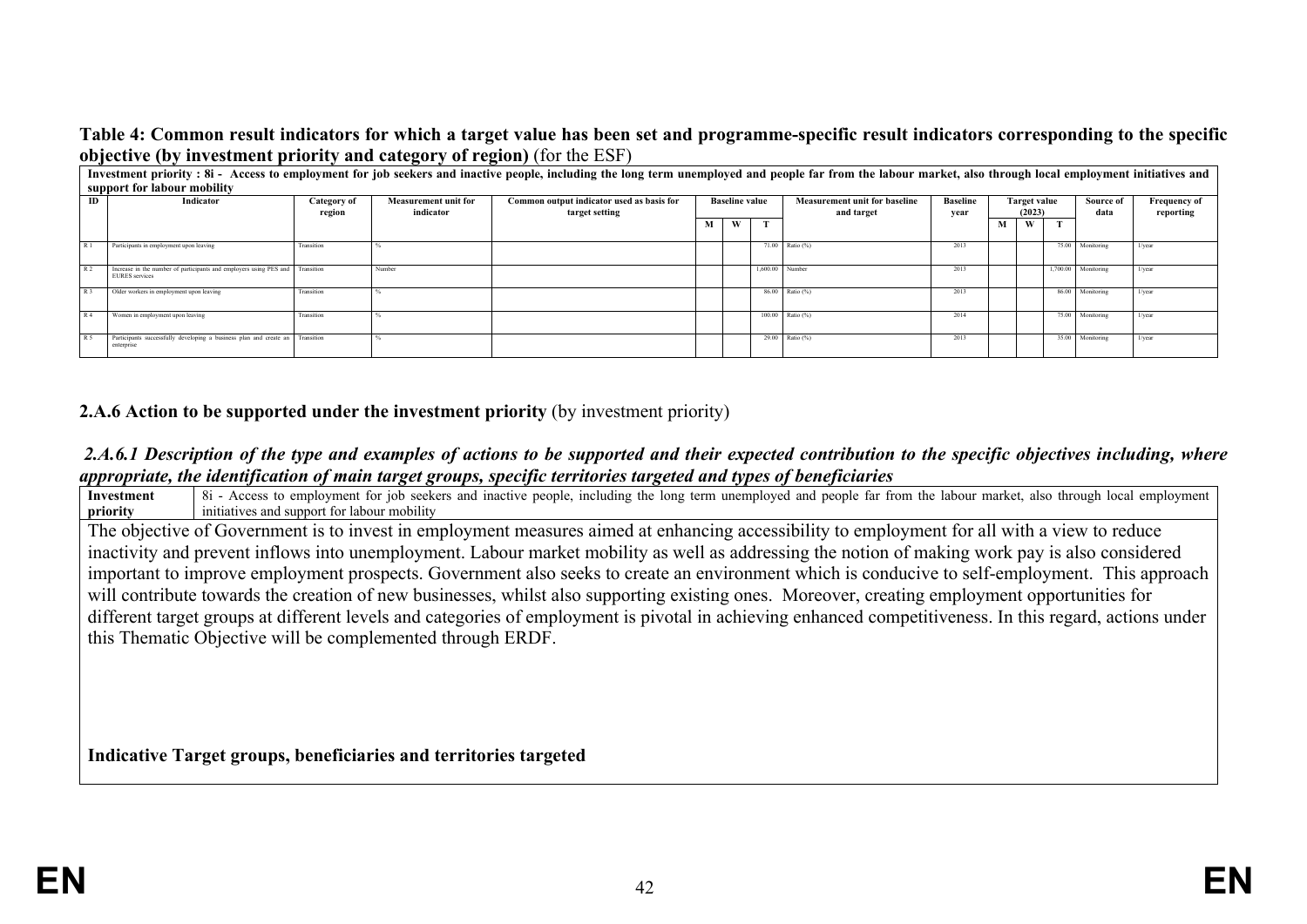| <b>Investment</b><br>priority | 8i - Access to employment for job seekers and inactive people, including the long term unemployed and people far from the labour market, also through local employment<br>initiatives and support for labour mobility                                                                              |
|-------------------------------|----------------------------------------------------------------------------------------------------------------------------------------------------------------------------------------------------------------------------------------------------------------------------------------------------|
|                               |                                                                                                                                                                                                                                                                                                    |
|                               |                                                                                                                                                                                                                                                                                                    |
|                               |                                                                                                                                                                                                                                                                                                    |
|                               | Target groups: Job seekers/workers and inactive people, including older workers and women                                                                                                                                                                                                          |
|                               |                                                                                                                                                                                                                                                                                                    |
|                               | Beneficiaries: Public Administration, Social Partners, Voluntary Organisations, and Employers                                                                                                                                                                                                      |
|                               |                                                                                                                                                                                                                                                                                                    |
| Territories: Malta and Gozo   |                                                                                                                                                                                                                                                                                                    |
|                               |                                                                                                                                                                                                                                                                                                    |
|                               |                                                                                                                                                                                                                                                                                                    |
|                               |                                                                                                                                                                                                                                                                                                    |
|                               |                                                                                                                                                                                                                                                                                                    |
|                               | Interventions under this investment priority will target job seekers/workers and the inactive. These include amongst others: inactive persons, the                                                                                                                                                 |
|                               | unemployed, persons facing labour market challenges, persons aiming at improving their employment prospects, persons who are away from the<br>labour market and persons who are more difficult to employ. Through this investment priority, specific attention will also be directed towards older |
|                               | workers and women with the increase labour market participation rates for these target groups.                                                                                                                                                                                                     |
|                               |                                                                                                                                                                                                                                                                                                    |
|                               | The Beneficiaries envisaged under this investment priority include the public administration, social partners, voluntary organisations, and employers                                                                                                                                              |
|                               | who can contribute towards achieving an inclusive labour market. Employers are also seen as a necessary partner in the sustainable integration                                                                                                                                                     |
|                               | process to provide the target groups with the necessary labour market exposures.                                                                                                                                                                                                                   |
|                               |                                                                                                                                                                                                                                                                                                    |
|                               |                                                                                                                                                                                                                                                                                                    |
|                               |                                                                                                                                                                                                                                                                                                    |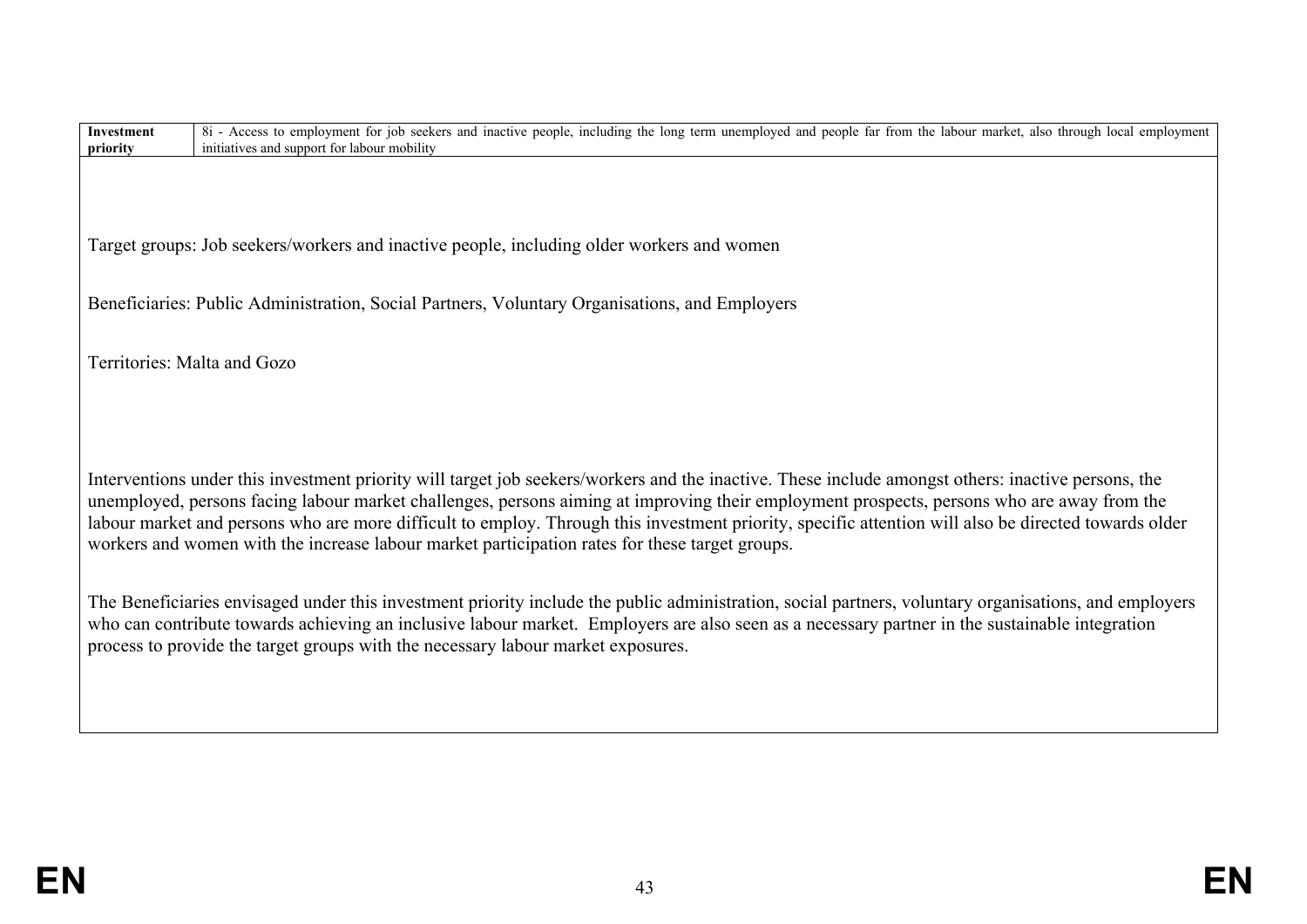| <b>Investment</b>                  | 8i - Access to employment for job seekers and inactive people, including the long term unemployed and people far from the labour market, also through local employment                                                                                                                                                                                                                                                                                                                                                                                                                                                                                                                                                                                                                                                                                                                                                                                              |  |
|------------------------------------|---------------------------------------------------------------------------------------------------------------------------------------------------------------------------------------------------------------------------------------------------------------------------------------------------------------------------------------------------------------------------------------------------------------------------------------------------------------------------------------------------------------------------------------------------------------------------------------------------------------------------------------------------------------------------------------------------------------------------------------------------------------------------------------------------------------------------------------------------------------------------------------------------------------------------------------------------------------------|--|
| priority                           | initiatives and support for labour mobility                                                                                                                                                                                                                                                                                                                                                                                                                                                                                                                                                                                                                                                                                                                                                                                                                                                                                                                         |  |
| <b>Types of Interventions</b>      |                                                                                                                                                                                                                                                                                                                                                                                                                                                                                                                                                                                                                                                                                                                                                                                                                                                                                                                                                                     |  |
|                                    | This investment priority (IP) will tap into different employment measures to ensure that every individual is endowed with the possibility to carry out a<br>job that meets his or her aspirations. Measures under this investment priority will support individuals seeking integration and retention into the labour<br>market with the aim of helping them succeed in their endeavour through incentives for employment creation (including for women and older<br>workers), work exposure measures and support for labour market mobility. Investment will also be directed towards actions contributing towards<br>facilitating the commitment of parents for employment integration and retention, through financial assistance as well as support towards family<br>friendly measures. Provision of financial incentives and support, including mentoring, will also be invested upon through this IP to facilitate self-<br>employment and entrepreneurship. |  |
|                                    | <b>List of Potential Interventions</b>                                                                                                                                                                                                                                                                                                                                                                                                                                                                                                                                                                                                                                                                                                                                                                                                                                                                                                                              |  |
|                                    | a. Actions supporting the specific objectives of improving employment levels and support for labour mobility                                                                                                                                                                                                                                                                                                                                                                                                                                                                                                                                                                                                                                                                                                                                                                                                                                                        |  |
| Incentives for employment creation |                                                                                                                                                                                                                                                                                                                                                                                                                                                                                                                                                                                                                                                                                                                                                                                                                                                                                                                                                                     |  |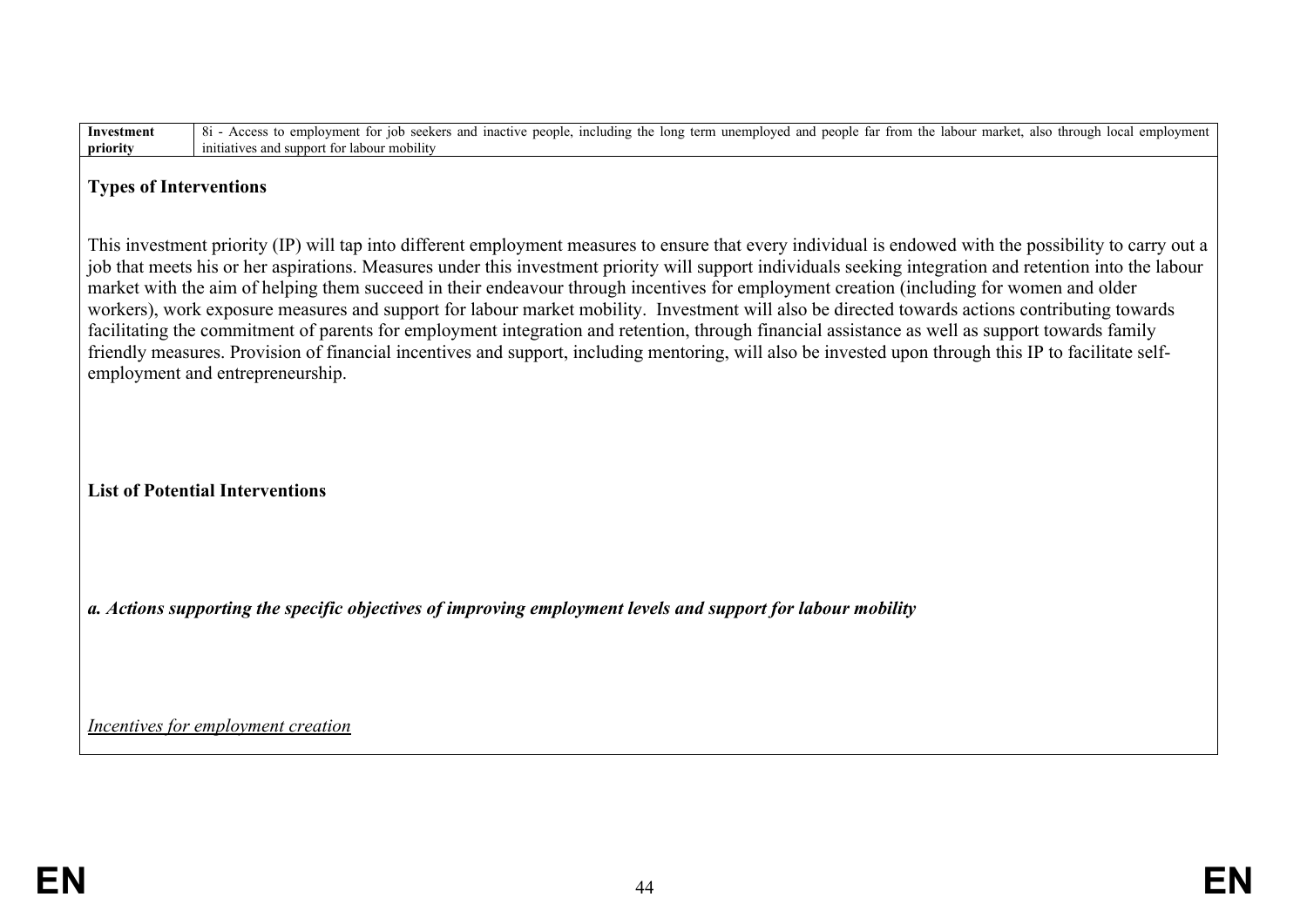| Incentives for employment creation primarily focus on facilitating access to labour market participation of individuals facing difficulties (including<br>persons with disability) with the aim to provide each individual with the opportunity to realise his/her potential. In this context, the scope of the<br>support is to provide financial assistance to employers for engaging disadvantaged persons so as to improve the employability and productivity levels<br>of these individuals who are often faced with low employment levels. These measures will directly contribute towards the integration, retention and<br>progression of disadvantaged groups in the labour market as well as aid in preventing inflows into long term unemployment. |
|---------------------------------------------------------------------------------------------------------------------------------------------------------------------------------------------------------------------------------------------------------------------------------------------------------------------------------------------------------------------------------------------------------------------------------------------------------------------------------------------------------------------------------------------------------------------------------------------------------------------------------------------------------------------------------------------------------------------------------------------------------------|
| <b>Work Exposure measures</b>                                                                                                                                                                                                                                                                                                                                                                                                                                                                                                                                                                                                                                                                                                                                 |
| Through this investment priority, the OP will also support access to employment as well as continuous labour market participation for job seekers and<br>workers through work exposure measures. The aim of these actions is to support the target group to acquire the relevant labour market skills and<br>competencies through direct labour market exposure which enables them to find and retain a job as well as improve employment prospects.[1] This<br>will be implemented through the provision of relevant subsidies both to specific target groups as well as employers, as appropriate. In this context, the<br>participation of private employers is of utmost importance for Malta to be able to deliver on its commitments.                   |
| Strengthening Public Employment Services and support measures for job mobility                                                                                                                                                                                                                                                                                                                                                                                                                                                                                                                                                                                                                                                                                |
| Strengthening of the administrative capacity of the Public Employment Services (PES) with the aim to reinforce its role in the provision of<br>employment advisory and placement services for job seekers, design and quality assurance of training programmes and the provision of employers<br>related services. As indicated in the National Employment Policy, the focus of support will be directed towards investment that improves upon the<br>systems and processes currently adopted in order to meet the labour market requirements that are constantly evolving as well as to meet the                                                                                                                                                             |
|                                                                                                                                                                                                                                                                                                                                                                                                                                                                                                                                                                                                                                                                                                                                                               |

8i - Access to employment for job seekers and inactive people, including the long term unemployed and people far from the labour market, also through local employment

**Investment priority**

initiatives and support for labour mobility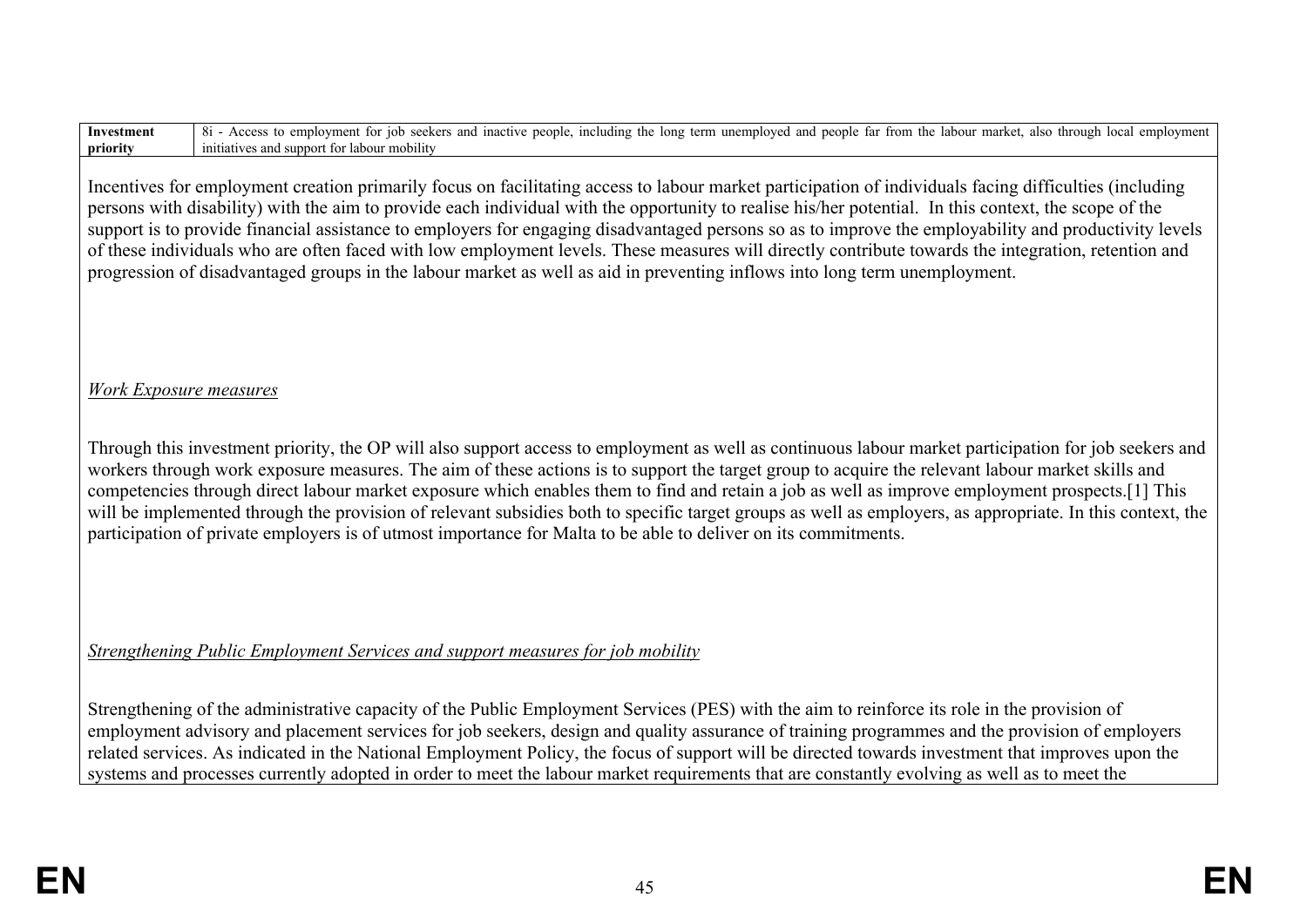| Investment | local<br>employment<br>i inactive people.<br><u>t</u> the long term unemployed and people far from the<br>including the<br>labour market,<br>also through<br>seekers and<br>employment<br>Accr<br>10 <sub>b</sub><br>tor |
|------------|--------------------------------------------------------------------------------------------------------------------------------------------------------------------------------------------------------------------------|
| priority   | initiatives and support<br>labour mobility                                                                                                                                                                               |
|            |                                                                                                                                                                                                                          |

requirements of PES clients (employers, employees and job seekers).[2]

In addition, through this investment priority Government aims to promote and facilitate labour mobility across the EU Member States. The free movement of persons and labour is one of the pillars on which European integration is founded and which has provided the citizens of Europe with the possibility of securing a future for themselves and their families in another country if they choose to. Individuals need not feel as though they are limited to finding employment in their home country, but should be given the possibility to explore opportunities at a European level. In this context, this investment priority will support EURES related activities, which include services to EU Nationals and their dependents living in Malta, employers and job seekers in relation to recruitment and related information, as well as advice and guidance services with the aim of enhancing the transnational geographical mobility of workers.

Government aims to invest in interventions directed towards career review and identification of mobility prospects for certain categories of workers in order to facilitate employment participation in the following years. This is of particular importance for categories of workers engaging themselves in strenuous and high risk jobs since the endurance in jobs of such nature is usually lower, especially with age. Therefore the provision of support at particular junctures of these worker' lives is important so as to be able to eventually shift to less strenuous and lower risk jobs with minimal disruptions in the person's working life.

*b. Actions supporting the specific objectives of improving employment levels of older workers*

*Enhanced incentives for older workers*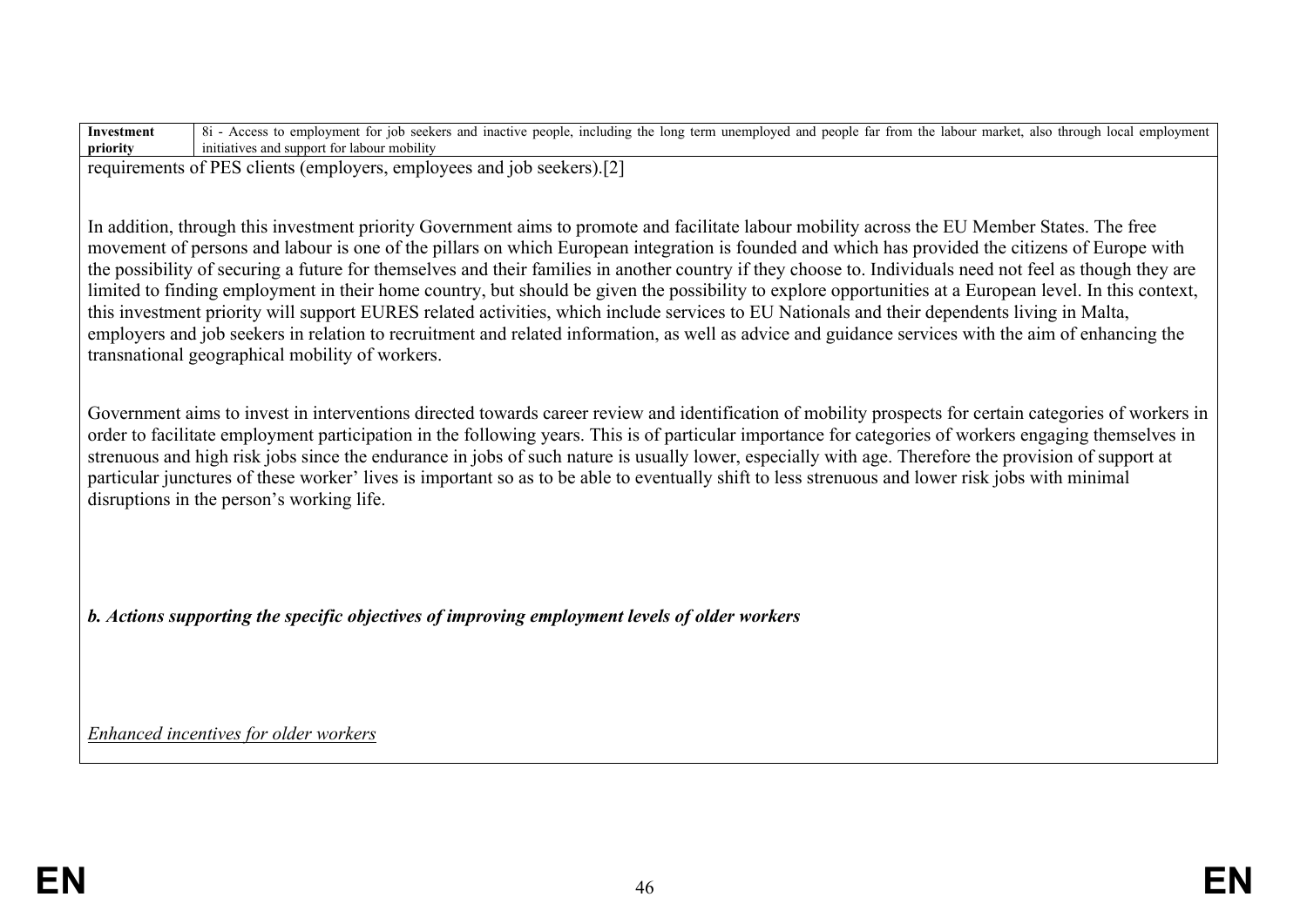| Investment<br>priority | 8i - Access to employment for job seekers and inactive people, including the long term unemployed and people far from the labour market, also through local employment<br>initiatives and support for labour mobility                                                                                                                                                                                                                                                                                                                                                                                                                                                                                                                                                                                                                                                                                                                                                      |
|------------------------|----------------------------------------------------------------------------------------------------------------------------------------------------------------------------------------------------------------------------------------------------------------------------------------------------------------------------------------------------------------------------------------------------------------------------------------------------------------------------------------------------------------------------------------------------------------------------------------------------------------------------------------------------------------------------------------------------------------------------------------------------------------------------------------------------------------------------------------------------------------------------------------------------------------------------------------------------------------------------|
|                        | Government aims to support older workers who wish to enter and re-enter the labour market as well as those wishing to remain actively employed.<br>The plan of action is to provide enhanced incentives for older workers both through incentives for employment creation as well as work exposure<br>measures with the aim to increase their work life duration. Specific support towards older female workers aimed at increasing their participation in<br>the labour market is also envisaged. This calls for a deeper understanding of the perceptions and aptitudes of this cohort with the aim to devise<br>appropriate measures to bring them closer to the labour market.                                                                                                                                                                                                                                                                                         |
|                        | c. Actions supporting the specific objectives of improving the labour market participation of women                                                                                                                                                                                                                                                                                                                                                                                                                                                                                                                                                                                                                                                                                                                                                                                                                                                                        |
|                        | Financial support for the care of dependents for retention and return in employment                                                                                                                                                                                                                                                                                                                                                                                                                                                                                                                                                                                                                                                                                                                                                                                                                                                                                        |
|                        | Over recent years, the rate of women graduating from University has by far exceeded that of males. However this trend is reversed in terms of<br>employment figures. Within this context, it is evident that there is a need to address the loss or under utilisation of human capital which is an<br>important resource to the economy given Malta's heavy dependence on its human resources complement to generate economic activity. Government<br>intends to address this challenge by strengthening its support for family friendly measures to ensure that parents,[3] particularly women, are in a better<br>position to balance their family responsibilities whilst at the same time remaining or returning to employment. In this context, Government aims to<br>invest in the provision of financial support to workers for the delivery of care services for dependents in order to facilitate return to the labour market<br>as well as employment retention. |
|                        | In this context, childcare is considered as an essential tool in achieving work-life balance and therefore financial assistance contributing towards this                                                                                                                                                                                                                                                                                                                                                                                                                                                                                                                                                                                                                                                                                                                                                                                                                  |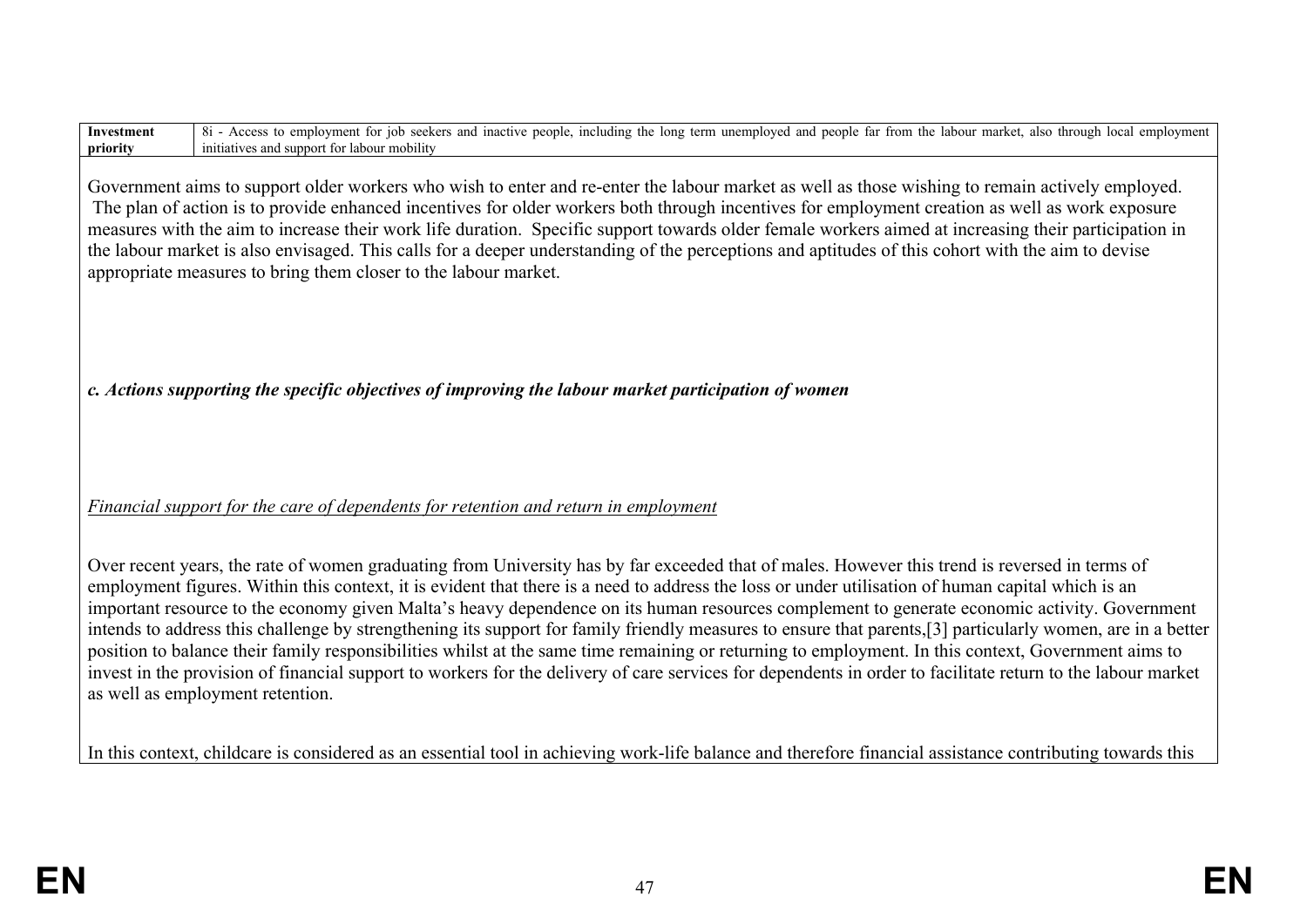**Investment priority** 8i - Access to employment for job seekers and inactive people, including the long term unemployed and people far from the labour market, also through local employment initiatives and support for labour mobility

objective is considered important towards increasing female participation in the labour market.

Attention will also be directed towards achieving work-life balance for working age carers who often have to assume the role of informal carer of their frail relatives. As a result, these workers often lose out on opportunities in the labour market due to employment policies and working conditions which do not consider their need to find a balance between their working lives and the caring responsibilities that they have. This often results in these workers having to exit the labour market. In this respect, Government will support the provision of financial support to workers in relation to day care services for the elderly.[4]

# *Promoting family friendly measures*

The success of family friendly measures is dependent upon those using the services and upon the support of the management hierarchy within an organisation. In this regard, investment will be directed both towards the service users and management to ensure that there is an increase in the use of family friendly measures which are of benefit for the work-life balance of workers with dependents.

In this context, Government aims to pursue with ongoing campaigns on the benefits of care for dependents especially since this can have a direct impact on the family's decision making process on employment integration and retention. Investment will also focus on promoting the reconciliation of work-family life to help working age carers to stay active in the labour market.

In addition, given the key role that management has in the success of family friendly measures, attention will also be directed towards management to enable them in building the working environment that is needed to support family friendly measures. Specific attention will be directed towards the adoption of different forms of working arrangements, including the use of technology tools and/or applications. This will aim to contribute towards increasing female participation as well as towards the sharing of family responsibilities.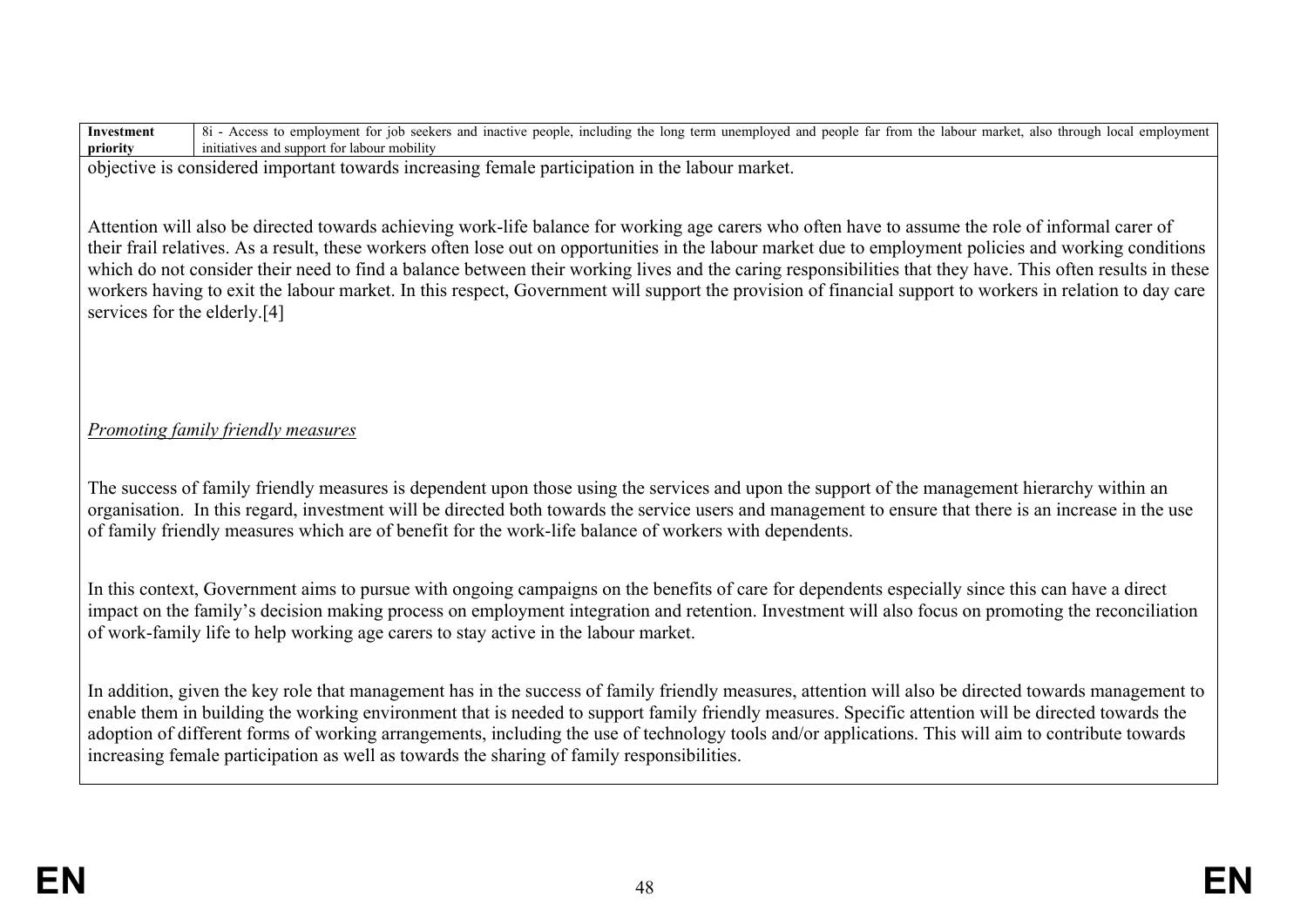| Investment<br>priority | 8i - Access to employment for job seekers and inactive people, including the long term unemployed and people far from the labour market, also through local employment<br>initiatives and support for labour mobility                                                                                                                                                                                                                                                                                                                                                                                                                                                                                                                                                                                                                                                                                                                                                                             |
|------------------------|---------------------------------------------------------------------------------------------------------------------------------------------------------------------------------------------------------------------------------------------------------------------------------------------------------------------------------------------------------------------------------------------------------------------------------------------------------------------------------------------------------------------------------------------------------------------------------------------------------------------------------------------------------------------------------------------------------------------------------------------------------------------------------------------------------------------------------------------------------------------------------------------------------------------------------------------------------------------------------------------------|
|                        | d. Actions supporting the specific objective of increasing the prevalence of self-employment and entrepreneurship as an alternative form of<br>employment through financial incentives and other non-financial support                                                                                                                                                                                                                                                                                                                                                                                                                                                                                                                                                                                                                                                                                                                                                                            |
|                        | Provision of financial incentives and support, including mentoring                                                                                                                                                                                                                                                                                                                                                                                                                                                                                                                                                                                                                                                                                                                                                                                                                                                                                                                                |
|                        | Studies have shown that in the area of entrepreneurship Malta experiences a lack of a genuine start-up culture and is in fact trailing behind the EU<br>average on this front.[5] Government believes that in order to encourage individuals to consider business ownership and self-employment as an<br>alternative form of occupation, there must be some form of incentives in the different economic sectors so that these individuals may succeed in their<br>business creation mission. Within this context, Government aims to take the necessary measures to promote an environment in which business<br>ownership and self-employment are considered as an alternative form of employment through the provision of financial incentives and support,<br>including mentoring. Self-employment and entrepreneurship are considered essential since these allow for economic diversification and improvement<br>of the standard of living. These actions will be complemented through ERDF. |
|                        | [1] The range of initiatives to be supported covers all sectors across the Maltese economic fabric, including the blue and the green economy.                                                                                                                                                                                                                                                                                                                                                                                                                                                                                                                                                                                                                                                                                                                                                                                                                                                     |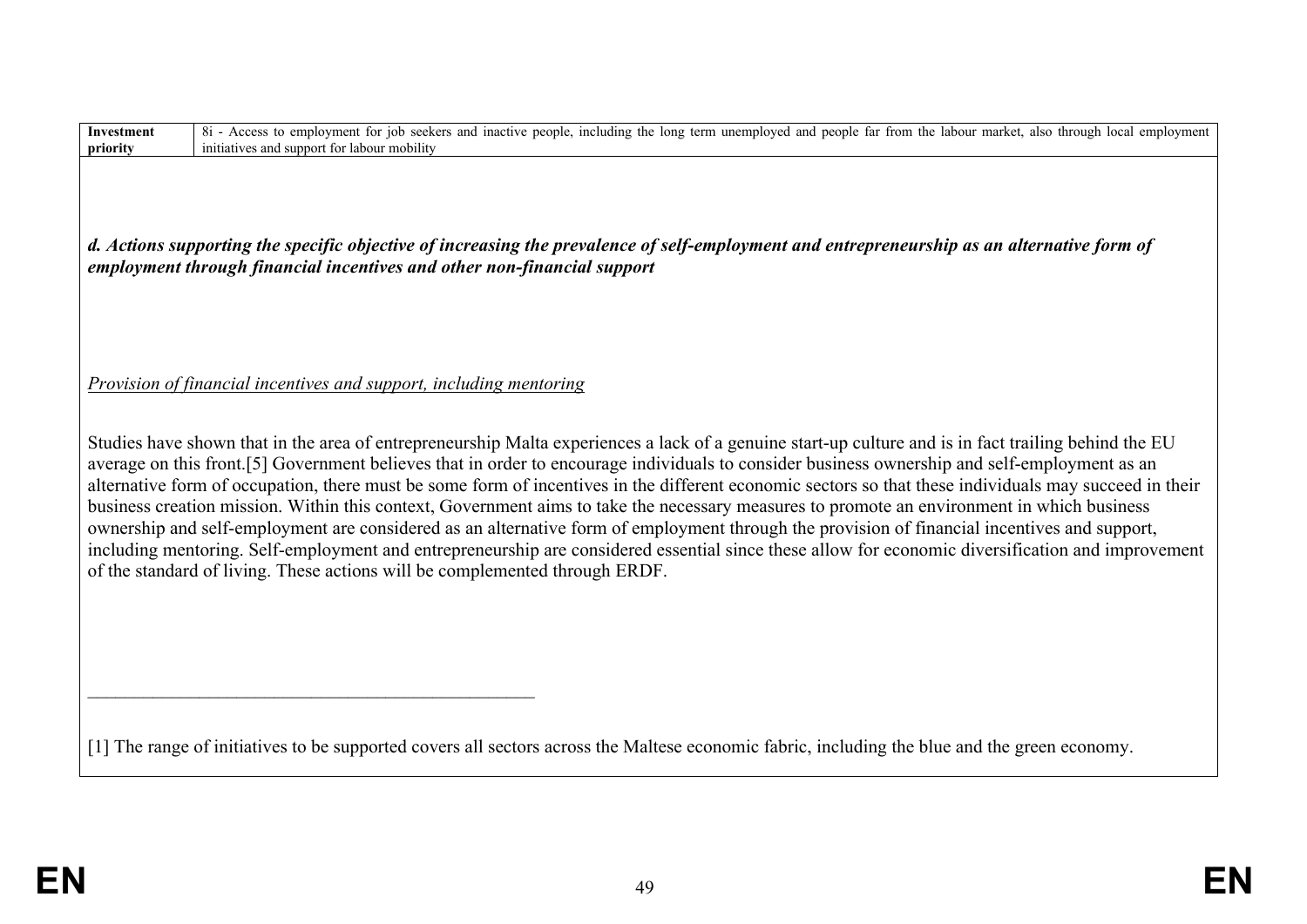| Investment<br>priority | 8i - Access to employment for job seekers and inactive people, including the long term unemployed and people far from the labour market, also through local employment<br>initiatives and support for labour mobility |
|------------------------|-----------------------------------------------------------------------------------------------------------------------------------------------------------------------------------------------------------------------|
|                        | [2] The National Employment Policy, (Ministry for Education and Employment, 2014).                                                                                                                                    |
|                        | [3] The term parent refers also to guardians. This is applicable throughout the OP.                                                                                                                                   |
|                        | [4] National Strategic Policy for Active Ageing 2014-2020 (National Commission for Active Ageing, nd).                                                                                                                |
|                        |                                                                                                                                                                                                                       |

[5] Enterprise and Industry - 2013 SBA Factsheet Malta, (European Commission, nd) Available from http://ec.europa.eu/enterprise/policies/sme/facts-figures-analysis/performance-review/files/countries-sheets/2013/malta\_en.pdf [Accessed on 10 October 2014].

# *2.A.6.2 Guiding principles for selection of operations*

**Investment priority** 8i - Access to employment for job seekers and inactive people, including the long term unemployed and people far from the labour market, also through local employment initiatives and support for labour mobility The project selection process to be adopted for the 2014-2020 period will follow the process already established under the 2007-2013 period in order to build on the administrative set ups that are already in place and to capitalise on the experience that has been gained over the two previous programming periods.

The project selection process for the European Social Fund will be undertaken through the following procedures:

**Open call for applications** 

**Investment**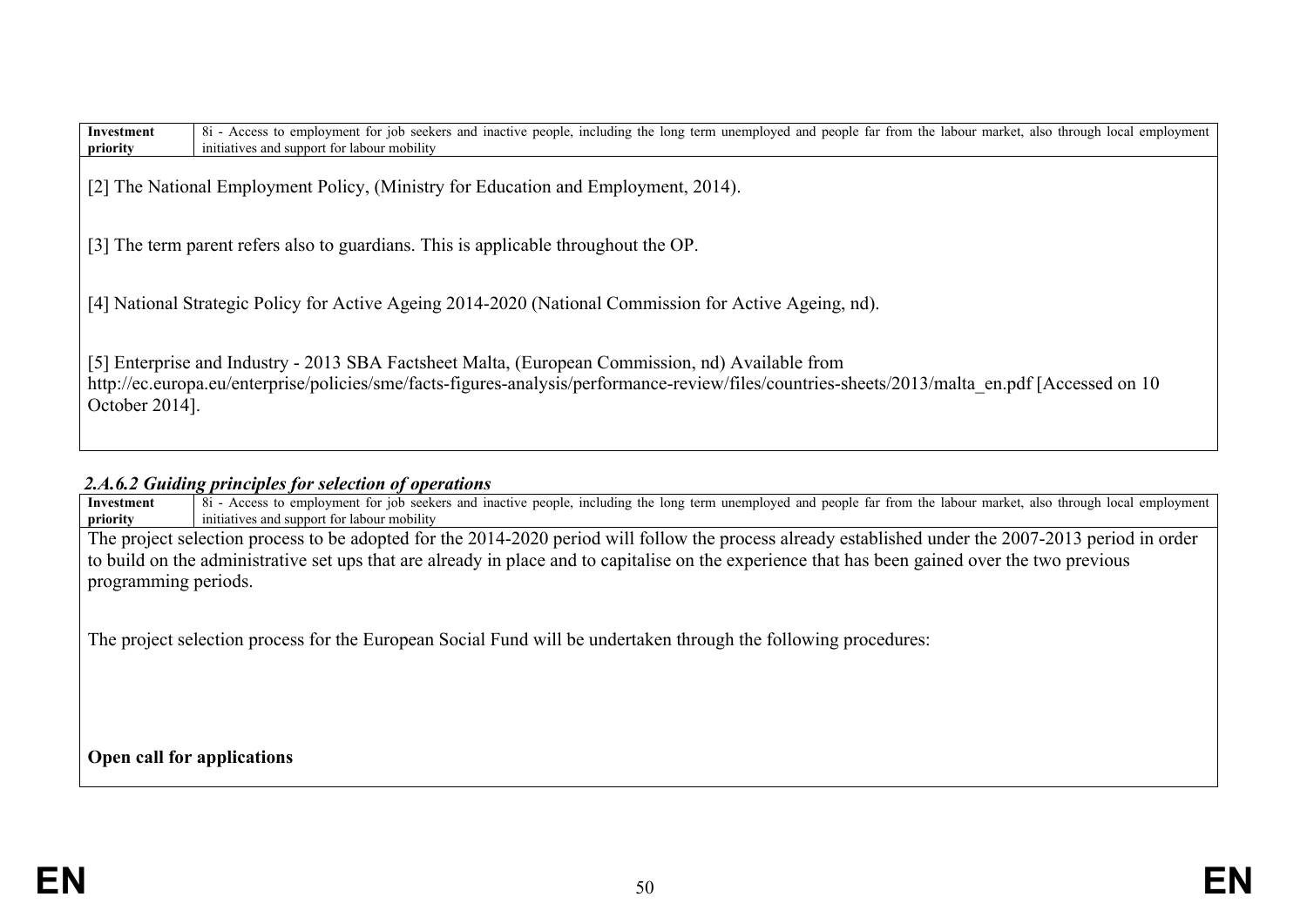**Investment priority** 8i - Access to employment for job seekers and inactive people, including the long term unemployed and people far from the labour market, also through local employment initiatives and support for labour mobility

The Managing Authority (MA) will launch calls for project proposals highlighting which priority axis is open and who is eligible to apply. These calls will be widely publicised in the media, on the website of the MA as well as other Government websites. Once a call is launched, application packs and guidance notes will be uploaded on the website of the MA and information sessions will be organised so as to provide interested applicants with the necessary details on the project application and selection process.

The criteria for selection of the projects will be proposed by the MA and approved by the Monitoring Committee (MC). Cross cutting criteria that will be considered, amongst others, when selecting projects include the:

- quality of the project proposal and its potential to contribute towards the achievement of the expected results as stated in the Operational Programme (OPII);
- overall costs of the proposed project, including the project's cost effectiveness and project sustainability;
- degree of additional leverage that the project will obtain through the deployment of EU funds;
- effective integration of the horizontal principles (particularly sustainable development and equal opportunities principles) in the proposed project;
- capacity of the organisation to implement the proposed project; and
- state of readiness for the commencement of the project.

Separate calls will be issued for the participation of local councils and NGOs in order to ensure a more level playing field in the selection process.

## **Aid schemes**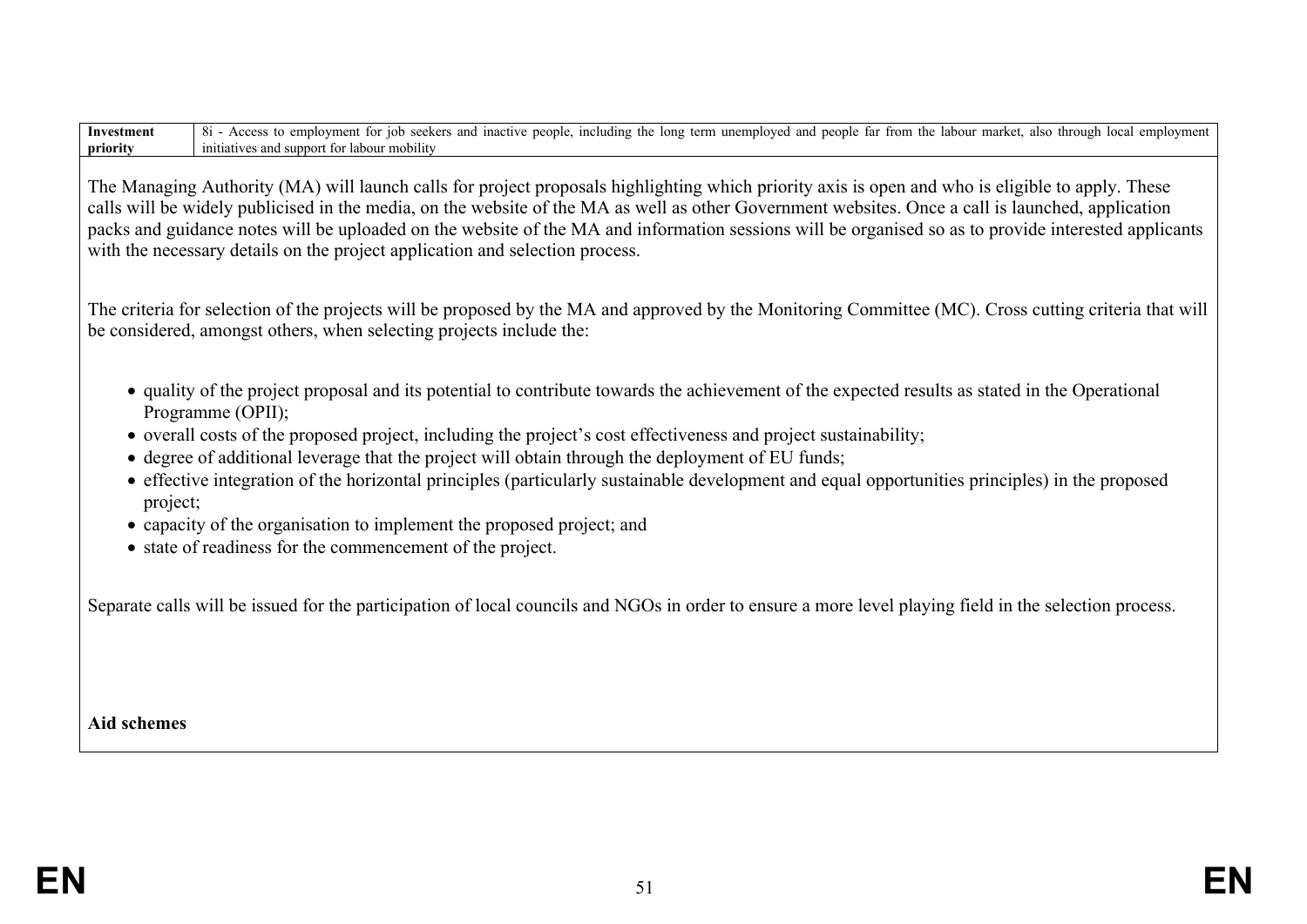| 8i - Access to employment for job seekers and inactive people, including the long term unemployed and people far from the labour market, also through local employment<br>Investment<br>initiatives and support for labour mobility<br>priority                                                                                                                                                                                                                                                                                                                                                                                                                                                                        |
|------------------------------------------------------------------------------------------------------------------------------------------------------------------------------------------------------------------------------------------------------------------------------------------------------------------------------------------------------------------------------------------------------------------------------------------------------------------------------------------------------------------------------------------------------------------------------------------------------------------------------------------------------------------------------------------------------------------------|
| No public calls will be issued for the management of aid schemes. Intermediate Bodies designated by the MA will be allocated a sum of money and<br>will manage the schemes on behalf of the MA. Similar to the open call procedure, the selection criteria will be drawn up by the MA and approved by<br>the MC.                                                                                                                                                                                                                                                                                                                                                                                                       |
| Small projects and projects of particular interest                                                                                                                                                                                                                                                                                                                                                                                                                                                                                                                                                                                                                                                                     |
| Funds may also be allocated directly to small projects or projects that contribute to the achievement of the objectives of the OP which arise during the<br>implementation period but outside the period of an open call as recommended by the MA. The Beneficiary will be required to complete a project<br>application form and sign a letter of grant with the MA. The Beneficiary will be expected to follow rules and procedures as directed by the MA. The<br>decision of the Managing Authority to follow the said procedure in such cases shall be final. The size of each individual operation that can be selected<br>under this procedure will not exceed $\epsilon$ 250,000 in total public eligible cost. |
| <b>Flexibility Facility</b>                                                                                                                                                                                                                                                                                                                                                                                                                                                                                                                                                                                                                                                                                            |
| In line with Article 98 (2) of the Council Regulation (EU) No 1303/2013, Government has decided to avail of the possibility to finance in a<br>complementary manner and subject to the limit of 10% of European Funds for the Programme, actions falling within the scope of assistance from the<br>ERDF, provided that they are considered necessary for the satisfactory implementation of the operation and are directly linked to it. The flexibility<br>facility will not necessarily reach the full 10%. The use of the facility will be monitored through the Structural Funds Database.                                                                                                                        |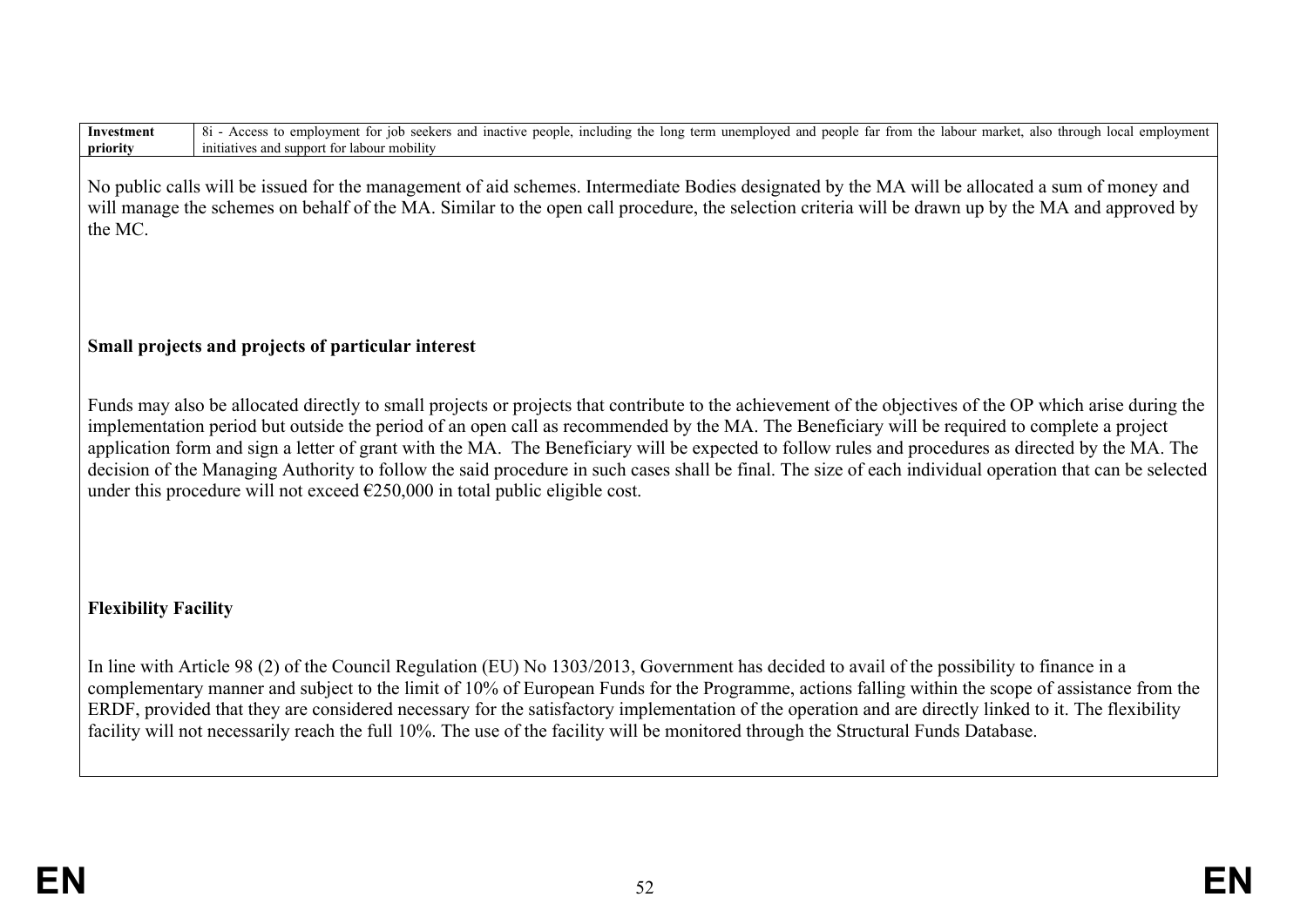## 2.4.6.3 Planned use of financial instruments (where appropriate)

| Investment | 8i - Access to employment for job seekers and inactive people, including the long term unemployed and people far from the labour market, also through local employment |
|------------|------------------------------------------------------------------------------------------------------------------------------------------------------------------------|
| priority   | initiatives and support for labour mobility                                                                                                                            |
|            | The possible use of financial instruments is subject to the outcome of an ex-ante assessment for financial instruments which will be carried out in line               |
|            | with Article 37 of Regulation 1303/13.                                                                                                                                 |
|            |                                                                                                                                                                        |
|            |                                                                                                                                                                        |
|            |                                                                                                                                                                        |

## *2.A.6.4 Planned use of major projects* (where appropriate)

| Investment     | 8i - Access to employment for job seekers and inactive people, including the long term unemployed and people far from the labour market, also through local employment |
|----------------|------------------------------------------------------------------------------------------------------------------------------------------------------------------------|
| priority       | initiatives and support for labour mobility                                                                                                                            |
| Not applicable |                                                                                                                                                                        |
|                |                                                                                                                                                                        |

# *2.A.6.5 Output indicators by investment priority and, where appropriate by category of region*

**Table 5: Common and programme-specific output indicators** (by investment priority, broken down by category of region for the ESF, and where relevant, for the ERDF)

| <b>Investment priority</b> |                                                                                           | 8i - Access to employment for job seekers and inactive people, including the long term unemployed and people far from the labour market, also<br>through local employment initiatives and support for labour mobility |            |                                     |                     |   |          |                |                               |  |
|----------------------------|-------------------------------------------------------------------------------------------|-----------------------------------------------------------------------------------------------------------------------------------------------------------------------------------------------------------------------|------------|-------------------------------------|---------------------|---|----------|----------------|-------------------------------|--|
| ID                         | <b>Indicator</b>                                                                          | <b>Measurement unit</b>                                                                                                                                                                                               | Fund       | Category of region (where relevant) | Target value (2023) |   |          | Source of data | <b>Frequency of reporting</b> |  |
|                            |                                                                                           |                                                                                                                                                                                                                       |            |                                     | М                   | W |          |                |                               |  |
| CO07                       | above 54 years of age                                                                     | Number                                                                                                                                                                                                                | <b>ESF</b> | Transition                          |                     |   | 100.00   | Monitoring     | $1$ /year                     |  |
| $\Omega$ 1                 | Persons supported                                                                         | Number                                                                                                                                                                                                                | <b>ESF</b> | Transition                          |                     |   | 2,900.00 | Monitoring     | $1/\text{year}$               |  |
| O <sub>2</sub>             | Capacity building measures for PES and EURES support<br>services                          | Number                                                                                                                                                                                                                | <b>ESF</b> | Transition                          |                     |   | 2.00     | Monitoring     | $1$ /year                     |  |
| O <sub>3</sub>             | Persons supported through family friendly measures<br>including through financial support | Number                                                                                                                                                                                                                | <b>ESF</b> | Transition                          |                     |   | 100.00   | Monitoring     | $1$ /year                     |  |
| O <sub>4</sub>             | Persons participating in entrepreneurship related measures                                | Number                                                                                                                                                                                                                | <b>ESF</b> | Transition                          |                     |   | 180.00   | Monitoring     | $1$ /year                     |  |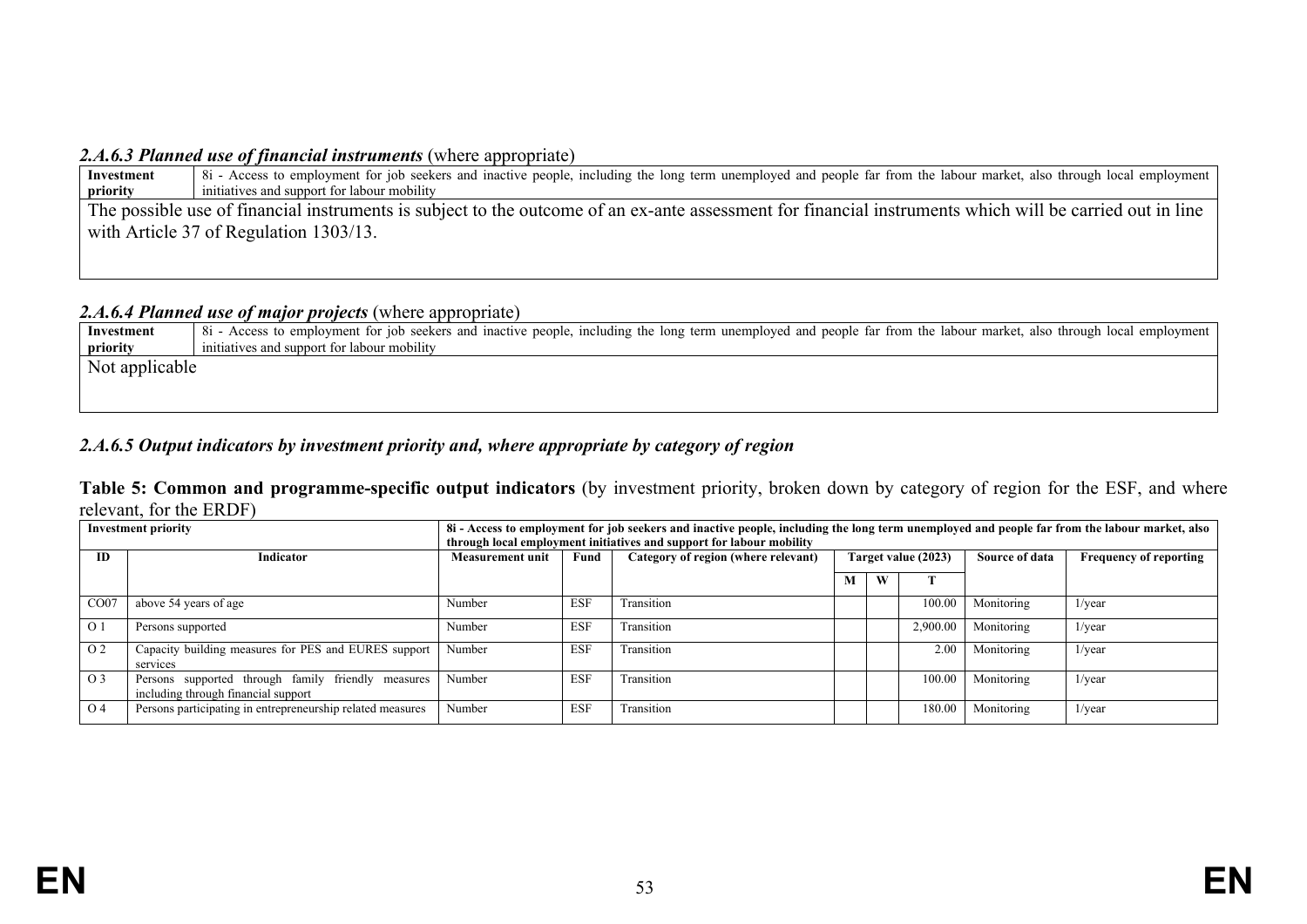# **2.A.4 Investment priority**

| ID of the investment    |                                                                                                                                                                              |
|-------------------------|------------------------------------------------------------------------------------------------------------------------------------------------------------------------------|
| priority                |                                                                                                                                                                              |
| Title of the investment | Sustainable integration into the labour market of young people (ESF), in particular those not in employment, education or training, including young people at risk of social |
| priority                | exclusion and young people from marginalised communities, including through the implementation of the Youth Guarantee                                                        |

# **2.A.5 Specific objectives corresponding to the investment priority and expected results**

| ID of the specific objective | SO <sub>1</sub>                                                                                                                                                                                                                                                                                                                                                                                                                                                                                                                                                                                                                                                                                                                                                                                        |
|------------------------------|--------------------------------------------------------------------------------------------------------------------------------------------------------------------------------------------------------------------------------------------------------------------------------------------------------------------------------------------------------------------------------------------------------------------------------------------------------------------------------------------------------------------------------------------------------------------------------------------------------------------------------------------------------------------------------------------------------------------------------------------------------------------------------------------------------|
| Title of the specific        | Smoothing the transition of youth from education to employment.                                                                                                                                                                                                                                                                                                                                                                                                                                                                                                                                                                                                                                                                                                                                        |
| objective                    |                                                                                                                                                                                                                                                                                                                                                                                                                                                                                                                                                                                                                                                                                                                                                                                                        |
| Results that the Member      | <b>Development Needs</b>                                                                                                                                                                                                                                                                                                                                                                                                                                                                                                                                                                                                                                                                                                                                                                               |
| States seek to achieve with  |                                                                                                                                                                                                                                                                                                                                                                                                                                                                                                                                                                                                                                                                                                                                                                                                        |
| <b>Union support</b>         |                                                                                                                                                                                                                                                                                                                                                                                                                                                                                                                                                                                                                                                                                                                                                                                                        |
|                              | Youth unemployment rates have been increasing across Europe; although Malta has fared better than other European countries,<br>this target group is facing considerable challenges in achieving sustainable labour market integration. In fact, 2013<br>unemployment figures show that Malta has a considerable high level of youth unemployment (12.7%) when compared to the<br>general unemployment rate $(6.4\%)$ . [1] The unemployment rate for youth males remained relatively stable between 2007 (15%)<br>and 2013 (15.1%) whereas that for youth females increased significantly till 2012 (14.7%) and decreased again in 2013<br>(10.4%).[2] Employment and Training Corporation data also indicates that the majority of registered unemployed persons have a<br>low level of education.[3] |
|                              | In addition, Malta is also experiencing increasing rates for youth who are not in employment, education or training (NEET).<br>Particularly challenging are youth with low levels of education since they are more pronounced to become unemployed or fall<br>within the NEET category, which can eventually lead to risk of poverty.                                                                                                                                                                                                                                                                                                                                                                                                                                                                  |
|                              | In order to address youth challenges holistically, Government has launched its Draft Youth Policy Framework in 2014 with a<br>view to direct investment towards addressing the myriad of issues faced by this target group focusing mainly on achieving a<br>smooth transition from education to employment. In terms of employment, the Draft National Youth Policy Framework[4]<br>focuses on providing the learning tools which will equip young people with the necessary employability skills whilst also<br>ensuring the sustainability of young people's entry into the labour market and their future employment, occupational or                                                                                                                                                              |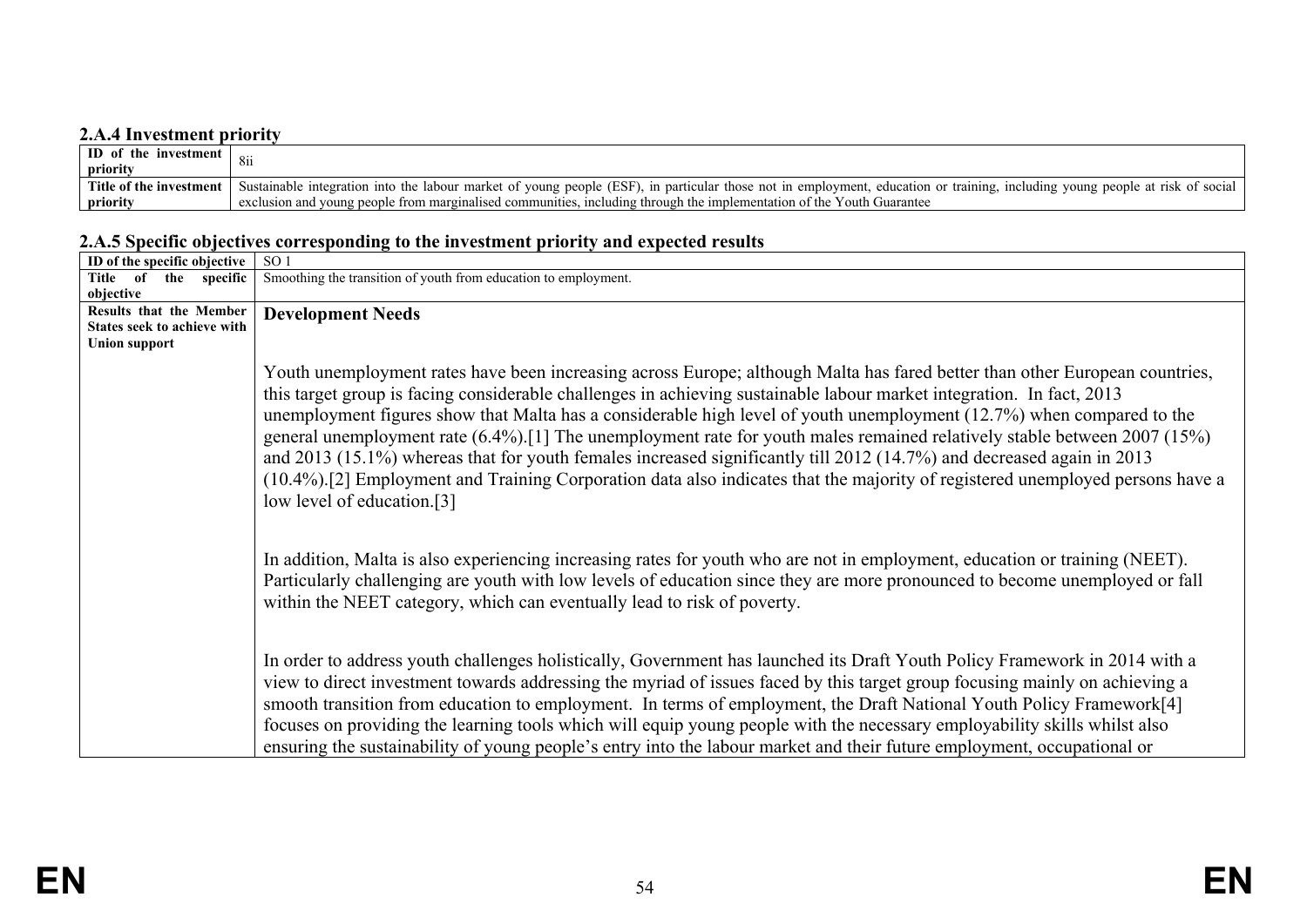| professional prospects.                                                                                                                                                                 |
|-----------------------------------------------------------------------------------------------------------------------------------------------------------------------------------------|
|                                                                                                                                                                                         |
|                                                                                                                                                                                         |
| <b>Expected Result</b>                                                                                                                                                                  |
| Reducing youth unemployment levels and NEET rates by facilitating access to further learning and sustainable employment.                                                                |
|                                                                                                                                                                                         |
|                                                                                                                                                                                         |
|                                                                                                                                                                                         |
| [1] Eurostat Online Database: Youth unemployment rate by sex, age and country of birth [Accessed on 10 September 2014].                                                                 |
| $[2]$ Ibid.                                                                                                                                                                             |
| [3] Partnership Agreement of Malta 2014-2020.                                                                                                                                           |
| [4] Draft National Youth Policy Framework (2015-2020) – A shared vision for the future of young people, (Parliamentary<br>Secretariat for Research, Innovation, Youth and Sport, 2014). |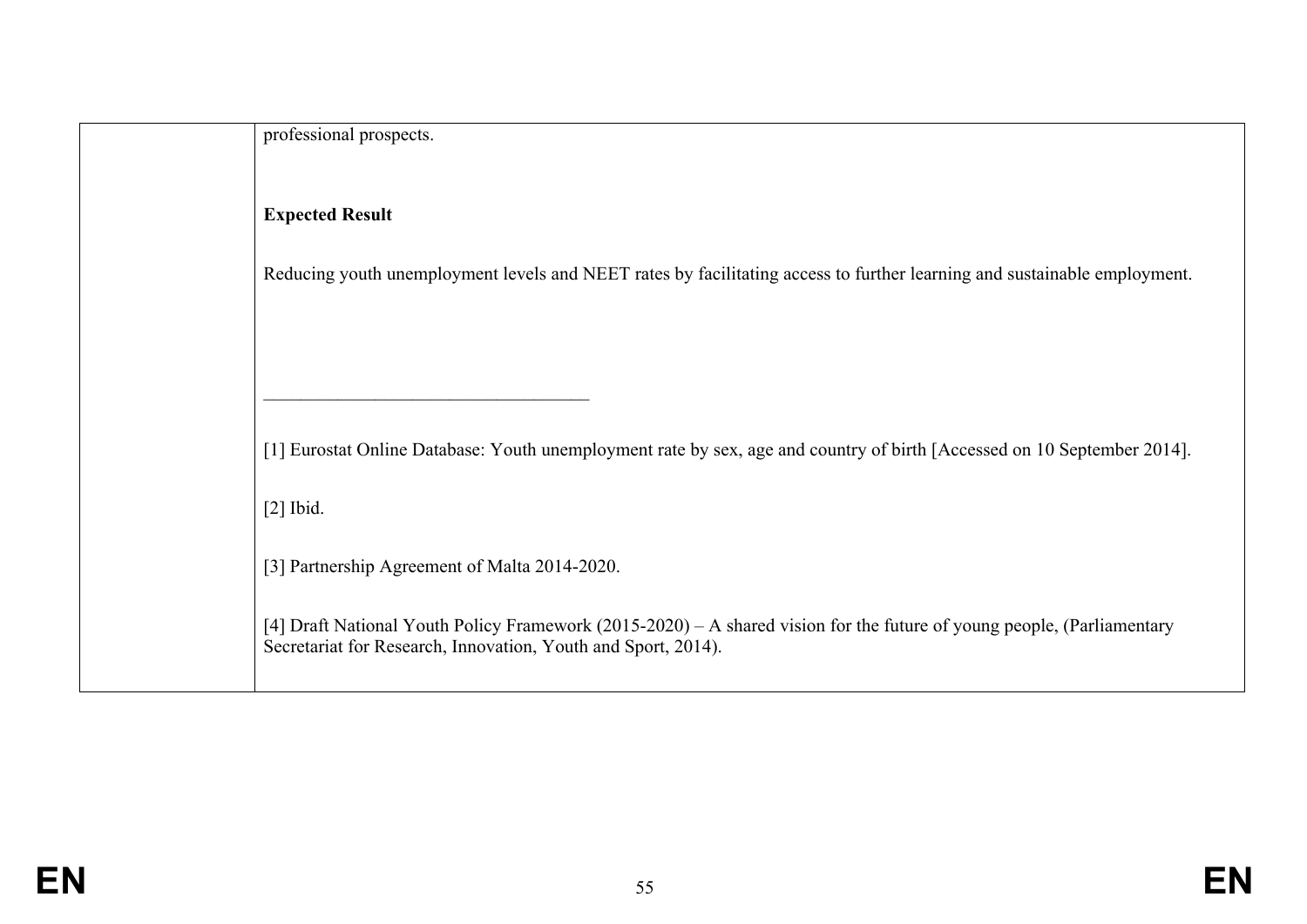## **Table 4: Common result indicators for which a target value has been set and programme-specific result indicators corresponding to the specific objective (by investment priority and category of region)** (for the ESF)

|     | Investment priority: 8ii - Sustainable integration into the labour market of young people (ESF), in particular those not in employment, education or training, including young people at risk of social exclusion and<br>young people from marginalised communities, including through the implementation of the Youth Guarantee |                                                                                                                                                                                                                                                                                                                               |  |  |  |   |  |                     |      |   |                  |           |
|-----|----------------------------------------------------------------------------------------------------------------------------------------------------------------------------------------------------------------------------------------------------------------------------------------------------------------------------------|-------------------------------------------------------------------------------------------------------------------------------------------------------------------------------------------------------------------------------------------------------------------------------------------------------------------------------|--|--|--|---|--|---------------------|------|---|------------------|-----------|
|     | Indicator                                                                                                                                                                                                                                                                                                                        | <b>Baseline</b><br><b>Baseline value</b><br><b>Measurement unit for</b><br>Common output indicator used as basis<br><b>Frequency of</b><br><b>Measurement unit for</b><br>Target value<br>Source<br>Category of<br>of data<br>baseline and target<br>(2023)<br>indicator<br>for target setting<br>reporting<br>vear<br>region |  |  |  |   |  |                     |      |   |                  |           |
|     |                                                                                                                                                                                                                                                                                                                                  |                                                                                                                                                                                                                                                                                                                               |  |  |  | W |  |                     |      | W |                  |           |
| R 6 | Participants below 25 who are in education/training years gaining a qualification/certification or are in Transition<br>employment, including self employment, upon leaving                                                                                                                                                      |                                                                                                                                                                                                                                                                                                                               |  |  |  |   |  | 83.00 Ratio (%)     | 2013 |   | 70.00 Monitoring | $1$ /year |
| R 7 | Participants gaining a qualification/certification upon leaving in up-skilling and re-training programmes                                                                                                                                                                                                                        | Transition                                                                                                                                                                                                                                                                                                                    |  |  |  |   |  | $87.00$ Ratio $(%)$ | 2014 |   | 87.00 Monitoring | 1/wear    |

## **2.A.6 Action to be supported under the investment priority** (by investment priority)

### *2.A.6.1 Description of the type and examples of actions to be supported and their expected contribution to the specific objectives including, where appropriate, the identification of main target groups, specific territories targeted and types of beneficiaries*

**Investment priority**  $\overline{8ii}$  - Sustainable integration into the labour market of young people (ESF), in particular those not in employment, education or training, including young people at risk of social exclusion and young people from marginalised communities, including through the implementation of the Youth Guarantee

The integration of youth within the labour market poses a significant challenge both at a national and European level. Malta believes that it is important to address this challenge not only for this target group to flourish in the labour market but also to contribute towards overall economic development given that youth represent the country's future backbone.

Within this context, this investment priority will support the sustainable integration of youth in the labour market with a view to enable youth to play an active role both economically and socially. This priority will mainly address actions that combat disadvantages that youth may face at the start of their potential careers. Government believes that such disadvantages can have long term consequences for the person's development and social welfare, which can eventually have a direct effect on the country's future employment performance.

**Indicative Target groups, beneficiaries and territories targeted**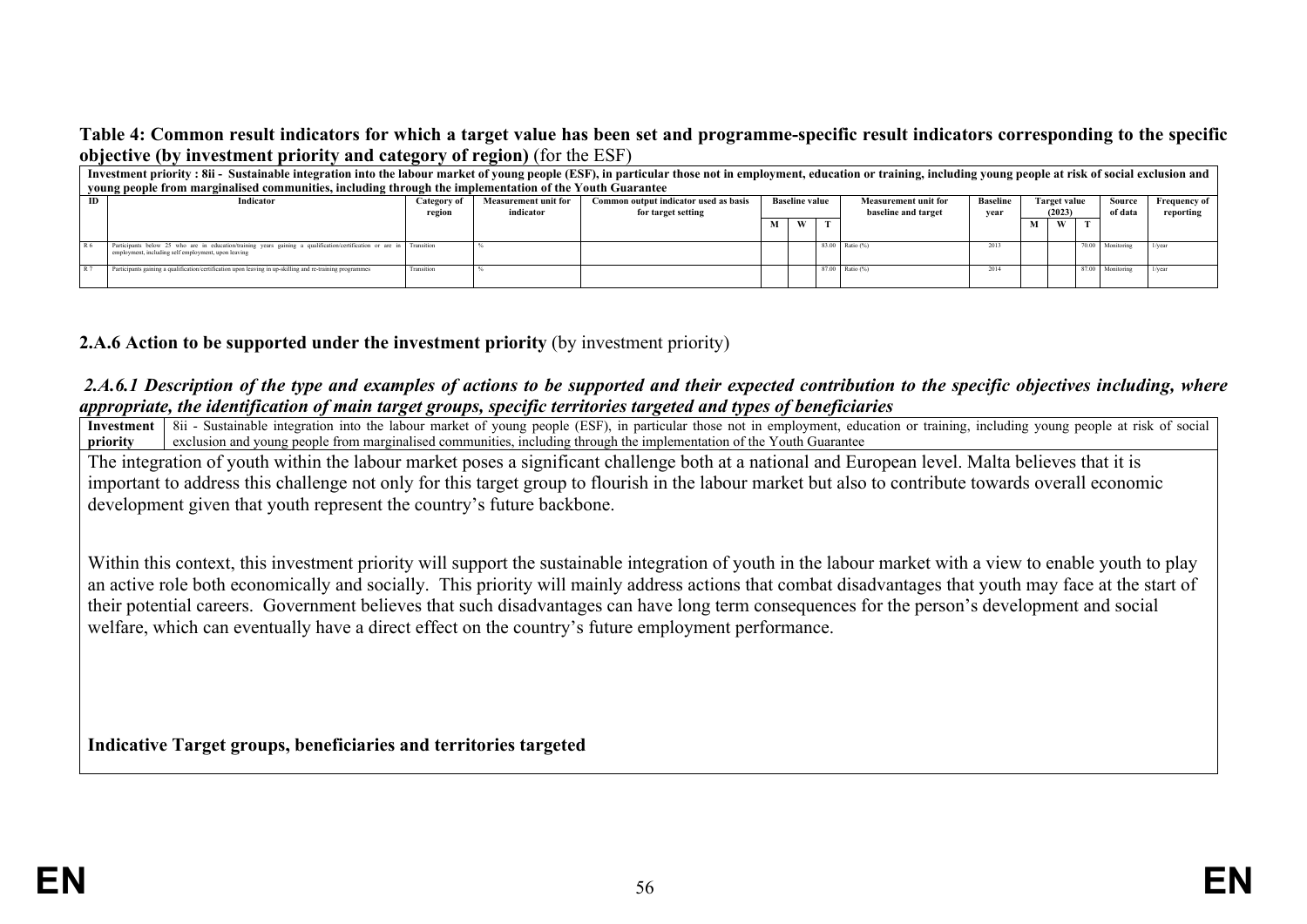Target Group: Youth, youth workers and other persons working with young people

Beneficiaries: Public Administration, Social Partners, Voluntary Organisations and Employers

Territories: Malta and Gozo

Given that the primary focus of this investment priority is to support youth in their integration process towards sustainable employment, the funding will predominantly be directed towards this target group. To complement this, action will also be directed towards youth workers and other persons working with this target group, for example parents/guardians, to contribute towards a more successful labour market integration and/or retention process.

The Beneficiaries envisaged under this investment priority will cover the public administration, social partners and voluntary organisations working in the field aiming to implement measures contributing towards the sustainable integration of youth in the labour market. Furthermore, given their key role within the labour market, employers will also be considered as partners in the sustainable youth integration process in view of their potential to provide the target group with the necessary labour market exposures.

**Types of interventions**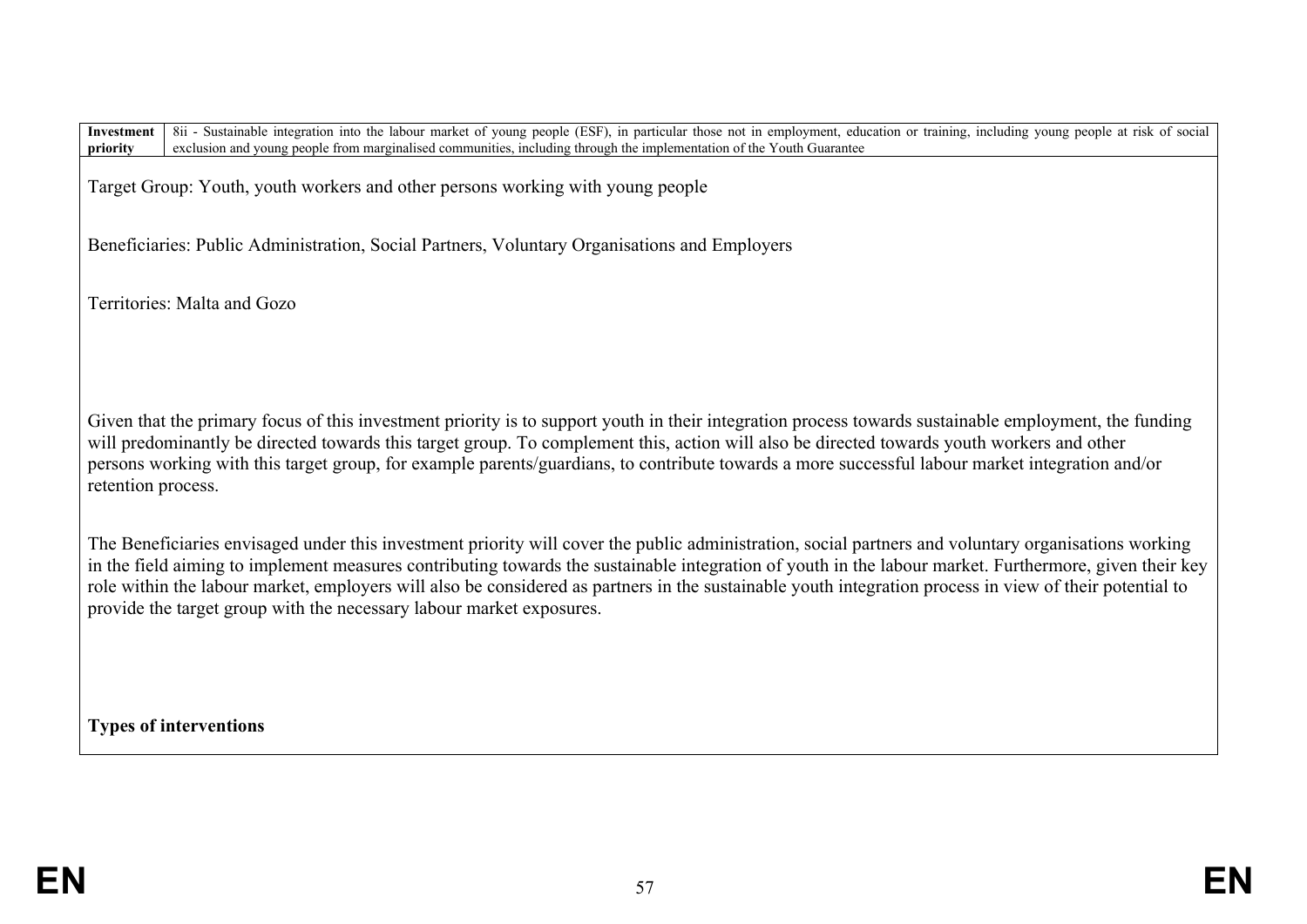In the 2014-2020 programming period, Government aims to address the increasing youth unemployment and NEET rates by supporting the provision of learning tools and support measures which will ensure that young people are equipped with the necessary employability skills which sustain their labour market integration. Government will direct resources through this investment priority to support youth in finding and retaining a job which enables them to achieve a better standard of living and fulfil their aspirations. This approach will also contribute towards assisting youth in their transition to adulthood. The successful transition to adulthood provides individuals with a sense of independence and self-reliance which in turn boosts their confidence. In this context, by investing through appropriate measures, Government aims to ensure that young people are equipped with the necessary resources and skills to thrive.

**List of potential interventions**

# *Youth Guarantees*

Government is committed to support through this investment priority the European Youth Guarantee at a national level where measures will focus on offering youth guarantees for education, training and jobs. The main aim is to address youth unemployment particularly by focusing on reducing the number of youths who are not in Employment, Education or Training (NEET's). Within this context, the objective is to increase the number of youth furthering their studies beyond compulsory education whilst also increasing their skills through relevant training programmes. Such investment will provide incentives for education and continuous learning with the aim to improve youth skills as well as the country's competence base. The role of the employers is also considered pivotal for the successful implementation of related and supporting measures. Interventions undertaken under this investment priority will be complemented with actions supporting close co-operation between the different stakeholders involved with the aim of optimising the benefits of youth guarantees.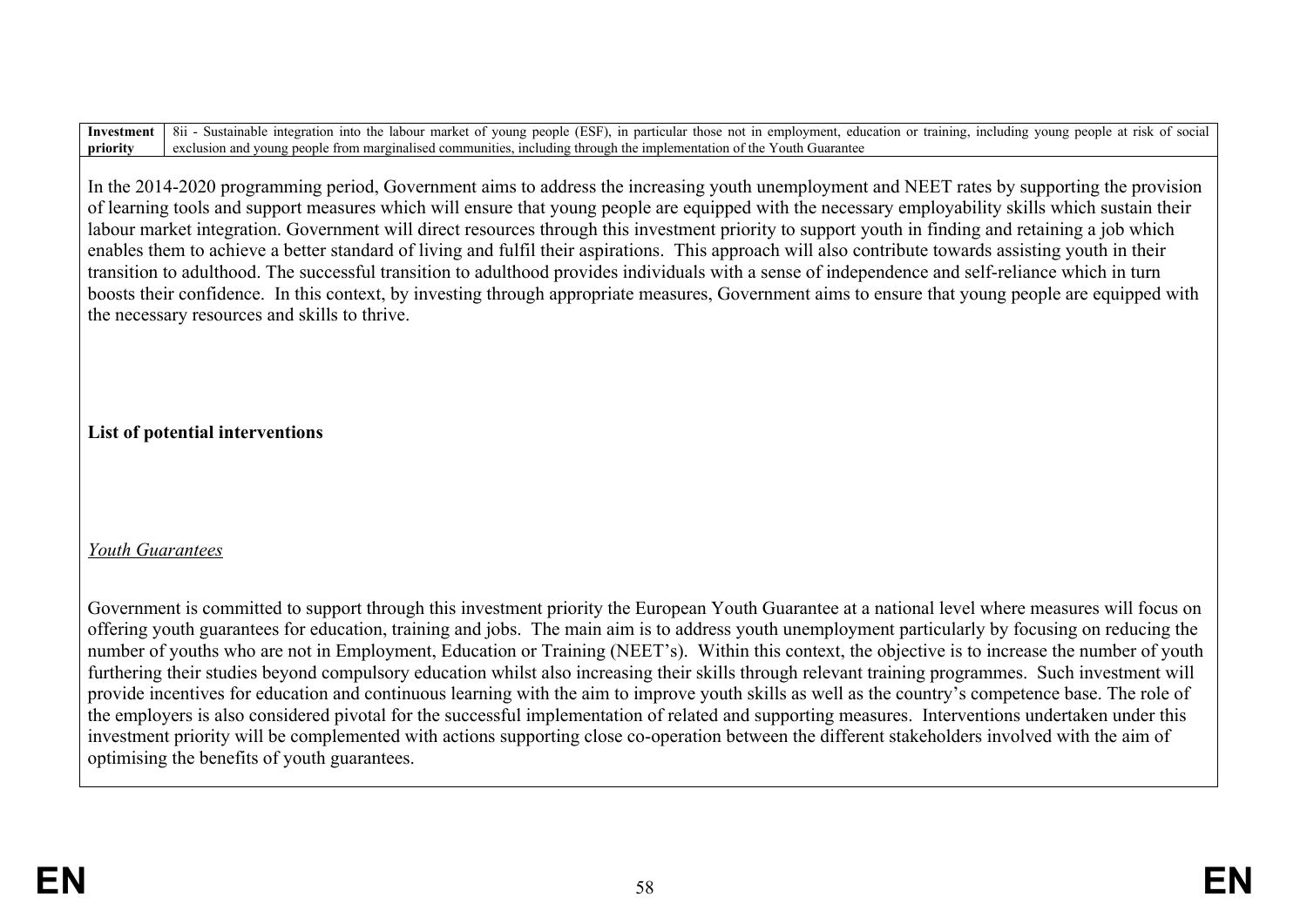# *Youth Employability*

Besides the direct employability measures linked with the youth guarantee, Government intends to pursue other interventions that support the sustainable labour market integration of young people. Investment in this area will therefore address temporary, precarious and informal work arrangements to ensure that young people are not left behind. In addition, investment will be targeted towards enabling youth to access and progress within the labour market. Within this context, skills development programmes, including basic employment skills, and competence recognition associated with labour market demands is considered an asset that deserves additional investment. The aim is of supporting actions which empower and support its young citizens towards realising their life projects underpinned by the principles of solidarity and inclusion as outlined in the National Youth Employment Strategy.

The implementation of job exposure schemes (including apprenticeship, traineeship and entrepreneurship schemes) facilitating the transition to employment are also being considered since such schemes provide a skilled labour force that is relevant to labour market demand. The role of employers is considered fundamental for the success of such schemes. Similar schemes linked with compulsory education and specific vocational education courses will also be covered under Priority Axis 3.

Up-skilling of youth workers and others working with this target group (including parents/guardians) is also essential since these represent the cohort of people that have better access to youth and can have an impact or influence on individual life choices. It is also essential to focus on initiatives that ensure that the right employment related information is provided to youth through the most effective means for it to achieve the most desirable impacts.

Strengthening the link between education and the labour market is also considered crucial in order to obtain a smoother transition from schooling to employment. In this regard, actions supported under this investment priority will be complemented by actions under Thematic Objective 10, which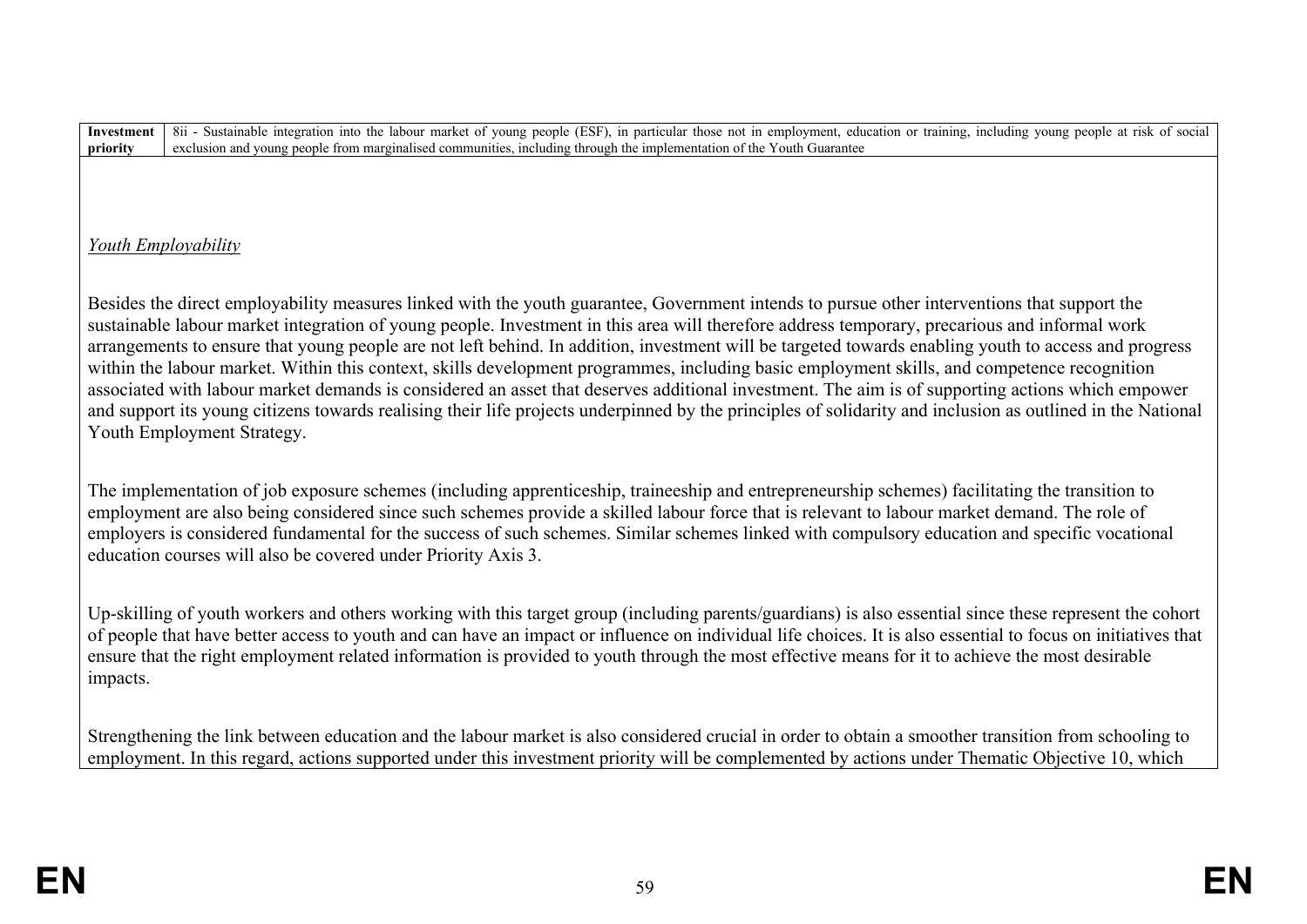**Investment priority** 8ii - Sustainable integration into the labour market of young people (ESF), in particular those not in employment, education or training, including young people at risk of social exclusion and young people from marginalised communities, including through the implementation of the Youth Guarantee include measures combating early school leaving and increased participation in further and higher education.

## *2.A.6.2 Guiding principles for selection of operations*

**Investment priority** 8ii - Sustainable integration into the labour market of young people (ESF), in particular those not in employment, education or training, including young people at risk of social exclusion and young people from marginalised communities, including through the implementation of the Youth Guarantee

The project selection process to be adopted for the 2014-2020 period will follow the process already established under the 2007-2013 period in order to build on the administrative set ups that are already in place and to capitalise on the experience that has been gained over the two previous programming periods.

The project selection process for the European Social Fund will be undertaken through the following procedures:

# **Open call for applications**

The Managing Authority (MA) will launch calls for project proposals highlighting which priority axis is open and who is eligible to apply. These calls will be widely publicised in the media, on the website of the MA as well as other Government websites. Once a call is launched, application packs and guidance notes will be uploaded on the website of the MA and information sessions will be organised so as to provide interested applicants with the necessary details on the project application and selection process.

The criteria for selection of the projects will be proposed by the MA and approved by the Monitoring Committee (MC). Cross cutting criteria that will be considered, amongst others, when selecting projects include the: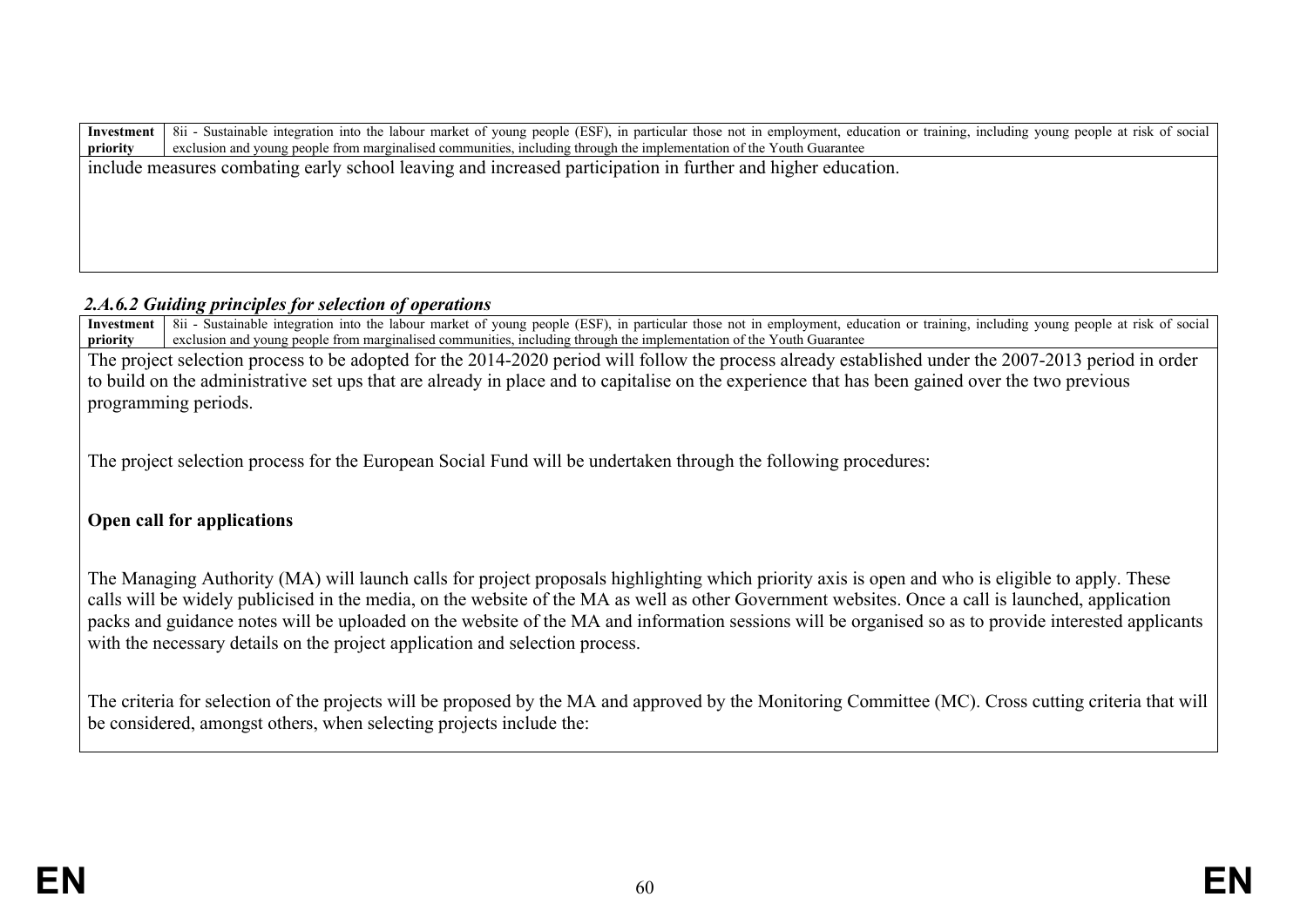- quality of the project proposal and its potential to contribute towards the achievement of the expected results as stated in the Operational Programme (OPII);
- overall costs of the proposed project, including the project's cost effectiveness and project sustainability;
- degree of additional leverage that the project will obtain through the deployment of EU funds;
- effective integration of the horizontal principles (particularly sustainable development and equal opportunities principles) in the proposed project;
- capacity of the organisation to implement the proposed project; and
- state of readiness for the commencement of the project.

Separate calls will be issued for the participation of local councils and NGOs in order to ensure a more level playing field in the selection process.

# **Aid schemes**

No public calls will be issued for the management of aid schemes. Intermediate Bodies designated by the MA will be allocated a sum of money and will manage the schemes on behalf of the MA. Similar to the open call procedure, the selection criteria will be drawn up by the MA and approved by the MC.

# **Small projects and projects of particular interest**

Funds may also be allocated directly to small projects or projects that contribute to the achievement of the objectives of the OP which arise during the implementation period but outside the period of an open call as recommended by the MA. The Beneficiary will be required to complete a project application form and sign a letter of grant with the MA. The Beneficiary will be expected to follow rules and procedures as directed by the MA. The decision of the Managing Authority to follow the said procedure in such cases shall be final. The size of each individual operation that can be selected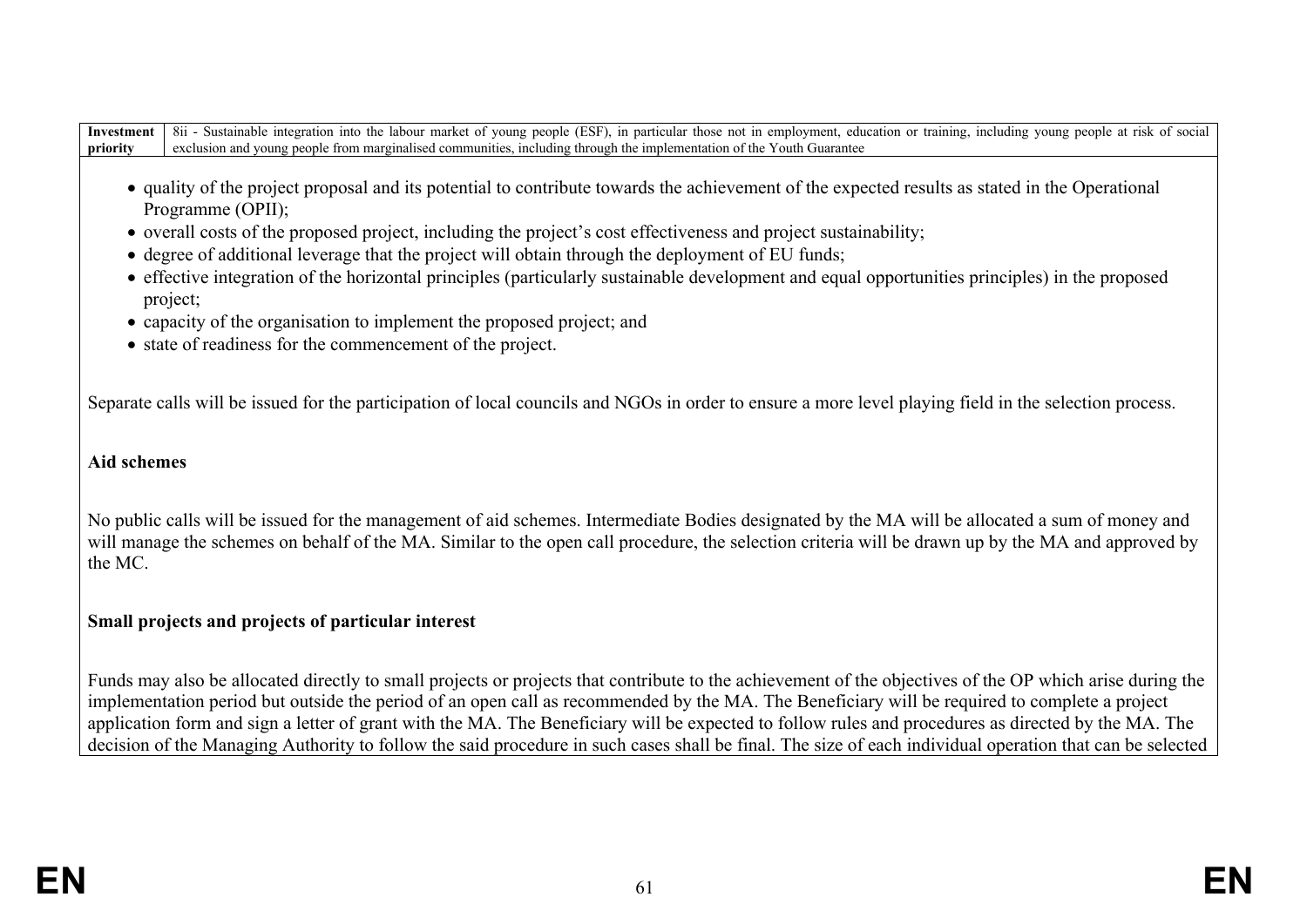under this procedure will not exceed  $\epsilon$ 250,000 in total public eligible cost.

# **Flexibility Facility**

In line with Article 98 (2) of the Council Regulation (EU) No 1303/2013, Government has decided to avail of the possibility to finance in a complementary manner and subject to the limit of 10% of European Funds for the Programme, actions falling within the scope of assistance from the ERDF, provided that they are considered necessary for the satisfactory implementation of the operation and are directly linked to it. The flexibility facility will not necessarily reach the full 10%. The use of the facility will be monitored through the Structural Funds Database.

# 2.*A.6.3 Planned use of financial instruments* (where appropriate)

**Investment priority** 8ii - Sustainable integration into the labour market of young people (ESF), in particular those not in employment, education or training, including young people at risk of social exclusion and young people from marginalised communities, including through the implementation of the Youth Guarantee

The possible use of financial instruments is subject to the outcome of an ex-ante assessment for financial instruments which will be carried out in line with Article 37 of Regulation 1303/13.

# *2.A.6.4 Planned use of major projects* (where appropriate)

**Investment priority** 8ii - Sustainable integration into the labour market of young people (ESF), in particular those not in employment, education or training, including young people at risk of social exclusion and young people from marginalised communities, including through the implementation of the Youth Guarantee Not applicable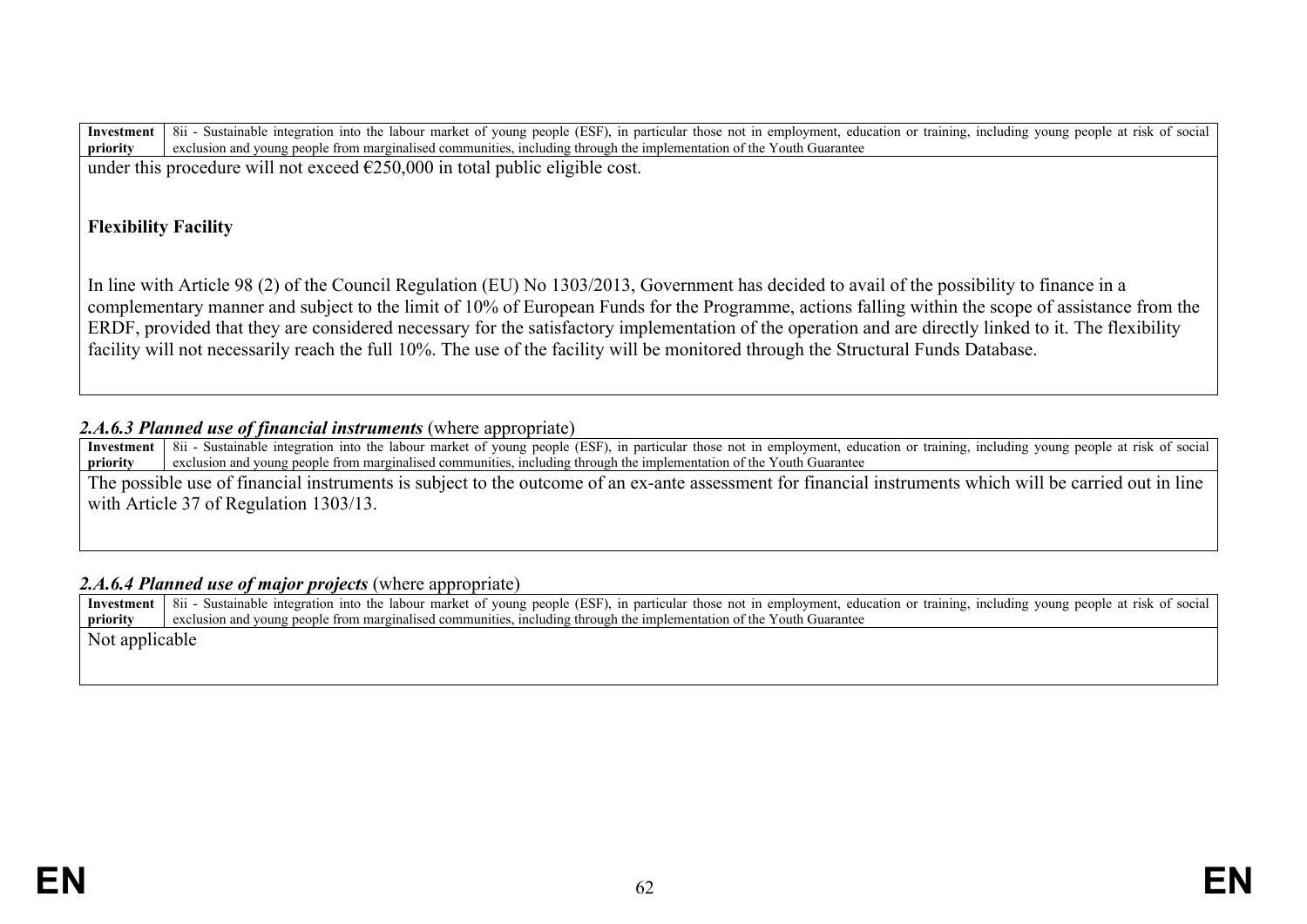# *2.A.6.5 Output indicators by investment priority and, where appropriate by category of region*

|                         | Table 5: Common and programme-specific output indicators (by investment priority, broken down by category of region for the ESF, and where |  |  |  |  |
|-------------------------|--------------------------------------------------------------------------------------------------------------------------------------------|--|--|--|--|
| relevant, for the ERDF) |                                                                                                                                            |  |  |  |  |

| <b>Investment priority</b> |                                                                                    |                  | 8ii - Sustainable integration into the labour market of young people (ESF), in particular those not in employment, education or training, including young people at risk<br>of social exclusion and young people from marginalised communities, including through the implementation of the Youth Guarantee |                                     |                     |      |          |                |                               |  |  |
|----------------------------|------------------------------------------------------------------------------------|------------------|-------------------------------------------------------------------------------------------------------------------------------------------------------------------------------------------------------------------------------------------------------------------------------------------------------------|-------------------------------------|---------------------|------|----------|----------------|-------------------------------|--|--|
| ID<br><b>Indicator</b>     |                                                                                    | Measurement unit | Fund                                                                                                                                                                                                                                                                                                        | Category of region (where relevant) | Target value (2023) |      |          | Source of data | <b>Frequency of reporting</b> |  |  |
|                            |                                                                                    |                  |                                                                                                                                                                                                                                                                                                             |                                     | М                   | W    |          |                |                               |  |  |
| CO06                       | below 25 years of age                                                              | Number           | <b>ESF</b>                                                                                                                                                                                                                                                                                                  | Transition                          | 0.00                | 0.00 | 2,700.00 | Monitoring     | $1/\text{year}$               |  |  |
| O 5                        | participating in<br>up-<br>Persons<br>skilling<br>re-training<br>and<br>programmes | Number           | <b>ESF</b>                                                                                                                                                                                                                                                                                                  | Transition                          |                     |      | 25.00    | Monitoring     | 1/year                        |  |  |

### **2.A.7 Social innovation, transnational cooperation and contribution to thematic objectives 1-7**

| <b>Priority axis</b>                     | PA 1 - Investing in the employability and adaptability of human capital                                                                                                                                                                                                                                                                                                                                                                                                             |
|------------------------------------------|-------------------------------------------------------------------------------------------------------------------------------------------------------------------------------------------------------------------------------------------------------------------------------------------------------------------------------------------------------------------------------------------------------------------------------------------------------------------------------------|
| a. Social Innovation                     |                                                                                                                                                                                                                                                                                                                                                                                                                                                                                     |
|                                          |                                                                                                                                                                                                                                                                                                                                                                                                                                                                                     |
| social needs and societal challenges.[2] | Article 9 of the ESF Regulation (1304/2013) calls the ESF to promote social innovation within all areas falling under its scope in particular with the<br>aim of testing, evaluating and scaling up innovation solutions, including at the local or regional level, in order to address social needs in partnership<br>with the relevant partners and, in particular, social partners[1]. Social innovation is a tool which is capable to integrate various stakeholders to address |

In line with this Article, social innovation will be integrated as a horizontal principle across all the Priority Axes of the ESF Operational Programme. The aim is to try to identify new solutions for pressing social needs by inventing and developing solutions to challenges in a creative and positive way $[3]$ .

Government believes that all forms of social innovation should be supported to ensure that social demands affecting vulnerable groups in society that are not traditionally addressed by the markets or existing institutions are addressed. This also calls for investment in changes in relations between institutions and stakeholders.[4] In this regard, Malta believes that the fields for social innovation will be streamed across all the ESF Priority Axes and Investment Priorities identified under the ESF Operational Programme with the aim to underpin reforms through social innovative solutions in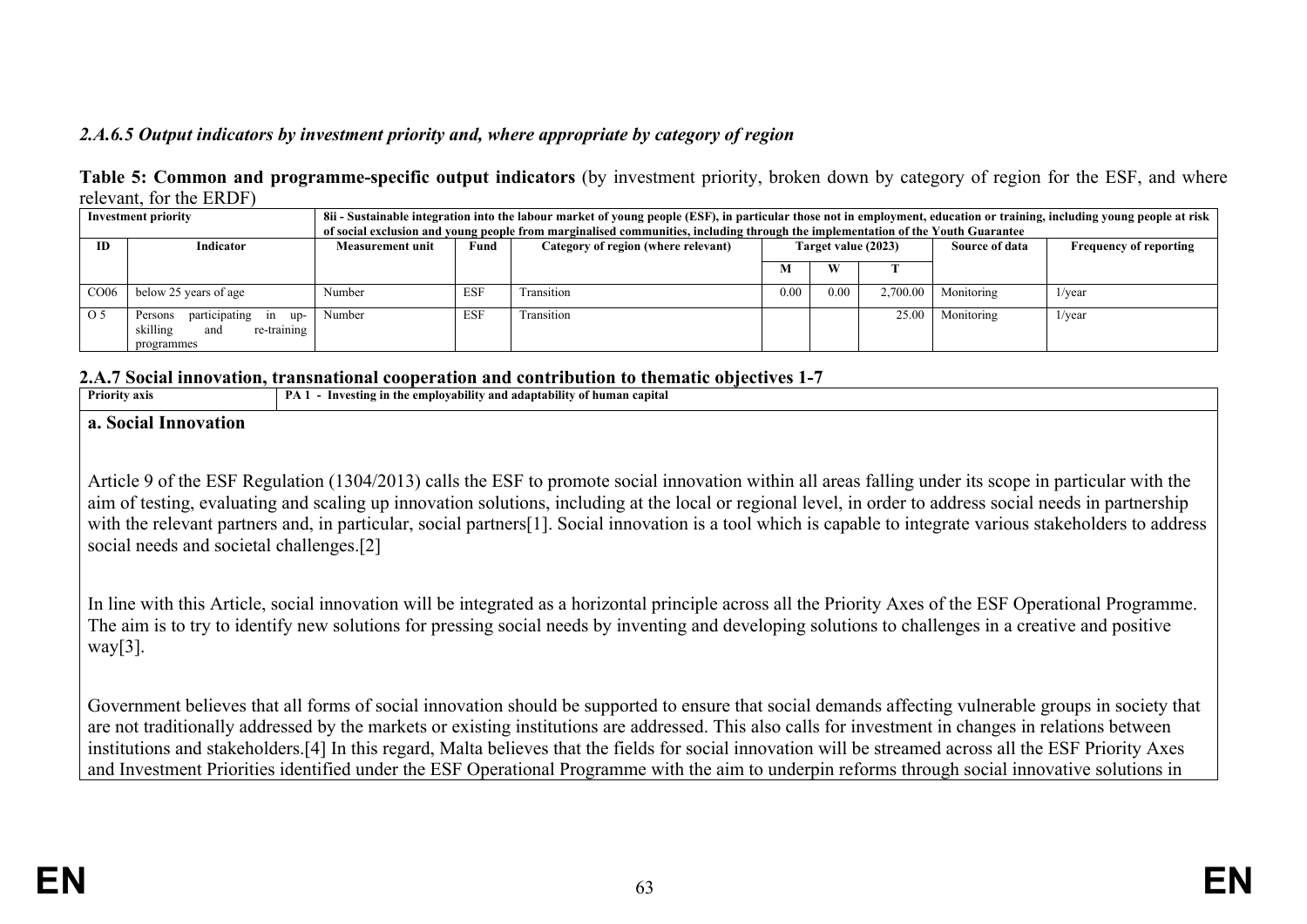| <b>Priority axis</b>          | PA 1 - Investing in the employability and adaptability of human capital                                                                                                                                                                                                                                                                                                                                                                                                                                                                                                                                                                                                                                                                                         |
|-------------------------------|-----------------------------------------------------------------------------------------------------------------------------------------------------------------------------------------------------------------------------------------------------------------------------------------------------------------------------------------------------------------------------------------------------------------------------------------------------------------------------------------------------------------------------------------------------------------------------------------------------------------------------------------------------------------------------------------------------------------------------------------------------------------|
|                               | the different strands that are supported through the ESF. Specific selection criterion will be identified within the selection process to ensure that<br>projects supporting social innovation will be given prominence. At the application stage, projects contributing towards the principle of social<br>innovation will be required to justify the social innovation element within the project; how this idea can be considered as a new solution to solve<br>persisting social needs; and how this will contribute towards the specific objective under which it is submitted.                                                                                                                                                                            |
| criteria:                     | As a minimum, for a social innovation project to qualify for additional points within the selection process, it must meet the following eligibility                                                                                                                                                                                                                                                                                                                                                                                                                                                                                                                                                                                                             |
|                               | • It must contribute towards the specific objectives of the investment priority under which the project is submitted;<br>• Incorporates the development and implementation of innovative solutions addressing social needs;<br>• Is implemented in partnership with at least another interested stakeholder.                                                                                                                                                                                                                                                                                                                                                                                                                                                    |
| b. Transnational Co-operation |                                                                                                                                                                                                                                                                                                                                                                                                                                                                                                                                                                                                                                                                                                                                                                 |
|                               | In line with Article 10 of the ESF regulation, Malta will support transnational co-operation with the aim of promoting mutual learning, thereby<br>increasing the effectiveness of policies supported by the ESF. In principle, in line with Article 10 (3) of the ESF Regulation, Malta will consider<br>selecting themes for transnational co-operation from a list of common themes proposed by the Commission and endorsed by the ESF Committee once<br>these are adopted. However, the Authorities also believe that transnational co-operation should be open under all the investment priorities selected<br>under the ESF to ensure that the advantages of mutual learning are benefited from across the different ESF strands identified under the OP. |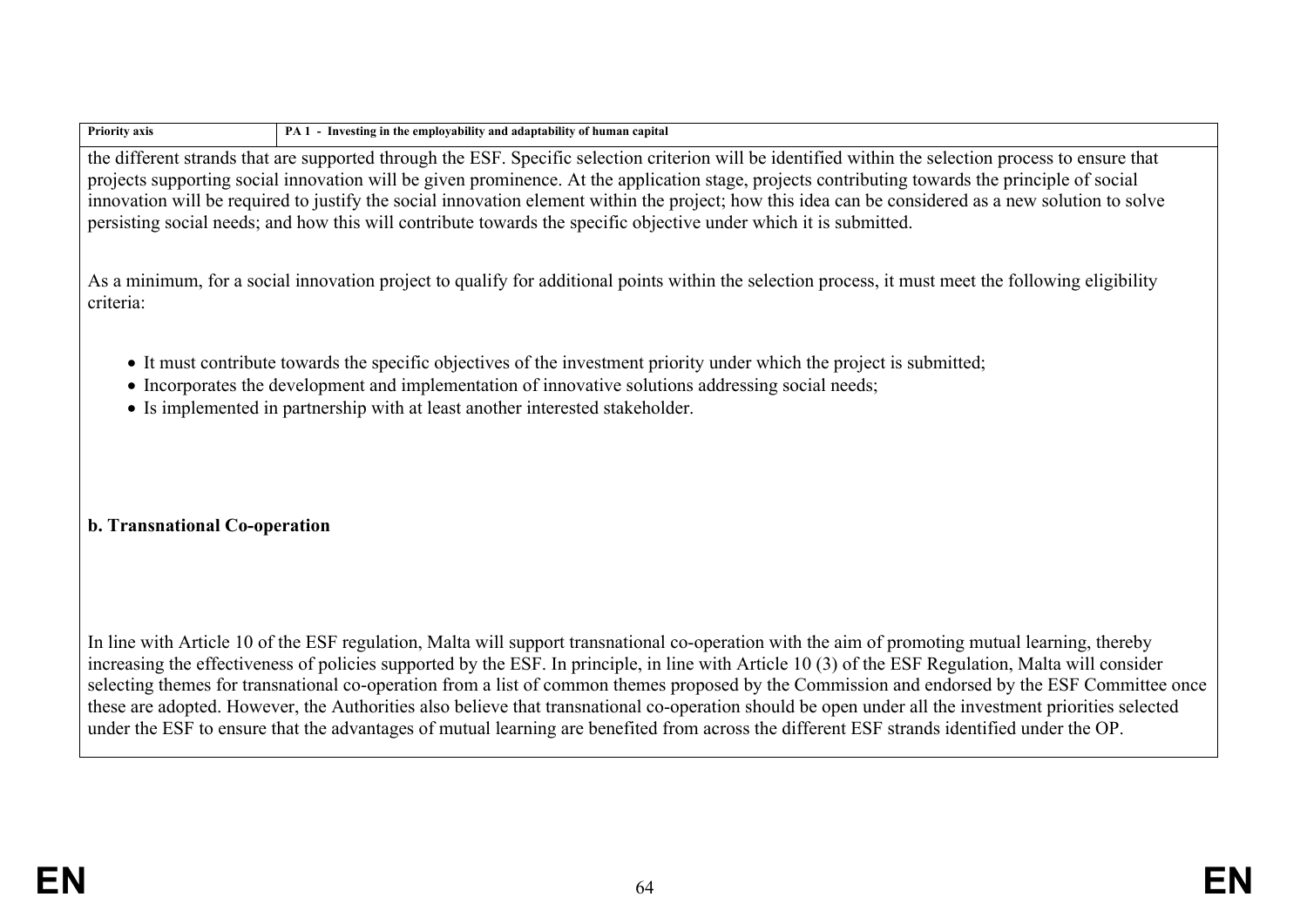| <b>Priority axis</b>                     | PA 1 - Investing in the employability and adaptability of human capital                                                                                                                                                                                                                                                                                                                                                                                                                                                                                                                       |
|------------------------------------------|-----------------------------------------------------------------------------------------------------------------------------------------------------------------------------------------------------------------------------------------------------------------------------------------------------------------------------------------------------------------------------------------------------------------------------------------------------------------------------------------------------------------------------------------------------------------------------------------------|
| priority under which they are submitted. | In this context, project promoters pursuing transnational projects must either select a theme for transnational co-operation as adopted by the ESF<br>committee or propose other theme/s which also contribute towards the objectives of the programme and towards the objectives of the investment                                                                                                                                                                                                                                                                                           |
| States.                                  | Similar to the 2007-2013 experience, only transnationality that adds value to the principle of social innovation described above will benefit from<br>additional points in the selection process. As a minimum requirement, transnational co-operation shall involve partners from at least two Member                                                                                                                                                                                                                                                                                        |
|                                          | c. Thematic objectives set out in Articles 9(1) to (7) CPR                                                                                                                                                                                                                                                                                                                                                                                                                                                                                                                                    |
|                                          | Priority Axis 1 will contribute towards Thematic Objectives (TO) 1 and 3. This is mainly outlined through the promotion of entrepreneurship where<br>interventions are envisaged to steer individuals to consider business ownership and self-employment (including in innovative businesses) as an<br>alternative form of occupation. These measures will complement the investment undertaken within the ERDF/CF OP towards, whereby it will be<br>creating the necessary infrastructure as well as generating investments in new technologies and systems, and potentially new industries. |
|                                          |                                                                                                                                                                                                                                                                                                                                                                                                                                                                                                                                                                                               |
| Council Regulation (EC) No 1081/2006.    | [1] Regulation (EU) No 1304/2013 of the European Parliament and of the Council of 17 December 2013 on the European Social Fund and repealing                                                                                                                                                                                                                                                                                                                                                                                                                                                  |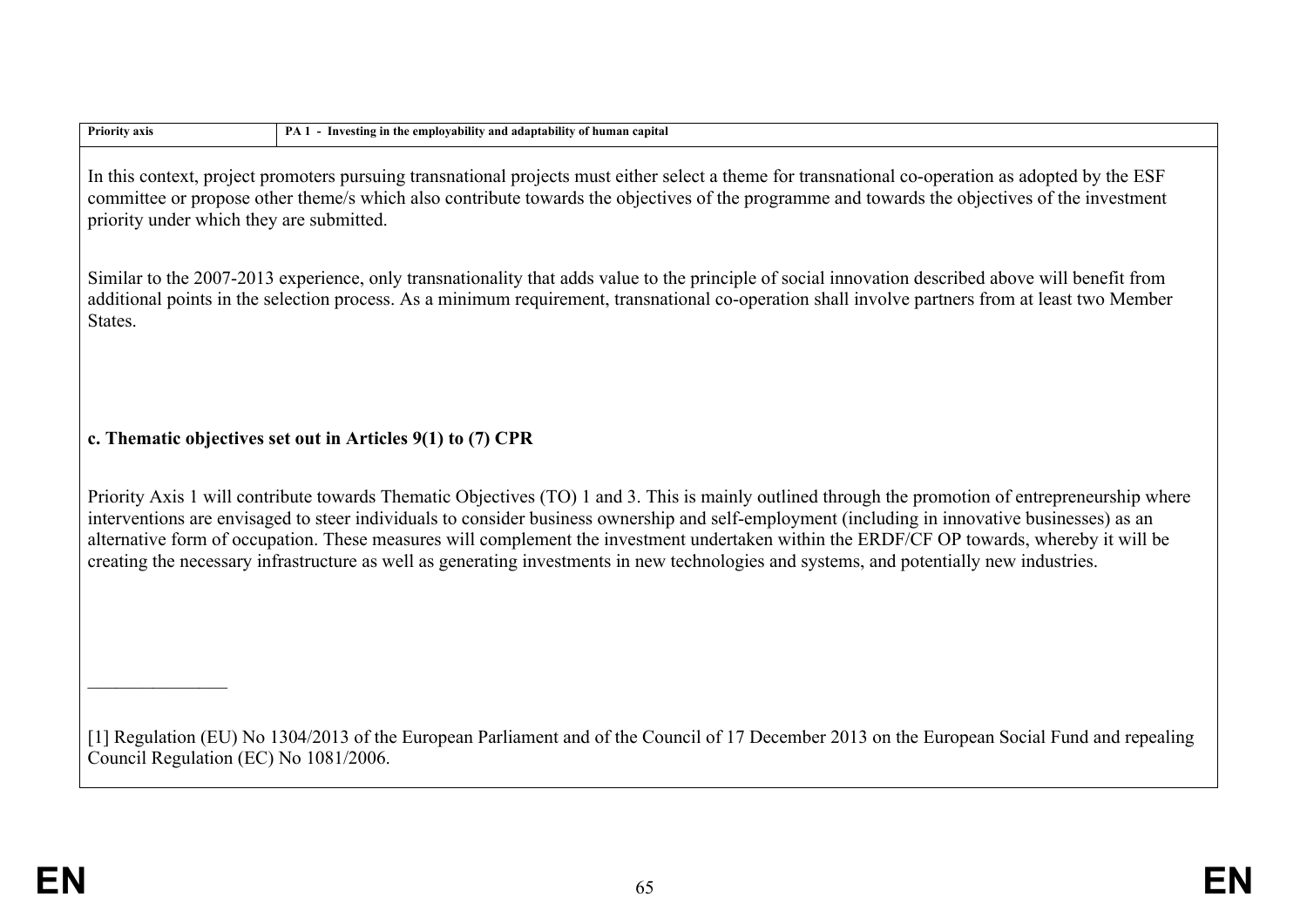| <b>Priority axis</b>                                                                                                                                                                                                                     | PA 1 - Investing in the employability and adaptability of human capital |  |  |  |  |  |  |  |
|------------------------------------------------------------------------------------------------------------------------------------------------------------------------------------------------------------------------------------------|-------------------------------------------------------------------------|--|--|--|--|--|--|--|
| [2] Guide to Social Innovation (European Commission, 2013) Regional and Urban Policy, p.5 available from<br>http://s3platform.jrc.ec.europa.eu/documents/10157/47822/Guide%20to%20Social%20Innovation.pdf [Accessed on 28 February 2014] |                                                                         |  |  |  |  |  |  |  |
| $[3]$ Ibid.                                                                                                                                                                                                                              |                                                                         |  |  |  |  |  |  |  |
| $[4]$ Ibid.                                                                                                                                                                                                                              |                                                                         |  |  |  |  |  |  |  |

## **2.A.8 Performance framework**

## **Table 6: Performance framework of the priority axis** (by fund and, for the ERDF and ESF, category of region)

|    | <b>Priority axis</b> |                                  | PA 1 - Investing in the employability and adaptability of human capital |  |                                              |            |                       |          |  |                    |           |                     |                   |                                                                                                                                                                          |
|----|----------------------|----------------------------------|-------------------------------------------------------------------------|--|----------------------------------------------|------------|-----------------------|----------|--|--------------------|-----------|---------------------|-------------------|--------------------------------------------------------------------------------------------------------------------------------------------------------------------------|
| ID | Indicator<br>tvp     | Indicator<br>implementation step | or<br>kev                                                               |  | Measurement<br>where<br>unit.<br>appropriate | Fund       | Category of<br>region |          |  | Milestone for 2018 |           | Final target (2023) | Source of<br>data | Explanation of relevance of indicator, where appropriate                                                                                                                 |
|    |                      |                                  |                                                                         |  |                                              |            |                       | <b>A</b> |  |                    | <b>Af</b> |                     |                   |                                                                                                                                                                          |
|    |                      | Financial Indicator              |                                                                         |  | Euro                                         | <b>ESF</b> | <b>Transition</b>     |          |  | 7.819.554.30       |           | 26.000.000.00       | Monitoring        | Amount to be certified by 2018 taking into account the de-committment values for 2018. Figures were based on past experience<br>during the 2007-2013 programming period. |
|    |                      | Persons supported                |                                                                         |  | Number                                       | ESF        | Transition            |          |  | 250                |           | 2.900.00            | Monitoring        |                                                                                                                                                                          |

# **Additional qualitative information on the establishment of the performance framework**

## **2.A.9 Categories of intervention**

Categories of intervention corresponding to the content of the priority axis based on a nomenclature adopted by the Commission, and indicative breakdown of Union support.

# **Tables 7-11: Categories of intervention**

### **Table 7: Dimension 1 - Intervention field**

|  |  | $\vert$ Priority axis $\vert$ PA 1 - Investing in the employability and adaptability of human capital |
|--|--|-------------------------------------------------------------------------------------------------------|
|--|--|-------------------------------------------------------------------------------------------------------|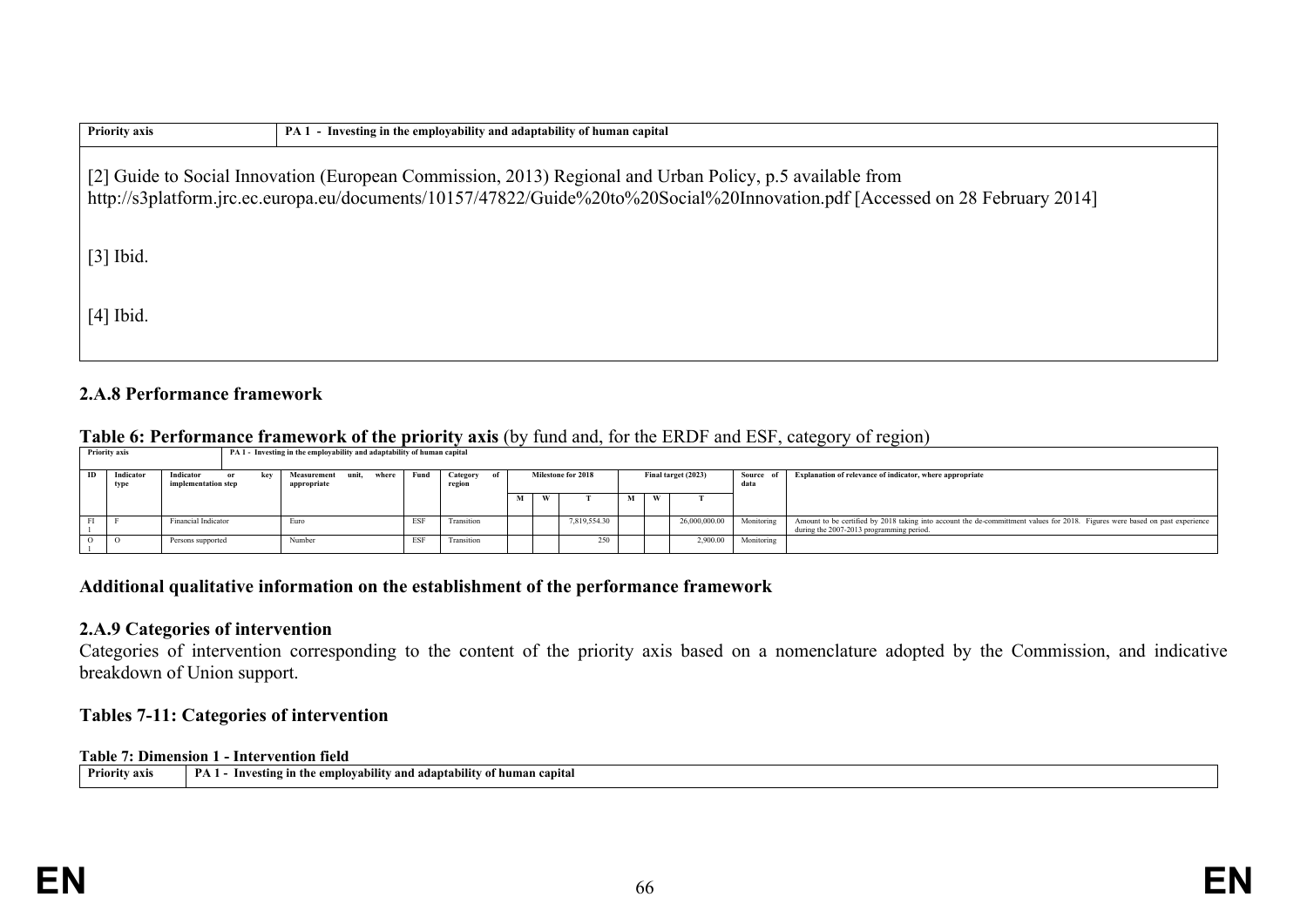| Fund       | Category   | Code                                                                                                                                                                                  | E amount      |
|------------|------------|---------------------------------------------------------------------------------------------------------------------------------------------------------------------------------------|---------------|
|            | of region  |                                                                                                                                                                                       |               |
| <b>ESF</b> | Fransition | 102. Access to employment for job-seekers and inactive people, including the long-term unemployed and people far from the labour market, also through local employment                | 16,000,000.00 |
|            |            | initiatives and support for labour mobility                                                                                                                                           |               |
| <b>ESF</b> | Fransition | 103. Sustainable integration into the labour market of young people, in particular those not in employment, education or training, including young people at risk of social exclusion | 4,800,000.00  |
|            |            | and young people from marginalised communities, including through the implementation of the Youth Guarantee                                                                           |               |

#### **Table 8: Dimension 2 - Form of finance**

| <b>Priority axis</b> |                    | PA 1 - Investing in the employability and adaptability of human capital |               |
|----------------------|--------------------|-------------------------------------------------------------------------|---------------|
| Fund                 | Category of region | €ode                                                                    | E amount      |
| <b>ESF</b>           | ransition          | 01. Non-repayable grant                                                 | 20,800,000.00 |

#### **Table 9: Dimension 3 - Territory type**

| <b>Priority axis</b> | ____               | PA 1 - Investing in the employability and adaptability of human capital |                   |
|----------------------|--------------------|-------------------------------------------------------------------------|-------------------|
| Fund                 | Category of region | Code                                                                    | $\epsilon$ amount |
| ESF                  | Fransition         | 06. ESF transnational cooperation                                       | 20,000.00         |
| ESF                  | Fransition         | 07. Not applicable                                                      | 20,780,000.00     |

#### **Table 10: Dimension 4 - Territorial delivery mechanisms**

| <b>Priority axis</b> |            |                    | PA 1 - Investing in the employability and adaptability of human capital |               |
|----------------------|------------|--------------------|-------------------------------------------------------------------------|---------------|
| Fund                 |            | Category of region | €ode                                                                    | E amount :    |
| <b>ESF</b>           | Fransition |                    | 07. Not applicable                                                      | 20,800,000.00 |

#### **Table 11: Dimension 6 - ESF secondary theme** (ESF and YEI only)

| <b>Priority axis</b> |                    | PA 1 - Investing in the employability and adaptability of human capital |                   |
|----------------------|--------------------|-------------------------------------------------------------------------|-------------------|
| Fund                 | Category of region | Code                                                                    | $\epsilon$ amount |
| ESF                  | Transition         | 02. Social innovation                                                   | 500,000.00        |
| ESF                  | Transition         | 03. Enhancing the competitiveness of SMEs                               | 2,500,000.00      |
| <b>ESF</b>           | Transition         | 08. Not applicable                                                      | 17,800,000.00     |

### **2.A.10 Summary of the planned use of technical assistance including, where necessary, actions to reinforce the administrative capacity of authorities involved in the management and control of the programmes and beneficiaries** (where appropriate) (by priority axis)

| <br>Prior.<br>DA.<br>v axis<br>employability<br>ntv<br>capita<br>estin⁄<br>ano<br>adantah.<br>* huma.<br>m |
|------------------------------------------------------------------------------------------------------------|
|------------------------------------------------------------------------------------------------------------|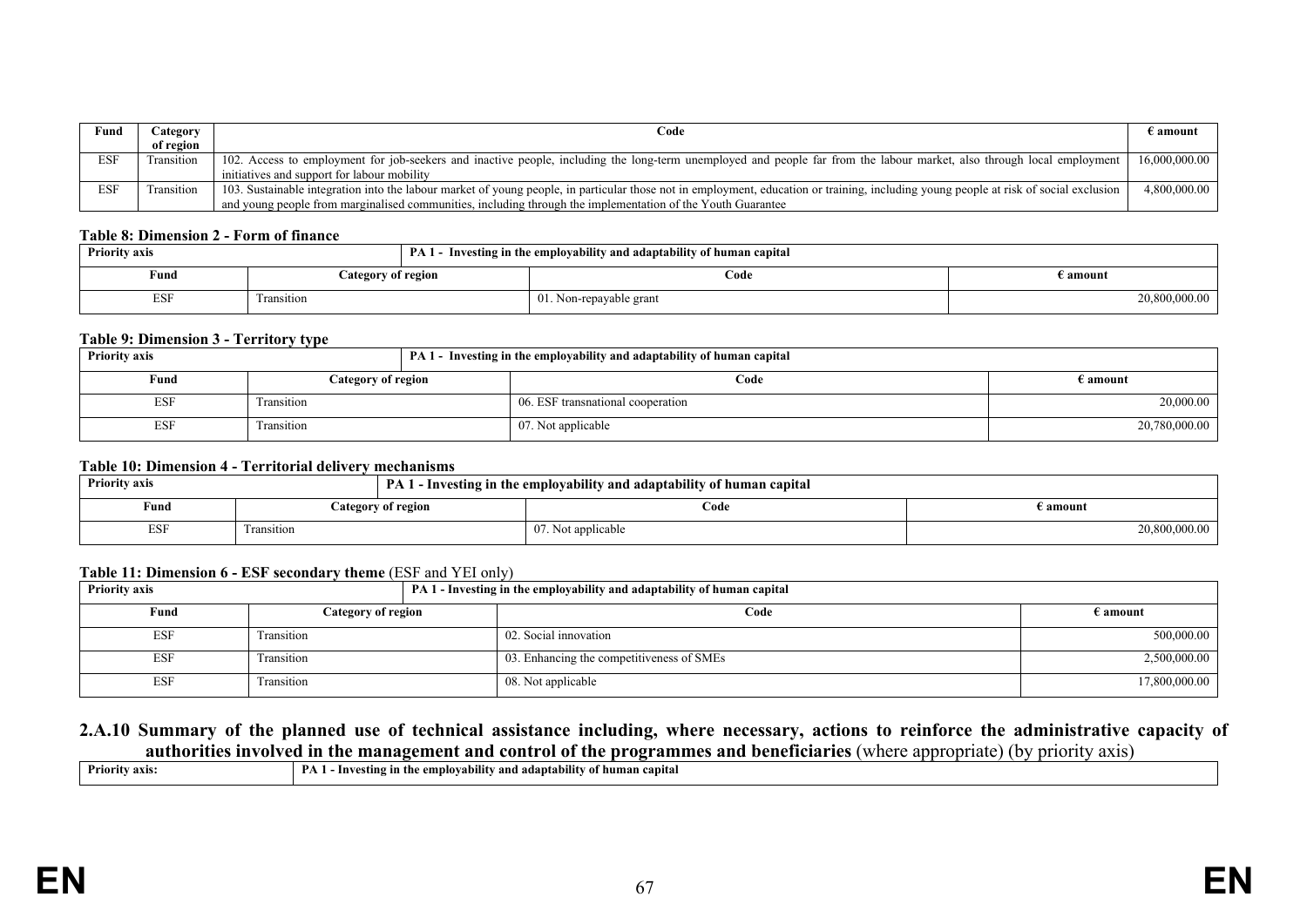The planned use of technical assistance is explained in detail under Section 2.B of this programme.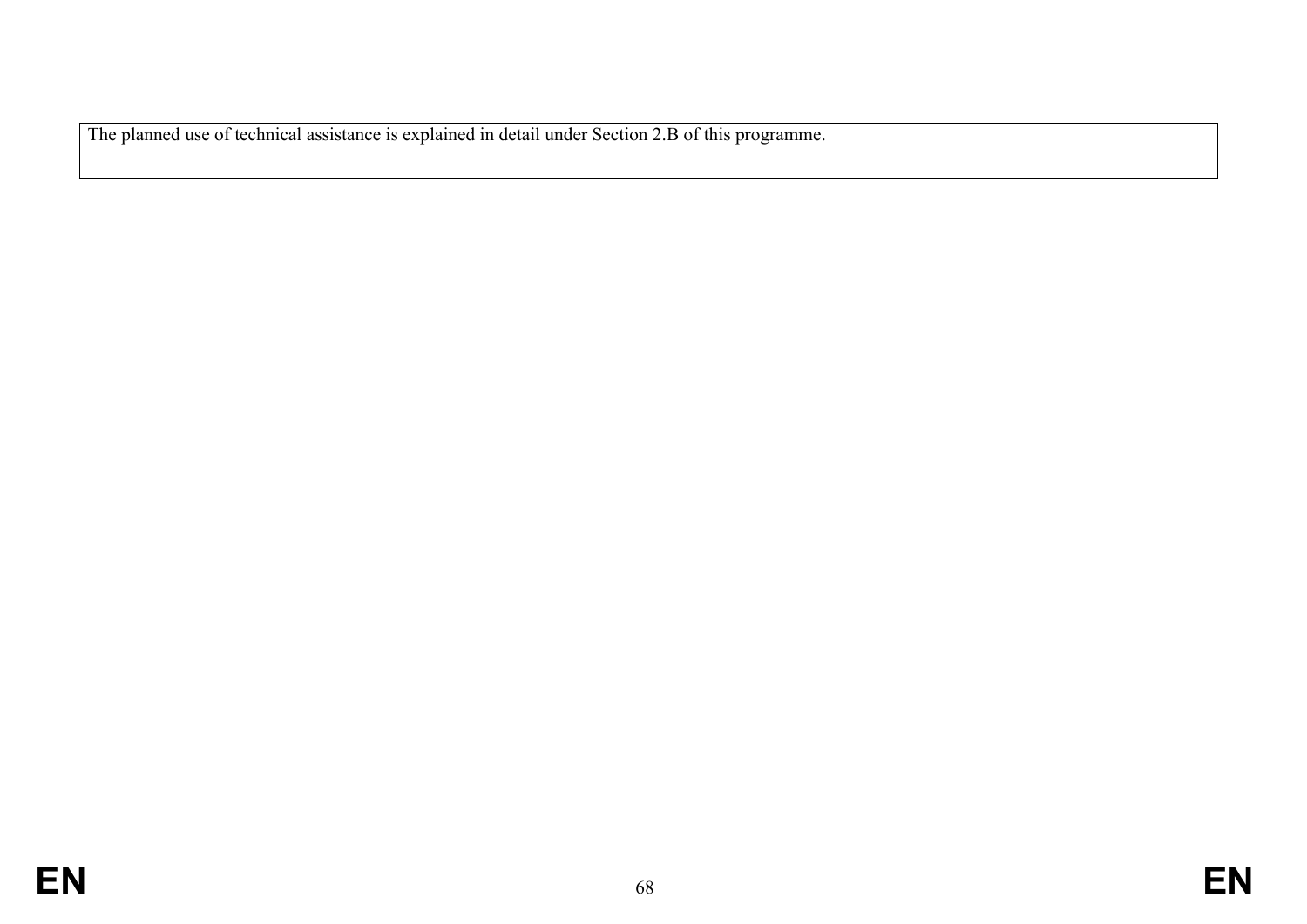## **2.A.1 Priority axis**

| ID<br>nrıorıtv<br>axıs                 | $D$ $\prime$<br>$\cdots$                                 |
|----------------------------------------|----------------------------------------------------------|
| Title.<br>nrı<br>axis<br>rıtv<br>- rne | more<br><b>LUSIVE SOCIETY</b><br>1n.<br>aros<br>∣∩w<br>. |

 $\Box$  The entire priority axis will be implemented solely through financial instruments

 $\Box$  The entire priority axis will be implemented solely through financial instruments set up at Union level

 $\Box$  The entire priority axis will be implemented through community-led local development

 $\Box$  For the ESF: The entire priority axis is dedicated to social innovation or to transnational cooperation, or both

 $\Box$  For the ERDF: The entire priority axis is dedicated to operations aimed at reconstruction in response to major or regional natural disasters

 $\Box$  For the ERDF: The entire priority axis is dedicated to SME (Article 39)

**2.A.2 Justification for the establishment of a priority axis covering more than one category of region, thematic objective or fund** (where applicable)

Not applicable

### **2.A.3 Fund, category of region and calculation basis for Union support**

| Fund       | 'ategory of | .<br>r eligible public-<br>dation basis (total 4<br>l eligible expenditure or l | regions (where<br>ategory<br>egion for outermost regions and northern sparsely $\cdot$<br>populated |
|------------|-------------|---------------------------------------------------------------------------------|-----------------------------------------------------------------------------------------------------|
|            | region      | expenditure                                                                     | $-$<br>applicable                                                                                   |
| <b>ESF</b> | ransition   | Public                                                                          |                                                                                                     |

#### **2.A.4 Investment priority**

| --------------------                             |                                                                                                                                                                                                                                         |  |
|--------------------------------------------------|-----------------------------------------------------------------------------------------------------------------------------------------------------------------------------------------------------------------------------------------|--|
| ID of<br>estment priority<br>- fh<br>1nv         | $\cdots$                                                                                                                                                                                                                                |  |
| Titk<br>$\Box$ of the investment priority $\Box$ | .<br>oppo<br>$\mathbf{u}$<br>T<br>uovability.<br>$\cdot$ ctive $\cdot$<br>equa<br>e inclusion<br>to prop<br>1mproving<br>unities ar<br>with<br>ioting<br>and 1<br>:1pation<br>-vartier<br>1ΑΠ<br>пісіцші<br><b>CHI</b><br>. <b>v</b> IL |  |

## **2.A.5 Specific objectives corresponding to the investment priority and expected results**

| ID of the specific objective |     |     | -SO-<br>OU.         |                                                                                |
|------------------------------|-----|-----|---------------------|--------------------------------------------------------------------------------|
| Title                        | -of | the | $\cdot$<br>specific | y creating opportunities for all<br>Enhancing<br>ive inclusion by<br>active in |
| objective                    |     |     |                     |                                                                                |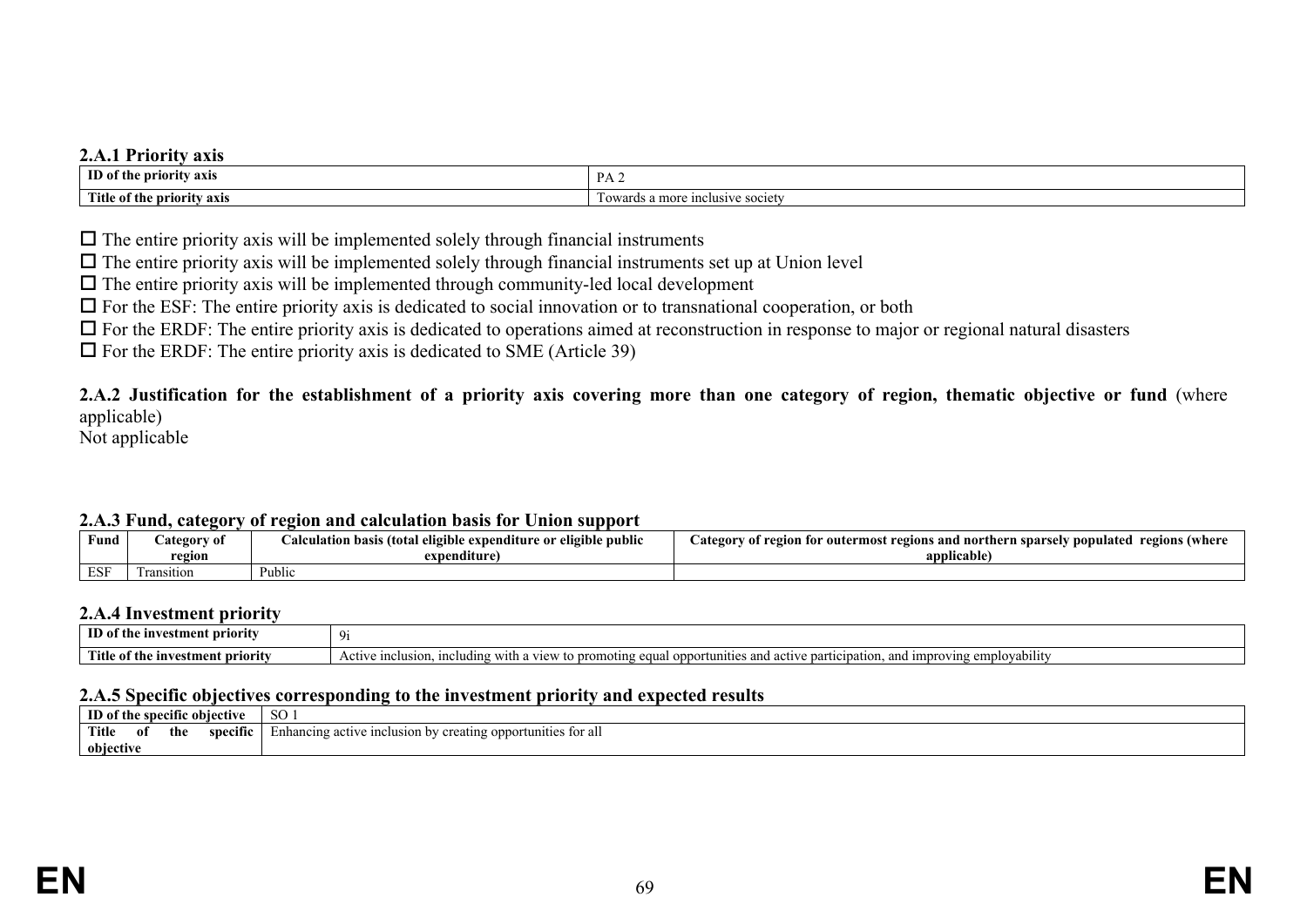| Results that the Member<br>States seek to achieve with | <b>Development Needs</b>                                                                                                                                                                                                                                                                                                                                                                                                                                                                                                                                                                                                                                                                                                                                                                                                                                                                                                                                                                                                                                                                                                             |
|--------------------------------------------------------|--------------------------------------------------------------------------------------------------------------------------------------------------------------------------------------------------------------------------------------------------------------------------------------------------------------------------------------------------------------------------------------------------------------------------------------------------------------------------------------------------------------------------------------------------------------------------------------------------------------------------------------------------------------------------------------------------------------------------------------------------------------------------------------------------------------------------------------------------------------------------------------------------------------------------------------------------------------------------------------------------------------------------------------------------------------------------------------------------------------------------------------|
| <b>Union support</b>                                   | Active inclusion and combating poverty continues to feature on top of Government's agenda. In 2013, it was estimated that 24%<br>of Malta's population was at risk of poverty and 9.5% were severely deprived.[1] Studies reveal that the main target groups<br>which raise concerns when it comes to poverty and social exclusion related matters include children, youths, the elderly, women,<br>persons with disability, the working poor and the unemployed amongst others. Employment is a main determinant of poverty<br>related risks, whereby 2013 Eurostat figures indicate that severe material deprivation (at 33.1%) is predominately found in the<br>unemployed category.[2] Compounded with this is the problem that unemployment is most striking for those attaining low levels<br>of education. The challenge ahead is to empower the most vulnerable so as to increase their skills and competences to become<br>economically independent. Therefore, Government foresees the need for tailor made education, training and support services to<br>support vulnerable groups including children and their parents. |
|                                                        | Ensuring equal opportunities for all is still considered as a challenge for different vulnerable groups. Discrimination issues vary<br>on the nature of the target group. Older workers can face age discrimination which is a key barrier to their entry or re-entry in the<br>labour market as well as career progression.[3] Persons with disability face similar challenges and despite the number of<br>initiatives targeted at persons with disability, Malta's current employment rate for people with disability is low at only 4.5%.[4]                                                                                                                                                                                                                                                                                                                                                                                                                                                                                                                                                                                     |
|                                                        | Women also face constraints concerning equal opportunities in the labour market where imbalances are an enduring reality in<br>terms of employment levels, decision-making positions[5] and pay.[6] This calls for action on addressing barriers for vulnerable<br>groups to achieve more in terms of quantum as well as the quality leap required to achieve a balanced labour market.                                                                                                                                                                                                                                                                                                                                                                                                                                                                                                                                                                                                                                                                                                                                              |
|                                                        | Alleviating the needs of persons facing disadvantages calls for investment in the up-skilling and re-skilling of persons working<br>with vulnerable groups since they have a pivotal role in their lives. Therefore, Government understands that persons working<br>with vulnerable people are continuously challenged to have up dated knowledge, skills and abilities appropriate to provide the<br>necessary assistance and guidance to support these individuals to lift themselves from the negative situations that they find<br>themselves in.                                                                                                                                                                                                                                                                                                                                                                                                                                                                                                                                                                                |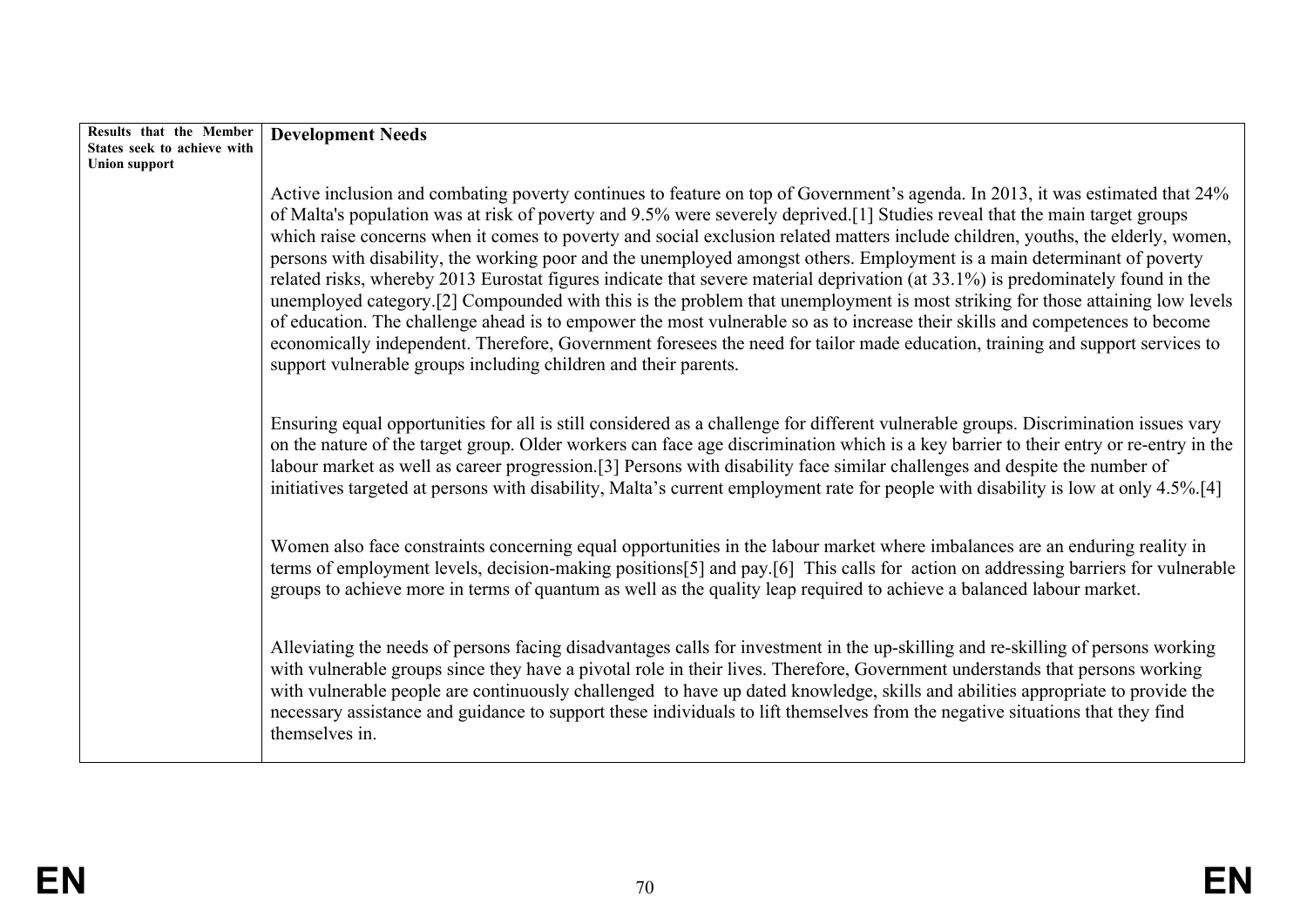# **Expected Results**

 $\overline{\phantom{a}}$  , where  $\overline{\phantom{a}}$ 

Provide vulnerable individuals with improved life chances opportunities for integration within society and in the labour market as well as strengthened capacity building of support systems and structures to facilitate the integration of vulnerable groups.

[1] Statistics on Income and Living Conditions (SILC) Survey, 2013 (National Statistics Office, 2014) [Accessed on 10 September 2014].

[2] Eurostat Online Database: Severe material deprivation rate by most frequent activity status [Accessed on 11 November 2014].

[3] National Strategic Policy for Active Ageing 2014-2020 (National Commission for Active Ageing, nd).

[4] The National Employment Policy, (Ministry for Education and Employment, 2014).

[5] Tackling the Gender Pay Gap in the European Union (European Commission, 2013); available from: http://ec.europa.eu/justice/gender-equality/gender-decision-making/database/business-finance/executives-nonexecutives/index\_en.htm [Accessed on 4 December 2013].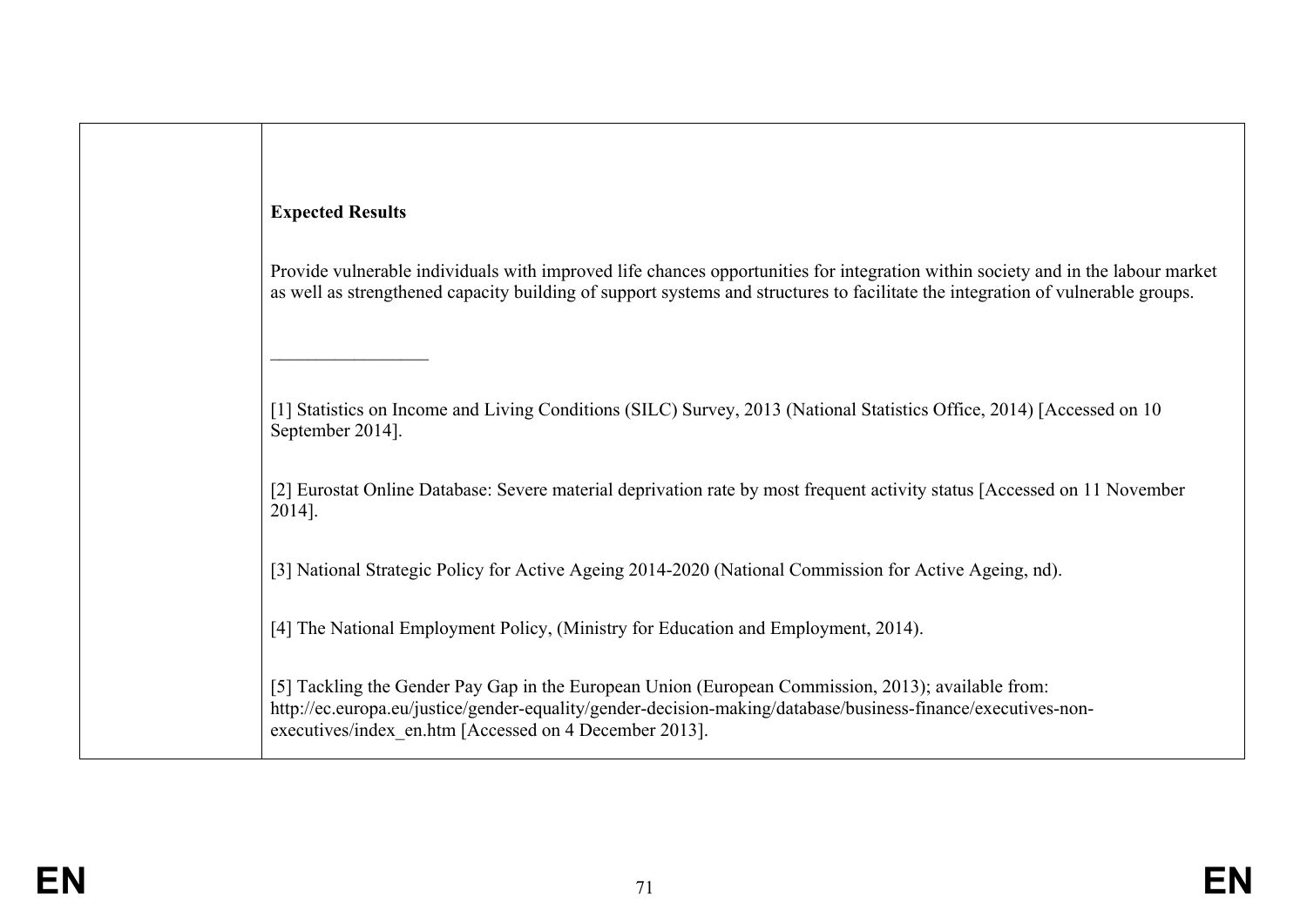| $[6]$ Ibid. |
|-------------|
|             |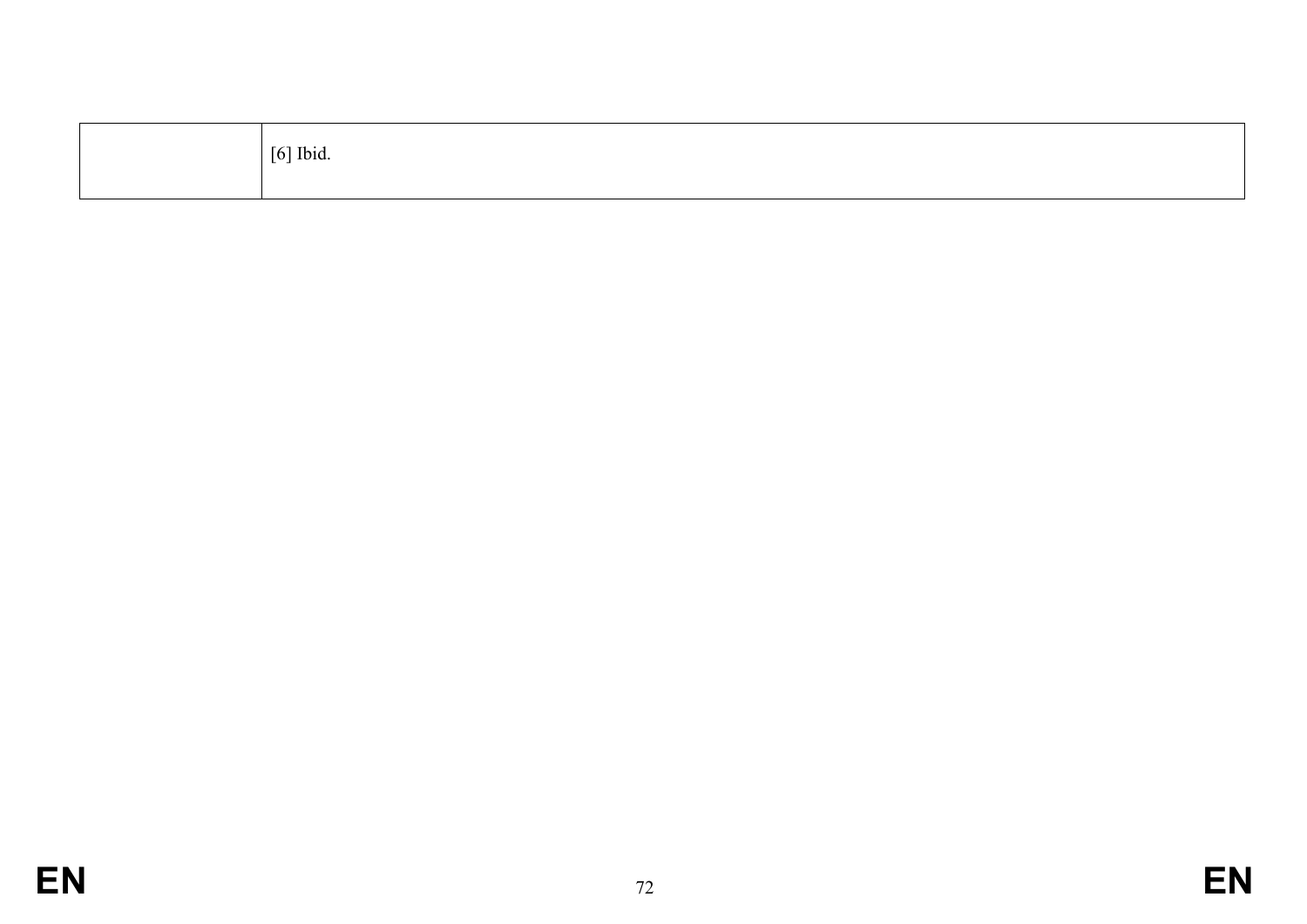### **Table 4: Common result indicators for which a target value has been set and programme-specific result indicators corresponding to the specific objective (by investment priority and category of region)** (for the ESF)

|                | Investment priority: 9i- Active inclusion, including with a view to promoting equal opportunities and active participation, and improving employability |                       |                                          |                                                             |   |                       |    |                                                    |                                                   |   |   |                   |                                  |                 |
|----------------|---------------------------------------------------------------------------------------------------------------------------------------------------------|-----------------------|------------------------------------------|-------------------------------------------------------------|---|-----------------------|----|----------------------------------------------------|---------------------------------------------------|---|---|-------------------|----------------------------------|-----------------|
| ID             | Indicator                                                                                                                                               | Category of<br>region | <b>Measurement unit for</b><br>indicator | Common output indicator used as basis for<br>target setting |   | <b>Baseline value</b> |    | <b>Measurement unit for baseline</b><br>and target | <b>Baseline</b><br>Target value<br>(2023)<br>year |   |   | Source of<br>data | <b>Frequency of</b><br>reporting |                 |
|                |                                                                                                                                                         |                       |                                          |                                                             | М | W                     | T. |                                                    |                                                   | М | W | <b>CONTINUES</b>  |                                  |                 |
| R 10           | Persons equipped with skills to empower them to move towards de- Transition<br>institutionalisation                                                     |                       |                                          |                                                             |   |                       |    | 50.00 Ratio (%)                                    | 2012                                              |   |   |                   | 50.00 Monitoring                 | 1/year          |
| R 11           | Improved and introduced support programmes targeting vulnerable groups                                                                                  | Transition            | Number                                   |                                                             |   |                       |    | 4.00 Number                                        | 2013                                              |   |   |                   | 6.00 Monitoring                  | 1/year          |
| R7             | Participants gaining a qualification/certification upon leaving in up-skilling and re-<br>Transition<br>training programmes                             |                       |                                          |                                                             |   |                       |    | 93.00 Ratio (%)                                    | 2013                                              |   |   |                   | 85.00 Monitoring                 | $1/\text{year}$ |
| R <sub>8</sub> | Participants in employment/further study 6 months after leaving                                                                                         | Transition            |                                          |                                                             |   |                       |    | 41.00 Ratio (%)                                    | 2012                                              |   |   |                   | 45.00 Monitoring                 | 1/year          |
| R <sub>9</sub> | Participants gaining a qualification/certification upon leaving                                                                                         | Transition            |                                          |                                                             |   |                       |    | 45.00 Ratio (%)                                    | 2013                                              |   |   |                   | 50.00 Monitoring                 | $1$ /year       |

### **2.A.6 Action to be supported under the investment priority** (by investment priority)

# *2.A.6.1 Description of the type and examples of actions to be supported and their expected contribution to the specific objectives including, where appropriate, the identification of main target groups, specific territories targeted and types of beneficiaries*<br>Investment priority  $\frac{1}{9}$  - Active inclusion, including with a view to promoting equal opportunities and

**Investment priority of the priority of the control of the participation** and improving employability 9i - Active inclusion, including with a view to promoting equal opportunities and active participation, and improving em This investment priority will seek to support measures which will enable each individual to realise his/her potential and enable persons facing difficulties arising from vulnerable situations to go beyond what life circumstances have offered them and make a success of their future. Within this context, Government aims to invest in actions directed towards addressing individuals in vulnerable situations at different levels and areas of society through the adoption of appropriate approaches with the aim of creating equal opportunities for all.

### **Indicative Target groups, beneficiaries and territories targeted**

Target groups: the poor, persons at risk of poverty, persons facing social exclusion, the materially deprived, persons facing discrimination, employers,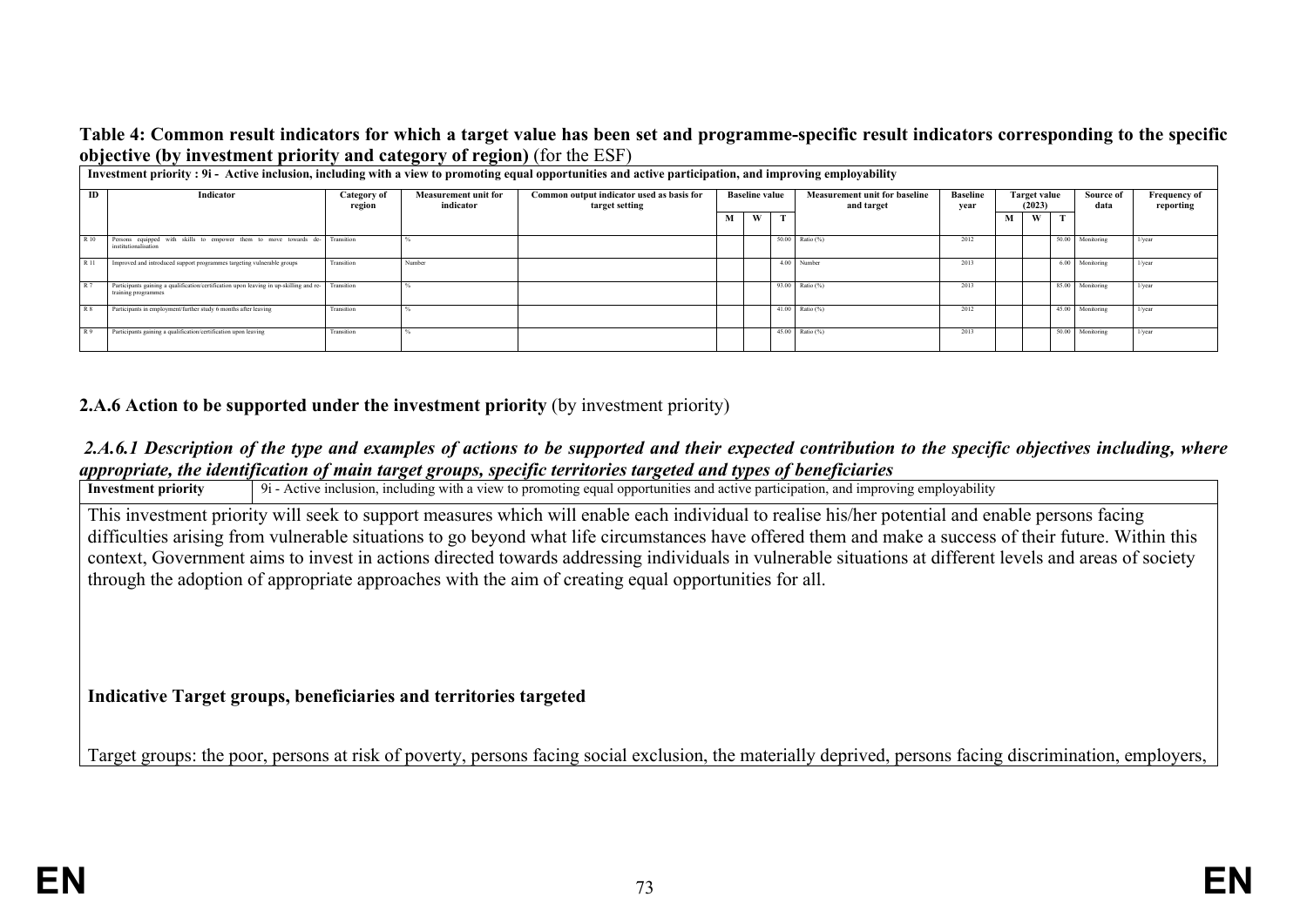| <b>Investment priority</b>    | 9i - Active inclusion, including with a view to promoting equal opportunities and active participation, and improving employability                                                                                                                                                                                                                                                                                                           |
|-------------------------------|-----------------------------------------------------------------------------------------------------------------------------------------------------------------------------------------------------------------------------------------------------------------------------------------------------------------------------------------------------------------------------------------------------------------------------------------------|
|                               | employees, stakeholders working with vulnerable groups, general public.                                                                                                                                                                                                                                                                                                                                                                       |
|                               | Beneficiaries: Public Administration, Local Government, Social Partners, Voluntary Organisations.                                                                                                                                                                                                                                                                                                                                             |
| Territories: Malta and Gozo   |                                                                                                                                                                                                                                                                                                                                                                                                                                               |
|                               |                                                                                                                                                                                                                                                                                                                                                                                                                                               |
|                               | This investment priority will target the poor, the materially deprived, persons at risk of poverty and social exclusion as well as those who might suffer<br>from any form of discrimination. These include children, youth, elderly, women, persons with disability, the working poor and the unemployed<br>amongst others. In addition, employees of the relevant stakeholders will also be targeted to achieve a robust support structure. |
|                               | The promotion of equal opportunities is also an integral part of this investment priority, which calls for actions targeting both men and women in<br>order to achieve a labour market in which gender equality is the norm. The general public will also be targeted to address gender role perceptions<br>which, though slowly changing, are still based on the perception of gender inequality.[1]                                         |
|                               | Beneficiaries will include the public administration and voluntary organisations working in the field that can contribute towards combating poverty<br>and discrimination as well as contribute towards addressing gender imbalances in the labour market.                                                                                                                                                                                    |
|                               |                                                                                                                                                                                                                                                                                                                                                                                                                                               |
| <b>Types of Interventions</b> |                                                                                                                                                                                                                                                                                                                                                                                                                                               |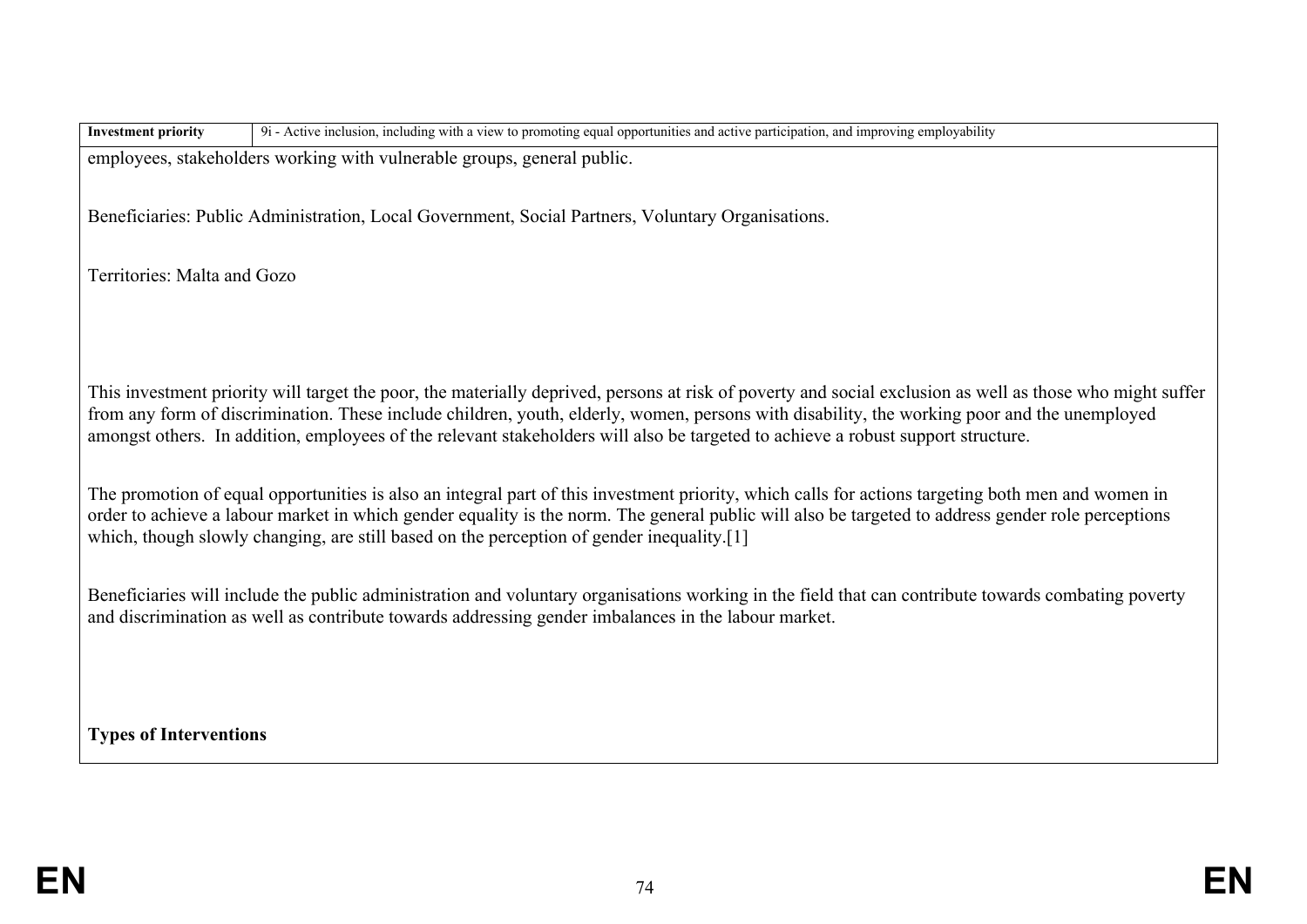| <b>Investment priority</b> | 9i - Active inclusion, including with a view to promoting equal opportunities and active participation, and improving employability |
|----------------------------|-------------------------------------------------------------------------------------------------------------------------------------|
|----------------------------|-------------------------------------------------------------------------------------------------------------------------------------|

The actions that will be undertaken under this investment priority will cover different measures to ensure that everyone is provided with the opportunity to sustainably integrate into the labour market. Interventions will target persons experiencing diverse difficulties arising from their vulnerable situations at different stages of their lives, including through specific actions which help these individuals become socially and economically independent. Achieving a better understanding of how different social and demographic conditions can affect economic inclusivity is an important dynamic that needs to be understood, together with providing appropriate empowerment, information, training and education programmes to ensure that a holistic approach is adopted.

Specific attention will also be directed towards actions that can directly and/or indirectly contribute towards creating and promoting equal labour market opportunities as well as equal pay across gender. In this regard, investment will be directed towards actions that facilitate the participation of women in decision making positions and the role of men in gender equality. Targeted sensitisation measures to further combat gender role perceptions are also considered.

Another important aspect is the need to train and up-skill professionals interacting with persons facing social exclusion. This approach will enable professionals to better respond to the individual needs. This will be complemented with the provision of information to both the general public as well as professionals with a view to understand and better approach the different needs of people facing social exclusion.

### **List of Potential Interventions**

### *Education, training and support measures*

Government believes that it has a social responsibility to empower its citizens to seize opportunities that will improve their life chances and help them achieve a better quality of life. In this regard, Government will support actions aimed to ensure that persons who are facing special needs and social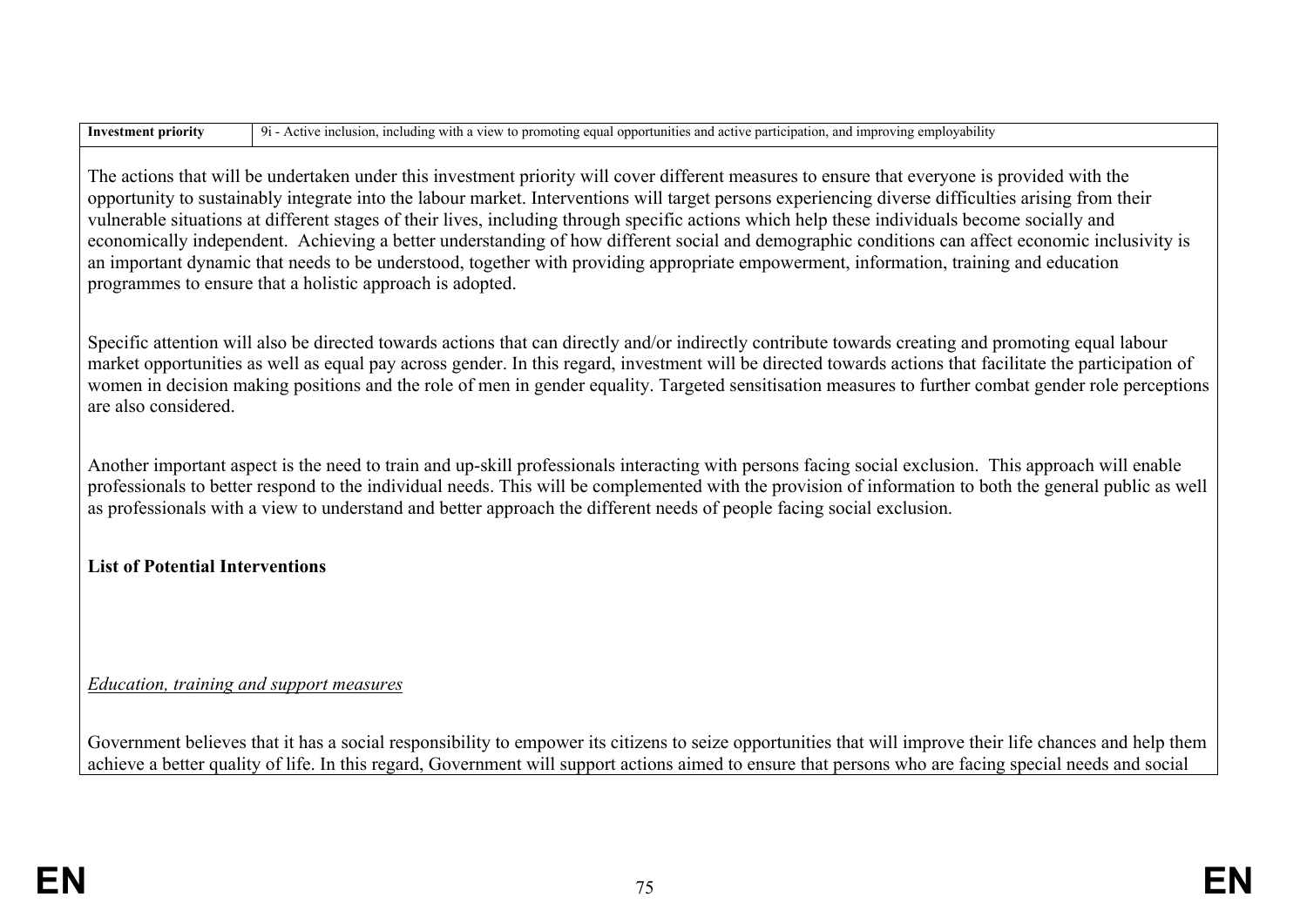**Investment priority** 9i - Active inclusion, including with a view to promoting equal opportunities and active participation, and improving employability

exclusion are empowered, through appropriate skills and knowledge, to help them combat vulnerability traps. Emphasis will therefore be placed on the elimination of barriers to training, education and other support measures which socially excluded persons and vulnerable groups might face. The provision of specific services will also be supported, to ensure that whilst people are given the necessary assistance to overcome barriers; people are also provided with the right services with the aim to smoothen the transition towards sustainable labour market integration. Specific attention will be paid to the development of teaching tools, personalised action plans, and tailor made programmes specifically designed to enable active participation and improve employability. Research measures identifying means to improve the life chances of different categories of vulnerable persons are also essential. Government also intends to set up a centre of excellence in education with a view to address challenges in the area of educational attainment, illiteracy (including digital illiteracy) and teaching for diverse abilities, amongst others.

This investment priority will fund the implementation of diverse measures taking into account the myriad of needs that different individuals face through appropriate and specific interventions, so as to ensure that the different needs of these individuals are responded to appropriately. Such measures will be aimed at addressing the issues that put people more at risk of poverty by giving them the necessary training support and guidance on life-skills in order to be able to be self-sufficient in their everyday lives.

## *Improving the life chances for disadvantaged children and young persons*

One of the objectives of Government is to tackle social exclusion and poverty through a holistic approach by tackling the problem from its roots as far as possible. In this regard, it is the intention of Government to invest in children, including for example young people who have been dependent on residential services, with a view to eventually enabling them to become positive citizens through active participation within the labour market. Government believes that efforts directed towards increased labour market participation would render the desired outputs if Government also focuses on limiting, as much as possible, the impact of negative social inheritance in children. In addition, Government also recognises that some children and young persons have more complex situations than others and therefore require focused support so as to overcome barriers and lead a fruitful life. Within this context, measures offering therapeutic services and assistance will be further invested upon, so as to target young persons, caring professionals and also their families. Such investment will aid in interrupting the negative life-cycle these children and young people very often find themselves in, so as to enable them to go beyond what life circumstances have offered them and provide them with real life chances that will help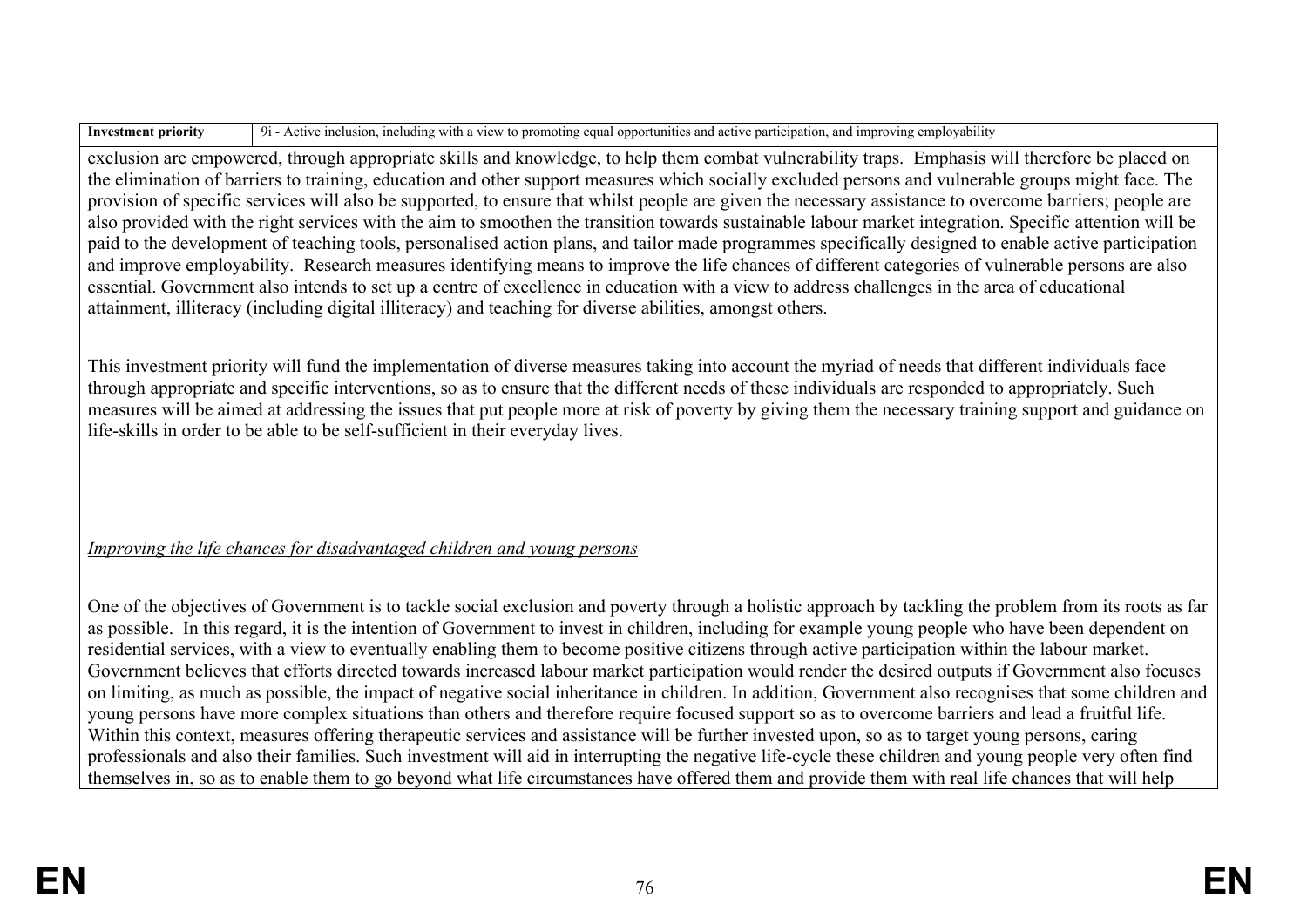| ent priority | $\cdots$<br>plovability<br>Activ<br>mitie:<br>$\lceil$ nation.<br>including<br><b>inclus</b><br>v<br>ına ım<br>oting<br>чm<br>/Ing<br>equal<br>.)DOFLU |
|--------------|--------------------------------------------------------------------------------------------------------------------------------------------------------|
| шакс         | future.                                                                                                                                                |
| <b>SULC</b>  | their                                                                                                                                                  |
| .            | $\mathbf{v}$                                                                                                                                           |

### *Family Resource Centres*

Government aims to establish Social Development Centres (SDCs) within the different districts located across Malta to promote socio-economic development of the territory by fostering the social cohesion of the area and the quality of life and social justice for those living in the territory. Within the Social Development Centres, Government will also set up Family Resource Centres (FRCs) which will act as catalysts for sustainable and healthy community development through a collaborative, participatory, holistic and empowering approach which covers initiatives at different levels. The aim is to emphasise the need to strengthen the family, in its functional role as a social unit, so as to improve social cohesion and quality of life.

The FRCs will adopt a bottom up approach and will offer holistic and integrated assistance (including profiling, self-assessment and individual action plans) to the individuals and families in the area based on the collaboration of all relevant stakeholders that will be involved in tackling the individual problems. Within this context, stimulating partnerships together with sharing of information, research, knowledge and expertise between the different stakeholders is of utmost importance.

In particular, focus will also be directed towards stimulating the development of parenting skills and competencies so as to foster the stability of the families. In this regard, active and positive parenthood will be promoted and vulnerable families will be assisted so that they will also have the opportunity to maintain and sustain good quality living and self-sufficiency. Families will be assisted through a multi-disciplinary approach and interventions will predominantly include integration into labour market of unemployed, and support those who are already employed to retain their work.

Through the FRC concept, Government aims to provide professional information, advice, assistance, support and education especially to individuals coming from disadvantaged groups whilst also developing a concept of lifelong learning. By strengthening parents and families as well as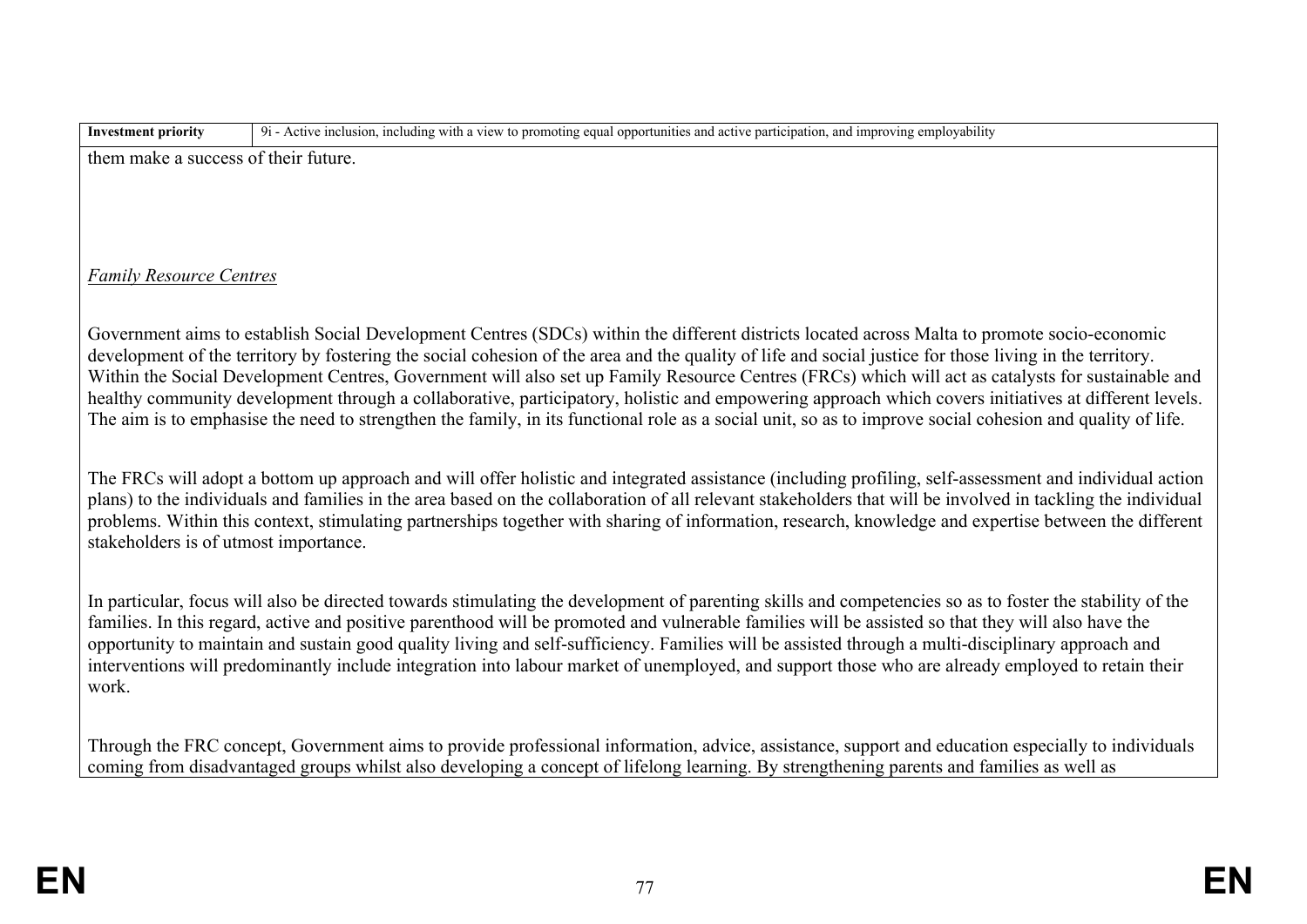**Investment priority** 9i - Active inclusion, including with a view to promoting equal opportunities and active participation, and improving employability

empowering the different target groups to prevent dependency and promote/facilitate independent living as much as possible, Government believes that such a holistic approach will provide a preventive approach to mitigate the rise in poverty levels.

### *Measures supporting social enterprises*

With the aim to promote the development of social and professional competencies necessary for a process of integration and inclusion of individuals and families of vulnerable groups, this investment priority will target funds towards the creation of social enterprises. Individuals will be supported through measures helping them identify their own potential and support them in the development of their talents in order to attain different sources of income. Actions will cover training, mentoring, coaching and other learning schemes addressing the upgrade of the skills, knowledge and competencies of the persons concerned to ensure their social and labour market integration. Social enterprises are considered as an important tool through which new income streams for the individuals and the community may be provided.

### *Equal opportunities and anti-discrimination measures*

Government will direct investment towards the fight against discrimination in line with the EU's philosophy of promoting diversity and creating an environment which safeguards each individual's dignity. In this respect, studies will be carried out to better understand the implications and consequences of discrimination. It is equally essential for people in general to understand the concept of discrimination and how this can affect people. Another important aspect is the need to empower individuals with different needs to respect themselves through an understanding of the culture of rights that surrounds them so as to be able to militate for their rights.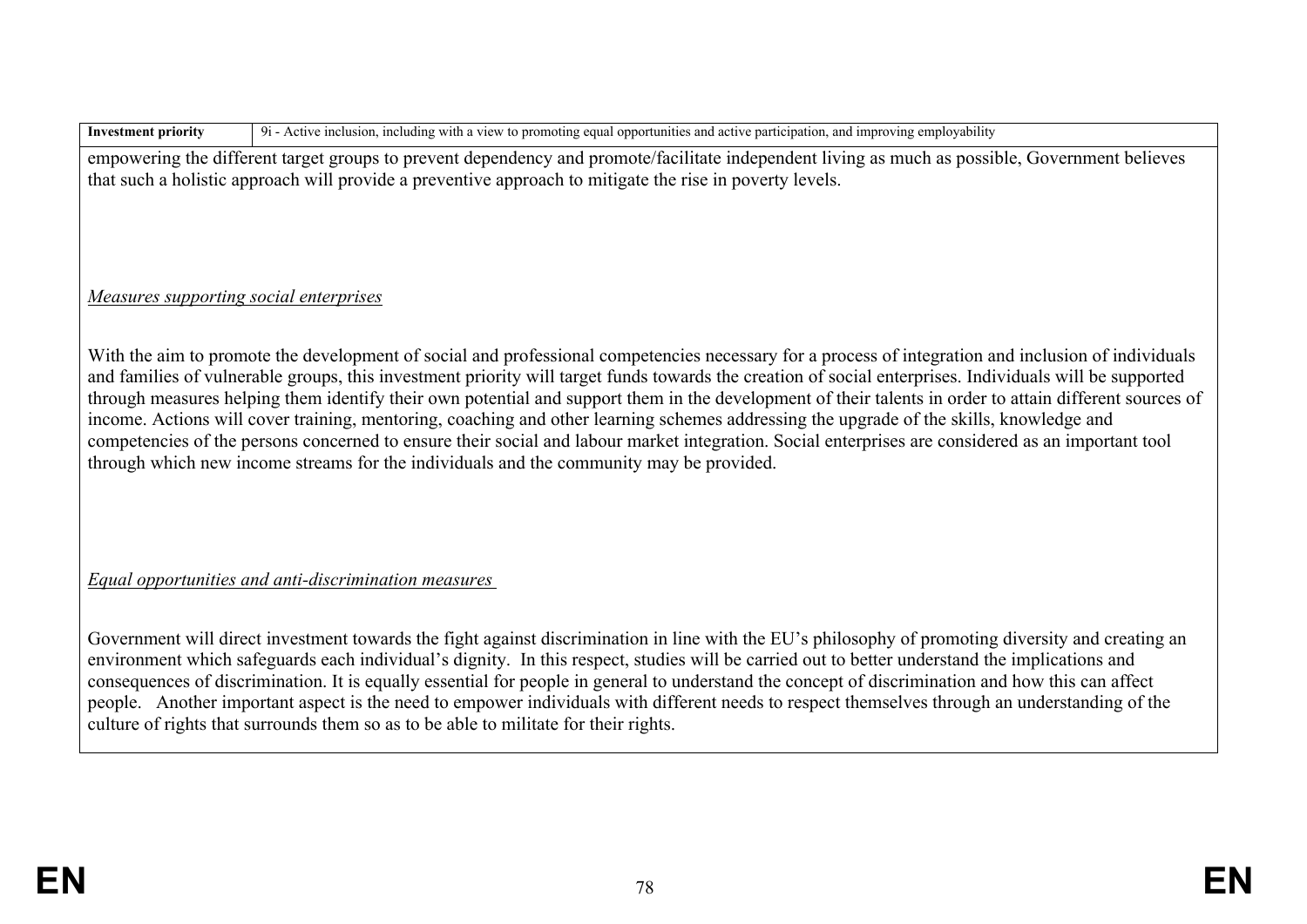| <b>Investment priority</b> | Active inclusion, including with a view to promoting equal opportunities and active participation, and improving employability<br>$Q_{1}$<br>Active inclusion. |
|----------------------------|----------------------------------------------------------------------------------------------------------------------------------------------------------------|
|----------------------------|----------------------------------------------------------------------------------------------------------------------------------------------------------------|

Measures will also be directed towards schools to provide awareness training in particular to school administrators, educators, parents and support staff. In addition, interventions in schools (including early years) will be implemented with the objective to raise awareness against discrimination. Other measures will include reviews of school syllabi and textbooks together with the provision of appropriate toolkits for teachers to use as guidance on how to promote an inclusive and tolerant society whilst also addressing discrimination matters.

Attention will also be directed towards addressing equal opportunities through a gender perspective. In this regard, sensitisation measures to combat gender role perceptions are also considered to address the challenge that the Maltese economy still faces in reconciling increased female participation in the labour market with women's role in the family formation. With men occupying most of the top positions in the labour market, Government believes that without their active involvement in the creation of a society which promotes equal rights, it is not possible for Malta to achieve its gender equality objectives. This investment priority will also support relevant policy action to address the 'sticky floor' phenomenon to help increase the number of women in managerial grades and decision making positions.[3]

Strengthening present structures and systems with a view to provide more harmonised and effective services for persons with disability is considered important. Such initiatives will include the enhancement of befriending schemes, family support, community awareness initiatives, transition development programmes and social development programmes. To maximise the abilities of persons with disability measures will be directed towards enhancing their employability skills which consecutively will lead to a more engaged and positive society. Government will also focus on young persons with disability through interventions aimed at the development of community-based and individualised day services. In this way, young persons with disability will have the opportunity to enhance their employability skills and lifelong learning opportunities leading to engagement in employment as well as to active participation within the community.

Like most other EU Countries, Malta's transformation into an ageing society cannot be ignored. Older workers tend to experience several barriers when it comes to re-enter the paid labour market and retain labour market participation. The Active Ageing Policy shows that one of the main obstacles older workers face is ageism and age discrimination[4] mainly since employers tend to favour younger workers and in view of this, older workers are constantly at a disadvantage. In this regard, measures aimed at combating ageism and age discrimination will also be supported.

Employers must also be made aware of the different types of discrimination which can occur at the workplace or in the recruitment process. This calls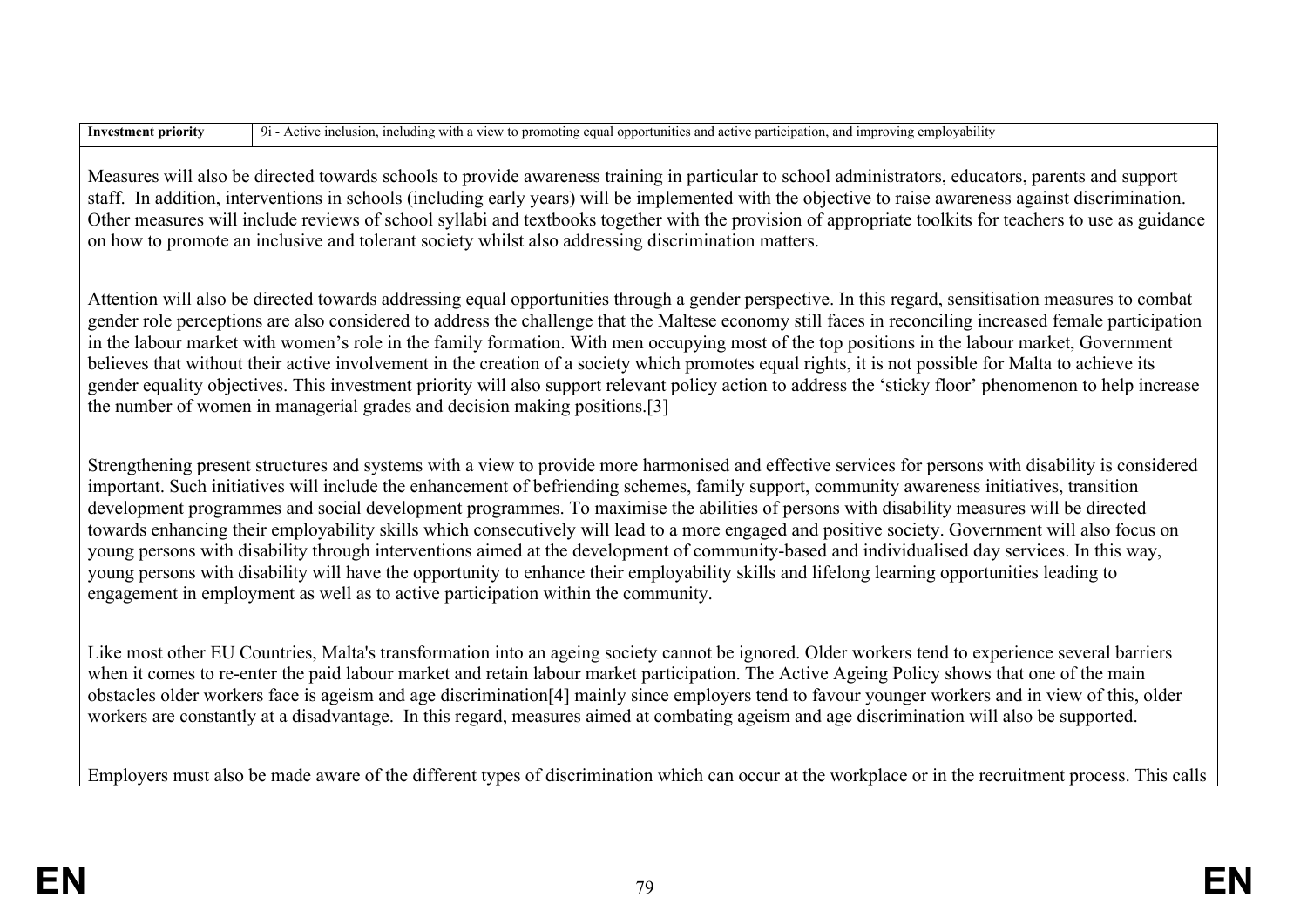| <b>Investment priorit</b> |  |  |
|---------------------------|--|--|
|---------------------------|--|--|

**IVEL 2** 9i - Active inclusion, including with a view to promoting equal opportunities and active participation, and improving employability

for Interventions (including training as well as information sessions) targeted towards employers so that they too can help fight discrimination and promote an equal and inclusive society. On the other hand, it is also pertinent to provide employees with the necessary information to know and understand their rights.

### *Up skilling and re-skilling of persons working with vulnerable groups as well as parents*

Discrimination and maltreatment of vulnerable groups can have negative effects and repercussions both on the persons suffering the abuse as well as on society in general. It is therefore important that these individuals receive the necessary assistance and guidance. Government understands that persons who work with vulnerable groups (including educational psychologists, counsellors, social and youth workers, etc) need proper training, skills and competencies to be able to give the proper assistance and advice. In this respect, training and development programmes will be supported.

Taking into account the important role of social work interventions in assisting vulnerable groups, measures with a view to ensure effective social work interventions will be provided. Through continuous professional development programmes social workers will maintain, improve and broaden their skills, knowledge and expertise, as well as develop the required qualities for professional practice. Through such training, social workers would feel more empowered and capable of dealing with complex situations and thus will be helping their service users with the best practice methods to ensure a better quality of life. Other professional and ancillary support services will also be supported with the aim to provide a holistic service to the target group. Special attention will also be directed towards the investment in the capacity building of institutions to facilitate the deinstitutionalisation of persons in residential care.

Parents also play an important role in helping to create an environment which is conducive to accept and view persons who are different in an inclusive manner. Parents/guardians have strong influences on their children and it is important that they understand their role, also as 'educators', through adequate information and training. These measures will complement actions undertaken in tandem with the authorities, and will contribute towards the creation of a more inclusive and tolerant society.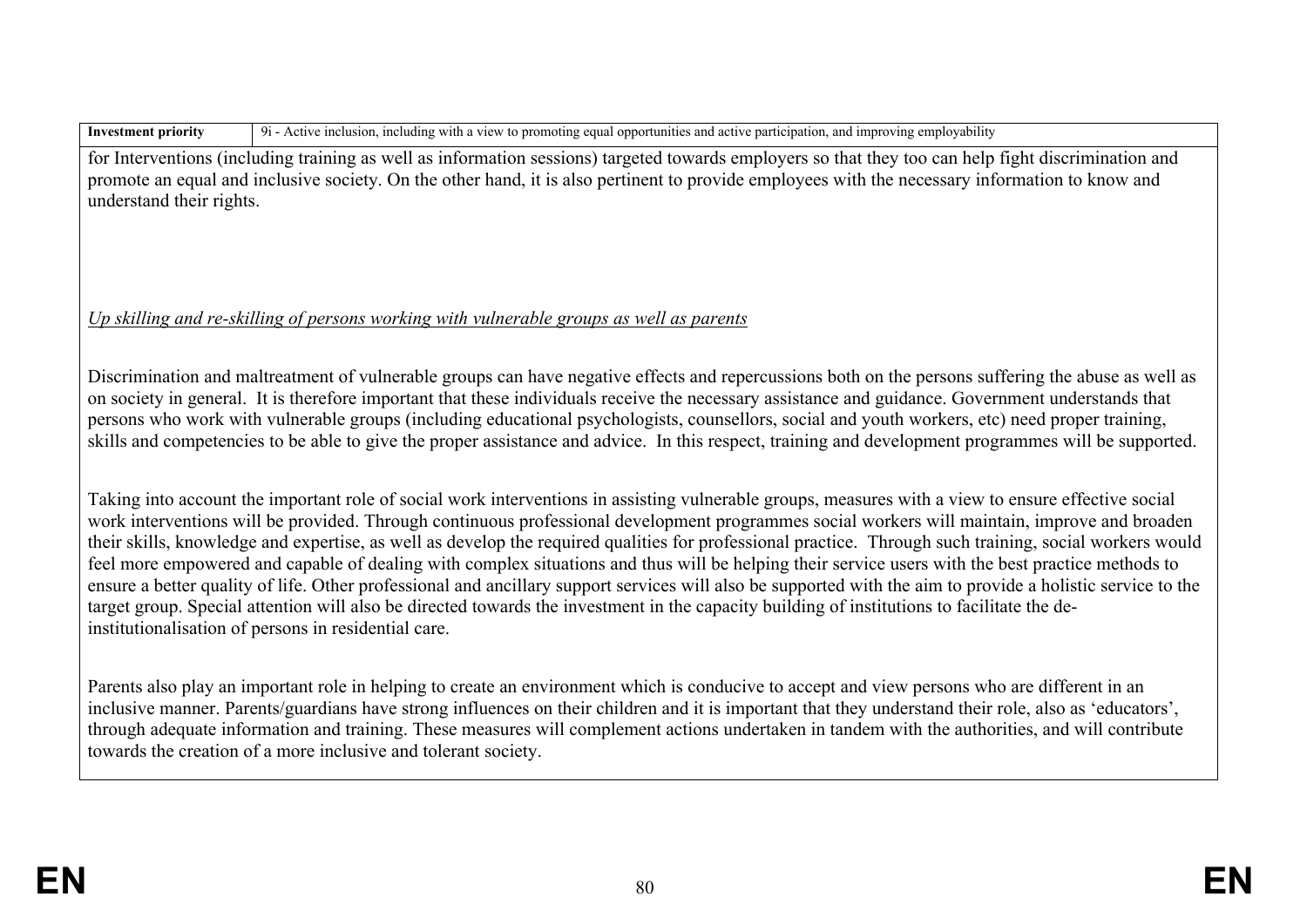| <b>Investment priority</b>                                                                                                                                                                                                                                                                                                                                                                                                                                                                                                                                                                                                                                   | 9i - Active inclusion, including with a view to promoting equal opportunities and active participation, and improving employability |  |  |  |  |  |
|--------------------------------------------------------------------------------------------------------------------------------------------------------------------------------------------------------------------------------------------------------------------------------------------------------------------------------------------------------------------------------------------------------------------------------------------------------------------------------------------------------------------------------------------------------------------------------------------------------------------------------------------------------------|-------------------------------------------------------------------------------------------------------------------------------------|--|--|--|--|--|
| In addition, Government recognises that efforts made to promote the social inclusion of persons who find themselves at risk of poverty are reinforced<br>with the active participation and work of voluntary organisations and social partners. Voluntary organisations are very active in the area of active<br>inclusion where their role is considered to be very important within the economy since VOs work at grass root level and can act as a channel for<br>socially excluded persons to enter the labour market. In this regard, Government is willing to support voluntary organisations in their endeavour to<br>reach out to vulnerable groups. |                                                                                                                                     |  |  |  |  |  |
|                                                                                                                                                                                                                                                                                                                                                                                                                                                                                                                                                                                                                                                              | [1] Unlocking the Female Potential – Research Report (National Commission for the Promotion of Equality, 2012)                      |  |  |  |  |  |
| $[3]$ Ibid.                                                                                                                                                                                                                                                                                                                                                                                                                                                                                                                                                                                                                                                  |                                                                                                                                     |  |  |  |  |  |
|                                                                                                                                                                                                                                                                                                                                                                                                                                                                                                                                                                                                                                                              | [4] National Strategic Policy for Active Ageing 2014-2020 (National Commission for Active Ageing, nd)                               |  |  |  |  |  |

### *2.A.6.2 Guiding principles for selection of operations*

**Investment priority** 9i - Active inclusion, including with a view to promoting equal opportunities and active participation, and improving employability The project selection process to be adopted for the 2014-2020 period will follow the process already established under the 2007-2013 period in order to build on the administrative set ups that are already in place and to capitalise on the experience that has been gained over the two previous programming periods.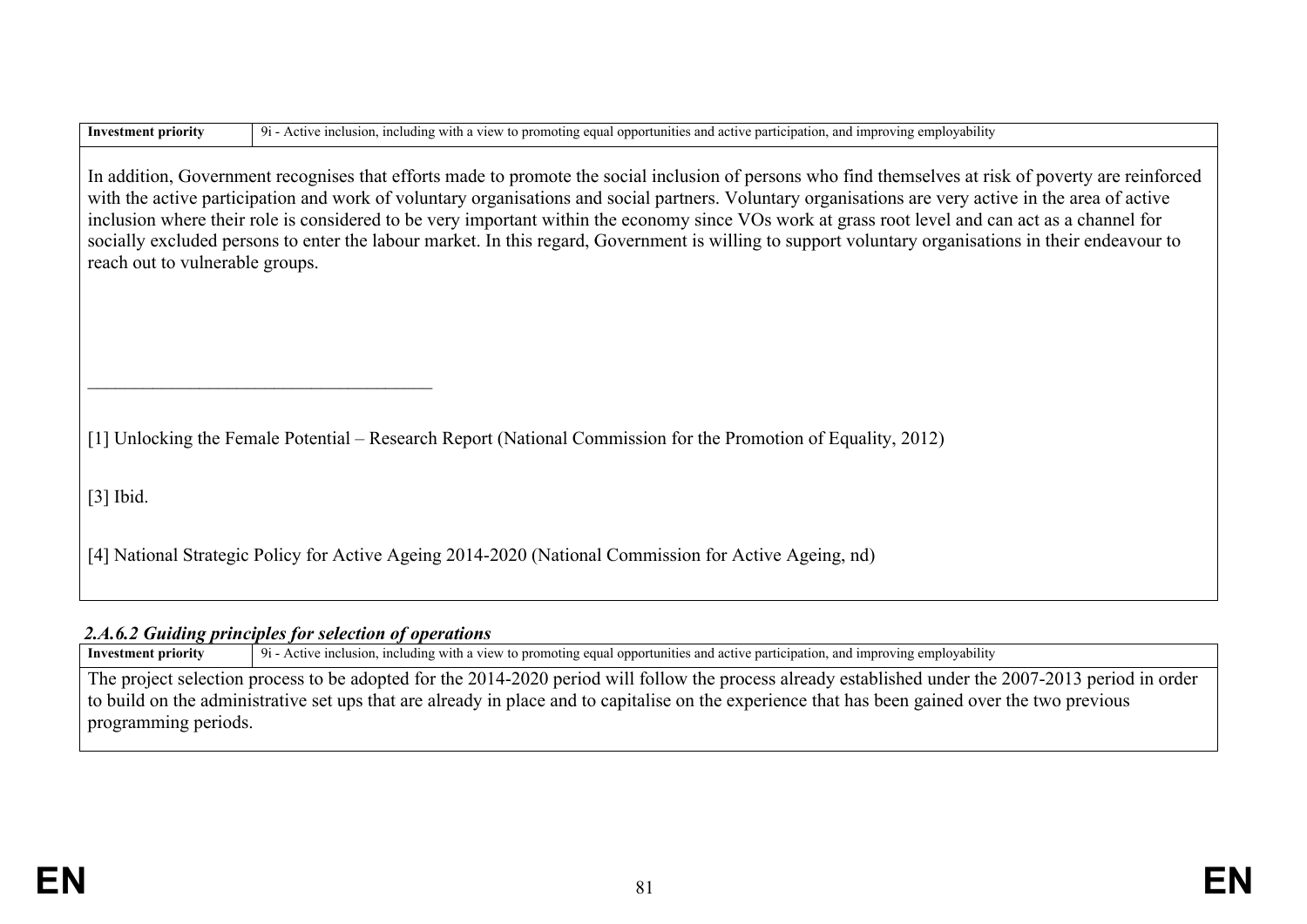| <b>Investment priority</b>    | 9i - Active inclusion, including with a view to promoting equal opportunities and active participation, and improving employability                                                                                                                                                                                                                                                                                                                                                                                                                                                                                                                           |
|-------------------------------|---------------------------------------------------------------------------------------------------------------------------------------------------------------------------------------------------------------------------------------------------------------------------------------------------------------------------------------------------------------------------------------------------------------------------------------------------------------------------------------------------------------------------------------------------------------------------------------------------------------------------------------------------------------|
|                               | The project selection process for the European Social Fund will be undertaken through the following procedures:                                                                                                                                                                                                                                                                                                                                                                                                                                                                                                                                               |
| Open call for applications    |                                                                                                                                                                                                                                                                                                                                                                                                                                                                                                                                                                                                                                                               |
|                               | The Managing Authority (MA) will launch calls for project proposals highlighting which priority axis is open and who is eligible to apply. These<br>calls will be widely publicised in the media, on the website of the MA as well as other Government websites. Once a call is launched, application<br>packs and guidance notes will be uploaded on the website of the MA and information sessions will be organised so as to provide interested applicants<br>with the necessary details on the project application and selection process.                                                                                                                 |
|                               | The criteria for selection of the projects will be proposed by the MA and approved by the Monitoring Committee (MC). Cross cutting criteria that will<br>be considered, amongst others, when selecting projects include the:                                                                                                                                                                                                                                                                                                                                                                                                                                  |
| Programme (OPII);<br>project; | • quality of the project proposal and its potential to contribute towards the achievement of the expected results as stated in the Operational<br>• overall costs of the proposed project, including the project's cost effectiveness and project sustainability;<br>• degree of additional leverage that the project will obtain through the deployment of EU funds;<br>• effective integration of the horizontal principles (particularly sustainable development and equal opportunities principles) in the proposed<br>• capacity of the organisation to implement the proposed project; and<br>• state of readiness for the commencement of the project. |
|                               |                                                                                                                                                                                                                                                                                                                                                                                                                                                                                                                                                                                                                                                               |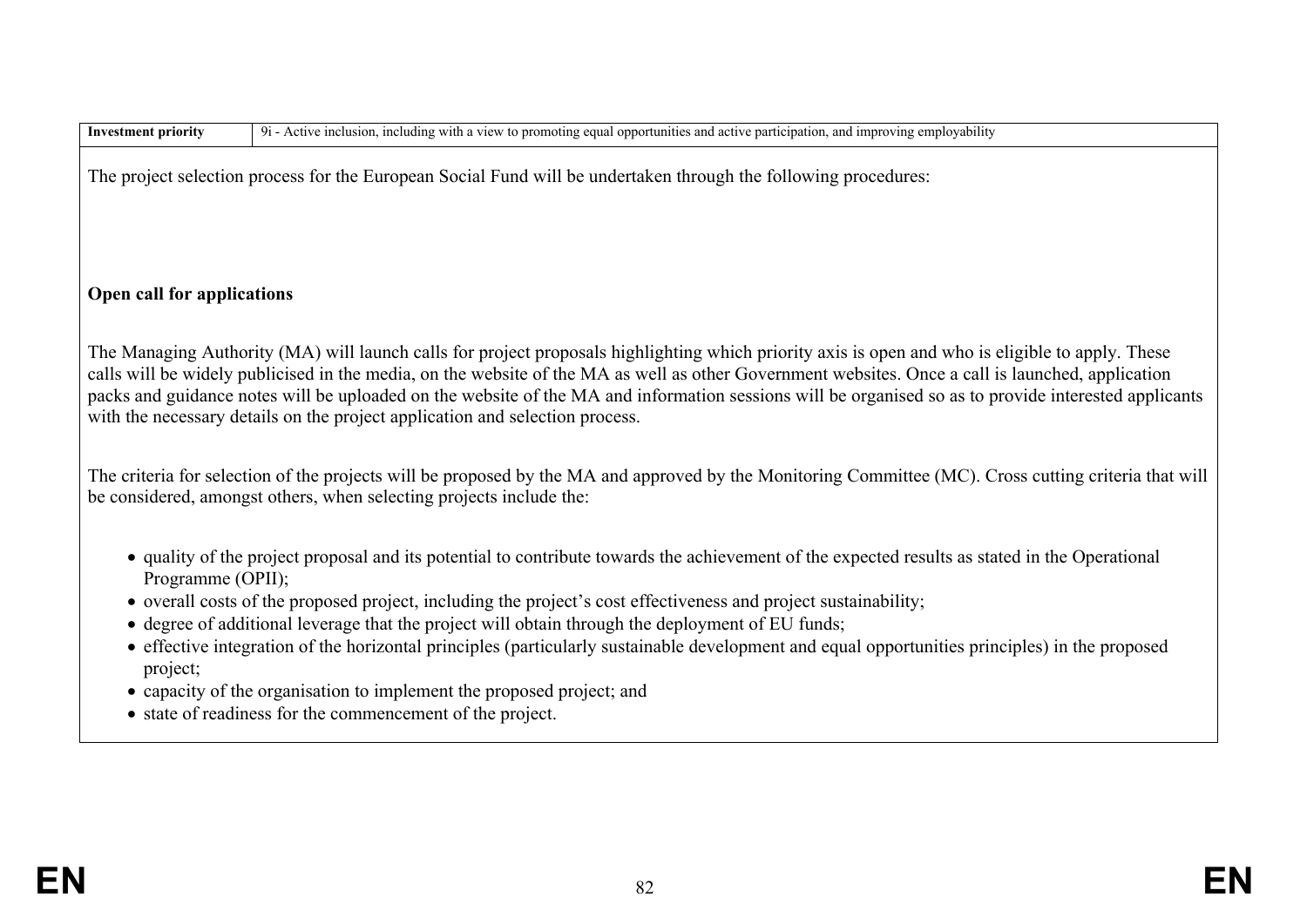| <b>Investment priority</b> | 9i - Active inclusion, including with a view to promoting equal opportunities and active participation, and improving employability                                                                                                                                                                                                                                                                                                                                                                                                                                                                                                                                                                                    |
|----------------------------|------------------------------------------------------------------------------------------------------------------------------------------------------------------------------------------------------------------------------------------------------------------------------------------------------------------------------------------------------------------------------------------------------------------------------------------------------------------------------------------------------------------------------------------------------------------------------------------------------------------------------------------------------------------------------------------------------------------------|
|                            | Separate calls will be issued for the participation of local councils and NGOs in order to ensure a more level playing field in the selection process.                                                                                                                                                                                                                                                                                                                                                                                                                                                                                                                                                                 |
| <b>Aid schemes</b>         |                                                                                                                                                                                                                                                                                                                                                                                                                                                                                                                                                                                                                                                                                                                        |
| the MC.                    | No public calls will be issued for the management of aid schemes. Intermediate Bodies designated by the MA will be allocated a sum of money and<br>will manage the schemes on behalf of the MA. Similar to the open call procedure, the selection criteria will be drawn up by the MA and approved by                                                                                                                                                                                                                                                                                                                                                                                                                  |
|                            | Small projects and projects of particular interest                                                                                                                                                                                                                                                                                                                                                                                                                                                                                                                                                                                                                                                                     |
|                            | Funds may also be allocated directly to small projects or projects that contribute to the achievement of the objectives of the OP which arise during the<br>implementation period but outside the period of an open call as recommended by the MA. The Beneficiary will be required to complete a project<br>application form and sign a letter of grant with the MA. The Beneficiary will be expected to follow rules and procedures as directed by the MA. The<br>decision of the Managing Authority to follow the said procedure in such cases shall be final. The size of each individual operation that can be selected<br>under this procedure will not exceed $\epsilon$ 250,000 in total public eligible cost. |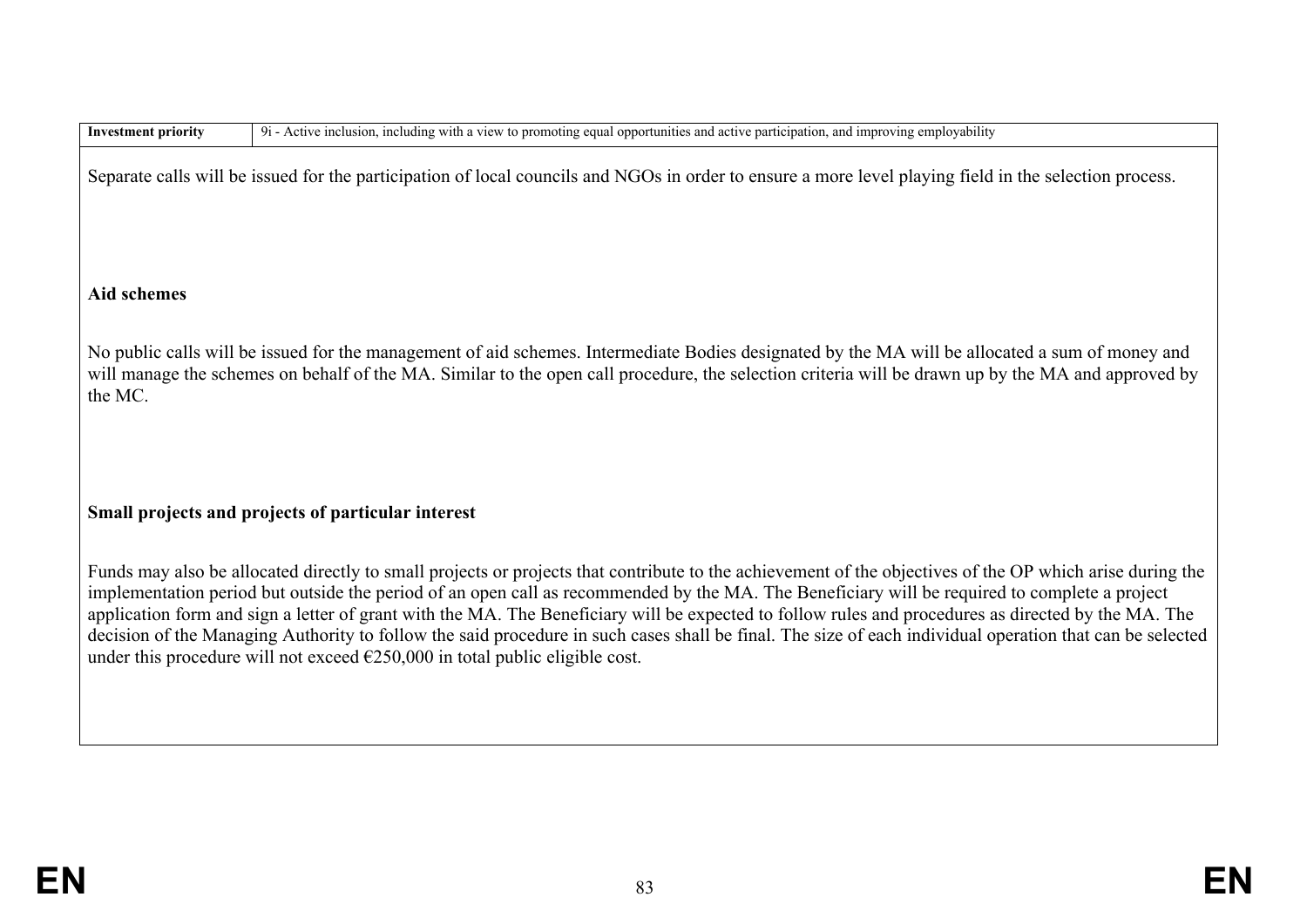| 9i.<br>onnort<br>vability<br>-Inv<br>eaua<br>.<br>$^{\circ}$<br>active<br>inclijs<br>with<br>് moting പ<br>A C†1V<br>-10rit <sup>.</sup><br>a improv<br>and<br>na.<br>estm<br>$\cdots$<br>nu |  |
|----------------------------------------------------------------------------------------------------------------------------------------------------------------------------------------------|--|
|----------------------------------------------------------------------------------------------------------------------------------------------------------------------------------------------|--|

#### **Flexibility Facility**

In line with Article 98 (2) of the Council Regulation (EU) No 1303/2013, Government has decided to avail of the possibility to finance in a complementary manner and subject to the limit of 10% of European Funds for the Programme, actions falling within the scope of assistance from the ERDF, provided that they are considered necessary for the satisfactory implementation of the operation and are directly linked to it. The flexibility facility will not necessarily reach the full 10%. The use of the facility will be monitored through the Structural Funds Database.

#### 2.*A.6.3 Planned use of financial instruments* (where appropriate)

**Investment priority** 9i - Active inclusion, including with a view to promoting equal opportunities and active participation, and improving employability

The possible use financial instruments is subject to the outcome of an ex-ante assessment for financial instruments which will be carried out in line with Article 37 of Regulation 1303/13.

#### *2.A.6.4 Planned use of major projects* (where appropriate)

**Investment priority** 9i - Active inclusion, including with a view to promoting equal opportunities and active participation, and improving employability Not applicable

#### *2.A.6.5 Output indicators by investment priority and, where appropriate by category of region*

**Table 5: Common and programme-specific output indicators** (by investment priority, broken down by category of region for the ESF, and where relevant, for the ERDF)

| Investment priority |    |          | inclusion, including with a view to promoting equal opportunities and active participation, and improving<br>91 - Active |      |                           |                     |           |                     |  |
|---------------------|----|----------|--------------------------------------------------------------------------------------------------------------------------|------|---------------------------|---------------------|-----------|---------------------|--|
|                     |    |          | .<br>employability                                                                                                       |      |                           |                     |           |                     |  |
|                     | ID | ndicator | <b>Measurement</b>                                                                                                       | ∀und | ategory of region (where) | Target value (2023) | Source of | <b>Frequency of</b> |  |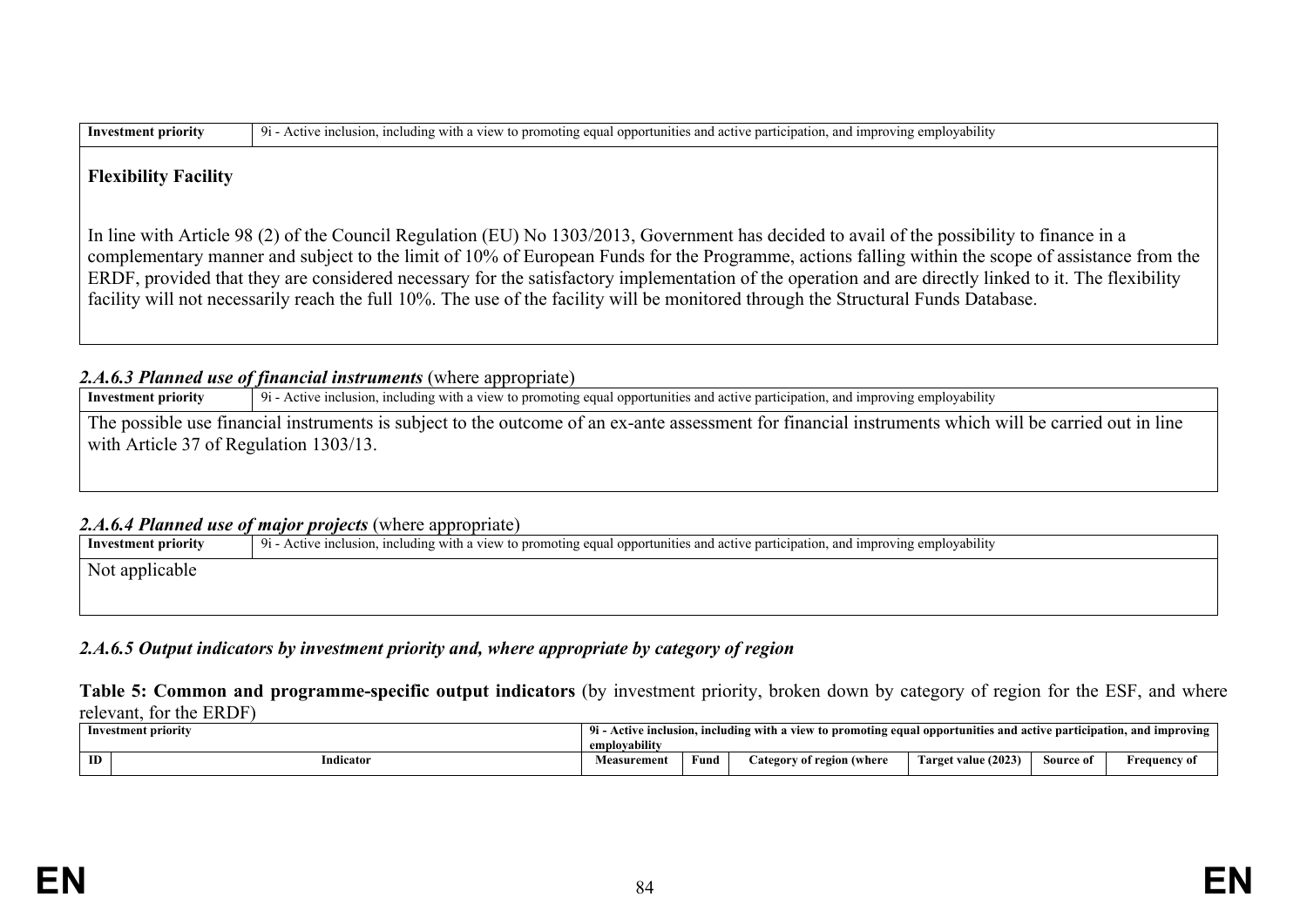|          |                                                                                           | unit   |            | relevant)  | M | W |          | data       | reporting       |
|----------|-------------------------------------------------------------------------------------------|--------|------------|------------|---|---|----------|------------|-----------------|
| $\Omega$ | Persons participating in training/support measures                                        | Number | <b>ESF</b> | Transition |   |   | 8.500.00 | Monitoring | 1/year          |
|          |                                                                                           |        |            |            |   |   |          |            |                 |
| $\circ$  | Persons supported towards the de-institutionalisation through the provision of skills and | Number | <b>ESF</b> | Transition |   |   | 30.00    | Monitoring | $1/\text{year}$ |
|          | support services                                                                          |        |            |            |   |   |          |            |                 |
|          | Research activities and campaigns focusing on vulnerable groups so as to improve service  | Number | <b>ESF</b> | Transition |   |   | 6.00     | Monitoring | $1/\text{year}$ |
|          | delivery                                                                                  |        |            |            |   |   |          |            |                 |
| $\Omega$ | Persons participating in up-skilling and re-training including partners                   | Number | <b>ESF</b> | Transition |   |   | .200.00  | Monitoring | $1/\text{year}$ |
|          |                                                                                           |        |            |            |   |   |          |            |                 |

### **2.A.4 Investment priority**

| ID of<br>: priority<br>- investmei<br>.ent-<br>πne | 9 <sub>iv</sub>                                                                                                                                                                      |
|----------------------------------------------------|--------------------------------------------------------------------------------------------------------------------------------------------------------------------------------------|
| Title<br>ot th<br>estment priority<br>1nv          | health<br>high<br>interes<br>Enhancin<br>affordab'<br>ıclud<br>and soc<br>susta<br><b>OFT</b><br>aabit<br>$\alpha$<br>$^{\circ}$<br>orc<br>הייר<br>anu<br>uuan<br>au<br>ai c<br>1 v. |

### **2.A.5 Specific objectives corresponding to the investment priority and expected results**

| ID of the specific objective    | SO <sub>1</sub>                                                                                                                                                                                                                                                                                                                                                                                                                                                                                                                                                                                                        |
|---------------------------------|------------------------------------------------------------------------------------------------------------------------------------------------------------------------------------------------------------------------------------------------------------------------------------------------------------------------------------------------------------------------------------------------------------------------------------------------------------------------------------------------------------------------------------------------------------------------------------------------------------------------|
| Title of the specific objective | Enhancing the health and care service delivery through training for the health and care professionals/workers as well as measures intended to reduce health inequalities                                                                                                                                                                                                                                                                                                                                                                                                                                               |
|                                 | through actions to promote healthier lifestyles, and health and safety at work.                                                                                                                                                                                                                                                                                                                                                                                                                                                                                                                                        |
| Results that the Member         | <b>Development Needs</b>                                                                                                                                                                                                                                                                                                                                                                                                                                                                                                                                                                                               |
| States seek to achieve with     |                                                                                                                                                                                                                                                                                                                                                                                                                                                                                                                                                                                                                        |
| Union support                   |                                                                                                                                                                                                                                                                                                                                                                                                                                                                                                                                                                                                                        |
|                                 | Maintaining a healthy population is considered essential for the attainment of a productive workforce and for the country's<br>economic development. Besides facing an ageing population like the rest of the EU, there are higher mortality rates resulting<br>from circulatory diseases when compared to the EU 15.[1] These are the leading causes of death, accounting for 47% of all<br>deaths in 2012.[2] Despite health gains, many risk factors associated with non-communicable diseases in Malta are on the rise;<br>with two of the main chronic conditions relate to obesity, and unhealthy lifestyles.[3] |
|                                 | Obesity is becoming a public health enemy and the need to maintain a healthy weight across the Maltese population is proving<br>to be a challenge. <sup>[4]</sup> Statistics reveal an increase in obesity across all age groups, with Maltese children and adults being<br>amongst the heaviest in the world.[5] This is even more accentuated in deprived areas. Obesity imposes an economic burden on<br>society through increased medical costs incurred to treat diseases associated with it,[6] lost productivity due to absenteeism and<br>premature death.[7]                                                  |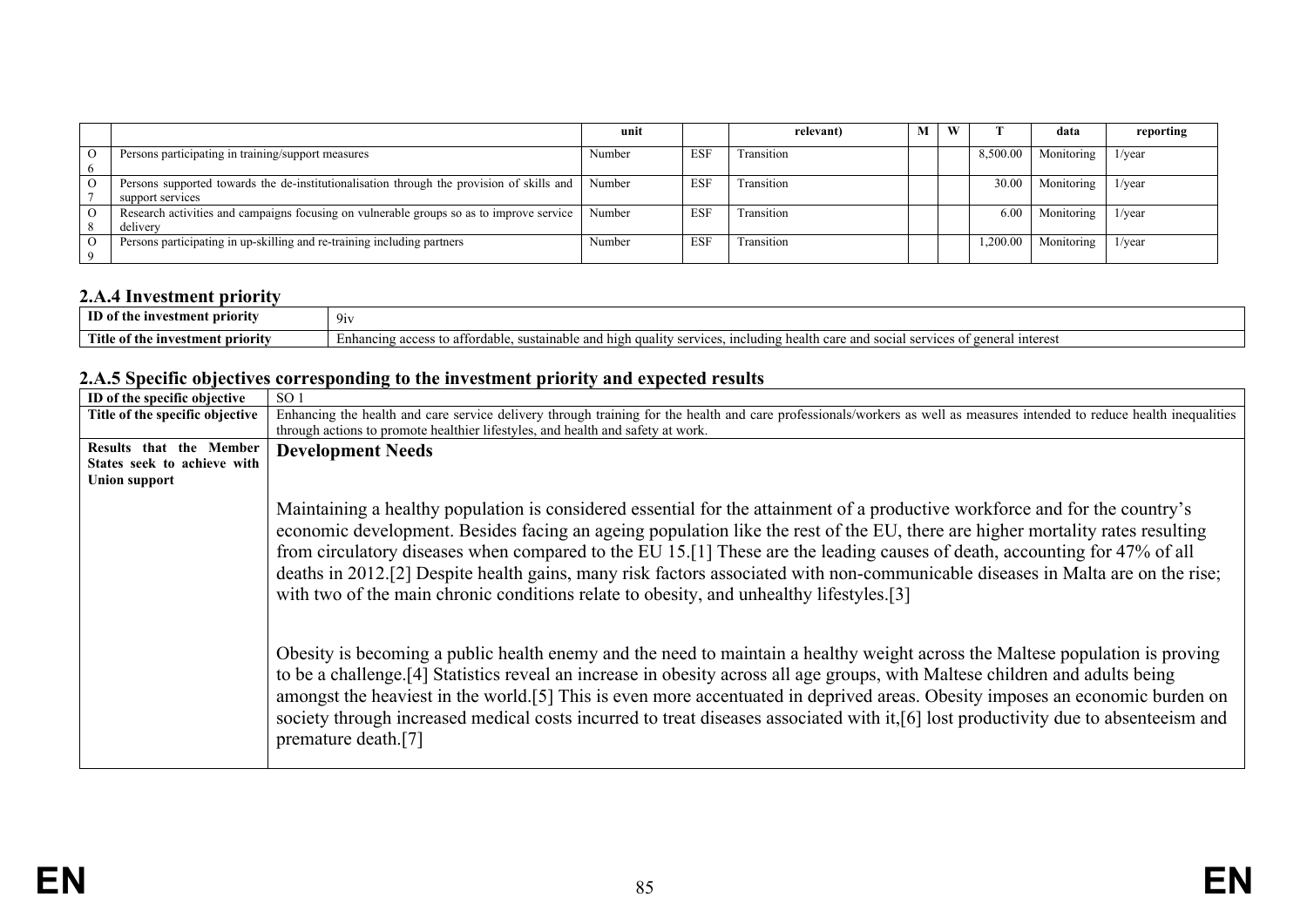Health challenges are also representing themselves in health inequalities, whereby the Ministry for Health has determined that health inequalities are largely determined by differences in the educational level of the population, which is also intimately linked to age differences. In fact, the higher a person's socio-economic status, usually determined by income or education level, the healthier he/she is likely to be.[8]

Adopting healthy and safe working conditions also proves a significant challenge as work has become more intensive, and serving as a key source of stress, as well as health risks. In fact, although since 2008 injuries at the place of work have decreased, there were still 3,119 injuries in 2013.[9] Work-related stress is also a concern for workers and employers. In this regard, 62% of Maltese workers believe that cases of work related stress are very common at their place of work, when compared to the rate of 51% of all European workers.[10]

In order to provide the best possible health and care service delivery, Government believes in the need to address the continuous challenge to have workers equipped with the necessary skills and competencies so as to ensure that service delivery is improved.

### **Expected Results**

 $\frac{1}{2}$ 

Provide individuals with knowledge and healthier lifestyle options, increase awareness of health and safety issues at the workplace and strengthen the capacity building of systems and structures within the health and care services.

[1] A National Health Systems Strategy for Malta (2014-2020) – Securing our health system for future generations (Ministry for Energy and Health, 2014)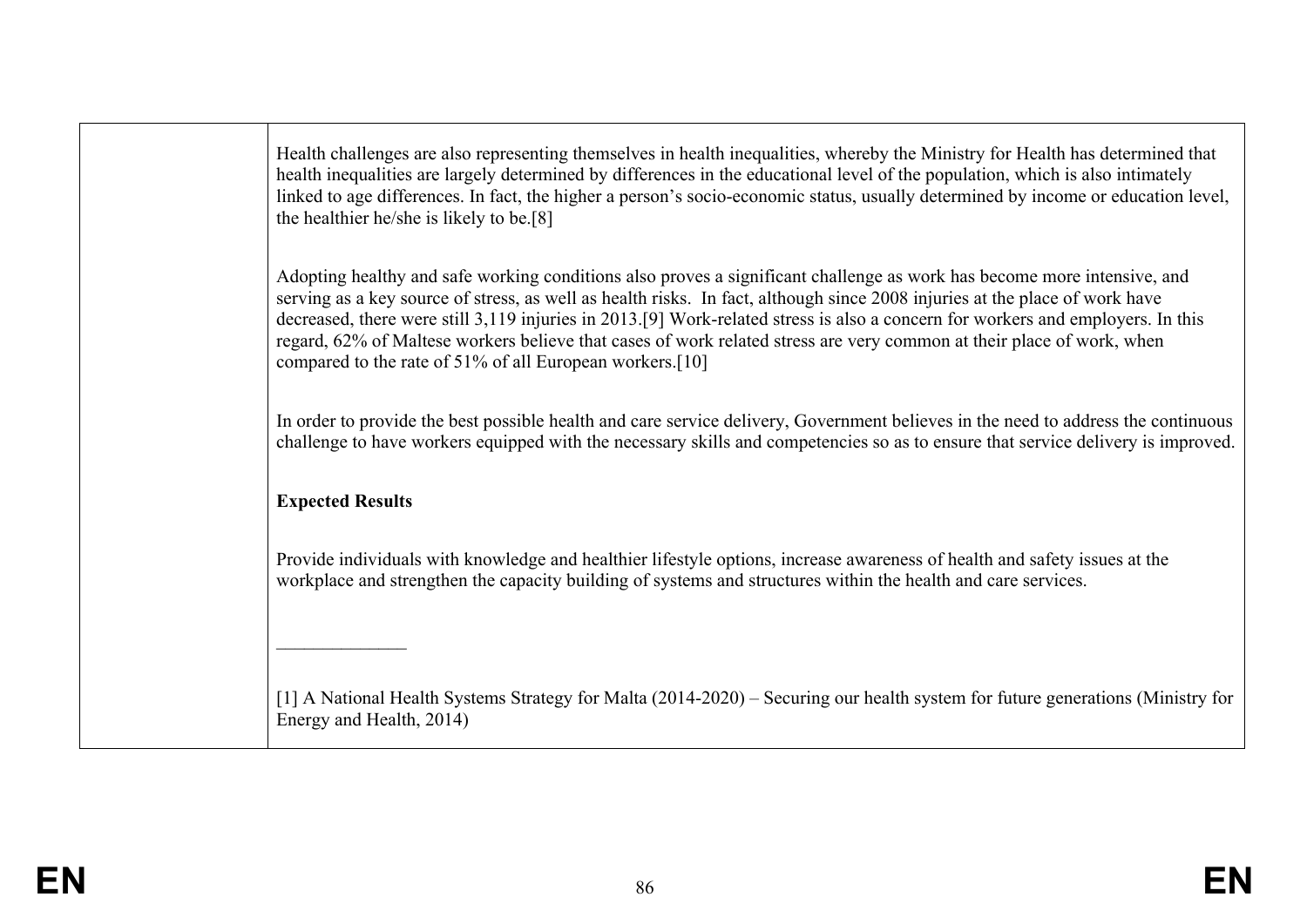| [2] Malta in Figures (National Statistics Office, 2013).                                                                                                                    |
|-----------------------------------------------------------------------------------------------------------------------------------------------------------------------------|
| A National Health Systems Strategy for Malta (2014-2020) – Securing our health system for future generations (Ministry<br>$\lceil 3 \rceil$<br>for Energy and Health, 2014) |
| [4] A Healthy Weight for Life: A National Strategy for Malta, 2012-2020 (Superintendence of Public Health, Ministry for<br>Health and the Elderly and Community Care, 2012) |
| $[5]$ Ibid.                                                                                                                                                                 |
| [6] Estimated cost of 20 million Euros per year in state medical expenses alone.                                                                                            |
| $[7]$ Ibid.                                                                                                                                                                 |
| [8] Health Inequalities, (Equity Action, nd) available from; http://www.equityaction-project.eu/about/health-inequalities/<br>[Accessed on 7 October 2014].                 |
| [9] Activity Report 2013 (Occupational Health and Safety Authority, 2014)                                                                                                   |
| $[10]$ Ibid.                                                                                                                                                                |
|                                                                                                                                                                             |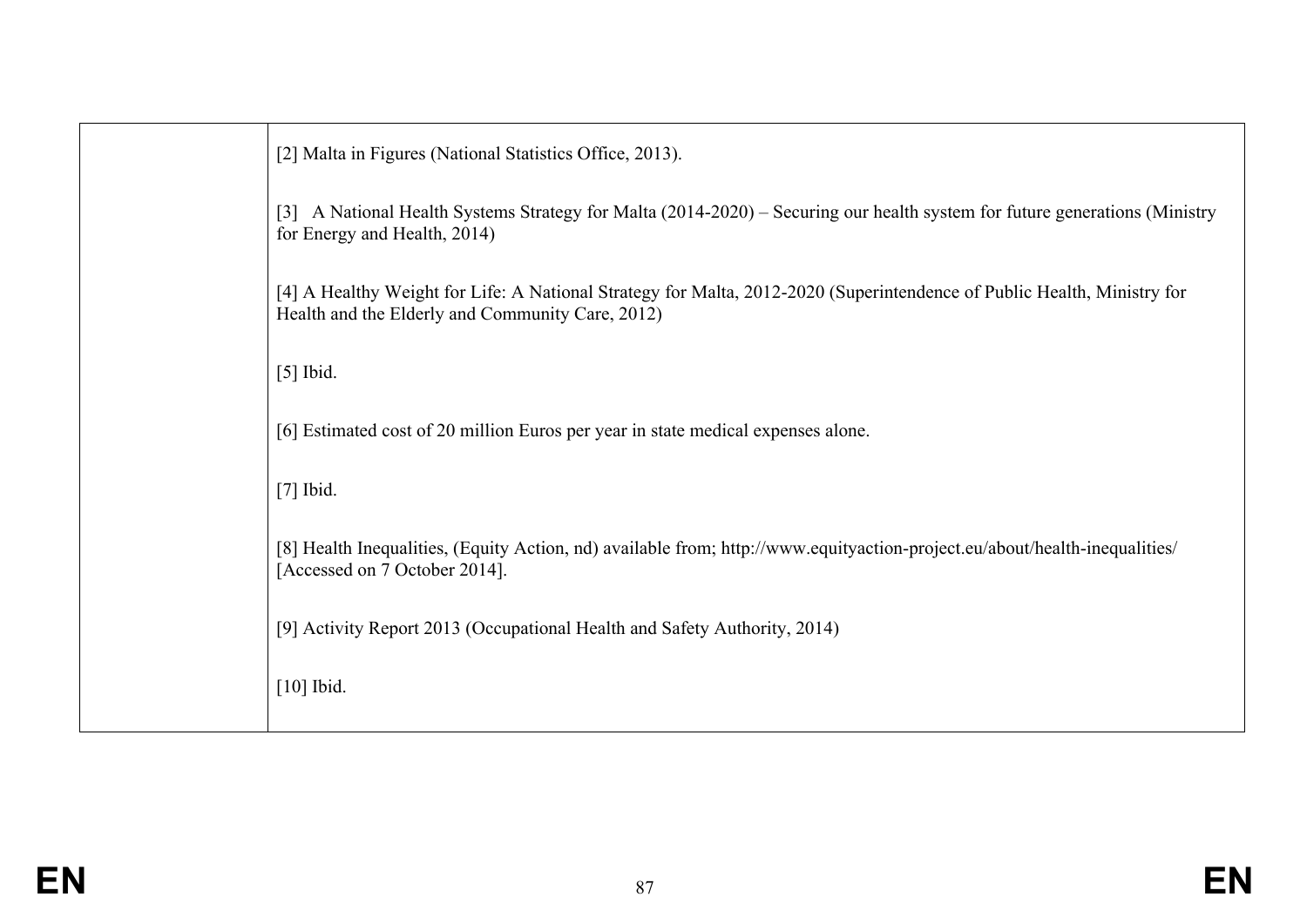### **Table 4: Common result indicators for which a target value has been set and programme-specific result indicators corresponding to the specific objective (by investment priority and category of region)** (for the ESF)

|      | Investment priority : 9iv - Enhancing access to affordable, sustainable and high quality services, including health care and social services of general interest |                       | -                                        |                                                             |                       |   |  |                   |                                                    |   |                         |  |                                       |                 |           |                                  |
|------|------------------------------------------------------------------------------------------------------------------------------------------------------------------|-----------------------|------------------------------------------|-------------------------------------------------------------|-----------------------|---|--|-------------------|----------------------------------------------------|---|-------------------------|--|---------------------------------------|-----------------|-----------|----------------------------------|
| ID   | Indicator                                                                                                                                                        | Category of<br>region | <b>Measurement unit for</b><br>indicator | Common output indicator used as basis for<br>target setting | <b>Baseline value</b> |   |  |                   | <b>Measurement unit for baseline</b><br>and target |   | <b>Baseline</b><br>vear |  | <b>Target value</b><br>(2023)<br>data |                 | Source of | <b>Frequency of</b><br>reporting |
|      |                                                                                                                                                                  |                       |                                          |                                                             |                       | W |  |                   |                                                    | M | W                       |  |                                       |                 |           |                                  |
| R 12 | Increase in awareness in relation to healthier lifestyles and health and safety at Transition<br>work                                                            |                       |                                          |                                                             |                       |   |  | 19.00 Ratio $(%)$ | 2012                                               |   |                         |  | 50.00 Monitoring                      | $1$ /year       |           |                                  |
|      | Participants gaining a qualification/certification upon leaving in up-skilling and re- Transition<br>training programmes                                         |                       |                                          |                                                             |                       |   |  | 87.00 Ratio (%)   | 2013                                               |   |                         |  | 85.00 Monitoring                      | $1/\text{year}$ |           |                                  |

### **2.A.6 Action to be supported under the investment priority** (by investment priority)

the materially deprived, and health and care service workers.

# *2.A.6.1 Description of the type and examples of actions to be supported and their expected contribution to the specific objectives including, where appropriate, the identification of main target groups, specific territories targeted and types of beneficiaries*<br>Investment priority 19iv - Enhancing access to affordable, sustainable and high quality services, including

**Investment priority** 9iv - Enhancing access to affordable, sustainable and high quality services, including health care and social services of general interest The aim of Government is to ensure a healthy society where everybody is given the opportunity to contribute to the socio-economic welfare of the country. In view of the demographic changes and the ageing population which Malta is facing, it is crucial to ensure that the members of its workforce are healthy and will thus continue to contribute towards the labour market through active employment for as long as possible. In this respect, Government will seek to focus on preventive measures to ensure that individuals are equipped with the necessary knowledge and information to make better life choices. In addition, Government will also target investment towards strengthening health and safety in working environments as well as establishing well-trained health and care service workers with the aim of guaranteeing the delivery of high-quality health and care services. **Indicative Target groups, beneficiaries and territories targeted** Target groups: Schools, employers, employees, general public including older workers, persons at risk of poverty, persons who are socially excluded,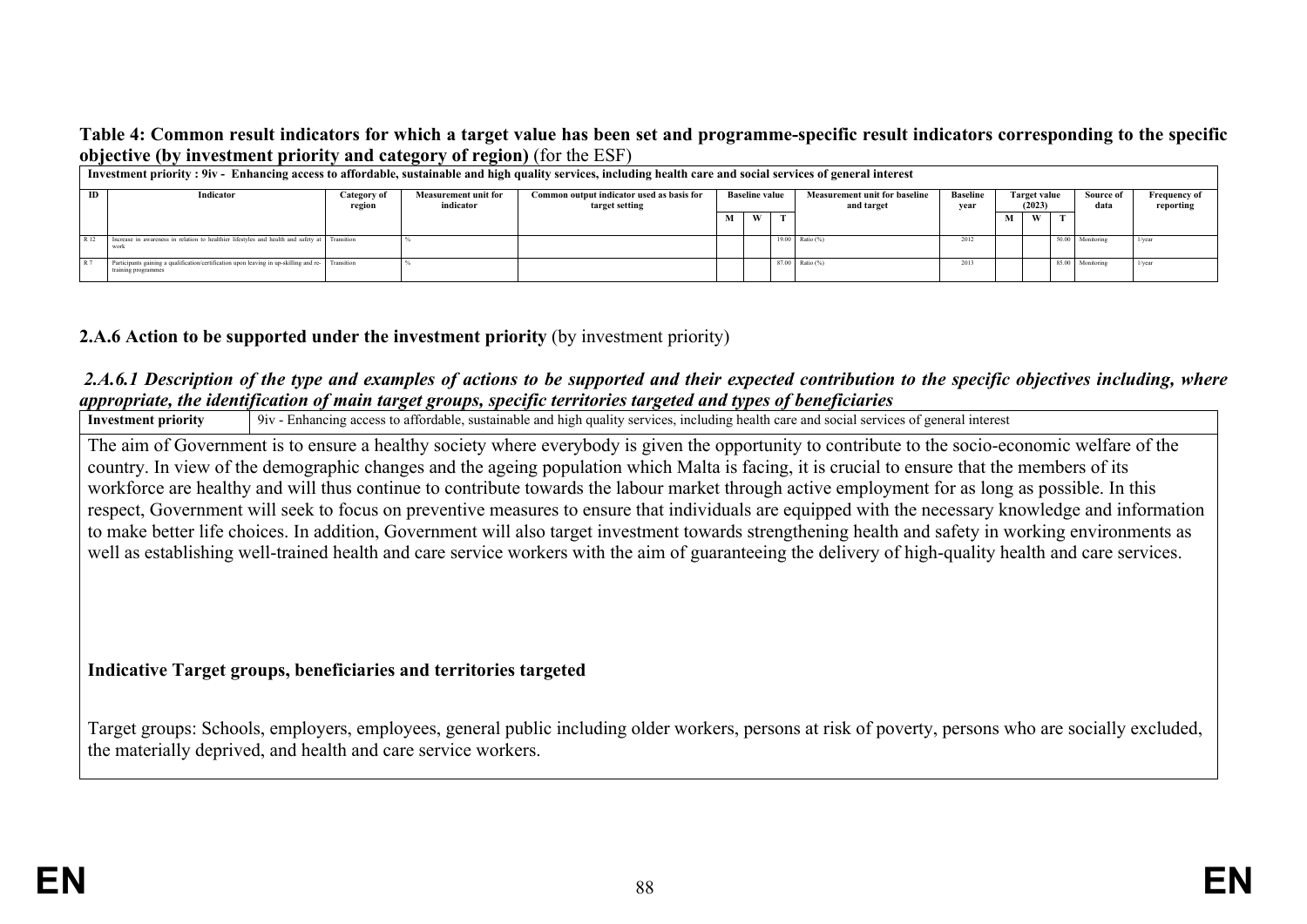| <b>Investment priority</b>    | 9iv - Enhancing access to affordable, sustainable and high quality services, including health care and social services of general interest                                                                                                                                                                                                                                                                                                                                                                                                                                                                                                                                                                                                                                                                                                                                                                                      |
|-------------------------------|---------------------------------------------------------------------------------------------------------------------------------------------------------------------------------------------------------------------------------------------------------------------------------------------------------------------------------------------------------------------------------------------------------------------------------------------------------------------------------------------------------------------------------------------------------------------------------------------------------------------------------------------------------------------------------------------------------------------------------------------------------------------------------------------------------------------------------------------------------------------------------------------------------------------------------|
|                               | Beneficiaries: Public Administration, Social Partners, and Voluntary Organisations.                                                                                                                                                                                                                                                                                                                                                                                                                                                                                                                                                                                                                                                                                                                                                                                                                                             |
| Territories: Malta and Gozo   |                                                                                                                                                                                                                                                                                                                                                                                                                                                                                                                                                                                                                                                                                                                                                                                                                                                                                                                                 |
| organisations.                | Interventions under this investment priority will target schools, employers, employees and the general public including older workers, those who are<br>at risk of poverty, the socially excluded and the materially deprived. Health and care service workers will also be targeted under this investment<br>priority through actions aiming at ameliorating service delivery. Beneficiaries will include public administration, social partners, and voluntary                                                                                                                                                                                                                                                                                                                                                                                                                                                                |
| <b>Types of Interventions</b> |                                                                                                                                                                                                                                                                                                                                                                                                                                                                                                                                                                                                                                                                                                                                                                                                                                                                                                                                 |
|                               | The actions that will be undertaken under this investment priority will contribute towards creating a healthy population whilst also improving health<br>and care service delivery. This will revolve around the provision of communication and information to the public in general, as well as specific target<br>groups, to help in the process of making healthy life choices. In addition, achieving a healthy population will also be made possible through actions<br>ensuring favourable working environments and the carrying out of appropriate studies aimed at establishing the trends and identify the needs of the<br>population with a view to better address this challenge. Various training programmes provided to professionals as well as other health and care<br>service providers as part of a holistic approach targeted at improving the quality of health and care services will also be implemented. |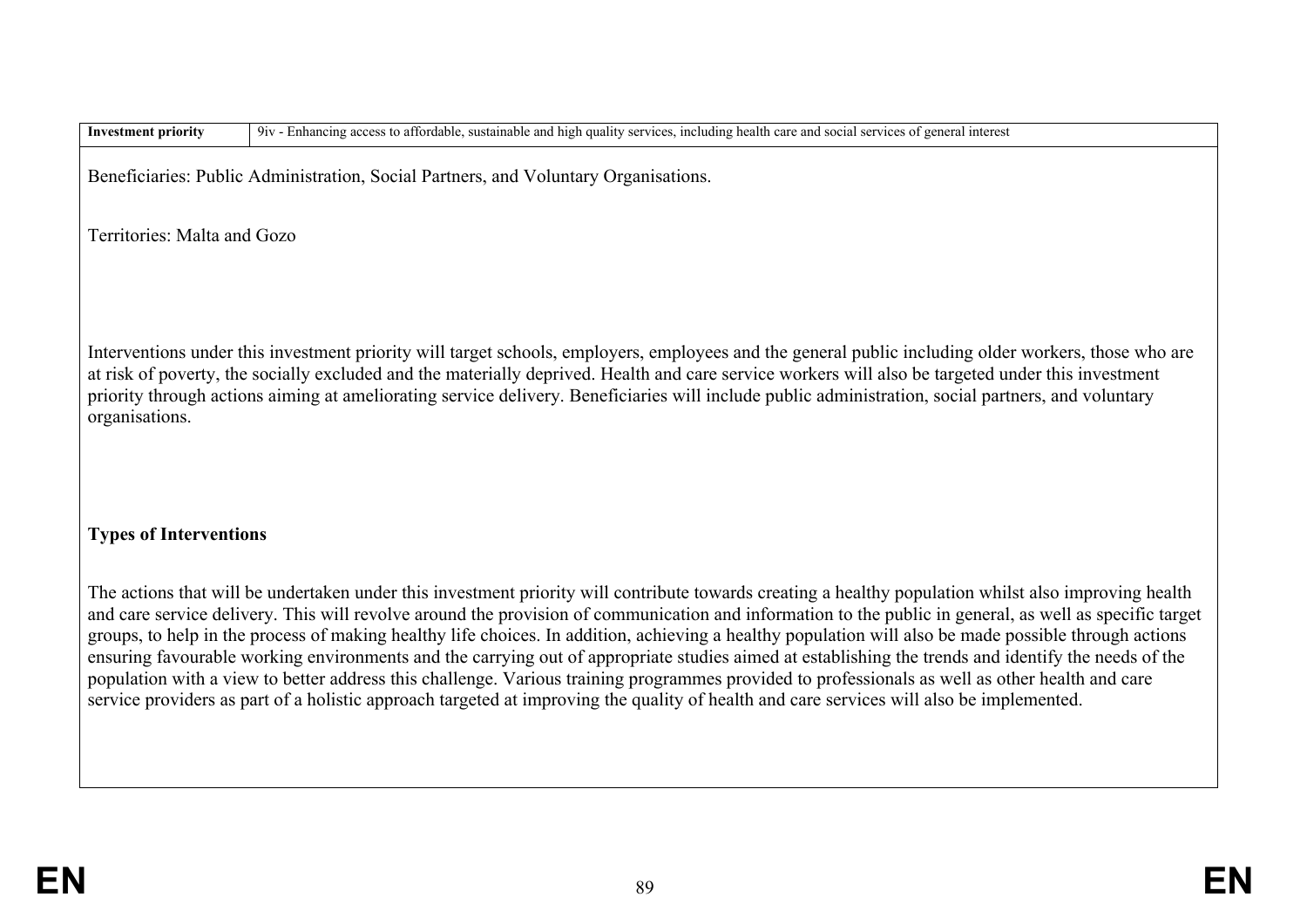| nvestment priority |  |
|--------------------|--|
|--------------------|--|

**Investment priority** 9iv - Enhancing access to affordable, sustainable and high quality services, including health care and social services of general interest

#### **List of potential interventions**

### *Actions to promote healthier lifestyles*

Core to Government's strategy is the prevention of diseases with the aim to improve the wellbeing of individuals as well as minimising the associated costs of health care whilst also maximising productivity. Leading a healthy lifestyle can have positive consequences on the prevention of diseases and significantly improves the quality of life.[1] Within this context, Government is committed towards a preventive health policy and its implementation.

Interventions will therefore focus on ensuring that the public is well informed on the health risks that are associated with unhealthy lifestyles, including lack of physical activity, wrong diets and bad habits such as smoking. With high obesity rates amongst children, Government intends to focus amongst others, on awareness raising campaigns within schools with the aim to address these issues as early as possible in children's lives. Parents will also be included in the equation due to the important role that these have on their children's life choices especially their dietary habits and aptitude towards physical activity. Information and communication to the general public through appropriate tools is also being considered, focusing especially on the importance of healthy eating, sports and physical activity. Complementary to the above, actions will also include the development of personalised services where necessary focusing on the management of overweight and obesity in adults, youth and children.

Special programmes on health education and promotion will be also developed so as to reach out to those individuals in deprived areas or pertaining to vulnerable groups, where a more tailored approach may be needed. Government believes that since the realities of these groups differ from the majority, a different approach would be needed from mainstream measures, also by implementing actions focusing on for example breaking the intergenerational incidence of overweight and obesity and instil a culture of physical activity and sports. In addition, in line with the active ageing strategy, specific attention will also be directed towards the elderly. Government recognises that the ability to retain elderly people active is closely related to their physical and mental condition. In this regard, attention will be directed towards reforms in the health sector which aim to respond to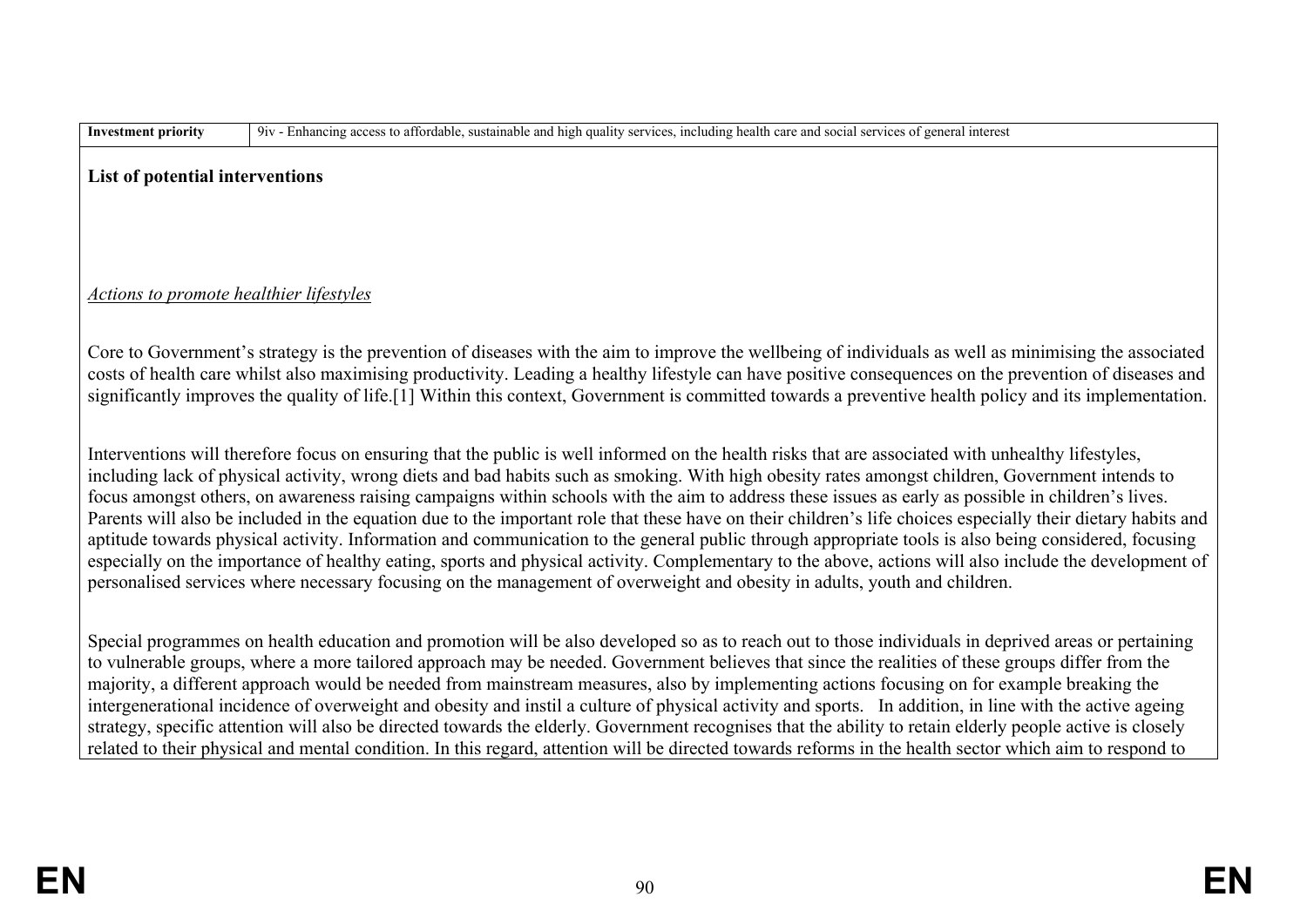| <b>Investment priority</b> | 9iv - Enhancing access to affordable, sustainable and high quality services, including health care and social services of general interest                                                                                                              |
|----------------------------|---------------------------------------------------------------------------------------------------------------------------------------------------------------------------------------------------------------------------------------------------------|
|                            | $A = 1$ ( $C = 1$ ) $A = 1$ ( $A = 1$ ) $A = 1$ ( $A = 1$ ) $A = 1$ ( $A = 1$ ) $A = 1$ ( $A = 1$ ) $A = 1$ ( $A = 1$ ) $A = 1$ ( $A = 1$ ) $A = 1$ ( $A = 1$ ) $A = 1$ ( $A = 1$ ) $A = 1$ ( $A = 1$ ) $A = 1$ ( $A = 1$ ) $A = 1$ ( $A = 1$ ) $A = 1$ |

the needs of an ageing society which support elderly persons to remain active players in the economy.

In addition, programmes will be developed and implemented to educate and inform high level policy makers in all Government departments and local government as well as civil society on the importance of leading a healthy lifestyle. Government recognises that positive results in this regard necessitate a cross-portfolio approach and cross-sector collaboration together with investment to change the current mentality to one that promotes a healthy weight for all including physical activity and sports.[2]

### *Training and awareness of Health and Safety at work*

Changes in health statuses together with changes in working conditions and the intensification of work have led to increased work pressures. This has been serving as a key source of stress and health risk, especially for older workers,[3] which has contributed negatively towards the early exit of workers from the labour market. Particularly, changes in working conditions are posing health challenges, especially for older workers, which affect the productivity levels and thus, increase chances of absenteeism from work, the possibility of losing job as well as the motivation to leave the employment market as early as possible.[4] In this respect, it is Government's aim to ensure that the highest degree of health and safety is promoted across different stakeholders, including employers and health and safety practitioners, with the aim to foster the employability in particular of older and ageing workers, but as importantly other workers with the aim to mitigate against eventual early labour market departures and increase current and future productivity levels. This in turn is expected to have positive consequences on the economic and social wealth of the country whilst at the same time enhancing the individual's dignity and financial independence.

*Up skilling, re-skilling, training and professional development of health and care professionals and workers*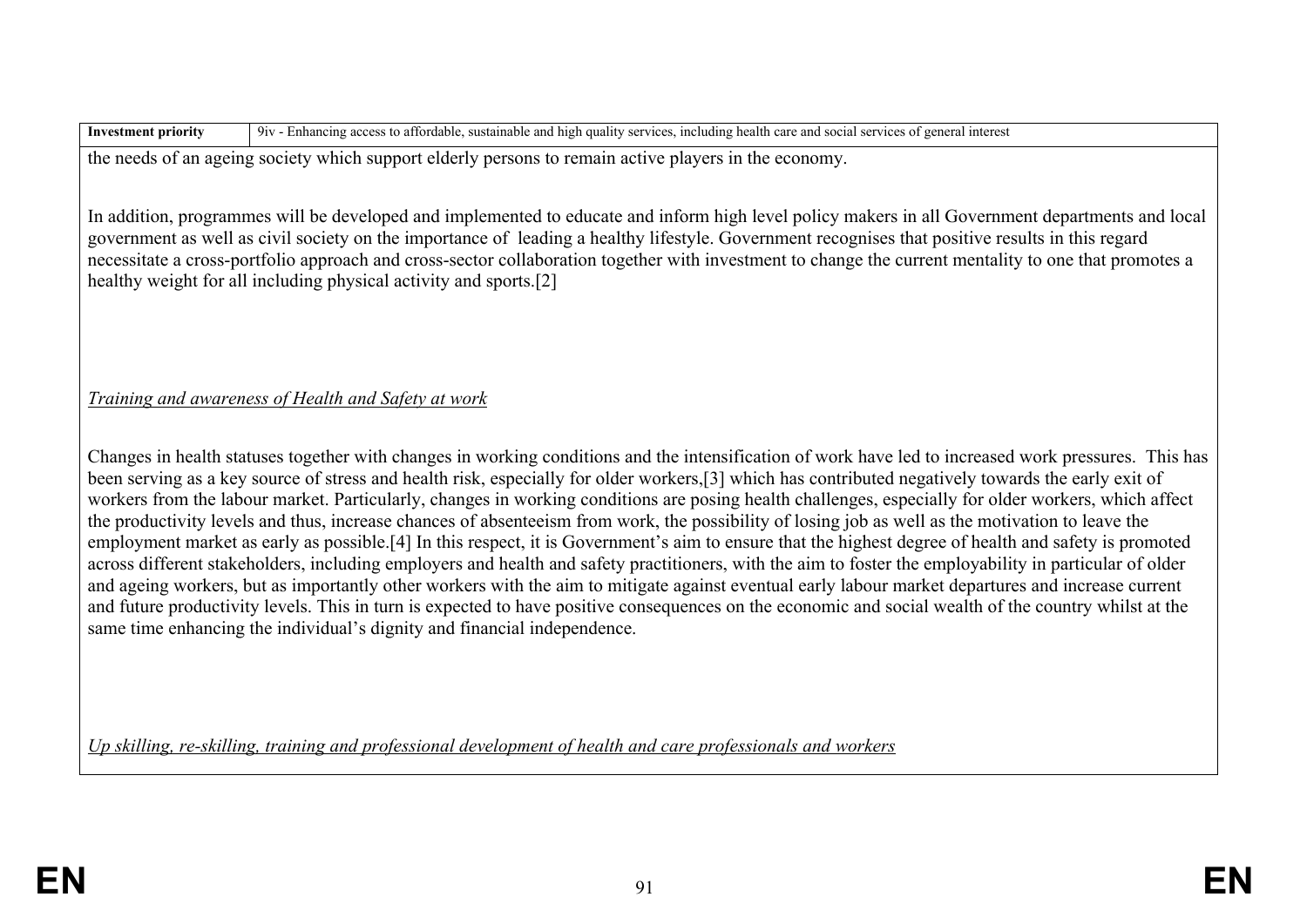and high quality services, including health care and social services of general interest

For Government to provide the best possible health and care services, it is important that the skills and competencies of professionals and health and care workers in the sector are continuously upgraded and improved to the highest possible standards. On this premise, Government is ready to provide support to those individuals who are willing to venture in the health and care sector as well as upgrade the skills of those already working within the sector. The objective is for the health and care sector to have a multi-skilled workforce that is multi-tasked to carry out community and primary care that supports the preventive and curative approach that Government envisages to adopt. The capacity building of other professionals and workers that can contribute towards the attainment of these goals will also be supported. Studies are also being envisaged so that the training and up-skilling provided within the health and care sector is founded on sound evidence and information which capture the realities on the ground.

Cognisant of an ageing population, more demands are being placed on health and care workers. Within this context, Government believes that it is important that the right care and support is provided to the elderly so that they can remain healthy and active; thus minimising their chances of becoming socially excluded. In this regard, specific attention will be directed towards the provision of training in the health and care sector as well as the possibility of enhancing community care services aimed at better addressing the needs of older people so as to achieve better interfacing between prevention, rehabilitation and improved quality of service.

[1] A Healthy Weight for Life: A National Strategy for Malta, 2012-2020 (Superintendence of Public Health, Ministry for Health and the Elderly and Community Care, 2012)

[2] Ibid.

\_\_\_\_\_\_\_\_\_\_\_\_\_\_\_\_\_\_\_\_\_\_\_\_\_\_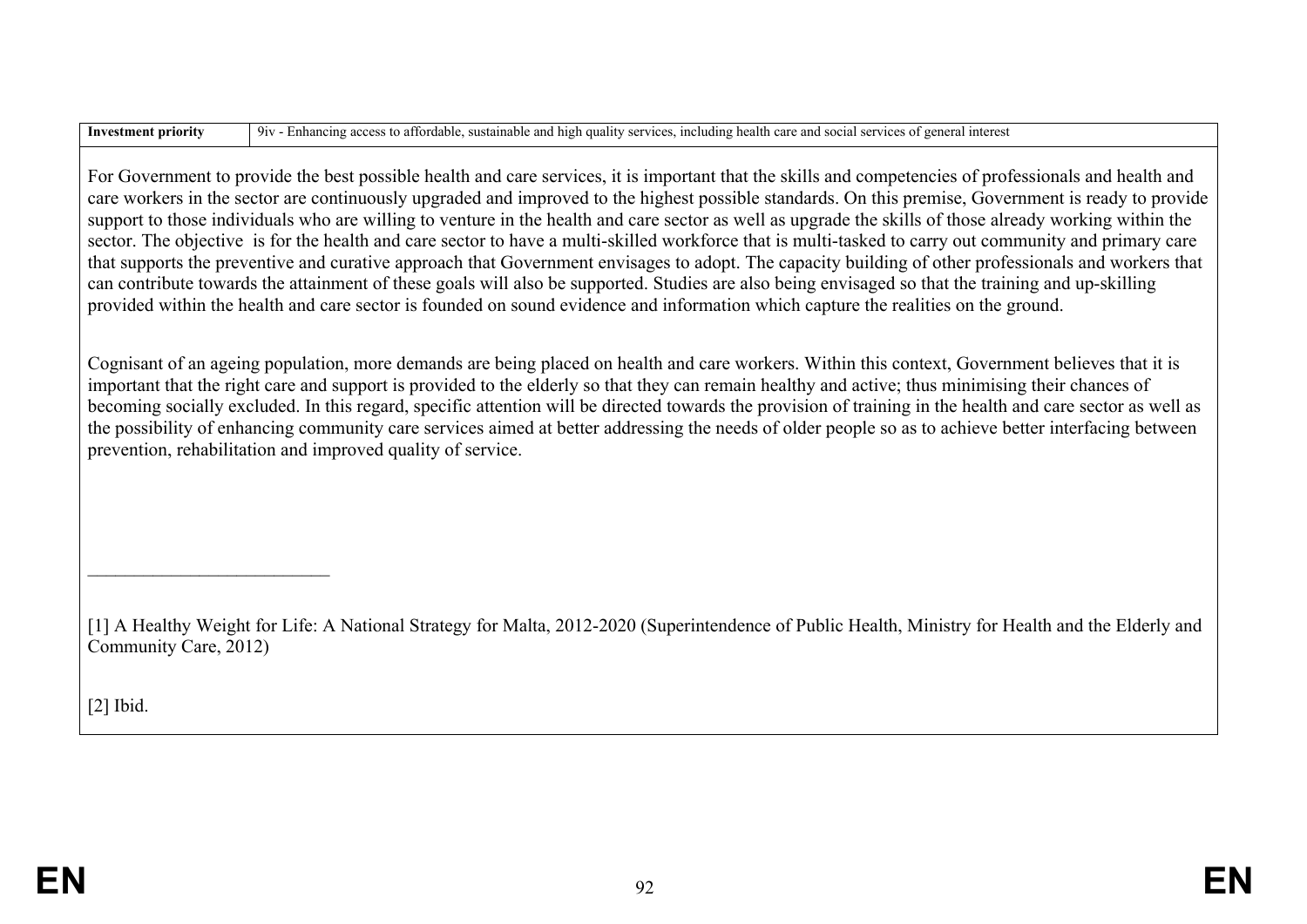| <b>Investment priority</b> | 9iv - Enhancing access to affordable, sustainable and high quality services, including health care and social services of general interest |
|----------------------------|--------------------------------------------------------------------------------------------------------------------------------------------|
|                            | [3] National Strategic Policy for Active Ageing 2014-2020 (National Commission for Active Ageing, nd).                                     |
| $[4]$ Ibid.                |                                                                                                                                            |

# **2.A.6.2 Guiding principles for selection of operations**<br>Investment priority  $\frac{1}{2}$  9iv - Enhancing access to affordable, sustain-

**Investment priority** 9iv - Enhancing access to affordable, sustainable and high quality services, including health care and social services of general interest

The project selection process to be adopted for the 2014-2020 period will follow the process already established under the 2007-2013 period in order to build on the administrative set ups that are already in place and to capitalise on the experience that has been gained over the two previous programming periods.

The project selection process for the European Social Fund will be undertaken through the following procedures:

### **Open call for applications**

The Managing Authority (MA) will launch calls for project proposals highlighting which priority axis is open and who is eligible to apply. These calls will be widely publicised in the media, on the website of the MA as well as other Government websites. Once a call is launched, application packs and guidance notes will be uploaded on the website of the MA and information sessions will be organised so as to provide interested applicants with the necessary details on the project application and selection process.

The criteria for selection of the projects will be proposed by the MA and approved by the Monitoring Committee (MC). Cross cutting criteria that will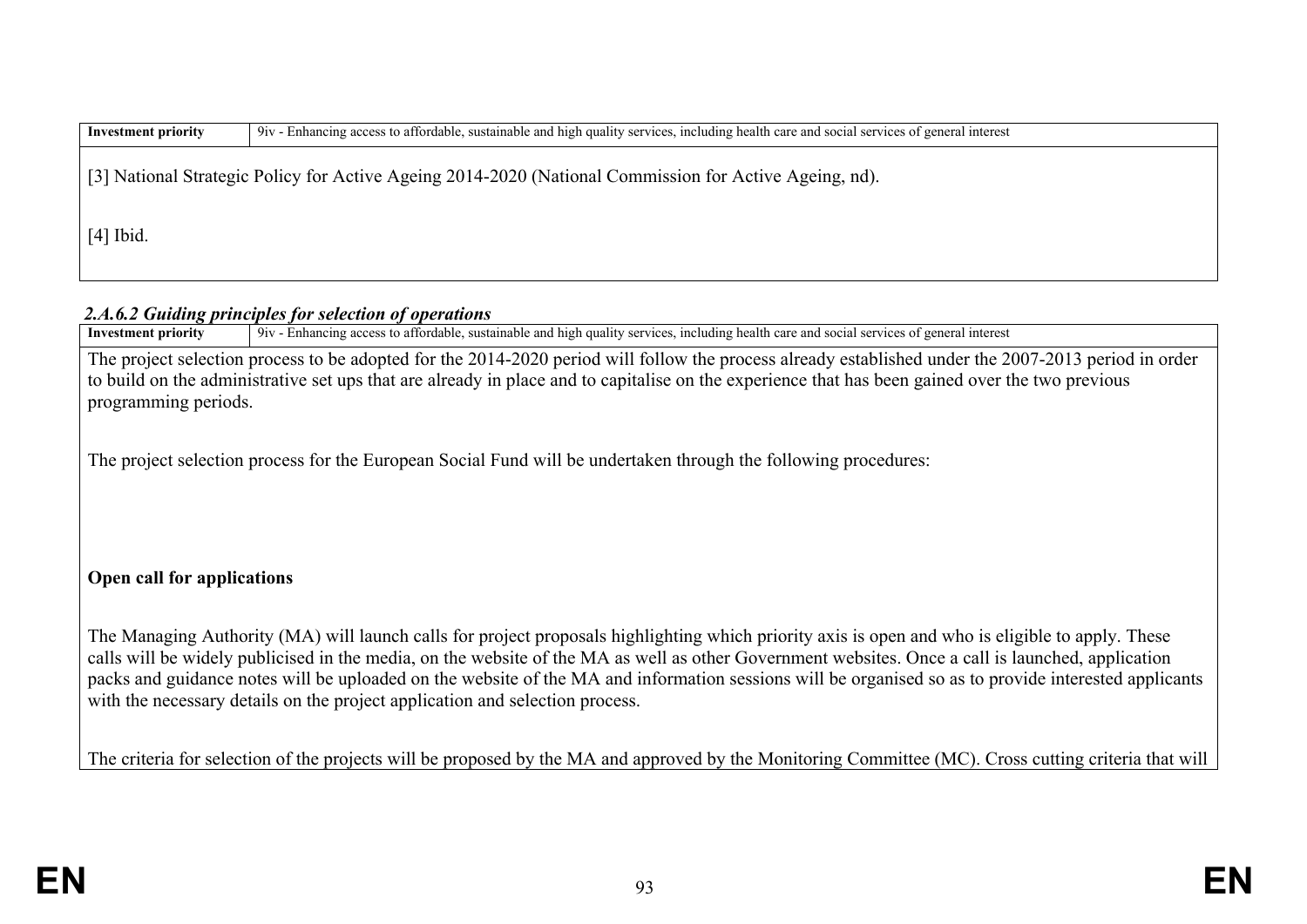| <b>Investment priority</b> | 9iv - Enhancing access to affordable, sustainable and high quality services, including health care and social services of general interest     |
|----------------------------|------------------------------------------------------------------------------------------------------------------------------------------------|
|                            | be considered, amongst others, when selecting projects include the:                                                                            |
|                            |                                                                                                                                                |
|                            | • quality of the project proposal and its potential to contribute towards the achievement of the expected results as stated in the Operational |

- Programme (OPII);
- overall costs of the proposed project, including the project's cost effectiveness and project sustainability;
- degree of additional leverage that the project will obtain through the deployment of EU funds;
- effective integration of the horizontal principles (particularly sustainable development and equal opportunities principles) in the proposed project;
- capacity of the organisation to implement the proposed project; and
- state of readiness for the commencement of the project.

### **Aid schemes**

No public calls will be issued for the management of aid schemes. Intermediate Bodies designated by the MA will be allocated a sum of money and will manage the schemes on behalf of the MA. Similar to the open call procedure, the selection criteria will be drawn up by the MA and approved by the MC.

### **Small projects and projects of particular interest**

Funds may also be allocated directly to small projects or projects that contribute to the achievement of the objectives of the OP which arise during the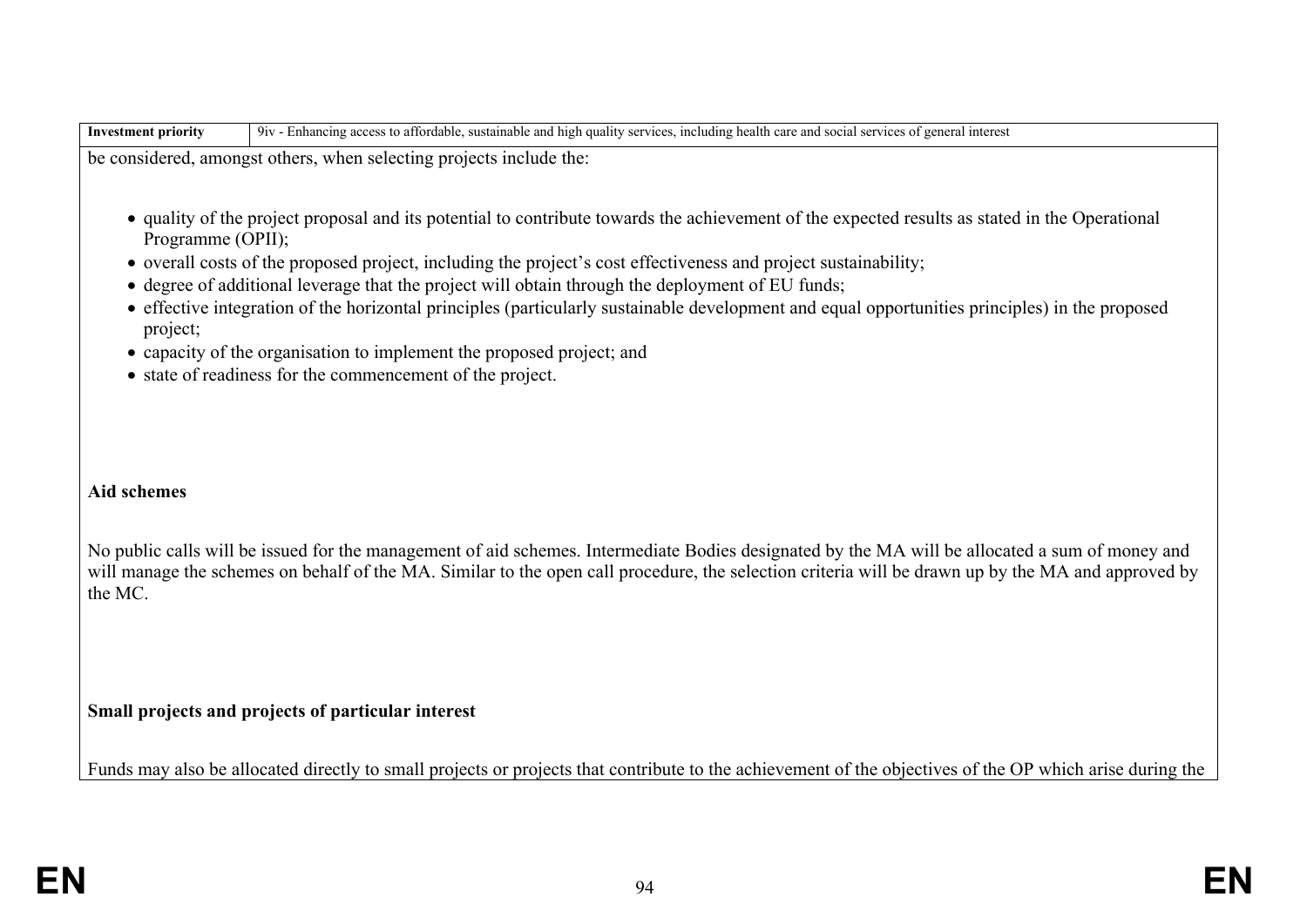| Investment priority |
|---------------------|
|---------------------|

**Investment priority** 9iv - Enhancing access to affordable, sustainable and high quality services, including health care and social services of general interest

implementation period but outside the period of an open call as recommended by the MA. The Beneficiary will be required to complete a project application form and sign a letter of grant with the MA. The Beneficiary will be expected to follow rules and procedures as directed by the MA. The decision of the Managing Authority to follow the said procedure in such cases shall be final. The size of each individual operation that can be selected under this procedure will not exceed  $\epsilon$ 250,000 in total public eligible cost.

### **Flexibility Facility**

In line with Article 98 (2) of the Council Regulation (EU) No 1303/2013, Government has decided to avail of the possibility to finance in a complementary manner and subject to the limit of 10% of European Funds for the Programme, actions falling within the scope of assistance from the ERDF, provided that they are considered necessary for the satisfactory implementation of the operation and are directly linked to it. The flexibility facility will not necessarily reach the full 10%. The use of the facility will be monitored through the Structural Funds Database.

### 2.4.6.3 Planned use of financial instruments (where appropriate)

|                            | $\mu$ is the subsequence of the sequence of the sequence $\mu$ is the complete $\mu$                                                       |
|----------------------------|--------------------------------------------------------------------------------------------------------------------------------------------|
| <b>Investment priority</b> | 9iv - Enhancing access to affordable, sustainable and high quality services, including health care and social services of general interest |
| Not applicable             |                                                                                                                                            |
|                            |                                                                                                                                            |
|                            |                                                                                                                                            |

### *2.A.6.4 Planned use of major projects* (where appropriate)

| Investment priority | piv - Enhancing access to affordable, sustainable and high quality services, including health care and social services of general interest |
|---------------------|--------------------------------------------------------------------------------------------------------------------------------------------|
| Not applicable      |                                                                                                                                            |
|                     |                                                                                                                                            |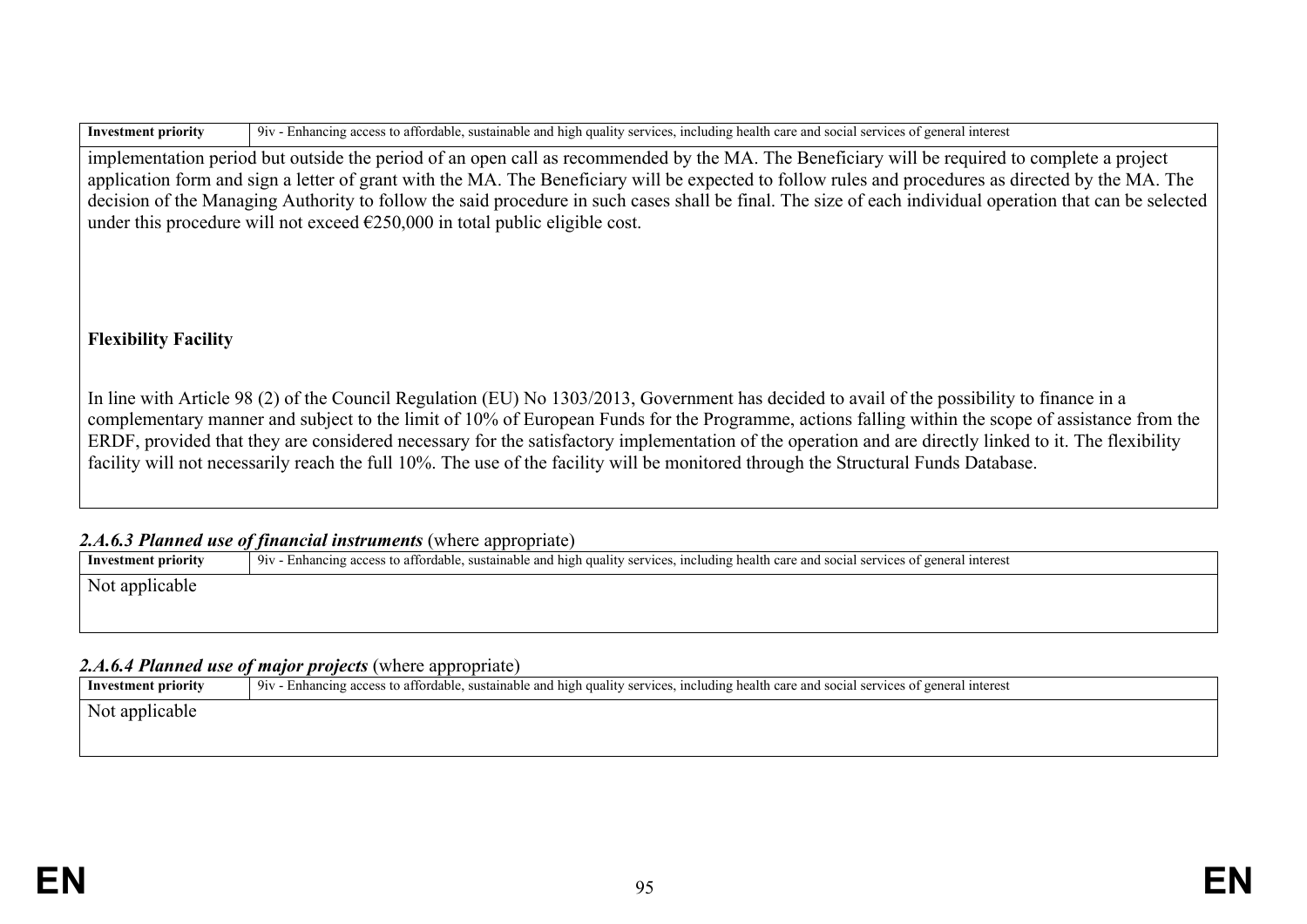### *2.A.6.5 Output indicators by investment priority and, where appropriate by category of region*

#### **Table 5: Common and programme-specific output indicators** (by investment priority, broken down by category of region for the ESF, and where relevant, for the ERDF)

|         | <b>Investment priority</b>                                                                      | general interest |            | 9iv - Enhancing access to affordable, sustainable and high quality services, including health care and social services of |                               |   |        |                   |                                  |
|---------|-------------------------------------------------------------------------------------------------|------------------|------------|---------------------------------------------------------------------------------------------------------------------------|-------------------------------|---|--------|-------------------|----------------------------------|
| ID      | Indicator                                                                                       |                  | Fund       | Category of region (where<br>relevant)                                                                                    | <b>Target value</b><br>(2023) |   |        | Source of<br>data | <b>Frequency of</b><br>reporting |
|         |                                                                                                 |                  |            |                                                                                                                           | M                             | W |        |                   |                                  |
| O<br>10 | Information activities relating to healthier lifestyles as well as health and safety<br>at work | Number           | <b>ESF</b> | Transition                                                                                                                |                               |   | 3.00   | Monitoring        | $1$ /year                        |
| O 5     | Persons participating in up-skilling and re-training programmes                                 | Number           | <b>ESF</b> | Transition                                                                                                                |                               |   | 300.00 | Monitoring        | $1$ /year                        |

#### **2.A.7 Social innovation, transnational cooperation and contribution to thematic objectives 1-7**

| Priority axis | PA<br>Towards a more inclusive society |
|---------------|----------------------------------------|
|               |                                        |

#### **a. Social Innovation**

Article 9 of the ESF Regulation (1304/2013) calls the ESF to promote social innovation within all areas falling under its scope in particular with the aim of testing, evaluating and scaling up innovation solutions, including at the local or regional level, in order to address social needs in partnership with the relevant partners and, in particular, social partners[1]. Social innovation is a tool which is capable to integrate various stakeholders to address social needs and societal challenges.[2]

In line with this Article, social innovation will be integrated as a horizontal principle across all the Priority Axes of the ESF Operational Programme. The aim is to try to identify new solutions for pressing social needs by inventing and developing solutions to challenges in a creative and positive  $way[3]$ .

Government believes that all forms of social innovation should be supported to ensure that social demands affecting vulnerable groups in society that are not traditionally addressed by the markets or existing institutions are addressed. This also calls for investment in changes in relations between institutions and stakeholders[4]. In this regard, Malta believes that the fields for social innovation will be streamed across all the ESF Thematic Objectives and Investment Priorities identified under the ESF Operational Programme with the aim to underpin reforms through social innovative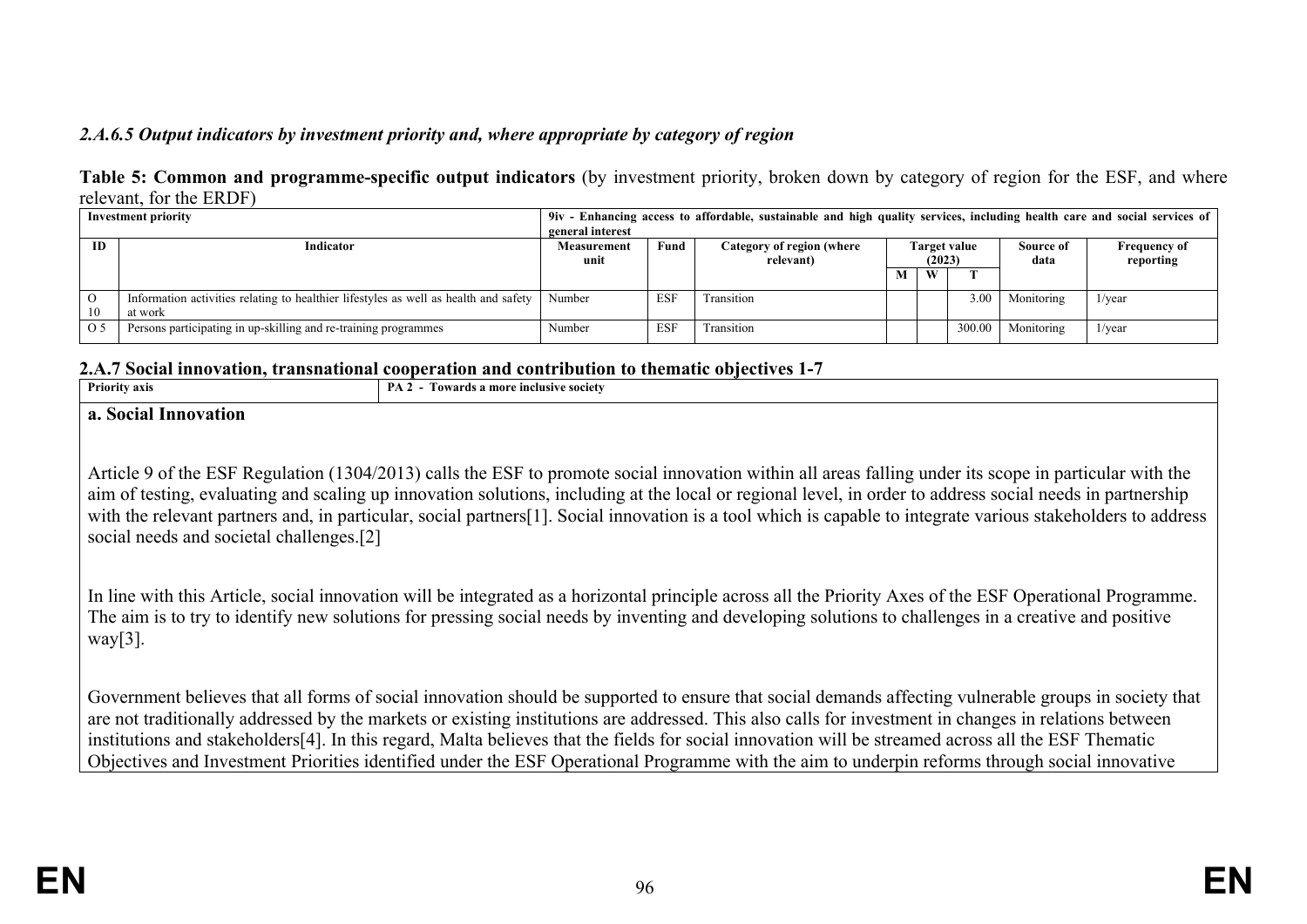| <b>Priority axis</b> |  |
|----------------------|--|
|----------------------|--|

**PA 2 - Towards a more inclusive society** 

solutions in the different strands that are supported through the ESF. Specific selection criterion will be identified within the selection process to ensure that projects supporting social innovation will be given prominence. At the application stage, projects contributing towards the principle of social innovation will be required to justify the social innovation element within the project; how this idea can be considered as a new solution to solve persisting social needs; and how this will contribute towards the specific objective under which it is submitted.

As a minimum, for a social innovation project to qualify for additional points within the selection process, it must meet the following eligibility criteria:

- It must contribute towards the specific objectives of the investment priority under which the project is submitted;
- Incorporates the development and implementation of innovative solutions addressing social needs;
- Is implemented in partnership with at least another interested stakeholder.

### **b. Transnational Co-operation**

In line with Article 10 of the ESF regulation, Malta will support transnational co-operation with the aim of promoting mutual learning, thereby increasing the effectiveness of policies supported by the ESF. In principle, in line with Article 10 (3) of the ESF Regulation, Malta will consider selecting themes for transnational co-operation from a list of common themes proposed by the Commission and endorsed by the ESF Committee once these are adopted. However, the Authorities also believe that transnational co-operation should be open under all the investment priorities selected under the ESF to ensure that the advantages of mutual learning are benefited from across the different ESF strands identified under the OP.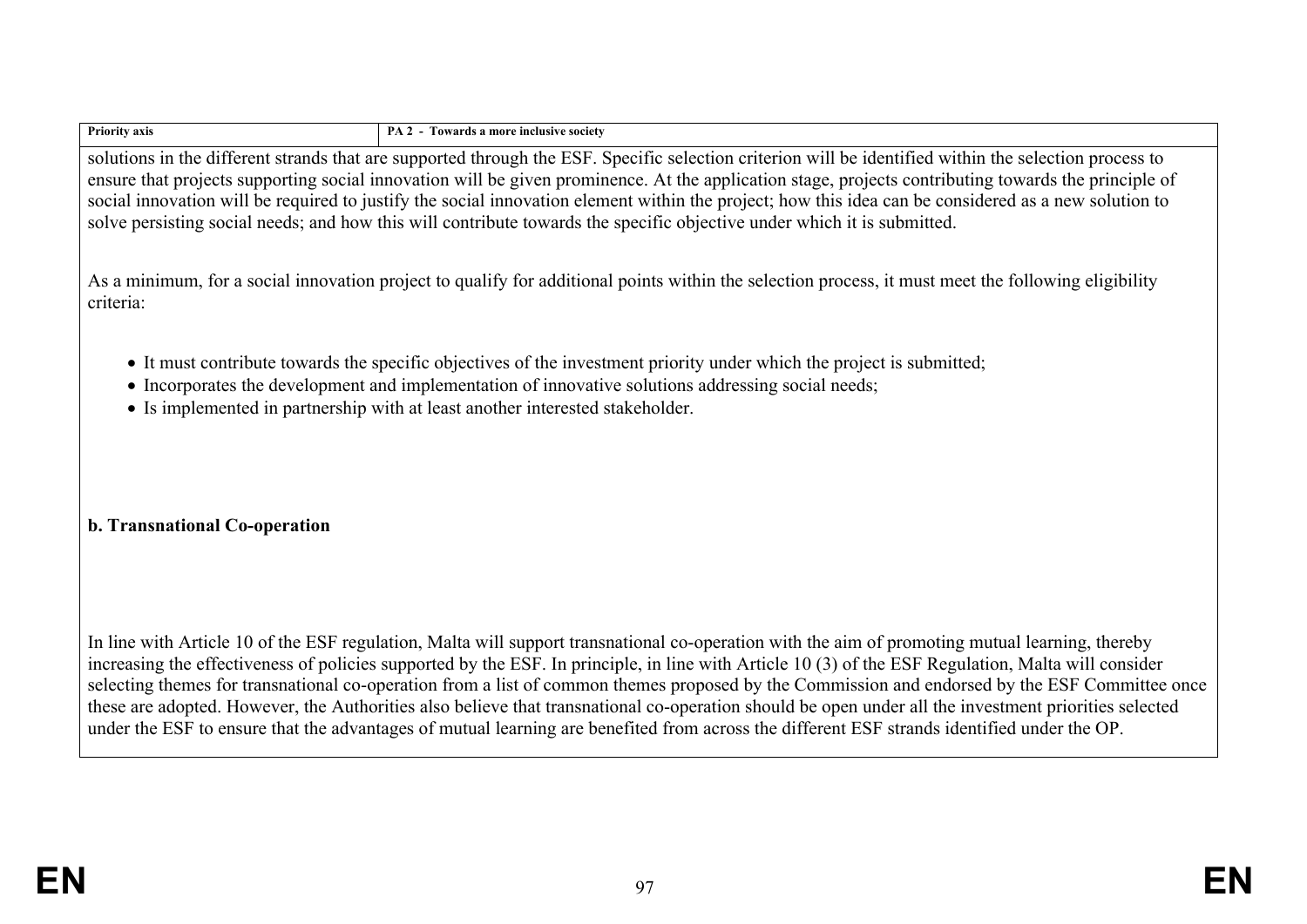| Priority axis                                                 | PA 2 - Towards a more inclusive society                                                                                                                                                                                                                                                                                                                                                                                                         |  |  |  |  |  |  |  |  |
|---------------------------------------------------------------|-------------------------------------------------------------------------------------------------------------------------------------------------------------------------------------------------------------------------------------------------------------------------------------------------------------------------------------------------------------------------------------------------------------------------------------------------|--|--|--|--|--|--|--|--|
|                                                               |                                                                                                                                                                                                                                                                                                                                                                                                                                                 |  |  |  |  |  |  |  |  |
|                                                               | In this context, project promoters pursuing transnational projects must either select a theme for transnational co-operation as adopted by the ESF<br>committee or propose an/other theme/s which also contribute towards the objectives of the programme and towards the objectives of the investment<br>priority under which they are submitted.                                                                                              |  |  |  |  |  |  |  |  |
| States.                                                       | Similar to the 2007-2013 experience, only transnationality that adds value to the principle of social innovation described above will benefit from<br>additional points in the selection process. As a minimum requirement, transnational co-operation shall involve partners from at least two Member                                                                                                                                          |  |  |  |  |  |  |  |  |
| c. The matic objectives set out in Articles $9(1)$ to (7) CPR |                                                                                                                                                                                                                                                                                                                                                                                                                                                 |  |  |  |  |  |  |  |  |
|                                                               | Priority Axis 2 contributes towards TO2 (ICT) and TO3 (Competitiveness of SMEs). Axis 2 complements and strengthens ICT related measure with<br>the aim to support the most vulnerable with a view to provide them with one of the basic skills (ICT) which is key in today's society. Furthermore,<br>this axis will also consider efforts to eliminate the digital divide to integrate vulnerable persons in the digital community.           |  |  |  |  |  |  |  |  |
| competitiveness.                                              | The Social Inclusion Priority Axis primarily focuses on disadvantaged target groups with a view to contribute towards the integration of these groups<br>within the labour market so that they can become economically independent. In this context, this axis will directly contribute towards Thematic<br>Objective 3 by focusing on increasing the pool of employable human resources which is an important factor towards improving Malta's |  |  |  |  |  |  |  |  |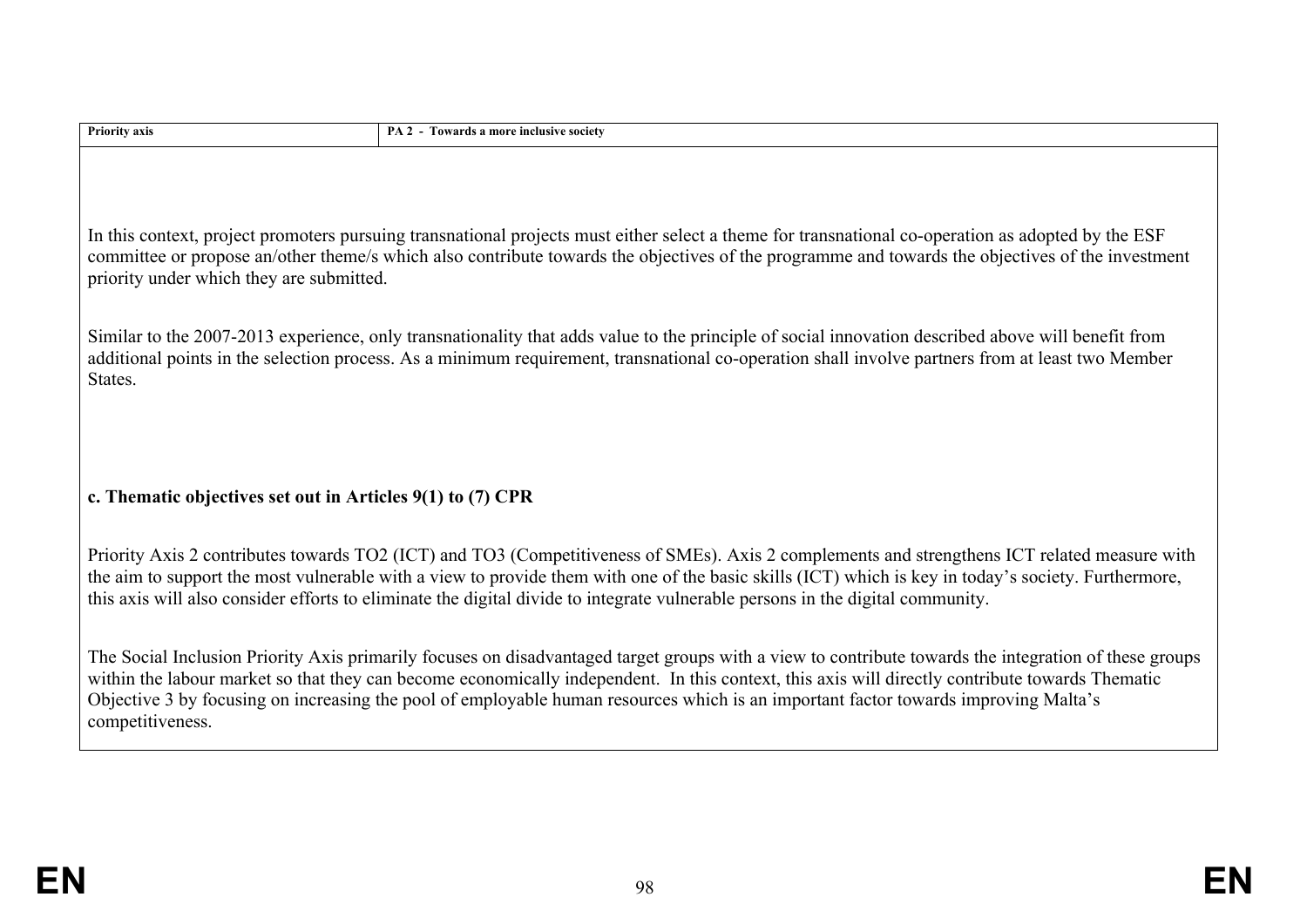| <b>Priority axis</b>                  | PA 2 - Towards a more inclusive society                                                                                                                                                                                                  |
|---------------------------------------|------------------------------------------------------------------------------------------------------------------------------------------------------------------------------------------------------------------------------------------|
|                                       |                                                                                                                                                                                                                                          |
| Council Regulation (EC) No 1081/2006. | [1] Regulation (EU) No 1304/2013 of the European Parliament and of the Council of 17 December 2013 on the European Social Fund and repealing                                                                                             |
|                                       | [2] Guide to Social Innovation (European Commission, 2013) Regional and Urban Policy, p.5 available from<br>http://s3platform.jrc.ec.europa.eu/documents/10157/47822/Guide%20to%20Social%20Innovation.pdf [Accessed on 28 February 2014] |
| $[3]$ Ibid.                           |                                                                                                                                                                                                                                          |
| $[4]$ Ibid.                           |                                                                                                                                                                                                                                          |

### **2.A.8 Performance framework**

#### **Table 6: Performance framework of the priority axis** (by fund and, for the ERDF and ESF, category of region)

|    | Twore of I efforthweire H will be the process who for twice and, for the ERET and EDT, early $\sigma_1$ of region |                                                       |                                           |            |                       |  |  |                    |  |   |                     |                   |                                                                                                                                                                          |
|----|-------------------------------------------------------------------------------------------------------------------|-------------------------------------------------------|-------------------------------------------|------------|-----------------------|--|--|--------------------|--|---|---------------------|-------------------|--------------------------------------------------------------------------------------------------------------------------------------------------------------------------|
|    | <b>Priority axis</b><br>PA 2 - Towards a more inclusive society                                                   |                                                       |                                           |            |                       |  |  |                    |  |   |                     |                   |                                                                                                                                                                          |
| ID | Indicator<br>type                                                                                                 | Indicator or key implementation step                  | Measurement unit.<br>where<br>appropriate | Fund       | Category of<br>region |  |  | Milestone for 2018 |  |   | Final target (2023) | Source of<br>data | Explanation of relevance of indicator, where appropriate                                                                                                                 |
|    |                                                                                                                   |                                                       |                                           |            |                       |  |  |                    |  | W |                     |                   |                                                                                                                                                                          |
|    |                                                                                                                   | Financial Indicator                                   | Euro                                      | <b>ESF</b> | Transition            |  |  | 10.868.152.59      |  |   | 40.000.000.00       | Monitoring        | Amount to be certified by 2018 taking into account the de-committment values for 2018. Figures were based on past<br>experience during the 2007-2013 programming period. |
|    |                                                                                                                   | Persons participating in training/support<br>measures | Number                                    | <b>ESF</b> | Transition            |  |  | 1000               |  |   | 8.500.00            | Monitoring        |                                                                                                                                                                          |

**Additional qualitative information on the establishment of the performance framework** Not applicable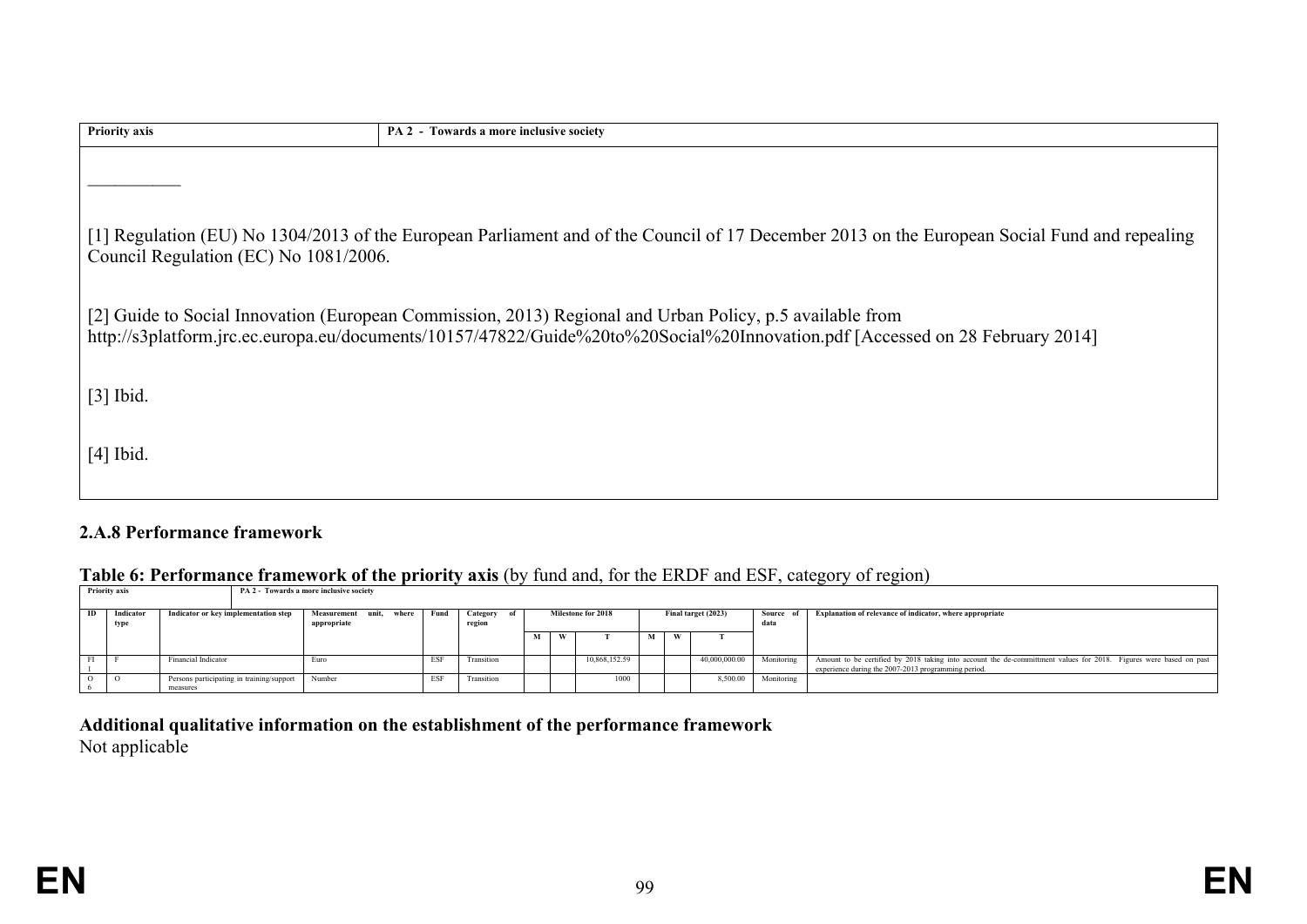### **2.A.9 Categories of intervention**

Categories of intervention corresponding to the content of the priority axis based on a nomenclature adopted by the Commission, and indicative breakdown of Union support.

#### **Tables 7-11: Categories of intervention**

#### **Table 7: Dimension 1 - Intervention field**

| <b>Priority axis</b> |                    | <b>PA 2 - Towards a more inclusive society</b>                                                                                            |               |
|----------------------|--------------------|-------------------------------------------------------------------------------------------------------------------------------------------|---------------|
| Fund                 | Category of region | Code                                                                                                                                      | € amount      |
| <b>ESF</b>           | Fransition         | 109. Active inclusion, including with a view to promoting equal opportunities and active participation, and improving employability       | 28,000,000.00 |
| <b>ESF</b>           | Fransition         | 112. Enhancing access to affordable, sustainable and high-quality services, including health care and social services of general interest | 4,000,000.00  |

#### **Table 8: Dimension 2 - Form of finance**

| <b>Priority axis</b> |                    | $PA2-$ | Towards a more inclusive society |               |
|----------------------|--------------------|--------|----------------------------------|---------------|
| Fund                 | Category of region |        | Code                             | E amount      |
| <b>ESF</b>           | I ransition        |        | 01. Non-repayable grant          | 32,000,000.00 |

#### **Table 9: Dimension 3 - Territory type**

| <b>Priority axis</b> | _______            | <b>PA 2 - Towards a more inclusive society</b> |                   |
|----------------------|--------------------|------------------------------------------------|-------------------|
| Fund                 | Category of region | Code                                           | $\epsilon$ amount |
| <b>ESF</b>           | Transition         | 06. ESF transnational cooperation              | 275,000.00        |
| <b>ESF</b>           | Transition         | 07. Not applicable                             | 31,725,000.00     |

#### **Table 10: Dimension 4 - Territorial delivery mechanisms**

| <b>Priority axis</b> |                    | <b>PA 2 - Towards a more inclusive society</b> |               |  |  |  |
|----------------------|--------------------|------------------------------------------------|---------------|--|--|--|
| Fund                 | Category of region | E amount<br>Code                               |               |  |  |  |
| <b>ESI</b>           | Transition         | 07. Not applicable                             | 52,000,000.00 |  |  |  |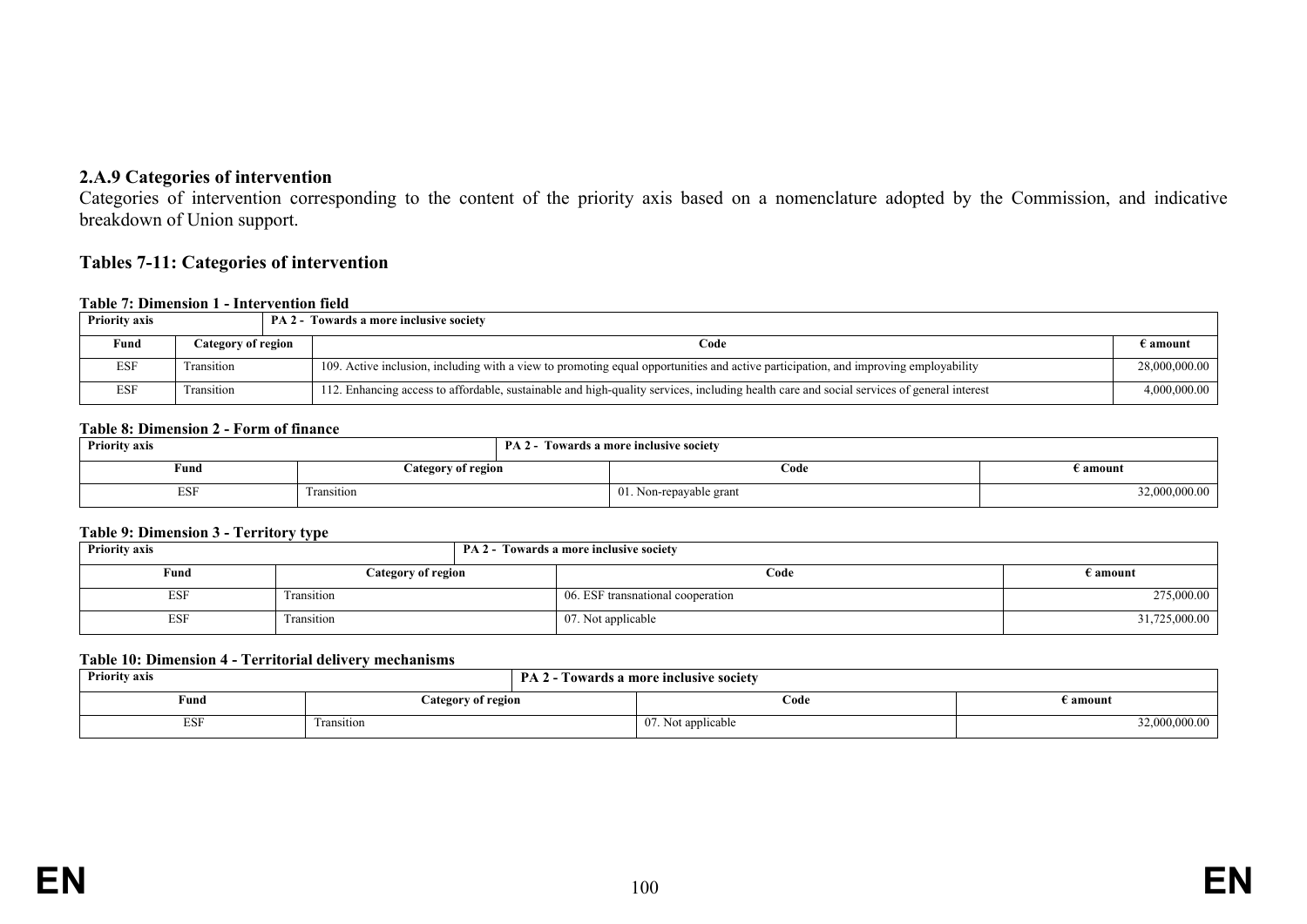| Table 11: Dimension 6 - ESF secondary theme (ESF and YEI only) |  |
|----------------------------------------------------------------|--|
|----------------------------------------------------------------|--|

| <b>Priority axis</b> |                    | PA 2 - Towards a more inclusive society |                   |  |  |  |  |  |  |
|----------------------|--------------------|-----------------------------------------|-------------------|--|--|--|--|--|--|
| Fund                 | Category of region | Code                                    | $\epsilon$ amount |  |  |  |  |  |  |
| <b>ESF</b>           | Transition         | 02. Social innovation                   | 3,200,000.00      |  |  |  |  |  |  |
| <b>ESF</b>           | Transition         | 06. Non-discrimination                  | 4,000,000.00      |  |  |  |  |  |  |
| ESF                  | Transition         | 07. Gender equality                     | 800,000.00        |  |  |  |  |  |  |
| ESF                  | Transition         | 08. Not applicable                      | 24,000,000.00     |  |  |  |  |  |  |

#### **2.A.10 Summary of the planned use of technical assistance including, where necessary, actions to reinforce the administrative capacity of authorities involved in the management and control of the programmes and beneficiaries** (where appropriate) (by priority axis)

| <b>Priority axis:</b> | PA <sub>2</sub><br>- Towards a more inclusive societv |
|-----------------------|-------------------------------------------------------|
| —                     | Section                                               |
| 1 he                  | detail                                                |
| . fechnice            | nlainer                                               |
| assistance            | $\Delta V$                                            |
| use of                | under                                                 |
| 1 C                   | thi.                                                  |
| nianne                | programme.                                            |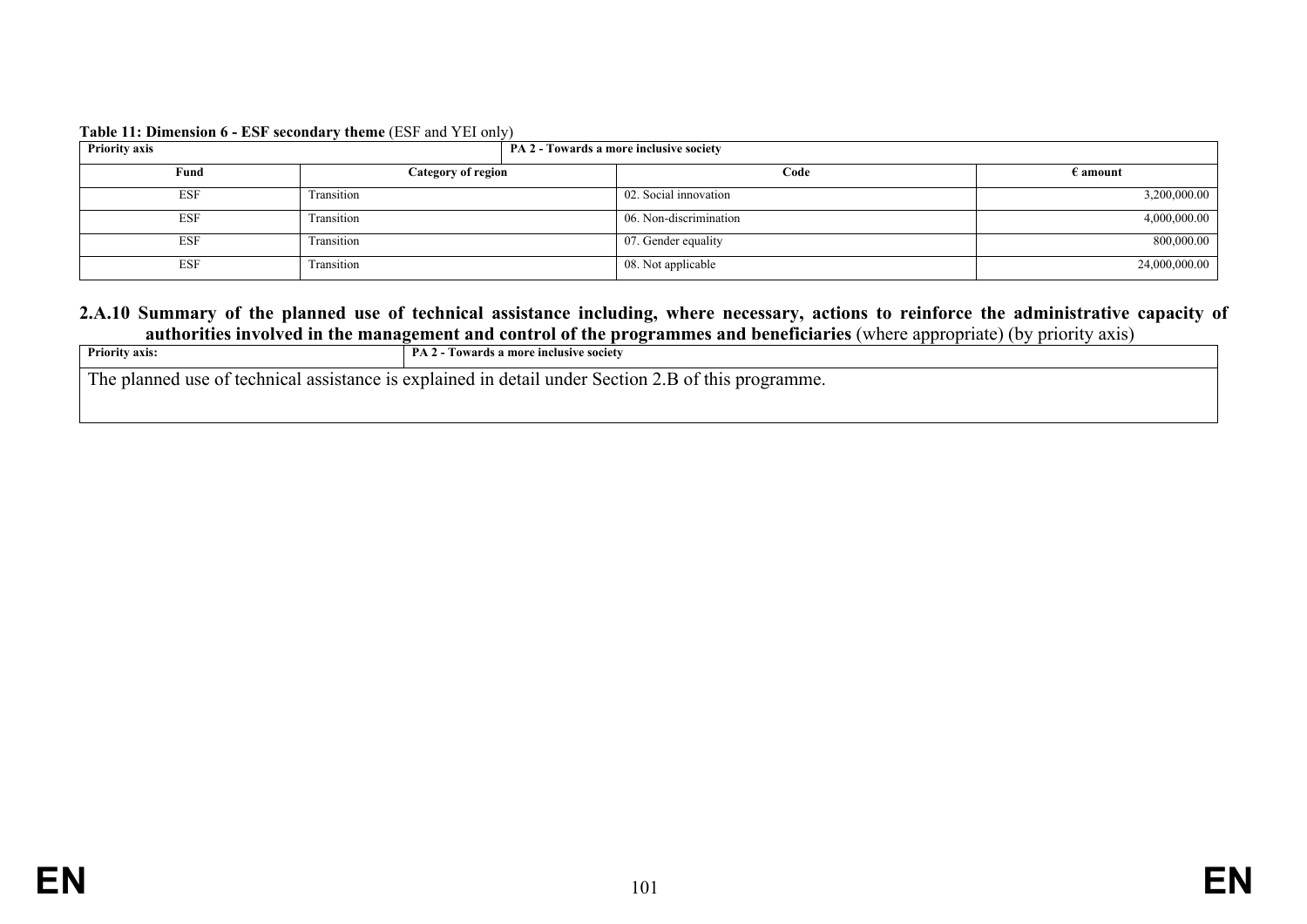#### **2.A.1 Priority axis**

| ___________<br>------                            |                                                                                  |
|--------------------------------------------------|----------------------------------------------------------------------------------|
| ID <sub>0</sub><br><b>priority</b> axis<br>∶ the | D A<br><b>A</b>                                                                  |
| Title of the<br>axıs<br>: priorit                | raining<br>Education.<br>Life Long Learning<br>and I<br>esting<br>$-1$<br>TIL A. |

 $\Box$  The entire priority axis will be implemented solely through financial instruments

 $\Box$  The entire priority axis will be implemented solely through financial instruments set up at Union level

 $\Box$  The entire priority axis will be implemented through community-led local development

 $\Box$  For the ESF: The entire priority axis is dedicated to social innovation or to transnational cooperation, or both

 $\Box$  For the ERDF: The entire priority axis is dedicated to operations aimed at reconstruction in response to major or regional natural disasters

 $\Box$  For the ERDF: The entire priority axis is dedicated to SME (Article 39)

**2.A.2 Justification for the establishment of a priority axis covering more than one category of region, thematic objective or fund** (where applicable)

Not applicable

#### **2.A.3 Fund, category of region and calculation basis for Union support**

| --------------- | ------     |                                                                   |                                                                                                      |
|-----------------|------------|-------------------------------------------------------------------|------------------------------------------------------------------------------------------------------|
| Fund            | ategory of | .<br>l eligible expenditure or eligible public-<br>ا basıs (total | ategory<br><b>populated</b><br>regions (where<br>.gion for outermost regions and northern sparsely . |
|                 | region     | expenditure                                                       | $-$<br>applicable                                                                                    |
| <b>ESF</b>      | ransition  | Public                                                            |                                                                                                      |

#### **2.A.4 Investment priority**

| ID of the<br>investment<br>priority    | 10i                                                                                                                                                                       |
|----------------------------------------|---------------------------------------------------------------------------------------------------------------------------------------------------------------------------|
| <b>Title</b><br>of the<br>e investment | Reducing and preventing early school leaving and promoting equal access to good quality early childhood, primary and secondary education including formal, non formal and |
| priority                               | informal learning pathways for reintegrating into education and training                                                                                                  |

#### **2.A.5 Specific objectives corresponding to the investment priority and expected results**

| ID        | 0I   | the | specific | <sub>SO</sub>                                                                                                                                                                                    |
|-----------|------|-----|----------|--------------------------------------------------------------------------------------------------------------------------------------------------------------------------------------------------|
| obiective |      |     |          |                                                                                                                                                                                                  |
| Title     | - ot | the | specific | g early school leaving (ESL) through m<br>Reducing<br>:lectronic<br>monitoring and preventive measures as well as the enhancement of<br>of the education experience<br>e including the provision |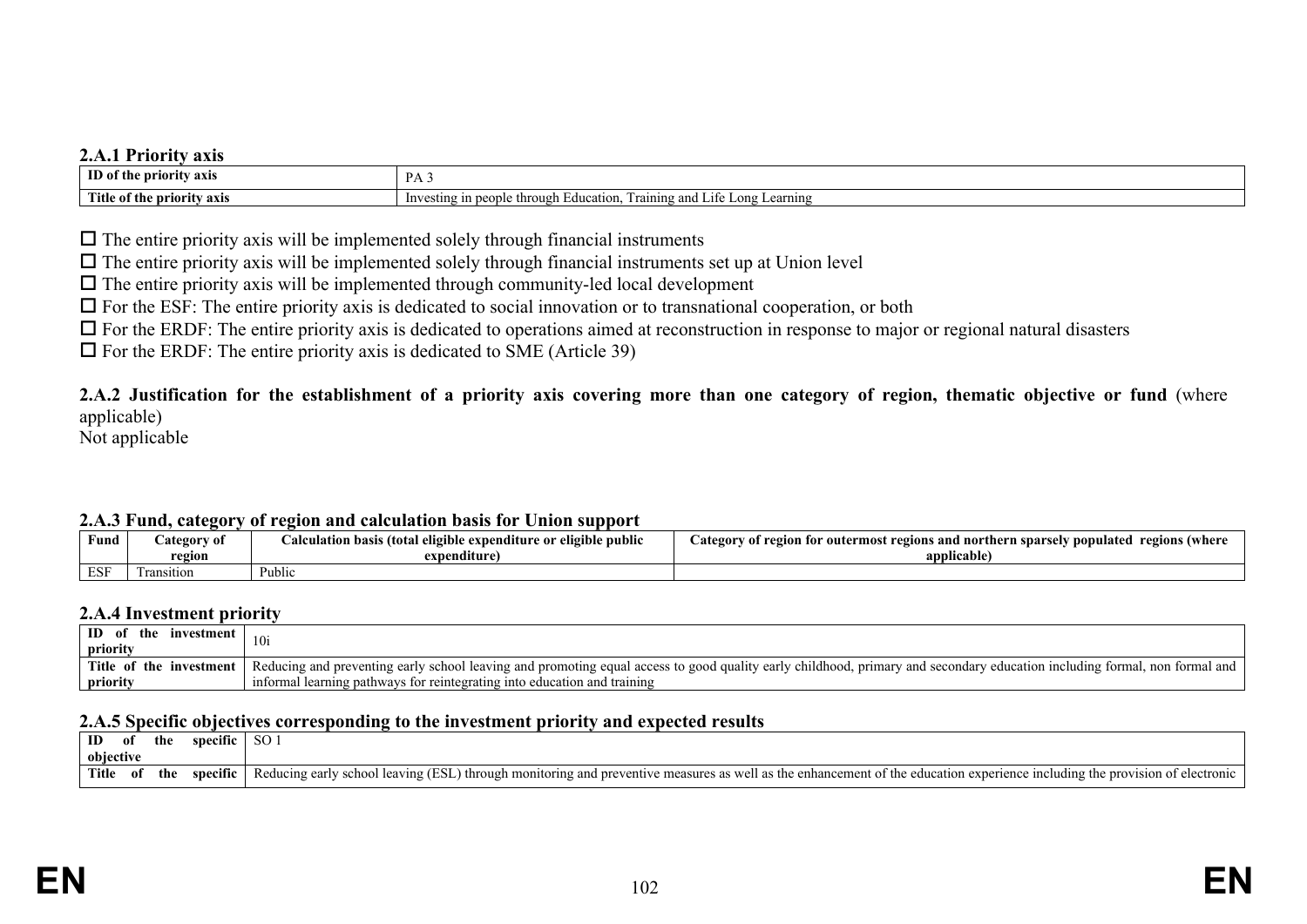| objective                      | tablets and related e-content. This investment priority will also aim to improve literacy outcomes and invest in capacity building of education systems and structures as well as                                                                                                                                                                                                                                                                                                                                                                                                                                                                                                                                                                                                                              |  |  |  |  |  |
|--------------------------------|----------------------------------------------------------------------------------------------------------------------------------------------------------------------------------------------------------------------------------------------------------------------------------------------------------------------------------------------------------------------------------------------------------------------------------------------------------------------------------------------------------------------------------------------------------------------------------------------------------------------------------------------------------------------------------------------------------------------------------------------------------------------------------------------------------------|--|--|--|--|--|
| <b>Results that the Member</b> | provide training to parents.                                                                                                                                                                                                                                                                                                                                                                                                                                                                                                                                                                                                                                                                                                                                                                                   |  |  |  |  |  |
| States seek to achieve         | <b>Development Needs</b>                                                                                                                                                                                                                                                                                                                                                                                                                                                                                                                                                                                                                                                                                                                                                                                       |  |  |  |  |  |
| with Union support             |                                                                                                                                                                                                                                                                                                                                                                                                                                                                                                                                                                                                                                                                                                                                                                                                                |  |  |  |  |  |
|                                | Over the years, Malta has had a considerably high ESL rate and despite experiencing progress in reducing this rate, it is far<br>above the EU-27 rate of 12.0% (2013).[1] In 2013, Malta's ESL rate stood at 20.8%[2] which places Malta in the second highest<br>ranking in the EU.[3] Furthermore, 2013 statistics reveal that only half of the students[4] finishing compulsory education managed<br>to get a pass in Maths, Maltese, Physics and English and 23.9% of those sitting for a Secondary Education Certificate did not get a<br>grade from 1 to 5 in any subject they sat for $[5]$                                                                                                                                                                                                             |  |  |  |  |  |
|                                | Malta also faces significant challenges in the area of illiteracy whereby the High Level Group on Literacy in 2012 reported that<br>Malta had a 36% illiteracy rate, placing it in the 25th position out of the EU-27.[6] Furthermore, young people attaining low levels<br>of education have a higher at-risk-of-poverty than those furthering their education beyond compulsory schooling. The low<br>education achievers registered an at-risk-of-poverty rate of 29.1% whilst those attaining first and second stage of tertiary education<br>registered a rate of 5.3% in 2013.[7] Over the years the correlation between the two figures is becoming wider, with that of the<br>former increasing over the 2007-2013 reference period and that of the latter decreasing between 2007 and 2012 period.[8] |  |  |  |  |  |
|                                | In its drive to combat early school leaving, Government recognises the important role that educators and parents have towards<br>children. This calls for specific intervention which focuses on strengthening the capacity of the education system and structures<br>through the up-skilling and re-skilling of educators and other workers within the system as well as parents, so as to address the<br>needs of the students to successfully pursue compulsory education.                                                                                                                                                                                                                                                                                                                                  |  |  |  |  |  |
|                                | Government recognises that a student who has left school without a basic level of education is a person whose fulfillment is<br>curtailed and whose future is prejudiced.[9] In this context, the challenge ahead lies in ensuring that individuals are actively<br>engaged through the learning experiences provided within the compulsory school age in order to enhance their further education<br>and training prospects.                                                                                                                                                                                                                                                                                                                                                                                  |  |  |  |  |  |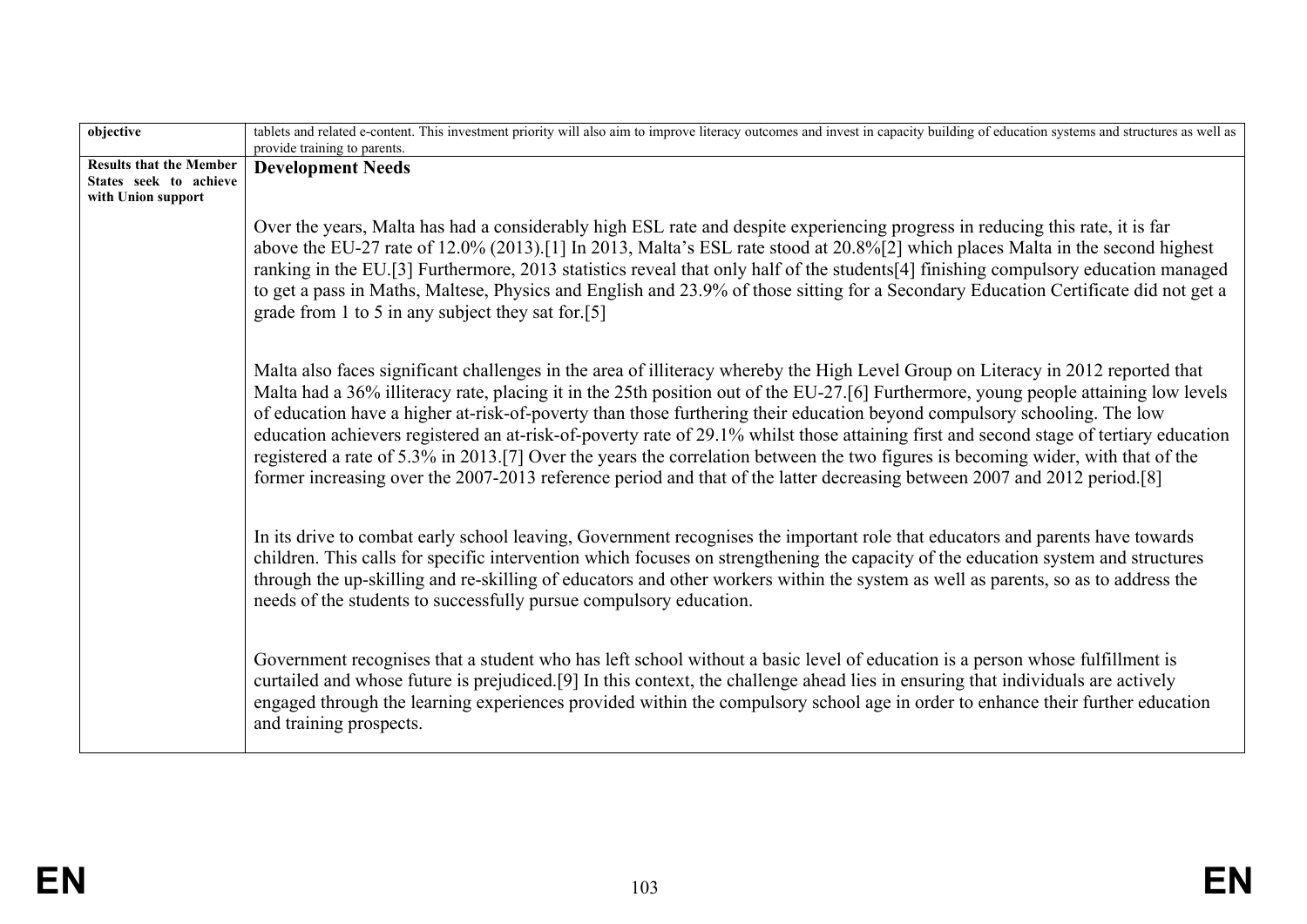| <b>Expected Results</b>                                                                                                                                                                                                                                                                                                                                                                                                     |
|-----------------------------------------------------------------------------------------------------------------------------------------------------------------------------------------------------------------------------------------------------------------------------------------------------------------------------------------------------------------------------------------------------------------------------|
| Improved education experience for students to acquire the necessary educational attainment levels and aptitude to be able to further<br>their participation in education and training, as well as higher participation and attainment in science subjects and lower levels of<br>illiteracy. In addition, this investment priority will achieve enhanced education systems and structures to address ESL related<br>issues. |
| [1] Eurostat Online Database: Early leavers from education and training by sex and labour status [Accessed on 10 September<br>2014].                                                                                                                                                                                                                                                                                        |
| $[2]$ Ibid.                                                                                                                                                                                                                                                                                                                                                                                                                 |
| [3] A Strategic Plan for the Prevention of Early School Leaving in Malta, (Ministry for Education and Employment, 2014).                                                                                                                                                                                                                                                                                                    |
| [4] For the purpose of this IP, the word students includes pupils.                                                                                                                                                                                                                                                                                                                                                          |
| $[5]$ Ibid.                                                                                                                                                                                                                                                                                                                                                                                                                 |
| [6] EU High Level Group of Experts on Literacy - Final Report September 2012, (European Commission, 2012) Available from:                                                                                                                                                                                                                                                                                                   |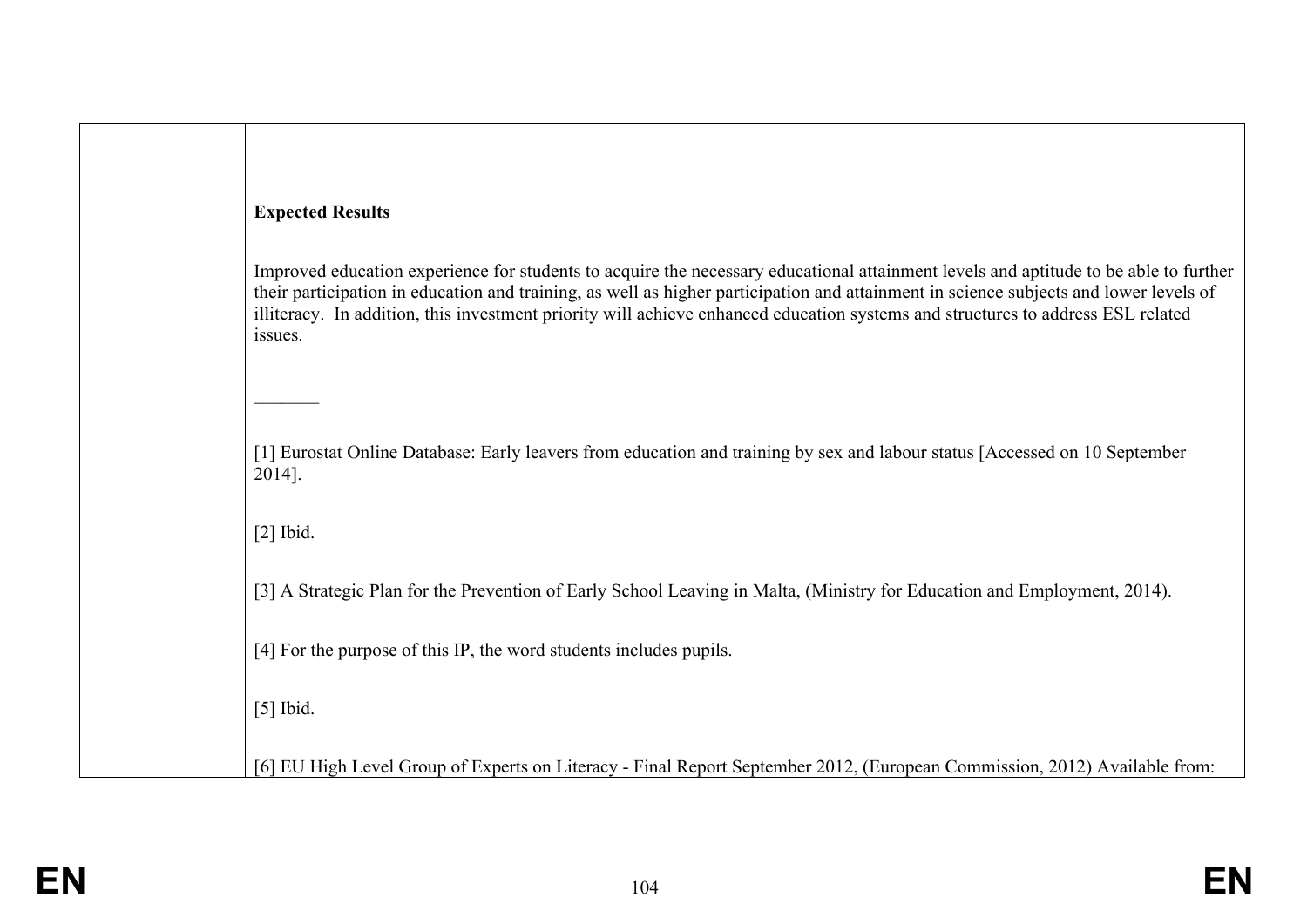http://ec.europa.eu/education/policy/school/doc/literacy-report\_en.pdf [Accessed on 17 September 2013] p. 36.

[7] Eurostat Online Database: People at risk of poverty or social exclusion by education level (population aged 18 and over) [Accessed on 15 October 2014].

[8] Ibid.

[9] A Strategic Plan for the Prevention of Early School Leaving in Malta, (Ministry for Education and Employment, 2014).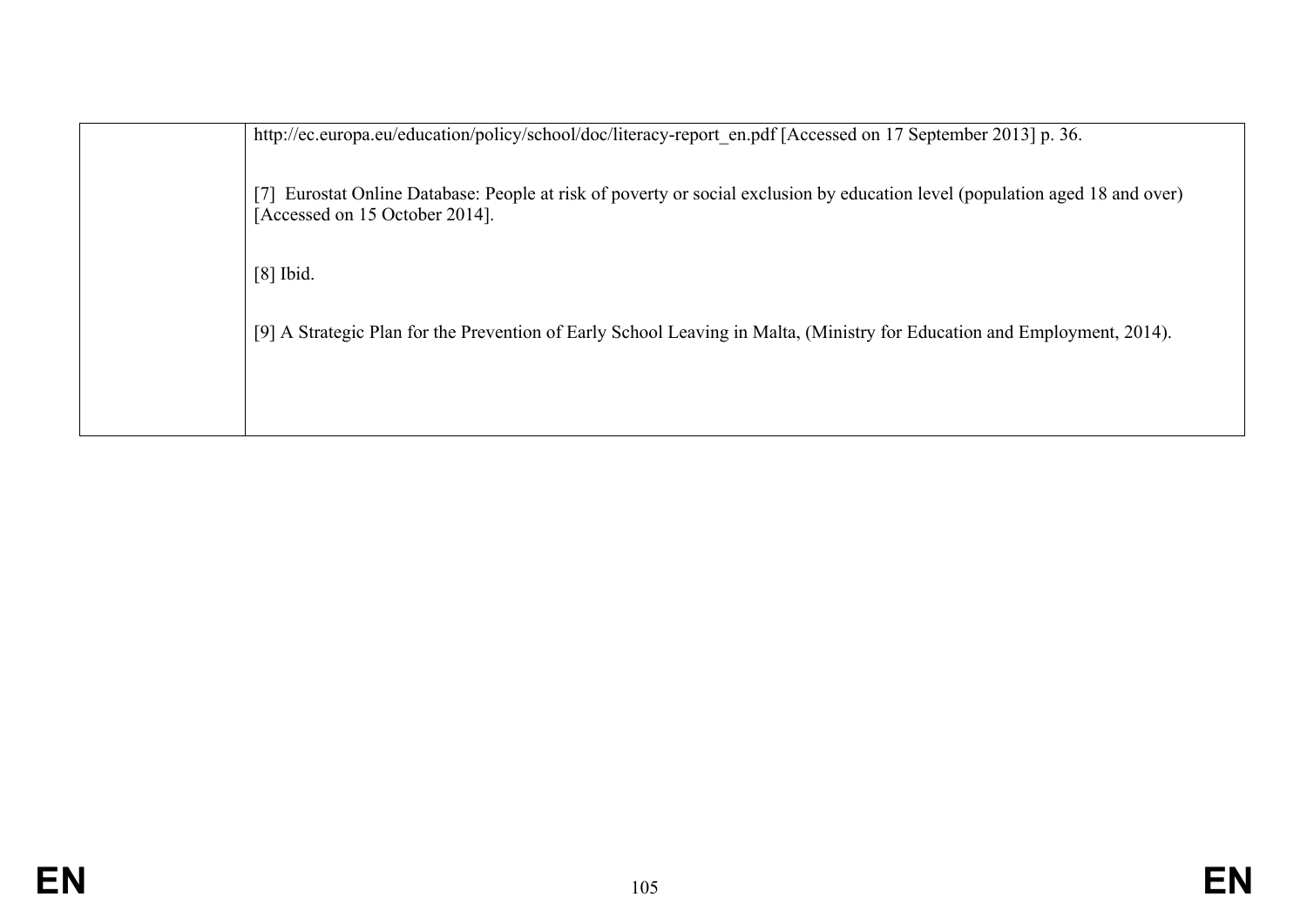#### **Table 4: Common result indicators for which a target value has been set and programme-specific result indicators corresponding to the specific objective (by investment priority and category of region)** (for the ESF)

|      | Investment priority: 10i - Reducing and preventing early school leaving and promoting equal access to good quality early childhood, primary and secondary education including formal, non formal and informal |             |                             |                                           |                       |   |                   |                     |      |            |                               |                 |                  |        |                           |           |                     |
|------|---------------------------------------------------------------------------------------------------------------------------------------------------------------------------------------------------------------|-------------|-----------------------------|-------------------------------------------|-----------------------|---|-------------------|---------------------|------|------------|-------------------------------|-----------------|------------------|--------|---------------------------|-----------|---------------------|
|      | learning pathways for reintegrating into education and training                                                                                                                                               |             |                             |                                           |                       |   |                   |                     |      |            |                               |                 |                  |        |                           |           |                     |
| ID   | Indicator                                                                                                                                                                                                     | Category of | <b>Measurement unit for</b> | Common output indicator used as basis for | <b>Baseline value</b> |   |                   |                     |      |            | Measurement unit for baseline | <b>Baseline</b> |                  |        | Target value<br>Source of |           | <b>Frequency of</b> |
|      |                                                                                                                                                                                                               | region      | indicator                   | target setting                            |                       |   |                   |                     |      | and target | vear                          |                 | (2023)           |        | data                      | reporting |                     |
|      |                                                                                                                                                                                                               |             |                             |                                           |                       | W | <b>CONTRACTOR</b> |                     |      | м          | W                             |                 |                  |        |                           |           |                     |
| R 13 | Teaching time using digital technologies                                                                                                                                                                      | Transition  |                             |                                           |                       |   |                   | $15.00$ Ratio $(%)$ | 2014 |            |                               |                 | 50.00 Monitoring | l/vear |                           |           |                     |
| R 14 | Improved pupils/students performance upon receiving support                                                                                                                                                   | Transition  |                             |                                           |                       |   |                   | 34.00 Ratio (%)     | 2016 |            |                               |                 | 40.00 Monitoring | 1/vear |                           |           |                     |
| R7   | Participants gaining a qualification/certification upon leaving in up-skilling and re-<br>Transition<br>training programmes                                                                                   |             |                             |                                           |                       |   |                   | 87.00 Ratio (%)     | 2013 |            |                               |                 | 87.00 Monitoring | 1/vear |                           |           |                     |

### **2.A.6 Action to be supported under the investment priority** (by investment priority)

#### *2.A.6.1 Description of the type and examples of actions to be supported and their expected contribution to the specific objectives including, where appropriate, the identification of main target groups, specific territories targeted and types of beneficiaries*

**Investment priority** 10i - Reducing and preventing early school leaving and promoting equal access to good quality early childhood, primary and secondary education including formal, non formal and informal learning pathways for reintegrating into education and training Through this investment priority, Government will aim to decrease the number of early school leavers, noting that this has a negative impact on Malta's abilities to further enhance its human capital and competitiveness on the world stage. It is the responsibility of Government to ensure that every child, no matter their background and abilities, is given the opportunity to realise his/her potential. **Indicative Target groups, beneficiaries and territories targeted** Target groups: Children, young people; educators; professionals; youth workers administrators; parents/guardians. Beneficiaries: Public Administration, Voluntary Organisations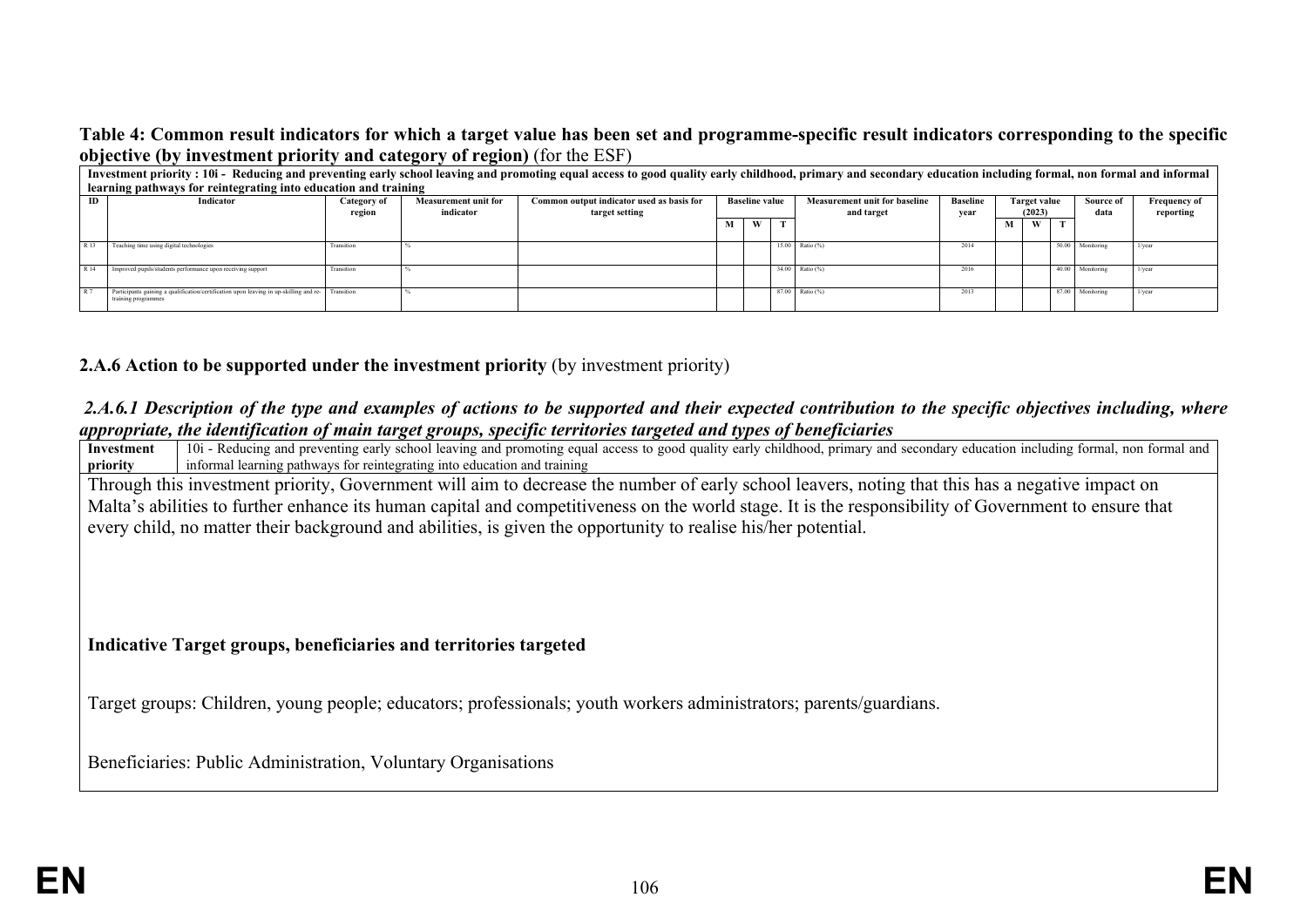**Investment priority** 10i - Reducing and preventing early school leaving and promoting equal access to good quality early childhood, primary and secondary education including formal, non formal and informal learning pathways for reintegrating into education and training

Territories: Malta and Gozo

Interventions under this priority will target children and young people, including those facing specific difficulties within the education process as well as the wider pupil population. Up skilling and re-skilling measures are also envisaged to target educators and professionals as well as other workers in the education system that contributes towards the enhancement of the education experience. Parents will also be targeted to curtail as much as possible the inheritance of negative life chances across generations.

The Beneficiaries under this investment priority include the different stakeholders responsible for education within the public administration as well as other voluntary organization working in the field.

### **Types of interventions**

The actions that will be supported under this investment priority will support the implementation of the Strategic Plan for the Prevention of Early School Leaving in Malta as well as related measures in other national policies. The measures envisaged are aimed to combat early school leaving in a holistic manner so as to ensure that each individual will be granted the opportunity to prosper both through the educational cycle but also eventually in the labour market. This investment priority will focus on implementing measures directed towards monitoring and preventing ESL (including through particular actions focusing on specific target groups); enhancing the educational experience (including through the provision of electronic tablets and e-content) and capacity building measures aimed at strengthening the structures to meet the challenges of ESL.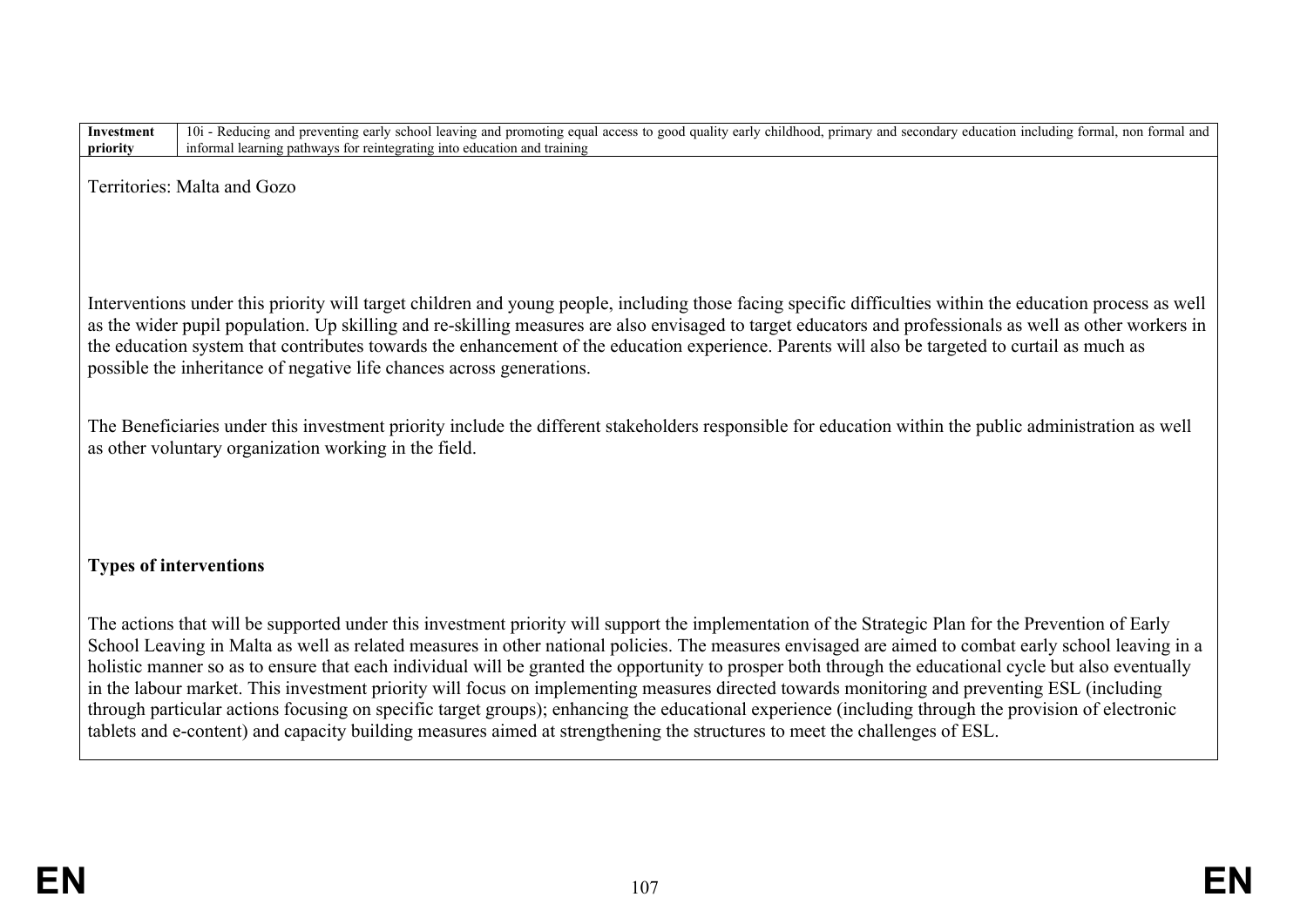**Investment priority** 10i - Reducing and preventing early school leaving and promoting equal access to good quality early childhood, primary and secondary education including formal, non formal and informal learning pathways for reintegrating into education and training

### **List of potential interventions**

### *Measures to monitor and prevent early school leaving*

The ESL Strategic Plan places considerable importance on the identification, monitoring and co-ordination measures necessary to tackle ESL as efficiently and as effectively as possible. Government has set up an Early School Leaving Monitoring Unit to tackle ESL related issues in a comprehensive manner. In this context, the plan is to direct resources towards measures identified in the ESL strategic plan including, amongst others, the understanding of this phenomenon through the conduction of studies and research activities together with the setting up of a statistical framework in order to tackle the issues and steer strategy and policy design appropriately.

Focus through this OP will also be directed towards the establishment of early detection measures in compulsory education so as to minimise and address disengagements from the education system as early as possible. Complementary to this, Government intends to identify measures that will remove systematic obstacles whilst also providing specific targeted interventions to individuals in need to be re-engaged in the process. In this context, Government aims to intervene at different levels such as for example through measures tackling absenteeism, improved student support services, specialised counselling services, one to one tuition, and the provision of alternate study / training programmes. Providing the necessary support to colleges, schools and educational institutions to assist them in determining the needs of children and young people at risk of disengaging or already disengaged from the education system and to help them develop preventive and intervention measures is also considered essential.[1]

Special attention will be paid to individuals facing particular difficulties, including persons with disability, gifted students[2] and other students with difficult backgrounds and the potential social, emotional and behavioural difficulties that these can face. In this regard, it is important that monitoring, prevention and intervention measures addressing these target groups are appropriately designed to ensure that they meet the needs of these students.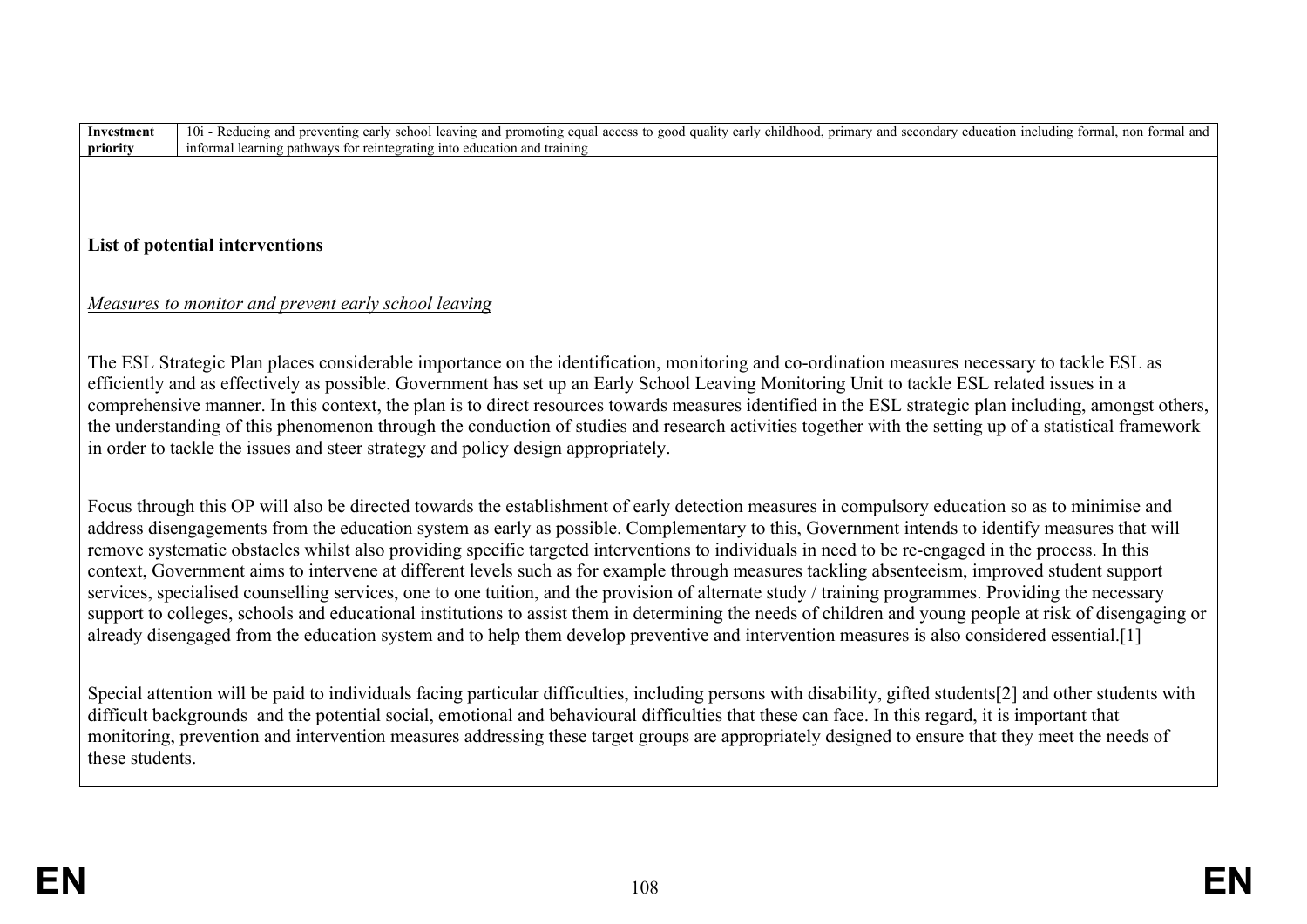# *The provision of electronic tablets and e-content*

Enhancing the education experience is an important objective that Government aims to achieve in order to reduce and prevent ESLs. The aim is to better engage students in the learning experience which is considered as an essential means for students to move along the educational ladder. In this context, Government intends to intervene through specific actions addressing all students with the aim to contribute towards this objective.

One approach that will be adopted towards enhancing the educational experience will involve the use of digital technologies and IT applications. The aim is to integrate digital technologies as part of the national curriculum, including through the provision of appropriate information technology equipment, including electronic tablets, and methods of learning together with relevant e-content both to individual students and schools with the aim of achieving a coherent and user friendly education system. Complementary teacher training in ICT will also be invested upon to ensure the successful implementation of these measures. These investments will provide students with personalised learning opportunities in a differentiated context contributing towards the attainment of self-directed life-long learners.

*Actions in compulsory schooling to provide minimum relevant skills to further their studies or to provide a smooth transition to work* 

Government strongly believes that good quality education can provide students with the necessary skills and knowledge which enables them to progress through the educational ladder and successfully enter and prosper in the labour market. This necessitates an effective institutional rapport between education and industry in order to ensure that investments in education yield positive results in terms of labour market demands and economic growth. In this regard, the objective of Government is that compulsory schooling levels guarantee the minimum levels of skills required to ensure that students are equipped with the relevant skills, knowledge and competencies for a smooth transition from the educational sphere to the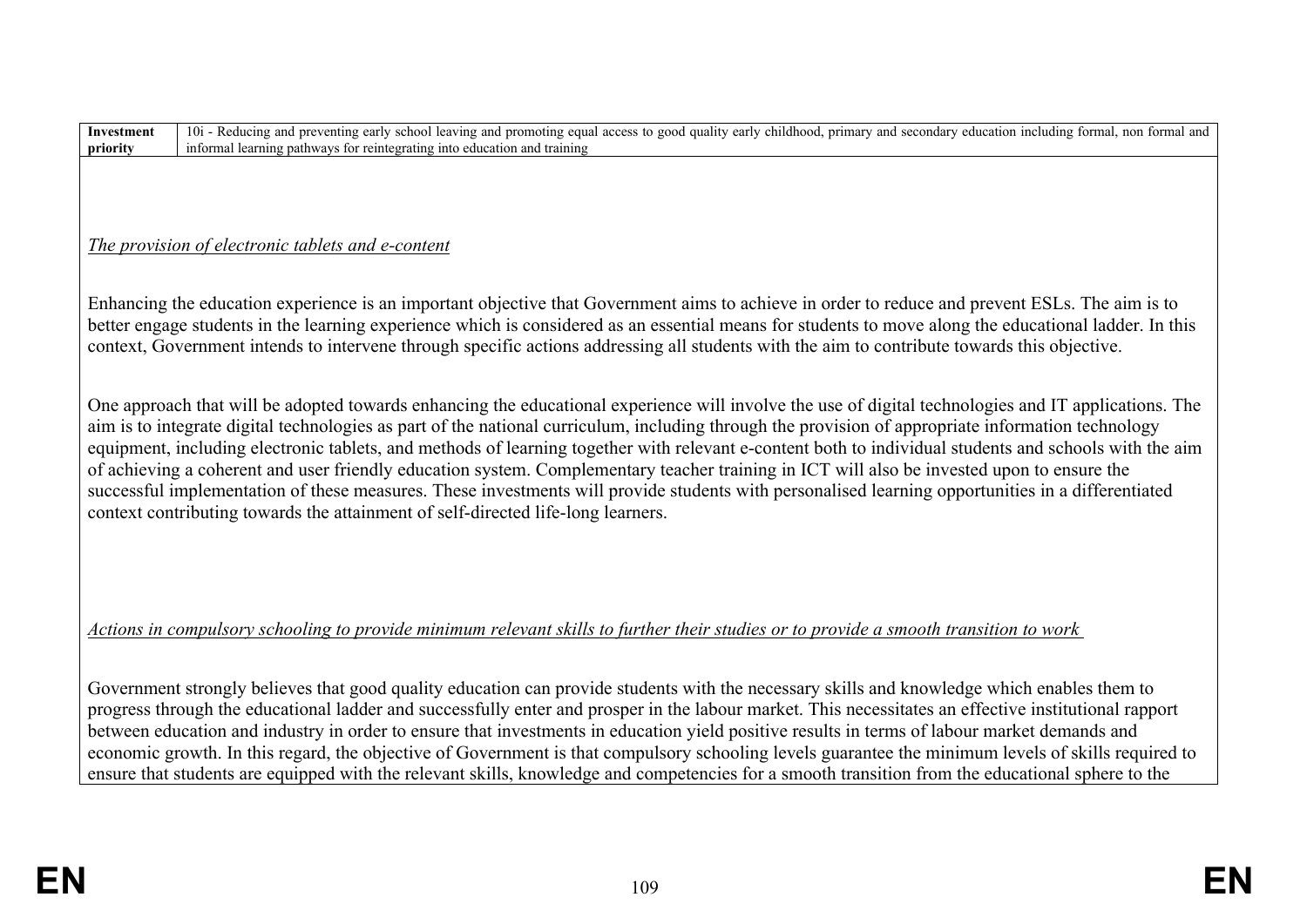labour market or further study. Such an approach will also contribute towards addressing skills mismatches and will complement actions under Priority Axis 1. In addition, at the secondary level, Government also aims to introduce alternative learning programmes for students who are at risk of educational failure with the aim to improve the quality of their learning experience so as they also achieve the minimum relevant skills that are required to further their studies or enter the labour market with no, or minimal, difficulties.

### *Science subjects popularization*

Given the drive towards research and innovation, investment will also be targeted towards an education system which adequately shapes future human capital in R&I by addressing the existing shortfall of human capital in science, technology, engineering and mathematics as well as fostering an entrepreneurial culture from the earliest stages.[3] This approach calls for specific measures which include, inter alia, support towards embedding a culture which is supportive of science, research and innovation and the conduction of studies to understand these issues with the aim to develop appropriate strategies and policies.

# *Improving literacy*

Government aims to steer ESF funds towards the fight against illiteracy since there is a high correlation between illiteracy and early school leaving mainly resulting from the fact that illiterate people find it difficult, if not impossible, to engage in the educational experience. Furthermore, improved literacy increases chances of achieving higher earnings and better education and employment prospects.

In this context, Government has launched a National Literacy Strategy for All in Malta and Gozo (2014-2019) in May 2014. The aim is to promote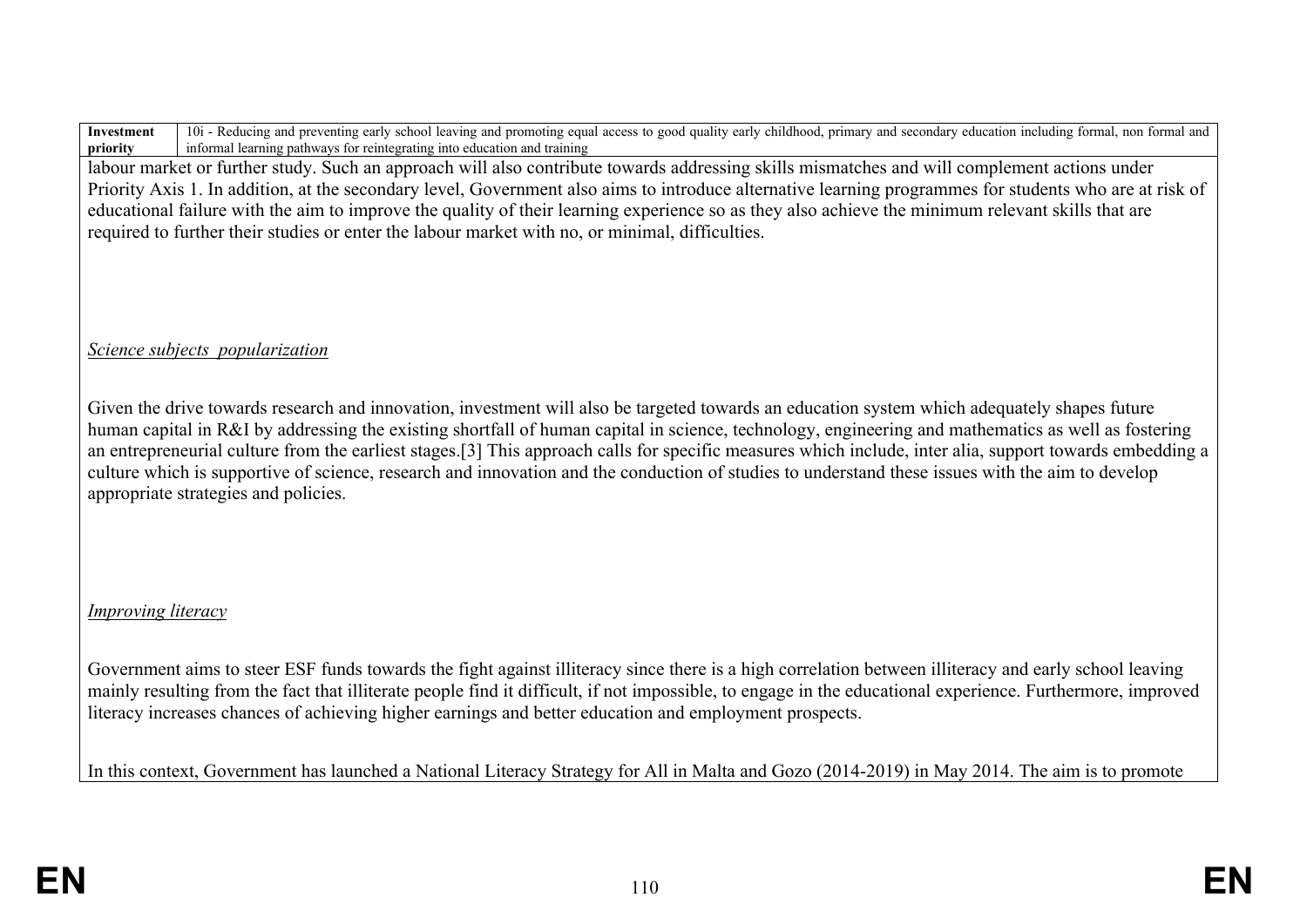and enhance lifelong and life wide, high quality literacy practices which aim to improve literacy outcomes, resulting in inclusive practices, higher educational qualifications, and better job prospects. The Strategy focuses on an integrated approach towards literacy whereby literacy programmes form an integral part of, or complement, the education programmes in schools. Government will strengthen the literacy structures (including through the setting up of College Literacy Teams to reach out to all children in pre-school and compulsory education) as well as implementing a number of initiatives to fight this cause. These include measures attracting young people to reading habits, and activities for parents and guardians to make reading a national culture across all ages and levels of society. Emphasis will also be placed on aspects of intergenerational education as espoused by UNESCO given the strong relationship which exists between the levels of literacy of children and of those who care for them.[4]

Complementary to this framework, investment will be directed towards the promotion of early literacy including through the creation of reading community centres in order to contribute towards the creation of a nation-wide reading culture. The aim is to promote reading from early years and to engage parents/guardians/caregivers within this process. In addition, Government will support measures aimed at developing an integrated and graded reading programme for primary school students in both Maltese and English. Moreover, as a result of the present challenges in combating illiteracy, measures will also involve activities fostering positive attitudes towards reading and inspire others to read.

# *Enhanced education systems and structures to address ESL related issues*

Combating early school leaving calls for specific intervention which focuses on strengthening the capacity of the education structures at all levels within the compulsory education cycle. The up skilling and re-skilling of different workers within the education sector is seen as an essential tool for Government to achieve its ESL targets. In this process educators have a key role to play given their direct day to day contact with students. In this regard, it is important for educators to be trained to meet students' aspirations in the teaching methodologies to ensure that students are continuously engaged in the education experience. Equally important is for educators to be able to identify and report any behaviour which might require action through different approaches with the aim to help the student and address their needs appropriately. Government recognises that teachers have a pivotal role to play and it is important that they are equipped with the necessary skills and competencies which help them understand and assist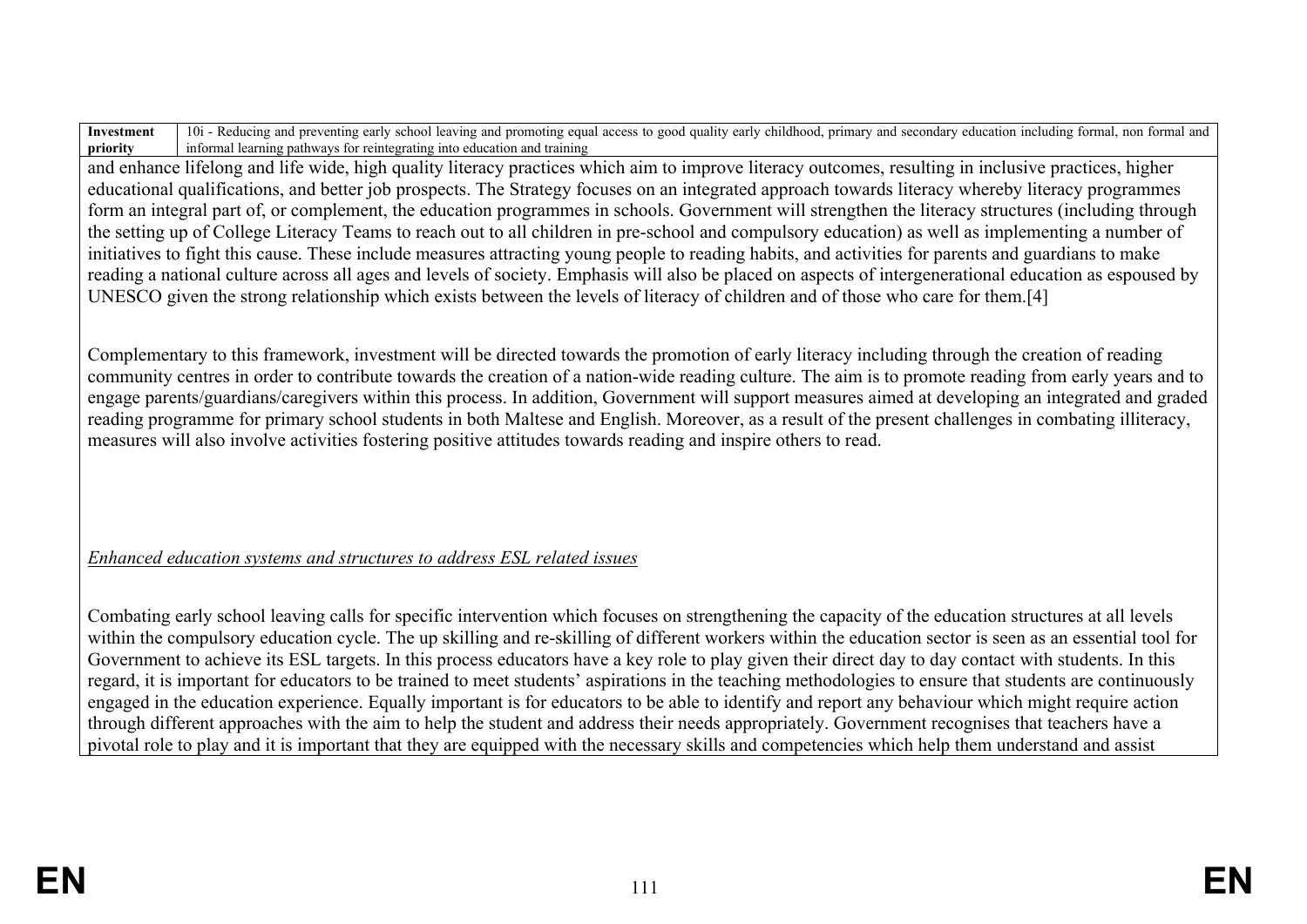students facing difficulties.

 $\overline{\phantom{a}}$  , which is a set of the set of the set of the set of the set of the set of the set of the set of the set of the set of the set of the set of the set of the set of the set of the set of the set of the set of th

Continuous training and education programmes for educators and other workers within the education sector is necessary to ensure that they have the necessary understanding, skills and tools to contribute towards achieving the ESL targets as well as to successfully deliver the new curriculum framework which has a clear focus on improving the quality of education and raising student achievement levels. The new curriculum framework calls for readiness to depart from the traditional curriculum structures and practices that may restrict learning and therefore places considerable focus on education leaders to embrace these changes and bring them to the classroom level. This requires that different stakeholders, including the Faculty of Education within the University of Malta, ensure that adequate continuous professional development of all educators is pursued.[5]

The role of youth workers will also be given prominence, since youth workers very often have a direct contact with youth experiencing difficulties in engaging themselves in the education experience. In this regard, Government will strengthen the capacity of youth workers by investing further in their skills and competencies, including by investing in the tools and capabilities they need to strengthen the relationship between the college and school as well as parents and the local community. This will complement actions envisaged under Priority Axis 1.

Recognizing the important role of parents in ESL, appropriate communication, information and training will be provided to parents on educational and career paths in order for them to be able to support and guide their children in their educational journey. Parents will also be provided with training in parenting skills that would enable them to better support children whose educational attainment is low.

[1] This also includes possible investment in structures and systems to improve processes as well as decision making.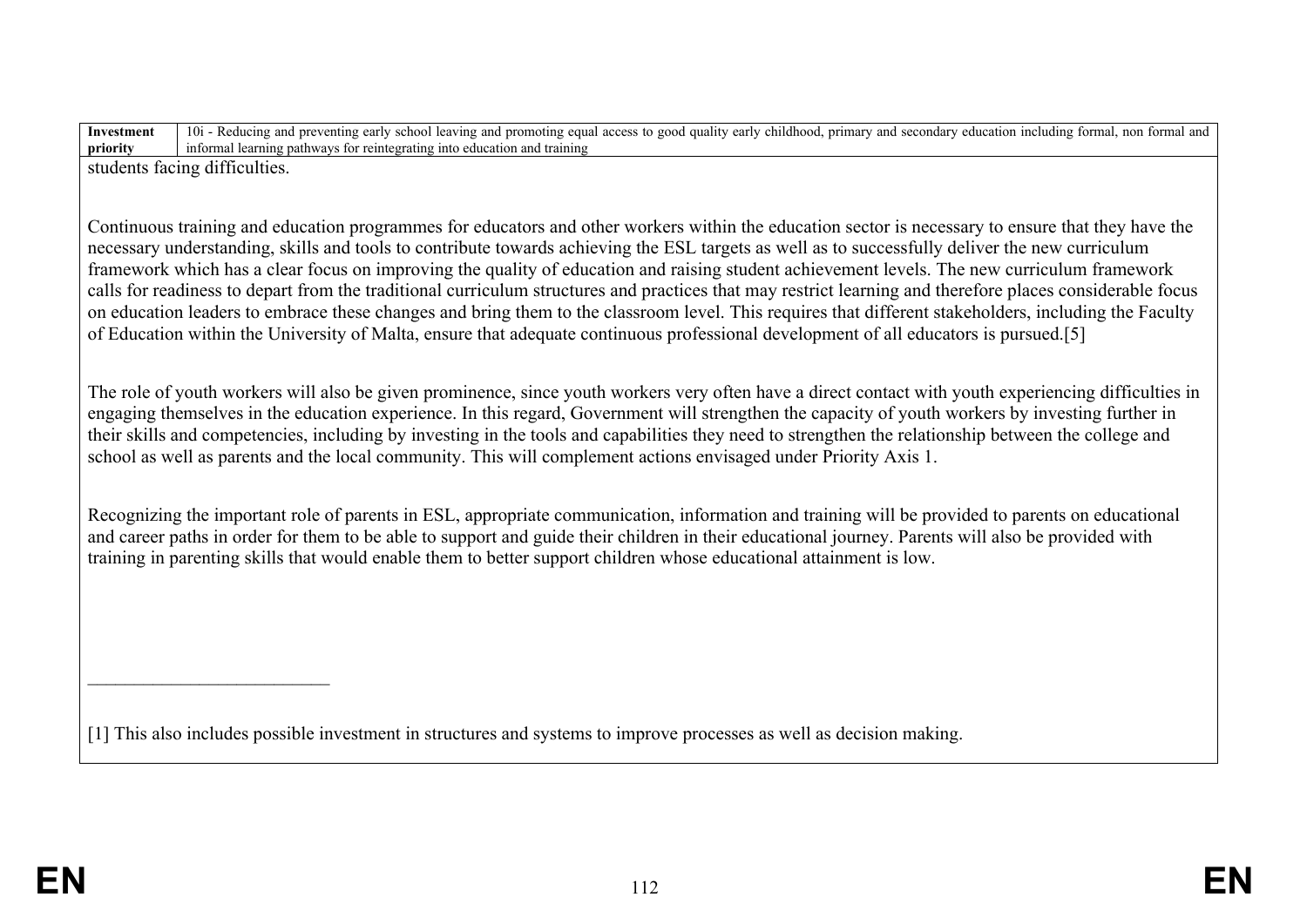[2] This refers to gifted students who become disengaged from the educational system due to an uninteresting and unchallenging environment.

[3] National Research and Innovation Strategy 2020 (Malta Council for Science and Technology, 2013).

[4] A National Literacy Strategy for All in Malta and Gozo 2014 – 2019, (Ministry for Employment and Education, 2014).

[5] A National Curriculum Framework for All – 2012 (Ministry for Education and Employment, 2012).

#### *2.A.6.2 Guiding principles for selection of operations*

**Investment priority** 10i - Reducing and preventing early school leaving and promoting equal access to good quality early childhood, primary and secondary education including formal, non formal and 10i - Reducing and preventing early school lea informal learning pathways for reintegrating into education and training

The project selection process to be adopted for the 2014-2020 period will follow the process already established under the 2007-2013 period in order to build on the administrative set ups that are already in place and to capitalise on the experience that has been gained over the two previous programming periods.

The project selection process for the European Social Fund will be undertaken through the following procedures:

**Open call for applications** 

The Managing Authority (MA) will launch calls for project proposals highlighting which priority axis is open and who is eligible to apply. These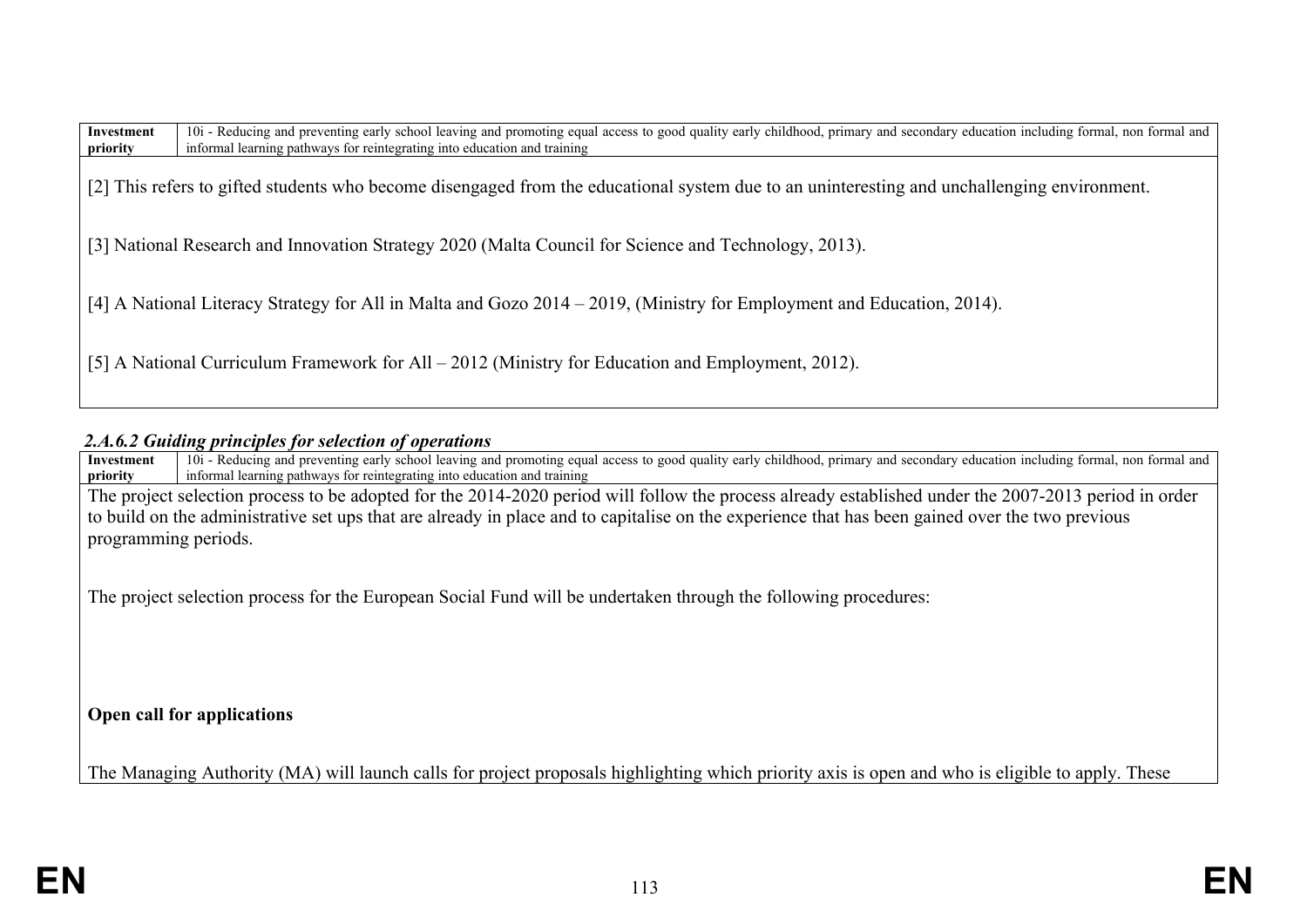calls will be widely publicised in the media, on the website of the MA as well as other Government websites. Once a call is launched, application packs and guidance notes will be uploaded on the website of the MA and information sessions will be organised so as to provide interested applicants with the necessary details on the project application and selection process.

The criteria for selection of the projects will be proposed by the MA and approved by the Monitoring Committee (MC). Cross cutting criteria that will be considered, amongst others, when selecting projects include the:

- quality of the project proposal and its potential to contribute towards the achievement of the expected results as stated in the Operational Programme (OPII);
- overall costs of the proposed project, including the project's cost effectiveness and project sustainability;
- degree of additional leverage that the project will obtain through the deployment of EU funds;
- effective integration of the horizontal principles (particularly sustainable development and equal opportunities principles) in the proposed project;
- capacity of the organisation to implement the proposed project; and
- state of readiness for the commencement of the project.

### **Aid schemes**

No public calls will be issued for the management of aid schemes. Intermediate Bodies designated by the MA will be allocated a sum of money and will manage the schemes on behalf of the MA. Similar to the open call procedure, the selection criteria will be drawn up by the MA and approved by the MC.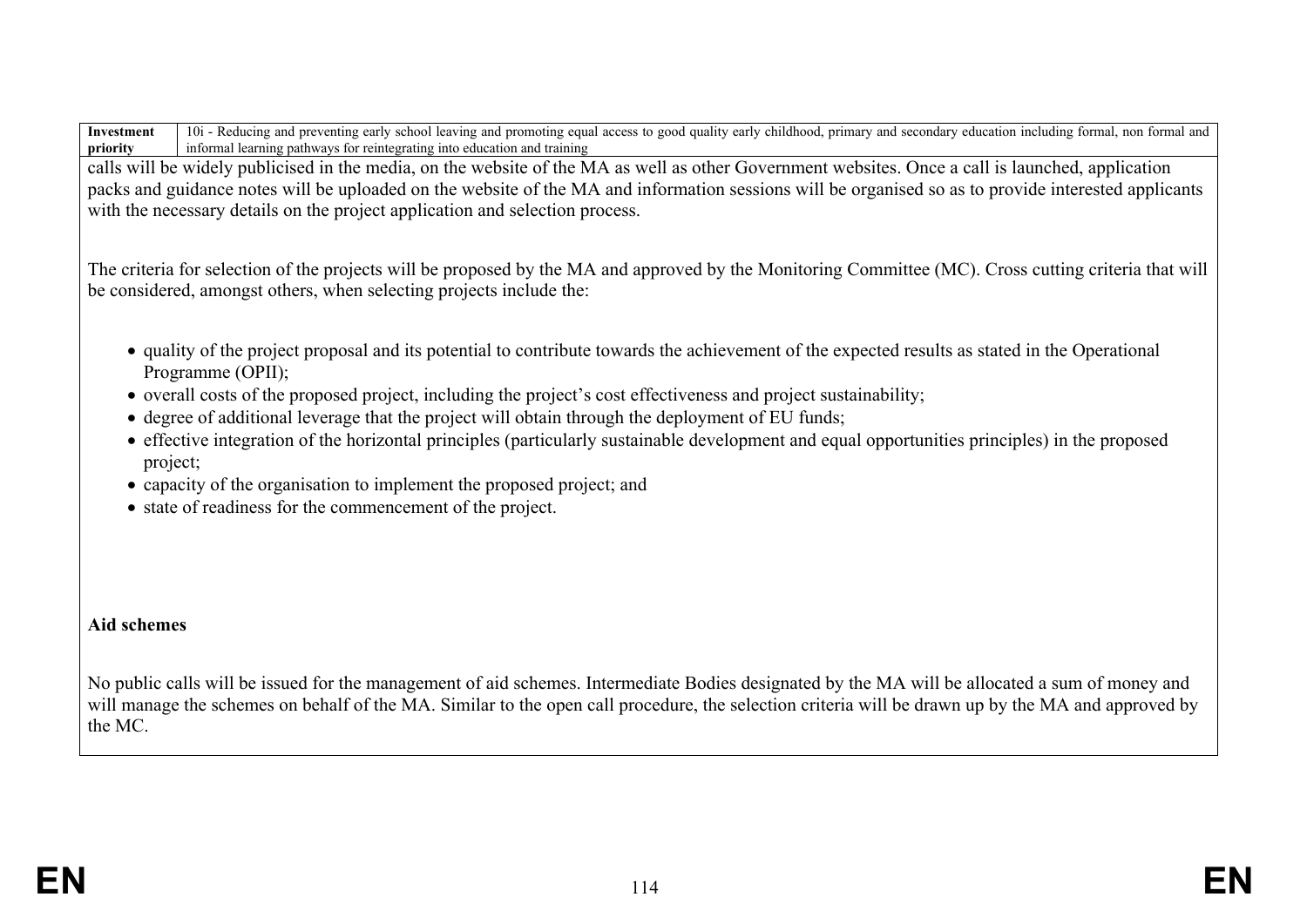# **Small projects and projects of particular interest**

Funds may also be allocated directly to small projects or projects that contribute to the achievement of the objectives of the OP which arise during the implementation period but outside the period of an open call as recommended by the MA. The Beneficiary will be required to complete a project application form and sign a letter of grant with the MA. The Beneficiary will be expected to follow rules and procedures as directed by the MA. The decision of the Managing Authority to follow the said procedure in such cases shall be final. The size of each individual operation that can be selected under this procedure will not exceed  $\epsilon$ 250,000 in total public eligible cost.

# **Flexibility Facility**

In line with Article 98 (2) of the Council Regulation (EU) No 1303/2013, Government has decided to avail of the possibility to finance in a complementary manner and subject to the limit of 10% of European Funds for the Programme, actions falling within the scope of assistance from the ERDF, provided that they are considered necessary for the satisfactory implementation of the operation and are directly linked to it. The flexibility facility will not necessarily reach the full 10%. The use of the facility will be monitored through the Structural Funds Database.

#### 2.*A.6.3 Planned use of financial instruments* (where appropriate)

**Investment priority** 10i - Reducing and preventing early school leaving and promoting equal access to good quality early childhood, primary and secondary education including formal, non formal and informal learning pathways for reintegrating into education and training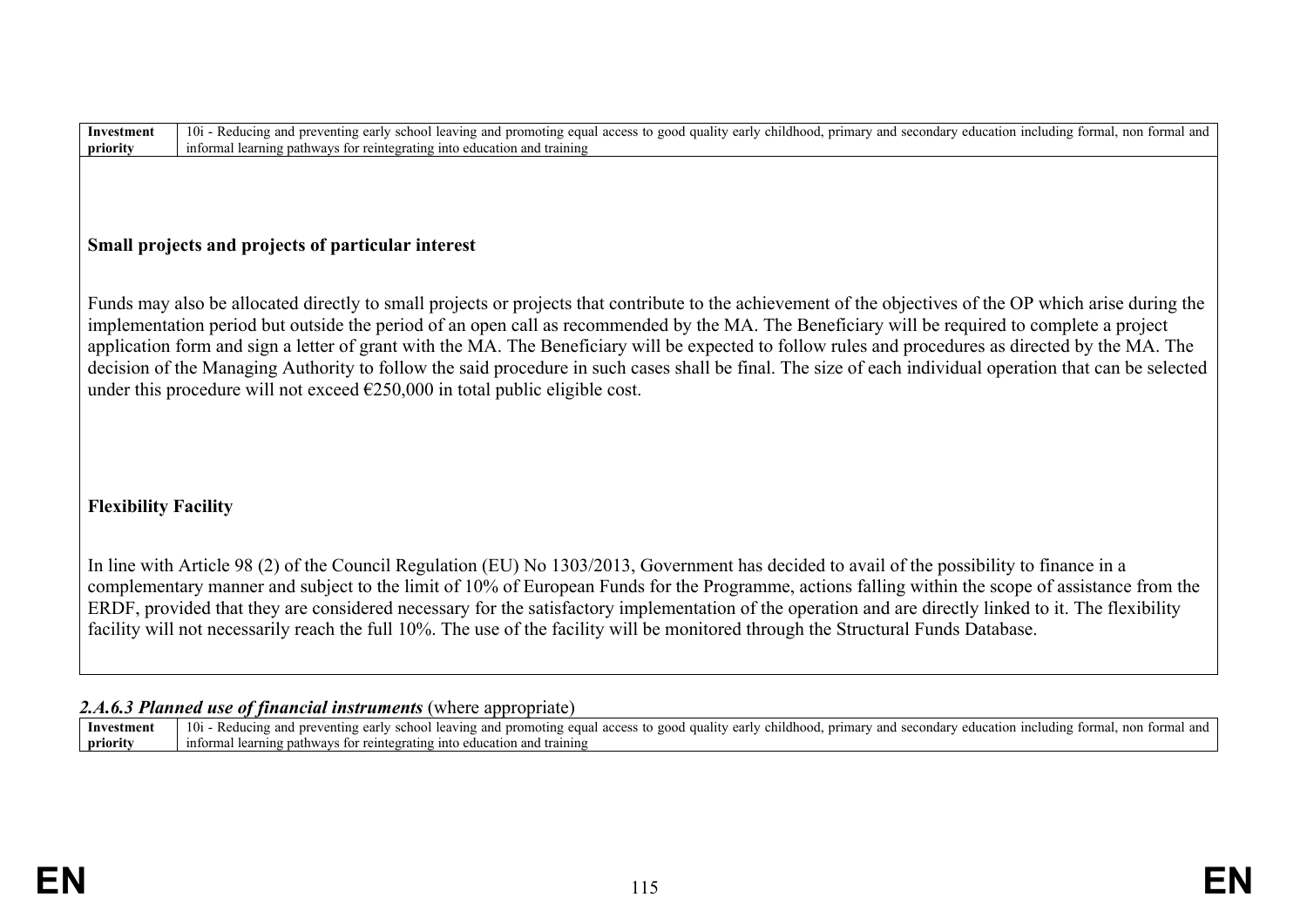| Investment     | 10i - Reducing and preventing early school leaving and promoting equal access to good quality early childhood, primary and secondary education including formal, non formal and |  |  |  |  |  |  |  |  |
|----------------|---------------------------------------------------------------------------------------------------------------------------------------------------------------------------------|--|--|--|--|--|--|--|--|
| priority       | informal learning pathways for reintegrating into education and training                                                                                                        |  |  |  |  |  |  |  |  |
| Not applicable |                                                                                                                                                                                 |  |  |  |  |  |  |  |  |
|                |                                                                                                                                                                                 |  |  |  |  |  |  |  |  |

#### *2.A.6.4 Planned use of major projects* (where appropriate)

Investment | 10i - Reducing and preventing early school leaving and promoting equal access to good quality early childhood, primary and secondary education including formal, non formal and **priority** informal learning pathways for reintegrating into education and training Not applicable

#### *2.A.6.5 Output indicators by investment priority and, where appropriate by category of region*

**Table 5: Common and programme-specific output indicators** (by investment priority, broken down by category of region for the ESF, and where relevant, for the ERDF)

| <b>Investment priority</b>    |                                                      | 10i - Reducing and preventing early school leaving and promoting equal access to good quality early childhood, primary and secondary education |            |                                     |                     |   |           |                |                               |
|-------------------------------|------------------------------------------------------|------------------------------------------------------------------------------------------------------------------------------------------------|------------|-------------------------------------|---------------------|---|-----------|----------------|-------------------------------|
|                               |                                                      | including formal, non formal and informal learning pathways for reintegrating into education and training                                      |            |                                     |                     |   |           |                |                               |
| <b>ID</b><br><b>Indicator</b> |                                                      | Measurement unit                                                                                                                               | Fund       | Category of region (where relevant) | Target value (2023) |   |           | Source of data | <b>Frequency of reporting</b> |
|                               |                                                      |                                                                                                                                                |            |                                     |                     | W |           |                |                               |
|                               |                                                      |                                                                                                                                                |            |                                     |                     |   |           |                |                               |
|                               | The provision of digital technologies to students    | Number                                                                                                                                         | <b>ESF</b> | Transition                          |                     |   | 12,000.00 | Monitoring     | $1$ /year                     |
|                               |                                                      |                                                                                                                                                |            |                                     |                     |   |           |                |                               |
|                               | Pupils/students supported through monitoring and     | Number                                                                                                                                         | <b>ESF</b> | Transition                          |                     |   | 200.00    | Monitoring     | $1$ /year                     |
|                               | preventive early school leaving measures             |                                                                                                                                                |            |                                     |                     |   |           |                |                               |
|                               | Persons participating in up-skilling and re-training | Number                                                                                                                                         | <b>ESF</b> | Transition                          |                     |   | 4.500.00  | Monitoring     | $1$ /year                     |
|                               | programmes                                           |                                                                                                                                                |            |                                     |                     |   |           |                |                               |

#### **2.A.4 Investment priority**

| ID of the investment priority                 | 10ii                                                                                                                                                                                                                  |
|-----------------------------------------------|-----------------------------------------------------------------------------------------------------------------------------------------------------------------------------------------------------------------------|
| <b>Title</b><br>the<br>estment<br>mve<br>- OI | view<br>especially for<br>` with a<br>attainment<br>education<br>to increasing participation<br>levels.<br>and<br>efficiency<br>equivalent<br>and<br>Improving the<br>quality<br>tertiary<br>and<br>access to.<br>and |
| priority                                      | disadvantaged groups                                                                                                                                                                                                  |

# **2.A.5 Specific objectives corresponding to the investment priority and expected results**

**ID of the specific objective**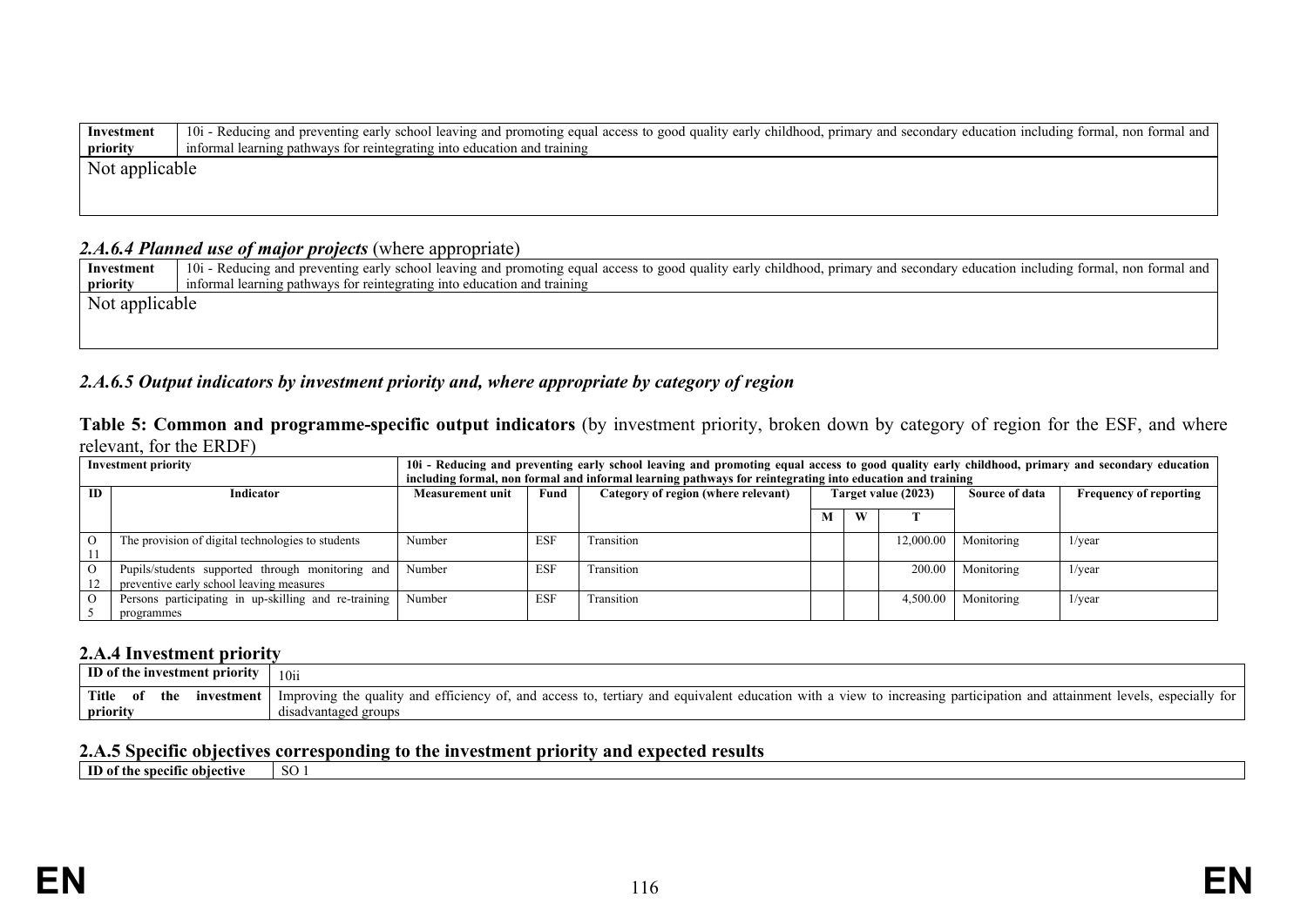| Title of the specific objective                                                | Facilitating access to tertiary education through grants and other forms of assistance and actions to improve the quality of tertiary education programmes with the aim of<br>increasing participation and attainment levels at the tertiary level.                                                                                                                                                                                                                                                                                                                                                                                               |
|--------------------------------------------------------------------------------|---------------------------------------------------------------------------------------------------------------------------------------------------------------------------------------------------------------------------------------------------------------------------------------------------------------------------------------------------------------------------------------------------------------------------------------------------------------------------------------------------------------------------------------------------------------------------------------------------------------------------------------------------|
| Results that the Member<br>States seek to achieve with<br><b>Union support</b> | <b>Development Needs</b>                                                                                                                                                                                                                                                                                                                                                                                                                                                                                                                                                                                                                          |
|                                                                                | Tertiary education in Malta, which is offered predominantly by the University of Malta, is free for all students irrespective of<br>their social background. The University already offers circa 700 diploma and degree programmes in a variety of disciplines<br>both through full-time, part-time as well as on-line courses. This serves as a good opportunity to further attract students to<br>pursue their studies further and achieve higher qualifications.                                                                                                                                                                               |
|                                                                                | Notwithstanding, Malta is still facing significant challenges in participation levels especially when taking into account the free<br>provision of education. In fact, the rate of the population aged 30-34 years old having completed tertiary education; which rate<br>stood at 26% in 2013, is still low when compared to the EU-27 rate of 37%. Moreover, the participation rate of 17 year olds in<br>further and higher education stood at 72% in 2013 and that of 19 year olds stood at 61% in 2013.[1] These challenges are also<br>compounded by the low rates of participation in post-graduate studies.                               |
|                                                                                | Further analysis highlights that there is a strong correlation between the educational attainment achieved by the students and<br>their parents' level of education.[2] The majority of students obtaining a tertiary education qualification come from families<br>whose parents have a high level of education.[3] In turn, students, whose parents have only completed secondary education, are<br>less likely to progress academically and take up tertiary education.[4] This therefore calls for more targeted efforts in order to<br>raise the participation rate into tertiary education of individuals across the whole social spectrum. |
|                                                                                | Compounded with the above is the challenge that Malta is facing with respect to the percentage of graduates in Mathematics,<br>Science and Technology. In 2012, this stood at 19.1% which is low when compared to the EU-27 rate of 22.8%. Government<br>acknowledges that there is the need to attract more students in these and other areas which are relevant to the local industry and<br>which are needed for further economic growth.[5]                                                                                                                                                                                                   |
|                                                                                |                                                                                                                                                                                                                                                                                                                                                                                                                                                                                                                                                                                                                                                   |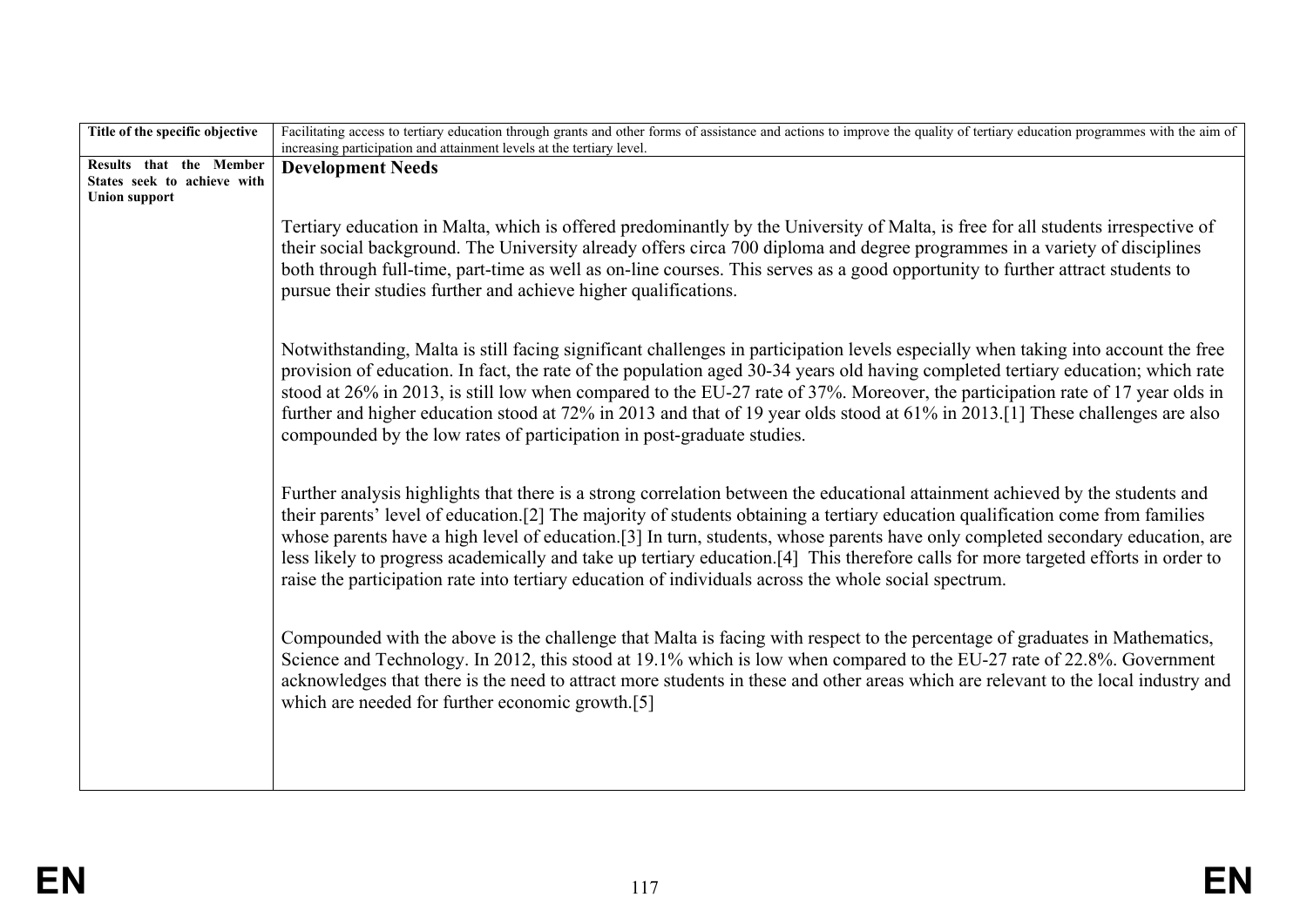| <b>Expected Results</b>                                                                                                                            |
|----------------------------------------------------------------------------------------------------------------------------------------------------|
| Increased number of participants pursuing and succeeding within the tertiary tier of education.                                                    |
|                                                                                                                                                    |
| [1] Further and Higher Education Statistics 2013 – Malta:National Commission for Further and Higher Education, 2014.                               |
| [2] A National Literacy Strategy for All in Malta and Gozo 2014 – 2019, Ministry for Employment and Education, 2014.                               |
| [3] Eurostat News Release: Transmission of level of education between generations (Eurostat, December 2013). Press Release<br>reference: 188/2013. |
| $[4]$ Ibid.                                                                                                                                        |
| [5] Further and Higher Education Strategy 2020. (National Commission for Higher Education, 2009).                                                  |
|                                                                                                                                                    |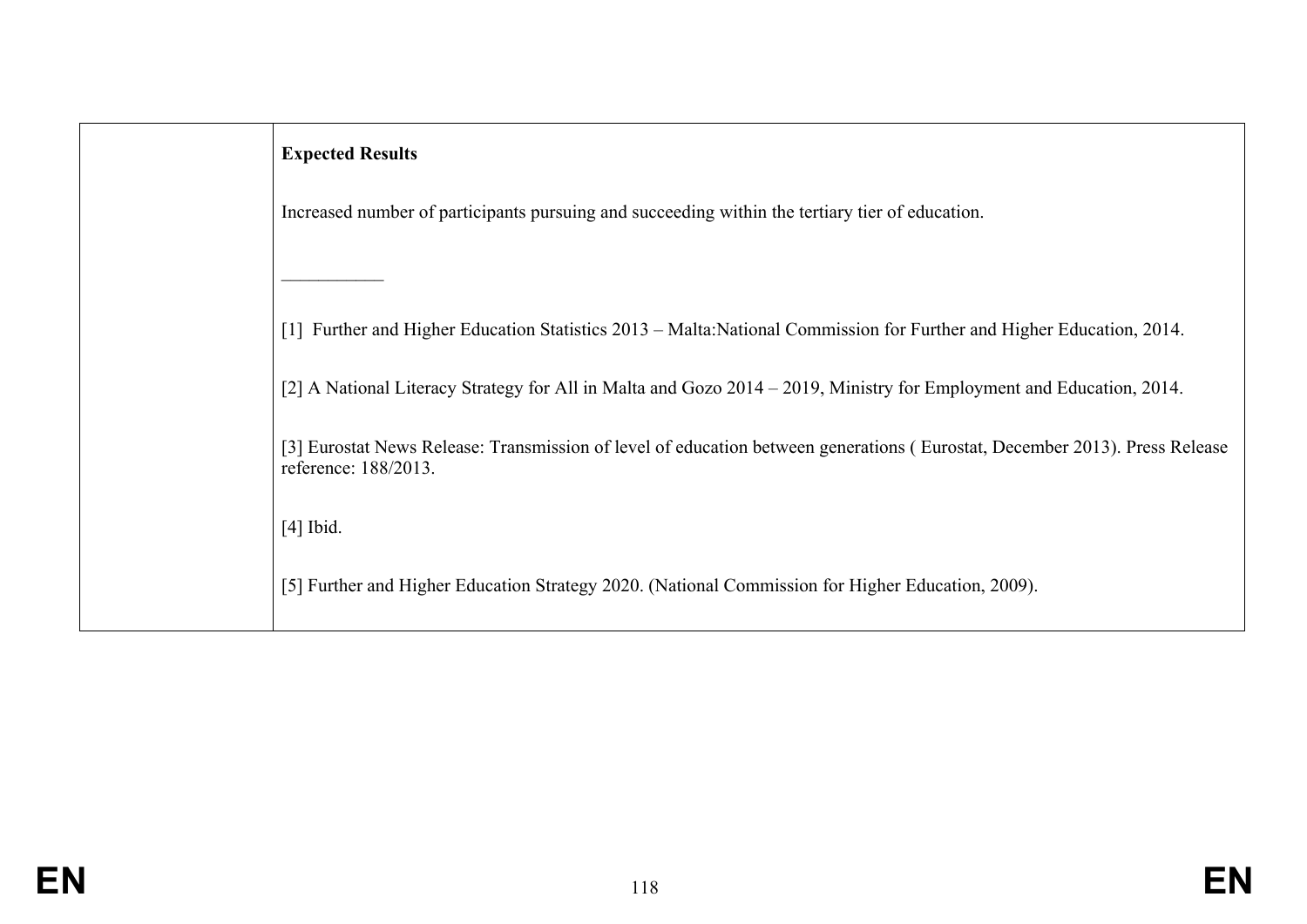#### **Table 4: Common result indicators for which a target value has been set and programme-specific result indicators corresponding to the specific objective (by investment priority and category of region)** (for the ESF)

|                                                         | .<br>Investment priority : 10ii - Improving the quality and efficiency of, and access to, tertiary and equivalent education with a view to increasing participation and attainment levels, especially for disadvantaged |                                           |                       |                |   |                                      |  |                 |              |   |           |                     |                  |                 |  |  |      |           |
|---------------------------------------------------------|-------------------------------------------------------------------------------------------------------------------------------------------------------------------------------------------------------------------------|-------------------------------------------|-----------------------|----------------|---|--------------------------------------|--|-----------------|--------------|---|-----------|---------------------|------------------|-----------------|--|--|------|-----------|
|                                                         | groups                                                                                                                                                                                                                  |                                           |                       |                |   |                                      |  |                 |              |   |           |                     |                  |                 |  |  |      |           |
| <b>Measurement unit for</b><br>Indicator<br>Category of |                                                                                                                                                                                                                         | Common output indicator used as basis for | <b>Baseline value</b> |                |   | <b>Measurement unit for baseline</b> |  |                 | Target value |   | Source of | <b>Frequency of</b> |                  |                 |  |  |      |           |
|                                                         |                                                                                                                                                                                                                         | region                                    | indicator             | target setting |   |                                      |  |                 |              |   |           | and target          | vear             | (2023)          |  |  | data | reporting |
|                                                         |                                                                                                                                                                                                                         |                                           |                       |                | М | <b>CONTINUES</b><br>W                |  |                 |              | м | w         |                     |                  |                 |  |  |      |           |
|                                                         |                                                                                                                                                                                                                         |                                           |                       |                |   |                                      |  |                 |              |   |           |                     |                  |                 |  |  |      |           |
| <b>R7</b>                                               | Participants gaining a qualification/certification upon leaving in up-skilling and re- Transition                                                                                                                       |                                           |                       |                |   |                                      |  | 87.00 Ratio (%) | 2013         |   |           |                     | 87.00 Monitoring | $1/\text{year}$ |  |  |      |           |
|                                                         | training programmes                                                                                                                                                                                                     |                                           |                       |                |   |                                      |  |                 |              |   |           |                     |                  |                 |  |  |      |           |
| R9                                                      | Participants gaining a qualification/certification upon leaving                                                                                                                                                         | Transition                                |                       |                |   |                                      |  | 82.00 Ratio (%) | 2013         |   |           |                     | 85.00 Monitoring | 1/vear          |  |  |      |           |
|                                                         |                                                                                                                                                                                                                         |                                           |                       |                |   |                                      |  |                 |              |   |           |                     |                  |                 |  |  |      |           |

#### **2.A.6 Action to be supported under the investment priority** (by investment priority)

#### *2.A.6.1 Description of the type and examples of actions to be supported and their expected contribution to the specific objectives including, where appropriate, the identification of main target groups, specific territories targeted and types of beneficiaries*

**Investment priority** 10ii - Improving the quality and efficiency of, and access to, tertiary and equivalent education with a view to increasing participation and attainment levels, especially for disadvantaged groups Increased participation in good quality tertiary education has become an essential route for Malta to ensure that the labour market is supplied with the right individuals so as to ensure that it is in a better position to compete on an international arena. In addition, Government believes that further efforts are required to enhance the efficiency and labour market relevance of tertiary education as well as the development of an education quality culture[1] in order to aid Malta to become a centre of excellence in both education and research. **Indicative Target groups, beneficiaries and territories targeted**

Target groups: Individuals having an interest in pursuing their studies further, including disadvantaged groups; educators; professionals; administrators.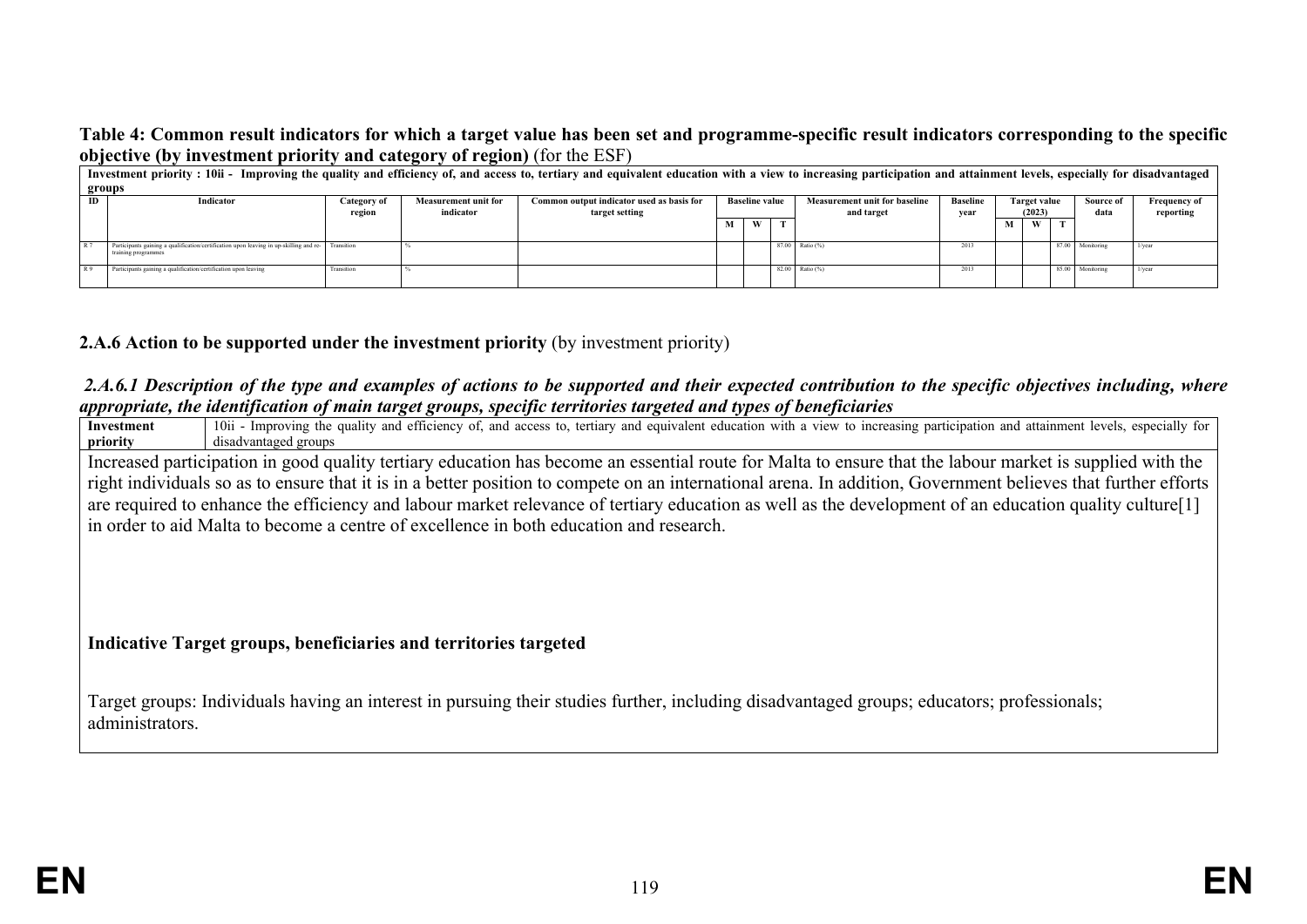| Investment<br>priority        | 10ii - Improving the quality and efficiency of, and access to, tertiary and equivalent education with a view to increasing participation and attainment levels, especially for<br>disadvantaged groups                                                                                                                                                                                                                                                               |
|-------------------------------|----------------------------------------------------------------------------------------------------------------------------------------------------------------------------------------------------------------------------------------------------------------------------------------------------------------------------------------------------------------------------------------------------------------------------------------------------------------------|
|                               | Beneficiaries: Public Administration including higher education entities                                                                                                                                                                                                                                                                                                                                                                                             |
| Territories: Malta and Gozo   |                                                                                                                                                                                                                                                                                                                                                                                                                                                                      |
|                               |                                                                                                                                                                                                                                                                                                                                                                                                                                                                      |
|                               |                                                                                                                                                                                                                                                                                                                                                                                                                                                                      |
|                               | This investment priority will target individuals who have an interest in pursuing their studies further at tertiary (or equivalent) level. Individuals who<br>are currently engaged in tertiary education can also be targeted through this investment priority. Up skilling and re-skilling measures are envisaged to<br>target educators and professionals as well as other workers who contribute towards the enhancement of the education experience.            |
|                               | The main Beneficiary under this investment priority is the public administration, which brings together a number of entities (including tertiary<br>education institutions and commissions as well as Government departments) that could contribute towards supporting Malta to achieve its ambitious<br>tertiary education target of at least attaining 33% of 30-34 years old completing tertiary or equivalent education.                                         |
|                               |                                                                                                                                                                                                                                                                                                                                                                                                                                                                      |
| <b>Types of Interventions</b> |                                                                                                                                                                                                                                                                                                                                                                                                                                                                      |
|                               | Interventions under this investment priority will aim to attract students and adults into tertiary education particularly in those areas which are relevant<br>to the local economy, also through the possible use of financial instrument. In addition, investment will support the amelioration of the quality of<br>services provided by tertiary education institutions so as to offer students an educational experience which inspires them and develops their |
|                               | capabilities to their highest potential. As a result, this will also promote Malta as a destination for further and higher education in the world in various                                                                                                                                                                                                                                                                                                         |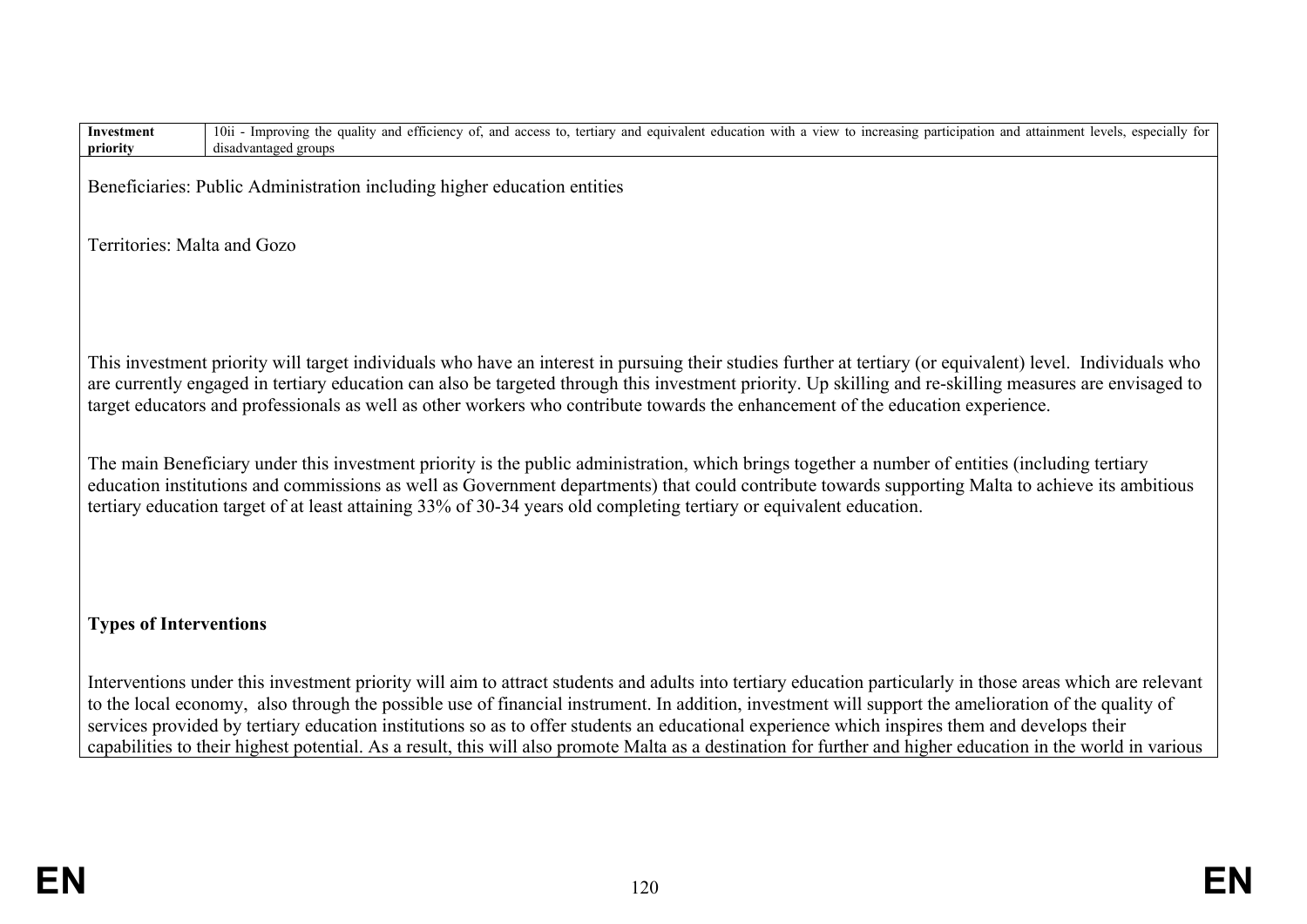| <b>Investment</b> | 10ii - Improving the quality and efficiency of, and access to, tertiary and equivalent education with a view to increasing participation and attainment levels, especially for |
|-------------------|--------------------------------------------------------------------------------------------------------------------------------------------------------------------------------|
| priority          | disadvantaged groups                                                                                                                                                           |
|                   | fields of study and research.[2]                                                                                                                                               |
|                   |                                                                                                                                                                                |
|                   |                                                                                                                                                                                |
|                   |                                                                                                                                                                                |
|                   |                                                                                                                                                                                |
|                   |                                                                                                                                                                                |
|                   | <b>List of Potential Interventions</b>                                                                                                                                         |
|                   |                                                                                                                                                                                |
|                   |                                                                                                                                                                                |
|                   | Increasing participation in tertiary education                                                                                                                                 |
|                   |                                                                                                                                                                                |
|                   |                                                                                                                                                                                |
|                   | For Malta to be able to compete and meet the challenges posed by the high-value added and knowledge-intensive markets of the global economy it                                 |
|                   | requires the availability of a highly skilled and flexible workforce. This type of workforce, is only achievable if students pursue their studies at                           |
|                   | tertiary levels (or equivalent) acquiring, in the process the necessary knowledge and skills which will allow them to become an asset to the country.                          |
|                   | Thus, in order to encourage further uptake in tertiary education and beyond in different areas of study, Government aims to pursue further investment                          |
|                   | targeted towards scholarships and other forms of assistance for graduate and postgraduate studies (including at Masters levels and PhDs), also through                         |
|                   | the possible use of financial instrument. Concerted efforts will also be directed towards attracting more students into areas which lead to career                             |
|                   | opportunities that respond to future economic, cultural and social needs.[3] This can contribute towards increasing the availability as well as the                            |
|                   | employment of high-level graduates.                                                                                                                                            |
|                   |                                                                                                                                                                                |
|                   |                                                                                                                                                                                |
|                   | With the aim of securing a fair and equitable access to all those willing to pursue studies at a tertiary level, attention will also be directed towards                       |
|                   | persons that are already in employment and consider at a later stage in their life to participate in tertiary level education programmes. [4] In this                          |
|                   | regard, measures will be directed at offering more flexible learning arrangements such as for example through distance and/or on-line learning and the                         |
|                   | use of different outreach mechanisms so as to promote participation in tertiary education such as for example through the review of admission                                  |
|                   | requirements of mature students. This approach will widen the opportunities for the adult population including disadvantaged groups to acquire new                             |
|                   | knowledge which can support them in moving forward in their career choices.                                                                                                    |
|                   |                                                                                                                                                                                |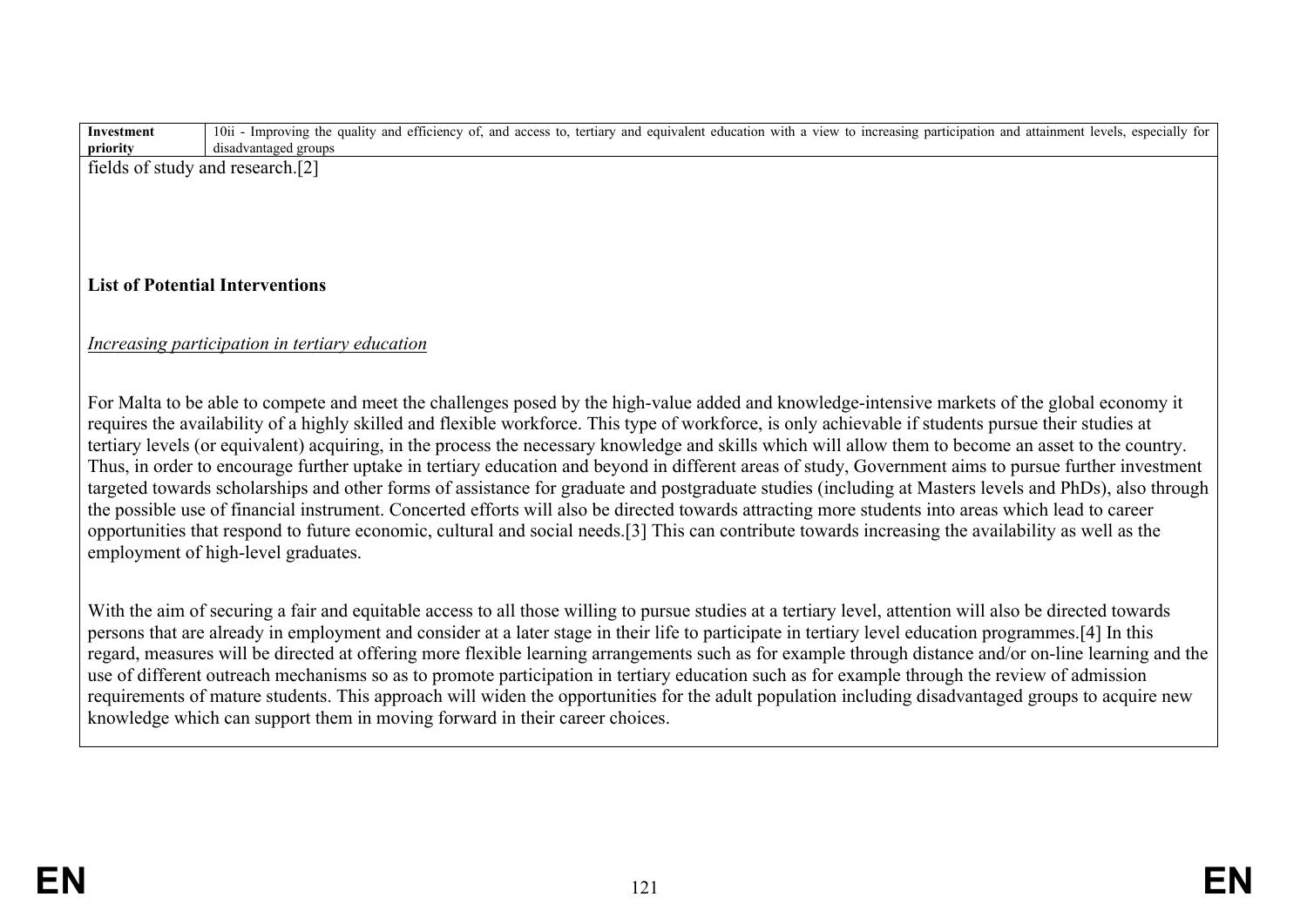| <b>Investment</b> | 10ii - Improving the quality and efficiency of, and access to, tertiary and equivalent education with a view to increasing participation and attainment levels, especially for                                                                                                                                                                                                                                                                                                                                                                                                                                                                                                                                                                                                                                                                                                                                                                                                                                                                                                                                                                                                                            |
|-------------------|-----------------------------------------------------------------------------------------------------------------------------------------------------------------------------------------------------------------------------------------------------------------------------------------------------------------------------------------------------------------------------------------------------------------------------------------------------------------------------------------------------------------------------------------------------------------------------------------------------------------------------------------------------------------------------------------------------------------------------------------------------------------------------------------------------------------------------------------------------------------------------------------------------------------------------------------------------------------------------------------------------------------------------------------------------------------------------------------------------------------------------------------------------------------------------------------------------------|
| priority          | disadvantaged groups                                                                                                                                                                                                                                                                                                                                                                                                                                                                                                                                                                                                                                                                                                                                                                                                                                                                                                                                                                                                                                                                                                                                                                                      |
|                   | Enhancing the quality of tertiary education through capacity building including measures to improve programme relevance                                                                                                                                                                                                                                                                                                                                                                                                                                                                                                                                                                                                                                                                                                                                                                                                                                                                                                                                                                                                                                                                                   |
|                   | Increasing participation in tertiary education also calls upon investment in improving the quality of education at this level to ensure that this route is<br>considered as a viable option, especially for those who do not consider tertiary education as an essential step within the educational ladder. Improving<br>quality of education is also essential to ensure that those pursuing this path succeed both at the level of educational attainment as well as contribute<br>effectively towards the economy.                                                                                                                                                                                                                                                                                                                                                                                                                                                                                                                                                                                                                                                                                    |
|                   | In this context, investment will be targeted towards capacity building measures aiming to improve current programmes to ensure their labour market<br>relevance as well as developing new ones that address new specialisations required by various industries.[5] Investment will also be targeting<br>academics, together with the administration and other support structures, with the aim of supporting Government in its mission to increase the<br>participation rates in tertiary education in critical areas for the current and future development needs of the country. In this regard, measures will also<br>include exchange programmes for academic staff with a view to enhance their transnational knowledge and experiences.                                                                                                                                                                                                                                                                                                                                                                                                                                                             |
|                   | In line with the Further and Higher Education Strategy 2020, [6] Government will also invest in its tertiary education framework to contribute towards<br>meeting the challenge of developing a 'quality culture' within the educational systems. This calls for the introduction of the necessary systems and<br>practices which will ensure that education institutions are on a continuum of improvement, also embracing innovative methods and approaches. In<br>this regard, investment will be targeted towards making Malta a centre of excellence in education and research by assuring quality provision across<br>tertiary education institutions and their programmes, including through quality assurance and evaluation related support.[7] In an increasingly<br>dynamic and global environment, investment will also be directed towards longer term planning and strategy formulation for tertiary (or equivalent)<br>education. Government recognises that decisions taken today will impact the future and that planned actions must be based on sound evidence and<br>with clear foresight in order to yield the best possible results both for the country as well as the individual. |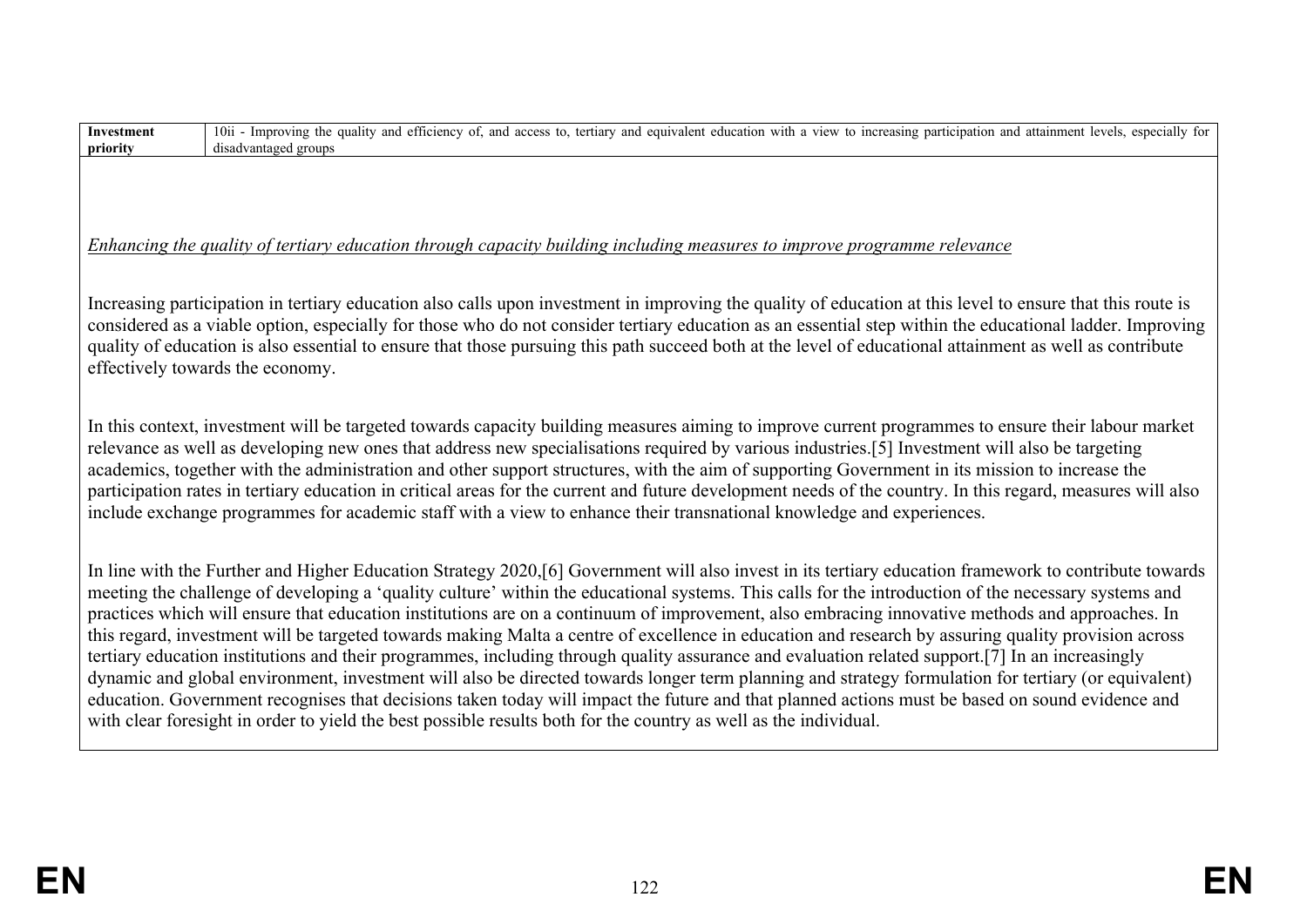| Investment<br>priority | 10ii - Improving the quality and efficiency of, and access to, tertiary and equivalent education with a view to increasing participation and attainment levels, especially for<br>disadvantaged groups |
|------------------------|--------------------------------------------------------------------------------------------------------------------------------------------------------------------------------------------------------|
|                        |                                                                                                                                                                                                        |
|                        |                                                                                                                                                                                                        |
|                        |                                                                                                                                                                                                        |
|                        |                                                                                                                                                                                                        |
|                        | [1] Further and Higher Education Strategy 2020. (National Commission for Higher Education, 2009).]                                                                                                     |
| $[2]$ Ibid.            |                                                                                                                                                                                                        |
|                        |                                                                                                                                                                                                        |
| [3] Ibid.              |                                                                                                                                                                                                        |
| $[4]$ Ibid.            |                                                                                                                                                                                                        |
|                        |                                                                                                                                                                                                        |
| $[5]$ Ibid.            |                                                                                                                                                                                                        |
|                        |                                                                                                                                                                                                        |
| [6] Ibid.              |                                                                                                                                                                                                        |
| [7] Ibid.              |                                                                                                                                                                                                        |
|                        |                                                                                                                                                                                                        |

# *2.A.6.2 Guiding principles for selection of operations*

| Investmen | 10 <sub>ii</sub><br>especial<br>1mm <sub>en</sub><br><i>Improving</i><br>view<br>efficiency<br>and<br>and<br>0000<br>education<br>tor<br>.ient-<br>with<br>increasing<br>and<br>tertiar<br>$ca$ u <sub>1</sub> $v$<br>aaliiv<br>and<br>TO.<br>the<br>participation<br>acc<br>10 V 013 |
|-----------|---------------------------------------------------------------------------------------------------------------------------------------------------------------------------------------------------------------------------------------------------------------------------------------|
| priority  | . groups<br>disadv?<br>. vantages                                                                                                                                                                                                                                                     |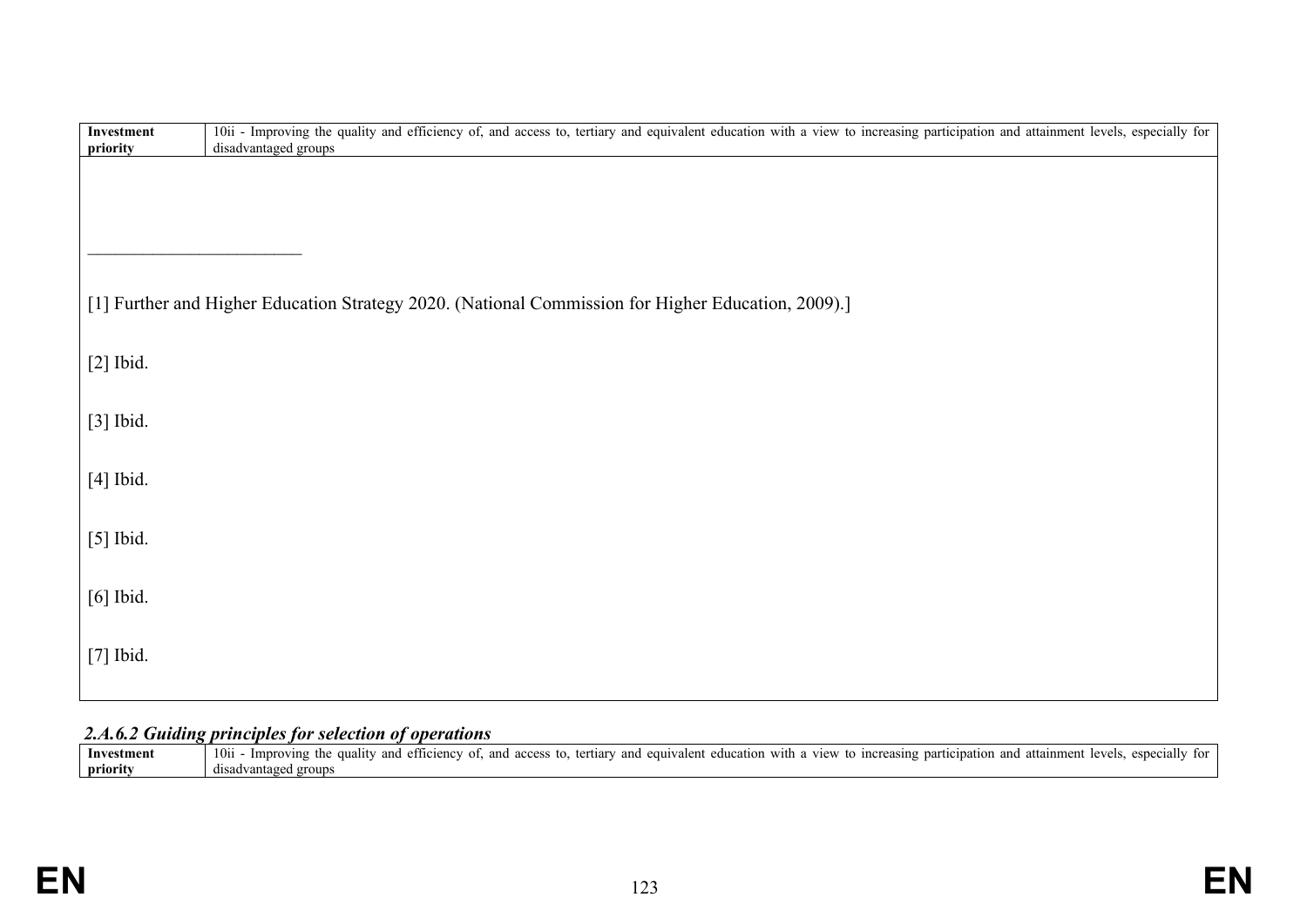| 10ii - Improving the quality and efficiency of, and access to, tertiary and equivalent education with a view to increasing participation and attainment levels, especially for<br>Investment<br>disadvantaged groups<br>priority                                                                      |  |  |  |  |  |
|-------------------------------------------------------------------------------------------------------------------------------------------------------------------------------------------------------------------------------------------------------------------------------------------------------|--|--|--|--|--|
| The project selection process to be adopted for the 2014-2020 period will follow the process already established under the 2007-2013 period in order                                                                                                                                                  |  |  |  |  |  |
| to build on the administrative set ups that are already in place and to capitalise on the experience that has been gained over the two previous                                                                                                                                                       |  |  |  |  |  |
| programming periods.                                                                                                                                                                                                                                                                                  |  |  |  |  |  |
|                                                                                                                                                                                                                                                                                                       |  |  |  |  |  |
| The project selection process for the European Social Fund will be undertaken through the following procedures:                                                                                                                                                                                       |  |  |  |  |  |
|                                                                                                                                                                                                                                                                                                       |  |  |  |  |  |
|                                                                                                                                                                                                                                                                                                       |  |  |  |  |  |
|                                                                                                                                                                                                                                                                                                       |  |  |  |  |  |
| Open call for applications                                                                                                                                                                                                                                                                            |  |  |  |  |  |
|                                                                                                                                                                                                                                                                                                       |  |  |  |  |  |
|                                                                                                                                                                                                                                                                                                       |  |  |  |  |  |
| The Managing Authority (MA) will launch calls for project proposals highlighting which priority axis is open and who is eligible to apply. These<br>calls will be widely publicised in the media, on the website of the MA as well as other Government websites. Once a call is launched, application |  |  |  |  |  |
| packs and guidance notes will be uploaded on the website of the MA and information sessions will be organised so as to provide interested applicants                                                                                                                                                  |  |  |  |  |  |
| with the necessary details on the project application and selection process.                                                                                                                                                                                                                          |  |  |  |  |  |
|                                                                                                                                                                                                                                                                                                       |  |  |  |  |  |
| The criteria for selection of the projects will be proposed by the MA and approved by the Monitoring Committee (MC). Cross cutting criteria that will                                                                                                                                                 |  |  |  |  |  |
| be considered, amongst others, when selecting projects include the:                                                                                                                                                                                                                                   |  |  |  |  |  |
|                                                                                                                                                                                                                                                                                                       |  |  |  |  |  |
| • quality of the project proposal and its potential to contribute towards the achievement of the expected results as stated in the Operational                                                                                                                                                        |  |  |  |  |  |
| Programme (OPII);                                                                                                                                                                                                                                                                                     |  |  |  |  |  |
| • overall costs of the proposed project, including the project's cost effectiveness and project sustainability;                                                                                                                                                                                       |  |  |  |  |  |
| • degree of additional leverage that the project will obtain through the deployment of EU funds;                                                                                                                                                                                                      |  |  |  |  |  |
| • effective integration of the horizontal principles (particularly sustainable development and equal opportunities principles) in the proposed                                                                                                                                                        |  |  |  |  |  |
| project;                                                                                                                                                                                                                                                                                              |  |  |  |  |  |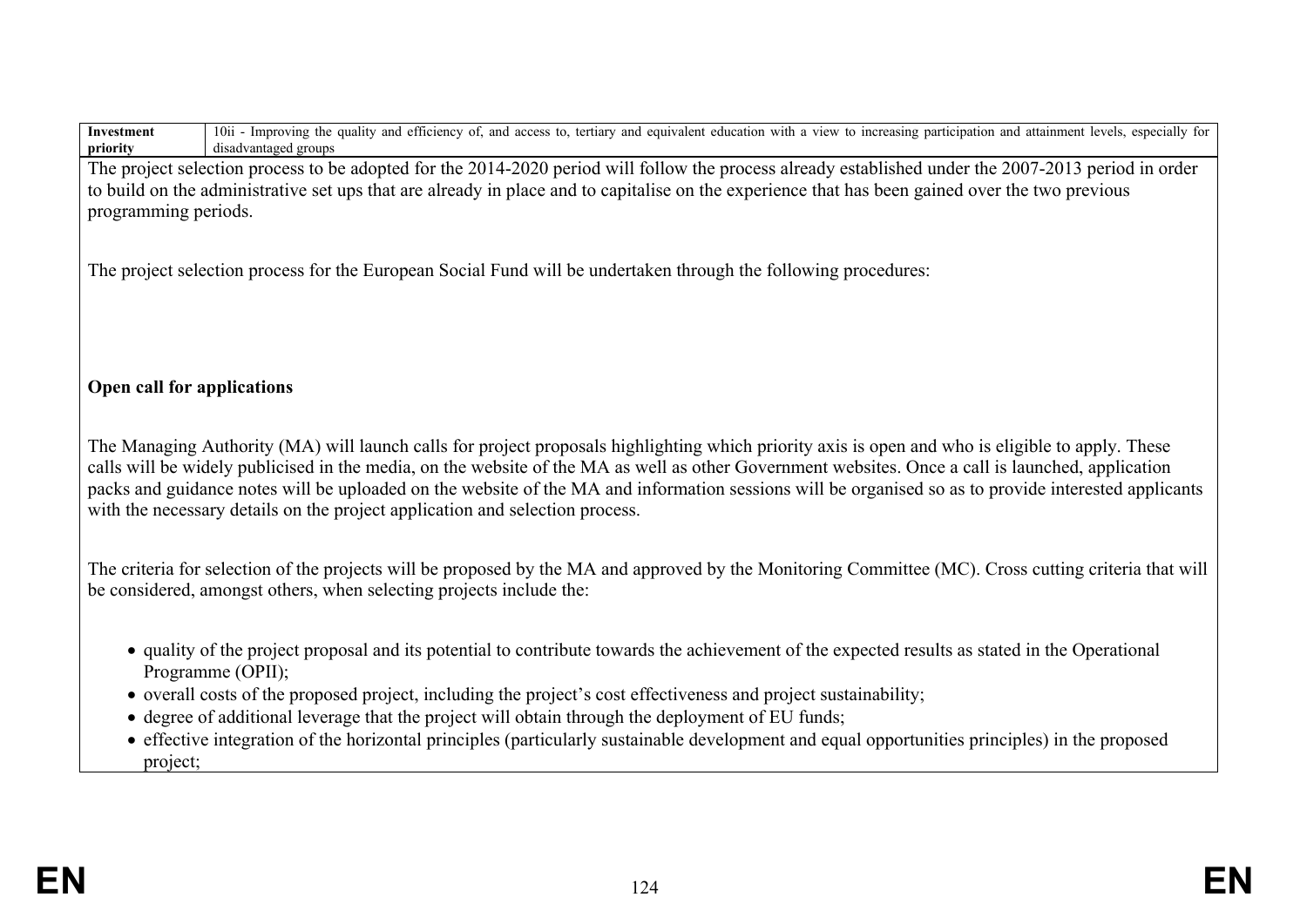| Investment<br>priority       | 10ii - Improving the quality and efficiency of, and access to, tertiary and equivalent education with a view to increasing participation and attainment levels, especially for<br>disadvantaged groups |
|------------------------------|--------------------------------------------------------------------------------------------------------------------------------------------------------------------------------------------------------|
|                              | • capacity of the organisation to implement the proposed project; and                                                                                                                                  |
|                              | • state of readiness for the commencement of the project.                                                                                                                                              |
|                              |                                                                                                                                                                                                        |
|                              |                                                                                                                                                                                                        |
|                              |                                                                                                                                                                                                        |
| <b>Aid schemes</b>           |                                                                                                                                                                                                        |
|                              |                                                                                                                                                                                                        |
|                              | No public calls will be issued for the management of aid schemes. Intermediate Bodies designated by the MA will be allocated a sum of money and                                                        |
|                              | will manage the schemes on behalf of the MA. Similar to the open call procedure, the selection criteria will be drawn up by the MA and approved by                                                     |
| the MC.                      |                                                                                                                                                                                                        |
|                              |                                                                                                                                                                                                        |
|                              |                                                                                                                                                                                                        |
|                              |                                                                                                                                                                                                        |
| <b>Financial Instruments</b> |                                                                                                                                                                                                        |
|                              |                                                                                                                                                                                                        |
|                              | The implementation of financial instrument will follow the parameters as established in Article 38 of the CPR.                                                                                         |
|                              |                                                                                                                                                                                                        |
|                              |                                                                                                                                                                                                        |
|                              |                                                                                                                                                                                                        |
|                              | Small projects and projects of particular interest                                                                                                                                                     |
|                              |                                                                                                                                                                                                        |
|                              | Funds may also be allocated directly to small projects or projects that contribute to the achievement of the objectives of the OP which arise during the                                               |
|                              |                                                                                                                                                                                                        |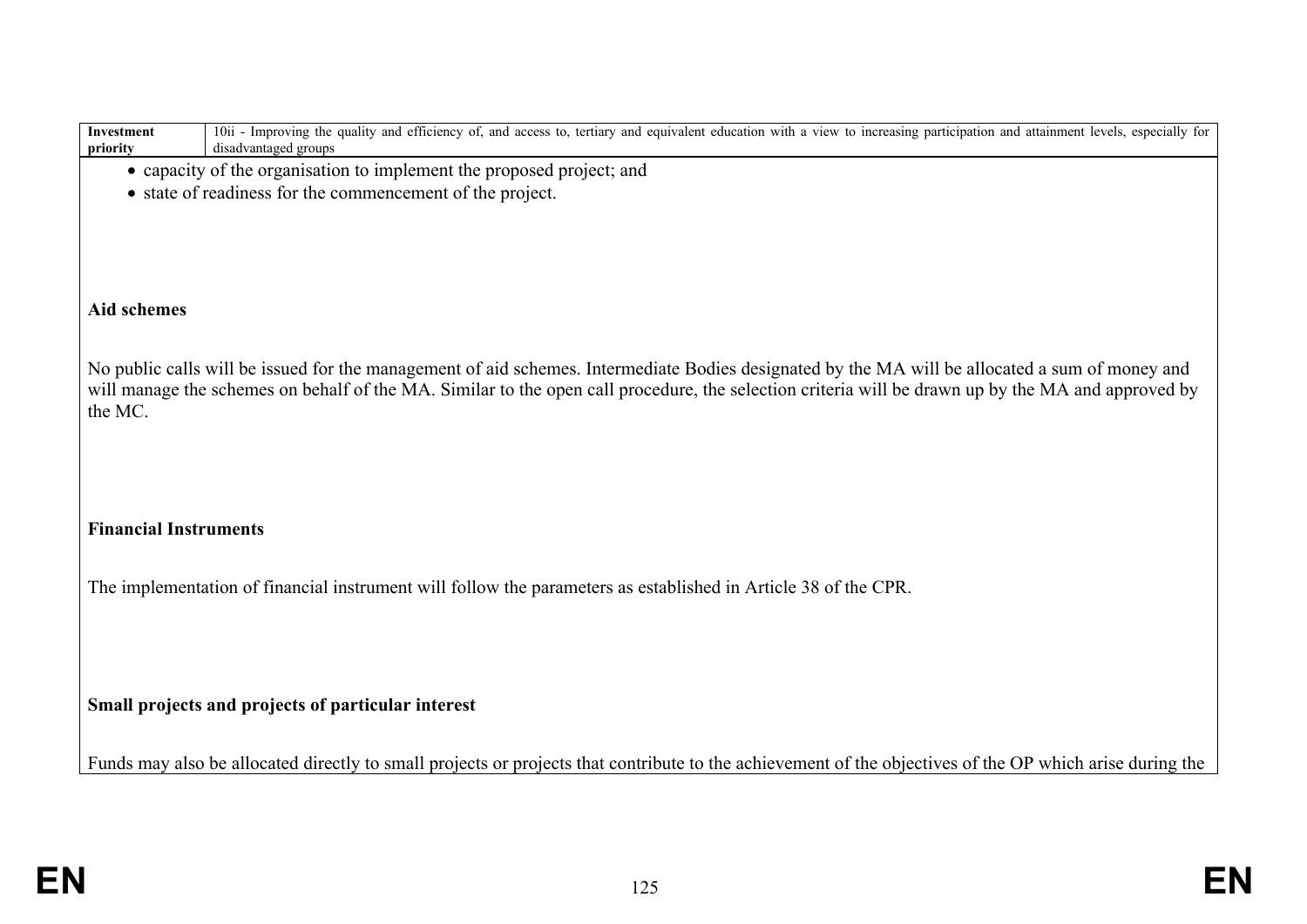| Investment | 10ii<br>attainment levels.<br>especially for<br>a view to increasing participation and a<br>tertiary<br>Improving<br>∴ th≙<br>and equivalent<br>and access to.<br>education with<br>. quality<br>and efficiency of.<br>ur |
|------------|---------------------------------------------------------------------------------------------------------------------------------------------------------------------------------------------------------------------------|
| priority   | disadvantaged groups                                                                                                                                                                                                      |

implementation period but outside the period of an open call as recommended by the MA. The Beneficiary will be required to complete a project application form and sign a letter of grant with the MA. The Beneficiary will be expected to follow rules and procedures as directed by the MA. The decision of the Managing Authority to follow the said procedure in such cases shall be final. The size of each individual operation that can be selected under this procedure will not exceed  $\epsilon$ 250,000 in total public eligible cost.

# **Flexibility Facility**

In line with Article 98 (2) of the Council Regulation (EU) No 1303/2013, Government has decided to avail of the possibility to finance in a complementary manner and subject to the limit of 10% of European Funds for the Programme, actions falling within the scope of assistance from the ERDF, provided that they are considered necessary for the satisfactory implementation of the operation and are directly linked to it. The flexibility facility will not necessarily reach the full 10%. The use of the facility will be monitored through the Structural Funds Database.

### 2.*A.6.3 Planned use of financial instruments* (where appropriate)

**Investment priority** 10<sup>1</sup> - Improving the quality and efficiency of, and access to, tertiary and equivalent education with a view to increasing participation and attainment levels, especially for disadvantaged groups The possible use of financial instruments has been assessed through an ex-ante assessment, in line with Article 37 of Regulation 1303/13. The ex-ante concluded that - beyond the current scholarship schemes - in Malta, there is still a market gap in terms of financing, due to the fact that the current (and projected) supply of financing assistance for education is failing to satisfy the actual demand and the existent market instruments are failing to address the present needs.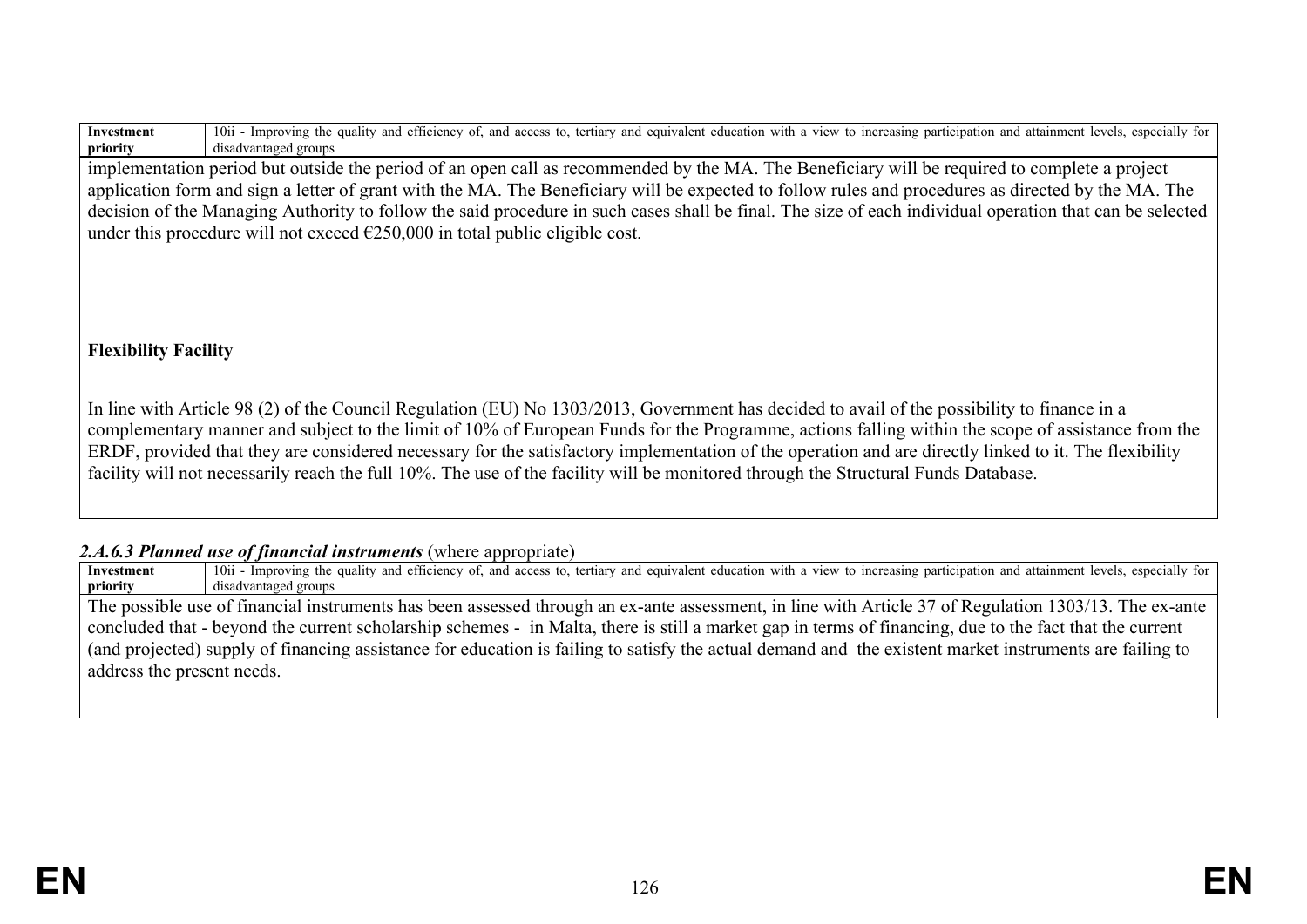#### *2.A.6.4 Planned use of major projects* (where appropriate)

| Investment     | 10ii - Improving the quality and efficiency of, and access to, tertiary and equivalent education with a view to increasing participation and attainment levels, especially for |
|----------------|--------------------------------------------------------------------------------------------------------------------------------------------------------------------------------|
| priority       | disadvantaged groups                                                                                                                                                           |
| Not applicable |                                                                                                                                                                                |
|                |                                                                                                                                                                                |
|                |                                                                                                                                                                                |

# *2.A.6.5 Output indicators by investment priority and, where appropriate by category of region*

**Table 5: Common and programme-specific output indicators** (by investment priority, broken down by category of region for the ESF, and where relevant, for the ERDF)

|    | <b>Investment priority</b>                                          | 10ii - Improving the quality and efficiency of, and access to, tertiary and equivalent education with a view to increasing participation and |                                                        |                                     |  |   |                     |                |                               |  |
|----|---------------------------------------------------------------------|----------------------------------------------------------------------------------------------------------------------------------------------|--------------------------------------------------------|-------------------------------------|--|---|---------------------|----------------|-------------------------------|--|
|    |                                                                     |                                                                                                                                              | attainment levels, especially for disadvantaged groups |                                     |  |   |                     |                |                               |  |
| ID | Indicator                                                           | <b>Measurement unit</b>                                                                                                                      | Fund                                                   | Category of region (where relevant) |  |   | Target value (2023) | Source of data | <b>Frequency of reporting</b> |  |
|    |                                                                     |                                                                                                                                              |                                                        |                                     |  |   |                     |                |                               |  |
|    |                                                                     |                                                                                                                                              |                                                        |                                     |  | W |                     |                |                               |  |
|    | Persons participating in tertiary education                         | Number                                                                                                                                       | <b>ESF</b>                                             | Transition                          |  |   | 700.00              | Monitoring     | $1/\text{year}$               |  |
|    |                                                                     |                                                                                                                                              |                                                        |                                     |  |   |                     |                |                               |  |
|    | Persons within tertiary education institutions participating in up- | Number                                                                                                                                       | <b>ESF</b>                                             | Transition                          |  |   | 50.00               | Monitoring     | $1/\text{year}$               |  |
|    | skilling and re-training measures                                   |                                                                                                                                              |                                                        |                                     |  |   |                     |                |                               |  |

#### **2.A.4 Investment priority**

| <b>ID</b> of the investment | 10iii                                                                                                                                                                         |
|-----------------------------|-------------------------------------------------------------------------------------------------------------------------------------------------------------------------------|
| priority                    |                                                                                                                                                                               |
| Title of the investment     | Enhancing equal access to lifelong learning for all age groups in formal, non formal and informal settings, upgrading the knowledge, skills and competences of the workforce, |
| priority                    | and promoting flexible learning pathways including through career guidance and validation of acquired competences                                                             |

#### **2.A.5 Specific objectives corresponding to the investment priority and expected results**

| ID of the specific objective | SO <sub>1</sub>                                                                                                                                                                                                                                      |
|------------------------------|------------------------------------------------------------------------------------------------------------------------------------------------------------------------------------------------------------------------------------------------------|
| Title of the<br>specific     | Upgrading the knowledge, skills and competences of the workforce through increased participation in Lifelong Learning (LLL) including Post Doctoral Studies                                                                                          |
| objective                    |                                                                                                                                                                                                                                                      |
| Results that the Member      | <b>Development Needs</b>                                                                                                                                                                                                                             |
| States seek to achieve with  |                                                                                                                                                                                                                                                      |
| Union support                |                                                                                                                                                                                                                                                      |
|                              | The Maltese economy is undergoing a rapid transformation, which has resulted in the need to invest in the adaptability and<br>employability of the workforce. Through LLL, individuals will adapt and upgrade their skills so as to become or remain |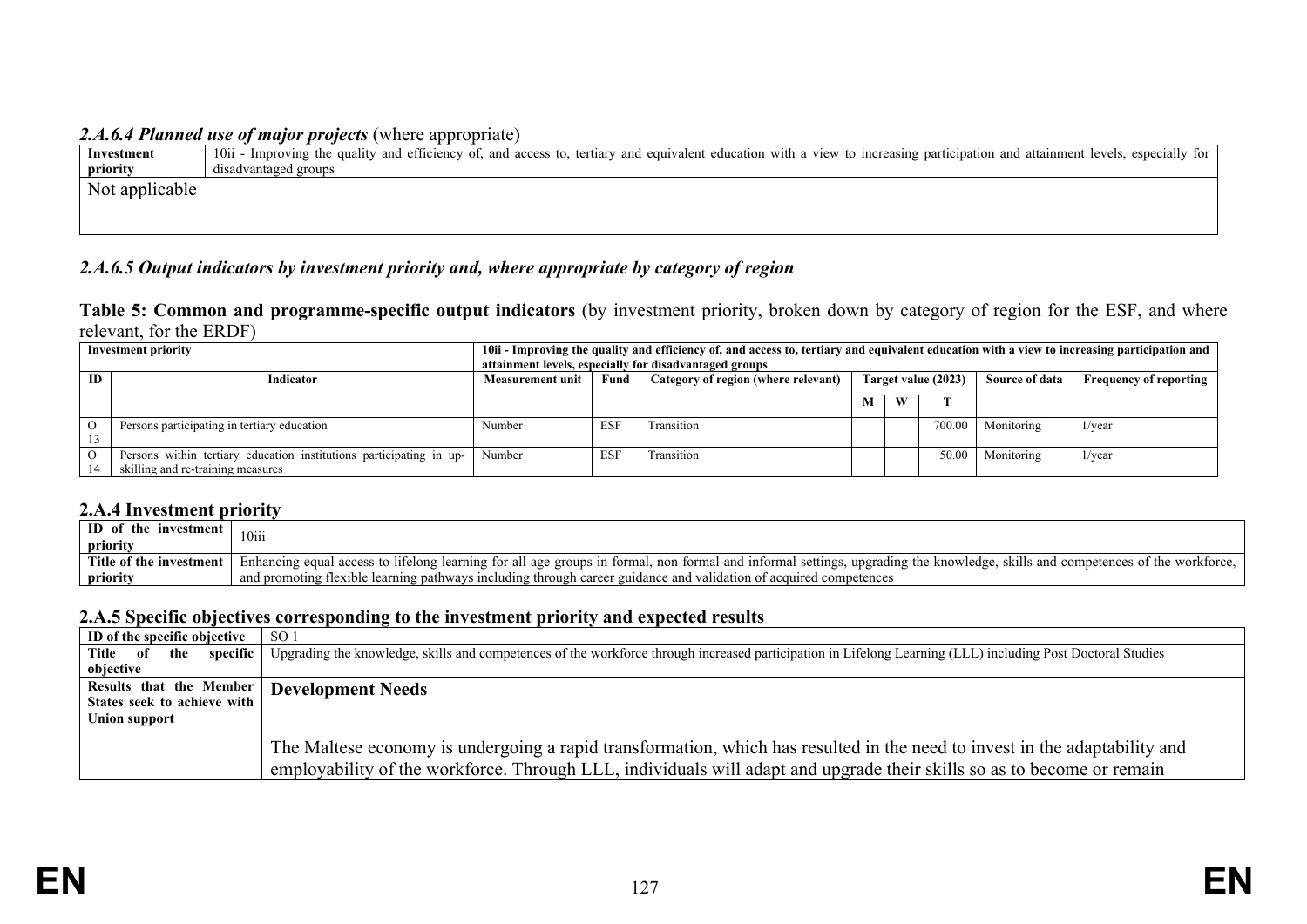| employable whilst enterprises will remain competitive and survive within an ever changing economic environment. In October<br>2014, the National Lifelong Learning Strategy 2020 was launched to ensure that adult education delivers economic development,<br>social and civic participation, personal fulfilment and well-being.[1]                                                                                                                                                                                                                                                                                                                                                                                                                                                                                               |
|-------------------------------------------------------------------------------------------------------------------------------------------------------------------------------------------------------------------------------------------------------------------------------------------------------------------------------------------------------------------------------------------------------------------------------------------------------------------------------------------------------------------------------------------------------------------------------------------------------------------------------------------------------------------------------------------------------------------------------------------------------------------------------------------------------------------------------------|
| Whilst Malta performs above the EU 27 rate of participation in LLL for those acquiring upper secondary level or more, it fares<br>below the EU average for those attaining pre-primary, primary and lower secondary level education.[2] This highlights the need<br>to invest in the upgrading of skills, where as the economy continues to upscale to more value added manufacturing and services,<br>low skilled workers are more at risk of losing their job and becoming socially excluded. Analysing participation in lifelong<br>learning by certain categories it shows that women, older workers and the unemployed have low participation rates at 7.7%,<br>3.4% and 7.3%[3] respectively when compared to the 11.4%, 5.7% and 10.1% at an EU 27 level in 2013 with only minimal<br>changes registered over the years. [4] |
| Analysing LLL statistics in relation to enterprises, one denotes that Malta has low rates when it comes to participation in LLL for<br>the employed category as well as when it comes to specialization measures related to research and innovation. The participation<br>of the employed in LLL is still low at 9.5% and in terms of research and innovation, Malta ranks among the moderate innovators<br>within the EU Innovation Scoreboard 2013 due to shortfalls on the supply side in human capital and R&I Investment. [5] This<br>calls for further effort to be instilled with the aim to foster economic competitiveness and support development.                                                                                                                                                                        |
| Also, LLL targets depend on the continuous education and training system becoming more attractive and more relevant.<br>Therefore, to enhance the LLL experience, Government aims to address the skill gaps of professionals and other workers within<br>the LLL system so as to enhance the capacity building of LLL structures.                                                                                                                                                                                                                                                                                                                                                                                                                                                                                                   |
|                                                                                                                                                                                                                                                                                                                                                                                                                                                                                                                                                                                                                                                                                                                                                                                                                                     |
| <b>Expected Results</b>                                                                                                                                                                                                                                                                                                                                                                                                                                                                                                                                                                                                                                                                                                                                                                                                             |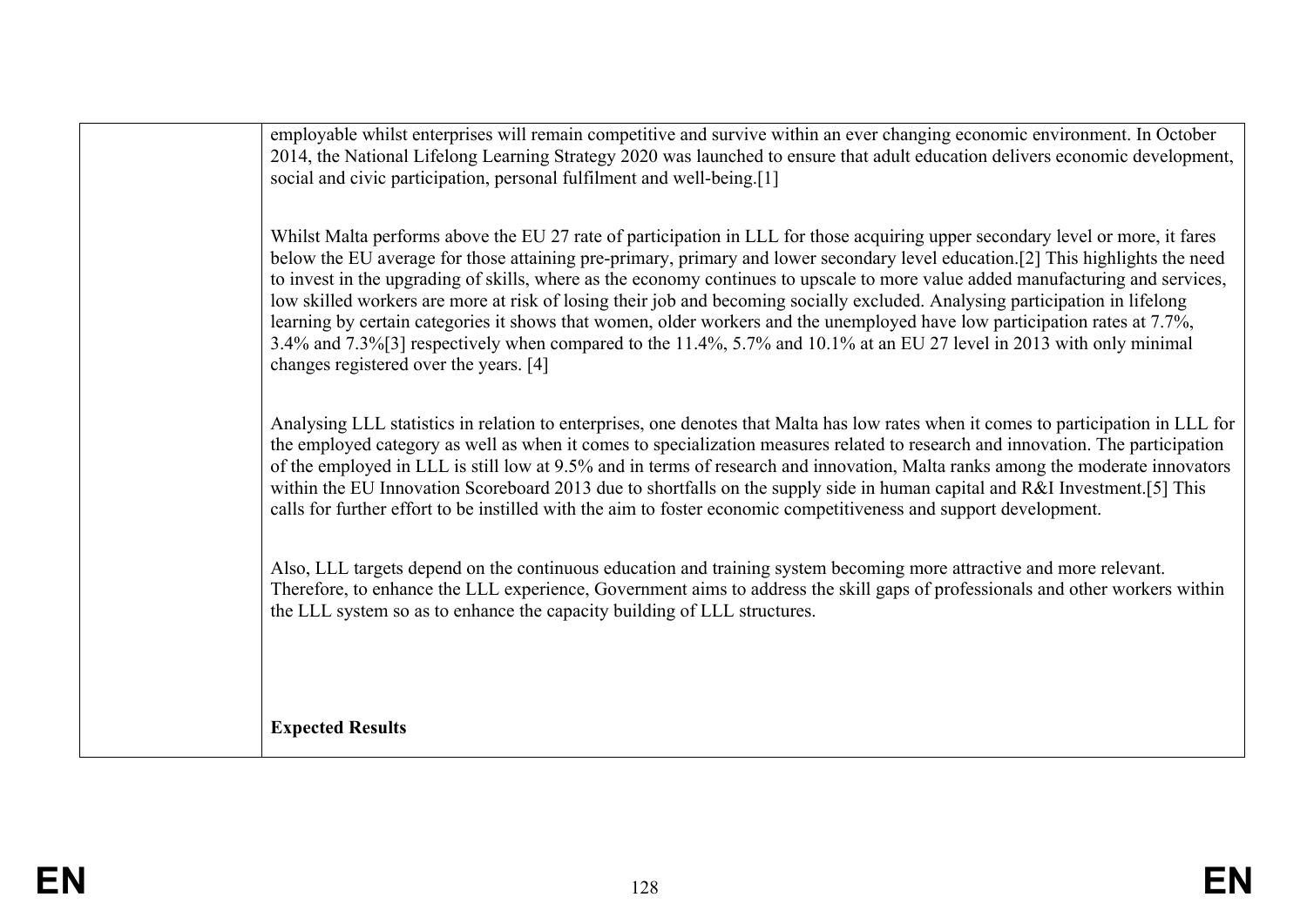Increased participation in LLL with a view to upgrade competencies/qualifications/skills of the workforce to foster employability and adaptability as well as increasing competitiveness of enterprises, and the uptake of post-doctoral research studies.

[1] Malta National Lifelong Learning Strategy 2020: Draft for Public Consultation. (Ministry for Education and Employment,October 2014).

[2] Eurostat Online Database: Participation rate in education and training (last 4 weeks) by sex and educational attainment level [Accessed on 28April2014]

[3] The 2013 figure for Malta is underrepresented due to the small sample size.

 $\frac{1}{2}$  ,  $\frac{1}{2}$  ,  $\frac{1}{2}$  ,  $\frac{1}{2}$  ,  $\frac{1}{2}$  ,  $\frac{1}{2}$ 

[4] Eurostat Online Database: Participation rate in education and training (last 4 weeks) by sex and educational attainment level [Accessed on 10November2014]

[5] National Research and Innovation Strategy 2020 (Ministry for Education and Employment,2014).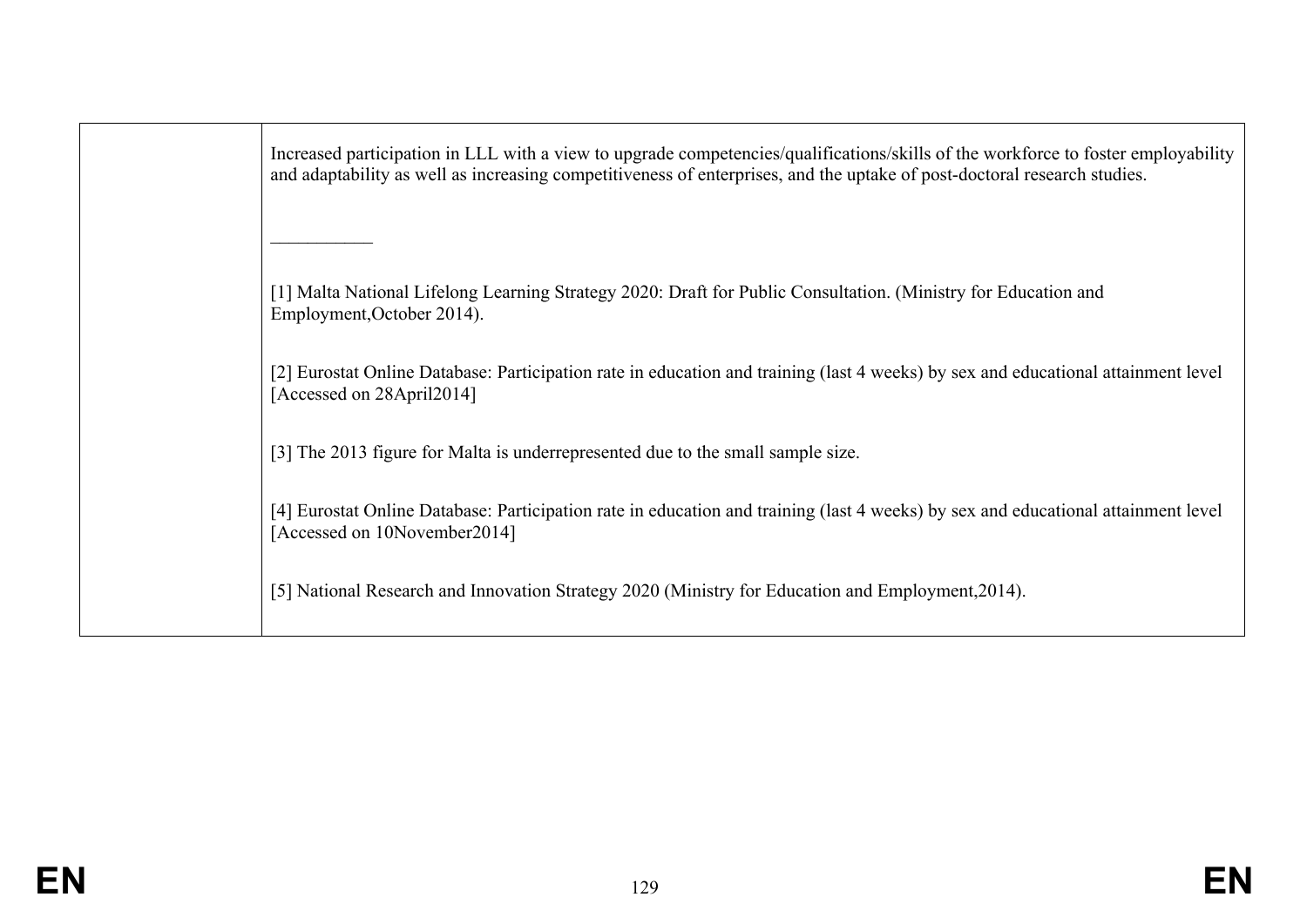#### **Table 4: Common result indicators for which a target value has been set and programme-specific result indicators corresponding to the specific objective (by investment priority and category of region)** (for the ESF)

|       | Investment priority : 10iii - Enhancing equal access to lifelong learning for all age groups in formal, non formal and informal settings, upgrading the knowledge, skills and competences of the workforce, and<br>promoting flexible learning pathways including through career guidance and validation of acquired competences |                       |                                          |                                                             |                                                                                                                                                              |   |                  |                 |      |   |                                  |           |            |                 |
|-------|----------------------------------------------------------------------------------------------------------------------------------------------------------------------------------------------------------------------------------------------------------------------------------------------------------------------------------|-----------------------|------------------------------------------|-------------------------------------------------------------|--------------------------------------------------------------------------------------------------------------------------------------------------------------|---|------------------|-----------------|------|---|----------------------------------|-----------|------------|-----------------|
| ID    | Indicator                                                                                                                                                                                                                                                                                                                        | Category of<br>region | <b>Measurement unit for</b><br>indicator | Common output indicator used as basis for<br>target setting | <b>Baseline</b><br><b>Measurement unit for baseline</b><br><b>Baseline value</b><br><b>Target value</b><br>Source of<br>and target<br>(2023)<br>data<br>vear |   |                  |                 |      |   | <b>Frequency of</b><br>reporting |           |            |                 |
|       |                                                                                                                                                                                                                                                                                                                                  |                       |                                          |                                                             |                                                                                                                                                              | W |                  |                 |      | М | W                                |           |            |                 |
| R 15  | Second chance participants gaining a qualification/certification Transition<br>upon leaving                                                                                                                                                                                                                                      |                       |                                          |                                                             |                                                                                                                                                              |   |                  | 73.00 Ratio (%) | 2015 |   |                                  | 75.00     | Monitoring | $1/\text{year}$ |
| R 16  | Annual average number of research hours as at 2020                                                                                                                                                                                                                                                                               | Transition            | Hours                                    |                                                             |                                                                                                                                                              |   | 10.320.00 Number |                 | 2014 |   |                                  | 17.200.00 | Monitoring | $1$ /year       |
| I R 9 | Participants gaining a qualification/certification upon leaving                                                                                                                                                                                                                                                                  | Transition            |                                          |                                                             |                                                                                                                                                              |   |                  | 87.00 Ratio (%) | 2013 |   |                                  | 87.00     | Monitoring | $1/\text{year}$ |

#### **2.A.6 Action to be supported under the investment priority** (by investment priority)

#### *2.A.6.1 Description of the type and examples of actions to be supported and their expected contribution to the specific objectives including, where appropriate, the identification of main target groups, specific territories targeted and types of beneficiaries*

**Investment priority** 10iii - Enhancing equal access to lifelong learning for all age groups in formal, non formal and informal settings, upgrading the knowledge, skills and competences of the workforce, and promoting flexible learning pathways including through career guidance and validation of acquired competences

In an ever changing economic environment, it is of utmost importance for Government to ensure that its workforce is provided with the necessary means through which it can learn to adapt accordingly to the changes being imposed upon it. In this regard, Government will be providing labour market relevant education and training programmes with the aim of ensuring that adults are equipped with the necessary skills to maintain their employability and also providing for their mobility prospects. These programmes will also seek to address the complex challenge of skills mismatches as well as support enterprises to remain competitive through training. Up skilling and re-skilling measures are also envisaged to target workers within LLL structures to deliver services that meet the needs of the individuals and that of the economy.

**Indicative Target groups, beneficiaries and territories targeted**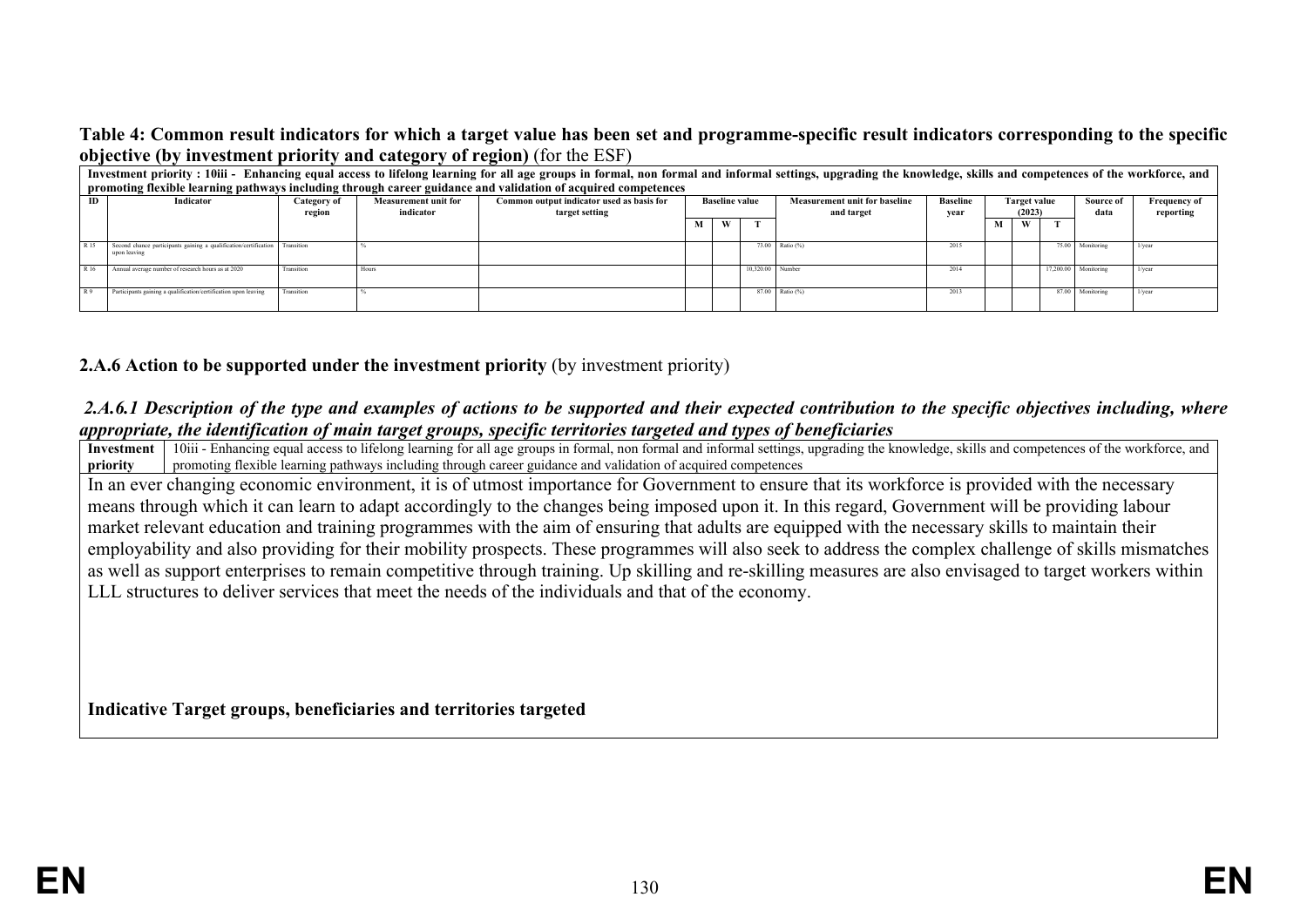Target groups: Employees, unemployed, inactive, youth, women, older workers, educators, researchers, professionals, administrators.

Beneficiaries: Public Administration, Local Government, Employers, Social Partners; Voluntary Organisations.

Territories: Malta and Gozo

The target groups that will be supported under this investment priority are those individuals who need more education, knowledge, skills and competencies to actively participate in the labour market as well as those persons seeking to remain labour market competitive or improve their employment prospects. In general, these include employed, unemployed and inactive persons. Educators, professionals and administrators are also an integral part of the target groups to be supported under this investment priority with the aim to improve the capacity of the individuals delivering these programmes and the structures that support them.

The beneficiaries envisaged include the public administration, which brings together a number of actors (including Departments, entities and schools) that could implement actions supporting Government's lifelong learning objectives. With the aim to strengthen the competitiveness of enterprises, employers are also envisaged as potential beneficiaries that could implement lifelong learning programmes for its employees. Local government, social partners and voluntary organisations contributing towards Malta's lifelong learning objectives can also be considered as possible Beneficiaries under this investment priority.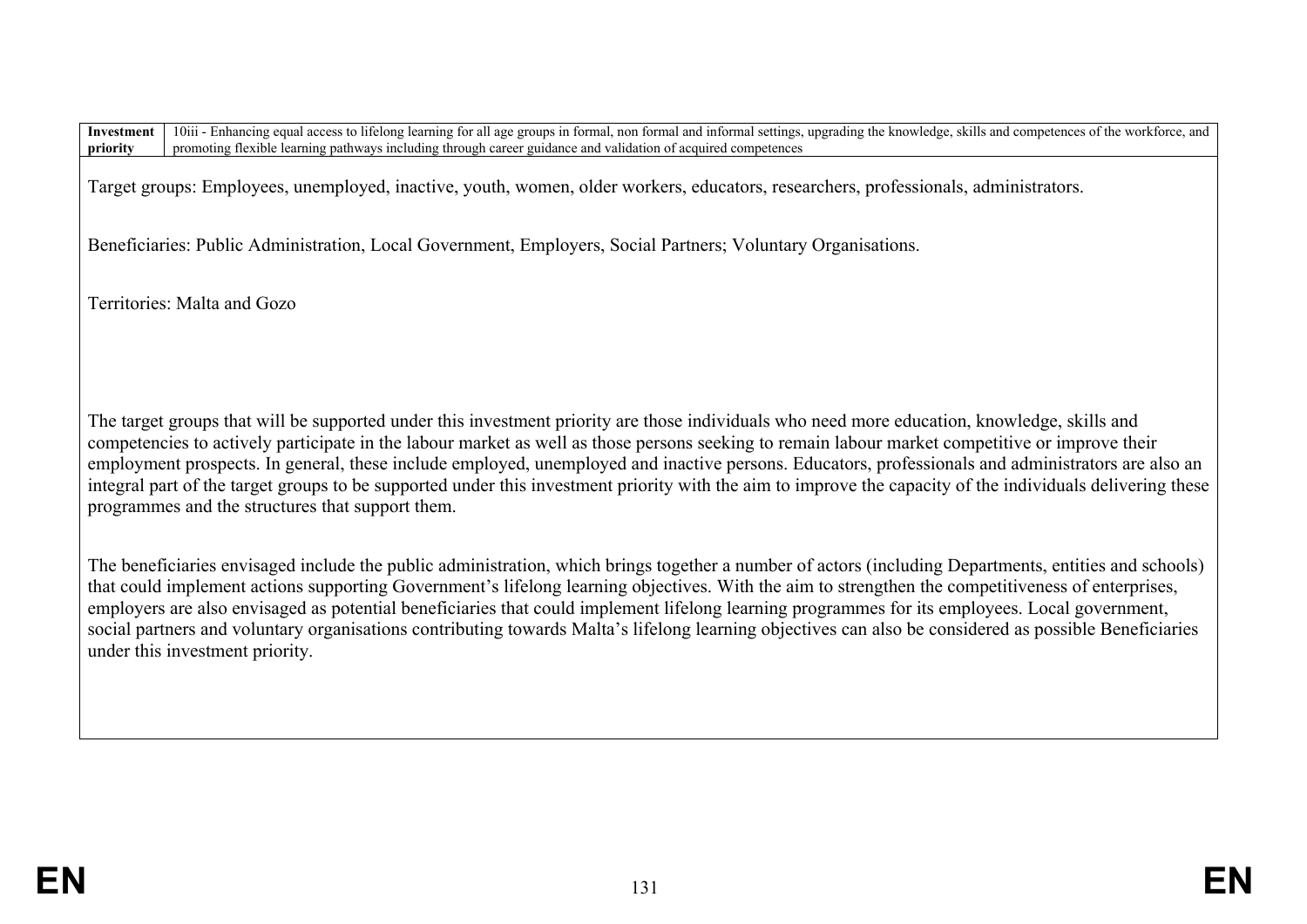### **Types of interventions**

Government aims to increase the participation in LLL to ensure that the country is equipped with a competitive and flexible workforce which will allow it to compete on the world stage. Interventions will therefore be directed towards different audiences who would like to pursue further with their studies whether through formal, non-formal or informal learning also through the possible access to financial instrument. . Envisaged interventions will be implemented at different levels within the education cycle and will range from opportunities tapping into second chance paths in education to post-doctoral research studies. This will be complemented with interventions supporting the LLL systems and structures.

# **List of Potential Interventions**

# *Post-Doctoral Research and Fellowships*

Through this investment priority, Malta aims to tap ESF resources to invest in human capital focusing on increasing the supply of human resources in research and innovation; this will be complemented by ERDF resources targeting R&I investment under Priority Axis 1.

Human capital investment will therefore be directed towards post-doctoral research and fellowships to support the drive towards increasing the number of post-doctoral graduates so as to create a stronger knowledge base in Malta. This investment will contribute towards Malta's economic, social, environmental and cultural development. Particular areas targeted amongst others include: natural, pure and applied sciences, engineering, ICT, medical, pharmaceutical, the social and behavioural sciences. In view of the recent shifts in employment levels in different sectors including in the art, entertainment and recreation activities, post-doctoral research and fellowships that have a social, anthropological, educational and cultural significance will also be supported. Support will also be provided to address the evolving development needs and challenges characterising Maltese society. Furthermore, Government will also support investment in post doctoral research and fellowships in areas which are of particular interest or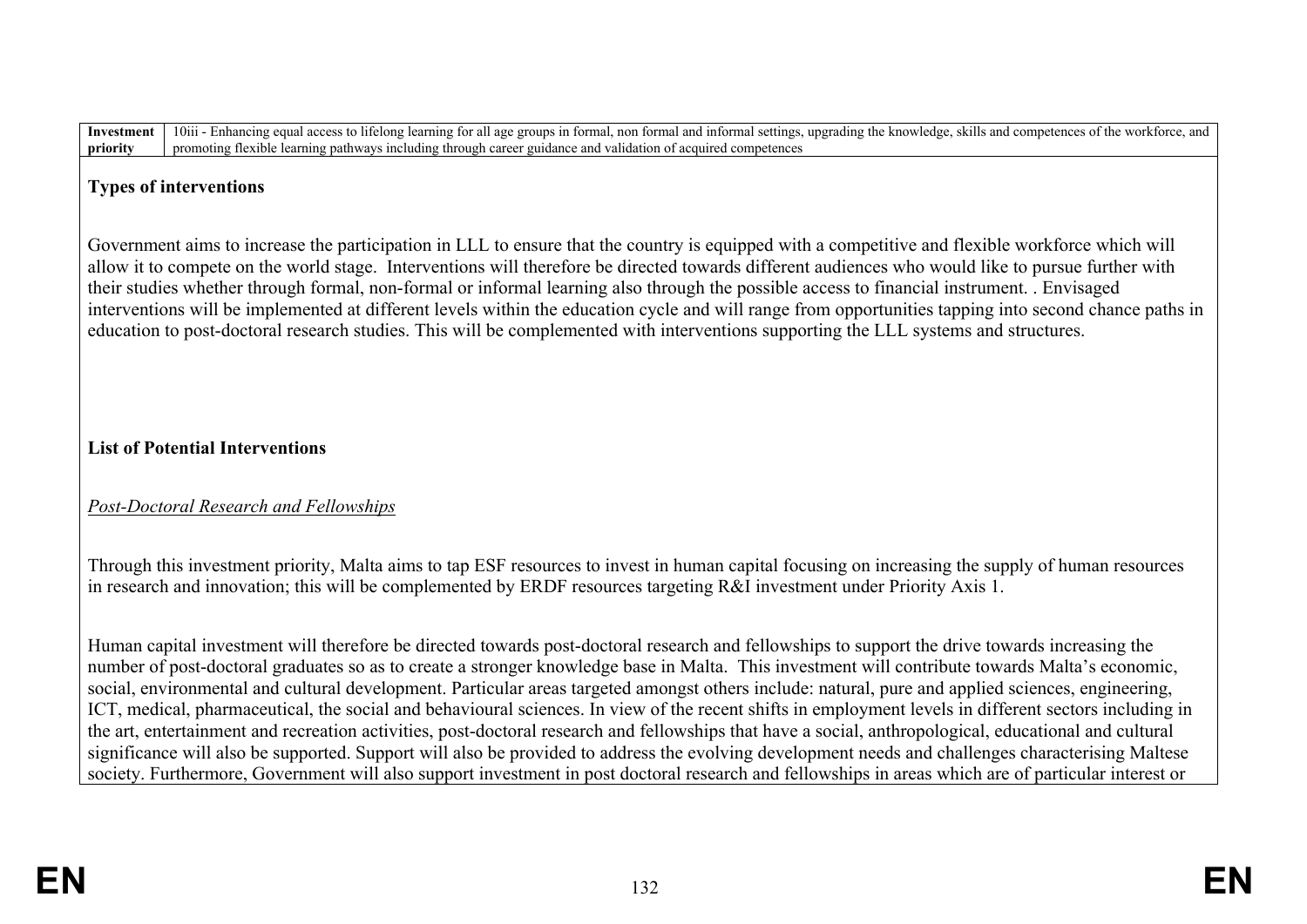relevance to Malta such as energy and climate change, built environment, water and the blue economy amongst others. Attention will also be directed towards collaboration within the academic disciplines and between different disciplines as well as with the private sector in order to achieve the critical mass needed to be successful in the international arena.[1]

*Investing in the private sector*

Government recognises that continuous education and training is essential to guarantee the employability of workers and the survival of the firms. Investment in skills will lead to the accumulation of human capital which in return will boost workers' productivity. In view of this, Government will provide opportunities to employers to invest in their workforce with a view to be well equipped to meet the challenges brought about by market competition forces. This includes training measures focusing on important skills to help undertakings to effectively compete on the market and secure survival within the complex global economic scenario in which enterprises are operating. In addition, investing in undertakings and their employees through training opportunities is considered as an important measure to help them thrive and seize new opportunities. In this context, training is envisaged to support different undertakings operating within the various economic sectors, ranging from direct production to the market services sector.

*Second Chance in alternative paths and learning*

LLL is also considered as another channel through which the issue of Early School Leavers may be addressed as this offers "second chance" alternative paths in education and learning to those who have no qualifications. In this context, strengthening of basic skills, retraining related to upskilling and re-skilling and also multi-skilling relating to different economic sectors will constitute key measures in support for this approach. Complementary to this Government also aims to introduce alternative learning programmes at post-secondary level for students who are at risk of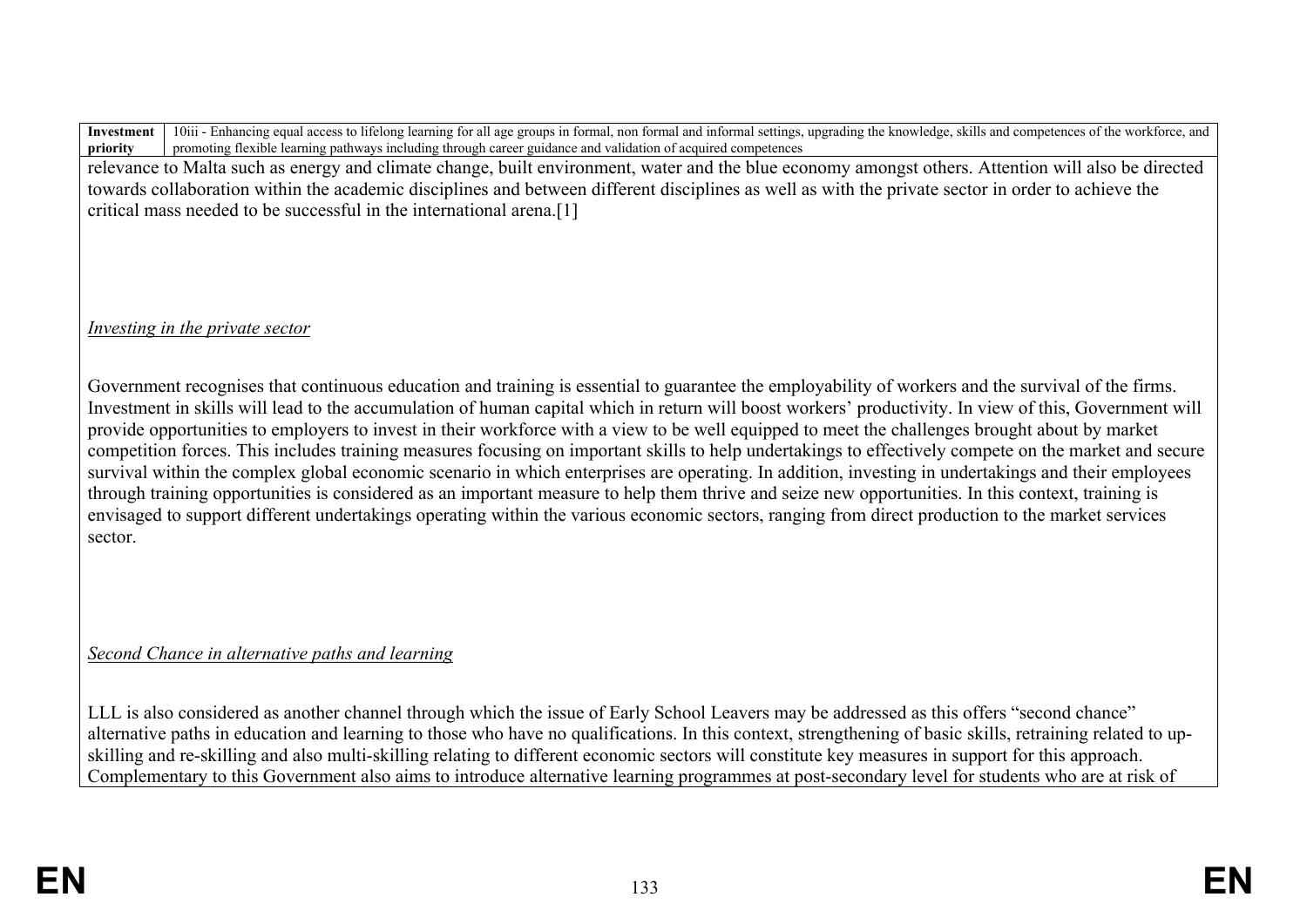educational failure with the aim to improve the quality of their learning experience. Given that some compensatory measures are already in place, Government believes that it is also important to undertake a process of review of current programmes and strengthen them and extend them where appropriate.

*Training for life-long learning* 

Continuous education and training are enshrined within Government's objective of achieving a highly skilled and competitive workforce. Lifelong learning is seen as an opportunity for individuals to improve and upgrade their skills and move along the education ladder, their career path as well as provide for better mobility prospects across the labour market. In this regard, measures supporting lifelong learning will be implemented i including through the possible use of financial instrument. Through these measurest this investment priority will cover the delivery and implementation of training and education programmes which support the workforce to adapt and upgrade their skills to meet labour market challenges. Government will seek to address skills mismatches through the development and delivery of training and education programmes that fit within labour market demands.[2] This also encompasses the training interventions aimed at complementing projects supported under OPI, for example in relation to the ICT, environment and construction sectors. The assessment of current programmes and their revisiting where opportune will also be invested upon. This will be complemented by actions supporting the validation of acquired competences to motivate individuals as well as improve their aspirations to progress further both academically, vocationally or within the labour market.

Complementary action will also be directed towards the inactive and under-employed persons including women, so as to enable them to acquire the necessary skills and competencies that will help them integrate sustainably in the labour market. Lifelong learning in the community is also being envisaged as an approach to reach out to appropriate target groups with the aim to provide them with different learning pathways at the adequate level.

Education and training for older workers including older women will also be given prominence. As the Active Ageing Policy denotes, there is a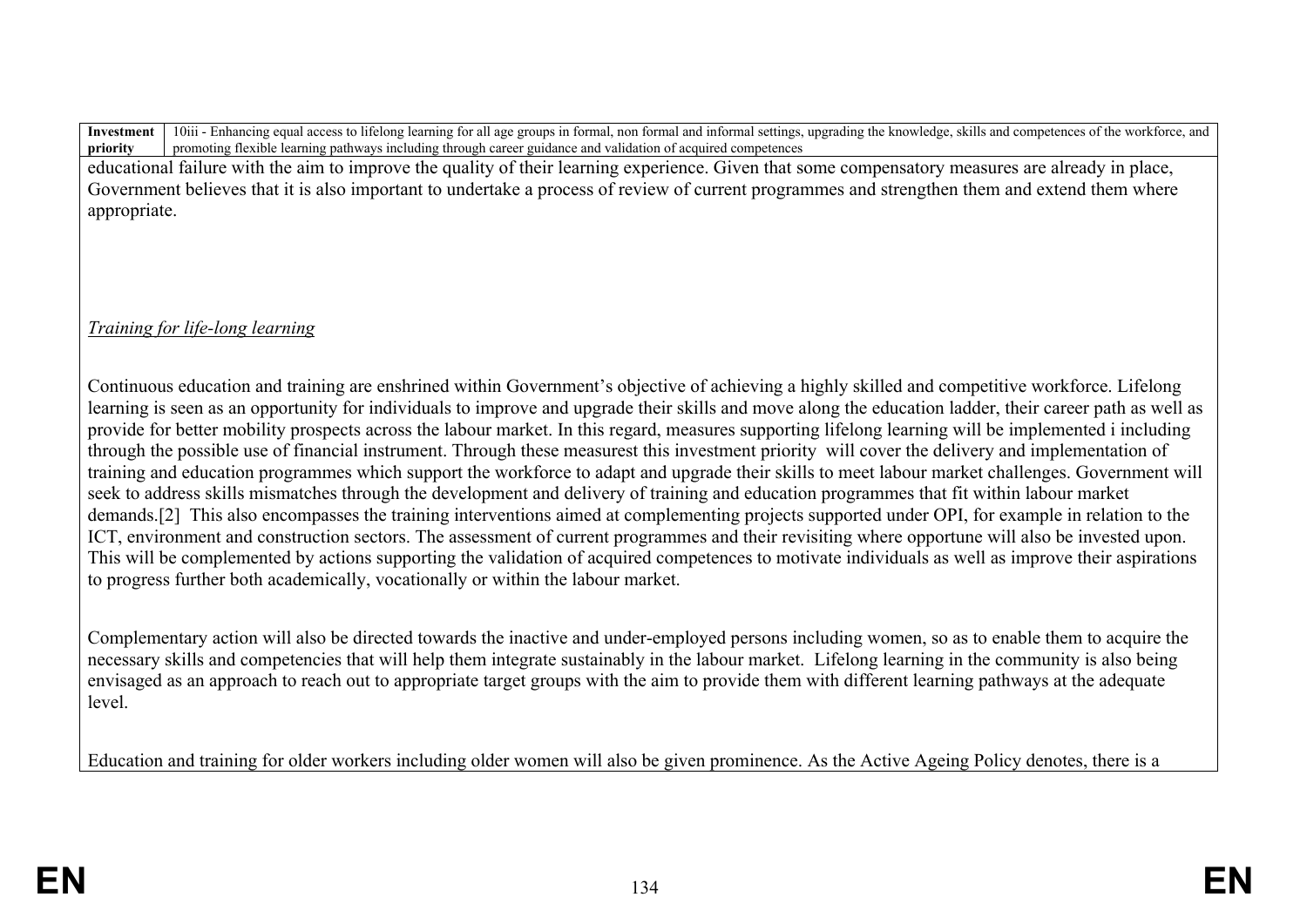strong correlation between acquiring skills and qualifications with active participation in the labour market. In this regard, actions will be directed towards providing older people with opportunities to update and extend their skills and qualifications. New skills and expertise will also encourage older workers to continue working. Lifelong learning actions targeting older learners require an understanding of their needs, characteristics and goals in order to ensure the successful implementation of measures supporting the goals of active ageing.[3]

# *Capacity-building of LLL structures*

Efforts will also be directed towards strengthening the lifelong learning structures through the provision of training and retraining measures to workers in the field as well as consolidating the current lifelong learning structure. These include the referencing of the courses offered for better mapping of the available resources and labour market demands; the development of professional and occupational standards; and the design and development of a skills bank. Government also intends to set up a centre of excellence in education with a view to address challenges in the area of educational attainment, illiteracy and teaching for diverse abilities, amongst others.

Government's objective is not merely to increase the number of persons participating in continuous education and training but to increase them in significant areas in line with labour market needs.This calls for interventions that strengthen the career guidance framework (including student support services) that brings together schools, higher education institutions, employers and other government and non government stakeholders, so that it is ensured that students always have access to the right educational path and career orientation in the areas most relevant to the labour market. Other measures will also target the development of formal, non-formal and informal learning pathways together with the recognition of skills and competencies gained as a stimulus to engage ESLs to access formal learning and further non formal learning.[4]

 $\frac{1}{2}$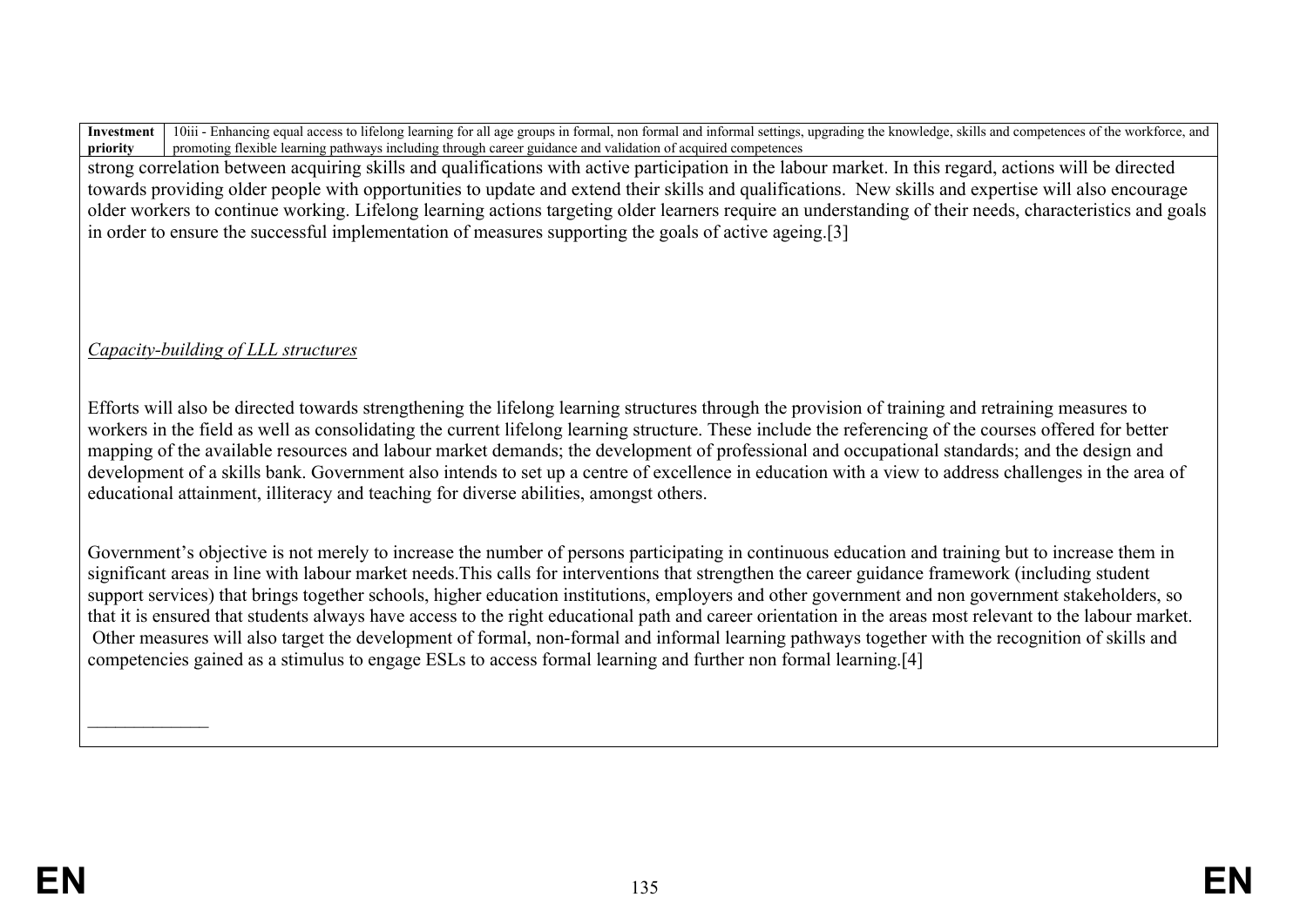[1] National Research and Innovation Strategy 2020 (Ministry for Education and Employment,2014)

[2] The range of initiatives to be supported covers all sectors across the Maltese economic fabric, including the blue and the green economy.

[3] National Strategic Policy for Active Ageing 2014-2020 (National Commission for Active Ageing, nd)

[4] Draft Early School Leaving Strategy for Malta (Office of the Permanent Secretary, Ministry for Education and Employment, 2012)

#### *2.A.6.2 Guiding principles for selection of operations*

**Investment priority** 10iii - Enhancing equal access to lifelong learning for all age groups in formal, non formal and informal settings, upgrading the knowledge, skills and competences of the workforce, and promoting flexible learning pathways including through career guidance and validation of acquired competences

The project selection process to be adopted for the 2014-2020 period will follow the process already established under the 2007-2013 period in order to build on the administrative set ups that are already in place and to capitalise on the experience that has been gained over the two previous programming periods.

The project selection process for the European Social Fund will be undertaken through the following procedures:

**Open call for applications** 

The Managing Authority (MA) will launch calls for project proposals highlighting which priority axis is open and who is eligible to apply. These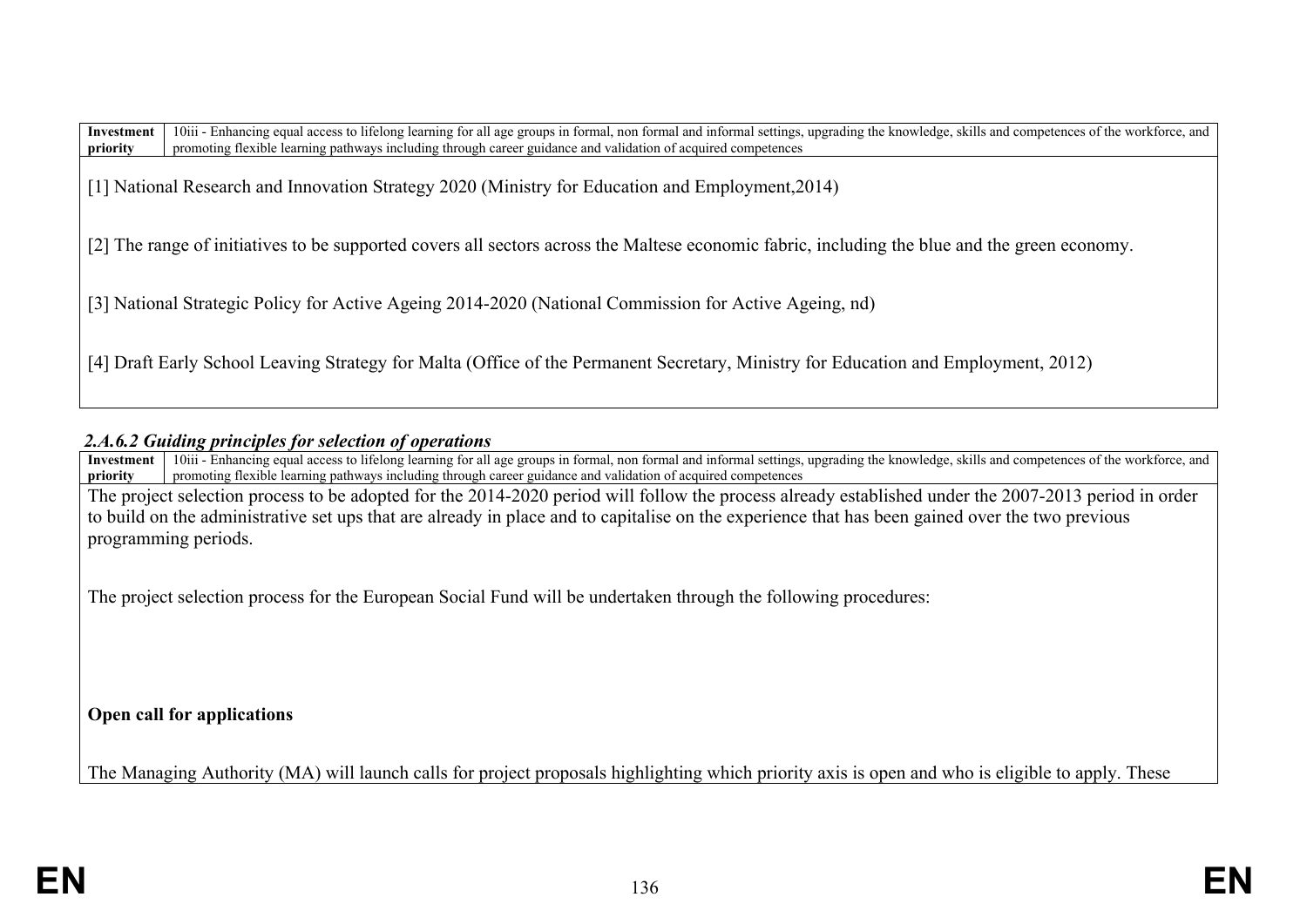calls will be widely publicised in the media, on the website of the MA as well as other Government websites. Once a call is launched, application packs and guidance notes will be uploaded on the website of the MA and information sessions will be organised so as to provide interested applicants with the necessary details on the project application and selection process.

The criteria for selection of the projects will be proposed by the MA and approved by the Monitoring Committee (MC). Cross cutting criteria that will be considered, amongst others, when selecting projects include the:

- quality of the project proposal and its potential to contribute towards the achievement of the expected results as stated in the Operational Programme (OPII);
- overall costs of the proposed project, including the project's cost effectiveness and project sustainability;
- degree of additional leverage that the project will obtain through the deployment of EU funds;
- effective integration of the horizontal principles (particularly sustainable development and equal opportunities principles) in the proposed project;
- capacity of the organisation to implement the proposed project; and
- state of readiness for the commencement of the project.

Separate calls will be issued for the participation of local councils and NGOs in order to ensure a more level playing field in the selection process.

# **Aid schemes**

No public calls will be issued for the management of aid schemes. Intermediate Bodies designated by the MA will be allocated a sum of money and will manage the schemes on behalf of the MA. Similar to the open call procedure, the selection criteria will be drawn up by the MA and approved by the MC.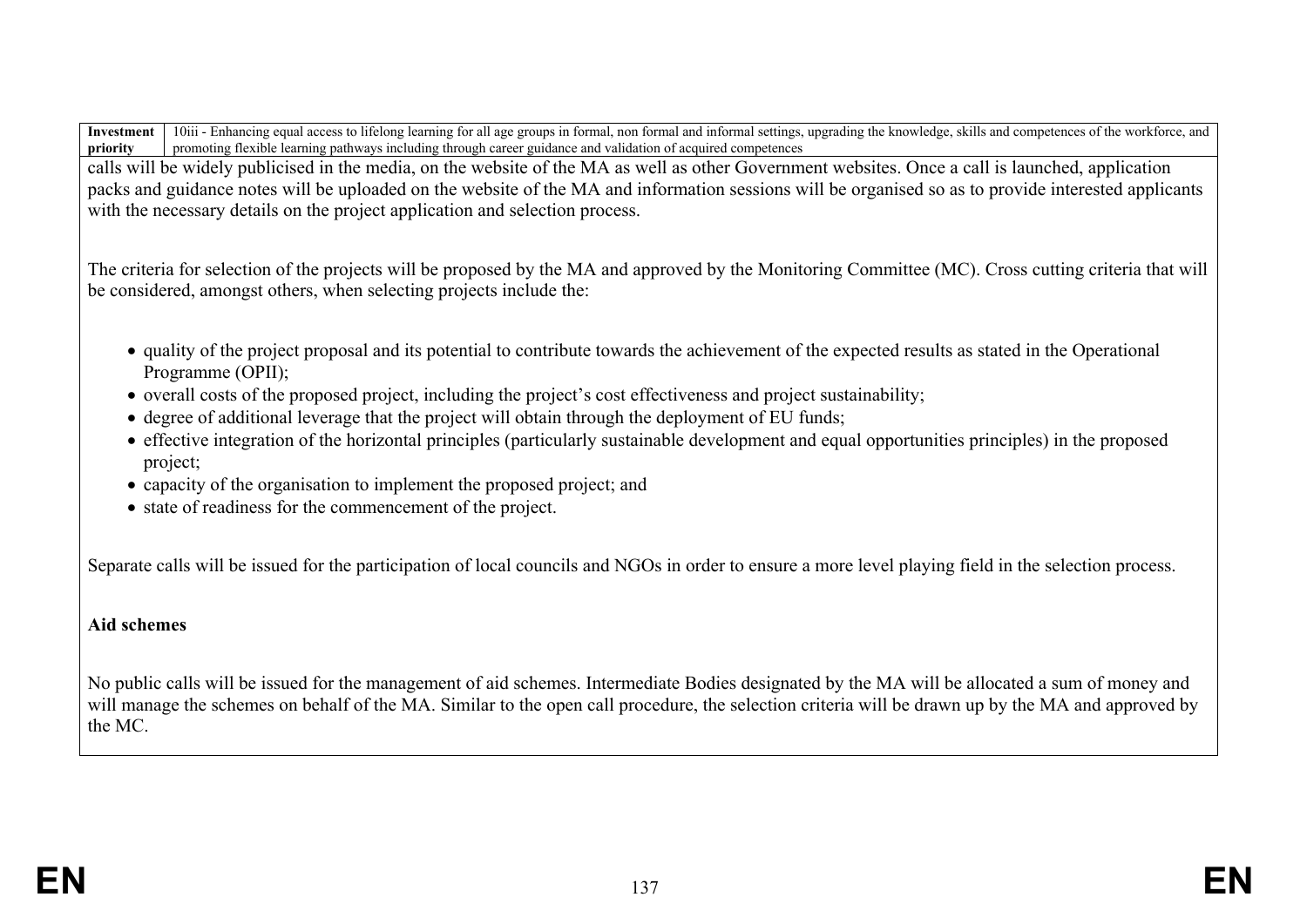| priority<br>promoting flexible learning pathways including through career guidance and validation of acquired competences                                                                                                                                                                                                                                                                                                                                                                                                                                                                                                                                                                                              |
|------------------------------------------------------------------------------------------------------------------------------------------------------------------------------------------------------------------------------------------------------------------------------------------------------------------------------------------------------------------------------------------------------------------------------------------------------------------------------------------------------------------------------------------------------------------------------------------------------------------------------------------------------------------------------------------------------------------------|
| <b>Financial Instruments</b>                                                                                                                                                                                                                                                                                                                                                                                                                                                                                                                                                                                                                                                                                           |
| The implementation of financial instrument will follow the parameters as established in Article 38 of the CPR.                                                                                                                                                                                                                                                                                                                                                                                                                                                                                                                                                                                                         |
|                                                                                                                                                                                                                                                                                                                                                                                                                                                                                                                                                                                                                                                                                                                        |
| Small projects and projects of particular interest                                                                                                                                                                                                                                                                                                                                                                                                                                                                                                                                                                                                                                                                     |
| Funds may also be allocated directly to small projects or projects that contribute to the achievement of the objectives of the OP which arise during the<br>implementation period but outside the period of an open call as recommended by the MA. The Beneficiary will be required to complete a project<br>application form and sign a letter of grant with the MA. The Beneficiary will be expected to follow rules and procedures as directed by the MA. The<br>decision of the Managing Authority to follow the said procedure in such cases shall be final. The size of each individual operation that can be selected<br>under this procedure will not exceed $\epsilon$ 250,000 in total public eligible cost. |
| <b>Flexibility Facility</b>                                                                                                                                                                                                                                                                                                                                                                                                                                                                                                                                                                                                                                                                                            |
| In line with Article 98 (2) of the Council Regulation (EU) No 1303/2013, Government has decided to avail of the possibility to finance in a<br>complementary manner and subject to the limit of 10% of European Funds for the Programme, actions falling within the scope of assistance from the<br>ERDF, provided that they are considered necessary for the satisfactory implementation of the operation and are directly linked to it. The flexibility<br>facility will not necessarily reach the full 10%. The use of the facility will be monitored through the Structural Funds Database.                                                                                                                        |
|                                                                                                                                                                                                                                                                                                                                                                                                                                                                                                                                                                                                                                                                                                                        |

Investment | 10iii - Enhancing equal access to lifelong learning for all age groups in formal, non formal and informal settings, upgrading the knowledge, skills and competences of the workforce, and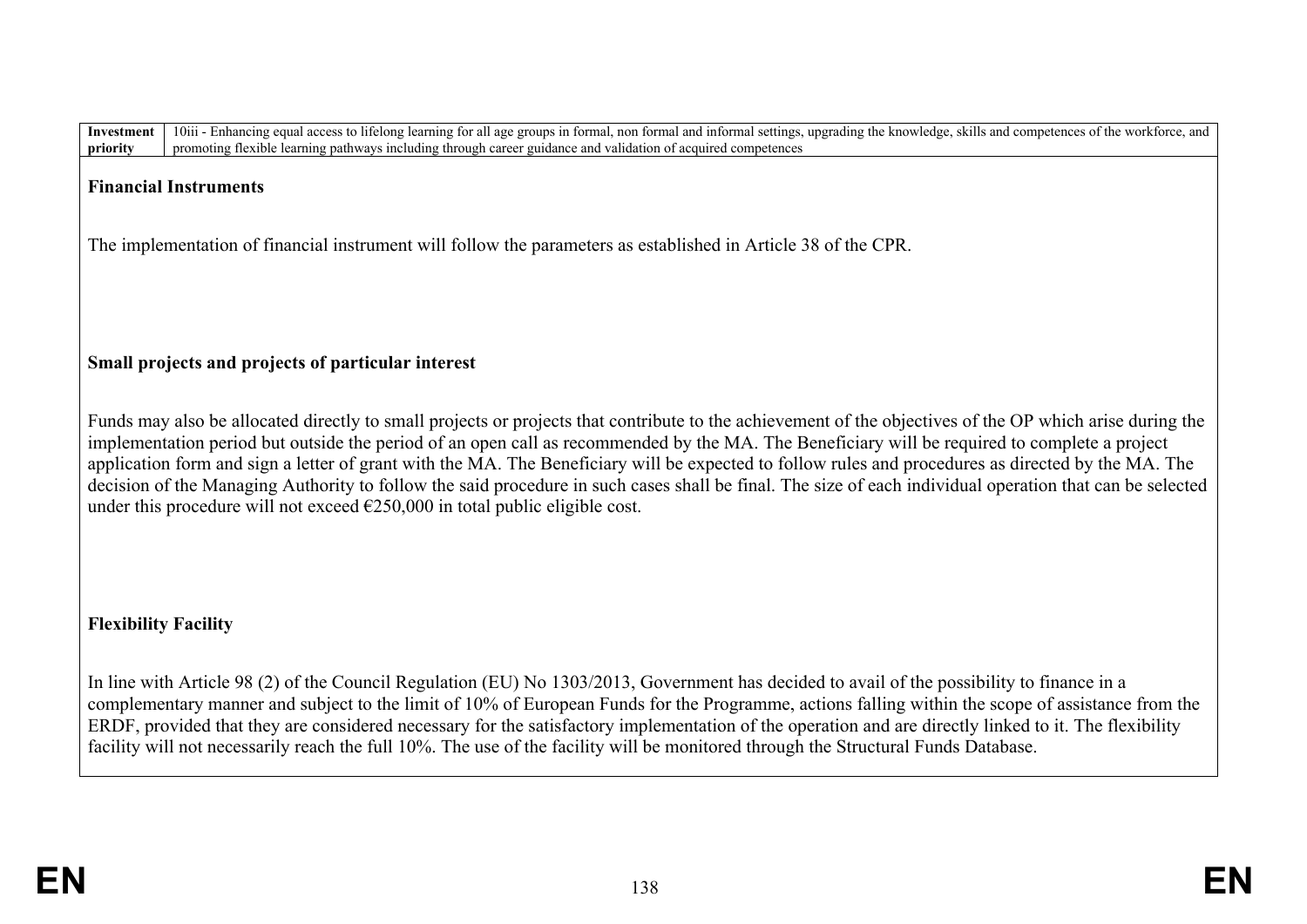#### 2.4.6.3 Planned use of financial instruments (where appropriate)

**Investment priority** 10iii - Enhancing equal access to lifelong learning for all age groups in formal, non formal and informal settings, upgrading the knowledge, skills and competences of the workforce, and promoting flexible learning pathways including through career guidance and validation of acquired competences

The possible use of financial instruments has been assessed through an ex-ante assessment, in line with Article 37 of Regulation 1303/13. The ex-ante concluded that - beyond the current scholarship schemes - in Malta, there is still a market gap in terms of financing, due to the fact that the current (and projected) supply of financing assistance for education is failing to satisfy the actual demand and the existent market instruments are failing to address the present needs.

#### *2.A.6.4 Planned use of major projects* (where appropriate)

**Investment priority** 10iii - Enhancing equal access to lifelong learning for all age groups in formal, non formal and informal settings, upgrading the knowledge, skills and competences of the workforce, and promoting flexible learning pathways including through career guidance and validation of acquired competences Not applicable

### *2.A.6.5 Output indicators by investment priority and, where appropriate by category of region*

**Table 5: Common and programme-specific output indicators** (by investment priority, broken down by category of region for the ESF, and where relevant, for the ERDF)

| <b>Investment priority</b> |                                  | 10iii - Enhancing equal access to lifelong learning for all age groups in formal, non formal and informal settings, upgrading the knowledge, skills and competences of the |            |                                     |   |   |                     |                |                               |  |
|----------------------------|----------------------------------|----------------------------------------------------------------------------------------------------------------------------------------------------------------------------|------------|-------------------------------------|---|---|---------------------|----------------|-------------------------------|--|
|                            |                                  | workforce, and promoting flexible learning pathways including through career guidance and validation of acquired competences                                               |            |                                     |   |   |                     |                |                               |  |
| <b>ID</b>                  | Indicator                        | Measurement unit                                                                                                                                                           | Fund       | Category of region (where relevant) |   |   | Target value (2023) | Source of data | <b>Frequency of reporting</b> |  |
|                            |                                  |                                                                                                                                                                            |            |                                     |   |   |                     |                |                               |  |
|                            |                                  |                                                                                                                                                                            |            |                                     | M | W |                     |                |                               |  |
|                            | Persons participating in second  | Number                                                                                                                                                                     | <b>ESF</b> | Transition                          |   |   | 50.00               | Monitoring     | 1/year                        |  |
|                            | chance education programmes      |                                                                                                                                                                            |            |                                     |   |   |                     |                |                               |  |
|                            | Number of post-doctoral research | Number                                                                                                                                                                     | <b>ESF</b> | Transition                          |   |   | 10.00               | Monitoring     | $1/\text{year}$               |  |
|                            | and fellowships                  |                                                                                                                                                                            |            |                                     |   |   |                     |                |                               |  |
|                            | participating<br>Persons<br>1n   | Number                                                                                                                                                                     | <b>ESF</b> | Transition                          |   |   | 6.000.00            | Monitoring     | $1$ /year                     |  |
|                            | training/support measures        |                                                                                                                                                                            |            |                                     |   |   |                     |                |                               |  |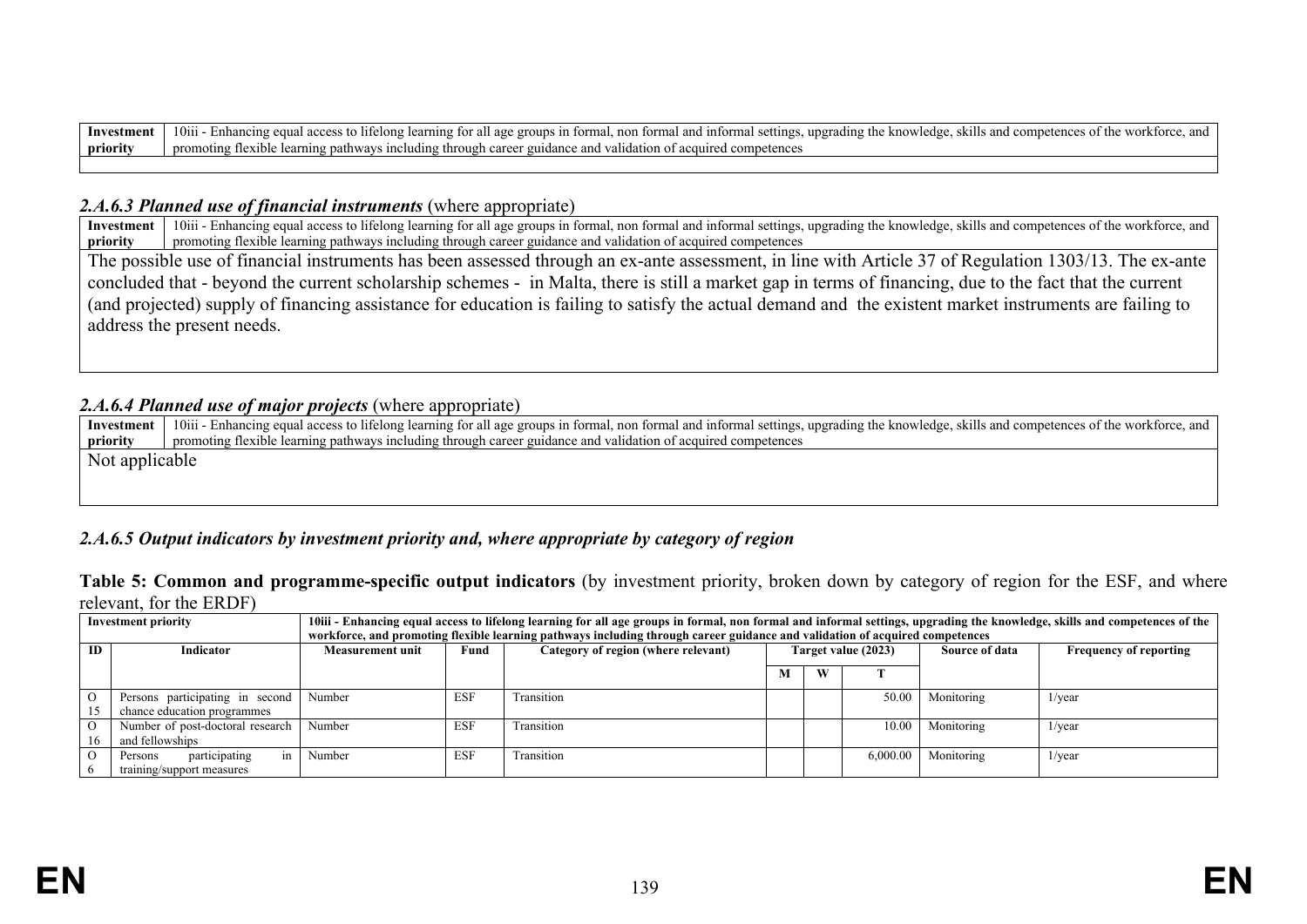# **2.A.4 Investment priority**

| ID<br>the<br>-01 |                                                                                                                                                                                        |
|------------------|----------------------------------------------------------------------------------------------------------------------------------------------------------------------------------------|
| investment       | 10iv                                                                                                                                                                                   |
| priority         |                                                                                                                                                                                        |
| Title            | the   Improving the labour market relevance of education and training systems, facilitating the transition from education to work, and strengthening vocational education and training |
| investment       | systems and their quality, including through mechanisms for skills anticipation, adaptation of curricula and the establishment and development of work based learning systems,         |
| priority         | including dual learning systems and apprenticeship schemes                                                                                                                             |

# **2.A.5 Specific objectives corresponding to the investment priority and expected results**

| ID of the specific objective    | SO <sub>1</sub>                                                                                                                                                                                                                                                                                                                                                                                                                                                                                                                       |
|---------------------------------|---------------------------------------------------------------------------------------------------------------------------------------------------------------------------------------------------------------------------------------------------------------------------------------------------------------------------------------------------------------------------------------------------------------------------------------------------------------------------------------------------------------------------------------|
| Title of the specific objective | Strengthening vocational education and training systems with the aim of increasing participation in further and higher education and addressing the dropout rate from<br>VET institutions, whilst reducing labour market mismatches                                                                                                                                                                                                                                                                                                   |
| Results that the Member         | <b>Development Needs</b>                                                                                                                                                                                                                                                                                                                                                                                                                                                                                                              |
| States seek to achieve with     |                                                                                                                                                                                                                                                                                                                                                                                                                                                                                                                                       |
| <b>Union support</b>            |                                                                                                                                                                                                                                                                                                                                                                                                                                                                                                                                       |
|                                 | For Malta to be able to compete in knowledge intensive markets, a highly skilled and adaptable workforce is required.<br>Throughout the years, Government invested considerably in vocational education and training (VET) as an alternative route to<br>academic education which provides individuals with relevant labour market skills.                                                                                                                                                                                            |
|                                 | Government understands that for some individuals vocational education represents the only viable path to achieve skills which<br>can help them access and thrive in the labour market. In this regard, with the aim to build on the investments envisaged to<br>combat early school leaving, Government will ensure that alternative paths of study are made available to ensure that each<br>individual has the opportunity to identify the best learning channel that meets the career aspirations of the individuals<br>concerned. |
|                                 | In Malta the level of vocational education and training is still comparatively low and needs to be sustained further, including<br>through specific attention on 19 year olds as well as the need to address the dropout rate from the learning pathway within VET<br>institutions without the acquisition of formal qualifications.[1]                                                                                                                                                                                               |
|                                 | It is necessary that vocational education and training provided is relevant for the labour market. In this context, Government                                                                                                                                                                                                                                                                                                                                                                                                        |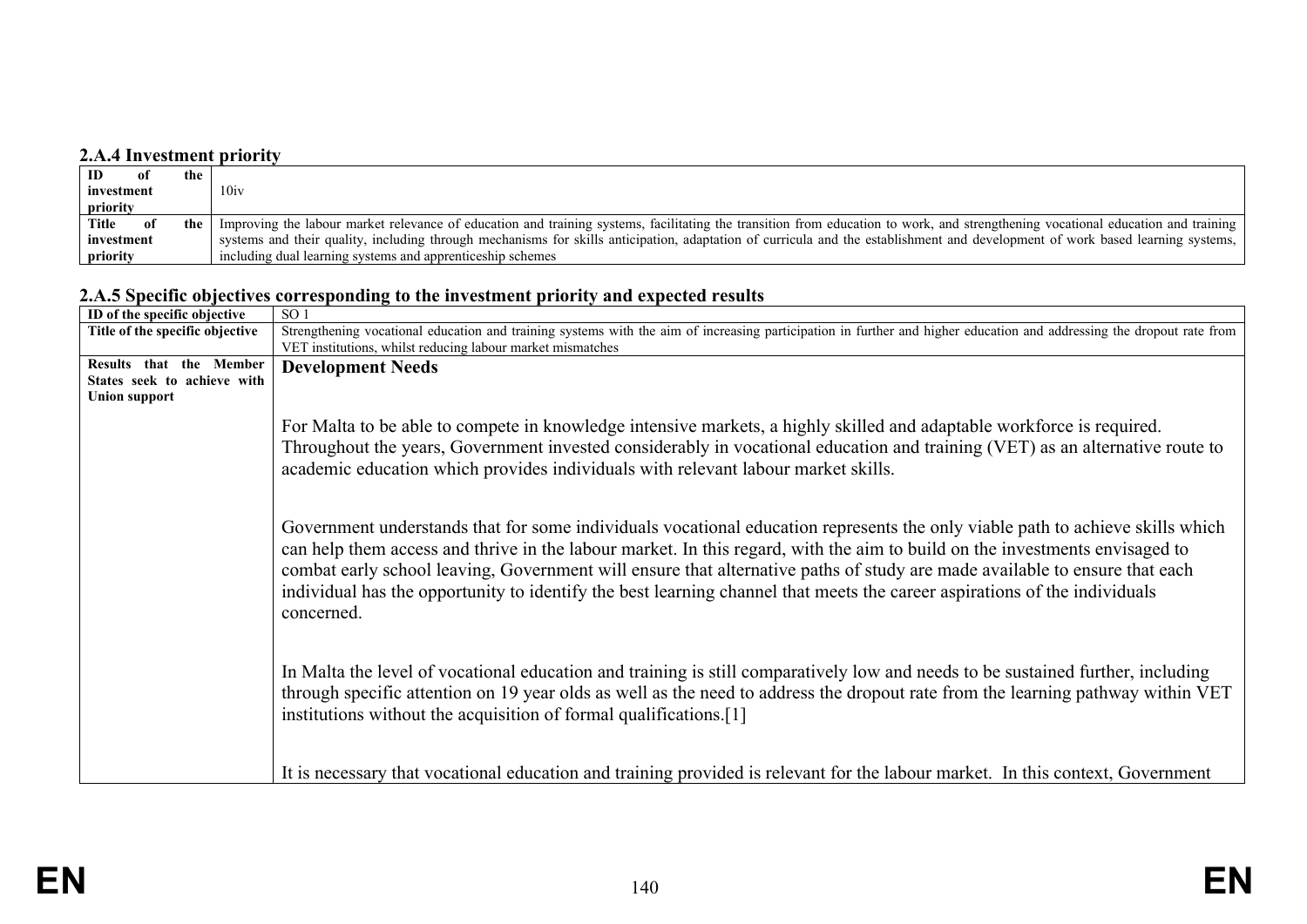| recognizes that the VET systems and structures also need to be invested upon, including through improved capacity as well as<br>the up-skilling and re-skilling of the people working in the system, so as to maximize the human capital potential of students<br>pursuing VET studies. |
|-----------------------------------------------------------------------------------------------------------------------------------------------------------------------------------------------------------------------------------------------------------------------------------------|
| <b>Expected Results</b>                                                                                                                                                                                                                                                                 |
| Increased number of participants pursuing and succeeding in vocational education.                                                                                                                                                                                                       |
|                                                                                                                                                                                                                                                                                         |
| [1] National Youth Employment Strategy 2015, (Ministry of Education and Employment, nd).                                                                                                                                                                                                |
|                                                                                                                                                                                                                                                                                         |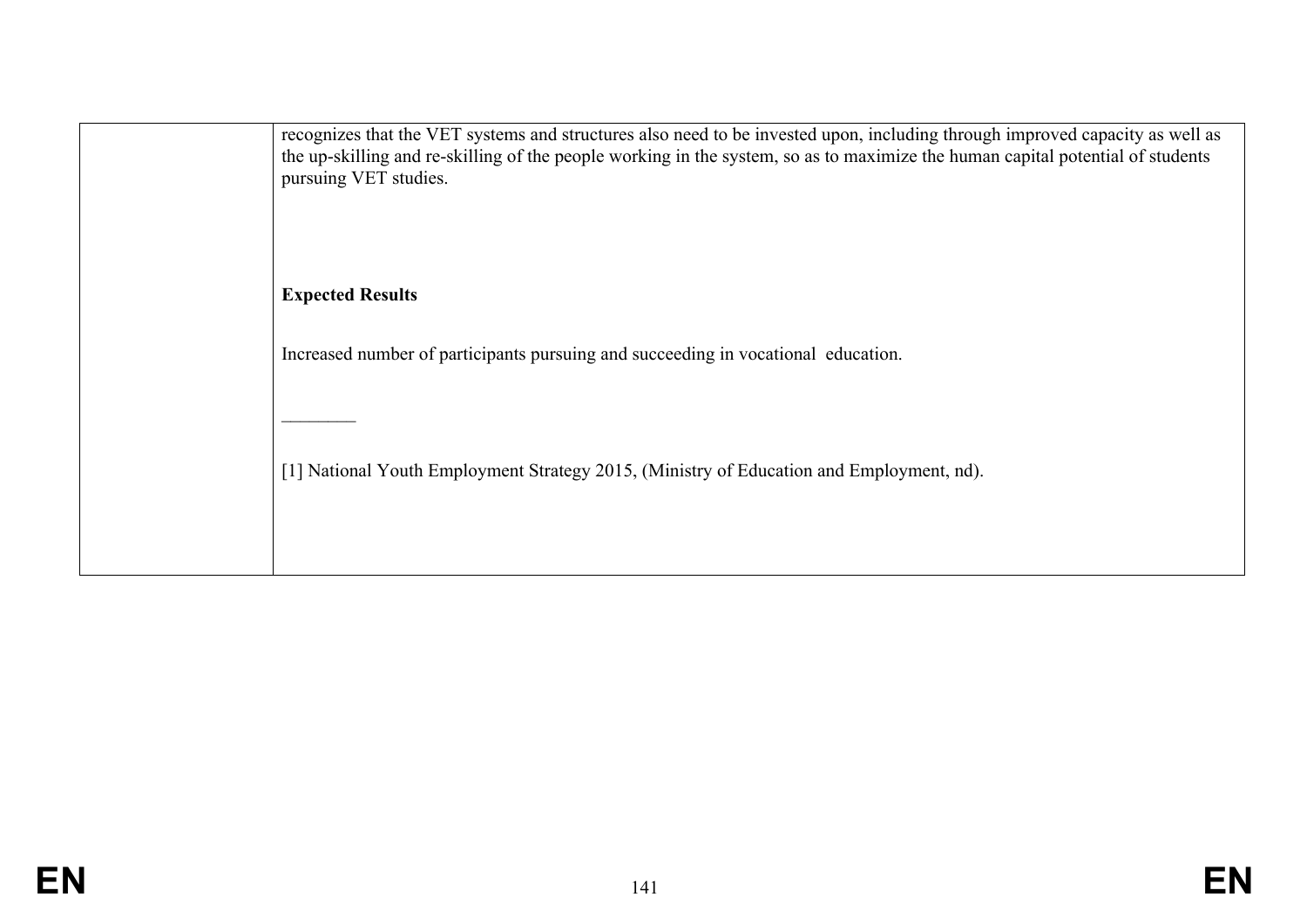#### **Table 4: Common result indicators for which a target value has been set and programme-specific result indicators corresponding to the specific objective (by investment priority and category of region)** (for the ESF)

|     | Investment priority : 10iv - Improving the labour market relevance of education and training systems, facilitating the transition from education to work, and strengthening vocational education and training  |             |                             |                                           |  |                       |  |                                      |                 |              |   |                                  |                  |           |
|-----|----------------------------------------------------------------------------------------------------------------------------------------------------------------------------------------------------------------|-------------|-----------------------------|-------------------------------------------|--|-----------------------|--|--------------------------------------|-----------------|--------------|---|----------------------------------|------------------|-----------|
|     | systems and their quality, including through mechanisms for skills anticipation, adaptation of curricula and the establishment and development of work based learning systems, including dual learning systems |             |                             |                                           |  |                       |  |                                      |                 |              |   |                                  |                  |           |
|     | and apprenticeship schemes                                                                                                                                                                                     |             |                             |                                           |  |                       |  |                                      |                 |              |   |                                  |                  |           |
| ID. | Indicator                                                                                                                                                                                                      | Category of | <b>Measurement unit for</b> | Common output indicator used as basis for |  | <b>Baseline value</b> |  | <b>Measurement unit for baseline</b> | <b>Baseline</b> | Target value |   | Source of<br><b>Frequency of</b> |                  |           |
|     |                                                                                                                                                                                                                | region      | indicator                   | target setting                            |  |                       |  | and target                           | year            | (2023)       |   |                                  | data             | reporting |
|     |                                                                                                                                                                                                                |             |                             |                                           |  | W                     |  |                                      |                 | М            | W |                                  |                  |           |
|     |                                                                                                                                                                                                                |             |                             |                                           |  |                       |  |                                      |                 |              |   |                                  |                  |           |
|     | Participants gaining a qualification/certification upon leaving in up-skilling and re-<br>Transition<br>training programmes                                                                                    |             |                             |                                           |  |                       |  | 87.00 Ratio (%)                      | 2013            |              |   |                                  | 87.00 Monitoring | 1/year    |
|     |                                                                                                                                                                                                                |             |                             |                                           |  |                       |  |                                      |                 |              |   |                                  |                  |           |
|     | Participants gaining a qualification/certification upon leaving                                                                                                                                                | Transition  |                             |                                           |  |                       |  | 87.00 Ratio (%)                      | 2013            |              |   |                                  | 87.00 Monitoring | 1/vear    |
|     |                                                                                                                                                                                                                |             |                             |                                           |  |                       |  |                                      |                 |              |   |                                  |                  |           |

**2.A.6 Action to be supported under the investment priority** (by investment priority)

#### *2.A.6.1 Description of the type and examples of actions to be supported and their expected contribution to the specific objectives including, where appropriate, the identification of main target groups, specific territories targeted and types of beneficiaries*

| иррторгине, ане нистарсинот ор тийн ий хес хтойро, эрсегре истионез ий хейси ини гроз ор оснерени из                                            |                                                                                                                                                                                         |  |  |  |  |  |  |  |
|-------------------------------------------------------------------------------------------------------------------------------------------------|-----------------------------------------------------------------------------------------------------------------------------------------------------------------------------------------|--|--|--|--|--|--|--|
| Investment                                                                                                                                      | 10iv - Improving the labour market relevance of education and training systems, facilitating the transition from education to work, and strengthening vocational education and training |  |  |  |  |  |  |  |
| priority                                                                                                                                        | systems and their quality, including through mechanisms for skills anticipation, adaptation of curricula and the establishment and development of work based learning systems,          |  |  |  |  |  |  |  |
|                                                                                                                                                 | including dual learning systems and apprenticeship schemes                                                                                                                              |  |  |  |  |  |  |  |
|                                                                                                                                                 | Through this investment priority, Government will provide further VET opportunities as well as ameliorate vocational education and training (VET)                                       |  |  |  |  |  |  |  |
| systems so that these will provide students with the relevant skills and knowledge which will enable them to succeed in the labour market. This |                                                                                                                                                                                         |  |  |  |  |  |  |  |
|                                                                                                                                                 | approach will also aim to ensure that the students embark on a smooth journey towards and into sustained employment.                                                                    |  |  |  |  |  |  |  |
|                                                                                                                                                 |                                                                                                                                                                                         |  |  |  |  |  |  |  |
|                                                                                                                                                 |                                                                                                                                                                                         |  |  |  |  |  |  |  |
|                                                                                                                                                 |                                                                                                                                                                                         |  |  |  |  |  |  |  |
|                                                                                                                                                 |                                                                                                                                                                                         |  |  |  |  |  |  |  |
|                                                                                                                                                 |                                                                                                                                                                                         |  |  |  |  |  |  |  |
| Indicative Target groups, beneficiaries and territories targeted                                                                                |                                                                                                                                                                                         |  |  |  |  |  |  |  |
|                                                                                                                                                 |                                                                                                                                                                                         |  |  |  |  |  |  |  |
|                                                                                                                                                 |                                                                                                                                                                                         |  |  |  |  |  |  |  |
|                                                                                                                                                 |                                                                                                                                                                                         |  |  |  |  |  |  |  |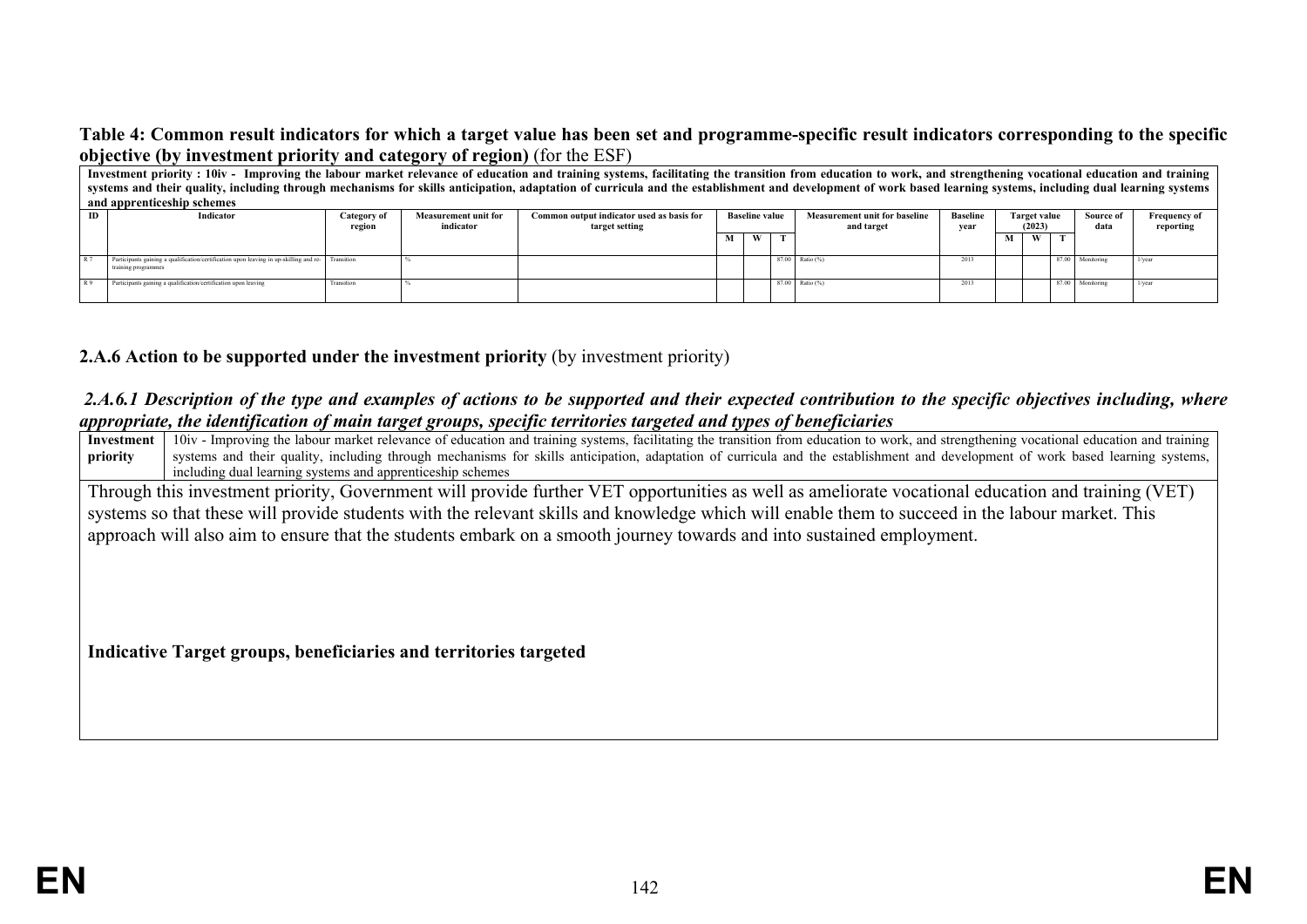| Investment<br>priority                                                  | 10iv - Improving the labour market relevance of education and training systems, facilitating the transition from education to work, and strengthening vocational education and training<br>systems and their quality, including through mechanisms for skills anticipation, adaptation of curricula and the establishment and development of work based learning systems,<br>including dual learning systems and apprenticeship schemes                                                                                                                |  |  |  |  |
|-------------------------------------------------------------------------|--------------------------------------------------------------------------------------------------------------------------------------------------------------------------------------------------------------------------------------------------------------------------------------------------------------------------------------------------------------------------------------------------------------------------------------------------------------------------------------------------------------------------------------------------------|--|--|--|--|
| Target groups: Youth, adults, educators, professionals, administrators. |                                                                                                                                                                                                                                                                                                                                                                                                                                                                                                                                                        |  |  |  |  |
| Beneficiaries: Public Administration and employers[1]                   |                                                                                                                                                                                                                                                                                                                                                                                                                                                                                                                                                        |  |  |  |  |
| Territories: Malta and Gozo                                             |                                                                                                                                                                                                                                                                                                                                                                                                                                                                                                                                                        |  |  |  |  |
|                                                                         | Interventions under this investment priority will target youth and adults. Capacity building measures within VET institutions are envisaged to target<br>educators and professionals as well as other workers who contribute towards the enhancement of the education experience within the VET<br>framework. The Beneficiaries envisaged include the public administration, which brings together a number of actors (including Government<br>Departments and Vocational Education Institutions) supporting Government's vocational education vision. |  |  |  |  |
| <b>Types of Interventions</b>                                           |                                                                                                                                                                                                                                                                                                                                                                                                                                                                                                                                                        |  |  |  |  |
|                                                                         | This investment priority will focus on interventions aiming at increasing the participation rate in vocational education, as well as limit as much as                                                                                                                                                                                                                                                                                                                                                                                                  |  |  |  |  |

This investment priority will focus on interventions aiming at increasing the participation rate in vocational education, as well as limit as much as possible the dropout rate from the VET education cycle through the provision of enhanced VET courses. Interventions will also cover measures aiming at bridging the gap between education and the labour market. This will be achieved by improving labour market relevance of VET systems both through improved pedagological approaches as well as improved capacity of vocational education institutions. The aim is to ensure that those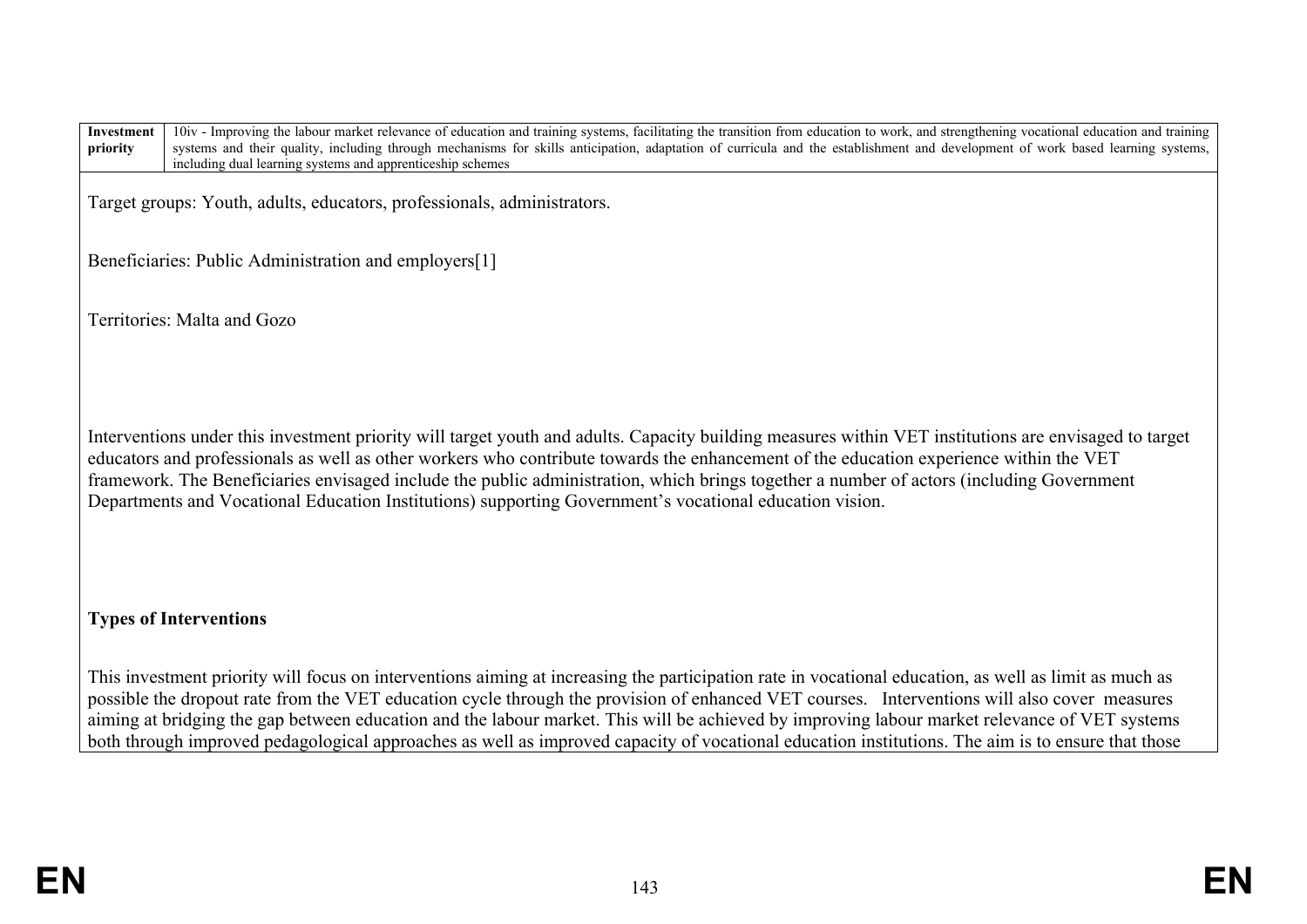| Investment<br>priority | 10iv - Improving the labour market relevance of education and training systems, facilitating the transition from education to work, and strengthening vocational education and training<br>systems and their quality, including through mechanisms for skills anticipation, adaptation of curricula and the establishment and development of work based learning systems,<br>including dual learning systems and apprenticeship schemes                                                                                                                                                                                                                                                                                                                                                                                                                                                                                                                                                                                             |  |  |  |  |  |  |
|------------------------|-------------------------------------------------------------------------------------------------------------------------------------------------------------------------------------------------------------------------------------------------------------------------------------------------------------------------------------------------------------------------------------------------------------------------------------------------------------------------------------------------------------------------------------------------------------------------------------------------------------------------------------------------------------------------------------------------------------------------------------------------------------------------------------------------------------------------------------------------------------------------------------------------------------------------------------------------------------------------------------------------------------------------------------|--|--|--|--|--|--|
|                        | completing the programmes acquire the relevant skills and competencies that help individuals to meet their career aspirations.                                                                                                                                                                                                                                                                                                                                                                                                                                                                                                                                                                                                                                                                                                                                                                                                                                                                                                      |  |  |  |  |  |  |
|                        |                                                                                                                                                                                                                                                                                                                                                                                                                                                                                                                                                                                                                                                                                                                                                                                                                                                                                                                                                                                                                                     |  |  |  |  |  |  |
|                        | List of potential interventions                                                                                                                                                                                                                                                                                                                                                                                                                                                                                                                                                                                                                                                                                                                                                                                                                                                                                                                                                                                                     |  |  |  |  |  |  |
|                        |                                                                                                                                                                                                                                                                                                                                                                                                                                                                                                                                                                                                                                                                                                                                                                                                                                                                                                                                                                                                                                     |  |  |  |  |  |  |
|                        | Updating the study programmes aimed at providing relevant skills for industry                                                                                                                                                                                                                                                                                                                                                                                                                                                                                                                                                                                                                                                                                                                                                                                                                                                                                                                                                       |  |  |  |  |  |  |
|                        | Having the right individuals for the jobs available in the market is a priority for Government. Therefore, Government is committed to invest in<br>programmes which will provide individuals not only with the necessary knowledge but also with hands on experience and exposure which will endow<br>them with the aptitude needed for their future careers. Together with facilitating the transition from education to work, these programmes will also aid<br>workers in securing/sustaining their job. Employers also stand to gain; studies reveal that a high staff turnover at entry level is usually due to the fact<br>that certain key skills acquired mostly through 'on the job training' are missing in employees.[2] In this context, VET institutions can also aid in<br>enhancing these skills by fostering in learners/students through various methods which will allow them exposure to real life work situations.                                                                                              |  |  |  |  |  |  |
|                        | Through vocational and training institutions, Government will offer a wide array of courses that are more suited to the local industrial needs. These<br>courses will cover both full-time and part-time programmes catering for the ever changing economic environment which requires individuals to be<br>flexible and constantly up to date. The programmes will offer the possibility of work placements for participants, including through apprenticeship<br>programmes, where this provides them with the necessary exposure to the labour market which enables them to acquire the necessary skills of the<br>trade as well as bring them closer to the reality of job attainment. In addition to this, focus will be directed towards creating workplace simulation<br>concepts by providing participants with more realistic work-type scenarios in their chosen field. Complementary to the above, investment in VET<br>part-time programmes to upgrade the skills of the current workforce is also considered critical. |  |  |  |  |  |  |
|                        |                                                                                                                                                                                                                                                                                                                                                                                                                                                                                                                                                                                                                                                                                                                                                                                                                                                                                                                                                                                                                                     |  |  |  |  |  |  |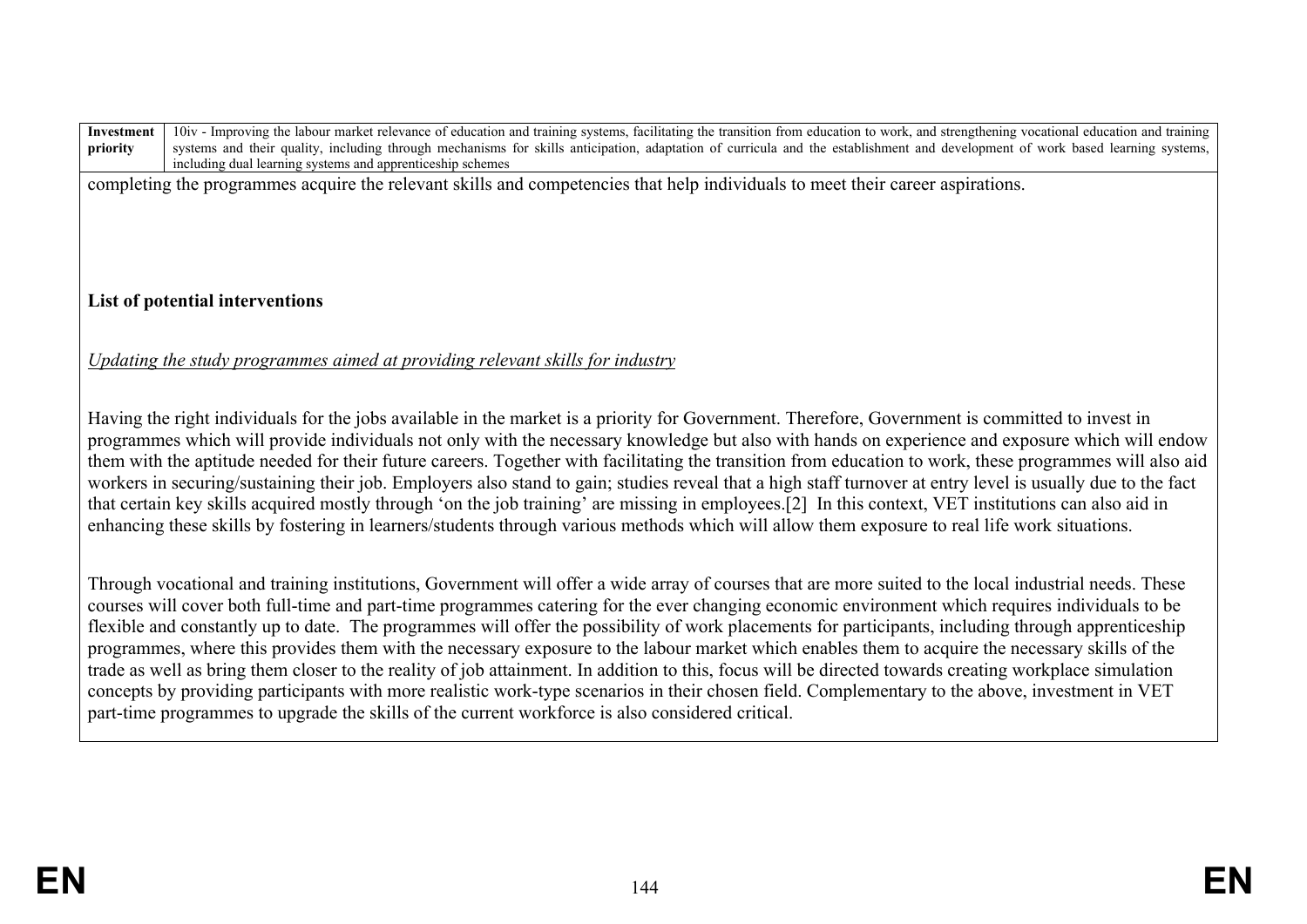**Investment priority** 10iv - Improving the labour market relevance of education and training systems, facilitating the transition from education to work, and strengthening vocational education and training systems and their quality, including through mechanisms for skills anticipation, adaptation of curricula and the establishment and development of work based learning systems. including dual learning systems and apprenticeship schemes

# *Professional Development of new curricular and capacity building measures*

VET is considered as one of the essential pillars of the education and training process as it provides a different method of learning to the students. Consequently, Government is committed to strengthening the quality of VET systems with the aim of ensuring their labour market relevance whilst simultaneously providing the student with a fruitful experience. In this regard, the curricula will be updated accordingly based on thorough research, improved statistics and development of a foresight capacity to identify trends and anticipate change not only to meet today's labour market demands but also tomorrows. This calls for the revisiting of the current programmes, amend them where appropriate while at the same time develop new ones to reflect the needs of the industry. Deeper analysis of the high drop-out rates from vocational post secondary education will be given prominence. For improvements within the VET systems to occur, Government believes that an effective rapport should exist between the educational institutions and industry with the aim of ensuring an enhanced educational experience for the students on the one hand, as well as yielding positive results in terms of economic growth on the other. Other measures will also target the development of formal, non-formal and informal learning pathways together with the recognition of skills and competencies gained as a stimulus to engage ESLs to access formal learning and further non formal learning.[3]

Investing in VET trainers, educators and professionals is also considered pivotal to continuously upgrade their skills and knowledge to deliver VET programmes as well as adopting pedagological tools that support students to better engage in the learning experience; thereby potentially minimising the drop-out effect. Interventions will also strengthen the administrative and support service structures of the institutions through capacity building measures, so that VET students will always have the necessary access to the right educational path and career orientation in the areas most relevant to the labour market.

 $\frac{1}{2}$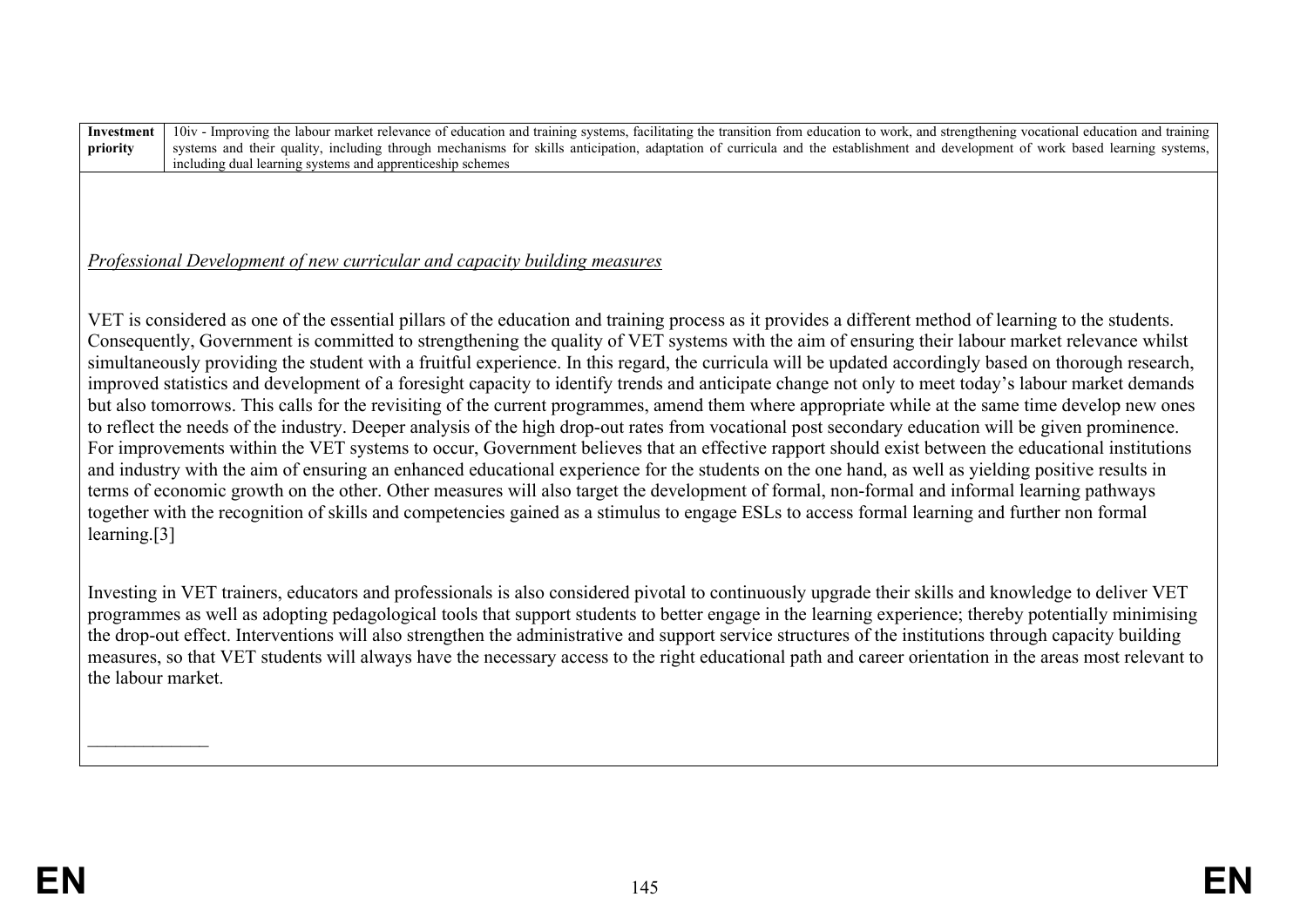| Investment<br>priority              | 10iv - Improving the labour market relevance of education and training systems, facilitating the transition from education to work, and strengthening vocational education and training<br>systems and their quality, including through mechanisms for skills anticipation, adaptation of curricula and the establishment and development of work based learning systems,<br>including dual learning systems and apprenticeship schemes |  |  |  |  |  |  |  |
|-------------------------------------|-----------------------------------------------------------------------------------------------------------------------------------------------------------------------------------------------------------------------------------------------------------------------------------------------------------------------------------------------------------------------------------------------------------------------------------------|--|--|--|--|--|--|--|
| basis.                              | [1] These measures are planned for the public administration, any interventions for the benefit of employers will be designed and issued on an adhoc                                                                                                                                                                                                                                                                                    |  |  |  |  |  |  |  |
| [2] Malta Skills Audit Report 2011. |                                                                                                                                                                                                                                                                                                                                                                                                                                         |  |  |  |  |  |  |  |
|                                     | [3] Draft Early School Leaving Strategy for Malta (Office of the Permanent Secretary, Ministry for Education and Employment, 2012)                                                                                                                                                                                                                                                                                                      |  |  |  |  |  |  |  |

## *2.A.6.2 Guiding principles for selection of operations*

| Investment                                                                                                                                           | 10iv - Improving the labour market relevance of education and training systems, facilitating the transition from education to work, and strengthening vocational education and training                                                      |  |  |  |  |  |  |  |  |
|------------------------------------------------------------------------------------------------------------------------------------------------------|----------------------------------------------------------------------------------------------------------------------------------------------------------------------------------------------------------------------------------------------|--|--|--|--|--|--|--|--|
| priority                                                                                                                                             | systems and their quality, including through mechanisms for skills anticipation, adaptation of curricula and the establishment and development of work based learning systems,<br>including dual learning systems and apprenticeship schemes |  |  |  |  |  |  |  |  |
|                                                                                                                                                      |                                                                                                                                                                                                                                              |  |  |  |  |  |  |  |  |
| The project selection process to be adopted for the 2014-2020 period will follow the process already established under the 2007-2013 period in order |                                                                                                                                                                                                                                              |  |  |  |  |  |  |  |  |
|                                                                                                                                                      | to build on the administrative set ups that are already in place and to capitalise on the experience that has been gained over the two previous                                                                                              |  |  |  |  |  |  |  |  |
|                                                                                                                                                      | programming periods.                                                                                                                                                                                                                         |  |  |  |  |  |  |  |  |
| The project selection process for the European Social Fund will be undertaken through the following procedures:                                      |                                                                                                                                                                                                                                              |  |  |  |  |  |  |  |  |
|                                                                                                                                                      | Open call for applications                                                                                                                                                                                                                   |  |  |  |  |  |  |  |  |
|                                                                                                                                                      | The Managing Authority (MA) will launch calls for project proposals highlighting which priority axis is open and who is eligible to apply. These                                                                                             |  |  |  |  |  |  |  |  |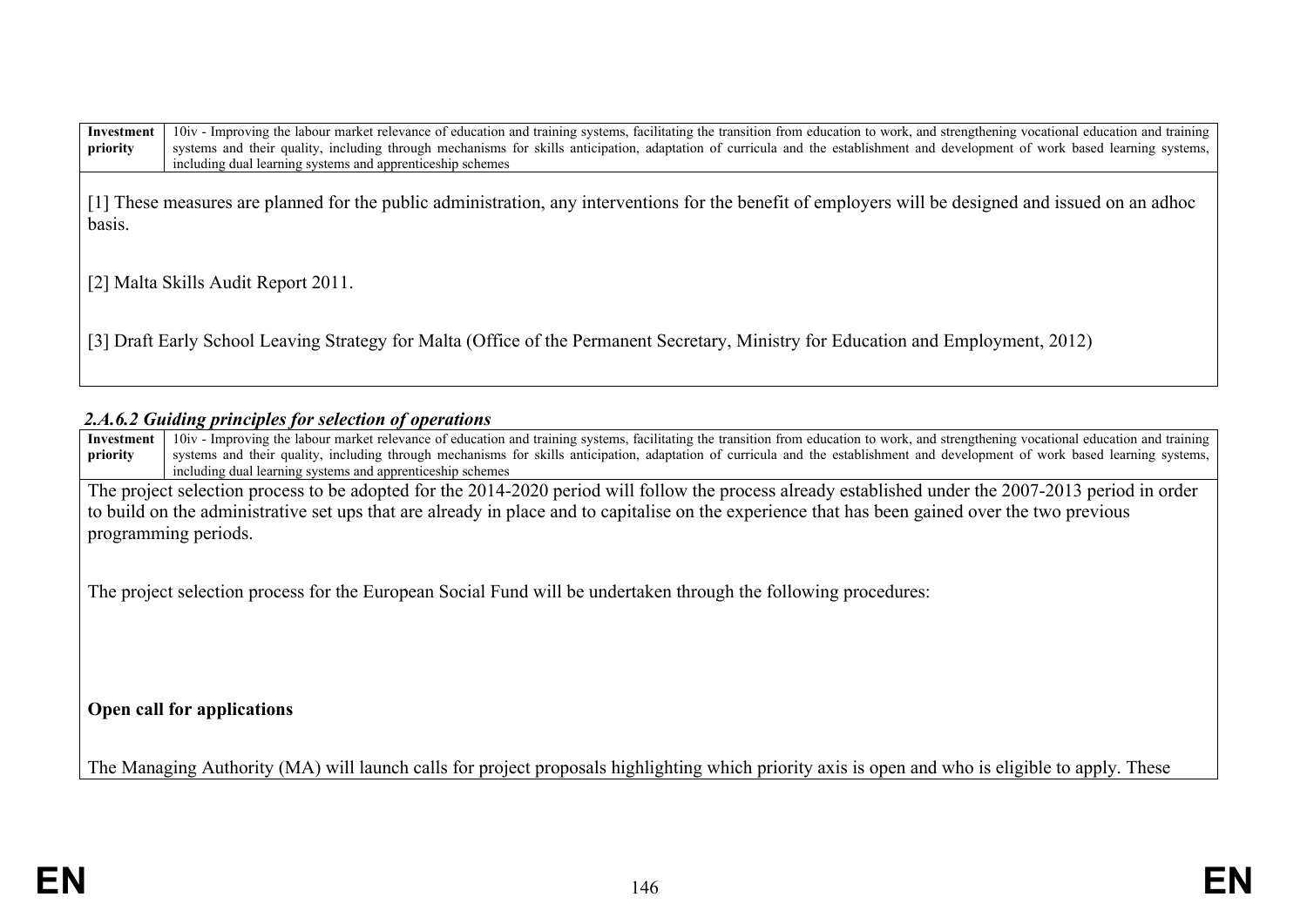**Investment priority** 10iv - Improving the labour market relevance of education and training systems, facilitating the transition from education to work, and strengthening vocational education and training systems and their quality, including through mechanisms for skills anticipation, adaptation of curricula and the establishment and development of work based learning systems. including dual learning systems and apprenticeship schemes

calls will be widely publicised in the media, on the website of the MA as well as other Government websites. Once a call is launched, application packs and guidance notes will be uploaded on the website of the MA and information sessions will be organised so as to provide interested applicants with the necessary details on the project application and selection process.

The criteria for selection of the projects will be proposed by the MA and approved by the Monitoring Committee (MC). Cross cutting criteria that will be considered, amongst others, when selecting projects include the:

- quality of the project proposal and its potential to contribute towards the achievement of the expected results as stated in the Operational Programme (OPII);
- overall costs of the proposed project, including the project's cost effectiveness and project sustainability;
- degree of additional leverage that the project will obtain through the deployment of EU funds;
- effective integration of the horizontal principles (particularly sustainable development and equal opportunities principles) in the proposed project;
- capacity of the organisation to implement the proposed project; and
- state of readiness for the commencement of the project.

## **Aid schemes**

No public calls will be issued for the management of aid schemes. Intermediate Bodies designated by the MA will be allocated a sum of money and will manage the schemes on behalf of the MA. Similar to the open call procedure, the selection criteria will be drawn up by the MA and approved by the MC.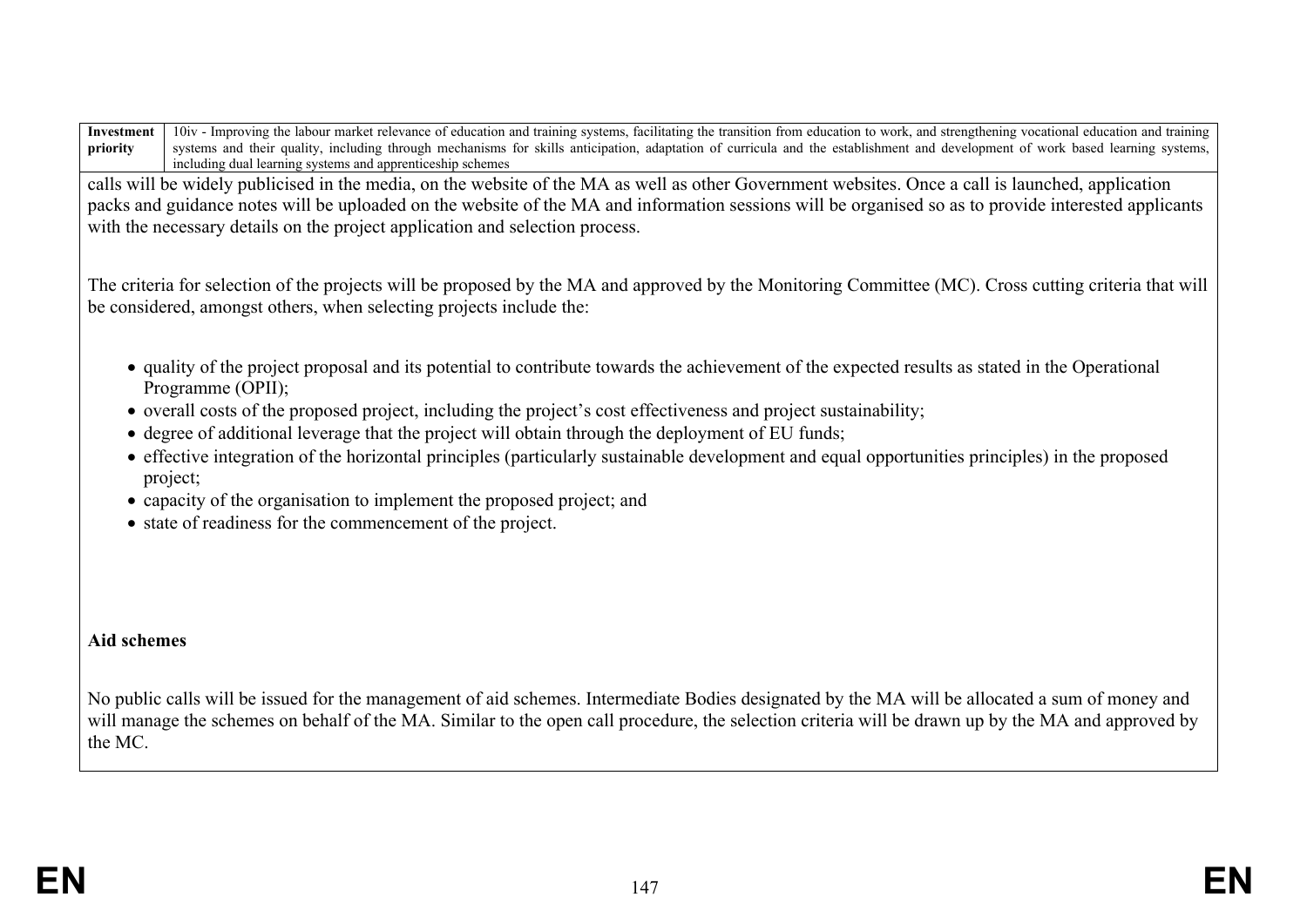| Investment<br>priority                                                                                                                                                                                                                                                                                                                                                                                                                                                                                                                                                                          | 10iv - Improving the labour market relevance of education and training systems, facilitating the transition from education to work, and strengthening vocational education and training<br>systems and their quality, including through mechanisms for skills anticipation, adaptation of curricula and the establishment and development of work based learning systems,<br>including dual learning systems and apprenticeship schemes                                                                                                                                                                                                                                                                                |  |  |  |  |  |
|-------------------------------------------------------------------------------------------------------------------------------------------------------------------------------------------------------------------------------------------------------------------------------------------------------------------------------------------------------------------------------------------------------------------------------------------------------------------------------------------------------------------------------------------------------------------------------------------------|------------------------------------------------------------------------------------------------------------------------------------------------------------------------------------------------------------------------------------------------------------------------------------------------------------------------------------------------------------------------------------------------------------------------------------------------------------------------------------------------------------------------------------------------------------------------------------------------------------------------------------------------------------------------------------------------------------------------|--|--|--|--|--|
|                                                                                                                                                                                                                                                                                                                                                                                                                                                                                                                                                                                                 |                                                                                                                                                                                                                                                                                                                                                                                                                                                                                                                                                                                                                                                                                                                        |  |  |  |  |  |
|                                                                                                                                                                                                                                                                                                                                                                                                                                                                                                                                                                                                 | Small projects and projects of particular interest                                                                                                                                                                                                                                                                                                                                                                                                                                                                                                                                                                                                                                                                     |  |  |  |  |  |
|                                                                                                                                                                                                                                                                                                                                                                                                                                                                                                                                                                                                 | Funds may also be allocated directly to small projects or projects that contribute to the achievement of the objectives of the OP which arise during the<br>implementation period but outside the period of an open call as recommended by the MA. The Beneficiary will be required to complete a project<br>application form and sign a letter of grant with the MA. The Beneficiary will be expected to follow rules and procedures as directed by the MA. The<br>decision of the Managing Authority to follow the said procedure in such cases shall be final. The size of each individual operation that can be selected<br>under this procedure will not exceed $\epsilon$ 250,000 in total public eligible cost. |  |  |  |  |  |
| <b>Flexibility Facility</b>                                                                                                                                                                                                                                                                                                                                                                                                                                                                                                                                                                     |                                                                                                                                                                                                                                                                                                                                                                                                                                                                                                                                                                                                                                                                                                                        |  |  |  |  |  |
| In line with Article 98 (2) of the Council Regulation (EU) No 1303/2013, Government has decided to avail of the possibility to finance in a<br>complementary manner and subject to the limit of 10% of European Funds for the Programme, actions falling within the scope of assistance from the<br>ERDF, provided that they are considered necessary for the satisfactory implementation of the operation and are directly linked to it. The flexibility<br>facility will not necessarily reach the full 10%. The use of the facility will be monitored through the Structural Funds Database. |                                                                                                                                                                                                                                                                                                                                                                                                                                                                                                                                                                                                                                                                                                                        |  |  |  |  |  |
|                                                                                                                                                                                                                                                                                                                                                                                                                                                                                                                                                                                                 | 2.A.6.3 Planned use of financial instruments (where appropriate)                                                                                                                                                                                                                                                                                                                                                                                                                                                                                                                                                                                                                                                       |  |  |  |  |  |
| Investment<br>priority                                                                                                                                                                                                                                                                                                                                                                                                                                                                                                                                                                          | 10iv - Improving the labour market relevance of education and training systems, facilitating the transition from education to work, and strengthening vocational education and training<br>systems and their quality, including through mechanisms for skills anticipation, adaptation of curricula and the establishment and development of work based learning systems,<br>including dual learning systems and apprenticeship schemes                                                                                                                                                                                                                                                                                |  |  |  |  |  |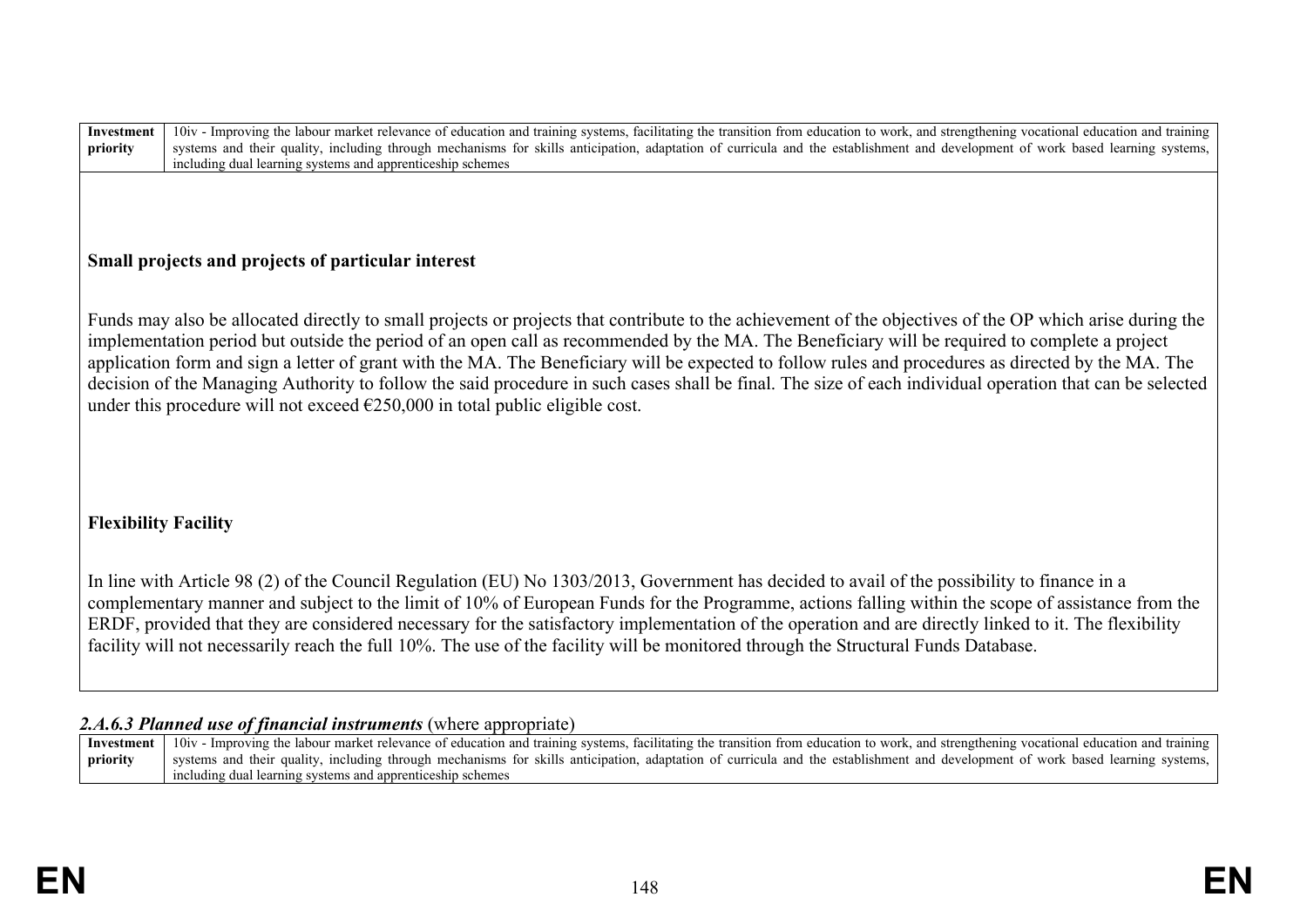| Investment                                                                                                                                               | 10iv - Improving the labour market relevance of education and training systems, facilitating the transition from education to work, and strengthening vocational education and training |  |  |  |  |  |  |  |  |  |
|----------------------------------------------------------------------------------------------------------------------------------------------------------|-----------------------------------------------------------------------------------------------------------------------------------------------------------------------------------------|--|--|--|--|--|--|--|--|--|
| priority                                                                                                                                                 | systems and their quality, including through mechanisms for skills anticipation, adaptation of curricula and the establishment and development of work based learning systems,          |  |  |  |  |  |  |  |  |  |
|                                                                                                                                                          | including dual learning systems and apprenticeship schemes                                                                                                                              |  |  |  |  |  |  |  |  |  |
| The possible use of financial instruments is subject to the outcome of an ex-ante assessment for financial instruments which will be carried out in line |                                                                                                                                                                                         |  |  |  |  |  |  |  |  |  |
| with Article 37 of Regulation 1303/13.                                                                                                                   |                                                                                                                                                                                         |  |  |  |  |  |  |  |  |  |
|                                                                                                                                                          |                                                                                                                                                                                         |  |  |  |  |  |  |  |  |  |
|                                                                                                                                                          |                                                                                                                                                                                         |  |  |  |  |  |  |  |  |  |

## *2.A.6.4 Planned use of major projects* (where appropriate)

| Investment     | 10iv - Improving the labour market relevance of education and training systems, facilitating the transition from education to work, and strengthening vocational education and training |  |  |  |  |  |  |  |  |
|----------------|-----------------------------------------------------------------------------------------------------------------------------------------------------------------------------------------|--|--|--|--|--|--|--|--|
| priority       | systems and their quality, including through mechanisms for skills anticipation, adaptation of curricula and the establishment and development of work based learning systems,          |  |  |  |  |  |  |  |  |
|                | including dual learning systems and apprenticeship schemes                                                                                                                              |  |  |  |  |  |  |  |  |
| Not applicable |                                                                                                                                                                                         |  |  |  |  |  |  |  |  |
|                |                                                                                                                                                                                         |  |  |  |  |  |  |  |  |
|                |                                                                                                                                                                                         |  |  |  |  |  |  |  |  |

# *2.A.6.5 Output indicators by investment priority and, where appropriate by category of region*

### **Table 5: Common and programme-specific output indicators** (by investment priority, broken down by category of region for the ESF, and where relevant, for the ERDF)

| <b>Investment priority</b> |                           | 10iv - Improving the labour market relevance of education and training systems, facilitating the transition from education to work, and strengthening vocational education and<br>training systems and their quality, including through mechanisms for skills anticipation, adaptation of curricula and the establishment and development of work based learning<br>systems, including dual learning systems and apprenticeship schemes |            |                                     |                     |   |          |                |                               |  |
|----------------------------|---------------------------|-----------------------------------------------------------------------------------------------------------------------------------------------------------------------------------------------------------------------------------------------------------------------------------------------------------------------------------------------------------------------------------------------------------------------------------------|------------|-------------------------------------|---------------------|---|----------|----------------|-------------------------------|--|
| <b>ID</b>                  | Indicator                 | <b>Measurement unit</b>                                                                                                                                                                                                                                                                                                                                                                                                                 | Fund       | Category of region (where relevant) | Target value (2023) |   |          | Source of data | <b>Frequency of reporting</b> |  |
|                            |                           |                                                                                                                                                                                                                                                                                                                                                                                                                                         |            |                                     |                     | W |          |                |                               |  |
| $\Omega$                   | Persons participating in  | Number                                                                                                                                                                                                                                                                                                                                                                                                                                  | <b>ESF</b> | Transition                          |                     |   | 400.00   | Monitoring     | $1/\text{year}$               |  |
|                            | up-skilling<br>and<br>re- |                                                                                                                                                                                                                                                                                                                                                                                                                                         |            |                                     |                     |   |          |                |                               |  |
|                            | training programmes       |                                                                                                                                                                                                                                                                                                                                                                                                                                         |            |                                     |                     |   |          |                |                               |  |
| $\Omega$                   | Persons participating in  | Number                                                                                                                                                                                                                                                                                                                                                                                                                                  | <b>ESF</b> | Transition                          |                     |   | 1.400.00 | Monitoring     | $1/\text{year}$               |  |
|                            | training/support          |                                                                                                                                                                                                                                                                                                                                                                                                                                         |            |                                     |                     |   |          |                |                               |  |
|                            | measures                  |                                                                                                                                                                                                                                                                                                                                                                                                                                         |            |                                     |                     |   |          |                |                               |  |

## **2.A.7 Social innovation, transnational cooperation and contribution to thematic objectives 1-7**

| <b>Priority axis</b> | PA <sub>3</sub> | - Investing in people through Education, Training and Life Long Learning |  |
|----------------------|-----------------|--------------------------------------------------------------------------|--|
| Innovation<br>80CI2  |                 |                                                                          |  |
|                      |                 |                                                                          |  |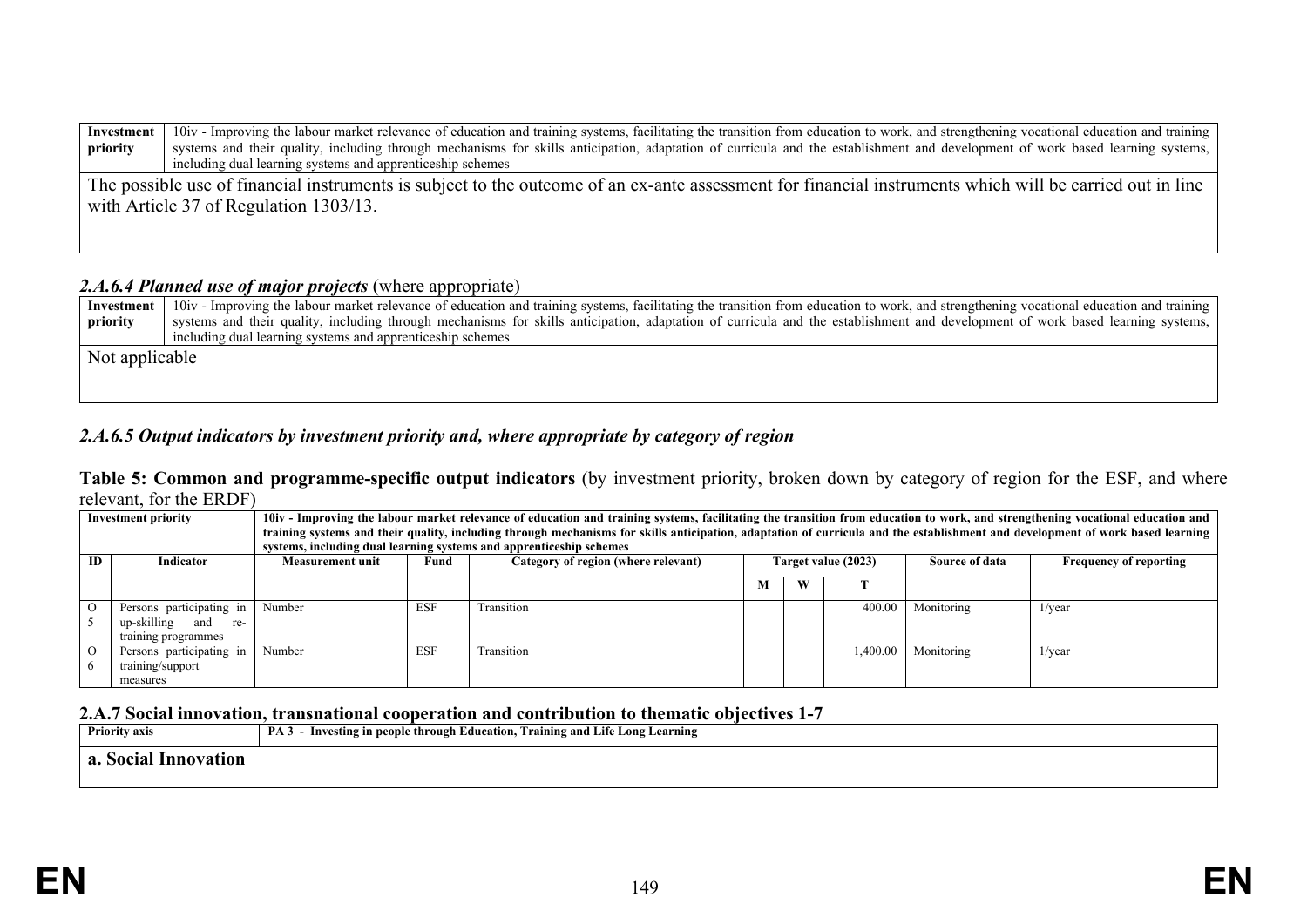| <b>Priority axis</b>                     | PA 3 - Investing in people through Education, Training and Life Long Learning                                                                                                                                                                                                                                                                                                                                                                                                                                                                                                                                                                                                                                                                                                                                                                                                                                                                                                                                                                                                                                                                                                                                                |
|------------------------------------------|------------------------------------------------------------------------------------------------------------------------------------------------------------------------------------------------------------------------------------------------------------------------------------------------------------------------------------------------------------------------------------------------------------------------------------------------------------------------------------------------------------------------------------------------------------------------------------------------------------------------------------------------------------------------------------------------------------------------------------------------------------------------------------------------------------------------------------------------------------------------------------------------------------------------------------------------------------------------------------------------------------------------------------------------------------------------------------------------------------------------------------------------------------------------------------------------------------------------------|
| social needs and societal challenges.[2] | Article 9 of the ESF Regulation (1304/2013) calls the ESF to promote social innovation within all areas falling under its scope in particular with the<br>aim of testing, evaluating and scaling up innovation solutions, including at the local or regional level, in order to address social needs in partnership<br>with the relevant partners and, in particular, social partners[1]. Social innovation is a tool which is capable to integrate various stakeholders to address                                                                                                                                                                                                                                                                                                                                                                                                                                                                                                                                                                                                                                                                                                                                          |
| $way[3]$ .                               | In line with this Article, social innovation will be integrated as a horizontal principle across all the Priority Axes of the ESF Operational Programme.<br>The aim is to try to identify new solutions for pressing social needs by inventing and developing solutions to challenges in a creative and positive                                                                                                                                                                                                                                                                                                                                                                                                                                                                                                                                                                                                                                                                                                                                                                                                                                                                                                             |
|                                          | Government believes that all forms of social innovation should be supported to ensure that social demands affecting vulnerable groups in society that<br>are not traditionally addressed by the markets or existing institutions are addressed. This also calls for investment in changes in relations between<br>institutions and stakeholders[4]. In this regard, Malta believes that the fields for social innovation will be streamed across all the ESF Thematic<br>Objectives and Investment Priorities identified under the ESF Operational Programme with the aim to underpin reforms through social innovative<br>solutions in the different strands that are supported through the ESF. Specific selection criterion will be identified within the selection process to<br>ensure that projects supporting social innovation will be given prominence. At the application stage, projects contributing towards the principle of<br>social innovation will be required to justify the social innovation element within the project; how this idea can be considered as a new solution to<br>solve persisting social needs; and how this will contribute towards the specific objective under which it is submitted. |
| criteria:                                | As a minimum, for a social innovation project to qualify for additional points within the selection process, it must meet the following eligibility                                                                                                                                                                                                                                                                                                                                                                                                                                                                                                                                                                                                                                                                                                                                                                                                                                                                                                                                                                                                                                                                          |
|                                          | • It must contribute towards the specific objectives of the investment priority under which the project is submitted;<br>• Incorporates the development and implementation of innovative solutions addressing social needs;<br>• Is implemented in partnership with at least another interested stakeholder.                                                                                                                                                                                                                                                                                                                                                                                                                                                                                                                                                                                                                                                                                                                                                                                                                                                                                                                 |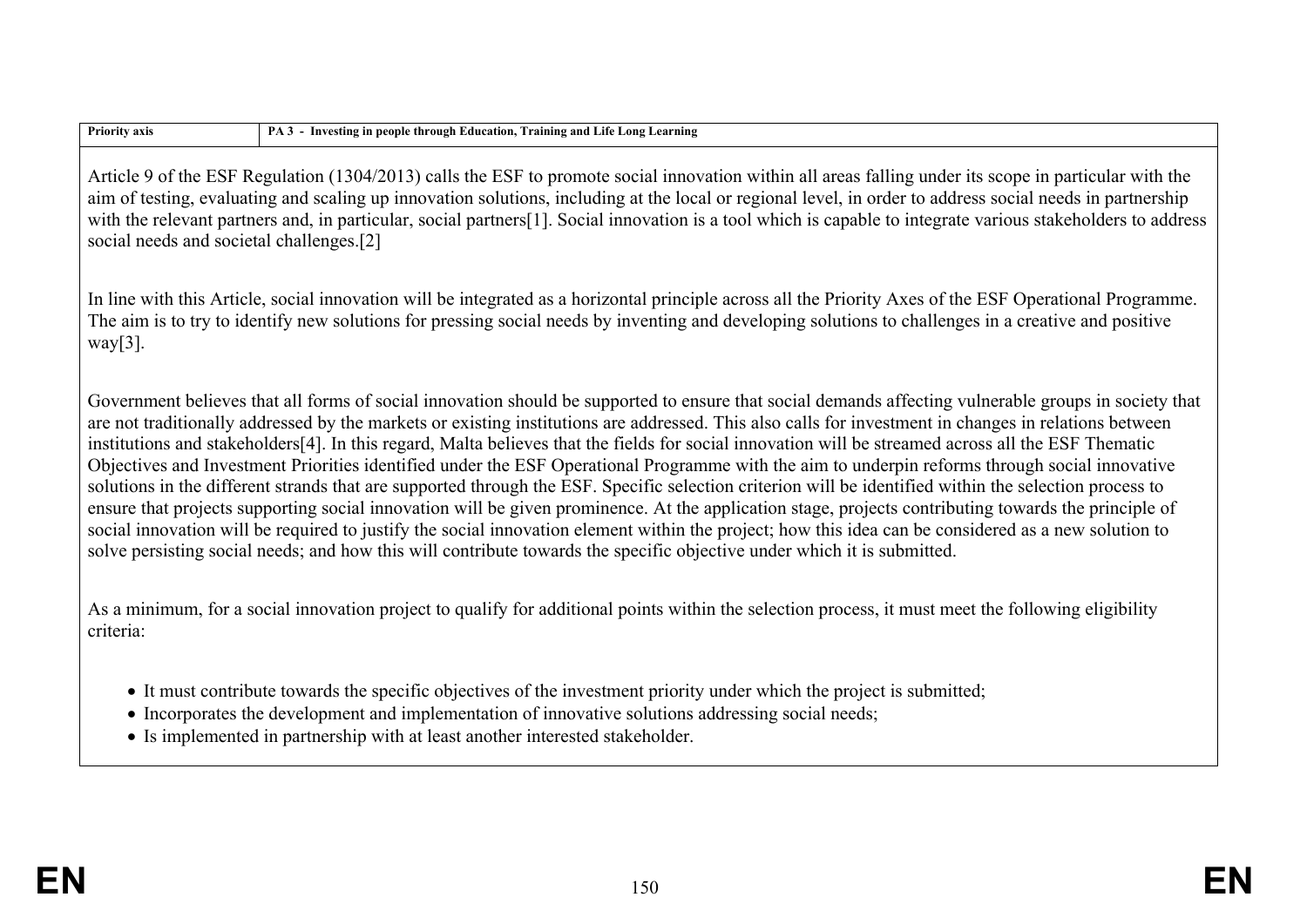| Priority axis                            | PA 3 - Investing in people through Education, Training and Life Long Learning                                                                                                                                                                                                                                                                                                                                                                                                                                                                                                                                                                                                                                                                                   |
|------------------------------------------|-----------------------------------------------------------------------------------------------------------------------------------------------------------------------------------------------------------------------------------------------------------------------------------------------------------------------------------------------------------------------------------------------------------------------------------------------------------------------------------------------------------------------------------------------------------------------------------------------------------------------------------------------------------------------------------------------------------------------------------------------------------------|
| b. Transnational Co-operation            |                                                                                                                                                                                                                                                                                                                                                                                                                                                                                                                                                                                                                                                                                                                                                                 |
|                                          | In line with Article 10 of the ESF regulation, Malta will support transnational co-operation with the aim of promoting mutual learning, thereby<br>increasing the effectiveness of policies supported by the ESF. In principle, in line with Article 10 (3) of the ESF Regulation, Malta will consider<br>selecting themes for transnational co-operation from a list of common themes proposed by the Commission and endorsed by the ESF Committee once<br>these are adopted. However, the Authorities also believe that transnational co-operation should be open under all the investment priorities selected<br>under the ESF to ensure that the advantages of mutual learning are benefited from across the different ESF strands identified under the OP. |
| priority under which they are submitted. | In this context, project promoters pursuing transnational projects must either select a theme for transnational co-operation as adopted by the ESF<br>committee or propose an/other theme/s which also contribute towards the objectives of the programme and towards the objectives of the investment                                                                                                                                                                                                                                                                                                                                                                                                                                                          |
| States.                                  | Similar to the 2007-2013 experience, only transnationality that adds value to the principle of social innovation described above will benefit from<br>additional points in the selection process. As a minimum requirement, transnational co-operation shall involve partners from at least two Member                                                                                                                                                                                                                                                                                                                                                                                                                                                          |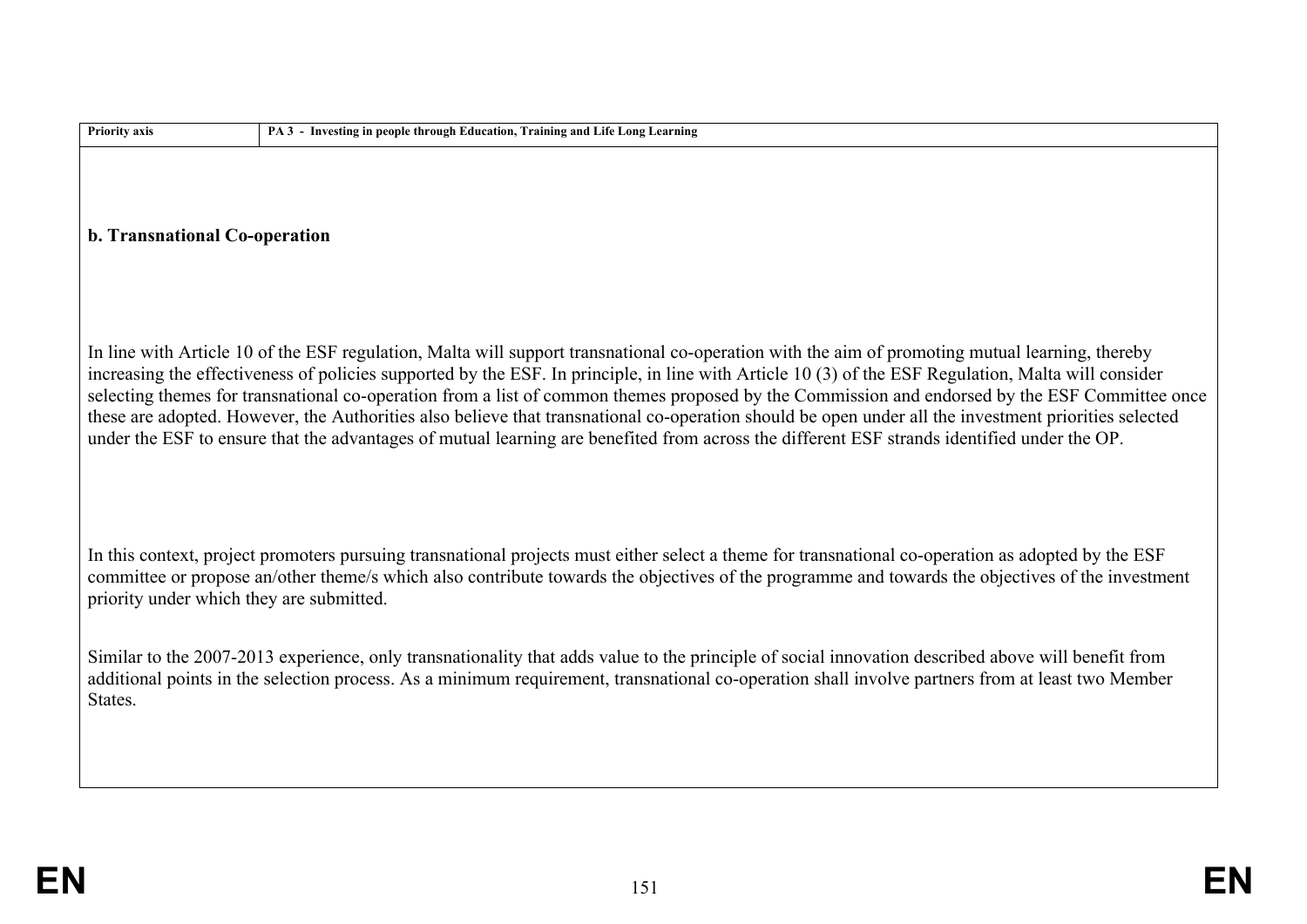| <b>Priority axis</b>                                                                                                                                                                                                                                                                                                                                                                                                                                                                                         | PA 3 - Investing in people through Education, Training and Life Long Learning                                                                                                                                                                                                                                                                                                                                                                                                                                                                                                                                                                                                                                                                                                        |  |  |  |  |  |  |  |  |
|--------------------------------------------------------------------------------------------------------------------------------------------------------------------------------------------------------------------------------------------------------------------------------------------------------------------------------------------------------------------------------------------------------------------------------------------------------------------------------------------------------------|--------------------------------------------------------------------------------------------------------------------------------------------------------------------------------------------------------------------------------------------------------------------------------------------------------------------------------------------------------------------------------------------------------------------------------------------------------------------------------------------------------------------------------------------------------------------------------------------------------------------------------------------------------------------------------------------------------------------------------------------------------------------------------------|--|--|--|--|--|--|--|--|
| c. Thematic objectives set out in Articles 9(1) to (7) CPR                                                                                                                                                                                                                                                                                                                                                                                                                                                   |                                                                                                                                                                                                                                                                                                                                                                                                                                                                                                                                                                                                                                                                                                                                                                                      |  |  |  |  |  |  |  |  |
| Priority Axis 3 will directly contribute towards TO1 (RTDi), TO2 (ICT) and TO3 (SMEs). In the case of RTDi it will contribute through the delivery<br>of post-graduate and post doctoral programmes. The aim is to increase the expertise in the field in order to maximise the results which the country<br>aspires to achieve within its National R&I Strategy 2020.In addition, Priority Axis 3 will also invest in the education system with the aim to<br>adequately shape future human capital in R&I. |                                                                                                                                                                                                                                                                                                                                                                                                                                                                                                                                                                                                                                                                                                                                                                                      |  |  |  |  |  |  |  |  |
|                                                                                                                                                                                                                                                                                                                                                                                                                                                                                                              | Enhancing access to, and use and quality of ICT (TO 2) will also be supported most particularly through Priority Axis 3. Various measures focusing<br>on investment in digital literacy and e-learning will be supported. These include measures aiming to integrate the use of different forms of digital<br>technologies (together with the appropriate e-content) within the compulsory education cycle as an integral part of the learning process with a view to<br>enhance the education experience. Through lifelong learning, attention will also be directed towards measures aiming at increasing computer skills<br>and the number of ICT literate persons in Malta.                                                                                                      |  |  |  |  |  |  |  |  |
| Priority Axis 3 also contributes directly towards TO 3(SMEs), through investment in education, training and lifelong learning programmes to ensure<br>that the private sector is equipped with human resources having the relevant skills to be able to contribute towards economic growth. Direct<br>interventions towards the training needs of enterprises are also envisaged. The fostering of an entrepreneurial culture from the earliest ages will also<br>be supported under Priority Axis 3.        |                                                                                                                                                                                                                                                                                                                                                                                                                                                                                                                                                                                                                                                                                                                                                                                      |  |  |  |  |  |  |  |  |
| initiatives in this area.                                                                                                                                                                                                                                                                                                                                                                                                                                                                                    | Although the ESF OP will not directly contribute towards Thematic Objective 4 and 6, it is envisaged that interventions under Priority Axis 3 will<br>indirectly contribute towards a low carbon economy, the protection of the environment and the promotion of resource efficiency. Although it is most<br>prominently the infrastructural interventions that will help to contribute towards safeguarding the environment, it is just as important to ensure that the<br>people are educated accordingly to instil within them a culture which puts the environment at the forefront. Furthermore, training which contributes<br>towards the development of the green economy can also positively contribute towards these objectives. In this regard, the programme will support |  |  |  |  |  |  |  |  |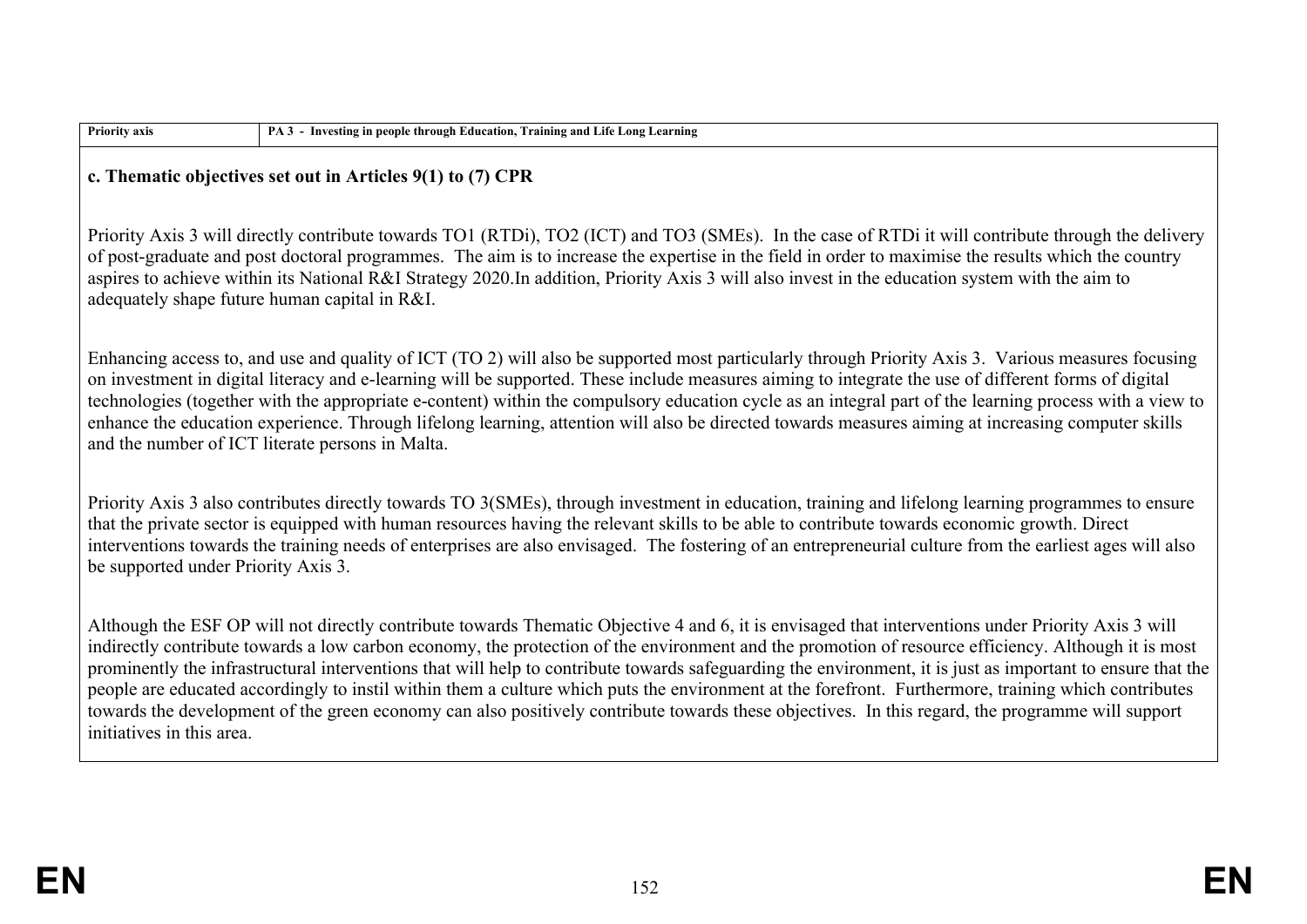| <b>Priority axis</b>                                                                                                                                                                                                                     | PA 3 - Investing in people through Education, Training and Life Long Learning |  |  |  |  |  |  |  |
|------------------------------------------------------------------------------------------------------------------------------------------------------------------------------------------------------------------------------------------|-------------------------------------------------------------------------------|--|--|--|--|--|--|--|
|                                                                                                                                                                                                                                          |                                                                               |  |  |  |  |  |  |  |
| [1] Regulation (EU) No 1304/2013 of the European Parliament and of the Council of 17 December 2013 on the European Social Fund and repealing<br>Council Regulation (EC) No 1081/2006.                                                    |                                                                               |  |  |  |  |  |  |  |
| [2] Guide to Social Innovation (European Commission, 2013) Regional and Urban Policy, p.5 available from<br>http://s3platform.jrc.ec.europa.eu/documents/10157/47822/Guide%20to%20Social%20Innovation.pdf [Accessed on 28 February 2014] |                                                                               |  |  |  |  |  |  |  |
| $[3]$ Ibid.                                                                                                                                                                                                                              |                                                                               |  |  |  |  |  |  |  |
| $[4]$ Ibid.                                                                                                                                                                                                                              |                                                                               |  |  |  |  |  |  |  |

# **2.A.8 Performance framework**

## **Table 6: Performance framework of the priority axis** (by fund and, for the ERDF and ESF, category of region)

|    | Two complete the contract of the priority who say the many for the ERET with EST, entry $\sigma_1$ or region |                                           |                                                                               |            |             |  |   |                    |  |   |                     |            |                                                                                                                   |
|----|--------------------------------------------------------------------------------------------------------------|-------------------------------------------|-------------------------------------------------------------------------------|------------|-------------|--|---|--------------------|--|---|---------------------|------------|-------------------------------------------------------------------------------------------------------------------|
|    | <b>Priority axis</b>                                                                                         |                                           | PA 3 - Investing in people through Education, Training and Life Long Learning |            |             |  |   |                    |  |   |                     |            |                                                                                                                   |
|    |                                                                                                              |                                           |                                                                               |            |             |  |   |                    |  |   |                     |            |                                                                                                                   |
|    |                                                                                                              |                                           |                                                                               |            |             |  |   |                    |  |   |                     |            |                                                                                                                   |
| ID | Indicator                                                                                                    | Indicator or key implementation step      | Measurement<br>unit.<br>where                                                 | Fund       | Category of |  |   | Milestone for 2018 |  |   | Final target (2023) | Source of  | Explanation of relevance of indicator, where appropriate                                                          |
|    | type                                                                                                         |                                           | appropriate                                                                   |            | region      |  |   |                    |  |   |                     | data       |                                                                                                                   |
|    |                                                                                                              |                                           |                                                                               |            |             |  |   |                    |  |   |                     |            |                                                                                                                   |
|    |                                                                                                              |                                           |                                                                               |            |             |  | w |                    |  | W |                     |            |                                                                                                                   |
|    |                                                                                                              |                                           |                                                                               |            |             |  |   |                    |  |   |                     |            |                                                                                                                   |
|    |                                                                                                              |                                           |                                                                               |            |             |  |   |                    |  |   |                     |            |                                                                                                                   |
|    |                                                                                                              | Financial Indicator                       | Euro                                                                          | <b>ESF</b> | Transition  |  |   | 14.288.118.43      |  |   | 47,424,810.00       | Monitoring | Amount to be certified by 2018 taking into account the de-committment values for 2018. Figures were based on past |
|    |                                                                                                              |                                           |                                                                               |            |             |  |   |                    |  |   |                     |            | experience during the 2007-2013 programming period.                                                               |
|    |                                                                                                              | participating in tertiary                 | Number                                                                        | <b>ESF</b> | Transition  |  |   | 150                |  |   | 700.00              | Monitoring |                                                                                                                   |
|    |                                                                                                              | Persons                                   |                                                                               |            |             |  |   |                    |  |   |                     |            |                                                                                                                   |
|    |                                                                                                              | education                                 |                                                                               |            |             |  |   |                    |  |   |                     |            |                                                                                                                   |
|    |                                                                                                              | Persons participating in training/support | Number                                                                        | <b>ESF</b> | Transition  |  |   | 1600               |  |   | 7,400.00            | Monitoring |                                                                                                                   |
|    |                                                                                                              | measures                                  |                                                                               |            |             |  |   |                    |  |   |                     |            |                                                                                                                   |
|    |                                                                                                              |                                           |                                                                               |            |             |  |   |                    |  |   |                     |            |                                                                                                                   |

**Additional qualitative information on the establishment of the performance framework** Not applicable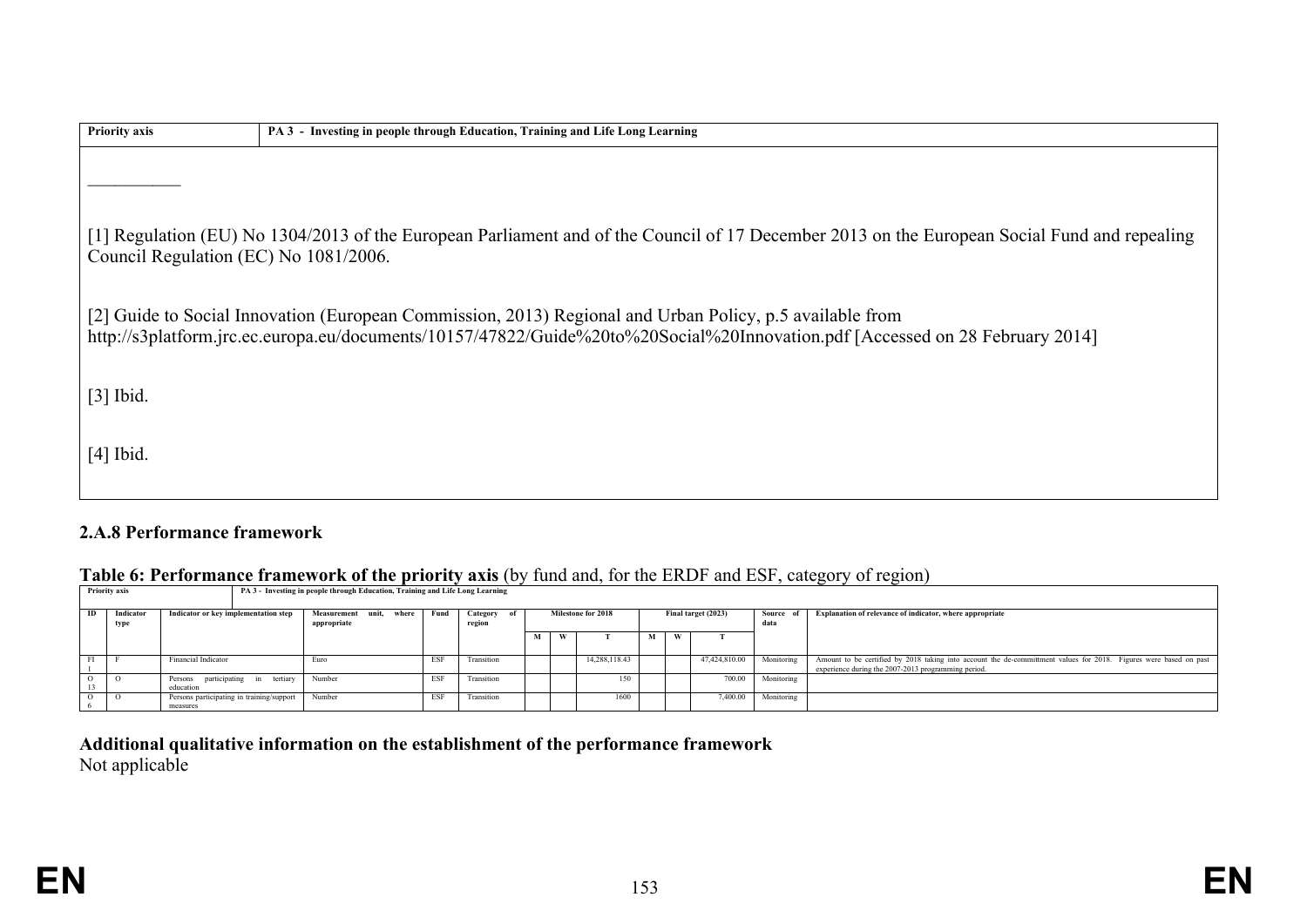## **2.A.9 Categories of intervention**

Categories of intervention corresponding to the content of the priority axis based on a nomenclature adopted by the Commission, and indicative breakdown of Union support.

#### **Tables 7-11: Categories of intervention**

#### **Table 7: Dimension 1 - Intervention field**

| <b>Priority axis</b> |            | PA 3 - Investing in people through Education, Training and Life Long Learning                                                                                                         |                   |
|----------------------|------------|---------------------------------------------------------------------------------------------------------------------------------------------------------------------------------------|-------------------|
| Fund                 | Category   | Code                                                                                                                                                                                  | $\epsilon$ amount |
|                      | of region  |                                                                                                                                                                                       |                   |
| <b>ESF</b>           | Transition | 115. Reducing and preventing early school-leaving and promoting equal access to good quality early-childhood, primary and secondary education including formal, non-formal and        | 12,000,000.00     |
|                      |            | informal learning pathways for reintegrating into education and training                                                                                                              |                   |
| <b>ESF</b>           | Transition | 116. Improving the quality and efficiency of, and access to, tertiary and equivalent education with a view to increasing participation and attainment levels, especially for          | 7,539,848.00      |
|                      |            | disadvantaged groups                                                                                                                                                                  |                   |
| <b>ESF</b>           | Transition | 117. Enhancing equal access to lifelong learning for all age groups in formal, non-formal and informal settings, upgrading the knowledge, skills and competences of the workforce,    | 12,000,000.00     |
|                      |            | and promoting flexible learning pathways including through career guidance and validation of acquired competences                                                                     |                   |
| <b>ESF</b>           | Transition | 118. Improving the labour market relevance of education and training systems, facilitating the transition from education to work, and strengthening vocational education and training | 6,400,000.00      |
|                      |            | systems and their quality, including through mechanisms for skills anticipation, adaptation of curricula and the establishment and development of work-based learning systems,        |                   |
|                      |            | including dual learning systems and apprenticeship schemes                                                                                                                            |                   |

#### **Table 8: Dimension 2 - Form of finance**

| <b>Priority axis</b> |                    | <b>PA 3 - Investing in people through Education, Training and Life Long Learning</b> |               |
|----------------------|--------------------|--------------------------------------------------------------------------------------|---------------|
| Fund                 | Category of region | Code                                                                                 | ∄ amount      |
| ESF                  | Transition         | 01. Non-repayable grant                                                              | 35,439,848.00 |
| <b>ESF</b>           | Transition         | 04. Support through financial instruments: loan or equivalent                        | 2,500,000.00  |

#### **Table 9: Dimension 3 - Territory type**

| ___<br><b>Priority axis</b> |                    |  | PA 3 - Investing in people through Education, Training and Life Long Learning |                 |
|-----------------------------|--------------------|--|-------------------------------------------------------------------------------|-----------------|
| Fund                        | Category of region |  | Code                                                                          | E <b>amount</b> |
| <b>ESF</b>                  | Transition         |  | 06. ESF transnational cooperation                                             | 50,000.00       |
| <b>ESF</b>                  | Transition         |  | 07. Not applicable                                                            | 37,889,848.00   |

#### **Table 10: Dimension 4 - Territorial delivery mechanisms**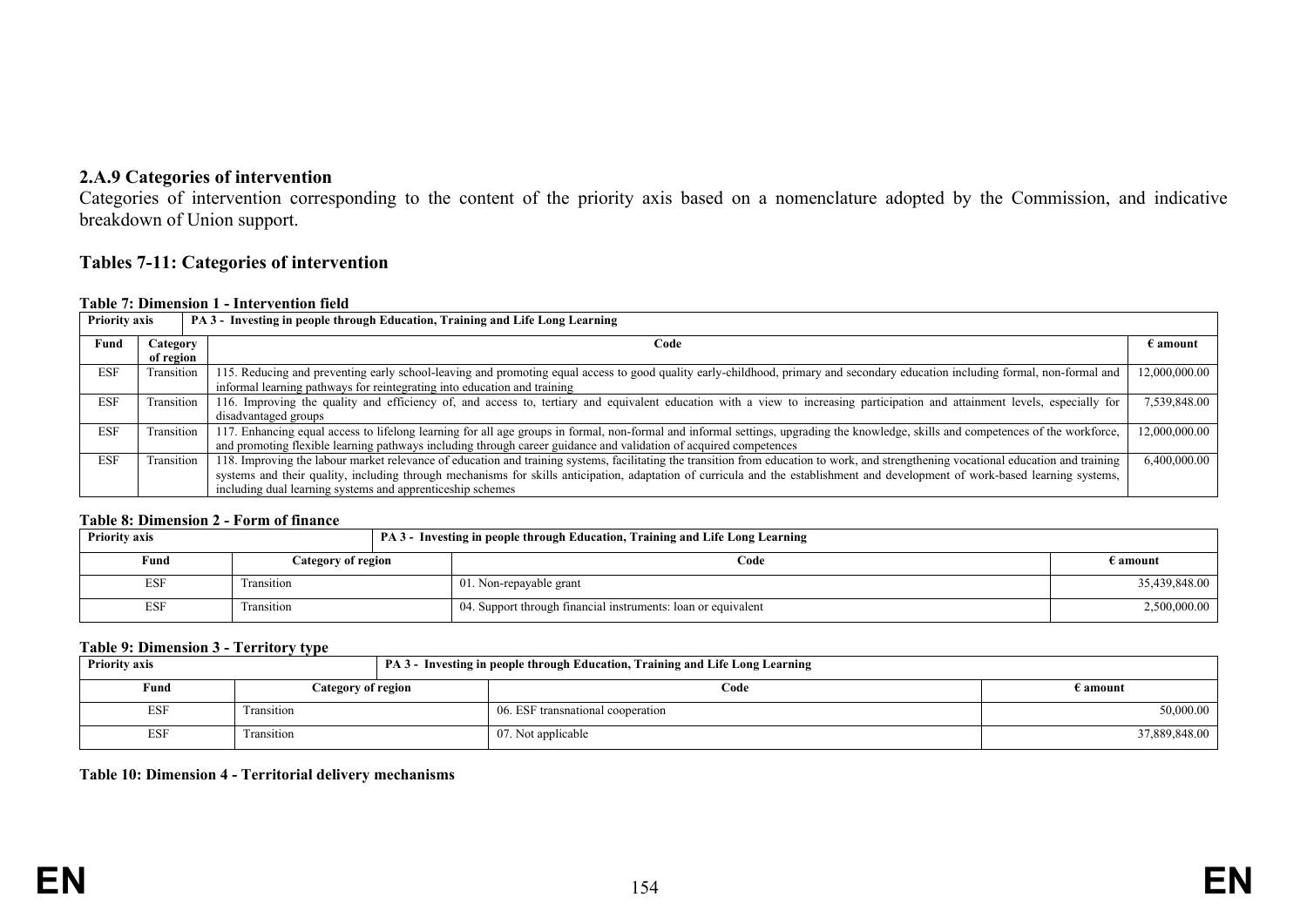| <b>Priority axis</b> |            |                    | PA 3 - Investing in people through Education, Training and Life Long Learning |               |
|----------------------|------------|--------------------|-------------------------------------------------------------------------------|---------------|
| Fund                 |            | Category of region | Code                                                                          | i amount      |
| <b>ESF</b>           | transition |                    | 07. Not applicable                                                            | 37,939,848.00 |

#### **Table 11: Dimension 6 - ESF secondary theme** (ESF and YEI only)

| <b>Priority axis</b> |                    | PA 3 - Investing in people through Education, Training and Life Long Learning                  |                    |  |
|----------------------|--------------------|------------------------------------------------------------------------------------------------|--------------------|--|
| Fund                 | Category of region | Code                                                                                           | $\epsilon$ amount  |  |
| <b>ESF</b>           | Transition         | 02. Social innovation                                                                          | 2,000,000.<br>00   |  |
| <b>ESF</b>           | Transition         | 03. Enhancing the competitiveness of SMEs                                                      | 5,000,000.<br>-00  |  |
| <b>ESF</b>           | Transition         | 04. Strengthening research, technological development and innovation                           | 5,000,000.<br>- 00 |  |
| <b>ESF</b>           | Transition         | 05. Enhancing the accessibility, use and quality of information and communication technologies | 8,400,000.<br>-00  |  |
| <b>ESF</b>           | Transition         | 08. Not applicable                                                                             | 17,539,848<br>.00  |  |

#### **2.A.10 Summary of the planned use of technical assistance including, where necessary, actions to reinforce the administrative capacity of authorities involved in the management and control of the programmes and beneficiaries** (where appropriate) (by priority axis)

| <b>Priority axis:</b> | <b>PA 3 - Investing in people through Education, Training and Life Long Learning</b>                |  |  |  |  |
|-----------------------|-----------------------------------------------------------------------------------------------------|--|--|--|--|
|                       | The planned use of technical assistance is explained in detail under Section 2.B of this programme. |  |  |  |  |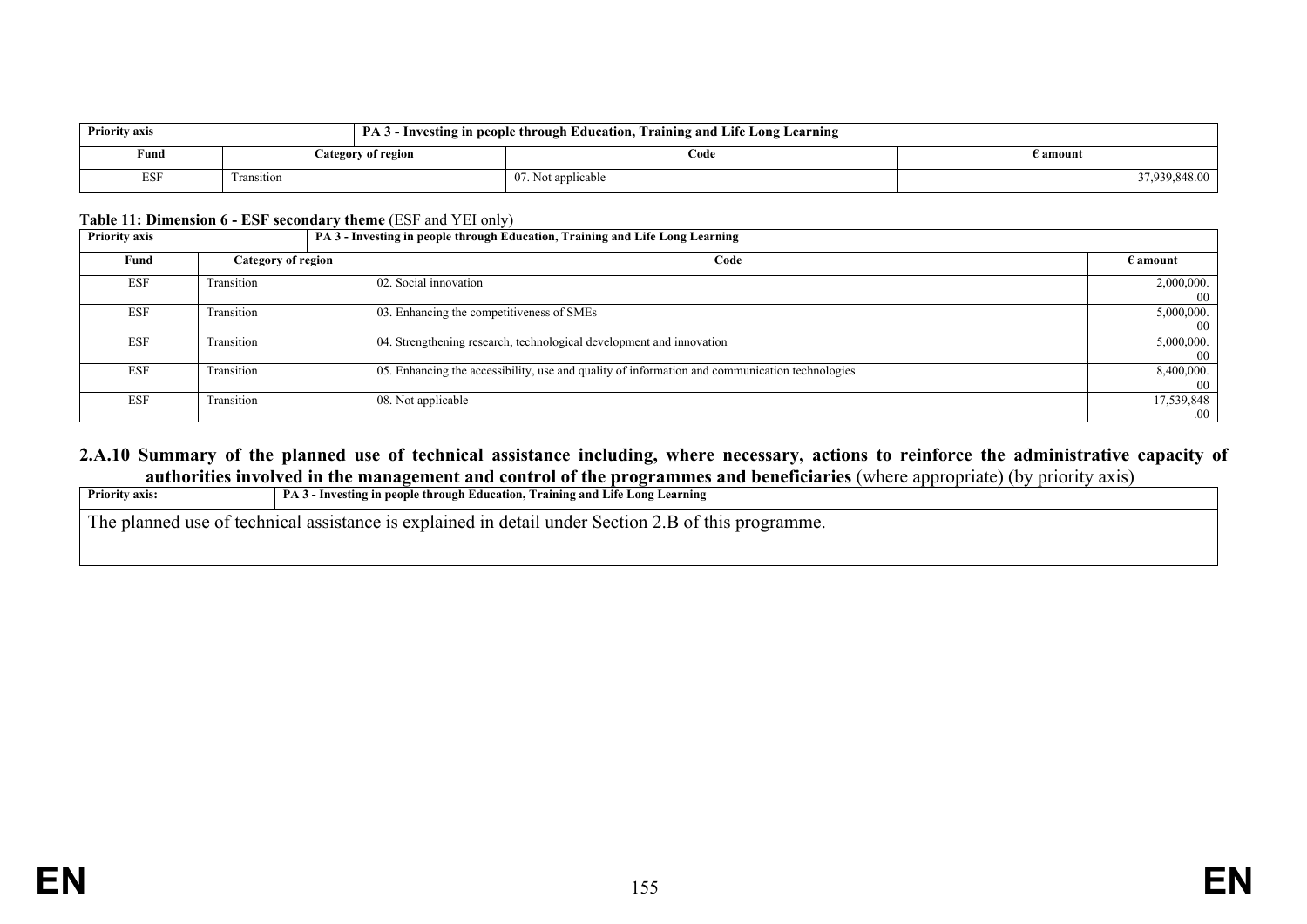#### **2.A.1 Priority axis**

| ID<br>axıs<br><b>BAR</b><br>ıorıtv<br>1 ne | D<br>.                                                                          |
|--------------------------------------------|---------------------------------------------------------------------------------|
| <b>Title</b><br>axıs '<br>0Ť<br>.          | `anacıtv<br>Administ<br>strative Capacity<br>∠ mstitution°' -<br>Building<br>÷ю |

 $\Box$  The entire priority axis will be implemented solely through financial instruments

 $\Box$  The entire priority axis will be implemented solely through financial instruments set up at Union level

 $\Box$  The entire priority axis will be implemented through community-led local development

 $\Box$  For the ESF: The entire priority axis is dedicated to social innovation or to transnational cooperation, or both

 $\Box$  For the ERDF: The entire priority axis is dedicated to operations aimed at reconstruction in response to major or regional natural disasters

 $\Box$  For the ERDF: The entire priority axis is dedicated to SME (Article 39)

**2.A.2 Justification for the establishment of a priority axis covering more than one category of region, thematic objective or fund** (where applicable)

Not applicable

#### **2.A.3 Fund, category of region and calculation basis for Union support**

| Fund       | ategory of | $\cdots$<br>.<br>eligible public<br>: exnenditur<br>: or | regions (where<br>and n<br>ateg<br>outermos.<br>`^Dulateo<br>$\gamma$ regions $\alpha$ .<br>rthern<br>spars<br>-tor |
|------------|------------|----------------------------------------------------------|---------------------------------------------------------------------------------------------------------------------|
|            | region     | $-$<br>expenditure)                                      | applicable                                                                                                          |
| <b>ESF</b> | ransition  | Public                                                   |                                                                                                                     |

#### **2.A.4 Investment priority**

| ID<br>the<br>investment<br>ot<br>priority |                                                                                                                                                                                       |
|-------------------------------------------|---------------------------------------------------------------------------------------------------------------------------------------------------------------------------------------|
| <b>Title</b><br>the<br>investment         | Investment in institutional capacity and in the efficiency of public administrations and public services at the national, regional and local levels with a view to reforms,<br>better |
| priority                                  | regulation and good governance                                                                                                                                                        |

#### **2.A.5 Specific objectives corresponding to the investment priority and expected results**

| ID of the<br>: obiective<br>· specific |    |     | <sub>SO</sub>                                                                                                                  |                                                                                                                                                                                              |
|----------------------------------------|----|-----|--------------------------------------------------------------------------------------------------------------------------------|----------------------------------------------------------------------------------------------------------------------------------------------------------------------------------------------|
| Title                                  | ОI | the | - -<br>specific                                                                                                                | better<br>Strengthening the<br>efficiency<br>nub.<br>umproved<br>ilic serv<br>the<br>administration<br>elive<br>mprove<br>capacity<br>view<br>with<br>$\pm$ 0110110 $\pm$<br>ano<br>ΩŤ<br>01 |
| objective                              |    |     | $\cdots$<br>s simplification and better regul<br>ulation.<br>utiliza<br>TT7011<br>IDIIC<br>e resources as<br>tion of pu.<br>as |                                                                                                                                                                                              |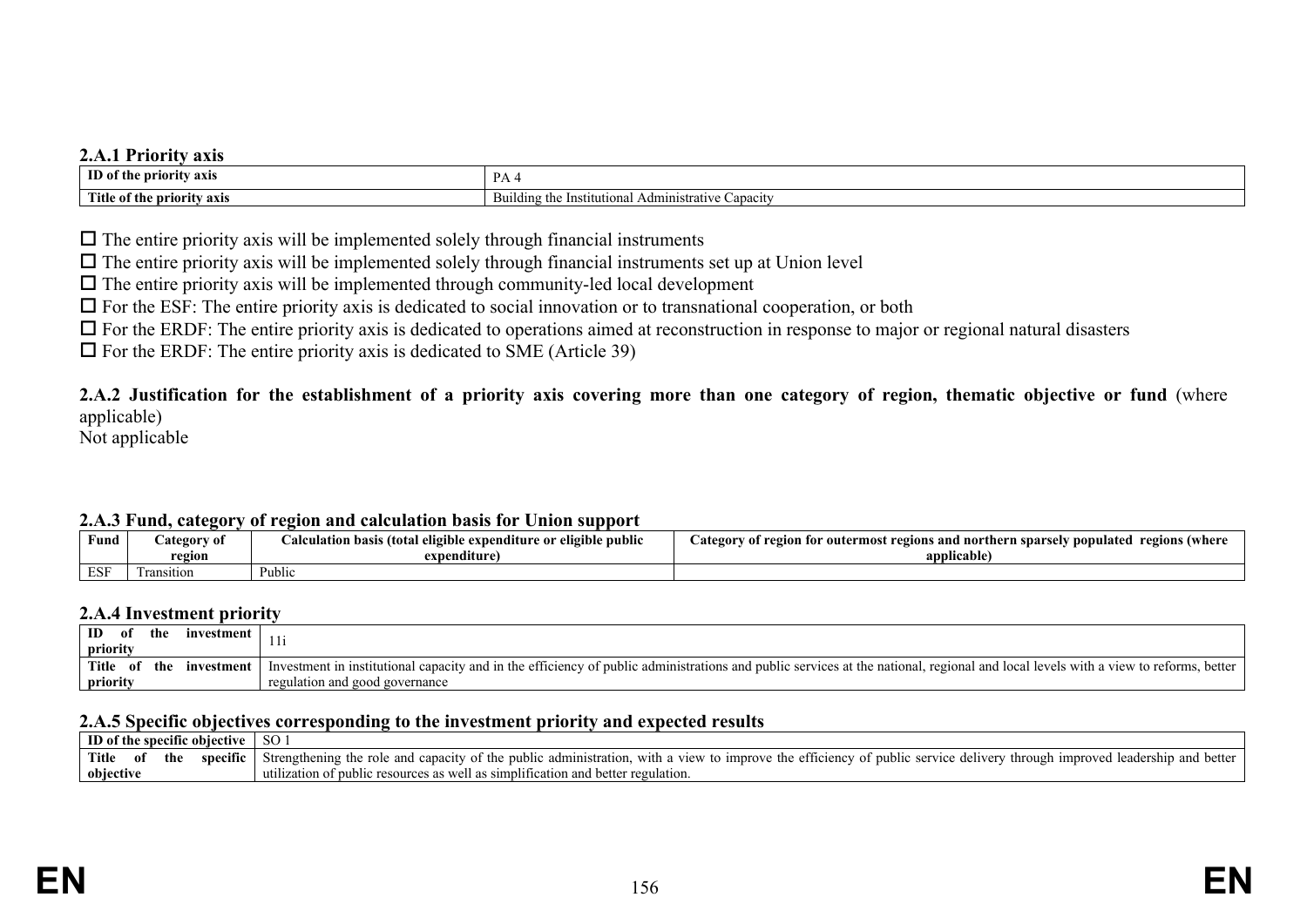| Results that the Member                                    | <b>Development Needs</b>                                                                                                                                                                                                                                                                                                                                                                                                                                                                                                                                                                                                                                                                                                                                                                                                                                                                                                                                                                           |
|------------------------------------------------------------|----------------------------------------------------------------------------------------------------------------------------------------------------------------------------------------------------------------------------------------------------------------------------------------------------------------------------------------------------------------------------------------------------------------------------------------------------------------------------------------------------------------------------------------------------------------------------------------------------------------------------------------------------------------------------------------------------------------------------------------------------------------------------------------------------------------------------------------------------------------------------------------------------------------------------------------------------------------------------------------------------|
| <b>States seek to achieve with</b><br><b>Union support</b> |                                                                                                                                                                                                                                                                                                                                                                                                                                                                                                                                                                                                                                                                                                                                                                                                                                                                                                                                                                                                    |
|                                                            | The efficiency of the public administration including the provision of a cost-effective public service presents an important<br>objective for Government. In an ever changing economic environment, it is imperative that the public administration remains<br>abreast of the developments both within local and international fora. Over recent years, changes were effected with a view to<br>ensure that the public administration caters for the needs of an ever changing economic environment. Changes were undertaken<br>both in terms of the regulatory framework such as the enactment of the Public Administration Act as well as from an operational<br>perspective including the increased utilisation of ICT as a means to further improve service accessibility and the revision of the<br>modus operandi of departments, amongst others. Notwithstanding, further efforts need to be undertaken, with a view to address<br>administrative burden and further streamline procedures. |
|                                                            | These changes have called for continuous investment in the human resource potential of the public administration particularly<br>through up-skilling and re-skilling of employees. Within this context, Government set up the Centre for Development, Research<br>and Training (CDRT) in 2007 with the aim to identify the development and training needs of public officers and address them<br>through adequate training programmes. This has in turn contributed towards the implementation of the public administration<br>reform aimed at strengthening leadership within the public service as well as improving service delivery.                                                                                                                                                                                                                                                                                                                                                           |
|                                                            | Comparatively lengthy public procurement processes present challenges, which are leading to inefficiencies in the public<br>administration. In this regard, Government has invested in an e-Procurement System with the aim to facilitate access to public<br>procurement and streamlined the process. Furthermore, Government has also introduced the Common Assessment Framework[1],<br>a quality assurance system which offers departments the necessary tools to improve the quality of their services through a<br>framework of on-going assessment. However, further efforts are required to improve the efficiency of the administration.                                                                                                                                                                                                                                                                                                                                                   |
|                                                            | <b>Expected Results</b>                                                                                                                                                                                                                                                                                                                                                                                                                                                                                                                                                                                                                                                                                                                                                                                                                                                                                                                                                                            |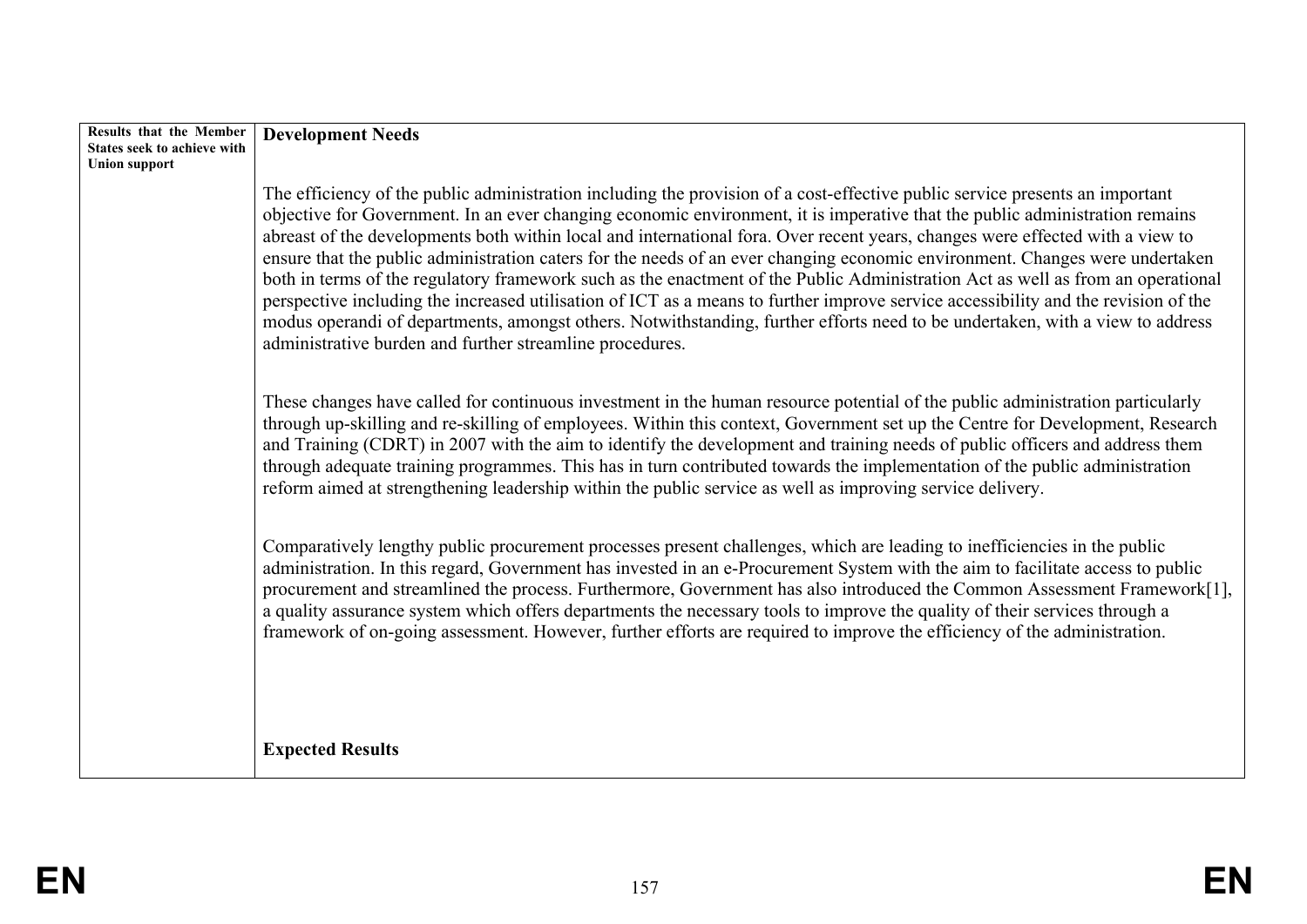|                                                                                | Improving the overall performance of the public administration.                                                                                                                                                                                                                                                                                                                                                                                                                                                                                                                                                                                                                                                                                                                                                                                                                                                                                                                                                                                                                        |
|--------------------------------------------------------------------------------|----------------------------------------------------------------------------------------------------------------------------------------------------------------------------------------------------------------------------------------------------------------------------------------------------------------------------------------------------------------------------------------------------------------------------------------------------------------------------------------------------------------------------------------------------------------------------------------------------------------------------------------------------------------------------------------------------------------------------------------------------------------------------------------------------------------------------------------------------------------------------------------------------------------------------------------------------------------------------------------------------------------------------------------------------------------------------------------|
|                                                                                | [1] Common Assessment Framework Malta: For a Quality Public Administration. Available online on:<br>http://www.cafmalta.gov.mt/?lang=en [Accessed on 6 October 2014].                                                                                                                                                                                                                                                                                                                                                                                                                                                                                                                                                                                                                                                                                                                                                                                                                                                                                                                  |
| ID of the specific objective                                                   | SO <sub>2</sub>                                                                                                                                                                                                                                                                                                                                                                                                                                                                                                                                                                                                                                                                                                                                                                                                                                                                                                                                                                                                                                                                        |
| Title of the specific<br>objective                                             | Improve the efficiency of the judicial system                                                                                                                                                                                                                                                                                                                                                                                                                                                                                                                                                                                                                                                                                                                                                                                                                                                                                                                                                                                                                                          |
| Results that the Member<br>States seek to achieve with<br><b>Union support</b> | <b>Development Needs</b>                                                                                                                                                                                                                                                                                                                                                                                                                                                                                                                                                                                                                                                                                                                                                                                                                                                                                                                                                                                                                                                               |
|                                                                                | An efficient national justice system has a direct positive impact on development performance. In fact, a well functioning justice<br>system leads to the enhancement of levels of trust and stability and to the creation of an attractive business environment.[1]<br>According to the EU Justice Scoreboard 2014, Malta has been identified as one of the countries having the lengthiest proceedings<br>for civil, commercial and administrative cases to be resolved, having low clearance rates, and also as having the smallest number<br>of judges participating in continuous training in EU law or in the law of another member state.[2] Within this context, steps are<br>required to improve the current judicial system.                                                                                                                                                                                                                                                                                                                                                  |
|                                                                                | Government therefore committed resources to achieve the desired results and has already embarked on a major Justice Reform.<br>Through this reform, Government aims to improve the judicial system by means of reducing bureaucracy, mainly by cutting down<br>on disposition time, and improving the clearance rates as well as enhancing institutional capacity of the judiciary. Moreover, as<br>part of the Justice Reform various measures have been identified, including[3] infrastructural investments such as the upgrading<br>of existing infrastructure and investment in ICT technology as well as capacity building[4] and training initiatives targeting court<br>personnel and other personnel employed in relevant key stakeholder organizations. The continuous training of the judiciary is also<br>seen as an important factor in the achievement of this objective. Within a changing milieu, reforms need to be progressive and<br>continuous, coupled with investment in the public sector including its human resources. In this regard, Government's aim is to |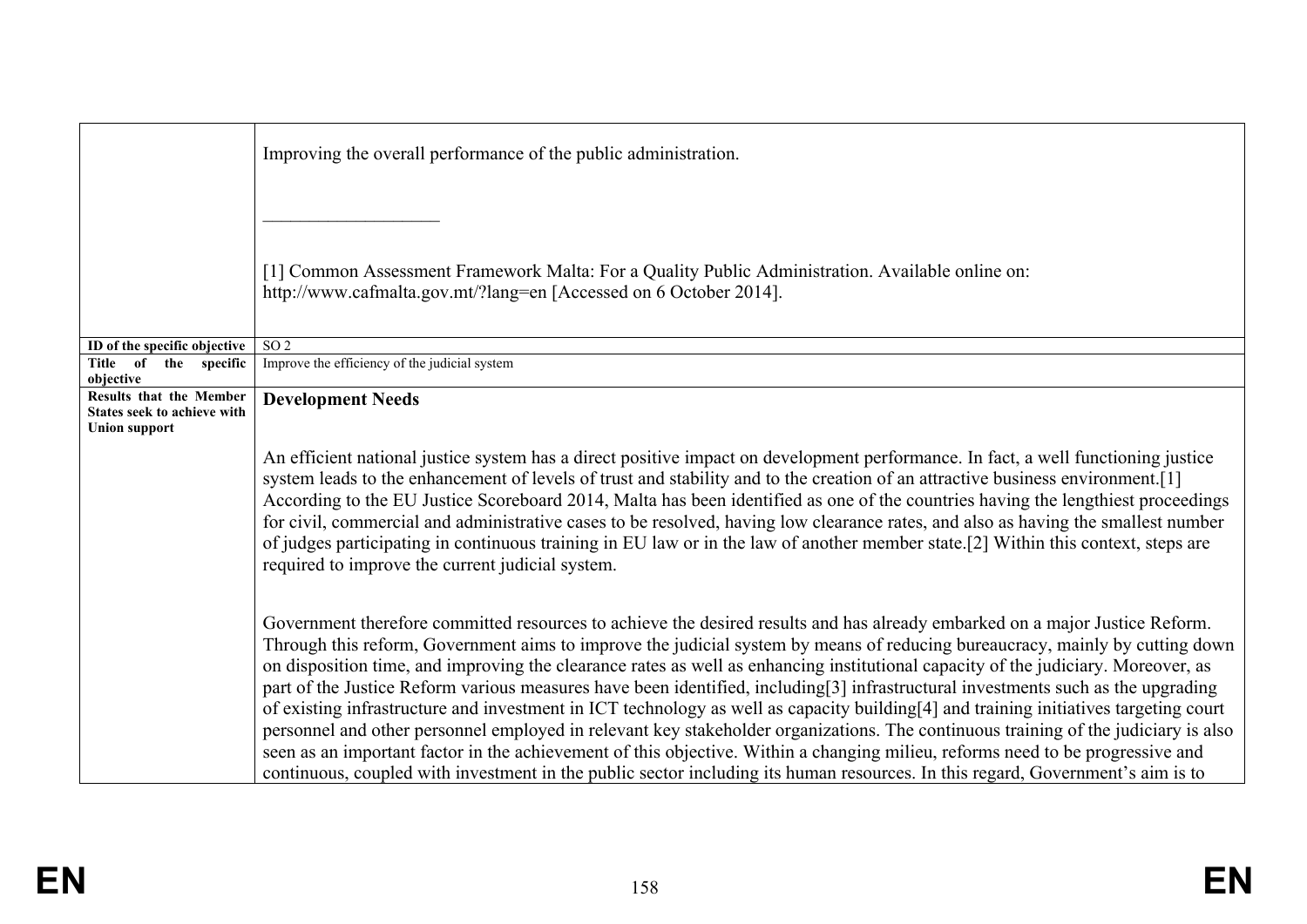| pursue its mission to provide an efficient and cost-effective service to its citizens as well as strengthening the quality of<br>employment.                            |
|-------------------------------------------------------------------------------------------------------------------------------------------------------------------------|
| <b>Expected Results</b>                                                                                                                                                 |
| Increased competences of workers and professionals working within the judicial system to streamline processes.                                                          |
| [1] The 2014 EU Justice Scoreboard, available from:http://ec.europa.eu/justice/effective-<br>justice/files/justice scoreboard 2014 en.pdf [Accessed on 8 October 2014]. |
| $[2]$ Ibid.                                                                                                                                                             |
| [3] See Annex 25 for the document "Strategy and Action Plan 2014-2020: Better Governance", January 2014.                                                                |
| [4] Including the new jurist system and more support staff.                                                                                                             |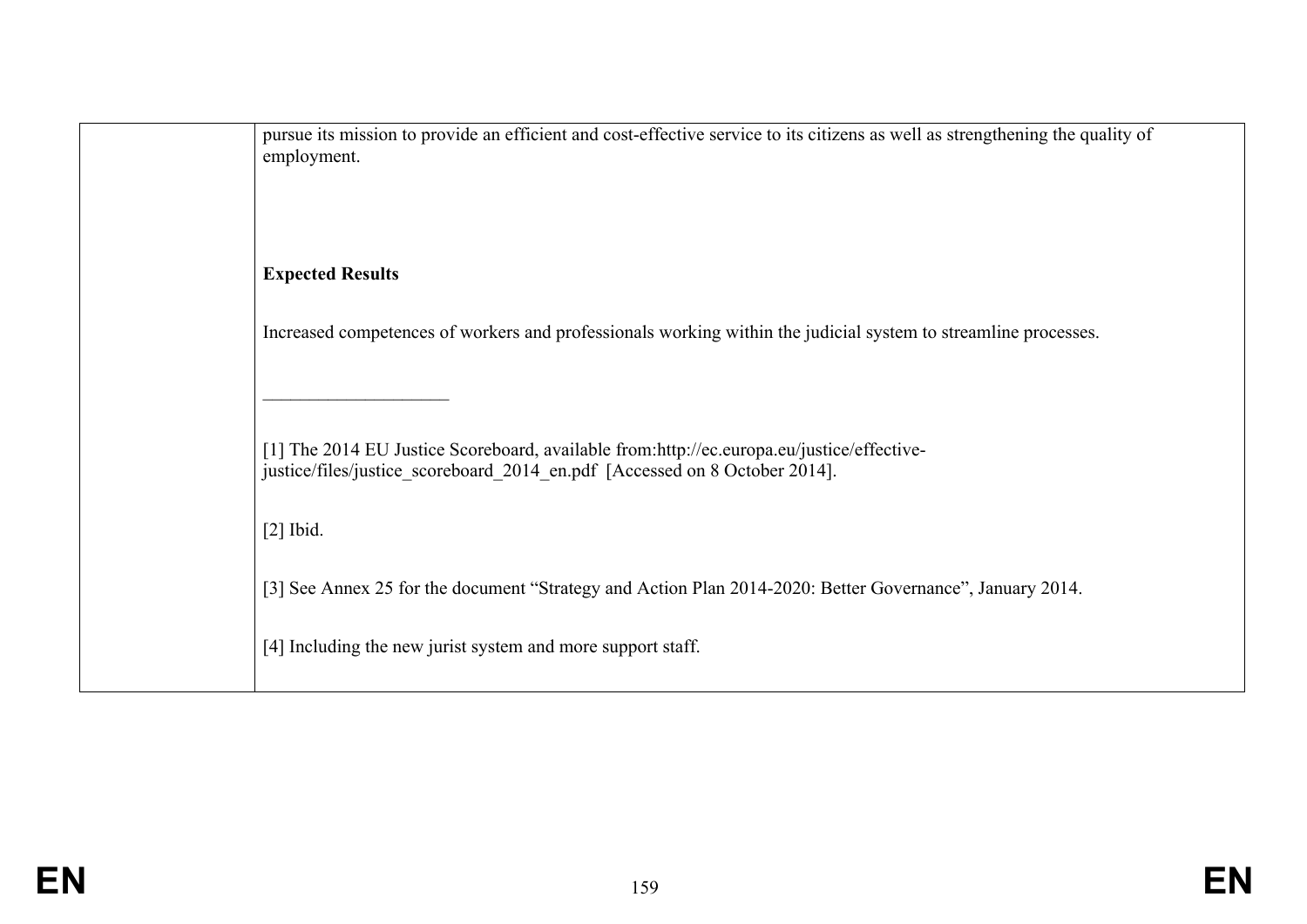### **Table 4: Common result indicators for which a target value has been set and programme-specific result indicators corresponding to the specific objective (by investment priority and category of region)** (for the ESF)

|                                                                                                            | Investment priority: 11i - Investment in institutional capacity and in the efficiency of public administrations and public services at the national, regional and local levels with a view to reforms, better regulation and t |                       |           |                                      |   |                 |                               |                 |           |                     |   |                  |           |
|------------------------------------------------------------------------------------------------------------|--------------------------------------------------------------------------------------------------------------------------------------------------------------------------------------------------------------------------------|-----------------------|-----------|--------------------------------------|---|-----------------|-------------------------------|-----------------|-----------|---------------------|---|------------------|-----------|
|                                                                                                            | and good governance                                                                                                                                                                                                            |                       |           |                                      |   |                 |                               |                 |           |                     |   |                  |           |
| Common output indicator used as basis for<br><b>Measurement unit for</b><br>Indicator<br>ID<br>Category of |                                                                                                                                                                                                                                | <b>Baseline value</b> |           | <b>Measurement unit for baseline</b> |   | <b>Baseline</b> | <b>Target value</b><br>(2023) |                 | Source of | <b>Frequency of</b> |   |                  |           |
|                                                                                                            |                                                                                                                                                                                                                                | region                | indicator | target setting                       |   | and target      |                               |                 |           | vear                |   | data             | reporting |
|                                                                                                            |                                                                                                                                                                                                                                |                       |           |                                      | м | W               |                               |                 |           | м                   | W |                  |           |
|                                                                                                            |                                                                                                                                                                                                                                |                       |           |                                      |   |                 |                               |                 |           |                     |   |                  |           |
| R 17                                                                                                       | Number of public bodies/departments with improved processes                                                                                                                                                                    | Transition            | Number    |                                      |   |                 |                               | 10.00 Number    | 2014      |                     |   | 13.00 Monitoring | $1$ /vear |
|                                                                                                            |                                                                                                                                                                                                                                |                       |           |                                      |   |                 |                               |                 |           |                     |   |                  |           |
| R 18                                                                                                       | Participants gaining a qualification/certification in training related to the Transition<br>judicial reform                                                                                                                    |                       |           |                                      |   |                 |                               | 85.00 Ratio (%) | 2013      |                     |   | 85.00 Monitoring | $1$ /vear |
|                                                                                                            |                                                                                                                                                                                                                                |                       |           |                                      |   |                 |                               |                 |           |                     |   |                  |           |
| R 9                                                                                                        | Participants gaining a qualification/certification upon leaving                                                                                                                                                                | Transition            |           |                                      |   |                 |                               | 90.00 Ratio (%) | 2013      |                     |   | 90.00 Monitoring | $1$ /vear |
|                                                                                                            |                                                                                                                                                                                                                                |                       |           |                                      |   |                 |                               |                 |           |                     |   |                  |           |

## **2.A.6 Action to be supported under the investment priority** (by investment priority)

#### *2.A.6.1 Description of the type and examples of actions to be supported and their expected contribution to the specific objectives including, where appropriate, the identification of main target groups, specific territories targeted and types of beneficiaries*

**Investment priority** 11i - Investment in institutional capacity and in the efficiency of public administrations and public services at the national, regional and local levels with a view to reforms, better regulation and good governance The objective of Government is to have a public administration which provides an efficient and cost-effective service which continues to evolve and meet the current and future socio-economic demands of the country. In order to achieve this objective, further investment is necessary within the public administration with a view to strengthen human capital in order to develop a cadre of employees who are in a position to meet these challenges. Investment within this priority will seek to improve the efficiency of the service and achieve a more customer oriented approach towards service delivery thereby requiring investment targeting simplification of processes and procedures and the reduction of red tape. Investing in human capital within the administration will also seek to improve managerial and leadership skills, and meet up standard delivery services, including back office services. In addition, measures aimed at improving public procurement with a view to improve its efficiency will also be supported. Specific attention will also be directed towards the judicial reform with the aim to update the administration of justice to meet the current and future needs of the general public and enterprises.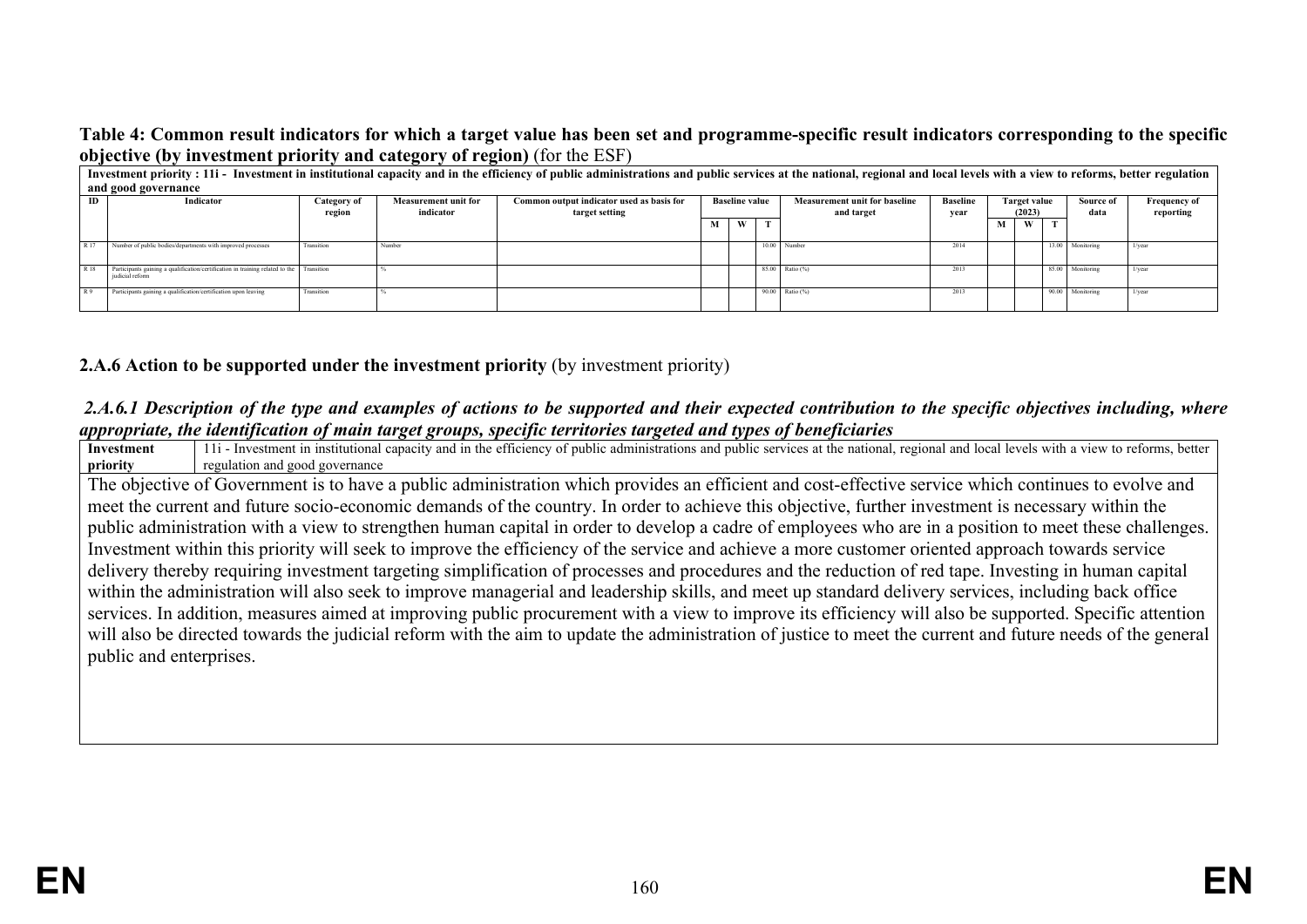| <b>Investment</b><br>priority | 11i - Investment in institutional capacity and in the efficiency of public administrations and public services at the national, regional and local levels with a view to reforms, better<br>regulation and good governance                                                                                                                                                                                                                                                                                                                                                                                                     |
|-------------------------------|--------------------------------------------------------------------------------------------------------------------------------------------------------------------------------------------------------------------------------------------------------------------------------------------------------------------------------------------------------------------------------------------------------------------------------------------------------------------------------------------------------------------------------------------------------------------------------------------------------------------------------|
|                               | <b>Indicative Target Groups, Beneficiaries and Territories targeted</b>                                                                                                                                                                                                                                                                                                                                                                                                                                                                                                                                                        |
|                               | Target Groups: Public Administration, Local Government, the Judiciary                                                                                                                                                                                                                                                                                                                                                                                                                                                                                                                                                          |
|                               | Beneficiaries: Public Administration; Local Government                                                                                                                                                                                                                                                                                                                                                                                                                                                                                                                                                                         |
|                               | Territories: Malta and Gozo                                                                                                                                                                                                                                                                                                                                                                                                                                                                                                                                                                                                    |
| at the local level.           | Interventions under this investment priority will target the whole public administration and Local Government both in terms of organisations as well<br>as their employees. The main Beneficiary for this investment priority is the public administration in general, including its Ministries, Divisions,<br>Departments, Public Sector Entities and Authorities that provide a public service, including back office operations since this function is considered as<br>an important part of the chain within the service delivery process. Local Government will also be targeted with the aim to improve service delivery |
| <b>Types of interventions</b> |                                                                                                                                                                                                                                                                                                                                                                                                                                                                                                                                                                                                                                |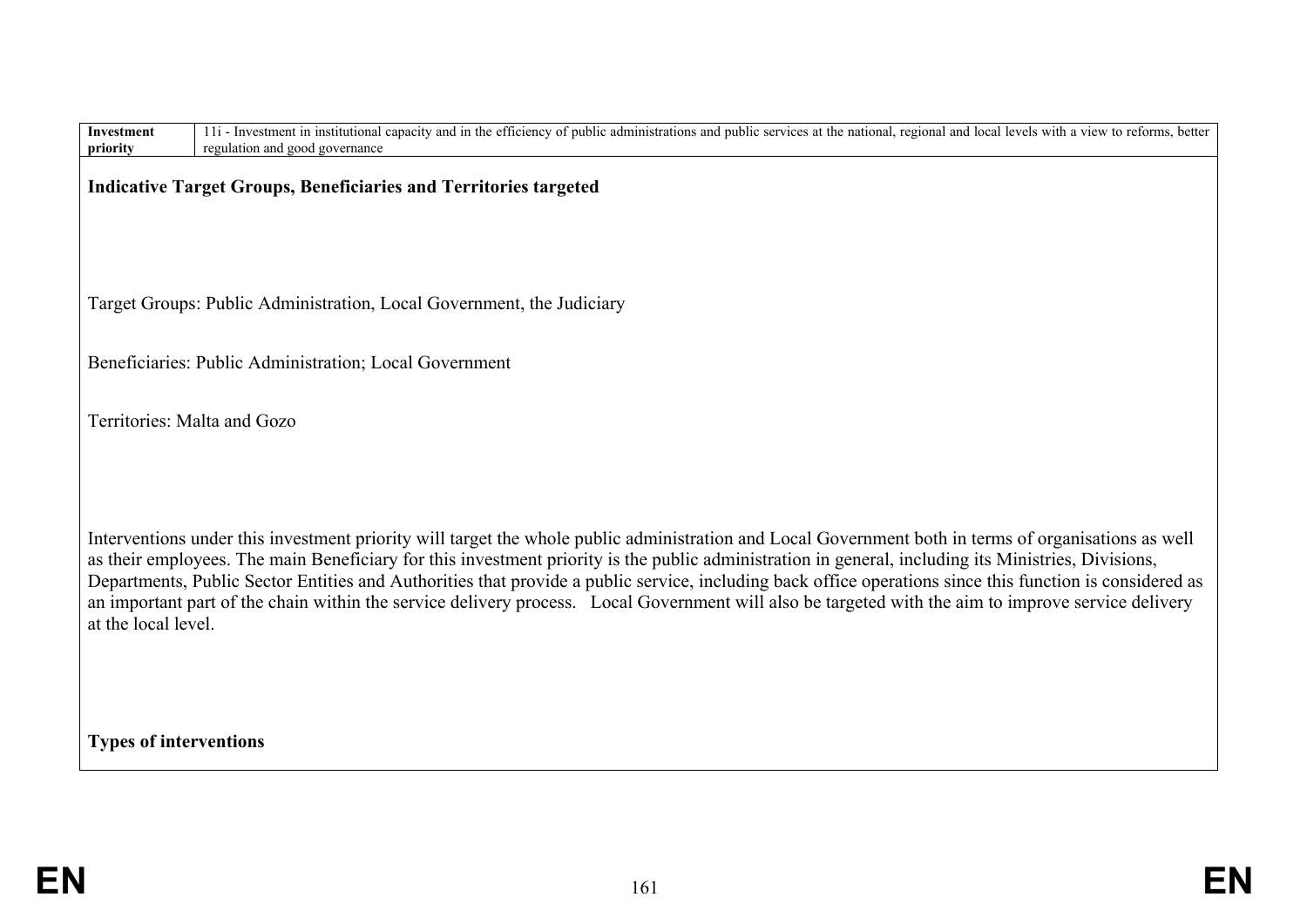| Investment | hette<br>. .<br>efficienc<br>view i<br>nubi<br>istrations<br>local<br>leve.<br>service<br>admır<br>and<br>with .<br>stme<br>112<br>national.<br>$\degree$ 01000 $\alpha$<br>and<br>ublic<br>∙ Inv<br>- OT<br>аı<br><b><i>CLIIV</i></b><br>. |
|------------|---------------------------------------------------------------------------------------------------------------------------------------------------------------------------------------------------------------------------------------------|
| priority   | mance<br>regi<br>and<br>$g_0$ ve<br>†1∩n<br>' 200t<br>                                                                                                                                                                                      |

Throughout the 2014-2020 programming period, Government will direct investment towards enhancing the public administration both as a service provider and as a regulator. Such investment will focus on both the enhancement of skills and competencies of staff as well as on the improvement of processes within entities and departments. Particular emphasis will be made to implement reforms such as the reform currently being undertaken within the judiciary sector. In addition, Government has also embarked on an ongoing simplification process with a view to reduce administrative burden thus ameliorating service delivery. Within this context, Government will seek to invest in its workforce with a view to ensure that it is equipped with the necessary skills and expertise to deliver its objectives. These interventions will be complemented with the necessary ICT infrastructure (including ,where relevant, the National ICT Interoperability Framework) as well as e-government facilities (financed under Priority Axis 2 through OPI) which will contribute towards reducing administrative burden thus creating the necessary conditions to increase and strengthen the competitiveness of the Maltese economy.

Measures will also be undertaken in order to have a more socially inclusive public administration which also caters for vulnerable and disadvantaged employees.

**List of potential interventions**

*a. Actions supporting the specific objective of strengthening the role and capacity of the public administration, with a view to improve the efficiency of public service delivery through improved leadership and better utilization of public resources as well as simplification and better regulation.*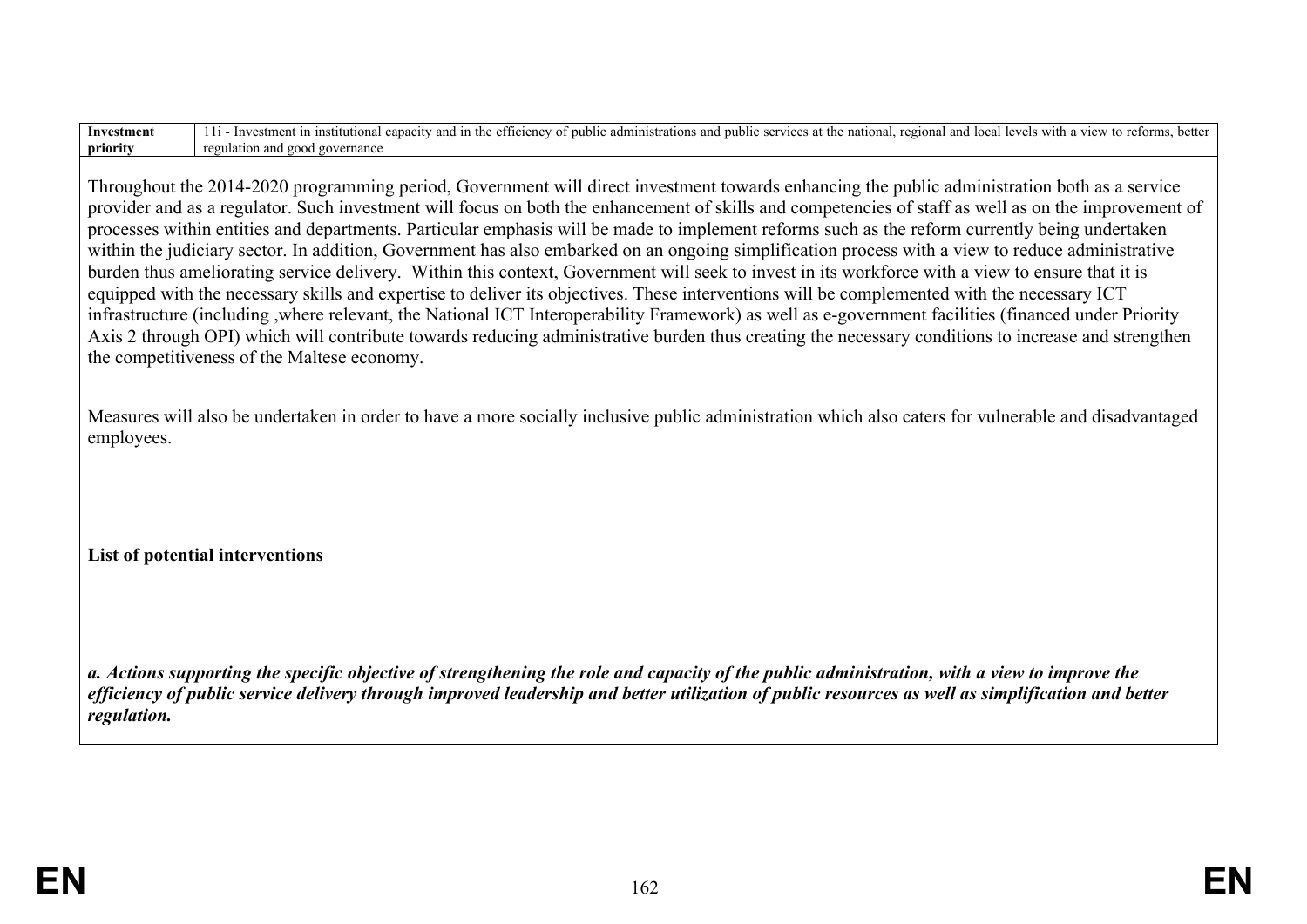| Investment | 11 - Investment in institutional capacity and in the efficiency of public administrations and public services at the national, regional and local levels with a view to reforms, better |
|------------|-----------------------------------------------------------------------------------------------------------------------------------------------------------------------------------------|
| priority   | regulation and good governance                                                                                                                                                          |
|            | Reduction of administrative burdens and increase efficiency of operations including the area of public procurement                                                                      |

Improved service delivery and reducing red tape is a core Government objective which will contribute towards achieving an efficient and effective public administration. Administrative simplification features very strongly on the agenda of Government with the aim to provide a public service platform that meets the expectations of its citizens and business community. In this regard, it is the intention of Government to pursue ongoing administrative reforms with a view to contribute towards simplified administrative processes and work towards a seamless government approach so as to obtain increased customer satisfaction.

This approach requires targeted investment aimed at changing internal cultures and structures to support the introduction of innovative solutions for continuous improvement. The need for an integrated approach between Government departments and entities alike to work together through a coordinated and collaborative system that is focused on results and the provision of excellent service experience to its clients is of utmost importance. In this regard, the appointment of the Commissioner for Simplification and Reduction of Bureaucracy in 2013 demonstrates the emphasis that is being placed by Government on better regulation and better service provision. Within this context, initiatives aimed at reducing administrative burden as well as red tape for both citizens and the business community will be supported. Such initiatives include amongst others: studies, communication strategies and training programmes.

A key contributor towards the reduction of administrative burden is ICT, and its application through e-Government, which acts as an enabler. In fact, ICT is considered as an important tool that contributes towards the simplification of procedures as well as adopting a more customer oriented approach. The experience so far has been positive however this is an area which requires ongoing investment for training to keep up with the development needs in this area. In this regard, Government will ensure that ICT will continue to be leveraged through appropriate capacity building interventions to achieve simplification and reduction in administrative burden. Investment within this area will provide employees within the public administration with the necessary skills so as to reach the main aims of the National ICT Interoperability Framework (NIF). This will lead to better aligned departmental business processes, standardisation, discovery and reuse of ICT assets, as well as to an improved level of trust in the services provided by the public sector.[1] This initiative will be complemented through ERDF mainly through ICT infrastructure and enhanced e-services.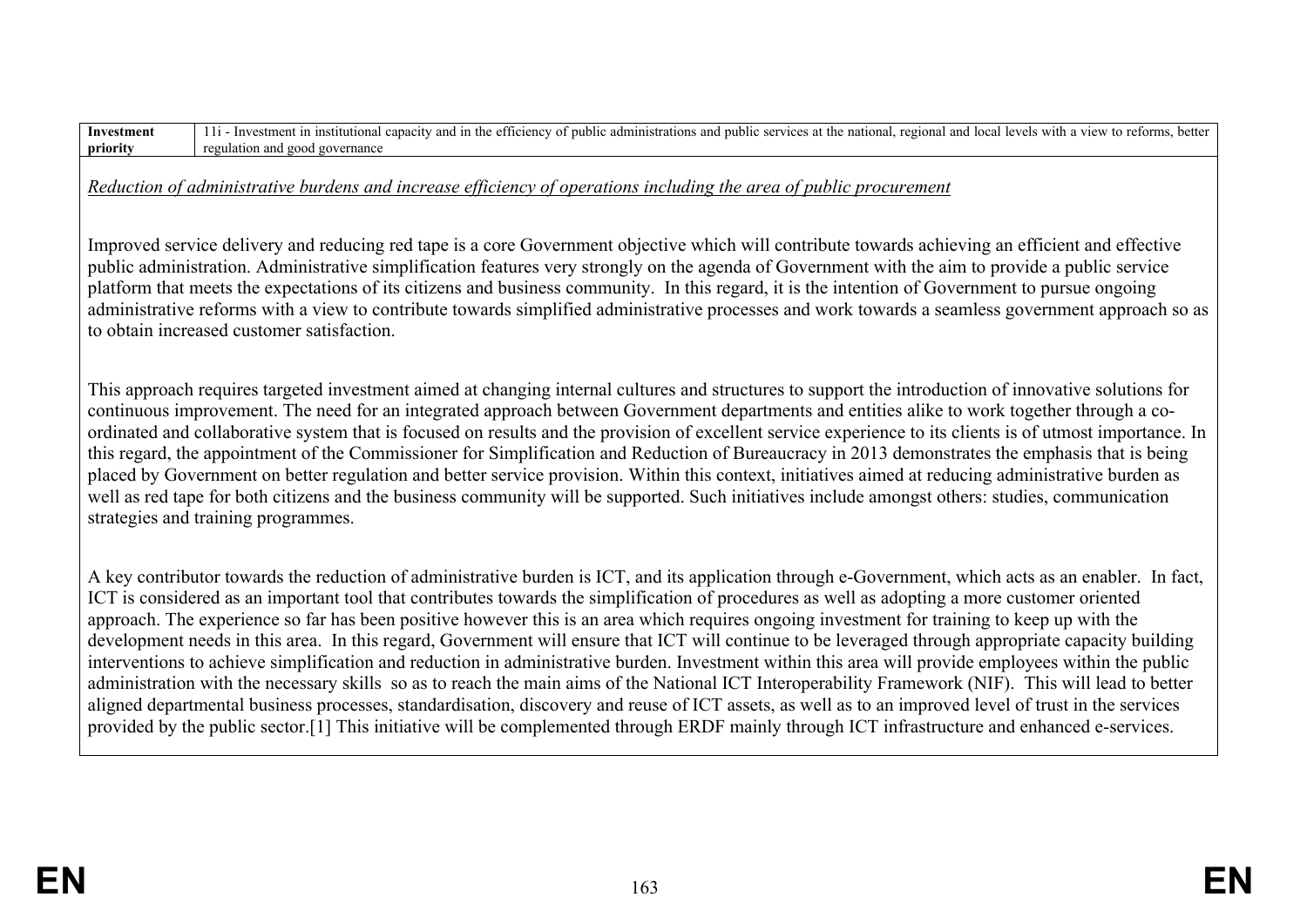| Investment<br>priority | 11 - Investment in institutional capacity and in the efficiency of public administrations and public services at the national, regional and local levels with a view to reforms, better<br>regulation and good governance                                                                                                                                                                                                                                                                                                                                                                                                                                                                                 |
|------------------------|-----------------------------------------------------------------------------------------------------------------------------------------------------------------------------------------------------------------------------------------------------------------------------------------------------------------------------------------------------------------------------------------------------------------------------------------------------------------------------------------------------------------------------------------------------------------------------------------------------------------------------------------------------------------------------------------------------------|
|                        | One of the areas where ICT has contributed towards efficiency is public procurement through e-procurement. Efficient public procurement processes<br>are considered as a requirement to speed up the implementation of projects and improve the interface between the public and private sector. In this<br>regard, further investment is required to address the challenges in this area. In this regard, this OP will support capacity building measures across the<br>different departments within the public administration.                                                                                                                                                                          |
|                        | The reduction of administrative burden as well as simplification of processes will also contribute towards the sustainability of public finances. The<br>continuous monitoring of public finances is key to the development and competitive standing of the country. In this regard, interventions aimed at<br>addressing financial discipline through the enhancement of monitoring and implementation systems will also be supported                                                                                                                                                                                                                                                                    |
|                        | Strengthening Managerial and Administrative levels within the Public Administration including local councils                                                                                                                                                                                                                                                                                                                                                                                                                                                                                                                                                                                              |
|                        | The efficient utilisation of the human resource complement is an important factor to ensure a well functioning public service. In an ever changing<br>economic and social environment, Government firmly believes in the need to invest in public officers within the administration during the course of<br>their career. This approach ensures that the workforce keeps abreast of new developments and is adequately trained to meet the challenges of the<br>administration. Within this context, Government aims to enhance and expand its training programmes for its employees, including internships (both<br>locally and abroad), and specialised academic and professional training programmes. |
| will be considered.    | In addition, Government will also allocate resources to local councils with the aim to strengthen their institutional and administrative capacity. In this<br>context, continuous training programmes addressed towards those providing a local service, including councillors, executives, and supporting staff                                                                                                                                                                                                                                                                                                                                                                                          |
|                        | In its bid for continuous evolution, Government will also direct its efforts towards further enhancing policy design and planning as well as project                                                                                                                                                                                                                                                                                                                                                                                                                                                                                                                                                      |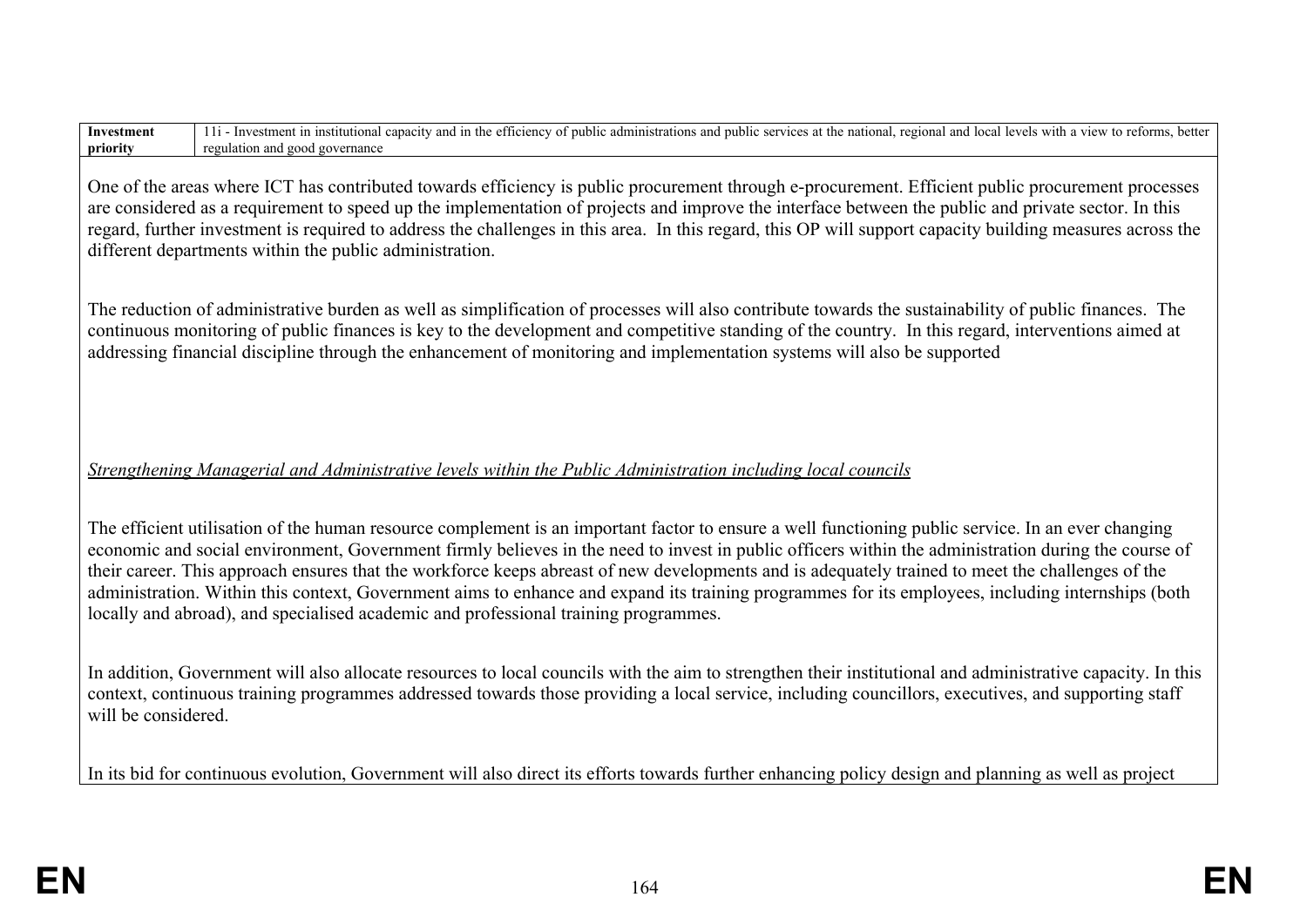**Investment priority** 11i - Investment in institutional capacity and in the efficiency of public administrations and public services at the national, regional and local levels with a view to reforms, better regulation and good governance

management. Within this context, further investment is required towards the creation of strong leadership skills that are important to achieve a rapid policy response and to conduct the necessary policy planning. This objective requires considerable strengthening both from a project management perspective as well as from a human resource one.

Furthering the development of the public administration with a view to ensuring the required efficiency and effectiveness in participation within European and international fora will also be supported. The aim is to build and consolidate the structures of the public administration to formulate policies and to participate more effectively (also through language and communication proficiency) in international fora and institutions. The objective of the interventions to be supported will be to garner a more extensive level of expertise across Government building on the experience achieved to date. Opportunities for lifelong learning and gaining firsthand experience on specific thematic dossiers through the provision of internships within the public administrations in other Member States or EU institutions will also be pursued. Interventions in this area will contribute towards the ongoing Public Sector Reform in that it will address the development as well as the further enhancement of the skills required in the areas of policy development as well as decision making at an international level in particular within the European Union .

In addition to the above, Government aims to strengthen the quality of employment and well-being of persons employed within the public administration. Initiatives foreseen will also provide the necessary support structures to vulnerable employees and to the entities within which these employees are engaged. This approach will lead to a more cohesive, socially inclusive and productive public administration.

*b. Actions supporting the specific objective of improving the efficiency of the judicial system*

*Investing in human capital and the strengthening of professional competencies within the judicial system*

In line with the CSR to focus on the improvement of the overall efficiency of the judiciary system, Government has embarked on a reform with the aim to improve the efficiency of the judicial system, and to improve the administrative burden, by cutting down on disposition time and improving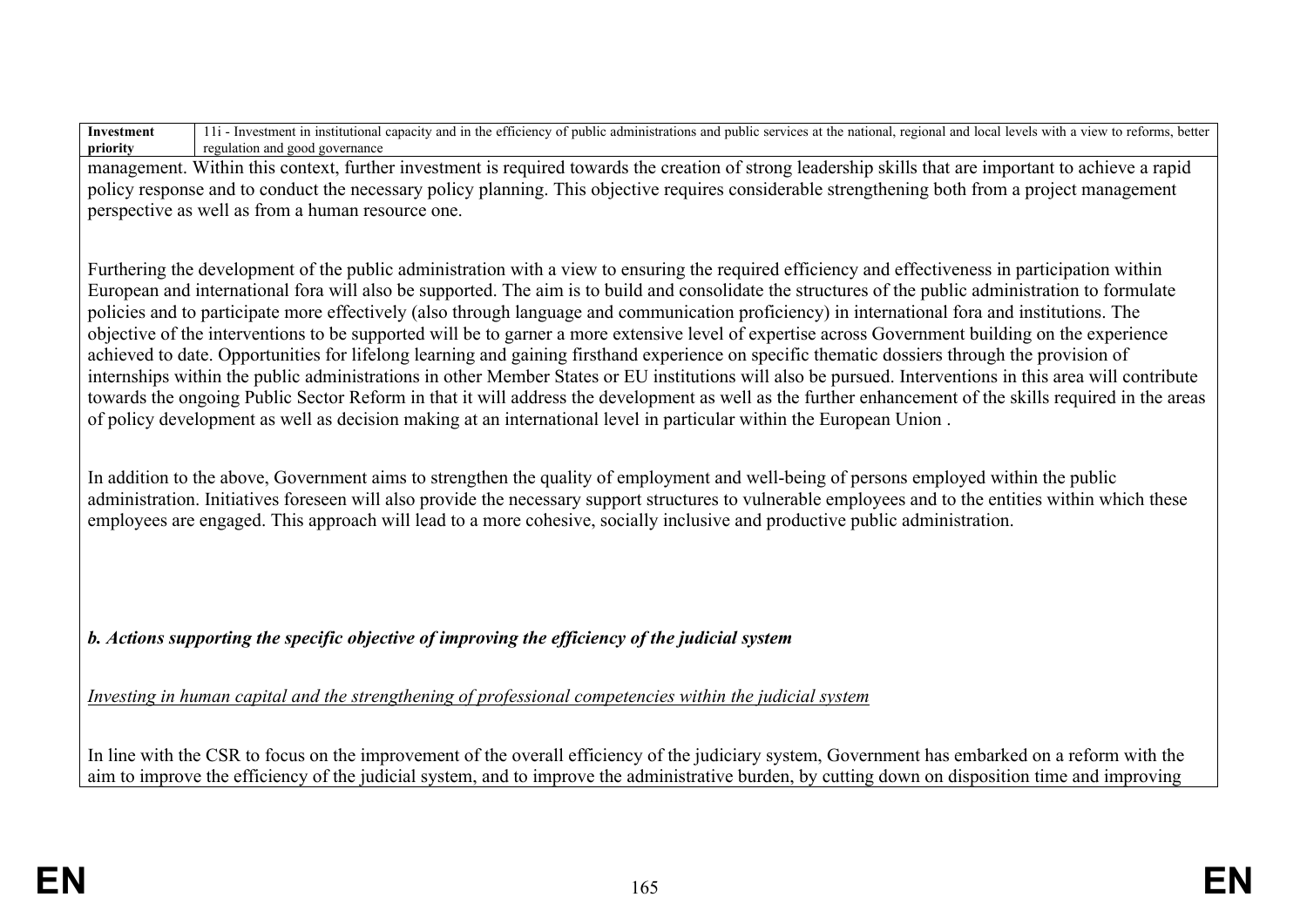**Investment priority** 11i - Investment in institutional capacity and in the efficiency of public administrations and public services at the national, regional and local levels with a view to reforms, better regulation and good governance

clearance rates. In March 2013, a Commission was set up to prepare a report on the Justice Reform; the final report was presented in November 2013.

The Justice Reform[2] will involve upgrading of existing infrastructure and investment in ICT technology as well as investment in human capital including capacity building and training and professional knowledge sharing measures earmarked for the judiciary, court personnel and other personnel employed in relevant key stakeholder organisations. It is the intention of Government to support interventions within this investment priority, with a view to provide the necessary skills, training and capacity. Within this context, this priority will support measures aimed at reforming this sector with a view to improving the administration and delivery of justice.

In this context, further investment will be undertaken with a view to contribute towards an efficient and effective judicial system. Interventions will be directed at identifying the knowledge and skills gaps of the stakeholders within the justice sector. Such research will be conducted with a view to provide the necessary tools for the design and implementation of training programmes and knowledge sharing to the relevant stakeholders. Through different training programmes aimed at strengthening the competencies and updating the skills, the judiciary will be equipped to successfully implement the Justice Reform.[3]

In addition, training programmes will also be offered to the various stakeholders operating within the justice sector such as Ministry officials, court employees, etc. The training programmes' content will therefore be tailor-made with a view to specifically address the needs of each target group. Such initiatives will render stakeholders more competent to deliver the expected outcomes of the Justice Reform.

[1] National ICT Interoperability Framework, Ministry for Infrastructure, Transport and Communications, n.d.

 $\_$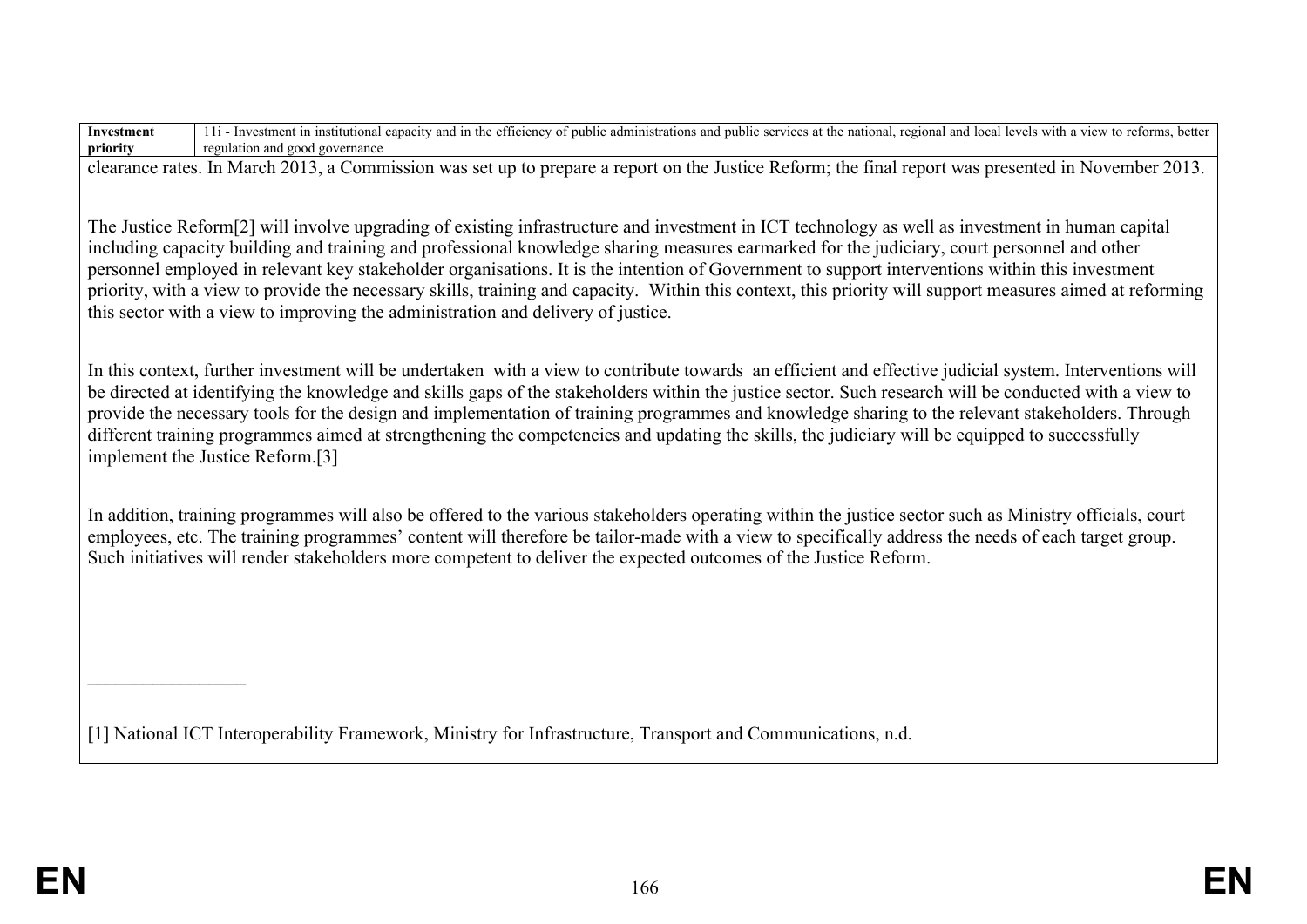| Investment | 11i<br>better<br>l local levels with a view to i<br>administrations<br>≧nati∩nal -<br>public<br>regional and<br>and in the<br>efficiency<br>ı - Inve<br>t in institutional c<br>services :<br>reforms<br>.stmen<br>)ublic<br>al capacity.<br>and<br>---<br>at the national |
|------------|----------------------------------------------------------------------------------------------------------------------------------------------------------------------------------------------------------------------------------------------------------------------------|
| priority   | regu<br>lation and<br>1 governance<br>good                                                                                                                                                                                                                                 |

[2]See Annex 25 for the document "Strategy and Action Plan 2014-2020: Better Governance", January 2014.

[3] Such training programmes will also incorporate the concept of study visits to best practice countries in order to enable participants to obtain firsthand experience and learn from good practices.

## *2.A.6.2 Guiding principles for selection of operations*

| Investment           | 11i - Investment in institutional capacity and in the efficiency of public administrations and public services at the national, regional and local levels with a view to reforms, better |
|----------------------|------------------------------------------------------------------------------------------------------------------------------------------------------------------------------------------|
| priority             | regulation and good governance                                                                                                                                                           |
|                      | The project selection process to be adopted for the 2014-2020 period will follow the process already established under the 2007-2013 period in order                                     |
|                      | to build on the administrative set ups that are already in place and to capitalise on the experience that has been gained over the two previous                                          |
| programming periods. |                                                                                                                                                                                          |
|                      | The project selection process for the European Social Fund will be undertaken through the following procedures:                                                                          |
|                      | Open call for applications                                                                                                                                                               |

The Managing Authority (MA) will launch calls for project proposals highlighting which priority axis is open and who is eligible to apply. These calls will be widely publicised in the media, on the website of the MA as well as other Government websites. Once a call is launched, application packs and guidance notes will be uploaded on the website of the MA and information sessions will be organised so as to provide interested applicants with the necessary details on the project application and selection process.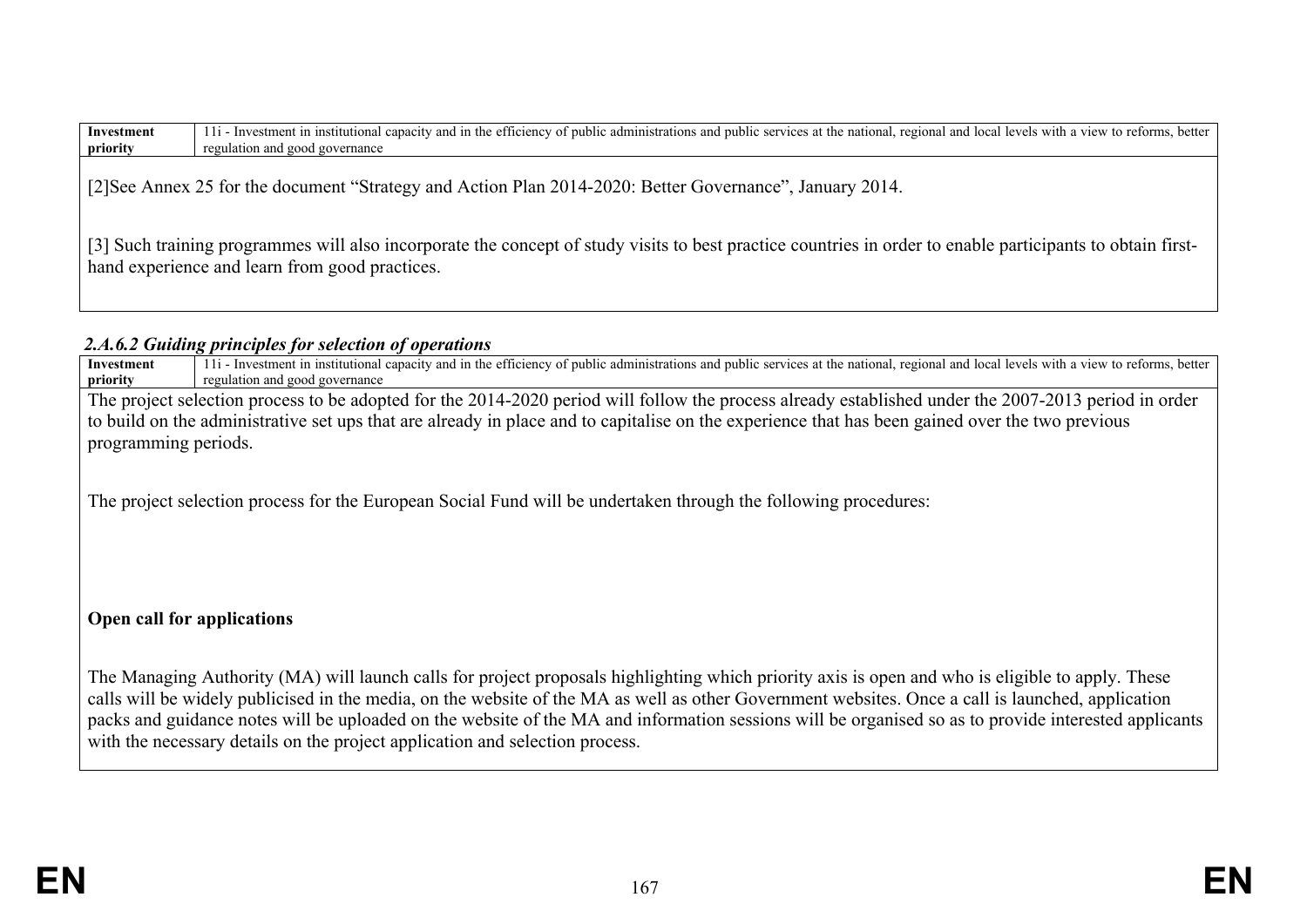| Investment | with<br>-Inv<br>adminic<br>nai<br>nublic<br>the<br>arations of<br>services<br>$\alpha$ vele<br>toc:<br>view<br>onal.<br>and<br>regi<br>1nstitution<br>ın<br>mat ar<br>וומנוי<br>anc<br>vrms<br>ΤИ<br>nac<br>$\neg$ vc. |
|------------|------------------------------------------------------------------------------------------------------------------------------------------------------------------------------------------------------------------------|
| priority   | re 0111<br>. 20V<br>ation.<br>2000<br>rernan<br><b>ULLIALIO</b>                                                                                                                                                        |

The criteria for selection of the projects will be proposed by the MA and approved by the Monitoring Committee (MC). Cross cutting criteria that will be considered, amongst others, when selecting projects include the:

- quality of the project proposal and its potential to contribute towards the achievement of the expected results as stated in the Operational Programme (OPII);
- overall costs of the proposed project, including the project's cost effectiveness and project sustainability;
- degree of additional leverage that the project will obtain through the deployment of EU funds;
- effective integration of the horizontal principles (particularly sustainable development and equal opportunities principles) in the proposed project;
- capacity of the organisation to implement the proposed project; and
- state of readiness for the commencement of the project.

## **Aid schemes**

No public calls will be issued for the management of aid schemes. Intermediate Bodies designated by the MA will be allocated a sum of money and will manage the schemes on behalf of the MA. Similar to the open call procedure, the selection criteria will be drawn up by the MA and approved by the MC.

**Small projects and projects of particular interest**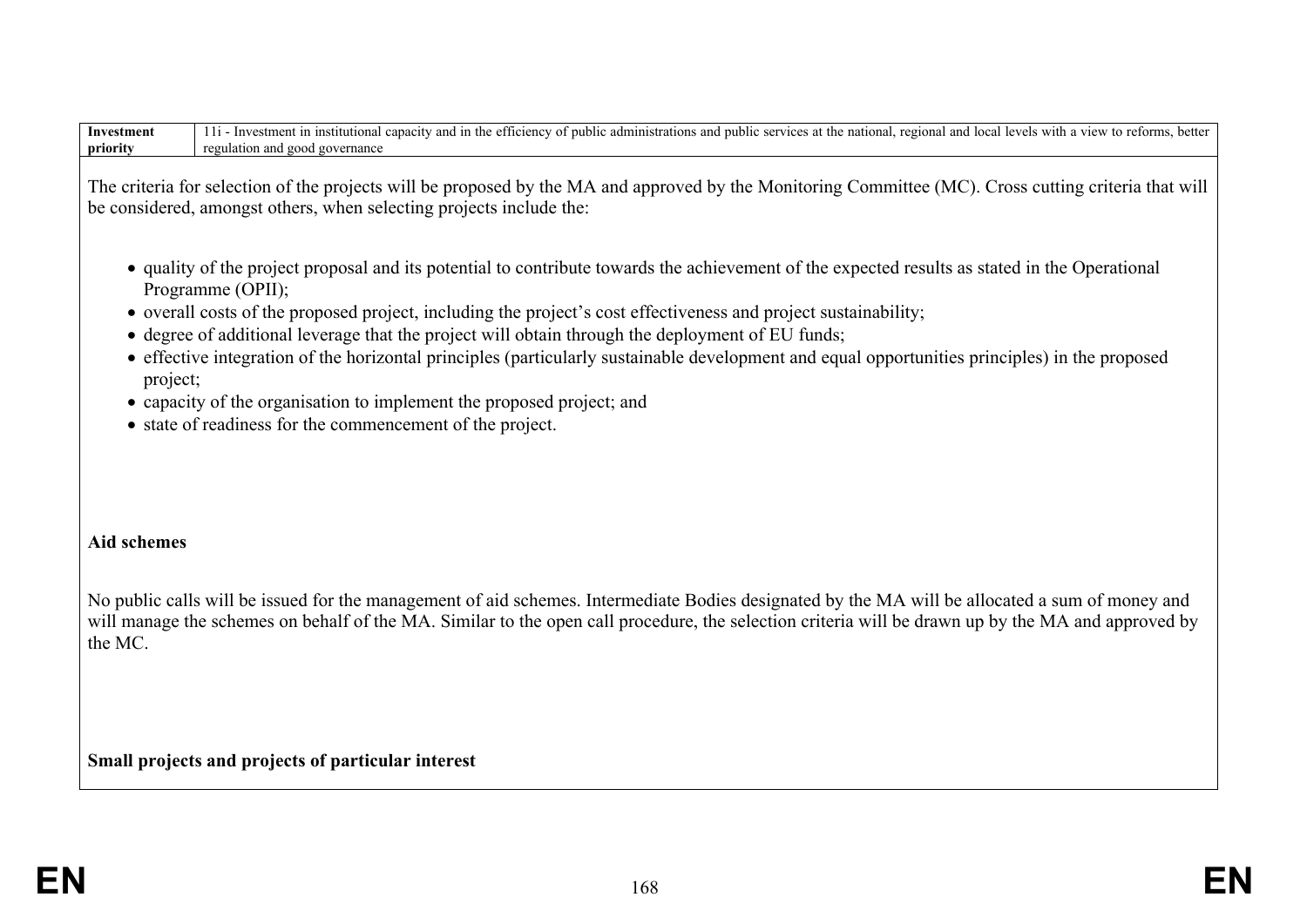| <b>Investment</b>           | 11 - Investment in institutional capacity and in the efficiency of public administrations and public services at the national, regional and local levels with a view to reforms, better |
|-----------------------------|-----------------------------------------------------------------------------------------------------------------------------------------------------------------------------------------|
| priority                    | regulation and good governance                                                                                                                                                          |
|                             |                                                                                                                                                                                         |
|                             | Funds may also be allocated directly to small projects or projects that contribute to the achievement of the objectives of the OP which arise during the                                |
|                             |                                                                                                                                                                                         |
|                             | implementation period but outside the period of an open call as recommended by the MA. The Beneficiary will be required to complete a project                                           |
|                             | application form and sign a letter of grant with the MA. The Beneficiary will be expected to follow rules and procedures as directed by the MA. The                                     |
|                             | decision of the Managing Authority to follow the said procedure in such cases shall be final. The size of each individual operation that can be selected                                |
|                             |                                                                                                                                                                                         |
|                             | under this procedure will not exceed $\epsilon$ 250,000 in total public eligible cost.                                                                                                  |
|                             |                                                                                                                                                                                         |
|                             |                                                                                                                                                                                         |
|                             |                                                                                                                                                                                         |
|                             |                                                                                                                                                                                         |
|                             |                                                                                                                                                                                         |
|                             |                                                                                                                                                                                         |
| <b>Flexibility Facility</b> |                                                                                                                                                                                         |
|                             |                                                                                                                                                                                         |

In line with Article 98 (2) of the Council Regulation (EU) No 1303/2013, Government has decided to avail of the possibility to finance in a complementary manner and subject to the limit of 10% of European Funds for the Programme, actions falling within the scope of assistance from the ERDF, provided that they are considered necessary for the satisfactory implementation of the operation and are directly linked to it. The flexibility facility will not necessarily reach the full 10%. The use of the facility will be monitored through the Structural Funds Database.

## 2.*A.6.3 Planned use of financial instruments* (where appropriate)

| Investment     | 11 - Investment in institutional capacity and in the efficiency of public administrations and public services at the national, regional and local levels with a view to reforms, better |
|----------------|-----------------------------------------------------------------------------------------------------------------------------------------------------------------------------------------|
| priority       | regulation and good governance                                                                                                                                                          |
| Not applicable |                                                                                                                                                                                         |

#### *2.A.6.4 Planned use of major projects* (where appropriate)

| stment<br>Inves | $-1$<br>etter<br>- etticiency<br>Toca<br>nationa.<br>with<br>$re$ $q1$ $qn$<br>ministrai.<br>atutior<br>and in<br>nun<br>nu<br>etorms.<br>$\mathbf{11} \alpha$<br>levels<br>anacıt<br>services<br>s at the<br>ำท⊆<br>$\alpha$<br>$^{\Omega}$<br>view<br>'NU G |
|-----------------|---------------------------------------------------------------------------------------------------------------------------------------------------------------------------------------------------------------------------------------------------------------|
| priority        | ulation and!<br>overnance!<br>്റററി                                                                                                                                                                                                                           |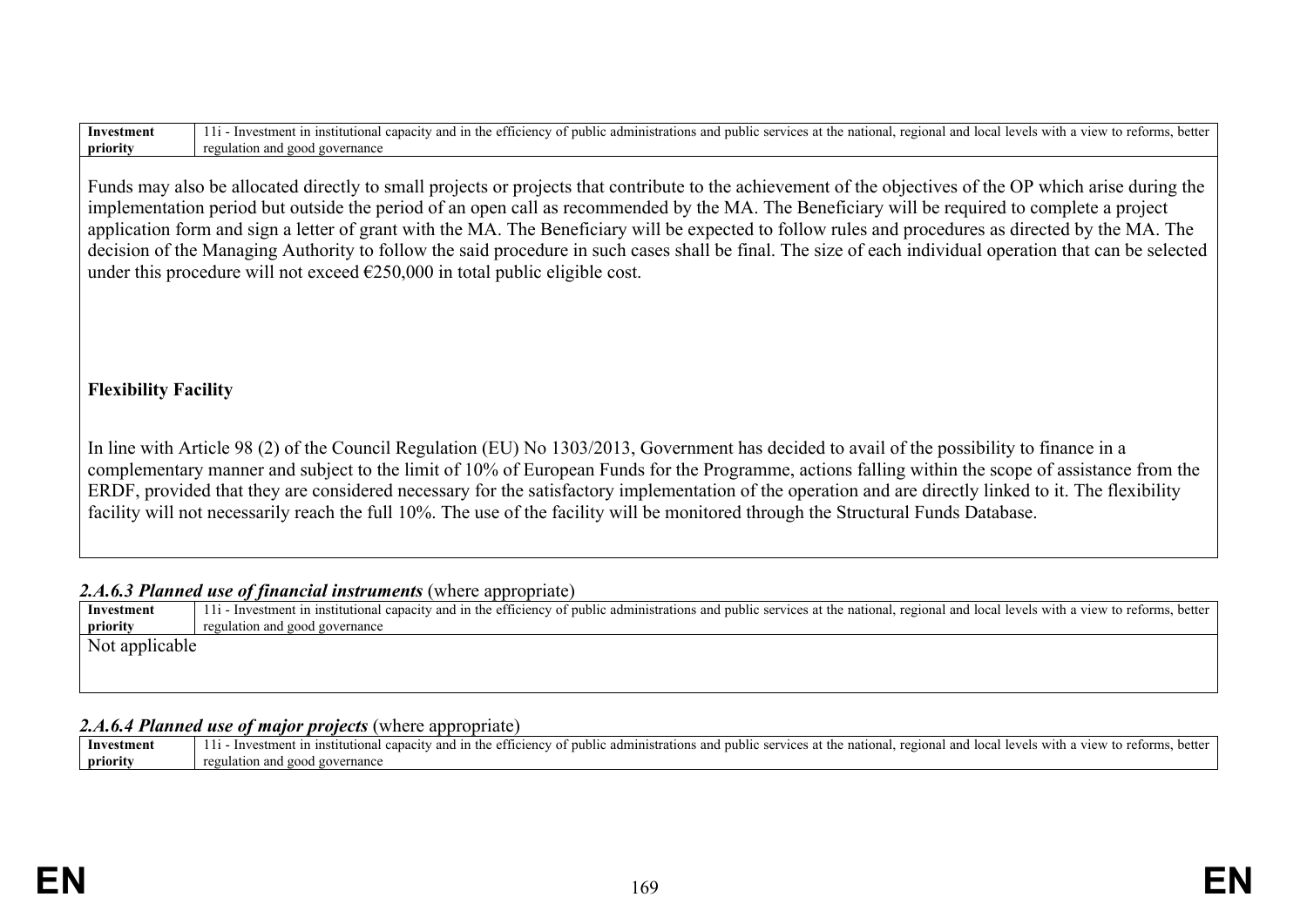| Investment     | 11 I - Investment in institutional capacity and in the efficiency of public administrations and public services at the national, regional and local levels with a view to reforms, better |  |  |  |
|----------------|-------------------------------------------------------------------------------------------------------------------------------------------------------------------------------------------|--|--|--|
| priority       | regulation and good governance                                                                                                                                                            |  |  |  |
| Not applicable |                                                                                                                                                                                           |  |  |  |
|                |                                                                                                                                                                                           |  |  |  |

# *2.A.6.5 Output indicators by investment priority and, where appropriate by category of region*

**Table 5: Common and programme-specific output indicators** (by investment priority, broken down by category of region for the ESF, and where relevant, for the ERDF)

|                  | <b>Investment priority</b>                                                                                     | 11 I - Investment in institutional capacity and in the efficiency of public administrations and public services at the national, regional and<br>local levels with a view to reforms, better regulation and good governance |            |                           |                     |      |          |            |                     |  |
|------------------|----------------------------------------------------------------------------------------------------------------|-----------------------------------------------------------------------------------------------------------------------------------------------------------------------------------------------------------------------------|------------|---------------------------|---------------------|------|----------|------------|---------------------|--|
| ID.              | <b>Indicator</b><br><b>Measurement unit</b>                                                                    |                                                                                                                                                                                                                             | Fund       | Category of region (where | Target value (2023) |      |          | Source of  | <b>Frequency of</b> |  |
|                  |                                                                                                                |                                                                                                                                                                                                                             |            | relevant)                 | м                   | W    |          | data       | reporting           |  |
| CO <sub>22</sub> | number of projects targeting public administrations or public<br>services at national, regional or local level | Number                                                                                                                                                                                                                      | <b>ESF</b> | Fransition                | 0.00                | 0.00 | 3.00     | Monitoring | l/year              |  |
| O 17             | Persons participating in training related to the judicial reform                                               | Number                                                                                                                                                                                                                      | <b>ESF</b> | Transition                |                     |      | 500.00   | Monitoring | $1$ /year           |  |
| 06               | Persons participating in training/support measures                                                             | Number                                                                                                                                                                                                                      | <b>ESF</b> | Transition                |                     |      | 3,500.00 | Monitoring | $1/\text{year}$     |  |

## **2.A.4 Investment priority**

| ID<br>investment<br>the<br>priority | l 111                                                                                                                                                                              |
|-------------------------------------|------------------------------------------------------------------------------------------------------------------------------------------------------------------------------------|
| Title of the<br>investment          | Capacity building for all stakeholders delivering education, lifelong learning, training and employment and social policies, including through sectoral and territorial pacts to 1 |
| priority                            | mobilise for reform at the national, regional and local levels                                                                                                                     |

#### **2.A.5 Specific objectives corresponding to the investment priority and expected results**

| ID of the specific objective                                                   | SO <sub>1</sub>                                                                                                                                                                                                                                                                                                                                                                       |
|--------------------------------------------------------------------------------|---------------------------------------------------------------------------------------------------------------------------------------------------------------------------------------------------------------------------------------------------------------------------------------------------------------------------------------------------------------------------------------|
| Title of the specific objective                                                | Strengthening the capacity of stakeholders involved in the delivery of education (including lifelong learning and training), employment and social policies.                                                                                                                                                                                                                          |
| Results that the Member<br>States seek to achieve with<br><b>Union support</b> | <b>Development Needs</b>                                                                                                                                                                                                                                                                                                                                                              |
|                                                                                | The concept of public dialogue within the Maltese socio-economic fabric has undergone a major transformation in recent years.<br>The setting up of the Malta Council for Economic and Social Development (MCESD) and the Malta European Union Steering<br>Committee (MEUSAC) has contributed towards this change, as also the inclusion of public consultation as part of the process |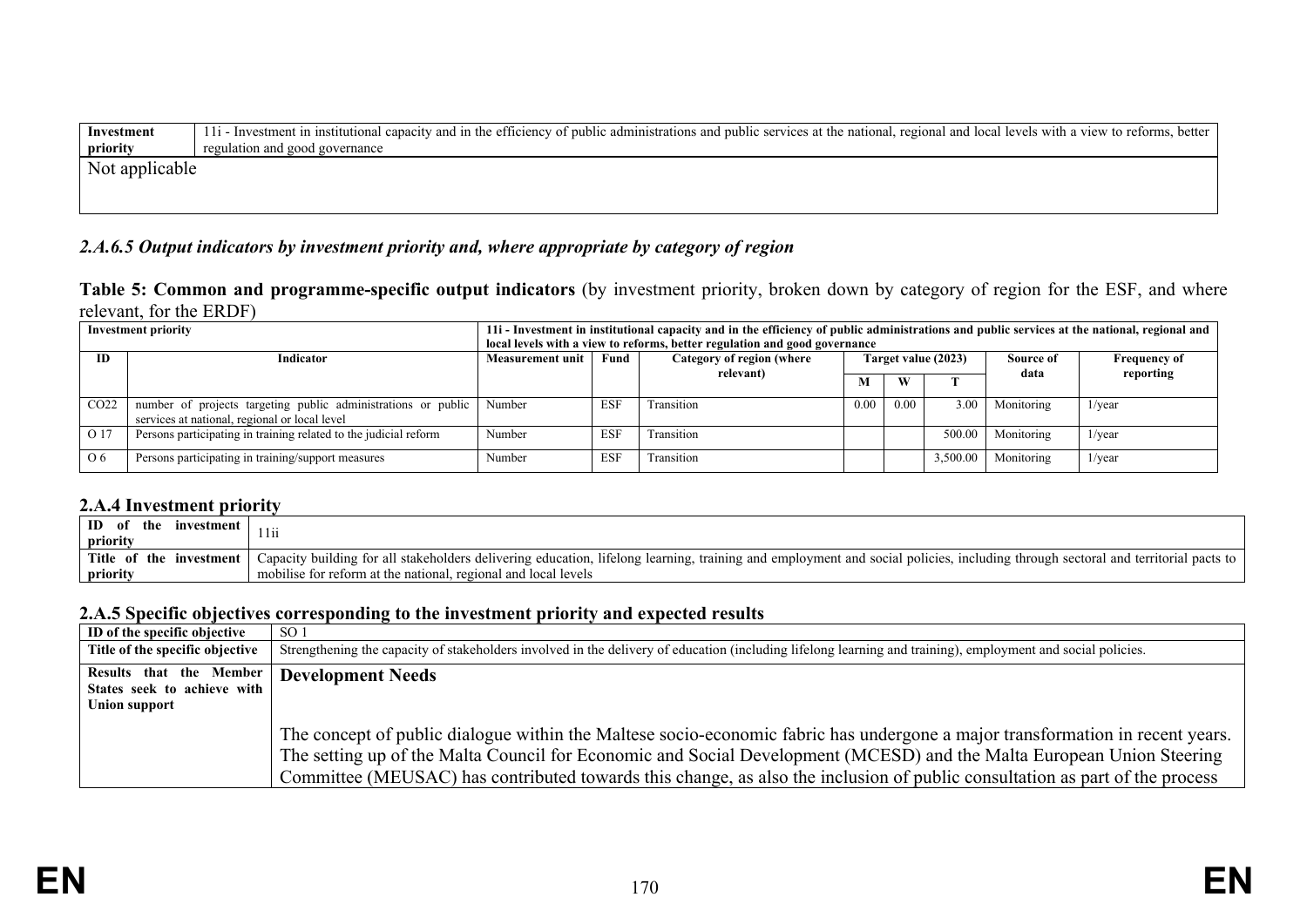of drafting key policy documents. These initiatives have been critical in the broadening of public consultation in diverse segments of Maltese society.

Throughout the 2007-2013 programming period, measures have been implemented to establish appropriate structures for the relevant social and civil stakeholders with the aim of enhancing their contribution towards social dialogue both locally as well as within EU fora. In recent years, these stakeholders have come to work in a more cohesive manner thus shedding the fragmented approach which had prevailed in the past. This has enhanced participation by the relevant stakeholders in the formulation of policies and reforms making their contribution more meaningful and leading to a stronger economic and social debate.

Whilst several improvements were registered in recent years in terms of participation in social dialogue, Government plans to provide the necessary skills to stakeholders with a view to further enhance a system that is transparent, participatory and informed. Government believes that further investment is essential for social partners and civil society bodies to develop the necessary socio–economic technical expertise and capacity. Therefore, the envisaged investment will equip pertinent stakeholders to participate in the social dialogue process and to actively contribute towards the formulation of policies both at a national and at a European level. With this premise, throughout the 2014-2020 programming period, Government aims to channel assistance via a two pronged approach, firstly by providing assistance to further enhance the capacity of social partners and civil society organisations delivering education, lifelong learning, training, employment, and social policies; and secondly by investing in Government's own services, including local government, which can contribute towards improved policies in these areas.

**Expected Results**

Increased/improved participation from stakeholders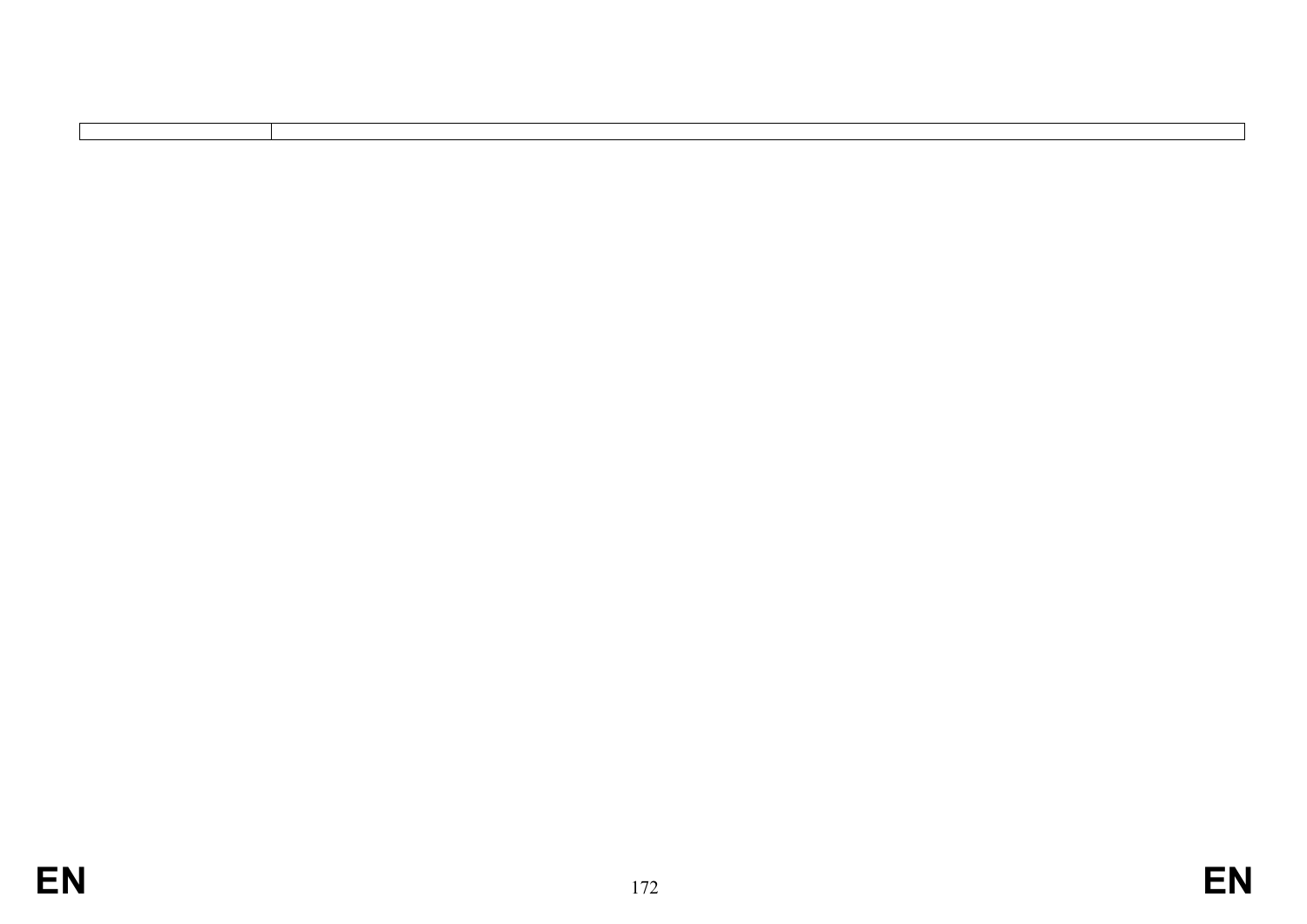**Table 4: Common result indicators for which a target value has been set and programme-specific result indicators corresponding to the specific objective (by investment priority and category of region)** (for the ESF)

|    | Investment priority: 11ii - Capacity building for all stakeholders delivering education, lifelong learning, training and employment and social policies, including through sectoral and territorial pacts to mobilise |             |                             |                                           |   |                       |  |                             |                 |                     |                     |                  |                     |         |           |
|----|-----------------------------------------------------------------------------------------------------------------------------------------------------------------------------------------------------------------------|-------------|-----------------------------|-------------------------------------------|---|-----------------------|--|-----------------------------|-----------------|---------------------|---------------------|------------------|---------------------|---------|-----------|
|    | for reform at the national, regional and local levels                                                                                                                                                                 |             |                             |                                           |   |                       |  |                             |                 |                     |                     |                  |                     |         |           |
| ID | Indicator                                                                                                                                                                                                             | Category of | <b>Measurement unit for</b> | Common output indicator used as basis for |   | <b>Baseline value</b> |  | <b>Measurement unit for</b> | <b>Baseline</b> |                     | <b>Target value</b> | Source           | <b>Frequency of</b> |         |           |
|    |                                                                                                                                                                                                                       | region      | indicator                   | target setting                            |   |                       |  |                             |                 | baseline and target | vear                |                  | (2023)              | of data | reporting |
|    |                                                                                                                                                                                                                       |             |                             |                                           | М |                       |  |                             |                 |                     | W                   |                  |                     |         |           |
|    |                                                                                                                                                                                                                       |             |                             |                                           |   |                       |  |                             |                 |                     |                     |                  |                     |         |           |
|    | Participants within stakeholder organisations delivering ESF related policies gaining a Transition<br>qualification/certification upon leaving                                                                        |             |                             |                                           |   |                       |  | 31.00 Ratio (%              |                 |                     |                     | 40.00 Monitoring | 1/yea               |         |           |
|    |                                                                                                                                                                                                                       |             |                             |                                           |   |                       |  |                             |                 |                     |                     |                  |                     |         |           |

## **2.A.6 Action to be supported under the investment priority** (by investment priority)

#### *2.A.6.1 Description of the type and examples of actions to be supported and their expected contribution to the specific objectives including, where appropriate, the identification of main target groups, specific territories targeted and types of beneficiaries*

**Investment priority** 11ii - Capacity building for all stakeholders delivering education, lifelong learning, training and employment and social policies, including through sectoral and territorial pacts to mobilise for reform at the national, regional and local levels Government believes in the importance of having pertinent stakeholders involved in the delivery of education, employment, and social policies

equipped with the necessary technical capacity to render the desired results. Building the capacity to ensure that these stakeholders have the necessary expertise and knowledge within these stakeholders will enable them to actively participate in the socio-economic dialogue leading to an enhanced and more effective policy-making process. In this regard, this priority will direct investment towards equipping stakeholders with the necessary technical capacity that would further enhance their participation in the development of Government policies within the ESF related areas.

## **Indicative Target Groups, Beneficiaries and Territories Targeted**

Target Groups: Socio-economic partners and civil society organisations and their employees; employees within Public Administration Bodies involved in the delivery of education, lifelong learning, training and employment and social policies.

Beneficiaries: Social partners and Civil Society Organisations; Public Administration Bodies involved in the delivery of education, lifelong learning,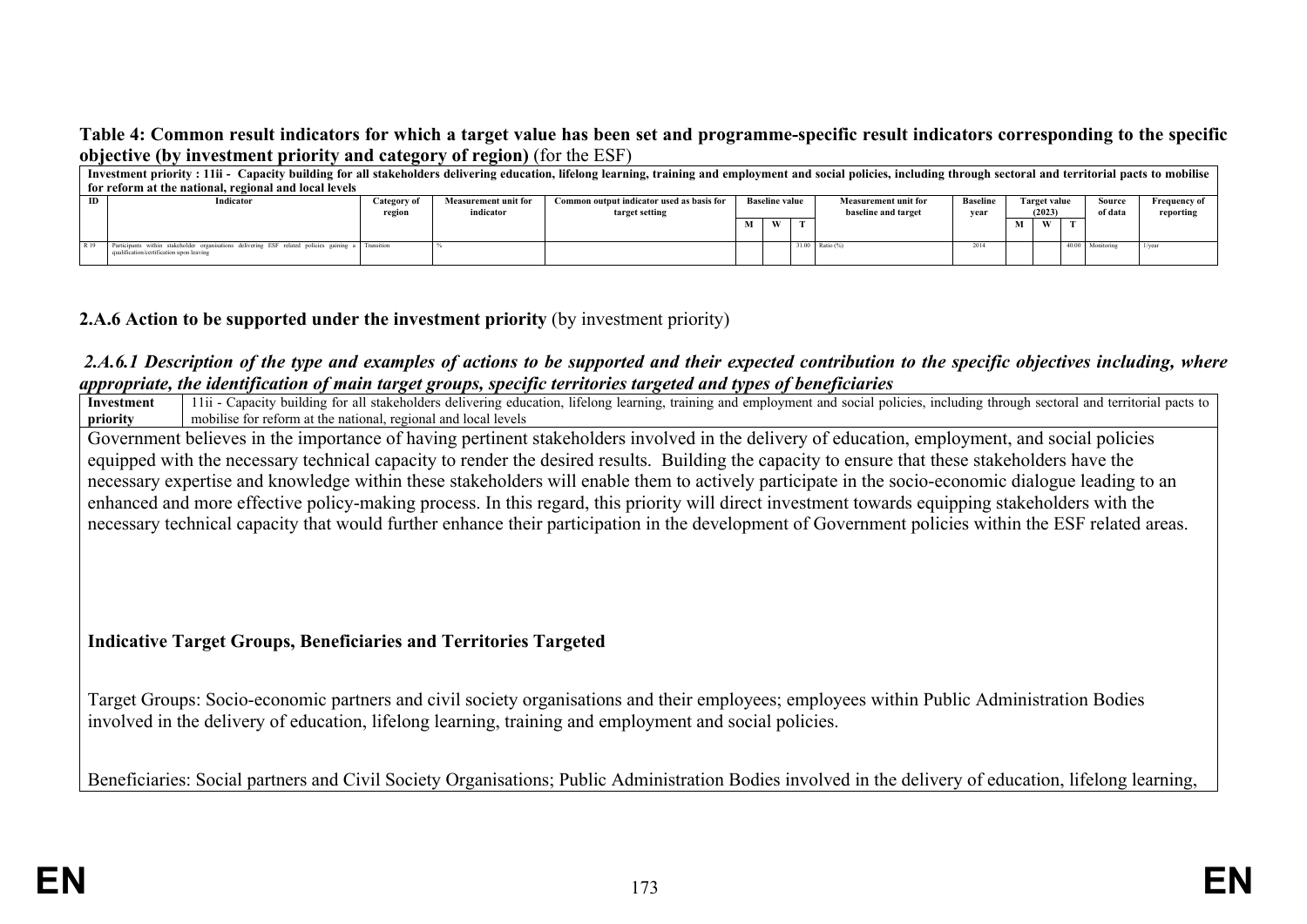**priority** 11ii - Capacity building for all stakeholders delivering education, lifelong learning, training and employment and social policies, including through sectoral and territorial pacts to mobilise for reform at the national, regional and local levels training and employment and social policies. Territories: Malta and Gozo The target groups will be the social and civil partners and the Government bodies relevant for this Investment Priority that operate in Malta and Gozo, together with their members and human resource complement. The Beneficiaries envisaged are organisations involved in the promotion of enhanced capacity building for stakeholders involved in the delivery of education, lifelong learning, training and employment and social policies. **Types of Interventions**  This investment priority is targeted towards the enhancement of the institutional capacity of the three main socio-economic players with the aim to achieve a superior administration when it comes to delivering education (including training and lifelong learning), employment and social inclusion policies. **List of potential interventions**

**Investment**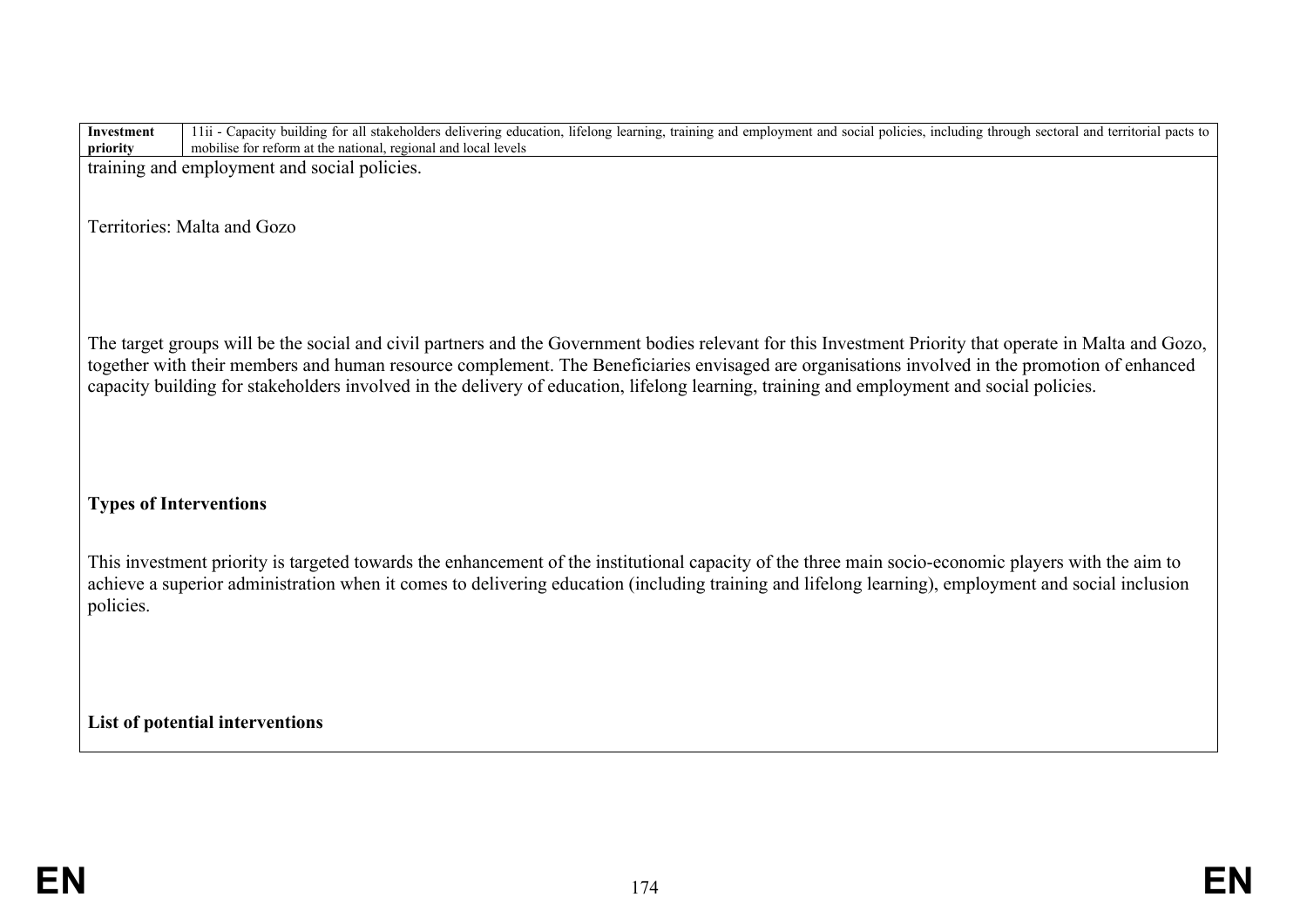| Investment | $11ii -$<br>. including through sectoral and<br>I employment and social<br>training and<br>to building for all stakeholders delivering education.<br>policies<br>apacity<br>, lifelong learning,<br>pacts to<br>territorial |
|------------|-----------------------------------------------------------------------------------------------------------------------------------------------------------------------------------------------------------------------------|
| priority   | regional<br>mobilise for reform at the national.<br>and local levels *                                                                                                                                                      |

*Training, research and support for networking*

Interventions will focus on the provision of the necessary capacity building measures including training, research, studies, support for networking and communication initiatives which enhance the development of the human resource complement within stakeholder organisations. Improved technical capacity is expected to enable social and civil partners to reach out to their respective members more efficiently thus generating more interest and active participation on national issues. In this regard, interventions will provide stakeholders with the required information and knowledge they need in order to assist them in formulating an opinion on proposed reforms and policies in a timely manner.

Through this Investment Priority, Government aims to strengthen the key platform that is available for national consultation, mainly MCESD, which brings together a significant number of local stakeholders on a regular basis thus providing the widest consultation possible.

Government is responsible for policy formulation and implementation as well as ensuring adequate public consultation in these processes. Such approach contributes towards ensuring that policies are successfully implemented on the ground. For this purpose, Government will continue to invest in the bodies delivering ESF related policies to ensure that employment, education and social policy related targets set for Malta are achieved. In this regard, Government will seek to enhance the policy formulation and the implementation of ESF related policy structures (including local government), also within the wider context of collaborative partnership processes and multi-level governance.

To support the achievement of sustained growth and enhanced competitiveness Government will also seek to improve its own services with the aim of improving coordination and collaboration with the social and civil stakeholders so as to strengthen policy formulation nation-wide. Within this context, MEUSAC which manages consultation processes and provides support to civil society and ordinary citizens on EU related decision making processes will continue to be strengthened. This is considered as an essential step in order to enhance civil and social dialogue in Malta in terms of the ESF relevant policy areas (including education, lifelong learning, training and employment and social policies).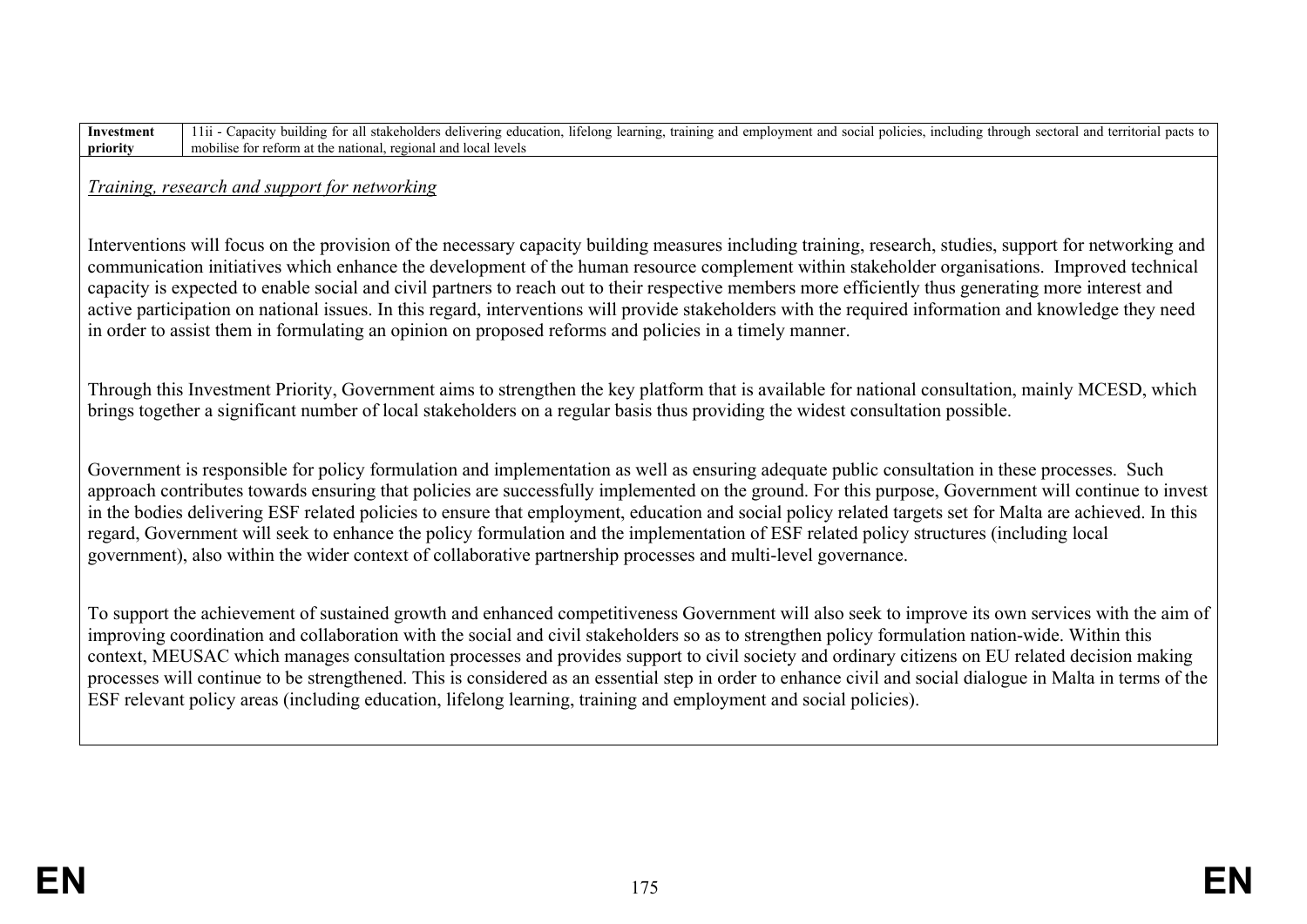### *2.A.6.2 Guiding principles for selection of operations*

| 11ii - Capacity building for all stakeholders delivering education, lifelong learning, training and employment and social policies, including through sectoral and territorial pacts to<br>Investment<br>mobilise for reform at the national, regional and local levels<br>priority                                                                                                                                                                                                                                                           |
|-----------------------------------------------------------------------------------------------------------------------------------------------------------------------------------------------------------------------------------------------------------------------------------------------------------------------------------------------------------------------------------------------------------------------------------------------------------------------------------------------------------------------------------------------|
| The project selection process to be adopted for the 2014-2020 period will follow the process already established under the 2007-2013 period in order                                                                                                                                                                                                                                                                                                                                                                                          |
| to build on the administrative set ups that are already in place and to capitalise on the experience that has been gained over the two previous                                                                                                                                                                                                                                                                                                                                                                                               |
| programming periods.                                                                                                                                                                                                                                                                                                                                                                                                                                                                                                                          |
|                                                                                                                                                                                                                                                                                                                                                                                                                                                                                                                                               |
| The project selection process for the European Social Fund will be undertaken through the following procedures:                                                                                                                                                                                                                                                                                                                                                                                                                               |
|                                                                                                                                                                                                                                                                                                                                                                                                                                                                                                                                               |
|                                                                                                                                                                                                                                                                                                                                                                                                                                                                                                                                               |
|                                                                                                                                                                                                                                                                                                                                                                                                                                                                                                                                               |
| Open call for applications                                                                                                                                                                                                                                                                                                                                                                                                                                                                                                                    |
|                                                                                                                                                                                                                                                                                                                                                                                                                                                                                                                                               |
| The Managing Authority (MA) will launch calls for project proposals highlighting which priority axis is open and who is eligible to apply. These<br>calls will be widely publicised in the media, on the website of the MA as well as other Government websites. Once a call is launched, application<br>packs and guidance notes will be uploaded on the website of the MA and information sessions will be organised so as to provide interested applicants<br>with the necessary details on the project application and selection process. |
|                                                                                                                                                                                                                                                                                                                                                                                                                                                                                                                                               |
| The criteria for selection of the projects will be proposed by the MA and approved by the Monitoring Committee (MC). Cross cutting criteria that will<br>be considered, amongst others, when selecting projects include the:                                                                                                                                                                                                                                                                                                                  |
| • quality of the project proposal and its potential to contribute towards the achievement of the expected results as stated in the Operational<br>Programme (OPII);                                                                                                                                                                                                                                                                                                                                                                           |
| • overall costs of the proposed project, including the project's cost effectiveness and project sustainability;                                                                                                                                                                                                                                                                                                                                                                                                                               |
| • degree of additional leverage that the project will obtain through the deployment of EU funds;                                                                                                                                                                                                                                                                                                                                                                                                                                              |
| • effective integration of the horizontal principles (particularly sustainable development and equal opportunities principles) in the proposed                                                                                                                                                                                                                                                                                                                                                                                                |
|                                                                                                                                                                                                                                                                                                                                                                                                                                                                                                                                               |
|                                                                                                                                                                                                                                                                                                                                                                                                                                                                                                                                               |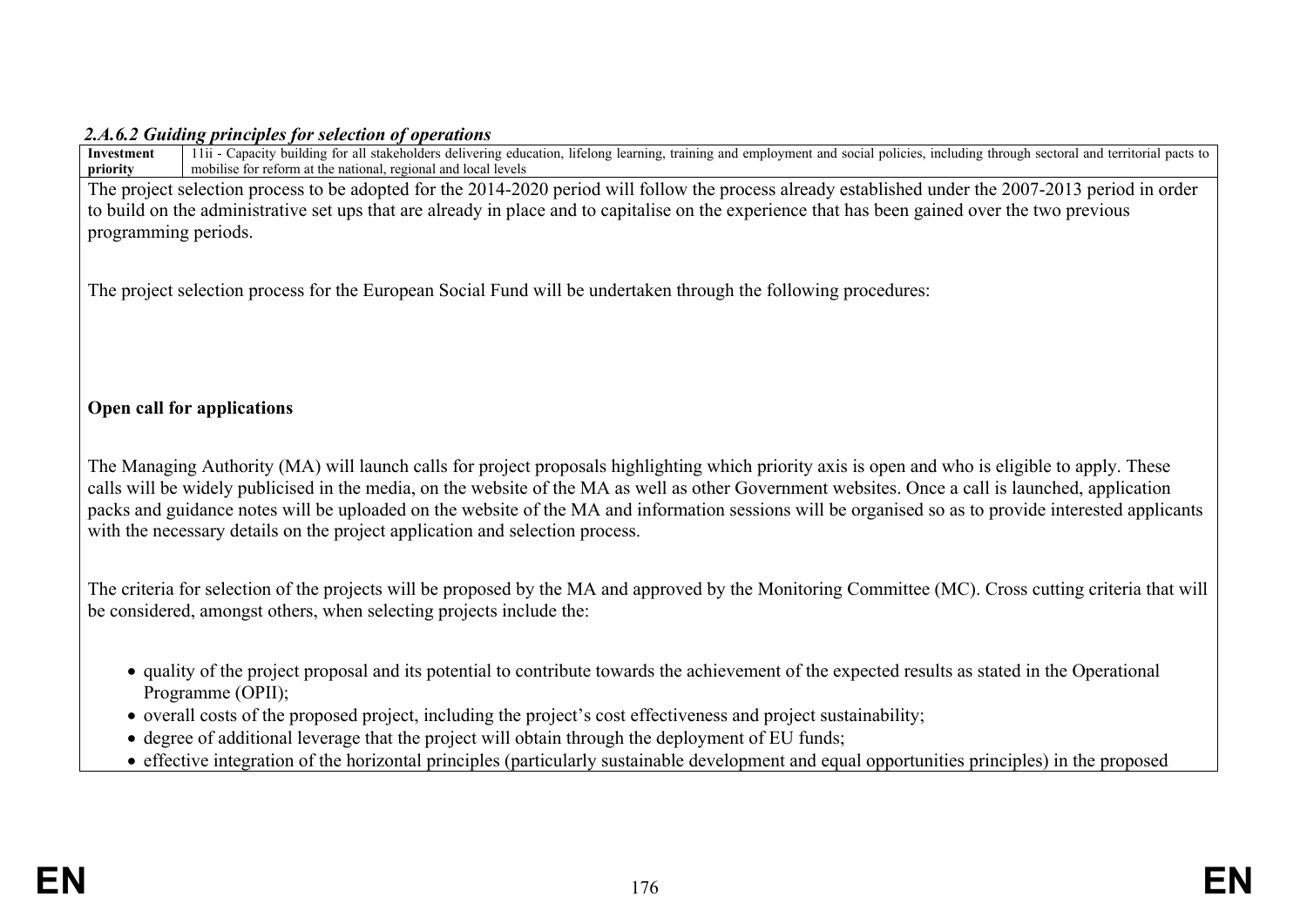| 11ii - Capacity building for all stakeholders delivering education, lifelong learning, training and employment and social policies, including through sectoral and territorial pacts to<br>Investment<br>mobilise for reform at the national, regional and local levels<br>priority                             |
|-----------------------------------------------------------------------------------------------------------------------------------------------------------------------------------------------------------------------------------------------------------------------------------------------------------------|
| project;                                                                                                                                                                                                                                                                                                        |
| • capacity of the organisation to implement the proposed project; and                                                                                                                                                                                                                                           |
| • state of readiness for the commencement of the project.                                                                                                                                                                                                                                                       |
|                                                                                                                                                                                                                                                                                                                 |
| Separate calls will be issued for the participation of local councils and NGOs in order to ensure a more level playing field in the selection process.                                                                                                                                                          |
|                                                                                                                                                                                                                                                                                                                 |
|                                                                                                                                                                                                                                                                                                                 |
|                                                                                                                                                                                                                                                                                                                 |
|                                                                                                                                                                                                                                                                                                                 |
| <b>Aid schemes</b>                                                                                                                                                                                                                                                                                              |
|                                                                                                                                                                                                                                                                                                                 |
| No public calls will be issued for the management of aid schemes. Intermediate Bodies designated by the MA will be allocated a sum of money and                                                                                                                                                                 |
| will manage the schemes on behalf of the MA. Similar to the open call procedure, the selection criteria will be drawn up by the MA and approved by                                                                                                                                                              |
| the MC.                                                                                                                                                                                                                                                                                                         |
|                                                                                                                                                                                                                                                                                                                 |
|                                                                                                                                                                                                                                                                                                                 |
|                                                                                                                                                                                                                                                                                                                 |
|                                                                                                                                                                                                                                                                                                                 |
| Small projects and projects of particular interest                                                                                                                                                                                                                                                              |
|                                                                                                                                                                                                                                                                                                                 |
| Funds may also be allocated directly to small projects or projects that contribute to the achievement of the objectives of the OP which arise during the                                                                                                                                                        |
| implementation period but outside the period of an open call as recommended by the MA. The Beneficiary will be required to complete a project                                                                                                                                                                   |
| application form and sign a letter of grant with the MA. The Beneficiary will be expected to follow rules and procedures as directed by the MA. The<br>decision of the Managing Authority to follow the said procedure in such cases shall be final. The size of each individual operation that can be selected |
| under this procedure will not exceed $\epsilon$ 250,000 in total public eligible cost.                                                                                                                                                                                                                          |
|                                                                                                                                                                                                                                                                                                                 |
|                                                                                                                                                                                                                                                                                                                 |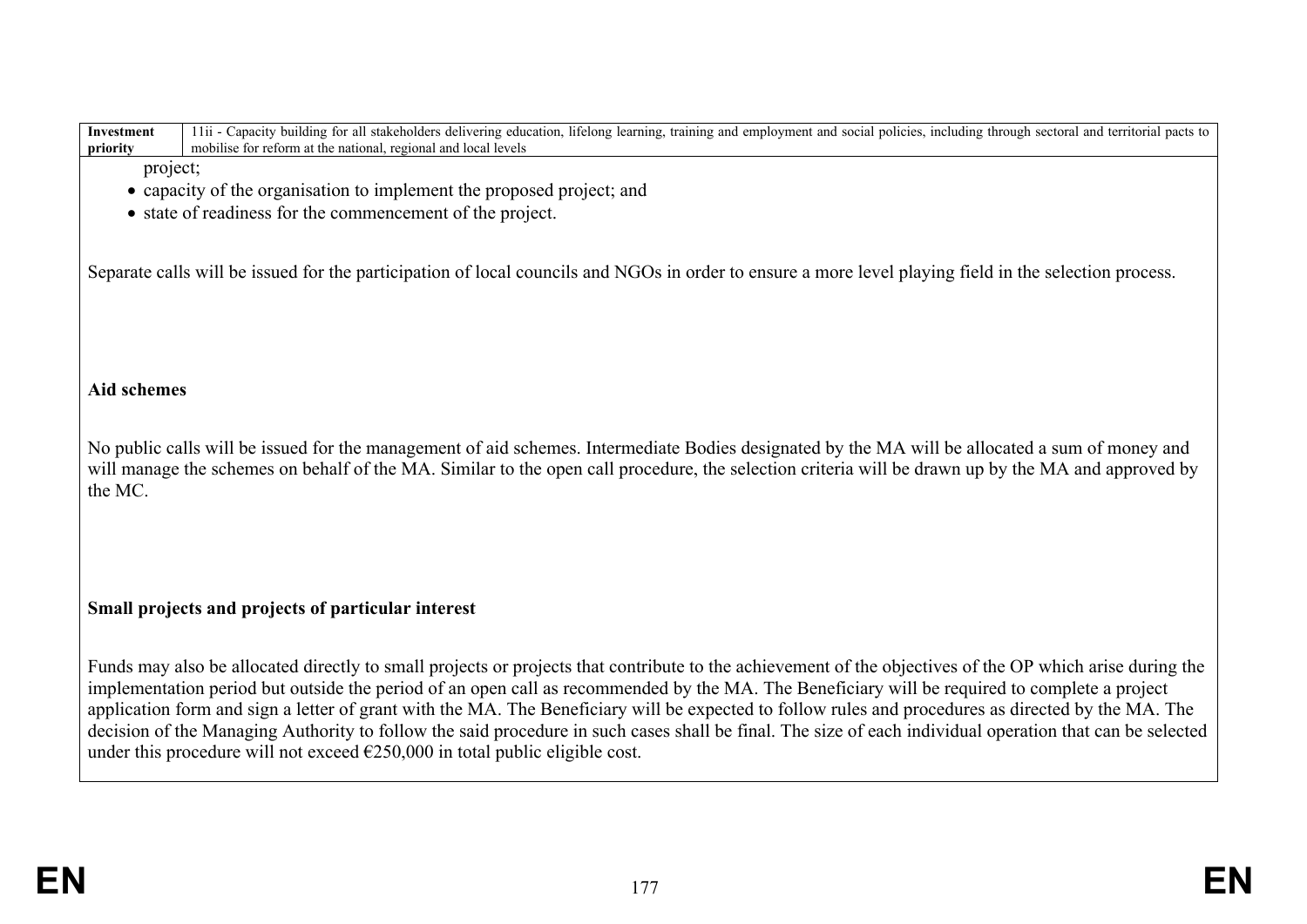| Investment | including<br>thuilding for all $\Box$<br>stakeholders<br>and<br>and<br>, lifelong learning.<br>i employment and social policies.<br>through<br>s delivering education.<br>pacts to<br>1 1 11<br>training<br>sectora.<br>apac.<br>a territorial |
|------------|------------------------------------------------------------------------------------------------------------------------------------------------------------------------------------------------------------------------------------------------|
| priority   | regional ano<br>at the national<br>mobilise for reform<br>local                                                                                                                                                                                |

# **Flexibility Facility**

In line with Article 98 (2) of the Council Regulation (EU) No 1303/2013, Government has decided to avail of the possibility to finance in a complementary manner and subject to the limit of 10% of European Funds for the Programme, actions falling within the scope of assistance from the ERDF, provided that they are considered necessary for the satisfactory implementation of the operation and are directly linked to it. The flexibility facility will not necessarily reach the full 10%. The use of the facility will be monitored through the Structural Funds Database.

## 2.*A.6.3 Planned use of financial instruments* (where appropriate)

| Investment     | 11ii - Capacity building for all stakeholders delivering education, lifelong learning, training and employment and social policies, including through sectoral and territorial pacts to |
|----------------|-----------------------------------------------------------------------------------------------------------------------------------------------------------------------------------------|
| priority       | mobilise for reform at the national, regional and local levels                                                                                                                          |
| Not applicable |                                                                                                                                                                                         |

## *2.A.6.4 Planned use of major projects* (where appropriate)

| Investment     | 11ii - Capacity building for all stakeholders delivering education, lifelong learning, training and employment and social policies, including through sectoral and territorial pacts to |
|----------------|-----------------------------------------------------------------------------------------------------------------------------------------------------------------------------------------|
| priority       | mobilise for reform at the national, regional and local levels                                                                                                                          |
| Not applicable |                                                                                                                                                                                         |
|                |                                                                                                                                                                                         |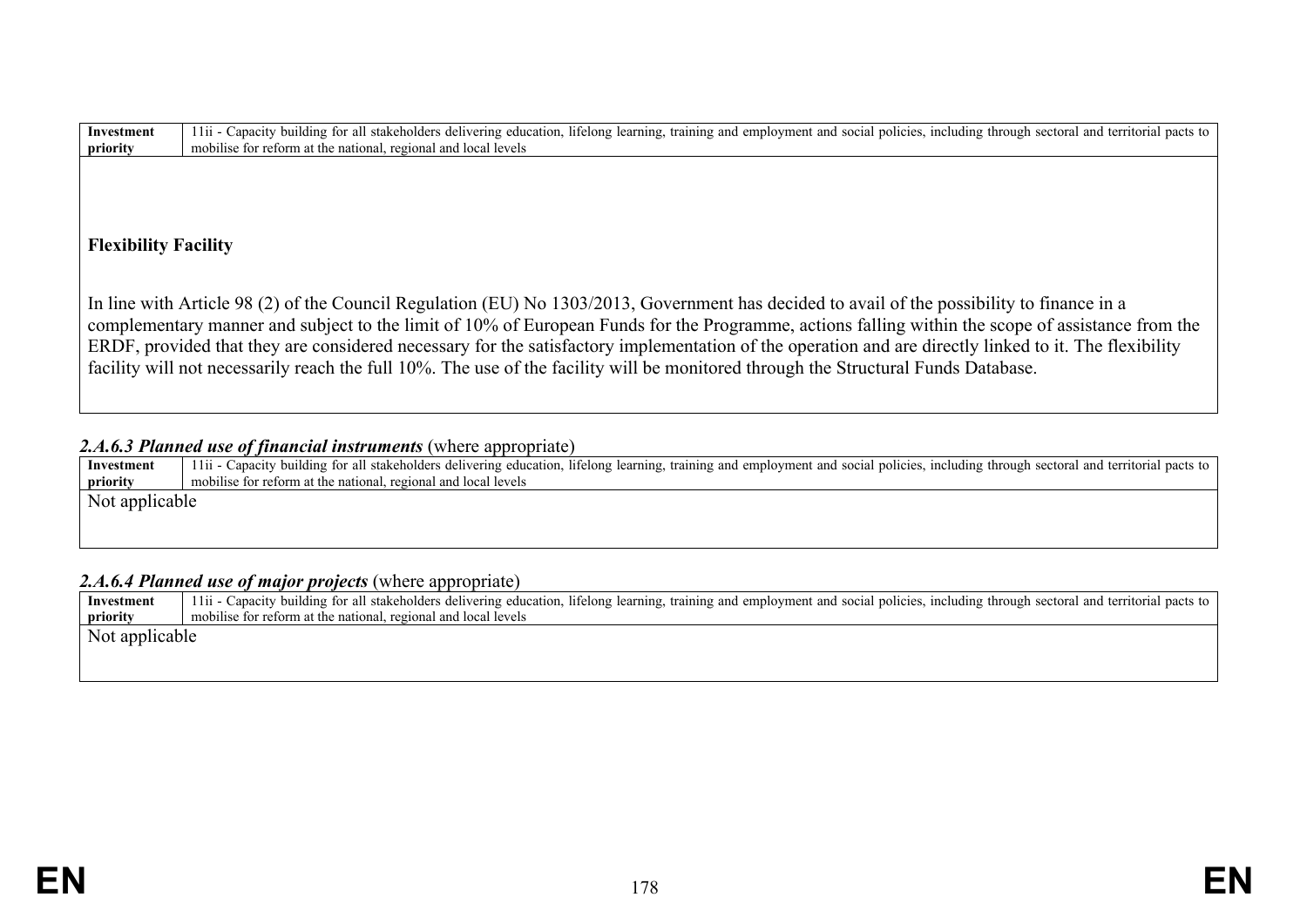# *2.A.6.5 Output indicators by investment priority and, where appropriate by category of region*

### **Table 5: Common and programme-specific output indicators** (by investment priority, broken down by category of region for the ESF, and where relevant, for the ERDF)

| Investment priority |                                               | 11ii - Capacity building for all stakeholders delivering education, lifelong learning, training and employment and social policies, including through sectoral |            |                                                                                         |                     |   |        |                |                               |  |
|---------------------|-----------------------------------------------|----------------------------------------------------------------------------------------------------------------------------------------------------------------|------------|-----------------------------------------------------------------------------------------|---------------------|---|--------|----------------|-------------------------------|--|
|                     |                                               |                                                                                                                                                                |            | and territorial pacts to mobilise for reform at the national, regional and local levels |                     |   |        |                |                               |  |
| <b>ID</b>           | Indicator                                     | <b>Measurement unit</b>                                                                                                                                        | Fund       | Category of region (where relevant)                                                     | Target value (2023) |   |        | Source of data | <b>Frequency of reporting</b> |  |
|                     |                                               |                                                                                                                                                                |            |                                                                                         |                     |   |        |                |                               |  |
|                     |                                               |                                                                                                                                                                |            |                                                                                         |                     | W |        |                |                               |  |
|                     |                                               |                                                                                                                                                                |            |                                                                                         |                     |   |        |                |                               |  |
|                     | Participants within stakeholder organisations | Number                                                                                                                                                         | <b>ESF</b> | Transition                                                                              |                     |   | 500.00 | Monitoring     | 1/year                        |  |
| 18                  | delivering ESF related policies               |                                                                                                                                                                |            |                                                                                         |                     |   |        |                |                               |  |

#### **2.A.7 Social innovation, transnational cooperation and contribution to thematic objectives 1-7**

| <b>Priority axis</b> | <b>Building the Institutional Administrative Capacity</b><br>PA4 |  |  |  |  |  |
|----------------------|------------------------------------------------------------------|--|--|--|--|--|
| a. Social Innovation |                                                                  |  |  |  |  |  |

Article 9 of the ESF Regulation (1304/2013) calls the ESF to promote social innovation within all areas falling under its scope in particular with the aim of testing, evaluating and scaling up innovation solutions, including at the local or regional level, in order to address social needs in partnership with the relevant partners and, in particular, social partners[1]. Social innovation is a tool which is capable to integrate various stakeholders to address social needs and societal challenges.[2]

In line with this Article, social innovation will be integrated as a horizontal principle across all the Priority Axes of the ESF Operational Programme. The aim is to try to identify new solutions for pressing social needs by inventing and developing solutions to challenges in a creative and positive way $[3]$ .

Government believes that all forms of social innovation should be supported to ensure that social demands affecting vulnerable groups in society that are not traditionally addressed by the markets or existing institutions are addressed. This also calls for investment in changes in relations between institutions and stakeholders[4]. In this regard, Malta believes that the fields for social innovation will be streamed across all the ESF Thematic Objectives and Investment Priorities identified under the ESF Operational Programme with the aim to underpin reforms through social innovative solutions in the different strands that are supported through the ESF. Specific selection criterion will be identified within the selection process to ensure that projects supporting social innovation will be given prominence. At the application stage, projects contributing towards the principle of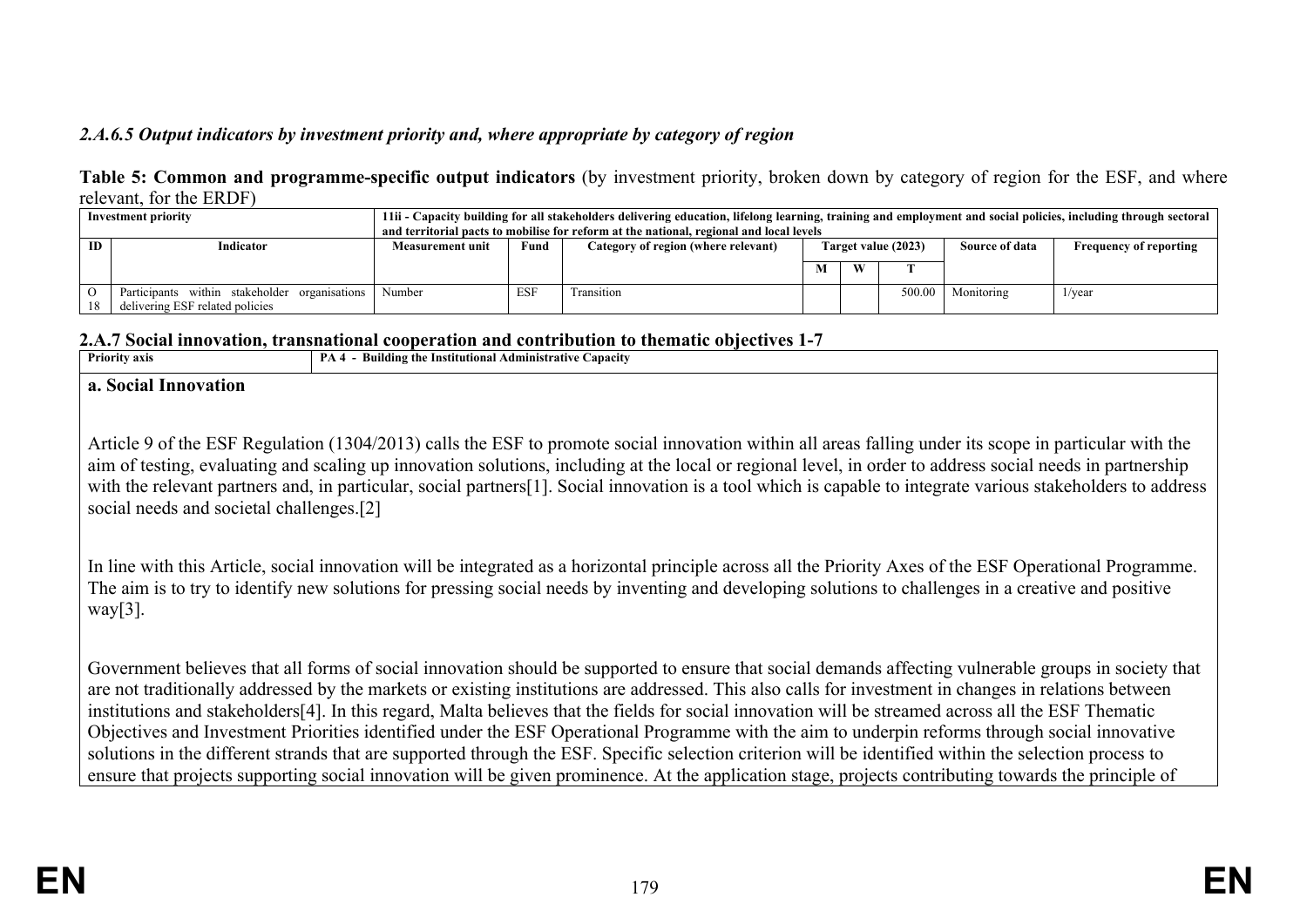| <b>Priority axis</b>          | PA 4 - Building the Institutional Administrative Capacity                                                                                                                                                                                                                                                                                                                                                                                                                                                                                                                                                                                                                                                                                                       |
|-------------------------------|-----------------------------------------------------------------------------------------------------------------------------------------------------------------------------------------------------------------------------------------------------------------------------------------------------------------------------------------------------------------------------------------------------------------------------------------------------------------------------------------------------------------------------------------------------------------------------------------------------------------------------------------------------------------------------------------------------------------------------------------------------------------|
|                               | social innovation will be required to justify the social innovation element within the project; how this idea can be considered as a new solution to<br>solve persisting social needs; and how this will contribute towards the specific objective under which it is submitted.                                                                                                                                                                                                                                                                                                                                                                                                                                                                                 |
| criteria:                     | As a minimum, for a social innovation project to qualify for additional points within the selection process, it must meet the following eligibility                                                                                                                                                                                                                                                                                                                                                                                                                                                                                                                                                                                                             |
|                               | • It must contribute towards the specific objectives of the investment priority under which the project is submitted;<br>• Incorporates the development and implementation of innovative solutions addressing social needs;<br>• Is implemented in partnership with at least another interested stakeholder.                                                                                                                                                                                                                                                                                                                                                                                                                                                    |
| b. Transnational Co-operation |                                                                                                                                                                                                                                                                                                                                                                                                                                                                                                                                                                                                                                                                                                                                                                 |
|                               | In line with Article 10 of the ESF regulation, Malta will support transnational co-operation with the aim of promoting mutual learning, thereby<br>increasing the effectiveness of policies supported by the ESF. In principle, in line with Article 10 (3) of the ESF Regulation, Malta will consider<br>selecting themes for transnational co-operation from a list of common themes proposed by the Commission and endorsed by the ESF Committee once<br>these are adopted. However, the Authorities also believe that transnational co-operation should be open under all the investment priorities selected<br>under the ESF to ensure that the advantages of mutual learning are benefited from across the different ESF strands identified under the OP. |
|                               |                                                                                                                                                                                                                                                                                                                                                                                                                                                                                                                                                                                                                                                                                                                                                                 |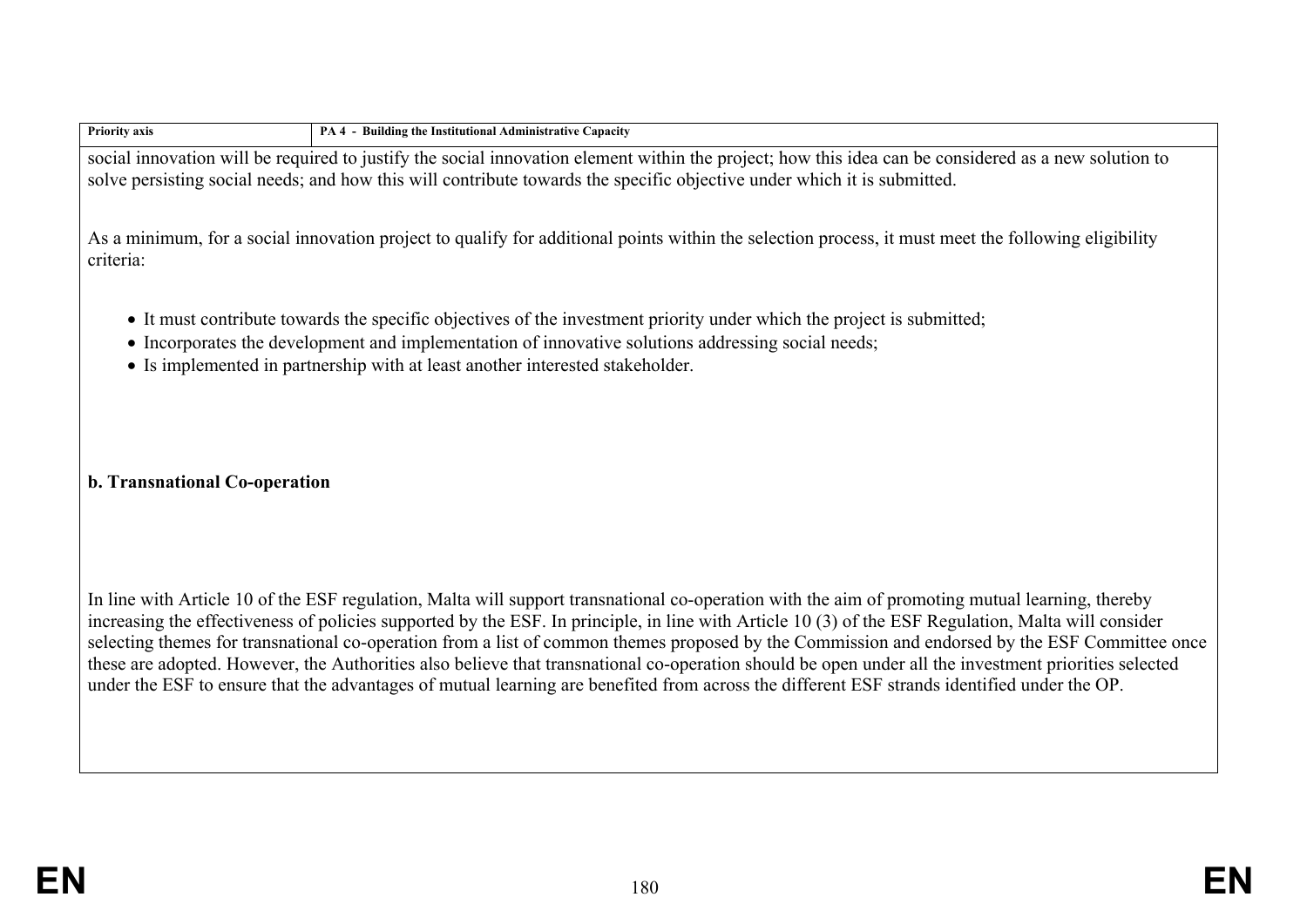| priority under which they are submitted.                   | In this context, project promoters pursuing transnational projects must either select a theme for transnational co-operation as adopted by the ESF<br>committee or propose an/other theme/s which also contribute towards the objectives of the programme and towards the objectives of the investment                                                                                                                                                                                                                                                                                                                                                                                                                                                 |
|------------------------------------------------------------|--------------------------------------------------------------------------------------------------------------------------------------------------------------------------------------------------------------------------------------------------------------------------------------------------------------------------------------------------------------------------------------------------------------------------------------------------------------------------------------------------------------------------------------------------------------------------------------------------------------------------------------------------------------------------------------------------------------------------------------------------------|
| States.                                                    | Similar to the 2007-2013 experience, only transnationality that adds value to the principle of social innovation described above will benefit from<br>additional points in the selection process. As a minimum requirement, transnational co-operation shall involve partners from at least two Member                                                                                                                                                                                                                                                                                                                                                                                                                                                 |
| c. Thematic objectives set out in Articles 9(1) to (7) CPR |                                                                                                                                                                                                                                                                                                                                                                                                                                                                                                                                                                                                                                                                                                                                                        |
| of the Public Administration.                              | Priority Axis 4 will also contribute towards the ICT Thematic Objective by investing in ESF measures which complement interventions financed<br>through ERDF under OPI with the aim to contribute towards the reduction of administrative burden and simplification of procedures as well as<br>adopting a more customer oriented approach. Priority Axis 4 will also indirectly contribute towards Thematic Objective 3 through measures<br>addressing the reduction of administrative burden and improving the administration of justice with the aim to facilitate the Maltese socio-economic<br>environment. These investments are intertwined with the concept of improving Malta's competitiveness by improving the efficiency and effectiveness |
|                                                            |                                                                                                                                                                                                                                                                                                                                                                                                                                                                                                                                                                                                                                                                                                                                                        |
| Council Regulation (EC) No 1081/2006.                      | [1] Regulation (EU) No 1304/2013 of the European Parliament and of the Council of 17 December 2013 on the European Social Fund and repealing                                                                                                                                                                                                                                                                                                                                                                                                                                                                                                                                                                                                           |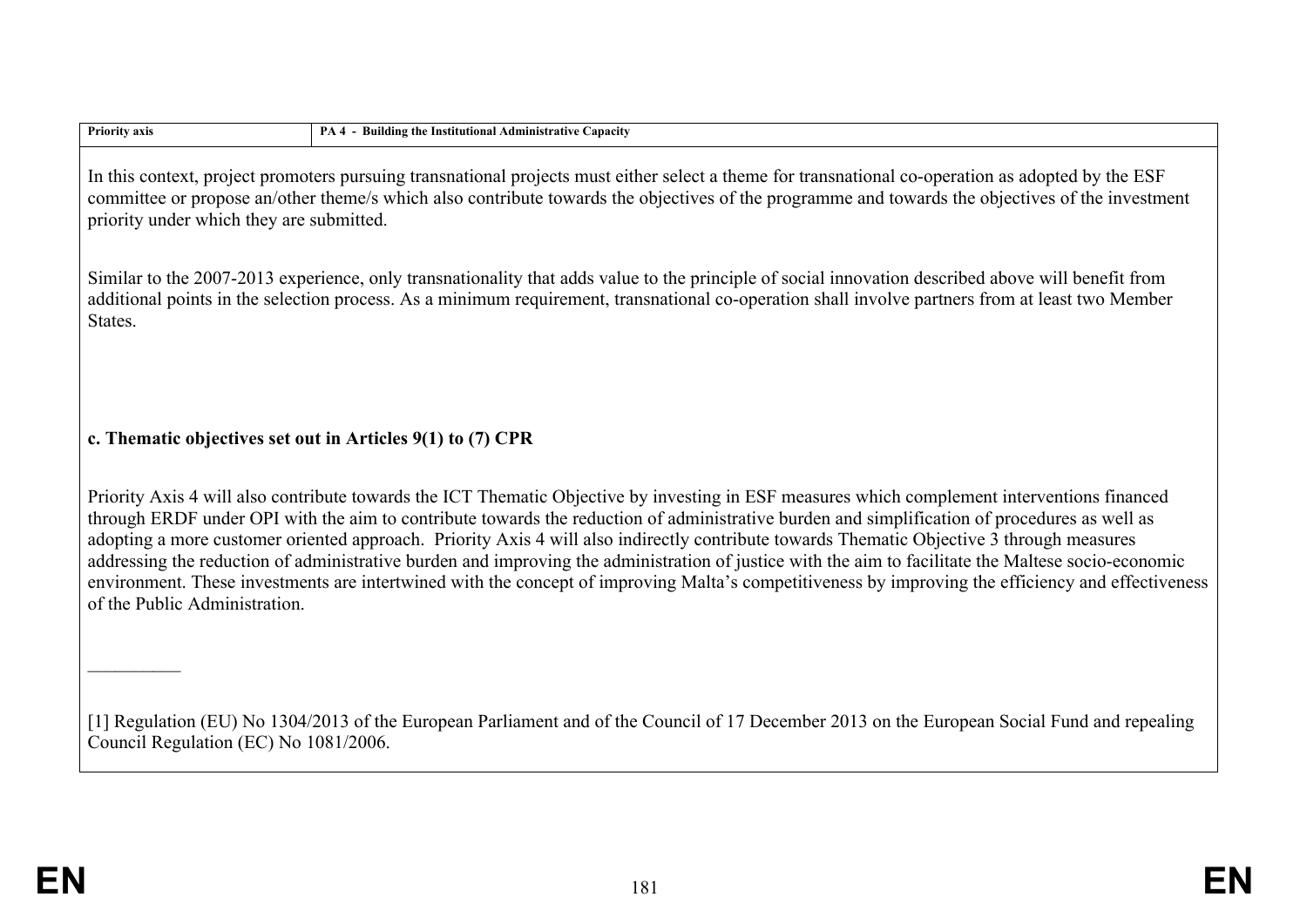| <b>Priority axis</b>                                                                                                                                                                                                                     | PA 4 - Building the Institutional Administrative Capacity |  |  |  |  |  |
|------------------------------------------------------------------------------------------------------------------------------------------------------------------------------------------------------------------------------------------|-----------------------------------------------------------|--|--|--|--|--|
| [2] Guide to Social Innovation (European Commission, 2013) Regional and Urban Policy, p.5 available from<br>http://s3platform.jrc.ec.europa.eu/documents/10157/47822/Guide%20to%20Social%20Innovation.pdf [Accessed on 28 February 2014] |                                                           |  |  |  |  |  |
| $[3]$ Ibid.                                                                                                                                                                                                                              |                                                           |  |  |  |  |  |
| $[4]$ Ibid.                                                                                                                                                                                                                              |                                                           |  |  |  |  |  |

# **2.A.8 Performance framework**

### **Table 6: Performance framework of the priority axis** (by fund and, for the ERDF and ESF, category of region)

| Priority axis |                   |                                                                                                                | PA 4 - Building the Institutional Administrative Capacity |                                        |      |                       |   |                    |   |                     |                   |                                                                                                                                                                          |
|---------------|-------------------|----------------------------------------------------------------------------------------------------------------|-----------------------------------------------------------|----------------------------------------|------|-----------------------|---|--------------------|---|---------------------|-------------------|--------------------------------------------------------------------------------------------------------------------------------------------------------------------------|
| m             | Indicator<br>type | Indicator or key implementation step                                                                           |                                                           | Measurement unit, where<br>appropriate | Fund | Category of<br>region |   | Milestone for 2018 |   | Final target (2023) | Source of<br>data | Explanation of relevance of indicator, where appropriate                                                                                                                 |
|               |                   |                                                                                                                |                                                           |                                        |      |                       | м |                    | м |                     |                   |                                                                                                                                                                          |
| CO22          |                   | number of projects targeting public administrations or public services at<br>national, regional or local level |                                                           | Number                                 | ES   | Transition            |   |                    |   | 3.00                | Monitoring        | Indicator selected represents majority of resources allocated to the Priority Axis.                                                                                      |
|               |                   | <b>Financial Indicator</b>                                                                                     |                                                           | Euro                                   | ESF  | Transition            |   | 2.988.741.96       |   | 11,000,000.00       | Monitoring        | Amount to be certified by 2018 taking into account the de-committment values for 2018. Figures<br>were based on past experience during the 2007-2013 programming period. |

# **Additional qualitative information on the establishment of the performance framework**

Not applicable

# **2.A.9 Categories of intervention**

Categories of intervention corresponding to the content of the priority axis based on a nomenclature adopted by the Commission, and indicative breakdown of Union support.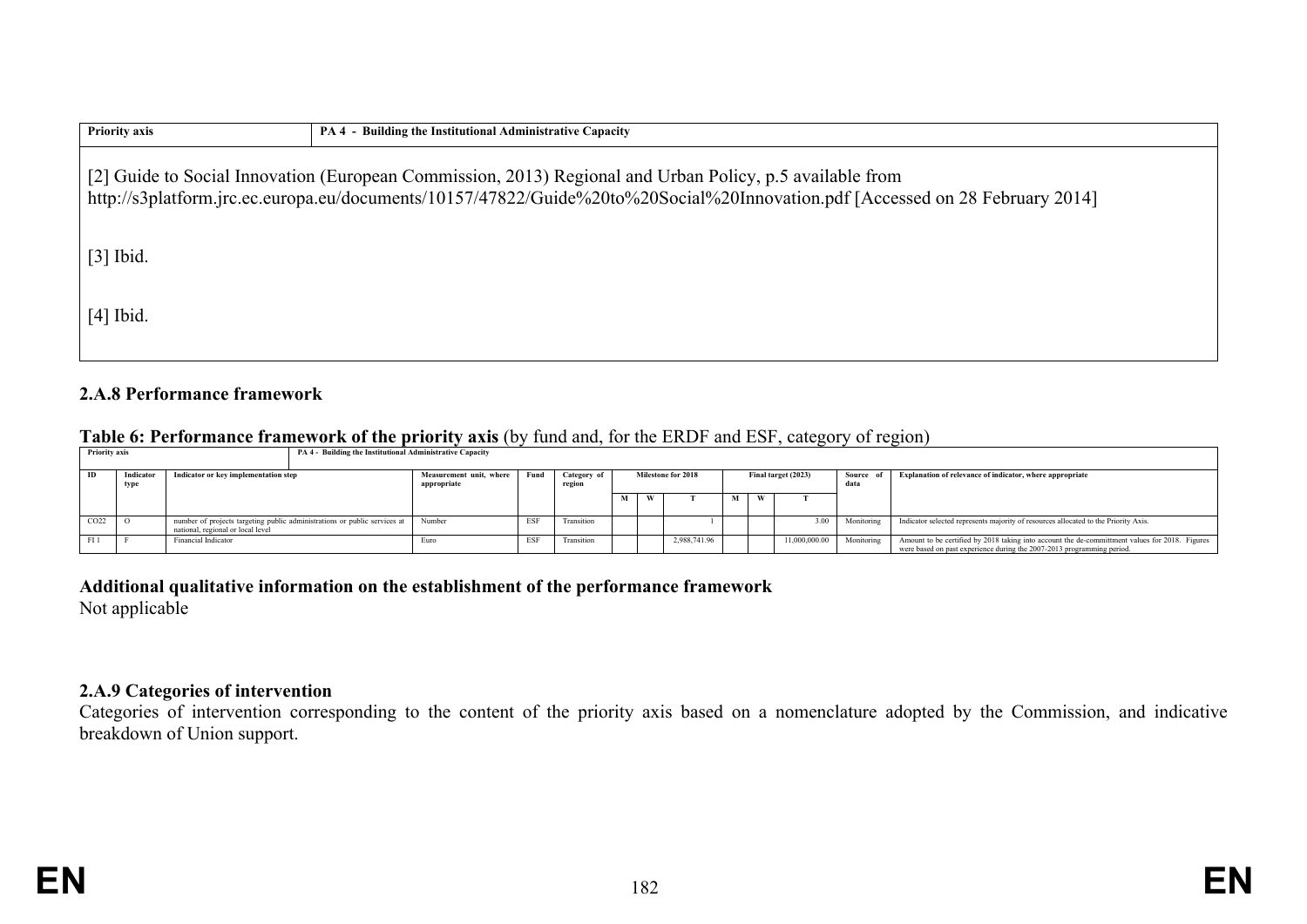# **Tables 7-11: Categories of intervention**

#### **Table 7: Dimension 1 - Intervention field**

|                          | <b>PA 4 - Building the Institutional Administrative Capacity</b><br><b>Priority axis</b> |                                                                                                                                                                                         |              |  |  |
|--------------------------|------------------------------------------------------------------------------------------|-----------------------------------------------------------------------------------------------------------------------------------------------------------------------------------------|--------------|--|--|
| Fund<br>Category of      |                                                                                          | Code                                                                                                                                                                                    | E amount     |  |  |
|                          | region                                                                                   |                                                                                                                                                                                         |              |  |  |
| <b>ESF</b><br>Transition |                                                                                          | 119. Investment in institutional capacity and in the efficiency of public administrations and public services at the national, regional and local levels with a view to reforms, better | 8,000,000.00 |  |  |
|                          |                                                                                          | regulation and good governance                                                                                                                                                          |              |  |  |
| <b>ESF</b>               | Transition                                                                               | 120. Capacity building for all stakeholders delivering education, lifelong learning, training and employment and social policies, including through sectoral and territorial pacts to   | 800,000.00   |  |  |
|                          |                                                                                          | mobilise for reform at the national, regional and local levels                                                                                                                          |              |  |  |

#### **Table 8: Dimension 2 - Form of finance**

| <b>Priority axis</b> |                    | <b>PA 4 - Building the Institutional Administrative Capacity</b> |              |
|----------------------|--------------------|------------------------------------------------------------------|--------------|
| Fund                 | Category of region | Code                                                             | i amount     |
| <b>ESF</b>           | Fransition         | 01. Non-repayable grant                                          | 8,800,000.00 |

#### **Table 9: Dimension 3 - Territory type**

| <b>Priority axis</b> | .                  |  | PA 4 - Building the Institutional Administrative Capacity |                   |
|----------------------|--------------------|--|-----------------------------------------------------------|-------------------|
| Fund                 | Category of region |  | Code                                                      | $\epsilon$ amount |
| <b>ESF</b>           | Transition         |  | 06. ESF transnational cooperation                         | 275,000.00        |
| <b>ESF</b>           | Transition         |  | 07. Not applicable                                        | 8,525,000.00      |

#### **Table 10: Dimension 4 - Territorial delivery mechanisms**

| <b>Priority axis</b>       |            | <b>PA 4 - Building the Institutional Administrative Capacity</b> |              |
|----------------------------|------------|------------------------------------------------------------------|--------------|
| Category of region<br>Fund |            | Code                                                             | e amount     |
| <b>ESF</b>                 | Transition | 07. Not applicable                                               | 3,800,000.00 |

#### **Table 11: Dimension 6 - ESF secondary theme** (ESF and YEI only)

| <b>Priority axis</b><br><b>PA 4 - Building the Institutional Administrative Capacity</b> |                    |                                                                                                |                   |
|------------------------------------------------------------------------------------------|--------------------|------------------------------------------------------------------------------------------------|-------------------|
| Fund                                                                                     | Category of region | Code                                                                                           | $\epsilon$ amount |
| <b>ESF</b>                                                                               | Transition         | 02. Social innovation                                                                          | 125,000.          |
|                                                                                          |                    |                                                                                                | 00                |
| ESF                                                                                      | Transition         | 05. Enhancing the accessibility, use and quality of information and communication technologies | 800,000.          |
|                                                                                          |                    |                                                                                                | 00                |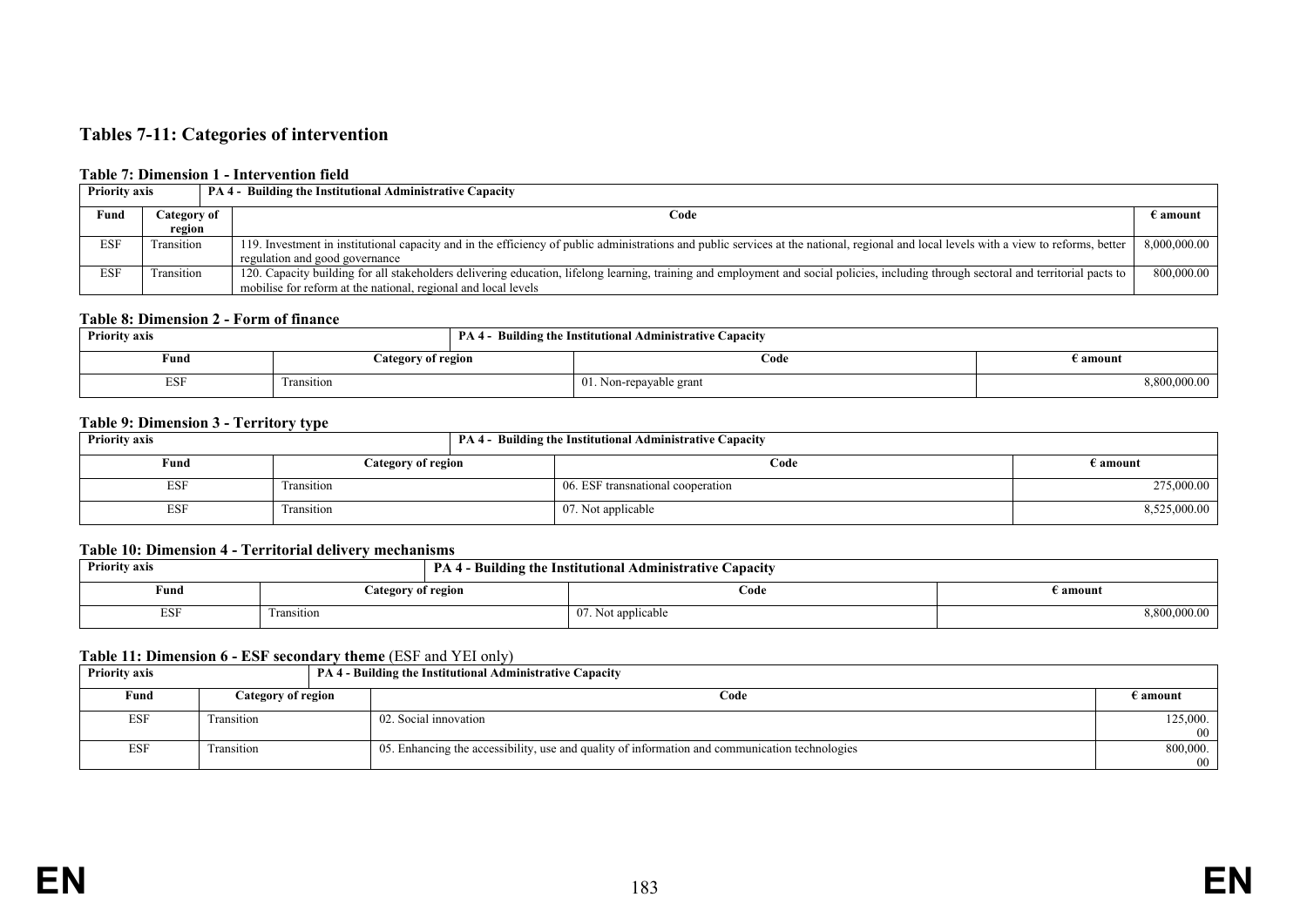| <b>Priority axis</b><br>  PA 4 - Building the Institutional Administrative Capacity |                    |                    |                  |
|-------------------------------------------------------------------------------------|--------------------|--------------------|------------------|
| Fund                                                                                | Category of region | Code               | E amount         |
| <b>ESF</b>                                                                          | Transition         | 08. Not applicable | 7,875,00<br>0.00 |

#### **2.A.10 Summary of the planned use of technical assistance including, where necessary, actions to reinforce the administrative capacity of authorities involved in the management and control of the programmes and beneficiaries** (where appropriate) (by priority axis)

| <b>Priority axis:</b>                                                                               | <b>PA 4 - Building the Institutional Administrative Capacity</b> |  |  |  |
|-----------------------------------------------------------------------------------------------------|------------------------------------------------------------------|--|--|--|
| The planned use of technical assistance is explained in detail under Section 2.B of this programme. |                                                                  |  |  |  |
|                                                                                                     |                                                                  |  |  |  |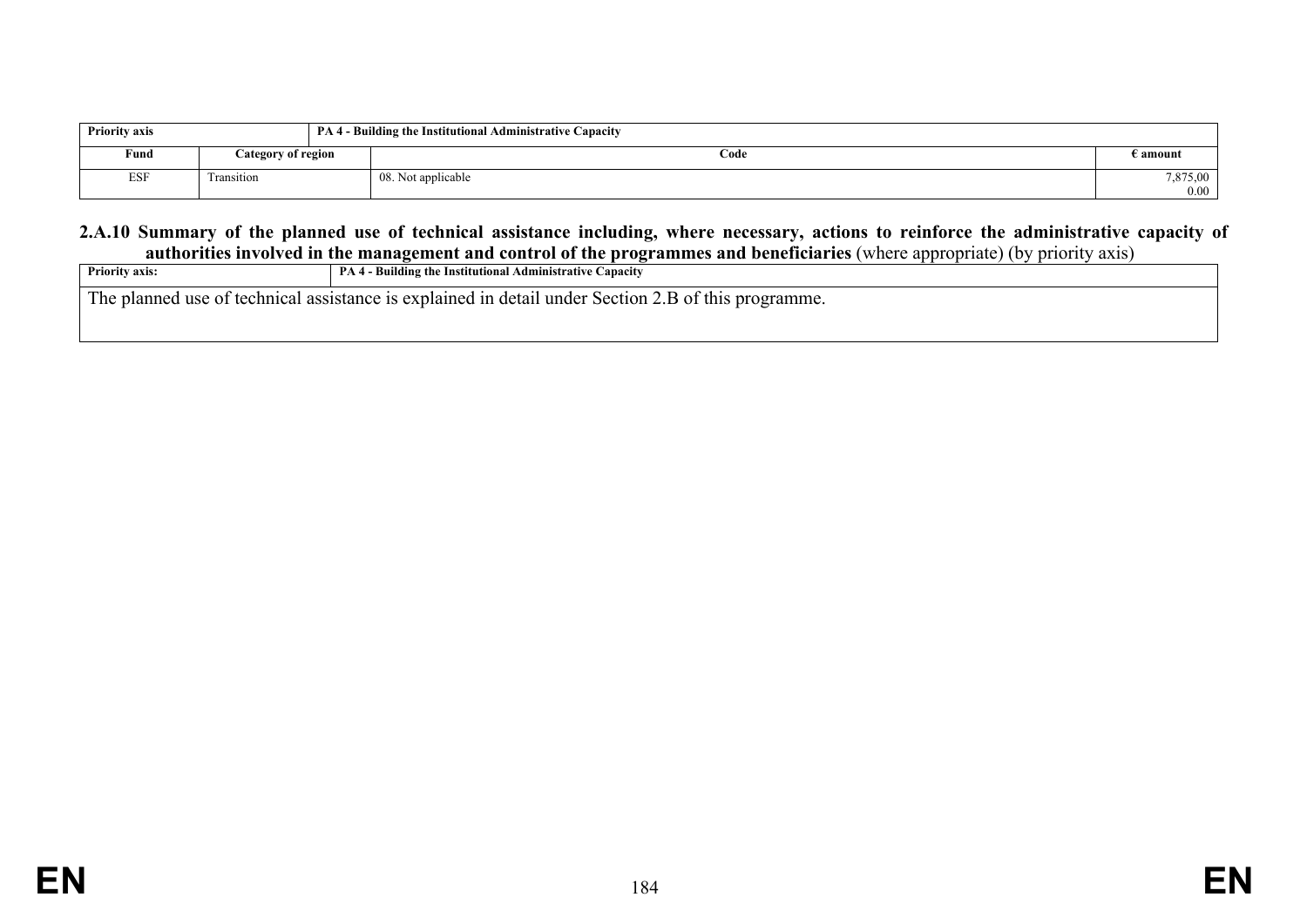### **2.B DESCRIPTION OF THE PRIORITY AXES FOR TECHNICAL ASSISTANCE**

#### **2.B.1 Priority axis**

| ID of the                  | DA.        |
|----------------------------|------------|
| e priority axis            | 11 L J     |
|                            |            |
| Title of the priority axis | Assistance |
|                            | hnıca•     |

# **2.B.2 Justification for establishing a priority axis covering more than one category of region** (where applicable) No applicable

# **2.B.3 Fund and category of region**

| Fund      | ^† region<br>0.10000000 | $\cdots$<br>s (total eligible-<br>ligible public expenditure)<br>'^ expenditure or e.<br>alculation basis<br>$\sim$ |
|-----------|-------------------------|---------------------------------------------------------------------------------------------------------------------|
| ESE<br>பய | 1000<br>Transition      | Public                                                                                                              |

# **2.B.4 Specific objectives and expected results**

| ID  | Specific objective                                                                                                                                                    | Results that the Member States seek to achieve with Union support                                     |
|-----|-----------------------------------------------------------------------------------------------------------------------------------------------------------------------|-------------------------------------------------------------------------------------------------------|
| -SO | Investing in the implementation of the Operational Programme with a view to optimise the programme's delivery<br>in line with regulatory requirements and procedures. | Not applicable - Technical Assistance dedicated to this Programme<br>does not exceed Euro 15 million. |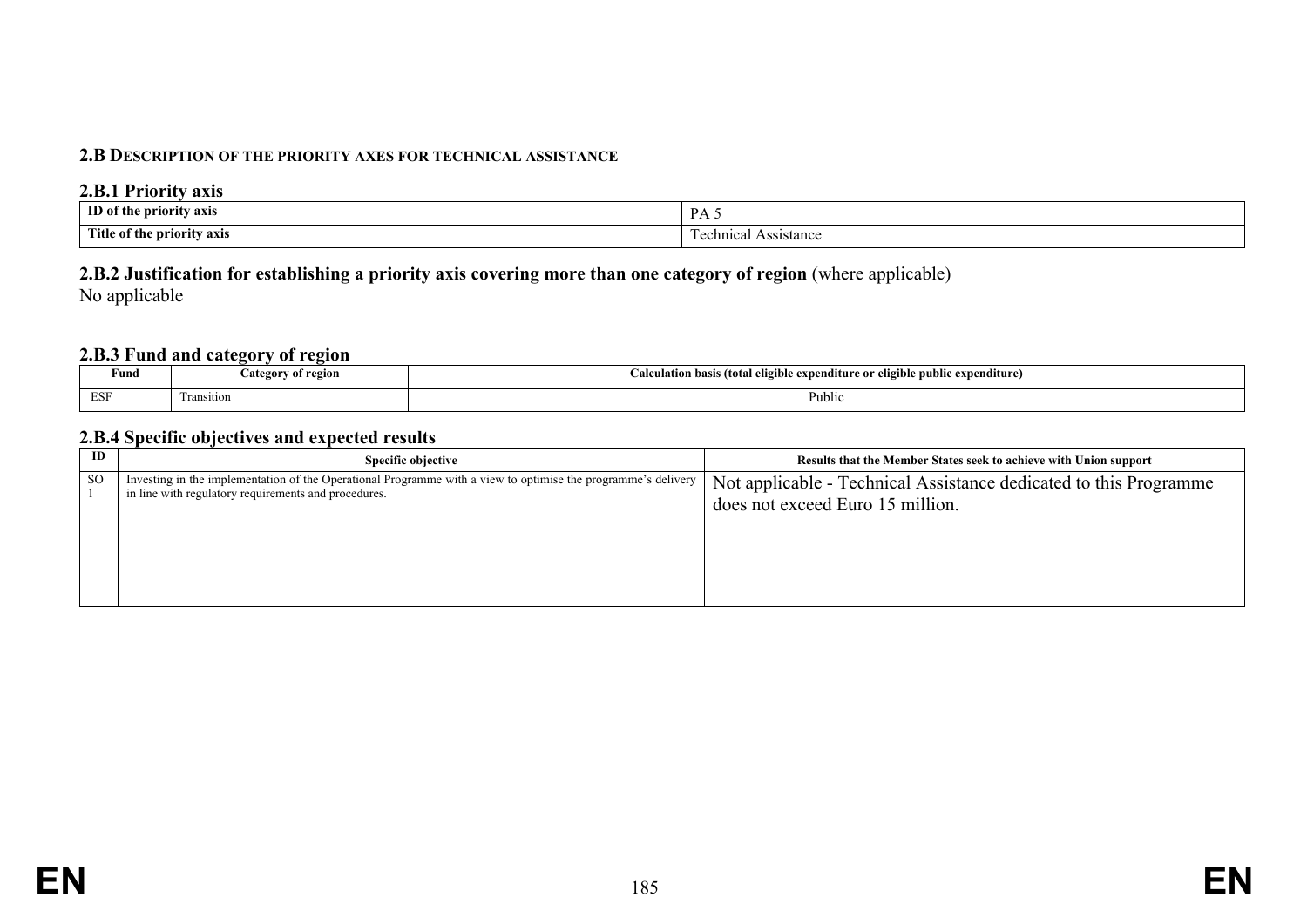# **2.B.5 Result indicators**

# **Table 12: Programme-specific result indicators** (by specific objective) (for ERDF/ESF/Cohesion Fund)

|    | <b>Priority axis</b> | SO 1 - Investing in the implementation of the Operational Programme with a view to optimise the programme's delivery in line with regulatory requirements and procedures. |  |                       |  |                      |                  |                     |  |                |                               |
|----|----------------------|---------------------------------------------------------------------------------------------------------------------------------------------------------------------------|--|-----------------------|--|----------------------|------------------|---------------------|--|----------------|-------------------------------|
| ID | Indicator            | Measurement unit                                                                                                                                                          |  | <b>Baseline value</b> |  | <b>Baseline vear</b> |                  | Target value (2023) |  | Source of data | <b>Frequency of reporting</b> |
|    |                      |                                                                                                                                                                           |  | W                     |  |                      | <b>XX</b><br>IVI |                     |  |                |                               |

# **2.B.6 Actions to be supported and their expected contribution to the specific objectives** (by priority axis)

# *2.B.6.1 A description of actions to be supported and their expected contribution to the specific objectives*

| <b>Priority axis</b>                                                                                                                                                                                 | <b>PA 5 - Technical Assistance</b>                                                                                                                     |  |  |  |  |  |  |
|------------------------------------------------------------------------------------------------------------------------------------------------------------------------------------------------------|--------------------------------------------------------------------------------------------------------------------------------------------------------|--|--|--|--|--|--|
| Based on the experience from the previous programming period and the ongoing assessment of the administrative capacity in relation to the                                                            |                                                                                                                                                        |  |  |  |  |  |  |
|                                                                                                                                                                                                      | implementation of the programmes, the amount of funding allocated for technical assistance will have to reflect the more specific needs of this        |  |  |  |  |  |  |
|                                                                                                                                                                                                      | Operational Programme to cater for the administrative costs required for the overall implementation of the ESF programme. At the level of the          |  |  |  |  |  |  |
|                                                                                                                                                                                                      | Managing Authority and the Intermediate Body, preliminary assessments have shown that as regards the financial management and control of the           |  |  |  |  |  |  |
|                                                                                                                                                                                                      | Operational Programme as well as the administrative and on-the-spot verifications of operations, the amount of funding allocated from TA for the       |  |  |  |  |  |  |
|                                                                                                                                                                                                      | carrying out of these tasks will have to ensure that the regulatory requirements are duly met. The fragmentation of the ESF projects and the laborious |  |  |  |  |  |  |
|                                                                                                                                                                                                      | control mechanisms required for ESF kind of interventions will also have to be taken into account in this assessment.                                  |  |  |  |  |  |  |
|                                                                                                                                                                                                      |                                                                                                                                                        |  |  |  |  |  |  |
| Through technical assistance, Government will seek to facilitate the implementation of the Operational Programme with a view to enhance programme<br>delivery in line with the Regulatory Framework. |                                                                                                                                                        |  |  |  |  |  |  |
|                                                                                                                                                                                                      |                                                                                                                                                        |  |  |  |  |  |  |
|                                                                                                                                                                                                      |                                                                                                                                                        |  |  |  |  |  |  |
|                                                                                                                                                                                                      |                                                                                                                                                        |  |  |  |  |  |  |
|                                                                                                                                                                                                      |                                                                                                                                                        |  |  |  |  |  |  |

**Types of Interventions**

The actions under this Priority Axis will support programme implementation, in accordance with Article 59 of the Common Provisions Regulation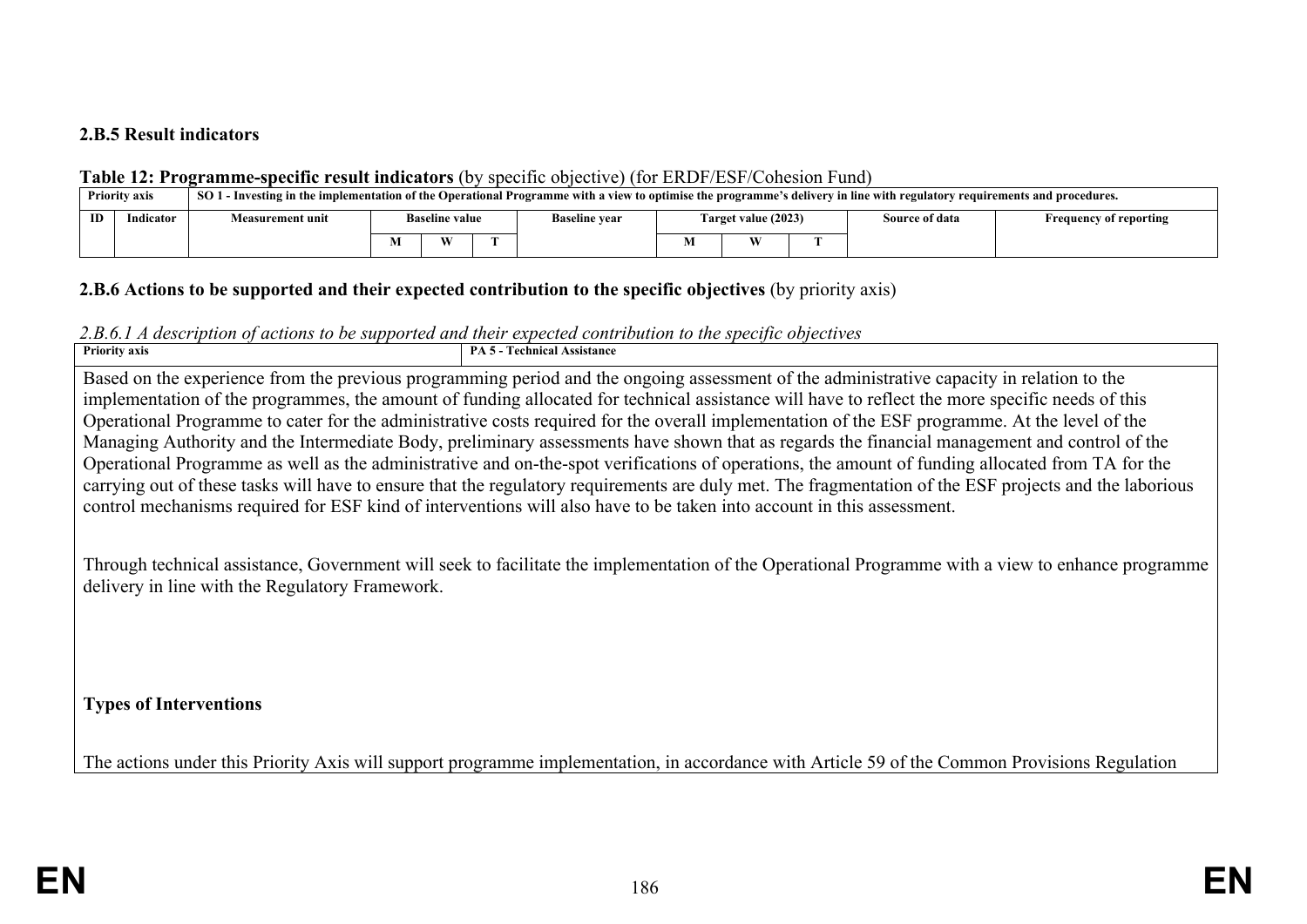| <b>Priority axis</b>                                                                                                                                                                                                                                                                                                                                                                                                                                                                                                                                                                                                                                                                                                                                                                                                                | <b>PA 5 - Technical Assistance</b>                                                                                                                                                                                                                                                                                                                                                                                                                                                                                                                                                                                         |  |  |  |  |  |  |  |
|-------------------------------------------------------------------------------------------------------------------------------------------------------------------------------------------------------------------------------------------------------------------------------------------------------------------------------------------------------------------------------------------------------------------------------------------------------------------------------------------------------------------------------------------------------------------------------------------------------------------------------------------------------------------------------------------------------------------------------------------------------------------------------------------------------------------------------------|----------------------------------------------------------------------------------------------------------------------------------------------------------------------------------------------------------------------------------------------------------------------------------------------------------------------------------------------------------------------------------------------------------------------------------------------------------------------------------------------------------------------------------------------------------------------------------------------------------------------------|--|--|--|--|--|--|--|
| (EU) 1303/2013 with a view to effectively manage and control the programme.                                                                                                                                                                                                                                                                                                                                                                                                                                                                                                                                                                                                                                                                                                                                                         |                                                                                                                                                                                                                                                                                                                                                                                                                                                                                                                                                                                                                            |  |  |  |  |  |  |  |
|                                                                                                                                                                                                                                                                                                                                                                                                                                                                                                                                                                                                                                                                                                                                                                                                                                     |                                                                                                                                                                                                                                                                                                                                                                                                                                                                                                                                                                                                                            |  |  |  |  |  |  |  |
| Government is committed to reinforce and ensure adequate capacity within the entities involved in the management and control of the funds with the<br>aim to ascertain efficiency and effectiveness in the overall implementation of the 2014-2020 Programme. Thus, this Priority Axis will support the<br>increase in capacity in entities involved in the management and control of the Programme. This will be complemented with the necessary capacity<br>building measures in the field including training (both locally and abroad) and networking including exchange of experiences (within the Member<br>State as well as with other Member States). In addition, external expert assistance such as expertise in the implementation of simplified cost options,<br>monitoring and evaluation, etc. will also be supported. |                                                                                                                                                                                                                                                                                                                                                                                                                                                                                                                                                                                                                            |  |  |  |  |  |  |  |
| effectiveness in the management of the funds.                                                                                                                                                                                                                                                                                                                                                                                                                                                                                                                                                                                                                                                                                                                                                                                       | Technical Assistance is also expected to support any necessary studies, communication and evaluation plans, ICT related systems and equipment,<br>which contribute towards an effective and simplified approach during the implementation of the programme contributing towards more efficiency and                                                                                                                                                                                                                                                                                                                        |  |  |  |  |  |  |  |
|                                                                                                                                                                                                                                                                                                                                                                                                                                                                                                                                                                                                                                                                                                                                                                                                                                     |                                                                                                                                                                                                                                                                                                                                                                                                                                                                                                                                                                                                                            |  |  |  |  |  |  |  |
| <b>List of Potential Interventions</b>                                                                                                                                                                                                                                                                                                                                                                                                                                                                                                                                                                                                                                                                                                                                                                                              |                                                                                                                                                                                                                                                                                                                                                                                                                                                                                                                                                                                                                            |  |  |  |  |  |  |  |
| • Information and Publicity Measures                                                                                                                                                                                                                                                                                                                                                                                                                                                                                                                                                                                                                                                                                                                                                                                                |                                                                                                                                                                                                                                                                                                                                                                                                                                                                                                                                                                                                                            |  |  |  |  |  |  |  |
| as the implementation of this strategy.                                                                                                                                                                                                                                                                                                                                                                                                                                                                                                                                                                                                                                                                                                                                                                                             | The main aim of information and publicity activities is to promote public awareness of the Operational Programme to potential beneficiaries as well as<br>the general public. These activities are expected to increase overall transparency in the management, control and implementation of the Funds and also<br>support absorption. In line with Article 115 (1) (a), Article 116 and Annex XII Article 4 of the Common Provisions Regulation (EU) 1303/2013,<br>Malta will be drafting the Communication Strategy for the ESI Funds 2014-2020. In this regard, technical assistance will support the drafting as well |  |  |  |  |  |  |  |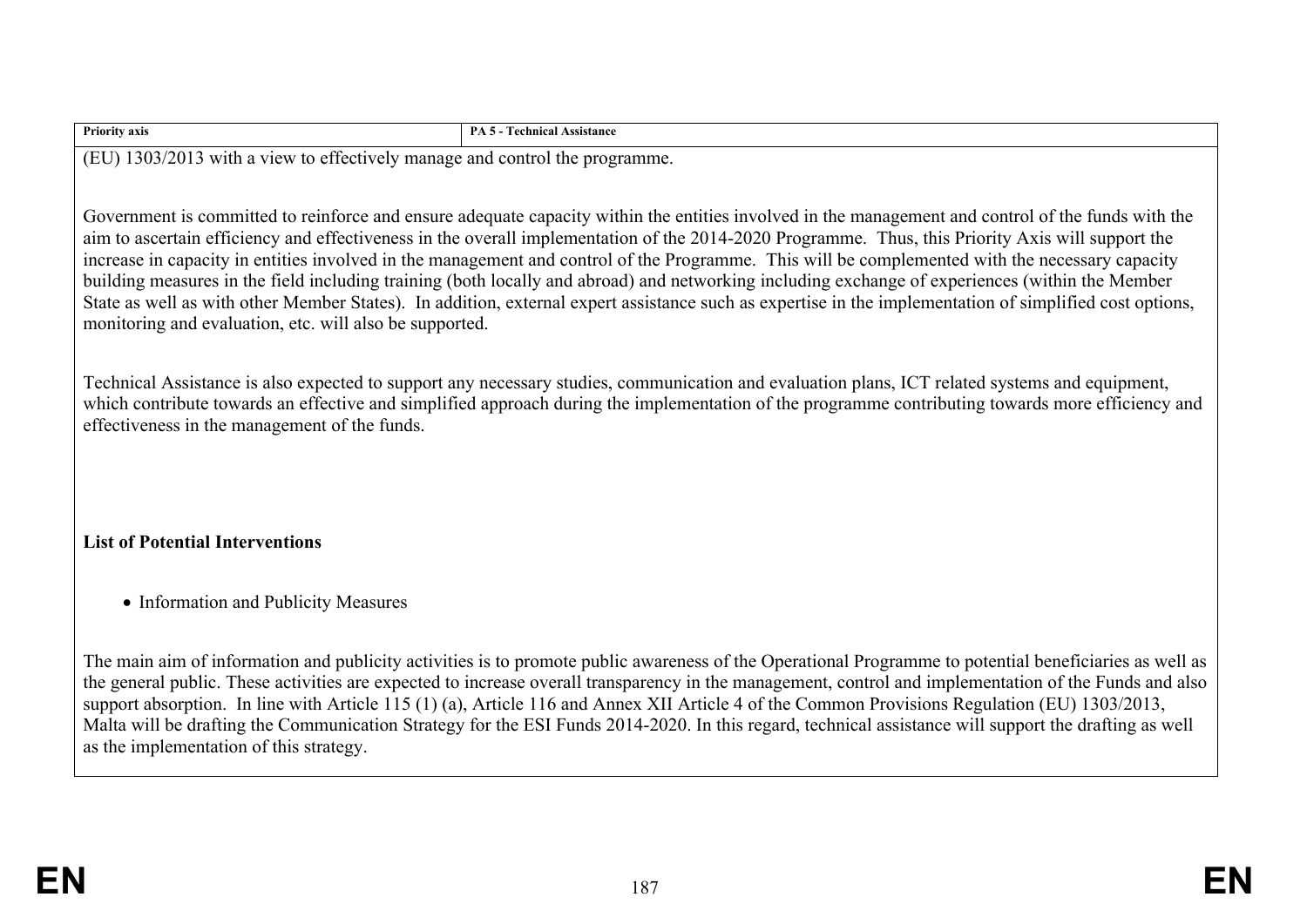| <b>Priority axis</b>                                                                                                                                                                                                                                                                                                                                                                                                                                                                                                                                                                                                                                                      | <b>PA 5 - Technical Assistance</b>                                                                                                                                                                                                                                                                                                                                                                                                                                                                                                                                                                                                                                                                                                                                                                                                                                                                                  |  |  |  |  |  |  |
|---------------------------------------------------------------------------------------------------------------------------------------------------------------------------------------------------------------------------------------------------------------------------------------------------------------------------------------------------------------------------------------------------------------------------------------------------------------------------------------------------------------------------------------------------------------------------------------------------------------------------------------------------------------------------|---------------------------------------------------------------------------------------------------------------------------------------------------------------------------------------------------------------------------------------------------------------------------------------------------------------------------------------------------------------------------------------------------------------------------------------------------------------------------------------------------------------------------------------------------------------------------------------------------------------------------------------------------------------------------------------------------------------------------------------------------------------------------------------------------------------------------------------------------------------------------------------------------------------------|--|--|--|--|--|--|
|                                                                                                                                                                                                                                                                                                                                                                                                                                                                                                                                                                                                                                                                           |                                                                                                                                                                                                                                                                                                                                                                                                                                                                                                                                                                                                                                                                                                                                                                                                                                                                                                                     |  |  |  |  |  |  |
|                                                                                                                                                                                                                                                                                                                                                                                                                                                                                                                                                                                                                                                                           |                                                                                                                                                                                                                                                                                                                                                                                                                                                                                                                                                                                                                                                                                                                                                                                                                                                                                                                     |  |  |  |  |  |  |
|                                                                                                                                                                                                                                                                                                                                                                                                                                                                                                                                                                                                                                                                           |                                                                                                                                                                                                                                                                                                                                                                                                                                                                                                                                                                                                                                                                                                                                                                                                                                                                                                                     |  |  |  |  |  |  |
| • Investing in the adequate implementation of the Programmes                                                                                                                                                                                                                                                                                                                                                                                                                                                                                                                                                                                                              |                                                                                                                                                                                                                                                                                                                                                                                                                                                                                                                                                                                                                                                                                                                                                                                                                                                                                                                     |  |  |  |  |  |  |
|                                                                                                                                                                                                                                                                                                                                                                                                                                                                                                                                                                                                                                                                           |                                                                                                                                                                                                                                                                                                                                                                                                                                                                                                                                                                                                                                                                                                                                                                                                                                                                                                                     |  |  |  |  |  |  |
| The provision of highly trained human resources tasked with the implementation and monitoring of the Operational Programmes remains a priority<br>during the 2014-2020 programming period. Government is in the process of concluding a detailed assessment of the capacity and expertise of the<br>human resources involved in the implementation of the programmes. The objective of this exercise is to take into account the lessons learnt from the<br>implementation of 2007-2013 programme as well as to identify the needs both in terms of human resources as well as expertise with a view to ensure<br>the adequate implementation of the 2014-2020 programme. |                                                                                                                                                                                                                                                                                                                                                                                                                                                                                                                                                                                                                                                                                                                                                                                                                                                                                                                     |  |  |  |  |  |  |
|                                                                                                                                                                                                                                                                                                                                                                                                                                                                                                                                                                                                                                                                           |                                                                                                                                                                                                                                                                                                                                                                                                                                                                                                                                                                                                                                                                                                                                                                                                                                                                                                                     |  |  |  |  |  |  |
|                                                                                                                                                                                                                                                                                                                                                                                                                                                                                                                                                                                                                                                                           | Within this context, TA will finance expenditure related to the adequate management, implementation and control of the programme such as the<br>recruitment of officers, investment in IT systems and studies including simplified cost options, monitoring and evaluation, amongst others.                                                                                                                                                                                                                                                                                                                                                                                                                                                                                                                                                                                                                         |  |  |  |  |  |  |
|                                                                                                                                                                                                                                                                                                                                                                                                                                                                                                                                                                                                                                                                           |                                                                                                                                                                                                                                                                                                                                                                                                                                                                                                                                                                                                                                                                                                                                                                                                                                                                                                                     |  |  |  |  |  |  |
|                                                                                                                                                                                                                                                                                                                                                                                                                                                                                                                                                                                                                                                                           |                                                                                                                                                                                                                                                                                                                                                                                                                                                                                                                                                                                                                                                                                                                                                                                                                                                                                                                     |  |  |  |  |  |  |
|                                                                                                                                                                                                                                                                                                                                                                                                                                                                                                                                                                                                                                                                           |                                                                                                                                                                                                                                                                                                                                                                                                                                                                                                                                                                                                                                                                                                                                                                                                                                                                                                                     |  |  |  |  |  |  |
| • Capacity Building measures                                                                                                                                                                                                                                                                                                                                                                                                                                                                                                                                                                                                                                              |                                                                                                                                                                                                                                                                                                                                                                                                                                                                                                                                                                                                                                                                                                                                                                                                                                                                                                                     |  |  |  |  |  |  |
|                                                                                                                                                                                                                                                                                                                                                                                                                                                                                                                                                                                                                                                                           |                                                                                                                                                                                                                                                                                                                                                                                                                                                                                                                                                                                                                                                                                                                                                                                                                                                                                                                     |  |  |  |  |  |  |
|                                                                                                                                                                                                                                                                                                                                                                                                                                                                                                                                                                                                                                                                           | The adequate implementation of the funds hinges on the skills and expertise of the persons working within the entities involved in the process. In this<br>regard, TA will support the drafting and implementation of the Training Strategy for the entities involved in the management of EU Structural and<br>Cohesion Funds. A training programme for all stakeholders and beneficiaries of EU funds will be developed based on the experience of the<br>implementation and monitoring of the 2007-2013 programme. Training envisaged will include project management, cost benefit analysis, ICT training<br>pertaining to the database managing the funds, evaluation, monitoring amongst others. Such an approach will consolidate the skills available amongst<br>existing stakeholders as well as provide the necessary competences to new staff members within the relevant authorities and beneficiaries. |  |  |  |  |  |  |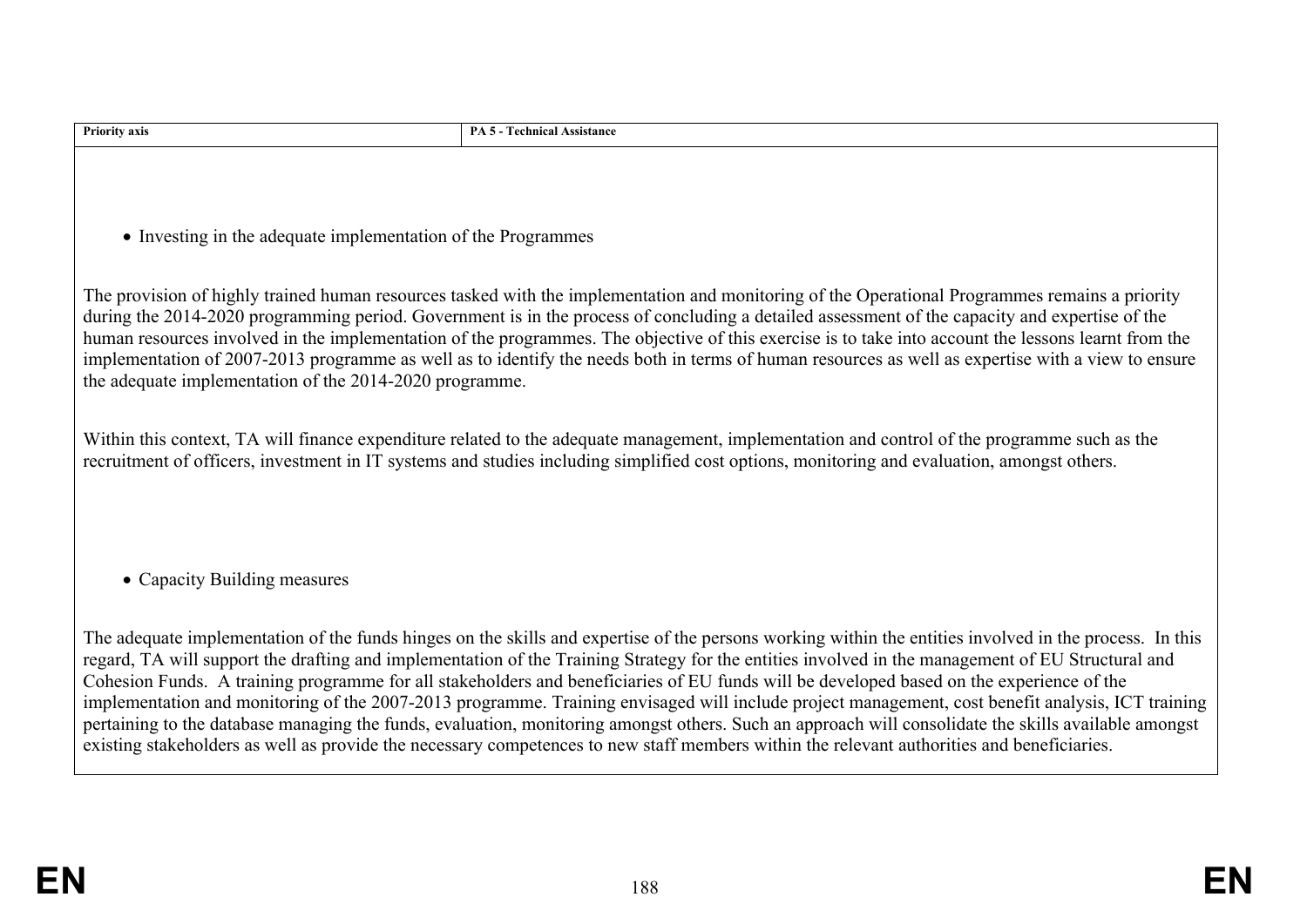| <b>Priority axis</b>                                       | PA 5 - Technical Assistance                                                                                                                                                                                                                                                                         |
|------------------------------------------------------------|-----------------------------------------------------------------------------------------------------------------------------------------------------------------------------------------------------------------------------------------------------------------------------------------------------|
|                                                            |                                                                                                                                                                                                                                                                                                     |
|                                                            |                                                                                                                                                                                                                                                                                                     |
| • Monitoring and Evaluation                                |                                                                                                                                                                                                                                                                                                     |
|                                                            |                                                                                                                                                                                                                                                                                                     |
| and expertise is available both at the level of the MA/IB. | During the 2014-2020 programming period, the Managing Authority will seek to invest in the development and implementation of the Evaluation<br>Plan. Particular emphasis will also be given to the implementation of the Performance Framework with a view to ascertain that the necessary capacity |
|                                                            |                                                                                                                                                                                                                                                                                                     |
|                                                            |                                                                                                                                                                                                                                                                                                     |
| • Closure of 2007-2013 programmes                          |                                                                                                                                                                                                                                                                                                     |
|                                                            |                                                                                                                                                                                                                                                                                                     |
| TA budgets of the 2014-2020 Programmes.                    | Costs incurred after the final date of eligibility of the 2007-2013 Programmes relating to the closure of these Programmes may be co-financed by the                                                                                                                                                |
|                                                            |                                                                                                                                                                                                                                                                                                     |
|                                                            |                                                                                                                                                                                                                                                                                                     |
| • Programming Post 2020                                    |                                                                                                                                                                                                                                                                                                     |
|                                                            |                                                                                                                                                                                                                                                                                                     |
|                                                            | Costs incurred in preparation for the post 2020 programming period may also be co-financed by the TA budgets of the 2014-2020 Programmes.                                                                                                                                                           |
|                                                            |                                                                                                                                                                                                                                                                                                     |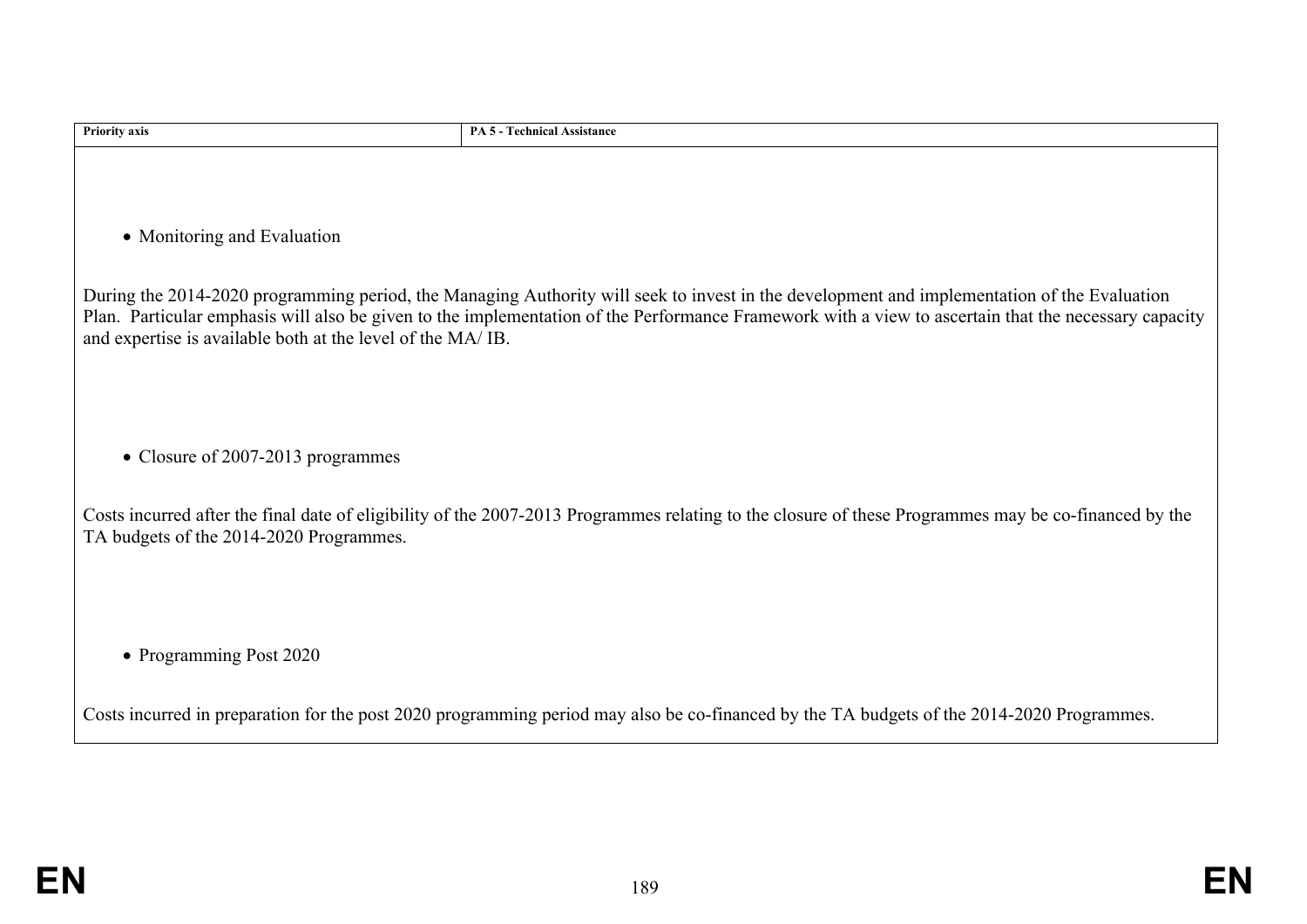| <b>Priority axis</b>                                                                       | <b>PA 5 - Technical Assistance</b>                                                                                                                                                                                                                                                                                                                                                                                                                                                                                                                                                                                                                                                                                                                                                                                                                                                                                                                                                                                                                                                                |
|--------------------------------------------------------------------------------------------|---------------------------------------------------------------------------------------------------------------------------------------------------------------------------------------------------------------------------------------------------------------------------------------------------------------------------------------------------------------------------------------------------------------------------------------------------------------------------------------------------------------------------------------------------------------------------------------------------------------------------------------------------------------------------------------------------------------------------------------------------------------------------------------------------------------------------------------------------------------------------------------------------------------------------------------------------------------------------------------------------------------------------------------------------------------------------------------------------|
|                                                                                            |                                                                                                                                                                                                                                                                                                                                                                                                                                                                                                                                                                                                                                                                                                                                                                                                                                                                                                                                                                                                                                                                                                   |
|                                                                                            |                                                                                                                                                                                                                                                                                                                                                                                                                                                                                                                                                                                                                                                                                                                                                                                                                                                                                                                                                                                                                                                                                                   |
|                                                                                            |                                                                                                                                                                                                                                                                                                                                                                                                                                                                                                                                                                                                                                                                                                                                                                                                                                                                                                                                                                                                                                                                                                   |
|                                                                                            |                                                                                                                                                                                                                                                                                                                                                                                                                                                                                                                                                                                                                                                                                                                                                                                                                                                                                                                                                                                                                                                                                                   |
|                                                                                            |                                                                                                                                                                                                                                                                                                                                                                                                                                                                                                                                                                                                                                                                                                                                                                                                                                                                                                                                                                                                                                                                                                   |
| • Common actions between OPI and OPII                                                      |                                                                                                                                                                                                                                                                                                                                                                                                                                                                                                                                                                                                                                                                                                                                                                                                                                                                                                                                                                                                                                                                                                   |
|                                                                                            |                                                                                                                                                                                                                                                                                                                                                                                                                                                                                                                                                                                                                                                                                                                                                                                                                                                                                                                                                                                                                                                                                                   |
| account and have led to an increased ratio for OPII when establishing the flat rate ratio. | In view of the fact that Malta has a centralised implementation system, there will be actions which are common to both OPI and OPII. These include,<br>amongst others, actions related to the common IT database, publicity actions, evaluations, services of internal staff and external expertise. Costs<br>related to actions common to both OPs, that is, having a component contributing to both Programmes such as the electronic monitoring system,<br>common publicity actions, as well as the salaries of officers working on both programmes shall be apportioned between the two OPs on the basis of a<br>flat rate ratio of 70:30 (OPI:OPII). The computation of the flat rate ratio of 70:30 takes into account the fact that the financial volume of the OPs alone<br>would result in an unbalanced apportionment of costs towards OPI since the financial allocation of OPI is substantially higher than that of OPII. In<br>addition, the fragmentation of the ESF projects and the laborious control mechanisms required for ESF kind of interventions have also been taken into |

# *2.B.6.2 Output indicators expected to contribute to results*

| Table 13: Output indicators (by priority axis) (for ERDF/ESF/Cohesion Fund) |  |  |  |  |  |  |  |
|-----------------------------------------------------------------------------|--|--|--|--|--|--|--|
|-----------------------------------------------------------------------------|--|--|--|--|--|--|--|

| <b>Priority axis</b> | <b>PA 5 - Technical Assistance</b>                |                                                           |   |   |        |                |
|----------------------|---------------------------------------------------|-----------------------------------------------------------|---|---|--------|----------------|
| ID                   | Indicator (name of indicator)                     | Target value (2023) (optional)<br><b>Measurement unit</b> |   |   |        | Source of data |
|                      |                                                   |                                                           | м | W |        |                |
| TASO1                | Number of persons trained                         | Number                                                    |   |   | 250.00 | Monitoring     |
| TASO <sub>2</sub>    | Number of evaluations carried out                 | Number                                                    |   |   | 4.00   | Monitoring     |
| TASO3                | Number of publicity measures undertaken           | Number                                                    |   |   | 25.00  | Monitoring     |
| TASO4                | Number of studies/research activities carried out | Number                                                    |   |   | 4.00   | Monitoring     |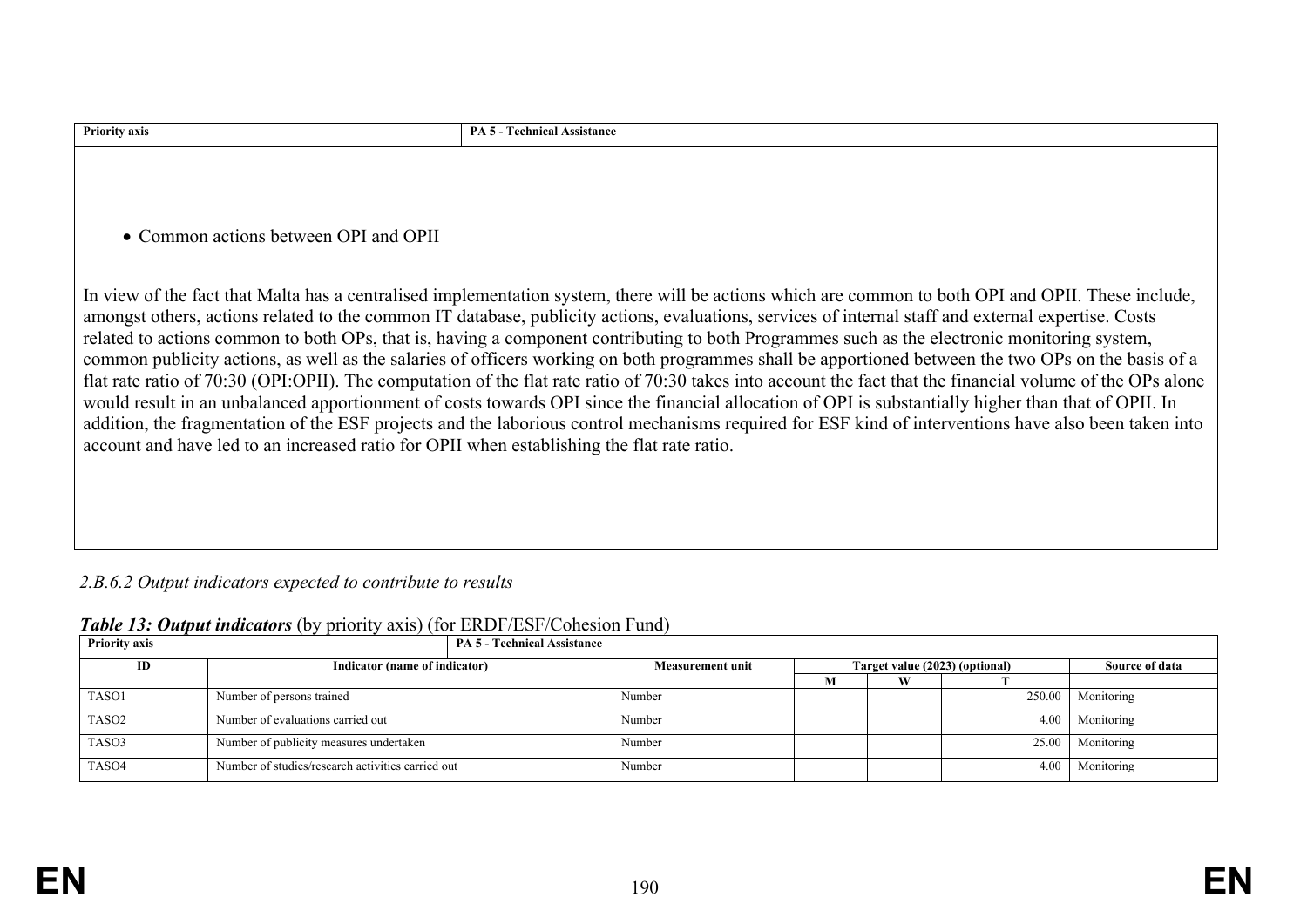# **2.B.7 Categories of intervention** (by priority axis)

Corresponding categories of intervention based on a nomenclature adopted by the Commission, and an indicative breakdown of the Union support

### **Tables 14-16: Categories of intervention**

#### **Table 14: Dimension 1 - Intervention field**

| <b>Priority axis</b><br><b>PA 5 - Technical Assistance</b> |            |                                                             |              |
|------------------------------------------------------------|------------|-------------------------------------------------------------|--------------|
| Fund<br>Category of region                                 |            | Code                                                        | E Amount -   |
| <b>ESF</b>                                                 | Transition | 121. Preparation, implementation, monitoring and inspection | 5,273,488.00 |
| <b>ESF</b>                                                 | Transition | 122. Evaluation and studies                                 | 508,288.00   |
| <b>ESF</b>                                                 | Transition | 123. Information and communication                          | 571,824.00   |

#### **Table 15: Dimension 2 - Form of finance**

| <b>Priority axis</b><br>$\sim$ |                    | PA<br>. .<br>echnical Assistance |                            |                           |  |
|--------------------------------|--------------------|----------------------------------|----------------------------|---------------------------|--|
| $\sim$<br>Fund                 | Category of region |                                  | Code                       | Amount                    |  |
| <b>ESF</b>                     | l ransıtıon        |                                  | 01.<br>Non-repavable grant | .5.600.00<br>20.72<br>ر ر |  |

#### **Table 16: Dimension 3 – Territory type**

| <b>Priority axis</b> |                    | PА<br><b>Technical Assistance</b> |                            |             |  |
|----------------------|--------------------|-----------------------------------|----------------------------|-------------|--|
| Fund                 | Category of region |                                   | Code                       | Amount      |  |
| ESF                  | Fransition         |                                   | .<br>07.<br>vot applicable | 2,33,600.00 |  |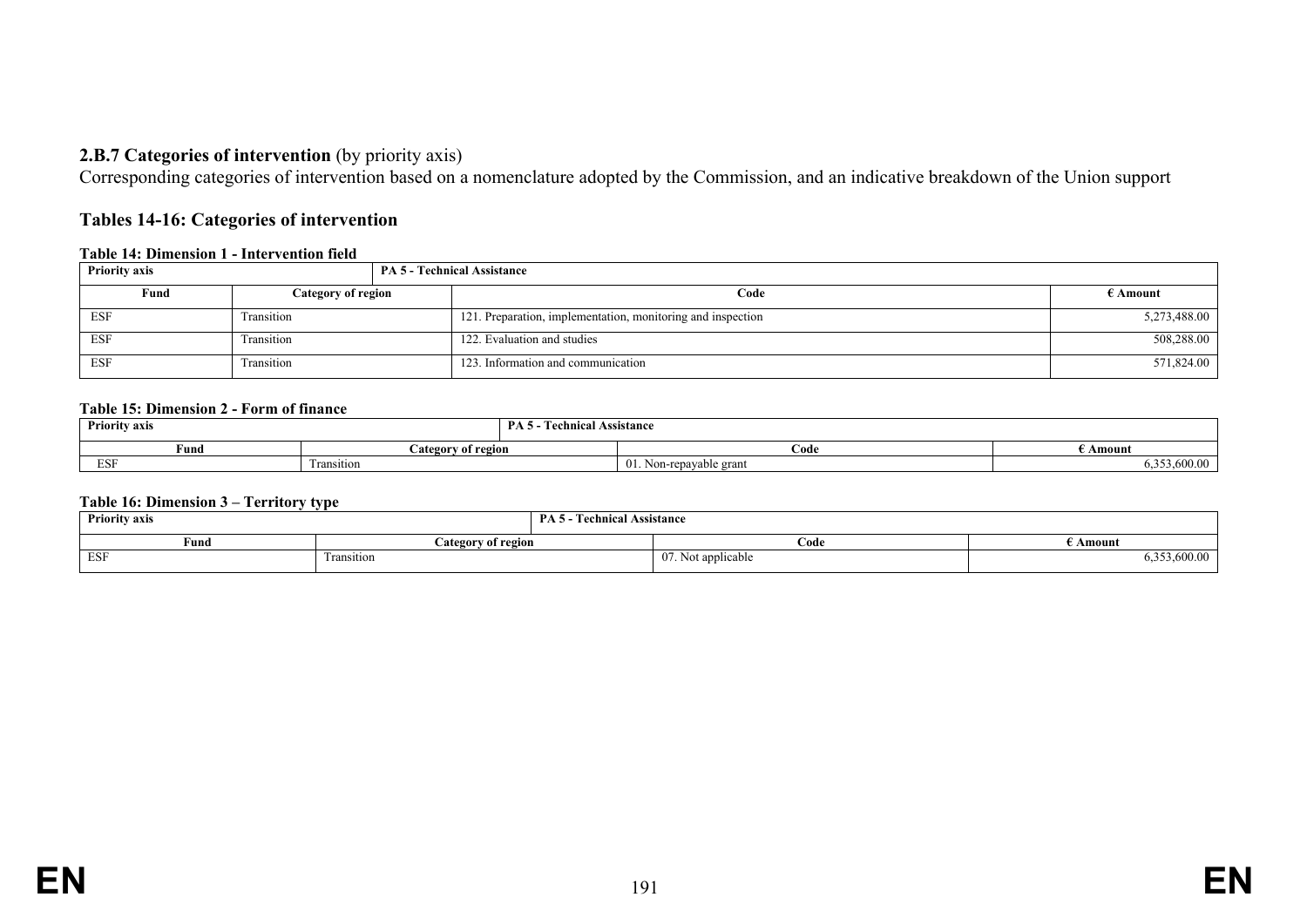# **3. FINANCING PLAN**

# **3.1 Financial appropriation from each fund and amounts for performance reserve**

### **Table 17**

| Fund  | <i>C</i> ategory of | 2014          |             | 2015          |             |               | 2016        |               | 2017        |               | 2018        |               | 2019        |               | 2020        |               | <b>Total</b> |  |
|-------|---------------------|---------------|-------------|---------------|-------------|---------------|-------------|---------------|-------------|---------------|-------------|---------------|-------------|---------------|-------------|---------------|--------------|--|
|       | region              | Main          | Performance | Mair          | Performance | Main          | Performance | Main          | Performance | Main          | Performance | Mair          | Performance | Main          | Performance | Mair          | Performance  |  |
|       |                     | allocation    | reserve     | allocation    | reserve     | allocation    | reserve     | allocation    | reserve     | allocation    | reserve     | llocation     | reserve     | allocation    | reserve     | allocation    | reserve      |  |
| ESF   | Transition          | 3,388,655.00  | 854,595.00  | 3,656,700.00  | 871.704.00  | 13,930,073.00 | 889,154.00  | 14.208.861.00 | 906,948.00  | 14,493,219.00 | 925,099.0   | 14,783,258.00 | 943,612.00  | 15.079.076.00 | 962.494.00  | 99,539,842.00 | 6,353,606.00 |  |
| Total |                     | 13,388,655,00 | 854,595.00  | 13,656,700.00 | 871,704.00  | 13,930,073,00 | 889,154.00  | 14,208,861.00 | 906,948.00  | 4.493.219.00  | 925,099.00  | 14,783,258,00 | 943,612.00  | 15,079,076.00 | 962,494.00  | 99,539,842.00 | 6,353,606.00 |  |

# **3.2 Total financial appropriation by fund and national co-financing (€)**

#### **Table 18a: Financing plan**

| Priority<br>axis   | Fund | Category of<br>region | $\sim$ $\blacksquare$<br><b>Basis for calculation of</b><br>Union support | Union<br>support | National<br>counterpart |                        | Indicative breakdown of national<br>counterpart | Total<br>funding | Со-<br>financing | EIB<br>contributions | <b>Main allocation</b> |                   | Performance reserve |                    | Performance reserve amount as proportion  <br>of total Union support |
|--------------------|------|-----------------------|---------------------------------------------------------------------------|------------------|-------------------------|------------------------|-------------------------------------------------|------------------|------------------|----------------------|------------------------|-------------------|---------------------|--------------------|----------------------------------------------------------------------|
|                    |      |                       | (Total eligible cost or                                                   | (a)              | $(b) = (c) + (d)$       | <b>National public</b> | <b>National</b>                                 | $(e) = (a) +$    | rate             | (g)                  | <b>Union support</b>   | National          | Union               | <b>National</b>    | $(l) = (j) / (a) * 100$                                              |
|                    |      |                       | public eligible cost)                                                     |                  |                         | funding                | private funding                                 | (b)              | $(f) = (a) /$    |                      | $(h) = (a) - (j)$      | Counterpart       | support             | Counterpart        |                                                                      |
|                    |      |                       |                                                                           |                  |                         | (c                     | $(d)$ $(1)$                                     |                  | $(e)$ $(2)$      |                      |                        | $(i) = (b) - (k)$ | (i)                 | $(k) = (b) * ((j)$ |                                                                      |
|                    |      |                       |                                                                           |                  |                         |                        |                                                 |                  |                  |                      |                        |                   |                     | /(a)               |                                                                      |
| PA <sub>1</sub>    | ESF  | Transition            | Public                                                                    | 20,800,000.00    | 5,200,000.00            | 5,200,000.00           | 0.00                                            | 26,000,000.00    | 80.0000000000%   | 0.00                 | 19,420,784.00          | 4,855,196.00      | 1,379,216.00        | 344.804.00         | 6.63%                                                                |
| PA <sub>2</sub>    | ESF  | Transition            | Public                                                                    | 32,000,000.00    | 8,000,000.00            | 8.000.000.00           | $0.00 -$                                        | 40.000.000.00    | 80.0000000000%   | 0.00                 | 30,080,000.00          | 7,520,000.00      | 1,920,000.00        | 480,000.00         | 6.00%                                                                |
| PA <sub>3</sub>    | ESF  | Transition            | Public                                                                    | 37,939,848.00    | 9,484,962.00            | 9,484,962.00           | 0.00                                            | 47,424,810.00    | 80.0000000000%   | 0.00                 | 35,413,458.00          | 8,853,364.00      | 2,526,390.00        | 631,598.00         | 6.66%                                                                |
| PA <sub>4</sub>    | ESF  | Transition            | Public                                                                    | 8,800,000.00     | 2,200,000.00            | 2,200,000.00           | $0.00 -$                                        | 11,000,000.00    | 80.0000000000%   | 0.00                 | 8,272,000.00           | 2,068,000.00      | 528.000.00          | 132,000.00         | 6.00%                                                                |
| PA <sub>5</sub>    | ESF  | Transition            | Public                                                                    | 6.353.600.00     | 1,588,400.00            | 1.588.400.00           | 0.00                                            | 7,942,000.00     | 80.0000000000%   | 0.00                 | 6,353,600.00           | 588,400.00        |                     |                    |                                                                      |
| Total              | ESF  | <b>Transition</b>     |                                                                           | 105,893,448.00   | 26,473,362.00           | 26,473,362,00          | 0.00                                            | 132,366,810.00   | 80,0000000000%   |                      | 99,539,842.00          | 24,884,960,00     | 6,353,606,00        | 1,588,402,00       | 6.00%                                                                |
| <b>Grand</b> total |      |                       |                                                                           | 105,893,448.00   | 26,473,362.00           | 26,473,362,00          | 0.00                                            | 132,366,810.00   | 80,0000000000%   | 0.00                 | 99,539,842.00          | 24,884,960,00     | 6,353,606,00        | 1.588,402.00       |                                                                      |

(1) To be completed only when priority axes are expressed in total costs.

#### **(2) This rate may be rounded to the nearest whole number in the table. The precise rate used to reimburse payments is the ratio (f).**

#### **Table 18b: Youth Employment Initiative - ESF and YEI specific allocations (where appropriate)**

| Priority<br>axis | Fund | Category of<br>region | <b>Basis for calculation of Union support</b><br>(Total eligible cost or public eligible | Union<br>support | <b>National</b><br>counterpart |                                          | Indicative breakdown of national counterpart      | <b>Total</b><br>funding | Co-financing<br>rate |  |
|------------------|------|-----------------------|------------------------------------------------------------------------------------------|------------------|--------------------------------|------------------------------------------|---------------------------------------------------|-------------------------|----------------------|--|
|                  |      |                       | cost)                                                                                    | (a)              | $(b) = (c) + (d)$              | <b>National public</b><br>funding<br>(c) | <b>National private</b><br>funding<br>$(d)$ $(1)$ | $(e) = (a) +$<br>(b)    | $(f) = (a)/(e) (2)$  |  |
| Total            |      |                       |                                                                                          | 0.00             | 0.00                           | 0.00                                     | 0.00                                              |                         | $0.00\%$             |  |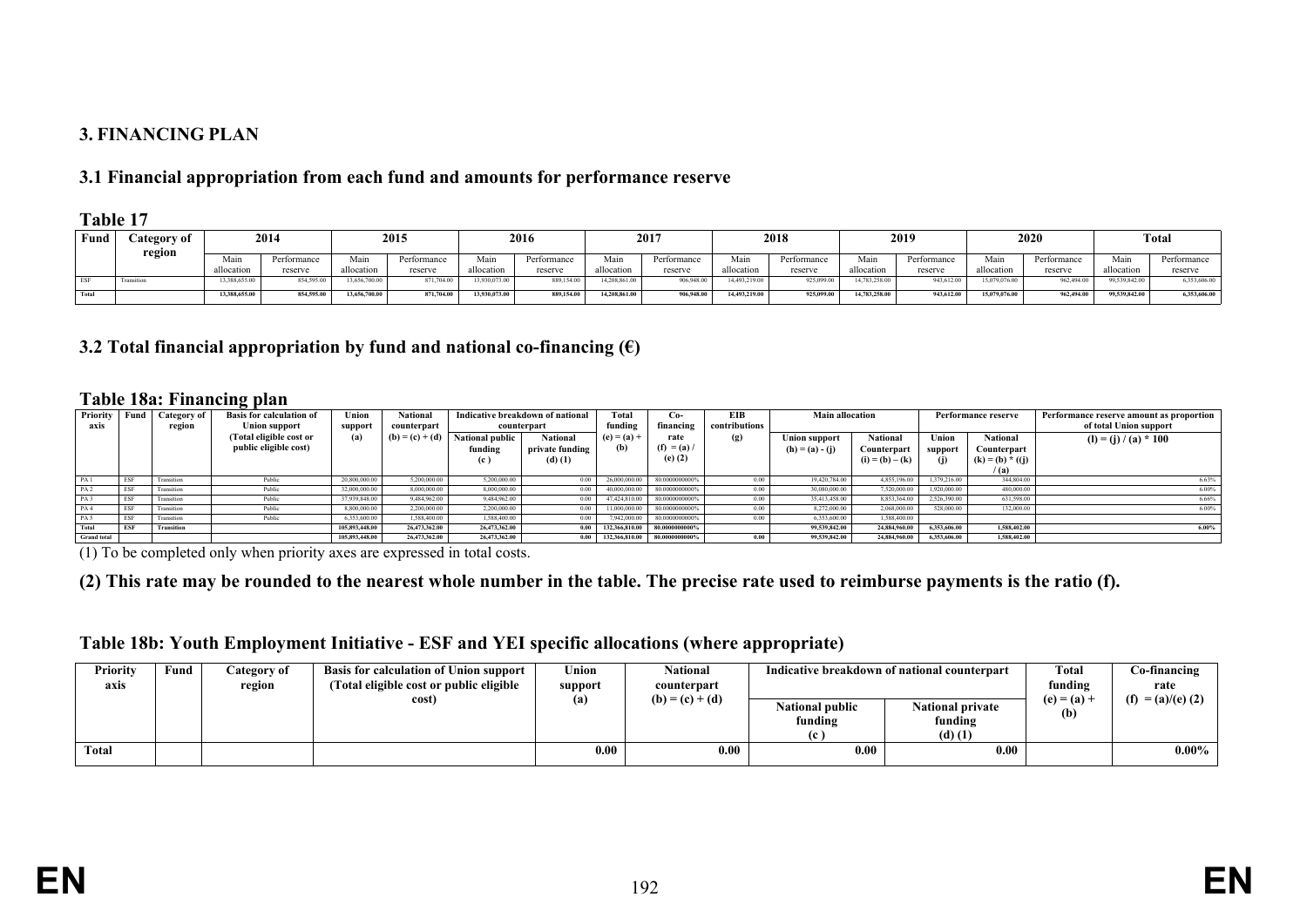| Ratio                                                | 70       |
|------------------------------------------------------|----------|
| f ESF fc<br>Ratio of .<br>tor less developed regions | $0.00\%$ |
| Ratio of ESF fo<br>r transition regions<br>tor -     | 0.00%    |
| Ratio of ESF<br>tor more developed regions           | 0.00%    |

(1) To be completed only when priority axes are expressed in total costs.

(2) This rate may be rounded to the nearest whole number in the table. The precise rate used to reimburse payments is the ratio (f).

### **Table 18c: Breakdown of the financial plan by priority axis, fund, category of region and thematic objective**

| <b>Priority axis</b><br>Fund                        |            | Category of | <b>Thematic objective</b>                                                        | Union         | <b>National</b> | <b>Total funding</b> |
|-----------------------------------------------------|------------|-------------|----------------------------------------------------------------------------------|---------------|-----------------|----------------------|
|                                                     |            | region      |                                                                                  | support       | counterpart     |                      |
| Investing in the employability and adaptability of  | <b>ESF</b> | Transition  | Promoting sustainable and quality employment and supporting labour mobility      | 20,800,000.00 | 5,200,000.00    | 26,000,000.00        |
| human capital                                       |            |             |                                                                                  |               |                 |                      |
| Towards a more inclusive society                    | ESF        | Transition  | Promoting social inclusion, combating poverty and any discrimination             | 32,000,000.00 | 8,000,000.00    | 40,000,000.00        |
| Investing in people through Education, Training and | <b>ESF</b> | Transition  | Investing in education, training and vocational training for skills and lifelong | 37,939,848.00 | 9,484,962.00    | 47,424,810.00        |
| Life Long Learning                                  |            |             | learning                                                                         |               |                 |                      |
| Building the Institutional Administrative Capacity  | <b>ESF</b> | Transition  | Enhancing institutional capacity of public authorities and stakeholders and an   | 8,800,000.00  | 2,200,000.00    | 11,000,000.00        |
|                                                     |            |             | efficient public administration                                                  |               |                 |                      |
| <b>Total</b>                                        |            |             |                                                                                  | 99,539,848.00 | 24,884,962.00   | 124,424,810.00       |

### **Table 19: Indicative amount of support to be used for climate change objectives**

| <br>axis<br>. A TIOPITY - | - 14<br>amount<br>sunnoi<br>Indi<br>chər<br>climate<br>`tıve.<br>Ativ:<br>used tor<br>n6<br>obie<br>г то | 1 V<br><b>Proportion of the total</b><br>operati<br>zramme 1<br>m a I<br>to the<br>allocation<br>шаг |
|---------------------------|----------------------------------------------------------------------------------------------------------|------------------------------------------------------------------------------------------------------|
| Total                     | 0.06                                                                                                     | $0.00\%$                                                                                             |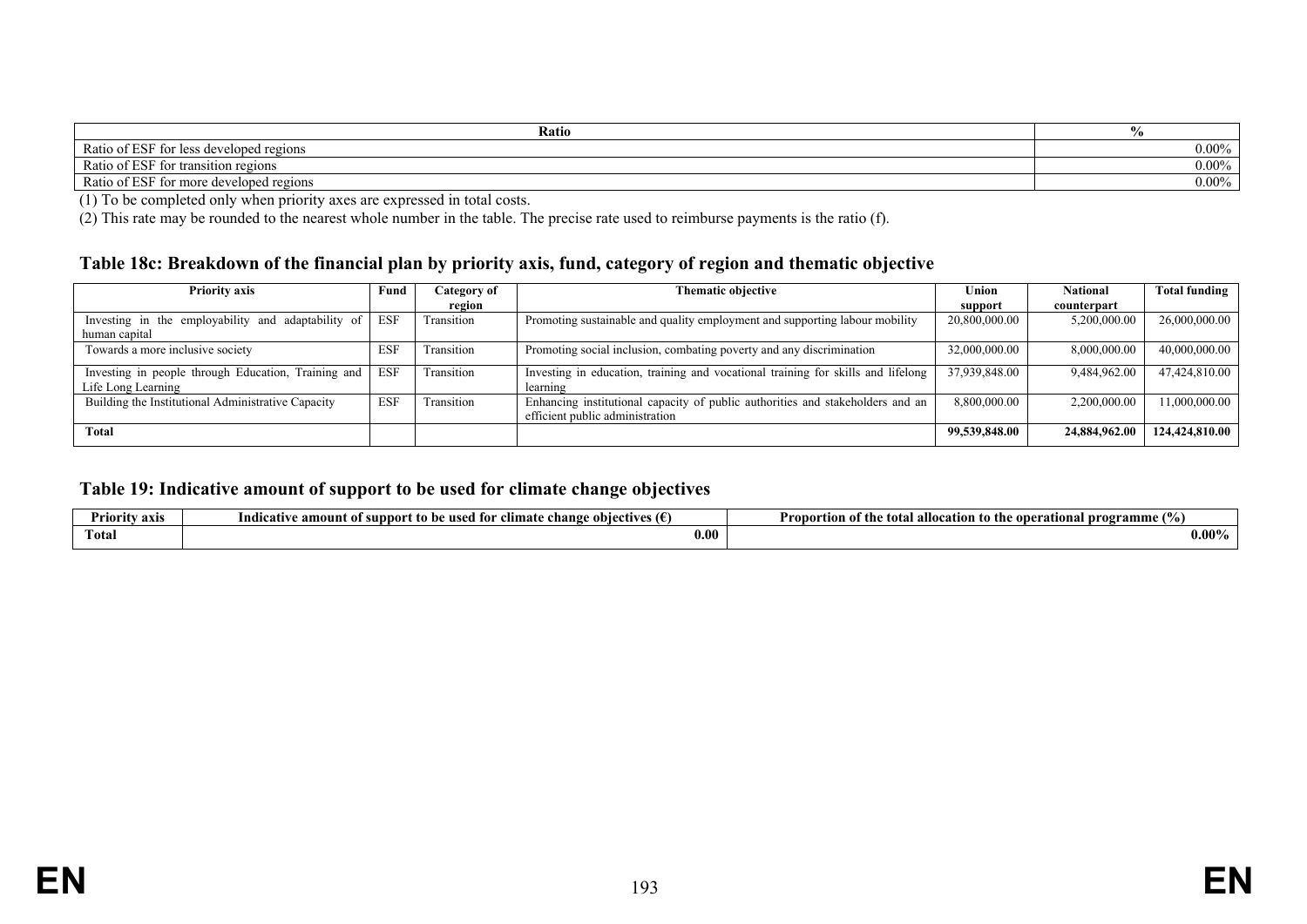# **4. INTEGRATED APPROACH TO TERRITORIAL DEVELOPMENT**

Description of the integrated approach to territorial development taking into account the content and objectives of the operational programme having regard to the Partnership Agreement and showing how it the operational programme contributes to the accomplishment of the objectives of the operational programme and expected results Malta's territorial profile is dictated by its size, open economy, high population density, lack of economies of scale, peripherality to mainland Europe, dependence on imports and export concentration. Malta's peripheral position conditions its development in terms of access to markets and innovation and also brings about permanent limitations on what can be achieved on the ground with regard to certain policy areas.

The specific characteristics of a Member State must be taken into account when designing development strategies and will also condition the type of strategy and development tools that will be required to address such specificities. This implies a mechanism which allows each territory to bring its own challenges, constraints or limitations as well as potentials to the forefront of any policy discussion. This process also has to remain flexible and dynamic so as to continue to be relevant to the territory in the longer term.

The territorial dimension should be integrated into existing impact assessment procedures without increasing the administrative burden, particularly in the case of a small island state as Malta. For a successful implementation of territorial strategies to take place key methods and tools, adapted to the needs of the territory, need to be employed in a holistic manner.

During this programming period, the application of the integrated approach to territorial development will continue to be necessary through a tailor made approach that is specific to the circumstances of Malta and reflects its territorial profile. The integrated approach will primarily be implemented through Operational Programme I (see relative section in OP I).

# **4.1 Community-led local development** (where appropriate)

The approach to the use of community-led local development instruments and the principles for identifying the areas in where they will be implemented n/a

# **4.2 Integrated actions for sustainable urban development** (where appropriate)

Where appropriate the indicative amount of ERDF support for integrated actions for sustainable urban development to be implemented in accordance with the provisions under Article 7(2) of Regulation (EU) No 1301/2013 and the indicative allocation of ESF support for integrated action.

In line with Article 98 (2) of the Council Regulation (EU) No 1303/2013, Government has decided to avail of the possibility to finance ESF complimentary actions subject to the limit of 10 per cent of European funds for Sustainable Urban Development through Operational Programme I.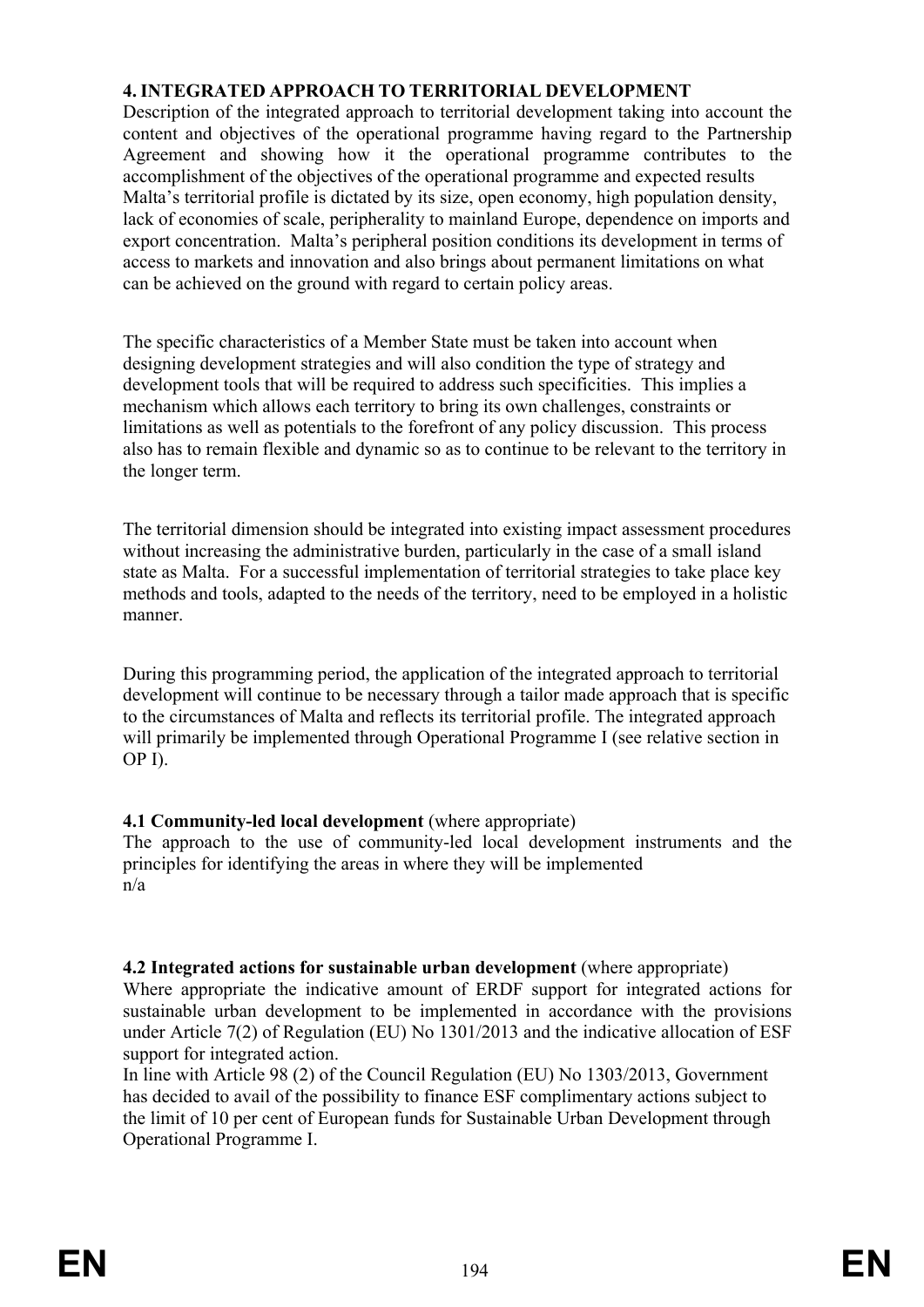|  |                                 |  |  | Table 20: Integrated actions for sustainable urban development – indicative |  |
|--|---------------------------------|--|--|-----------------------------------------------------------------------------|--|
|  | amounts of ERDF and ESF support |  |  |                                                                             |  |

| Fund                            | <b>ERDF</b> and ESF support<br>(indicative) $(E)$ | Proportion of fund's total allocation to<br>programme |  |  |  |  |
|---------------------------------|---------------------------------------------------|-------------------------------------------------------|--|--|--|--|
| <b>Total ESF</b>                | $0.00\,$                                          | $0.00\%$                                              |  |  |  |  |
| <b>TOTAL</b><br><b>ERDF+ESF</b> | 0.00                                              | $0.00\%$                                              |  |  |  |  |

# **4.3 Integrated Territorial Investment (ITI)** (where appropriate)

The approach to the use of Integrated Territorial Investments (ITIs) (as defined in Article 36 of Regulation (EU) No 1303/2013) other than in cases covered by 4.2, and their indicative financial allocation from each priority axis. n/a

**Table 21: Indicative financial allocation to ITI other than those mentioned under point 4.2** (aggregate amount)

| <b>Priority axis</b> | Fund | Indicative financial allocation (Union support) $(\epsilon)$ |      |
|----------------------|------|--------------------------------------------------------------|------|
| Total                |      |                                                              | 0.00 |

**4.4 The arrangements for interregional and transnational actions, within the operational programme, with beneficiaries located in at least one other Member State** (where appropriate)

n/a

**4.5 Contribution of the planned actions under the programme to macro-regional and sea basin strategies, subject to the needs of the programme area as identified by the Member State** (where appropriate)

(Where the Member State and regions participate in macro-regional strategies and sea basin strategies).

n/a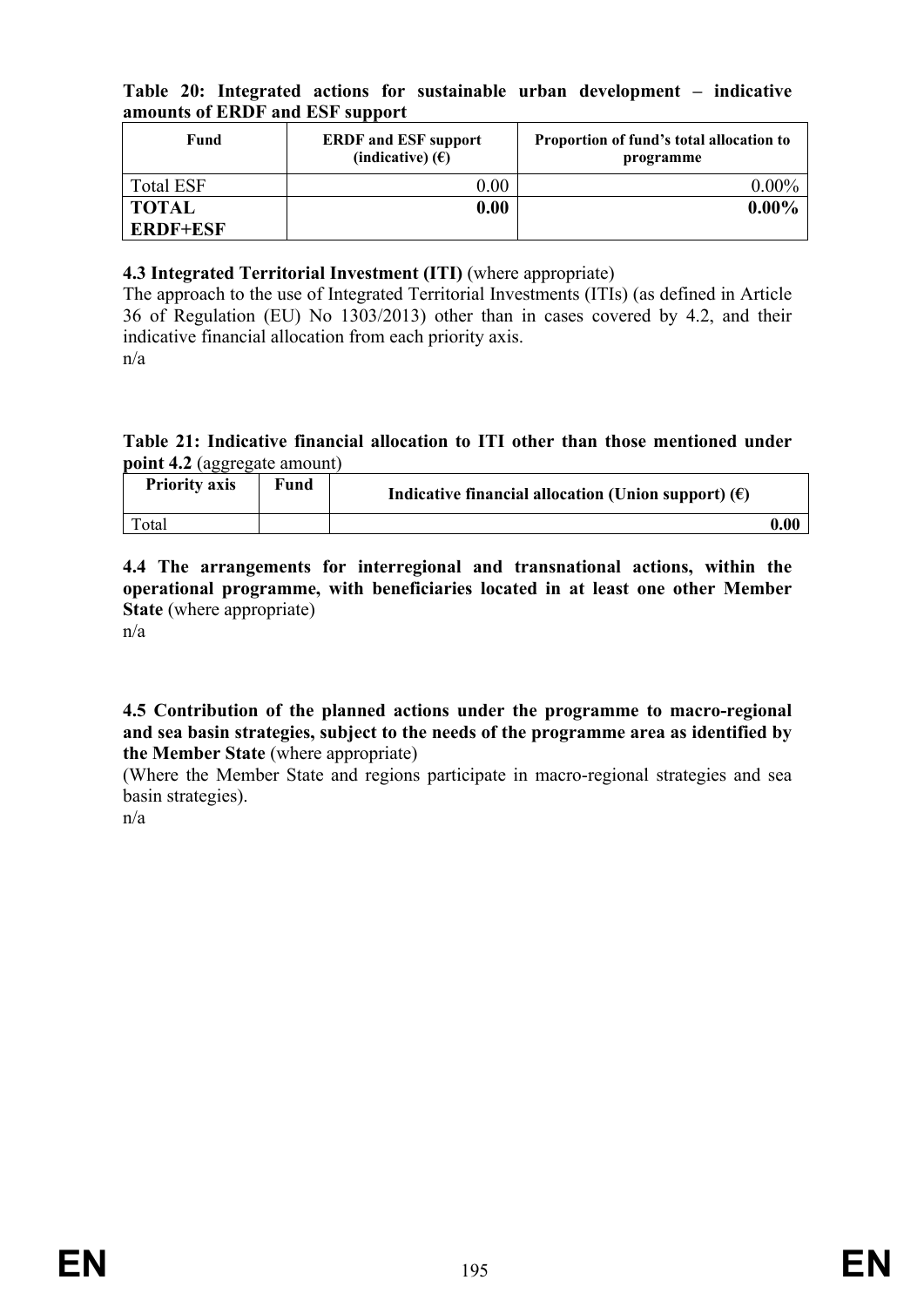# **5. SPECIFIC NEEDS OF GEOGRAPHICAL AREAS MOST AFFECTED BY POVERTY OR TARGET GROUPS AT HIGHEST RISK OF DISCRIMINATION OR SOCIAL EXCLUSION** (WHERE APPROPRIATE)

# **5.1 Geographical areas most affected by poverty/target groups at highest risk of discrimination or social exclusion**

On a territory covering a total area of 316 km2 and consisting of one geographical region at NUTS II level, split into two NUTS III regions which are then subdivided into six districts, Malta has around 94,000 people at risk of poverty or social exclusion  $(23.1\%)$ [1] across the island.

According to statistics on income, social inclusion and living conditions in Malta, the main target groups which raise particular concerns when it comes to poverty and social exclusion include children, youths, elderly, women, persons with disabilities, the working poor and the unemployed.

# 1. **Children and Youth**

With an at-risk-of-poverty rate of 31% in 2012, children (0-17 years) have the highest risk of being poor[2]. Whilst this rate for children whose parents have a first and second stage of tertiary education (ISCED levels 5 and 6) stood at 3.7% in 2012, the rate for those children whose parents have a pre-primary and lower secondary education (ISCED levels 0 and 2) was 48.3%.[3] This calls for concerted efforts to tackle children through an integrated approach which upholds the child's wellbeing throughout his/her life as this reinforces the social fabric which helps to combat inter-generational poverty and exclusion.

Youth (18-24) are also of a particular concern; over 2007-2012, the at-risk-of poverty rate for youths increased from 13.6% to 22.2%.[4] This increase also mirrors the unemployment trend for this group which at 2012 was 14.2%, and, despite being lower than the EU average, it is more than double the national general unemployment rate of 6.4%[5]. Moreover, the rate of youth at risk of poverty attaining an education level of ISCED level 0-2 has more than doubled from 2007-2012, implying that there is a real need to address this challenge.[6] Government is thus committed to ensure that this target group is provided with the necessary tools and support to be able to enter and integrate in the labour market and thus reduce the risk of falling into poverty.

# **b.Women**

Analysing the at-risk-of-poverty rate by gender indicates that the rate for females is higher both on an EU-27 level and also in Malta. From 2007, the at-risk of poverty rate for females has increased to 24.3% in 2012 which is higher than that registered rate for males yet lower than the EU-27 average of 25.7%.[7] These issues are compounded with the high inactivity rate of women in Malta, which in 2012 stood at 52.2% when compared to the EU-27 rate of 34.4%[8]. Although the rate of female inactivity in Malta has been decreasing over the years, it still leaves a considerable pool of females not engaging themselves in an economic activity and therefore not getting a direct income as a result of such an economic activity. This calls for reinforced policies and measures to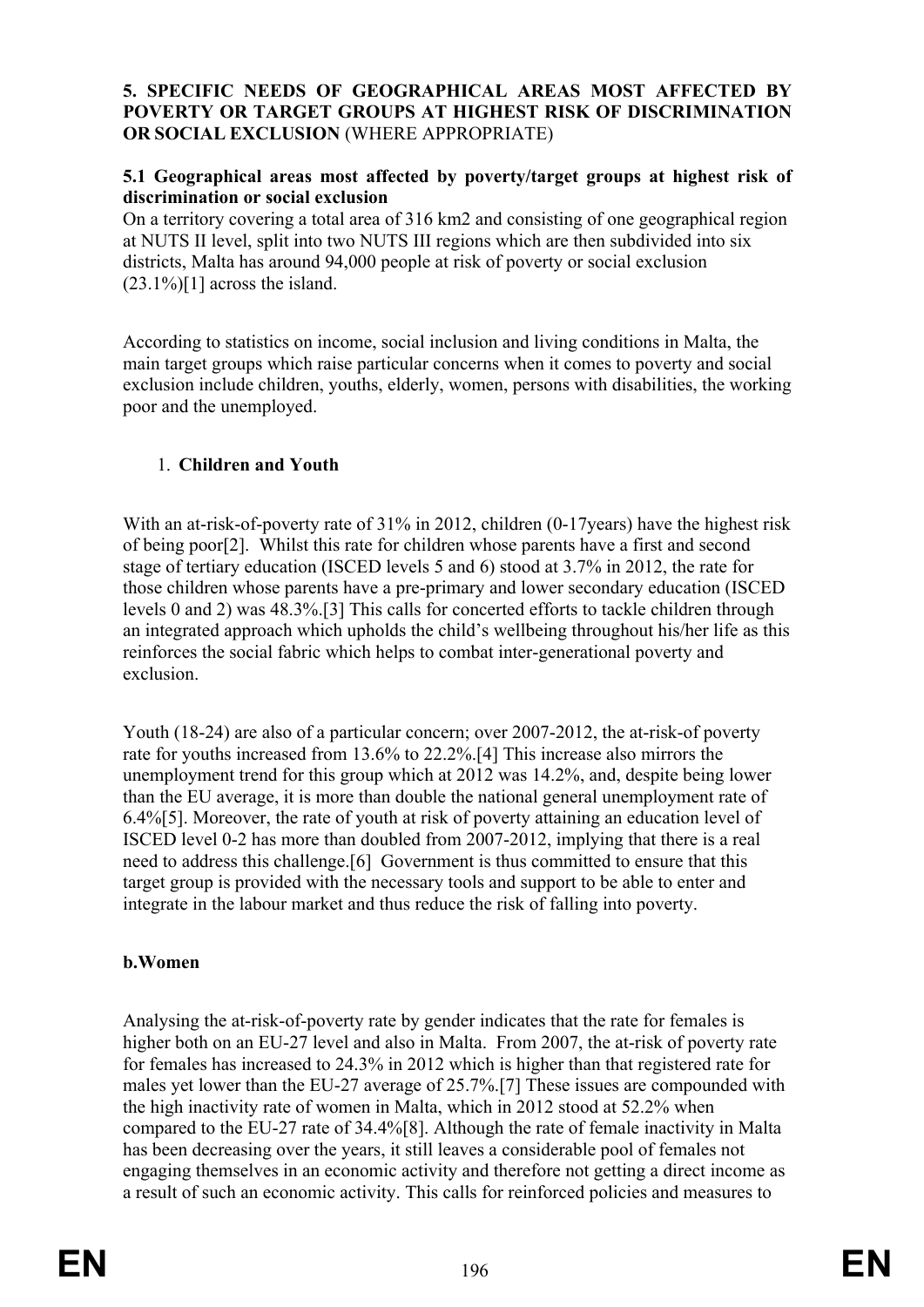integrate women in the labour market, including the childcare support, with dignity income levels to promote the respective social inclusion and prevent social exclusion.

# **c.The Elderly**

In 2012, Eurostat figures show that the at-risk-of-poverty or social exclusion rate for elderly (65+) stood at 22.3%[9]. . Although this rate has decreased from 2007, it is still higher than the EU 27 average (19.2%)[10].

This is further aggravated by the fact that the employment rate of the elderly, despite registering good progress, still lacks behind the EU-27 rate, which calls for further action which instils an active participation in the labour market, yielding economic benefits.

# **d.Persons with Disabilities**

Despite the fact that statistics relating to persons with disability are rather sparse, it is clear that the overall number of people with a disability is rising.[11] In 2011, 12,470 persons, or 3% of the total population in Malta, were registered with the National Commission for Persons with Disability (NCPD) as having a disability. In February 2013, 81.2% of men and 18.8% women having a disability registered in search of work. However, the number of registrants with disability showed a decline from 2003 till 2008, and from August 2012 to 2013, mostly due to the increase in employment of women with a disability.[12] Although this is a positive sign of increased inclusion in the labour market, Government is committed to improve educational, employment and independent living opportunities for people with a disability. Furthermore, a strategy targeting persons with disabilities is currently being drafted.

# **e.Unemployed People and the Working Poor**

In Malta, unemployment is mainly a concern for those attaining low levels of education. In 2012, the unemployment rate for those attaining ISCED levels 5 and 6 stood at 2.2% whilst the rate increased to 9.3% for those attaining ISCED levels 0-2.[13] This highlights the need for interventions focusing on re-skilling and up-skilling of the workforce to address labour market challenges including providing job mobility opportunities and facilitating employment access for jobseekers and the inactive.

The relationship between the level of education and employment prospects have also a direct consequence on the at-risk-of-poverty rate since low wages have an impact on inwork poverty. Persons with low levels of education attainment face a considerable higher at-risk-of-poverty rate than those having higher levels of education. In 2012, the in-work-at-risk-of poverty rate stood at 8.9% for those attaining a low level of education, whilst those attaining ISCED level 5-6 registered a rate of only 0.0%.<sup>[14]</sup> This calls for action to improve educational attainment levels for people to move out from the risk of poverty.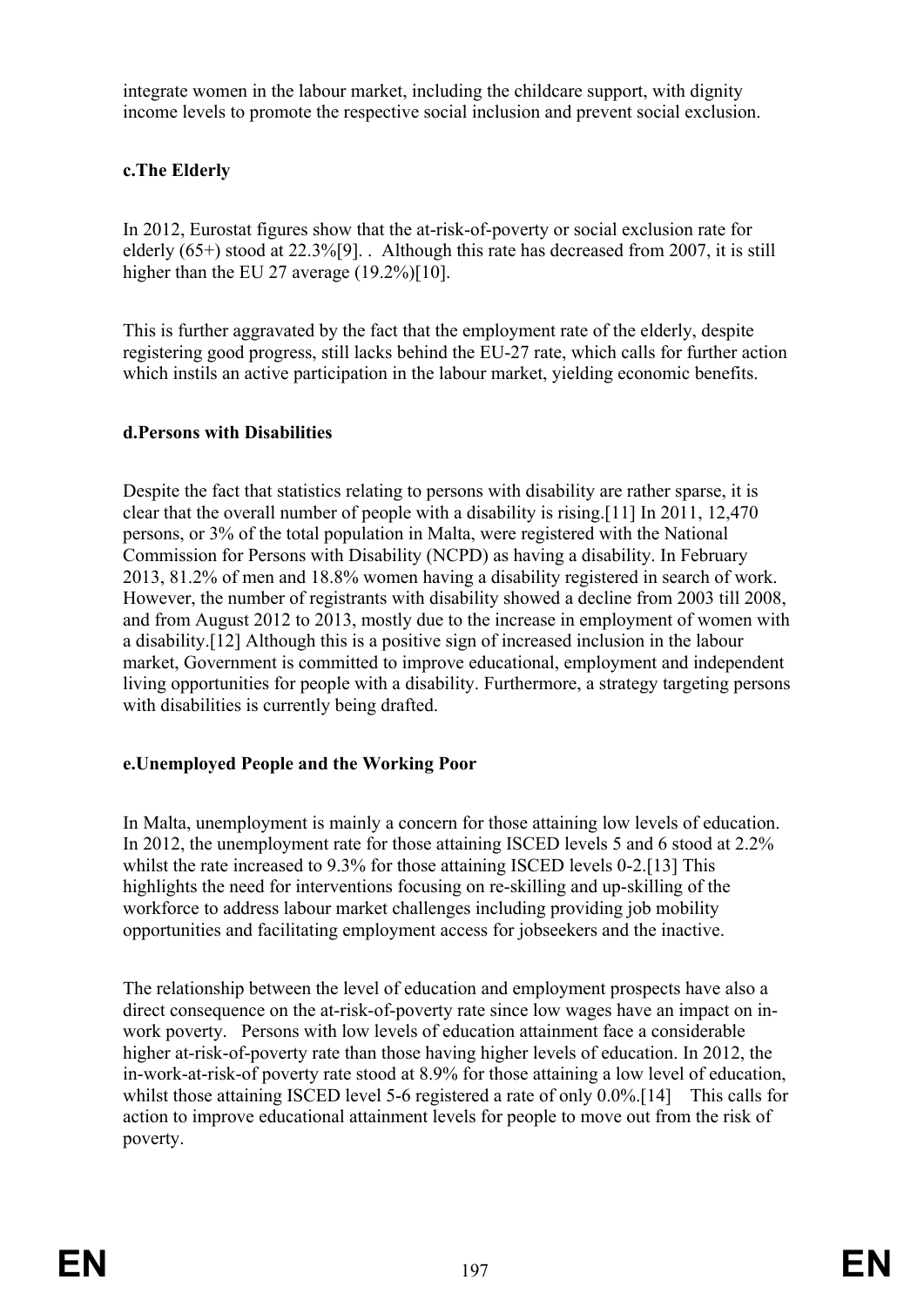[1] Figure provided by the National Statistics Office based on aggregate data provided from the Census of Population and Housing 2011, March 2014.

[2] Statistics on Income and Living Conditions (SILC) Survey, 2007 – 2012; extracted from Eurostat website on 22/05/2014.

[3] Ibid

[4] Ibid

[5] National Statistics Office, March 2014: Annual Labour Force Survey Datasets

[6] Eurostat Online Database: People at risk of poverty or social exclusion by education level (population aged 18 and over) [Accessed on 21 April 2014].

[7] Statistics on Income and Living Conditions (SILC) Survey, 2007 – 2012; extracted from Eurostat website on 22/05/2014.

[8] Labour Force Survey, Eurostat online database extracted 28/05/2014

[9] Statistics on Income and Living Conditions (SILC) Survey, 2007 – 2012; extracted from Eurostat website on 22/05/2014.

[10] http://appsso.eurostat.ec.europa.eu/nui/show.do?dataset=ilc\_peps01&lang=enl extracted on 27/05/2014

[11] Green Paper on Poverty, A Framework for Poverty Reduction and for Social Inclusion

[12] Green Paper on Poverty, A Framework for Poverty Reduction and for Social Inclusion

[13] Eurostat online Database: Unemployment rates by sex, age and highest level of education attained (%) [Accessed on 28 February 2014].

[14] http://appsso.eurostat.ec.europa.eu/nui/show.do?dataset=ilc\_iw04&lang=en, extracted on 27/05/2014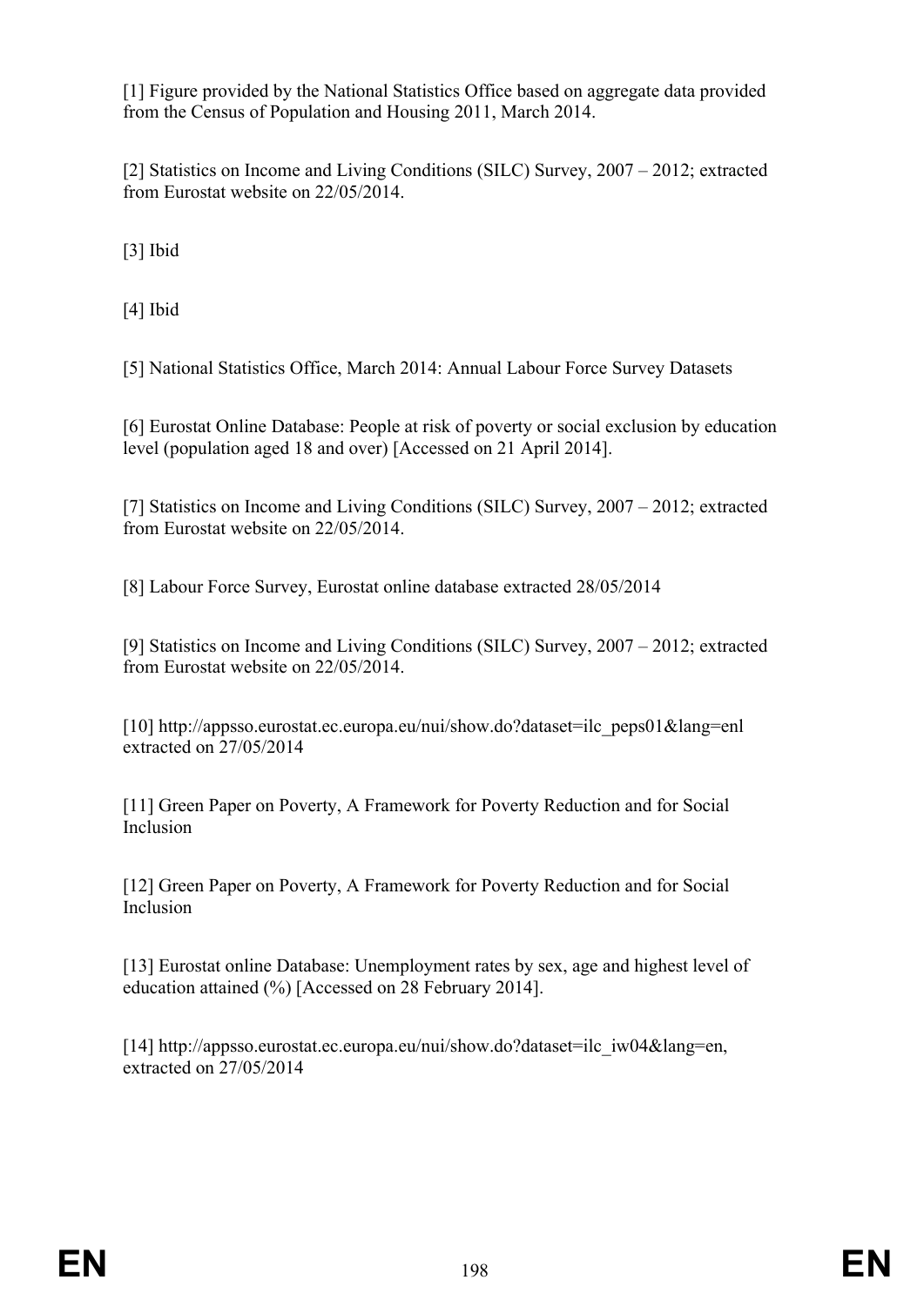### **5.2 Strategy to address the specific needs of geographical areas most affected by poverty/target groups at highest risk of discrimination or social exclusion, and where relevant, the contribution to the integrated approach set out in the Partnership Agreement**

The complexity and multidimensionality of the problems related with poverty and social exclusion identified in section 5.1 require holistic approaches in which the different dimensions and specificities of the problems can be tackled. Malta aims to address the needs of the different target groups through an outreach approach, presenting tailored solutions in which the target groups themselves have to play a key role. The outreach approach will be disseminated by the different districts in Malta. The aim of adopting this approach is to ensure that the needs of the different target groups are addressed.

On the basis of a pilot project, that will encompass regional networks in all areas corresponding to the LAUs and additionally in sub-areas with high concentration of problems, Government aims to widen this structure to provide a holistic approach which empowers the target groups, whilst building capacity for the community and civil society in order to improve their participation in the services delivery. This approach calls for collaboration and networking among different stakeholders that can guarantee the required outreach and range of necessary competences.

The aim is to establish Family Resource Centres within the different districts which will be supported through the creation of sub-networks, also in particular areas with high concentration of social and economic problems in order to offer individualized support to the target groups in need. These sub-areas will be identified/confirmed using a participative approach. The Family Resource Centres will work as "one stop shops" delivering *integration of information/screening systems* to reduce duplication, providing the basis for a holistic, personalised approach to service delivery; *integration of employment services with social assistance and health services and enabling services; and improving vertical and horizontal coordination[1]* in the Government to improve overall service delivery.

The main advantages of this type of bottom-up approach are that local actors have a better knowledge of local challenges that need to be addressed and the resource and opportunities available. This gives local actors a greater sense of ownership and commitment towards combating poverty and social exclusion in the area, including outreach towards those that are hard to reach. A key success factor is to invest in capacity and team building with the objective of developing trustful relationships among stakeholders and gain the support of local structures with the necessary experience and expertise. Moreover, it would also reduce administrative costs through synergies and better use of resources with limited overlaps, whilst also achieving social investment through more effective and efficient social services by promoting the proximity of the services to the people in need. The drive towards this approach meets directly the recommendation of the Commission in its "Social Investment Package": *"The specific poverty-alleviating effects of various services should always be borne in mind when planning reforms of service-providing systems. Investing in enabling services, including through Structural funds, and ensuring their accessibility and affordability and at the same time ensuring efficacy, can improve quality of life for different categories of disadvantaged people".[2]*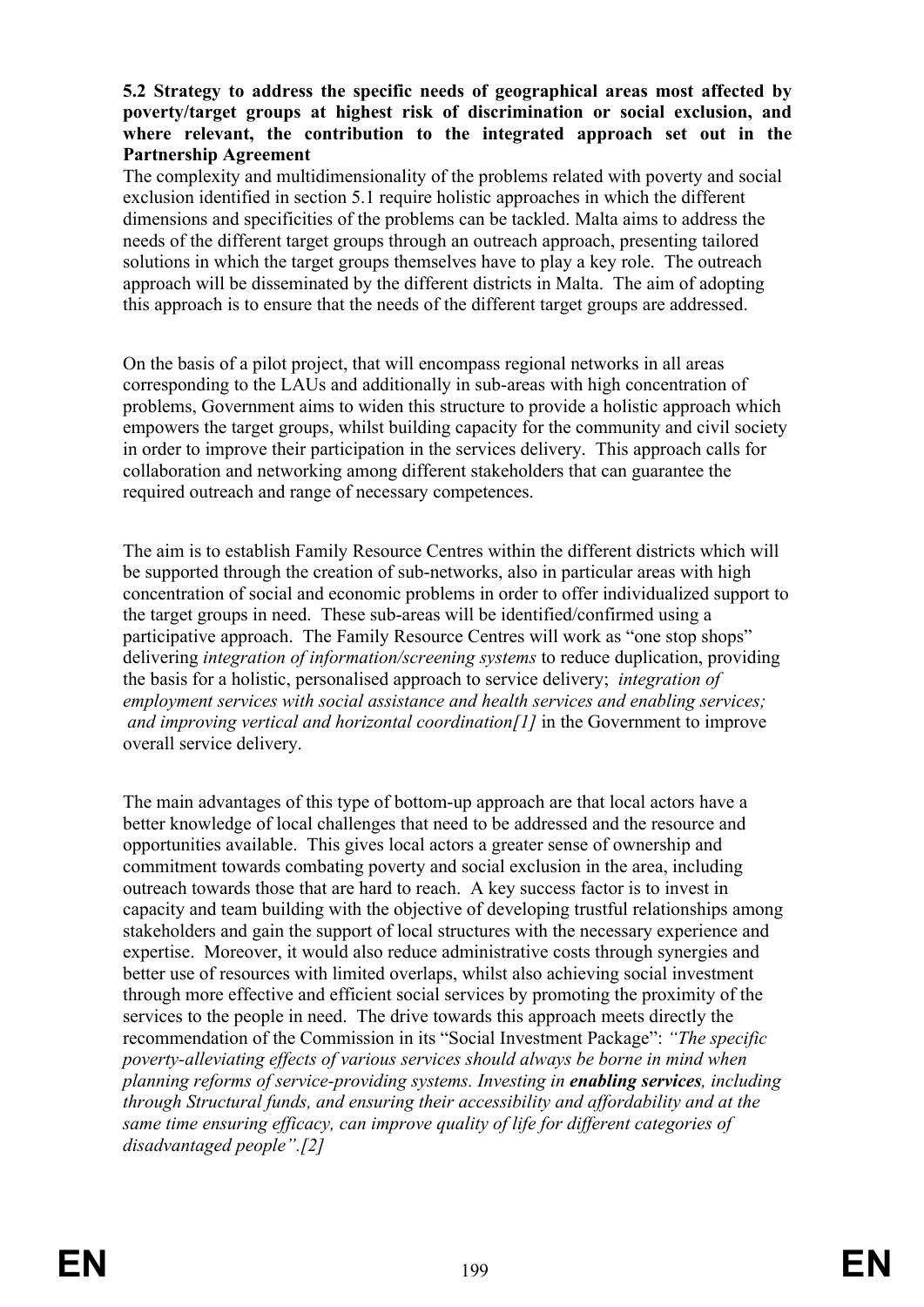Government, recognises that needs vary from one individual to another and therefore it believes that despite the similarities of the issues at stake, each family situation requires targeted investment in order to promote a life cycle approach beginning with measures targeting children and covering the whole households with holistic approaches. Such approach shall also adopt a preventive methodology to mitigate the rise in poverty levels.

An anti-poverty strategy is being developed, on the basis of a very participative process, which encompasses the approach identified above in order to be able to respond effectively towards eradication of poverty and social exclusion in Malta.

The implementation of this strategy[3] will use funding under the European Social Fund complemented by further financing from the ERDF notably for investing in health, social and education infrastructure, as well as support for physical and economic regeneration of deprived urban and rural communities and from the Fund for European Aid to the Most Deprived (FEAD), namely to meet the needs of those most deprived. These investments will impact the social policy modernisation through shifting to community based care and integrated housing policies.

The planned actions to address the specific needs of different target groups as part of the integrated approach are portrayed in table 22. Whilst the interventions need to address the specific target groups, efforts will also be undertaken to ensure that the needs emanating from those geographical areas demonstrating specific disadvantages will also be addressed.

[1] COMMISSION SWD - Evidence on Demographic and Social Trends, Social Policies' Contribution to Inclusion, Employment and the Economy *Accompanying the document -*  COMMUNICATION FROM THE COMMISSION TO THE EUROPEAN PARLIAMENT, THE COUNCIL, THE EUROPEAN ECONOMIC AND SOCIAL COMMITTEE AND THE COMMITTEE OF THE REGIONS

Towards Social Investment for Growth and Cohesion – including implementing the European Social Fund 2014-2020

[2] Ibid.

[3] The strategy will address all target vulnerable groups including women, children, elderly, migrants, persons with disability, etc.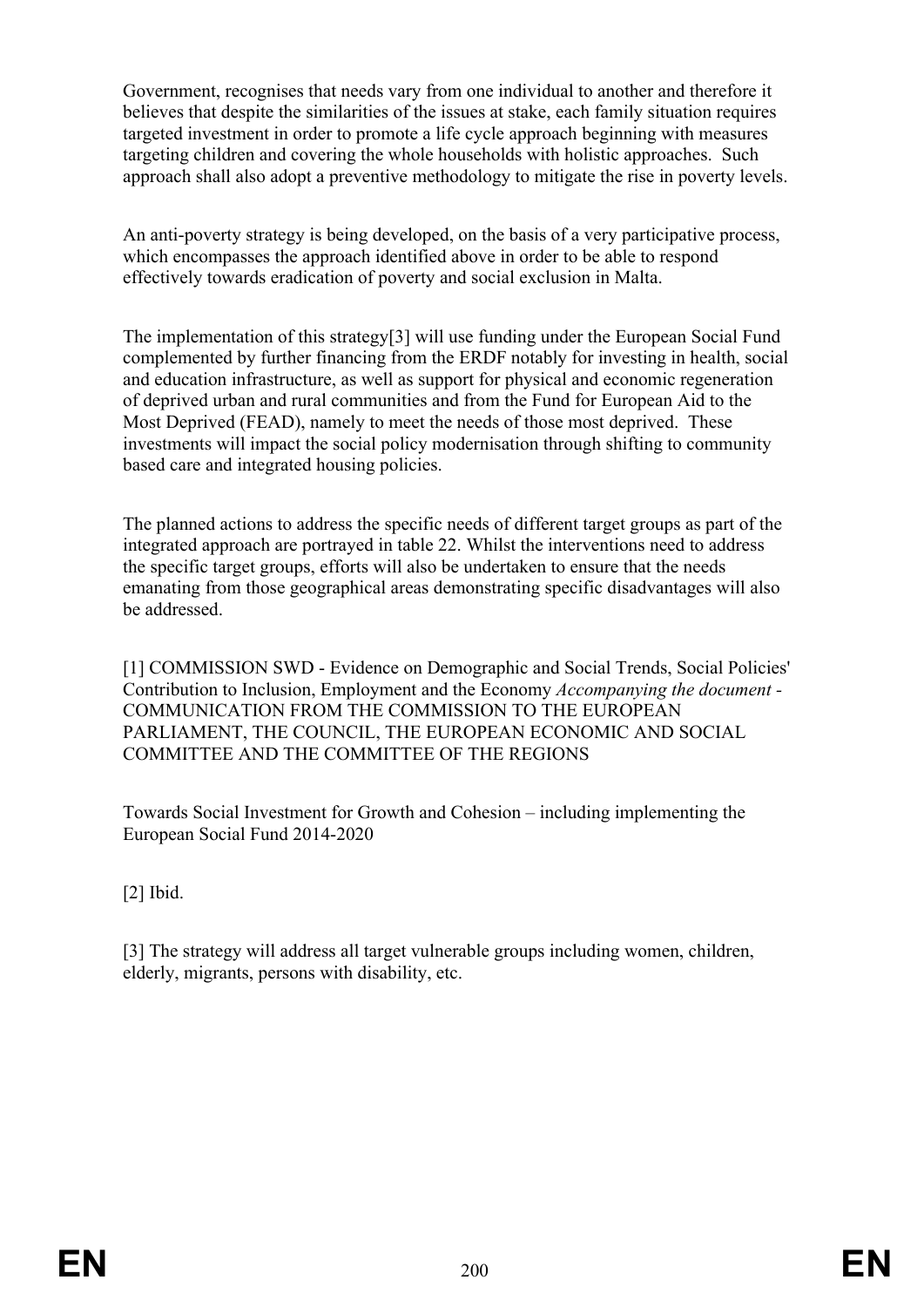# **Table 22: Actions to address specific needs of geographical areas most affected by poverty/target groups at highest risk of discrimination or social exclusion**

| Target group/geographical area                               | Main types of planned action as part of              | <b>Priority axis</b> | Fund       | Category   | <b>Investment priority</b>         |
|--------------------------------------------------------------|------------------------------------------------------|----------------------|------------|------------|------------------------------------|
|                                                              | integrated approach                                  |                      |            | of region  |                                    |
| Children, Youth (including young people in institutional     | Empower the different target groups to               | PA<br>$\overline{2}$ | <b>ESF</b> | Transition | 9i - Active inclusion, including   |
| care), Women (including victims of domestic violence),       | prevent the dependency and extend as much as         | Towards<br>a         |            |            | with a view to promoting equal     |
| Elderly $(65+)$ , Persons with disability (including persons | possible the independent living.                     | more                 |            |            | opportunities<br>and<br>active     |
| with mental health difficulties), Long term unemployed,      |                                                      | inclusive            |            |            | participation,<br>and<br>improving |
| Working poor                                                 |                                                      | society              |            |            | employability                      |
| Children, Youth (including young people in institutional     | Stimulate parenting competencies development         | $\overline{2}$<br>PA | <b>ESF</b> | Transition | 9i - Active inclusion, including   |
| care), Women (including victims of domestic violence),       | to foster the stability of the families.             | Towards<br>a         |            |            | with a view to promoting equal     |
| Elderly $(65+)$ , Persons with disability (including persons |                                                      | more                 |            |            | opportunities<br>and<br>active     |
| with mental health difficulties), Long term unemployed,      |                                                      | inclusive            |            |            | participation,<br>and<br>improving |
| Working poor                                                 |                                                      | society              |            |            | employability                      |
| Children, Youth (including young people in institutional     | To develop capacity building for NGOs in order       | $\overline{2}$<br>PA | <b>ESF</b> | Transition | 9i - Active inclusion, including   |
| care), Women (including victims of domestic violence),       | to build a network of quality service providers      | Towards<br>a         |            |            | with a view to promoting equal     |
| Elderly $(65+)$ , Persons with disability (including persons | reaching the specific needs and locations.           | more                 |            |            | opportunities<br>and<br>active     |
| with mental health difficulties), Long term unemployed,      |                                                      | inclusive            |            |            | participation,<br>and<br>improving |
| Working poor                                                 |                                                      | society              |            |            | employability                      |
| Children, Youth (including young people in institutional     | To provide the necessary quality<br>services         | 2<br>PA              | <b>ESF</b> | Transition | 9i - Active inclusion, including   |
| care), Women (including victims of domestic violence),       | according to the specific needs of each              | Towards<br>a         |            |            | with a view to promoting equal     |
| Elderly $(65+)$ , Persons with disability (including persons | individual and of the communities.                   | more                 |            |            | opportunities<br>and<br>active     |
| with mental health difficulties), Long term unemployed,      |                                                      | inclusive            |            |            | participation,<br>and<br>improving |
| Working poor                                                 |                                                      | society              |            |            | employability                      |
| Children, Youth (including young people in institutional     | To stimulate interaction of generations (children,   | PA<br>$\overline{2}$ | <b>ESF</b> | Transition | 9i - Active inclusion, including   |
| care), Women (including victims of domestic violence),       | youth and elderly) as a factor of stabilisation of   | Towards<br>a         |            |            | with a view to promoting equal     |
| Elderly $(65+)$ , Persons with disability (including persons | the families.                                        | more                 |            |            | opportunities<br>active<br>and     |
| with mental health difficulties), Long term unemployed,      |                                                      | inclusive            |            |            | participation,<br>and<br>improving |
| Working poor                                                 |                                                      | society              |            |            | employability                      |
| Children, Youth (including young people in institutional     | To support the individuals to create their own       | PA<br>$\overline{2}$ | <b>ESF</b> | Transition | 9i - Active inclusion, including   |
| care), Women (including victims of domestic violence),       | sources of income within the development of the      | Towards<br>a         |            |            | with a view to promoting equal     |
| Elderly $(65+)$ , Persons with disability (including persons | communities                                          | more                 |            |            | opportunities<br>and<br>active     |
| with mental health difficulties), Long term unemployed,      |                                                      | inclusive            |            |            | participation,<br>and<br>improving |
| Working poor                                                 |                                                      | society              |            |            | employability                      |
| Children, Youth (including young people in institutional     | Holistic and integrated assistance (profiling, self- | PA<br>$\overline{2}$ | <b>ESF</b> | Transition | 9i - Active inclusion, including   |
| care), Women (including victims of domestic violence),       | assessment and individual action plans) to the       | Towards<br>a         |            |            | with a view to promoting equal     |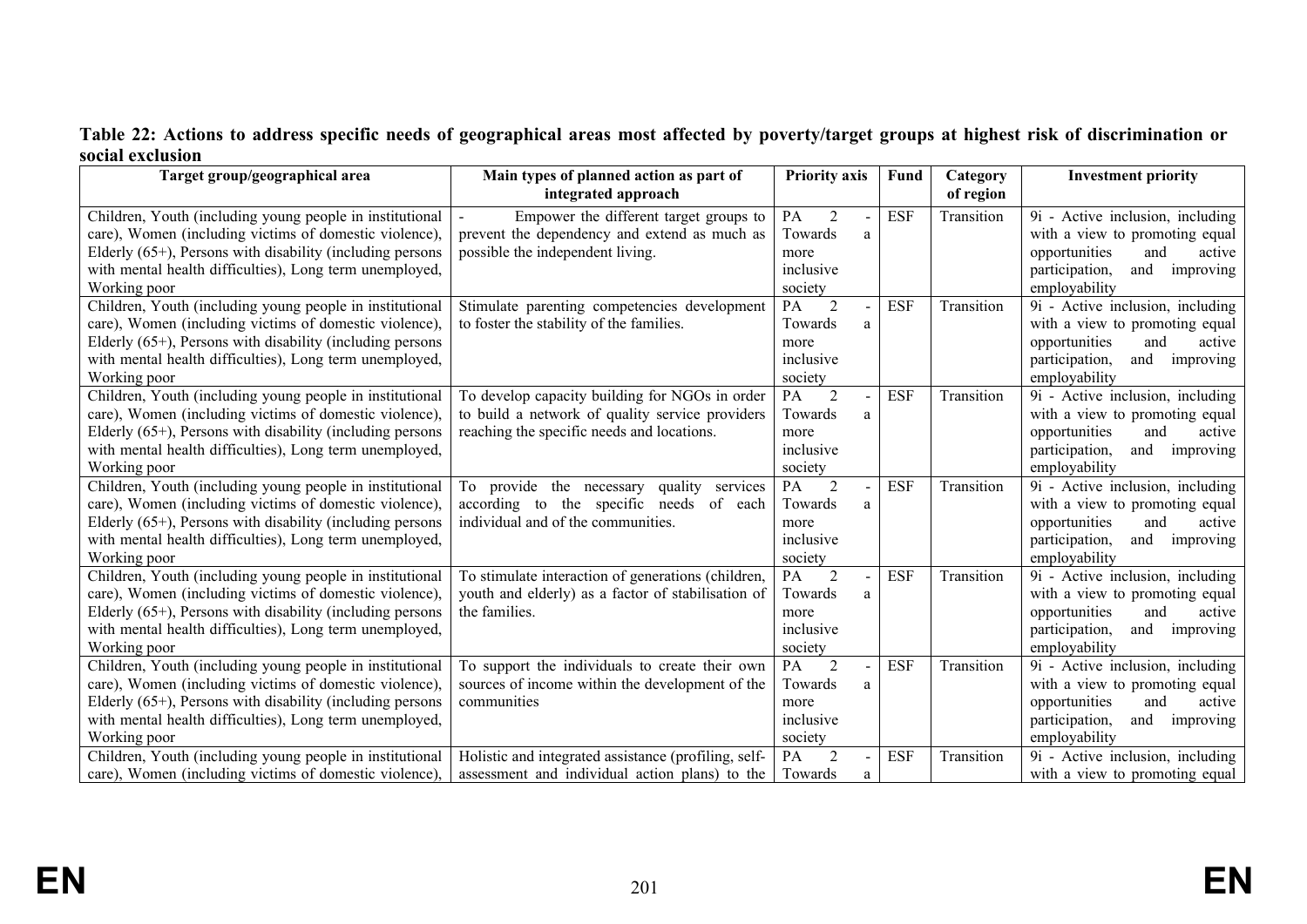| Target group/geographical area                                                                                                                  | Main types of planned action as part of<br>integrated approach                                                                  | <b>Priority axis</b>                               | Fund | Category<br>of region | <b>Investment priority</b>                                                                                                                                  |
|-------------------------------------------------------------------------------------------------------------------------------------------------|---------------------------------------------------------------------------------------------------------------------------------|----------------------------------------------------|------|-----------------------|-------------------------------------------------------------------------------------------------------------------------------------------------------------|
| Elderly $(65+)$ , Persons with disability (including persons $\vert$<br>with mental health difficulties), Long term unemployed,<br>Working poor | the collaboration of all<br>families based on<br>relevant actors that shall be involved in tackling<br>the individual problems. | more<br>inclusive<br>society                       |      |                       | active<br>opportunities<br>and<br>participation,<br>improving<br>and<br>employability                                                                       |
| Other target groups                                                                                                                             | Other target groups as may be determined during<br>the course of the programme.                                                 | PA<br>Towards<br>a<br>more<br>inclusive<br>society | ESF  | Transition            | 9i - Active inclusion, including<br>with a view to promoting equal<br>opportunities<br>and<br>active<br>participation,<br>and<br>improving<br>employability |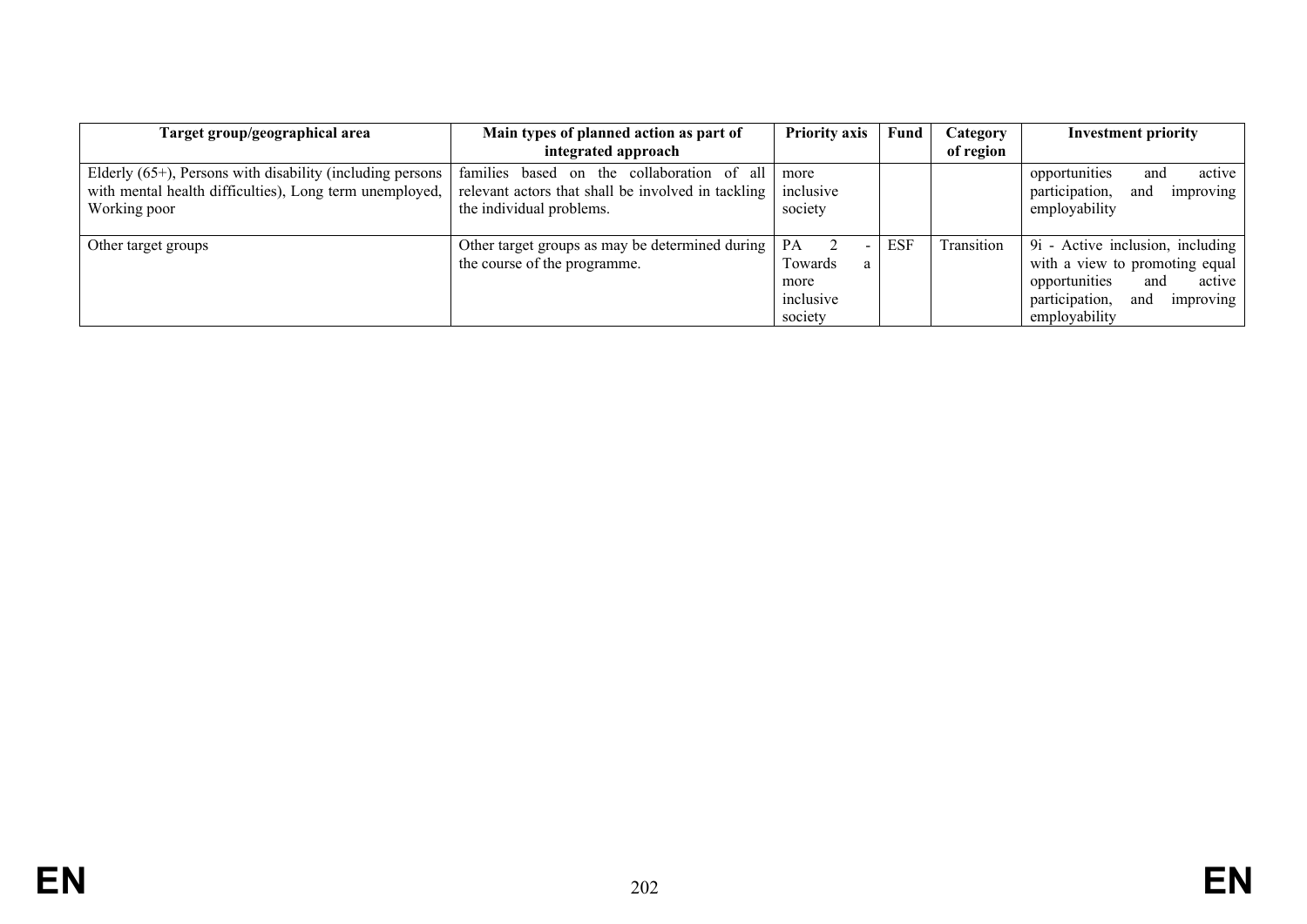# **6. SPECIFIC NEEDS OF GEOGRAPHICAL AREAS WHICH SUFFER FROM SEVERE AND PERMANENT NATURAL OR DEMOGRAPHIC HANDICAPS** (WHERE APPROPRIATE)

# **Territorial challenges facing Gozo[1]**

Gozo's insularity and peripherality is even more accentuated than that of Malta. Gozo's economy is heavily dependent on Malta for its economic development in various sectors such as the domestic and manufacturing industry, tourism – notably internal tourism, and agriculture. The fact that there is no permanent link results in Gozo suffering from double insularity problems. Important infrastructural limitations render Gozo a far less attractive destination for local and foreign direct investment.

The social and economic context of Gozo, whilst in many instances similar to Malta, has specific characteristics that need to be addressed through an integrated and tailor made approach. Gozo's share of Gross Value Added (GVA) dropped from 5.96% in 2000 to 5.54% in 2010. The decline occurred gradually over the years.

Given Gozo's geographical and topographical realities resulted in its economy sustaining a relatively higher share and dependence on agriculture and fishing when compared to Malta. In 2010, agriculture and fishing constituted 4.4% of the island's GVA. In fact, Gozo accounts for 23% of the total organic land in the Maltese Islands.

Gozo has the second lowest average household disposable income with an average household disposable of  $\epsilon$ 20,414 in 2010. It is also pertinent to underline that in 2009, with an at-risk-of-poverty rate of 17%, Gozo stood as the second highest district when compared to the value for 2010, which was 14.7%, placing Gozo as the second lowest district.

The population in Gozo has remained relatively stable between 2007 and 2011. During this period, there was a marginal increase of 14 births while the average age increased from 39.5 years of age in 2005 to 41.6 years of age in 2011 (40.4 years of age in Malta in 2011).

There are a number of factors that are contributing towards the increasing trend in the elderly population in Gozo in relation to that of mainland Malta. Gozo's economy has not been able to exploit fully the opportunities arising from the fast $\Box$ growing and high value added services when compared to mainland Malta in particular due to the constraints of double insularity. Despite the high levels of tertiary education attained by Gozitans, this has resulted in a significant migration of young persons to Malta to take up careers in for example knowledge based enterprises. The pressure of commuting daily between the two islands is also resulting in more Gozitans opting for permanent residence in Malta.

The impact on the elderly population of Gozo is further exacerbated by a higher rate of Gozitan migrants who return home to retire after a lifetime working overseas. Combined together these factors are leading towards an upward trend in the ageing population of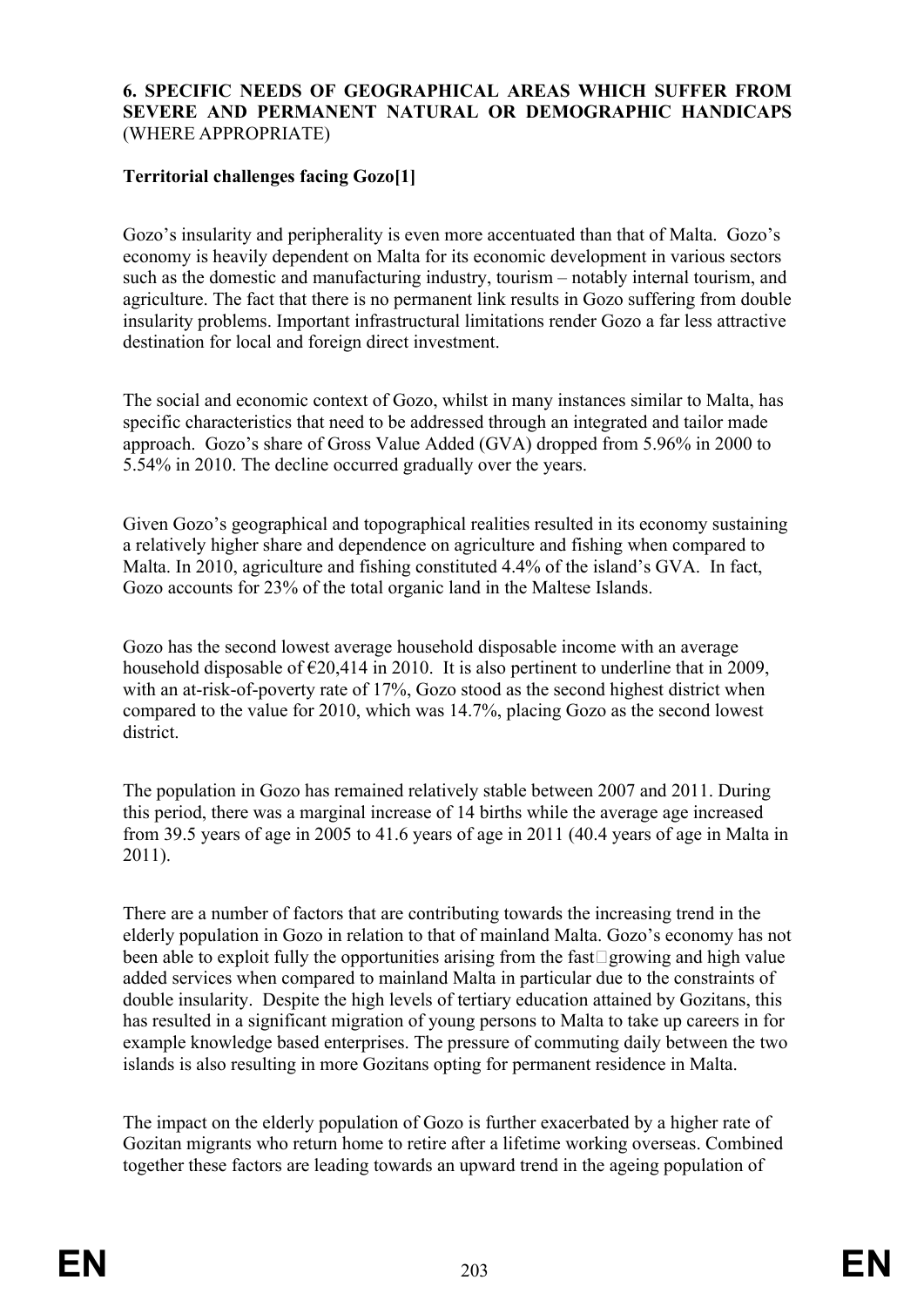Gozo which is exceeding that of mainland Malta and which is putting additional pressure on the socio-economic development of Gozo.

# **A tailor made approach**

In order to address the territorial challenges of Gozo, particularly its socio-economic specificities as well as the handicaps arising from the combined effects of its double insularity, its environmental fragility, its small population size as well as its inherent limited resources; a tailor made approach specific to the needs of Gozo is required to bolster the island's economic activity whilst protecting the inherent and distinctive natural features that distinguish the island.

In this regard, from a strategic perspective, Government intends to adopt a horizontal approach within sectoral strategies to factor in the needs of the Gozo with a view to adopt a holistic approach towards the needs of the territory.[2]

Under the 2014-2020 programming, Gozo's territorial challenges will be addressed through strategic investments targeting amongst others road and transport infrastructure (in line with the TEN-T guidelines and the priorities identified under the CEF facility) with a view to improving accessibility of the island, enhancing competitiveness and fostering an environment which is conducive to sustainable economic growth and job creation, and providing the necessary educational and training opportunities. Furthermore, these interventions are envisaged to contribute towards enhancing the competitive edge of the island through investment in the environment particularly in the natural and cultural heritage. Measures to foster training and skills development, including in the tourism sector such as coastal and maritime tourism (e.g. diving, adventure tourism) will also be pursued. The objective of these investments is to address Gozo's permanent natural handicaps in particular its double insularity, peripherality and economic dependence on mainland Malta.

[1] This section has been compiled on the basis of statistics sourced from the National Statistics Office.

[2] Refer to section 4 of this Programme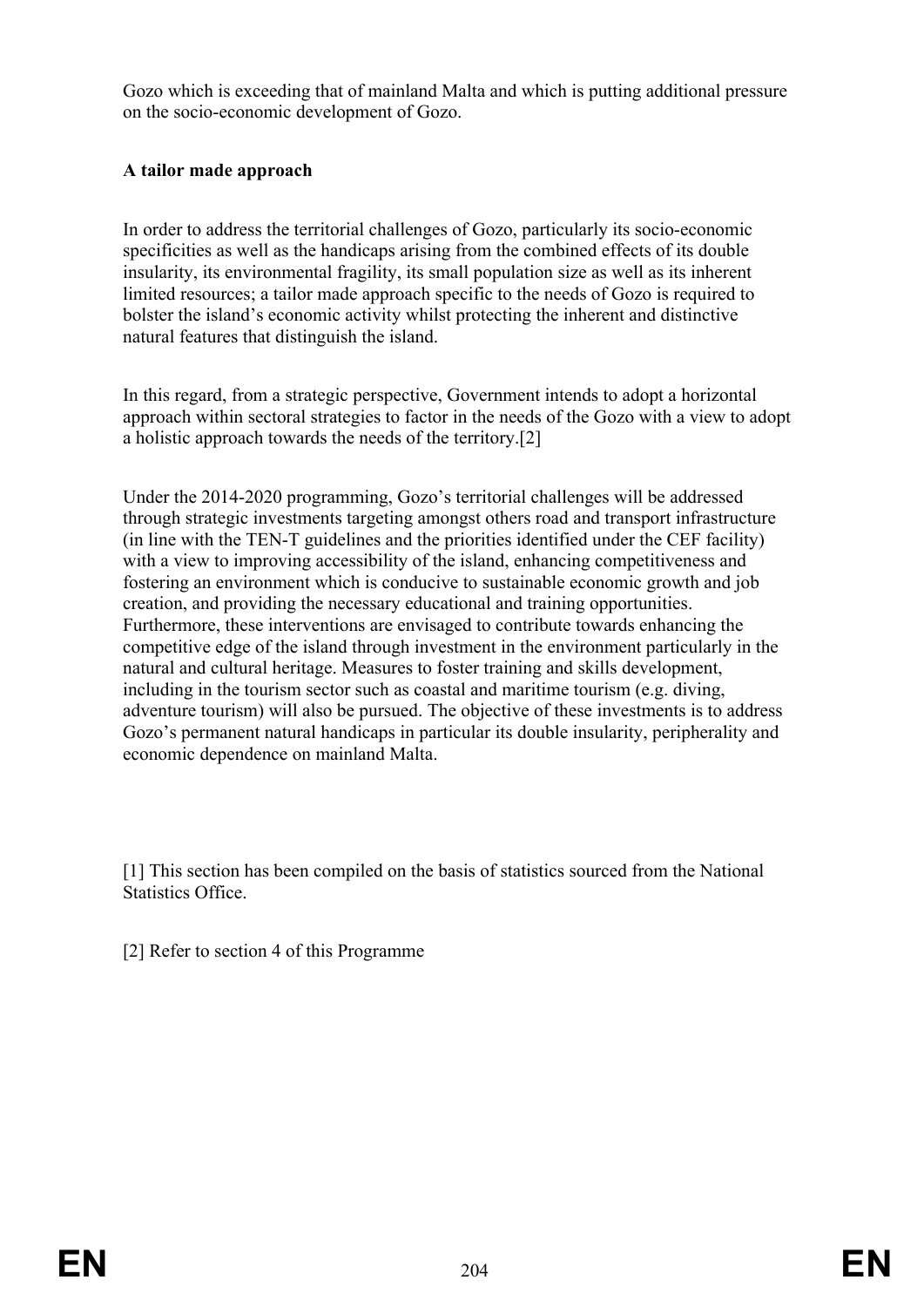# **7. AUTHORITIES AND BODIES RESPONSIBLE FOR MANAGEMENT, CONTROL AND AUDIT AND THE ROLE OF RELEVANT PARTNERS**

# **7.1 Relevant authorities and bodies**

| Authority/body                                             | Name of authority/body and<br>department or unit                                              | Name of the person responsible<br>for the authority/body (position<br>or post) |  |  |
|------------------------------------------------------------|-----------------------------------------------------------------------------------------------|--------------------------------------------------------------------------------|--|--|
| Managing authority                                         | Planning and Priorities Co-ordination<br>Division                                             | Director General                                                               |  |  |
| Certifying authority                                       | Strategy and Implementation Division,<br>Ministry for European Affairs and<br>Equality (MEAE) | Acting Head                                                                    |  |  |
| Audit authority                                            | Audit<br>Investigation<br>Internal<br>and<br>Department (IAID)                                | Director General                                                               |  |  |
| Body<br>which<br>to<br>Commission will<br>make<br>payments | The Treasury                                                                                  | Director General (Treasury)                                                    |  |  |

### **Table 23: Relevant authorities and bodies**

# **7.2 Involvement of relevant partners**

### *7.2.1 Actions taken to involve the relevant partners in the preparation of the operational programme, and the role of those partners in the implementation, monitoring and evaluation of the programme* **Coordinating Structures**

The Authority responsible for coordinating the preparation of the Operational Programmes is the Office of the Permanent Secretary within the Ministry for European Affairs & Implementation of the Electoral Manifesto (MEAIM)[1]. A Programming Team, set up within the Ministry and consisting of officials from the EU Funds Programming Unit as well as the EU Funds – Policy Coordination Directorate, was set up to coordinate the required preparations.

The institutional framework required to implement the partnership and multi-level governance principle in respect of the 2014-2020 period was set up in April 2012. The framework, steered by the Office of the Permanent Secretary, consisted of an Inter-Ministerial Committee for Programming 2014-2020 (IMC) with representatives from line Ministries (covering all the ESI funds plus other government stakeholders) and supported by a number of Sectoral Sub-Committees (SSCs) that looked into different thematic objectives. The role of the Inter-Ministerial Committee was to provide strategic input and guidance into the programming process.

Seven (7) SSCs were set up in November 2012 with a view to giving input and support to the Inter-Ministerial Committee in its role of providing strategic input and guidance to the 2014-2020 programming process. Each committee tackled the main strategic areas set out in the thematic objectives listed under Article 9 of the Common Provisions Regulation and was chaired by the Permanent Secretary responsible for the respective policy area, and included a representative from relevant public sector organisations, the socio-economic partners, civil society groups and non-governmental organisations with an interest in the particular policy area.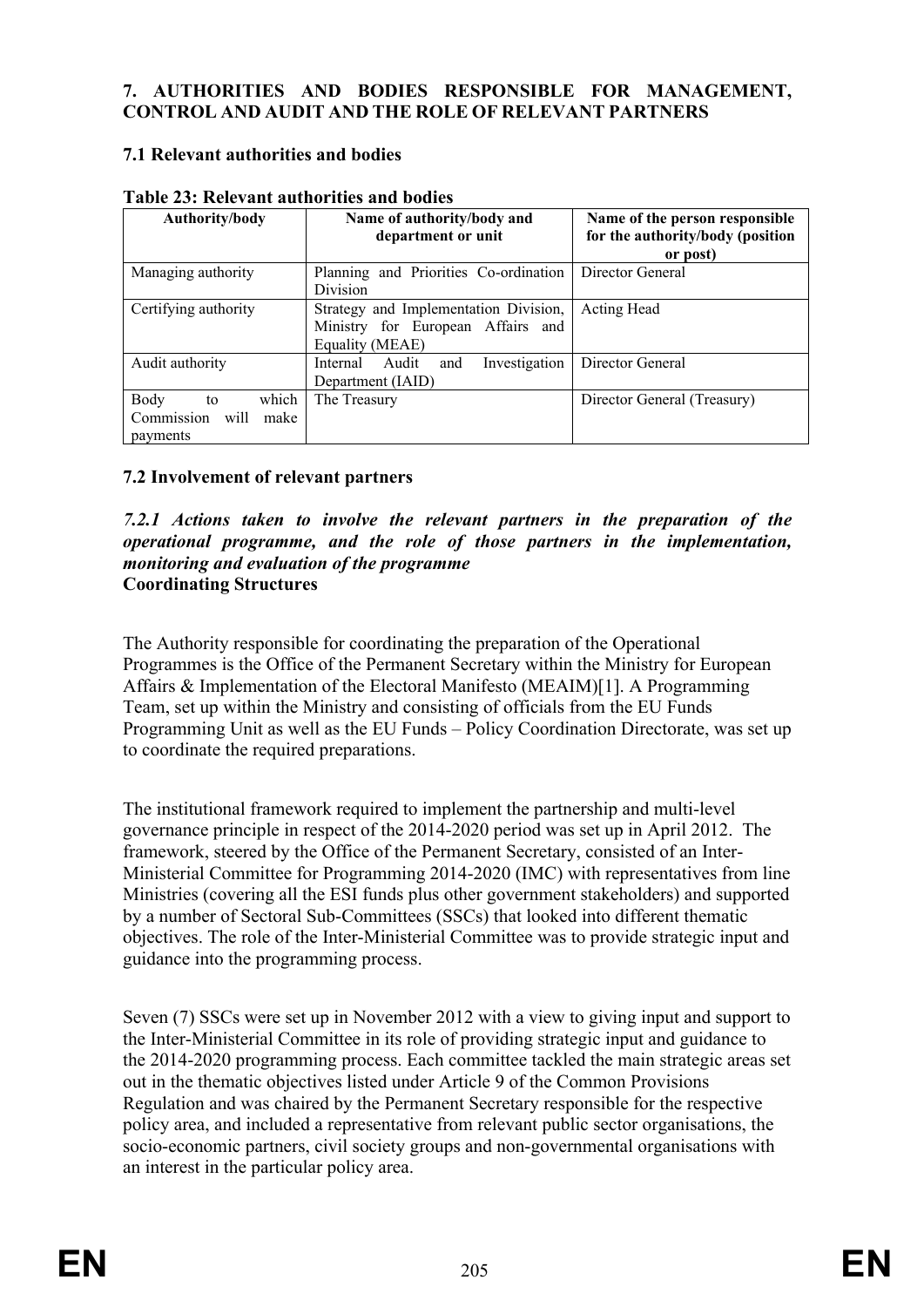Meetings of the SSCs were held on a regular basis. This approach was undertaken with a view to providing stakeholders with sufficient time for internal consultation and to provide consolidated feedback. This first phase of the consultation process was concluded in February 2013, following which each SSC put forward its recommendations that were also presented to the IMC. Between March – May 2013, the Programming Team undertook an extensive assessment of the inputs provided through the IMC and the SSCs.

The results of this assessment were finalised in June 2013 and presented to line Ministries. Following this inter-governmental consultation, the second phase of the consultation process was launched through a public consultation document on the Programming of EU Funds 2014-2020 in July 2013. The public consultation document set out the socio-economic analysis as well as the strategic direction covering also the funding priorities.

During October 2013 a Draft of the Partnership Agreement was finalised and submitted to the European Commission for informal feedback which was received by December 2013. The Final Partnership Agreement was submitted to the European Commission, through the SFC 2014-2020 system, in April 2014.

The work carried out for the drafting of the Partnership Agreement provided the basis for the work required for the drafting of the Operational Programmes (OP). For the OPs, an extensive intergovernmental consultation exercise (held in parallel with the drafting of the Partnership Agreement) was carried out by the Programming Team whereby the input of line Ministries was sought in order to identify the priorities.

Regular meetings were also held with the Managing and Certifying Authorities for those aspects relating to the programming process that fall within their remit including the management and control system as well as the monitoring functions in particular those relating to the performance framework. Consultations between the Programming Team and the external consultants responsible for drafting the Strategic Environmental Assessment Report and the Ex Ante Assessment of the Operational Programmes (OPs) were also ongoing during the first and second quarter of 2014 as the Draft OPs were being compiled.

A Draft of the Operational Programmes (OPs), covering the ERDF/CF under OP I and the ESF under OP II, was finalised in May 2014 and launched for public consultation (see sections below) in May/June 2014.

# **Partners involved in the Consultation Process**

The key formal structures within which social dialogue and public consultations take place in Malta were used as the basis for selecting the stakeholders that would participate in the SSCs, notably the Malta Council for Economic and Social Development (MCESD) and the Malta EU Steering and Action Committee (MEUSAC).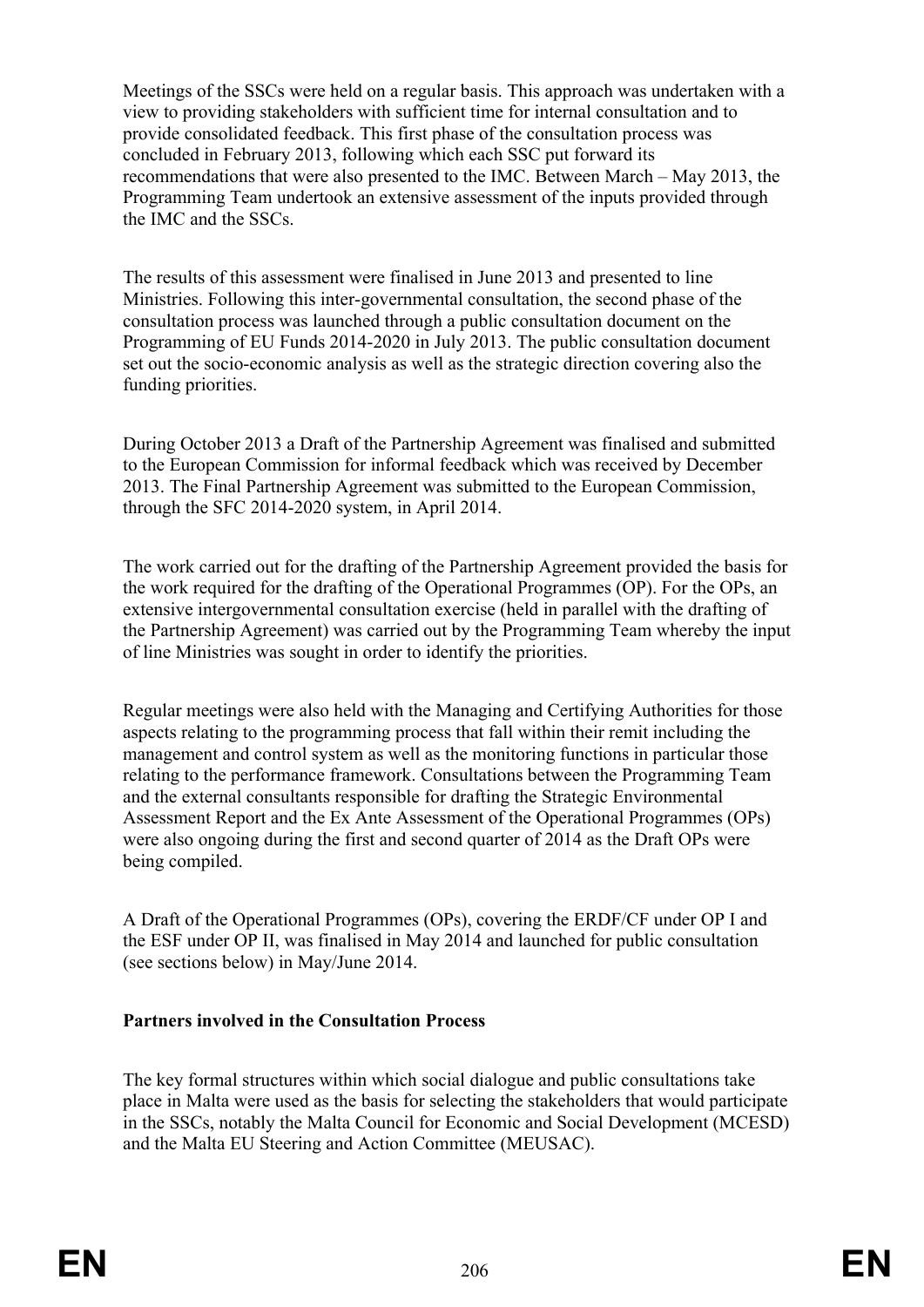The Malta Council for Economic and Social Development (MCESD) is composed of the main socio-economic partners in Malta representing the main employer bodies, the main trade unions and civil society as well as the Government. The Council is considered to be the official structure through which social dialogue takes place in Malta. It serves as a consultative and advisory body to Government on matters of economic and social policy. Similarly, though with a different mandate, the Malta EU Steering and Action Committee (MEUSAC) facilitates discussion between Government and civil society on draft EU legislation and policies, as well as on the transposition of EU directives. MEUSAC is responsible for engaging civil society in the EU decision making process and for actively supporting NGOs and local councils in their participation in EU programmes and funding.

Stakeholder participation in the SSCs went beyond these two umbrella organisations in an effort to ensure as wide a consultation as possible. In some cases, due to the diversity of the stakeholders and the multifaceted nature of the thematic issues being discussed (e.g. in the case of climate change and the island region of Gozo); it was agreed that different sets of stakeholders would be invited according to the subject matter being discussed. Such an approach ensured that the key stakeholders present for each meeting were those with a direct interest in the subject matter.

# **Actions taken to facilitate a wide involvement and active participation by partners**

The Draft Operational Programmes OPs were subject to a public consultation process which kicked off in May 2014. A first consultation session was held with MCESD on 19 May 2014, during which the Draft OPs were presented to the Council by the Office of the Permanent Secretary within the MEAIM. This was followed by a discussion which actively engaged all of the economic and social partners and who were able to put forward their views on the document. At the end of the session, members of the MCESD were presented with a hard copy of the public consultation document and invited to submit their formal feedback by 16 June 2014.

During May/June 2014, two public consultation sessions with the general public were held in Malta (29 May 2014) and in Gozo (2 June 2014). Both sessions were advertised in the general media and were very well-attended by the general public, civil society and the private sector (the latter covering a number of sectors to include: food, architecture, building industry, transport, home and design, consultancy and marketing, energy companies and consultancy, audiovisual and film production, local wine producers, printing and packaging, retailers, IT companies, tourism, pharmacies, cosmetics and health consultancy). Each session started with a presentation of the Draft OPs by the Office of the Permanent Secretary within MEAIM and was then followed by a 'Question & Answer' session, whereby the attending public was given the opportunity to put forward its views as to what should or could be included in the Programmes.

Hard copies of the Draft OPs were circulated to all participants attending these public consultation sessions. Furthermore, a dedicated web link providing background information on the programming process and a summary of the content of the Draft OPs was also set up[2]. The web link also provided readers with a link to the soft version of the Draft OPs. Participants in the consultation process, both at the level of the MCESD as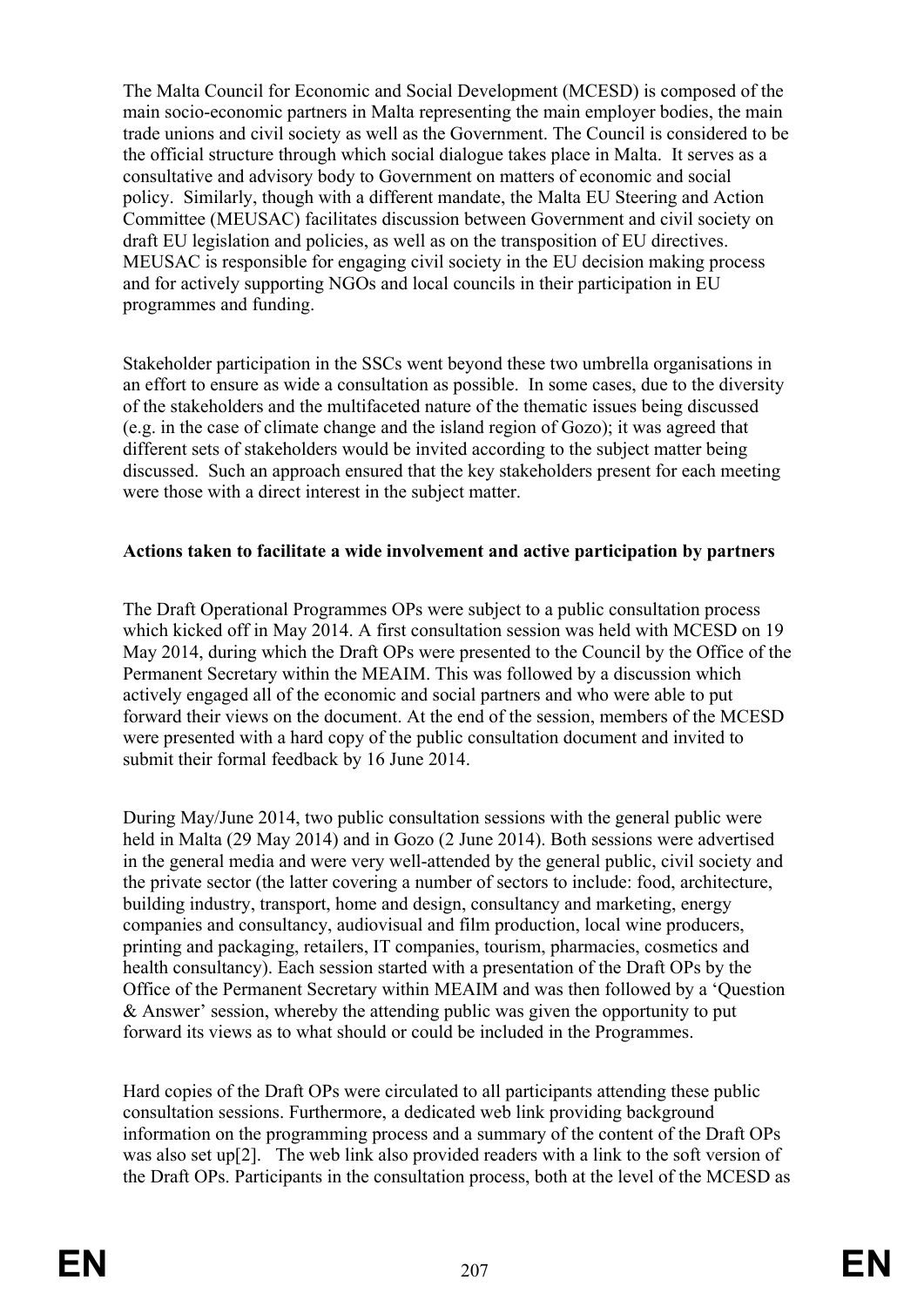well as the general public, were encouraged to make written submissions through an email address info.eufunds@gov.mt by 16 June 2014.

Twenty-five (25) interventions were made during these three consultation sessions and thirty-eight (38) written submissions were submitted through web mail. During the consultation period, upon request from the partners, three presentations on the Draft OPs were also delivered to the Local Councils Association (5 June 2014), the General Retailers and Traders Union (12 June 2014) and the Department of Local Government (17 June 2014). In addition, on 10 June 2014, a radio interview concerning the future programming period (and covering the content of the Draft OPs) was also delivered by an official from the Programming Team on a national radio station. The interview was coordinated by MEUSAC.

The list of partners involved in the consultation process can be found at section 12.3.

# **Main added value of the partnership**

The public consultation process was overall deemed as a success, in particular for the value-added that the involvement of the socio-economic partners and civil society brings to the programming process, particularly in identifying concerns and common lines of intervention (see section on 'main results of the consultation with partners' below). Past and current experience has shown that such involvement brings added value in terms of expertise and insight and, equally importantly, it creates collective commitment and broader ownership of the programming process and the programme itself.

# **Main results of the consultation with partners**

The main points raised by the participating public and in the written submissions received as part of the consultation process on the Draft OPs covered the following areas:

- *urban regeneration*: especially the development of financial instruments in the sector and the need to rehabilitate key heritage sites in Valletta;
- *RTDI*: in particular the need for synergies with Horizon2020, to consolidate R&D activities within the University of Malta in line with the smart specialisation strategy and to ensure that investment in human capital is complemented by the creation of employment;
- *Environment*: broadly a more holistic and overarching approach to the sector was called for, suggestions for the protection of woodlands, natural parks, open spaces and marine protected areas were also put forward;
- *water*: especially the need to carry out a water demand assessment before embarking on investment in the supply and distribution of alternative water to consumers and to ensure that investment in rainwater reservoirs forms part of a holistic plan that addresses demand and alleviates flooding;
- *culture*: the main point that emerged related to the need to maximise the contribution of cultural & natural heritage to the quality of life of local communities, through improved access & experience, as well as through economic activities & tourism;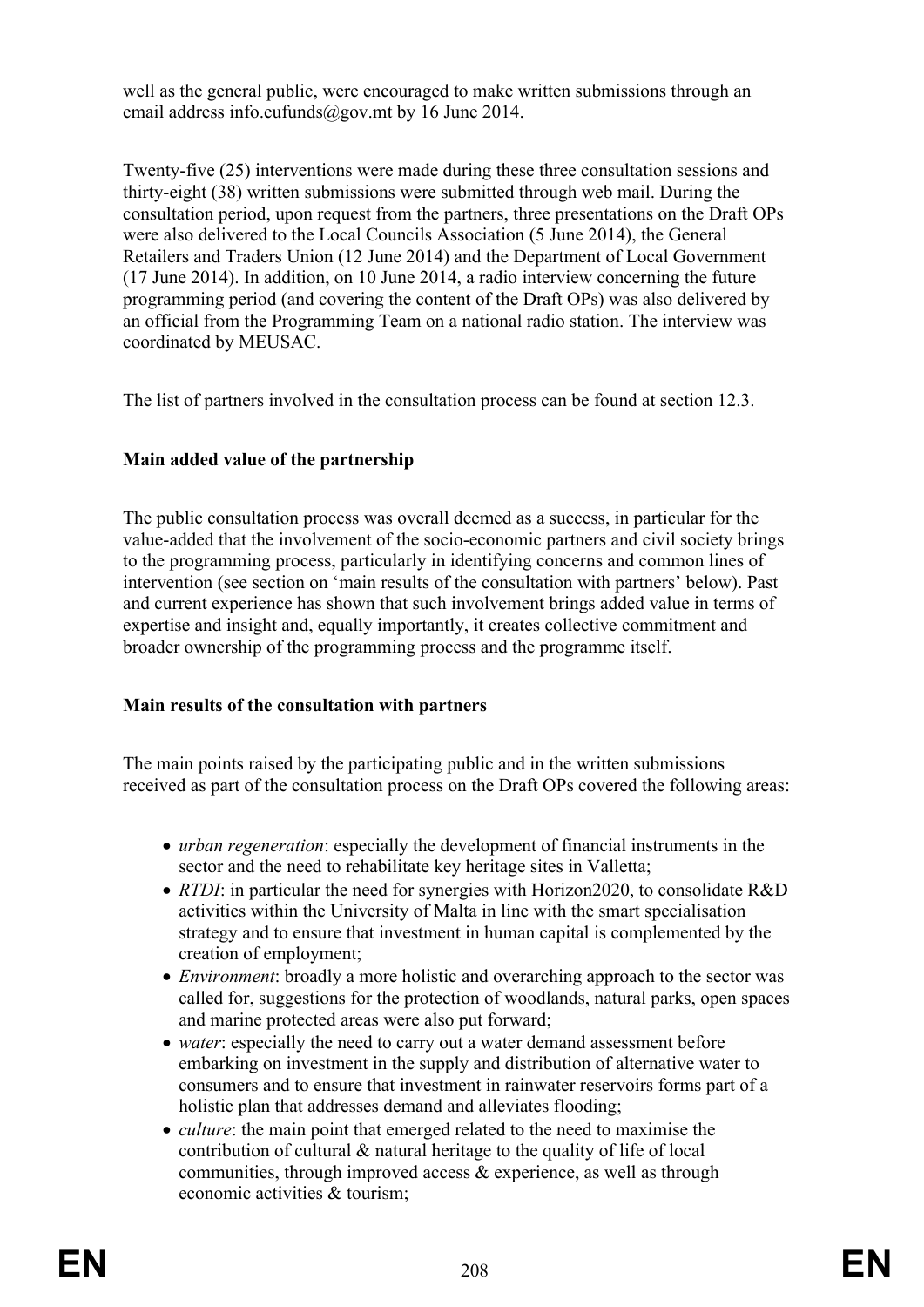- *transport*: especially the enhancement of marine infrastructures, the need for increased modal shift and to explore alternatives – including air connections – to enhance the accessibility for Gozo;
- *training and employment*: in particular the importance of ensuring continuity of funding from the previous programming period to the new one, the need to ensure the employability of minority groups, the need to address illiteracy rates and to provide more schools, and the need to increase VET infrastructural investment and create a link between VET and research;
- *health*: the need for investment in the health sector was put forward;
- *tourism*: especially proposals for nature based and heritage trails, the growth of new niche markets, facilitate the continuity of traditional trade and maximising the inter-linkages with tourism and opportunities for growth in the aviation sector;
- *ICT*: proposals for mobile health, ICT careers and skills, e-Democracy and additional incentives for e-ID and trust were put forward;
- *Addressing the regional specificities of Gozo*: in particular calls to improve Gozo's ICT connectivity (by enhancing broadband), job creation and projects to make Gozo a distinct and unique tourism destination;
- *Non-Governmental Organisations (NGOs)*: especially the need to provide further assistance to NGOs and cooperatives to access EU funds for actions such as child minding and participation in international fora, the need to reduce the level of bureaucracy (this point was also made by private enterprise) and the need to continue to assist NGOs to raise the co-financing element;
- *Complementing EU funds with financial instruments*: several interventions supported the further uptake of financial instruments such as JEREMIE, JESSICA and EIB loans/technical assistance.

# **Involvement of partners in the implementation, monitoring and evaluation of the Operational Programmes**

Initiatives undertaken during the previous programming period to ensure the involvement of the relevant stakeholders in the various stages of the Structural Funds will continue under the future programmes in accordance with national practice. Such initiatives will cover the implementation, monitoring and evaluation of the Programmes.

The participation of the relevant stakeholders in the various stages of the Structural Funds will be assured through their participation in the Monitoring Committee of the Operational Programme in accordance with the terms of reference of the Committee.

[1] Until March 2013, the Office of the Permanent Secretary responsible for coordinating the preparation of the Partnership Agreement was located within the Office of the Prime Minister. After the General Elections of March 2013 and a reshuffle of ministerial portfolios, this Office is now located within the Ministry for European Affairs & Implementation of the Electoral Manifesto (MEAIM).

[2] http://eufunds.gov.mt/en/Information/Pages/Public-Consultation-EU-funds-for-Malta-2014-2020.aspx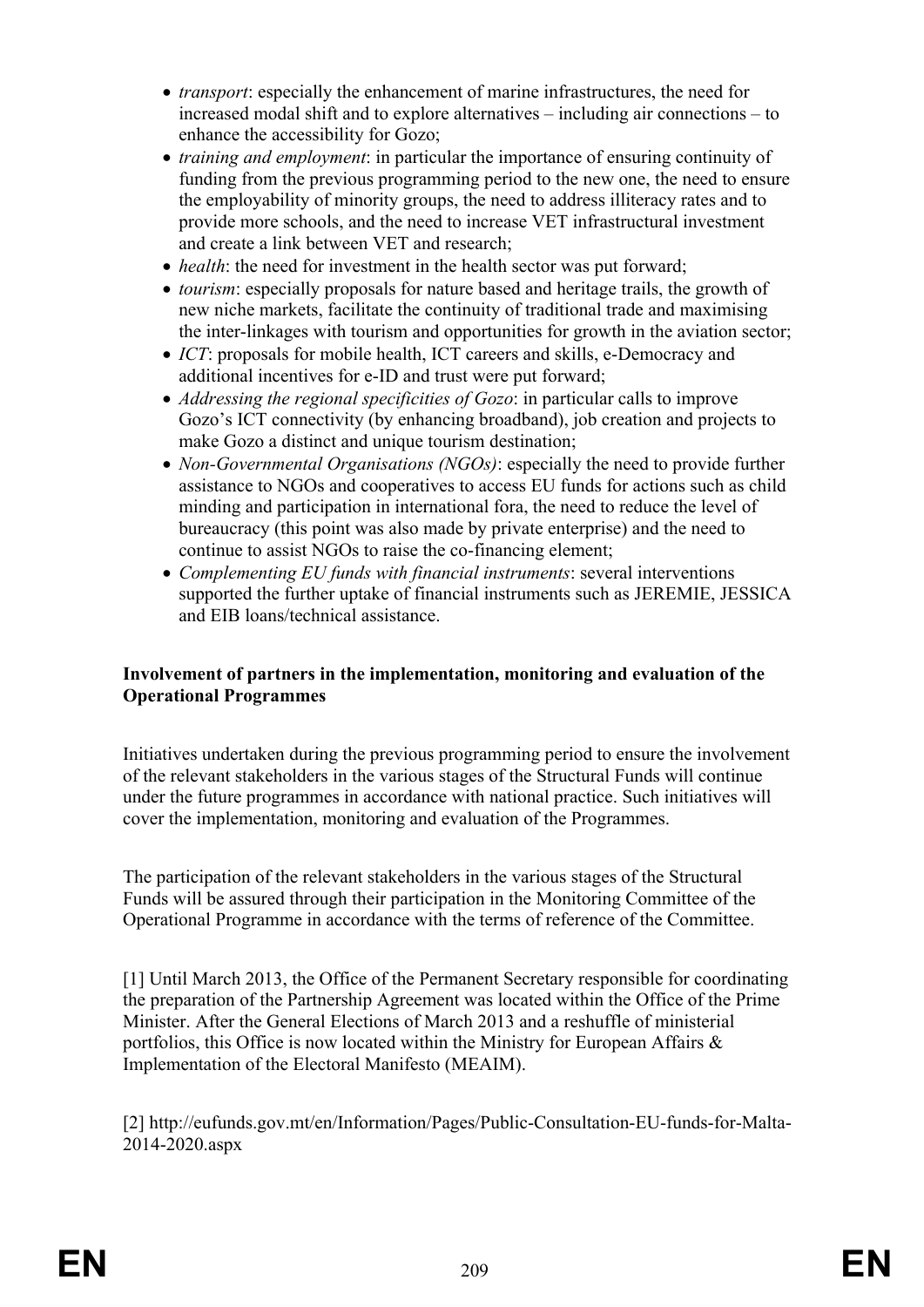*7.2.2 Global grants* (for the ESF, where appropriate)

*7.2.3 Allocation of an amount for capacity building* (for the ESF, where appropriate)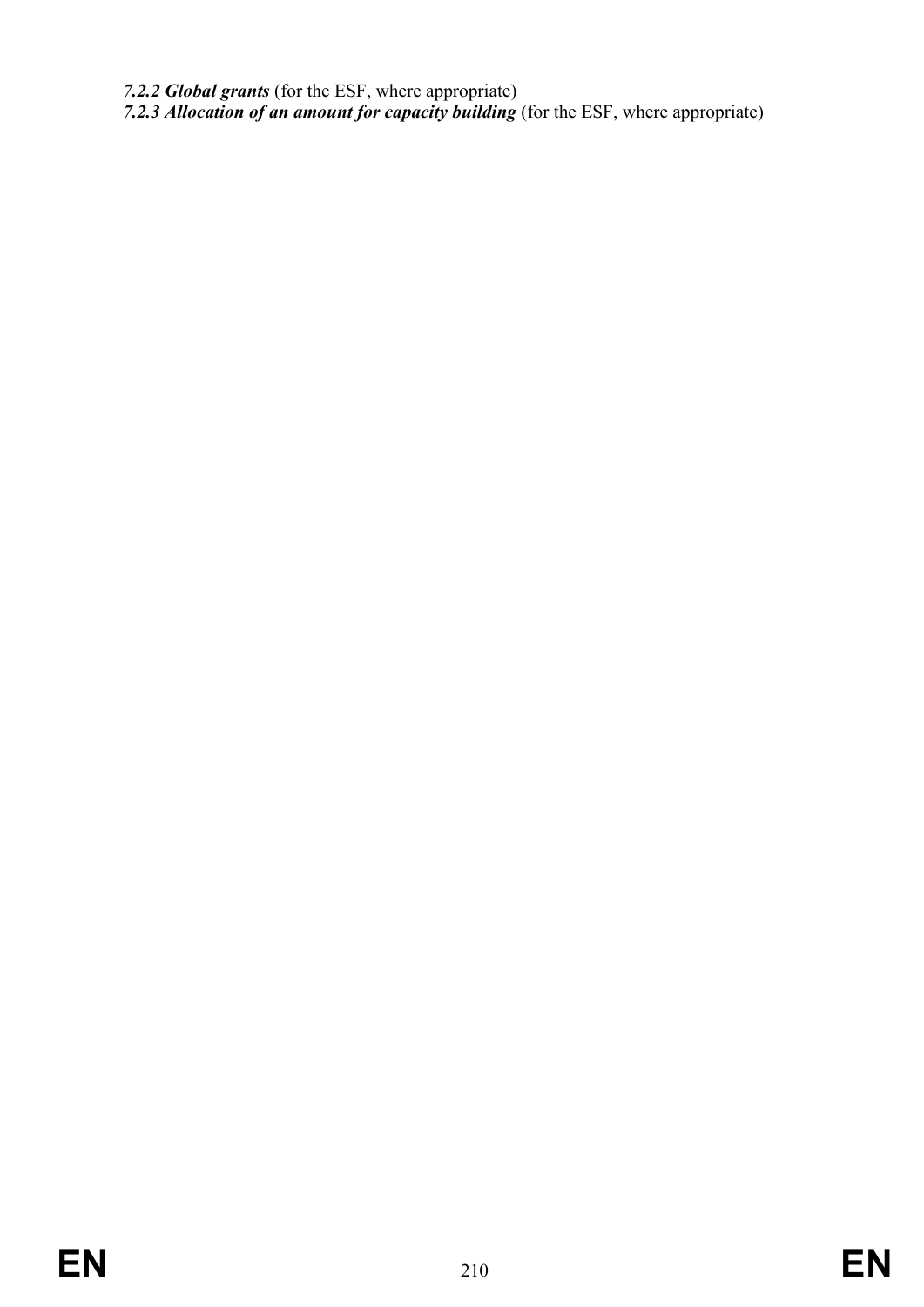# **8. COORDINATION BETWEEN THE FUNDS, THE EAFRD, THE EMFF AND OTHER UNION AND NATIONAL FUNDING INSTRUMENTS, AND WITH THE EIB**

The mechanisms to ensure coordination between the Funds, the European Agricultural Fund for Rural Development (EAFRD), the European Maritime and Fisheries Fund (EMFF) and other Union and national funding instruments, and with the European Investment Bank (EIB), taking into account the relevant provisions laid down in the Common Strategic Framework.

A coordinated and complementary approach in the programming and implementation process of the ESI funds is necessary with a view to maximising the benefits of the implementation of these funds as set out in the Common Strategic Framework.

*Coordination Mechanisms*

Coordination between European Structural and Investment (ESI) Funds and other Union and National funding instruments will be assured through the coordination mechanisms set up under the 2007-2013 programmes in line with existing institutional frameworks. These coordination mechanisms will be maintained and, where necessary, optimised to facilitate synergies between the different programmes, but also with a view to avoiding duplication of effort.

*Preparation of Programmes*

At the programming level, coordination between the ESI Funds and other Union and National funding instruments was ensured through the Inter-Ministerial Committee for Programming 2014-2020 (IMC)[1]. The framework, steered by the Office of the Permanent Secretary within the Ministry for European Affairs and the Implementation of the Electoral Manifesto, consisted of an Inter-Ministerial Committee for Programming 2014-2020 (IMC) with representatives from line Ministries (covering all of the ESI funds) and supported by a number of Sectoral Sub-Committees which tackled the main strategic areas set out in Article 9 of the CPR. Each Sectoral Sub-Committee was chaired by the Permanent Secretary responsible for the respective policy area, and included a representative from relevant public sector organisations, the socio-economic partners, civil society groups and non-governmental organisations with an interest in the particular policy area.

*Management of Programmes*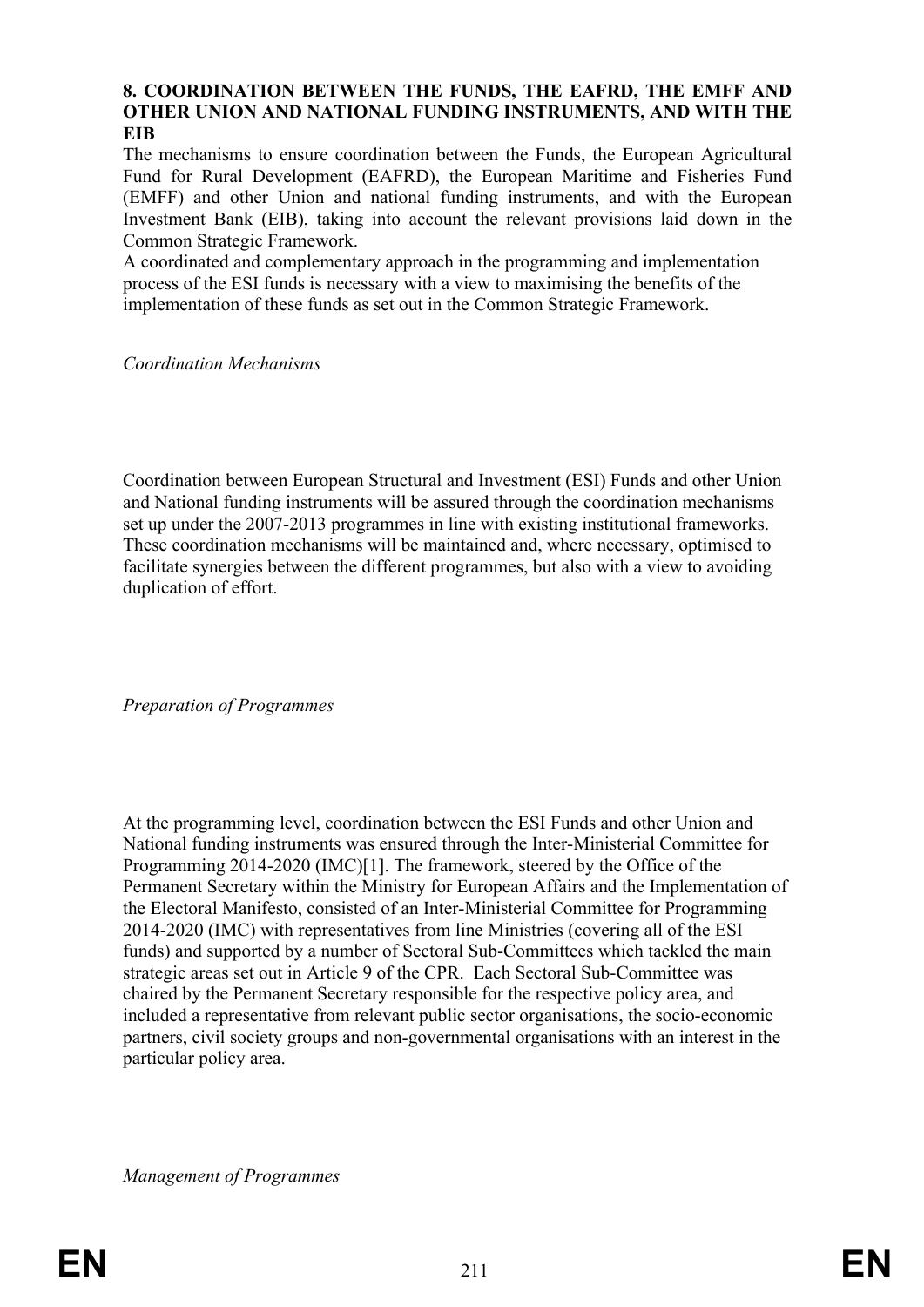The programmes for the Structural and Cohesion Funds, the EMFF and the EAFRD[2] are coordinated and managed by the Planning and Priorities Coordination Division (for the Structural and Cohesion Funds) and the Funds and Programmes Division (for the EMFF and the EAFRD and the Territorial Cooperation Programmes), within the Ministry for European Affairs & Implementation of the Electoral Manifesto[3]. The centralised system which is in place for the implementation of the ESI Funds and other funding initiatives (including the Connecting Europe Facility[4]) ensures coordination at the national level of the different programmes and related initiatives. This approach also minimises the risk of duplication of efforts.

*Coordination structures*

For the 2014-2020 programming period, coordination between the ESI Funds and other Union and National funding instruments will be ensured through the framework of the Inter Ministerial Coordination Committee (IMCC) already set up under the 2007-2013 period[5]. As necessary, the existing structures will be optimised to facilitate synergies between the different programmes and to take account of the different Union instruments that will be launched in the 2014-2020 period and also with a view to avoiding duplication of effort.

The aim of the IMCC is to maximise resources whilst reducing the risk of overlap and/or duplication of effort by providing direction on the demarcation between different funds and programmes, undertaking ad hoc consultation where potential overlaps are identified and exchanging information about any changes required to the individual programmes and that could have an impact, by way of overlap, on other programmes. The IMCC also provides a forum for the sharing of knowledge of any new funds.

The IMCC is expected to meet on a bi-annual basis. Members on the IMCC include representatives from the managing authorities, the intermediate bodies, national contact points for the European Territorial Cooperation programmes[6], responsible authorities for the migration and asylum programmes and national contact points for community programmes, such as LIFE+ and Horizon2020. Other *ad hoc* technical experts, to cover also the Common Agricultural Policy's 1st and 2nd pillar initiatives as relevant, may be asked to participate in meetings of the IMCC (or parts thereof) so as to give clarifications and presentations on particular issues which might be required. If the need arises, the IMCC may also appoint *ad hoc* subcommittees to deal with issues of a very specific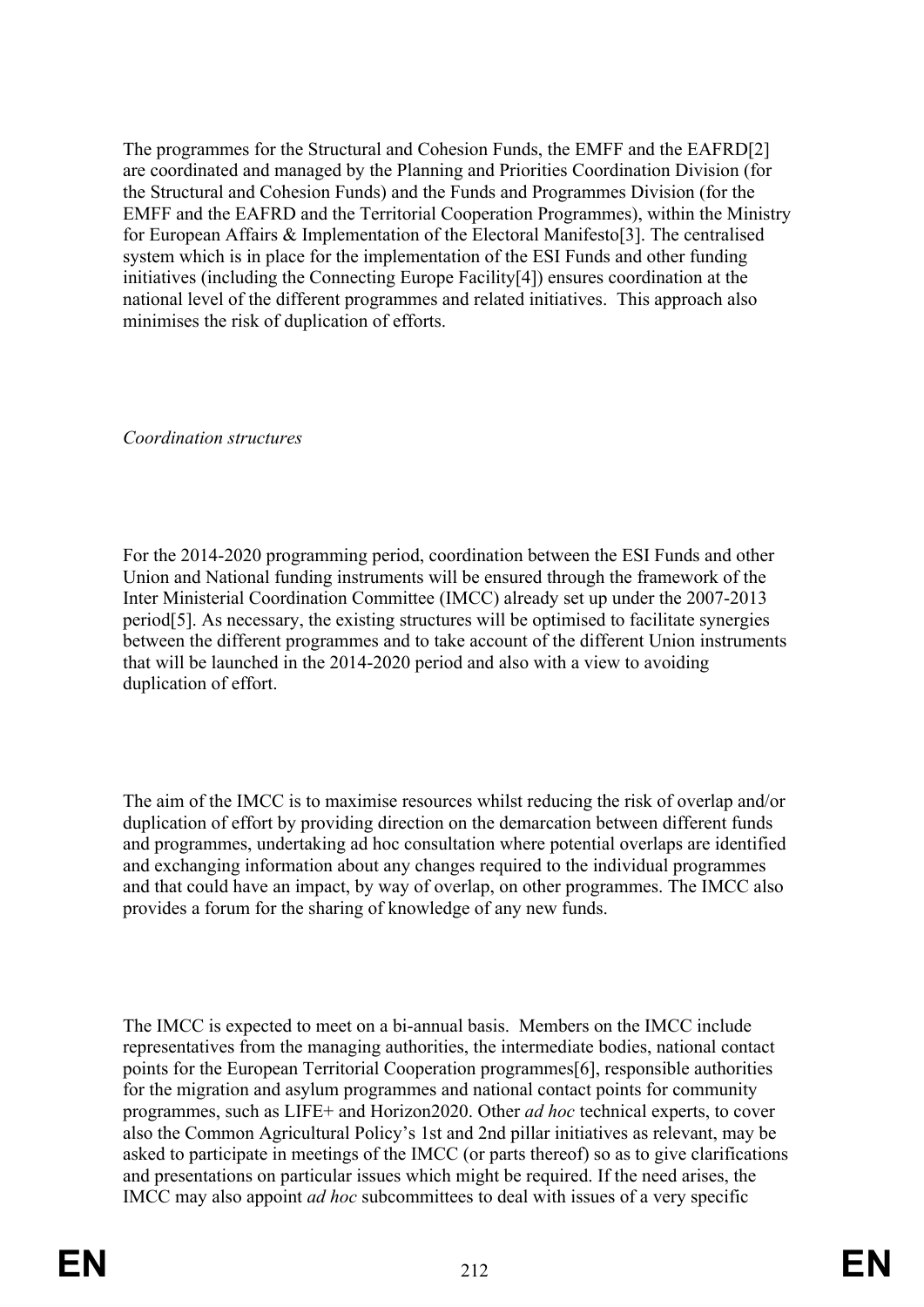nature such as for example potential overlaps between LEADER type interventions and the ESF.

*Mechanisms to assist beneficiaries use the funds in a complementary way*

Advice to potential applicants and beneficiaries on the opportunities of support available through the different funds may be obtained from a common information help desk that is jointly serviced by the Planning and Priorities Coordination Division and the Funds and Programmes Division within the Ministry for European Affairs and Implementation of the Electoral Manifesto and which covers all of the ESI funds.

The help desk, already functioning under the 2007-2013 programme, will be expanded to address all ESI funds with a view to offer prospective applicants, beneficiaries and the general public a direct line of communication (through email and other media) with the Managing Authority(s) on issues of general interest as well as more specific information on a one-to-one basis. The practice of issuing manuals and guidance documents targeting beneficiaries and horizontal stakeholders will also continue, as these prove to be useful tools in assisting beneficiaries in the use and management of the Funds. The help desk will also provide information concerning EU programmes (i.e. to include the centralised programmes) more generally.

*Complimentarity of actions*

Complimentarity between the ESI Funds and other EU and National funding instruments will be sought in various areas to ensure synergies and coordination between different actions. The areas of intervention where ESI Funds will be used in a complementary manner include: research, development and innovation (such as interventions in RTD infrastructure that will be complemented by training initiatives for example post-doctoral programmes), social inclusion (including investment in an integrated approach aimed at fostering economic growth and the creation of jobs), climate change (infrastructural initiatives for mitigation and adaptation will be complemented by research and training) and transport (measures to minimise the impact of transport on climate change, underpinned by the necessary infrastructures, will be introduced) amongst others.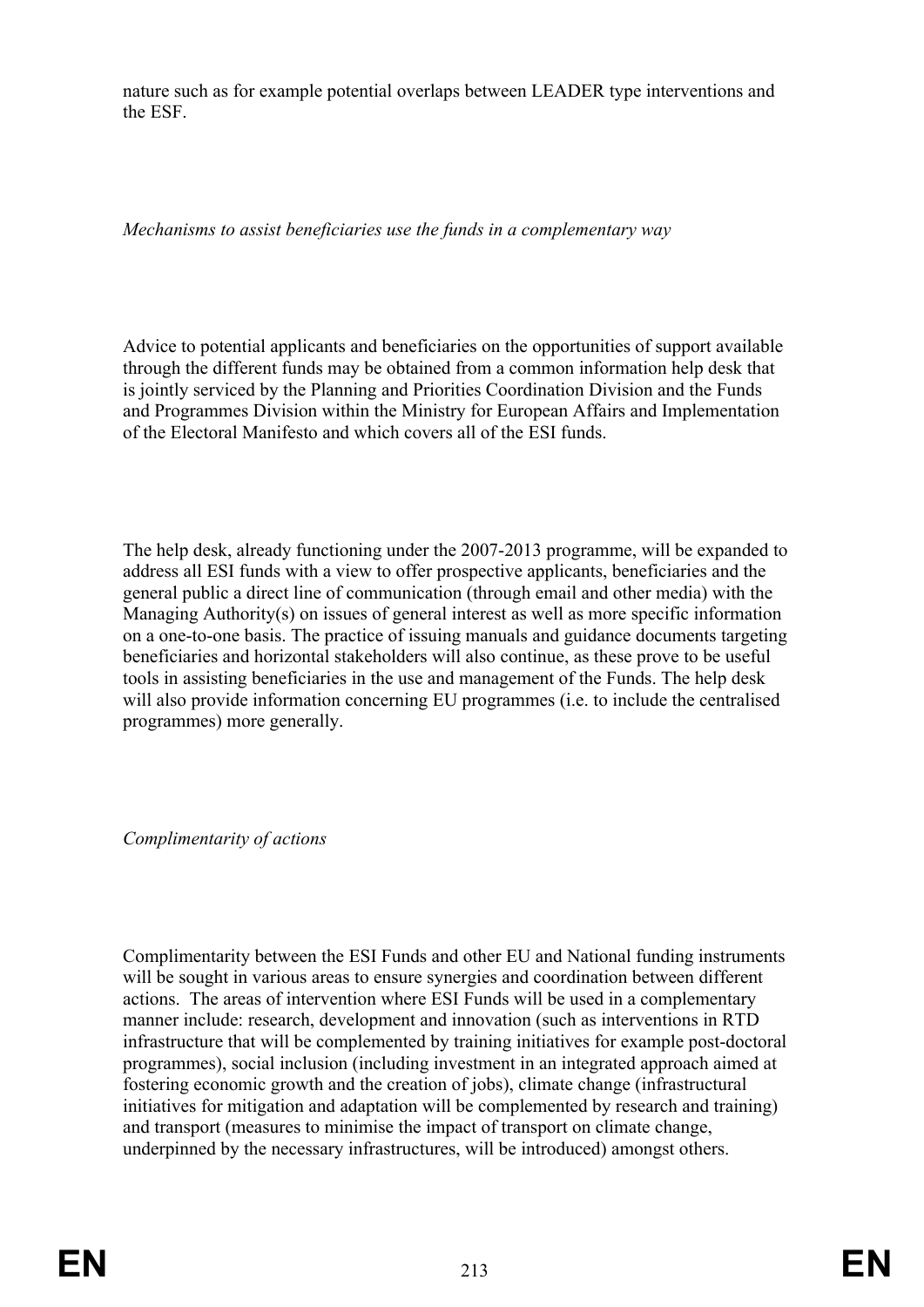# *ERDF*

The implementation of this programme will be complemented with interventions undertaken through the ERDF with a view to generate economic growth through improved competitiveness and the creation of more and better jobs whilst contributing to the well-being of society. Employment interventions undertaken under this programme will be complemented with ERDF related investment aimed at enhancing competitiveness and the creation of new employment opportunities. Investment in human capital in research and innovation and in the ICT sector will be complemented through ERDF mainly through R&I and ICT infrastructure. Education and training measures to support increased knowledge and skills in the low carbon economy to foster the creation of green jobs will be complemented with ERDF related investment to sustain a more resource efficient economy. ESF soft interventions for targeted groups in society will complement ERDF related actions aimed towards achieving sustainable urban development, to holistically address the needs and challenges of families living in identified urban areas. Similarly, interventions to promote social cohesion and to reduce health inequalities will be complemented by ERDF investment in the health and social sector to ensure integrated interventions towards vulnerable target groups. Investment in education under this programme will also be complemented by measures under the ERDF operational programme to address the challenges posed by early school leavers and low participation in tertiary education.

### *EAFRD and EMFF*

Interventions undertaken under the ESF will also seek to complement Malta's priorities in respect of the EAFRD and EMFF programmes for 2014-2020. Complementary actions are envisaged in the valorisation of human capital particularly to support research capacity for the development of research in various sectors such as water and waste management and related technologies. Complementarity is also envisaged in promoting training in sectors to sustain the rural and fisheries economy. In particular, the EAFRD will provide support in specialised ICT skills specifically earmarked for farmers, such as training programmes on the use and application of specialised software for herd management, milk recording, breeding and selection programmes, feed mix and rationalisation, nutrient management, crop planning, landscape management and agronomic practices amongst others. As for the EMFF, this will support inter-alia professional training, lifelong learning and new professional skills for fishers directly related to the profession of fishing, which will effectively contribute to support fishers in improving their efficiency, sustainability and competitiveness within the sector. Complementarity between ESF and EMFF/EAFRD will also apply to entrepreneurship.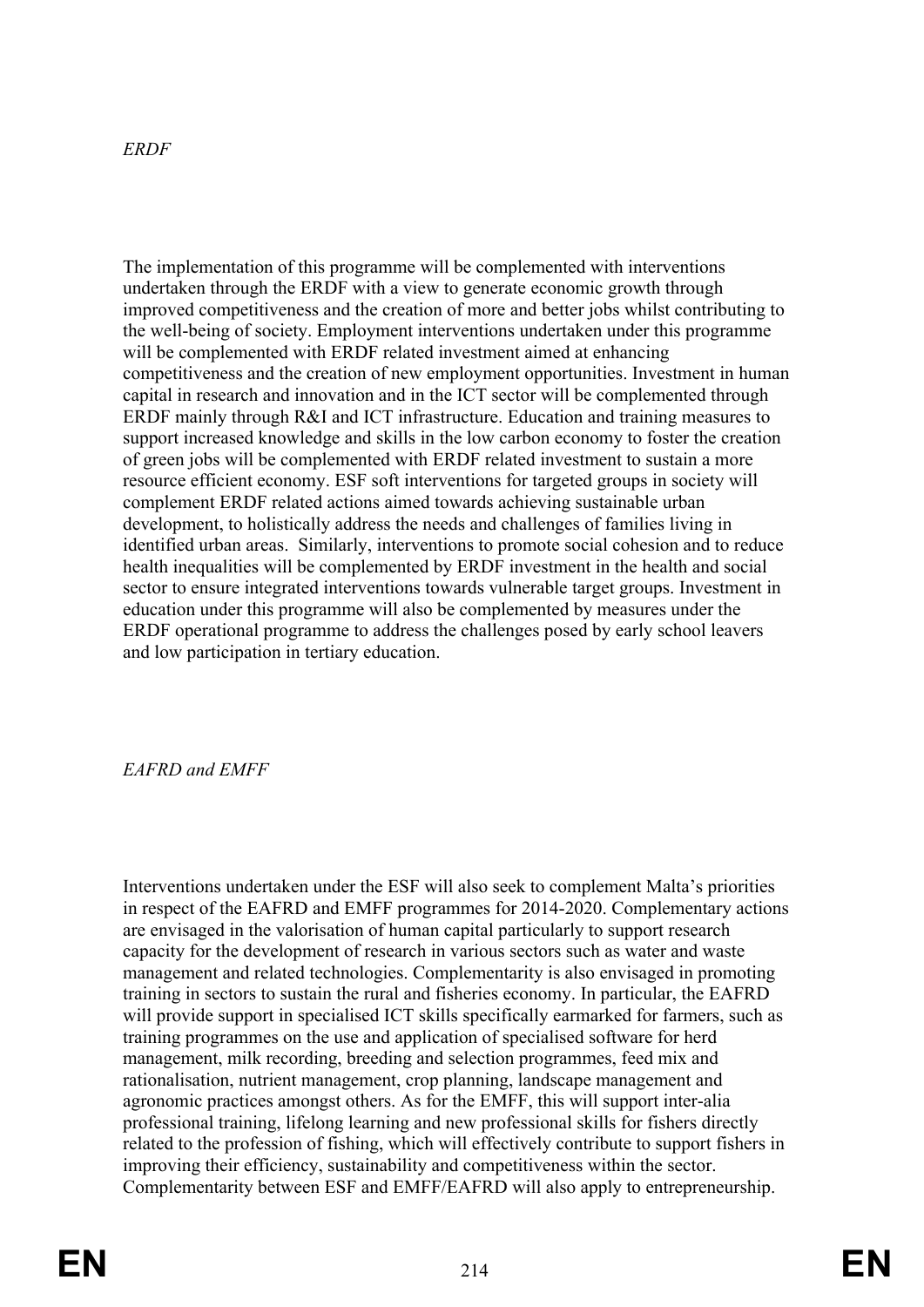## *ETC Programmes*

Malta's priority areas for the ETC programmes for 2014-2020, will also seek to complement Malta's Funding Priorities identified within this Operational programme. Areas identified include research and innovation, enhancing competitiveness of SMEs, protecting the environment and promoting resource efficiency, supporting the shift towards a low carbon economy, promoting climate change adaptation[7], risk prevention and management and the valorisation of human capital. Over and above these thematic areas, Malta may also propose a number of other thematic areas as relevant to the respective programmes. Opportunities to actively participate in sea basin cooperation type of actions will also be explored. As applicable, the TEN-T guidelines and the priorities identified under the CEF will be taken into consideration when implementing ETC programmes.

*Other EU funding instruments*

Government will seek to maximise the potential synergies with other EU Funded initiatives including Horizon2020, Erasmus+, Creative Europe as well as the new LIFE programme for the Environment and Climate Action, amongst others. In this regard, efforts will be undertaken to maximise synergies in a number of areas including: building research and innovation capacity as well as exploring complementarities for climate change mitigation and adaptation. Close coordination will also be needed with the Connecting Europe Facility (CEF), to ensure that projects financed under this facility will complement interventions envisaged for funding under the European Regional Development Fund/Cohesion Fund. Efforts will also be undertaken to ensure that measures implemented under the ESF will complement relevant interventions under the European Globalisation Fund, the EU Programme for Employment and Social Innovation and the Fund for European Aid to the Most Deprived in the promotion of employment/entrepreneurship, education and training and social inclusion.

*Collaboration with the European Investment Bank (EIB)*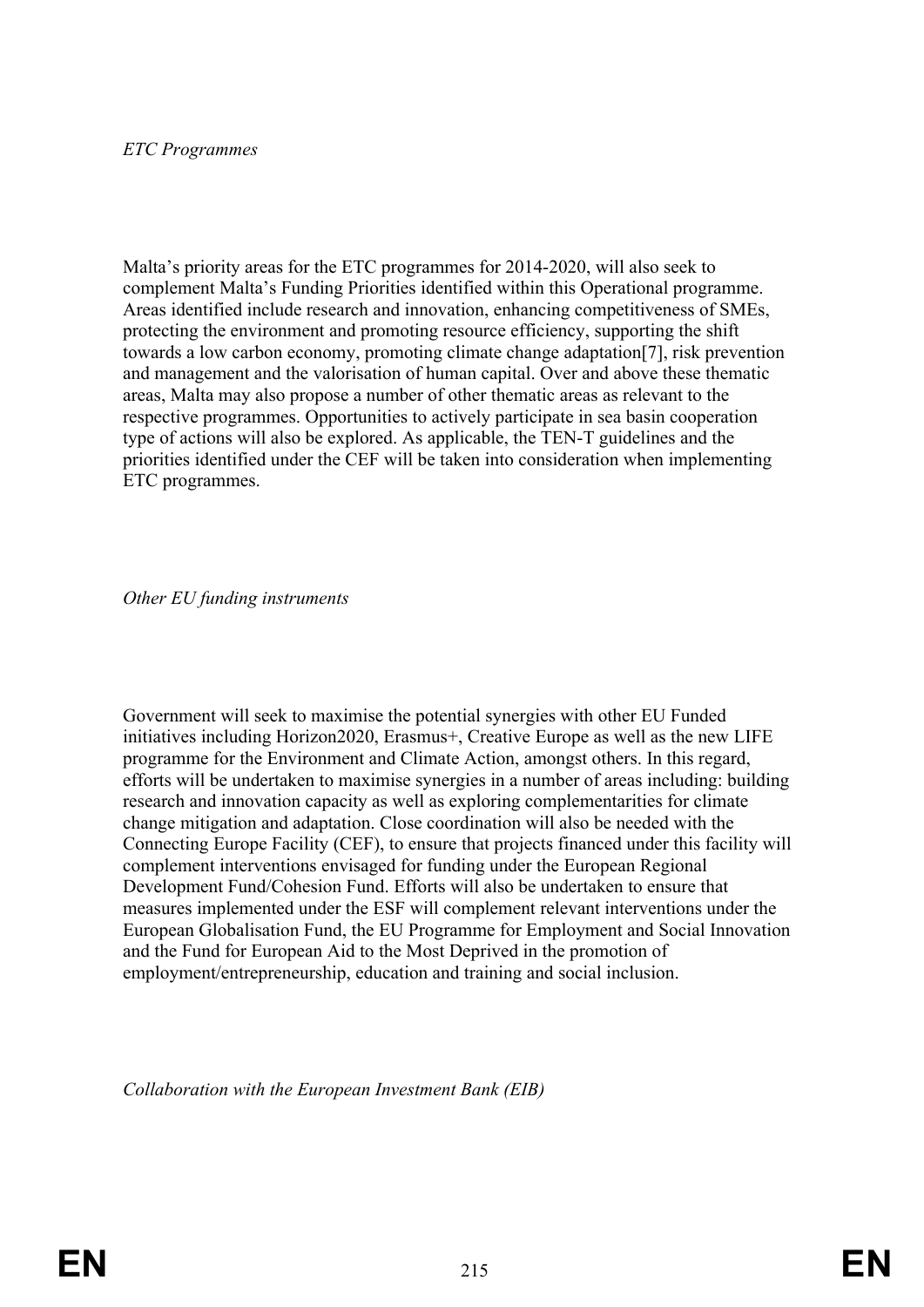During the 2007-2013 programming period, Malta participated in a number of European Investment Bank (EIB) initiatives, such as the Joint European Resources for Micro to Medium Enterprises (JEREMIE). For the 2014-2020 programming period, Malta will seek to maximise the use of public funds to leverage private investment where possible. In this regard, Malta will continue to seek opportunities for the leverage of EIB funding through various financial and other instruments which will be available in the next programming period.

[1] Refer to Section 1.5.1, concerning the arrangements for the Partnership Principle.

[2] As of January 2014, the programme for the EAFRD is being managed and coordinated by the Funds and Programmes Division MEAIM.

[3] The intermediate bodies will be determined at the level of the Operational Programme.

[4] The coordination of CEF will be undertaken by the Ministry for the European Affairs and the Implementation of the Electoral Manifesto through the Planning & Priorities Coordination Division and the Funds and Programmes Division.

[5] During the 2007-2013 programming period two Inter-Ministerial Coordination Committees (IMCC) were set up to ensure coordination between the Structural and Cohesion Funds and other Union instruments.

[6] The National Coordinator for Interreg III Programmes (Italia-Malta, ARCHIMED, MEDOCC and South Zone Programmes) and the National Focal Point for the European Territorial Cooperation Programmes (ETC) 2007-2013 are located within the Funds and Programmes Division (Ministry for European Affairs and Implementation of the Electoral Manifesto) with the exception of the ESPON programme which is managed and coordinated by the EU Funds – Policy Coordination Directorate (Ministry for European Affairs and Implementation of the Electoral Manifesto).

[7] Malta strongly argued for the inclusion of Thematic Objective 5, which deals specifically with climate change, under the Med programme, however, this TO was not selected by the programme. This said, climate change initiatives may still be addressed under the Med Programme by means of two investment priorities, namely Investment Priority 4c: Supporting energy efficiency, smart energy management and renewable energy use in public infrastructures, including in public buildings and in the housing sector and Investment Priority 4e: Promoting low-carbon strategies for all types of territories in particular for urban areas, including the promotion of sustainable multimodal urban mobility and mitigation relevant adaptation measures. Similar actions may also be carried out under the Interreg Europe Programme, specifically under Thematic Objective 6.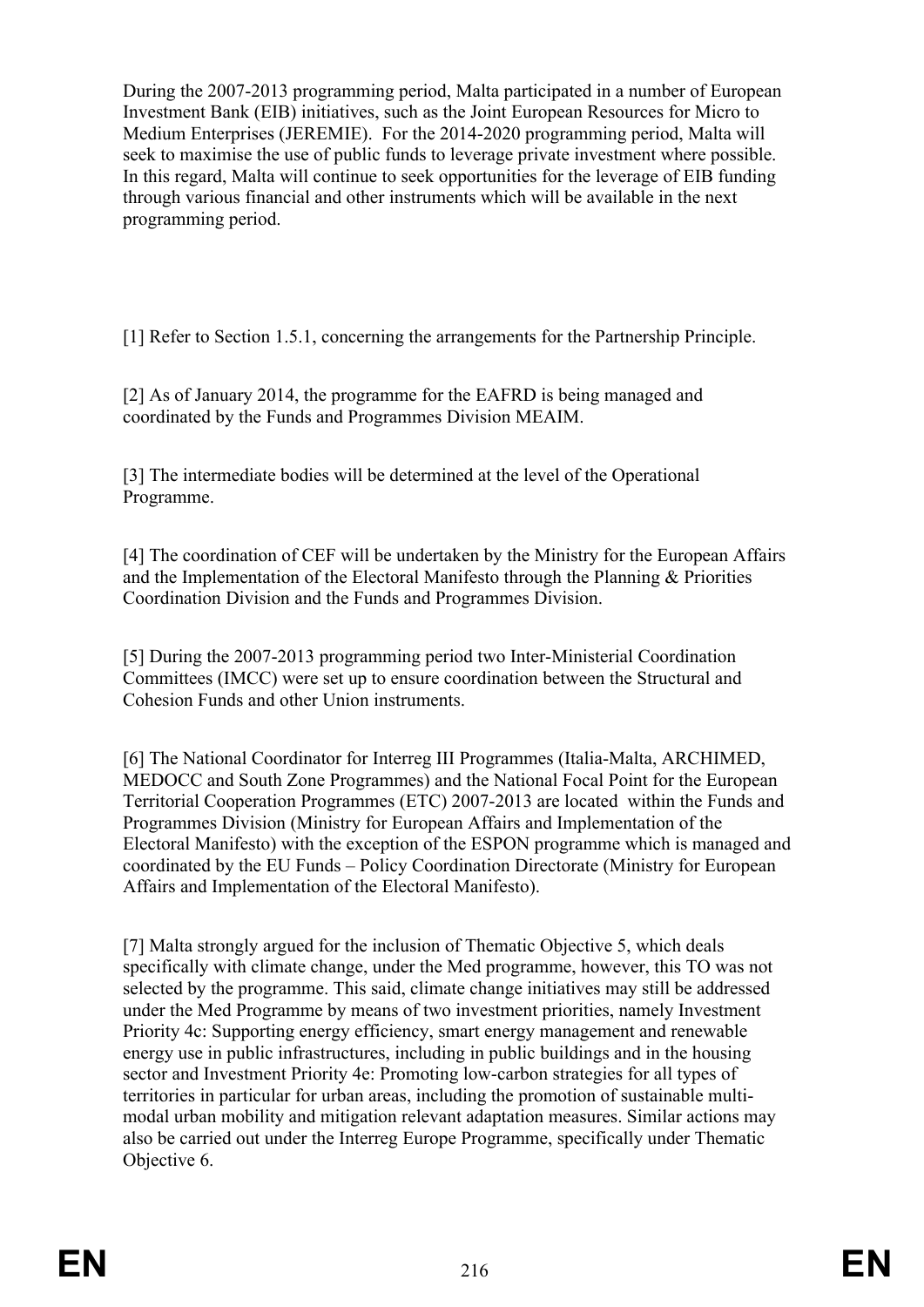## **9. EX-ANTE CONDITIONALITIES**

## **9.1 Ex-ante conditionalities**

Information on the assessment of the applicability and the fulfilment of ex-ante conditionalities (optional).

n/a

| Table 24: Applicable ex-ante conditionalities and assessment of their fulfilment |  |
|----------------------------------------------------------------------------------|--|
|----------------------------------------------------------------------------------|--|

| <b>Ex-ante conditionality</b>                                                                                                                                                                                                                | <b>Priority axes to</b><br>which conditionality                                                                                                                                                                                                                                | <b>Ex-ante</b><br>conditionality |
|----------------------------------------------------------------------------------------------------------------------------------------------------------------------------------------------------------------------------------------------|--------------------------------------------------------------------------------------------------------------------------------------------------------------------------------------------------------------------------------------------------------------------------------|----------------------------------|
|                                                                                                                                                                                                                                              | applies                                                                                                                                                                                                                                                                        | fulfilled<br>(Yes/No/Partially)  |
| T.08.1 - Active labour market policies are designed<br>and delivered in the light of the Employment<br>guidelines.                                                                                                                           | PA 1 - Investing in the<br>employability<br>and<br>adaptability of human<br>capital                                                                                                                                                                                            | Yes                              |
| T.09.1 - The existence and the implementation of a<br>national strategic policy framework for poverty<br>reduction aiming at the active inclusion of people<br>excluded from the labour market in the light of the<br>Employment guidelines. | PA 2 - Towards a<br>more inclusive society                                                                                                                                                                                                                                     | Partially                        |
| T.09.3 - Health: The existence of a national or regional<br>strategic policy framework for health within the limits<br>of Article 168 TFEU ensuring economic sustainability.                                                                 | PA 2 - Towards a<br>more inclusive society                                                                                                                                                                                                                                     | Partially                        |
| T.10.1 - Early school leaving: The existence of a<br>strategic policy framework to reduce early school<br>leaving (ESL) within the limits of Article 165 TFEU.                                                                               | PA 3 - Investing in<br>people<br>through<br>Education,<br>Training<br>Life<br>and<br>Long<br>Learning                                                                                                                                                                          | Partially                        |
| T.10.2 - Higher education: the existence of a national<br>or regional strategic policy framework for increasing<br>tertiary education attainment, quality and efficiency<br>within the limits of Article 165 TFEU.                           | PA 3 - Investing in<br>people<br>through<br>Education,<br>Training<br>Life<br>and<br>Long<br>Learning                                                                                                                                                                          | Partially                        |
| T.10.3 - Lifelong learning (LL): The existence of a<br>national and/or regional strategic policy framework for<br>lifelong learning within the limits of Article 165<br>TFEU.                                                                | PA 3 - Investing in<br>people<br>through<br>Education,<br>Training<br>and<br>Life<br>Long<br>Learning                                                                                                                                                                          | Partially                        |
| T.10.4 - The existence of a national or regional<br>strategic policy framework for increasing the quality<br>and efficiency of VET systems within the limits of<br>Article 165 TFEU.                                                         | PA 3 - Investing in<br>people<br>through<br>Education,<br>Training<br>Life<br>and<br>Long<br>Learning                                                                                                                                                                          | Partially                        |
| T.11.1 - The existence of a strategic policy framework<br>for reinforcing the Member State's administrative<br>efficiency including public administration.                                                                                   | PA 4 - Building the<br>Institutional<br>Administrative<br>Capacity                                                                                                                                                                                                             | Yes                              |
| G.1 - The existence of administrative capacity for the<br>implementation and application of Union anti-<br>discrimination law and policy in the field of ESI<br>Funds.                                                                       | $\overline{PA}$ 1 - Investing in the<br>employability<br>and<br>adaptability of human<br>capital<br>PA 2 - Towards a<br>more inclusive society<br>PA 3 - Investing in<br>people<br>through<br>Education,<br>Training<br>Life<br>and<br>Long<br>Learning<br>PA 4 - Building the | Yes                              |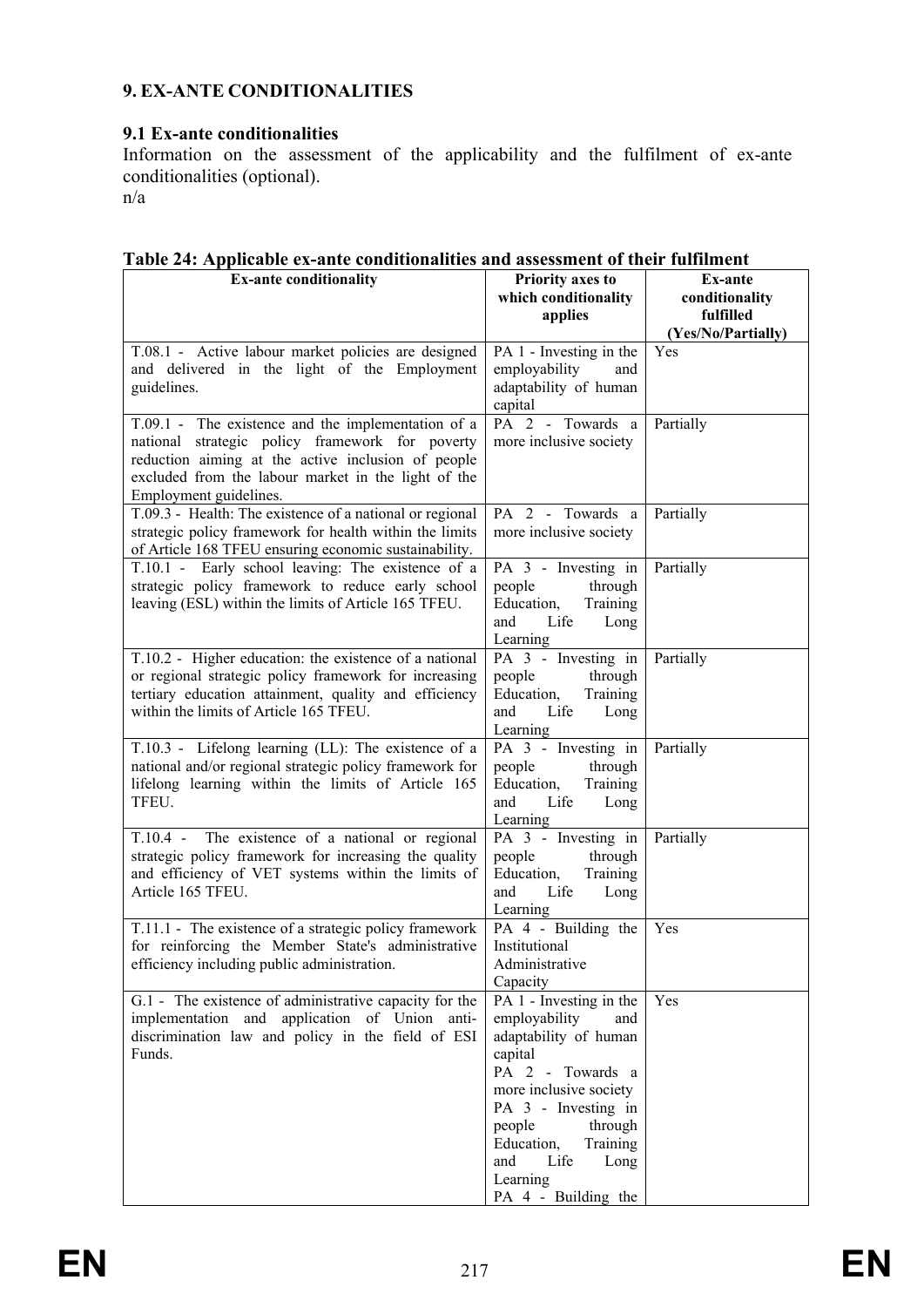| <b>Ex-ante conditionality</b>                                                                                                                                                                                                                                    | <b>Priority axes to</b><br>which conditionality                                                                                                                                                                                                                                                                                                                                  | Ex-ante<br>conditionality       |
|------------------------------------------------------------------------------------------------------------------------------------------------------------------------------------------------------------------------------------------------------------------|----------------------------------------------------------------------------------------------------------------------------------------------------------------------------------------------------------------------------------------------------------------------------------------------------------------------------------------------------------------------------------|---------------------------------|
|                                                                                                                                                                                                                                                                  | applies                                                                                                                                                                                                                                                                                                                                                                          | fulfilled<br>(Yes/No/Partially) |
|                                                                                                                                                                                                                                                                  | Institutional<br>Administrative<br>Capacity<br>PA 5 - Technical<br>Assistance                                                                                                                                                                                                                                                                                                    |                                 |
| G.2 - The existence of administrative capacity for the<br>implementation and application of Union gender<br>equality law and policy in the field of ESI Funds.                                                                                                   | PA 1 - Investing in the<br>employability<br>and<br>adaptability of human<br>capital<br>PA 2 - Towards a<br>more inclusive society<br>PA 3 - Investing in<br>people<br>through<br>Education,<br>Training<br>Life<br>and<br>Long<br>Learning<br>PA 4 - Building the<br>Institutional<br>Administrative<br>Capacity<br>PA 5 - Technical<br>Assistance                               | Yes                             |
| G.3 - The existence of administrative capacity for the<br>implementation and application of the United Nations<br>Convention on the rights of persons with disabilities<br>(UNCRPD) in the field of ESI Funds in accordance<br>with Council Decision 2010/48/EC. | PA 1 - Investing in the<br>employability<br>and<br>adaptability of human<br>capital<br>PA 2 - Towards a<br>more inclusive society<br>PA 3 - Investing in<br>people<br>through<br>Education,<br>Training<br>Life<br>and<br>Long<br>Learning<br>PA 4 - Building the<br>Institutional<br>Administrative<br>Capacity<br>PA 5 - Technical<br>Assistance                               | Yes                             |
| G.4 - The existence of arrangements for the effective<br>application of Union public procurement law in the<br>field of the ESI Funds.<br>G.5 - The existence of arrangements for the effective                                                                  | PA 1 - Investing in the<br>employability<br>and<br>adaptability of human<br>capital<br>PA 2 - Towards a<br>more inclusive society<br>PA 3 - Investing in<br>people<br>through<br>Education,<br>Training<br>and<br>Life<br>Long<br>Learning<br>PA 4 - Building the<br>Institutional<br>Administrative<br>Capacity<br>PA 5 -<br>Technical<br>Assistance<br>PA 1 - Investing in the | Yes<br>Yes                      |
| application of Union State aid rules in the field of the<br>ESI Funds.                                                                                                                                                                                           | employability<br>and<br>adaptability of human                                                                                                                                                                                                                                                                                                                                    |                                 |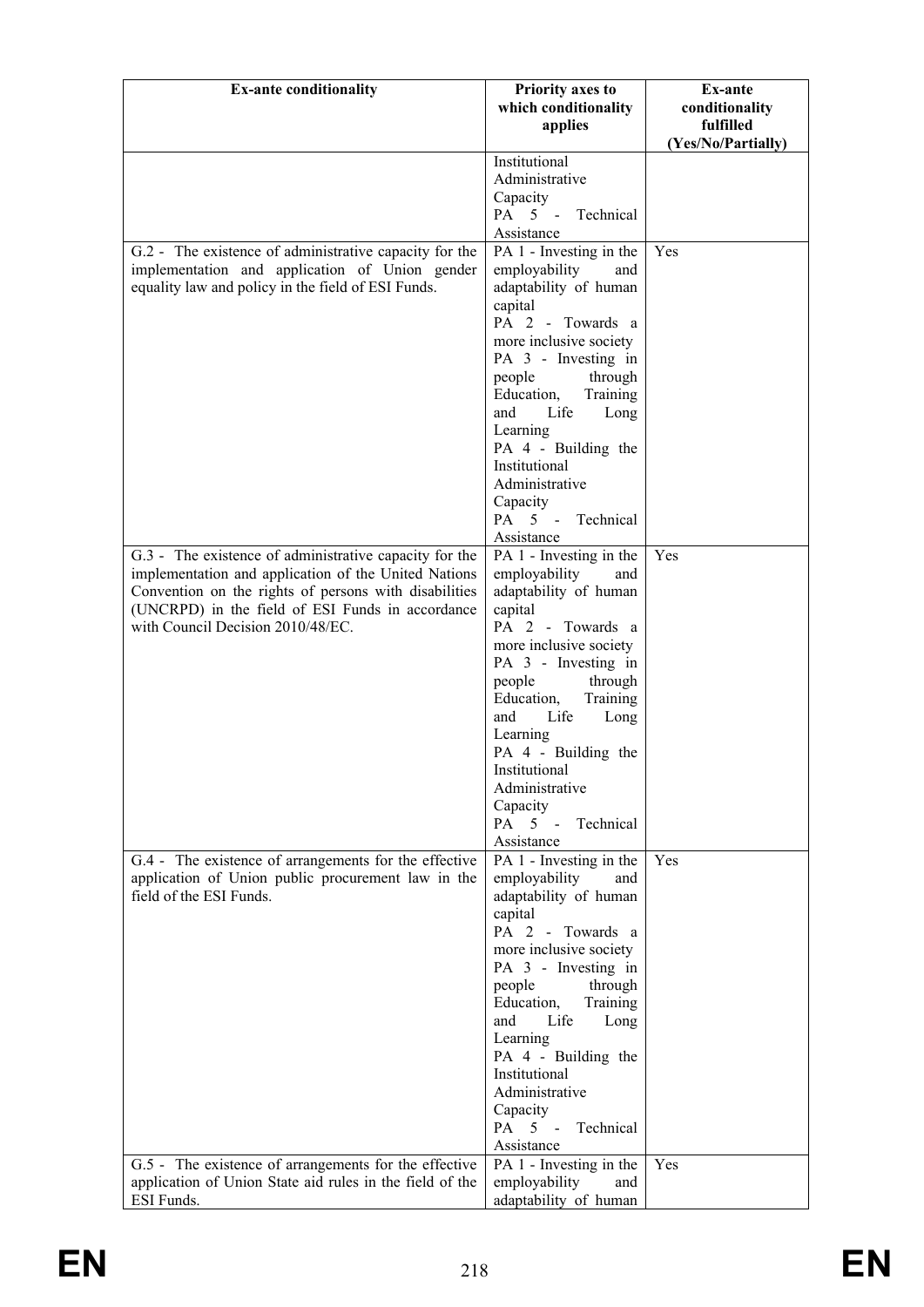| <b>Ex-ante conditionality</b>                                                                                                                                                                                                                                                                                                                                       | <b>Priority axes to</b><br>which conditionality<br>applies                                                                                                                                                                                                                                                                                                                                                                                                                         | <b>Ex-ante</b><br>conditionality<br>fulfilled<br>(Yes/No/Partially) |
|---------------------------------------------------------------------------------------------------------------------------------------------------------------------------------------------------------------------------------------------------------------------------------------------------------------------------------------------------------------------|------------------------------------------------------------------------------------------------------------------------------------------------------------------------------------------------------------------------------------------------------------------------------------------------------------------------------------------------------------------------------------------------------------------------------------------------------------------------------------|---------------------------------------------------------------------|
| G.7 - The existence of a statistical basis necessary to<br>undertake evaluations to assess the effectiveness and<br>impact of the programmes. The existence of a system<br>of result indicators necessary to select actions, which<br>most effectively contribute to desired results, to<br>monitor progress towards results and to undertake<br>impact evaluation. | capital<br>PA 2 - Towards a<br>more inclusive society<br>PA 3 - Investing in<br>through<br>people<br>Education,<br>Training<br>Life<br>and<br>Long<br>Learning<br>PA 1 - Investing in the<br>employability<br>and<br>adaptability of human<br>capital<br>PA 2 - Towards a<br>more inclusive society<br>PA 3 - Investing in<br>through<br>people<br>Education,<br>Training<br>Life<br>and<br>Long<br>Learning<br>PA 4 - Building the<br>Institutional<br>Administrative<br>Capacity | Partially                                                           |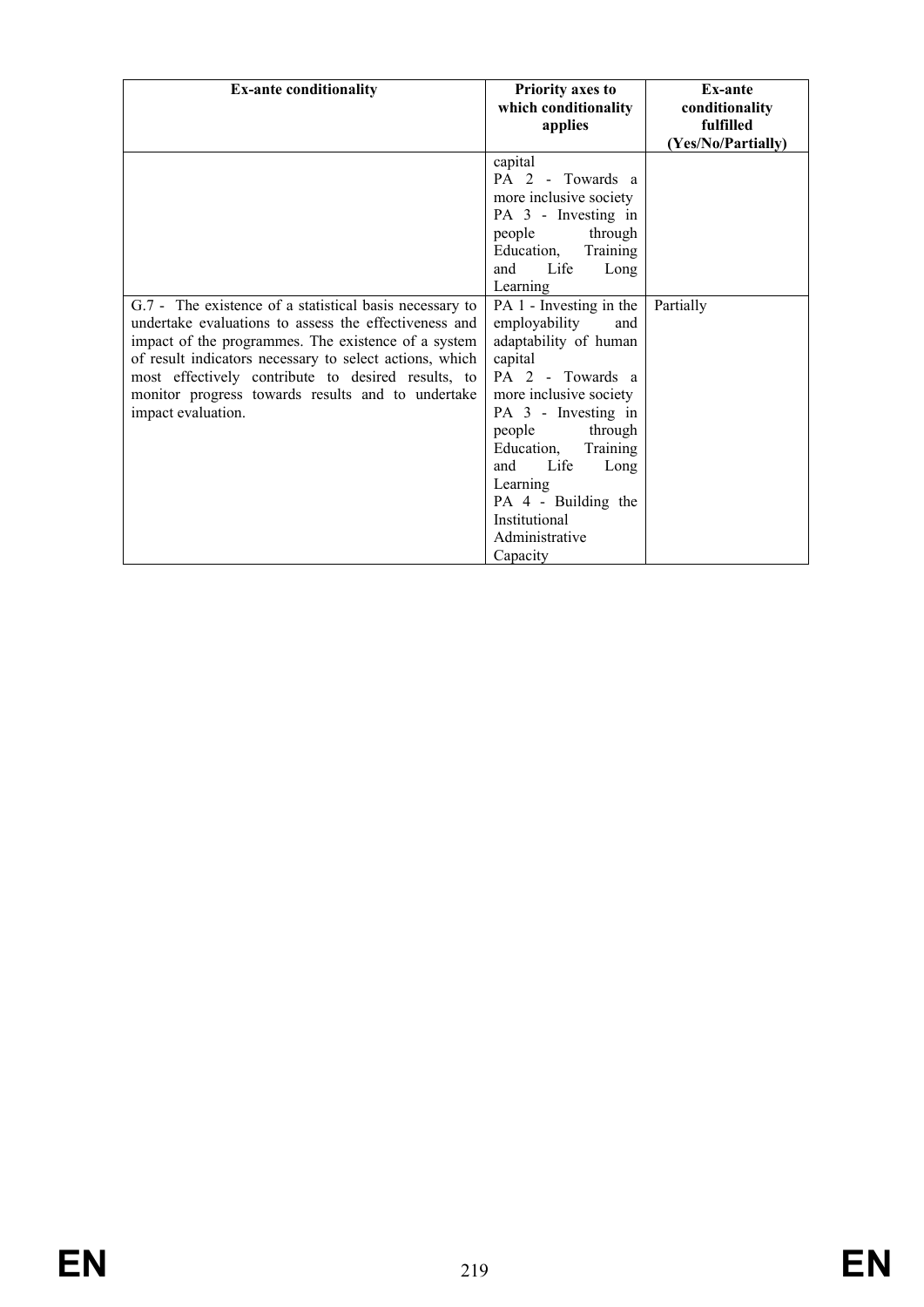| <b>Ex-ante</b>                                                                                                                                                     | Criteria                                                                                                                                                                                                                                                                                                                       | <b>Crit</b>            | Reference                                                                                                                                                                                                                                                                                                                                                                                                                                                                                         | <b>Explanations</b>                                                                                                                                                                                                                                                                                                                                                                                                                                                                                                                                                                                                                                                                                                                                                                                                                                                                                                                                                                                                                                                               |
|--------------------------------------------------------------------------------------------------------------------------------------------------------------------|--------------------------------------------------------------------------------------------------------------------------------------------------------------------------------------------------------------------------------------------------------------------------------------------------------------------------------|------------------------|---------------------------------------------------------------------------------------------------------------------------------------------------------------------------------------------------------------------------------------------------------------------------------------------------------------------------------------------------------------------------------------------------------------------------------------------------------------------------------------------------|-----------------------------------------------------------------------------------------------------------------------------------------------------------------------------------------------------------------------------------------------------------------------------------------------------------------------------------------------------------------------------------------------------------------------------------------------------------------------------------------------------------------------------------------------------------------------------------------------------------------------------------------------------------------------------------------------------------------------------------------------------------------------------------------------------------------------------------------------------------------------------------------------------------------------------------------------------------------------------------------------------------------------------------------------------------------------------------|
| conditi<br>onality                                                                                                                                                 |                                                                                                                                                                                                                                                                                                                                | eria<br>fulfi          |                                                                                                                                                                                                                                                                                                                                                                                                                                                                                                   |                                                                                                                                                                                                                                                                                                                                                                                                                                                                                                                                                                                                                                                                                                                                                                                                                                                                                                                                                                                                                                                                                   |
|                                                                                                                                                                    |                                                                                                                                                                                                                                                                                                                                | <b>lled</b>            |                                                                                                                                                                                                                                                                                                                                                                                                                                                                                                   |                                                                                                                                                                                                                                                                                                                                                                                                                                                                                                                                                                                                                                                                                                                                                                                                                                                                                                                                                                                                                                                                                   |
|                                                                                                                                                                    |                                                                                                                                                                                                                                                                                                                                | (Yes                   |                                                                                                                                                                                                                                                                                                                                                                                                                                                                                                   |                                                                                                                                                                                                                                                                                                                                                                                                                                                                                                                                                                                                                                                                                                                                                                                                                                                                                                                                                                                                                                                                                   |
| $T.08.1$ -<br>Active<br>labour<br>market<br>policies<br>are<br>designe<br>and<br>d<br>delivere<br>d in the<br>light of<br>the<br>Employ<br>ment<br>guidelin<br>es. | Employ<br>ment<br>services<br>have the<br>capacity<br>and<br>$\mathfrak{to}$ ,<br>do,<br>deliver:<br>personal<br>ised<br>services<br>and<br>active<br>and<br>preventi<br>ve<br>labour<br>market<br>measure<br>s at an<br>early<br>stage,<br>which<br>are open<br>all<br>to<br>jobseeke<br>rs while<br>focusing<br>on<br>people | /N <sub>0</sub><br>Yes | http://www.justiceservices.gov.mt/DownloadDocument.aspx?app=lom&itemid=<br>8814<br>http://etc.gov.mt/Category/3/43/Persons in Disadvantaged Situations.aspx<br>http://ec.europa.eu/europe2020/pdf/nd/nrp2012 malta en.pdf<br>http://mfin.gov.mt/en/home/popular_topics/Documents/National%20Reform%2<br>0Programme/2013/National%20Reform%20Programme%202013.pdf<br>http://education.gov.mt/makingworkpay<br>http://education.gov.mt/employment/Documents/EMPLOYMENT%20POLICY<br>%20DOC%20sml.pdf | The Employment and Training Cooperation (ETC) is<br>a public<br>Corporation set up by the ETC Act (Chapter 343) and<br>is the National employment agency. ETC through<br>active labour market measures intervenes early with<br>job seekers through:<br>· Job seekers' Advisory Services<br>• Employment support and advice for Persons with<br>Disability<br>· Various schemes targeting unemployed and long<br>term unemployed persons such as Community Work<br>Scheme, Bridging the Gap Scheme, Enhancing<br>Employability through Training, Average Wage<br>Training Allowance, Job Bridge Programme<br>• Schemes to promote Entrepreneurship<br>• Initiatives to encourage people to move from social<br>assistance into employment - Make work pay<br>initiative.<br>The National Employment Policy, launched in May<br>2014 also addresses this criterion through Section<br>4.5.5, Section 6.3.3 (From Passive to Possible<br>Welfare), Section 9.6 (NEETs from Vulnerable<br>Backgrounds) Point 7, Section 7.3.3 - Traineeships<br>and Apprenticeships, and Chapter 11. |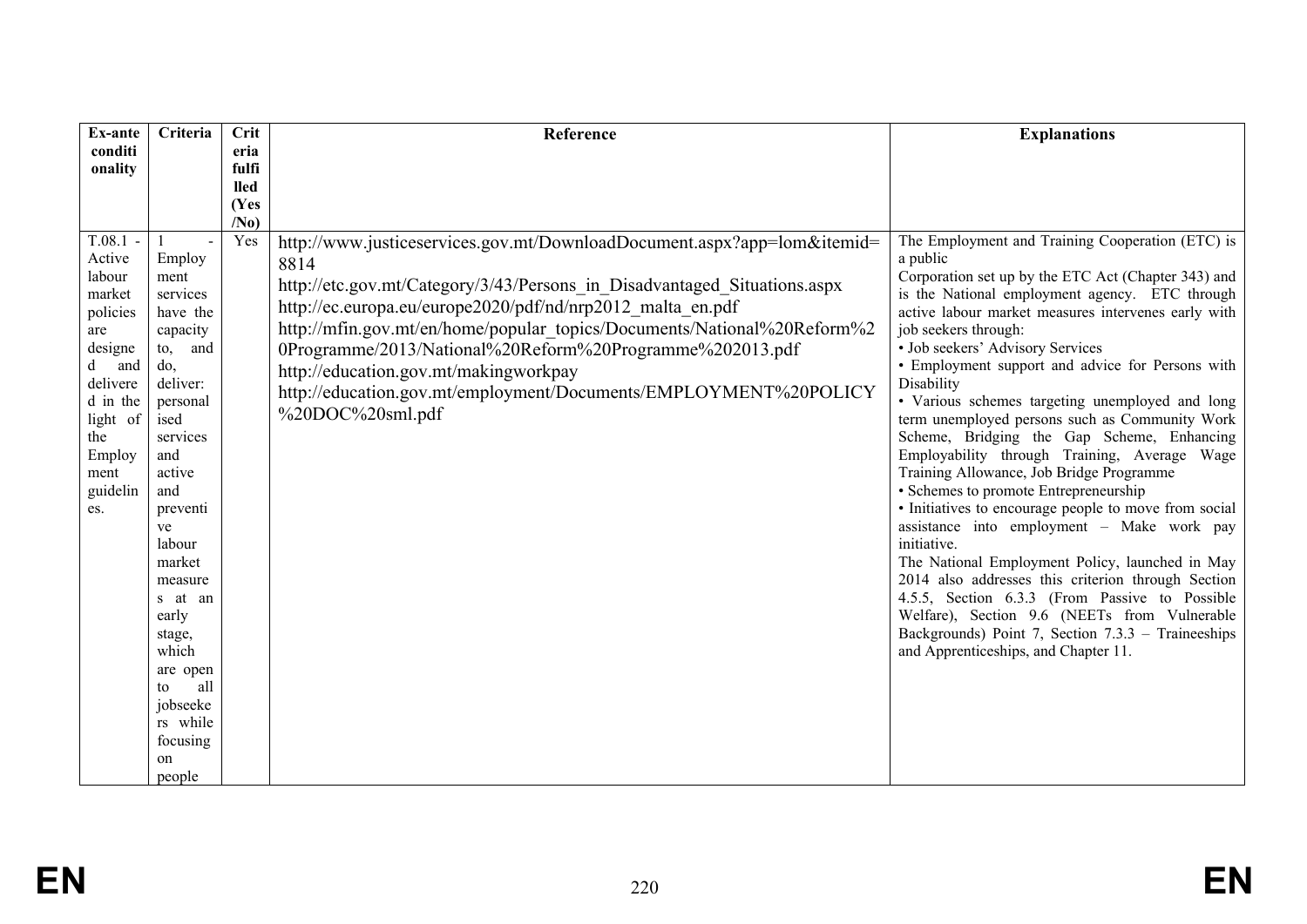| Ex-ante              | Criteria            | Crit            | Reference                                                                      | <b>Explanations</b>                                                                               |
|----------------------|---------------------|-----------------|--------------------------------------------------------------------------------|---------------------------------------------------------------------------------------------------|
| conditi<br>onality   |                     | eria<br>fulfi   |                                                                                |                                                                                                   |
|                      |                     | <b>lled</b>     |                                                                                |                                                                                                   |
|                      |                     | (Yes            |                                                                                |                                                                                                   |
|                      |                     | /N <sub>0</sub> |                                                                                |                                                                                                   |
|                      | at                  |                 |                                                                                |                                                                                                   |
|                      | highest<br>risk of  |                 |                                                                                |                                                                                                   |
|                      | social              |                 |                                                                                |                                                                                                   |
|                      | exclusio            |                 |                                                                                |                                                                                                   |
|                      | n,                  |                 |                                                                                |                                                                                                   |
|                      | includin            |                 |                                                                                |                                                                                                   |
|                      | g people            |                 |                                                                                |                                                                                                   |
|                      | from                |                 |                                                                                |                                                                                                   |
|                      | marginal            |                 |                                                                                |                                                                                                   |
|                      | ised                |                 |                                                                                |                                                                                                   |
|                      | commun<br>ities;    |                 |                                                                                |                                                                                                   |
| $T.08.1 -$           | $\overline{2}$      | Yes             | https://secure.etc.gov.mt/Jobseeker/JobSearch/JobSearch.aspx                   | In 2012 and 2013, the Employment and Training                                                     |
| Active               | Employ              |                 | Research to                                                                    | Corporation (ETC) conducted research to capture                                                   |
| labour               | ment                |                 | http://etc.gov.mt/Category/3/16/Working%20in%20Europe.aspx                     | labour market trends and forecast the skills and                                                  |
| market               | services            |                 | capture labour market trends and forecast skills and competences needed in the | competences needed in the industry. ETC is                                                        |
| policies             | have the            |                 | http://etc.gov.mt/Category/5/22/Research-and-Reports.aspx<br>industry:         | discussing also the framework to be used for the                                                  |
| are                  | capacity            |                 | http://education.gov.mt/employment/Documents/EMPLOYMENT%20POLICY               | development of future periodic forecasting surveys,                                               |
| designe              | and<br>to,          |                 | %20DOC%20sml.pdf                                                               | together with a study on the existing skills available                                            |
| and<br>d<br>delivere | do,<br>deliver:     |                 |                                                                                | in the labour market. Even though, past studies are<br>not published; however they are used as an |
| d in the             | compreh             |                 |                                                                                | evidence□base to assist in the design of schemes.                                                 |
| light of             | ensive              |                 |                                                                                | They are also used as a basis for discussion with                                                 |
| the                  | and                 |                 |                                                                                | stakeholders, with the aim of improving the services                                              |
| Employ               | transpar            |                 |                                                                                | offered within an inter-agency approach.                                                          |
| ment                 | ent                 |                 |                                                                                | ETC also initiated collaboration with the European                                                |
| guidelin             | informat            |                 |                                                                                | Centre for the Development of Vocational Training                                                 |
| es.                  | ion<br>on           |                 |                                                                                | (CEDEFOP) in the undertaking of forecasting                                                       |
|                      | new job<br>vacancie |                 |                                                                                | exercises.<br>Chapter 2, Section 5.1, 5.2 and 7.3.4 show analysis of                              |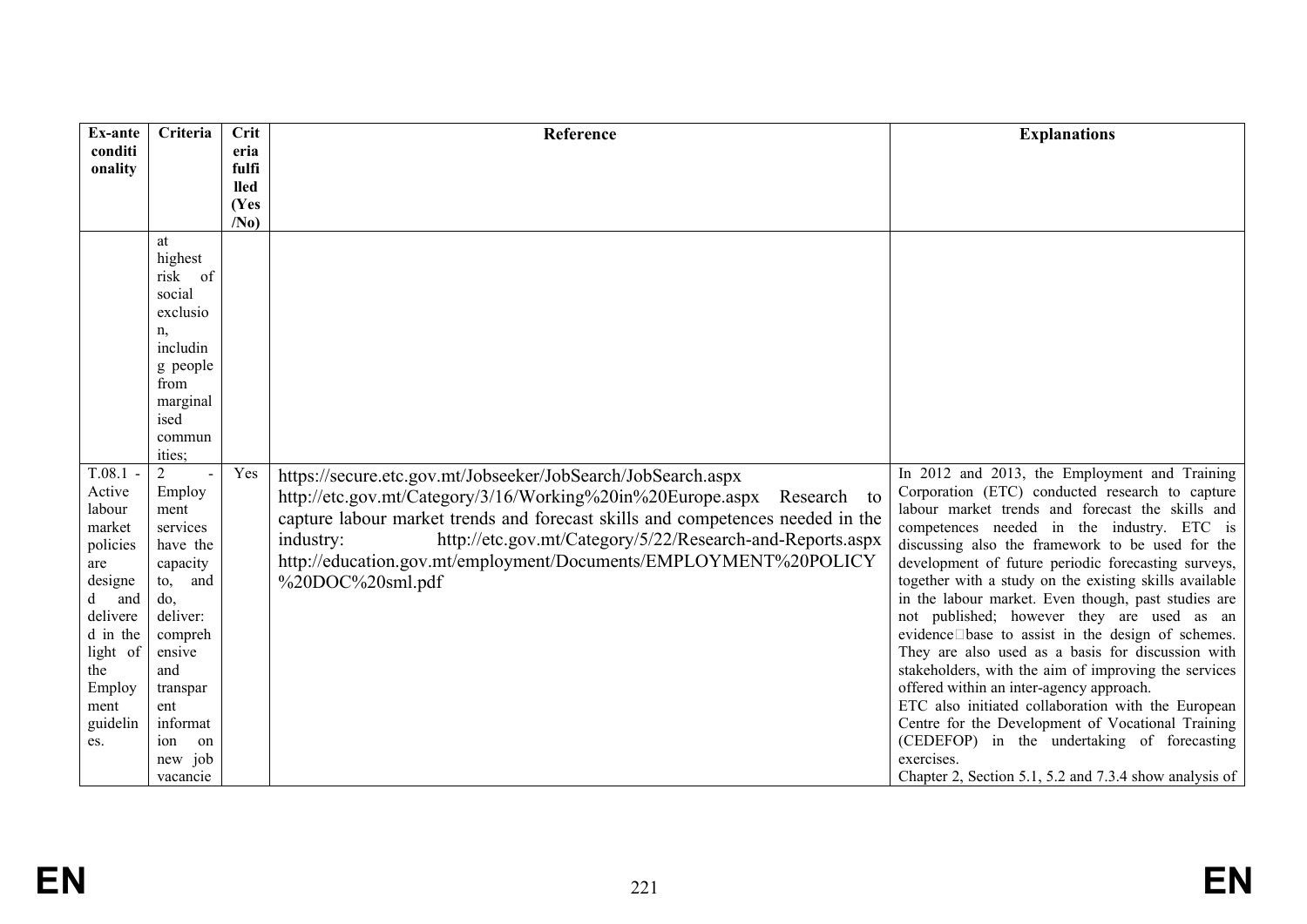| <b>Crit</b><br>Ex-ante<br>Criteria                                                                                                                                                                                                                                                             | Reference                                                                                                                                                                                                                                                                                                                                                                                                                                                                                            | <b>Explanations</b>   |
|------------------------------------------------------------------------------------------------------------------------------------------------------------------------------------------------------------------------------------------------------------------------------------------------|------------------------------------------------------------------------------------------------------------------------------------------------------------------------------------------------------------------------------------------------------------------------------------------------------------------------------------------------------------------------------------------------------------------------------------------------------------------------------------------------------|-----------------------|
| conditi<br>eria                                                                                                                                                                                                                                                                                |                                                                                                                                                                                                                                                                                                                                                                                                                                                                                                      |                       |
| onality<br>fulfi                                                                                                                                                                                                                                                                               |                                                                                                                                                                                                                                                                                                                                                                                                                                                                                                      |                       |
| <b>lled</b>                                                                                                                                                                                                                                                                                    |                                                                                                                                                                                                                                                                                                                                                                                                                                                                                                      |                       |
| (Yes                                                                                                                                                                                                                                                                                           |                                                                                                                                                                                                                                                                                                                                                                                                                                                                                                      |                       |
| /N <sub>0</sub>                                                                                                                                                                                                                                                                                |                                                                                                                                                                                                                                                                                                                                                                                                                                                                                                      |                       |
| and<br>S                                                                                                                                                                                                                                                                                       |                                                                                                                                                                                                                                                                                                                                                                                                                                                                                                      | labour market trends. |
| employ<br>ment                                                                                                                                                                                                                                                                                 |                                                                                                                                                                                                                                                                                                                                                                                                                                                                                                      |                       |
| opportun                                                                                                                                                                                                                                                                                       |                                                                                                                                                                                                                                                                                                                                                                                                                                                                                                      |                       |
| ities                                                                                                                                                                                                                                                                                          |                                                                                                                                                                                                                                                                                                                                                                                                                                                                                                      |                       |
| taking                                                                                                                                                                                                                                                                                         |                                                                                                                                                                                                                                                                                                                                                                                                                                                                                                      |                       |
| into                                                                                                                                                                                                                                                                                           |                                                                                                                                                                                                                                                                                                                                                                                                                                                                                                      |                       |
| account                                                                                                                                                                                                                                                                                        |                                                                                                                                                                                                                                                                                                                                                                                                                                                                                                      |                       |
| the                                                                                                                                                                                                                                                                                            |                                                                                                                                                                                                                                                                                                                                                                                                                                                                                                      |                       |
| changin                                                                                                                                                                                                                                                                                        |                                                                                                                                                                                                                                                                                                                                                                                                                                                                                                      |                       |
| g needs                                                                                                                                                                                                                                                                                        |                                                                                                                                                                                                                                                                                                                                                                                                                                                                                                      |                       |
| the<br>of                                                                                                                                                                                                                                                                                      |                                                                                                                                                                                                                                                                                                                                                                                                                                                                                                      |                       |
| labour                                                                                                                                                                                                                                                                                         |                                                                                                                                                                                                                                                                                                                                                                                                                                                                                                      |                       |
|                                                                                                                                                                                                                                                                                                |                                                                                                                                                                                                                                                                                                                                                                                                                                                                                                      |                       |
|                                                                                                                                                                                                                                                                                                |                                                                                                                                                                                                                                                                                                                                                                                                                                                                                                      |                       |
|                                                                                                                                                                                                                                                                                                | of<br>gathers                                                                                                                                                                                                                                                                                                                                                                                                                                                                                        |                       |
|                                                                                                                                                                                                                                                                                                | MITA,<br>Malta<br>Enterprise,<br>Malta                                                                                                                                                                                                                                                                                                                                                                                                                                                               |                       |
|                                                                                                                                                                                                                                                                                                |                                                                                                                                                                                                                                                                                                                                                                                                                                                                                                      |                       |
|                                                                                                                                                                                                                                                                                                |                                                                                                                                                                                                                                                                                                                                                                                                                                                                                                      |                       |
|                                                                                                                                                                                                                                                                                                |                                                                                                                                                                                                                                                                                                                                                                                                                                                                                                      |                       |
| or                                                                                                                                                                                                                                                                                             |                                                                                                                                                                                                                                                                                                                                                                                                                                                                                                      |                       |
| delivere<br>informal                                                                                                                                                                                                                                                                           |                                                                                                                                                                                                                                                                                                                                                                                                                                                                                                      |                       |
| d in the<br>cooperat                                                                                                                                                                                                                                                                           |                                                                                                                                                                                                                                                                                                                                                                                                                                                                                                      |                       |
| ion                                                                                                                                                                                                                                                                                            |                                                                                                                                                                                                                                                                                                                                                                                                                                                                                                      |                       |
| the<br>arrange                                                                                                                                                                                                                                                                                 |                                                                                                                                                                                                                                                                                                                                                                                                                                                                                                      |                       |
| ments                                                                                                                                                                                                                                                                                          |                                                                                                                                                                                                                                                                                                                                                                                                                                                                                                      |                       |
|                                                                                                                                                                                                                                                                                                |                                                                                                                                                                                                                                                                                                                                                                                                                                                                                                      |                       |
|                                                                                                                                                                                                                                                                                                |                                                                                                                                                                                                                                                                                                                                                                                                                                                                                                      |                       |
|                                                                                                                                                                                                                                                                                                |                                                                                                                                                                                                                                                                                                                                                                                                                                                                                                      |                       |
| market.<br>$T.08.1 -$<br>$\overline{3}$<br>Yes<br>$\sim$<br>Active<br>Employ<br>labour<br>ment<br>market<br>services<br>policies<br>have set<br>up<br>are<br>designe<br>formal<br>and<br>$\mathbf d$<br>light of<br>Employ<br>with<br>ment<br>guidelin<br>relevant<br>stakehol<br>es.<br>ders. | Jobs+, MCAST, ETC Apprenticeship and traineeship schemes - Section 4.5.3<br>National Employment Policy E-Skills Malta Foundation<br>representatives from Education,<br>Communications Authority, Lotteries & Gaming Authority, ETC, Chamber of<br>Commerce, Enterprise and Industry - Section 4.5.5 National Employment Policy<br>http://education.gov.mt/employment/Documents/EMPLOYMENT%20POLICY<br>%20DOC%20sml.pdf<br>http://www.mcast.edu.mt/MainMenu/Full-<br>TimeCourses/Apprenticeships.aspx |                       |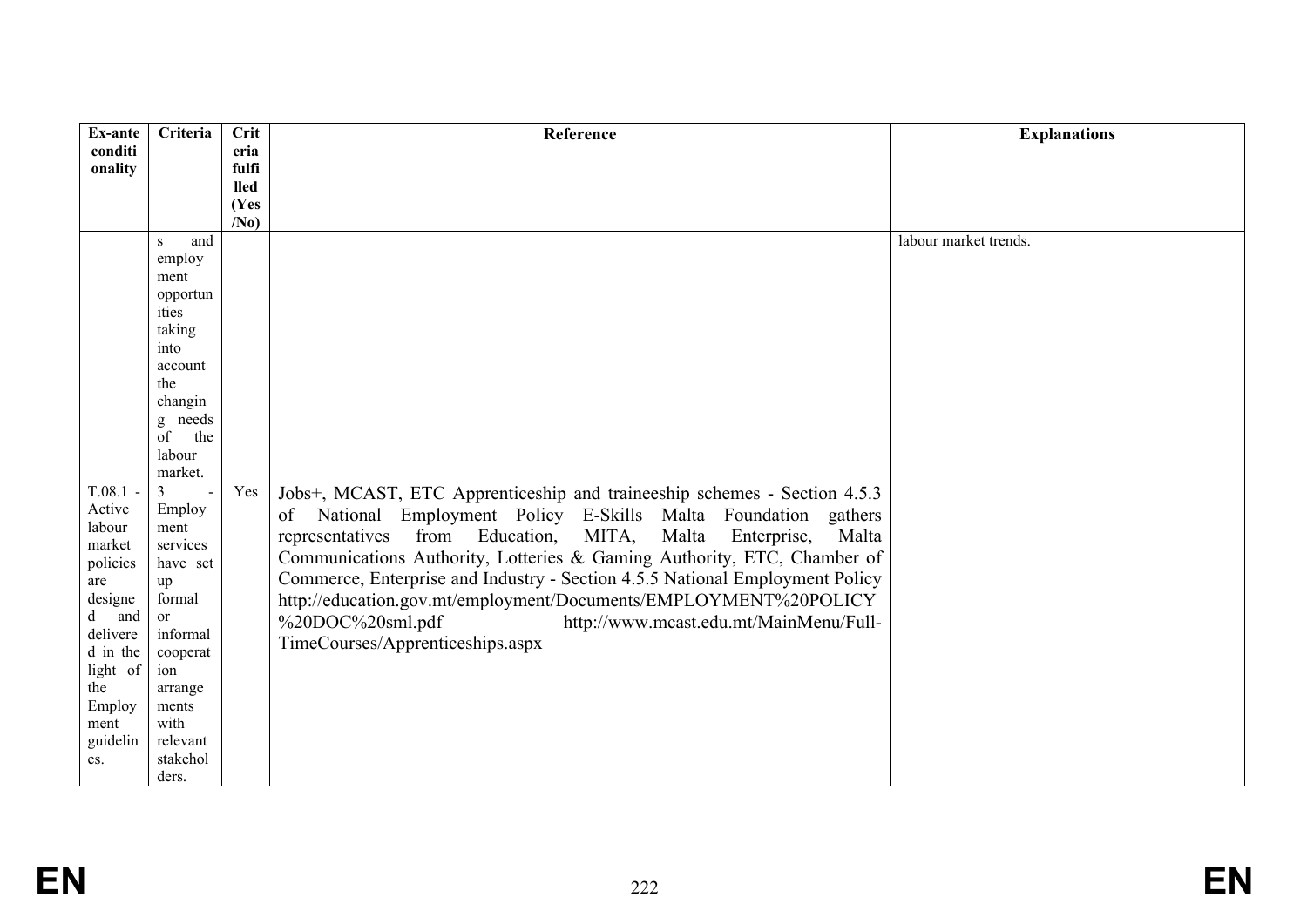| Ex-ante             | Criteria             | Crit            | Reference | <b>Explanations</b>                                 |
|---------------------|----------------------|-----------------|-----------|-----------------------------------------------------|
| conditi             |                      | eria            |           |                                                     |
| onality             |                      | fulfi           |           |                                                     |
|                     |                      | lled            |           |                                                     |
|                     |                      | (Yes            |           |                                                     |
|                     |                      | /N <sub>0</sub> |           |                                                     |
| $T.09.1 -$          | $-A$<br>$\mathbf{1}$ | N <sub>o</sub>  |           | A Framework for Poverty reduction and for Social    |
| The                 | national             |                 |           | inclusion, 2014-2024 (Annex 1) was launched in the  |
| existenc            | strategic            |                 |           | form of a green paper for public consultation.      |
| and<br>e            | policy               |                 |           |                                                     |
| the                 | framewo              |                 |           | The National Strategic Policy for Poverty Reduction |
| implem              | rk<br>for            |                 |           | and Social Inclusion 2014-2024 is being finalised.  |
| entation            | poverty              |                 |           |                                                     |
| of<br>$\rm{a}$      | reductio             |                 |           | Refer to corresponding action plan.                 |
| national            | n,                   |                 |           |                                                     |
| strategic           | aiming               |                 |           |                                                     |
| policy              | at active            |                 |           |                                                     |
| framew              | inclusio             |                 |           |                                                     |
| ork for             | n, is in             |                 |           |                                                     |
| poverty             | place                |                 |           |                                                     |
| reductio            | that:                |                 |           |                                                     |
| n                   |                      |                 |           |                                                     |
| aiming              |                      |                 |           |                                                     |
| at the              |                      |                 |           |                                                     |
| active              |                      |                 |           |                                                     |
| inclusio<br>of<br>n |                      |                 |           |                                                     |
| people              |                      |                 |           |                                                     |
| exclude             |                      |                 |           |                                                     |
| d from              |                      |                 |           |                                                     |
| the                 |                      |                 |           |                                                     |
| labour              |                      |                 |           |                                                     |
| market              |                      |                 |           |                                                     |
| in<br>the           |                      |                 |           |                                                     |
| light of            |                      |                 |           |                                                     |
| the                 |                      |                 |           |                                                     |
| Employ              |                      |                 |           |                                                     |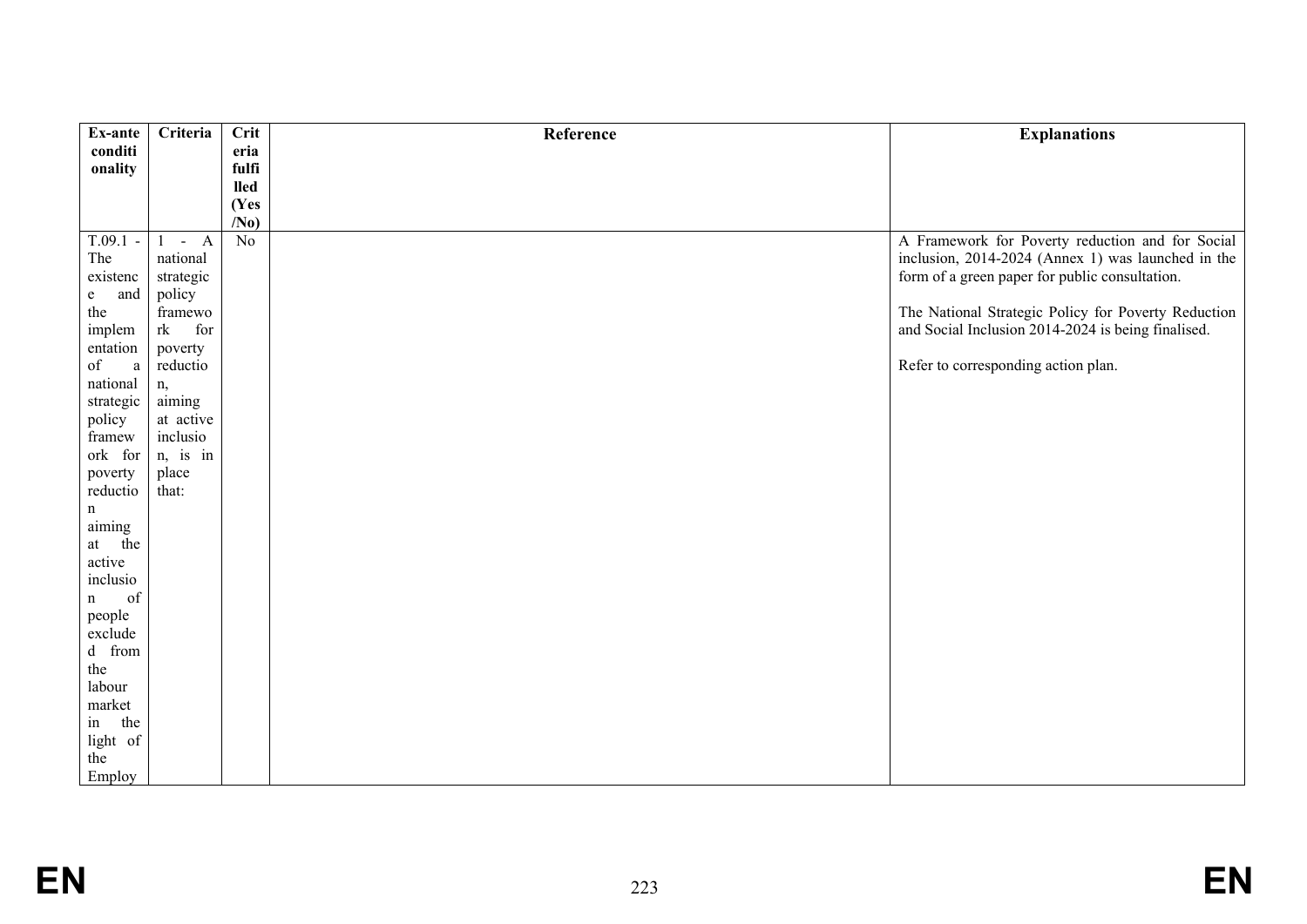| Ex-ante             | Criteria            | <b>Crit</b>     | Reference                                                                                                                                                 | <b>Explanations</b>                                 |
|---------------------|---------------------|-----------------|-----------------------------------------------------------------------------------------------------------------------------------------------------------|-----------------------------------------------------|
| conditi<br>onality  |                     | eria<br>fulfi   |                                                                                                                                                           |                                                     |
|                     |                     | <b>lled</b>     |                                                                                                                                                           |                                                     |
|                     |                     | (Yes            |                                                                                                                                                           |                                                     |
|                     |                     | /N <sub>0</sub> |                                                                                                                                                           |                                                     |
| ment<br>guidelin    |                     |                 |                                                                                                                                                           |                                                     |
| es.                 |                     |                 |                                                                                                                                                           |                                                     |
| $T.09.1 -$          | $\overline{2}$      | Yes             |                                                                                                                                                           | A Framework for Poverty reduction and for Social    |
| The                 | provides            |                 | Analysis of existing strategies, structures and commitments can be found in<br>Chapter 3 and in depth evidence of current socio-economic situation can be | inclusion, 2014-2024 (Annex 1) was launched in the  |
| existenc            | a                   |                 | Chapter<br>4 of the<br>Refer<br>found<br>in<br>Green<br>link:<br>to<br>paper.                                                                             | form of a green paper for public consultation.      |
| and<br>e<br>the     | sufficien           |                 | http://mfss.gov.mt/en/MJDF/Press%20Releases/Documents/Green%20Paper%2                                                                                     | The National Strategic Policy for Poverty Reduction |
| implem              | evidence            |                 | 0Faqar.pdf                                                                                                                                                | and Social Inclusion 2014-2024 is being finalised.  |
| entation            | base to             |                 |                                                                                                                                                           |                                                     |
| of<br>a<br>national | develop             |                 |                                                                                                                                                           | Refer to corresponding action plan.                 |
| strategic           | policies<br>for     |                 |                                                                                                                                                           |                                                     |
| policy              | poverty             |                 |                                                                                                                                                           |                                                     |
| framew              | reductio            |                 |                                                                                                                                                           |                                                     |
| ork for<br>poverty  | and<br>n<br>monitor |                 |                                                                                                                                                           |                                                     |
| reductio            | develop             |                 |                                                                                                                                                           |                                                     |
| n                   | ments;              |                 |                                                                                                                                                           |                                                     |
| aiming<br>the<br>at |                     |                 |                                                                                                                                                           |                                                     |
| active              |                     |                 |                                                                                                                                                           |                                                     |
| inclusio            |                     |                 |                                                                                                                                                           |                                                     |
| of<br>$\mathbf n$   |                     |                 |                                                                                                                                                           |                                                     |
| people<br>exclude   |                     |                 |                                                                                                                                                           |                                                     |
| d from              |                     |                 |                                                                                                                                                           |                                                     |
| the                 |                     |                 |                                                                                                                                                           |                                                     |
| labour<br>market    |                     |                 |                                                                                                                                                           |                                                     |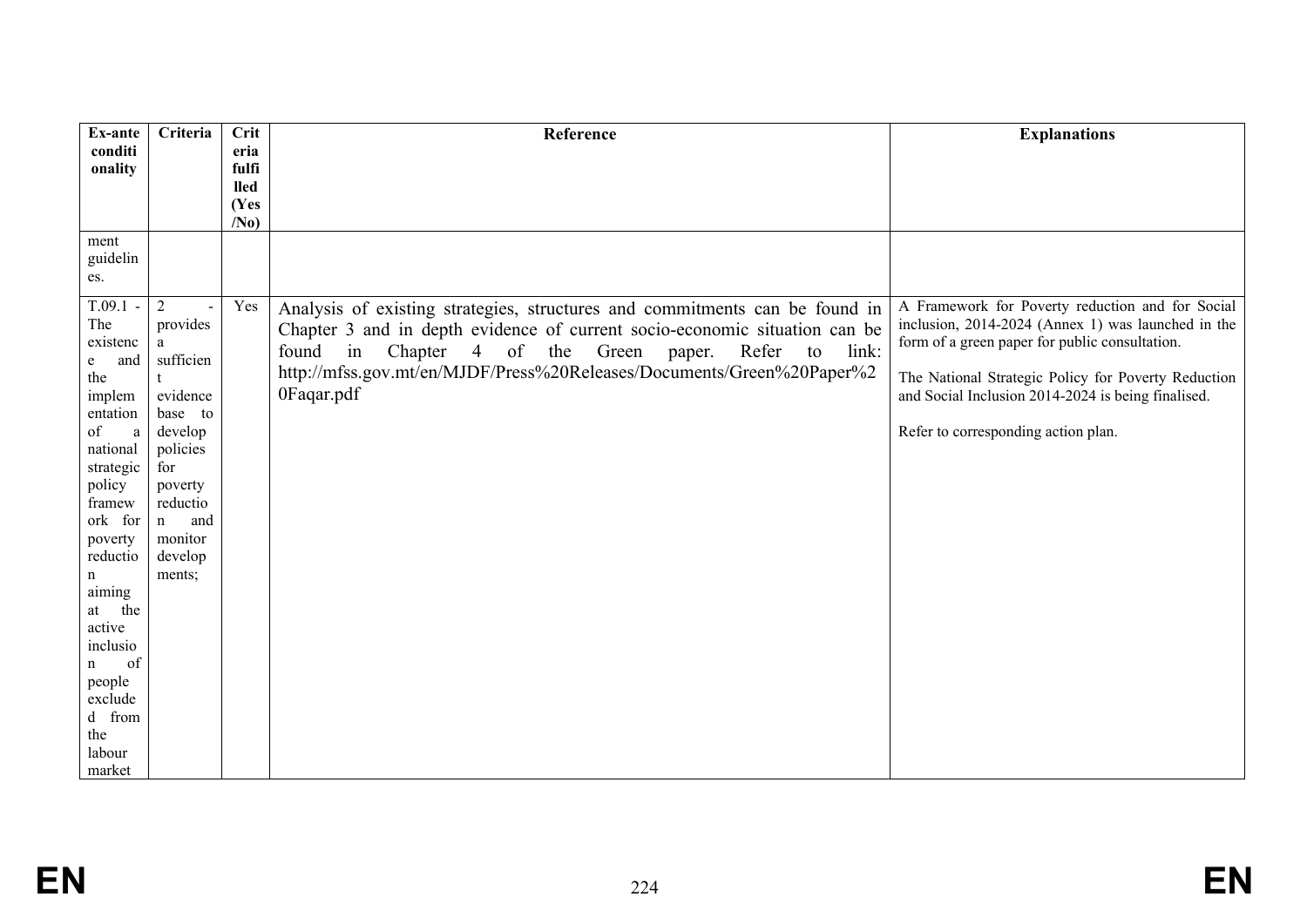| Ex-ante             | Criteria        | Crit            | Reference                                                                  | <b>Explanations</b>                                 |
|---------------------|-----------------|-----------------|----------------------------------------------------------------------------|-----------------------------------------------------|
| conditi             |                 | eria            |                                                                            |                                                     |
| onality             |                 | fulfi           |                                                                            |                                                     |
|                     |                 | <b>lled</b>     |                                                                            |                                                     |
|                     |                 | (Yes            |                                                                            |                                                     |
|                     |                 | /N <sub>0</sub> |                                                                            |                                                     |
| the<br>in           |                 |                 |                                                                            |                                                     |
| light of<br>the     |                 |                 |                                                                            |                                                     |
| Employ              |                 |                 |                                                                            |                                                     |
| ment                |                 |                 |                                                                            |                                                     |
| guidelin            |                 |                 |                                                                            |                                                     |
| es.                 |                 |                 |                                                                            |                                                     |
| $T.09.1 -$          | $\overline{3}$  | Yes             | Sections 4.5 and 4.6 and Chapter 11 Policy Options and Alternatives of the | A Framework for Poverty reduction and for Social    |
| The                 | contains        |                 | Refer<br>link:<br>Green                                                    | inclusion, 2014-2024 (Annex 1) was launched in the  |
| existenc            | measure         |                 | Paper<br>to                                                                | form of a green paper for public consultation.      |
| and<br>e            | S               |                 | http://mfss.gov.mt/en/MJDF/Press%20Releases/Documents/Green%20Paper%2      |                                                     |
| the                 | supporti        |                 | 0Faqar.pdf                                                                 | The National Strategic Policy for Poverty Reduction |
| implem              | the<br>ng       |                 |                                                                            | and Social Inclusion 2014-2024 is being finalised.  |
| entation            | achieve         |                 |                                                                            |                                                     |
| of<br>a             | ment of         |                 |                                                                            | Refer to corresponding action plan.                 |
| national            | the             |                 |                                                                            |                                                     |
| strategic           | national        |                 |                                                                            |                                                     |
| policy              | poverty         |                 |                                                                            |                                                     |
| framew              | and             |                 |                                                                            |                                                     |
| ork for             | social          |                 |                                                                            |                                                     |
| poverty<br>reductio | exclusio        |                 |                                                                            |                                                     |
| n                   | n target<br>(as |                 |                                                                            |                                                     |
| aiming              | defined         |                 |                                                                            |                                                     |
| the<br>at           | the<br>in       |                 |                                                                            |                                                     |
| active              | National        |                 |                                                                            |                                                     |
| inclusio            | Reform          |                 |                                                                            |                                                     |
| of<br>n             | Program         |                 |                                                                            |                                                     |
| people              | me),            |                 |                                                                            |                                                     |
| exclude             | which           |                 |                                                                            |                                                     |
| d from              | includes        |                 |                                                                            |                                                     |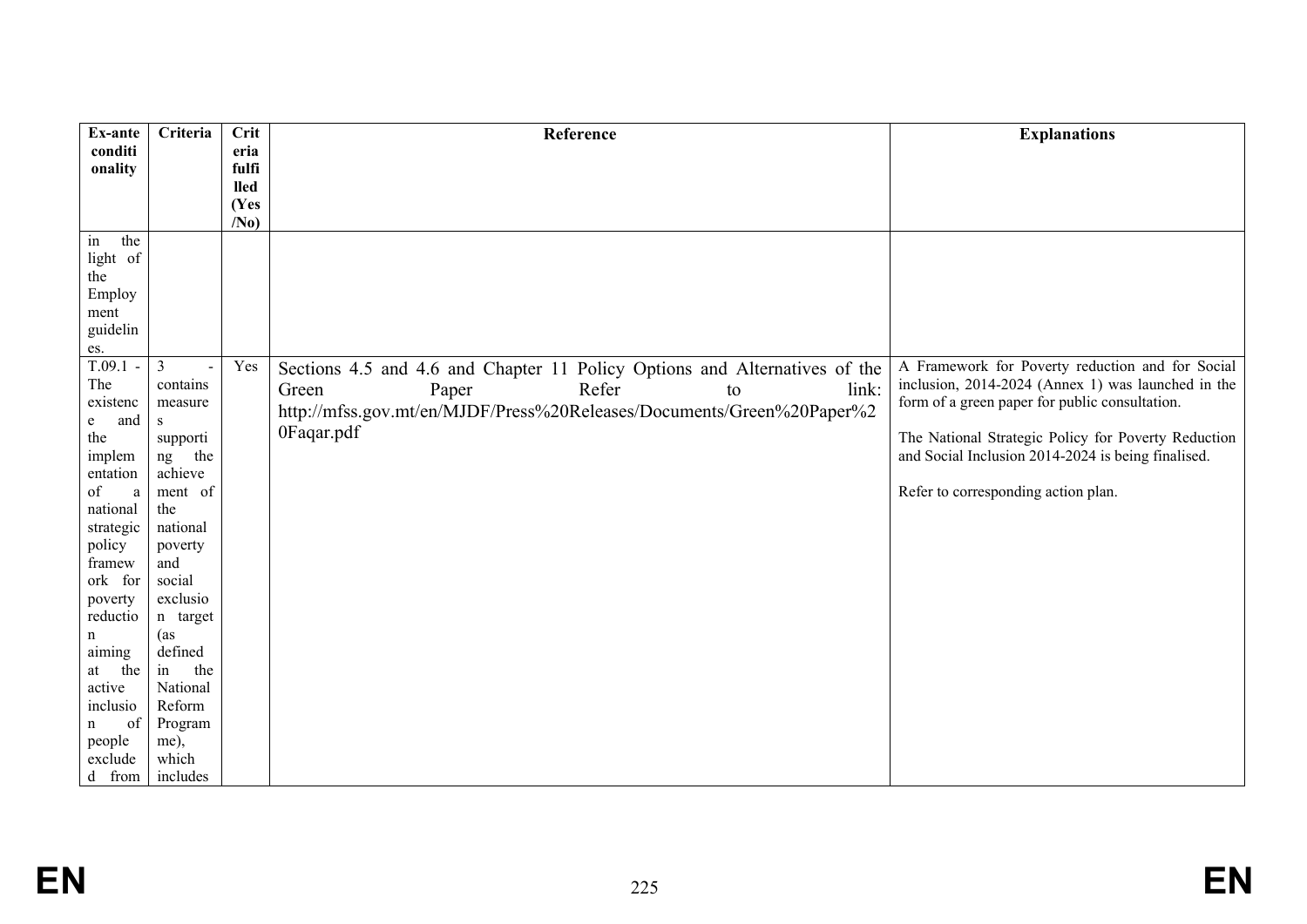| Ex-ante            | Criteria                         | Crit            | Reference                                                                    | <b>Explanations</b>                                                                                       |
|--------------------|----------------------------------|-----------------|------------------------------------------------------------------------------|-----------------------------------------------------------------------------------------------------------|
| conditi            |                                  | eria            |                                                                              |                                                                                                           |
| onality            |                                  | fulfi           |                                                                              |                                                                                                           |
|                    |                                  | <b>lled</b>     |                                                                              |                                                                                                           |
|                    |                                  | (Yes            |                                                                              |                                                                                                           |
|                    |                                  | /N <sub>0</sub> |                                                                              |                                                                                                           |
| the                | the                              |                 |                                                                              |                                                                                                           |
| labour<br>market   | promoti<br>of                    |                 |                                                                              |                                                                                                           |
| the                | on<br>sustaina                   |                 |                                                                              |                                                                                                           |
| in                 | ble and                          |                 |                                                                              |                                                                                                           |
| light of<br>the    | quality                          |                 |                                                                              |                                                                                                           |
| Employ             | employ                           |                 |                                                                              |                                                                                                           |
| ment               | ment                             |                 |                                                                              |                                                                                                           |
| guidelin           | opportun                         |                 |                                                                              |                                                                                                           |
| es.                | ities for                        |                 |                                                                              |                                                                                                           |
|                    | people                           |                 |                                                                              |                                                                                                           |
|                    | the<br>at                        |                 |                                                                              |                                                                                                           |
|                    | highest                          |                 |                                                                              |                                                                                                           |
|                    | risk of                          |                 |                                                                              |                                                                                                           |
|                    | social                           |                 |                                                                              |                                                                                                           |
|                    | exclusio                         |                 |                                                                              |                                                                                                           |
|                    | n,                               |                 |                                                                              |                                                                                                           |
|                    | includin                         |                 |                                                                              |                                                                                                           |
|                    | g people                         |                 |                                                                              |                                                                                                           |
|                    | from                             |                 |                                                                              |                                                                                                           |
|                    | marginal                         |                 |                                                                              |                                                                                                           |
|                    | ised                             |                 |                                                                              |                                                                                                           |
|                    | commun                           |                 |                                                                              |                                                                                                           |
|                    | ities;                           |                 |                                                                              |                                                                                                           |
| $T.09.1 -$         | $\overline{4}$<br>$\overline{a}$ | Yes             | Section 1.4, Methodology and Consultation Process, Section 1.5 on page 18 of | A Framework for Poverty reduction and for Social                                                          |
| The                | involves                         |                 | the<br>Green<br>Paper.                                                       | inclusion, 2014-2024 (Annex 1) was launched in the                                                        |
| existenc           | relevant                         |                 | http://mfss.gov.mt/en/MJDF/Press%20Releases/Documents/Green%20Paper%2        | form of a green paper for public consultation.                                                            |
| and<br>e<br>the    | stakehol<br>ders in              |                 | 0Faqar.pdf                                                                   |                                                                                                           |
|                    | combati                          |                 |                                                                              | The National Strategic Policy for Poverty Reduction<br>and Social Inclusion 2014-2024 is being finalised. |
| implem<br>entation |                                  |                 |                                                                              |                                                                                                           |
|                    | ng                               |                 |                                                                              |                                                                                                           |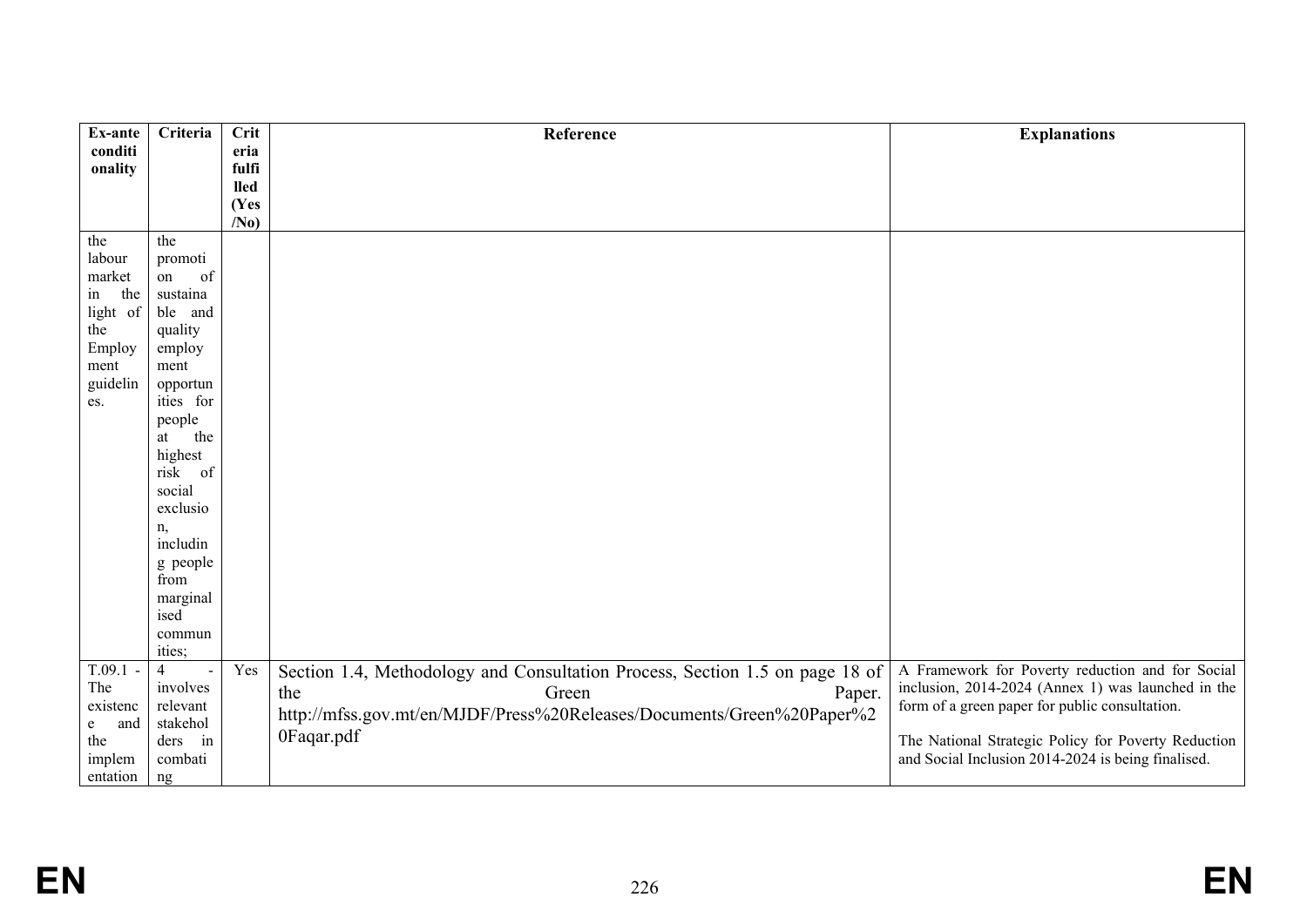| Ex-ante                                                                                                                                                                                          | Criteria                        | Crit                | Reference                                                                                                                                                                                                                         | <b>Explanations</b>                                                                                                                                      |
|--------------------------------------------------------------------------------------------------------------------------------------------------------------------------------------------------|---------------------------------|---------------------|-----------------------------------------------------------------------------------------------------------------------------------------------------------------------------------------------------------------------------------|----------------------------------------------------------------------------------------------------------------------------------------------------------|
| conditi                                                                                                                                                                                          |                                 | eria                |                                                                                                                                                                                                                                   |                                                                                                                                                          |
| onality                                                                                                                                                                                          |                                 | fulfi               |                                                                                                                                                                                                                                   |                                                                                                                                                          |
|                                                                                                                                                                                                  |                                 | <b>lled</b><br>(Yes |                                                                                                                                                                                                                                   |                                                                                                                                                          |
|                                                                                                                                                                                                  |                                 | /N <sub>0</sub>     |                                                                                                                                                                                                                                   |                                                                                                                                                          |
| of<br>a<br>national<br>strategic<br>policy<br>framew<br>ork for<br>poverty<br>reductio<br>n<br>aiming<br>at the<br>active<br>inclusio<br>of<br>n<br>people<br>exclude<br>d from<br>the<br>labour | poverty;                        |                     |                                                                                                                                                                                                                                   | Refer to corresponding action plan.                                                                                                                      |
| market<br>the<br>in<br>light of<br>the<br>Employ<br>ment<br>guidelin                                                                                                                             |                                 |                     |                                                                                                                                                                                                                                   |                                                                                                                                                          |
| es.<br>$T.09.1 -$<br>The<br>existenc<br>and<br>e —                                                                                                                                               | 5<br>dependi<br>ng<br>on<br>the | Yes                 | Section 11.3.3 Health point 2; Section 11.3.4 Employment point 1.2; Section<br>11.3.7 Social Welfare Services points 3,4 and 5; and Section 12.2<br>Harmonisation of policies: promotion of "personalised services that reach the | A Framework for Poverty reduction and for Social<br>inclusion, 2014-2024 (Annex 1) was launched in the<br>form of a green paper for public consultation. |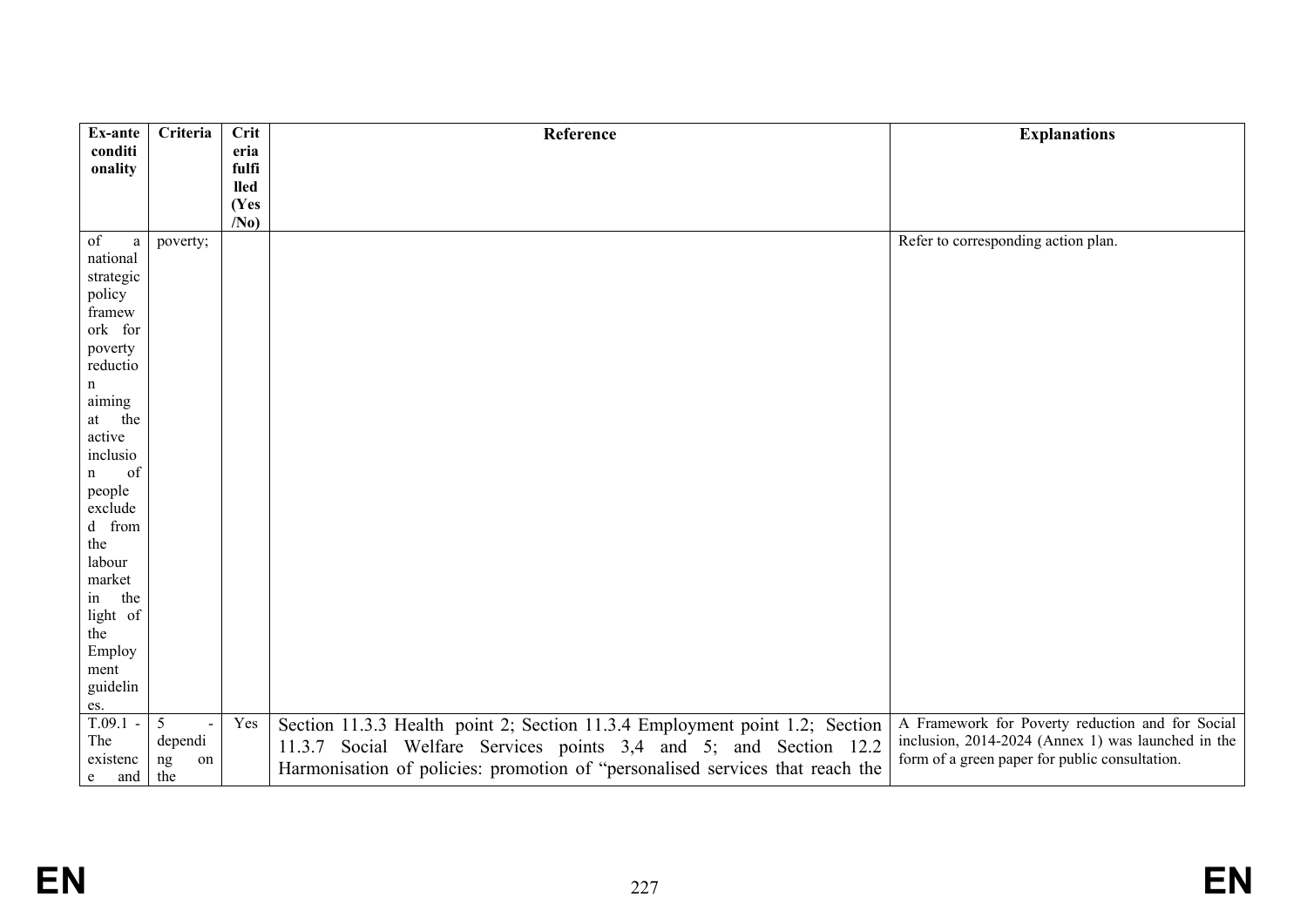| Ex-ante               | Criteria           | <b>Crit</b>          | Reference                                                                | <b>Explanations</b>                                 |
|-----------------------|--------------------|----------------------|--------------------------------------------------------------------------|-----------------------------------------------------|
| conditi               |                    | eria                 |                                                                          |                                                     |
| onality               |                    | fulfi<br><b>lled</b> |                                                                          |                                                     |
|                       |                    | (Yes                 |                                                                          |                                                     |
|                       |                    | /N <sub>0</sub>      |                                                                          |                                                     |
| the                   | identifie          |                      | community in a more effective manner" of the Green paper. Refer to link: | The National Strategic Policy for Poverty Reduction |
| implem                | d needs,           |                      | http://mfss.gov.mt/en/MJDF/Press%20Releases/Documents/Green%20Paper%2    | and Social Inclusion 2014-2024 is being finalised.  |
| entation              | includes           |                      | 0Faqar.pdf                                                               |                                                     |
| of<br>a               | measure            |                      |                                                                          | Refer to corresponding action plan.                 |
| national<br>strategic | s for the<br>shift |                      |                                                                          |                                                     |
| policy                | from               |                      |                                                                          |                                                     |
| framew                | institutio         |                      |                                                                          |                                                     |
| ork for               | nal<br>to          |                      |                                                                          |                                                     |
| poverty               | commun             |                      |                                                                          |                                                     |
| reductio              | ity based          |                      |                                                                          |                                                     |
| n                     | care;              |                      |                                                                          |                                                     |
| aiming                |                    |                      |                                                                          |                                                     |
| the<br>at<br>active   |                    |                      |                                                                          |                                                     |
| inclusio              |                    |                      |                                                                          |                                                     |
| of<br>n               |                    |                      |                                                                          |                                                     |
| people                |                    |                      |                                                                          |                                                     |
| exclude               |                    |                      |                                                                          |                                                     |
| d from                |                    |                      |                                                                          |                                                     |
| the                   |                    |                      |                                                                          |                                                     |
| labour                |                    |                      |                                                                          |                                                     |
| market                |                    |                      |                                                                          |                                                     |
| the<br>in<br>light of |                    |                      |                                                                          |                                                     |
| the                   |                    |                      |                                                                          |                                                     |
| Employ                |                    |                      |                                                                          |                                                     |
| ment                  |                    |                      |                                                                          |                                                     |
| guidelin              |                    |                      |                                                                          |                                                     |
| es.                   |                    |                      |                                                                          |                                                     |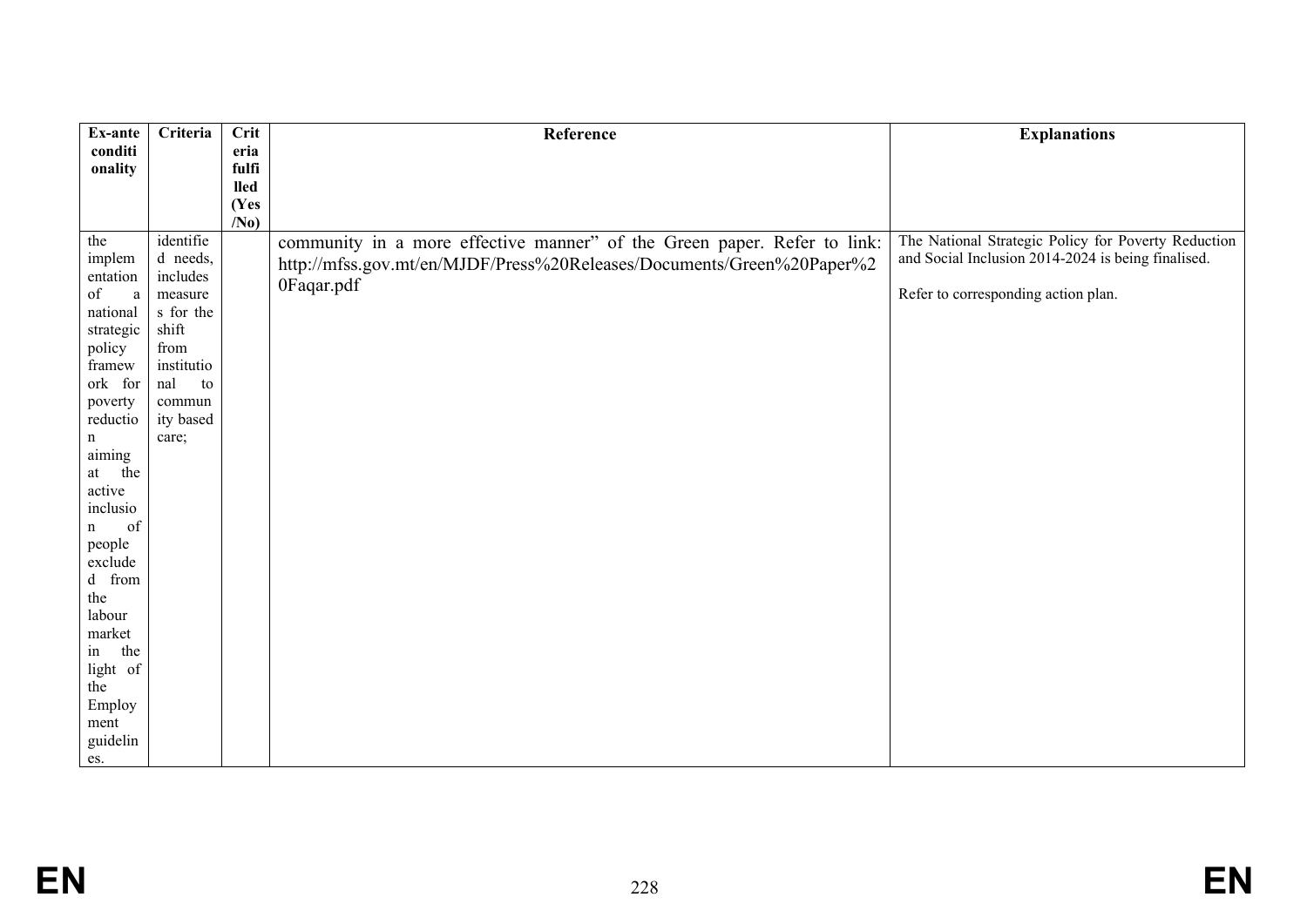| Ex-ante                                                                                                                                                                 | Criteria                                                                                                                                               | Crit                 | Reference                                                                                                                                                                     | <b>Explanations</b>                                                                                                                                                                                                                                                                                          |
|-------------------------------------------------------------------------------------------------------------------------------------------------------------------------|--------------------------------------------------------------------------------------------------------------------------------------------------------|----------------------|-------------------------------------------------------------------------------------------------------------------------------------------------------------------------------|--------------------------------------------------------------------------------------------------------------------------------------------------------------------------------------------------------------------------------------------------------------------------------------------------------------|
| conditi                                                                                                                                                                 |                                                                                                                                                        | eria                 |                                                                                                                                                                               |                                                                                                                                                                                                                                                                                                              |
| onality                                                                                                                                                                 |                                                                                                                                                        | fulfi<br><b>lled</b> |                                                                                                                                                                               |                                                                                                                                                                                                                                                                                                              |
|                                                                                                                                                                         |                                                                                                                                                        | (Yes                 |                                                                                                                                                                               |                                                                                                                                                                                                                                                                                                              |
|                                                                                                                                                                         |                                                                                                                                                        | /N <sub>0</sub>      |                                                                                                                                                                               |                                                                                                                                                                                                                                                                                                              |
| $T.09.1 -$<br>The<br>existenc<br>and<br>e<br>the<br>implem<br>entation<br>of<br>$\rm{a}$<br>national<br>strategic<br>policy<br>framew<br>ork for<br>poverty<br>reductio | $6 - Upon$<br>request<br>and<br>where<br>justified,<br>relevant<br>stakehol<br>ders will<br>be<br>provided<br>with<br>support<br>for<br>submitti<br>ng | Yes                  | Funding Programmes pages 22 and 23 - Section 3.3 of the Green paper. Refer to<br>link:<br>http://mfss.gov.mt/en/MJDF/Press%20Releases/Documents/Green%20Paper%2<br>0Faqar.pdf | A Framework for Poverty reduction and for Social<br>inclusion, 2014-2024 (Annex 1) was launched in the<br>form of a green paper for public consultation.<br>The National Strategic Policy for Poverty Reduction<br>and Social Inclusion 2014-2024 is being finalised.<br>Refer to corresponding action plan. |
| n<br>aiming<br>the<br>at<br>active<br>inclusio<br>of<br>n<br>people<br>exclude<br>d from<br>the<br>labour<br>market<br>the<br>in<br>light of<br>the<br>Employ           | project<br>applicati<br>ons and<br>for<br>impleme<br>nting<br>and<br>managin<br>the<br>g<br>selected<br>projects.                                      |                      |                                                                                                                                                                               |                                                                                                                                                                                                                                                                                                              |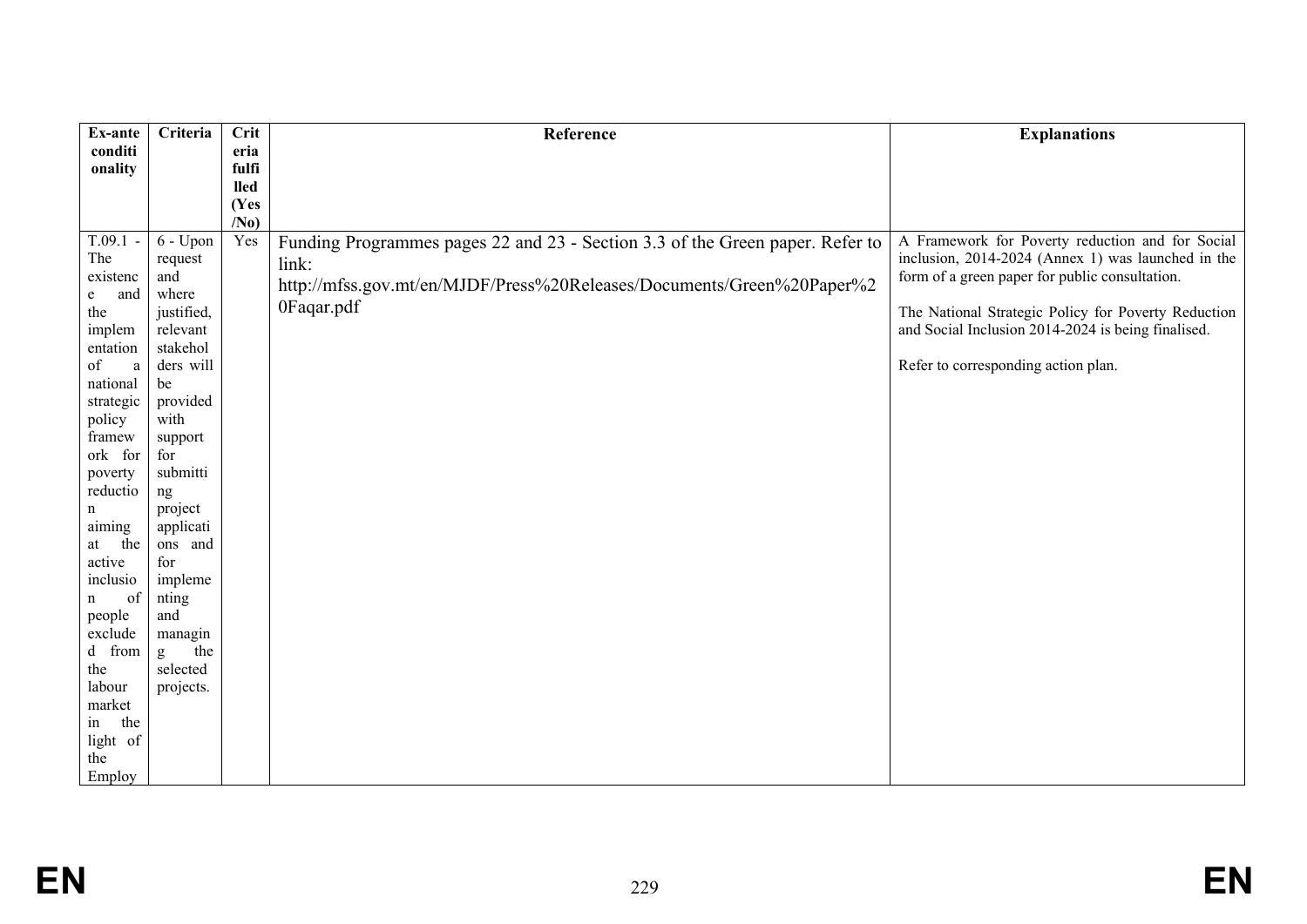| Ex-ante            | Criteria            | <b>Crit</b>     | Reference                                                                 | <b>Explanations</b> |
|--------------------|---------------------|-----------------|---------------------------------------------------------------------------|---------------------|
| conditi            |                     | eria<br>fulfi   |                                                                           |                     |
| onality            |                     | <b>lled</b>     |                                                                           |                     |
|                    |                     | (Yes            |                                                                           |                     |
|                    |                     | /N <sub>0</sub> |                                                                           |                     |
| ment               |                     |                 |                                                                           |                     |
| guidelin           |                     |                 |                                                                           |                     |
| es.                |                     |                 |                                                                           |                     |
| $T.09.3 -$         | $1 - A$             | Yes             | National Health Systems Strategy for Malta 2014-2020 (NHSS - Annex 2) has |                     |
| Health:            | national            |                 | published<br>launched<br>16/09/2014<br>and<br>been<br>on                  |                     |
| The                | or                  |                 | https://ehealth.gov.mt/HealthPortal/chief_medical_officer/overview.aspx   |                     |
| existenc           | regional            |                 |                                                                           |                     |
| e of a<br>national | strategic<br>policy |                 |                                                                           |                     |
| or                 | framewo             |                 |                                                                           |                     |
| regional           | for<br>rk           |                 |                                                                           |                     |
| strategic          | health is           |                 |                                                                           |                     |
| policy             | in place            |                 |                                                                           |                     |
| framew             | that                |                 |                                                                           |                     |
| ork for            | contains:           |                 |                                                                           |                     |
| health             |                     |                 |                                                                           |                     |
| within<br>the      |                     |                 |                                                                           |                     |
| limits of          |                     |                 |                                                                           |                     |
| Article            |                     |                 |                                                                           |                     |
| 168                |                     |                 |                                                                           |                     |
| TFEU               |                     |                 |                                                                           |                     |
| ensurin            |                     |                 |                                                                           |                     |
| ${\bf g}$          |                     |                 |                                                                           |                     |
| econom             |                     |                 |                                                                           |                     |
| $i$ c<br>sustaina  |                     |                 |                                                                           |                     |
| bility.            |                     |                 |                                                                           |                     |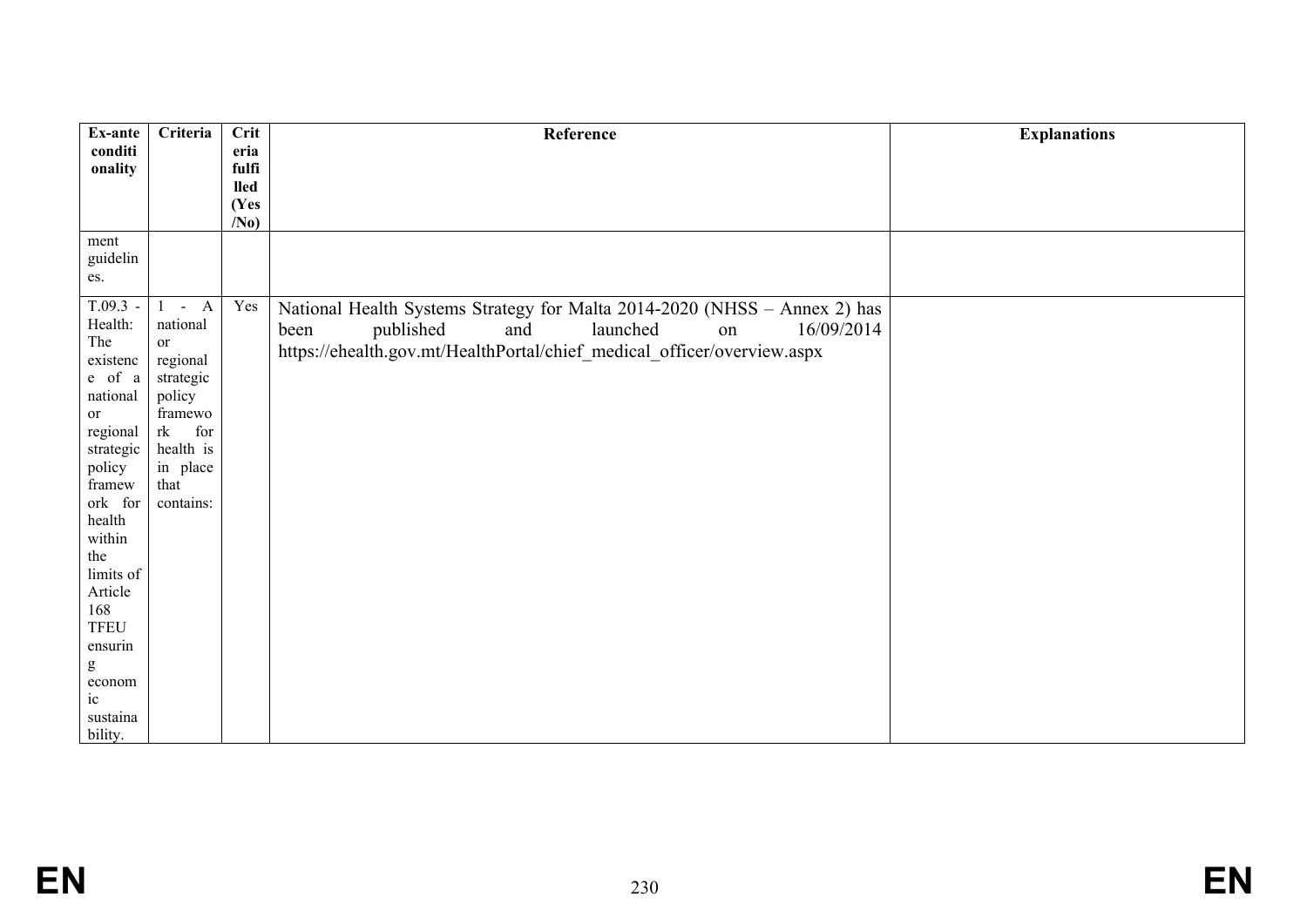| Ex-ante               | Criteria                         | Crit                    | Reference                                                                     | <b>Explanations</b> |
|-----------------------|----------------------------------|-------------------------|-------------------------------------------------------------------------------|---------------------|
| conditi               |                                  | eria                    |                                                                               |                     |
| onality               |                                  | fulfi                   |                                                                               |                     |
|                       |                                  | <b>lled</b>             |                                                                               |                     |
|                       |                                  | (Yes<br>/N <sub>0</sub> |                                                                               |                     |
| $T.09.3 -$            | $\overline{2}$<br>$\overline{a}$ | Yes                     | National Health Systems Strategy for Malta 2014-2020 (NHSS) has been          |                     |
| Health:               | coordina                         |                         | 16/09/2014<br>published<br>launched<br>and                                    |                     |
| The                   | ted                              |                         | on                                                                            |                     |
| existenc              | measure                          |                         | https://ehealth.gov.mt/HealthPortal/chief_medical_officer/overview.aspx       |                     |
| e of a                | to<br>S                          |                         | Chapter 7: Overall Objective 1 Health and well-being throughout life Overall  |                     |
| national              | improve                          |                         | Objective 3 A joint effort to ensure continuity of care                       |                     |
| or                    | access to                        |                         |                                                                               |                     |
| regional              | health                           |                         |                                                                               |                     |
| strategic             | services;                        |                         |                                                                               |                     |
| policy                |                                  |                         |                                                                               |                     |
| framew<br>ork for     |                                  |                         |                                                                               |                     |
| health                |                                  |                         |                                                                               |                     |
| within                |                                  |                         |                                                                               |                     |
| the                   |                                  |                         |                                                                               |                     |
| limits of             |                                  |                         |                                                                               |                     |
| Article               |                                  |                         |                                                                               |                     |
| 168                   |                                  |                         |                                                                               |                     |
| <b>TFEU</b>           |                                  |                         |                                                                               |                     |
| ensurin               |                                  |                         |                                                                               |                     |
| g                     |                                  |                         |                                                                               |                     |
| econom                |                                  |                         |                                                                               |                     |
| $i$ c                 |                                  |                         |                                                                               |                     |
| sustaina              |                                  |                         |                                                                               |                     |
| bility.<br>$T.09.3 -$ | $\mathfrak{Z}$                   | Yes                     |                                                                               |                     |
| Health:               | measure                          |                         | National Health Systems Strategy for Malta 2014-2020 (NHSS) has been          |                     |
| The                   | to<br>S.                         |                         | published<br>launched<br>16/09/2014<br>and<br><sub>on</sub>                   |                     |
| existenc              | stimulat                         |                         | https://ehealth.gov.mt/HealthPortal/chief medical officer/overview.aspx       |                     |
| e of a                |                                  |                         | Chapter 7: Overall Objective 2 Ensuring equity within a dynamic health system |                     |
| national              | efficienc                        |                         | Overall Objective 4 Working towards a sustainable health system               |                     |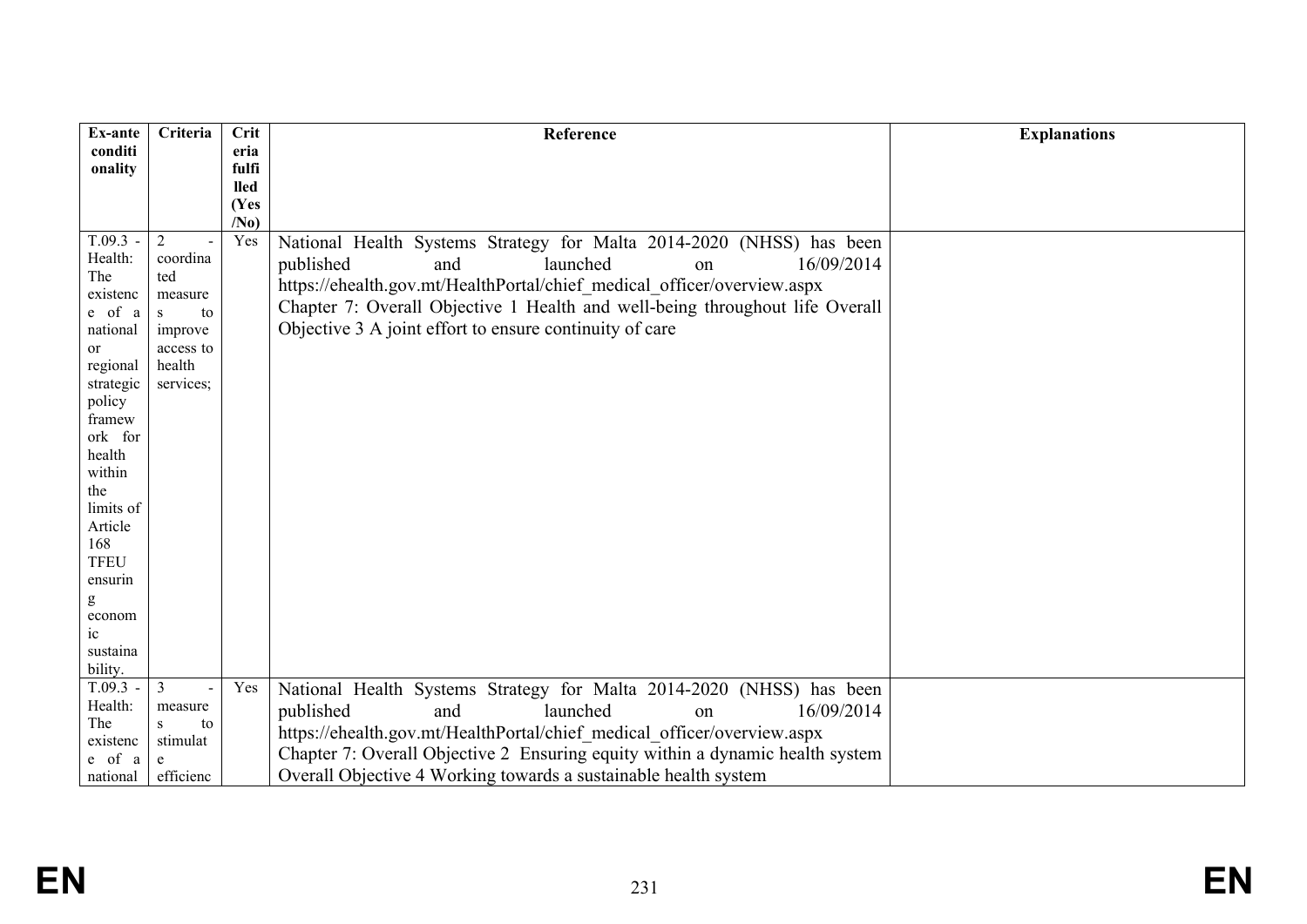| Ex-ante       | Criteria                      | Crit            | Reference | <b>Explanations</b>                                    |
|---------------|-------------------------------|-----------------|-----------|--------------------------------------------------------|
| conditi       |                               | eria            |           |                                                        |
| onality       |                               | fulfi           |           |                                                        |
|               |                               | <b>lled</b>     |           |                                                        |
|               |                               | (Yes            |           |                                                        |
|               |                               | /N <sub>0</sub> |           |                                                        |
| or            | y in the                      |                 |           |                                                        |
| regional      | health                        |                 |           |                                                        |
| strategic     | sector,                       |                 |           |                                                        |
| policy        | through                       |                 |           |                                                        |
| framew        | deploym                       |                 |           |                                                        |
| ork for       | ent of                        |                 |           |                                                        |
| health        | service                       |                 |           |                                                        |
| within        | delivery                      |                 |           |                                                        |
| the           | models                        |                 |           |                                                        |
| limits of     | and                           |                 |           |                                                        |
| Article       | infrastru                     |                 |           |                                                        |
| 168           | cture;                        |                 |           |                                                        |
| <b>TFEU</b>   |                               |                 |           |                                                        |
| ensurin       |                               |                 |           |                                                        |
| ${\bf g}$     |                               |                 |           |                                                        |
| econom        |                               |                 |           |                                                        |
| ic            |                               |                 |           |                                                        |
| sustaina      |                               |                 |           |                                                        |
| bility.       |                               |                 |           |                                                        |
| $T.09.3 -$    | $\overline{4}$<br>a<br>$\sim$ | N <sub>0</sub>  |           | A Health Systems Performance Assessment (HSPA)         |
| Health:       | monitori                      |                 |           | tool is being finalised to act as the monitoring       |
| The           | ng<br>and                     |                 |           | framework for the NHSS.<br>The indicators for          |
| existenc      | review                        |                 |           | monitoring the performance of the local public health  |
| e of a        | system.                       |                 |           | system have been chosen and prioritised following      |
| national      |                               |                 |           | extensive consultation with a number of stakeholders.  |
| <sub>or</sub> |                               |                 |           | The conceptual framework behind the HSPA has now       |
| regional      |                               |                 |           | been revisited and refocused following these           |
| strategic     |                               |                 |           | consultations and the data collection for the          |
| policy        |                               |                 |           | compilation of a first assessment is already underway. |
| framew        |                               |                 |           |                                                        |
| ork for       |                               |                 |           | Refer to corresponding action plan.                    |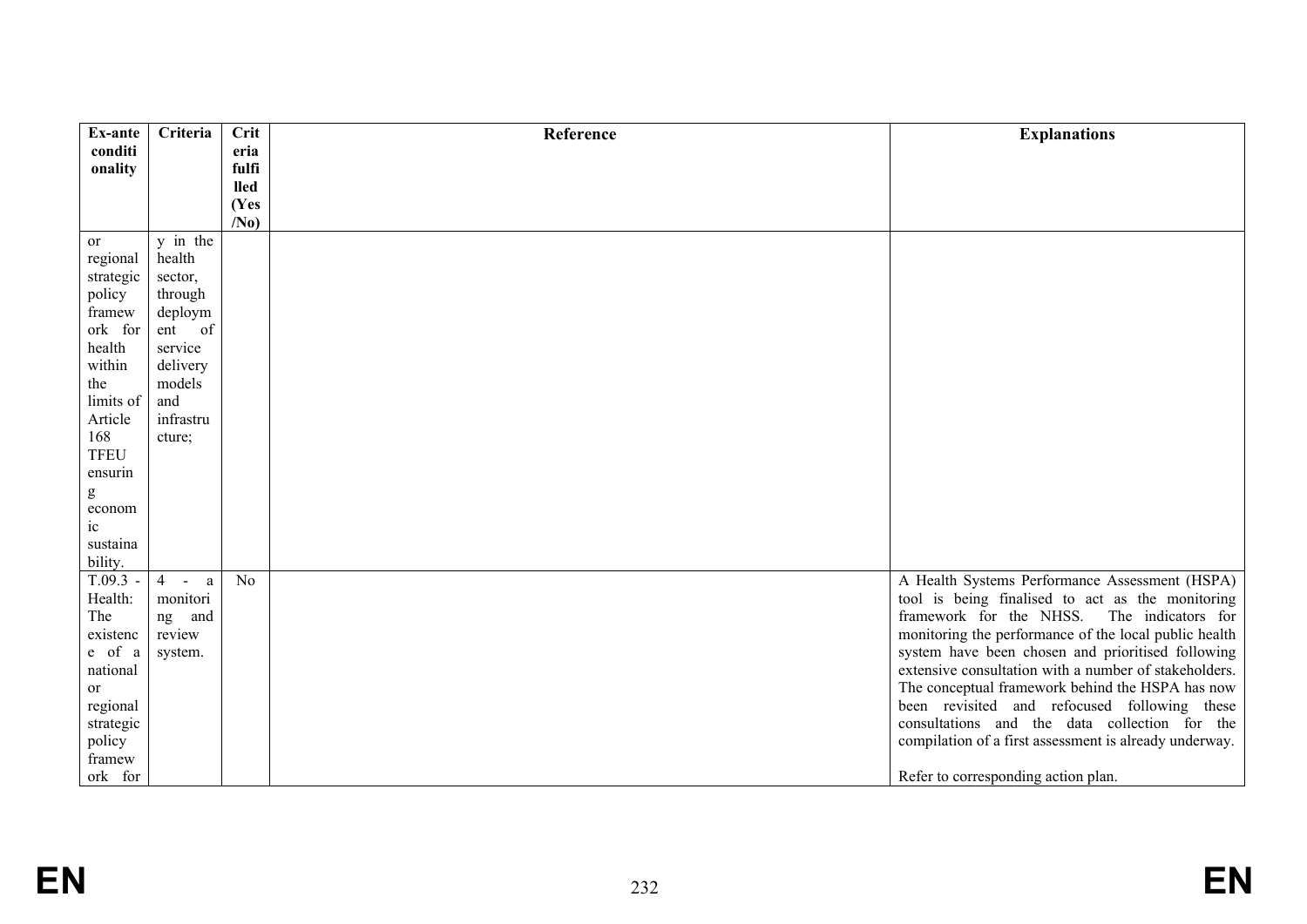| Ex-ante     | Criteria    | Crit            | Reference | <b>Explanations</b>                                     |
|-------------|-------------|-----------------|-----------|---------------------------------------------------------|
| conditi     |             | eria            |           |                                                         |
| onality     |             | fulfi           |           |                                                         |
|             |             | <b>lled</b>     |           |                                                         |
|             |             | (Yes            |           |                                                         |
|             |             | /N <sub>0</sub> |           |                                                         |
| health      |             |                 |           |                                                         |
| within      |             |                 |           |                                                         |
| the         |             |                 |           |                                                         |
| limits of   |             |                 |           |                                                         |
| Article     |             |                 |           |                                                         |
| 168         |             |                 |           |                                                         |
| <b>TFEU</b> |             |                 |           |                                                         |
| ensurin     |             |                 |           |                                                         |
| ${\bf g}$   |             |                 |           |                                                         |
| econom      |             |                 |           |                                                         |
| $\rm ic$    |             |                 |           |                                                         |
| sustaina    |             |                 |           |                                                         |
| bility.     |             |                 |           |                                                         |
| $T.09.3 -$  | $5 - A$     | No              |           | The budgetary framework for the NHSS is being           |
| Health:     | Member      |                 |           | finalised. The drawing up of the budgetary framework    |
| The         | State or    |                 |           | could not start before the finalisation of the strategy |
| existenc    | region      |                 |           | following the extensive feedback received during the    |
| e of a      | has         |                 |           | consultation phase.                                     |
| national    | adopted     |                 |           |                                                         |
| or          | $\rm{a}$    |                 |           | Refer to corresponding action plan.                     |
| regional    | framewo     |                 |           |                                                         |
| strategic   | rk          |                 |           |                                                         |
| policy      | outlining   |                 |           |                                                         |
| framew      | available   |                 |           |                                                         |
| ork for     | budgetar    |                 |           |                                                         |
| health      | $\mathbf y$ |                 |           |                                                         |
| within      | resource    |                 |           |                                                         |
| the         | s on an     |                 |           |                                                         |
| limits of   | indicativ   |                 |           |                                                         |
| Article     | basis<br>e  |                 |           |                                                         |
| 168         | and<br>a    |                 |           |                                                         |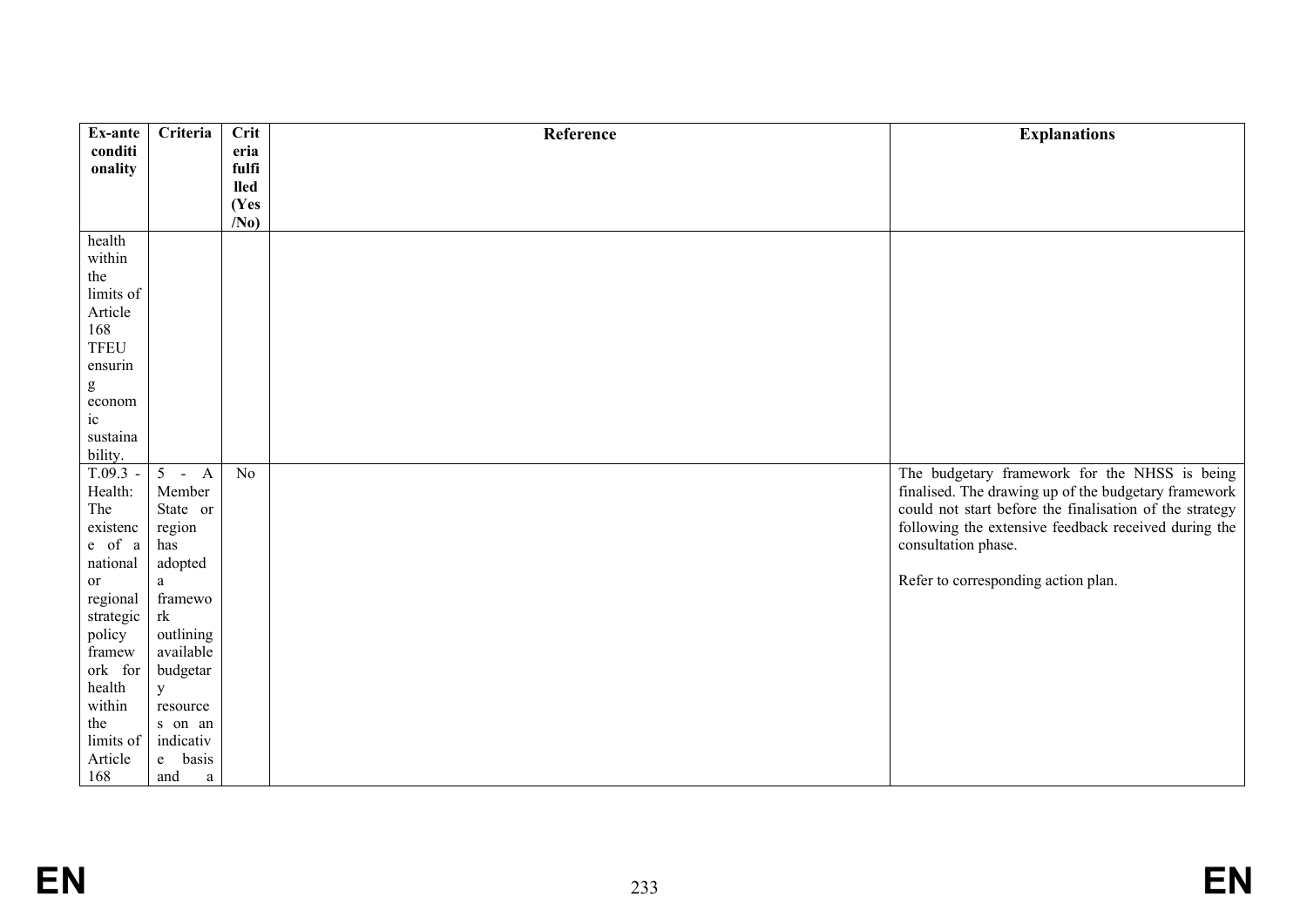| Ex-ante                                                                                                                                                                                                                                                                                                                                                                                                                        | Criteria                | Crit            | Reference | <b>Explanations</b>                                     |
|--------------------------------------------------------------------------------------------------------------------------------------------------------------------------------------------------------------------------------------------------------------------------------------------------------------------------------------------------------------------------------------------------------------------------------|-------------------------|-----------------|-----------|---------------------------------------------------------|
| conditi                                                                                                                                                                                                                                                                                                                                                                                                                        |                         | eria            |           |                                                         |
| onality                                                                                                                                                                                                                                                                                                                                                                                                                        |                         | fulfi           |           |                                                         |
|                                                                                                                                                                                                                                                                                                                                                                                                                                |                         | <b>lled</b>     |           |                                                         |
|                                                                                                                                                                                                                                                                                                                                                                                                                                |                         | (Yes            |           |                                                         |
|                                                                                                                                                                                                                                                                                                                                                                                                                                |                         | /N <sub>0</sub> |           |                                                         |
| <b>TFEU</b>                                                                                                                                                                                                                                                                                                                                                                                                                    | cost-                   |                 |           |                                                         |
| ensurin                                                                                                                                                                                                                                                                                                                                                                                                                        | effective               |                 |           |                                                         |
| $\mathbf{g}% _{T}=\mathbf{g}_{T}=\mathbf{g}_{T}=\mathbf{g}_{T}=\mathbf{g}_{T}=\mathbf{g}_{T}=\mathbf{g}_{T}=\mathbf{g}_{T}=\mathbf{g}_{T}=\mathbf{g}_{T}=\mathbf{g}_{T}=\mathbf{g}_{T}=\mathbf{g}_{T}=\mathbf{g}_{T}=\mathbf{g}_{T}=\mathbf{g}_{T}=\mathbf{g}_{T}=\mathbf{g}_{T}=\mathbf{g}_{T}=\mathbf{g}_{T}=\mathbf{g}_{T}=\mathbf{g}_{T}=\mathbf{g}_{T}=\mathbf{g}_{T}=\mathbf{g}_{T}=\mathbf{g}_{T}=\mathbf{g}_{T}=\math$ | concentr                |                 |           |                                                         |
| econom                                                                                                                                                                                                                                                                                                                                                                                                                         | ation of                |                 |           |                                                         |
| ic                                                                                                                                                                                                                                                                                                                                                                                                                             | resource                |                 |           |                                                         |
| sustaina                                                                                                                                                                                                                                                                                                                                                                                                                       | $\,$ S $\,$<br>on       |                 |           |                                                         |
| bility.                                                                                                                                                                                                                                                                                                                                                                                                                        | prioritise              |                 |           |                                                         |
|                                                                                                                                                                                                                                                                                                                                                                                                                                | d needs                 |                 |           |                                                         |
|                                                                                                                                                                                                                                                                                                                                                                                                                                | for                     |                 |           |                                                         |
|                                                                                                                                                                                                                                                                                                                                                                                                                                | health                  |                 |           |                                                         |
|                                                                                                                                                                                                                                                                                                                                                                                                                                | care.                   |                 |           |                                                         |
| $T.10.1 -$                                                                                                                                                                                                                                                                                                                                                                                                                     | $-A$<br>$\mathbf{1}$    | N <sub>0</sub>  |           | A comprehensive data collection framework in line       |
| Early                                                                                                                                                                                                                                                                                                                                                                                                                          | system                  |                 |           | with strategic action 2.4 of the Strategic Plan for the |
| school                                                                                                                                                                                                                                                                                                                                                                                                                         | for                     |                 |           | Prevention of Early School Leaving in Malta is being    |
| leaving:                                                                                                                                                                                                                                                                                                                                                                                                                       | collectin               |                 |           | finalised.                                              |
| The                                                                                                                                                                                                                                                                                                                                                                                                                            | and<br>g                |                 |           |                                                         |
| existenc                                                                                                                                                                                                                                                                                                                                                                                                                       | analysin                |                 |           | Refer to corresponding action plan.                     |
| $e$ of $\,$ a                                                                                                                                                                                                                                                                                                                                                                                                                  | data<br>g               |                 |           |                                                         |
| strategic                                                                                                                                                                                                                                                                                                                                                                                                                      | and                     |                 |           |                                                         |
| policy                                                                                                                                                                                                                                                                                                                                                                                                                         | informat                |                 |           |                                                         |
| framew                                                                                                                                                                                                                                                                                                                                                                                                                         | ion<br>on               |                 |           |                                                         |
| ork to                                                                                                                                                                                                                                                                                                                                                                                                                         | $\operatorname{ESL}$ at |                 |           |                                                         |
| reduce                                                                                                                                                                                                                                                                                                                                                                                                                         | relevant                |                 |           |                                                         |
| early                                                                                                                                                                                                                                                                                                                                                                                                                          | levels is               |                 |           |                                                         |
| school                                                                                                                                                                                                                                                                                                                                                                                                                         | in place                |                 |           |                                                         |
| leaving                                                                                                                                                                                                                                                                                                                                                                                                                        | that:                   |                 |           |                                                         |
| (ESL)                                                                                                                                                                                                                                                                                                                                                                                                                          |                         |                 |           |                                                         |
| within                                                                                                                                                                                                                                                                                                                                                                                                                         |                         |                 |           |                                                         |
| the                                                                                                                                                                                                                                                                                                                                                                                                                            |                         |                 |           |                                                         |
| limits of                                                                                                                                                                                                                                                                                                                                                                                                                      |                         |                 |           |                                                         |
| Article                                                                                                                                                                                                                                                                                                                                                                                                                        |                         |                 |           |                                                         |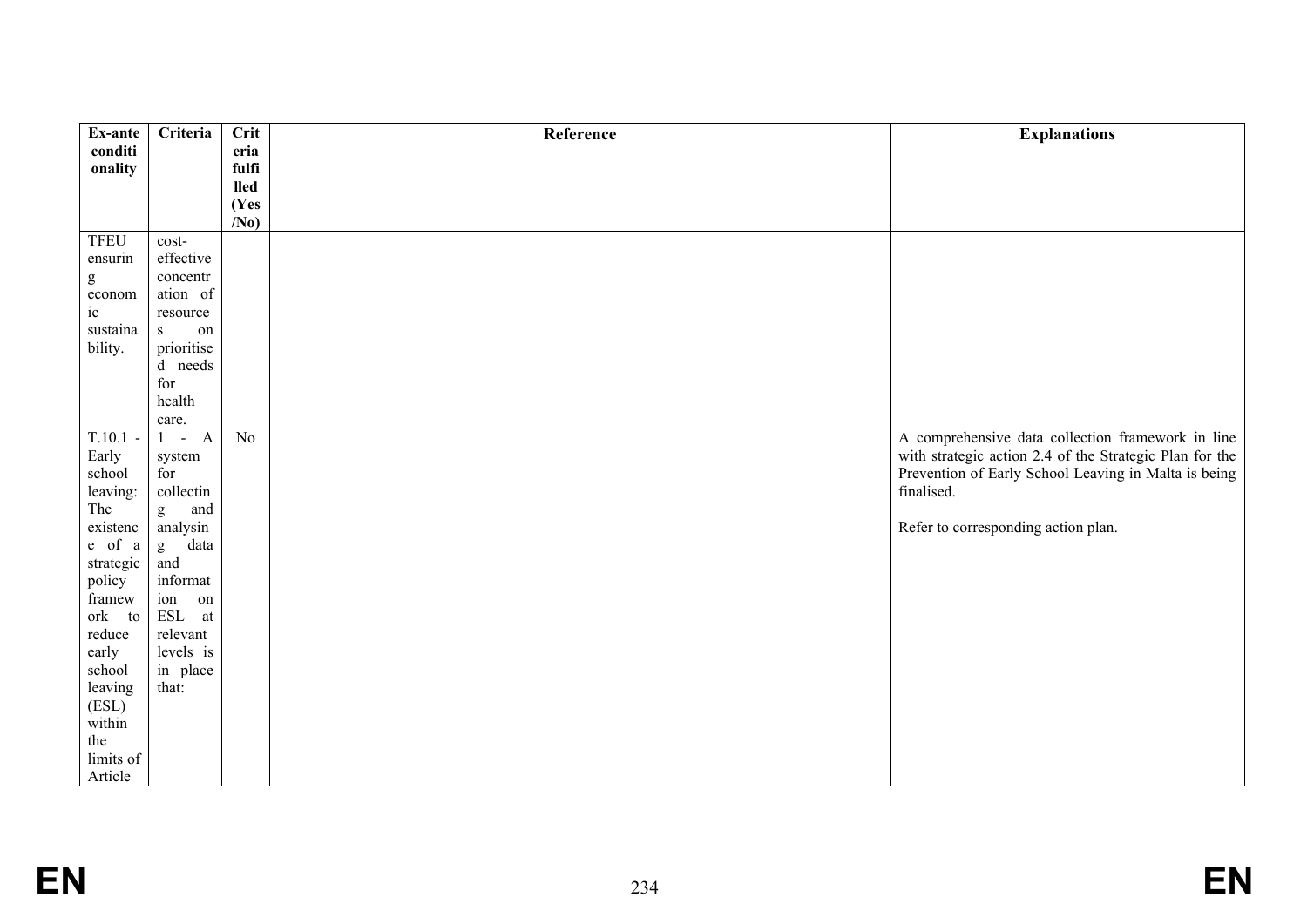| <b>Ex-ante</b>      | Criteria                                 | Crit            | Reference                                                             | <b>Explanations</b>                                     |
|---------------------|------------------------------------------|-----------------|-----------------------------------------------------------------------|---------------------------------------------------------|
| conditi             |                                          | eria            |                                                                       |                                                         |
| onality             |                                          | fulfi           |                                                                       |                                                         |
|                     |                                          | <b>lled</b>     |                                                                       |                                                         |
|                     |                                          | (Yes            |                                                                       |                                                         |
|                     |                                          | /N <sub>0</sub> |                                                                       |                                                         |
| 165                 |                                          |                 |                                                                       |                                                         |
| TFEU.               |                                          |                 |                                                                       |                                                         |
|                     |                                          |                 |                                                                       |                                                         |
| $T.10.1 -$          | $\overline{2}$                           | No              |                                                                       | Data pertinent to ESL is collected by different         |
| Early               | provides                                 |                 |                                                                       | departments within the Ministry for Education and       |
| school              | a                                        |                 |                                                                       | Employment, including:                                  |
| leaving:            | sufficien                                |                 |                                                                       | An exit survey to collect data about students           |
| The                 |                                          |                 |                                                                       | leaving courses at post secondary level (on an annual   |
| existenc            | evidence                                 |                 |                                                                       | basis – Annex 3);                                       |
| e of a              | -base to                                 |                 |                                                                       | E1 Platform where every<br>student's                    |
| strategic           | develop                                  |                 |                                                                       | attendance and performance attending compulsory         |
| policy              | targeted                                 |                 |                                                                       | education are recorded (applicable to state schools     |
| framew              | policies                                 |                 |                                                                       | only however there is the plan to extend to non state   |
| ork<br>to<br>reduce | and<br>monitors                          |                 |                                                                       | schools);<br>Tracer study for collecting data about     |
| early               | develop                                  |                 |                                                                       | students finishing compulsory education is prepared     |
| school              | ments.                                   |                 |                                                                       | annually. Tracer Studies for the years 2011 and 2012    |
| leaving             |                                          |                 |                                                                       | can be found in Annexes 4 and 5 respectively.           |
| (ESL)               |                                          |                 |                                                                       | Hence, the need was felt to develop a comprehensive     |
| within              |                                          |                 |                                                                       | data collection framework in line with strategic action |
| the                 |                                          |                 |                                                                       | 2.4 of the Strategic Plan for the Prevention of Early   |
| limits of           |                                          |                 |                                                                       | School Leaving in Malta.                                |
| Article             |                                          |                 |                                                                       |                                                         |
| 165                 |                                          |                 |                                                                       | Refer to corresponding action plan.                     |
| TFEU.               |                                          |                 |                                                                       |                                                         |
| $T.10.1 -$          | $\overline{3}$<br>$\mathbf{A}$<br>$\sim$ | Yes             | <b>ESL</b><br>available<br>online<br>strategy<br>at:                  |                                                         |
| Early               | strategic                                |                 | http://education.gov.mt/ESL/Documents/School%20Leaving%20in%20Malta.p |                                                         |
| school              | policy                                   |                 | df                                                                    |                                                         |
| leaving:            | framewo                                  |                 |                                                                       |                                                         |
| The                 | rk<br>on                                 |                 |                                                                       |                                                         |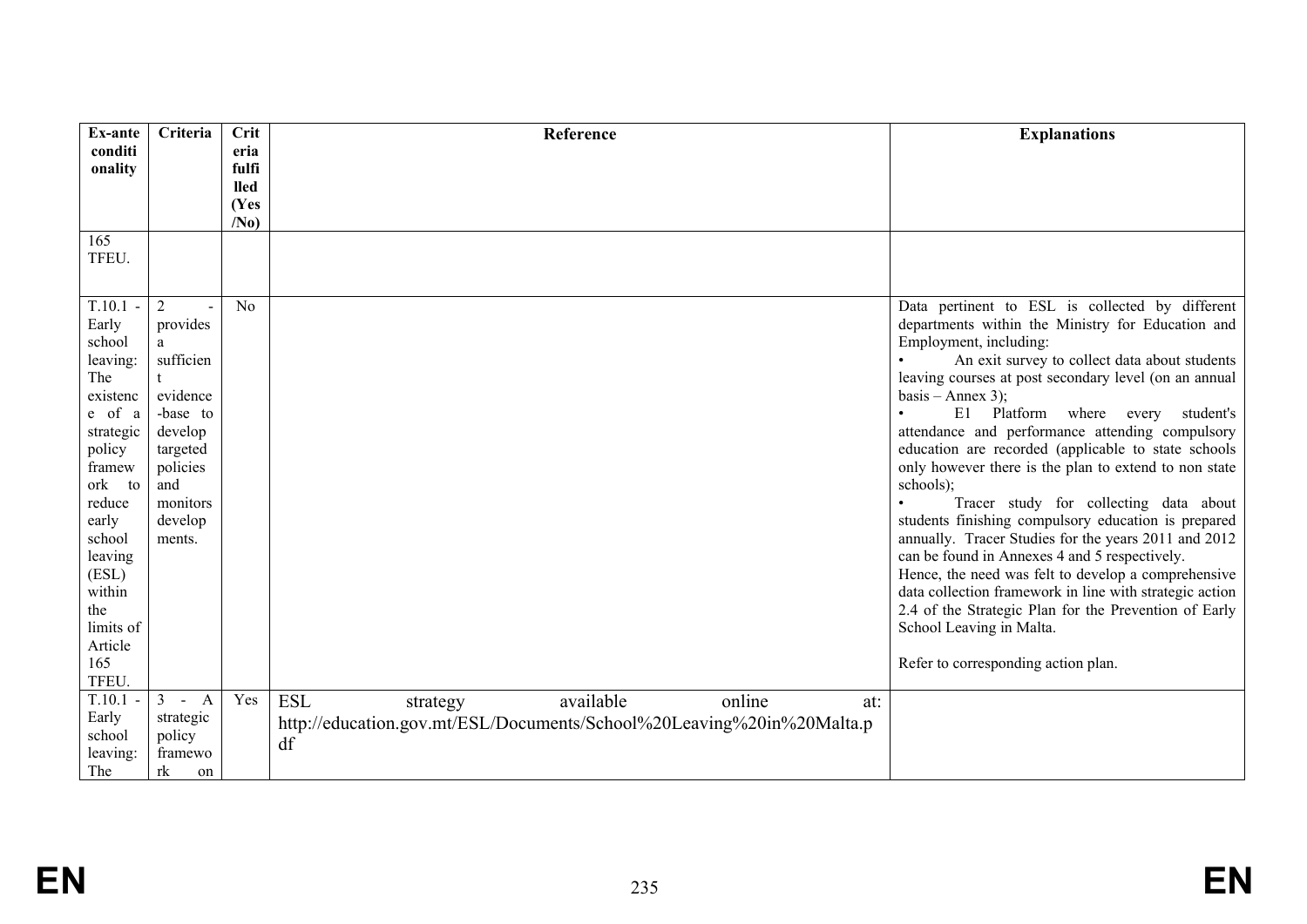| Ex-ante             | Criteria                            | <b>Crit</b>     | Reference                                                                        | <b>Explanations</b> |
|---------------------|-------------------------------------|-----------------|----------------------------------------------------------------------------------|---------------------|
| conditi             |                                     | eria            |                                                                                  |                     |
| onality             |                                     | fulfi           |                                                                                  |                     |
|                     |                                     | <b>lled</b>     |                                                                                  |                     |
|                     |                                     | (Yes            |                                                                                  |                     |
|                     |                                     | /N <sub>0</sub> |                                                                                  |                     |
| existenc            | ESL is                              |                 |                                                                                  |                     |
| e of a              | in place                            |                 |                                                                                  |                     |
| strategic           | that:                               |                 |                                                                                  |                     |
| policy              |                                     |                 |                                                                                  |                     |
| framew              |                                     |                 |                                                                                  |                     |
| ork to              |                                     |                 |                                                                                  |                     |
| reduce              |                                     |                 |                                                                                  |                     |
| early               |                                     |                 |                                                                                  |                     |
| school              |                                     |                 |                                                                                  |                     |
| leaving             |                                     |                 |                                                                                  |                     |
| (ESL)               |                                     |                 |                                                                                  |                     |
| within              |                                     |                 |                                                                                  |                     |
| the                 |                                     |                 |                                                                                  |                     |
| limits of           |                                     |                 |                                                                                  |                     |
| Article             |                                     |                 |                                                                                  |                     |
| 165                 |                                     |                 |                                                                                  |                     |
| TFEU.               |                                     |                 |                                                                                  |                     |
| $T.10.1 -$<br>Early | i <sub>s</sub><br>$4 -$<br>based on | Yes             | $\operatorname{ESL}$<br>available<br>online<br>strategy<br>at:                   |                     |
|                     | evidence                            |                 | http://education.gov.mt/ESL/Documents/School%20Leaving%20in%20Malta.p            |                     |
| school              |                                     |                 | df Chapter 1 of the Strategic Plan for the prevention of Early School□leaving in |                     |
| leaving:<br>The     |                                     |                 | Malta provides the context of ESL in Malta Chapter 2 reflects the measures to    |                     |
| existenc            |                                     |                 | meet the challenge of Early School Leaving through cross sectoral cooperation    |                     |
| e of a              |                                     |                 | and monitoring.                                                                  |                     |
| strategic           |                                     |                 |                                                                                  |                     |
| policy              |                                     |                 |                                                                                  |                     |
| framew              |                                     |                 |                                                                                  |                     |
| ork to              |                                     |                 |                                                                                  |                     |
| reduce              |                                     |                 |                                                                                  |                     |
| early               |                                     |                 |                                                                                  |                     |
| school              |                                     |                 |                                                                                  |                     |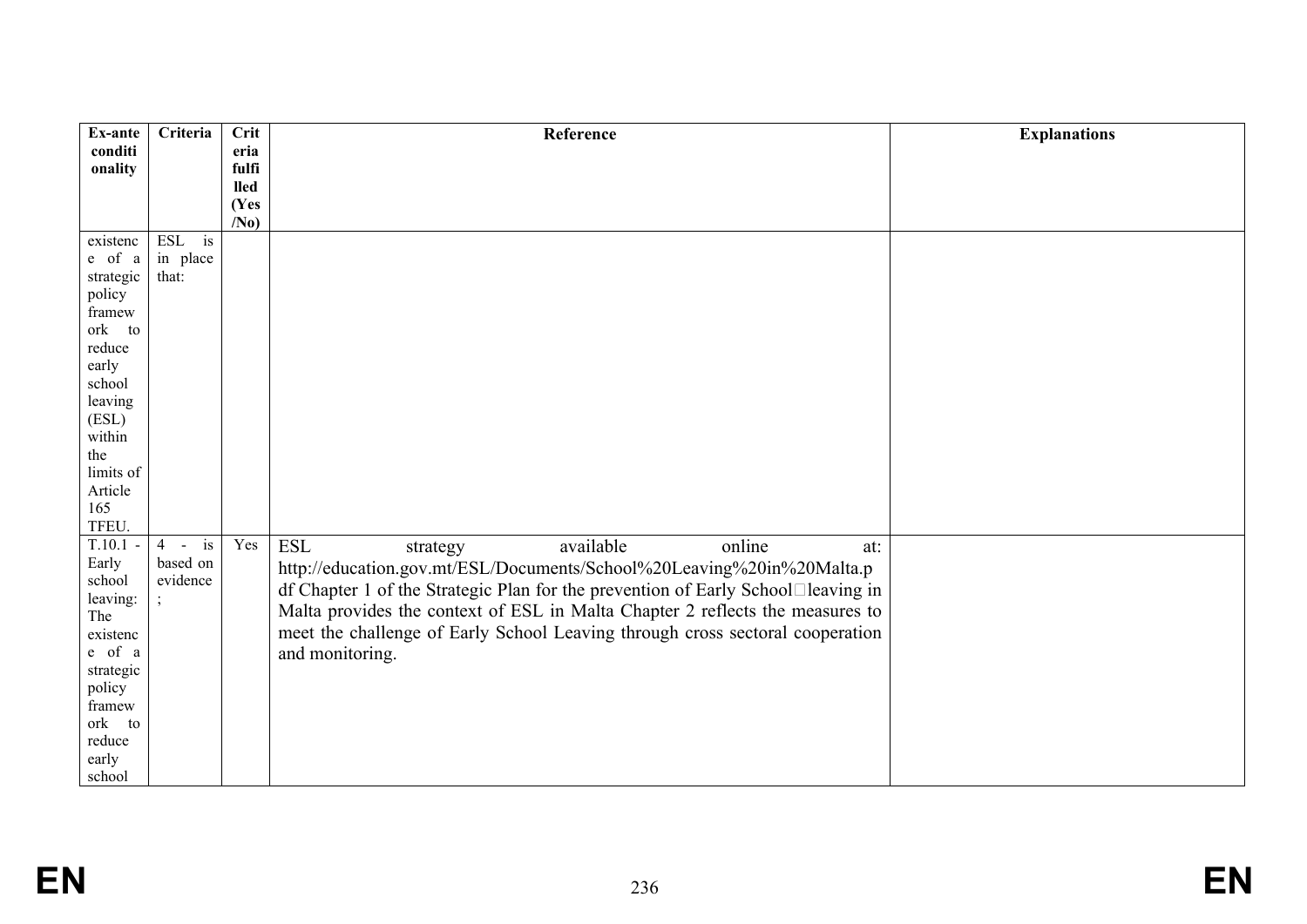| Ex-ante          | Criteria     | <b>Crit</b>             | Reference                                                                         | <b>Explanations</b> |
|------------------|--------------|-------------------------|-----------------------------------------------------------------------------------|---------------------|
| conditi          |              | eria                    |                                                                                   |                     |
| onality          |              | fulfi                   |                                                                                   |                     |
|                  |              | <b>lled</b>             |                                                                                   |                     |
|                  |              | (Yes<br>/N <sub>0</sub> |                                                                                   |                     |
| leaving          |              |                         |                                                                                   |                     |
| (ESL)            |              |                         |                                                                                   |                     |
| within           |              |                         |                                                                                   |                     |
| the              |              |                         |                                                                                   |                     |
| limits of        |              |                         |                                                                                   |                     |
| Article          |              |                         |                                                                                   |                     |
| 165              |              |                         |                                                                                   |                     |
| TFEU.            |              |                         |                                                                                   |                     |
| $T.10.1 -$       | 5            | Yes                     | <b>ESL</b><br>available<br>online<br>strategy<br>at:                              |                     |
| Early            | covers       |                         | http://education.gov.mt/ESL/Documents/School%20Leaving%20in%20Malta.p             |                     |
| school           | relevant     |                         | df The strategic plan is based on three pillars for action including prevention   |                     |
| leaving:         | educatio     |                         |                                                                                   |                     |
| The              | nal          |                         | (Chapter 3), intervention (Chapter 4) and compensation (Chapter 5). Chapter 6     |                     |
| existenc         | sectors      |                         | of the Strategic Plan provides a matrix identifying the strategic actions through |                     |
| e of a           | includin     |                         | key performance indicators that will be used to monitor the implementation of     |                     |
| strategic        | g early      |                         | this strategy.                                                                    |                     |
| policy           | childhoo     |                         |                                                                                   |                     |
| framew<br>ork to | d<br>develop |                         |                                                                                   |                     |
| reduce           | ment,        |                         |                                                                                   |                     |
| early            | targets      |                         |                                                                                   |                     |
| school           | in           |                         |                                                                                   |                     |
| leaving          | particula    |                         |                                                                                   |                     |
| (ESL)            | $r_{\rm}$    |                         |                                                                                   |                     |
| within           | vulnerab     |                         |                                                                                   |                     |
| the              | le           |                         |                                                                                   |                     |
| limits of        | groups       |                         |                                                                                   |                     |
| Article          | that are     |                         |                                                                                   |                     |
| 165              | most at      |                         |                                                                                   |                     |
| TFEU.            | risk<br>of   |                         |                                                                                   |                     |
|                  | <b>ESL</b>   |                         |                                                                                   |                     |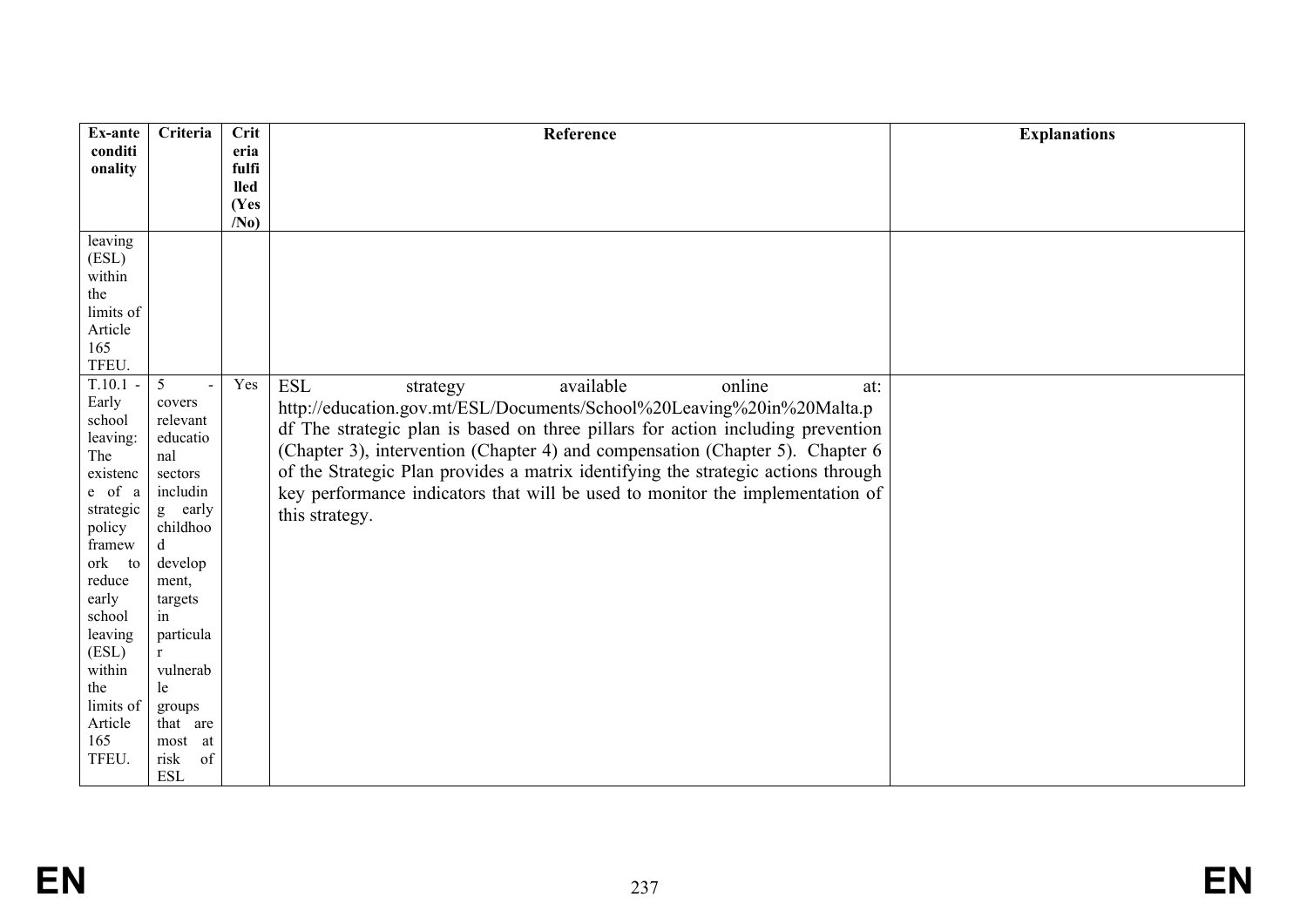| Ex-ante         | Criteria          | Crit                | Reference                                                                      | <b>Explanations</b>                              |
|-----------------|-------------------|---------------------|--------------------------------------------------------------------------------|--------------------------------------------------|
| conditi         |                   | eria                |                                                                                |                                                  |
| onality         |                   | fulfi               |                                                                                |                                                  |
|                 |                   | <b>lled</b><br>(Yes |                                                                                |                                                  |
|                 |                   | /N <sub>0</sub>     |                                                                                |                                                  |
|                 | includin          |                     |                                                                                |                                                  |
|                 | g people          |                     |                                                                                |                                                  |
|                 | from              |                     |                                                                                |                                                  |
|                 | marginal          |                     |                                                                                |                                                  |
|                 | ised              |                     |                                                                                |                                                  |
|                 | commun            |                     |                                                                                |                                                  |
|                 | ities, and        |                     |                                                                                |                                                  |
|                 | addresse          |                     |                                                                                |                                                  |
|                 | S                 |                     |                                                                                |                                                  |
|                 | preventi<br>on,   |                     |                                                                                |                                                  |
|                 | intervent         |                     |                                                                                |                                                  |
|                 | ion and           |                     |                                                                                |                                                  |
|                 | compens           |                     |                                                                                |                                                  |
|                 | ation             |                     |                                                                                |                                                  |
|                 | measure           |                     |                                                                                |                                                  |
|                 | s;                |                     |                                                                                |                                                  |
| $T.10.1 -$      | 6                 | Yes                 | Consultations were held with the Malta Council for Economic and Social         | ESL strategy available online at:                |
| Early           | involves          |                     | Development (MCESD). Conferences were organised and stakeholders were          | http://education.gov.mt/ESL/Documents/School%20L |
| school          | all               |                     | invited to deliver their views. Following a public consultation, the finalised | eaving%20in%20Malta.pdf                          |
| leaving:<br>The | policy<br>sectors |                     | strategic plan has been published during 2014. Strategic Actions 2.1, 2.2, and |                                                  |
| existenc        | and               |                     | 2.3 of ESL Strategy would bring together stakeholders from within and from     |                                                  |
| e of a          | stakehol          |                     | outside the Ministry for Education and Employment, including employers, trade  |                                                  |
| strategic       | ders that         |                     |                                                                                |                                                  |
| policy          | are               |                     | unions, civil society and NGOs.                                                |                                                  |
| framew          | relevant          |                     |                                                                                |                                                  |
| ork to          | to                |                     |                                                                                |                                                  |
| reduce          | addressi          |                     |                                                                                |                                                  |
| early           | ng ESL.           |                     |                                                                                |                                                  |
| school          |                   |                     |                                                                                |                                                  |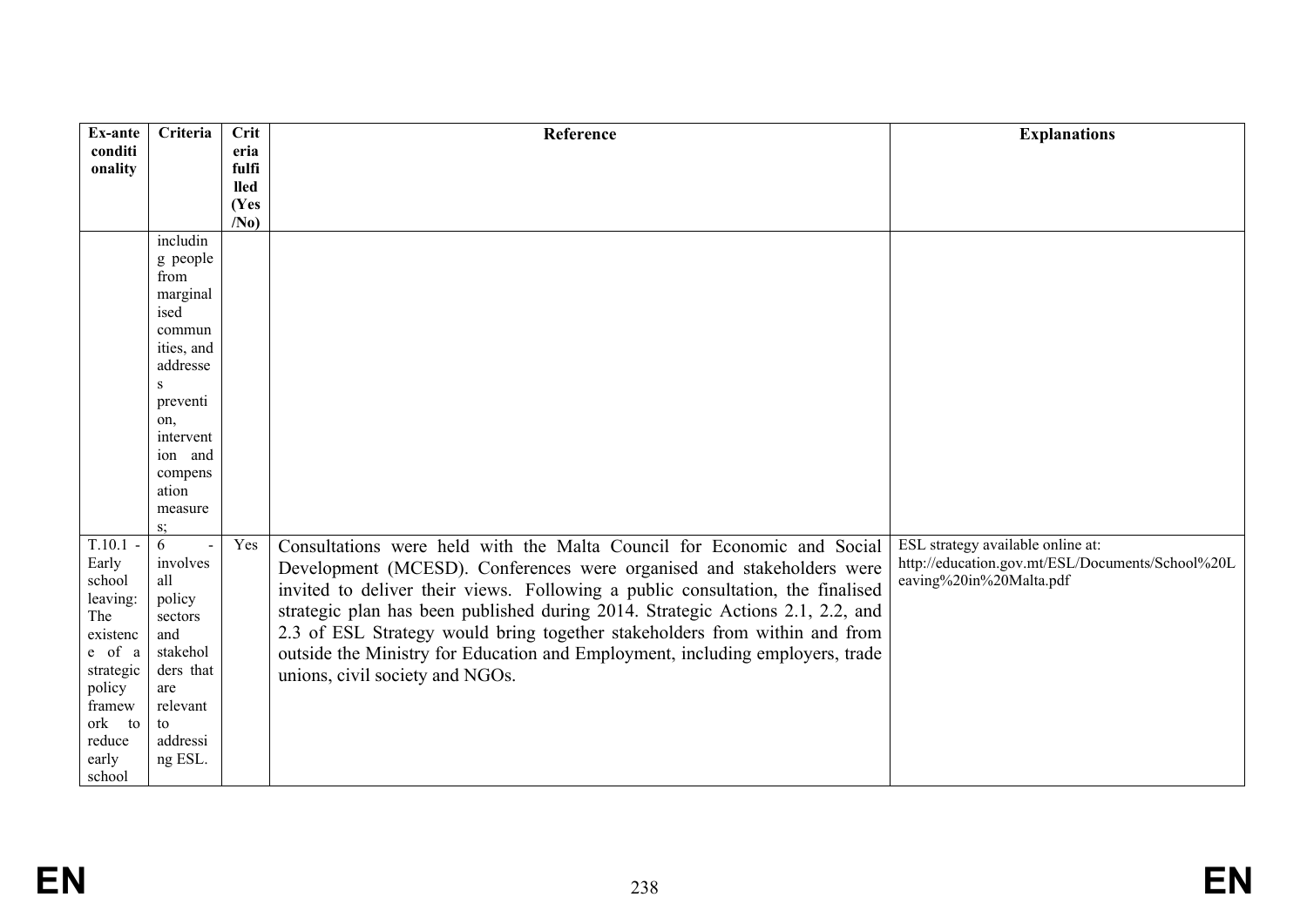| Ex-ante                                                                                                                                                                                                                                                                                                                        | Criteria                                                                                                                                                                               | <b>Crit</b>          | Reference                                                                                                                                                                                                                                             | <b>Explanations</b>                                                                                                                                                                                                                                            |
|--------------------------------------------------------------------------------------------------------------------------------------------------------------------------------------------------------------------------------------------------------------------------------------------------------------------------------|----------------------------------------------------------------------------------------------------------------------------------------------------------------------------------------|----------------------|-------------------------------------------------------------------------------------------------------------------------------------------------------------------------------------------------------------------------------------------------------|----------------------------------------------------------------------------------------------------------------------------------------------------------------------------------------------------------------------------------------------------------------|
| conditi                                                                                                                                                                                                                                                                                                                        |                                                                                                                                                                                        | eria                 |                                                                                                                                                                                                                                                       |                                                                                                                                                                                                                                                                |
| onality                                                                                                                                                                                                                                                                                                                        |                                                                                                                                                                                        | fulfi<br><b>lled</b> |                                                                                                                                                                                                                                                       |                                                                                                                                                                                                                                                                |
|                                                                                                                                                                                                                                                                                                                                |                                                                                                                                                                                        | (Yes                 |                                                                                                                                                                                                                                                       |                                                                                                                                                                                                                                                                |
|                                                                                                                                                                                                                                                                                                                                |                                                                                                                                                                                        | /N <sub>0</sub>      |                                                                                                                                                                                                                                                       |                                                                                                                                                                                                                                                                |
| leaving<br>(ESL)<br>within<br>the<br>limits of<br>Article<br>165<br>TFEU.<br>$T.10.2 -$<br>Higher<br>educatio<br>n: the<br>existenc<br>e of a<br>national<br><b>or</b><br>regional<br>strategic<br>policy<br>framew<br>ork for<br>increasi<br>ng<br>tertiary<br>educatio<br>n<br>attainm<br>ent,<br>quality<br>and<br>efficien | $1 - A$<br>national<br><sub>or</sub><br>regional<br>strategic<br>policy<br>framewo<br>rk<br>for<br>tertiary<br>educatio<br>$n$ is in<br>place<br>with the<br>followin<br>g<br>elements | Yes                  | The national strategic policy framework for tertiary education is the 'Further and<br>2020'<br>Higher<br>Education<br>accessible<br>Strategy<br>at:<br>http://www.ncfhe.org.mt/uploads/filebrowser/Further_and_Higher_Education_S<br>trategy 2020.pdf | This strategy which was published in 2009 is being<br>reviewed to reflect developments in the local and<br>international contexts.<br>A working committee has been set up and is<br>responsible for drafting the updated strategy which is<br>being finalised. |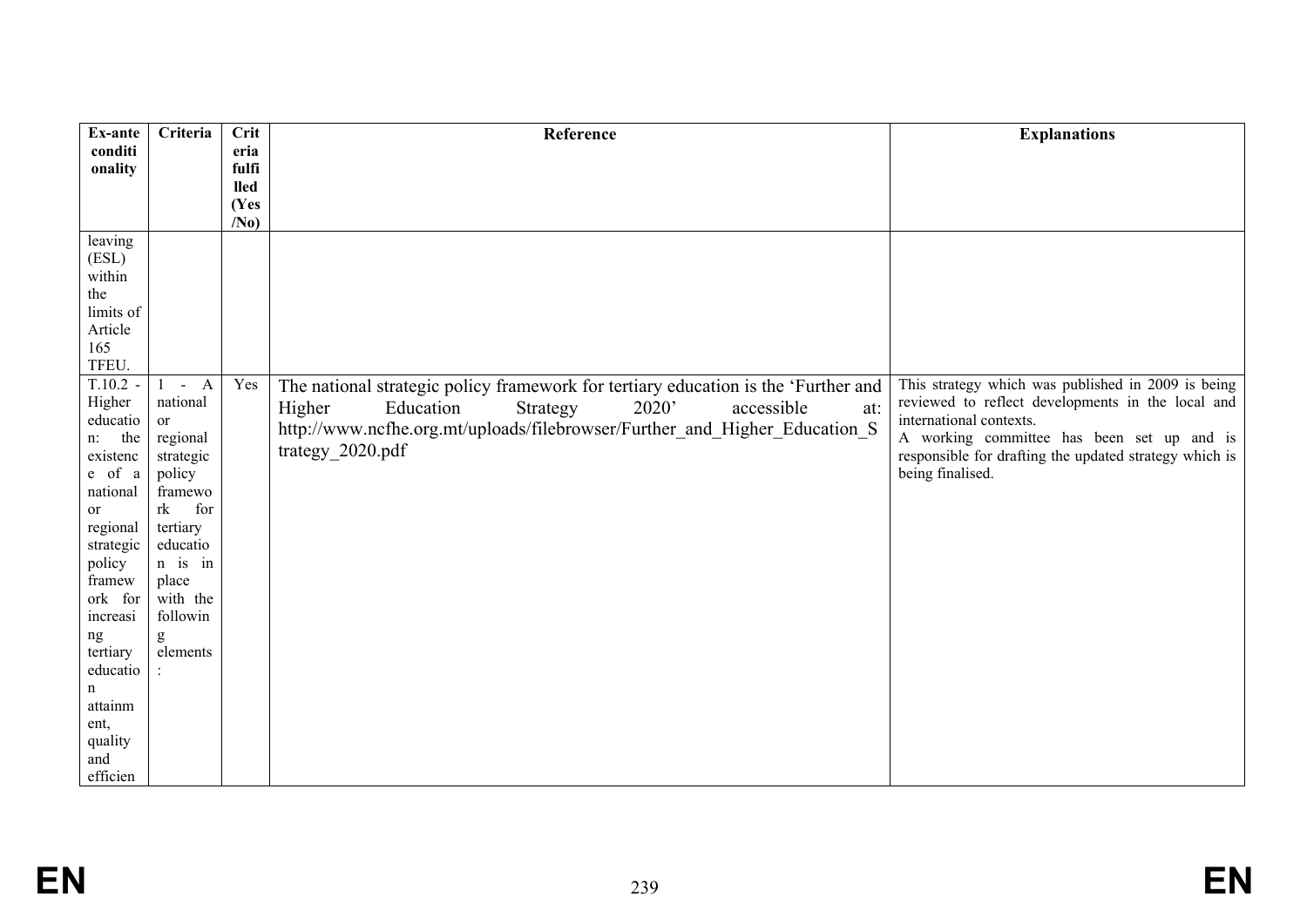| Ex-ante            | Criteria       | Crit            | Reference | <b>Explanations</b>                                                                          |
|--------------------|----------------|-----------------|-----------|----------------------------------------------------------------------------------------------|
| conditi            |                | eria            |           |                                                                                              |
| onality            |                | fulfi           |           |                                                                                              |
|                    |                | <b>lled</b>     |           |                                                                                              |
|                    |                | (Yes            |           |                                                                                              |
|                    |                | /N <sub>0</sub> |           |                                                                                              |
| cy                 |                |                 |           |                                                                                              |
| within             |                |                 |           |                                                                                              |
| the                |                |                 |           |                                                                                              |
| limits of          |                |                 |           |                                                                                              |
| Article            |                |                 |           |                                                                                              |
| 165                |                |                 |           |                                                                                              |
| TFEU.              |                |                 |           |                                                                                              |
| $T.10.2 -$         | $\overline{2}$ | No              |           | The national strategic policy framework for tertiary                                         |
| Higher             | where          |                 |           | education is the 'Further and Higher Education<br>2020'<br>accessible                        |
| educatio           | necessar       |                 |           | Strategy<br>at:                                                                              |
| the<br>$n$ :       | y,             |                 |           | http://www.ncfhe.org.mt/uploads/filebrowser/Further                                          |
| existenc<br>e of a | measure<br>S   |                 |           | and Higher Education Strategy 2020.pdf<br>This strategy which was published in 2009 is being |
| national           | to<br>increase |                 |           | reviewed to reflect developments in the local and                                            |
| or                 | participa      |                 |           | international contexts.                                                                      |
| regional           | tion and       |                 |           | A working committee has been set up and is                                                   |
| strategic          | attainme       |                 |           | responsible for drafting the updated strategy which is                                       |
| policy             | nt that:       |                 |           | being finalised.                                                                             |
| framew             |                |                 |           |                                                                                              |
| ork for            |                |                 |           | Refer to corresponding action plan.                                                          |
| increasi           |                |                 |           |                                                                                              |
| ng                 |                |                 |           |                                                                                              |
| tertiary           |                |                 |           |                                                                                              |
| educatio           |                |                 |           |                                                                                              |
| n                  |                |                 |           |                                                                                              |
| attainm            |                |                 |           |                                                                                              |
| ent,               |                |                 |           |                                                                                              |
| quality            |                |                 |           |                                                                                              |
| and                |                |                 |           |                                                                                              |
| efficien           |                |                 |           |                                                                                              |
| cy                 |                |                 |           |                                                                                              |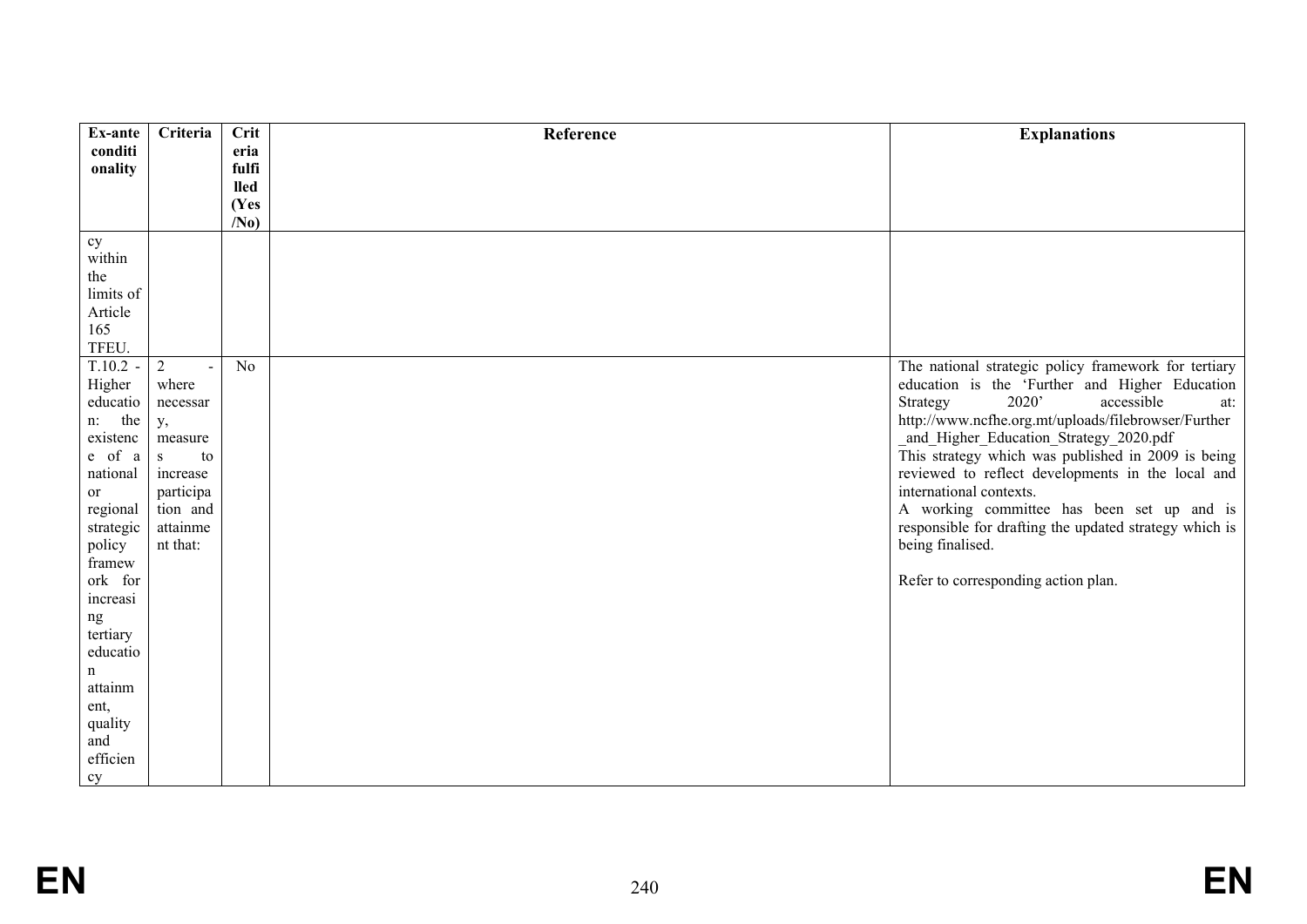| Ex-ante                  | Criteria           | Crit                 | Reference                                                                  | <b>Explanations</b>                                                                 |
|--------------------------|--------------------|----------------------|----------------------------------------------------------------------------|-------------------------------------------------------------------------------------|
| conditi                  |                    | eria                 |                                                                            |                                                                                     |
| onality                  |                    | fulfi<br><b>lled</b> |                                                                            |                                                                                     |
|                          |                    | (Yes                 |                                                                            |                                                                                     |
|                          |                    | /N <sub>0</sub>      |                                                                            |                                                                                     |
| within                   |                    |                      |                                                                            |                                                                                     |
| the                      |                    |                      |                                                                            |                                                                                     |
| limits of                |                    |                      |                                                                            |                                                                                     |
| Article                  |                    |                      |                                                                            |                                                                                     |
| 165                      |                    |                      |                                                                            |                                                                                     |
| TFEU.                    |                    |                      |                                                                            |                                                                                     |
| $T.10.2 -$               | 3                  | Yes                  | http://www.ncfhe.org.mt/uploads/filebrowser/Further and Higher Education S | Measures in pages 45-46 of the current 'Further and                                 |
| Higher                   | increase           |                      | trategy 2020.pdf.                                                          | Higher Education Strategy 2020' aim to increase                                     |
| educatio<br>the<br>$n$ : | higher<br>educatio |                      |                                                                            | participation attainment:<br>The following actions have been taken to this effect:  |
| existenc                 | $\mathbf n$        |                      |                                                                            | A supplement to the Student Maintenance Grant is                                    |
| e of a                   | participa          |                      |                                                                            | paid to students with financial difficulties.                                       |
| national                 | tion               |                      |                                                                            | http://www.justiceservices.gov.mt/DownloadDocume                                    |
| <sub>or</sub>            | among              |                      |                                                                            | nt.aspx?app=lom&itemid=9879                                                         |
| regional                 | low                |                      |                                                                            | and                                                                                 |
| strategic                | income             |                      |                                                                            | http://www.um.edu.mt/ data/assets/pdf file/0007/16                                  |
| policy                   | groups             |                      |                                                                            | 8964/347.pdf                                                                        |
| framew                   | and                |                      |                                                                            | Supplementary grants are also available to residents                                |
| ork for                  | other              |                      |                                                                            | of Gozo following<br>full-time undergraduate                                        |
| increasi                 | under-             |                      |                                                                            | programmes in Malta:                                                                |
| ng                       | represen           |                      |                                                                            | http://www.gozo.gov.mt/gozoportal/ministry for goz                                  |
| tertiary                 | ted                |                      |                                                                            | o/departments/dcusts/subsidies.aspx<br>Supplementary grants are also applicable for |
| educatio                 | groups<br>with     |                      |                                                                            | scholarship holders of Malta Government Scholarship                                 |
| n<br>attainm             | special            |                      |                                                                            | schemes:                                                                            |
| ent,                     | regard to          |                      |                                                                            | See:                                                                                |
| quality                  | disadvan           |                      |                                                                            | http://education.gov.mt/en/education/myScholarship/                                 |
| and                      | taged              |                      |                                                                            | Pages/default.aspx                                                                  |
| efficien                 | people,            |                      |                                                                            |                                                                                     |
| cy                       | includin           |                      |                                                                            |                                                                                     |
| within                   | g people           |                      |                                                                            |                                                                                     |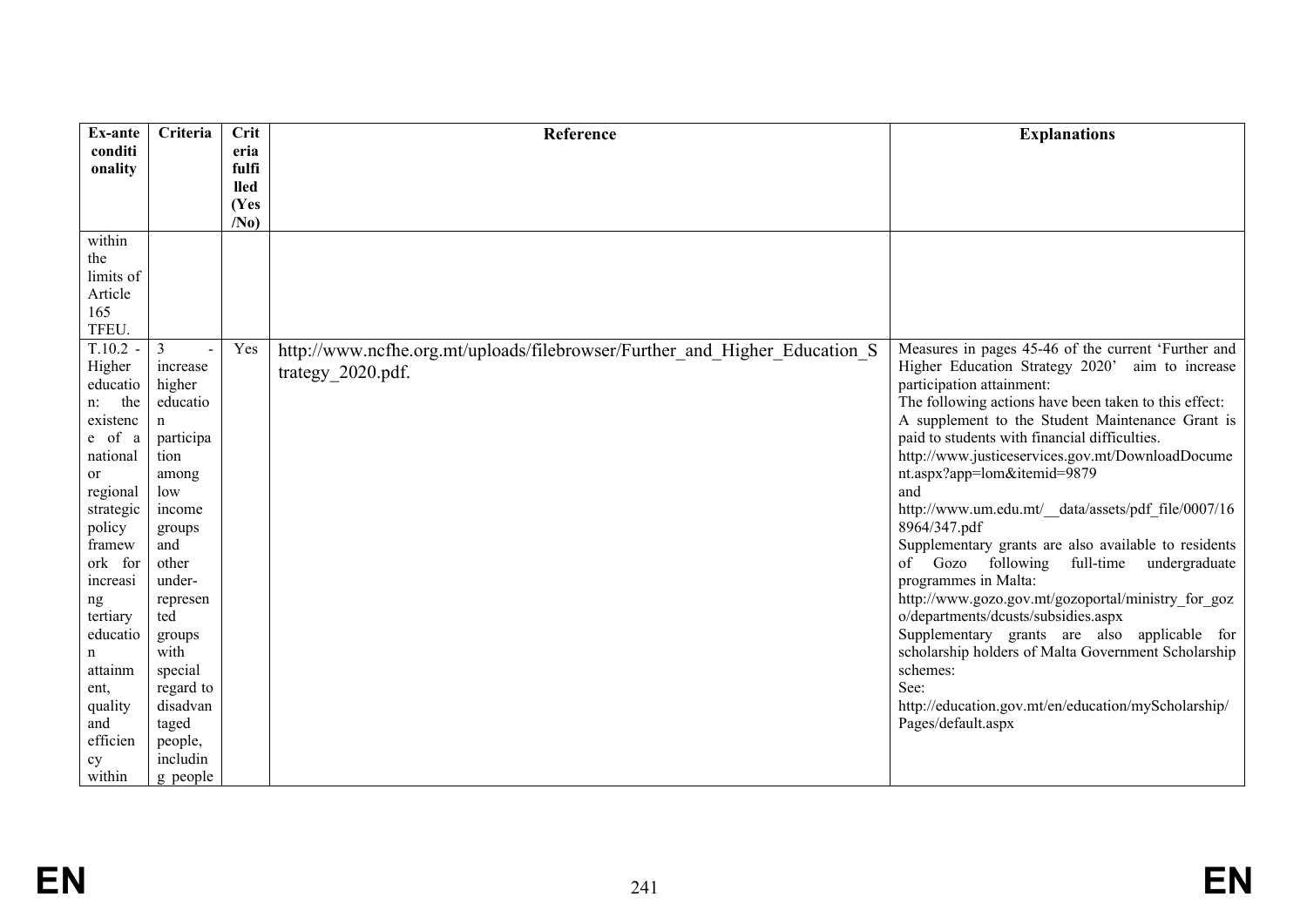| Ex-ante            | Criteria       | <b>Crit</b>         | Reference                                                                  | <b>Explanations</b>                                               |
|--------------------|----------------|---------------------|----------------------------------------------------------------------------|-------------------------------------------------------------------|
| conditi            |                | eria                |                                                                            |                                                                   |
| onality            |                | fulfi               |                                                                            |                                                                   |
|                    |                | <b>lled</b><br>(Yes |                                                                            |                                                                   |
|                    |                | /N <sub>0</sub>     |                                                                            |                                                                   |
| the                | from           |                     |                                                                            |                                                                   |
| limits of          | marginal       |                     |                                                                            |                                                                   |
| Article            | ised           |                     |                                                                            |                                                                   |
| 165                | commun         |                     |                                                                            |                                                                   |
| TFEU.              | ities;         |                     |                                                                            |                                                                   |
| $T.10.2 -$         | $\overline{4}$ | Yes                 | http://www.ncfhe.org.mt/uploads/filebrowser/Further and Higher Education S | Priorities 1 and 4 and recommended measures on                    |
| Higher             | reduce         |                     | trategy_2020.pdf.                                                          | pages 36-39 of the current strategy aim to increase               |
| educatio           | drop-out       |                     |                                                                            | participation and attainment levels.                              |
| the<br>$n$ :       | rates/im       |                     |                                                                            | Various measures are in place to discourage drop-out              |
| existenc<br>e of a | prove          |                     |                                                                            | from and encourage attainment in further and higher<br>education: |
| national           | completi       |                     |                                                                            | The Student Maintenance Grant is paid to students                 |
| or                 | on rates;      |                     |                                                                            | only if they make satisfactory progress in their                  |
| regional           |                |                     |                                                                            | studies. Funds have to be returned if students absent             |
| strategic          |                |                     |                                                                            | themselves; fail examinations; or discontinue their               |
| policy             |                |                     |                                                                            | studies.                                                          |
| framew             |                |                     |                                                                            | See:                                                              |
| ork for            |                |                     |                                                                            | http://www.justiceservices.gov.mt/DownloadDocume                  |
| increasi           |                |                     |                                                                            | nt.aspx?app=lom&itemid=9879                                       |
| ng                 |                |                     |                                                                            | Similar regulations apply for the scholarships offered            |
| tertiary           |                |                     |                                                                            | for undergraduate and postgraduate studies by the                 |
| educatio           |                |                     |                                                                            | Government of Malta.                                              |
| n                  |                |                     |                                                                            | See:                                                              |
| attainm            |                |                     |                                                                            | http://education.gov.mt/en/education/myScholarship/               |
| ent,               |                |                     |                                                                            | Pages/default.aspx                                                |
| quality            |                |                     |                                                                            |                                                                   |
| and<br>efficien    |                |                     |                                                                            |                                                                   |
|                    |                |                     |                                                                            |                                                                   |
| cy<br>within       |                |                     |                                                                            |                                                                   |
|                    |                |                     |                                                                            |                                                                   |
| the                |                |                     |                                                                            |                                                                   |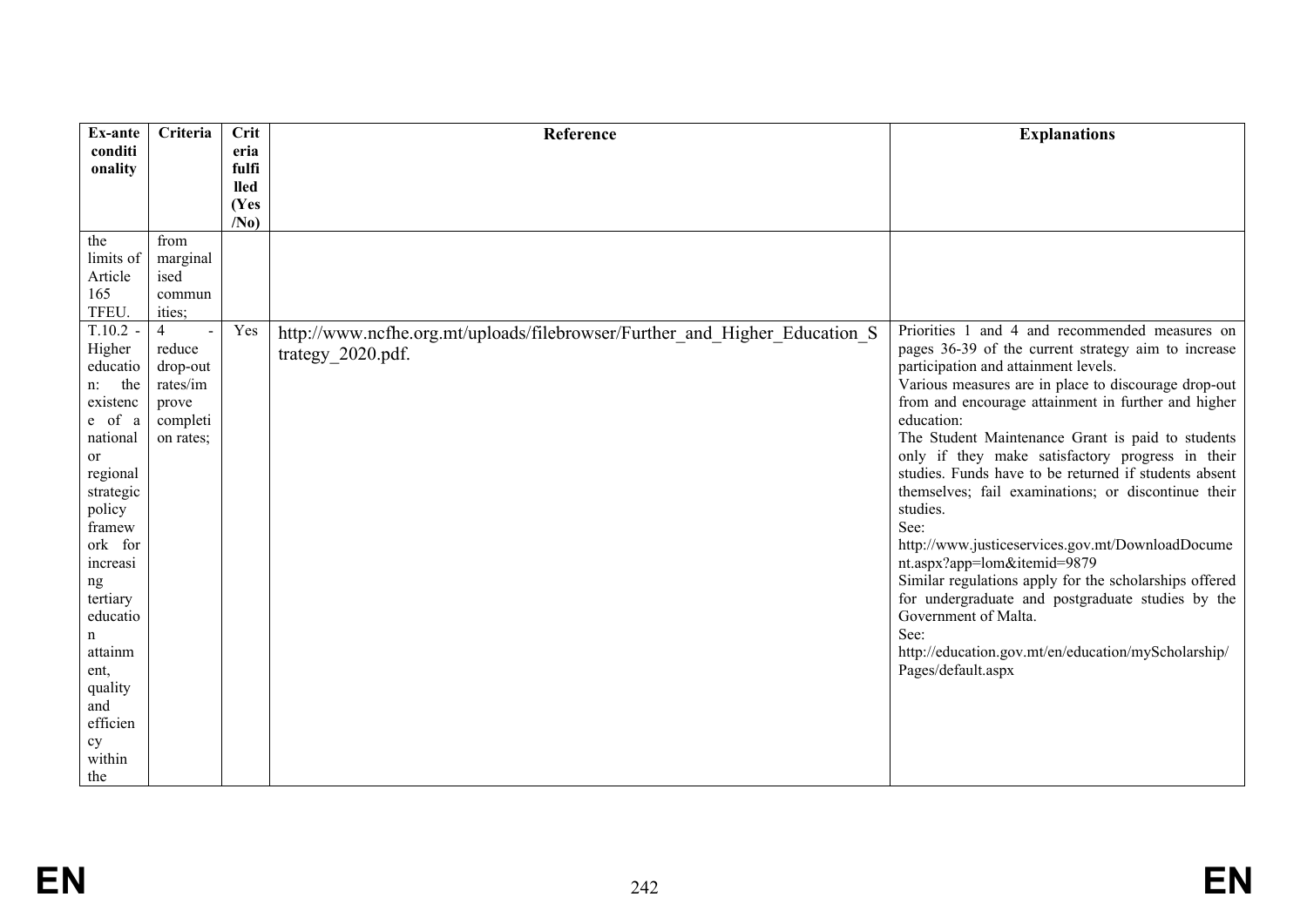| Ex-ante              | Criteria      | <b>Crit</b>     | Reference                                                                  | <b>Explanations</b>                                                                                   |
|----------------------|---------------|-----------------|----------------------------------------------------------------------------|-------------------------------------------------------------------------------------------------------|
| conditi<br>onality   |               | eria<br>fulfi   |                                                                            |                                                                                                       |
|                      |               | <b>lled</b>     |                                                                            |                                                                                                       |
|                      |               | (Yes            |                                                                            |                                                                                                       |
|                      |               | /N <sub>0</sub> |                                                                            |                                                                                                       |
| limits of            |               |                 |                                                                            |                                                                                                       |
| Article<br>165       |               |                 |                                                                            |                                                                                                       |
| TFEU.                |               |                 |                                                                            |                                                                                                       |
| $T.10.2 -$           | 5             | Yes             | http://www.ncfhe.org.mt/uploads/filebrowser/Further_and_Higher_Education_S | Objective 3 and Priority 6 of the current strategy aim                                                |
| Higher               | encoura       |                 | trategy 2020.pdf                                                           | to make Malta a centre of excellence in education and                                                 |
| educatio             | ge            |                 |                                                                            | research. In 2012, three legal notices on licensing,                                                  |
| the<br>$n$ :         | innovati      |                 |                                                                            | accreditation and quality assurance were launched,                                                    |
| existenc             | ve            |                 |                                                                            | see: http://www.ncfhe.org.mt/content/home-about-us-                                                   |
| e of a               | content       |                 |                                                                            | legislation/5668869/                                                                                  |
| national<br>or       | and           |                 |                                                                            | These provide the regulatory framework of the<br>National Council For Further and Higher Education    |
| regional             | program<br>me |                 |                                                                            | (NCFHE) to carry out its mission to maintain, uphold,                                                 |
| strategic            | design;       |                 |                                                                            | enhance and improve standards in further and higher                                                   |
| policy               |               |                 |                                                                            | education in Malta. These regulations endorse the                                                     |
| framew               |               |                 |                                                                            | 2012 European Regulations for Further and Higher                                                      |
| ork for              |               |                 |                                                                            | Education, including the European Standards for                                                       |
| increasi             |               |                 |                                                                            | Guidelines and Quality Assurance in the Higher                                                        |
| ng                   |               |                 |                                                                            | Education Area and the European Quality Assurance<br>Reference Framework for Vocational Education and |
| tertiary<br>educatio |               |                 |                                                                            | Training (EQAVET).                                                                                    |
| n                    |               |                 |                                                                            |                                                                                                       |
| attainm              |               |                 |                                                                            |                                                                                                       |
| ent,                 |               |                 |                                                                            |                                                                                                       |
| quality              |               |                 |                                                                            |                                                                                                       |
| and                  |               |                 |                                                                            |                                                                                                       |
| efficien             |               |                 |                                                                            |                                                                                                       |
| cy<br>within         |               |                 |                                                                            |                                                                                                       |
| the                  |               |                 |                                                                            |                                                                                                       |
| limits of            |               |                 |                                                                            |                                                                                                       |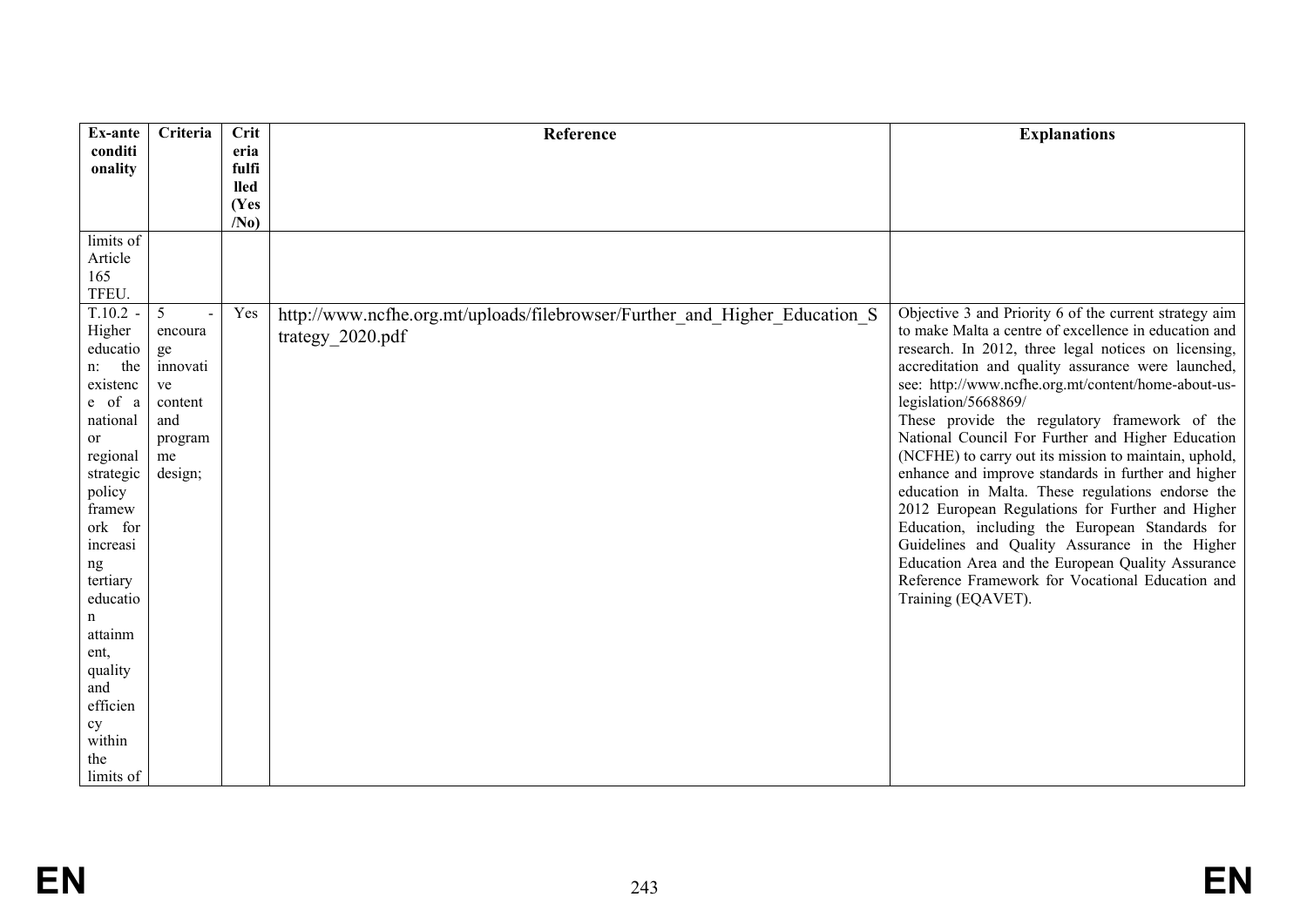| Ex-ante                                                                                                                                                                                                                                                                            | Criteria                                                                                              | Crit                 | Reference                                                                                      | <b>Explanations</b>                                                                                                                                     |
|------------------------------------------------------------------------------------------------------------------------------------------------------------------------------------------------------------------------------------------------------------------------------------|-------------------------------------------------------------------------------------------------------|----------------------|------------------------------------------------------------------------------------------------|---------------------------------------------------------------------------------------------------------------------------------------------------------|
| conditi                                                                                                                                                                                                                                                                            |                                                                                                       | eria                 |                                                                                                |                                                                                                                                                         |
| onality                                                                                                                                                                                                                                                                            |                                                                                                       | fulfi<br><b>lled</b> |                                                                                                |                                                                                                                                                         |
|                                                                                                                                                                                                                                                                                    |                                                                                                       | (Yes                 |                                                                                                |                                                                                                                                                         |
|                                                                                                                                                                                                                                                                                    |                                                                                                       | /N <sub>0</sub>      |                                                                                                |                                                                                                                                                         |
| Article<br>165<br>TFEU.                                                                                                                                                                                                                                                            |                                                                                                       |                      |                                                                                                |                                                                                                                                                         |
| $T.10.2 -$<br>Higher<br>educatio<br>the<br>$n$ :<br>existenc<br>e of a<br>national<br>or<br>regional<br>strategic<br>policy<br>framew<br>ork for<br>increasi<br>ng<br>tertiary<br>educatio<br>$\mathbf n$<br>attainm<br>ent,<br>quality<br>and<br>efficien<br>${\rm cy}$<br>within | 6<br>measure<br>$\,$ s<br>to<br>increase<br>employa<br>bility<br>and<br>entrepre<br>neurship<br>that: | Yes                  | http://www.ncfhe.org.mt/uploads/filebrowser/Further_and_Higher_Education_S<br>trategy_2020.pdf | Priority 2 of the current strategy aims to increase<br>enrolment of students in areas identified as priority<br>areas for Malta's economic development. |
| the<br>limits of                                                                                                                                                                                                                                                                   |                                                                                                       |                      |                                                                                                |                                                                                                                                                         |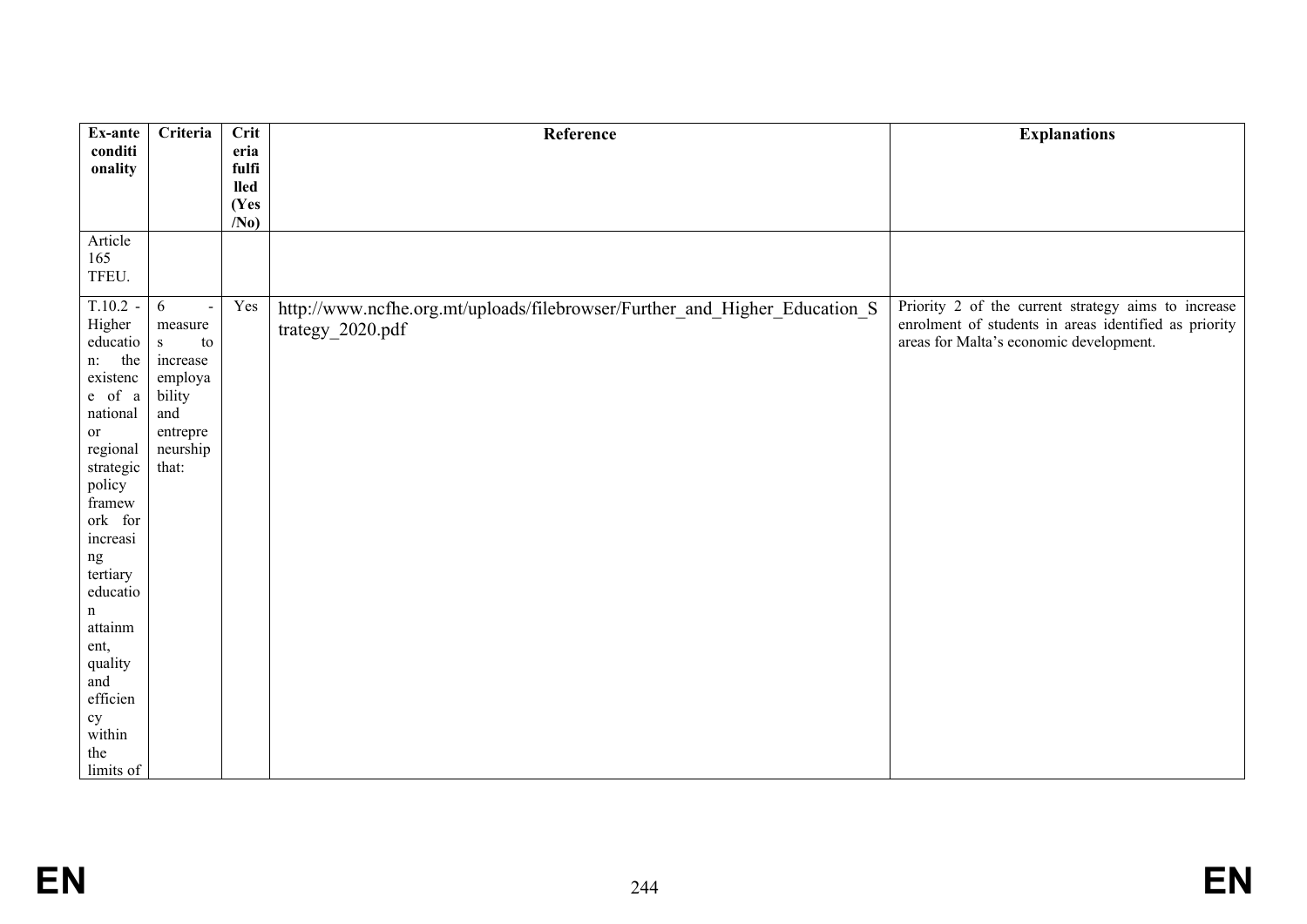| Ex-ante                | Criteria               | Crit                 | Reference                                                                  | <b>Explanations</b>                                                                                          |
|------------------------|------------------------|----------------------|----------------------------------------------------------------------------|--------------------------------------------------------------------------------------------------------------|
| conditi                |                        | eria                 |                                                                            |                                                                                                              |
| onality                |                        | fulfi<br><b>lled</b> |                                                                            |                                                                                                              |
|                        |                        | (Yes                 |                                                                            |                                                                                                              |
|                        |                        | /N <sub>0</sub>      |                                                                            |                                                                                                              |
| Article                |                        |                      |                                                                            |                                                                                                              |
| 165<br>TFEU.           |                        |                      |                                                                            |                                                                                                              |
|                        |                        |                      |                                                                            |                                                                                                              |
| $T.10.2 -$             | $\overline{7}$         | Yes                  | http://www.ncfhe.org.mt/uploads/filebrowser/Further_and_Higher_Education_S | Priority 2 of the current strategy aims to increase<br>enrolment of students in areas identified as priority |
| Higher<br>educatio     | encoura<br>the<br>ge   |                      | trategy_2020.pdf                                                           | areas for Malta's economic development.                                                                      |
| the<br>$n$ :           | develop                |                      |                                                                            |                                                                                                              |
| existenc               | ment of                |                      |                                                                            |                                                                                                              |
| $e$ of $a$<br>national | "transve               |                      |                                                                            |                                                                                                              |
| or                     | rsal                   |                      |                                                                            |                                                                                                              |
| regional               | skills",<br>includin   |                      |                                                                            |                                                                                                              |
| strategic              | g                      |                      |                                                                            |                                                                                                              |
| policy<br>framew       | entrepre               |                      |                                                                            |                                                                                                              |
| ork for                | neurship               |                      |                                                                            |                                                                                                              |
| increasi               | in<br>relevant         |                      |                                                                            |                                                                                                              |
| ng                     | higher                 |                      |                                                                            |                                                                                                              |
| tertiary<br>educatio   | educatio               |                      |                                                                            |                                                                                                              |
| n                      | $\mathbf n$<br>program |                      |                                                                            |                                                                                                              |
| attainm                | mes;                   |                      |                                                                            |                                                                                                              |
| ent,                   |                        |                      |                                                                            |                                                                                                              |
| quality<br>and         |                        |                      |                                                                            |                                                                                                              |
| efficien               |                        |                      |                                                                            |                                                                                                              |
| ${\rm cy}$             |                        |                      |                                                                            |                                                                                                              |
| within<br>the          |                        |                      |                                                                            |                                                                                                              |
| limits of              |                        |                      |                                                                            |                                                                                                              |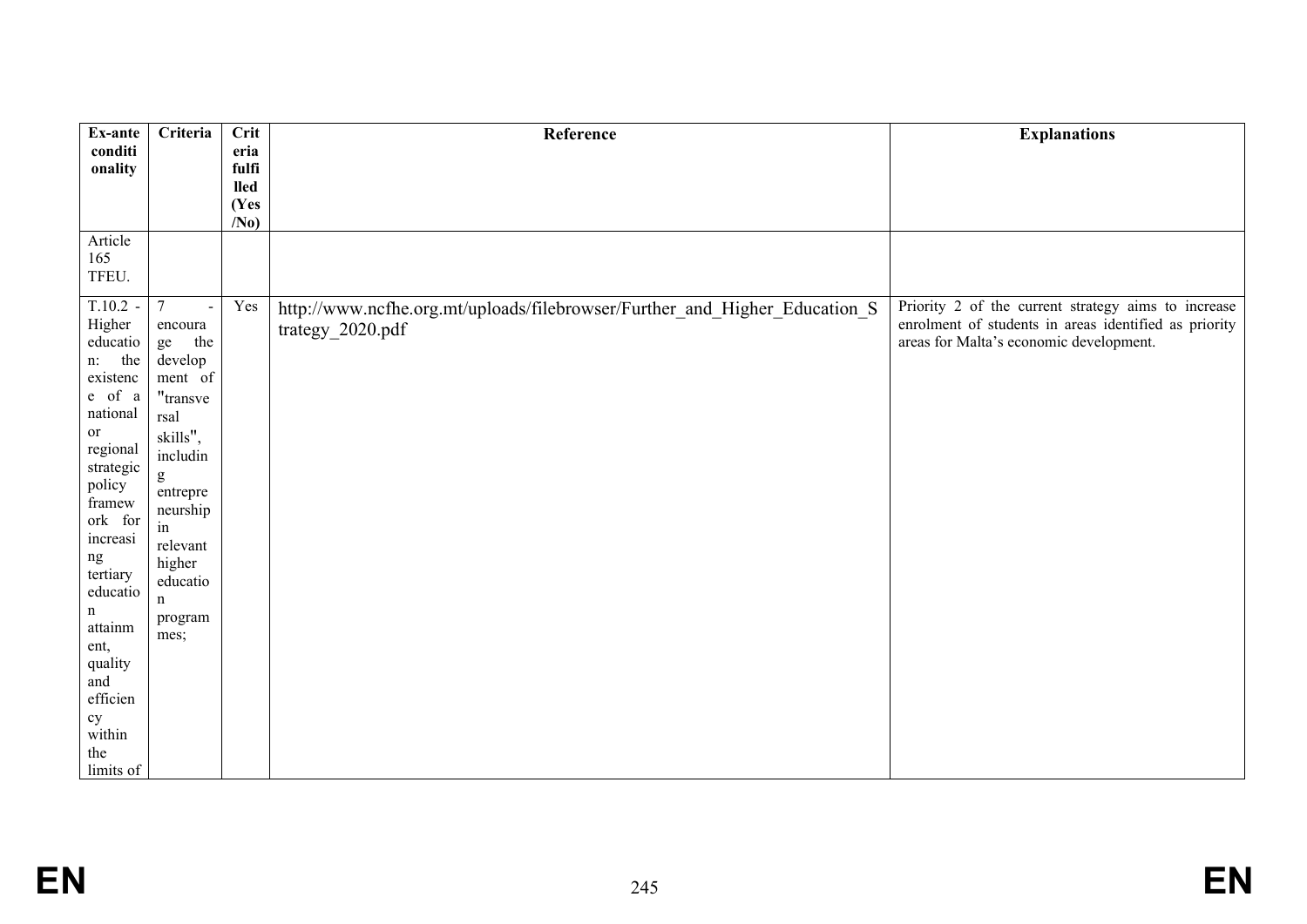| Ex-ante                                                                                                                                                                                                                                                                                            | Criteria                                                                                                                        | Crit                 | Reference                                                                                      | <b>Explanations</b>                                                                                                                     |
|----------------------------------------------------------------------------------------------------------------------------------------------------------------------------------------------------------------------------------------------------------------------------------------------------|---------------------------------------------------------------------------------------------------------------------------------|----------------------|------------------------------------------------------------------------------------------------|-----------------------------------------------------------------------------------------------------------------------------------------|
| conditi                                                                                                                                                                                                                                                                                            |                                                                                                                                 | eria                 |                                                                                                |                                                                                                                                         |
| onality                                                                                                                                                                                                                                                                                            |                                                                                                                                 | fulfi<br><b>lled</b> |                                                                                                |                                                                                                                                         |
|                                                                                                                                                                                                                                                                                                    |                                                                                                                                 | (Yes                 |                                                                                                |                                                                                                                                         |
|                                                                                                                                                                                                                                                                                                    |                                                                                                                                 | /N <sub>0</sub>      |                                                                                                |                                                                                                                                         |
| Article<br>165<br>TFEU.                                                                                                                                                                                                                                                                            |                                                                                                                                 |                      |                                                                                                |                                                                                                                                         |
| $T.10.2 -$<br>Higher<br>${\it education}$<br>the<br>$n$ :<br>existenc<br>e of a<br>national<br>or<br>regional<br>strategic<br>policy<br>framew<br>ork for<br>increasi<br>ng<br>tertiary<br>educatio<br>$\mathbf n$<br>attainm<br>ent,<br>quality<br>and<br>efficien<br>${\rm cy}$<br>within<br>the | $\,8\,$<br>reduce<br>gender<br>differenc<br>in<br>es<br>terms of<br>academi<br>and<br>$\mathbf c$<br>vocation<br>al<br>choices. | Yes                  | http://www.ncfhe.org.mt/uploads/filebrowser/Further_and_Higher_Education_S<br>trategy_2020.pdf | The aim of the current strategy is to achieve a general<br>increase in participation and attainment in further and<br>higher education. |
| limits of                                                                                                                                                                                                                                                                                          |                                                                                                                                 |                      |                                                                                                |                                                                                                                                         |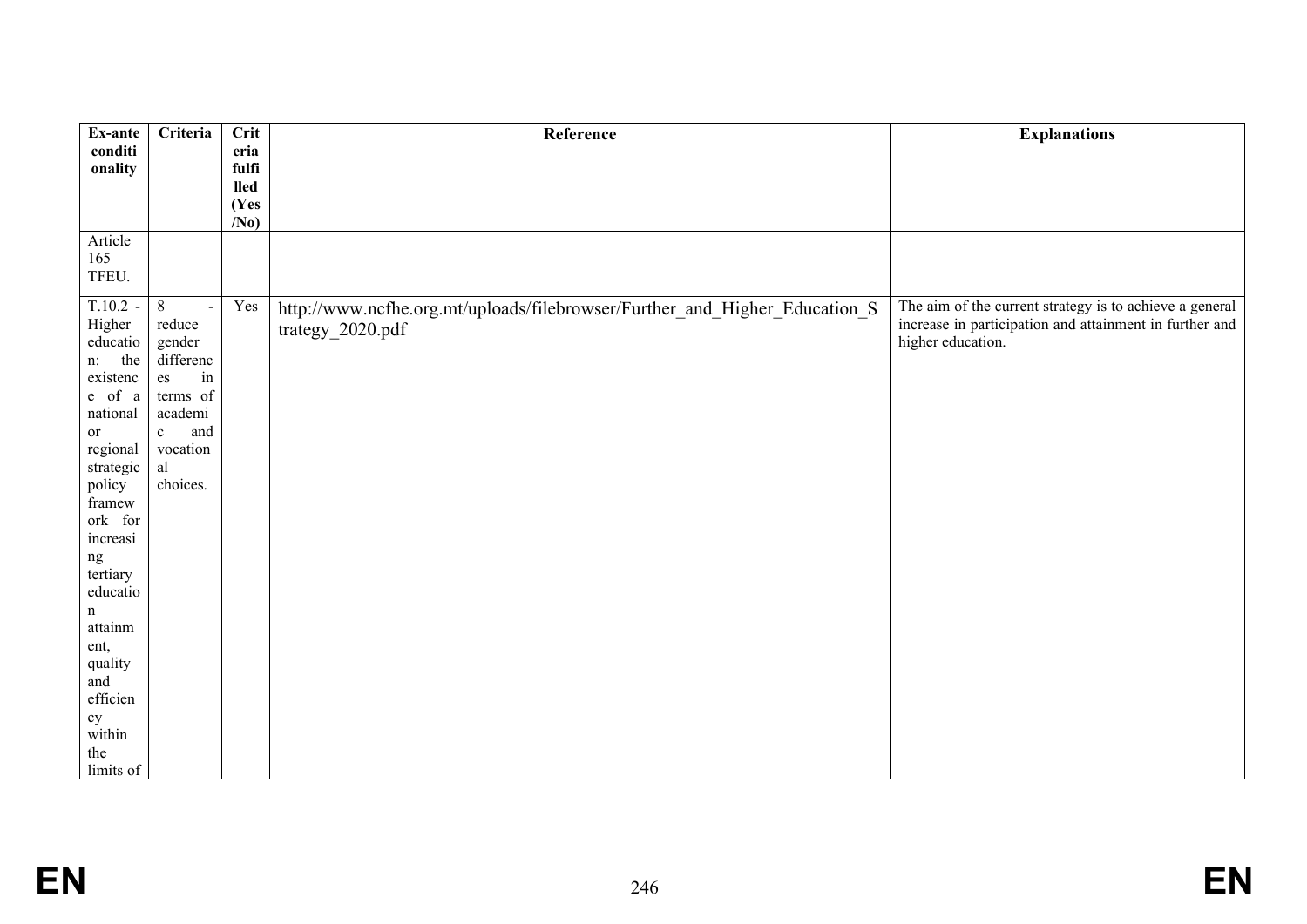| Ex-ante                                                                                                                                                                                                                          | Criteria                                                                                                                                                                        | Crit                | Reference                                                                                                                                                                                                                                    | <b>Explanations</b>                                                                                                                                                                                                                                                                                                                                                                                                                                                                                                                                                                                                                                                                                                                                                                                                                                                                                                                                                                                                                                                                       |
|----------------------------------------------------------------------------------------------------------------------------------------------------------------------------------------------------------------------------------|---------------------------------------------------------------------------------------------------------------------------------------------------------------------------------|---------------------|----------------------------------------------------------------------------------------------------------------------------------------------------------------------------------------------------------------------------------------------|-------------------------------------------------------------------------------------------------------------------------------------------------------------------------------------------------------------------------------------------------------------------------------------------------------------------------------------------------------------------------------------------------------------------------------------------------------------------------------------------------------------------------------------------------------------------------------------------------------------------------------------------------------------------------------------------------------------------------------------------------------------------------------------------------------------------------------------------------------------------------------------------------------------------------------------------------------------------------------------------------------------------------------------------------------------------------------------------|
| conditi                                                                                                                                                                                                                          |                                                                                                                                                                                 | eria                |                                                                                                                                                                                                                                              |                                                                                                                                                                                                                                                                                                                                                                                                                                                                                                                                                                                                                                                                                                                                                                                                                                                                                                                                                                                                                                                                                           |
| onality                                                                                                                                                                                                                          |                                                                                                                                                                                 | fulfi               |                                                                                                                                                                                                                                              |                                                                                                                                                                                                                                                                                                                                                                                                                                                                                                                                                                                                                                                                                                                                                                                                                                                                                                                                                                                                                                                                                           |
|                                                                                                                                                                                                                                  |                                                                                                                                                                                 | <b>lled</b><br>(Yes |                                                                                                                                                                                                                                              |                                                                                                                                                                                                                                                                                                                                                                                                                                                                                                                                                                                                                                                                                                                                                                                                                                                                                                                                                                                                                                                                                           |
|                                                                                                                                                                                                                                  |                                                                                                                                                                                 | /N <sub>0</sub>     |                                                                                                                                                                                                                                              |                                                                                                                                                                                                                                                                                                                                                                                                                                                                                                                                                                                                                                                                                                                                                                                                                                                                                                                                                                                                                                                                                           |
| Article<br>165<br>TFEU.                                                                                                                                                                                                          |                                                                                                                                                                                 |                     |                                                                                                                                                                                                                                              |                                                                                                                                                                                                                                                                                                                                                                                                                                                                                                                                                                                                                                                                                                                                                                                                                                                                                                                                                                                                                                                                                           |
| $T.10.3 -$<br>Lifelon<br>learning<br>$(LL)$ :<br>The<br>existenc<br>e of a<br>national<br>and/or<br>regional<br>strategic<br>policy<br>framew<br>ork for<br>lifelong<br>learning<br>within<br>the<br>limits of<br>Article<br>165 | $- A$<br>national<br>or<br>regional<br>strategic<br>policy<br>framewo<br>for<br>rk<br>lifelong<br>learning<br>in<br>is<br>place<br>that<br>contains<br>measure<br>$S^{\dagger}$ | N <sub>0</sub>      |                                                                                                                                                                                                                                              | The (draft) National Lifelong Learning Strategy 2020<br>for Malta (Annex 6) has been developed on best<br>practices on LL in other EU jurisdictions and current<br>market research. It includes relevant links and<br>references to the Strategic Framework for European<br>Cooperation in Education and Training (ET2020).<br>The LL Strategy identifies a set of Basic Principles<br>that cut across all components of the Lifelong<br>Learning Strategy. It adopts a pyramid structure<br>approach as follows:<br>1) The Vision provides the over-riding guideline for<br>the lifelong learning strategy.<br>2) Five Strategic Objectives support the Vision. A<br>number of strategic benchmarks serve as planned key<br>performance indicators for the implementation of the<br>LL Strategy.<br>3) Ten Strategies support at least one of the five<br>Strategic Objectives. Each strategy identifies the<br>current challenges and proposes a set of measures.<br>4) Forty Indicative Programmes (equivalent to<br>detailed Measures) support at least one of the ten<br>Strategies. |
| TFEU.                                                                                                                                                                                                                            |                                                                                                                                                                                 |                     |                                                                                                                                                                                                                                              |                                                                                                                                                                                                                                                                                                                                                                                                                                                                                                                                                                                                                                                                                                                                                                                                                                                                                                                                                                                                                                                                                           |
| $T.10.3 -$<br>Lifelon<br>learning                                                                                                                                                                                                | $2 - t_0$<br>support<br>the<br>developi                                                                                                                                         | Yes                 | Strategies 2, 3, 5 and supporting Programmes 13 to 18 are measures to better<br>connect and value learning. Strategy 1 and supporting Programmes 1, 3, 4 and 5<br>are measures to integrate different LL services. Strategy 1 and supporting |                                                                                                                                                                                                                                                                                                                                                                                                                                                                                                                                                                                                                                                                                                                                                                                                                                                                                                                                                                                                                                                                                           |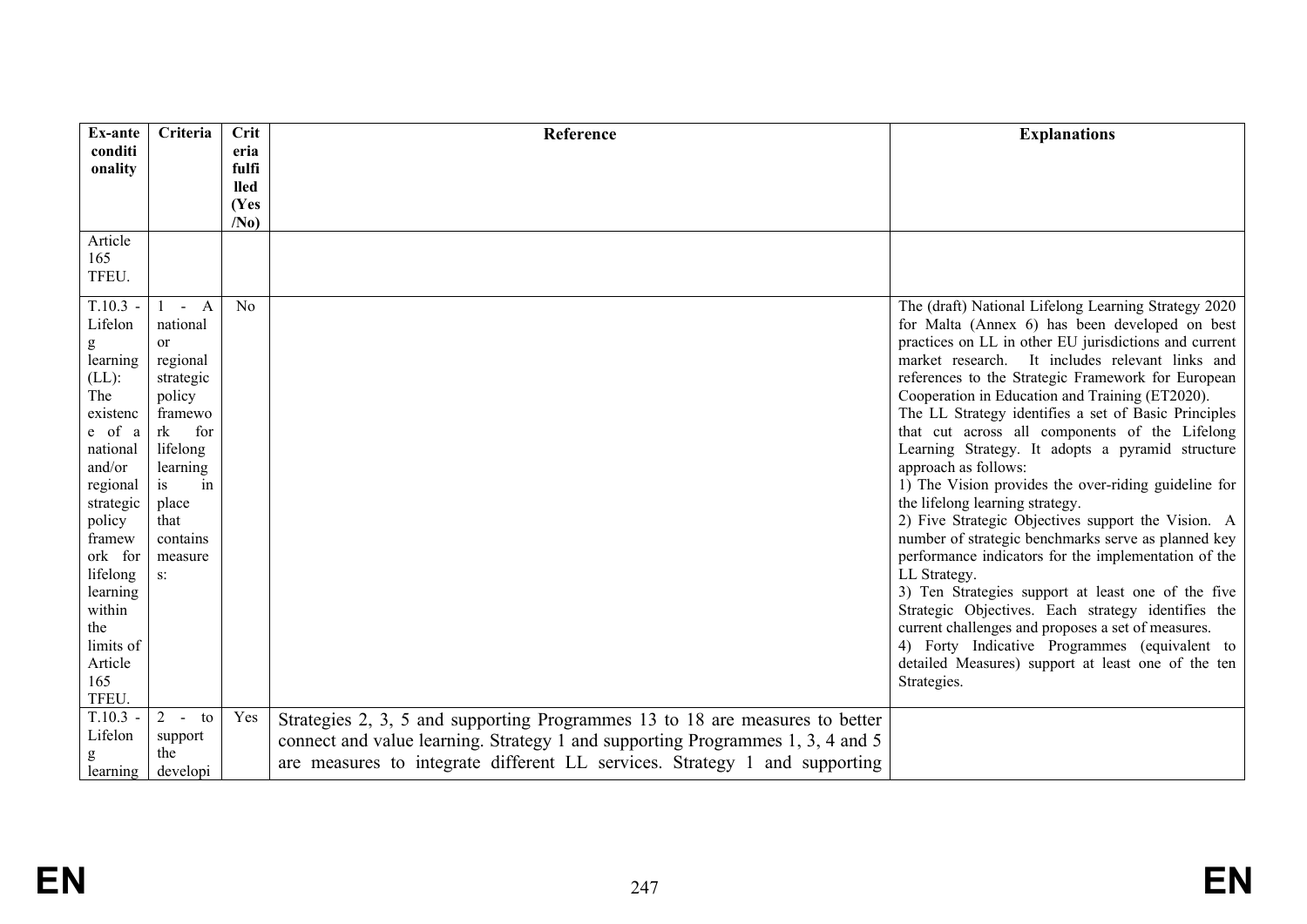| <b>Explanations</b> |
|---------------------|
|                     |
|                     |
|                     |
|                     |
|                     |
|                     |
|                     |
|                     |
|                     |
|                     |
|                     |
|                     |
|                     |
|                     |
|                     |
|                     |
|                     |
|                     |
|                     |
|                     |
|                     |
|                     |
|                     |
|                     |
|                     |
|                     |
|                     |
|                     |
|                     |
|                     |
|                     |
|                     |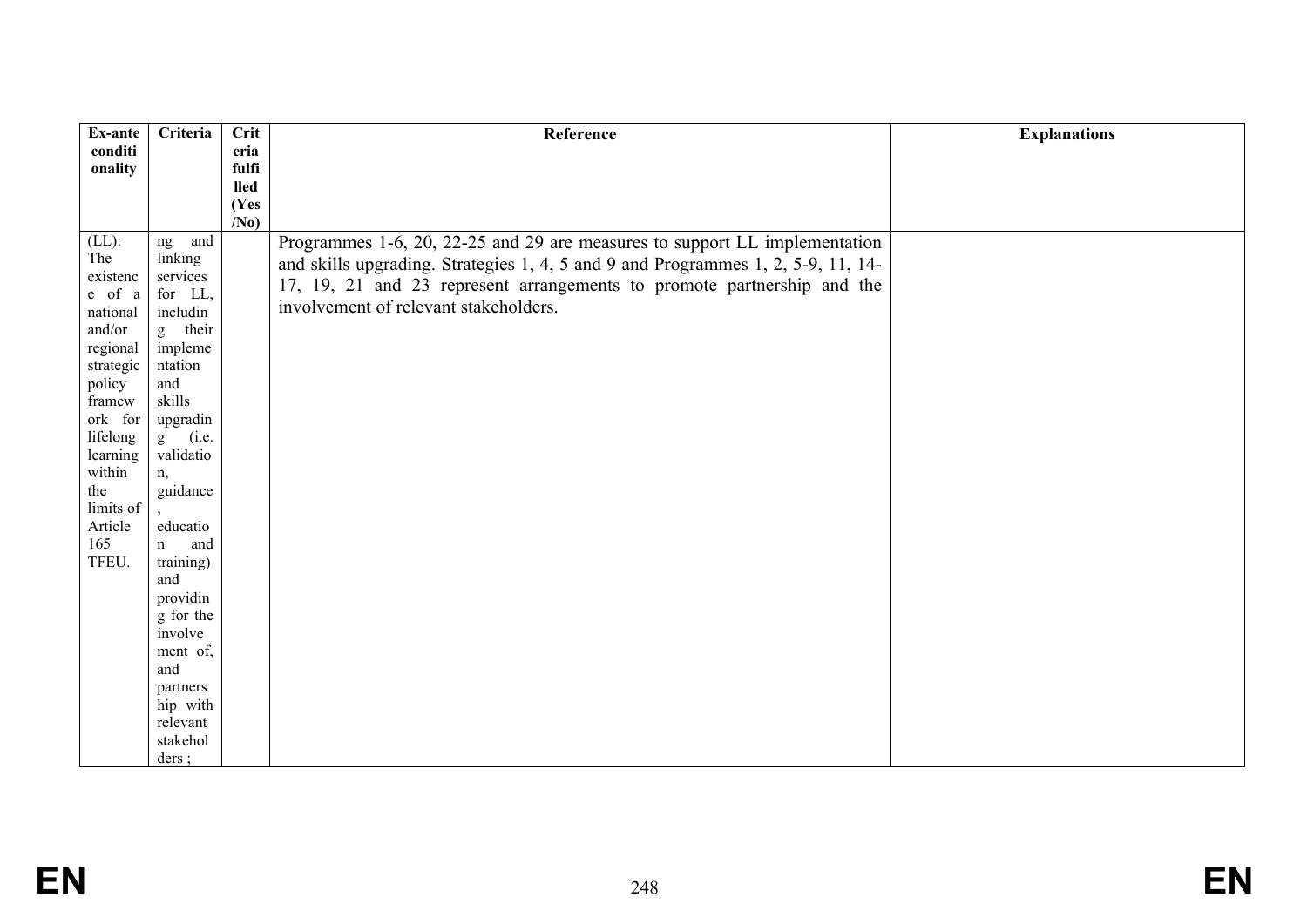| Ex-ante            | Criteria             | <b>Crit</b>          | Reference                                                                      | <b>Explanations</b> |
|--------------------|----------------------|----------------------|--------------------------------------------------------------------------------|---------------------|
| conditi            |                      | eria                 |                                                                                |                     |
| onality            |                      | fulfi<br><b>lled</b> |                                                                                |                     |
|                    |                      | (Yes                 |                                                                                |                     |
|                    |                      | /N <sub>0</sub>      |                                                                                |                     |
| $T.10.3 -$         | $3 - for$            | Yes                  | Strategies 6, 7 and 8 and supporting Programmes 5, 10, 11, 12, 20, 23, 25, 30, |                     |
| Lifelon            | the                  |                      | 31, 32, 33, 34, 36, 37, 38 and 39 are measures for the provision of skills     |                     |
| g                  | provisio             |                      | development for target groups where these are identified as priorities (women, |                     |
| learning           | of<br>$\mathbf n$    |                      | marginalised communities and older people).                                    |                     |
| $(LL)$ :           | skills               |                      |                                                                                |                     |
| The                | develop<br>ment for  |                      |                                                                                |                     |
| existenc<br>e of a | various              |                      |                                                                                |                     |
| national           | target               |                      |                                                                                |                     |
| and/or             | groups               |                      |                                                                                |                     |
| regional           | where                |                      |                                                                                |                     |
| strategic          | these are            |                      |                                                                                |                     |
| policy             | identifie            |                      |                                                                                |                     |
| framew             | $\mathbf d$<br>as    |                      |                                                                                |                     |
| ork for            | priorities           |                      |                                                                                |                     |
| lifelong           | in                   |                      |                                                                                |                     |
| learning           | national             |                      |                                                                                |                     |
| within<br>the      | or<br>regional       |                      |                                                                                |                     |
| limits of          | strategic            |                      |                                                                                |                     |
| Article            | policy               |                      |                                                                                |                     |
| 165                | framewo              |                      |                                                                                |                     |
| TFEU.              | rks (for             |                      |                                                                                |                     |
|                    | example              |                      |                                                                                |                     |
|                    | young                |                      |                                                                                |                     |
|                    | people               |                      |                                                                                |                     |
|                    | in                   |                      |                                                                                |                     |
|                    | vocation             |                      |                                                                                |                     |
|                    | al                   |                      |                                                                                |                     |
|                    | training,<br>adults, |                      |                                                                                |                     |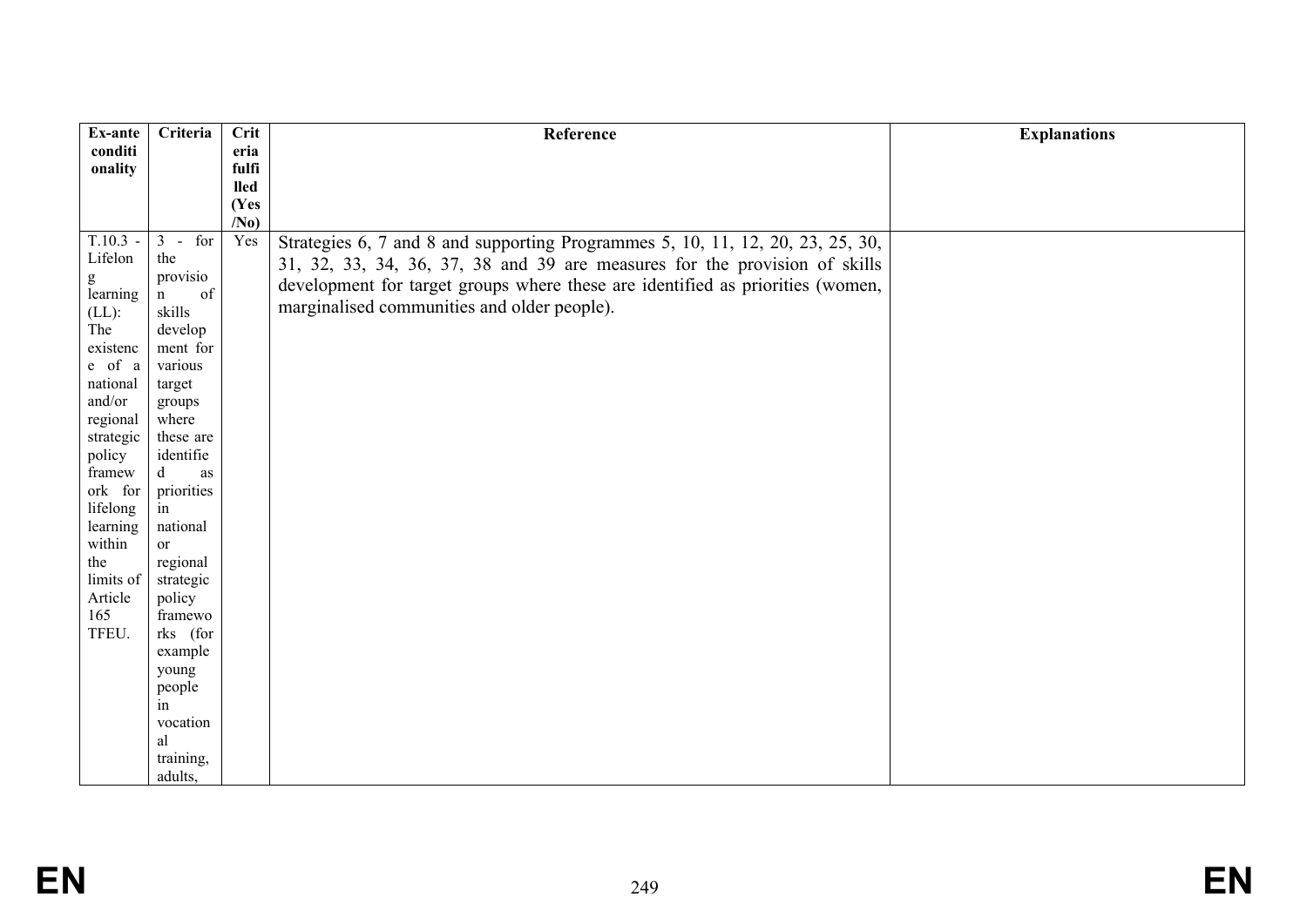| Ex-ante         | Criteria                                                                                                                                                                                                                                                                                                                                                                                                                                  | Crit            | Reference                                                                       | <b>Explanations</b> |
|-----------------|-------------------------------------------------------------------------------------------------------------------------------------------------------------------------------------------------------------------------------------------------------------------------------------------------------------------------------------------------------------------------------------------------------------------------------------------|-----------------|---------------------------------------------------------------------------------|---------------------|
| conditi         |                                                                                                                                                                                                                                                                                                                                                                                                                                           | eria            |                                                                                 |                     |
| onality         |                                                                                                                                                                                                                                                                                                                                                                                                                                           | fulfi           |                                                                                 |                     |
|                 |                                                                                                                                                                                                                                                                                                                                                                                                                                           | <b>lled</b>     |                                                                                 |                     |
|                 |                                                                                                                                                                                                                                                                                                                                                                                                                                           | (Yes            |                                                                                 |                     |
|                 |                                                                                                                                                                                                                                                                                                                                                                                                                                           | /N <sub>0</sub> |                                                                                 |                     |
|                 | parents                                                                                                                                                                                                                                                                                                                                                                                                                                   |                 |                                                                                 |                     |
|                 | returnin                                                                                                                                                                                                                                                                                                                                                                                                                                  |                 |                                                                                 |                     |
|                 | g to the                                                                                                                                                                                                                                                                                                                                                                                                                                  |                 |                                                                                 |                     |
|                 | labour                                                                                                                                                                                                                                                                                                                                                                                                                                    |                 |                                                                                 |                     |
|                 | market,                                                                                                                                                                                                                                                                                                                                                                                                                                   |                 |                                                                                 |                     |
|                 | low                                                                                                                                                                                                                                                                                                                                                                                                                                       |                 |                                                                                 |                     |
|                 | skilled                                                                                                                                                                                                                                                                                                                                                                                                                                   |                 |                                                                                 |                     |
|                 | and                                                                                                                                                                                                                                                                                                                                                                                                                                       |                 |                                                                                 |                     |
|                 | older                                                                                                                                                                                                                                                                                                                                                                                                                                     |                 |                                                                                 |                     |
|                 | workers,                                                                                                                                                                                                                                                                                                                                                                                                                                  |                 |                                                                                 |                     |
|                 | migrants                                                                                                                                                                                                                                                                                                                                                                                                                                  |                 |                                                                                 |                     |
|                 | and                                                                                                                                                                                                                                                                                                                                                                                                                                       |                 |                                                                                 |                     |
|                 | other                                                                                                                                                                                                                                                                                                                                                                                                                                     |                 |                                                                                 |                     |
|                 | disadvan                                                                                                                                                                                                                                                                                                                                                                                                                                  |                 |                                                                                 |                     |
|                 | taged                                                                                                                                                                                                                                                                                                                                                                                                                                     |                 |                                                                                 |                     |
|                 | groups,                                                                                                                                                                                                                                                                                                                                                                                                                                   |                 |                                                                                 |                     |
|                 | $\overline{\text{in}}$                                                                                                                                                                                                                                                                                                                                                                                                                    |                 |                                                                                 |                     |
|                 | particula                                                                                                                                                                                                                                                                                                                                                                                                                                 |                 |                                                                                 |                     |
|                 | r people                                                                                                                                                                                                                                                                                                                                                                                                                                  |                 |                                                                                 |                     |
|                 | with<br>disabiliti                                                                                                                                                                                                                                                                                                                                                                                                                        |                 |                                                                                 |                     |
|                 |                                                                                                                                                                                                                                                                                                                                                                                                                                           |                 |                                                                                 |                     |
| $T.10.3 -$      | $\cos$ );<br>$4 - t0$                                                                                                                                                                                                                                                                                                                                                                                                                     |                 |                                                                                 |                     |
| Lifelon         | widen                                                                                                                                                                                                                                                                                                                                                                                                                                     | Yes             | Strategies 6, 7 and 8 and supporting Programmes 10, 11, 23, 30, 31, 32, 33, 34, |                     |
|                 | access to                                                                                                                                                                                                                                                                                                                                                                                                                                 |                 | 36, 37, 38 and 39 are measures to open up learning institutions to under-       |                     |
| g               | LL                                                                                                                                                                                                                                                                                                                                                                                                                                        |                 | represented groups. Strategies 3 and 4 and Programmes 18, 22, 23, 24, 26, 27,   |                     |
| learning        | includin                                                                                                                                                                                                                                                                                                                                                                                                                                  |                 | 28are measures to effectively implement transparency tools.                     |                     |
| $(LL)$ :<br>The |                                                                                                                                                                                                                                                                                                                                                                                                                                           |                 |                                                                                 |                     |
| existenc        | $\mathbf{g}% _{T}=\mathbf{g}_{T}=\mathbf{g}_{T}=\mathbf{g}_{T}=\mathbf{g}_{T}=\mathbf{g}_{T}=\mathbf{g}_{T}=\mathbf{g}_{T}=\mathbf{g}_{T}=\mathbf{g}_{T}=\mathbf{g}_{T}=\mathbf{g}_{T}=\mathbf{g}_{T}=\mathbf{g}_{T}=\mathbf{g}_{T}=\mathbf{g}_{T}=\mathbf{g}_{T}=\mathbf{g}_{T}=\mathbf{g}_{T}=\mathbf{g}_{T}=\mathbf{g}_{T}=\mathbf{g}_{T}=\mathbf{g}_{T}=\mathbf{g}_{T}=\mathbf{g}_{T}=\mathbf{g}_{T}=\mathbf{g}_{T}=\math$<br>through |                 |                                                                                 |                     |
| e of a          | efforts                                                                                                                                                                                                                                                                                                                                                                                                                                   |                 |                                                                                 |                     |
| national        | ${\rm to}$                                                                                                                                                                                                                                                                                                                                                                                                                                |                 |                                                                                 |                     |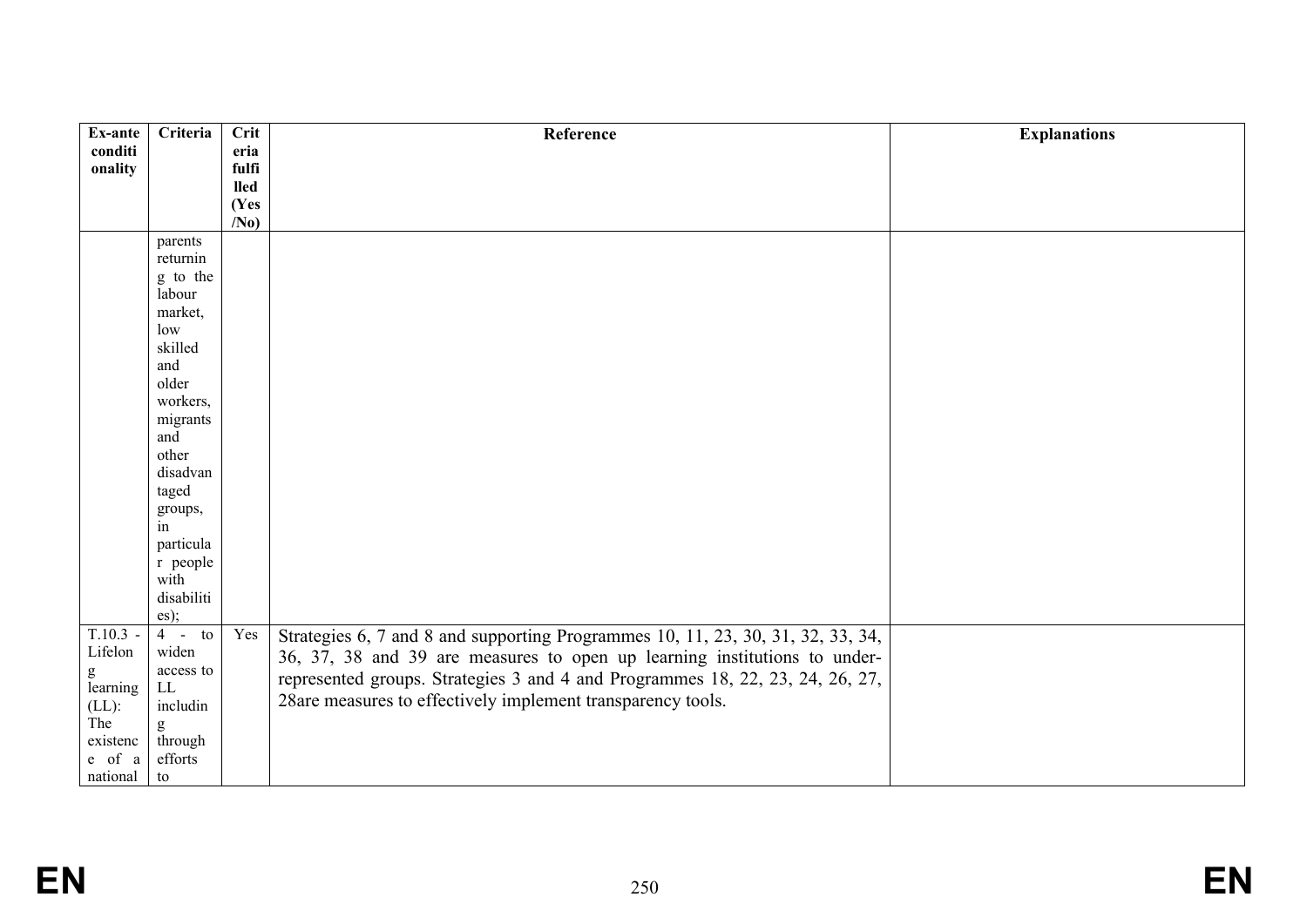| Ex-ante                 | Criteria                                                                                                                                                                                                        | Crit              | Reference | <b>Explanations</b> |
|-------------------------|-----------------------------------------------------------------------------------------------------------------------------------------------------------------------------------------------------------------|-------------------|-----------|---------------------|
| conditi                 |                                                                                                                                                                                                                 | eria              |           |                     |
| onality                 |                                                                                                                                                                                                                 | fulfi             |           |                     |
|                         |                                                                                                                                                                                                                 | <b>lled</b>       |           |                     |
|                         |                                                                                                                                                                                                                 | (Yes              |           |                     |
|                         |                                                                                                                                                                                                                 | (N <sub>0</sub> ) |           |                     |
| and/or                  | effective                                                                                                                                                                                                       |                   |           |                     |
| regional                | ly<br>impleme                                                                                                                                                                                                   |                   |           |                     |
| strategic               |                                                                                                                                                                                                                 |                   |           |                     |
| policy<br>framew        | nt                                                                                                                                                                                                              |                   |           |                     |
|                         | ${\rm transpar}$                                                                                                                                                                                                |                   |           |                     |
| ork for                 | ency                                                                                                                                                                                                            |                   |           |                     |
| lifelong                | $\operatorname{tools}$                                                                                                                                                                                          |                   |           |                     |
| learning                | (for                                                                                                                                                                                                            |                   |           |                     |
| within                  | example                                                                                                                                                                                                         |                   |           |                     |
| the                     | the                                                                                                                                                                                                             |                   |           |                     |
| limits of               | Europea                                                                                                                                                                                                         |                   |           |                     |
|                         |                                                                                                                                                                                                                 |                   |           |                     |
|                         |                                                                                                                                                                                                                 |                   |           |                     |
|                         |                                                                                                                                                                                                                 |                   |           |                     |
|                         |                                                                                                                                                                                                                 |                   |           |                     |
|                         |                                                                                                                                                                                                                 |                   |           |                     |
|                         |                                                                                                                                                                                                                 |                   |           |                     |
|                         |                                                                                                                                                                                                                 |                   |           |                     |
|                         |                                                                                                                                                                                                                 |                   |           |                     |
|                         |                                                                                                                                                                                                                 |                   |           |                     |
|                         |                                                                                                                                                                                                                 |                   |           |                     |
|                         |                                                                                                                                                                                                                 |                   |           |                     |
|                         |                                                                                                                                                                                                                 |                   |           |                     |
|                         |                                                                                                                                                                                                                 |                   |           |                     |
|                         |                                                                                                                                                                                                                 |                   |           |                     |
|                         |                                                                                                                                                                                                                 |                   |           |                     |
|                         |                                                                                                                                                                                                                 |                   |           |                     |
|                         |                                                                                                                                                                                                                 |                   |           |                     |
|                         |                                                                                                                                                                                                                 |                   |           |                     |
|                         |                                                                                                                                                                                                                 |                   |           |                     |
| Article<br>165<br>TFEU. | $\mathbf n$<br>Qualific<br>ations<br>Framew<br>ork,<br>National<br>Qualific<br>ations<br>Framew<br>ork,<br>Europea<br>n Credit<br>system<br>for<br>Vocatio<br>nal<br>Educatio<br>and<br>$\mathbf n$<br>Training |                   |           |                     |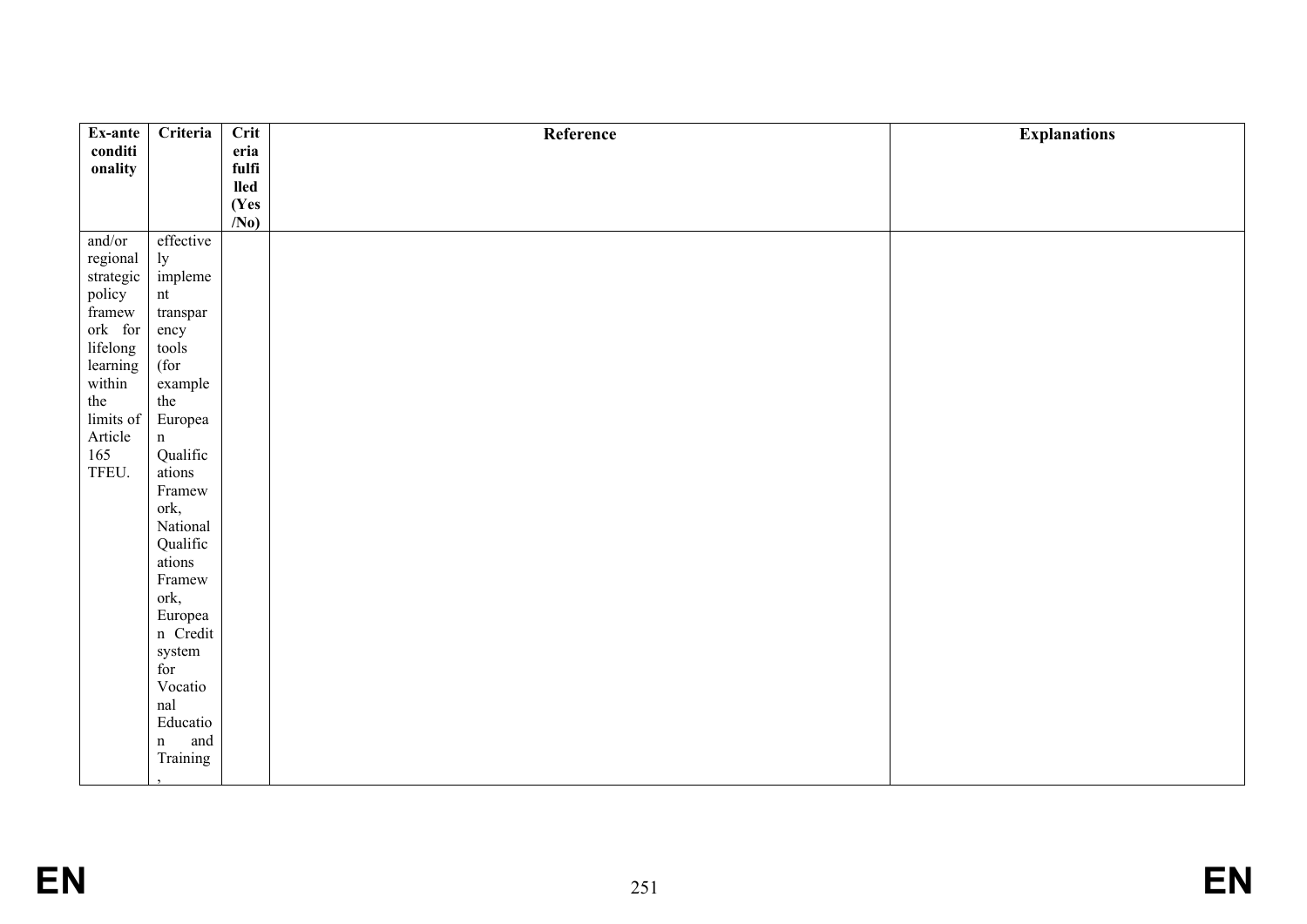| Ex-ante                 | Criteria            | Crit            | Reference                                                                       | <b>Explanations</b>                                |
|-------------------------|---------------------|-----------------|---------------------------------------------------------------------------------|----------------------------------------------------|
| conditi<br>onality      |                     | eria<br>fulfi   |                                                                                 |                                                    |
|                         |                     | <b>lled</b>     |                                                                                 |                                                    |
|                         |                     | (Yes            |                                                                                 |                                                    |
|                         |                     | /N <sub>0</sub> |                                                                                 |                                                    |
|                         | Europea             |                 |                                                                                 |                                                    |
|                         | n                   |                 |                                                                                 |                                                    |
|                         | Quality             |                 |                                                                                 |                                                    |
|                         | Assuran             |                 |                                                                                 |                                                    |
|                         | in<br>ce<br>Vocatio |                 |                                                                                 |                                                    |
|                         | nal                 |                 |                                                                                 |                                                    |
|                         | Educatio            |                 |                                                                                 |                                                    |
|                         | and<br>n            |                 |                                                                                 |                                                    |
|                         | Training            |                 |                                                                                 |                                                    |
|                         |                     |                 |                                                                                 |                                                    |
| $T.10.3 -$              | $5 - t0$            | Yes             | Strategies 2 and 6 and Programmes 5-8, 13-17; Strategies 2 and 4 and            | measures to ensure a close coordination            |
| Lifelon                 | improve             |                 | Programmes 5-8 and 13; Strategies 1, 2, 3 and 6 and Programmes 1, 2, 4, 5, 7,   | between employment and education;                  |
| g                       | the                 |                 | 8, 18, 28 and 29; Strategy 2 and Programmes 5-8, 13-18; Strategy 4 and          |                                                    |
| learning                | labour              |                 | Programmes 1, 22, 26 and 27; Strategies 1 and 4 and Programmes 5, 6, 8, 9, 13,  | measures to support the monitoring of              |
| $(LL)$ :<br>The         | market<br>relevanc  |                 | 16, 18, 19, 21, 24, 28, 29 and 32; Strategies 6-9 and Programmes 5, 13, 16, 17, | education and training outcomes;                   |
| existenc                | of<br>e             |                 | 21, 23, 31 and 33; Strategies 6-8 and Programmes 5, 10, 16, 17, 21, 23, 31-34,  | 3.<br>measures to ensure a good transfer of        |
| e of a                  | educatio            |                 | 36-39                                                                           | information on labour market needs;                |
| national                | $\mathbf n$<br>and  |                 |                                                                                 |                                                    |
| and/or                  | training            |                 |                                                                                 | 4.<br>measures to support a demand oriented VET    |
| regional                | and<br>to           |                 |                                                                                 | system;                                            |
| strategic               | adapt it            |                 |                                                                                 |                                                    |
| policy                  | the<br>to           |                 |                                                                                 | 5.<br>measures to improve teachers' and trainers'  |
| framew                  | needs of            |                 |                                                                                 | competences are in place;                          |
| ork for<br>lifelong     | identifie           |                 |                                                                                 | measures to analyse participation in<br>6.         |
| learning                | d target<br>groups  |                 |                                                                                 | education and training by socio-economic groups;   |
| within                  | (for                |                 |                                                                                 |                                                    |
| the                     | example             |                 |                                                                                 | 7.<br>measures to tackle the under-representation; |
| limits of $\vert$ young |                     |                 |                                                                                 |                                                    |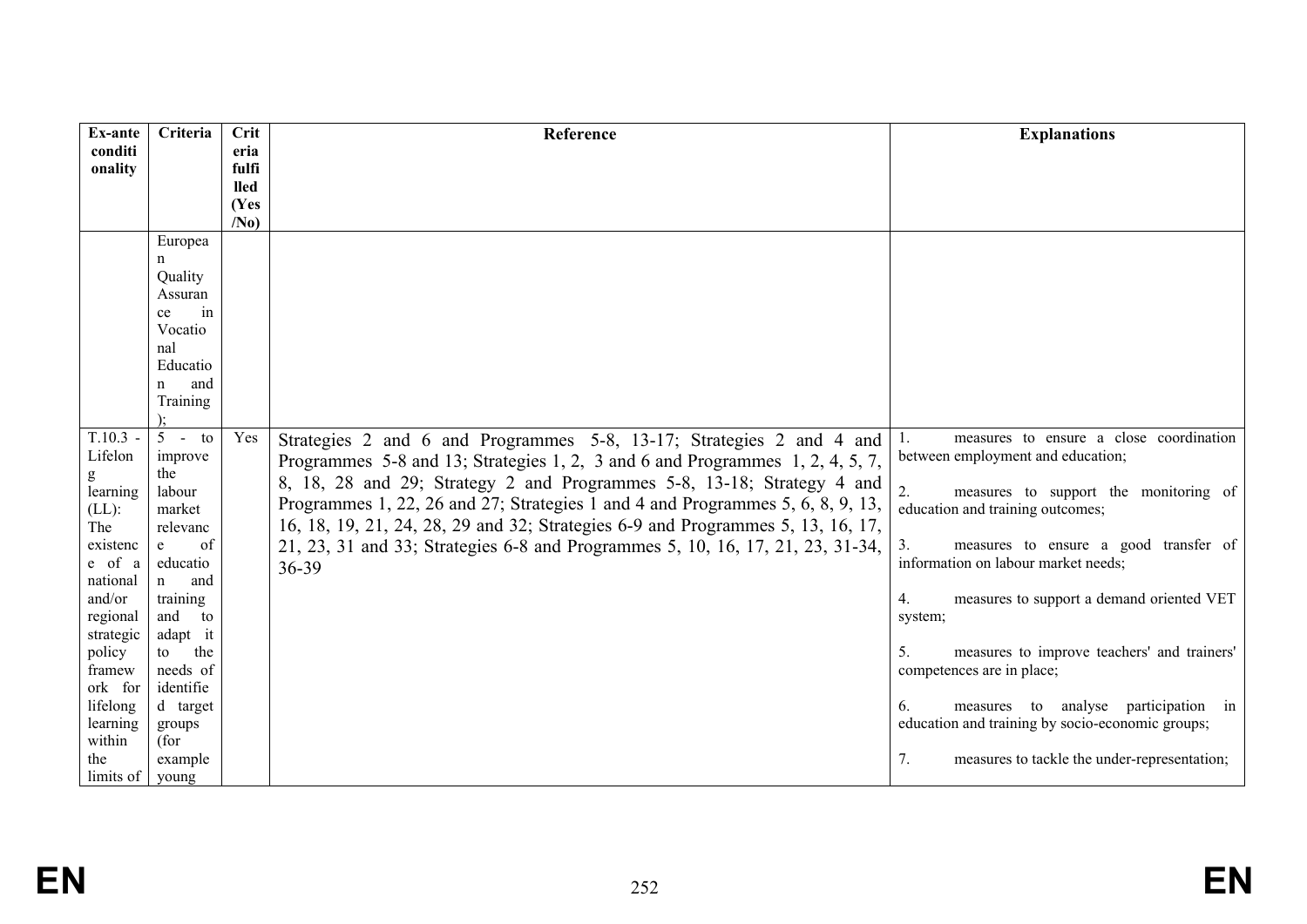| Ex-ante | Criteria     | Crit                    | Reference | <b>Explanations</b>                                   |
|---------|--------------|-------------------------|-----------|-------------------------------------------------------|
| conditi |              | eria                    |           |                                                       |
| onality |              | fulfi                   |           |                                                       |
|         |              | <b>lled</b>             |           |                                                       |
|         |              | (Yes<br>/N <sub>0</sub> |           |                                                       |
| Article |              |                         |           | 8.<br>measures to assure that education and           |
| 165     | people<br>in |                         |           | training provisions are adapted to the specific needs |
| TFEU.   | vocation     |                         |           | of these priority groups.                             |
|         | al           |                         |           | The Lifelong Learning Strategy identifies women,      |
|         | training,    |                         |           | migrants and disabled persons as priority target      |
|         | adults,      |                         |           | groups.                                               |
|         | parents      |                         |           |                                                       |
|         | returnin     |                         |           |                                                       |
|         | g to the     |                         |           |                                                       |
|         | labour       |                         |           |                                                       |
|         | market,      |                         |           |                                                       |
|         | $low-$       |                         |           |                                                       |
|         | skilled      |                         |           |                                                       |
|         | and          |                         |           |                                                       |
|         | older        |                         |           |                                                       |
|         | workers,     |                         |           |                                                       |
|         | migrants     |                         |           |                                                       |
|         | and<br>other |                         |           |                                                       |
|         | disadvan     |                         |           |                                                       |
|         | taged        |                         |           |                                                       |
|         | groups,      |                         |           |                                                       |
|         | in           |                         |           |                                                       |
|         | particula    |                         |           |                                                       |
|         | r people     |                         |           |                                                       |
|         | with         |                         |           |                                                       |
|         | disabiliti   |                         |           |                                                       |
|         | es).         |                         |           |                                                       |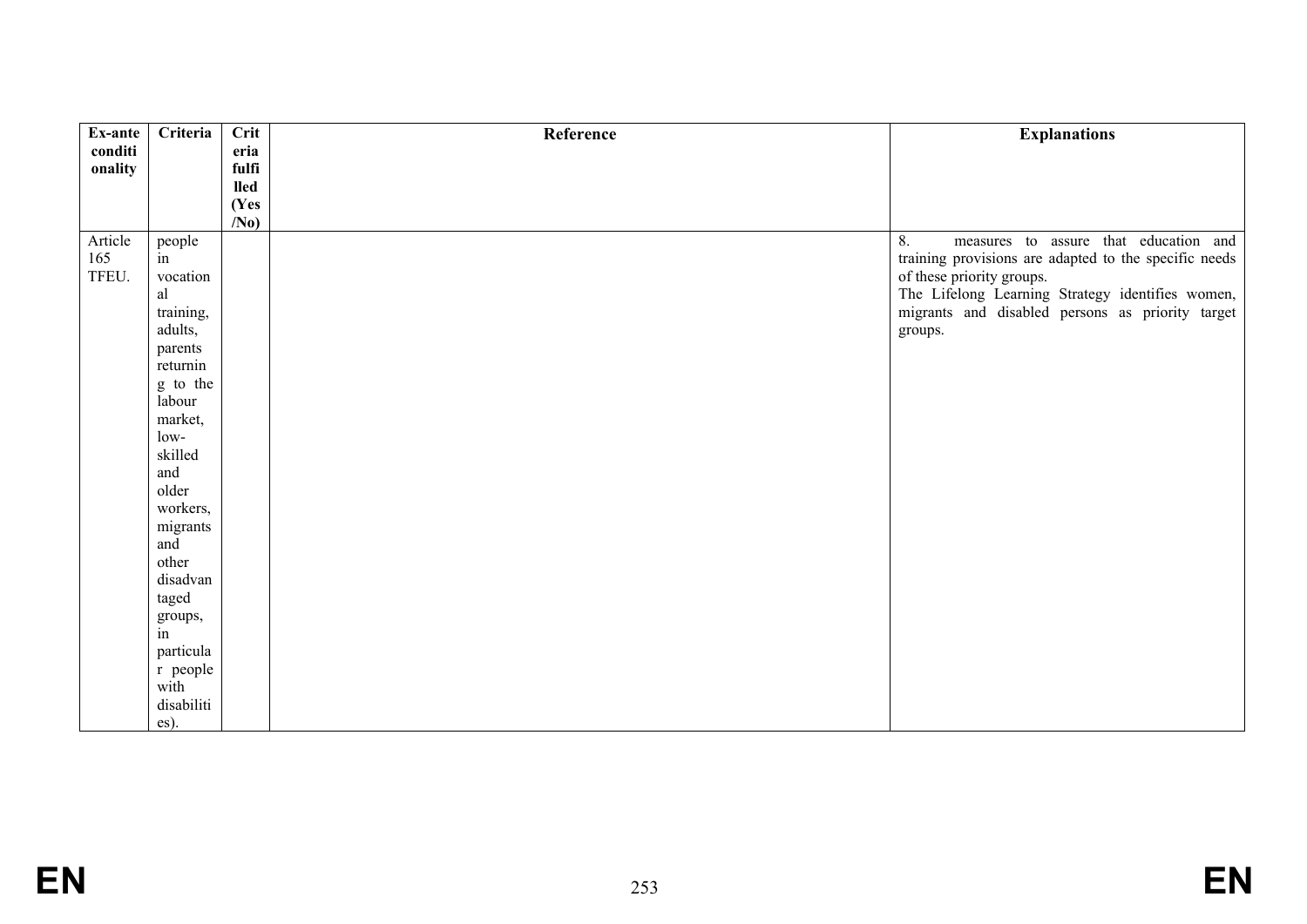| Ex-ante           | Criteria             | <b>Crit</b>     | Reference | <b>Explanations</b>                                        |
|-------------------|----------------------|-----------------|-----------|------------------------------------------------------------|
| conditi           |                      | eria            |           |                                                            |
| onality           |                      | fulfi<br>lled   |           |                                                            |
|                   |                      | (Yes            |           |                                                            |
|                   |                      | /N <sub>0</sub> |           |                                                            |
| $T.10.4 -$        | $-A$<br>$\mathbf{1}$ | No              |           | overarching<br>framework<br>comprising<br>An<br><b>VET</b> |
| The               | national             |                 |           | provision in Malta and the quality and efficiency of       |
| existenc          | or                   |                 |           | VET systems is being finalised.                            |
| e of a            | regional             |                 |           |                                                            |
| national          | strategic            |                 |           | Refer to corresponding action plan.                        |
| or                | policy               |                 |           |                                                            |
| regional          | framewo              |                 |           |                                                            |
| strategic         | rk is in             |                 |           |                                                            |
| policy            | place for            |                 |           |                                                            |
| framew<br>ork for | increasin<br>the     |                 |           |                                                            |
| increasi          | g<br>quality         |                 |           |                                                            |
| the<br>ng         | and                  |                 |           |                                                            |
| quality           | efficienc            |                 |           |                                                            |
| and               | of<br>y              |                 |           |                                                            |
| efficien          | <b>VET</b>           |                 |           |                                                            |
| of                | systems              |                 |           |                                                            |
| cy<br>VET         | within               |                 |           |                                                            |
| systems           | the                  |                 |           |                                                            |
| within            | limits of            |                 |           |                                                            |
| the               | Article              |                 |           |                                                            |
| limits of         | 165                  |                 |           |                                                            |
| Article           | <b>TFEU</b>          |                 |           |                                                            |
| 165               | which                |                 |           |                                                            |
| TFEU.             | includes             |                 |           |                                                            |
|                   | measure              |                 |           |                                                            |
|                   | s for the            |                 |           |                                                            |
|                   | followin             |                 |           |                                                            |
|                   | g:                   |                 |           |                                                            |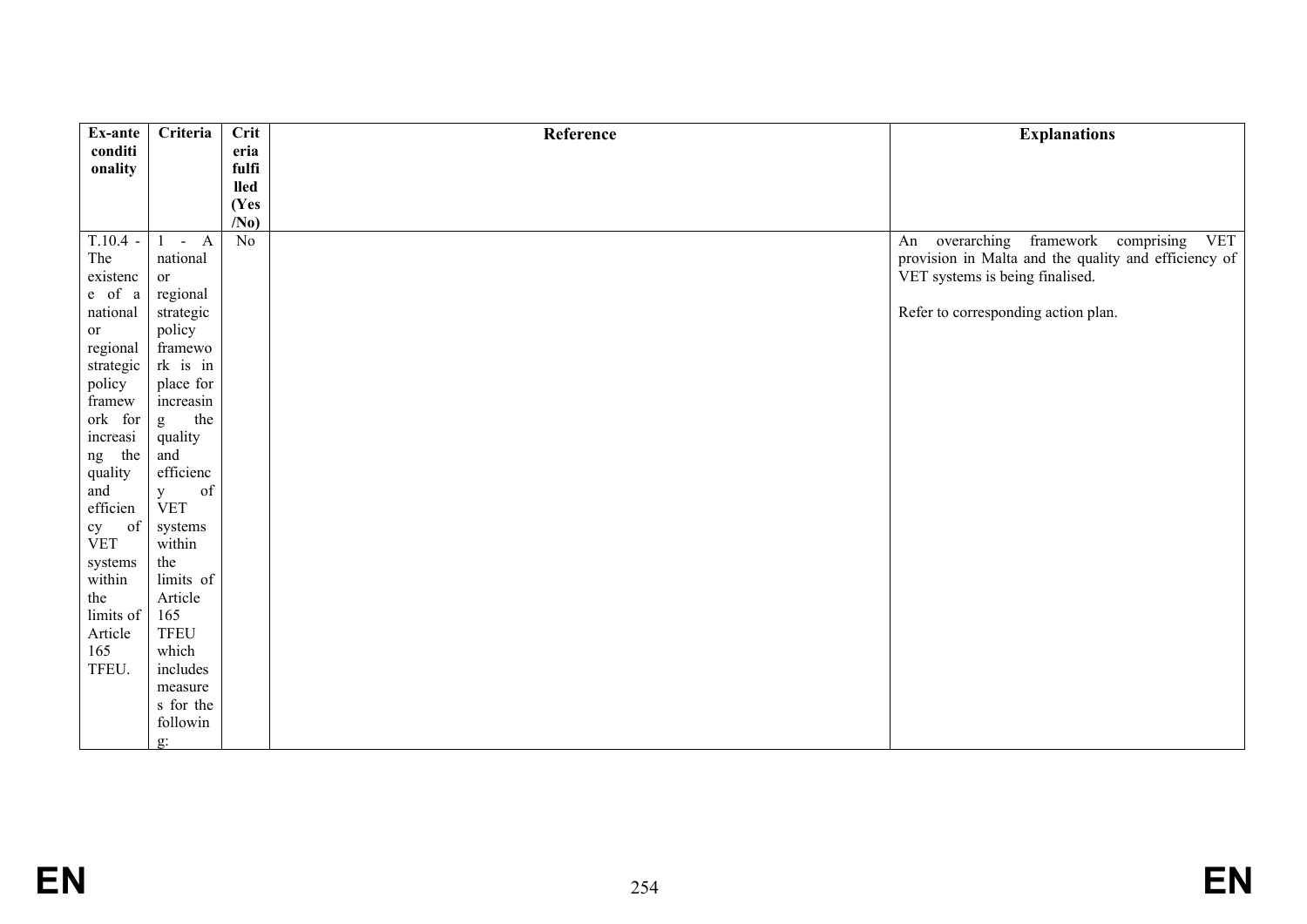| Ex-ante            | Criteria             | Crit            | Reference                                                                 | <b>Explanations</b>                                           |
|--------------------|----------------------|-----------------|---------------------------------------------------------------------------|---------------------------------------------------------------|
| conditi<br>onality |                      | eria<br>fulfi   |                                                                           |                                                               |
|                    |                      | <b>lled</b>     |                                                                           |                                                               |
|                    |                      | (Yes            |                                                                           |                                                               |
|                    |                      | /N <sub>0</sub> |                                                                           |                                                               |
| $T.10.4 -$         | $2 - t_0$            | Yes             | Malta Skills Audit report/VET provision Trend Report (Annex 7) - (page 6, | The ETC conducts research to capture labour market            |
| The                | improve              |                 | Chapter 1, Chapter 4).                                                    | trends and forecast the skills and competences needed         |
| existenc           | the                  |                 |                                                                           | in the industry. (Ref EAC 8.1).                               |
| e of a             | labour               |                 |                                                                           | Apprenticeship Schemes:                                       |
| national           | market               |                 |                                                                           | http://www.mcast.edu.mt/MainMenu/Full-                        |
| <sub>or</sub>      | relevanc             |                 |                                                                           | TimeCourses/Apprenticeships.aspx                              |
| regional           | of<br>$\mathbf e$    |                 |                                                                           | MCAST is currently updating its VET curricula                 |
| strategic          | <b>VET</b>           |                 |                                                                           | through ESF projects to strengthen work <sup>[1]</sup> based  |
| policy<br>framew   | systems<br>in close  |                 |                                                                           | learning.<br>Alternative Learning Programme to facilitate the |
| ork for            | cooperat             |                 |                                                                           | transition from compulsory schooling to further               |
| increasi           | ion with             |                 |                                                                           | education or employment.                                      |
| the<br>ng          | relevant             |                 |                                                                           | The Institute of Tourism Studies offers curriculum            |
| quality            | stakehol             |                 |                                                                           | which is developed following continuous consultation          |
| and                | ders                 |                 |                                                                           | with key stakeholders in the tourism and hospitality          |
| efficien           | includin             |                 |                                                                           | industry. In October 2013, the Institute also launched        |
| of<br>cy           | g                    |                 |                                                                           | a new foundation course in tourism enterprise.                |
| <b>VET</b>         | through              |                 |                                                                           | Reference:                                                    |
| systems            | mechani              |                 |                                                                           | http://its.edu.mt/EN.ITS_Prospectus.aspx                      |
| within             | sms for              |                 |                                                                           |                                                               |
| the                | skills               |                 |                                                                           |                                                               |
| limits of          | anticipat            |                 |                                                                           |                                                               |
| Article            | ion.                 |                 |                                                                           |                                                               |
| 165                | adaptati             |                 |                                                                           |                                                               |
| TFEU.              | of<br>on             |                 |                                                                           |                                                               |
|                    | curricula<br>and the |                 |                                                                           |                                                               |
|                    | strength             |                 |                                                                           |                                                               |
|                    | ening of             |                 |                                                                           |                                                               |
|                    | work-                |                 |                                                                           |                                                               |
|                    | based                |                 |                                                                           |                                                               |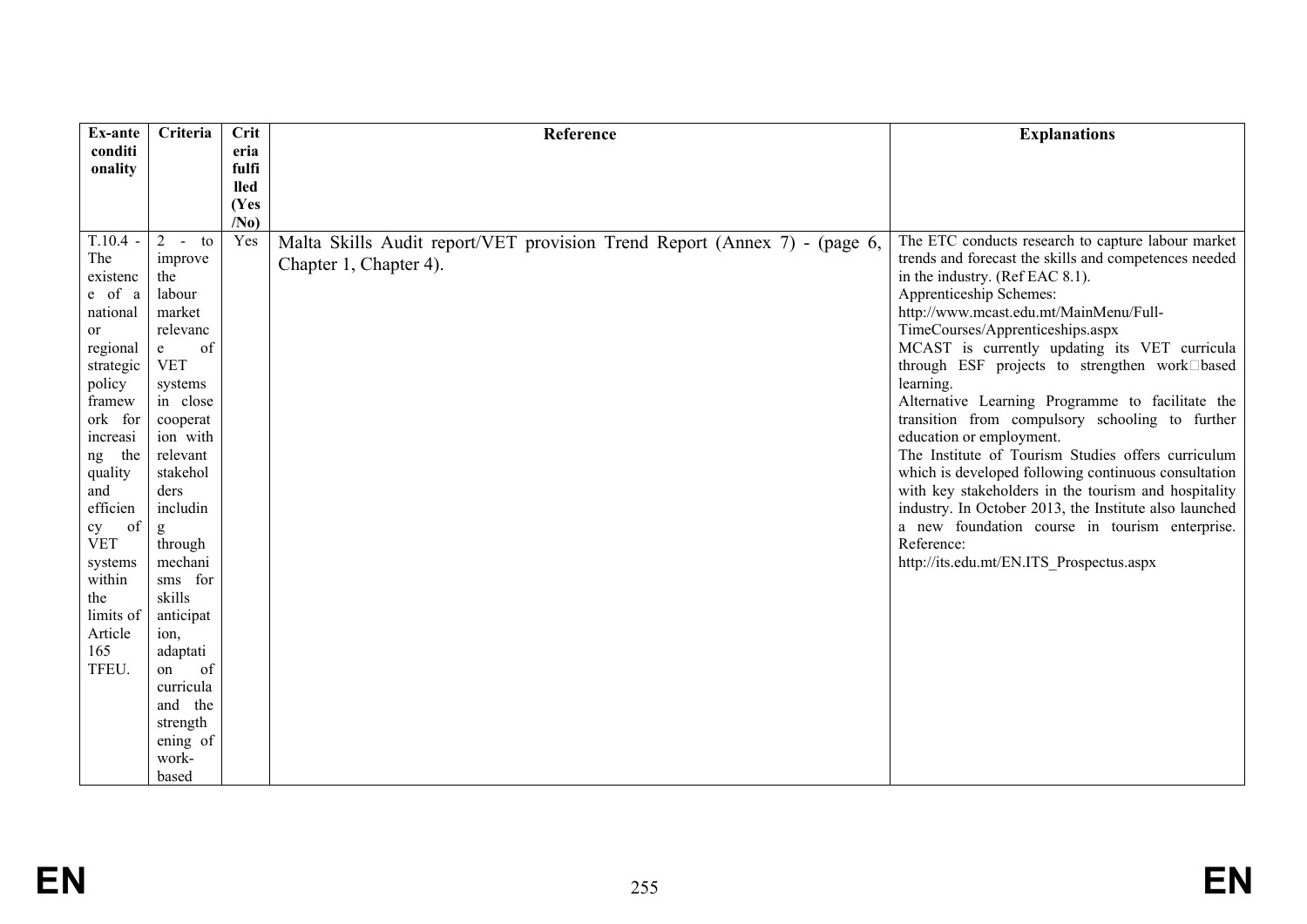| <b>Ex-ante</b>         | Criteria                   | Crit            | Reference | <b>Explanations</b>                                                                                   |
|------------------------|----------------------------|-----------------|-----------|-------------------------------------------------------------------------------------------------------|
| conditi                |                            | eria            |           |                                                                                                       |
| onality                |                            | fulfi           |           |                                                                                                       |
|                        |                            | lled            |           |                                                                                                       |
|                        |                            | (Yes            |           |                                                                                                       |
|                        |                            | /N <sub>0</sub> |           |                                                                                                       |
|                        | learning                   |                 |           |                                                                                                       |
|                        | provisio                   |                 |           |                                                                                                       |
|                        | n in its                   |                 |           |                                                                                                       |
|                        | different                  |                 |           |                                                                                                       |
|                        | forms;                     |                 |           |                                                                                                       |
| $T.10.4 -$             | $3 - t0$                   | N <sub>0</sub>  |           | Malta National Qualifications Framework is based on                                                   |
| The                    | increase                   |                 |           | European Qualifications Framework.                                                                    |
| existenc               | the                        |                 |           |                                                                                                       |
| e of a                 | quality                    |                 |           | Malta Qualifications Recognition Information Centre                                                   |
| national               | and                        |                 |           | is responsible for the recognition of foreign                                                         |
| <sub>or</sub>          | attractiv                  |                 |           | qualifications, provides statements on the levels of the                                              |
| regional               | eness of                   |                 |           | qualifications framework and statistics on further and                                                |
| strategic              | <b>VET</b>                 |                 |           | higher education in Malta and VET.                                                                    |
| policy                 | includin                   |                 |           |                                                                                                       |
| framew                 | g                          |                 |           | A manual for the conversion methodology (ECVET                                                        |
| ork for                | through                    |                 |           | Conversion Manual) was published by NCFHE in                                                          |
| increasi               | establish                  |                 |           | 2013.                                                                                                 |
| the<br>ng              | ing<br>$\rm{a}$            |                 |           | http://www.ecvetmalta.org.mt/uploads/filebrowser/E                                                    |
| quality                | national                   |                 |           | CVET%20Conversion%20manual.pdf                                                                        |
| and                    | approac                    |                 |           |                                                                                                       |
| efficien               | for<br>h.                  |                 |           | MCAST has adopted the indicators identified in the                                                    |
| of<br>cy<br><b>VET</b> | quality                    |                 |           | EQAVET Manual (Annex 8) - MCAST Online<br>employer satisfaction survey                                |
|                        | assuranc<br>for            |                 |           |                                                                                                       |
| systems<br>within      | $\mathbf{e}$<br><b>VET</b> |                 |           | (http://www.surveymonkey.com/s/mcast employer s<br>urvey), to obtain information from employers about |
| the                    | (for                       |                 |           | MCAST graduates.                                                                                      |
| limits of              | example                    |                 |           | The ITS curriculum have been translated into                                                          |
| Article                | line<br>in                 |                 |           | ECVET/ECTS systems, and utilizing learning                                                            |
| 165                    | with the,                  |                 |           | outcome based approaches.                                                                             |
| TFEU.                  | Europea                    |                 |           |                                                                                                       |
|                        | n                          |                 |           | Refer to corresponding action plan.                                                                   |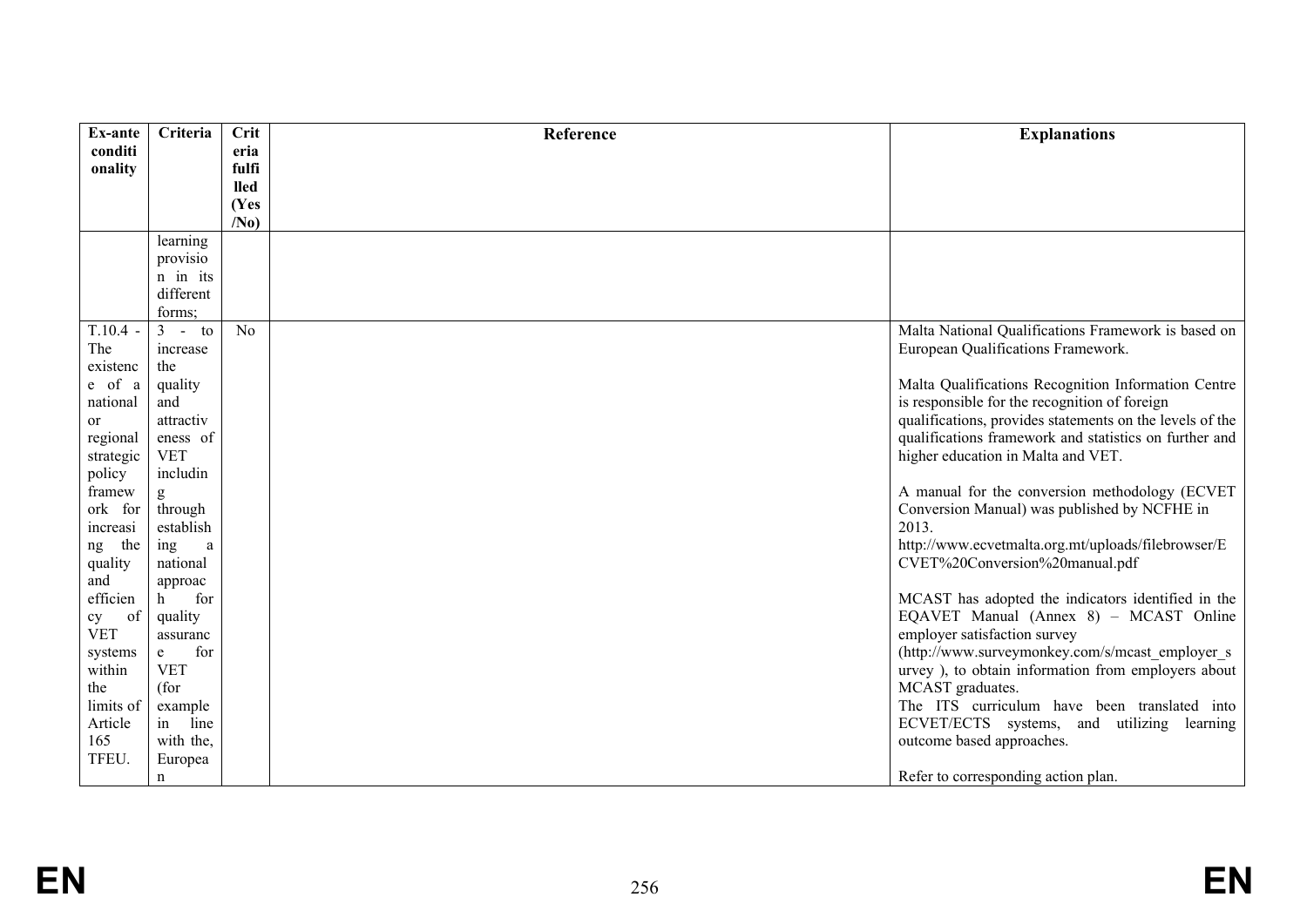| Ex-ante | Criteria              | $\overline{\text{Crit}}$ | Reference | <b>Explanations</b> |
|---------|-----------------------|--------------------------|-----------|---------------------|
| conditi |                       | eria                     |           |                     |
| onality |                       | fulfi                    |           |                     |
|         |                       | lled<br>(Yes             |           |                     |
|         |                       | $\overline{N_0}$         |           |                     |
|         | Quality               |                          |           |                     |
|         | Assuran               |                          |           |                     |
|         | ce<br>Referenc        |                          |           |                     |
|         |                       |                          |           |                     |
|         | $\mathbf{e}$          |                          |           |                     |
|         | Framew                |                          |           |                     |
|         | ork for<br>Vocatio    |                          |           |                     |
|         | $\operatorname{nal}$  |                          |           |                     |
|         | Educatio              |                          |           |                     |
|         |                       |                          |           |                     |
|         | n and<br>Training     |                          |           |                     |
|         | and<br>$\mathcal{L}$  |                          |           |                     |
|         | impleme               |                          |           |                     |
|         | nting the             |                          |           |                     |
|         | ${\rm transpar}$      |                          |           |                     |
|         | ency and<br>recogniti |                          |           |                     |
|         | on tools,             |                          |           |                     |
|         | $\operatorname{for}$  |                          |           |                     |
|         | example               |                          |           |                     |
|         |                       |                          |           |                     |
|         | Europea<br>n Credit   |                          |           |                     |
|         | system<br>for         |                          |           |                     |
|         |                       |                          |           |                     |
|         | Vocatio               |                          |           |                     |
|         | $\operatorname{nal}$  |                          |           |                     |
|         | Educatio              |                          |           |                     |
|         | n and<br>Training     |                          |           |                     |
|         |                       |                          |           |                     |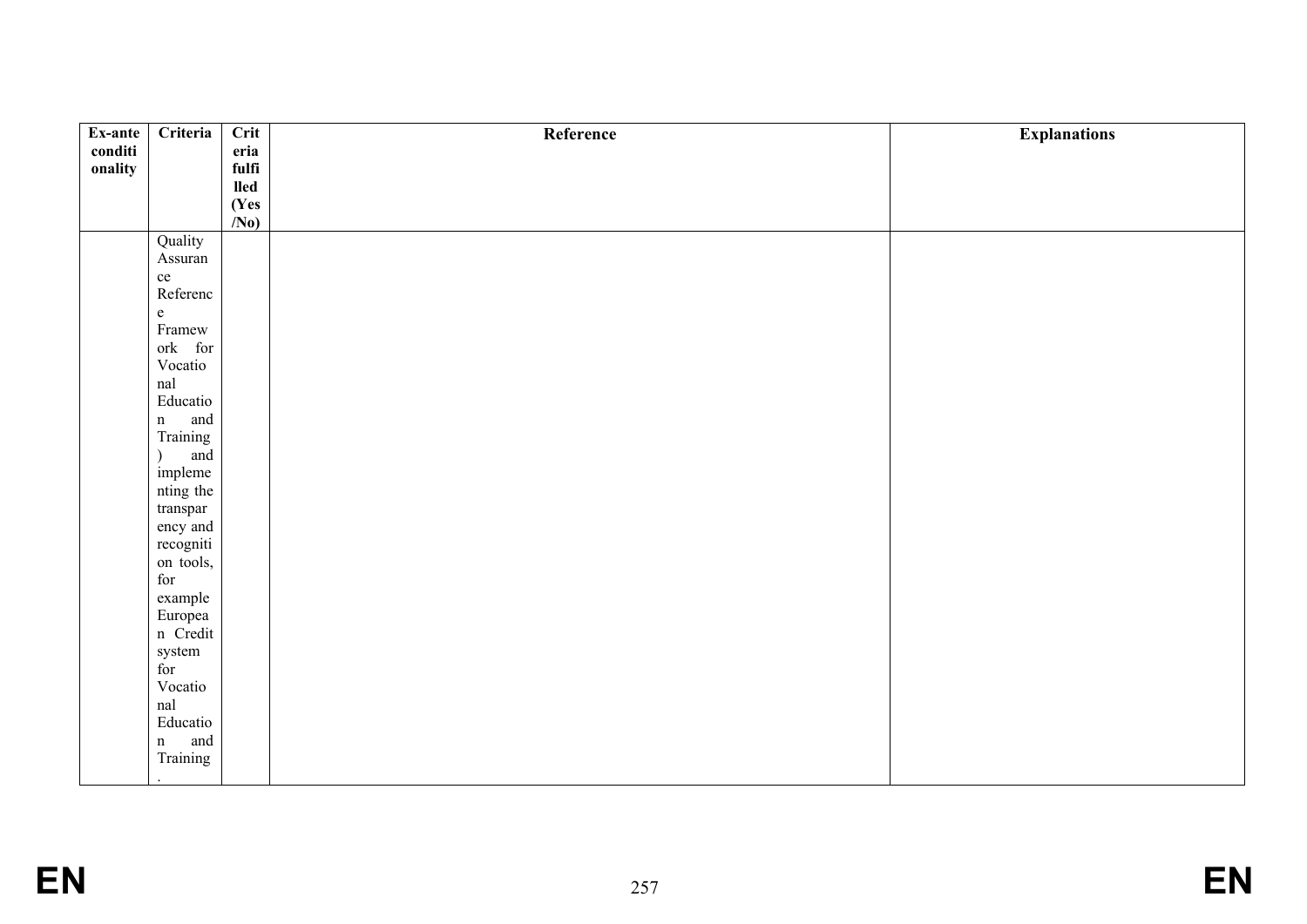| Ex-ante            | Criteria                     | Crit                 | Reference                                                                       | <b>Explanations</b> |
|--------------------|------------------------------|----------------------|---------------------------------------------------------------------------------|---------------------|
| conditi            |                              | eria                 |                                                                                 |                     |
| onality            |                              | fulfi<br><b>lled</b> |                                                                                 |                     |
|                    |                              | (Yes                 |                                                                                 |                     |
|                    |                              | /N <sub>0</sub>      |                                                                                 |                     |
|                    | <b>(ECVET</b>                |                      |                                                                                 |                     |
|                    |                              |                      |                                                                                 |                     |
|                    |                              |                      |                                                                                 |                     |
| $T.11.1 -$         | $-A$<br>$\mathbf{1}$         | Yes                  | Strategy and Action Plan 2014-2020: Better Governance (Annex 9); Strategy       |                     |
| The                | strategic                    |                      | and Action Plan 2014-2020: Development of Quality Management Systems            |                     |
| existenc<br>e of a | policy<br>framewo            |                      | (Annex 10); Strategy and Action Plan 2014-2020: Integrated actions for          |                     |
| strategic          | rk<br>for                    |                      | simplification and rationalisation of administrative processes (Annex 11) Human |                     |
| policy             | reinforci                    |                      | Resources and Skills Development Strategic Policy Framework - A Way             |                     |
| framew             | ng<br>a                      |                      | Forward for 2014-2020 (Annex 12). The reinforcing of the judiciary sector is    |                     |
| ork for            | Member                       |                      | being addressed within the above-mentioned strategies.                          |                     |
| reinforc           | State's                      |                      |                                                                                 |                     |
| ing the<br>Member  | public<br>authoriti          |                      |                                                                                 |                     |
| State's            | $\mathbf{e}\mathbf{s}'$      |                      |                                                                                 |                     |
| adminis            | administ                     |                      |                                                                                 |                     |
| trative            | rative                       |                      |                                                                                 |                     |
| efficien           | efficienc                    |                      |                                                                                 |                     |
| cy<br>includin     | and<br>$\mathbf{y}$<br>their |                      |                                                                                 |                     |
| g public           | skills                       |                      |                                                                                 |                     |
| adminis            | with the                     |                      |                                                                                 |                     |
| tration.           | followin                     |                      |                                                                                 |                     |
|                    | g                            |                      |                                                                                 |                     |
|                    | elements<br>in<br>are        |                      |                                                                                 |                     |
|                    | place                        |                      |                                                                                 |                     |
|                    | and<br>in                    |                      |                                                                                 |                     |
|                    | the                          |                      |                                                                                 |                     |
|                    | process                      |                      |                                                                                 |                     |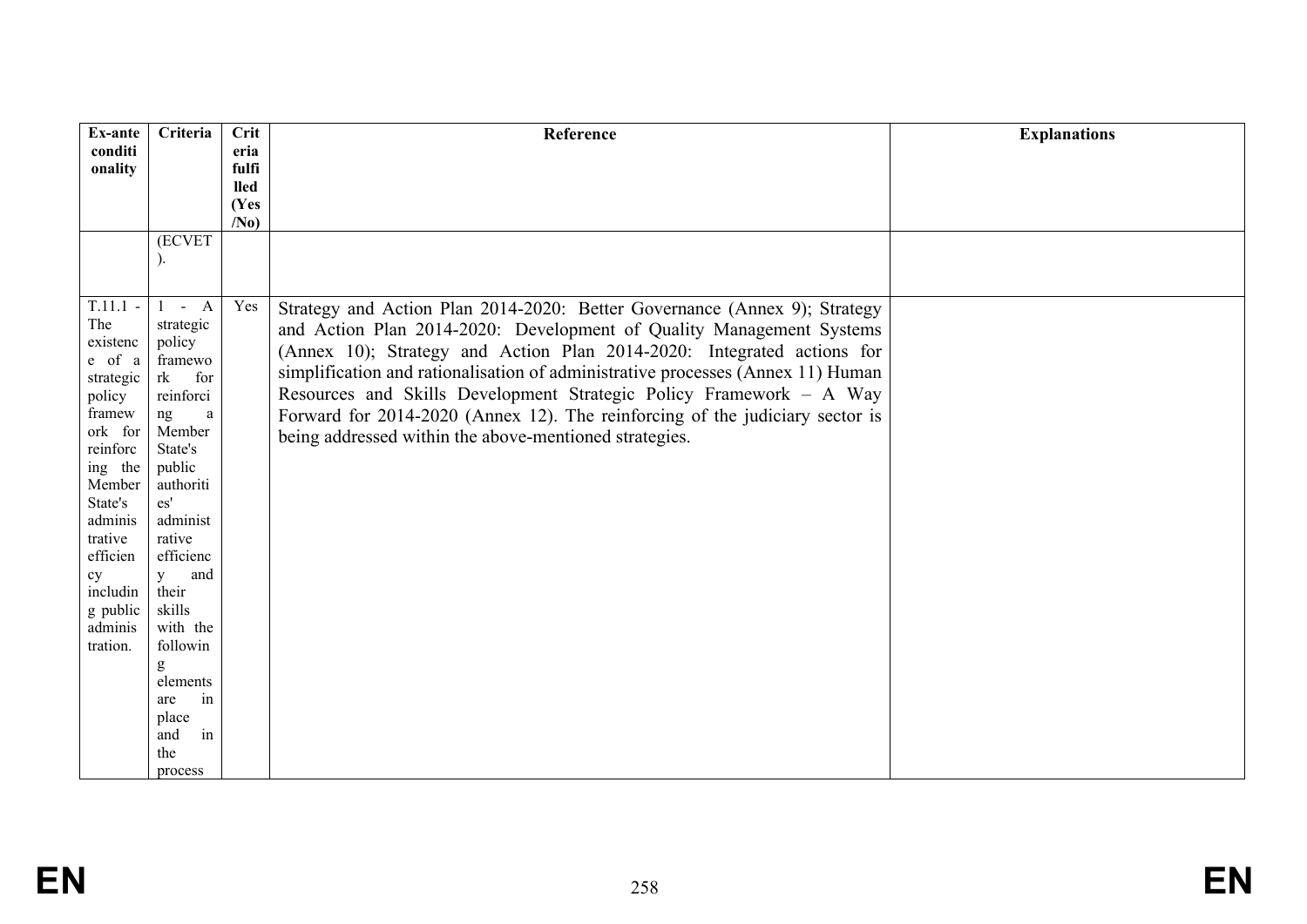| Ex-ante                                                                                                                                                                                                                | Criteria                                                                                                                                                        | <b>Crit</b>         | Reference                                                                                                                                                                                                                                                                                                                                                                                                                                                                                                                            | <b>Explanations</b>                                                                                                                                                                                                                                                                                                                                                                                                                                                                                                                                                                                                                                                                                                                                                                                                                                                                                                                                                                                                                                                                                        |
|------------------------------------------------------------------------------------------------------------------------------------------------------------------------------------------------------------------------|-----------------------------------------------------------------------------------------------------------------------------------------------------------------|---------------------|--------------------------------------------------------------------------------------------------------------------------------------------------------------------------------------------------------------------------------------------------------------------------------------------------------------------------------------------------------------------------------------------------------------------------------------------------------------------------------------------------------------------------------------|------------------------------------------------------------------------------------------------------------------------------------------------------------------------------------------------------------------------------------------------------------------------------------------------------------------------------------------------------------------------------------------------------------------------------------------------------------------------------------------------------------------------------------------------------------------------------------------------------------------------------------------------------------------------------------------------------------------------------------------------------------------------------------------------------------------------------------------------------------------------------------------------------------------------------------------------------------------------------------------------------------------------------------------------------------------------------------------------------------|
| conditi<br>onality                                                                                                                                                                                                     |                                                                                                                                                                 | eria<br>fulfi       |                                                                                                                                                                                                                                                                                                                                                                                                                                                                                                                                      |                                                                                                                                                                                                                                                                                                                                                                                                                                                                                                                                                                                                                                                                                                                                                                                                                                                                                                                                                                                                                                                                                                            |
|                                                                                                                                                                                                                        |                                                                                                                                                                 | <b>lled</b><br>(Yes |                                                                                                                                                                                                                                                                                                                                                                                                                                                                                                                                      |                                                                                                                                                                                                                                                                                                                                                                                                                                                                                                                                                                                                                                                                                                                                                                                                                                                                                                                                                                                                                                                                                                            |
|                                                                                                                                                                                                                        |                                                                                                                                                                 | /N <sub>0</sub>     |                                                                                                                                                                                                                                                                                                                                                                                                                                                                                                                                      |                                                                                                                                                                                                                                                                                                                                                                                                                                                                                                                                                                                                                                                                                                                                                                                                                                                                                                                                                                                                                                                                                                            |
|                                                                                                                                                                                                                        | of being<br>impleme<br>nted:                                                                                                                                    |                     |                                                                                                                                                                                                                                                                                                                                                                                                                                                                                                                                      |                                                                                                                                                                                                                                                                                                                                                                                                                                                                                                                                                                                                                                                                                                                                                                                                                                                                                                                                                                                                                                                                                                            |
| $T.11.1 -$<br>The<br>existenc<br>e of a<br>strategic<br>policy<br>framew<br>ork for<br>reinforc<br>ing the<br>Member<br>State's<br>adminis<br>trative<br>efficien<br>cy<br>includin<br>g public<br>adminis<br>tration. | $\overline{2}$<br>an<br>$\sim$<br>analysis<br>and<br>strategic<br>planning<br>of legal,<br>organisa<br>tional<br>and/or<br>procedur<br>al<br>reform<br>actions; | Yes                 | Strategy and Action Plan 2014-2020: Better Governance (Annex 9) - Page 46.<br>The judiciary sector is being referred to in pages 5 (Executive Summary), in Part<br>II (Current State of Play, page 14), in Part II (Current State of Play, page 30) and<br>in Part III (Strategy and Action Plan for Good Governance, page 38), measure<br>1.6 under Strategic Objective 1. An indicative budget allocation of $\epsilon$ 9 million is<br>being earmarked, including a justice component share in the range of $\epsilon$ 1 million. | Page 46 shows the mapping between strategic<br>initiatives and pertinent assessment criteria, whereby<br>all needs are being addressed by one or more strategic<br>initiatives.<br>The judiciary sector is being referred to in pages 5<br>(Executive Summary) and:<br>In Part II (Current State of Play) of Annex 9<br>(page 14), there is a specific section on "the Judicial<br>System and the Justice Sector", including a bullet<br>explaining what the justice reform will involve (last<br>bullet on page 15);<br>In Part II (Current State of Play) of Annex 9<br>$\overline{2}$ .<br>(page 30), there is a section on "Government<br>Direction" in which the justice component is<br>mentioned as one being included in the simplification<br>exercise;<br>In Part III (Strategy and Action Plan for<br>3.<br>Good Governance) of Annex 9 (page 38), measure<br>1.6 under Strategic Objective 1 addresses the<br>implementation of the reform in the justice sector to<br>reduce court case duration and backlog of cases<br>Indicative budget is to be sourced from both ESI and<br>other funds. |
| $T.11.1 -$<br>The<br>existenc                                                                                                                                                                                          | $3 -$ the<br>develop<br>ment of                                                                                                                                 | Yes                 | Strategy and Action Plan 2014-2020: Development of Quality Management<br>Systems (Annex 10) Refer to Page 22, showing the mapping between strategic<br>initiatives and pertinent assessment criteria, whereby all needs are being                                                                                                                                                                                                                                                                                                    |                                                                                                                                                                                                                                                                                                                                                                                                                                                                                                                                                                                                                                                                                                                                                                                                                                                                                                                                                                                                                                                                                                            |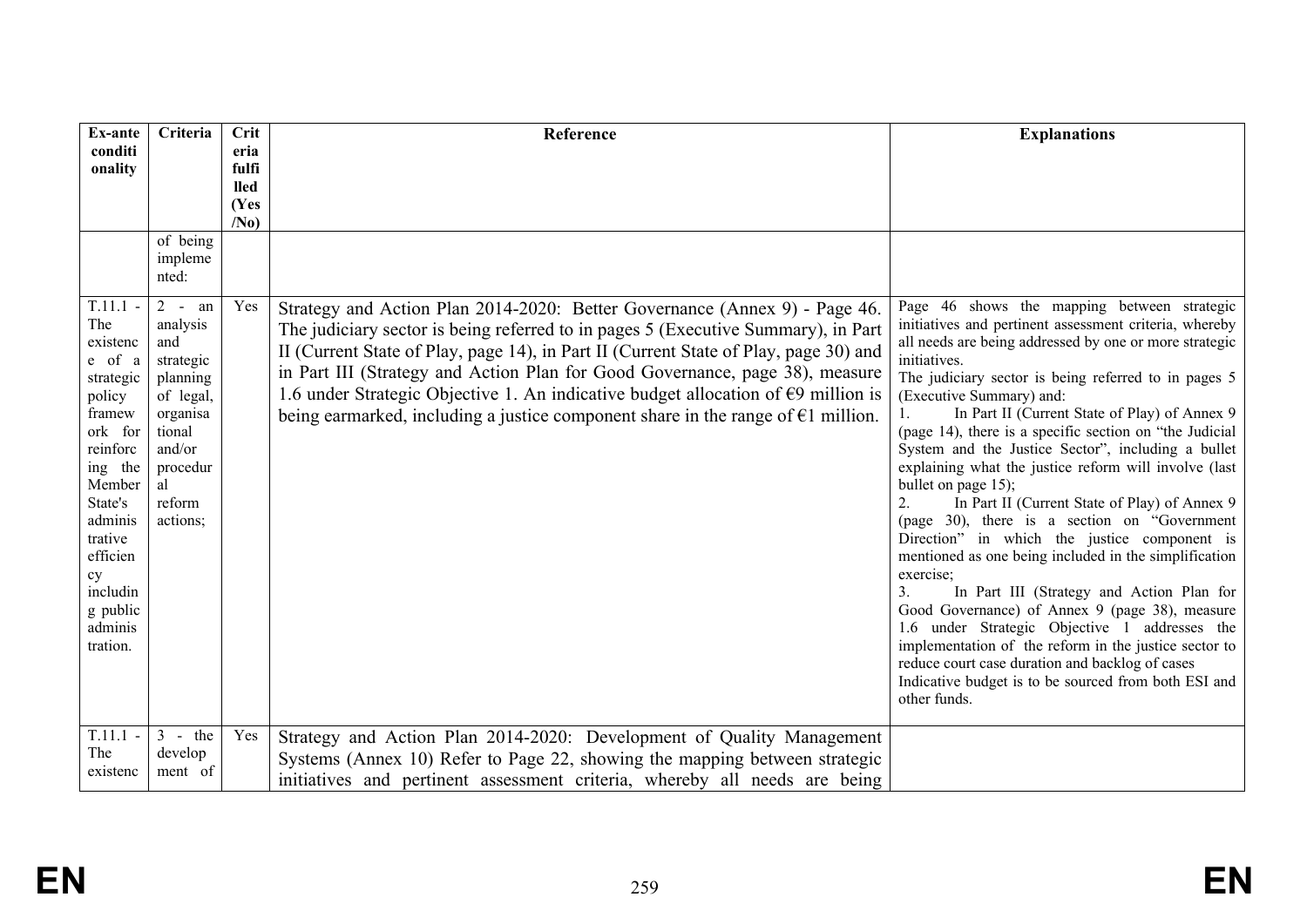| Ex-ante            | Criteria         | Crit            | Reference                                                                            | <b>Explanations</b> |
|--------------------|------------------|-----------------|--------------------------------------------------------------------------------------|---------------------|
| conditi            |                  | eria<br>fulfi   |                                                                                      |                     |
| onality            |                  | <b>lled</b>     |                                                                                      |                     |
|                    |                  | (Yes            |                                                                                      |                     |
|                    |                  | /N <sub>0</sub> |                                                                                      |                     |
| e of a             | quality          |                 | addressed by one or more strategic initiatives. The judiciary sector is being        |                     |
| strategic          | manage           |                 | referred to in pages 4 (Executive Summary), 13 (Government Direction), 15            |                     |
| policy             | ment             |                 | (SWOT), 16 and 24 (Measure 1.5 under Strategic Objective 1) of Annex 10.             |                     |
| framew<br>ork for  | systems;         |                 |                                                                                      |                     |
| reinforc           |                  |                 |                                                                                      |                     |
| ing the            |                  |                 |                                                                                      |                     |
| Member             |                  |                 |                                                                                      |                     |
| State's            |                  |                 |                                                                                      |                     |
| adminis            |                  |                 |                                                                                      |                     |
| trative            |                  |                 |                                                                                      |                     |
| efficien           |                  |                 |                                                                                      |                     |
| cy<br>includin     |                  |                 |                                                                                      |                     |
| g public           |                  |                 |                                                                                      |                     |
| adminis            |                  |                 |                                                                                      |                     |
| tration.           |                  |                 |                                                                                      |                     |
| $T.11.1 -$         | $\overline{4}$   | Yes             | Strategy and Action Plan 2014-2020: Integrated actions for simplification and        |                     |
| The                | integrate        |                 | rationalisation of administrative processes (Annex 11) Through a table being         |                     |
| existenc<br>e of a | d actions<br>for |                 | presented on Page 20 of Annex 11 showing the mapping between strategic               |                     |
| strategic          | simplific        |                 | initiatives and pertinent assessment criteria, all needs are being addressed by one  |                     |
| policy             | ation            |                 | or more strategic initiatives. The judiciary sector is being referred to in pages 11 |                     |
| framew             | and              |                 | (Government Direction) and 16 (Measure 1.1(h) under Strategic Objective 1) of        |                     |
| ork for            | rationali        |                 | Annex 11.                                                                            |                     |
| reinforc           | sation of        |                 |                                                                                      |                     |
| ing the            | administ         |                 |                                                                                      |                     |
| Member             | rative           |                 |                                                                                      |                     |
| State's<br>adminis | procedur<br>es;  |                 |                                                                                      |                     |
| trative            |                  |                 |                                                                                      |                     |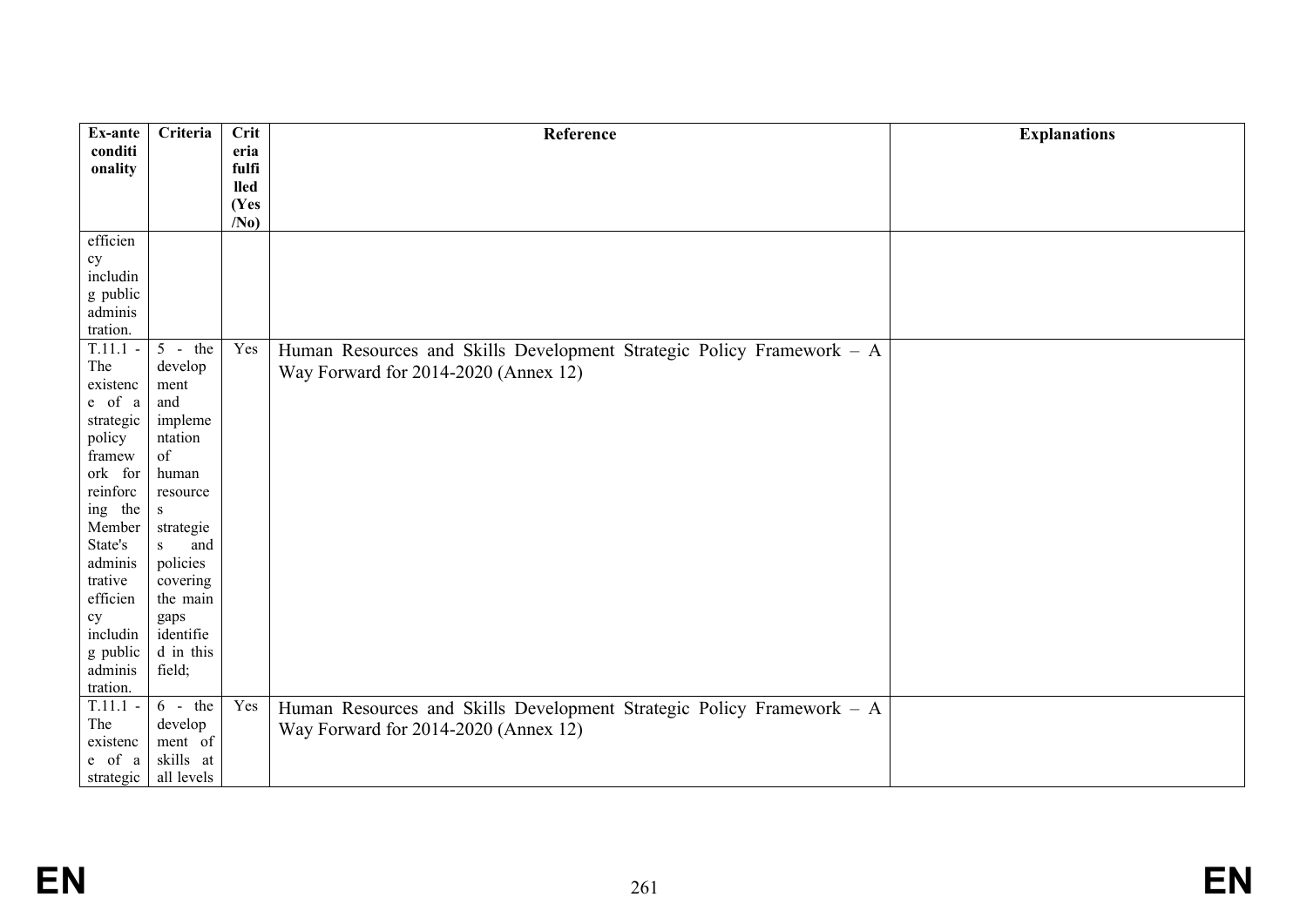| Ex-ante           | Criteria  | <b>Crit</b>         | Reference                                                                            | <b>Explanations</b>                                                        |
|-------------------|-----------|---------------------|--------------------------------------------------------------------------------------|----------------------------------------------------------------------------|
| conditi           |           | eria                |                                                                                      |                                                                            |
| onality           |           | fulfi               |                                                                                      |                                                                            |
|                   |           | <b>lled</b><br>(Yes |                                                                                      |                                                                            |
|                   |           | /N <sub>0</sub>     |                                                                                      |                                                                            |
| policy            | of<br>the |                     |                                                                                      |                                                                            |
| framew            | professi  |                     |                                                                                      |                                                                            |
| ork for           | onal      |                     |                                                                                      |                                                                            |
| reinforc          | hierarch  |                     |                                                                                      |                                                                            |
| ing the           | y within  |                     |                                                                                      |                                                                            |
| Member            | public    |                     |                                                                                      |                                                                            |
| State's           | authoriti |                     |                                                                                      |                                                                            |
| adminis           | es;       |                     |                                                                                      |                                                                            |
| trative           |           |                     |                                                                                      |                                                                            |
| efficien          |           |                     |                                                                                      |                                                                            |
| cy<br>includin    |           |                     |                                                                                      |                                                                            |
| g public          |           |                     |                                                                                      |                                                                            |
| adminis           |           |                     |                                                                                      |                                                                            |
| tration.          |           |                     |                                                                                      |                                                                            |
| $T.11.1 -$        | $7 - the$ | Yes                 | Strategy and Action Plan 2014-2020: Better Governance (Annex 9) - Page 46.           | Page 46 shows the mapping between strategic                                |
| The               | develop   |                     | The judiciary sector is being referred to in pages 5 (Executive Summary), in Part    | initiatives and pertinent assessment criteria, whereby                     |
| existenc          | ment of   |                     | II (Current State of Play, page 14), in Part II (Current State of Play, page 30) and | all needs are being addressed by one or more strategic                     |
| e of a            | procedur  |                     |                                                                                      | initiatives.                                                               |
| strategic         | and<br>es |                     | in Part III (Strategy and Action Plan for Good Governance, page 38), measure         | The judiciary sector is being referred to in pages 5                       |
| policy            | tools for |                     | 1.6 under Strategic Objective 1                                                      | (Executive Summary) and:                                                   |
| framew            | monitori  |                     |                                                                                      | In Part II (Current State of Play) of Annex 9                              |
| ork for           | ng<br>and |                     |                                                                                      | (page 14), there is a specific section on "the Judicial                    |
| reinforc          | evaluati  |                     |                                                                                      | System and the Justice Sector", including a bullet                         |
| ing the           | on.       |                     |                                                                                      | explaining what the justice reform will involve (last                      |
| Member<br>State's |           |                     |                                                                                      | bullet on page 15);<br>2.<br>In Part II (Current State of Play) of Annex 9 |
| adminis           |           |                     |                                                                                      | (page 30), there is a section on "Government"                              |
| trative           |           |                     |                                                                                      | Direction" in which the justice component is                               |
| efficien          |           |                     |                                                                                      | mentioned as one being included in the simplification                      |
| cy                |           |                     |                                                                                      | exercise;                                                                  |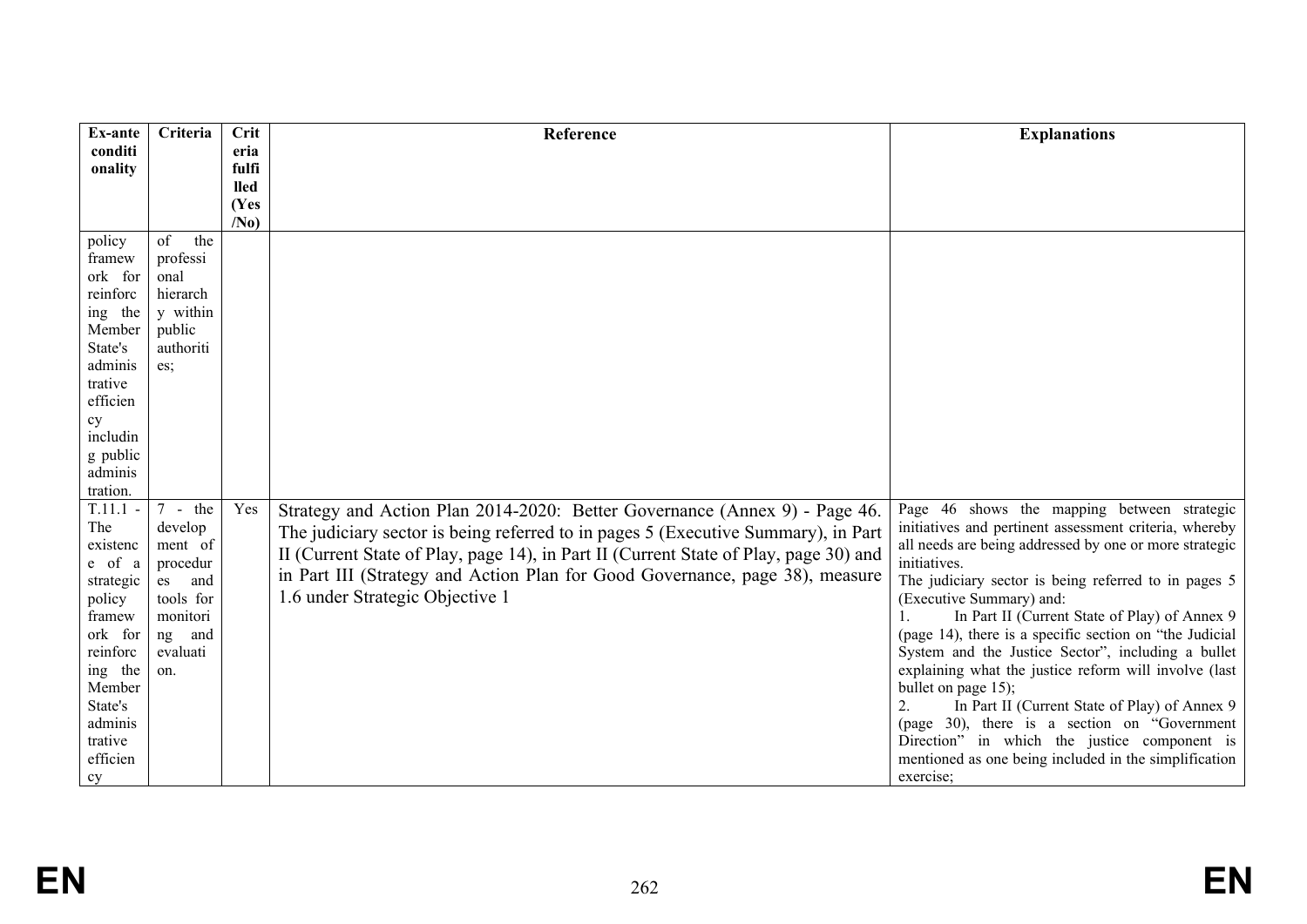| Ex-ante                                                                                                                                                                                                                                            | Criteria                                                                                                                                                                                                                                                                                    | Crit            | Reference                                                                                                                                                                                                                                                                                                                                                                                                                                                                                                  | <b>Explanations</b>                                                                                                                                                                                                                                                                                                                                                                                                                                                                                                                                                                                                                                                                                                                                                                                                                                                                                                                                                                                                                                                    |
|----------------------------------------------------------------------------------------------------------------------------------------------------------------------------------------------------------------------------------------------------|---------------------------------------------------------------------------------------------------------------------------------------------------------------------------------------------------------------------------------------------------------------------------------------------|-----------------|------------------------------------------------------------------------------------------------------------------------------------------------------------------------------------------------------------------------------------------------------------------------------------------------------------------------------------------------------------------------------------------------------------------------------------------------------------------------------------------------------------|------------------------------------------------------------------------------------------------------------------------------------------------------------------------------------------------------------------------------------------------------------------------------------------------------------------------------------------------------------------------------------------------------------------------------------------------------------------------------------------------------------------------------------------------------------------------------------------------------------------------------------------------------------------------------------------------------------------------------------------------------------------------------------------------------------------------------------------------------------------------------------------------------------------------------------------------------------------------------------------------------------------------------------------------------------------------|
| conditi<br>onality                                                                                                                                                                                                                                 |                                                                                                                                                                                                                                                                                             | eria<br>fulfi   |                                                                                                                                                                                                                                                                                                                                                                                                                                                                                                            |                                                                                                                                                                                                                                                                                                                                                                                                                                                                                                                                                                                                                                                                                                                                                                                                                                                                                                                                                                                                                                                                        |
|                                                                                                                                                                                                                                                    |                                                                                                                                                                                                                                                                                             | <b>lled</b>     |                                                                                                                                                                                                                                                                                                                                                                                                                                                                                                            |                                                                                                                                                                                                                                                                                                                                                                                                                                                                                                                                                                                                                                                                                                                                                                                                                                                                                                                                                                                                                                                                        |
|                                                                                                                                                                                                                                                    |                                                                                                                                                                                                                                                                                             | (Yes            |                                                                                                                                                                                                                                                                                                                                                                                                                                                                                                            |                                                                                                                                                                                                                                                                                                                                                                                                                                                                                                                                                                                                                                                                                                                                                                                                                                                                                                                                                                                                                                                                        |
| includin<br>g public<br>adminis<br>tration.                                                                                                                                                                                                        |                                                                                                                                                                                                                                                                                             | /N <sub>0</sub> |                                                                                                                                                                                                                                                                                                                                                                                                                                                                                                            | In Part III (Strategy and Action Plan for<br>$\mathfrak{Z}$ .<br>Good Governance) of Annex 9 (page 38), measure<br>1.6 under Strategic Objective 1 addresses the<br>implementation of the reform in the justice sector to<br>reduce court case duration and backlog of cases                                                                                                                                                                                                                                                                                                                                                                                                                                                                                                                                                                                                                                                                                                                                                                                           |
| G.1<br>The<br>existenc<br>of<br>e<br>adminis<br>trative<br>capacity<br>for the<br>implem<br>entation<br>and<br>applicat<br>of<br>ion<br>Union<br>anti-<br>discrimi<br>nation<br>law and<br>policy<br>the<br>in<br>field of<br><b>ESI</b><br>Funds. | $\overline{a}$<br>Arrange<br>ments in<br>accordan<br>ce with<br>the<br>institutio<br>nal and<br>legal<br>framewo<br>rk<br>of<br>Member<br><b>States</b><br>the<br>for<br>involve<br>ment of<br>bodies<br>responsi<br>ble for<br>the<br>promoti<br>of<br>on<br>equal<br>treatmen<br>t of all | Yes             | The National Commission for the Promotion of Equality (NCPE) is an<br>independent, government funded body set up, by virtue of Chapter 456 of the<br>of<br>2004.<br>Refer<br>Malta<br>Laws<br>in<br>January<br>link:<br>to<br>http://www.hsph.harvard.edu/population/womenrights/malta.women.03.pdf The<br>NCPE works closely with the Managing Authority and attends information<br>sessions held when a Call for Project Applications is launched. NCPE offers<br>training to various groups in society. | The NCPE works to ensure that Maltese society is a<br>society free from any form of discrimination based<br>on:<br>(i) sex/gender and family responsibilities, sexual<br>orientation, age, religion or belief, racial or ethnic<br>origin, and gender identity in employment; banks and<br>financial institutions, as well as education; and<br>(ii) racial/ethnic origin and gender in the provision of<br>goods and services and their supply.<br>Refer to link:<br>http://msdc.gov.mt/en/NCPE/Pages/NCPE Home.asp<br>X<br>The NCPE provides advice on Equal Opportunities<br>Legislation in Malta to applicants applying for EU<br>funds as well as guidance on how best to integrate<br>equal opportunities in projects.<br>NCPE will continue to be a key stakeholder in the<br>preparation and implementation of the programmes<br>and Monitoring Committee.<br>For Disability a separate body is responsible for these<br>arrangements - National Commission For Persons<br>with Disability (Please refer to General Ex-ante<br>conditionality 3 on Disability) |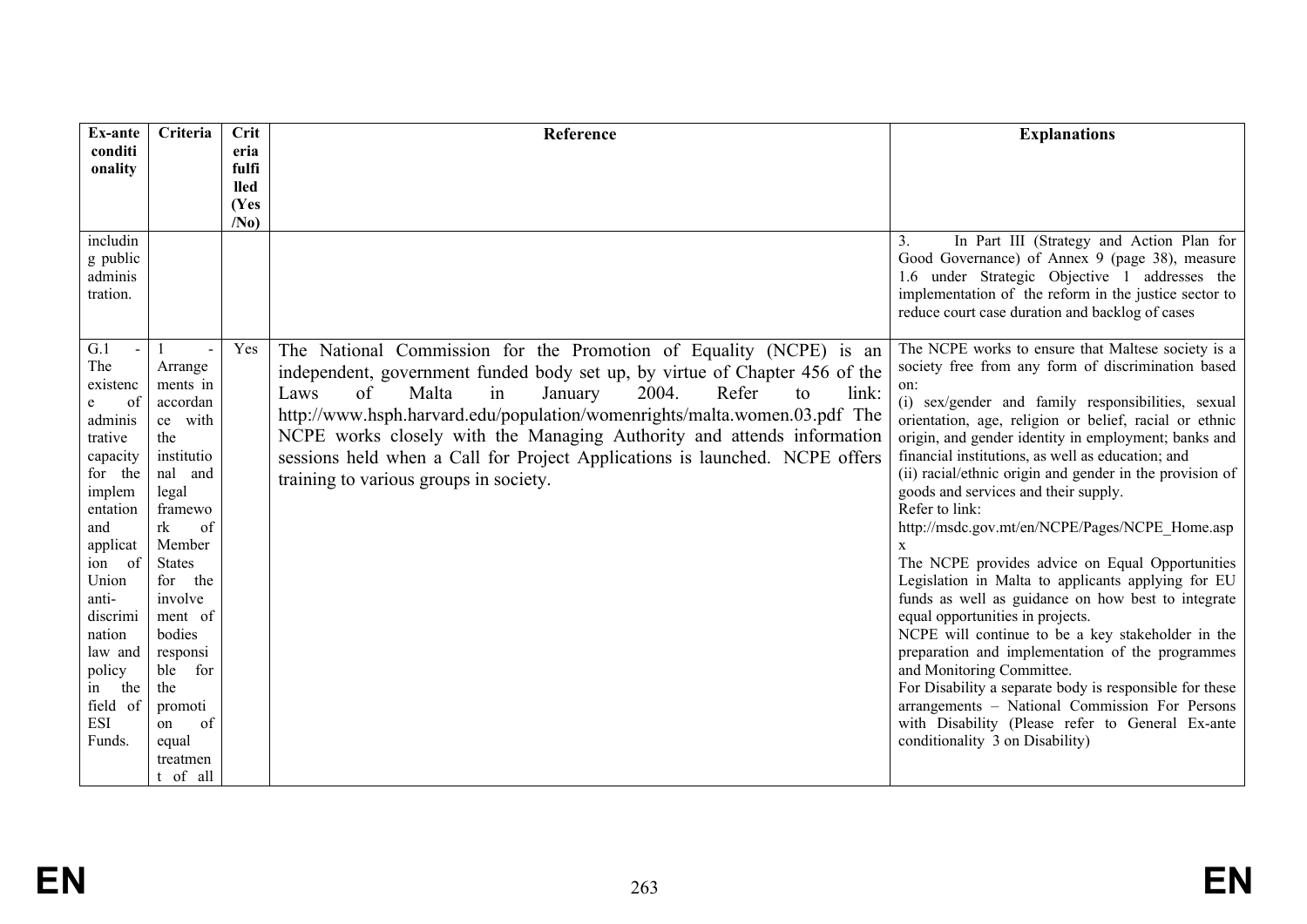| Ex-ante                | Criteria               | <b>Crit</b>     | Reference                                                                        | <b>Explanations</b>                                                                       |
|------------------------|------------------------|-----------------|----------------------------------------------------------------------------------|-------------------------------------------------------------------------------------------|
| conditi<br>onality     |                        | eria<br>fulfi   |                                                                                  |                                                                                           |
|                        |                        | <b>lled</b>     |                                                                                  |                                                                                           |
|                        |                        | (Yes            |                                                                                  |                                                                                           |
|                        |                        | /N <sub>0</sub> |                                                                                  |                                                                                           |
|                        | persons                |                 |                                                                                  |                                                                                           |
|                        | througho               |                 |                                                                                  |                                                                                           |
|                        | the<br>ut              |                 |                                                                                  |                                                                                           |
|                        | preparati              |                 |                                                                                  |                                                                                           |
|                        | on and<br>impleme      |                 |                                                                                  |                                                                                           |
|                        | ntation                |                 |                                                                                  |                                                                                           |
|                        | of                     |                 |                                                                                  |                                                                                           |
|                        | program                |                 |                                                                                  |                                                                                           |
|                        | mes,                   |                 |                                                                                  |                                                                                           |
|                        | includin               |                 |                                                                                  |                                                                                           |
|                        | the<br>g               |                 |                                                                                  |                                                                                           |
|                        | provisio               |                 |                                                                                  |                                                                                           |
|                        | of<br>$\mathbf n$      |                 |                                                                                  |                                                                                           |
|                        | advice                 |                 |                                                                                  |                                                                                           |
|                        | on                     |                 |                                                                                  |                                                                                           |
|                        | equality<br>in ESI     |                 |                                                                                  |                                                                                           |
|                        | fund                   |                 |                                                                                  |                                                                                           |
|                        | related                |                 |                                                                                  |                                                                                           |
|                        | activities             |                 |                                                                                  |                                                                                           |
|                        |                        |                 |                                                                                  |                                                                                           |
| G.1<br>$\mathbb{Z}^2$  | $\overline{2}$         | Yes             | A Training Plan on anti-discrimination and equality mainstreaming has been       | Various types of training are provided to the                                             |
| The                    | Arrange                |                 | drawn up by NCPE, which it will be implementing together with the relevant       | authorities involved in ESI funds, namely:                                                |
| existenc               | ments                  |                 | Authorities' staff. Training will be offered for all current officers and to all | •Ad hoc training provided at the authority / entity's                                     |
| of<br>e                | for                    |                 | newly engaged officers responsible for ESI funding Programmes 2014-2020          | request                                                                                   |
| adminis                | training               |                 | across the Public Service.                                                       | •One-to-one meetings with applicants, beneficiaries                                       |
| trative                | for staff<br>the<br>of |                 |                                                                                  | or consultancy firms upon their request<br>•Through the EU-funded project entitled Gender |
| capacity<br>the<br>for | authoriti              |                 |                                                                                  | Mainstreaming – in Practice (GMIP), specific training                                     |
| implem                 | es                     |                 |                                                                                  | was given on the horizontal policy of equal                                               |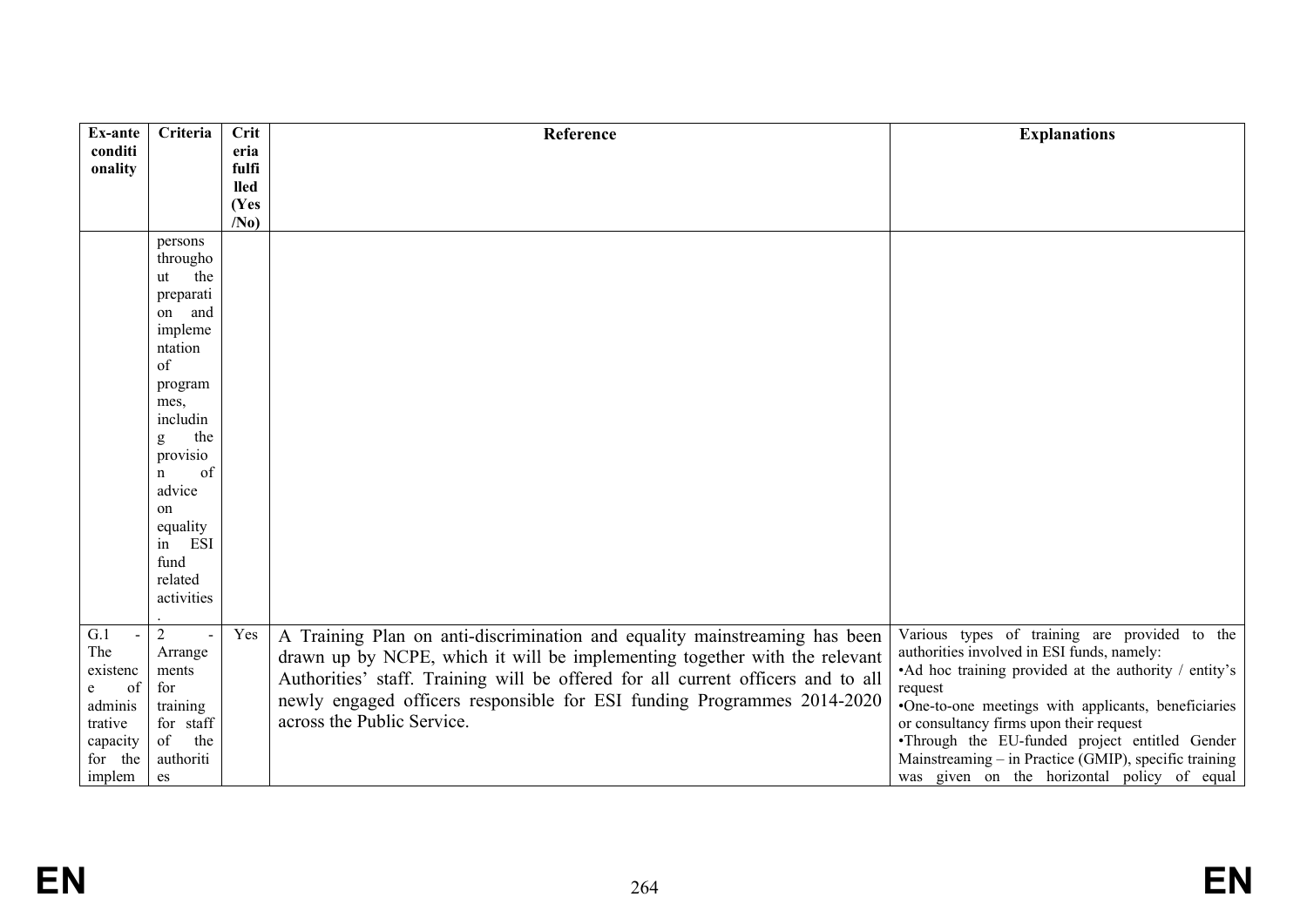| Ex-ante               | Criteria                 | Crit            | Reference                                                                    | <b>Explanations</b>                                                                                       |
|-----------------------|--------------------------|-----------------|------------------------------------------------------------------------------|-----------------------------------------------------------------------------------------------------------|
| conditi               |                          | eria            |                                                                              |                                                                                                           |
| onality               |                          | fulfi           |                                                                              |                                                                                                           |
|                       |                          | lled            |                                                                              |                                                                                                           |
|                       |                          | (Yes            |                                                                              |                                                                                                           |
|                       |                          | /N <sub>0</sub> |                                                                              |                                                                                                           |
| entation              | involved                 |                 |                                                                              | opportunities to government departments and public                                                        |
| and                   | in<br>the                |                 |                                                                              | sector organizations which are potential beneficiaries                                                    |
| applicat              | manage                   |                 |                                                                              | of ESI funds.                                                                                             |
| ion of                | ment                     |                 |                                                                              |                                                                                                           |
| Union<br>anti-        | and                      |                 |                                                                              | For Disability a separate body is responsible for these<br>arrangements - National Commission for Persons |
| discrimi              | control<br>of<br>the     |                 |                                                                              | with Disability (Please refer to General Ex-ante                                                          |
| nation                | <b>ESI</b>               |                 |                                                                              | conditionality 3 on Disability)                                                                           |
| law and               | Funds in                 |                 |                                                                              |                                                                                                           |
| policy                | the                      |                 |                                                                              | NCPE offers training to various groups in society                                                         |
| the<br>in             | fields of                |                 |                                                                              | including NGOs, civil society organisation and                                                            |
| field of              | Union                    |                 |                                                                              | educational institutions                                                                                  |
| <b>ESI</b>            | anti                     |                 |                                                                              |                                                                                                           |
| Funds.                | discrimi                 |                 |                                                                              |                                                                                                           |
|                       | nation                   |                 |                                                                              |                                                                                                           |
|                       | law and                  |                 |                                                                              |                                                                                                           |
|                       | policy.                  |                 |                                                                              |                                                                                                           |
| G.2                   | $\overline{\phantom{a}}$ | Yes             | The National Commission for the Promotion of Equality (NCPE) is an           | The NCPE as the equality body provides the                                                                |
| The                   | Arrange                  |                 | independent, government funded body set up by virtue of Chapter 456 the Laws | necessary arrangements throughout the preparation                                                         |
| existenc              | ments in                 |                 | $\sigma$ f<br>Malta<br>2004.<br>in<br>January                                | and implementation of programmes The NCPE works                                                           |
| of<br>e               | accordan                 |                 | http://www.hsph.harvard.edu/population/womenrights/malta.women.03.pdf        | closely with the Managing Authority and attends                                                           |
| adminis               | ce with                  |                 |                                                                              | information sessions held when a Call for Project                                                         |
| trative               | the                      |                 | NCPE developed publications and tools to further support applicants and      | Applications is launched. NCPE will continue to be a                                                      |
| capacity              | institutio               |                 | beneficiaries.<br>These<br>tools<br>available<br>are<br>$_{\rm on}$          | in the<br>stakeholder<br>preparation<br>kev<br>and                                                        |
| for the               | nal and                  |                 | http://msdc.gov.mt/en/NCPE/Pages/Our Publications and Resources/Resource     | implementation of the programmes as well as being                                                         |
| implem                | legal                    |                 | s_and_Tools.aspx                                                             | actively involved on the Monitoring Committee                                                             |
| entation              | framewo<br>rk            |                 |                                                                              | particularly in relation to gender equality.<br>The NCPE provides advice and guidance to                  |
| and                   | of<br>Member             |                 |                                                                              | applicants and beneficiaries on the implications and                                                      |
| applicat<br>of<br>ion | <b>States</b>            |                 |                                                                              | application of gender equality in their projects.                                                         |
| Union                 | for<br>the               |                 |                                                                              |                                                                                                           |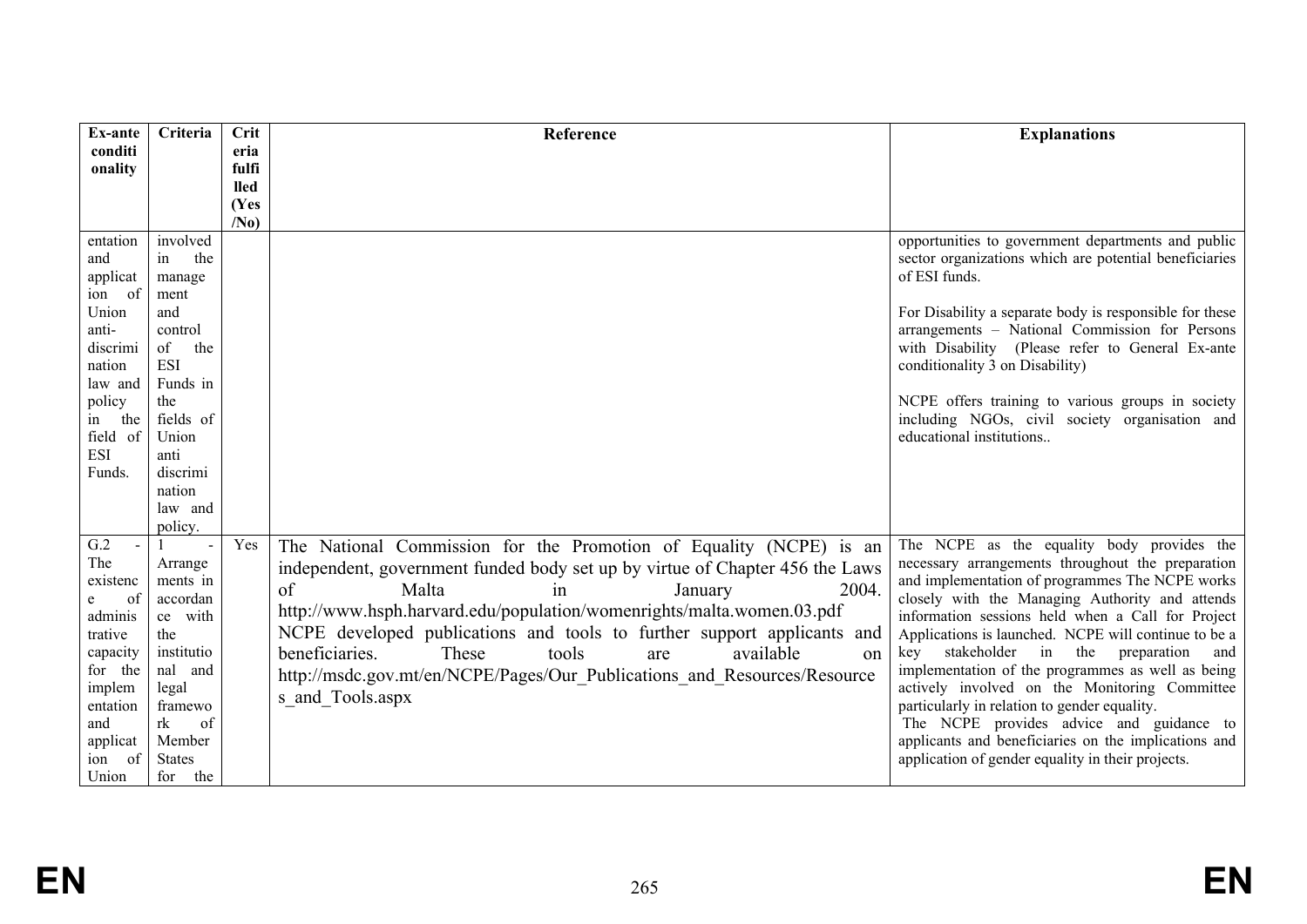| Ex-ante                             | Criteria           | $\overline{\text{Crit}}$             | Reference | <b>Explanations</b> |
|-------------------------------------|--------------------|--------------------------------------|-----------|---------------------|
| conditi                             |                    | eria                                 |           |                     |
| onality                             |                    | fulfi                                |           |                     |
|                                     |                    | $\boldsymbol{\mathsf{lled}}$<br>(Yes |           |                     |
|                                     |                    | (N <sub>0</sub> )                    |           |                     |
| gender                              | involve            |                                      |           |                     |
| equality                            | ment of            |                                      |           |                     |
| law and                             | bodies             |                                      |           |                     |
|                                     | responsi           |                                      |           |                     |
|                                     | ble for            |                                      |           |                     |
| policy<br>in the<br>field of<br>ESI | gender             |                                      |           |                     |
|                                     | equality           |                                      |           |                     |
| Funds.                              | througho<br>ut the |                                      |           |                     |
|                                     |                    |                                      |           |                     |
|                                     | preparati          |                                      |           |                     |
|                                     | on and             |                                      |           |                     |
|                                     | impleme            |                                      |           |                     |
|                                     | ntation<br>of      |                                      |           |                     |
|                                     |                    |                                      |           |                     |
|                                     | program            |                                      |           |                     |
|                                     | mes,<br>includin   |                                      |           |                     |
|                                     |                    |                                      |           |                     |
|                                     | g the<br>provisio  |                                      |           |                     |
|                                     | of<br>$\mathbf n$  |                                      |           |                     |
|                                     | advice             |                                      |           |                     |
|                                     | $\,$ on $\,$       |                                      |           |                     |
|                                     | gender             |                                      |           |                     |
|                                     |                    |                                      |           |                     |
|                                     | equality<br>in ESI |                                      |           |                     |
|                                     | Fund-              |                                      |           |                     |
|                                     | related            |                                      |           |                     |
|                                     | activities         |                                      |           |                     |
|                                     |                    |                                      |           |                     |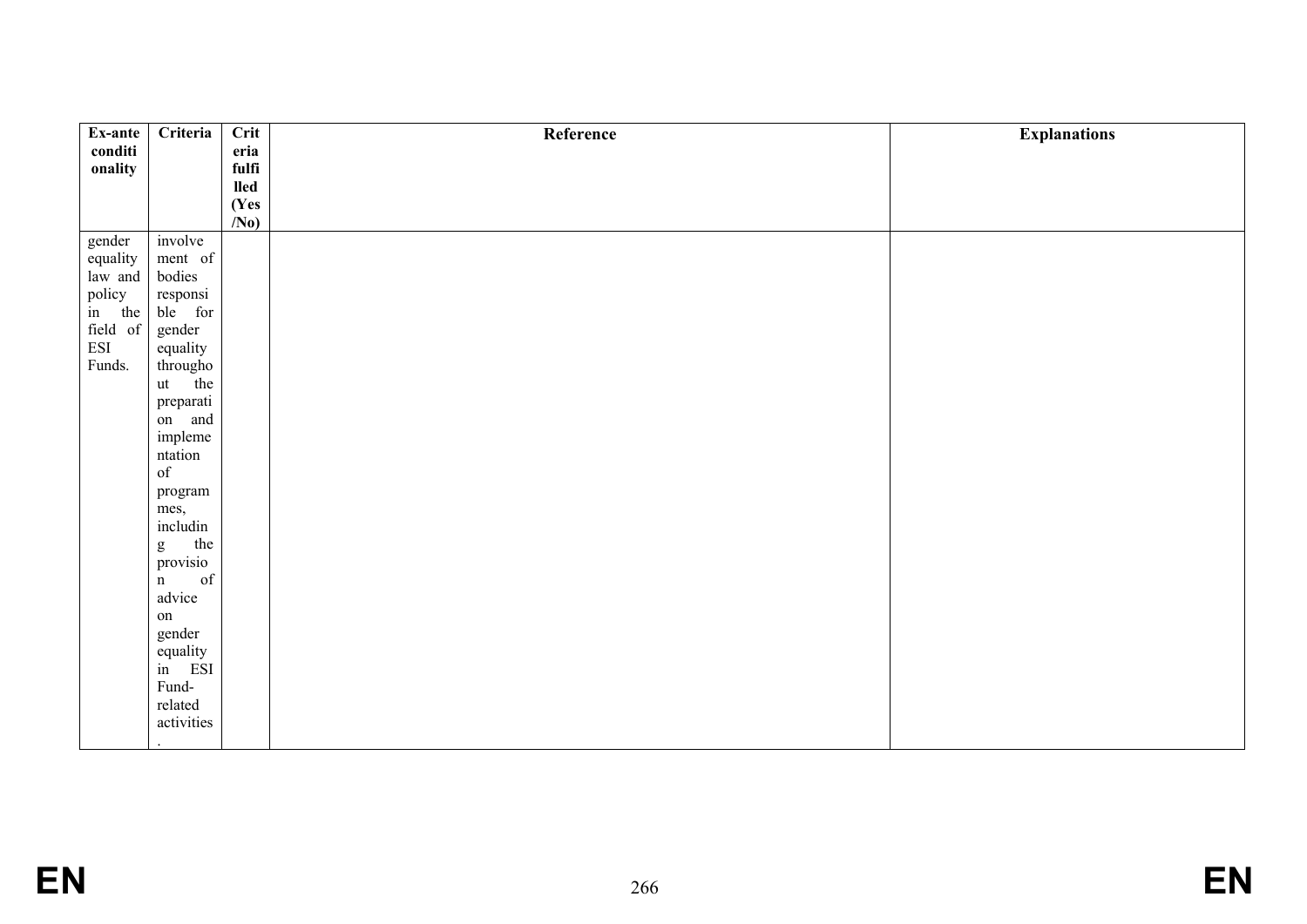|                                                                                                             | <b>Explanations</b>                                                                 |
|-------------------------------------------------------------------------------------------------------------|-------------------------------------------------------------------------------------|
| conditi<br>eria<br>fulfi                                                                                    |                                                                                     |
| onality<br><b>lled</b>                                                                                      |                                                                                     |
| (Yes                                                                                                        |                                                                                     |
| /N <sub>0</sub>                                                                                             |                                                                                     |
| G.2<br>Yes<br>$\overline{2}$<br>According to the Training Plan, the NCPE will be delivering training to the | Requests for training are discussed with the interested                             |
| The<br>Arrange<br>relevant Authorities' staff focusing on EU gender equality at the start of                | organisation/group being in the private and public                                  |
| existenc<br>ments<br>Programming Period for all current officers and to all newly engaged officers          | sector as well as NGO's, Civil Society Organisations                                |
| for<br>of<br>e<br>responsible for ESI funding Programmes 2014-2020 across the Public Service.               | and Educational Institutions to ensure that the training                            |
| adminis<br>training<br>Furthermore, the NCPE offers training to various groups in society.                  | provided addresses their needs. Types of training                                   |
| for staff<br>provided include:<br>trative<br>of<br>the<br>capacity                                          | •Ad hoc training provided at the authority / entity's                               |
| for the<br>authoriti<br>request                                                                             |                                                                                     |
| implem<br>es                                                                                                | •One-to-one meetings with applicants, beneficiaries                                 |
| or consultancy firms upon their request<br>involved<br>entation                                             |                                                                                     |
| in<br>the<br>and                                                                                            | •Through the EU-funded project entitled Gender                                      |
| applicat<br>manage                                                                                          | Mainstreaming - in Practice (GMIP), specific                                        |
| ion of<br>ment                                                                                              | training was given on the horizontal policy of equal                                |
| Union<br>and                                                                                                | opportunities to government departments and public                                  |
| gender<br>control                                                                                           | sector organisations, many of which are beneficiaries                               |
| of<br>the<br>equality                                                                                       | of EU funds. In view of this and in conjunction with                                |
| <b>ESI</b><br>law and<br>Funds in<br>issued:                                                                | the Office of the Prime Minister, a circular was<br>OPM Circular No. 15/2012 Gender |
| policy<br>the<br>Mainstreaming<br>the<br>in                                                                 | in<br>Practice:                                                                     |
| field of<br>fields of                                                                                       | http://msdc.gov.mt/en/NCPE/Documents/Projects an                                    |
| <b>ESI</b><br>Union<br>d Specific Initiatives/Gender Mainstreaming-                                         |                                                                                     |
| in Practise/circular.pdf<br>Funds.<br>gender                                                                |                                                                                     |
| equality                                                                                                    |                                                                                     |
| law and                                                                                                     |                                                                                     |
| policy as                                                                                                   |                                                                                     |
| well as                                                                                                     |                                                                                     |
| on                                                                                                          |                                                                                     |
| gender                                                                                                      |                                                                                     |
| mainstre<br>aming.                                                                                          |                                                                                     |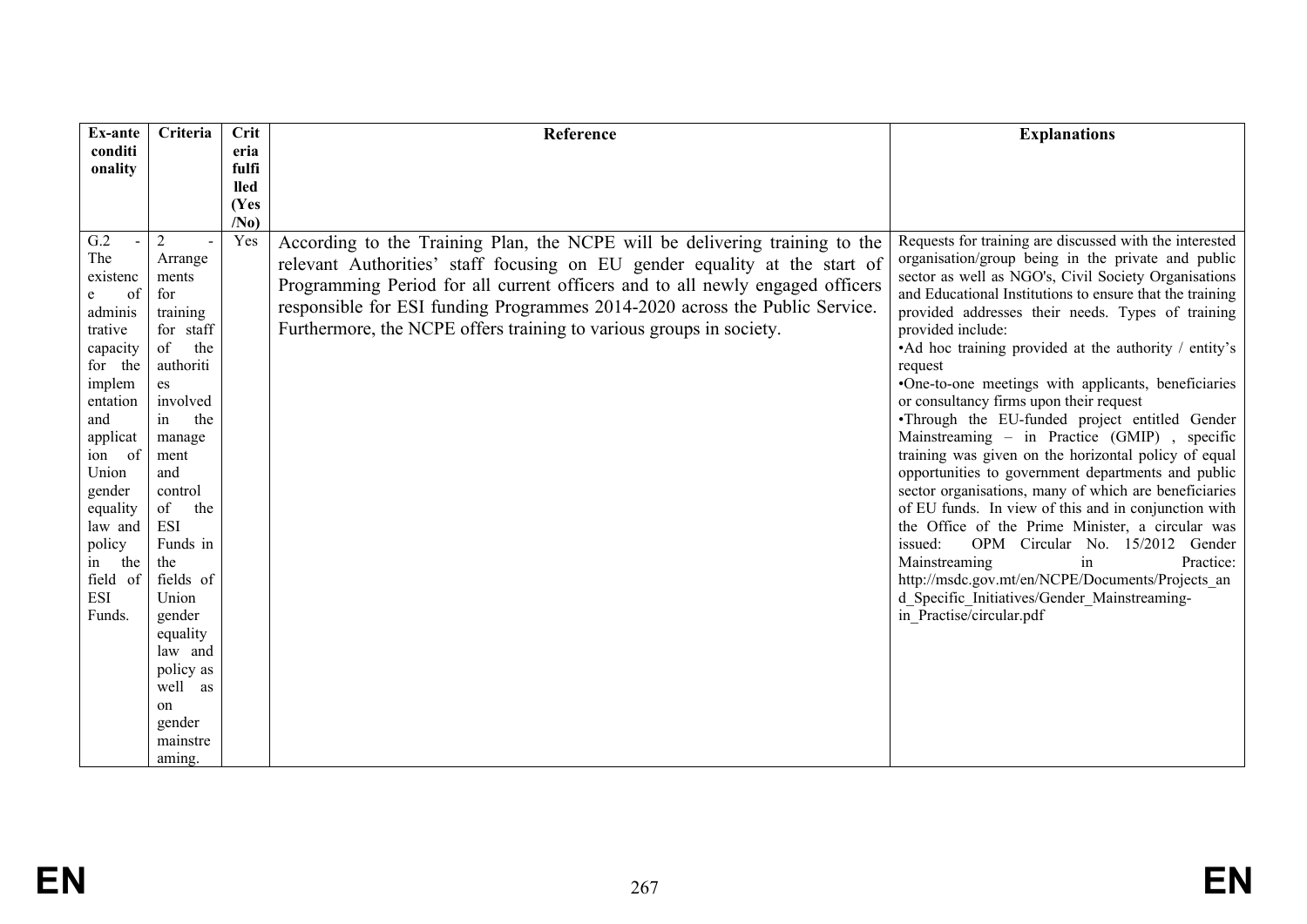| Ex-ante                                                                                                                                                                                                                                                                                                                       | <b>Crit</b><br>Criteria                                                                                                                                                                                                                                                                                                                                                       | Reference                                                                                                                                                                                                                                                                                                                                                                                                                                                                                                                                     | <b>Explanations</b>                                                                                                                                                                                                                                                                                                                                                                                                                                                                                                                                                                                                                                                                                                                                                                                                                                                                                                                                                                                       |
|-------------------------------------------------------------------------------------------------------------------------------------------------------------------------------------------------------------------------------------------------------------------------------------------------------------------------------|-------------------------------------------------------------------------------------------------------------------------------------------------------------------------------------------------------------------------------------------------------------------------------------------------------------------------------------------------------------------------------|-----------------------------------------------------------------------------------------------------------------------------------------------------------------------------------------------------------------------------------------------------------------------------------------------------------------------------------------------------------------------------------------------------------------------------------------------------------------------------------------------------------------------------------------------|-----------------------------------------------------------------------------------------------------------------------------------------------------------------------------------------------------------------------------------------------------------------------------------------------------------------------------------------------------------------------------------------------------------------------------------------------------------------------------------------------------------------------------------------------------------------------------------------------------------------------------------------------------------------------------------------------------------------------------------------------------------------------------------------------------------------------------------------------------------------------------------------------------------------------------------------------------------------------------------------------------------|
| conditi                                                                                                                                                                                                                                                                                                                       | eria                                                                                                                                                                                                                                                                                                                                                                          |                                                                                                                                                                                                                                                                                                                                                                                                                                                                                                                                               |                                                                                                                                                                                                                                                                                                                                                                                                                                                                                                                                                                                                                                                                                                                                                                                                                                                                                                                                                                                                           |
| onality                                                                                                                                                                                                                                                                                                                       | fulfi                                                                                                                                                                                                                                                                                                                                                                         |                                                                                                                                                                                                                                                                                                                                                                                                                                                                                                                                               |                                                                                                                                                                                                                                                                                                                                                                                                                                                                                                                                                                                                                                                                                                                                                                                                                                                                                                                                                                                                           |
|                                                                                                                                                                                                                                                                                                                               | <b>lled</b>                                                                                                                                                                                                                                                                                                                                                                   |                                                                                                                                                                                                                                                                                                                                                                                                                                                                                                                                               |                                                                                                                                                                                                                                                                                                                                                                                                                                                                                                                                                                                                                                                                                                                                                                                                                                                                                                                                                                                                           |
|                                                                                                                                                                                                                                                                                                                               | (Yes                                                                                                                                                                                                                                                                                                                                                                          |                                                                                                                                                                                                                                                                                                                                                                                                                                                                                                                                               |                                                                                                                                                                                                                                                                                                                                                                                                                                                                                                                                                                                                                                                                                                                                                                                                                                                                                                                                                                                                           |
| G.3<br>The<br>existenc<br>of<br>e<br>adminis<br>trative<br>capacity<br>for the<br>implem<br>entation<br>and<br>applicat<br>- of<br>ion<br>the<br>United<br><b>Nations</b><br>Convent<br>ion on<br>the<br>rights of<br>persons<br>with<br>disabilit<br>ies<br>(UNCR<br>PD) in<br>the field<br>of ESI<br>Funds<br>in<br>accorda | /N <sub>0</sub><br>Yes<br>Arrange<br>ments in<br>accordan<br>ce with<br>the<br>institutio<br>nal and<br>legal<br>framewo<br>rk<br>of<br>Member<br><b>States</b><br>for<br>the<br>consultat<br>ion and<br>involve<br>ment of<br>bodies<br>in<br>charge<br>of<br>protectio<br>of<br>$\mathbf n$<br>rights of<br>persons<br>with<br>disabiliti<br>es<br>or<br>represen<br>tative | Functions of the National Commission Persons with Disability (NCPD) are<br>22<br>of<br>prescribed<br>in<br>Article<br>the<br>Equal<br>Opportunities<br>Act<br>(http://www.knpd.org/legislation/eoa.html). Activities of the NCPD can be<br>referred at: http://www.knpd.org/ Equal Opportunities Compliance Unit-<br>http://www.knpd.org/pubs/pdf/fs09%20Equal%20Opportunities%20Compliance<br>%20Unit.pdf<br>All<br>Guidelines':<br>Access<br>for<br>Design<br>$\overline{\phantom{m}}$<br>http://www.knpd.org/legislation/accessforall.html | The Equal Opportunities Act is divided into various<br>sections, with Section III stating that there can be no<br>discrimination made against people on the basis of<br>their disability. These sections are grouped under 5<br>main headings which are: Employment; Education;<br>Access (physical); provision of goods, facilities or<br>services; Accommodation (housing).<br>Heading no. 6 under this same act provides<br>information on exemptions. Additionally it safeguards<br>persons with disability from discrimination in relation<br>to insurance.<br>The NCPD was appointed as the independent<br>mechanism. The Focal Point for UNCRPD was<br>appointed within the Ministry for Family and Social<br>Solidarity.<br>The NCPD provides assistance and guidance for<br>applicants of EU funds on all disability related<br>aspects of the implementation of the ESI Funds,<br>including accessibility, equality of opportunities and<br>non-discrimination issues raised in their projects. |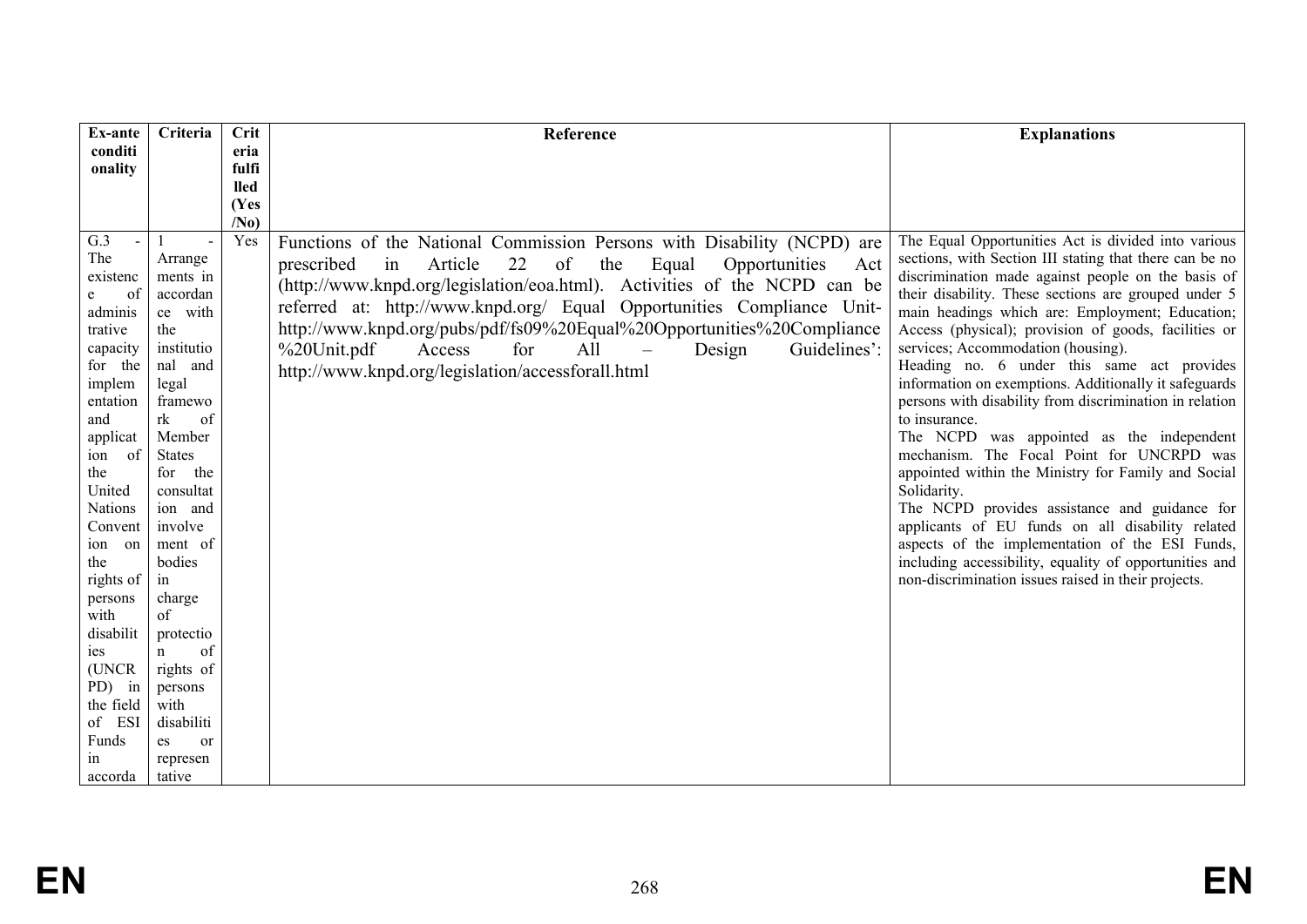| Ex-ante      | Criteria                                    | Crit                 | Reference                                                                           | <b>Explanations</b> |
|--------------|---------------------------------------------|----------------------|-------------------------------------------------------------------------------------|---------------------|
| conditi      |                                             | eria                 |                                                                                     |                     |
| onality      |                                             | fulfi<br><b>lled</b> |                                                                                     |                     |
|              |                                             | (Yes                 |                                                                                     |                     |
|              |                                             | /N <sub>0</sub>      |                                                                                     |                     |
| nce          | organisa                                    |                      |                                                                                     |                     |
| with         | tions of                                    |                      |                                                                                     |                     |
| Council      | persons                                     |                      |                                                                                     |                     |
| Decisio      | with                                        |                      |                                                                                     |                     |
| n<br>2010/48 | disabiliti<br>and                           |                      |                                                                                     |                     |
| /EC.         | es<br>other                                 |                      |                                                                                     |                     |
|              | relevant                                    |                      |                                                                                     |                     |
|              | stakehol                                    |                      |                                                                                     |                     |
|              | ders                                        |                      |                                                                                     |                     |
|              | througho                                    |                      |                                                                                     |                     |
|              | the<br>ut                                   |                      |                                                                                     |                     |
|              | preparati                                   |                      |                                                                                     |                     |
|              | on and                                      |                      |                                                                                     |                     |
|              | impleme                                     |                      |                                                                                     |                     |
|              | ntation                                     |                      |                                                                                     |                     |
|              | of                                          |                      |                                                                                     |                     |
|              | program                                     |                      |                                                                                     |                     |
| G.3          | mes.                                        |                      |                                                                                     |                     |
| The          | $\overline{2}$<br>$\overline{a}$<br>Arrange | Yes                  | The National Commission Persons with Disability, NCPD (refer to link                |                     |
| existenc     | ments                                       |                      | http://www.knpd.org/legislation/eoa.html) will continue to deliver training to the  |                     |
| of<br>e      | for                                         |                      | relevant Authorities' staff focusing on Malta's obligations in relation to disabled |                     |
| adminis      | training                                    |                      | people's rights and, specifically, the UN Convention on the Rights of Persons       |                     |
| trative      | for staff                                   |                      | with Disabilities and the Equal Opportunities (Persons with Disability) Act         |                     |
| capacity     | of<br>the                                   |                      | (Cap. 413). The training is planned to continue taking place during 2014.           |                     |
| for the      | authoriti                                   |                      |                                                                                     |                     |
| implem       | es                                          |                      |                                                                                     |                     |
| entation     | involved                                    |                      |                                                                                     |                     |
| and          | in<br>the                                   |                      |                                                                                     |                     |
| applicat     | manage                                      |                      |                                                                                     |                     |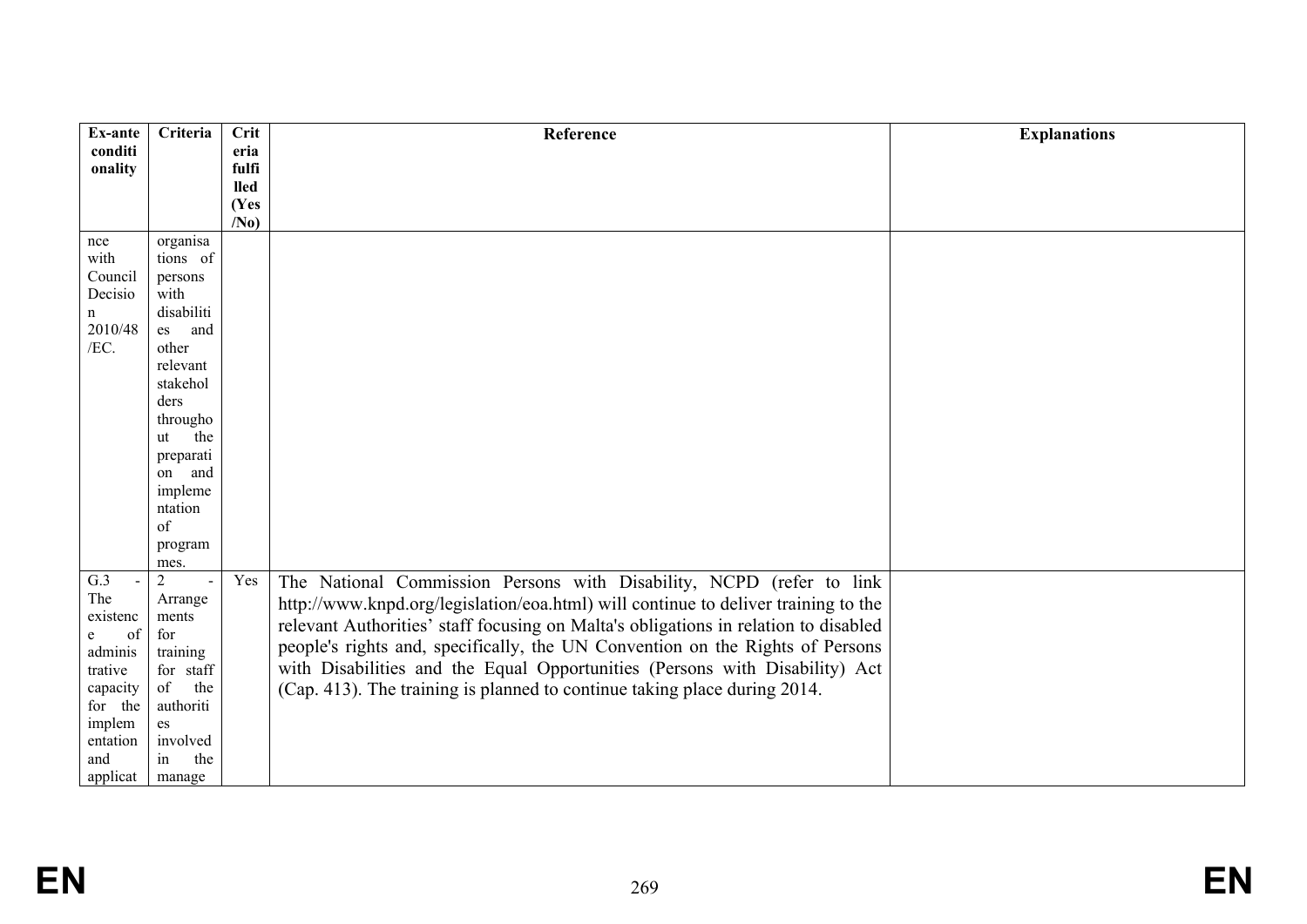| Ex-ante             | Criteria                                                                                                                                                                                                                                                                                                                                                                                                                       | $\overline{\text{Crit}}$ | Reference | <b>Explanations</b> |
|---------------------|--------------------------------------------------------------------------------------------------------------------------------------------------------------------------------------------------------------------------------------------------------------------------------------------------------------------------------------------------------------------------------------------------------------------------------|--------------------------|-----------|---------------------|
| conditi             |                                                                                                                                                                                                                                                                                                                                                                                                                                | eria                     |           |                     |
| onality             |                                                                                                                                                                                                                                                                                                                                                                                                                                | fulfi                    |           |                     |
|                     |                                                                                                                                                                                                                                                                                                                                                                                                                                | lled                     |           |                     |
|                     |                                                                                                                                                                                                                                                                                                                                                                                                                                | (Yes                     |           |                     |
|                     |                                                                                                                                                                                                                                                                                                                                                                                                                                | /N <sub>0</sub>          |           |                     |
| of<br>ion           | ment                                                                                                                                                                                                                                                                                                                                                                                                                           |                          |           |                     |
| the                 | and                                                                                                                                                                                                                                                                                                                                                                                                                            |                          |           |                     |
| United              | control                                                                                                                                                                                                                                                                                                                                                                                                                        |                          |           |                     |
| Nations             | of<br>the                                                                                                                                                                                                                                                                                                                                                                                                                      |                          |           |                     |
| Convent             | <b>ESI</b>                                                                                                                                                                                                                                                                                                                                                                                                                     |                          |           |                     |
| ion on              | Funds in                                                                                                                                                                                                                                                                                                                                                                                                                       |                          |           |                     |
| the                 | the                                                                                                                                                                                                                                                                                                                                                                                                                            |                          |           |                     |
| rights of           | fields of                                                                                                                                                                                                                                                                                                                                                                                                                      |                          |           |                     |
| persons             | applicab                                                                                                                                                                                                                                                                                                                                                                                                                       |                          |           |                     |
| with                | le Union                                                                                                                                                                                                                                                                                                                                                                                                                       |                          |           |                     |
| $\it disability$    | and                                                                                                                                                                                                                                                                                                                                                                                                                            |                          |           |                     |
| ies                 | national                                                                                                                                                                                                                                                                                                                                                                                                                       |                          |           |                     |
| (UNCR               | disabilit                                                                                                                                                                                                                                                                                                                                                                                                                      |                          |           |                     |
| PD) in              | $\mathbf{y}$<br>law                                                                                                                                                                                                                                                                                                                                                                                                            |                          |           |                     |
| the field           | and                                                                                                                                                                                                                                                                                                                                                                                                                            |                          |           |                     |
| of ESI              | policy,                                                                                                                                                                                                                                                                                                                                                                                                                        |                          |           |                     |
| Funds               | includin                                                                                                                                                                                                                                                                                                                                                                                                                       |                          |           |                     |
| $\operatorname{in}$ | $\mathbf{g}% _{T}=\mathbf{g}_{T}=\mathbf{g}_{T}=\mathbf{g}_{T}=\mathbf{g}_{T}=\mathbf{g}_{T}=\mathbf{g}_{T}=\mathbf{g}_{T}=\mathbf{g}_{T}=\mathbf{g}_{T}=\mathbf{g}_{T}=\mathbf{g}_{T}=\mathbf{g}_{T}=\mathbf{g}_{T}=\mathbf{g}_{T}=\mathbf{g}_{T}=\mathbf{g}_{T}=\mathbf{g}_{T}=\mathbf{g}_{T}=\mathbf{g}_{T}=\mathbf{g}_{T}=\mathbf{g}_{T}=\mathbf{g}_{T}=\mathbf{g}_{T}=\mathbf{g}_{T}=\mathbf{g}_{T}=\mathbf{g}_{T}=\math$ |                          |           |                     |
| accorda             | accessibi                                                                                                                                                                                                                                                                                                                                                                                                                      |                          |           |                     |
| nce                 | lity and                                                                                                                                                                                                                                                                                                                                                                                                                       |                          |           |                     |
| with                | the                                                                                                                                                                                                                                                                                                                                                                                                                            |                          |           |                     |
| Council             | practical                                                                                                                                                                                                                                                                                                                                                                                                                      |                          |           |                     |
| Decisio             | applicati                                                                                                                                                                                                                                                                                                                                                                                                                      |                          |           |                     |
| $\mathbf n$         | on of the                                                                                                                                                                                                                                                                                                                                                                                                                      |                          |           |                     |
| 2010/48             | $\ensuremath{\mathrm{UNCRP}}$                                                                                                                                                                                                                                                                                                                                                                                                  |                          |           |                     |
| /EC.                | ${\rm D}$<br>$\rm as$                                                                                                                                                                                                                                                                                                                                                                                                          |                          |           |                     |
|                     | $\operatorname{reflected}$                                                                                                                                                                                                                                                                                                                                                                                                     |                          |           |                     |
|                     | in Union                                                                                                                                                                                                                                                                                                                                                                                                                       |                          |           |                     |
|                     | and                                                                                                                                                                                                                                                                                                                                                                                                                            |                          |           |                     |
|                     | national                                                                                                                                                                                                                                                                                                                                                                                                                       |                          |           |                     |
|                     | legislati                                                                                                                                                                                                                                                                                                                                                                                                                      |                          |           |                     |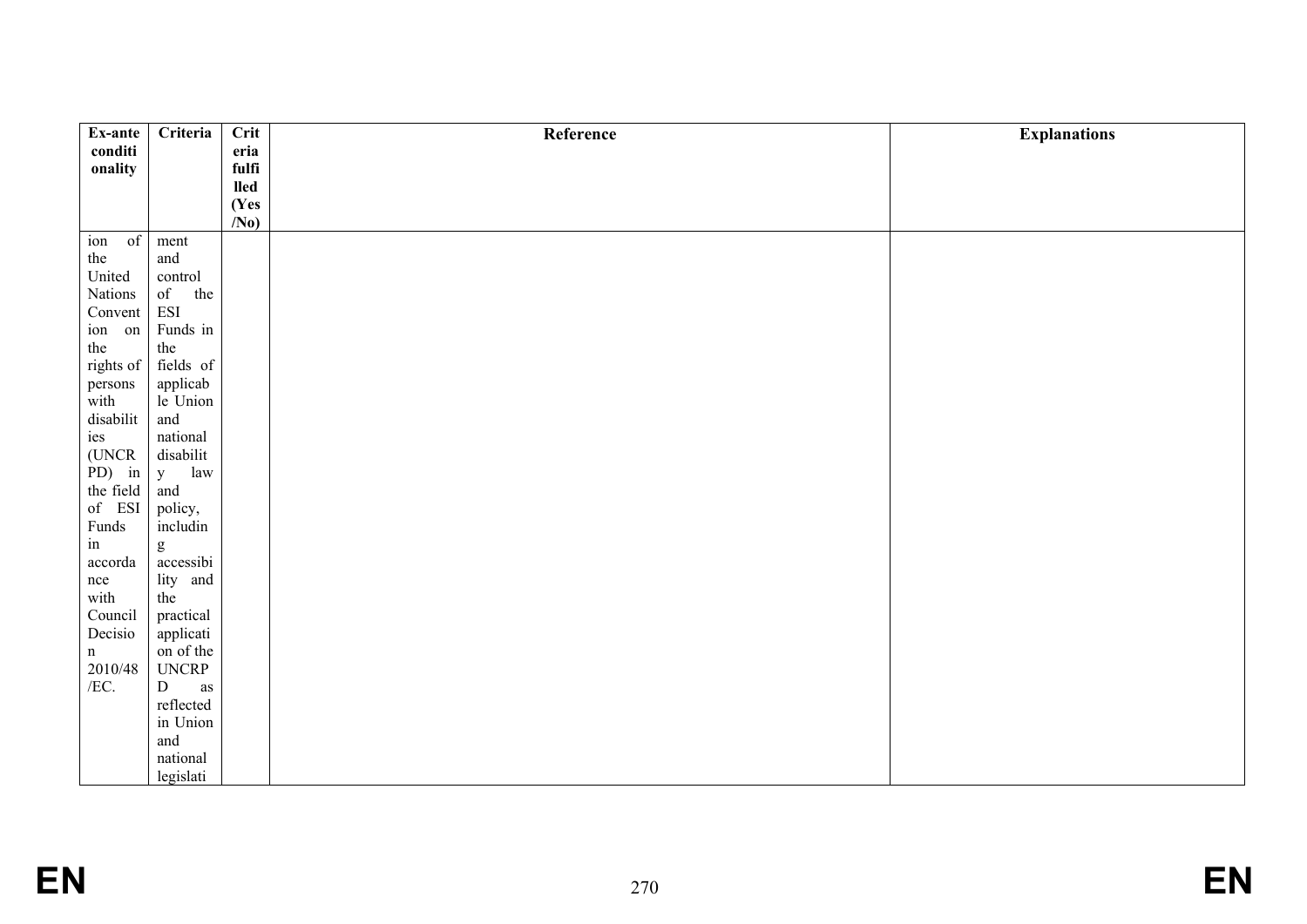| <b>Ex-ante</b>     | Criteria             | <b>Crit</b>     | Reference                                                                       | <b>Explanations</b>                                                                                                |
|--------------------|----------------------|-----------------|---------------------------------------------------------------------------------|--------------------------------------------------------------------------------------------------------------------|
| conditi<br>onality |                      | eria<br>fulfi   |                                                                                 |                                                                                                                    |
|                    |                      | <b>lled</b>     |                                                                                 |                                                                                                                    |
|                    |                      | (Yes            |                                                                                 |                                                                                                                    |
|                    |                      | /N <sub>0</sub> |                                                                                 |                                                                                                                    |
|                    | as<br>on,            |                 |                                                                                 |                                                                                                                    |
|                    | appropri             |                 |                                                                                 |                                                                                                                    |
|                    | ate.                 |                 |                                                                                 |                                                                                                                    |
| G.3                | $\overline{3}$       | Yes             | A monitoring mechanism for the implementation of Article 9 of UNCRPD            | The monitoring mechanism involves three main tasks:                                                                |
| The                | Arrange              |                 | covering the whole cycle of ESI Funds has been set up between the NCPD and      | Beneficiaries are invited to consult the                                                                           |
| existenc           | ments to             |                 | the MA. For infrastructural projects, the NCPD vets these projects for          | NCPD during the drafting of the project application to                                                             |
| of<br>e<br>adminis | ensure<br>monitori   |                 | accessibility based on the 'Access for All - Design Guidelines' (refer to link: | ensure that activities take into consideration the needs<br>of disabled persons at the design stage of the project |
| trative            | ng of the            |                 | http://www.knpd.org/legislation/accessforall.html)<br>at the permitting stage   | activities;                                                                                                        |
| capacity           | impleme              |                 | through<br>planning<br>the<br>normal<br>process;                                | 2.<br>The MA will ask the beneficiaries to consult                                                                 |
| for the            | ntation              |                 | http://www.knpd.org/pubs/pdf/fs09%20Equal%20Opportunities%20Compliance          | the NCPD formally once projects are approved so that                                                               |
| implem             | of                   |                 |                                                                                 | an agreement is in place on how the needs of disabled                                                              |
| entation           | Article 9            |                 | %20Unit.pdf                                                                     | persons are being taken into consideration within the                                                              |
| and                | of<br>the            |                 |                                                                                 | project activities. It is to be noted that in Malta, the                                                           |
| applicat           | <b>UNCRP</b>         |                 |                                                                                 | NCPD already provides assistance and guidance for                                                                  |
| of<br>ion          | D<br>in              |                 |                                                                                 | applicants of EU funds on all disability related                                                                   |
| the<br>United      | relation<br>the      |                 |                                                                                 | aspects of the implementation of the ESI Funds,                                                                    |
| <b>Nations</b>     | to<br><b>ESI</b>     |                 |                                                                                 | including accessibility, equality of opportunities and<br>non-discrimination issues raised in their projects.      |
| Convent            | Funds                |                 |                                                                                 | 3.<br>At closure of project, the NCPD will                                                                         |
| on<br>ion          | througho             |                 |                                                                                 | evaluate how the commitments taken at selection                                                                    |
| the                | the<br>ut            |                 |                                                                                 | stage were implemented during the implementation.                                                                  |
| rights of          | preparati            |                 |                                                                                 |                                                                                                                    |
| persons            | and<br>on            |                 |                                                                                 | NCPD also established the Equal Opportunities                                                                      |
| with               | the                  |                 |                                                                                 | Compliance Unit                                                                                                    |
| disabilit          | impleme              |                 |                                                                                 |                                                                                                                    |
| ies<br>(UNCR       | ntation<br>of<br>the |                 |                                                                                 |                                                                                                                    |
| PD)<br>in          | program              |                 |                                                                                 |                                                                                                                    |
| the field          | mes.                 |                 |                                                                                 |                                                                                                                    |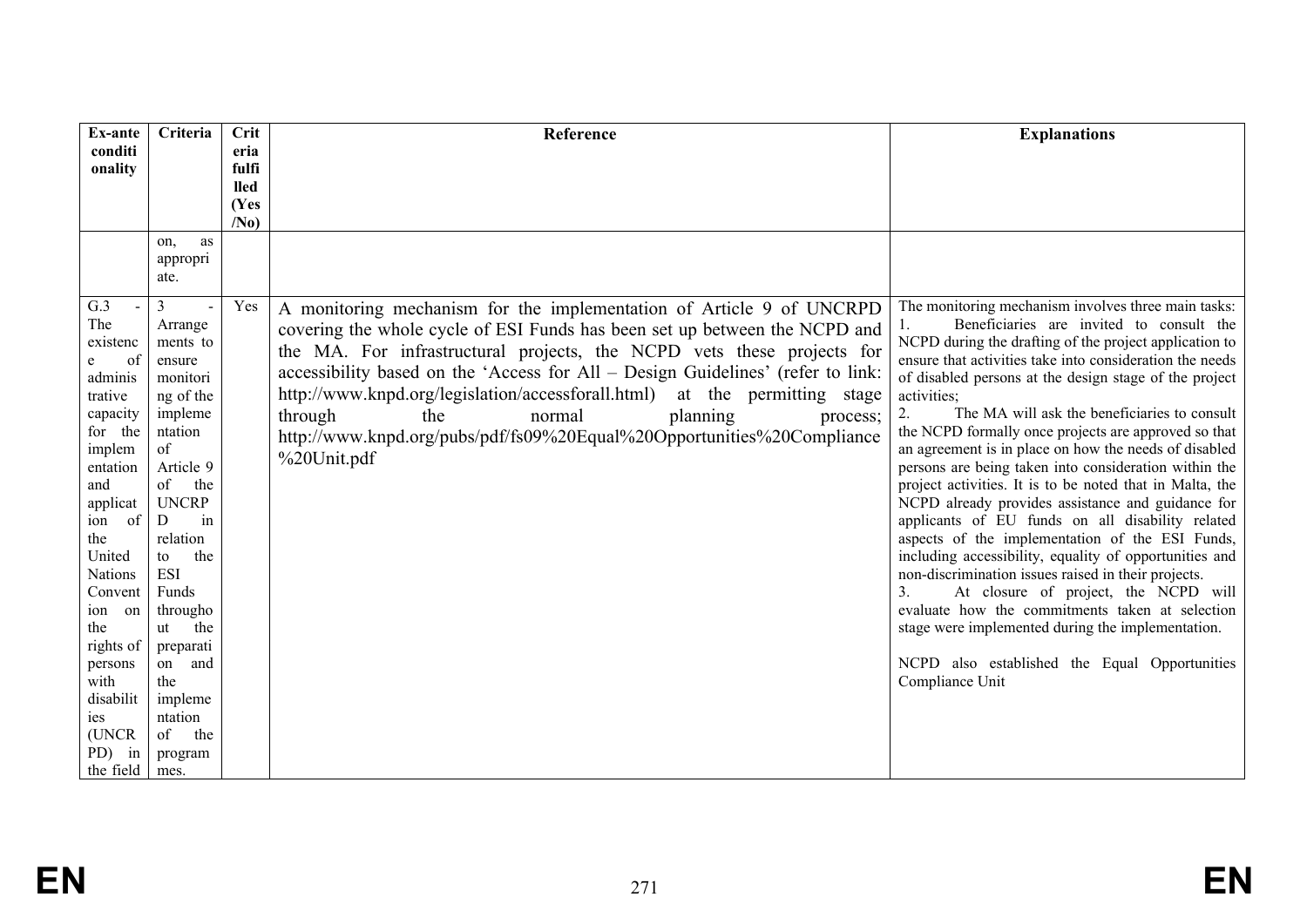| <b>Ex-ante</b>         | Criteria                | <b>Crit</b>     | Reference                                                                      | <b>Explanations</b>                                                                                        |
|------------------------|-------------------------|-----------------|--------------------------------------------------------------------------------|------------------------------------------------------------------------------------------------------------|
| conditi                |                         | eria            |                                                                                |                                                                                                            |
| onality                |                         | fulfi           |                                                                                |                                                                                                            |
|                        |                         | <b>lled</b>     |                                                                                |                                                                                                            |
|                        |                         | (Yes            |                                                                                |                                                                                                            |
| of ESI                 |                         | /N <sub>0</sub> |                                                                                |                                                                                                            |
| Funds                  |                         |                 |                                                                                |                                                                                                            |
| in                     |                         |                 |                                                                                |                                                                                                            |
| accorda                |                         |                 |                                                                                |                                                                                                            |
| nce                    |                         |                 |                                                                                |                                                                                                            |
| with                   |                         |                 |                                                                                |                                                                                                            |
| Council                |                         |                 |                                                                                |                                                                                                            |
| Decisio                |                         |                 |                                                                                |                                                                                                            |
| n                      |                         |                 |                                                                                |                                                                                                            |
| 2010/48                |                         |                 |                                                                                |                                                                                                            |
| /EC.                   |                         |                 |                                                                                |                                                                                                            |
| G.4                    |                         | Yes             | The Department of Contracts (DOC) is the single centralised public procurement | The DOC is responsible for developing standard                                                             |
| The                    | Arrange                 |                 | institution for most functions on the national level. www.contracts.gov.mt     | procedures and routines, for developing a                                                                  |
| existenc               | ments                   |                 | Public<br>Malta<br>S.L.174.04,<br>Procurement<br>in<br>is<br>regulated<br>by:  | procurement policy, for the preparation of guidelines                                                      |
| of<br>e<br>arrange     | for<br>the<br>effective |                 | http://justiceservices.gov.mt/DownloadDocument.aspx?app=lom&itemid=9532        | and instructions, the national contribution to EU<br>advisory committees, the Maltese Public Procurement   |
| ments                  | applicati               |                 | $&1=1$<br>S.L.174.06,                                                          | Network participation (PPN), the preparation of an                                                         |
| for the                | of<br>on                |                 | http://justiceservices.gov.mt/DownloadDocument.aspx?app=lom&itemid=9534        | annual report to the government on the functioning of                                                      |
| effectiv               | Union                   |                 | $&1=1$<br>S.L<br>174.08,                                                       | the public procurement system, the collection of                                                           |
| e                      | public                  |                 |                                                                                | statistical and other data, the permission of less                                                         |
| applicat               | procure                 |                 | http://justiceservices.gov.mt/DownloadDocument.aspx?app=lom&itemid=11764       | competitive procedures, the use of exceptions,                                                             |
| ion of                 | ment                    |                 | $&1=1$                                                                         | extensions, the use of the accelerated procedures, and                                                     |
| Union                  | rules                   |                 |                                                                                | advising the government on public procurement                                                              |
| public                 | through                 |                 |                                                                                | policy.                                                                                                    |
| procure                | appropri                |                 |                                                                                | In Malta any aggrieved bidder can lodge an appeal in                                                       |
| ment                   | ate                     |                 |                                                                                | front of the Public Contracts Review Board (PCRB).                                                         |
| in<br>law<br>the field | mechani                 |                 |                                                                                | This board is independent and autonomous of any                                                            |
| of<br>the              | sms.                    |                 |                                                                                | contracting authority. Furthermore bidders who are<br>not satisfied with the decision of the PCRB have the |
| <b>ESI</b>             |                         |                 |                                                                                | benefit of a further appeal in front of the Court of                                                       |
| Funds.                 |                         |                 |                                                                                | Appeal of Malta in its superior Jurisdiction.                                                              |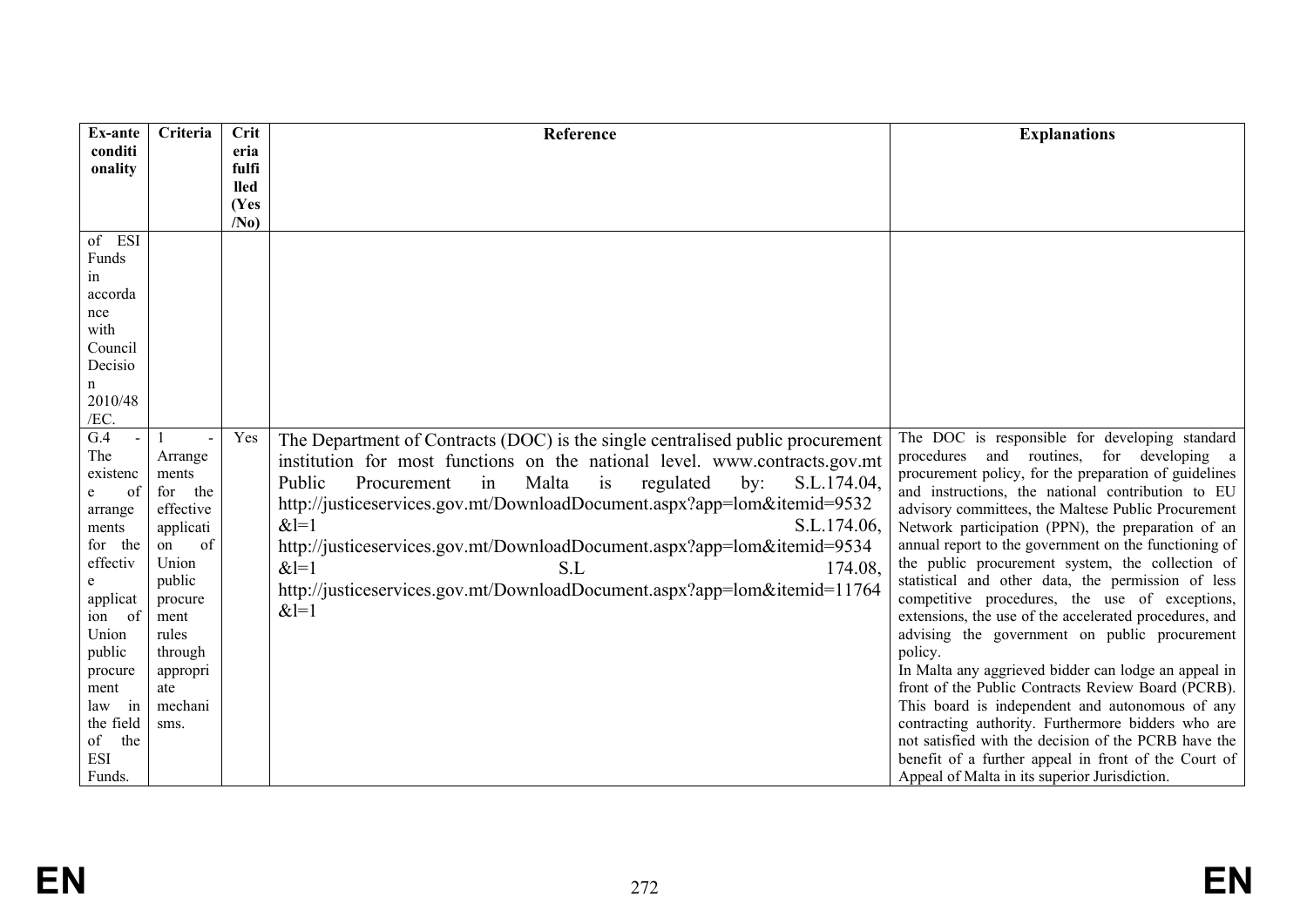| <b>Ex-ante</b><br>conditi                                                                                                                                                             | Criteria                                                                                                         | Crit<br>eria            | Reference                                                                                                                                                                                                                                                                                                                                                                                                                                                                                                                                          | <b>Explanations</b>                                                                                                                                                                                                                                                                                                                                                                                                                                                                                                                                                                                                                                                                                                                                                                                                                                                                                                                                                                                                                                                          |
|---------------------------------------------------------------------------------------------------------------------------------------------------------------------------------------|------------------------------------------------------------------------------------------------------------------|-------------------------|----------------------------------------------------------------------------------------------------------------------------------------------------------------------------------------------------------------------------------------------------------------------------------------------------------------------------------------------------------------------------------------------------------------------------------------------------------------------------------------------------------------------------------------------------|------------------------------------------------------------------------------------------------------------------------------------------------------------------------------------------------------------------------------------------------------------------------------------------------------------------------------------------------------------------------------------------------------------------------------------------------------------------------------------------------------------------------------------------------------------------------------------------------------------------------------------------------------------------------------------------------------------------------------------------------------------------------------------------------------------------------------------------------------------------------------------------------------------------------------------------------------------------------------------------------------------------------------------------------------------------------------|
| onality                                                                                                                                                                               |                                                                                                                  | fulfi                   |                                                                                                                                                                                                                                                                                                                                                                                                                                                                                                                                                    |                                                                                                                                                                                                                                                                                                                                                                                                                                                                                                                                                                                                                                                                                                                                                                                                                                                                                                                                                                                                                                                                              |
|                                                                                                                                                                                       |                                                                                                                  | lled                    |                                                                                                                                                                                                                                                                                                                                                                                                                                                                                                                                                    |                                                                                                                                                                                                                                                                                                                                                                                                                                                                                                                                                                                                                                                                                                                                                                                                                                                                                                                                                                                                                                                                              |
|                                                                                                                                                                                       |                                                                                                                  | (Yes<br>/N <sub>0</sub> |                                                                                                                                                                                                                                                                                                                                                                                                                                                                                                                                                    |                                                                                                                                                                                                                                                                                                                                                                                                                                                                                                                                                                                                                                                                                                                                                                                                                                                                                                                                                                                                                                                                              |
|                                                                                                                                                                                       |                                                                                                                  |                         |                                                                                                                                                                                                                                                                                                                                                                                                                                                                                                                                                    |                                                                                                                                                                                                                                                                                                                                                                                                                                                                                                                                                                                                                                                                                                                                                                                                                                                                                                                                                                                                                                                                              |
| G.4<br>The<br>existenc<br>of<br>arrange<br>ments<br>for the<br>effectiv<br>applicat<br>ion of<br>Union<br>public<br>procure<br>ment<br>law in<br>the field<br>the<br>of<br><b>ESI</b> | $\overline{2}$<br>Arrange<br>ments<br>which<br>ensure<br>transpar<br>ent<br>contract<br>award<br>procedur<br>es. | Yes                     | The DOC's main function is its role as a Central Government Authority for all<br>tenders with an estimated value exceeding $£120,000$ . An exception to this is to<br>be found in the case of Schedule 3 entities whereby authorities listed in schedule<br>3 of S.L. 174.04 (refer to link above) administer their own procurement in line<br>with the procurement regulations. Tenders which have an estimated value less<br>than $\epsilon$ 120,000 are administered by the Contracting Authority which carries the<br>procurement in question. | The evaluation of each call for tenders is carried out<br>by an ad hoc evaluation committee that is appointed<br>to carry out such evaluations. In administering the<br>tendering process and in particular the award of each<br>call for tenders as well as the requests for clarification<br>by the respective evaluation committees, the DOC is<br>supported by the General Contracts Committee<br>(GCC) which is regulated by regulation 11 of<br>S.L.174.04 . A similar body exists for Departmental<br>Tenders <i>i.e.</i> tenders which have an estimated value of<br>less than $£120,000$ . Both the GCC and the<br>Departments Contract Committee (DCC) are created<br>in terms of Regulation 9 of S.L.174.04. In Malta any<br>aggrieved bidder can lodge an appeal in front of the<br>PCRB. This board is independent and autonomous of<br>any contracting authority. Furthermore bidders who<br>are not satisfied with the decision of the PCRB have<br>the benefit of a further appeal in front of the Court of<br>Appeal of Malta in its superior Jurisdiction. |
| Funds.<br>G.4<br>The<br>existenc<br>of<br>e<br>arrange<br>ments<br>for the                                                                                                            | 3<br>Arrange<br>ments<br>for<br>training<br>and<br>dissemin                                                      | Yes                     | On a regular basis the DOC carries out training of Public Officers:<br>http://cdrt.gov.mt/corporate services<br>http://cdrt.gov.mt/epp<br>http://cdrt.gov.mt/igpp http://cdrt.gov.mt/pca http://cdrt.gov.mt/pprp Officers<br>from the DOC are also regularly sent abroad to attend training sessions.<br>Implementation of e $\square$ procurement system and website for dissemination of<br>information on public procurement on www.contracts.gov.mt                                                                                            | This training, organised with the collaboration of<br>Government's Training Agency, the CDRT (Centre<br>for Development, Research and Training), usually<br>covers local legislation. Furthermore officers from the<br>Department of Contracts are also regularly sent<br>abroad to attend training sessions.<br>The DOC is proceeding with the implementation of                                                                                                                                                                                                                                                                                                                                                                                                                                                                                                                                                                                                                                                                                                            |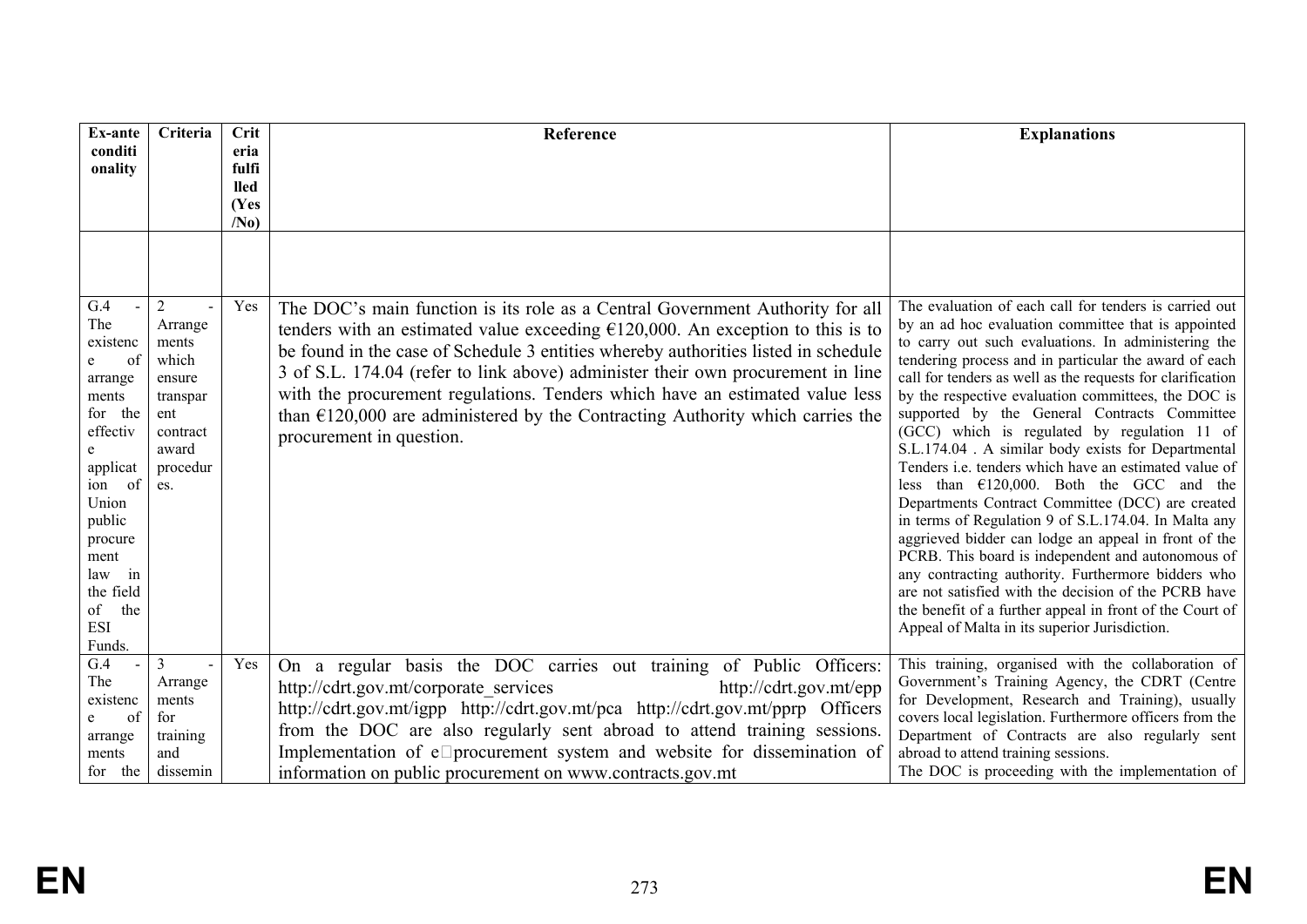| Ex-ante                                                                                                                                          | Criteria                                                                                                                                                          | <b>Crit</b>     | Reference                                                                                                                                                                                                                                                                                                                                                                                                                                                                                                                            | <b>Explanations</b>                                                                                                                                                                                                                                                                                                                                                                                                                                                                                                                                                                                                                                                                                            |
|--------------------------------------------------------------------------------------------------------------------------------------------------|-------------------------------------------------------------------------------------------------------------------------------------------------------------------|-----------------|--------------------------------------------------------------------------------------------------------------------------------------------------------------------------------------------------------------------------------------------------------------------------------------------------------------------------------------------------------------------------------------------------------------------------------------------------------------------------------------------------------------------------------------|----------------------------------------------------------------------------------------------------------------------------------------------------------------------------------------------------------------------------------------------------------------------------------------------------------------------------------------------------------------------------------------------------------------------------------------------------------------------------------------------------------------------------------------------------------------------------------------------------------------------------------------------------------------------------------------------------------------|
| conditi<br>onality                                                                                                                               |                                                                                                                                                                   | eria<br>fulfi   |                                                                                                                                                                                                                                                                                                                                                                                                                                                                                                                                      |                                                                                                                                                                                                                                                                                                                                                                                                                                                                                                                                                                                                                                                                                                                |
|                                                                                                                                                  |                                                                                                                                                                   | <b>lled</b>     |                                                                                                                                                                                                                                                                                                                                                                                                                                                                                                                                      |                                                                                                                                                                                                                                                                                                                                                                                                                                                                                                                                                                                                                                                                                                                |
|                                                                                                                                                  |                                                                                                                                                                   | (Yes            |                                                                                                                                                                                                                                                                                                                                                                                                                                                                                                                                      |                                                                                                                                                                                                                                                                                                                                                                                                                                                                                                                                                                                                                                                                                                                |
|                                                                                                                                                  | ation of                                                                                                                                                          | /N <sub>0</sub> |                                                                                                                                                                                                                                                                                                                                                                                                                                                                                                                                      |                                                                                                                                                                                                                                                                                                                                                                                                                                                                                                                                                                                                                                                                                                                |
| effectiv<br>e<br>applicat<br>- of<br>ion<br>Union<br>public<br>procure<br>ment<br>in<br>law<br>the field<br>of<br>the<br><b>ESI</b><br>Funds.    | informat<br>ion for<br>staff<br>involved<br>the<br>in<br>impleme<br>ntation<br>the<br>of<br><b>ESI</b><br>funds.                                                  |                 |                                                                                                                                                                                                                                                                                                                                                                                                                                                                                                                                      | the e-procurement strategy and has implemented a<br>full blown e-procurement system aimed at increasing<br>the efficiency and transparency of the procurement<br>process in Malta as well as increasing the exposure to<br>greater market of tenders published by the<br>Department of Contracts.<br>In coordination with the CDRT, the Department<br>formally started to deliver hands-on training to<br>Contracting Authorities and Economic Operators<br>related to e-procurement.<br>The DOC make use of its website in the<br>dissemination of information relating to public<br>procurement since under the heading "resources" the<br>DOC uploads reference material and the circulars it<br>publishes. |
| G.4<br>The<br>existenc<br>of<br>e<br>arrange<br>ments<br>for the<br>effectiv<br>e<br>applicat<br>of<br>ion<br>Union<br>public<br>procure<br>ment | $\overline{4}$<br>Arrange<br>ments to<br>ensure<br>administ<br>rative<br>capacity<br>for<br>impleme<br>ntation<br>and<br>applicati<br>of<br>on<br>Union<br>public | Yes             | The DOC is in the process of increasing staff complement in parallel with a<br>restructuring of the department. The DOC has a pool of procurement managers<br>including a number who shall also be deployed within ministries to assist and<br>guide Contracting Authorities in relation to EU-funded procurement. is also<br>implementing a training plan for a career in public procurement through on the<br>job training, possibility of a Diploma in Procurement and Supply, training on the<br>introduction of new directives. | The Pre-Contracts section caters for all administrative<br>procedures, from the publication of the tender notice<br>to the signature of the contract.<br>The Post-Contracts unit caters for any issues arising<br>during the implementation of the contract, including<br>litigation.<br>The Secretariat to the General Contracts Committee is<br>responsible for vetting the evaluation reports and<br>requests for clarifications prior to their submission to<br>the Committee.<br>Officers are sent abroad to attend training sessions.                                                                                                                                                                    |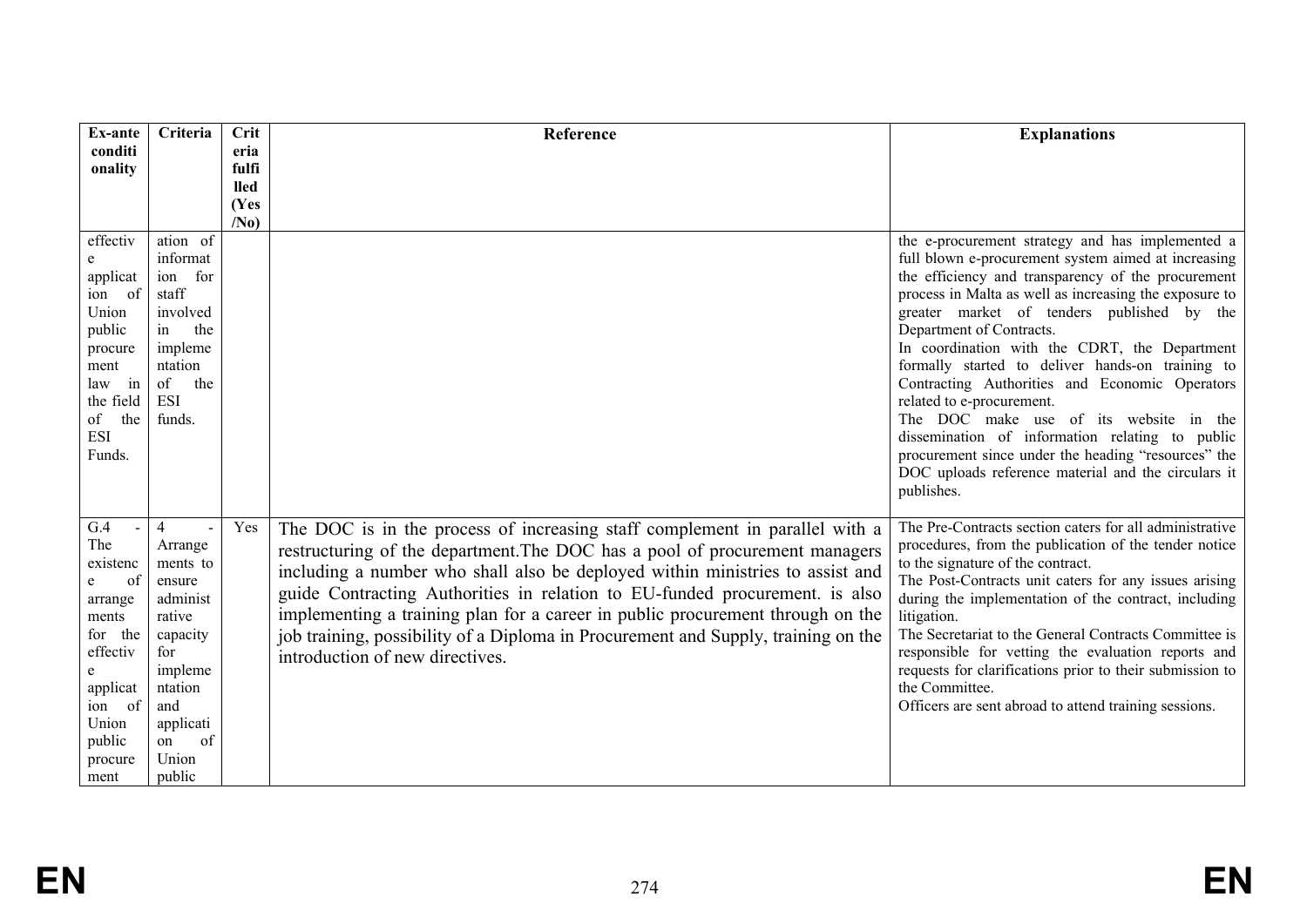| <b>Ex-ante</b>                                                                                                                                                                  | Criteria                                                                                                                          | Crit                    | Reference                                                                                                                                                                                                                                                                                                                                                                                                                                                                                            | <b>Explanations</b>                                                                                                                                                                                                                                                                                                                                                                                                                                                                                                                                            |
|---------------------------------------------------------------------------------------------------------------------------------------------------------------------------------|-----------------------------------------------------------------------------------------------------------------------------------|-------------------------|------------------------------------------------------------------------------------------------------------------------------------------------------------------------------------------------------------------------------------------------------------------------------------------------------------------------------------------------------------------------------------------------------------------------------------------------------------------------------------------------------|----------------------------------------------------------------------------------------------------------------------------------------------------------------------------------------------------------------------------------------------------------------------------------------------------------------------------------------------------------------------------------------------------------------------------------------------------------------------------------------------------------------------------------------------------------------|
| conditi<br>onality                                                                                                                                                              |                                                                                                                                   | eria<br>fulfi           |                                                                                                                                                                                                                                                                                                                                                                                                                                                                                                      |                                                                                                                                                                                                                                                                                                                                                                                                                                                                                                                                                                |
|                                                                                                                                                                                 |                                                                                                                                   | <b>lled</b>             |                                                                                                                                                                                                                                                                                                                                                                                                                                                                                                      |                                                                                                                                                                                                                                                                                                                                                                                                                                                                                                                                                                |
|                                                                                                                                                                                 |                                                                                                                                   | (Yes<br>/N <sub>0</sub> |                                                                                                                                                                                                                                                                                                                                                                                                                                                                                                      |                                                                                                                                                                                                                                                                                                                                                                                                                                                                                                                                                                |
| in<br>law<br>the field<br>the<br>of<br><b>ESI</b><br>Funds.<br>G.5<br>The<br>existenc<br>of<br>e<br>arrange<br>ments<br>for the<br>effectiv<br>e<br>applicat<br>ion of<br>Union | procure<br>ment<br>rules.<br>Arrange<br>ments<br>for<br>the<br>effective<br>applicati<br>of<br>on<br>Union<br>State aid<br>rules. | Yes                     | The State Aid Monitoring Board (SAMB) is the competent national authority<br>responsible for all State aid issues in Malta. Art 57 and 58 of the Business<br>Promotion<br>Act<br>http://justiceservices.gov.mt/DownloadDocument.aspx?app=lom&itemid=8799<br>$&1=1$<br><b>State</b><br>aid<br>rules<br>procedure<br>of<br>http://justiceservices.gov.mt/DownloadDocument.aspx?app=lom&itemid=9792<br>$&$ =1 SAMB is the national contact point on state aid issues involved in EU<br>funded projects. | State Aid monitoring rules outline the procedures<br>with regards to the notification obligations regarding<br>new aid, the treatment of non-notified aid and<br>suspension provisions as well as the recovery of<br>unlawful aid in line with the directly applicable EU<br>Council Regulation (EC) No 659/1999.<br>The rules of procedure also establish the reporting<br>obligations to SAMB by State aid grantors of aid<br>granted, including de minimis measures and block<br>exempted initiatives.<br>The SAMB keeps regular contact with key State aid |
| State<br>aid<br>rules in<br>the field<br>the<br>of<br><b>ESI</b><br>Funds.                                                                                                      |                                                                                                                                   |                         |                                                                                                                                                                                                                                                                                                                                                                                                                                                                                                      | grantors and in the case of EU Funds with the<br>respective managing Authorities and Intermediate<br>Bodies (IB). Moreover, meetings are held with<br>prospective State aid grantors and other bodies to<br>provide the necessary guidance on state aid matters.<br>Assistance is also provided in the formulation by<br>State aid grantors and IBs of scheme guidelines and<br>manuals intended to provide potential applicants and<br>beneficiaries with details on the implementation of<br>such state aid measures.                                        |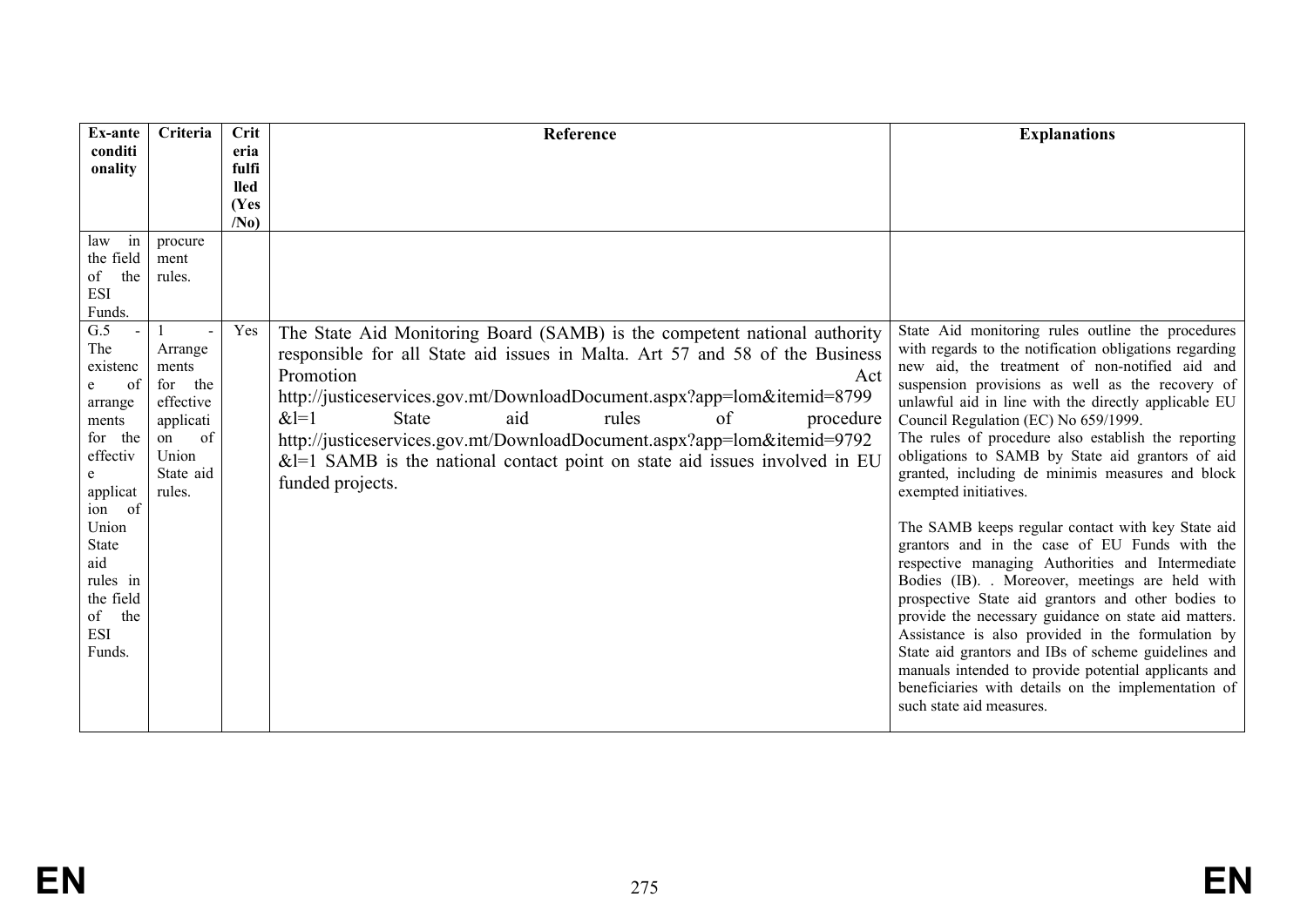| Ex-ante                                                                                                                                                                                                    | Criteria                                                                                                                                                                                    | Crit                                                    | Reference                                                                                                                                                                                                                                                                                                                                                                                                                                                                                                                              | <b>Explanations</b>                                                                                                                                                                                                                                                                                                                                                                                                                                                                                                                                                                                                                                                                                                                                                                                                                                                                                                                                                                                                                                                      |
|------------------------------------------------------------------------------------------------------------------------------------------------------------------------------------------------------------|---------------------------------------------------------------------------------------------------------------------------------------------------------------------------------------------|---------------------------------------------------------|----------------------------------------------------------------------------------------------------------------------------------------------------------------------------------------------------------------------------------------------------------------------------------------------------------------------------------------------------------------------------------------------------------------------------------------------------------------------------------------------------------------------------------------|--------------------------------------------------------------------------------------------------------------------------------------------------------------------------------------------------------------------------------------------------------------------------------------------------------------------------------------------------------------------------------------------------------------------------------------------------------------------------------------------------------------------------------------------------------------------------------------------------------------------------------------------------------------------------------------------------------------------------------------------------------------------------------------------------------------------------------------------------------------------------------------------------------------------------------------------------------------------------------------------------------------------------------------------------------------------------|
| conditi<br>onality                                                                                                                                                                                         |                                                                                                                                                                                             | eria<br>fulfi<br><b>lled</b><br>(Yes<br>/N <sub>0</sub> |                                                                                                                                                                                                                                                                                                                                                                                                                                                                                                                                        |                                                                                                                                                                                                                                                                                                                                                                                                                                                                                                                                                                                                                                                                                                                                                                                                                                                                                                                                                                                                                                                                          |
| G.5<br>The<br>existenc<br>of<br>e<br>arrange<br>ments<br>for the<br>effectiv<br>e<br>applicat<br>ion<br>- of<br>Union<br><b>State</b><br>aid<br>rules in<br>the field<br>the<br>of<br><b>ESI</b><br>Funds. | 2<br>Arrange<br>ments<br>for<br>training<br>and<br>dissemin<br>ation of<br>informat<br>ion for<br>staff<br>involved<br>the<br>in<br>impleme<br>ntation<br>of<br>the<br><b>ESI</b><br>funds. | Yes                                                     | The staff working at the SAMB is supported to participate and attend specialised<br>State aid courses organised by international institutions. Dissemination of<br>knowledge and technical expertise on state aid issues is provided to Government<br>Ministries and agencies involved in state aid, prospective beneficiaries, the<br>Managing Authority, intermediate bodies, and other local entities responsible for<br>auditing and certifying the implementation of funds.                                                       | The SAMB also guides the State aid grantors so that<br>the necessary checks are carried out to ensure that<br>undertakings in difficulty are excluded from<br>benefiting from aid measures.<br>The SAMB participated in Multilateral Meetings and<br>Advisory Committees on State aid that have been<br>organised by the European Commission in the<br>process of review of the State aid acquis as part of the<br>State aid Modernisation initiative.<br>Malta has confirmed its acceptance to the appropriate<br>measures proposed by the European Commission<br>under the newly adopted rules. The SAMB will assist<br>all granting authorities to bring their existing State aid<br>schemes in line with the newly adopted State aid<br>rules.<br>The SAMB gathers the necessary information on<br>State aid measures. The transparency requirement of<br>setting up a State aid website will met be by June<br>Moreover, active steps are being taken to<br>2016.<br>compliance with ex post evaluation<br>ensure<br>requirements, also through external expertise. |
| G.5<br>The<br>existenc<br>of<br>e<br>arrange<br>ments<br>the<br>for<br>effectiv<br>e                                                                                                                       | $\overline{3}$<br>$\overline{a}$<br>Arrange<br>ments to<br>ensure<br>administ<br>rative<br>capacity<br>for<br>impleme                                                                       | Yes                                                     | The Board ensures to maintain at all times the appropriate administrative<br>capacity necessary to provide its function. Training and participation in<br>international courses/conferences is supported. The SAMB actively participates<br>in Multilateral Meetings and Advisory Committees on State Aid organised by<br>European Commission. In order to substantiate its own resources, the Board is<br>subscribed to specialised State aid Journals and has over the years gathered its<br>own internal resources of publications. | With regards the application of EU State aid rules, the<br>SAMB actively participates in Multilateral Meetings<br>and Advisory Committees on State aid that are<br>organised by the European Commission in the<br>process of review of State aid acquis.<br>The SAMB also keeps regular contact with key State<br>aid grantors. Meetings are held with existing and<br>prospective State aid grantors to inform such grantors<br>of the latest developments in the Acquis in this area,                                                                                                                                                                                                                                                                                                                                                                                                                                                                                                                                                                                  |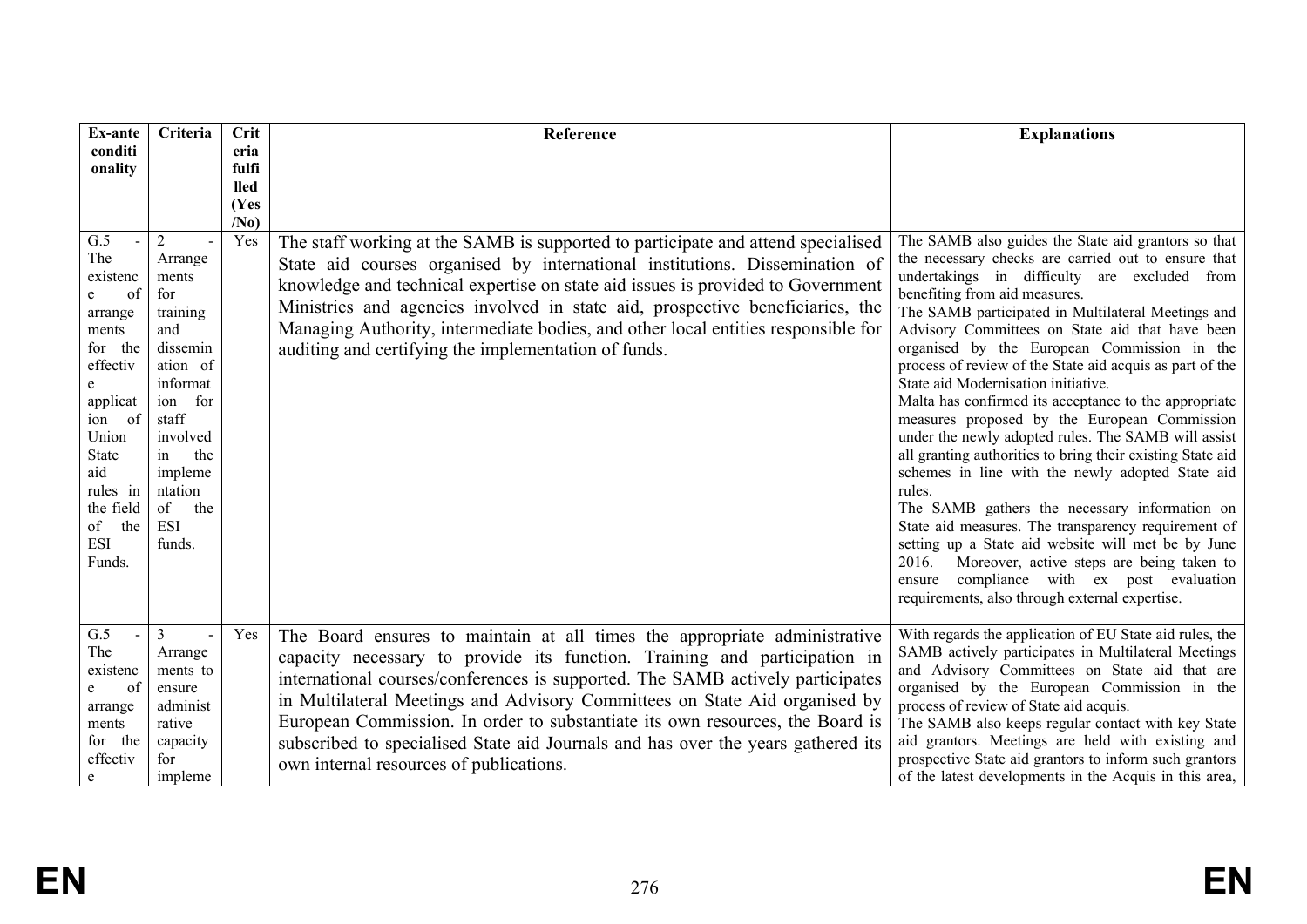| Ex-ante                                                                                                                                                                           | Criteria                                                                                                                                                                                              | Crit            | Reference                                                                                                                                                                                                                                                                                                                                                                                                                                                                                                                                                    | <b>Explanations</b>                                                                                                                                                                                                                                                                                                                                                                                                                                                                                                                                                                                                                                                                          |
|-----------------------------------------------------------------------------------------------------------------------------------------------------------------------------------|-------------------------------------------------------------------------------------------------------------------------------------------------------------------------------------------------------|-----------------|--------------------------------------------------------------------------------------------------------------------------------------------------------------------------------------------------------------------------------------------------------------------------------------------------------------------------------------------------------------------------------------------------------------------------------------------------------------------------------------------------------------------------------------------------------------|----------------------------------------------------------------------------------------------------------------------------------------------------------------------------------------------------------------------------------------------------------------------------------------------------------------------------------------------------------------------------------------------------------------------------------------------------------------------------------------------------------------------------------------------------------------------------------------------------------------------------------------------------------------------------------------------|
| conditi                                                                                                                                                                           |                                                                                                                                                                                                       | eria<br>fulfi   |                                                                                                                                                                                                                                                                                                                                                                                                                                                                                                                                                              |                                                                                                                                                                                                                                                                                                                                                                                                                                                                                                                                                                                                                                                                                              |
| onality                                                                                                                                                                           |                                                                                                                                                                                                       | <b>lled</b>     |                                                                                                                                                                                                                                                                                                                                                                                                                                                                                                                                                              |                                                                                                                                                                                                                                                                                                                                                                                                                                                                                                                                                                                                                                                                                              |
|                                                                                                                                                                                   |                                                                                                                                                                                                       | (Yes            |                                                                                                                                                                                                                                                                                                                                                                                                                                                                                                                                                              |                                                                                                                                                                                                                                                                                                                                                                                                                                                                                                                                                                                                                                                                                              |
|                                                                                                                                                                                   |                                                                                                                                                                                                       | /N <sub>0</sub> |                                                                                                                                                                                                                                                                                                                                                                                                                                                                                                                                                              |                                                                                                                                                                                                                                                                                                                                                                                                                                                                                                                                                                                                                                                                                              |
| applicat<br>ion of<br>Union<br><b>State</b><br>aid<br>rules in<br>the field<br>of the<br><b>ESI</b><br>Funds.                                                                     | ntation<br>and<br>applicati<br>of<br>on<br>Union<br>State aid<br>rules.                                                                                                                               |                 |                                                                                                                                                                                                                                                                                                                                                                                                                                                                                                                                                              | including any change in EU regulations, the<br>applicable reference and discount rate as revised<br>periodically by the European Commission, and<br>information about any landmark Commission<br>decision or Court judgement. The Board also assists<br>State aid grantors with the drafting of new State aid<br>measures and carries out the necessary notifications<br>with the European Commission for the approval of<br>State aid schemes<br>The SAMB also participates in other bilateral fora in<br>Malta to disseminate general information concerning<br>State aid issues.                                                                                                          |
| G.7<br>The<br>existenc<br>e of a<br>statistic<br>al basis<br>necessar<br>to<br>У<br>underta<br>ke<br>evaluati<br>to<br>ons<br>assess<br>the<br>effectiv<br>eness<br>and<br>impact | Arrange<br>ments<br>for<br>timely<br>collectio<br>and<br>$\mathbf n$<br>aggregat<br><sub>of</sub><br>ion<br>statistica<br>data<br>with the<br>followin<br>g<br>elements<br>are<br>in<br>place:<br>the | Yes             | The NSO has the necessary structures in place to ensure the collection and<br>aggregation of data in conformity with European legislation<br>and<br>requirements. http://www.nso.gov.mt/docs/MaltaStatisticsAuthorityAct.pdf<br>Policies<br>for<br>statistical<br>basis<br>for<br>sound<br>evaluations<br>http://www.nso.gov.mt/docs/Documentation of data quality and methodology<br>.pdf http://www.nso.gov.mt/docs/Rights and duties.pdf All information is<br>backed up with appropriate metadata, quality reports, methodological notes and<br>manuals. | With regards to ESF operations, the Managing<br>Authority, through the Structural Funds Database,<br>collects and stores micro data on individual<br>participants per project. It captures the total people<br>entering, total women entering, total people/women<br>leaving complete and leaving not complete as well as<br>total people and women carried over by year. Data<br>on individual participants in relation to training<br>attended, whether has been completed or not and<br>whether the course had an examination is also<br>collected and stored in the SFD. The collection and<br>storage of micro data is in line with article 9 (c) and<br>(e) of the Data Protection Act |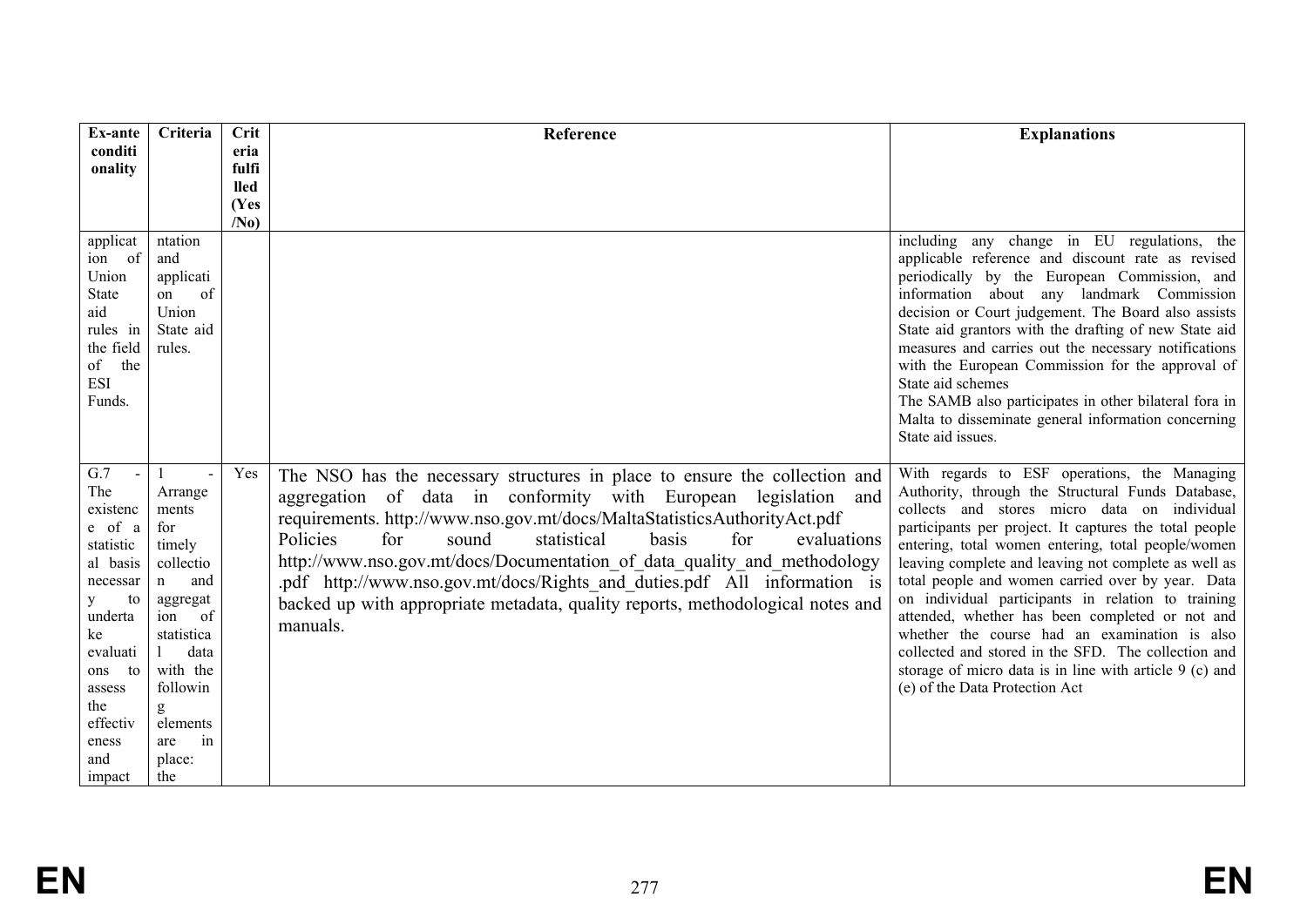| Ex-ante                                                                                                                 | Criteria     | Crit            | Reference | <b>Explanations</b> |
|-------------------------------------------------------------------------------------------------------------------------|--------------|-----------------|-----------|---------------------|
| conditi                                                                                                                 |              | eria            |           |                     |
| onality                                                                                                                 |              | fulfi           |           |                     |
|                                                                                                                         |              | <b>lled</b>     |           |                     |
|                                                                                                                         |              | (Yes            |           |                     |
|                                                                                                                         |              | /N <sub>0</sub> |           |                     |
| of<br>the                                                                                                               | identific    |                 |           |                     |
| $\,$ program                                                                                                            | ation of     |                 |           |                     |
| mes.                                                                                                                    | sources      |                 |           |                     |
| The                                                                                                                     | and          |                 |           |                     |
| existenc                                                                                                                | mechani      |                 |           |                     |
| $e$ of $\,$ a                                                                                                           | sms to       |                 |           |                     |
| system                                                                                                                  | ensure       |                 |           |                     |
| $% \left\vert \left( \mathbf{r}_{i}\right) \right\rangle$ of result                                                     | statistica   |                 |           |                     |
| indicato                                                                                                                | $\mathbf{1}$ |                 |           |                     |
| $\mathbf{r}\mathbf{s}$                                                                                                  | validatio    |                 |           |                     |
| necessary                                                                                                               | n.           |                 |           |                     |
| y<br>to                                                                                                                 |              |                 |           |                     |
| select                                                                                                                  |              |                 |           |                     |
| actions,                                                                                                                |              |                 |           |                     |
| which                                                                                                                   |              |                 |           |                     |
| ${\rm most}$                                                                                                            |              |                 |           |                     |
| effectiv                                                                                                                |              |                 |           |                     |
| ely                                                                                                                     |              |                 |           |                     |
| contribu                                                                                                                |              |                 |           |                     |
| te<br>to                                                                                                                |              |                 |           |                     |
| desired                                                                                                                 |              |                 |           |                     |
| results,                                                                                                                |              |                 |           |                     |
|                                                                                                                         |              |                 |           |                     |
|                                                                                                                         |              |                 |           |                     |
|                                                                                                                         |              |                 |           |                     |
|                                                                                                                         |              |                 |           |                     |
|                                                                                                                         |              |                 |           |                     |
|                                                                                                                         |              |                 |           |                     |
|                                                                                                                         |              |                 |           |                     |
|                                                                                                                         |              |                 |           |                     |
| $\,$ to $\,$<br>monitor<br>$\bold{progress}$<br>towards<br>results<br>and to<br>underta<br>$\rm\thinspace ke$<br>impact |              |                 |           |                     |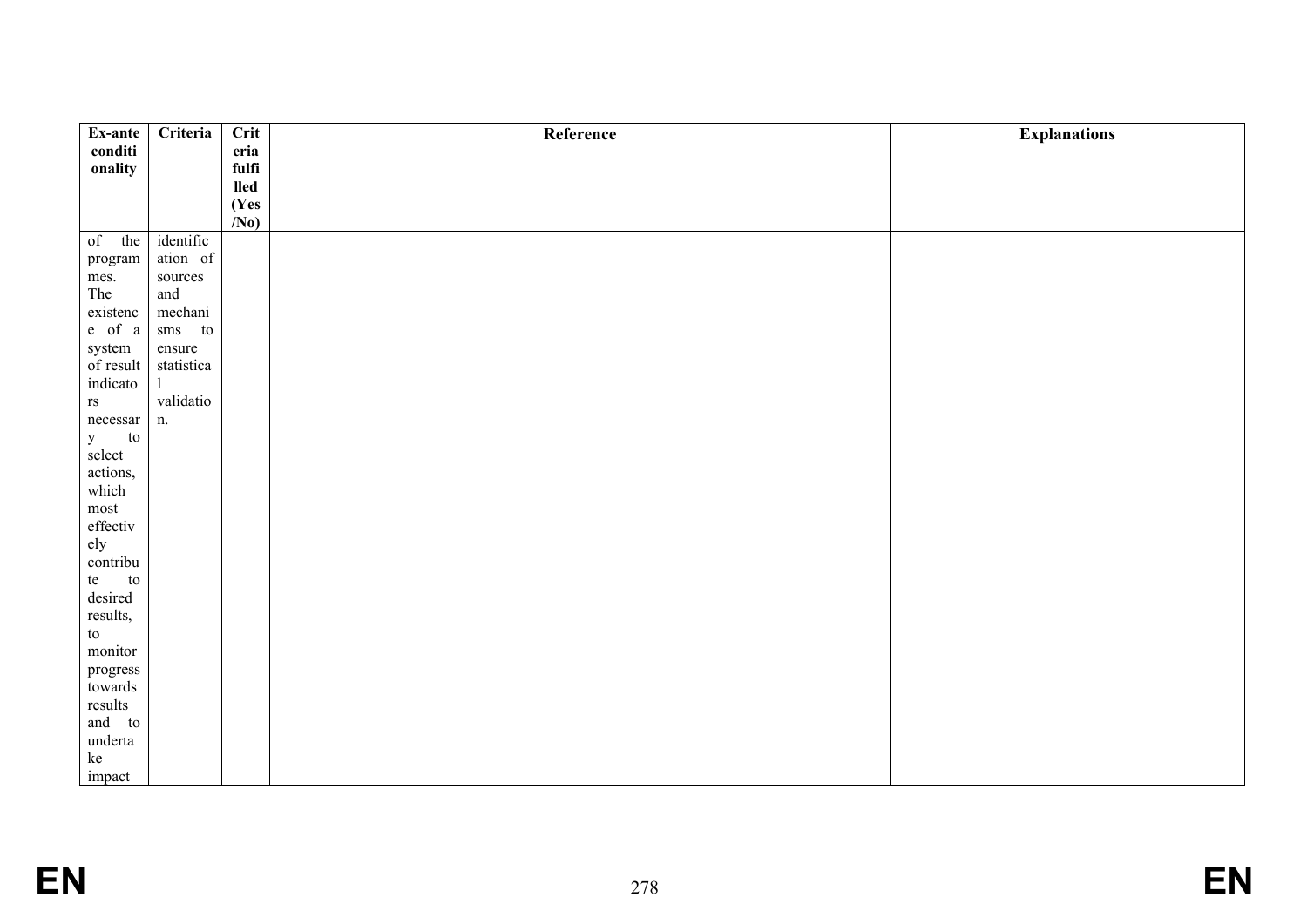| Ex-ante         | Criteria         | Crit                | Reference                                                                                    | <b>Explanations</b> |
|-----------------|------------------|---------------------|----------------------------------------------------------------------------------------------|---------------------|
| conditi         |                  | eria                |                                                                                              |                     |
| onality         |                  | fulfi               |                                                                                              |                     |
|                 |                  | <b>lled</b><br>(Yes |                                                                                              |                     |
|                 |                  | /N <sub>0</sub>     |                                                                                              |                     |
| evaluati        |                  |                     |                                                                                              |                     |
| on.             |                  |                     |                                                                                              |                     |
|                 |                  |                     |                                                                                              |                     |
|                 |                  |                     |                                                                                              |                     |
| G.7             | $\overline{2}$   | Yes                 | All arrangements are in place for data to be accessed by the public through the              |                     |
| The<br>existenc | Arrange<br>ments |                     | official website: www.nso.gov.mt NSO has a transparent policy on                             |                     |
| e of a          | for              |                     | link:<br>which<br>be<br>through<br>this<br>dissemination<br>may<br>accessed                  |                     |
| statistic       | timely           |                     | http://www.nso.gov.mt/docs/DisseminationNSO.pdf<br><b>NSO</b><br>also<br>has<br><sub>a</sub> |                     |
| al basis        | collectio        |                     | confidentiality policy which is rigorously observed, especially when it comes to             |                     |
| necessar        | and<br>n         |                     | availability<br>aggregated<br>data:<br>of                                                    |                     |
| to<br>y         | aggregat         |                     | http://www.nso.gov.mt/docs/Confidentiality_of_personal_and_commercial_data                   |                     |
| underta         | of<br>ion        |                     |                                                                                              |                     |
| ke              | statistica       |                     | .pdf                                                                                         |                     |
| evaluati        | data             |                     |                                                                                              |                     |
| to<br>ons       | with the         |                     |                                                                                              |                     |
| assess          | followin         |                     |                                                                                              |                     |
| the             | g                |                     |                                                                                              |                     |
| effectiv        | elements         |                     |                                                                                              |                     |
| eness           | are<br>in        |                     |                                                                                              |                     |
| and             | place:           |                     |                                                                                              |                     |
| impact          | arrange          |                     |                                                                                              |                     |
| of the          | ments<br>for     |                     |                                                                                              |                     |
| program<br>mes. | publicati        |                     |                                                                                              |                     |
| The             | on and           |                     |                                                                                              |                     |
| existenc        | public           |                     |                                                                                              |                     |
| e of a          | availabil        |                     |                                                                                              |                     |
| system          | ity<br>of        |                     |                                                                                              |                     |
| of result       | aggregat         |                     |                                                                                              |                     |
| indicato        | ed data.         |                     |                                                                                              |                     |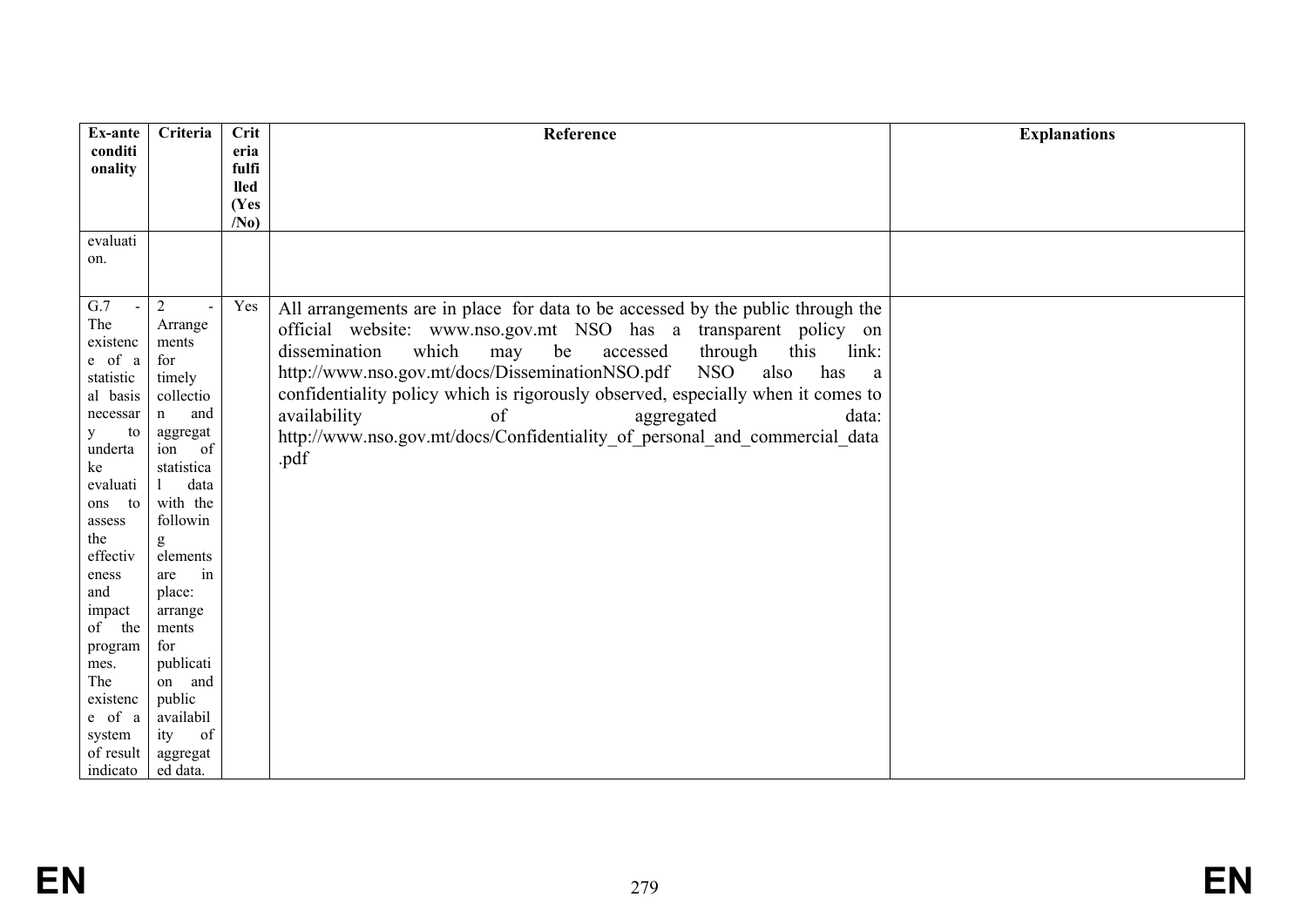| Ex-ante           | Criteria  | Crit                 | Reference                                                                         | <b>Explanations</b>                                    |
|-------------------|-----------|----------------------|-----------------------------------------------------------------------------------|--------------------------------------------------------|
| conditi           |           | eria                 |                                                                                   |                                                        |
| onality           |           | fulfi<br><b>lled</b> |                                                                                   |                                                        |
|                   |           | (Yes                 |                                                                                   |                                                        |
|                   |           | /N <sub>0</sub>      |                                                                                   |                                                        |
| rs                |           |                      |                                                                                   |                                                        |
| necessar          |           |                      |                                                                                   |                                                        |
| y<br>to           |           |                      |                                                                                   |                                                        |
| select            |           |                      |                                                                                   |                                                        |
| actions,<br>which |           |                      |                                                                                   |                                                        |
| most              |           |                      |                                                                                   |                                                        |
| effectiv          |           |                      |                                                                                   |                                                        |
| ely               |           |                      |                                                                                   |                                                        |
| contribu          |           |                      |                                                                                   |                                                        |
| to<br>te          |           |                      |                                                                                   |                                                        |
| desired           |           |                      |                                                                                   |                                                        |
| results,          |           |                      |                                                                                   |                                                        |
| to                |           |                      |                                                                                   |                                                        |
| monitor           |           |                      |                                                                                   |                                                        |
| progress          |           |                      |                                                                                   |                                                        |
| towards           |           |                      |                                                                                   |                                                        |
| results           |           |                      |                                                                                   |                                                        |
| and to            |           |                      |                                                                                   |                                                        |
| underta<br>ke     |           |                      |                                                                                   |                                                        |
| impact            |           |                      |                                                                                   |                                                        |
| evaluati          |           |                      |                                                                                   |                                                        |
| on.               |           |                      |                                                                                   |                                                        |
| $\overline{G.7}$  | $3 - An$  | Yes                  | Result indicators have been selected to closely fit the actions of each priority. | The Monitoring and Evaluation (M&E) Unit will          |
| The               | effective |                      | Targets for results indicators have been established on the basis of historical   | provide guidance to the beneficiaries. Indicators will |
| existenc          | system    |                      | administrative data and national statistics, where available. Targets set for     | be accompanied by detailed definitions and guidance    |
| e of a            | of result |                      |                                                                                   | on reporting requirements. Information provided by     |
| statistic         | indicator |                      | indicators are shown within the OP. Operations will be required to select         | beneficiaries will be inputted through an information  |
| al basis          | S         |                      | indicators and set targets as part of the appraisal process.                      | system. The M&E team will verify statistical validity  |
| necessar          | includin  |                      |                                                                                   | of indicator data submitted by beneficiaries.          |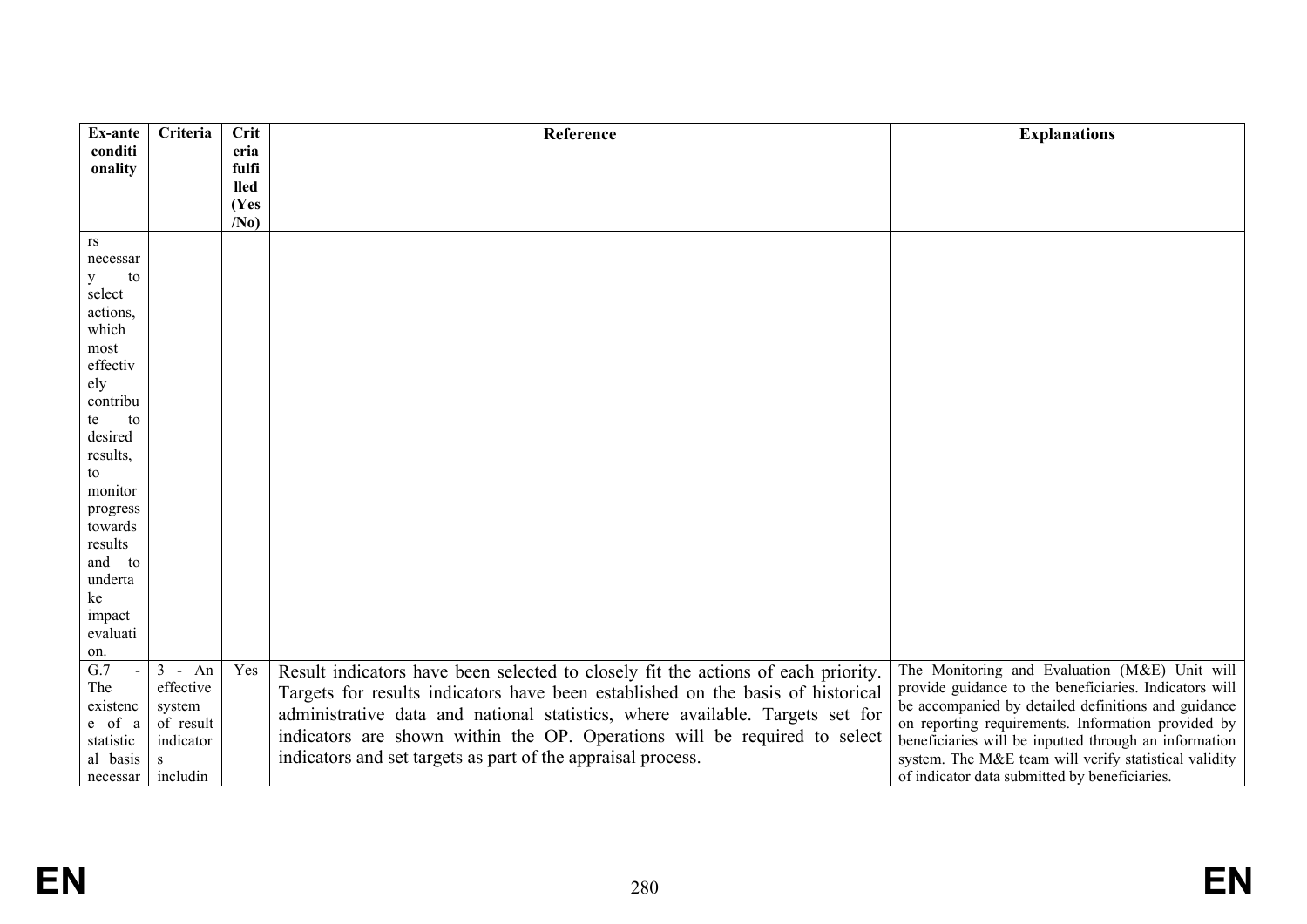| Ex-ante            | Criteria            | Crit            | Reference | <b>Explanations</b>                                   |
|--------------------|---------------------|-----------------|-----------|-------------------------------------------------------|
| conditi            |                     | eria            |           |                                                       |
| onality            |                     | fulfi           |           |                                                       |
|                    |                     | <b>lled</b>     |           |                                                       |
|                    |                     | (Yes            |           |                                                       |
|                    |                     | /N <sub>0</sub> |           |                                                       |
| $\mathbf{y}$<br>to | the<br>$g$ :        |                 |           |                                                       |
| underta            | selection           |                 |           | The SFD managed by the Managing Authority which       |
| ke                 | of result           |                 |           | collects and stores micro data on individual          |
| evaluati           | indicator           |                 |           | participants in relation to ESF operations provides a |
| to<br>ons          | for<br>${\bf S}$    |                 |           | breakdown by target group including status in the     |
| assess             | each                |                 |           | labour market, age group, type of vulnerable group    |
| the                | program             |                 |           | and education attainment level. This information is   |
| effectiv           | me                  |                 |           | necessary for effective results indicators.           |
| eness              | providin            |                 |           |                                                       |
| and                | $\mathbf{g}% _{0}$  |                 |           |                                                       |
| impact             | informat            |                 |           |                                                       |
| of the             | ion on              |                 |           |                                                       |
| program            | what                |                 |           |                                                       |
| mes.               | motivate            |                 |           |                                                       |
| The                | the<br>S            |                 |           |                                                       |
| existenc           | selection           |                 |           |                                                       |
| e of a             | of policy           |                 |           |                                                       |
| system             | actions<br>financed |                 |           |                                                       |
| of result          |                     |                 |           |                                                       |
| indicato           | by<br>the           |                 |           |                                                       |
| rs<br>necessar     | program<br>me.      |                 |           |                                                       |
| $\mathbf{y}$<br>to |                     |                 |           |                                                       |
| select             |                     |                 |           |                                                       |
| actions,           |                     |                 |           |                                                       |
| which              |                     |                 |           |                                                       |
| most               |                     |                 |           |                                                       |
| effectiv           |                     |                 |           |                                                       |
| ely                |                     |                 |           |                                                       |
| contribu           |                     |                 |           |                                                       |
| te<br>to           |                     |                 |           |                                                       |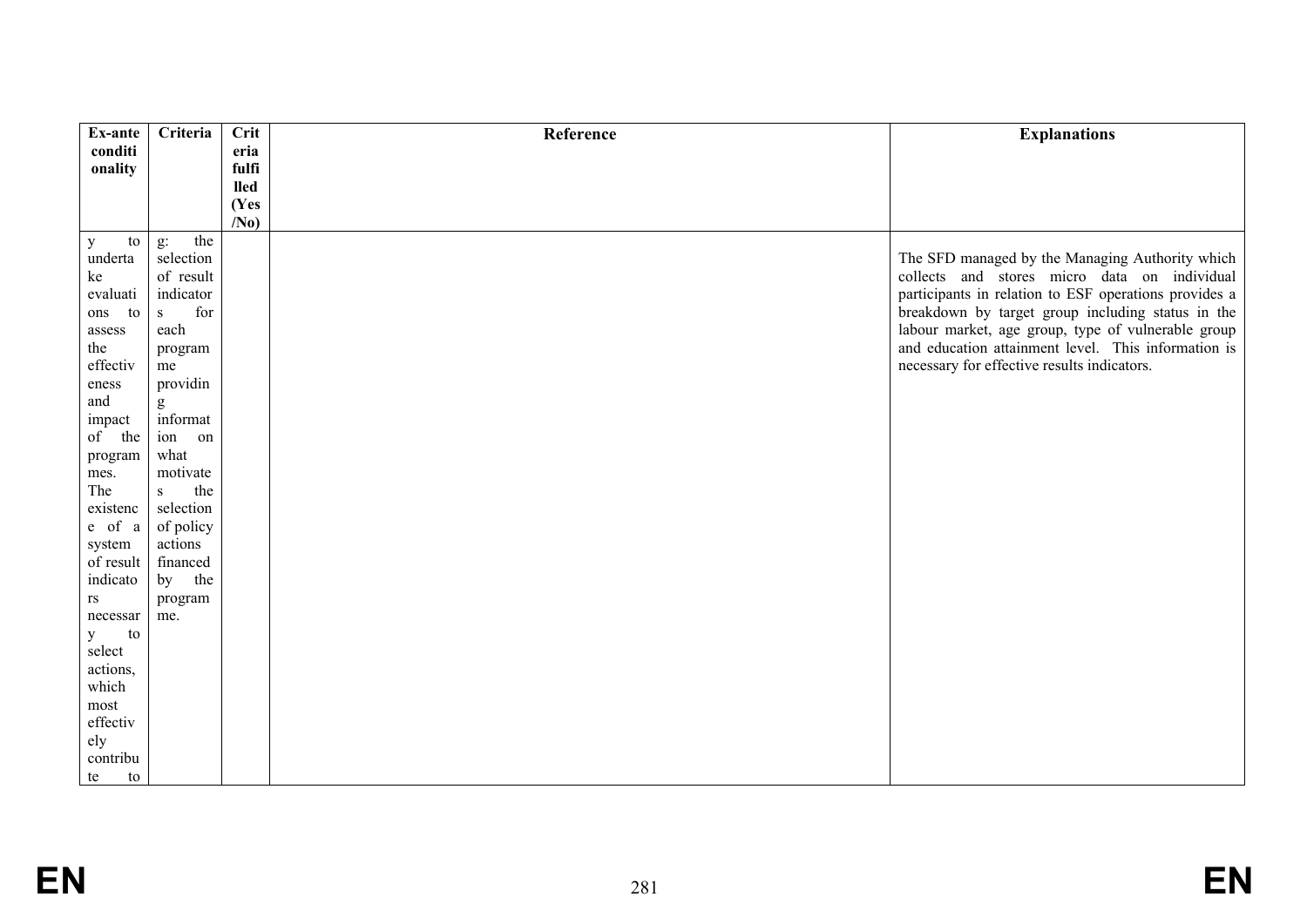| Ex-ante                    | Criteria  | Crit            | Reference                                                                            | <b>Explanations</b>                                    |
|----------------------------|-----------|-----------------|--------------------------------------------------------------------------------------|--------------------------------------------------------|
| conditi                    |           | eria            |                                                                                      |                                                        |
| onality                    |           | fulfi           |                                                                                      |                                                        |
|                            |           | <b>lled</b>     |                                                                                      |                                                        |
|                            |           | (Yes            |                                                                                      |                                                        |
|                            |           | /N <sub>0</sub> |                                                                                      |                                                        |
| desired                    |           |                 |                                                                                      |                                                        |
| results,                   |           |                 |                                                                                      |                                                        |
| to                         |           |                 |                                                                                      |                                                        |
| monitor                    |           |                 |                                                                                      |                                                        |
| progress                   |           |                 |                                                                                      |                                                        |
| towards                    |           |                 |                                                                                      |                                                        |
| results                    |           |                 |                                                                                      |                                                        |
| and to                     |           |                 |                                                                                      |                                                        |
| underta                    |           |                 |                                                                                      |                                                        |
| ke                         |           |                 |                                                                                      |                                                        |
| impact                     |           |                 |                                                                                      |                                                        |
| evaluati                   |           |                 |                                                                                      |                                                        |
| on.                        |           |                 |                                                                                      |                                                        |
| $\overline{G.7}$<br>$\sim$ | $4$ - An  | N <sub>0</sub>  | The baselines/targets in relation to four Result Indicators (listed in the pertinent |                                                        |
| The                        | effective |                 | Action Plan) will be established once the respective operations are approved and     | The Monitoring and Evaluation (M&E) Unit will          |
| existenc                   | system    |                 | there is more visibility on the actions to be implemented. All other result          | provide guidance to the beneficiaries. Indicators will |
| e of a                     | of result |                 |                                                                                      | be accompanied by detailed definitions and guidance    |
| statistic                  | indicator |                 | indicators found in this Operational Programme have been selected to closely fit     | on reporting requirements. Information provided by     |
| al basis                   | S         |                 | the actions of each priority whilst targets for results indicators have been         | beneficiaries will be inputted through an information  |
| necessar                   | includin  |                 | established on the basis of historical administrative data and national              | system. The M&E team will verify statistical validity  |
| to<br>y                    | the<br>g: |                 | statistics, where available.                                                         | of indicator data submitted by beneficiaries.          |
| underta                    | establish |                 |                                                                                      |                                                        |
| ke                         | ment of   |                 |                                                                                      | The SFD managed by the Managing Authority which        |
| evaluati                   | targets   |                 |                                                                                      | collects and stores micro data on individual           |
| to<br>ons                  | for these |                 |                                                                                      | participants in relation to ESF operations provides a  |
| assess                     | indicator |                 |                                                                                      | breakdown by target group including status in the      |
| the                        | S.        |                 |                                                                                      | labour market, age group, type of vulnerable group     |
| effectiv                   |           |                 |                                                                                      | and educatio                                           |
| eness                      |           |                 |                                                                                      |                                                        |
| and                        |           |                 |                                                                                      |                                                        |
| impact                     |           |                 |                                                                                      |                                                        |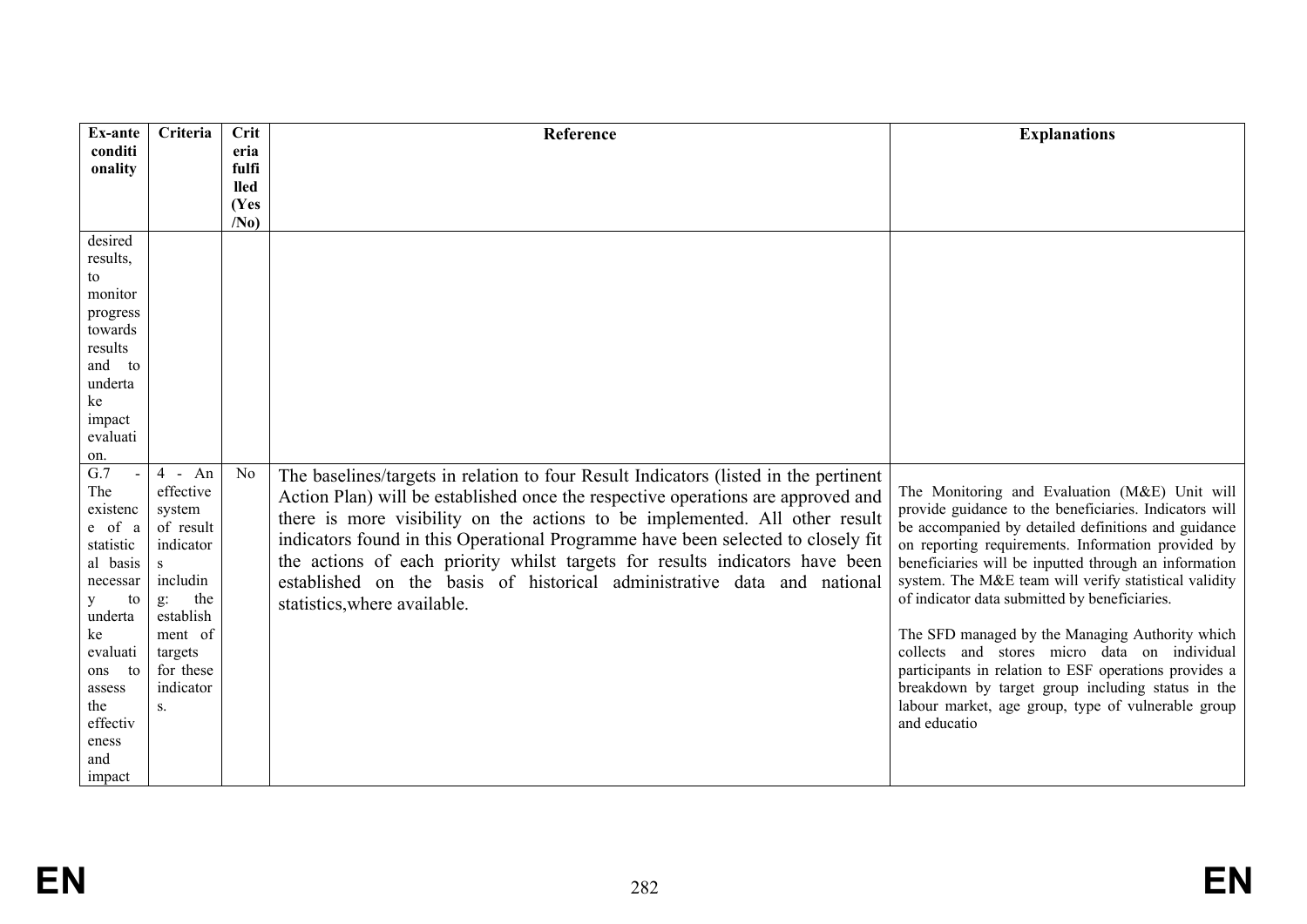| Ex-ante                   | Criteria | Crit             | Reference | <b>Explanations</b> |
|---------------------------|----------|------------------|-----------|---------------------|
| conditi                   |          | eria             |           |                     |
| onality                   |          | fulfi            |           |                     |
|                           |          | lled             |           |                     |
|                           |          | (Yes             |           |                     |
|                           |          | $\overline{N_0}$ |           |                     |
| of<br>the                 |          |                  |           |                     |
| $\,$ program              |          |                  |           |                     |
| mes.                      |          |                  |           |                     |
| The                       |          |                  |           |                     |
| existenc                  |          |                  |           |                     |
| $e$ of $a$                |          |                  |           |                     |
| system                    |          |                  |           |                     |
| of result                 |          |                  |           |                     |
| indicato                  |          |                  |           |                     |
| $\mathbf{r}\mathbf{s}$    |          |                  |           |                     |
| necessary                 |          |                  |           |                     |
| y<br>${\rm to}$<br>select |          |                  |           |                     |
|                           |          |                  |           |                     |
| actions,<br>which         |          |                  |           |                     |
| most                      |          |                  |           |                     |
| effectiv                  |          |                  |           |                     |
|                           |          |                  |           |                     |
| ely<br>contribu           |          |                  |           |                     |
| te<br>to                  |          |                  |           |                     |
| desired                   |          |                  |           |                     |
| results,                  |          |                  |           |                     |
| $\,$ to $\,$              |          |                  |           |                     |
| monitor                   |          |                  |           |                     |
| $\bold{progress}$         |          |                  |           |                     |
| towards                   |          |                  |           |                     |
| results                   |          |                  |           |                     |
| and to                    |          |                  |           |                     |
| underta                   |          |                  |           |                     |
| $\rm\thinspace ke$        |          |                  |           |                     |
| impact                    |          |                  |           |                     |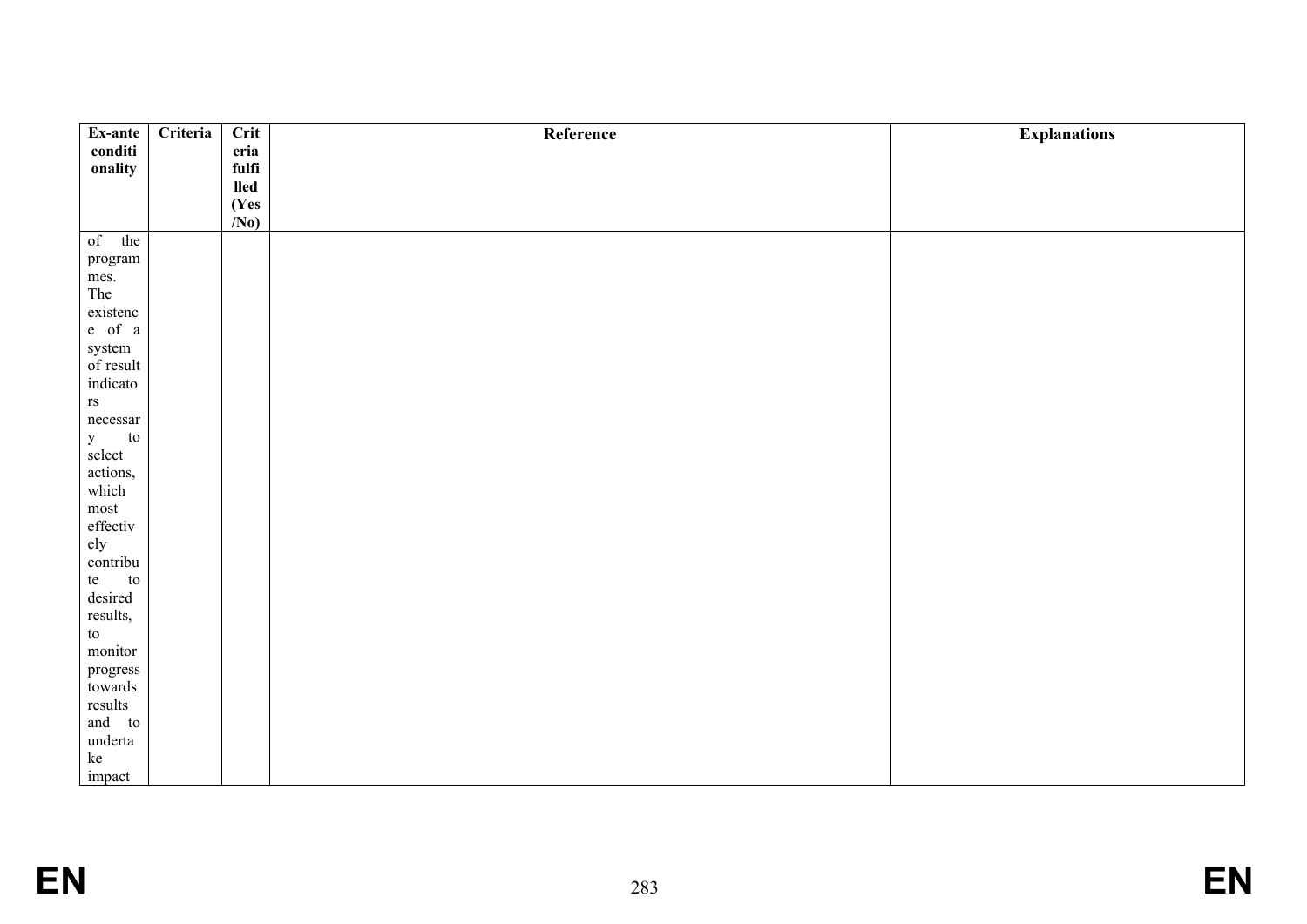| <b>Ex-ante</b>      | Criteria                  | <b>Crit</b>          | Reference                                                                             | <b>Explanations</b>                                                                                           |
|---------------------|---------------------------|----------------------|---------------------------------------------------------------------------------------|---------------------------------------------------------------------------------------------------------------|
| conditi             |                           | eria                 |                                                                                       |                                                                                                               |
| onality             |                           | fulfi<br><b>lled</b> |                                                                                       |                                                                                                               |
|                     |                           | (Yes                 |                                                                                       |                                                                                                               |
|                     |                           | /N <sub>0</sub>      |                                                                                       |                                                                                                               |
| evaluati            |                           |                      |                                                                                       |                                                                                                               |
| on.                 |                           |                      |                                                                                       |                                                                                                               |
|                     |                           |                      |                                                                                       |                                                                                                               |
| G.7                 | $5 - An$                  | Yes                  | The Monitoring and Evaluation (M&E) Unit will verify statistical validity of          | The Monitoring and Evaluation (M&E) Unit will                                                                 |
| The                 | effective                 |                      | indicator data submitted by beneficiaries. Result indicators have been selected       | provide guidance to the beneficiaries. Indicators will                                                        |
| existenc            | system                    |                      | to closely fit the actions of each priority. Targets for results indicators have been | be accompanied by detailed definitions and guidance                                                           |
| e of a              | of result                 |                      | established on the basis of historical administrative data and national statistics,   | on reporting requirements. Information provided by                                                            |
| statistic           | indicator                 |                      |                                                                                       | beneficiaries will be inputted through an information                                                         |
| al basis            | $\mathbf S$<br>includin   |                      | where available. Targets set for indicators are shown within the OP. Operations       | system. The M&E team will verify statistical validity<br>of indicator data submitted by beneficiaries. Result |
| necessar<br>to<br>y | the<br>$g$ :              |                      | will be required to select indicators and set targets as a part of the appraisal      | indicators have been selected to closely fit the actions                                                      |
| underta             | consiste                  |                      | process.                                                                              | of each priority. Targets for results indicators have                                                         |
| ke                  | of<br>ncy                 |                      |                                                                                       | been established on the basis of historical                                                                   |
| evaluati            | each                      |                      |                                                                                       | administrative data and national statistics, where                                                            |
| to<br>ons           | indicator                 |                      |                                                                                       | available. Targets set for indicators are shown within                                                        |
| assess              | with the                  |                      |                                                                                       | the OP. Operations will be required to select                                                                 |
| the                 | followin                  |                      |                                                                                       | indicators and set targets as part of the appraisal                                                           |
| effectiv            | g                         |                      |                                                                                       | process.                                                                                                      |
| eness               | requisite                 |                      |                                                                                       |                                                                                                               |
| and<br>impact       | $S^{\dagger}$<br>robustne |                      |                                                                                       |                                                                                                               |
| of the              | and<br>SS                 |                      |                                                                                       |                                                                                                               |
| program             | statistica                |                      |                                                                                       |                                                                                                               |
| mes.                |                           |                      |                                                                                       |                                                                                                               |
| The                 | validatio                 |                      |                                                                                       |                                                                                                               |
| existenc            | n, clarity                |                      |                                                                                       |                                                                                                               |
| e of a              | of                        |                      |                                                                                       |                                                                                                               |
| system              | normativ                  |                      |                                                                                       |                                                                                                               |
| of result           | e                         |                      |                                                                                       |                                                                                                               |
| indicato            | interpret                 |                      |                                                                                       |                                                                                                               |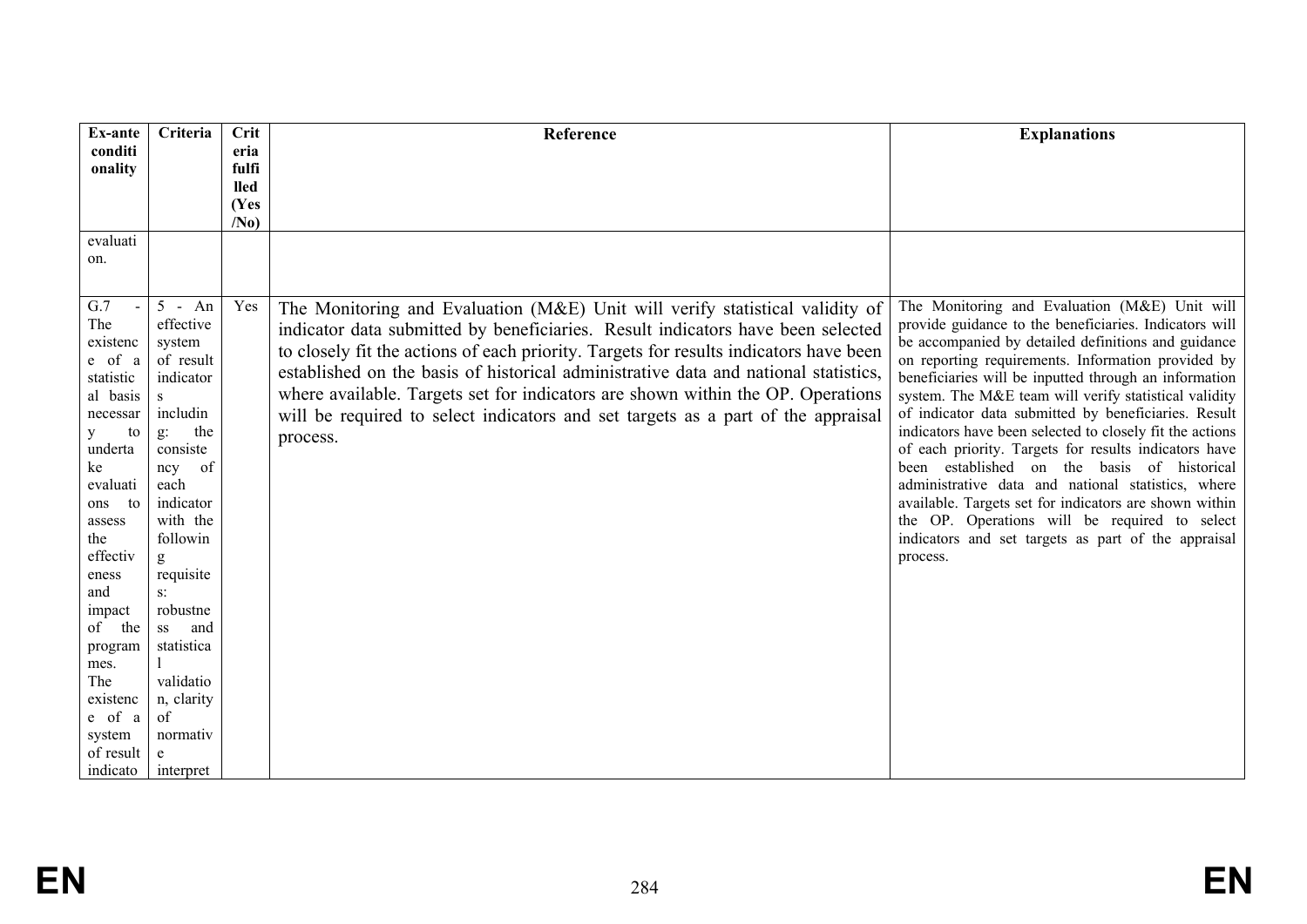| Ex-ante                                   | Criteria          | <b>Crit</b>     | Reference                                                                 | <b>Explanations</b>                                    |
|-------------------------------------------|-------------------|-----------------|---------------------------------------------------------------------------|--------------------------------------------------------|
| conditi                                   |                   | eria            |                                                                           |                                                        |
| onality                                   |                   | fulfi           |                                                                           |                                                        |
|                                           |                   | <b>lled</b>     |                                                                           |                                                        |
|                                           |                   | (Yes            |                                                                           |                                                        |
|                                           |                   | /N <sub>0</sub> |                                                                           |                                                        |
| rs                                        | ation,            |                 |                                                                           |                                                        |
| necessar                                  | responsi          |                 |                                                                           |                                                        |
| y<br>to                                   | veness            |                 |                                                                           |                                                        |
| select                                    | to                |                 |                                                                           |                                                        |
| actions,                                  | policy,           |                 |                                                                           |                                                        |
| which                                     | timely            |                 |                                                                           |                                                        |
| most                                      | collectio         |                 |                                                                           |                                                        |
| effectiv                                  | of<br>$\mathbf n$ |                 |                                                                           |                                                        |
| ely                                       | data.             |                 |                                                                           |                                                        |
| contribu                                  |                   |                 |                                                                           |                                                        |
| te<br>to                                  |                   |                 |                                                                           |                                                        |
| desired                                   |                   |                 |                                                                           |                                                        |
| results,                                  |                   |                 |                                                                           |                                                        |
| to                                        |                   |                 |                                                                           |                                                        |
| monitor                                   |                   |                 |                                                                           |                                                        |
| progress                                  |                   |                 |                                                                           |                                                        |
| towards<br>results                        |                   |                 |                                                                           |                                                        |
| and to                                    |                   |                 |                                                                           |                                                        |
|                                           |                   |                 |                                                                           |                                                        |
| underta                                   |                   |                 |                                                                           |                                                        |
| ke                                        |                   |                 |                                                                           |                                                        |
| impact<br>evaluati                        |                   |                 |                                                                           |                                                        |
|                                           |                   |                 |                                                                           |                                                        |
| on.<br>$\overline{G.7}$<br>$\blacksquare$ | 6<br>$\sim$       | Yes             |                                                                           | The Monitoring and Evaluation (M&E) Unit will          |
| The                                       | Procedur          |                 | The Monitoring and Evaluation (M&E) Unit will provide guidance to the     | provide guidance to the beneficiaries. Indicators will |
| existenc                                  | in<br>es          |                 | beneficiaries. Indicators will be accompanied by detailed definitions and | be accompanied by detailed definitions and guidance    |
| e of a                                    | place to          |                 | guidance on reporting requirements. Operations will be required to select | on reporting requirements. Information provided by     |
| statistic                                 | ensure            |                 | indicators and set targets as part of the appraisal process.              | beneficiaries will be inputted through an information  |
| al basis                                  | that all          |                 |                                                                           | system. The M&E team will verify statistical validity  |
| necessar                                  | operatio          |                 |                                                                           | of indicator data submitted by beneficiaries. Result   |
|                                           |                   |                 |                                                                           |                                                        |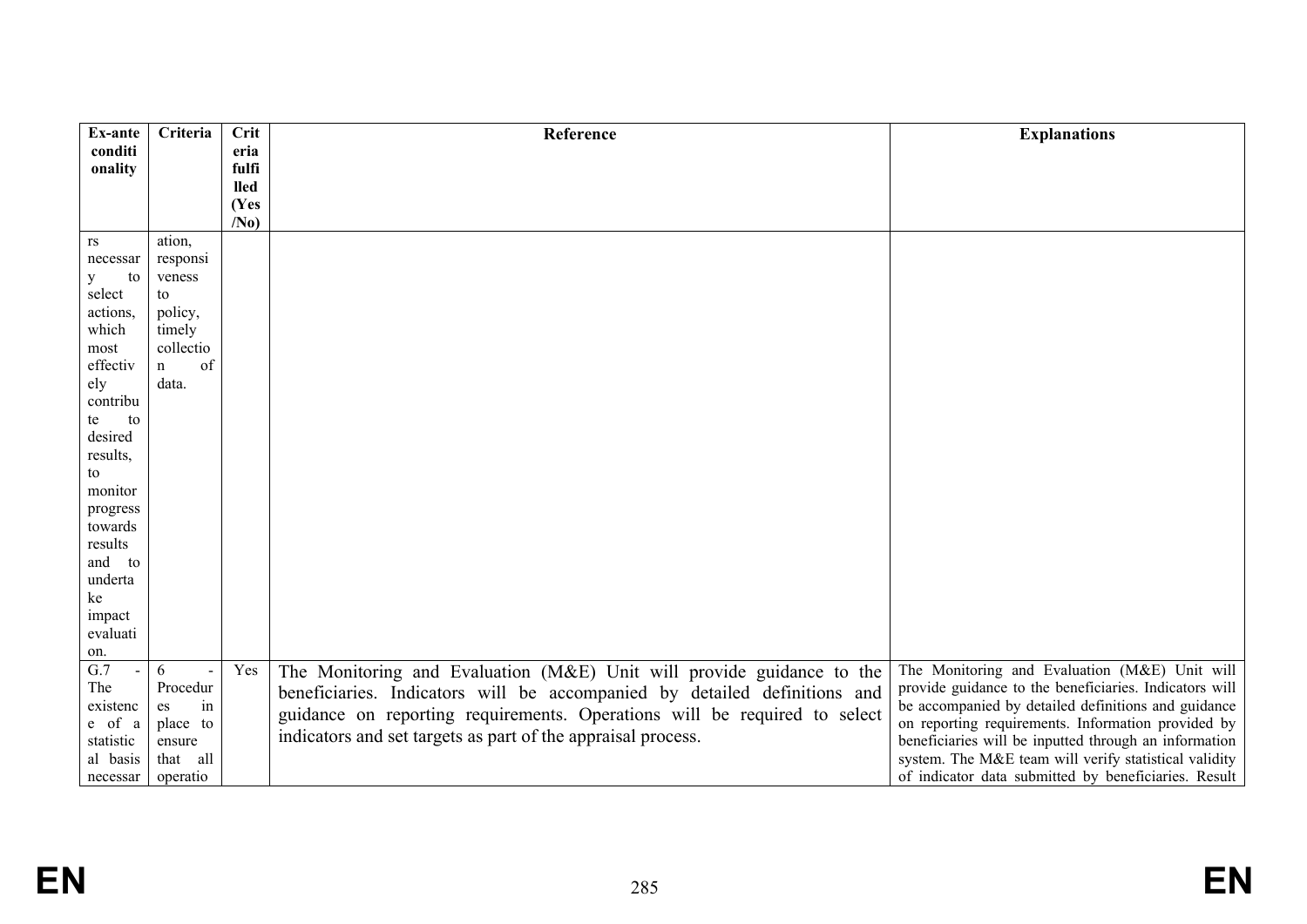| Ex-ante            | Criteria       | Crit            | Reference | <b>Explanations</b>                                      |
|--------------------|----------------|-----------------|-----------|----------------------------------------------------------|
| conditi            |                | eria            |           |                                                          |
| onality            |                | fulfi           |           |                                                          |
|                    |                | <b>lled</b>     |           |                                                          |
|                    |                | (Yes            |           |                                                          |
|                    |                | /N <sub>0</sub> |           |                                                          |
| to<br>$\mathbf{y}$ | ns             |                 |           | indicators have been selected to closely fit the actions |
| underta            | financed       |                 |           | of each priority. Targets for results indicators have    |
| ke                 | the<br>by      |                 |           | been established on the basis of historical              |
| evaluati           | program        |                 |           | administrative data and national statistics, where       |
| ons to             | me             |                 |           | available. Targets set for indicators are shown within   |
| assess             | adopt an       |                 |           | the OP. Operations will be required to select            |
| the                | effective      |                 |           | indicators and set targets as part of the appraisal      |
| effectiv           | system         |                 |           | process.                                                 |
| eness              | of             |                 |           |                                                          |
| and                | indicator      |                 |           |                                                          |
| impact             | S <sub>1</sub> |                 |           |                                                          |
| of the             |                |                 |           |                                                          |
| program            |                |                 |           |                                                          |
| mes.               |                |                 |           |                                                          |
| The                |                |                 |           |                                                          |
| existenc           |                |                 |           |                                                          |
| e of a             |                |                 |           |                                                          |
| system             |                |                 |           |                                                          |
| of result          |                |                 |           |                                                          |
| indicato           |                |                 |           |                                                          |
| rs                 |                |                 |           |                                                          |
| necessar           |                |                 |           |                                                          |
| $\mathbf{y}$<br>to |                |                 |           |                                                          |
| select             |                |                 |           |                                                          |
| actions,           |                |                 |           |                                                          |
| which              |                |                 |           |                                                          |
| most               |                |                 |           |                                                          |
| effectiv           |                |                 |           |                                                          |
| ely                |                |                 |           |                                                          |
| contribu           |                |                 |           |                                                          |
| te<br>to           |                |                 |           |                                                          |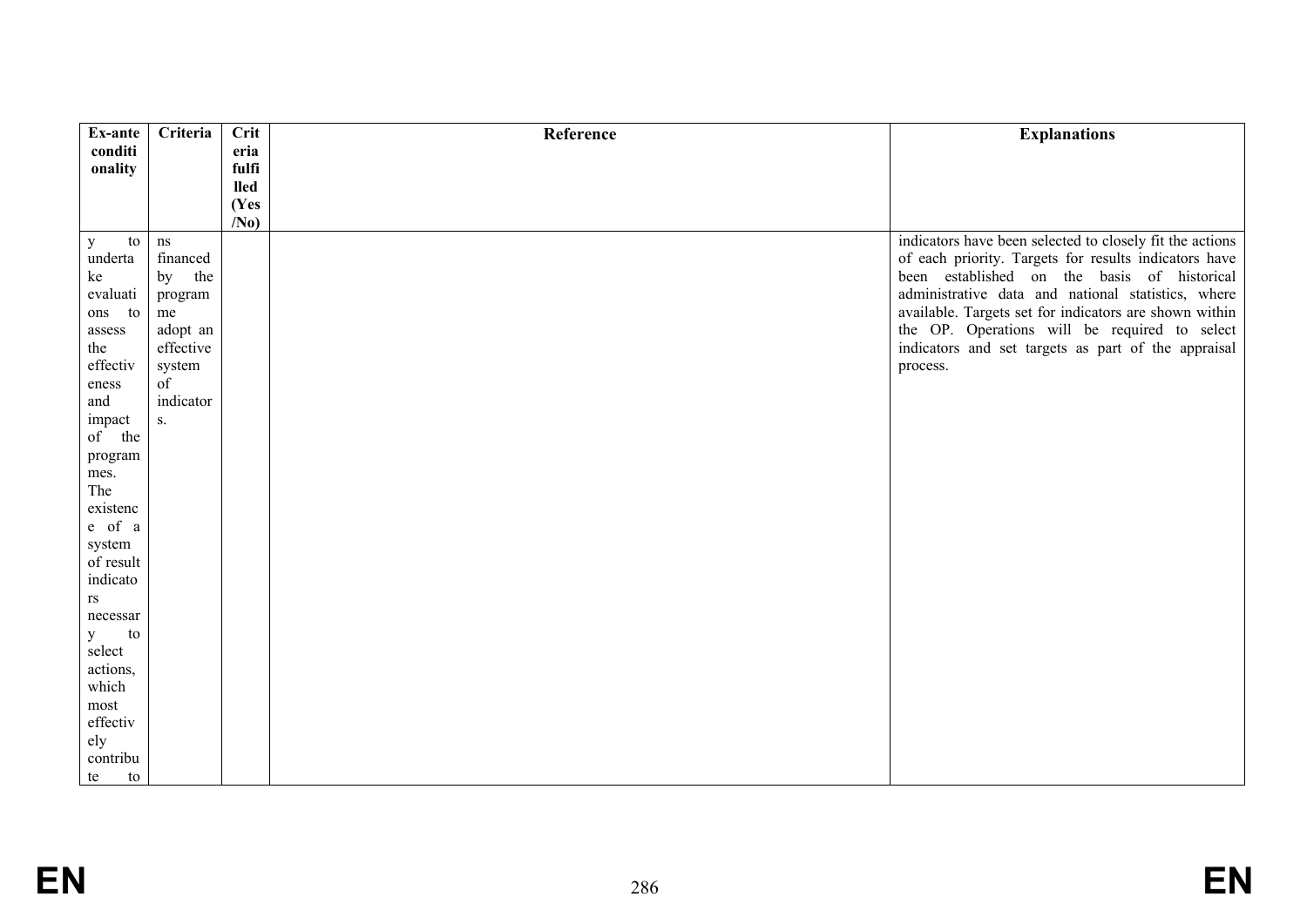| Ex-ante  | Criteria | Crit            | Reference | <b>Explanations</b> |
|----------|----------|-----------------|-----------|---------------------|
| conditi  |          | eria            |           |                     |
| onality  |          | fulfi           |           |                     |
|          |          | <b>lled</b>     |           |                     |
|          |          | (Yes            |           |                     |
|          |          | /N <sub>0</sub> |           |                     |
| desired  |          |                 |           |                     |
| results, |          |                 |           |                     |
| to       |          |                 |           |                     |
| monitor  |          |                 |           |                     |
| progress |          |                 |           |                     |
| towards  |          |                 |           |                     |
| results  |          |                 |           |                     |
| and to   |          |                 |           |                     |
| underta  |          |                 |           |                     |
| ke       |          |                 |           |                     |
| impact   |          |                 |           |                     |
| evaluati |          |                 |           |                     |
| on.      |          |                 |           |                     |

## **9.2 Description of actions to fulfil ex-ante conditionalities, responsible bodies and timetable**

## **Table 25: Actions to fulfil applicable general ex-ante conditionalities**

| General ex-ante conditionality                                 | Criteria not fulfilled     | <b>Actions to be taken</b>                          | <b>Deadline</b> | <b>Bodies responsible</b>   |
|----------------------------------------------------------------|----------------------------|-----------------------------------------------------|-----------------|-----------------------------|
|                                                                |                            |                                                     | (date)          |                             |
| G.7 - The existence of a statistical basis necessary to        | 4 - An effective system of | The baselines/targets in relation to the following  | $31$ -Dec-      | Ministry<br>European<br>for |
| undertake evaluations to assess the effectiveness and impact   | indicators<br>result       | four (4) Result Indicators will be established once | 2015            | Affairs<br>and              |
| of the programmes. The existence of a system of result         | including:<br>the          | the respective operations are approved and there    |                 | of the<br>Implementation    |
| indicators necessary to select actions, which most             | establishment of targets   | more visibility on the actions to be<br>1S          |                 | Manifesto<br>Electoral      |
| effectively contribute to desired results, to monitor progress | for these indicators.      | implemented:                                        |                 | (MEAIM)                     |
| towards results and to undertake impact evaluation.            |                            |                                                     |                 |                             |
|                                                                |                            | Result Indicator: "Persons equipped with            |                 |                             |
|                                                                |                            | skills to empower them to move towards              |                 |                             |
|                                                                |                            | deinstitutionalisation" of IP1 of PA2;              |                 |                             |
|                                                                |                            |                                                     |                 |                             |
|                                                                |                            | Result Indicator: "Increase in awareness"           |                 |                             |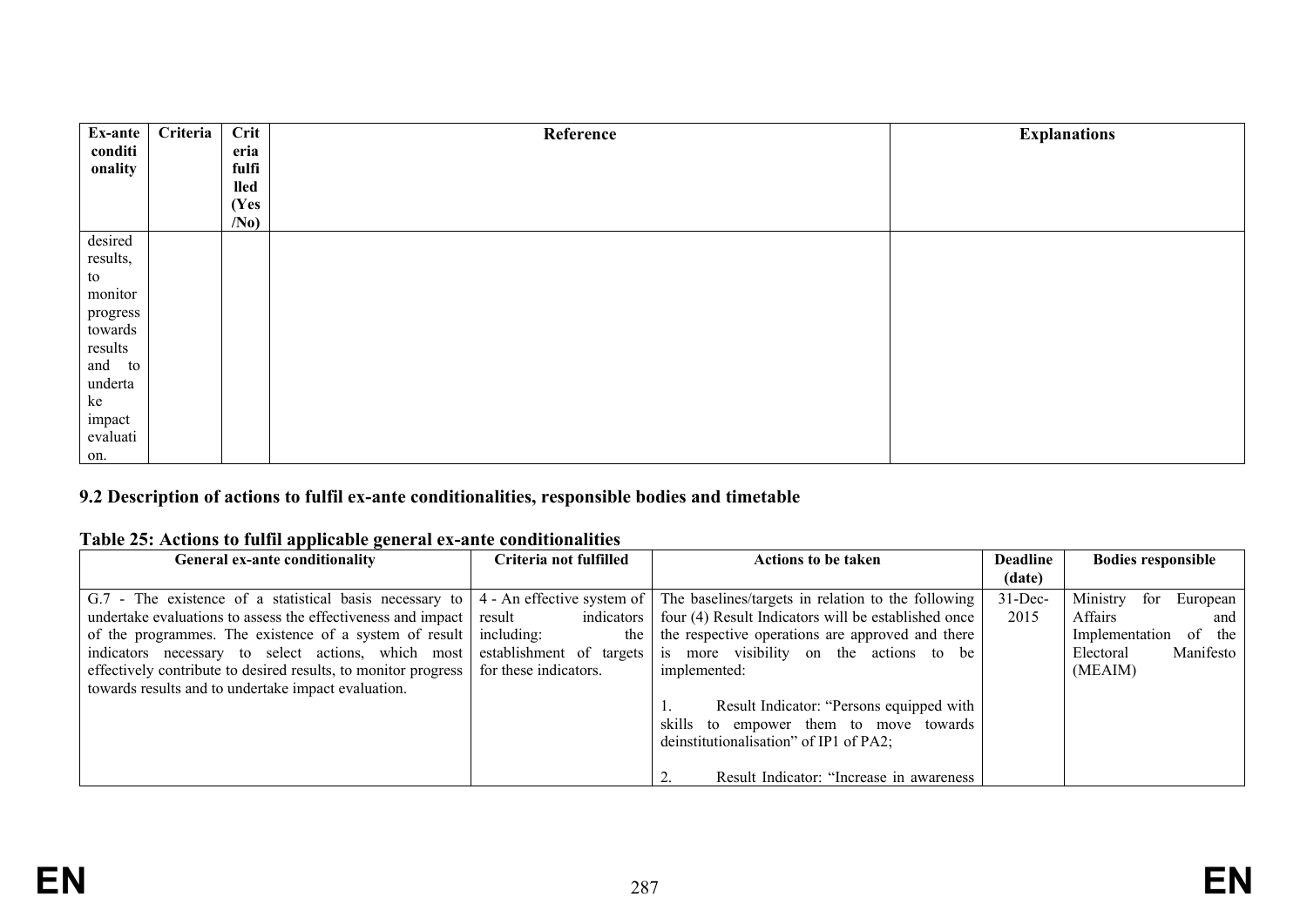| General ex-ante conditionality | Criteria not fulfilled | <b>Actions to be taken</b>                                                                                                      | <b>Deadline</b><br>(date) | <b>Bodies responsible</b> |
|--------------------------------|------------------------|---------------------------------------------------------------------------------------------------------------------------------|---------------------------|---------------------------|
|                                |                        | in relation to healthier lifestyle and health and<br>safety at work" of IP2 of PA2;                                             |                           |                           |
|                                |                        | "Improved<br>Indicator:<br>Result<br>receiving<br>pupils/student performance upon<br>support" of IP1 of PA3; and                |                           |                           |
|                                |                        | Result Indicator: "Second chance<br>4.<br>participants gaining a qualification/certification<br>upon<br>Leaving" of IP3 of PA3. |                           |                           |

## **Table 26: Actions to fulfil applicable thematic ex-ante conditionalities**

| <b>Thematic ex-ante</b>                  | Criteria not fulfilled                                                        | <b>Actions to be taken</b>                            | <b>Deadline</b> | <b>Bodies responsible</b>       |
|------------------------------------------|-------------------------------------------------------------------------------|-------------------------------------------------------|-----------------|---------------------------------|
| conditionality                           |                                                                               |                                                       | (date)          |                                 |
| $T.09.1$ - The existence and the $\vert$ | 1 - A national strategic policy framework for                                 | In order to fulfil this ex-ante conditionality, the   | $31$ -Dec-      | Ministry for the Family and     |
| implementation of a national             | poverty reduction, aiming at active inclusion,                                | following action plan is being followed:              | 2014            | Social Solidarity               |
| strategic policy framework for           | is in place that:                                                             | • Public Consultation on the green paper (completed)  |                 |                                 |
| poverty reduction aiming at the          |                                                                               | • Finalisation of the General Strategy framework and  |                 |                                 |
| active inclusion of people               |                                                                               | the respective operational procedures containing      |                 |                                 |
| excluded from the labour market          |                                                                               | recommendations and policies, based on the            |                 |                                 |
| in the light of the Employment           |                                                                               | feedback received during the public consultations on  |                 |                                 |
| guidelines.                              |                                                                               | the green paper. $(31/12/14)$                         |                 |                                 |
|                                          |                                                                               |                                                       |                 |                                 |
|                                          |                                                                               | Malta is committed not to start the implementation    |                 |                                 |
|                                          |                                                                               | of underlying activities before the fulfilment of the |                 |                                 |
|                                          |                                                                               | ex-ante conditionality and the actual fulfilment of   |                 |                                 |
|                                          |                                                                               | criteria will be positively reassessed by the         |                 |                                 |
|                                          |                                                                               | Commission services.                                  |                 |                                 |
|                                          | T.09.3 - Health: The existence of $\vert$ 4 - a monitoring and review system. | A Health Systems Performance Assessment (HSPA)        | $31$ -Dec-      | is<br>Overall<br>responsibility |
| a national or regional strategic         |                                                                               | tool is being finalised as the monitoring framework   | 2014            | vested on the Ministry for      |
| policy framework for health              |                                                                               | for the NHSS.                                         |                 | Energy and Health.              |
| within the limits of Article 168         |                                                                               | The indicators for monitoring the performance of the  |                 | Responsibility<br>and           |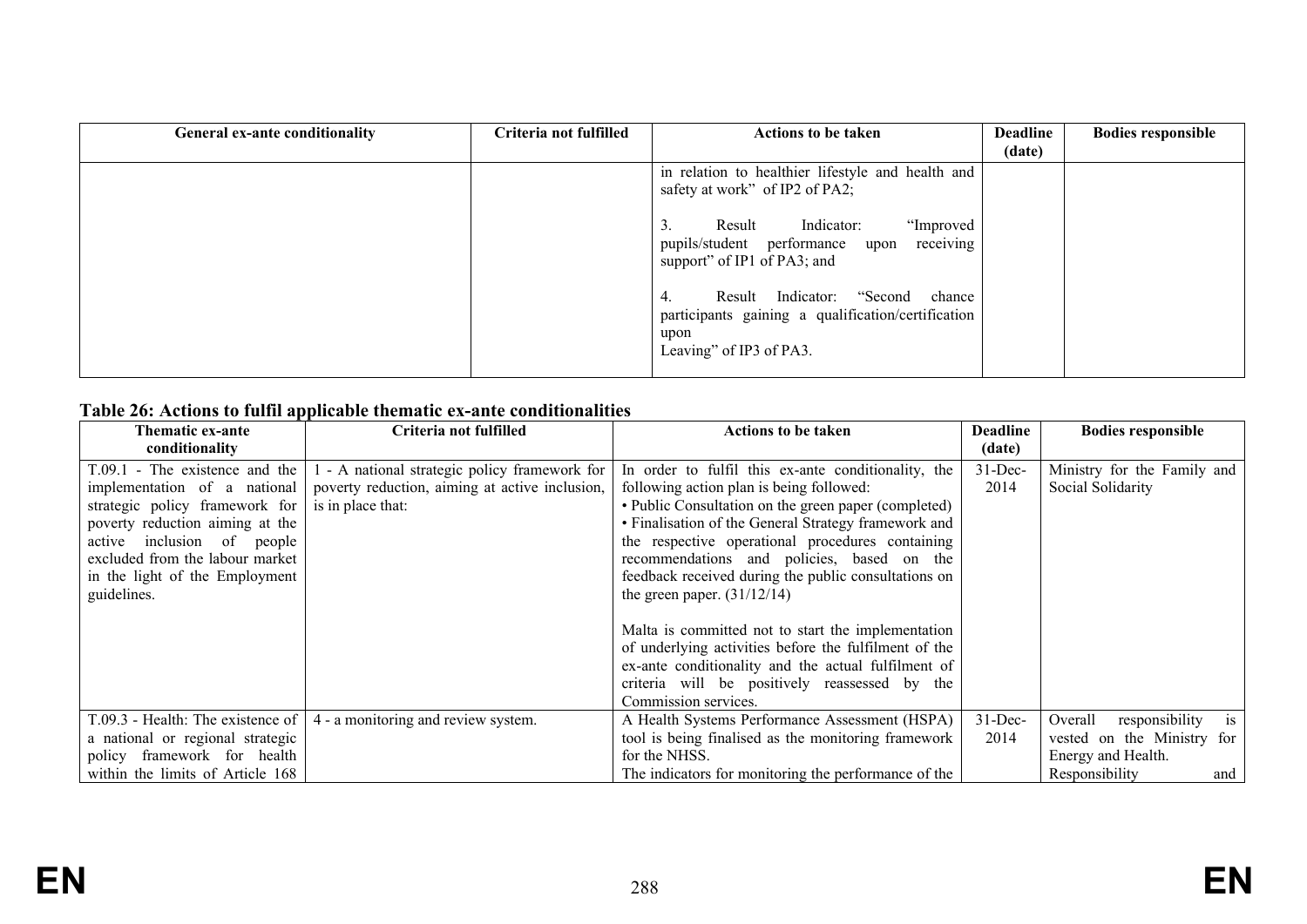| Thematic ex-ante<br>conditionality                                                                                                                                                                 | Criteria not fulfilled                                                                                                                                                                                                 | <b>Actions to be taken</b>                                                                                                                                                                                                                                                                                                                                                                                                                                                                                                                                                                                                                                                                                                                                                                                                                                        | <b>Deadline</b><br>(date) | <b>Bodies responsible</b>                                                                                                                                                                                                                                                                                                 |
|----------------------------------------------------------------------------------------------------------------------------------------------------------------------------------------------------|------------------------------------------------------------------------------------------------------------------------------------------------------------------------------------------------------------------------|-------------------------------------------------------------------------------------------------------------------------------------------------------------------------------------------------------------------------------------------------------------------------------------------------------------------------------------------------------------------------------------------------------------------------------------------------------------------------------------------------------------------------------------------------------------------------------------------------------------------------------------------------------------------------------------------------------------------------------------------------------------------------------------------------------------------------------------------------------------------|---------------------------|---------------------------------------------------------------------------------------------------------------------------------------------------------------------------------------------------------------------------------------------------------------------------------------------------------------------------|
| <b>TFEU</b><br>ensuring<br>economic<br>sustainability.                                                                                                                                             |                                                                                                                                                                                                                        | local public health system have been chosen and<br>prioritised following extensive consultation with a<br>number of stakeholders. The conceptual framework<br>behind the HSPA has now been revisited and<br>refocused following these consultations and the data<br>collection for the compilation of a first assessment is<br>already underway.                                                                                                                                                                                                                                                                                                                                                                                                                                                                                                                  |                           | implementation<br>will<br>be<br>under<br>carried<br>out<br>the<br>direction and stewardship of<br>Permanent Secretary<br>the<br>responsible for Health within<br>the Ministry for Energy and<br>Health                                                                                                                    |
|                                                                                                                                                                                                    |                                                                                                                                                                                                                        | Malta is committed not to start the implementation<br>of underlying activities before the fulfilment of the<br>ex-ante conditionality and the actual fulfilment of<br>criteria will be positively reassessed by the<br>Commission services.                                                                                                                                                                                                                                                                                                                                                                                                                                                                                                                                                                                                                       |                           |                                                                                                                                                                                                                                                                                                                           |
| T.09.3 - Health: The existence of<br>a national or regional strategic<br>policy framework for health<br>within the limits of Article 168<br><b>TFEU</b><br>ensuring<br>economic<br>sustainability. | 5 - A Member State or region has adopted a<br>framework outlining available budgetary<br>resources on an indicative basis and a cost-<br>effective concentration of resources on<br>prioritised needs for health care. | The budgetary framework for the NHSS is being<br>finalised. The drawing up of this framework could<br>not start before the finalisation of the strategy<br>following the extensive feedback received during<br>consultations.<br>The interim actions can be<br>summarised as follows:<br>Draw up of Action Plan (Completed)<br>Development of Terms of Reference for an<br>Economist/ Accountant to Assist with Drawing Up<br>the Budgetary Framework (Completed)<br>Review Proposed Action Plan and present it<br>for approval (completed)<br>Contract Out Budgetary<br>Framework;<br>(completed)<br>Framework<br>Budgetary<br>Present<br>to<br>Permanent Secretary and Parliamentary Secretary<br>(Health) $(31/12/14)$<br>Present Action Plan and Budgetary<br>Framework to Parliamentary Committee on Health<br>(31/12/14)<br>Present to Cabinet $(31/12/14)$ | $31$ -Dec-<br>2014        | Overall<br>responsibility<br>is<br>vested on the Ministry for<br>Energy and Health.<br>Responsibility<br>and<br>will<br>implementation<br>be<br>carried<br>under<br>out<br>the<br>direction and stewardship of<br>Permanent<br>Secretary<br>the<br>responsible for Health within<br>the Ministry for Energy and<br>Health |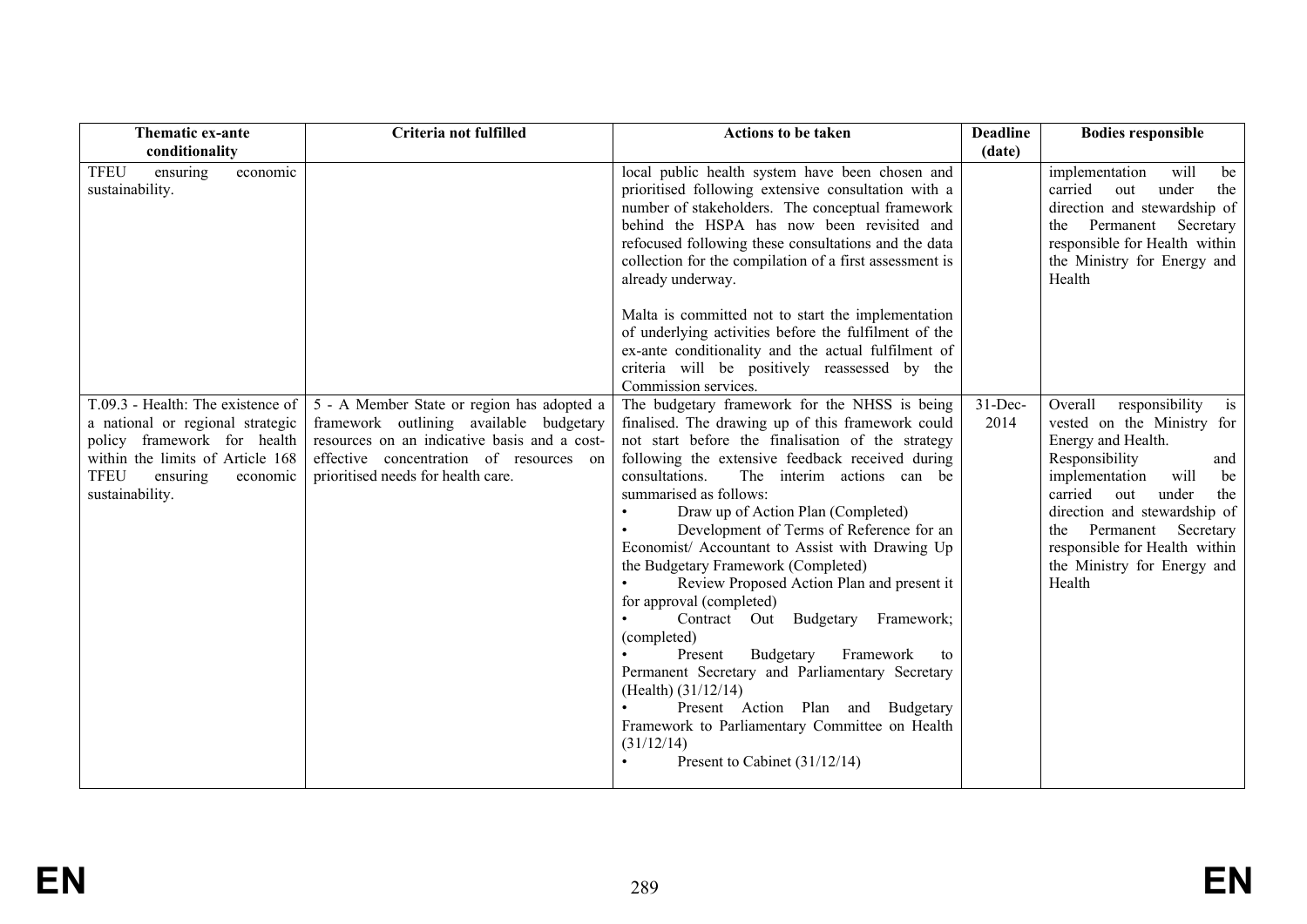| Thematic ex-ante<br>conditionality                                                                                                                                   | Criteria not fulfilled                                                                                           | <b>Actions to be taken</b>                                                                                                                                                                                                                                                                                                                                                                                                                                                                                                                                                                                                                                                                                                                                                                                                                                                                                                                                                                                                                                                                | <b>Deadline</b><br>(date) | <b>Bodies responsible</b>                                                                                                                                    |
|----------------------------------------------------------------------------------------------------------------------------------------------------------------------|------------------------------------------------------------------------------------------------------------------|-------------------------------------------------------------------------------------------------------------------------------------------------------------------------------------------------------------------------------------------------------------------------------------------------------------------------------------------------------------------------------------------------------------------------------------------------------------------------------------------------------------------------------------------------------------------------------------------------------------------------------------------------------------------------------------------------------------------------------------------------------------------------------------------------------------------------------------------------------------------------------------------------------------------------------------------------------------------------------------------------------------------------------------------------------------------------------------------|---------------------------|--------------------------------------------------------------------------------------------------------------------------------------------------------------|
|                                                                                                                                                                      |                                                                                                                  | Malta is committed not to start the implementation<br>of underlying activities before the fulfilment of the<br>ex-ante conditionality and the actual fulfilment of<br>criteria will be positively reassessed by the<br>Commission services.                                                                                                                                                                                                                                                                                                                                                                                                                                                                                                                                                                                                                                                                                                                                                                                                                                               |                           |                                                                                                                                                              |
| T.10.1 - Early school leaving:<br>The existence of a strategic<br>policy framework to reduce early<br>school leaving (ESL) within the<br>limits of Article 165 TFEU. | 1 - A system for collecting and analysing data<br>and information on ESL at relevant levels is in<br>place that: | This action plan is being followed:<br>Meetings between ESL Unit and various<br>departments within the Directorate for Educational<br>services and Directorate for Quality and Standards<br>on the exit survey, E1 platform, tracer study, audits<br>in non state sector and data gathered in compulsory<br>education (completed)<br>Stock taking exercise is brought to a close.<br>The ESL Unit analyses the information gathered<br>from the preparatory stock taking exercise and<br>prepares for a meeting between all the stakeholders<br>involved in the gathering of data in line with<br>Strategic Action 2.3 of the Strategic Plan for the<br>Prevention of Early School Leaving in Malta.<br>(Completed)<br>Setting up of working group to assess and<br>give direction (Completed)<br>The system will be in place $(31/12/14)$<br>Malta is committed not to start the implementation<br>of underlying activities before the fulfilment of the<br>ex-ante conditionality and the actual fulfilment of<br>criteria will be positively reassessed by the<br>Commission services. | $31$ -Dec-<br>2014        | School<br>Early<br>Leaving<br>Monitoring<br>(ESL)<br>Unit,<br>Office of<br>the Permanent<br>Secretary,<br>Ministry<br>for<br><b>Education and Employment</b> |
| T.10.1 - Early school leaving:<br>The existence of a strategic<br>policy framework to reduce early<br>school leaving (ESL) within the<br>limits of Article 165 TFEU. | 2 - provides a sufficient evidence-base to<br>develop targeted policies and monitors<br>developments.            | This action plan is being followed:<br>Meetings between ESL Unit and various<br>departments within the Directorate for Educational<br>services and Directorate for Quality and Standards<br>on the exit survey, E1 platform, tracer study, audits<br>in non state sector and data gathered in compulsory                                                                                                                                                                                                                                                                                                                                                                                                                                                                                                                                                                                                                                                                                                                                                                                  | $31$ -Dec-<br>2014        | Early<br>School<br>Leaving<br>Monitoring<br>(ESL)<br>Unit,<br>Office of<br>the Permanent<br>Secretary,<br>Ministry<br>for<br><b>Education and Employment</b> |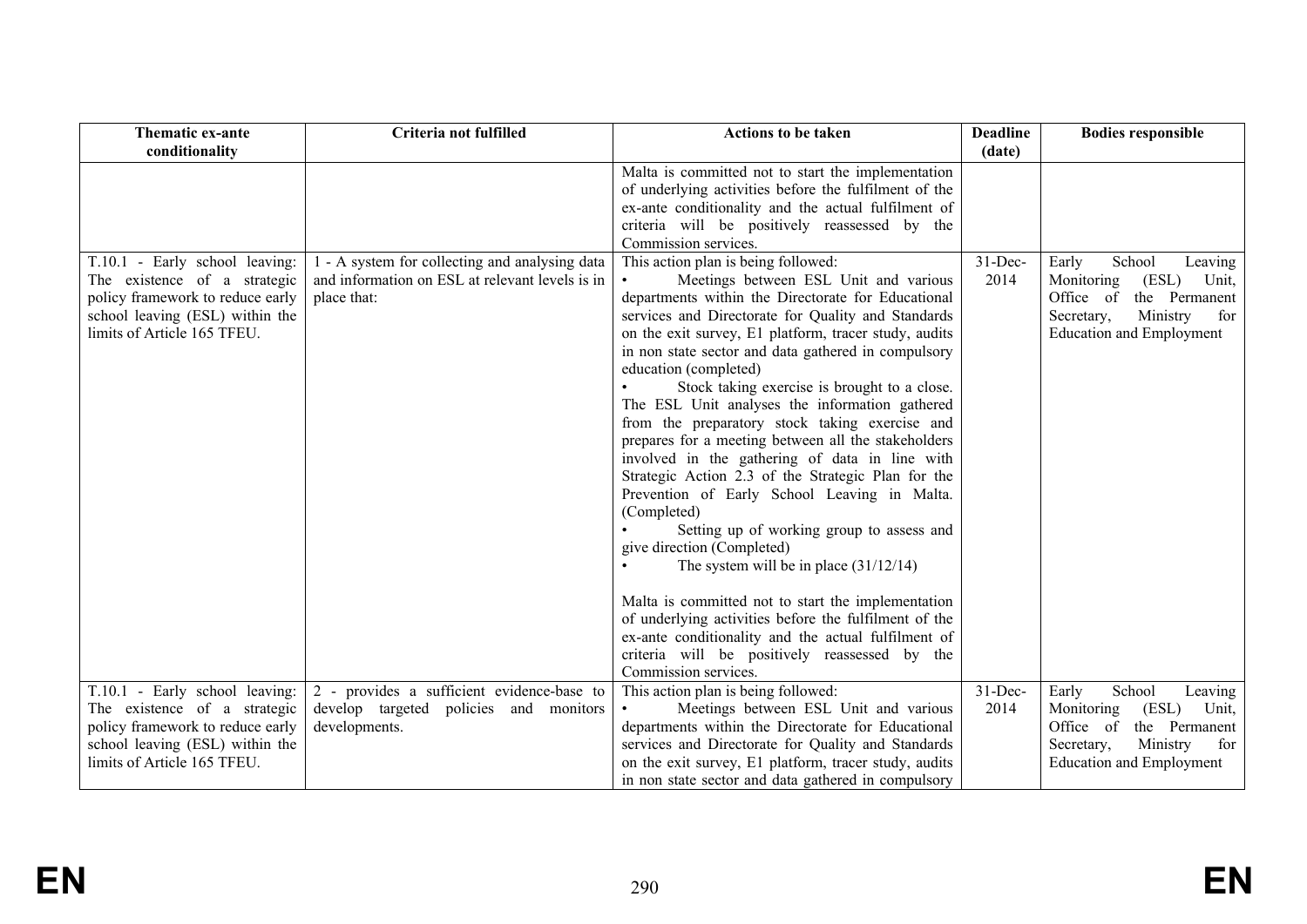| Thematic ex-ante<br>conditionality                                                                                                                                                              | Criteria not fulfilled                                                                                                   | <b>Actions to be taken</b>                                                                                                                                                                                                                                                                                                                                                                                                                                                                                                                                                                                                                                                                                                                                                                                                                                                                                                                                                                                                                                                                                                                                                                                                                                                                                                                                                                                                                                                                                                                 | <b>Deadline</b><br>(date) | <b>Bodies responsible</b>                                                               |
|-------------------------------------------------------------------------------------------------------------------------------------------------------------------------------------------------|--------------------------------------------------------------------------------------------------------------------------|--------------------------------------------------------------------------------------------------------------------------------------------------------------------------------------------------------------------------------------------------------------------------------------------------------------------------------------------------------------------------------------------------------------------------------------------------------------------------------------------------------------------------------------------------------------------------------------------------------------------------------------------------------------------------------------------------------------------------------------------------------------------------------------------------------------------------------------------------------------------------------------------------------------------------------------------------------------------------------------------------------------------------------------------------------------------------------------------------------------------------------------------------------------------------------------------------------------------------------------------------------------------------------------------------------------------------------------------------------------------------------------------------------------------------------------------------------------------------------------------------------------------------------------------|---------------------------|-----------------------------------------------------------------------------------------|
| existence of a national or<br>regional<br>strategic<br>policy<br>framework for increasing tertiary<br>education attainment, quality and<br>efficiency within the limits of<br>Article 165 TFEU. | $T.10.2$ - Higher education: the $\vert 2$ - where necessary, measures to increase<br>participation and attainment that: | education (completed)<br>Stock taking exercise is brought to a close.<br>The ESL Unit analyses the information gathered<br>from the preparatory stock taking exercise and<br>prepares for a meeting between all the stakeholders<br>involved in the gathering of data in line with<br>Strategic Action 2.3 of the Strategic Plan for the<br>Prevention of Early School Leaving in Malta.<br>(Completed)<br>Setting up of working group to assess and<br>give direction (Completed)<br>The system will be in place $(31/12/14)$<br>Malta is committed not to start the implementation<br>of underlying activities before the fulfilment of the<br>ex-ante conditionality and the actual fulfilment of<br>criteria will be positively reassessed by the<br>Commission services.<br>This action plan is being followed:<br>• Set up FHE Policy Update Coordinating Team<br>(completed)<br>• Finalise assessment of progress achieved in relation<br>to the targets set in the FHE Strategy 2020<br>(completed)<br>• Draft report presented to the Team (completed)<br>• Gathering/collation of quantitative/qualitative data<br>on the present state of provision of state/non-state<br>FHE to feed into updated policy (completed)<br>• Organization of 1/2day conference to present data<br>on provision, report on progress of achievement of<br>targets and to launch consultation process on policy<br>recommendations (completed)<br>• Consolidation of outcome of conference in a draft<br>policy document to be presented to the Team | $31$ -Dec-<br>2014        | Working Committee within<br>the National Commission for<br>Further and Higher Education |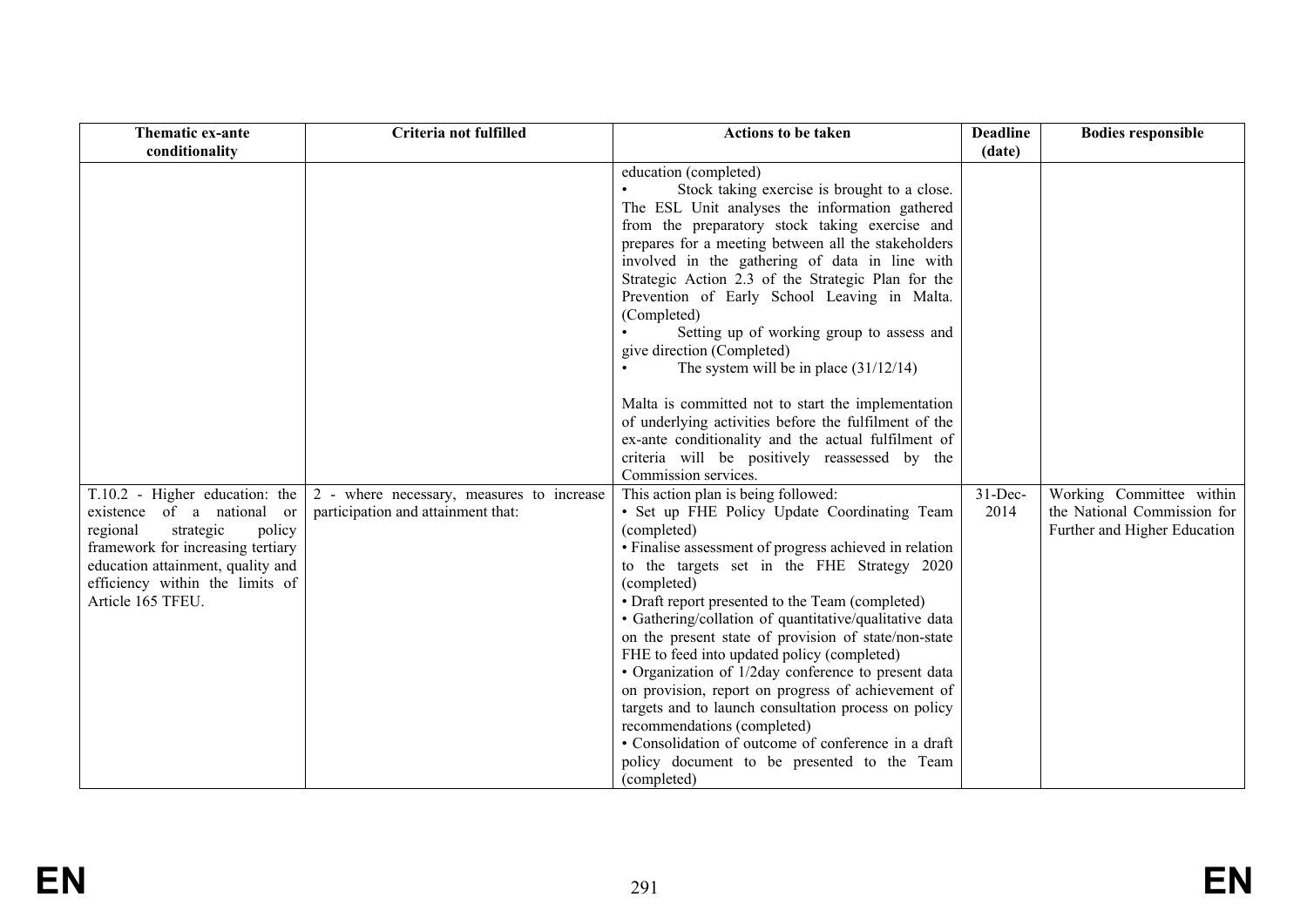| Thematic ex-ante<br>conditionality                                                                                                                                                         | Criteria not fulfilled                                                                                                                                                                                                  | <b>Actions to be taken</b>                                                                                                                                                                                                                                                                                                                                                                                                                                                                                                                                                                    | <b>Deadline</b><br>(date) | <b>Bodies responsible</b>                                                                                                   |
|--------------------------------------------------------------------------------------------------------------------------------------------------------------------------------------------|-------------------------------------------------------------------------------------------------------------------------------------------------------------------------------------------------------------------------|-----------------------------------------------------------------------------------------------------------------------------------------------------------------------------------------------------------------------------------------------------------------------------------------------------------------------------------------------------------------------------------------------------------------------------------------------------------------------------------------------------------------------------------------------------------------------------------------------|---------------------------|-----------------------------------------------------------------------------------------------------------------------------|
|                                                                                                                                                                                            |                                                                                                                                                                                                                         | • Publication of Final Policy Report on Higher<br>Education $-2020(31/12/14)$                                                                                                                                                                                                                                                                                                                                                                                                                                                                                                                 |                           |                                                                                                                             |
|                                                                                                                                                                                            |                                                                                                                                                                                                                         | Malta is committed not to start the implementation<br>of underlying activities before the fulfilment of the<br>ex-ante conditionality and the actual fulfilment of<br>criteria will be positively reassessed by the<br>Commission services.                                                                                                                                                                                                                                                                                                                                                   |                           |                                                                                                                             |
| T.10.3 - Lifelong learning (LL):<br>The existence of a national<br>and/or regional strategic policy<br>framework for lifelong learning<br>within the limits of Article 165<br>TFEU.        | 1 - A national or regional strategic policy<br>framework for lifelong learning is in place that<br>contains measures:                                                                                                   | In order to fulfil this ex-ante conditionality, the<br>following action plan is being followed:<br>The (draft) strategy was launched for public<br>consultation in October 2014, with the involvement<br>of MCESD. Meetings with individual stakeholders<br>will be held accordingly (completed)<br>Minister and Cabinet endorsement will<br>follow $(31/12/14)$                                                                                                                                                                                                                              | $31 - Dec-$<br>2014       | Directorate for Life Long<br>Learning within the Ministry<br>for<br>Education<br>and<br>Employment (MEDE)                   |
|                                                                                                                                                                                            |                                                                                                                                                                                                                         | Malta is committed not to start the implementation<br>of underlying activities before the fulfilment of the<br>ex-ante conditionality and the actual fulfilment of<br>criteria will be positively reassessed by the<br>Commission services.                                                                                                                                                                                                                                                                                                                                                   |                           |                                                                                                                             |
| T.10.4 - The existence of a<br>national or regional strategic<br>policy framework for increasing<br>the quality and efficiency of<br>VET systems within the limits of<br>Article 165 TFEU. | 1 - A national or regional strategic policy<br>framework is in place for increasing the<br>quality and efficiency of VET systems within<br>the limits of Article 165 TFEU which includes<br>measures for the following: | This action plan is being followed:<br>• High level consultation meeting with key<br>stakeholders: MCAST, ETC, ITS, MEDE, DLLL,<br>Director ESL and MCESD. Reps to<br>discuss in depth the detail of the key<br>recommendations drafted by NCFHE. Feedback to<br>be noted and amendments made as necessary<br>(completed)<br>• A roundtable consultation to be held with members<br>of stakeholders (both direct and indirect) to include<br>the private sector, University representatives,<br>Agenzija Zghazagh, to discuss in more depth the<br>recommended actions put forward by the key | $31$ -Dec-<br>2014        | National<br>Commission<br>for<br>Further and Higher Education<br>within the Ministry for<br><b>Education and Employment</b> |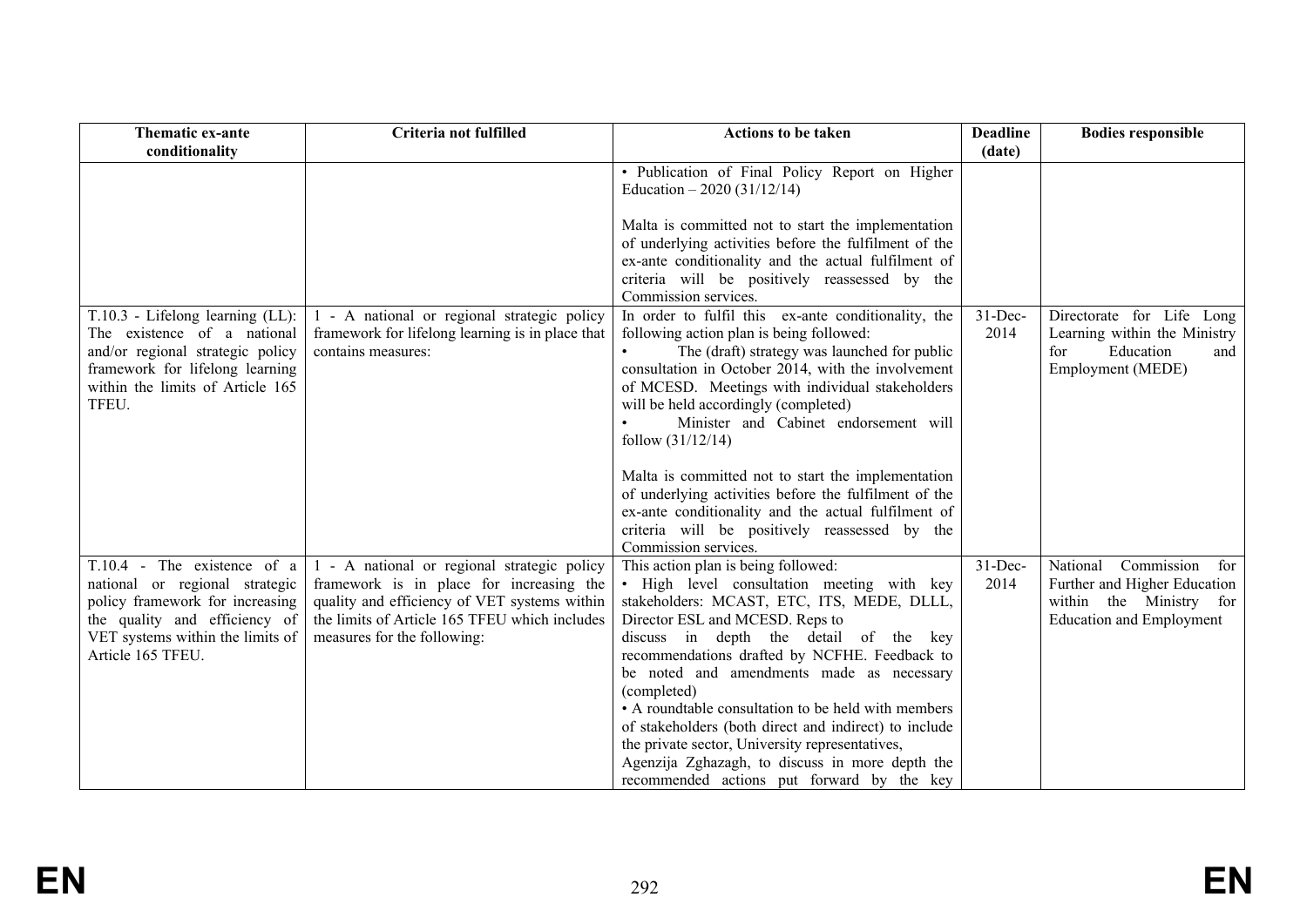| Thematic ex-ante<br>conditionality                                                                                                                                                         | Criteria not fulfilled                                                                                                                                                                                                                                                                                                                                                                                                                                  | <b>Actions to be taken</b>                                                                                                                                                                                                                                                                                                                                                                                                                                                                                                                                                                                                                                                                                                                                                                                                                                                                                                                                                                                                                                                                                                                                                                                                                                                                                                                                                                                                       | <b>Deadline</b><br>(date) | <b>Bodies responsible</b>                                                                                                   |
|--------------------------------------------------------------------------------------------------------------------------------------------------------------------------------------------|---------------------------------------------------------------------------------------------------------------------------------------------------------------------------------------------------------------------------------------------------------------------------------------------------------------------------------------------------------------------------------------------------------------------------------------------------------|----------------------------------------------------------------------------------------------------------------------------------------------------------------------------------------------------------------------------------------------------------------------------------------------------------------------------------------------------------------------------------------------------------------------------------------------------------------------------------------------------------------------------------------------------------------------------------------------------------------------------------------------------------------------------------------------------------------------------------------------------------------------------------------------------------------------------------------------------------------------------------------------------------------------------------------------------------------------------------------------------------------------------------------------------------------------------------------------------------------------------------------------------------------------------------------------------------------------------------------------------------------------------------------------------------------------------------------------------------------------------------------------------------------------------------|---------------------------|-----------------------------------------------------------------------------------------------------------------------------|
| T.10.4 - The existence of a<br>national or regional strategic<br>policy framework for increasing<br>the quality and efficiency of<br>VET systems within the limits of<br>Article 165 TFEU. | 3 - to increase the quality and attractiveness of<br>VET including through establishing a national<br>approach for quality assurance for VET (for<br>example in line with the, European Quality<br>Reference<br>Framework<br>Assurance<br>for<br>Vocational Education and Training)<br>and<br>the<br>implementing<br>transparency<br>and<br>recognition tools, for example European<br>Credit system for Vocational Education and<br>Training. (ECVET). | stakeholders (completed)<br>• NCFHE to undertake an extensive exercise to be<br>able to finalise both the text within the said policy as<br>well as to pin down concrete action measures and<br>targets (completed)<br>• Conclude the policy $(31/12/2014)$<br>Malta is committed not to start the implementation<br>of underlying activities before the fulfilment of the<br>ex-ante conditionality and the actual fulfilment of<br>criteria will be positively reassessed by the<br>Commission services.<br>This action plan is being followed:<br>• High level consultation meeting with key<br>stakeholders: MCAST, ETC, ITS, MEDE, DLLL,<br>Director ESL and MCESD. Reps to<br>discuss in depth the detail of the key<br>recommendations drafted by NCFHE. Feedback to<br>be noted and amendments made as necessary<br>(completed)<br>• A roundtable consultation to be held with members<br>of stakeholders (both direct and indirect) to include<br>the private sector, University representatives,<br>Agenzija Zghazagh, to discuss in more depth the<br>recommended actions put forward by the key<br>stakeholders (completed)<br>• NCFHE to undertake an extensive exercise to be<br>able to finalise both the text within the said policy as<br>well as to pin down concrete action measures and<br>targets (completed)<br>• Conclude the policy $(31/12/2014)$<br>Malta is committed not to start the implementation | $31$ -Dec-<br>2014        | Commission<br>National<br>for<br>Further and Higher Education<br>within the Ministry for<br><b>Education and Employment</b> |
|                                                                                                                                                                                            |                                                                                                                                                                                                                                                                                                                                                                                                                                                         | of underlying activities before the fulfilment of the<br>ex-ante conditionality and the actual fulfilment of                                                                                                                                                                                                                                                                                                                                                                                                                                                                                                                                                                                                                                                                                                                                                                                                                                                                                                                                                                                                                                                                                                                                                                                                                                                                                                                     |                           |                                                                                                                             |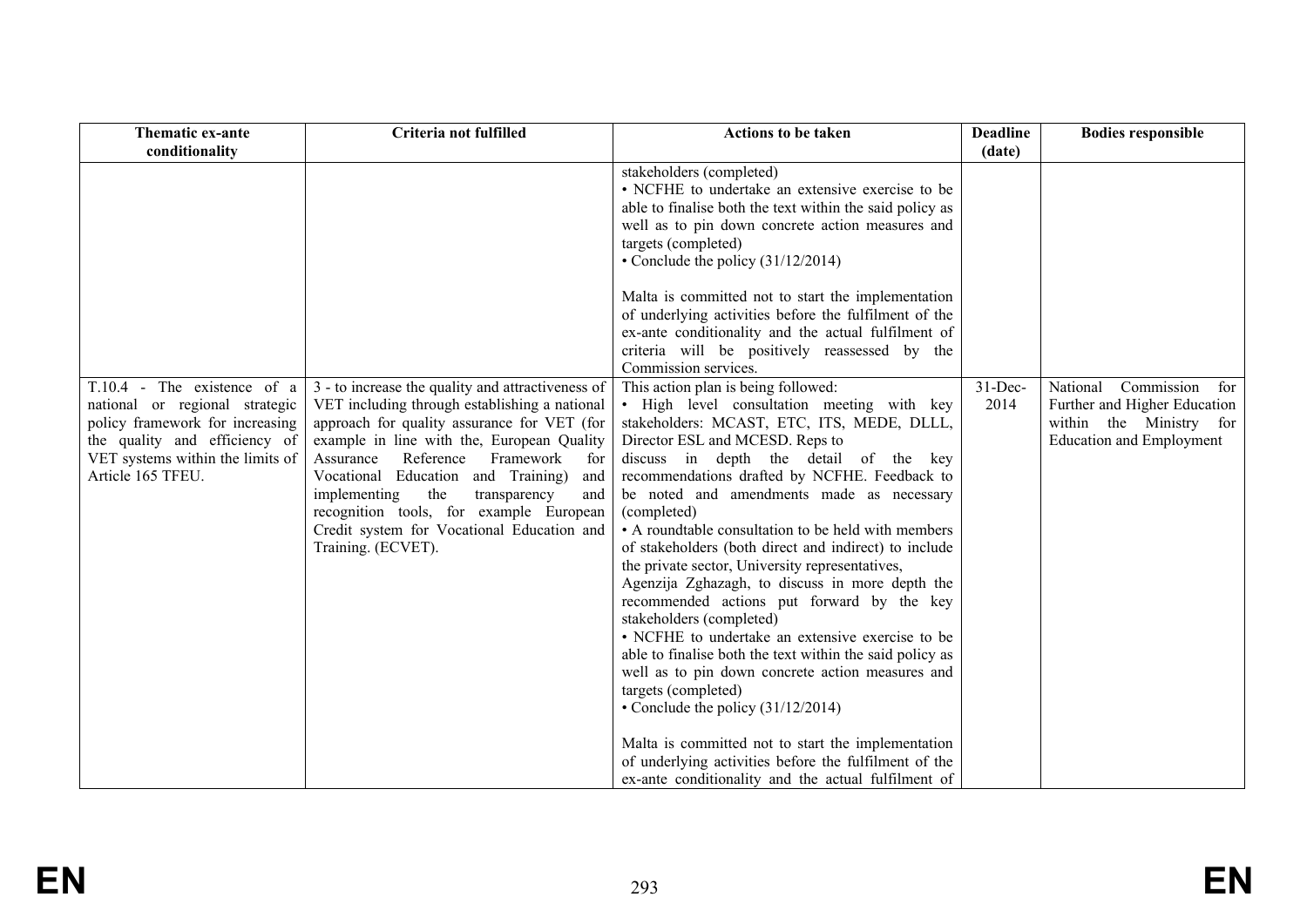| <b>Thematic ex-ante</b><br>conditionalitv | Criteria not fulfilled | <b>Actions to be taken</b>                                                              | <b>Deadline</b><br>(date) | <b>Bodies responsible</b> |
|-------------------------------------------|------------------------|-----------------------------------------------------------------------------------------|---------------------------|---------------------------|
|                                           |                        | will<br>the<br>positively<br>hv<br>criteria<br>reassessed<br>be<br>Commission services. |                           |                           |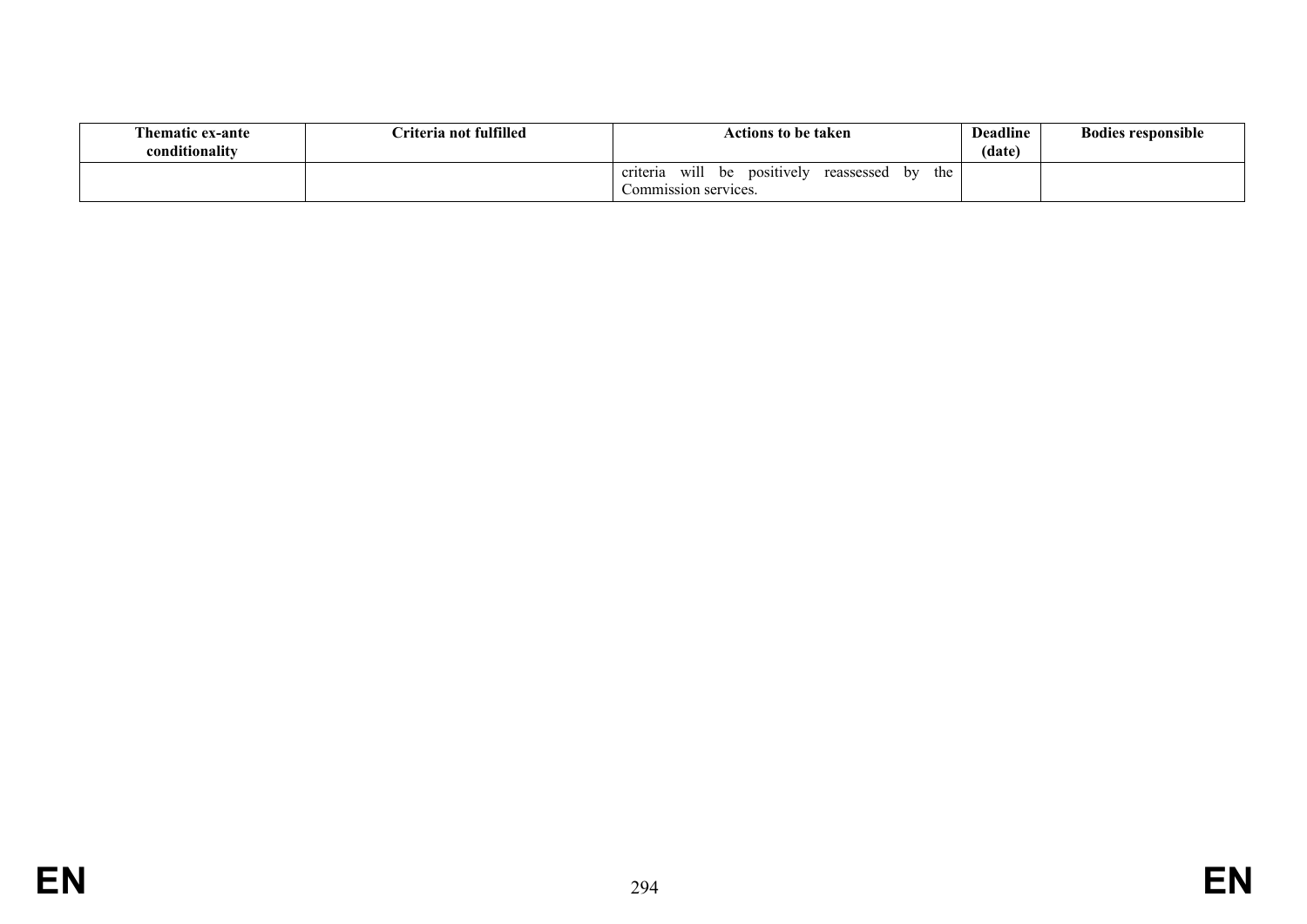## **10. REDUCTION OF ADMINISTRATIVE BURDEN FOR BENEFICIARIES**

Summary of the assessment of the administrative burden for beneficiaries and, where necessary, the actions planned accompanied by an indicative timeframe to reduce administrative burden.

The need to continue to streamline the processes involved in management and control systems of EU funds and the further reduction in administrative burden for beneficiaries is evident through the findings of assessments that have been carried out during the 2007- 2013 period. To this effect, Malta is committed to implement further simplification measures that will reduce the administrative requirements and burden on the beneficiaries.

Actions planned include measures at application stage, project selection phase, procurement, horizontal simplification measures and measures in relation to the IT systems. Measures planned include:

## **Application stage:**

• Provision of assistance to applicants in filling the relevant application particularly to NGOs, Local Councils, civil society etc. This is targeted to be available by Quarter 4 2014.

# **Project selection stage:**

• Speeding up of the project selection through streamlined processes and greater involvement of experts. This is targeted to be available by Quarter 4 2014.

## **Procurement:**

- Assess the possibility of increasing the threshold for Departmental Tenders. This is targeted to be available by Quarter 4 2014.
- Phased rolling-out of the E-procurement system[1] is ongoing.
- The introduction of Procurement managers in Line Ministries to speed up procurement processes by Quarter 1 2014.
- Provision of assistance to NGO and civil society for tender drafting by Quarter 1 2015.
- Development of procurement templates for NGO's and civil society by Quarter 1 2015.

## **Simplification measures**

 The use of simplified costs has proven to be a positive experience under ESF. This will be further analysed and introduced where possible in other funds. Standard Cost Options utilised under the 2007-2013 period will continue to be utilised during the 2014-2020 period from the first call for project applications.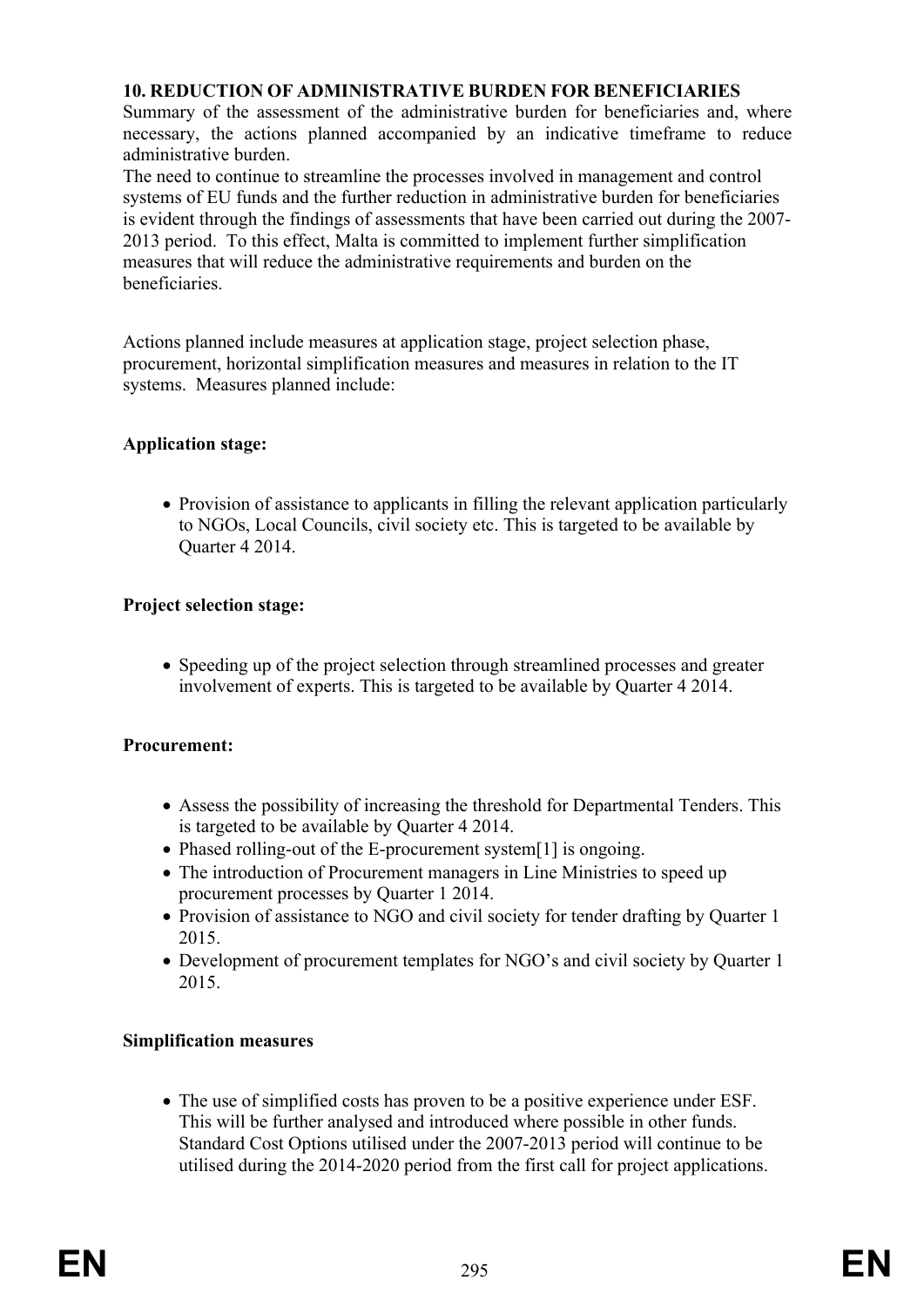However, Malta will explore possibilities as to expand these standard cost options which are expected to be in place by no later than Quarter4 2016.

# **IT system**

- Introduction of e-forms at application stage by Quarter 4 2014.
- Facilitate the implementation process through the enhancement of IT-enabled systems which is an ongoing process.

[1] E-procurement is already in place and will continue to be developed further over the next programming period. E-procurement is currently being financed through national funds.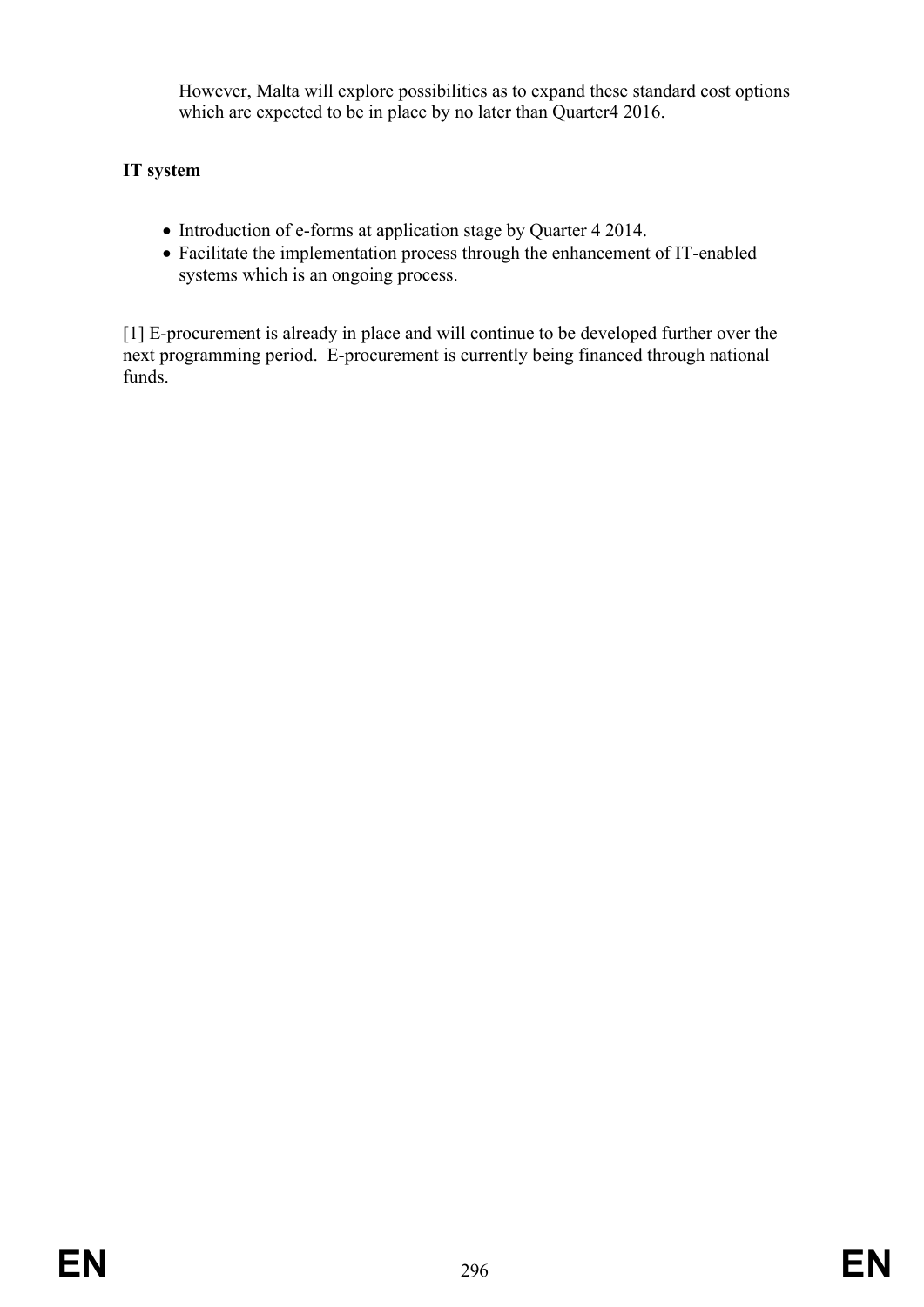## **11. HORIZONTAL PRINCIPLES**

## **11.1 Sustainable development**

Description of specific actions to take into account environmental protection requirements, resource efficiency, climate change mitigation and adaptation, disaster resilience and risk prevention and management, in the selection of operations. Malta is committed towards achieving a sustainable and healthy environment which is considered fundamental in order to attract investment, create jobs and improve standards of living. This is also in line with the objectives of the National Sustainable Development Strategy 'A Sustainable Development Strategy for the Maltese islands 2007-2016'[1]. In this regard, sustainable development is considered as a cross cutting theme of this Operational Programme and will be inextricably linked with the OP's specific objectives.

The approach adopted under the 2007-2013 programme(s) whereby applicants are required to demonstrate that they have considered sustainable development issues[2] at all stages during the design of the project will be maintained. Sustainable development covers economic growth, social cohesion and the protection of the environment (including disaster resilience and risk prevention), which will be taken into account throughout the life of the supported activity. Applicants must also demonstrate how the project has been structured to ensure that sustainable development issues will be mainstreamed throughout the project's aims and operation.

Interventions in this Operational Programme will contribute towards the promotion of sustainable development. These include efforts to promote sustainable economic development through support to enterprises and stimulating investment in research and innovation as well as initiatives to promote the development of new market processes and niche markets. The promotion of sustainable development is also envisaged through interventions to improve the quality of life of citizens and to promote sustainable urban development, improved accessibility and social cohesion with the objective of fostering sustainable communities. Capacity building interventions to include education, training, knowledge and information are also envisaged to strengthen the knowledge and skills in the low carbon economy and to foster the creation of green jobs[3].

[1] http://www.um.edu.mt/\_\_data/assets/pdf\_file/0003/64812/SD\_Strategy\_2006.pdf

[2]Applicants are encouraged to make specific reference to the Sustainable Development Act (available online at https://secure2.gov.mt/tsdu/sdleg). The aim of the Sustainable Development Act (CAP.521), amongst others, with a view to mainstream sustainable development across the workings of Government and to raise awareness on sustainable development issues and practices across society.

[3] The inclusion of green procurement in e-procurement systems will also be supported.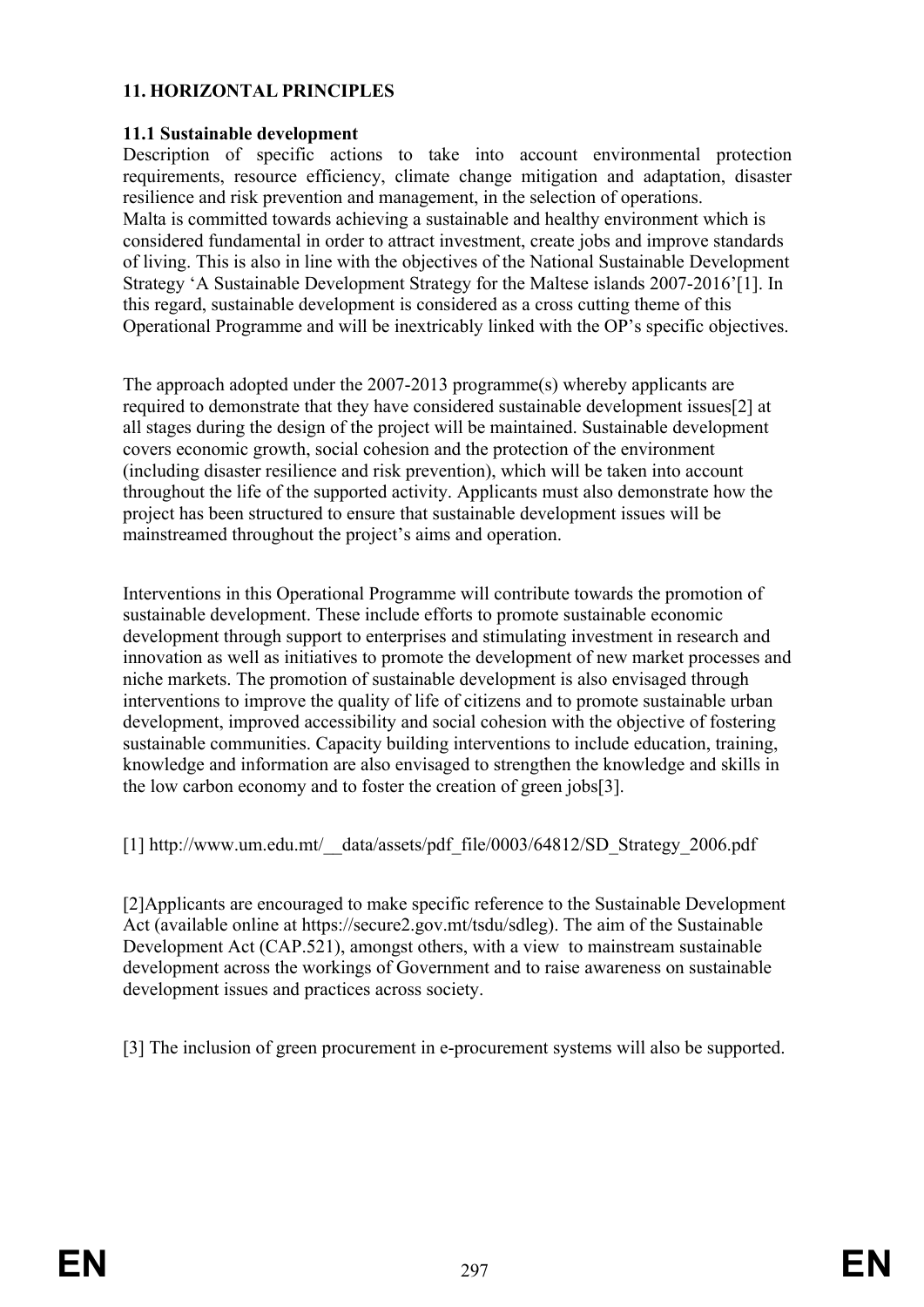## **11.2 Equal opportunities and non-discrimination**

Description of specific actions to promote equal opportunities and prevent discrimination based on sex, racial or ethnic origin, religion or belief, disability, age or sexual orientation during the preparation, design and implementation of the operational programme and in particular in relation to access to funding, taking account of the needs of the various target groups at risk of such discrimination and in particular the requirements for ensuring accessibility for persons with disabilities.

#### **The promotion of equality between men and women, non-discrimination and accessibility (with reference to Art. 7 CPR)**

Malta is committed to ensuring that the principles of equality, non-discrimination and accessibility as set out in Article 7 of the Common Provisions Regulation are taken into account and promoted in the implementation of this programme. In accordance with Article 5 of the Common Provisions Regulation, the relevant entities responsible for promoting equality, non-discrimination and accessibility were involved in the consultation process of the Operational Programme and will continue to be consulted during the preparation and implementation (including evaluation and monitoring) of the programme.

#### **National arrangements for the promotion of equality, non-discrimination and accessibility**

The Ministry for Social Dialogue, Consumer Affairs and Civil Liberties is responsible for social dialogue, civil liberties, equality and anti-discrimination policies and the integration of migrants[1], amongst others. The Ministry has embarked on a number of initiatives to further promote civil rights and equal opportunities. Particularly, the Ministry is undertaking an active role in the promotion of family-friendly measures within the public sector. In addition, complementary measures aimed at improving gender equality particularly in the labour market are also being implemented. Such measures include the directory for professional women which will enable the better identification of qualified women for decision-making positions, amongst others.

The National Commission for the Promotion of Equality (NCPE)[2] and the National Commission for Persons with Disability (NCPD)[3] are strategic partners within the Ministry in the promotion of equality, non-discrimination and accessibility at the national and local level. The activities undertaken by both of these entities include awarenessraising campaigns, providing assistance and support, research, exchange of best practice and collaborations with local and international entities.

In terms of social inclusion, Government is committed to promote the wellbeing and enhance quality of life particularly for those experiencing poverty and social exclusion. In this regard, the Ministry launched a framework for poverty reduction and for social inclusion 2014-2024.

**Approach to ensure the promotion of equality, non-discrimination and accessibility in the implementation of the programme:**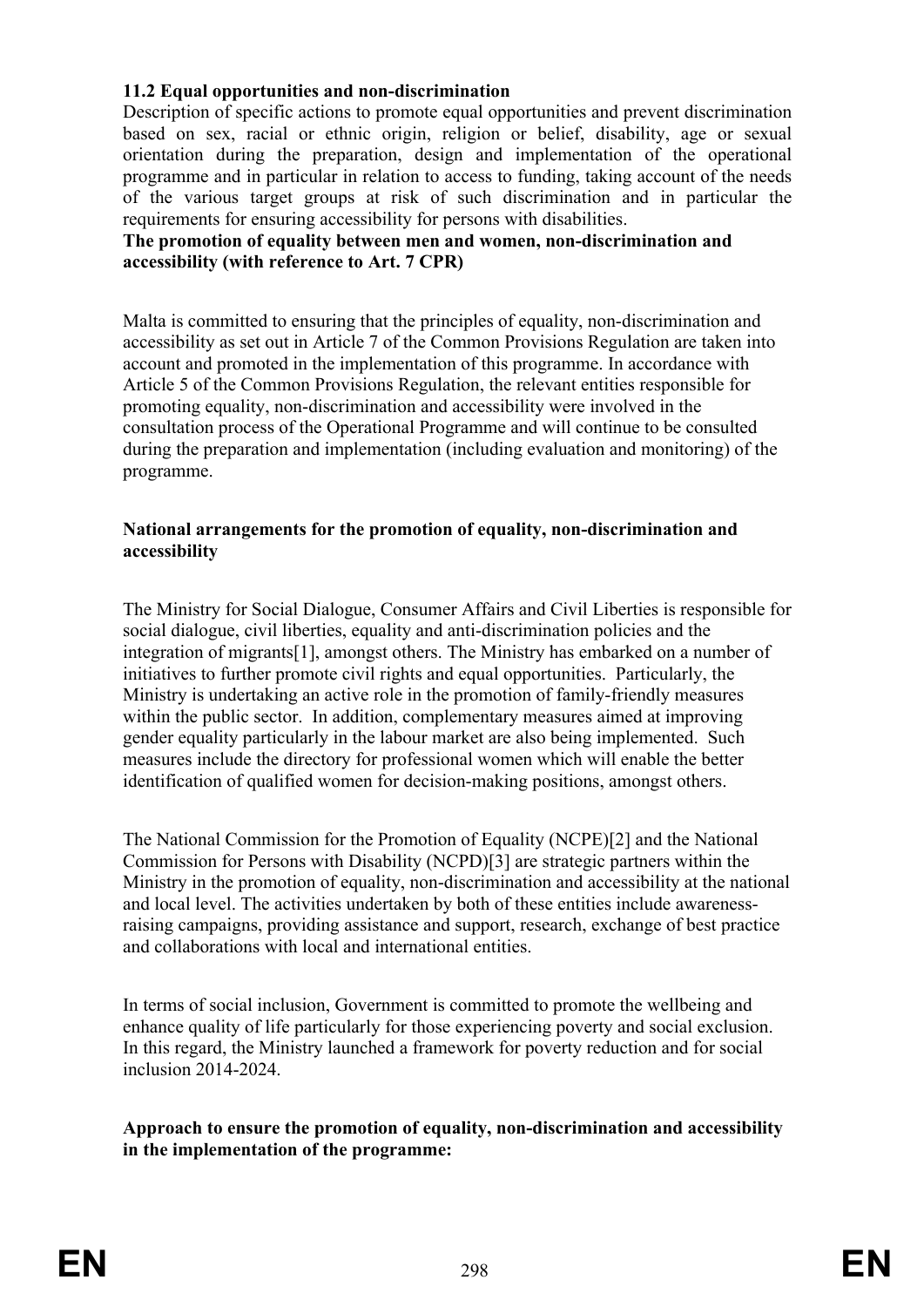Efforts and initiatives undertaken during the previous programming period to ensure the involvement of the relevant entities responsible for promoting equality, nondiscrimination and accessibility in the various stages of implementation of this programme will continue under the future programme in accordance with national practice. Such initiatives will cover the preparation and implementation (including evaluation and monitoring) of the programme.

The participation of the relevant entities[1] responsible for promoting equality and nondiscrimination in the various stages of implementation of this programme will be assured through their participation in the Monitoring Committee of this Operational Programme in accordance with the terms of references of this committee. The promotion of equality, non-discrimination and accessibility will also be integrated at project level (see section 2.A.6.2).

In line with 2007-2013 practice, a help desk will be set up by the relevant entities, to assist project promoters in their effort to integrate the equality, non-discrimination and accessibility dimensions in their project ideas as well as to offer assistance in access to funding for target groups.

[1] Entities Include relevant Line Ministries, public entities and civil society.

## **11.3 Equality between men and women**

Description of contribution of the operational programme to the promotion of equality between men and women and, where appropriate, the arrangements to ensure the integration of the gender perspective at operational programme and operation level.

## 1. **Equality between men and women**

Malta is committed to ensuring that the principles of equality between men and women as set out in Article 7 of the Common Provisions Regulation are taken into account and promoted in the implementation of this programme. In accordance with Article 5 of the Common Provisions Regulation, the relevant entities responsible for promoting equality, were involved in the consultation process of the Operational Programme and will continue to be consulted during the preparation and implementation (including evaluation and monitoring) of the programme.

#### **National arrangements for the promotion of equality between men and women**

The National Commission for the Promotion of Equality (NCPE) is the national body responsible for the promotion of equality between men and women. The activities undertaken by this entity include awareness-raising campaigns, providing assistance and support, research, exchange of best practice and collaborations with local and international entities.

#### **Approach to ensure the promotion of equality between men and women in the implementation of the programme:**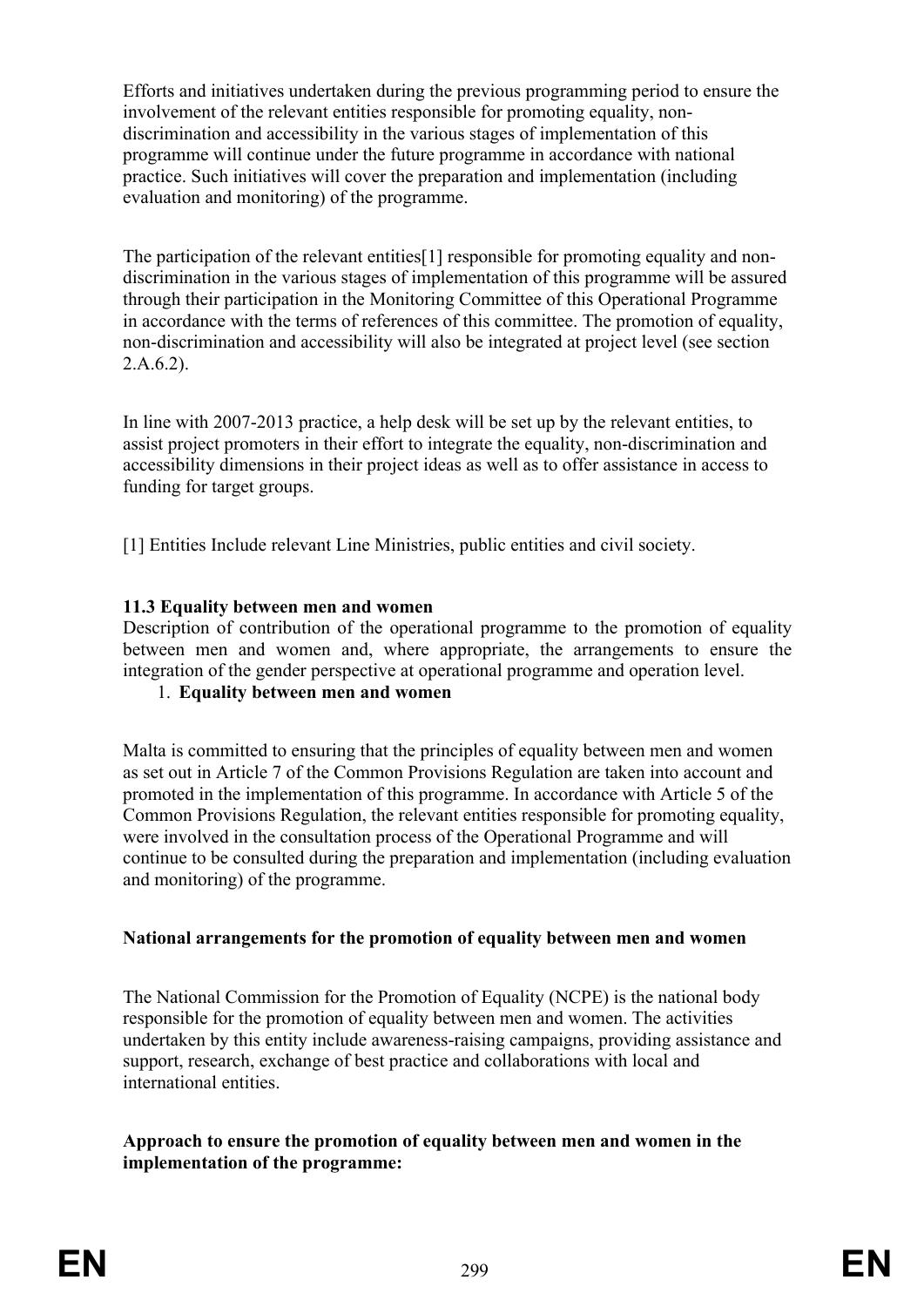Efforts and initiatives undertaken during the previous programming period to ensure the involvement of the relevant entities responsible for promoting equality between men and women in the various stages of implementation of this programme will continue under the future programme in accordance with national practice. Such initiatives will cover the preparation and implementation (including evaluation and monitoring) of the programme.

The participation of the relevant entities[1] responsible for promoting equality between men and women in the various stages of implementation of this programme will be assured through their participation in the Monitoring Committee of the Operational Programme in accordance with the terms of references of this committee. The promotion of equality will also be integrated at project level (see section 2.A.6.2).

In line with 2007-2013 practice, a help desk will be set up by the relevant entity, to assist project promoters in their effort to integrate the equal opportunities dimension in their project ideas.

# **11.4 Public Procurement**

In the implementation of ESI funds, national authorities will respect the provisions for public procurement in accordance with the relevant EU Directives and Treaty provisions.

[1] Entities Include relevant Line Ministries, public entities and civil society.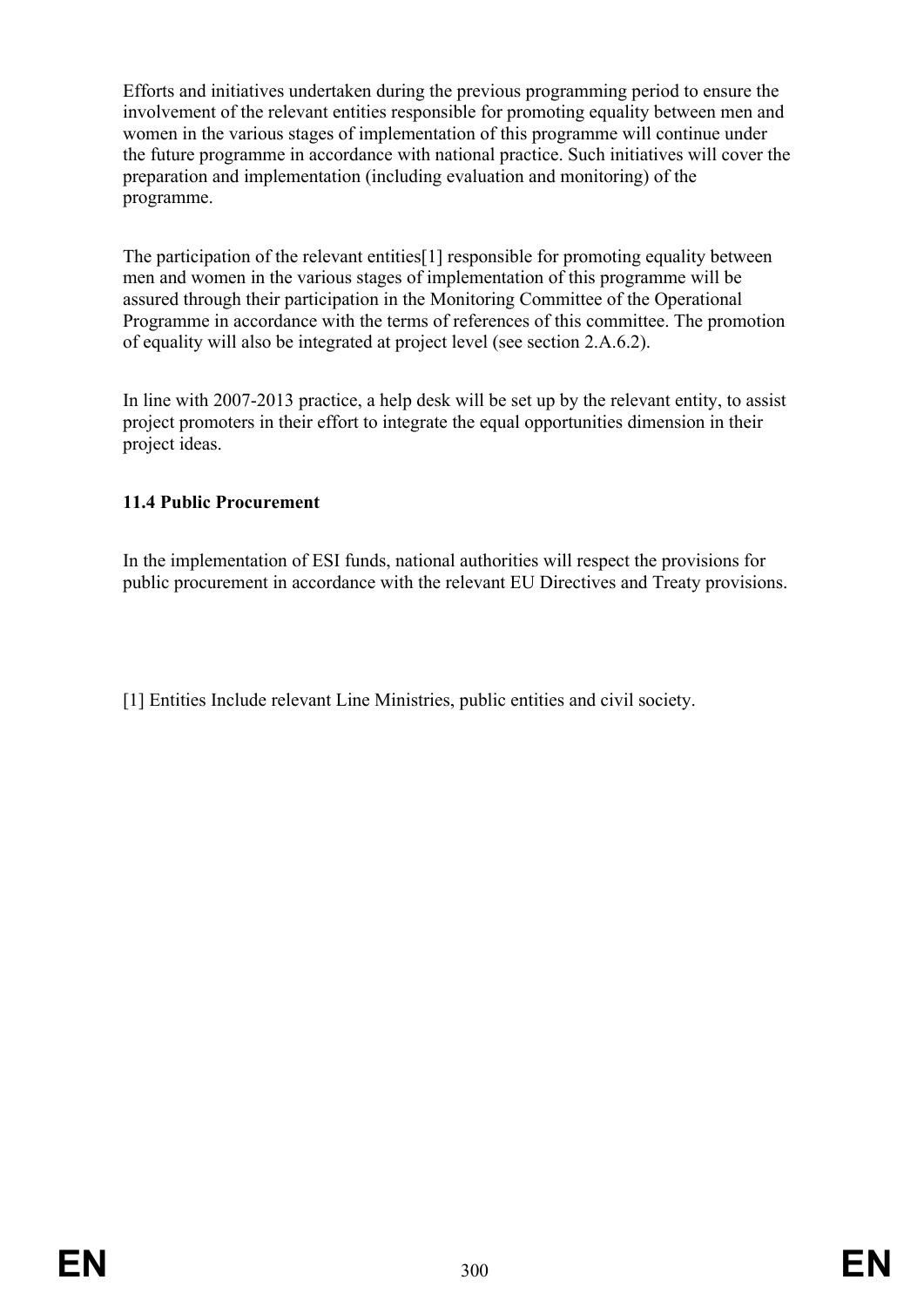#### **12. SEPARATE ELEMENTS**

## **12.1 Major projects to be implemented during programming period**

#### **Table 27: List of major projects**

| Project | <b>Planned notification/submission</b> | <b>Planned start of</b> | <b>Planned completion</b> | <b>Priority Axes</b>         |
|---------|----------------------------------------|-------------------------|---------------------------|------------------------------|
|         | date (year, quarter)                   | implementation (year,   | date (year, quarter)      | <b>Investment Priorities</b> |
|         |                                        | quarter)                |                           |                              |

#### **12.2 Performance framework of operational programme**

#### **Table 28: Performance framework by fund and category of region (summary table)**

| <b>Priority axis</b>                                                                | Fund       | Category<br>of region | <b>Indicator or key</b><br>implementation step                                                                    | <b>Measurement</b><br>unit, where |   |   | <b>Milestone for 2018</b> |   |   | Final target (2023) |
|-------------------------------------------------------------------------------------|------------|-----------------------|-------------------------------------------------------------------------------------------------------------------|-----------------------------------|---|---|---------------------------|---|---|---------------------|
|                                                                                     |            |                       |                                                                                                                   | appropriate                       | M | W | T                         | M | W | T                   |
| PA 1 - Investing in the<br>employability<br>and<br>adaptability of human capital    | <b>ESF</b> | Transition            | <b>Financial Indicator</b>                                                                                        | Euro                              |   |   | 7,819,554.30              |   |   | 26,000,000.00       |
| PA 1 - Investing in the<br>employability<br>and<br>adaptability of human capital    | <b>ESF</b> | Transition            | Persons supported                                                                                                 | Number                            |   |   | 250                       |   |   | 2,900.00            |
| PA 2 - Towards a more<br>inclusive society                                          | <b>ESF</b> | Transition            | Financial Indicator                                                                                               | Euro                              |   |   | 10,868,152.59             |   |   | 40,000,000.00       |
| PA 2 - Towards a more<br>inclusive society                                          | <b>ESF</b> | Transition            | participating<br>in<br>Persons<br>training/support measures                                                       | Number                            |   |   | 1000                      |   |   | 8,500.00            |
| PA 3 - Investing in people<br>through Education, Training<br>and Life Long Learning | <b>ESF</b> | Transition            | Financial Indicator                                                                                               | Euro                              |   |   | 14,288,118.43             |   |   | 47,424,810.00       |
| PA 3 - Investing in people<br>through Education, Training<br>and Life Long Learning | ESF        | Transition            | participating<br>in<br>tertiary<br>Persons<br>education                                                           | Number                            |   |   | 150                       |   |   | 700.00              |
| PA 3 - Investing in people<br>through Education, Training<br>and Life Long Learning | <b>ESF</b> | Transition            | in<br>participating<br>Persons<br>training/support measures                                                       | Number                            |   |   | 1600                      |   |   | 7,400.00            |
| PA 4 - Building the<br>Institutional Administrative<br>Capacity                     | <b>ESF</b> | Transition            | number of projects targeting public<br>administrations or public services at<br>national, regional or local level | Number                            |   |   |                           |   |   | 3.00                |
| Building the<br>PA 4 -<br>Administrative<br>Institutional<br>Capacity               | ESF        | Transition            | <b>Financial Indicator</b>                                                                                        | Euro                              |   |   | 2,988,741.96              |   |   | 11,000,000.00       |

#### **12.3 Relevant partners involved in preparation of programme A. Competent urban and other public authorities**

- Agency for the Welfare of Asylum Seekers
- Aġenzija Żgħażagħ
- Air Malta
- Armed Forces of Malta
- Building Industry Consultative Committee
- Building Regulations Office
- Certifying Authority (MFIN)
- Civil Aviation Directorate
- Civil Protection Department
- Commissioner for Children
- Commissioner for Mental Health and Older Persons
- Commissioner on Domestic ViolenceCouncil for the Teachers' Profession
- Department of Agriculture
- Department of Culture
- Department of Industrial and Employment Relations
- Department of Local Government
- Department of Social Welfare Centre
- Employment and Training Corporation
- Enemalta Corporation
- European Direct Information Centre
- EU Paying Authority (MFIN)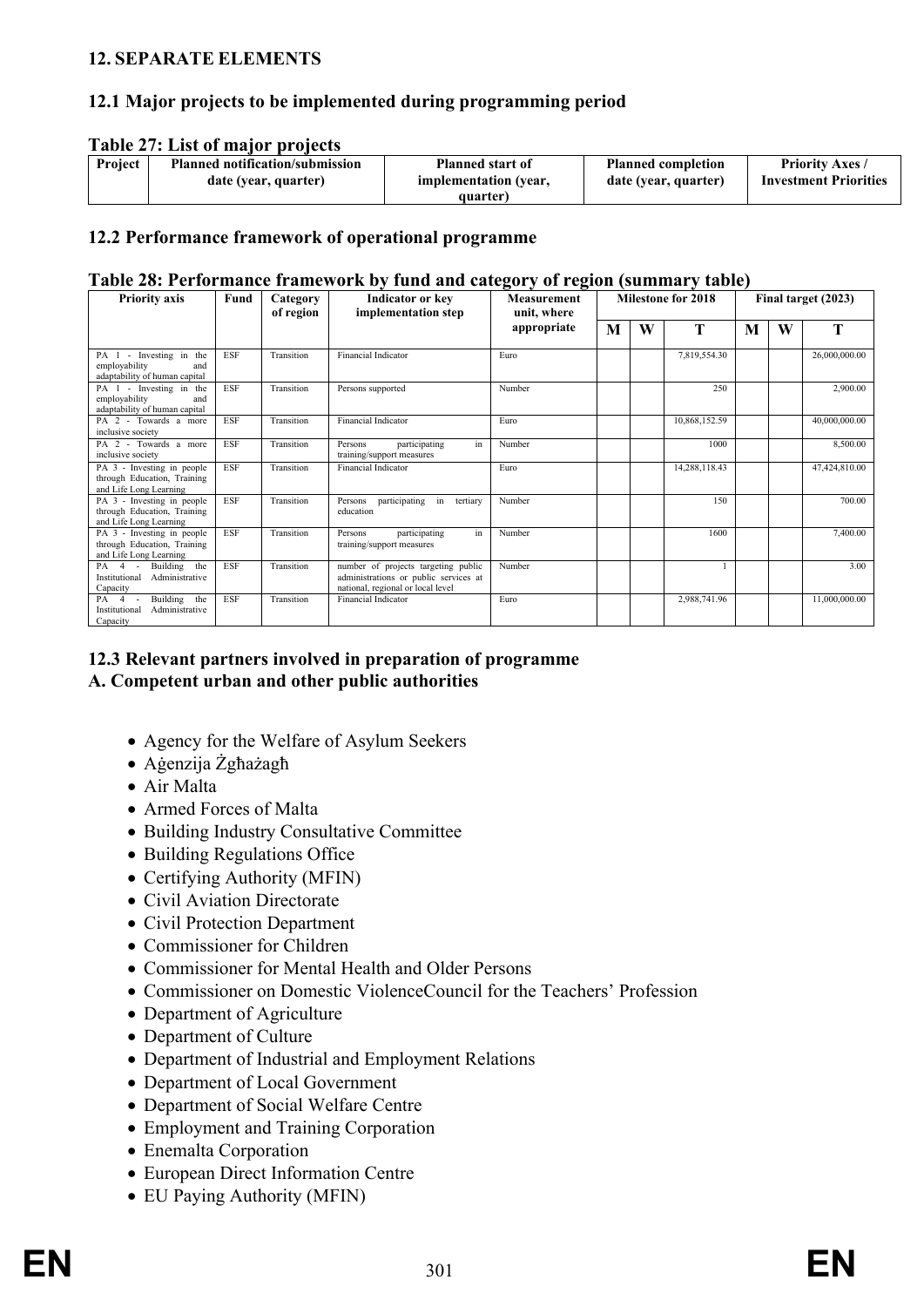- 
- 
- 
- 
- FIC Societies (MEAIN<br>
Fraction (MEAIN CREAT)<br>
Theoretical Direct Descriptions (Meanwell Direct Descriptions Fractions)<br>
Fraction for the formulation Technology Accessibility<br>
Fraction for European and Offices Services<br>
Fr
	-
	-
	-
	-
	-
	-
	-
	-
	-
	-
	-
	-
	-
	-
	-
	- - - -
				-
				-
				-
				-
				-
				-
				-
				-
				-
				-
				-
				-
				-
				-
				-
				-
				-
				-
				-
				-
				-
				-
				-
				-
				-
				-
				-
				-
				-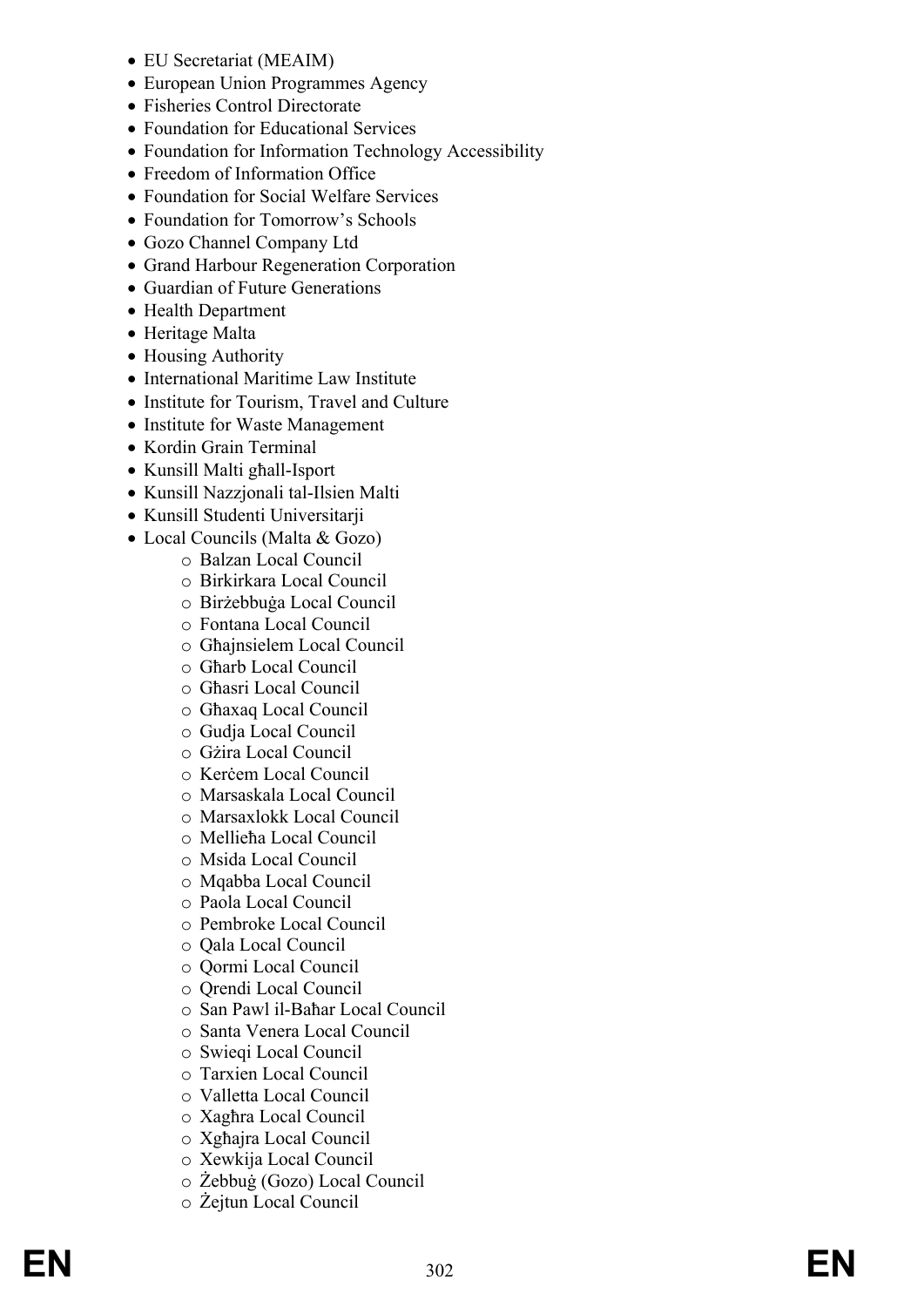## o Żurrieq Local Council

- Local Councils Association
- Lotteries and Gaming Authority
- Malta Aquaculture Research Centre
- Malta College of Arts, Science and Technology
- Malta Communications Authority[1]
- Malta Competition and Consumer Affairs Authority
- Malta Council for Science and Technology
- Malta Enterprise
- Malta Environment and Planning Authority
- Malta EU Steering Action Committee
- Malta Financial Services Authority
- Malta Freeport Corporation
- Malta Freeport Terminal
- Malta Industrial Parks
- Malta Information and Technology Agency
- Malta Intelligent Energy Management Agency
- Malta International Airport
- Malta Libraries
- Malta Oil Tanking Ltd
- Malta Qualifications Recognition Information Centre
- Malta Statistics Authority
- Malta Tourism Authority
- Mater Dei Hospital
- Managing Authority (EAFRD)
- Ministry for Education and Employment (MEDE)
- Ministry for Energy and Health (MEH)
- Ministry for European Affairs & Implementation of the Electoral Manifesto (MEAIM)
- Ministry for Finance (MFIN)
- Ministry for Foreign Affairs
- Ministry for Gozo (MGOZ)
- Ministry for Home Affairs and National Security
- Ministry for Justice, Culture and Local Government
- Ministry for Social Dialogue, Consumer Affairs and Civil Liberties
- Ministry for Sustainable Development, Environment and Climate Change (MSDEC)
- Ministry for the Economy, Investment and Small Business
- Ministry for the Family and Social Solidarity
- Ministry for Tourism
- Ministry for Transport & Infrastructure (MTI)
- National Archives
- National Book Council
- National Commission for Further and Higher Education Malta
- National Commission for Persons with Disability
- National Commission for Promotion of Equality
- National Employment Authority
- National Pensioners Organization
- National Statistics Office
- Occupational Health and Safety Authority
- Office of Manager Airport Security
- Office of the Permanent Secretary, Strategy and Implementation, OPM
- Office of the Prime Minister (OPM)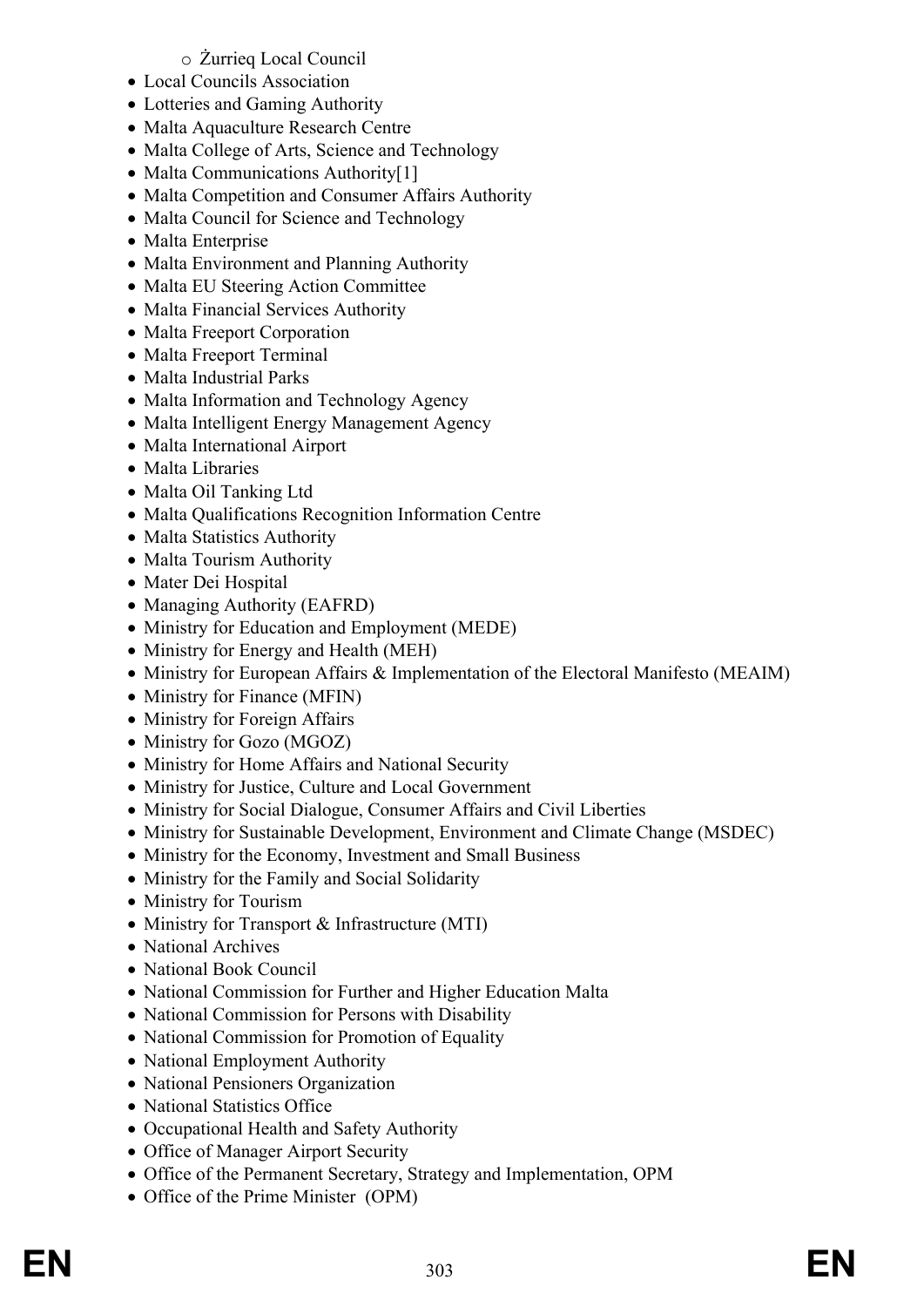- Parliamentary Secretariat for Local Government
- Parliamentary Secretariat for Research, Innovation, Youth and Sport
- Paying Agency (MSDEC)
- Planning and Priorities Co-ordination Division
- Police (Cyber Crime)
- Policy Development and Programme Implementation, MSDEC
- Programme Implementation Directorate, MEDE
- Programme Implementation Directorate, MTI
- Programme Implementation Head Office, MGOZ
- Public Broadcasting Services
- Sptar Ġenerali Għawdex
- State Aid Monitoring Board
- Sustainable Development Network
- Transport Malta
- University of Malta
	- o Computing Services Centre (CSC)
	- o Department of Electronic Systems Engineering
	- o Department of Metallurgy and Materials Engineering
	- o Department of Social Policy and Social Work
	- o Institute for Sustainable Energy
	- o Junior College
	- o Project Support Office
	- o Research, Innovation and Development Trust
- Valletta Freeport Terminal
- Veterinary Regulation Division
- WasteServ Malta Ltd
- Water Policy Unit, MEH
- Water Services Corporation

#### **B. Economic and social partners**

- APS Bank
- Bank of Valletta
- Central Bank of Malta
- Chamber of Engineers
- Confederation of Malta Trade Unions
- Egg Producers' Organisation
- Forum Unions Maltin
- General Retailers and Traders Union (GRTU)
- General Workers Union
- Gozo Business Chamber
- Kooperattivi Malta
- Koperattiva Nazzjonali tas-Sajd
- Koperattiva Produtturi tal-Ħalib
- Koperattiva ta' min Irabbi l-Majjali
- Malta Chamber of Architects
- Malta Chamber of Commerce, Enterprise and Industry[1]
- Malta Chamber of Pharmacists
- Malta Chamber of Scientists
- Malta Developers Association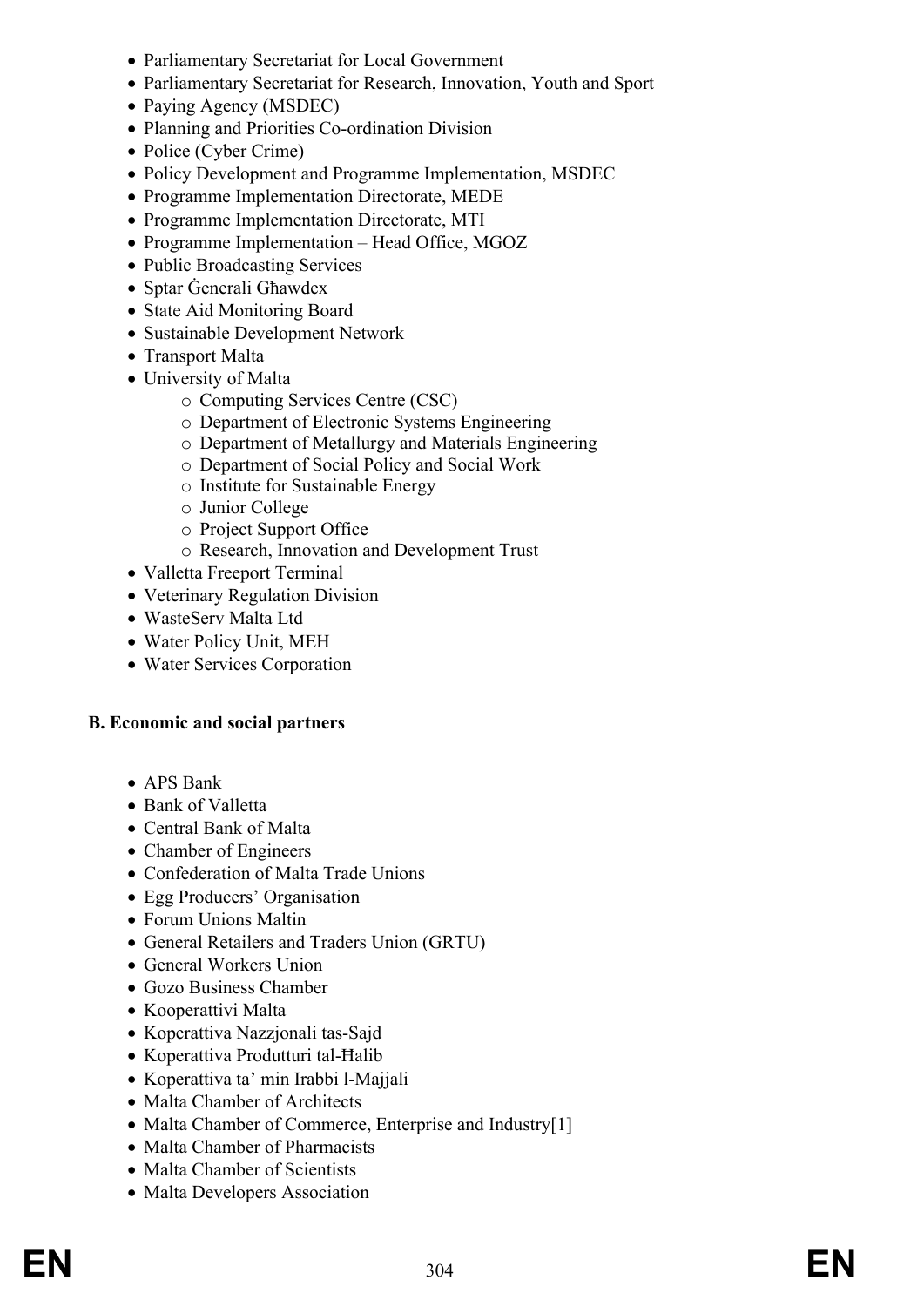- Malta Employers' Association
- Malta Hotels and Restaurants Association
- Malta Insurance Association
- Malta Poultry Producers' Organisation
- Malta Union of Midwives and Nurses
- Malta Union of Teachers
- Malta Viticulture Producer Organisation
- Medical Association of Malta
- The Petrolium Division within GRTU
- Union Ħaddiema Magħqudin

## **C**.**Relevant bodies representing civil society, including environmental partners, NGOs, and bodies responsible for promoting social inclusion, gender equality and non-discrimination**

- AEGEE Valletta
- Alternattiva Demokratika
- Aquaculture Sector
- Anti-Poverty Forum
- Archidiocse of Malta and Gozo
- Arka Foundation
- Association of Car Importers Malta
- Association of Insurance Brokers
- Association of Ship Agents
- Assoċjazzjoni tal-Bdiewa
- Book Publishers Association
- Chamber of Advocates
- Church Schools
- Civil Society Community
- Cospicua Community Forum
- Curia
- Din l-Art Ħelwa
- E-skills Malta Foundation
- EKOSkola
- Euromed Connect Coop
- Farmers' Central Co-operative Society
- Federated Association of Travel and Tourism
- Federation for Hunting and Conservation
- Filipino Migrants in Malta
- Fish4Tomorrow
- Fisheries Cooperatives
- Flimkien għall-Ambjent Aħjar
- Fondazzjoni Belt Victoria
- Fondazzjoni Nanniet Malta
- Fondazzjoni Wirt Artna
- Foundation for Shelter and Support to Migrants
- Foundation Medical Services
- Genista Research Foundation Malta
- Għaqda Koperattiva tas-Sajd
- Għaqda Produtturi tal-Laħam tal-Fniek
- Għaqda Produtturi tat-Tadam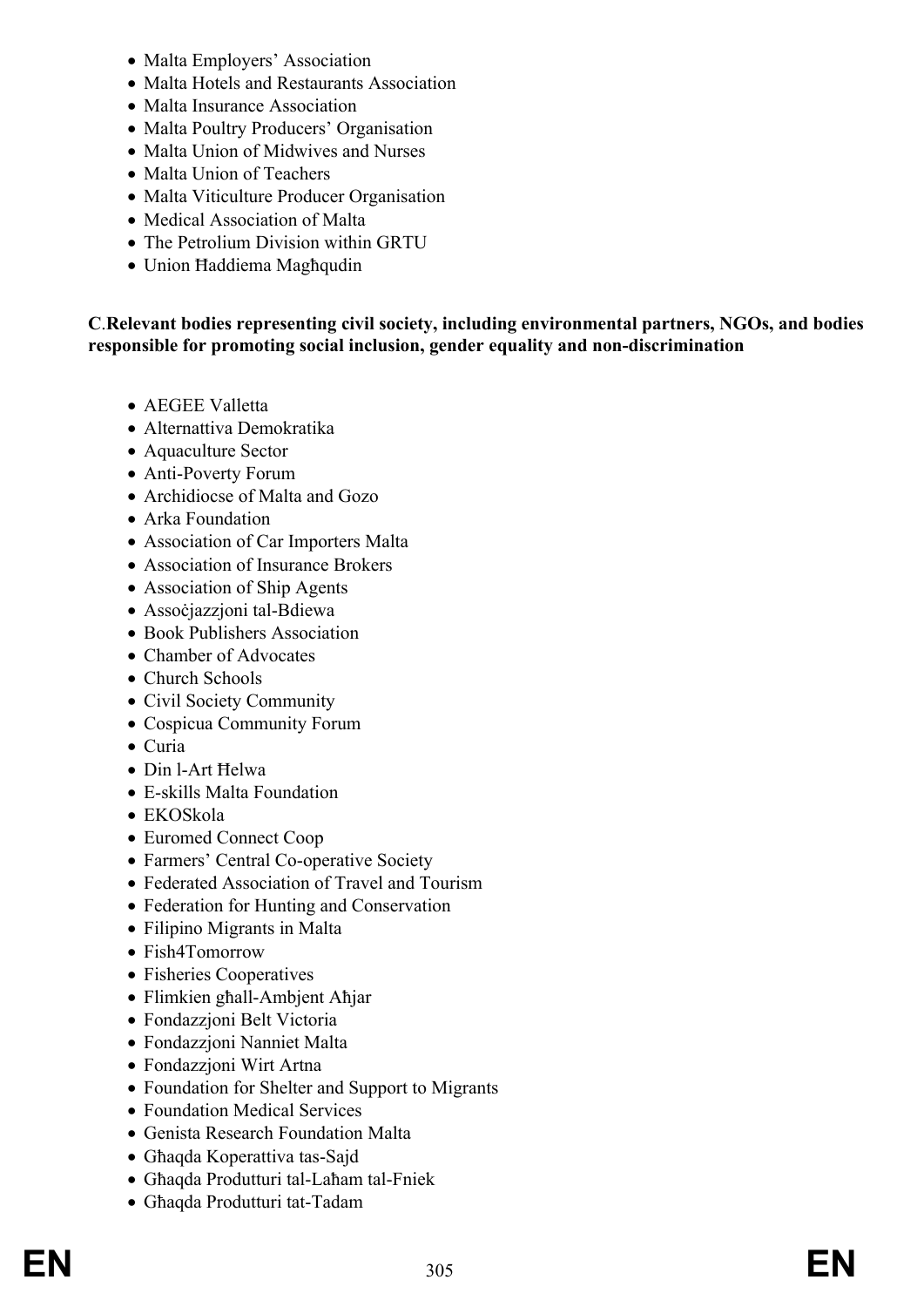- Gozo NGOs Association
- Gozo Tourism Association
- Gozo Regional Committee
- Hospice Malta
- Independent Schools
- Inspire
- IT Students' Association
- Junior Chamber International
- Kummissjoni Ambjent
- Light Pollution Awareness Group
- Local Action Groups
- Malta Association for Private Training Providers
- Malta Association of Physiotherapists
- Malta Aviation Business Council
- Malta Band Club Association
- Malta Bankers Association
- Malta Basketball Association
- Malta Business Bureau (MBB)
- Malta Dental Technology Association
- Malta Energy Efficiency and Renewable Energies Association
- Malta Federation of Professional Associations
- Malta Fishing Forum (MFF)
- Malta Maritime Law Association
- Malta Motorsport Federation
- Malta Powerboat Association
- Malta Shortsea Promotion Centre
- Malta Society for the Blind
- Malta Tourism Society
- Malta Water Association
- Malta Yachting Association
- National Association of Pensioners
- National Council for Women Malta
- National Youth Council
- Nature Trust
- Organisation for Friendship in Diversity (OFD)
- Parents' Association
- Partit Laburista
- Partit Nazzjonalista
- Peace Laboratory
- Private Schools Association
- Recreational Fishing Organization
- Remote Gaming Foundation
- Representative of Environmental NGOs
- Richmond Foundation
- Saint Martin's Institute of Higher Education
- Santa Lucija Residents Action Committee
- Siggiewi Basketball Club
- SKOP (Solidarjetà u Kooperazzjoni)
- Solidarity Overseas Services (SOS) Malta
- Valletta Alive Foundation
- Women's Rights Foundation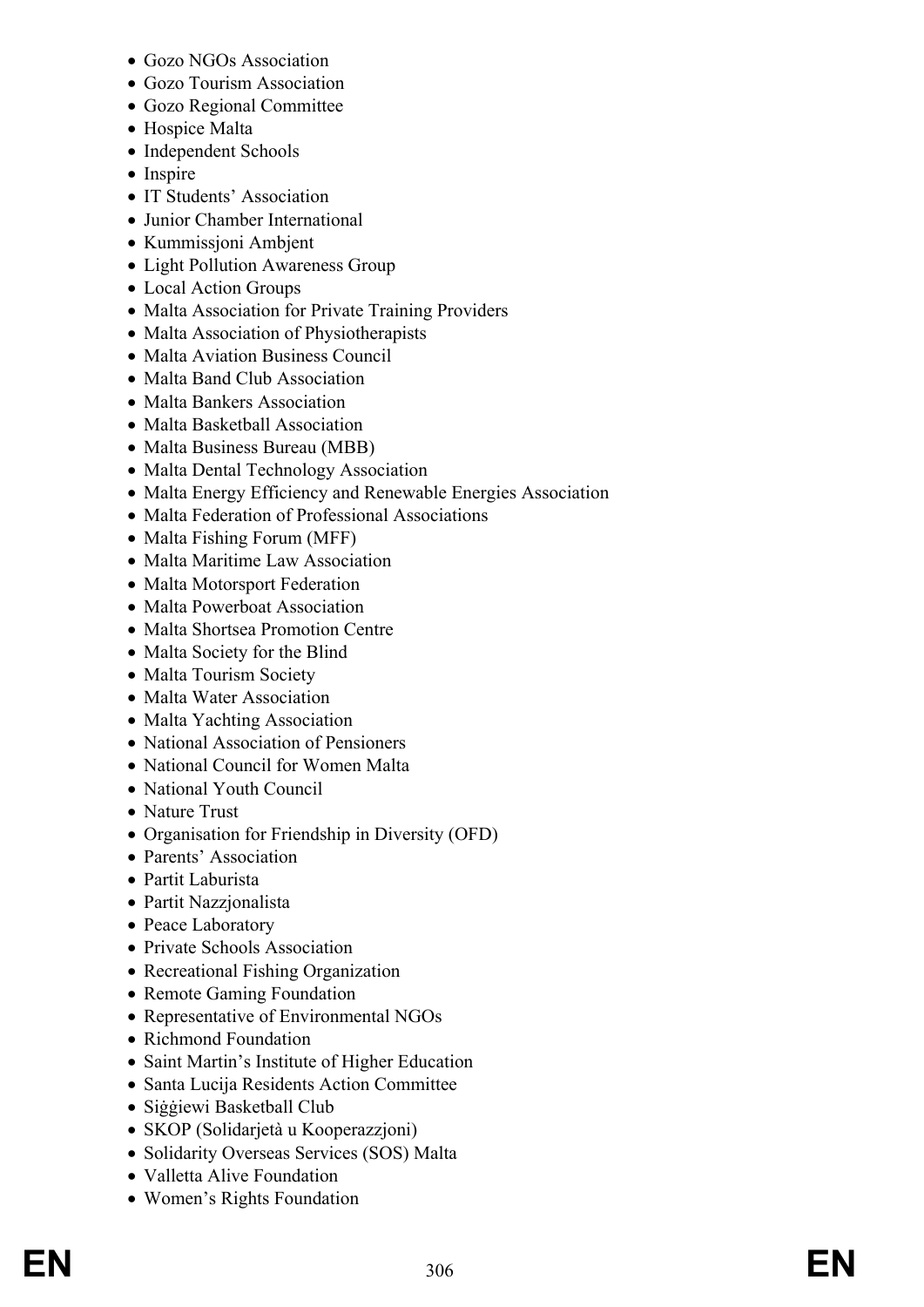- Xagħra Parish Office
- Youth Travel Circle

[1] The ICT & Telecom Industries as well as user groups and utilities in this sector were represented through the Malta Chamber of Commerce, Enterprise and Industry and the Malta Communications Authority.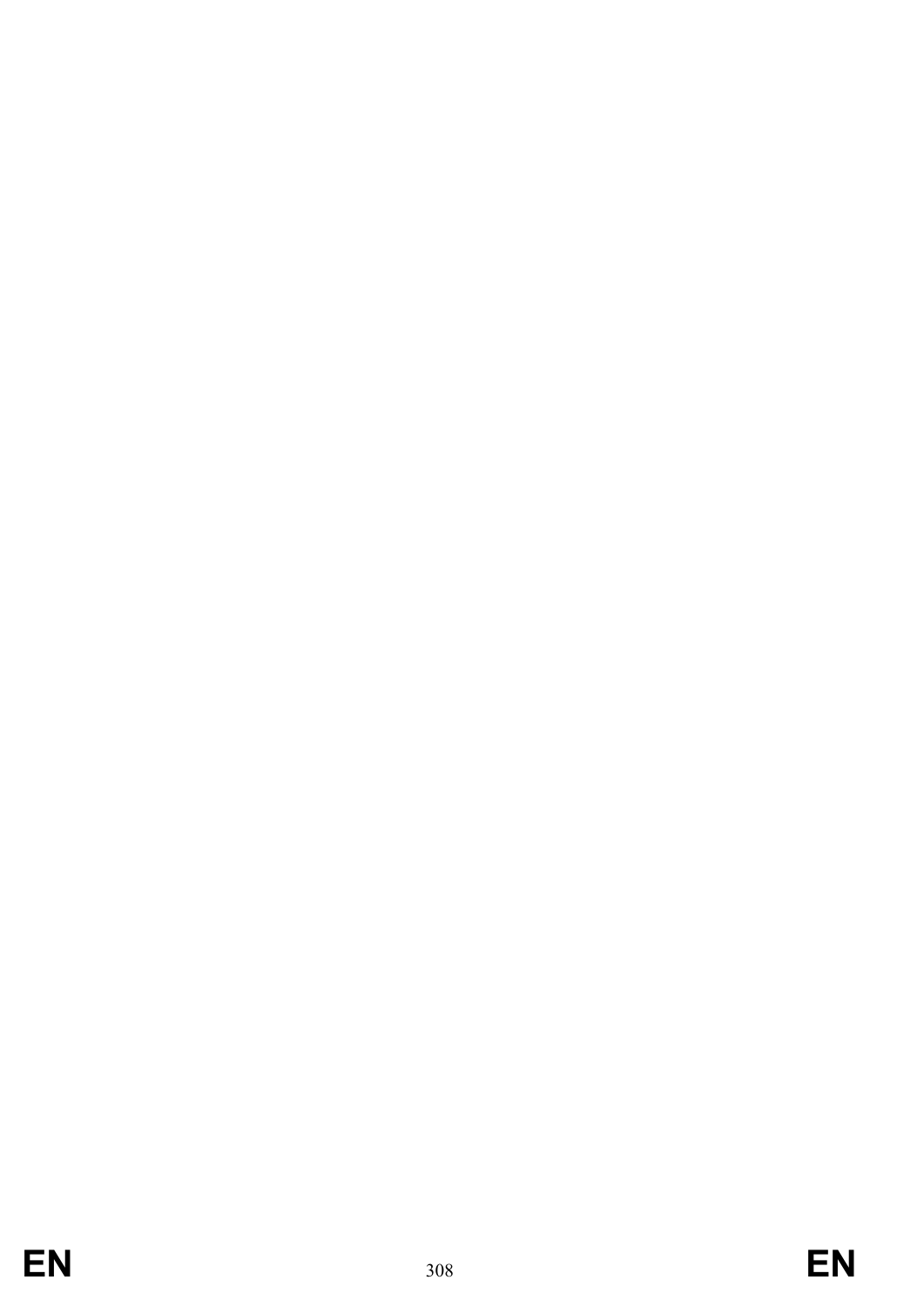#### **Documents**

| <b>Document title</b>                                                                                                                                    | Document type                                                                                                | <b>Document</b><br>date | <b>Local reference</b>                                                                                                                                    | Commission<br>reference | <b>Files</b>                                                                                                                                                                                                             | Sent<br>date           | <b>Sent By</b> |
|----------------------------------------------------------------------------------------------------------------------------------------------------------|--------------------------------------------------------------------------------------------------------------|-------------------------|-----------------------------------------------------------------------------------------------------------------------------------------------------------|-------------------------|--------------------------------------------------------------------------------------------------------------------------------------------------------------------------------------------------------------------------|------------------------|----------------|
| Methodology for Result Indicators:<br>Operational Programme II                                                                                           | Supplementary information                                                                                    | 19-Dec-<br>2014         | Methodology for Result Indicators:<br>Operational Programme II                                                                                            | Ares(2018)3004252       | Methodology for Result Indicators:<br>Operational Programme II                                                                                                                                                           | $08 -$<br>Jun-<br>2018 | nvassajn       |
| $EAC$ 9.1 - Annex                                                                                                                                        | Documentation on the assessment<br>of the applicability and the<br>fulfilment of ex-ante<br>conditionalities | $17-Nov-$<br>2014       | EAC 9.1 - Annex                                                                                                                                           | Ares(2018)3004252       | EAC 9.1 - Annex                                                                                                                                                                                                          | $08 -$<br>Jun-<br>2018 | nvassajn       |
| Ex-Ante Evaluation Operational Programme<br>П                                                                                                            | Report of the ex-ante evaluation                                                                             | 30-Jun-<br>2014         | Ex-Ante Evaluation Operational Programme<br>$\mathbf{I}$                                                                                                  | Ares(2018)3004252       | Ex-Ante Evaluation Operational Programme<br>П                                                                                                                                                                            | $08 -$<br>Jun-<br>2018 | nvassajn       |
| EAC 10.1 - Annexes                                                                                                                                       | Documentation on the assessment<br>of the applicability and the<br>fulfilment of ex-ante<br>conditionalities | $17-Nov-$<br>2014       | EAC 10.1 - Annexes                                                                                                                                        | Ares(2018)3004252       | Annex 3 - Exit Questionnaire<br>Annex 4 - Tracer Study 2011<br>Annex 5 - Tracer Study 2012                                                                                                                               | $08 -$<br>Jun-<br>2018 | nvassajn       |
| EAC10.4 - Annexes                                                                                                                                        | Documentation on the assessment<br>of the applicability and the<br>fulfilment of ex-ante<br>conditionalities | $17-Sep-$<br>2014       | EAC10.4 - Annexes                                                                                                                                         | Ares(2018)3004252       | Annex 7 - Malta Skills Audit Report<br>Annex 8 - Manual EQAVET                                                                                                                                                           | $08 -$<br>Jun-<br>2018 | nvassajn       |
| EAC 9.3 - Annex                                                                                                                                          | Documentation on the assessment<br>of the applicability and the<br>fulfilment of ex-ante<br>conditionalities | $17-Nov-$<br>2014       | EAC 9.3 - Annex                                                                                                                                           | Ares(2018)3004252       | Annex 2 - National Health Strategy                                                                                                                                                                                       | $08 -$<br>Jun-<br>2018 | nvassajn       |
| EAC 10.3 - Annex                                                                                                                                         | Documentation on the assessment<br>of the applicability and the<br>fulfilment of ex-ante<br>conditionalities | $17-Nov-$<br>2014       | <b>EAC 10.3 - Annex</b>                                                                                                                                   | Ares(2018)3004252       | Annex 6 - Draft Life Long Learning Strategy                                                                                                                                                                              | $08 -$<br>Jun-<br>2018 | nvassajn       |
| EAC 11.1 - Annexes                                                                                                                                       | Documentation on the assessment<br>of the applicability and the<br>fulfilment of ex-ante<br>conditionalities | $17-Nov-$<br>2014       | EAC 11.1 - Annexes                                                                                                                                        | Ares(2018)3004252       | Annex 10 - Strategic Policy Framework for<br><b>OMS</b><br>Annex 11 - Strategic Policy Framework for<br>Simplification<br>Annex 12 - HR Strategy<br>Annex 9 - Strategic Policy Framework for<br><b>Better Governance</b> | $08 -$<br>Jun-<br>2018 | nvassajn       |
| Revisions of Operational Prgramme II -<br>Investing in human capital to create more<br>opportunities and promote the wellbeing of<br>society (2014-2020) | Supplementary information                                                                                    | $16$ -May-<br>2018      | Revisions of Operational Programme II -<br>Investing in human capital to create more<br>opportunities and promote the wellbeing of<br>society (2014-2020) | Ares(2018)3004252       | Synopsis of the changes as proposed and<br>approved by MC<br>Revised Operational Prgramme II -<br>Investing in human capital to create more<br>opportunities and promote the wellbeing of<br>society (2014-2020)         | $08 -$<br>Jun-<br>2018 | nvassajn       |

# **Submitted annexes by the Commission implementing regulation laying down the model of the programme**

| Document title                 | Document type                    | Programme<br>version | Document<br>date | Local reference              | .'ommission<br>reference | Files                          | Sent<br>date | <b>Sent By</b> |
|--------------------------------|----------------------------------|----------------------|------------------|------------------------------|--------------------------|--------------------------------|--------------|----------------|
| Ex-Ante Evaluation Operational | Report of the ex-ante evaluation |                      | 30-Jun-2014      | Ex-Ante Evaluation           | Ares(2018)3004252        | Ex-Ante Evaluation Operational | 08-Jun-      | nvassam        |
| Programme II                   |                                  |                      |                  | <b>Operational Programme</b> |                          | Programme L                    | 2018         |                |
|                                |                                  |                      |                  |                              |                          |                                |              |                |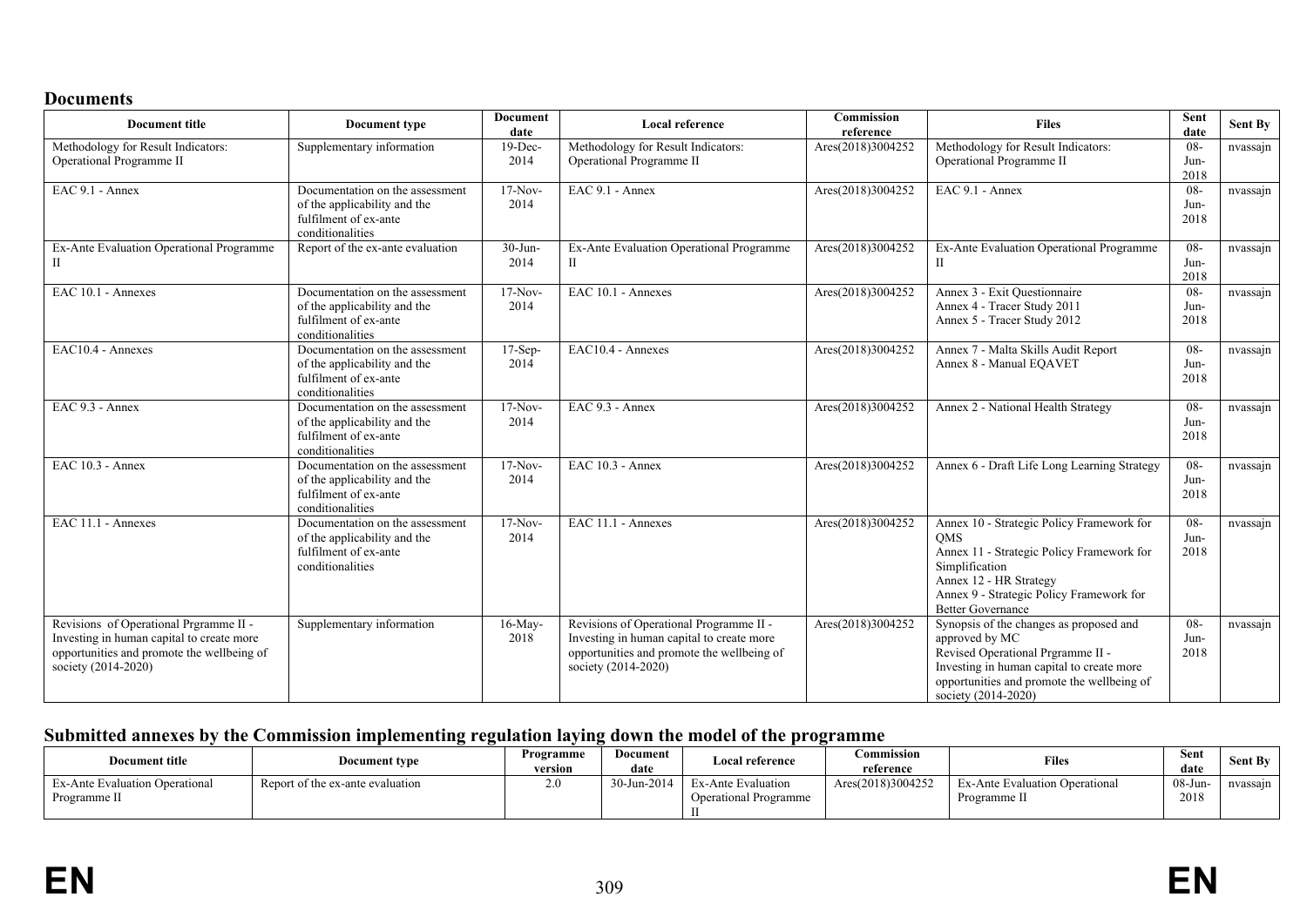| Document title                                                | Document type                                                                                             | Programme<br>version | Document<br>date | <b>Local reference</b> | Commission<br>reference | Files                                                             | Sent<br>date    | <b>Sent By</b> |
|---------------------------------------------------------------|-----------------------------------------------------------------------------------------------------------|----------------------|------------------|------------------------|-------------------------|-------------------------------------------------------------------|-----------------|----------------|
| EAC10.4 - Annexes                                             | Documentation on the assessment of the<br>applicability and the fulfilment of ex-ante<br>conditionalities |                      | $17-Sep-2014$    | EAC10.4 - Annexes      | Ares(2018)3004252       | Annex 7 - Malta Skills Audit Report<br>Annex 8 - Manual EOAVET    | 08-Jun-<br>2018 | nvassajn       |
| Programme Snapshot of data before<br>send 2014MT05SFOP001 2.0 | Snapshot of data before send                                                                              |                      | 08-Jun-2018      |                        | Ares(2018)3004252       | Programme Snapshot of data before<br>send $2014MT05SFOP0012.0$ mt | 08-Jun-<br>2018 | nvassajn       |